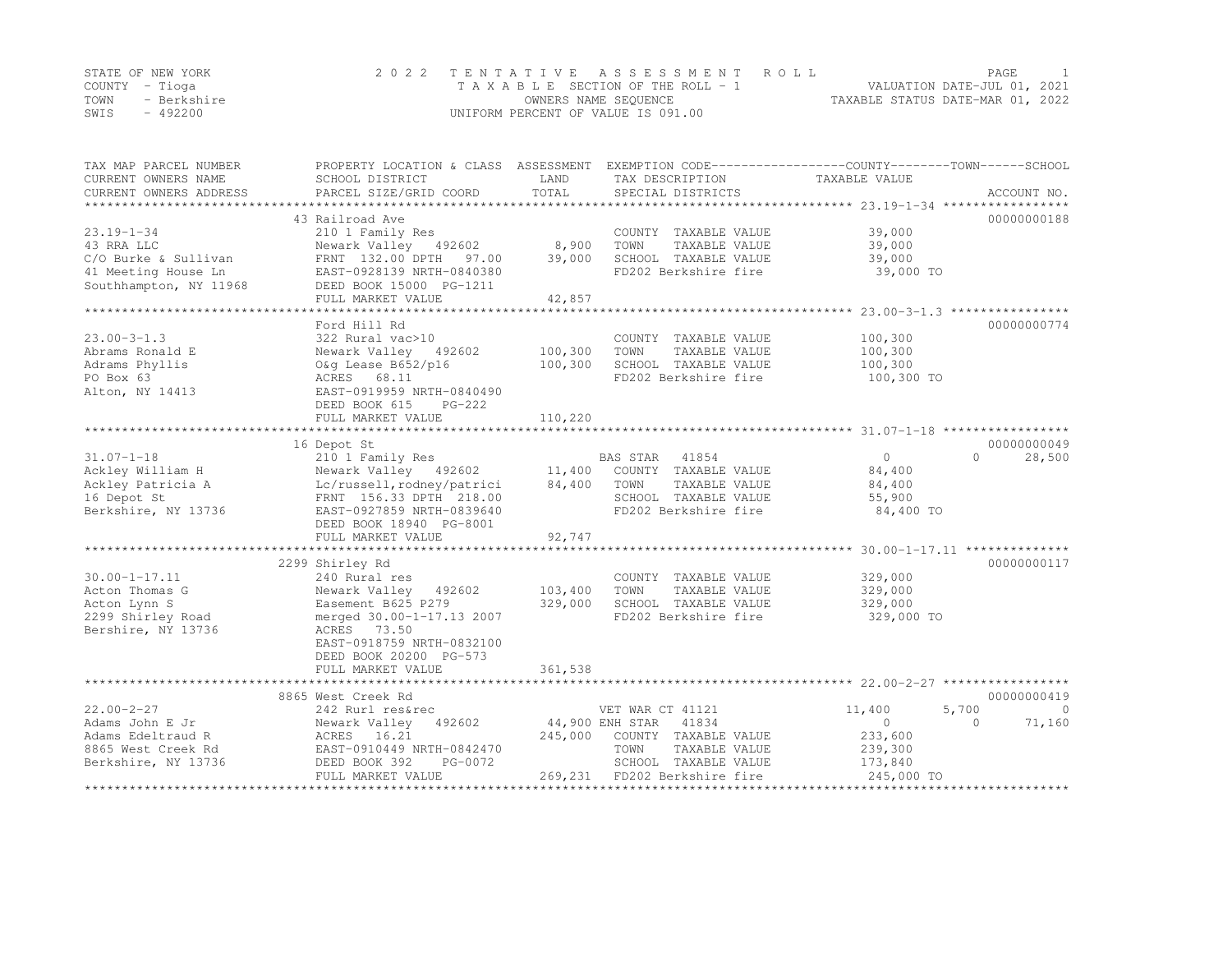|      | STATE OF NEW YORK | 2022 TENTATIVE ASSESSMENT ROLL     |                                  | PAGE. | $\bigcirc$ |
|------|-------------------|------------------------------------|----------------------------------|-------|------------|
|      | COUNTY – Tioga    | TAXABLE SECTION OF THE ROLL - 1    | VALUATION DATE-JUL 01, 2021      |       |            |
| TOWN | - Berkshire       | OWNERS NAME SEOUENCE               | TAXABLE STATUS DATE-MAR 01, 2022 |       |            |
| SWIS | $-492200$         | UNIFORM PERCENT OF VALUE IS 091.00 |                                  |       |            |

| TAX MAP PARCEL NUMBER<br>CURRENT OWNERS NAME<br>CURRENT OWNERS ADDRESS | PROPERTY LOCATION & CLASS ASSESSMENT EXEMPTION CODE----------------COUNTY-------TOWN-----SCHOOL<br>SCHOOL DISTRICT<br>PARCEL SIZE/GRID COORD | LAND<br>TOTAL | TAX DESCRIPTION<br>SPECIAL DISTRICTS | TAXABLE VALUE                                    | ACCOUNT NO.        |
|------------------------------------------------------------------------|----------------------------------------------------------------------------------------------------------------------------------------------|---------------|--------------------------------------|--------------------------------------------------|--------------------|
|                                                                        |                                                                                                                                              |               |                                      |                                                  |                    |
|                                                                        | 1093 Brown Rd                                                                                                                                |               |                                      |                                                  | 00000000439        |
| $31.00 - 2 - 15$                                                       | 210 1 Family Res                                                                                                                             |               | COUNTY TAXABLE VALUE                 | 82,000                                           |                    |
| Akins Garrett W                                                        | Newark Valley 492602                                                                                                                         | 12,000        | TOWN<br>TAXABLE VALUE                | 82,000                                           |                    |
| 1093 Brown Road                                                        | Deed Date 06-06-96                                                                                                                           | 82,000        | SCHOOL TAXABLE VALUE                 | 82,000                                           |                    |
| Berkshire, NY 13736                                                    | FRNT 100.00 DPTH 391.00<br>$0.80$ BANK<br>ACRES<br>77<br>EAST-0928599 NRTH-0834140<br>DEED BOOK 20190 PG-2105<br>FULL MARKET VALUE           | 90,110        | FD202 Berkshire fire                 | 82,000 TO                                        |                    |
|                                                                        |                                                                                                                                              |               |                                      |                                                  |                    |
|                                                                        | Brown Rd                                                                                                                                     |               |                                      |                                                  | 00000000778        |
| $42.00 - 2 - 4.3$                                                      | 322 Rural vac>10                                                                                                                             |               | COUNTY TAXABLE VALUE                 | 62,400                                           |                    |
| Albrecht Joseph K                                                      | 492602<br>Newark Valley                                                                                                                      | 62,400        | TAXABLE VALUE<br>TOWN                | 62,400                                           |                    |
| Albrecht Joanne                                                        | ACRES 38.77                                                                                                                                  | 62,400        | SCHOOL TAXABLE VALUE                 | 62,400                                           |                    |
|                                                                        |                                                                                                                                              |               | FD202 Berkshire fire                 |                                                  |                    |
| 49 Sunnyfield Dr                                                       | EAST-0928940 NRTH-0832924                                                                                                                    |               |                                      | 62,400 TO                                        |                    |
| Owego, NY 13827<br>**********************                              | FULL MARKET VALUE<br>*****************************                                                                                           | 68,571        |                                      |                                                  |                    |
|                                                                        |                                                                                                                                              |               |                                      |                                                  |                    |
|                                                                        | Shirley Rd                                                                                                                                   |               |                                      |                                                  | 00000000008        |
| $42.00 - 2 - 4.1$                                                      | 322 Rural vac>10                                                                                                                             |               | COUNTY TAXABLE VALUE                 | 157,200                                          |                    |
| Albrecht Scott                                                         | Newark Valley 492602                                                                                                                         | 157,200       | TOWN<br>TAXABLE VALUE                | 157,200                                          |                    |
| Albrecht Sarah                                                         | land contract 11756 6001                                                                                                                     | 157,200       | SCHOOL TAXABLE VALUE                 | 157,200                                          |                    |
| 17 Depot Street<br>Berkshire, NY 13736                                 | Scott and Sarah Albrecht<br>ACRES 132.93<br>EAST-0922806 NRTH-0832185<br>DEED BOOK 15000 PG-2478<br>FULL MARKET VALUE                        | 172,747       | FD202 Berkshire fire                 | 157,200 TO                                       |                    |
|                                                                        |                                                                                                                                              |               |                                      |                                                  |                    |
|                                                                        | 17 Depot St                                                                                                                                  |               |                                      |                                                  | 00000000080        |
| $23.19 - 1 - 43$                                                       | 210 1 Family Res                                                                                                                             |               | BAS STAR 41854                       | $\circ$                                          | $\Omega$<br>28,500 |
| Albrecht Scott J                                                       | Newark Valley 492602                                                                                                                         | 9,700         | COUNTY TAXABLE VALUE                 | 89,000                                           |                    |
|                                                                        |                                                                                                                                              | 89,000        | TOWN<br>TAXABLE VALUE                | 89,000                                           |                    |
| Albrecht Sarah A                                                       | FRNT 100.00 DPTH 195.44<br>FAST-0927939 NRTH-0839870                                                                                         |               |                                      |                                                  |                    |
| 17 Depot St                                                            | EAST-0927939 NRTH-0839870                                                                                                                    |               | SCHOOL TAXABLE VALUE                 | 60,500                                           |                    |
| Berkshire, NY 13736                                                    | DEED BOOK 465<br>$PG-92$                                                                                                                     |               | FD202 Berkshire fire                 | 89,000 TO                                        |                    |
|                                                                        | FULL MARKET VALUE                                                                                                                            | 97,802        |                                      |                                                  |                    |
|                                                                        |                                                                                                                                              |               |                                      | ****************** 23.19-1-44 ****************** |                    |
|                                                                        | 15 Depot St                                                                                                                                  |               |                                      |                                                  | 00000000344        |
| $23.19 - 1 - 44$                                                       | 270 Mfg housing                                                                                                                              |               | COUNTY TAXABLE VALUE                 | 20,000                                           |                    |
| Albrecht Scott J                                                       | Newark Valley 492602                                                                                                                         | 8,200         | TOWN<br>TAXABLE VALUE                | 20,000                                           |                    |
| Albrecht Sarah A                                                       | FRNT 45.00 DPTH 141.84                                                                                                                       | 20,000        | SCHOOL TAXABLE VALUE                 | 20,000                                           |                    |
| 17 Depot St                                                            | EAST-0927859 NRTH-0839860                                                                                                                    |               | FD202 Berkshire fire                 | 20,000 TO                                        |                    |
| Berkshire, NY 13736                                                    | DEED BOOK 20377 PG-5001                                                                                                                      |               |                                      |                                                  |                    |
|                                                                        | FULL MARKET VALUE                                                                                                                            | 21,978        |                                      |                                                  |                    |
|                                                                        |                                                                                                                                              |               |                                      |                                                  |                    |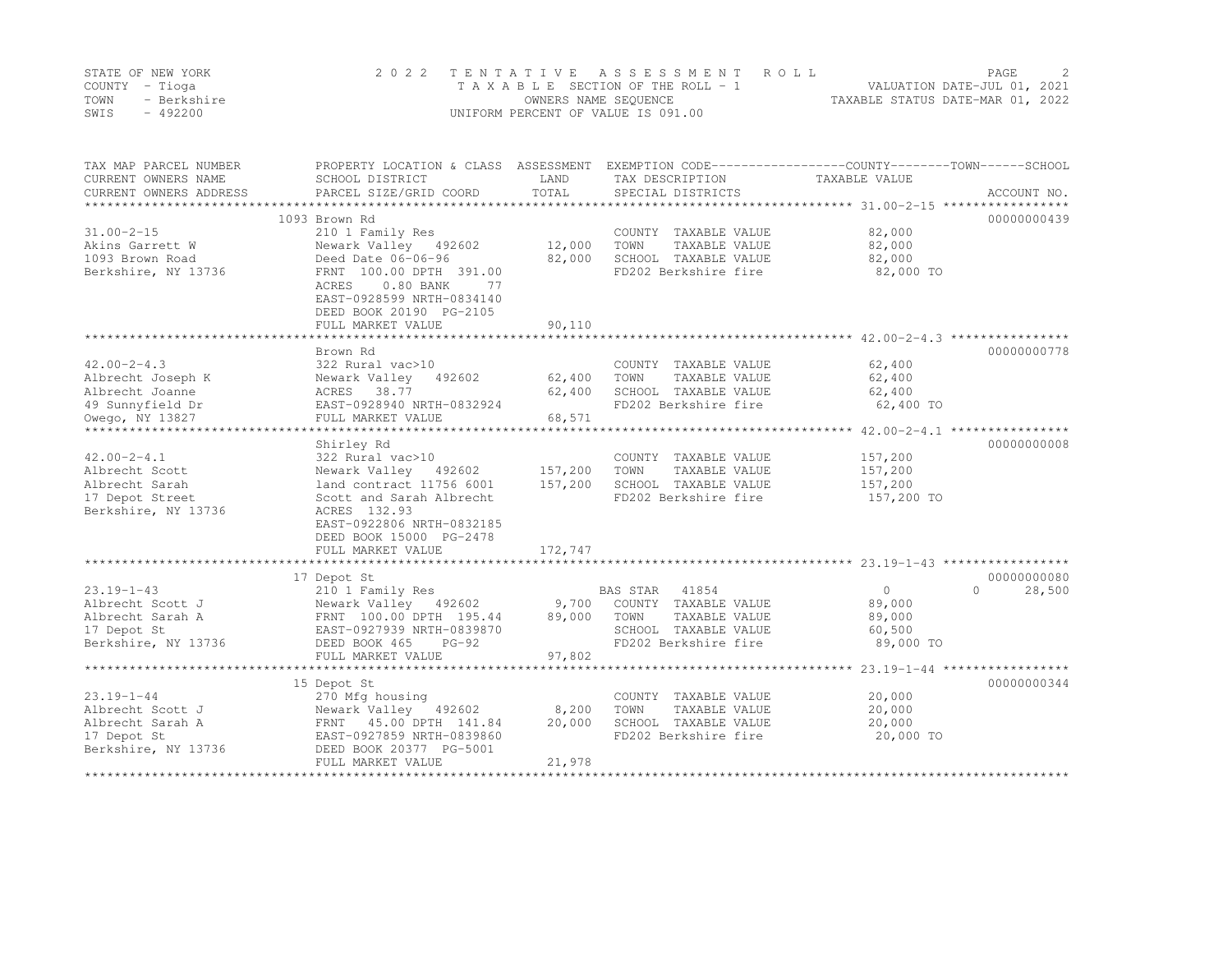|      | STATE OF NEW YORK | 2022 TENTATIVE ASSESSMENT ROLL                                 | PAGE |  |
|------|-------------------|----------------------------------------------------------------|------|--|
|      | COUNTY – Tioga    | VALUATION DATE-JUL 01, 2021<br>TAXABLE SECTION OF THE ROLL - 1 |      |  |
| TOWN | - Berkshire       | TAXABLE STATUS DATE-MAR 01, 2022<br>OWNERS NAME SEQUENCE       |      |  |
| SWIS | $-492200$         | UNIFORM PERCENT OF VALUE IS 091.00                             |      |  |

| TAX MAP PARCEL NUMBER<br>CURRENT OWNERS NAME<br>CURRENT OWNERS ADDRESS<br>*************************         | PROPERTY LOCATION & CLASS ASSESSMENT<br>SCHOOL DISTRICT<br>PARCEL SIZE/GRID COORD                                                                                                   | LAND<br>TOTAL                | TAX DESCRIPTION<br>SPECIAL DISTRICTS                                                                                                                                         | EXEMPTION CODE-----------------COUNTY-------TOWN------SCHOOL<br>TAXABLE VALUE                   | ACCOUNT NO.                                                    |
|-------------------------------------------------------------------------------------------------------------|-------------------------------------------------------------------------------------------------------------------------------------------------------------------------------------|------------------------------|------------------------------------------------------------------------------------------------------------------------------------------------------------------------------|-------------------------------------------------------------------------------------------------|----------------------------------------------------------------|
|                                                                                                             | Rt 38                                                                                                                                                                               |                              |                                                                                                                                                                              |                                                                                                 | 00000000885                                                    |
| $23.19 - 1 - 52.2$<br>Albrecht Scott J<br>Albrecht Sarah A<br>17 Depot St<br>Berkshire, NY 13736            | 314 Rural vac<10<br>Newark Valley<br>492602<br>0.14<br>ACRES<br>EAST-0927909 NRTH-0840110<br>DEED BOOK 194<br>PG-0159<br>FULL MARKET VALUE                                          | 400<br>400<br>440            | COUNTY TAXABLE VALUE<br>TOWN<br>TAXABLE VALUE<br>SCHOOL TAXABLE VALUE<br>FD202 Berkshire fire                                                                                | 400<br>400<br>400<br>400 TO                                                                     |                                                                |
|                                                                                                             |                                                                                                                                                                                     |                              |                                                                                                                                                                              |                                                                                                 |                                                                |
| $25.00 - 1 - 5.12$<br>Alger Lawrence R<br>Alger Brigitte<br>263 Hartwell Rd<br>Berkshire, NY 13736          | 263 Hartwell Rd<br>270 Mfg housing<br>Newark Valley 492602<br>Deed Date 09-29-93<br>ACRES<br>5.21<br>EAST-0944689 NRTH-0843540<br>DEED BOOK 546<br>$PG-162$<br>FULL MARKET VALUE    |                              | VET WAR CT 41121<br>23,000 VET DIS CT 41141<br>52,800 BAS STAR 41854<br>COUNTY TAXABLE VALUE<br>TAXABLE VALUE<br>TOWN<br>SCHOOL TAXABLE VALUE<br>58,022 FD202 Berkshire fire | 7,920<br>5,700<br>10,560<br>10,560<br>$\overline{0}$<br>34,320<br>36,540<br>24,300<br>52,800 TO | 00000000727<br>$\overline{0}$<br>$\circ$<br>28,500<br>$\Omega$ |
|                                                                                                             |                                                                                                                                                                                     |                              |                                                                                                                                                                              |                                                                                                 | 00000000212                                                    |
| $16.00 - 2 - 3.12$<br>Allen Daniel K<br>147 Howe Road<br>Berkshire, NY 13736                                | 147 Howe Rd<br>210 1 Family Res<br>Newark Valley 492602<br>FRNT 160.00 DPTH<br>1.07<br>ACRES<br>EAST-0940493 NRTH-0850689<br>DEED BOOK 14000 PG-2790<br>FULL MARKET VALUE           | 12,700<br>129,800<br>142,637 | BAS STAR 41854<br>COUNTY TAXABLE VALUE<br>TOWN<br>TAXABLE VALUE<br>SCHOOL TAXABLE VALUE<br>AG003 North tioga ag dist<br>FD202 Berkshire fire                                 | $\overline{0}$<br>129,800<br>129,800<br>101,300<br>1.07 AC<br>129,800 TO                        | $\bigcap$<br>28,500                                            |
|                                                                                                             |                                                                                                                                                                                     |                              |                                                                                                                                                                              |                                                                                                 |                                                                |
| $24.00 - 1 - 3.2$<br>Almy Peter J<br>4 Howe Rd<br>Berkshire, NY 13736                                       | 4 Howe Rd<br>210 1 Family Res<br>Newark Valley 492602<br>Deed Date 11-08-93<br>Gas lease 5/15/2008 5 yea<br>5.00<br>ACRES<br>EAST-0939149 NRTH-0847420<br>DEED BOOK 548<br>$PG-167$ | 22,500<br>80,000             | BAS STAR 41854<br>COUNTY TAXABLE VALUE<br>TOWN<br>TAXABLE VALUE<br>SCHOOL TAXABLE VALUE<br>FD202 Berkshire fire                                                              | $\overline{0}$<br>80,000<br>80,000<br>51,500<br>80,000 TO                                       | 00000000003<br>28,500<br>$\cap$                                |
|                                                                                                             | FULL MARKET VALUE                                                                                                                                                                   | 87,912                       |                                                                                                                                                                              |                                                                                                 |                                                                |
|                                                                                                             | *******************************<br>785 Jewett Hill Rd                                                                                                                               |                              |                                                                                                                                                                              |                                                                                                 | 00000000780                                                    |
| $14.00 - 2 - 5.41$<br>Ambrose Carol H<br>Hickey Patrick Howell<br>785 Jewett Hill Rd<br>Berkshire, NY 13736 | 280 Res Multiple<br>Newark Valley 492602<br>NYSEG easement 8/09<br>ACRES 60.26<br>EAST-0914064 NRTH-0848373<br>PG-253<br>DEED BOOK 702                                              | 111,900<br>159,000           | BAS STAR 41854<br>COUNTY TAXABLE VALUE<br>TOWN<br>TAXABLE VALUE<br>SCHOOL TAXABLE VALUE<br>FD202 Berkshire fire                                                              | $\overline{0}$<br>159,000<br>159,000<br>130,500<br>159,000 TO                                   | $\Omega$<br>28,500                                             |
|                                                                                                             | FULL MARKET VALUE                                                                                                                                                                   | 174,725                      |                                                                                                                                                                              |                                                                                                 |                                                                |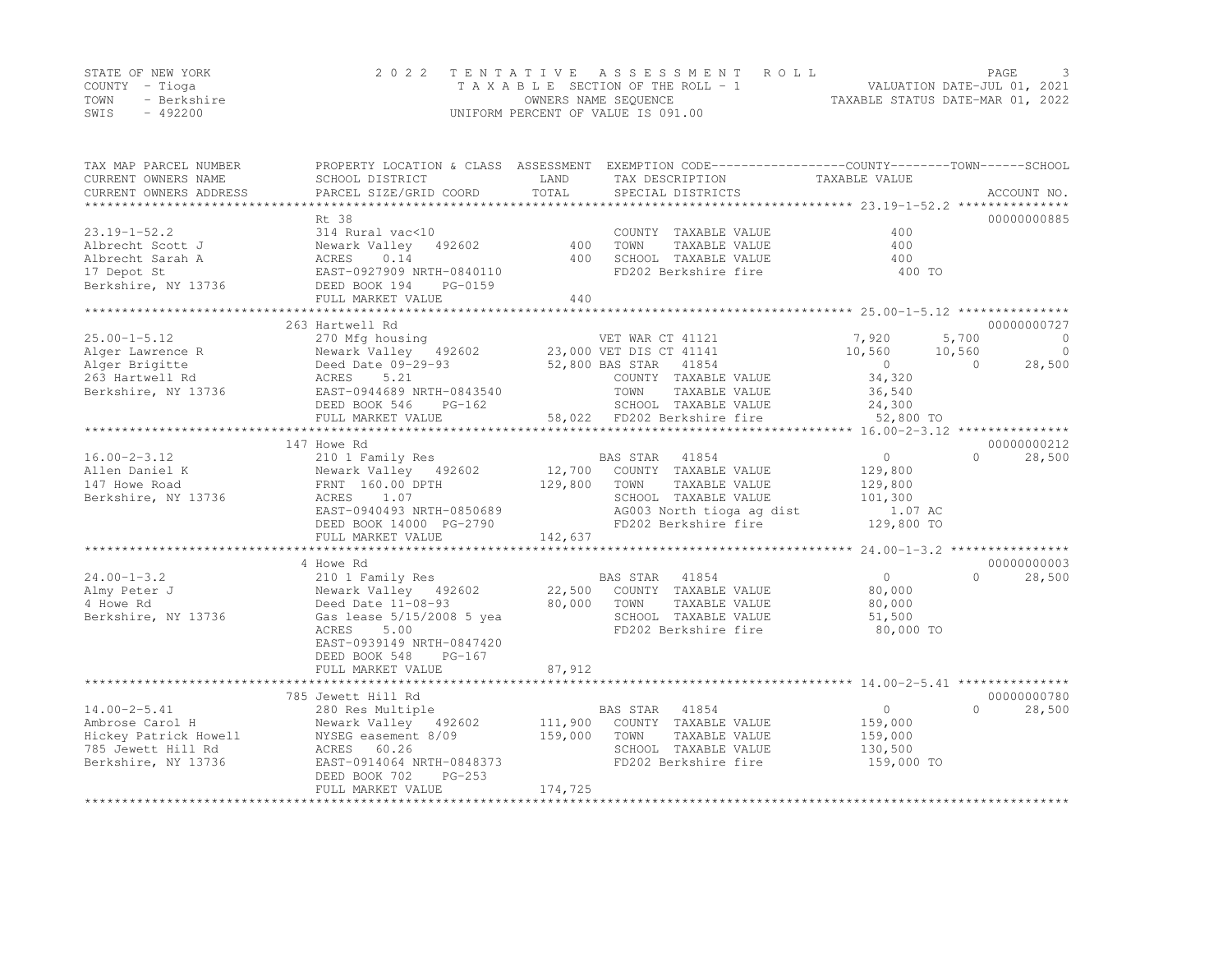|      | STATE OF NEW YORK | 2022 TENTATIVE ASSESSMENT ROLL        | PAGE                             |  |
|------|-------------------|---------------------------------------|----------------------------------|--|
|      | COUNTY – Tioga    | T A X A B L E SECTION OF THE ROLL - 1 | VALUATION DATE-JUL 01, 2021      |  |
| TOWN | - Berkshire       | OWNERS NAME SEQUENCE                  | TAXABLE STATUS DATE-MAR 01, 2022 |  |
| SWIS | - 492200          | UNIFORM PERCENT OF VALUE IS 091.00    |                                  |  |

| TAX MAP PARCEL NUMBER<br>CURRENT OWNERS NAME<br>CURRENT OWNERS ADDRESS | SCHOOL DISTRICT<br>PARCEL SIZE/GRID COORD                            | LAND<br>TOTAL | PROPERTY LOCATION & CLASS ASSESSMENT EXEMPTION CODE----------------COUNTY-------TOWN-----SCHOOL<br>TAX DESCRIPTION<br>SPECIAL DISTRICTS | TAXABLE VALUE | ACCOUNT NO.          |
|------------------------------------------------------------------------|----------------------------------------------------------------------|---------------|-----------------------------------------------------------------------------------------------------------------------------------------|---------------|----------------------|
|                                                                        |                                                                      |               |                                                                                                                                         |               |                      |
|                                                                        | 546 Jewett Hill Rd                                                   |               |                                                                                                                                         |               | 00000000370          |
| $14.00 - 2 - 10$                                                       | 241 Rural res&aq                                                     |               |                                                                                                                                         | 116,973       | 116,973<br>116,973   |
| AMDSN LLC                                                              | Newark Valley 492602                                                 |               | AG CEIL CO 41720<br>2602 172,100 BAS STAR 41854                                                                                         | $\Omega$      | 28,500<br>$\bigcirc$ |
| PO Box 185                                                             | ACRES 96.08                                                          | 199,000       | COUNTY TAXABLE VALUE                                                                                                                    | 82,027        |                      |
| Baldwin, NY 11510                                                      | EAST-0919009 NRTH-0848920                                            |               | TOWN<br>TAXABLE VALUE                                                                                                                   | 82,027        |                      |
|                                                                        | DEED BOOK 20190 PG-1094                                              |               | SCHOOL TAXABLE VALUE                                                                                                                    | 53,527        |                      |
| MAY BE SUBJECT TO PAYMENT                                              | FULL MARKET VALUE                                                    | 218,681       | AG003 North tioga ag dist                                                                                                               | 96.08 AC      |                      |
| UNDER AGDIST LAW TIL 2026                                              |                                                                      |               | FD202 Berkshire fire                                                                                                                    | 82,027 TO     |                      |
|                                                                        |                                                                      |               | 116,973 EX                                                                                                                              |               |                      |
|                                                                        |                                                                      |               |                                                                                                                                         |               |                      |
|                                                                        | 1107 Brown Rd                                                        |               |                                                                                                                                         |               | 00000000100          |
|                                                                        |                                                                      |               |                                                                                                                                         | $\Omega$      | $\Omega$             |
| $31.00 - 2 - 17$                                                       | 210 1 Family Res<br>Newark Valley 492602 12,000 COUNTY TAXABLE VALUE |               |                                                                                                                                         |               | 28,500               |
| Anquish Patrick                                                        |                                                                      |               |                                                                                                                                         | 79,000        |                      |
| Burlew Amanda L                                                        | Encroachmentb709/p337barn                                            | 79,000 TOWN   | TAXABLE VALUE                                                                                                                           | 79,000        |                      |
| 1107 Brown Road                                                        | 0.90 BANK<br>500<br>ACRES                                            |               | SCHOOL TAXABLE VALUE                                                                                                                    | 50,500        |                      |
| Berkshire, NY 13736                                                    | EAST-0928529 NRTH-0834440                                            |               | FD202 Berkshire fire                                                                                                                    | 79,000 TO     |                      |
|                                                                        | DEED BOOK 14000 PG-4781                                              |               |                                                                                                                                         |               |                      |
|                                                                        | FULL MARKET VALUE                                                    | 86,813        |                                                                                                                                         |               |                      |
|                                                                        |                                                                      |               |                                                                                                                                         |               |                      |
|                                                                        | 12470 Rt 38                                                          |               |                                                                                                                                         |               | 00000000072          |
| $31.07 - 1 - 28$                                                       | 210 1 Family Res                                                     |               | COUNTY TAXABLE VALUE                                                                                                                    | 83,500        |                      |
|                                                                        |                                                                      |               | TAXABLE VALUE<br>TOWN                                                                                                                   | 83,500        |                      |
|                                                                        |                                                                      |               | SCHOOL TAXABLE VALUE                                                                                                                    | 83,500        |                      |
|                                                                        |                                                                      |               | FD202 Berkshire fire                                                                                                                    | 83,500 TO     |                      |
|                                                                        | DEED BOOK 20190 PG-595                                               |               |                                                                                                                                         |               |                      |
|                                                                        | FULL MARKET VALUE                                                    | 91,758        |                                                                                                                                         |               |                      |
|                                                                        |                                                                      |               |                                                                                                                                         |               |                      |
|                                                                        | 128 Ford Hill Rd                                                     |               |                                                                                                                                         |               | 00000000380          |
| $23.00 - 3 - 2.2$                                                      | 210 1 Family Res                                                     |               | COUNTY TAXABLE VALUE                                                                                                                    | 105,000       |                      |
| Armstrong April J                                                      | Newark Valley 492602                                                 | 16,800        | TOWN<br>TAXABLE VALUE                                                                                                                   | 105,000       |                      |
| 128 Ford Hill Rd                                                       | 2.73<br>ACRES                                                        | 105,000       | SCHOOL TAXABLE VALUE                                                                                                                    | 105,000       |                      |
|                                                                        | EAST-0921314 NRTH-0840974                                            |               | FD202 Berkshire fire                                                                                                                    | 105,000 TO    |                      |
| Berkshire, NY 13736                                                    |                                                                      |               |                                                                                                                                         |               |                      |
|                                                                        | DEED BOOK 20190 PG-4008                                              |               |                                                                                                                                         |               |                      |
|                                                                        | FULL MARKET VALUE                                                    | 115,385       |                                                                                                                                         |               |                      |
|                                                                        |                                                                      |               |                                                                                                                                         |               |                      |
|                                                                        | 3885 Wilson Creek Rd                                                 |               |                                                                                                                                         |               | 00000000025          |
| $24.00 - 1 - 40$                                                       | 210 1 Family Res<br>Newark Valley 492602 19,900 COUNTY TAXABLE VALUE |               | BAS STAR 41854                                                                                                                          | $\Omega$      | 28,500<br>$\cap$     |
| Armstrong Corinne                                                      |                                                                      |               |                                                                                                                                         | 125,000       |                      |
| 3885 Wilson Creek Rd                                                   | ACRES<br>3.97 BANK<br>500                                            | 125,000       | TOWN<br>TAXABLE VALUE                                                                                                                   | 125,000       |                      |
| Berkshire, NY 13736                                                    | EAST-0938999 NRTH-0839330                                            |               | SCHOOL TAXABLE VALUE                                                                                                                    | 96,500        |                      |
|                                                                        | DEED BOOK 20381 PG-8001                                              |               | FD202 Berkshire fire                                                                                                                    | 125,000 TO    |                      |
|                                                                        | FULL MARKET VALUE                                                    | 137,363       |                                                                                                                                         |               |                      |
|                                                                        |                                                                      |               |                                                                                                                                         |               |                      |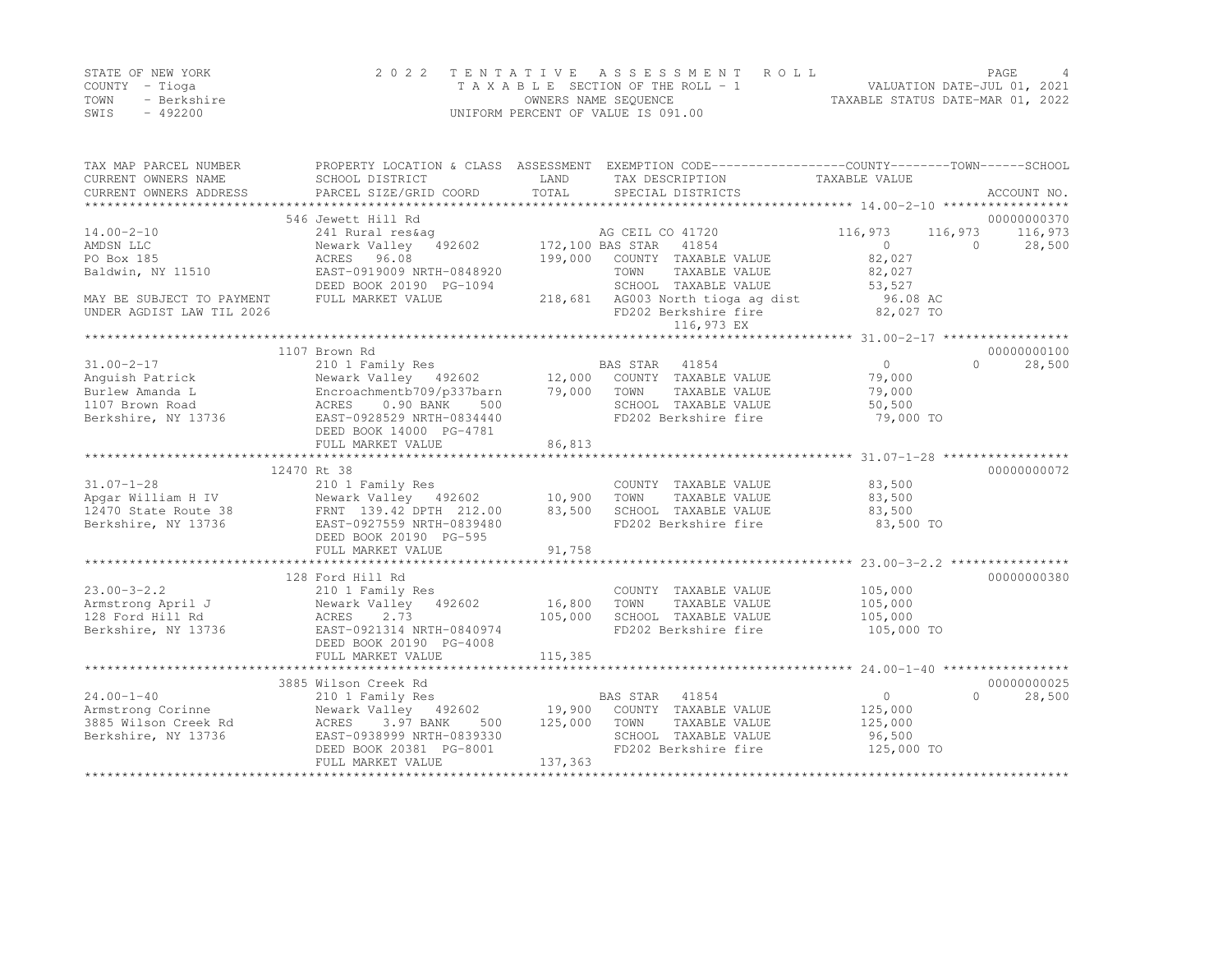|      | STATE OF NEW YORK | 2022 TENTATIVE ASSESSMENT ROLL                                 | PAGE |  |
|------|-------------------|----------------------------------------------------------------|------|--|
|      | COUNTY – Tioga    | VALUATION DATE-JUL 01, 2021<br>TAXABLE SECTION OF THE ROLL - 1 |      |  |
| TOWN | - Berkshire       | TAXABLE STATUS DATE-MAR 01, 2022<br>OWNERS NAME SEQUENCE       |      |  |
| SWIS | $-492200$         | UNIFORM PERCENT OF VALUE IS 091.00                             |      |  |

| TAX MAP PARCEL NUMBER                                                          |                                                                                                                                                                                                                                                                                                                |         | PROPERTY LOCATION & CLASS ASSESSMENT EXEMPTION CODE----------------COUNTY-------TOWN------SCHOOL |                |                    |
|--------------------------------------------------------------------------------|----------------------------------------------------------------------------------------------------------------------------------------------------------------------------------------------------------------------------------------------------------------------------------------------------------------|---------|--------------------------------------------------------------------------------------------------|----------------|--------------------|
| CURRENT OWNERS NAME                                                            | SCHOOL DISTRICT                                                                                                                                                                                                                                                                                                | LAND    | TAX DESCRIPTION                                                                                  | TAXABLE VALUE  |                    |
| CURRENT OWNERS ADDRESS                                                         | PARCEL SIZE/GRID COORD                                                                                                                                                                                                                                                                                         | TOTAL   | SPECIAL DISTRICTS                                                                                |                | ACCOUNT NO.        |
|                                                                                | 71 Turkey Hill Rd                                                                                                                                                                                                                                                                                              |         |                                                                                                  |                | 00000000019        |
| $24.00 - 1 - 30$                                                               | 270 Mfg housing                                                                                                                                                                                                                                                                                                |         |                                                                                                  | $\Omega$       | $\Omega$<br>26,100 |
| Armstrong David                                                                | Newark Valley 492602                                                                                                                                                                                                                                                                                           |         | ENH STAR 41834<br>13,600 COUNTY TAXABLE VALUE                                                    | 26,100         |                    |
| Armstrong Dorothy L                                                            | ACRES 1.43                                                                                                                                                                                                                                                                                                     | 26,100  | TOWN<br>TAXABLE VALUE                                                                            | 26,100         |                    |
| 71 Turkey Hill Road                                                            |                                                                                                                                                                                                                                                                                                                |         |                                                                                                  | $\overline{0}$ |                    |
| Berkshire, NY 13736                                                            | EAST-0938829 NRTH-0842810<br>DEED BOOK 14000 PG-4972                                                                                                                                                                                                                                                           |         | SCHOOL TAXABLE VALUE<br>FD202 Berkshire fire                                                     | 26,100 TO      |                    |
|                                                                                | FULL MARKET VALUE                                                                                                                                                                                                                                                                                              | 28,681  |                                                                                                  |                |                    |
|                                                                                |                                                                                                                                                                                                                                                                                                                |         |                                                                                                  |                |                    |
|                                                                                | 56 Turkey Hill Rd                                                                                                                                                                                                                                                                                              |         |                                                                                                  |                | 00000000815        |
| $24.00 - 1 - 21.2$                                                             | 210 1 Family Res                                                                                                                                                                                                                                                                                               |         | BAS STAR 41854                                                                                   | $\overline{0}$ | $\cap$<br>28,500   |
| Armstrong Delbert E                                                            | $\frac{210}{1}$ $\frac{1}{2}$ $\frac{200}{100}$ $\frac{2}{10}$ $\frac{2}{10}$ $\frac{2}{10}$ $\frac{2}{10}$ $\frac{2}{10}$ $\frac{2}{10}$ $\frac{2}{10}$ $\frac{2}{10}$ $\frac{2}{10}$ $\frac{2}{10}$ $\frac{2}{10}$ $\frac{2}{10}$ $\frac{2}{10}$ $\frac{2}{10}$ $\frac{2}{10}$ $\frac{2}{10}$ $\frac{2}{10}$ |         | BAS STAR 41854<br>22,400 COUNTY TAXABLE VALUE                                                    | 125,000        |                    |
| Armstrong Kirstine A                                                           |                                                                                                                                                                                                                                                                                                                | 125,000 | TOWN<br>TAXABLE VALUE                                                                            | 125,000        |                    |
| 56 Turkey Hill Rd                                                              |                                                                                                                                                                                                                                                                                                                |         |                                                                                                  | 96,500         |                    |
| Berkshire, NY 13736                                                            | ACRES 4.96 125,<br>EAST-0939116 NRTH-0842773<br>DEED BOOK 10412 PG-7003                                                                                                                                                                                                                                        |         | SCHOOL TAXABLE VALUE<br>AG003 North tioga ag dist                                                | 4.96 AC        |                    |
|                                                                                | FULL MARKET VALUE                                                                                                                                                                                                                                                                                              |         | 137,363 FD202 Berkshire fire                                                                     | 125,000 TO     |                    |
|                                                                                |                                                                                                                                                                                                                                                                                                                |         |                                                                                                  |                |                    |
|                                                                                | East Berkshire Rd                                                                                                                                                                                                                                                                                              |         |                                                                                                  |                | 00000000462        |
| $24.00 - 1 - 44$                                                               | 105 Vac farmland                                                                                                                                                                                                                                                                                               |         | AG CEIL CO 41720                                                                                 | 10,616         | 10,616<br>10,616   |
| Armstrong Delbert E                                                            | Newark Valley 492602                                                                                                                                                                                                                                                                                           |         | 21,900 COUNTY TAXABLE VALUE                                                                      | 11,284         |                    |
| Armstrong Kirstine A                                                           | ACRES 14.60                                                                                                                                                                                                                                                                                                    | 21,900  | TOWN<br>TAXABLE VALUE                                                                            | 11,284         |                    |
| 56 Turkey Hill Rd                                                              | EAST-0937009 NRTH-0841590                                                                                                                                                                                                                                                                                      |         | SCHOOL TAXABLE VALUE                                                                             | 11,284         |                    |
| Berkshire, NY 13736                                                            | DEED BOOK 14000 PG-4715                                                                                                                                                                                                                                                                                        |         | AG003 North tioga ag dist                                                                        | 14.60 AC       |                    |
|                                                                                | FULL MARKET VALUE                                                                                                                                                                                                                                                                                              |         | 24,066 FD202 Berkshire fire                                                                      | 11,284 TO      |                    |
| MAY BE SUBJECT TO PAYMENT                                                      |                                                                                                                                                                                                                                                                                                                |         | 10,616 EX                                                                                        |                |                    |
| UNDER AGDIST LAW TIL 2026                                                      |                                                                                                                                                                                                                                                                                                                |         |                                                                                                  |                |                    |
| ***************                                                                |                                                                                                                                                                                                                                                                                                                |         |                                                                                                  |                |                    |
|                                                                                | 110 Turkey Hill Rd                                                                                                                                                                                                                                                                                             |         |                                                                                                  |                | 00000000463        |
| $24.00 - 1 - 22$                                                               | 210 1 Family Res                                                                                                                                                                                                                                                                                               |         | BAS STAR 41854                                                                                   | $\overline{0}$ | 28,500<br>$\cap$   |
| Armstrong, Life Estate Dorothy Newark Valley 492602                            |                                                                                                                                                                                                                                                                                                                |         | 22,500 COUNTY TAXABLE VALUE                                                                      | 36,500         |                    |
|                                                                                |                                                                                                                                                                                                                                                                                                                | 36,500  | TOWN<br>TAXABLE VALUE                                                                            | 36,500         |                    |
| Armstrong Douglas (ACRES 5.00<br>110 Turkey Hill Rd (BAST-0939129 NRTH-0843560 |                                                                                                                                                                                                                                                                                                                |         | SCHOOL TAXABLE VALUE                                                                             | 8,000          |                    |
|                                                                                |                                                                                                                                                                                                                                                                                                                |         | AG003 North tioga ag dist                                                                        | 5.00 AC        |                    |
| Berkshire, NY 13736 DEED BOOK 14000 PG-4714                                    | FULL MARKET VALUE                                                                                                                                                                                                                                                                                              |         | 40,110 FD202 Berkshire fire                                                                      |                |                    |
|                                                                                | ********************************                                                                                                                                                                                                                                                                               |         |                                                                                                  | 36,500 TO      |                    |
|                                                                                | 872 Brown Rd                                                                                                                                                                                                                                                                                                   |         |                                                                                                  |                | 00000000023        |
| $43.00 - 2 - 19$                                                               |                                                                                                                                                                                                                                                                                                                |         |                                                                                                  | 97,500         |                    |
| Austin Donald                                                                  | 416 Mfg hsing pk<br>Newark Valley 492602                                                                                                                                                                                                                                                                       | 28,500  | COUNTY TAXABLE VALUE<br>TOWN<br>TAXABLE VALUE                                                    | 97,500         |                    |
| Austin Christy                                                                 | 8.00                                                                                                                                                                                                                                                                                                           | 97,500  | SCHOOL TAXABLE VALUE                                                                             | 97,500         |                    |
|                                                                                | ACRES                                                                                                                                                                                                                                                                                                          |         | FD202 Berkshire fire                                                                             | 97,500 TO      |                    |
| 7677 East Horse Hammock Rd                                                     | EAST-0931759 NRTH-0829673<br>$PG-633$                                                                                                                                                                                                                                                                          |         |                                                                                                  |                |                    |
| Avon Park, FL 33825                                                            | DEED BOOK 356<br>FULL MARKET VALUE                                                                                                                                                                                                                                                                             | 107,143 |                                                                                                  |                |                    |
|                                                                                |                                                                                                                                                                                                                                                                                                                |         |                                                                                                  |                |                    |
|                                                                                |                                                                                                                                                                                                                                                                                                                |         |                                                                                                  |                |                    |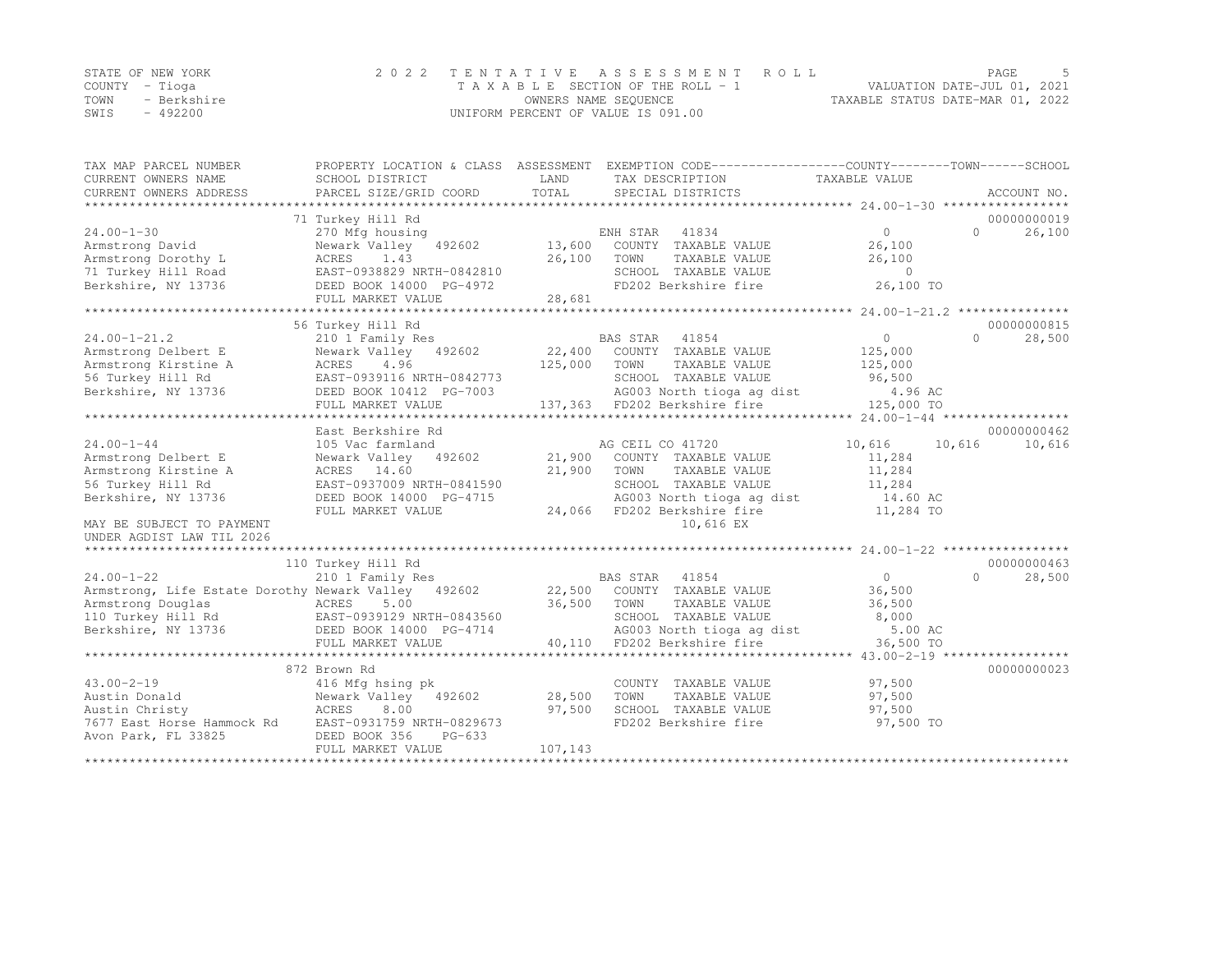|      | STATE OF NEW YORK | 2022 TENTATIVE ASSESSMENT ROLL     |                                  | PAGE. |  |
|------|-------------------|------------------------------------|----------------------------------|-------|--|
|      | COUNTY – Tioga    | TAXABLE SECTION OF THE ROLL - 1    | VALUATION DATE-JUL 01, 2021      |       |  |
| TOWN | - Berkshire       | OWNERS NAME SEOUENCE               | TAXABLE STATUS DATE-MAR 01, 2022 |       |  |
| SWIS | $-492200$         | UNIFORM PERCENT OF VALUE IS 091.00 |                                  |       |  |

| TAX MAP PARCEL NUMBER<br>CURRENT OWNERS NAME<br>CURRENT OWNERS ADDRESS | SCHOOL DISTRICT                                                                                                                                                                                                                        | <b>EXAMPLE SERVICE STATE</b> | PROPERTY LOCATION & CLASS ASSESSMENT EXEMPTION CODE----------------COUNTY-------TOWN------SCHOOL<br>TAX DESCRIPTION TAXABLE VALUE SPECIAL DISTRICTS |                                        |                             |
|------------------------------------------------------------------------|----------------------------------------------------------------------------------------------------------------------------------------------------------------------------------------------------------------------------------------|------------------------------|-----------------------------------------------------------------------------------------------------------------------------------------------------|----------------------------------------|-----------------------------|
|                                                                        | -CURRENT OWNERS ADDRESS PARCEL SIZE/GRID COORD TOTAL SPECIAL DISTRICTS (2 ACCOUNT NO ACCOUNT NO ACCOUNT NO ACCOUNT NO ACCOUNT NO ACCOUNT NO ACCOUNT NO A SERVER A LATA AND A LATA AND A LATA A LATA A LATA AND A LATA A LATA A         |                              |                                                                                                                                                     |                                        |                             |
|                                                                        | Letter S Hill Rd                                                                                                                                                                                                                       |                              |                                                                                                                                                     |                                        | 00000000248                 |
| $44.00 - 2 - 2.2$                                                      | 314 Rural vac<10                                                                                                                                                                                                                       |                              |                                                                                                                                                     |                                        |                             |
| Austin Holly                                                           | Newark Valley 492602 15,000                                                                                                                                                                                                            |                              | COUNTY TAXABLE VALUE 15,000<br>TOWN TAXABLE VALUE 15,000<br>TOWN                                                                                    |                                        |                             |
| 208 Letter "S" Hill Road                                               | 9.56<br>ACRES                                                                                                                                                                                                                          | 15,000                       |                                                                                                                                                     | 15,000                                 |                             |
| Berkshire, NY 13736                                                    | EAST-0943639 NRTH-0832821                                                                                                                                                                                                              |                              | SCHOOL TAXABLE VALUE<br>FD202 Berkshire fire                                                                                                        | 15,000 TO                              |                             |
|                                                                        | DEED BOOK 20200 PG-4142                                                                                                                                                                                                                |                              |                                                                                                                                                     |                                        |                             |
| MAY BE SUBJECT TO PAYMENT                                              | FULL MARKET VALUE                                                                                                                                                                                                                      | 16,484                       |                                                                                                                                                     |                                        |                             |
| UNDER AGDIST LAW TIL 2025                                              |                                                                                                                                                                                                                                        |                              |                                                                                                                                                     |                                        |                             |
|                                                                        |                                                                                                                                                                                                                                        |                              |                                                                                                                                                     |                                        |                             |
|                                                                        | Letter 'S' Hill Rd                                                                                                                                                                                                                     |                              |                                                                                                                                                     |                                        | 00000000248                 |
| $44.00 - 2 - 2.12$                                                     | 314 Rural vac<10                                                                                                                                                                                                                       |                              |                                                                                                                                                     |                                        |                             |
| Austin Holly                                                           | Newark Valley 492602 17,500                                                                                                                                                                                                            |                              | COUNTY TAXABLE VALUE 17,500<br>TOWN TAXABLE VALUE 17,500<br>TOWN                                                                                    |                                        |                             |
| 208 "S" Hill Road<br>Berkshire. NY 13736                               | 4.40<br>ACRES                                                                                                                                                                                                                          | 17,500                       | SCHOOL TAXABLE VALUE 17,500                                                                                                                         |                                        |                             |
| Berkshire, NY 13736                                                    | EAST-0945038 NRTH-0832799                                                                                                                                                                                                              |                              | FD202 Berkshire fire                                                                                                                                | 17,500 TO                              |                             |
|                                                                        | DEED BOOK 20210 PG-5140                                                                                                                                                                                                                |                              |                                                                                                                                                     |                                        |                             |
| MAY BE SUBJECT TO PAYMENT                                              | FULL MARKET VALUE                                                                                                                                                                                                                      | 19,231                       |                                                                                                                                                     |                                        |                             |
| UNDER AGDIST LAW TIL 2026                                              |                                                                                                                                                                                                                                        |                              |                                                                                                                                                     |                                        |                             |
|                                                                        |                                                                                                                                                                                                                                        |                              |                                                                                                                                                     |                                        |                             |
|                                                                        | 208 Letter "S" Hill Rd                                                                                                                                                                                                                 |                              |                                                                                                                                                     | $\begin{array}{c} 0 \\ 27 \end{array}$ | 00000000119                 |
|                                                                        | 44.00-2-1<br>Austin Holly Marie 200 270 Mfg housing<br>200 200 21,200 COUNTY TAXABLE VALUE<br>208 Letter "S" Hill Rd FRNT 344.00 DPTH 120.00 27,600 TOWN TAXABLE VALUE<br>208 Letter "S" Hill Rd FRNT 344.00 DPTH 120.00 27,600 TOWN T |                              |                                                                                                                                                     |                                        | $0 \qquad \qquad$<br>27,600 |
|                                                                        |                                                                                                                                                                                                                                        |                              |                                                                                                                                                     |                                        |                             |
|                                                                        |                                                                                                                                                                                                                                        |                              | TAXABLE VALUE                                                                                                                                       | 27,600                                 |                             |
|                                                                        |                                                                                                                                                                                                                                        |                              | SCHOOL TAXABLE VALUE 0<br>FD202 Berkshire fire 27,600 TO                                                                                            |                                        |                             |
|                                                                        | EAST-0943610 NRTH-0833310<br>DEED BOOK 18002 PG-1001                                                                                                                                                                                   |                              |                                                                                                                                                     |                                        |                             |
|                                                                        | FULL MARKET VALUE                                                                                                                                                                                                                      | 30, 330                      |                                                                                                                                                     |                                        |                             |
|                                                                        |                                                                                                                                                                                                                                        |                              |                                                                                                                                                     |                                        |                             |
|                                                                        | Wilson Creek Rd                                                                                                                                                                                                                        |                              |                                                                                                                                                     |                                        | 00000000309                 |
| $32.00 - 1 - 11.1$                                                     | 105 Vac farmland                                                                                                                                                                                                                       |                              | AG CEIL CO 41720                                                                                                                                    | 87,866                                 | 87,866 87,866               |
| B & D Pineview Farm, LLC                                               |                                                                                                                                                                                                                                        |                              | Newark Valley 492602 131,100 COUNTY TAXABLE VALUE                                                                                                   | 43,234                                 |                             |
| 3833 Wilson Creek Road                                                 | ACRES 102.21                                                                                                                                                                                                                           | 131,100 TOWN                 | TAXABLE VALUE                                                                                                                                       | 43,234                                 |                             |
| Berkshire, NY 13736                                                    | EAST-0941109 NRTH-0838870                                                                                                                                                                                                              |                              | SCHOOL TAXABLE VALUE                                                                                                                                | 43,234                                 |                             |
|                                                                        |                                                                                                                                                                                                                                        |                              | DEED BOOK 20170 PG-1693<br>FULL MARKET VALUE 144,066 FD202 Berkshire fire 43,234 TO                                                                 |                                        |                             |
| MAY BE SUBJECT TO PAYMENT                                              |                                                                                                                                                                                                                                        |                              |                                                                                                                                                     |                                        |                             |
| UNDER AGDIST LAW TIL 2026                                              |                                                                                                                                                                                                                                        |                              | 87,866 EX                                                                                                                                           |                                        |                             |
|                                                                        |                                                                                                                                                                                                                                        |                              |                                                                                                                                                     |                                        |                             |
|                                                                        | 3833 Wilson Creek Rd                                                                                                                                                                                                                   |                              |                                                                                                                                                     |                                        | 00000000367                 |
| $32.00 - 1 - 12$                                                       | 112 Dairy farm                                                                                                                                                                                                                         |                              | AG CEIL CO 41720                                                                                                                                    | 133,987                                | 133,987 133,987             |
|                                                                        | EXAMPLE POSTAGE THE VALUE METAL METAL METAL METAL METAL METAL METAL METAL METAL METAL METAL METAL METAL METAL<br>3833 Wilson Creek Road Deed Date 04-11-95 310,300 TOWN TAXABLE VALUE<br>Berkshire, NY 13736 ACRES 163.19 SCHOOL TAX   |                              |                                                                                                                                                     | 176, 313                               |                             |
|                                                                        |                                                                                                                                                                                                                                        |                              |                                                                                                                                                     | 176,313                                |                             |
|                                                                        |                                                                                                                                                                                                                                        |                              | SCHOOL TAXABLE VALUE 176, 313                                                                                                                       |                                        |                             |
|                                                                        |                                                                                                                                                                                                                                        |                              | AG003 North tioga ag dist<br>FD202 Berkshire fire 176,313 TO                                                                                        |                                        |                             |
|                                                                        | EAST-0941159 NRTH-0837850<br>MAY BE SUBJECT TO PAYMENT DEED BOOK 20170 PG-1693<br>UNDER AGDIST LAW TIL 2026                                                                                                                            |                              |                                                                                                                                                     |                                        |                             |
|                                                                        |                                                                                                                                                                                                                                        | 340,989                      | 133,987 EX                                                                                                                                          |                                        |                             |
|                                                                        |                                                                                                                                                                                                                                        |                              |                                                                                                                                                     |                                        |                             |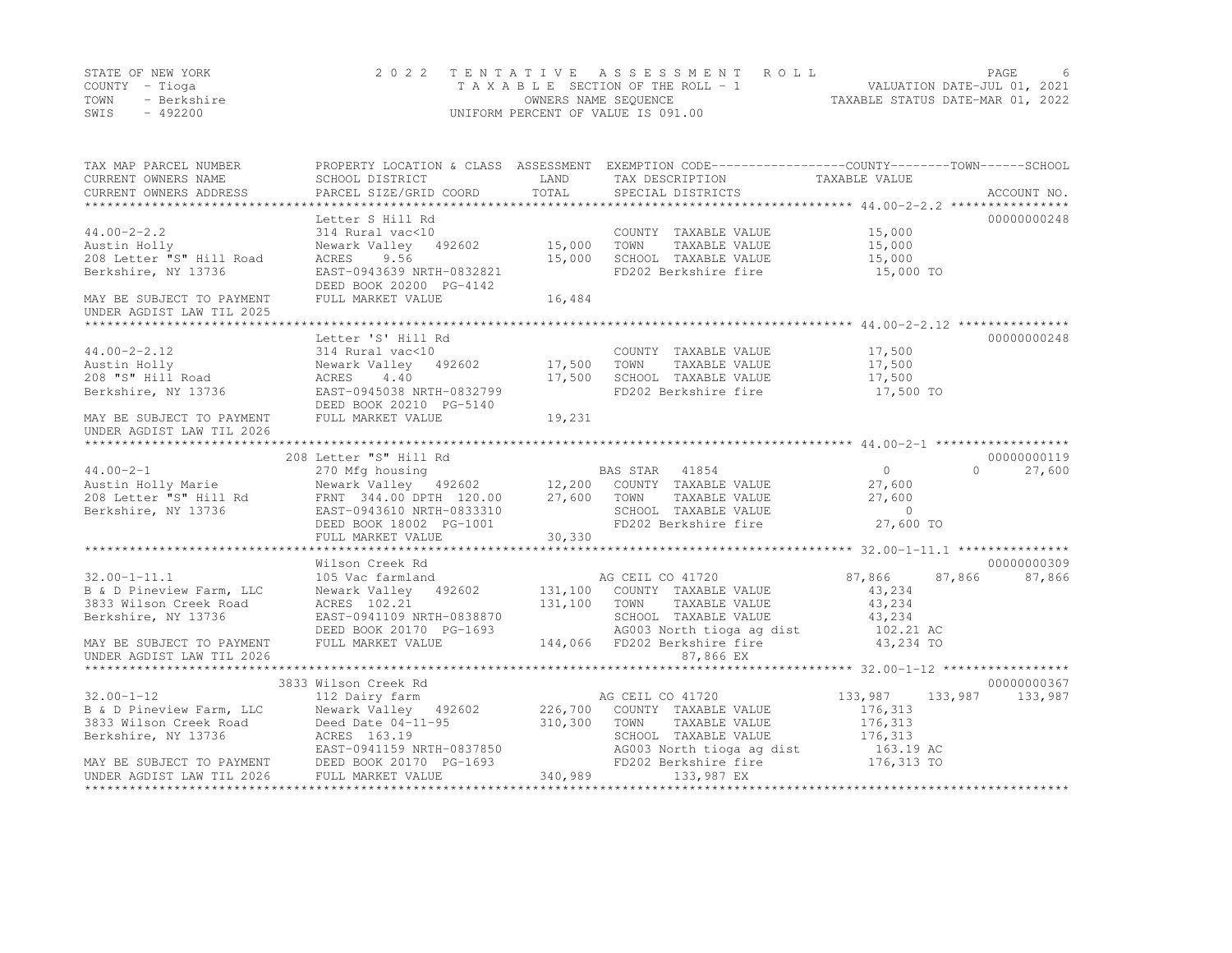|      | STATE OF NEW YORK | 2022 TENTATIVE ASSESSMENT ROLL     |                                  | PAGE. |  |
|------|-------------------|------------------------------------|----------------------------------|-------|--|
|      | COUNTY – Tioga    | TAXABLE SECTION OF THE ROLL - 1    | VALUATION DATE-JUL 01, 2021      |       |  |
| TOWN | - Berkshire       | OWNERS NAME SEQUENCE               | TAXABLE STATUS DATE-MAR 01, 2022 |       |  |
| SWIS | $-492200$         | UNIFORM PERCENT OF VALUE IS 091.00 |                                  |       |  |

| TAX MAP PARCEL NUMBER               | PROPERTY LOCATION & CLASS ASSESSMENT EXEMPTION CODE---------------COUNTY-------TOWN-----SCHOOL |         |                                |                |                       |
|-------------------------------------|------------------------------------------------------------------------------------------------|---------|--------------------------------|----------------|-----------------------|
| CURRENT OWNERS NAME                 | SCHOOL DISTRICT                                                                                | LAND    | TAX DESCRIPTION                | TAXABLE VALUE  |                       |
| CURRENT OWNERS ADDRESS              |                                                                                                |         |                                |                |                       |
|                                     |                                                                                                |         |                                |                |                       |
|                                     | 3727 Wilson Creek Rd                                                                           |         |                                |                | 00000000066           |
| $32.00 - 1 - 27$                    | 210 1 Family Res<br>Newark Valley 492602 14,000 COUNTY TAXABLE VALUE                           |         |                                | $\overline{0}$ | 28,500<br>$\cap$      |
| Bailey Karen                        |                                                                                                |         |                                | 80,000         |                       |
| 3727 Wilson Creek Road              | FRNT 251.46 DPTH 273.77 80,000                                                                 |         | TOWN<br>TAXABLE VALUE          | 80,000         |                       |
| Berkshire, NY 13736                 | ACRES<br>1.58                                                                                  |         | SCHOOL TAXABLE VALUE           | 51,500         |                       |
|                                     | EAST-0939029 NRTH-0835510                                                                      |         | FD202 Berkshire fire           | 80,000 TO      |                       |
|                                     | DEED BOOK 15000 PG-3232                                                                        |         |                                |                |                       |
|                                     | FULL MARKET VALUE                                                                              | 87,912  |                                |                |                       |
|                                     |                                                                                                |         |                                |                |                       |
|                                     | 572 Ford Hill Rd                                                                               |         |                                |                | 00000000690           |
| $30.00 - 1 - 16.22$                 | 210 1 Family Res                                                                               |         | COUNTY TAXABLE VALUE           | 119,000        |                       |
| Baker Joel L                        | Newark Valley 492602 16,000                                                                    |         | TOWN<br>TAXABLE VALUE          | 119,000        |                       |
| 572 Ford Hill Road                  | ACRES<br>2.40                                                                                  | 119,000 | SCHOOL TAXABLE VALUE           | 119,000        |                       |
| Berkshire, NY 13736                 | EAST-0918199 NRTH-0835620                                                                      |         | FD202 Berkshire fire           | 119,000 TO     |                       |
|                                     | DEED BOOK 20190 PG-911                                                                         |         |                                |                |                       |
|                                     | FULL MARKET VALUE                                                                              | 130,769 |                                |                |                       |
|                                     |                                                                                                |         |                                |                |                       |
|                                     | 238 Turkey Hill Rd                                                                             |         |                                |                | 00000000691           |
| $24.00 - 1 - 3.3$                   | 210 1 Family Res                                                                               |         | AGED C<br>41802                | 26,250         | $\circ$<br>$\bigcirc$ |
| Baker Rayola A                      | Newark Valley 492602 13,700 ENH STAR 41834                                                     |         |                                | $\Omega$       | 71,160<br>$\bigcap$   |
| 238 Turkey Hill Rd FRNT 280.00 DPTH |                                                                                                |         | 75,000 COUNTY TAXABLE VALUE    | 48,750         |                       |
| Berkshire, NY 13736                 | ACRES 1.47                                                                                     |         | TOWN<br>TAXABLE VALUE          | 75,000         |                       |
|                                     | EAST-0939094 NRTH-0846893                                                                      |         | SCHOOL TAXABLE VALUE           | 3,840          |                       |
|                                     | DEED BOOK 702<br>$PG-250$                                                                      |         | FD202 Berkshire fire 75,000 TO |                |                       |
|                                     | FULL MARKET VALUE                                                                              | 82,418  |                                |                |                       |
|                                     |                                                                                                |         |                                |                |                       |
|                                     | Ceurter Rd                                                                                     |         |                                |                | 00000000013           |
| $24.00 - 1 - 6.3$                   | 260 Seasonal res                                                                               |         | COUNTY TAXABLE VALUE           | 72,900         |                       |
| Balachandra Shirish K               | Newark Valley 492602                                                                           | 36,500  | TOWN<br>TAXABLE VALUE          | 72,900         |                       |
| Ricotta April A                     | ACRES 12.01                                                                                    | 72,900  | SCHOOL TAXABLE VALUE           | 72,900         |                       |
| 332 E. Miller Road                  | EAST-0943139 NRTH-0844930                                                                      |         | FD202 Berkshire fire           | 72,900 TO      |                       |
| Ithaca, NY 14850                    | DEED BOOK 14000 PG-3401                                                                        |         |                                |                |                       |
|                                     | FULL MARKET VALUE                                                                              | 80,110  |                                |                |                       |
|                                     |                                                                                                |         |                                |                |                       |
|                                     | 12329 Rt 38                                                                                    |         |                                |                | 00000000135           |
| $31.00 - 1 - 18$                    | 210 1 Family Res                                                                               |         | ENH STAR 41834                 | $\overline{0}$ | $\bigcap$<br>71,160   |
| Barron Richard H                    | Newark Valley 492602 10,800 COUNTY TAXABLE VALUE                                               |         |                                | 99,000         |                       |
| Barron Lillian                      |                                                                                                | 99,000  | TOWN<br>TAXABLE VALUE          | 99,000         |                       |
| 12329 State Rte 38                  | FRNT 177.00 DPTH 160.00<br>EAST-0927589 NRTH-0836080<br>DEED BOOK 11158 PG-3001                |         | SCHOOL TAXABLE VALUE           | 27,840         |                       |
| PO Box 144                          |                                                                                                |         | FD202 Berkshire fire           | 99,000 TO      |                       |
| Berkshire, NY 13736                 | FULL MARKET VALUE                                                                              | 108,791 |                                |                |                       |
|                                     |                                                                                                |         |                                |                |                       |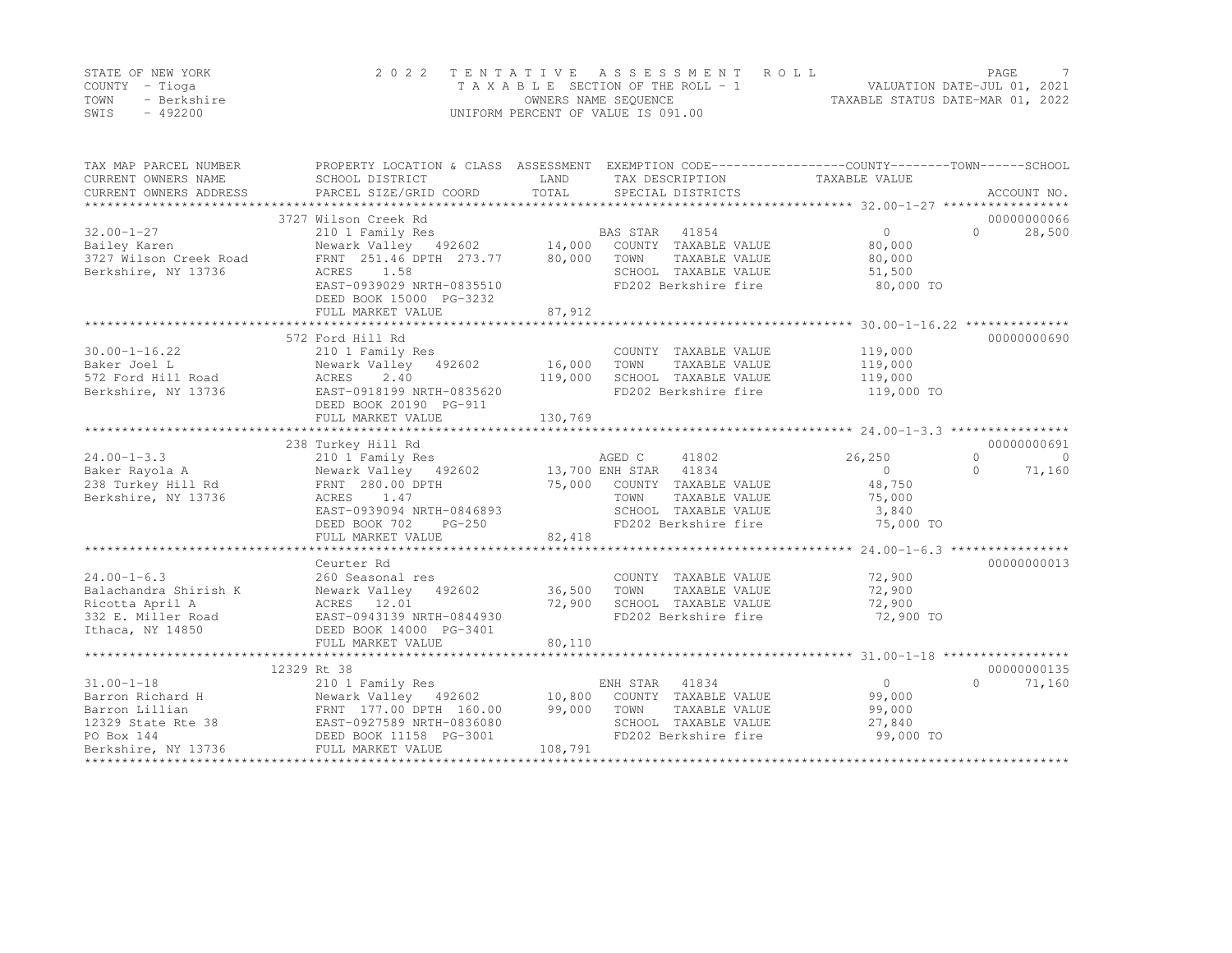|      | STATE OF NEW YORK | 2022 TENTATIVE ASSESSMENT ROLL     |                                  | PAGE. |  |
|------|-------------------|------------------------------------|----------------------------------|-------|--|
|      | COUNTY – Tioga    | TAXABLE SECTION OF THE ROLL - 1    | VALUATION DATE-JUL 01, 2021      |       |  |
| TOWN | - Berkshire       | OWNERS NAME SEQUENCE               | TAXABLE STATUS DATE-MAR 01, 2022 |       |  |
| SWIS | $-492200$         | UNIFORM PERCENT OF VALUE IS 091.00 |                                  |       |  |

| TAX MAP PARCEL NUMBER<br>CURRENT OWNERS NAME | SCHOOL DISTRICT                                        | LAND    | TAX DESCRIPTION                               | PROPERTY LOCATION & CLASS ASSESSMENT EXEMPTION CODE----------------COUNTY-------TOWN-----SCHOOL<br>TAXABLE VALUE |             |
|----------------------------------------------|--------------------------------------------------------|---------|-----------------------------------------------|------------------------------------------------------------------------------------------------------------------|-------------|
| CURRENT OWNERS ADDRESS                       | PARCEL SIZE/GRID COORD                                 | TOTAL   | SPECIAL DISTRICTS                             |                                                                                                                  | ACCOUNT NO. |
|                                              | 7 Rejmer Rd                                            |         |                                               |                                                                                                                  | 00000000272 |
| $30.00 - 1 - 6$                              | 210 1 Family Res                                       |         | 41854<br>BAS STAR                             | $0 \qquad \qquad$<br>$\Omega$                                                                                    | 28,500      |
| Basl John J                                  | Newark Valley 492602                                   | 10,000  | COUNTY TAXABLE VALUE                          | 52,000                                                                                                           |             |
| 7 Rejmer Rd                                  | $*_{p*}$                                               | 52,000  | TOWN<br>TAXABLE VALUE                         | 52,000                                                                                                           |             |
| Berkshire, NY 13736                          | 0.50<br>ACRES                                          |         | SCHOOL TAXABLE VALUE                          | 23,500                                                                                                           |             |
|                                              | EAST-0910547 NRTH-0840539<br>DEED BOOK 11566 PG-3001   |         | FD202 Berkshire fire                          | 52,000 TO                                                                                                        |             |
|                                              | FULL MARKET VALUE                                      | 57,143  |                                               |                                                                                                                  |             |
|                                              |                                                        |         |                                               |                                                                                                                  |             |
|                                              | Ford Hill Rd                                           |         |                                               |                                                                                                                  | 00000000773 |
| $23.00 - 3 - 1.21$                           | 312 Vac w/imprv                                        |         | COUNTY TAXABLE VALUE                          | 102,000                                                                                                          |             |
| Bass Robert G Jr                             | Newark Valley 492602                                   | 99,000  | TAXABLE VALUE<br>TOWN                         | 102,000                                                                                                          |             |
| 18043 Granite Hill                           | ACRES 65.23                                            | 102,000 | SCHOOL TAXABLE VALUE                          | 102,000                                                                                                          |             |
| San Antonio, TX 78255                        | EAST-0920980 NRTH-0839763<br>DEED BOOK 615<br>$PG-220$ |         | FD202 Berkshire fire                          | 102,000 TO                                                                                                       |             |
|                                              | FULL MARKET VALUE                                      | 112,088 |                                               |                                                                                                                  |             |
|                                              | 16 Ballou Hill Rd                                      |         |                                               |                                                                                                                  | 00000000747 |
| $43.00 - 2 - 22.3$                           | 210 1 Family Res                                       |         | VET WAR CT 41121                              | 11,400<br>5,700                                                                                                  | $\circ$     |
| Batal Robert                                 | Newark Valley 492602                                   |         | 12,900 BAS STAR 41854                         | $\circ$<br>$\circ$                                                                                               | 28,500      |
| 16 Ballou Hill Rd                            | Survey 05-09-95 Lot 2                                  |         | 175,000 VET DIS CT 41141                      | 30,625<br>19,000                                                                                                 | $\circ$     |
| Berkshire, NY 13736                          | ACRES<br>1.17 BANK<br>500                              |         | COUNTY TAXABLE VALUE                          | 132,975                                                                                                          |             |
|                                              | EAST-0930480 NRTH-0832377                              |         | TOWN<br>TAXABLE VALUE                         | 150,300                                                                                                          |             |
|                                              | DEED BOOK 20210 PG-3846                                |         | SCHOOL TAXABLE VALUE                          | 146,500                                                                                                          |             |
|                                              | FULL MARKET VALUE                                      |         | 192,308 FD202 Berkshire fire                  | 175,000 TO                                                                                                       |             |
|                                              |                                                        |         |                                               |                                                                                                                  |             |
|                                              | West Creek Rd                                          |         |                                               |                                                                                                                  | 00000000567 |
| $22.00 - 1 - 12.1$                           | 322 Rural vac>10                                       |         | COUNTY TAXABLE VALUE                          | 90,600                                                                                                           |             |
| Beach Devin R                                | Newark Valley 492602                                   | 90,600  | TOWN<br>TAXABLE VALUE                         | 90,600                                                                                                           |             |
| Beach Shelby L                               | ACRES 50.44                                            | 90,600  | SCHOOL TAXABLE VALUE                          | 90,600                                                                                                           |             |
| 633 Jewitt Hill Road                         | EAST-0912754 NRTH-0844969                              |         | FD202 Berkshire fire                          | 90,600 TO                                                                                                        |             |
| Berkshire, NY 13736                          | DEED BOOK 20210 PG-3593                                |         |                                               |                                                                                                                  |             |
|                                              | FULL MARKET VALUE                                      | 99,560  |                                               |                                                                                                                  |             |
|                                              |                                                        |         |                                               |                                                                                                                  |             |
|                                              | 19 Rejmer Rd                                           |         |                                               |                                                                                                                  | 00000000262 |
| $30.00 - 1 - 8$                              | 210 1 Family Res                                       |         | BAS STAR 41854                                | $\overline{0}$<br>$\cap$                                                                                         | 28,500      |
| Bean David                                   | Newark Valley 492602 11,400                            |         | COUNTY TAXABLE VALUE                          | 55,200                                                                                                           |             |
| Bean Telessa<br>19 Rejmer Rd                 | FRNT 126.00 DPTH 350.00<br>0.78<br>ACRES               | 55,200  | TAXABLE VALUE<br>TOWN<br>SCHOOL TAXABLE VALUE | 55,200<br>26,700                                                                                                 |             |
| Berkshire, NY 13736                          | EAST-0910719 NRTH-0840350                              |         | FD202 Berkshire fire                          | 55,200 TO                                                                                                        |             |
|                                              | DEED BOOK 604<br>$PG-112$                              | 60,659  |                                               |                                                                                                                  |             |
|                                              | FULL MARKET VALUE                                      |         |                                               |                                                                                                                  |             |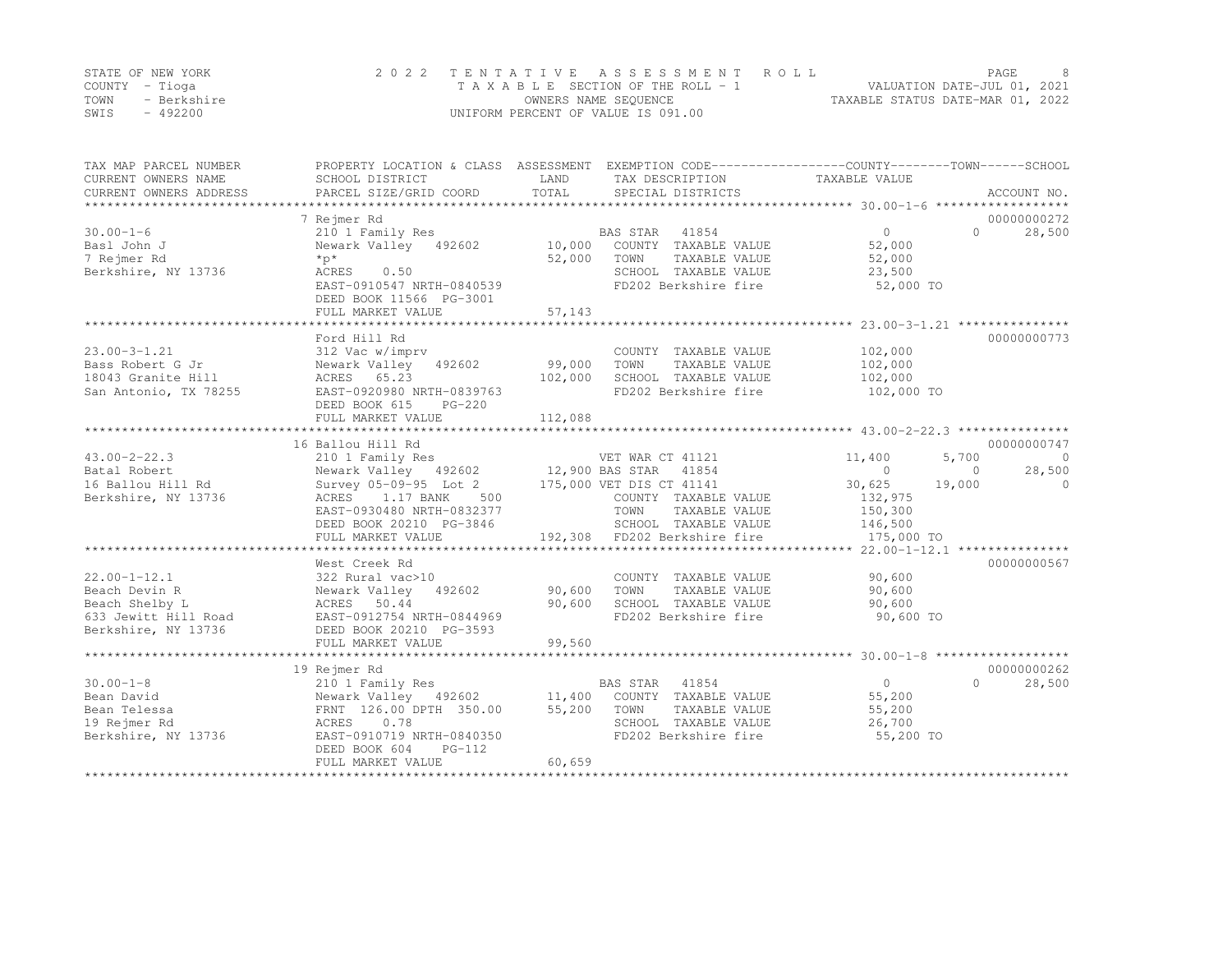|      | STATE OF NEW YORK | 2022 TENTATIVE ASSESSMENT ROLL     | <b>PAGE</b>                      |  |
|------|-------------------|------------------------------------|----------------------------------|--|
|      | COUNTY – Tioga    | TAXABLE SECTION OF THE ROLL - 1    | VALUATION DATE-JUL 01, 2021      |  |
| TOWN | - Berkshire       | OWNERS NAME SEQUENCE               | TAXABLE STATUS DATE-MAR 01, 2022 |  |
| SWIS | - 492200          | UNIFORM PERCENT OF VALUE IS 091.00 |                                  |  |

| 00000000031<br>381 Rejmer Rd<br>$30.00 - 1 - 20.11$<br>240 Rural res<br>COUNTY TAXABLE VALUE<br>55,000<br>Bean David M<br>Newark Valley 492602<br>50,000<br>TOWN<br>TAXABLE VALUE<br>55,000<br>ACRES 28.50<br>55,000<br>SCHOOL TAXABLE VALUE<br>55,000<br>19 Rejmer Road<br>Berkshire, NY 13736<br>EAST-0913015 NRTH-0831726<br>FD202 Berkshire fire<br>55,000 TO<br>DEED BOOK 14000 PG-4846<br>FULL MARKET VALUE<br>60,440<br>12604 Rt 38<br>00000000044<br>$23.15 - 1 - 4$<br>210 1 Family Res<br>$\overline{0}$<br>28,500<br>BAS STAR<br>41854<br>$\cap$<br>Newark Valley 492602 9,200 COUNTY TAXABLE VALUE<br>Bean Kenneth C<br>100,000<br>Newark Valley 492602 9,200<br>FRNT 100.00 DPTH 150.00 100,000<br>EAST-0928299 NRTH-0940600<br>Bean Tammy M<br>TOWN<br>TAXABLE VALUE<br>100,000<br>12604 Rt 38<br>SCHOOL TAXABLE VALUE<br>71,500<br>Berkshire, NY 13736<br>DEED BOOK 13215 PG-173<br>FD202 Berkshire fire<br>100,000 TO<br>109,890<br>FULL MARKET VALUE<br>12600 Rt 38<br>00000000087<br>$23.15 - 1 - 5$<br>700<br>314 Rural vac<10<br>COUNTY TAXABLE VALUE<br>Bean Kenneth C<br>700<br>Newark Valley 492602<br>700<br>TOWN<br>TAXABLE VALUE<br>Newark Valley - 492602<br>FRNT - 100.00 DPTH - 150.00<br>EAST-0928279 NRTH-0842520<br>Bean Tammy M<br>700<br>SCHOOL TAXABLE VALUE<br>700<br>FD202 Berkshire fire<br>12600 Rt 38<br>700 TO<br>Berkshire, NY 13736<br>DEED BOOK 12541 PG-8001<br>769<br>FULL MARKET VALUE<br>Rt 38<br>00000000046<br>2,000<br>314 Rural vac<10<br>COUNTY TAXABLE VALUE<br>2,000<br>Newark Valley 492602<br>2,000<br>TOWN<br>TAXABLE VALUE<br>1.00<br>2,000<br>SCHOOL TAXABLE VALUE<br>2,000<br>ACRES<br>EAST-0928479 NRTH-0842530<br>FD202 Berkshire fire<br>2,000 TO<br>DEED BOOK 13215 PG-173<br>FULL MARKET VALUE<br>2,198<br>00000000751<br>8 Ballou Hill Rd<br>314 Rural vac<10<br>COUNTY TAXABLE VALUE<br>14,500<br>Newark Valley 492602<br>14,500<br>TOWN<br>TAXABLE VALUE<br>14,500<br>14,500<br>Survey 05-09-95 Lot 7<br>SCHOOL TAXABLE VALUE<br>14,500<br>48 Phillips Rd<br>Deed Date 08/28/95<br>FD202 Berkshire fire<br>14,500 TO<br>5.59<br>ACRES<br>EAST-0931903 NRTH-0832276<br>DEED BOOK 20180 PG-641<br>15,934<br>FULL MARKET VALUE<br>********************************** | TAX MAP PARCEL NUMBER<br>CURRENT OWNERS NAME | SCHOOL DISTRICT        | LAND  | TAX DESCRIPTION   | PROPERTY LOCATION & CLASS ASSESSMENT EXEMPTION CODE----------------COUNTY-------TOWN-----SCHOOL<br>TAXABLE VALUE |
|----------------------------------------------------------------------------------------------------------------------------------------------------------------------------------------------------------------------------------------------------------------------------------------------------------------------------------------------------------------------------------------------------------------------------------------------------------------------------------------------------------------------------------------------------------------------------------------------------------------------------------------------------------------------------------------------------------------------------------------------------------------------------------------------------------------------------------------------------------------------------------------------------------------------------------------------------------------------------------------------------------------------------------------------------------------------------------------------------------------------------------------------------------------------------------------------------------------------------------------------------------------------------------------------------------------------------------------------------------------------------------------------------------------------------------------------------------------------------------------------------------------------------------------------------------------------------------------------------------------------------------------------------------------------------------------------------------------------------------------------------------------------------------------------------------------------------------------------------------------------------------------------------------------------------------------------------------------------------------------------------------------------------------------------------------------------------------------------------------------------------------------------------------------------------------------------------------------------------------------|----------------------------------------------|------------------------|-------|-------------------|------------------------------------------------------------------------------------------------------------------|
|                                                                                                                                                                                                                                                                                                                                                                                                                                                                                                                                                                                                                                                                                                                                                                                                                                                                                                                                                                                                                                                                                                                                                                                                                                                                                                                                                                                                                                                                                                                                                                                                                                                                                                                                                                                                                                                                                                                                                                                                                                                                                                                                                                                                                                        | CURRENT OWNERS ADDRESS                       | PARCEL SIZE/GRID COORD | TOTAL | SPECIAL DISTRICTS | ACCOUNT NO.                                                                                                      |
|                                                                                                                                                                                                                                                                                                                                                                                                                                                                                                                                                                                                                                                                                                                                                                                                                                                                                                                                                                                                                                                                                                                                                                                                                                                                                                                                                                                                                                                                                                                                                                                                                                                                                                                                                                                                                                                                                                                                                                                                                                                                                                                                                                                                                                        |                                              |                        |       |                   |                                                                                                                  |
|                                                                                                                                                                                                                                                                                                                                                                                                                                                                                                                                                                                                                                                                                                                                                                                                                                                                                                                                                                                                                                                                                                                                                                                                                                                                                                                                                                                                                                                                                                                                                                                                                                                                                                                                                                                                                                                                                                                                                                                                                                                                                                                                                                                                                                        |                                              |                        |       |                   |                                                                                                                  |
|                                                                                                                                                                                                                                                                                                                                                                                                                                                                                                                                                                                                                                                                                                                                                                                                                                                                                                                                                                                                                                                                                                                                                                                                                                                                                                                                                                                                                                                                                                                                                                                                                                                                                                                                                                                                                                                                                                                                                                                                                                                                                                                                                                                                                                        |                                              |                        |       |                   |                                                                                                                  |
|                                                                                                                                                                                                                                                                                                                                                                                                                                                                                                                                                                                                                                                                                                                                                                                                                                                                                                                                                                                                                                                                                                                                                                                                                                                                                                                                                                                                                                                                                                                                                                                                                                                                                                                                                                                                                                                                                                                                                                                                                                                                                                                                                                                                                                        |                                              |                        |       |                   |                                                                                                                  |
|                                                                                                                                                                                                                                                                                                                                                                                                                                                                                                                                                                                                                                                                                                                                                                                                                                                                                                                                                                                                                                                                                                                                                                                                                                                                                                                                                                                                                                                                                                                                                                                                                                                                                                                                                                                                                                                                                                                                                                                                                                                                                                                                                                                                                                        |                                              |                        |       |                   |                                                                                                                  |
|                                                                                                                                                                                                                                                                                                                                                                                                                                                                                                                                                                                                                                                                                                                                                                                                                                                                                                                                                                                                                                                                                                                                                                                                                                                                                                                                                                                                                                                                                                                                                                                                                                                                                                                                                                                                                                                                                                                                                                                                                                                                                                                                                                                                                                        |                                              |                        |       |                   |                                                                                                                  |
|                                                                                                                                                                                                                                                                                                                                                                                                                                                                                                                                                                                                                                                                                                                                                                                                                                                                                                                                                                                                                                                                                                                                                                                                                                                                                                                                                                                                                                                                                                                                                                                                                                                                                                                                                                                                                                                                                                                                                                                                                                                                                                                                                                                                                                        |                                              |                        |       |                   |                                                                                                                  |
|                                                                                                                                                                                                                                                                                                                                                                                                                                                                                                                                                                                                                                                                                                                                                                                                                                                                                                                                                                                                                                                                                                                                                                                                                                                                                                                                                                                                                                                                                                                                                                                                                                                                                                                                                                                                                                                                                                                                                                                                                                                                                                                                                                                                                                        |                                              |                        |       |                   |                                                                                                                  |
|                                                                                                                                                                                                                                                                                                                                                                                                                                                                                                                                                                                                                                                                                                                                                                                                                                                                                                                                                                                                                                                                                                                                                                                                                                                                                                                                                                                                                                                                                                                                                                                                                                                                                                                                                                                                                                                                                                                                                                                                                                                                                                                                                                                                                                        |                                              |                        |       |                   |                                                                                                                  |
|                                                                                                                                                                                                                                                                                                                                                                                                                                                                                                                                                                                                                                                                                                                                                                                                                                                                                                                                                                                                                                                                                                                                                                                                                                                                                                                                                                                                                                                                                                                                                                                                                                                                                                                                                                                                                                                                                                                                                                                                                                                                                                                                                                                                                                        |                                              |                        |       |                   |                                                                                                                  |
|                                                                                                                                                                                                                                                                                                                                                                                                                                                                                                                                                                                                                                                                                                                                                                                                                                                                                                                                                                                                                                                                                                                                                                                                                                                                                                                                                                                                                                                                                                                                                                                                                                                                                                                                                                                                                                                                                                                                                                                                                                                                                                                                                                                                                                        |                                              |                        |       |                   |                                                                                                                  |
|                                                                                                                                                                                                                                                                                                                                                                                                                                                                                                                                                                                                                                                                                                                                                                                                                                                                                                                                                                                                                                                                                                                                                                                                                                                                                                                                                                                                                                                                                                                                                                                                                                                                                                                                                                                                                                                                                                                                                                                                                                                                                                                                                                                                                                        |                                              |                        |       |                   |                                                                                                                  |
|                                                                                                                                                                                                                                                                                                                                                                                                                                                                                                                                                                                                                                                                                                                                                                                                                                                                                                                                                                                                                                                                                                                                                                                                                                                                                                                                                                                                                                                                                                                                                                                                                                                                                                                                                                                                                                                                                                                                                                                                                                                                                                                                                                                                                                        |                                              |                        |       |                   |                                                                                                                  |
|                                                                                                                                                                                                                                                                                                                                                                                                                                                                                                                                                                                                                                                                                                                                                                                                                                                                                                                                                                                                                                                                                                                                                                                                                                                                                                                                                                                                                                                                                                                                                                                                                                                                                                                                                                                                                                                                                                                                                                                                                                                                                                                                                                                                                                        |                                              |                        |       |                   |                                                                                                                  |
|                                                                                                                                                                                                                                                                                                                                                                                                                                                                                                                                                                                                                                                                                                                                                                                                                                                                                                                                                                                                                                                                                                                                                                                                                                                                                                                                                                                                                                                                                                                                                                                                                                                                                                                                                                                                                                                                                                                                                                                                                                                                                                                                                                                                                                        |                                              |                        |       |                   |                                                                                                                  |
|                                                                                                                                                                                                                                                                                                                                                                                                                                                                                                                                                                                                                                                                                                                                                                                                                                                                                                                                                                                                                                                                                                                                                                                                                                                                                                                                                                                                                                                                                                                                                                                                                                                                                                                                                                                                                                                                                                                                                                                                                                                                                                                                                                                                                                        |                                              |                        |       |                   |                                                                                                                  |
|                                                                                                                                                                                                                                                                                                                                                                                                                                                                                                                                                                                                                                                                                                                                                                                                                                                                                                                                                                                                                                                                                                                                                                                                                                                                                                                                                                                                                                                                                                                                                                                                                                                                                                                                                                                                                                                                                                                                                                                                                                                                                                                                                                                                                                        |                                              |                        |       |                   |                                                                                                                  |
|                                                                                                                                                                                                                                                                                                                                                                                                                                                                                                                                                                                                                                                                                                                                                                                                                                                                                                                                                                                                                                                                                                                                                                                                                                                                                                                                                                                                                                                                                                                                                                                                                                                                                                                                                                                                                                                                                                                                                                                                                                                                                                                                                                                                                                        |                                              |                        |       |                   |                                                                                                                  |
|                                                                                                                                                                                                                                                                                                                                                                                                                                                                                                                                                                                                                                                                                                                                                                                                                                                                                                                                                                                                                                                                                                                                                                                                                                                                                                                                                                                                                                                                                                                                                                                                                                                                                                                                                                                                                                                                                                                                                                                                                                                                                                                                                                                                                                        |                                              |                        |       |                   |                                                                                                                  |
|                                                                                                                                                                                                                                                                                                                                                                                                                                                                                                                                                                                                                                                                                                                                                                                                                                                                                                                                                                                                                                                                                                                                                                                                                                                                                                                                                                                                                                                                                                                                                                                                                                                                                                                                                                                                                                                                                                                                                                                                                                                                                                                                                                                                                                        |                                              |                        |       |                   |                                                                                                                  |
|                                                                                                                                                                                                                                                                                                                                                                                                                                                                                                                                                                                                                                                                                                                                                                                                                                                                                                                                                                                                                                                                                                                                                                                                                                                                                                                                                                                                                                                                                                                                                                                                                                                                                                                                                                                                                                                                                                                                                                                                                                                                                                                                                                                                                                        |                                              |                        |       |                   |                                                                                                                  |
|                                                                                                                                                                                                                                                                                                                                                                                                                                                                                                                                                                                                                                                                                                                                                                                                                                                                                                                                                                                                                                                                                                                                                                                                                                                                                                                                                                                                                                                                                                                                                                                                                                                                                                                                                                                                                                                                                                                                                                                                                                                                                                                                                                                                                                        |                                              |                        |       |                   |                                                                                                                  |
|                                                                                                                                                                                                                                                                                                                                                                                                                                                                                                                                                                                                                                                                                                                                                                                                                                                                                                                                                                                                                                                                                                                                                                                                                                                                                                                                                                                                                                                                                                                                                                                                                                                                                                                                                                                                                                                                                                                                                                                                                                                                                                                                                                                                                                        |                                              |                        |       |                   |                                                                                                                  |
|                                                                                                                                                                                                                                                                                                                                                                                                                                                                                                                                                                                                                                                                                                                                                                                                                                                                                                                                                                                                                                                                                                                                                                                                                                                                                                                                                                                                                                                                                                                                                                                                                                                                                                                                                                                                                                                                                                                                                                                                                                                                                                                                                                                                                                        |                                              |                        |       |                   |                                                                                                                  |
|                                                                                                                                                                                                                                                                                                                                                                                                                                                                                                                                                                                                                                                                                                                                                                                                                                                                                                                                                                                                                                                                                                                                                                                                                                                                                                                                                                                                                                                                                                                                                                                                                                                                                                                                                                                                                                                                                                                                                                                                                                                                                                                                                                                                                                        |                                              |                        |       |                   |                                                                                                                  |
|                                                                                                                                                                                                                                                                                                                                                                                                                                                                                                                                                                                                                                                                                                                                                                                                                                                                                                                                                                                                                                                                                                                                                                                                                                                                                                                                                                                                                                                                                                                                                                                                                                                                                                                                                                                                                                                                                                                                                                                                                                                                                                                                                                                                                                        | $23.15 - 1 - 6$                              |                        |       |                   |                                                                                                                  |
|                                                                                                                                                                                                                                                                                                                                                                                                                                                                                                                                                                                                                                                                                                                                                                                                                                                                                                                                                                                                                                                                                                                                                                                                                                                                                                                                                                                                                                                                                                                                                                                                                                                                                                                                                                                                                                                                                                                                                                                                                                                                                                                                                                                                                                        | Bean Kenneth C                               |                        |       |                   |                                                                                                                  |
|                                                                                                                                                                                                                                                                                                                                                                                                                                                                                                                                                                                                                                                                                                                                                                                                                                                                                                                                                                                                                                                                                                                                                                                                                                                                                                                                                                                                                                                                                                                                                                                                                                                                                                                                                                                                                                                                                                                                                                                                                                                                                                                                                                                                                                        | Bean Tammy M                                 |                        |       |                   |                                                                                                                  |
|                                                                                                                                                                                                                                                                                                                                                                                                                                                                                                                                                                                                                                                                                                                                                                                                                                                                                                                                                                                                                                                                                                                                                                                                                                                                                                                                                                                                                                                                                                                                                                                                                                                                                                                                                                                                                                                                                                                                                                                                                                                                                                                                                                                                                                        | 12604 Rt 38                                  |                        |       |                   |                                                                                                                  |
|                                                                                                                                                                                                                                                                                                                                                                                                                                                                                                                                                                                                                                                                                                                                                                                                                                                                                                                                                                                                                                                                                                                                                                                                                                                                                                                                                                                                                                                                                                                                                                                                                                                                                                                                                                                                                                                                                                                                                                                                                                                                                                                                                                                                                                        | Berkshire, NY 13736                          |                        |       |                   |                                                                                                                  |
|                                                                                                                                                                                                                                                                                                                                                                                                                                                                                                                                                                                                                                                                                                                                                                                                                                                                                                                                                                                                                                                                                                                                                                                                                                                                                                                                                                                                                                                                                                                                                                                                                                                                                                                                                                                                                                                                                                                                                                                                                                                                                                                                                                                                                                        |                                              |                        |       |                   |                                                                                                                  |
|                                                                                                                                                                                                                                                                                                                                                                                                                                                                                                                                                                                                                                                                                                                                                                                                                                                                                                                                                                                                                                                                                                                                                                                                                                                                                                                                                                                                                                                                                                                                                                                                                                                                                                                                                                                                                                                                                                                                                                                                                                                                                                                                                                                                                                        |                                              |                        |       |                   |                                                                                                                  |
|                                                                                                                                                                                                                                                                                                                                                                                                                                                                                                                                                                                                                                                                                                                                                                                                                                                                                                                                                                                                                                                                                                                                                                                                                                                                                                                                                                                                                                                                                                                                                                                                                                                                                                                                                                                                                                                                                                                                                                                                                                                                                                                                                                                                                                        |                                              |                        |       |                   |                                                                                                                  |
|                                                                                                                                                                                                                                                                                                                                                                                                                                                                                                                                                                                                                                                                                                                                                                                                                                                                                                                                                                                                                                                                                                                                                                                                                                                                                                                                                                                                                                                                                                                                                                                                                                                                                                                                                                                                                                                                                                                                                                                                                                                                                                                                                                                                                                        | $43.00 - 2 - 22.7$                           |                        |       |                   |                                                                                                                  |
|                                                                                                                                                                                                                                                                                                                                                                                                                                                                                                                                                                                                                                                                                                                                                                                                                                                                                                                                                                                                                                                                                                                                                                                                                                                                                                                                                                                                                                                                                                                                                                                                                                                                                                                                                                                                                                                                                                                                                                                                                                                                                                                                                                                                                                        | Bean Kenneth C                               |                        |       |                   |                                                                                                                  |
|                                                                                                                                                                                                                                                                                                                                                                                                                                                                                                                                                                                                                                                                                                                                                                                                                                                                                                                                                                                                                                                                                                                                                                                                                                                                                                                                                                                                                                                                                                                                                                                                                                                                                                                                                                                                                                                                                                                                                                                                                                                                                                                                                                                                                                        | Bean Tammy M                                 |                        |       |                   |                                                                                                                  |
|                                                                                                                                                                                                                                                                                                                                                                                                                                                                                                                                                                                                                                                                                                                                                                                                                                                                                                                                                                                                                                                                                                                                                                                                                                                                                                                                                                                                                                                                                                                                                                                                                                                                                                                                                                                                                                                                                                                                                                                                                                                                                                                                                                                                                                        |                                              |                        |       |                   |                                                                                                                  |
|                                                                                                                                                                                                                                                                                                                                                                                                                                                                                                                                                                                                                                                                                                                                                                                                                                                                                                                                                                                                                                                                                                                                                                                                                                                                                                                                                                                                                                                                                                                                                                                                                                                                                                                                                                                                                                                                                                                                                                                                                                                                                                                                                                                                                                        | Berkshire, NY 13736                          |                        |       |                   |                                                                                                                  |
|                                                                                                                                                                                                                                                                                                                                                                                                                                                                                                                                                                                                                                                                                                                                                                                                                                                                                                                                                                                                                                                                                                                                                                                                                                                                                                                                                                                                                                                                                                                                                                                                                                                                                                                                                                                                                                                                                                                                                                                                                                                                                                                                                                                                                                        |                                              |                        |       |                   |                                                                                                                  |
|                                                                                                                                                                                                                                                                                                                                                                                                                                                                                                                                                                                                                                                                                                                                                                                                                                                                                                                                                                                                                                                                                                                                                                                                                                                                                                                                                                                                                                                                                                                                                                                                                                                                                                                                                                                                                                                                                                                                                                                                                                                                                                                                                                                                                                        |                                              |                        |       |                   |                                                                                                                  |
|                                                                                                                                                                                                                                                                                                                                                                                                                                                                                                                                                                                                                                                                                                                                                                                                                                                                                                                                                                                                                                                                                                                                                                                                                                                                                                                                                                                                                                                                                                                                                                                                                                                                                                                                                                                                                                                                                                                                                                                                                                                                                                                                                                                                                                        |                                              |                        |       |                   |                                                                                                                  |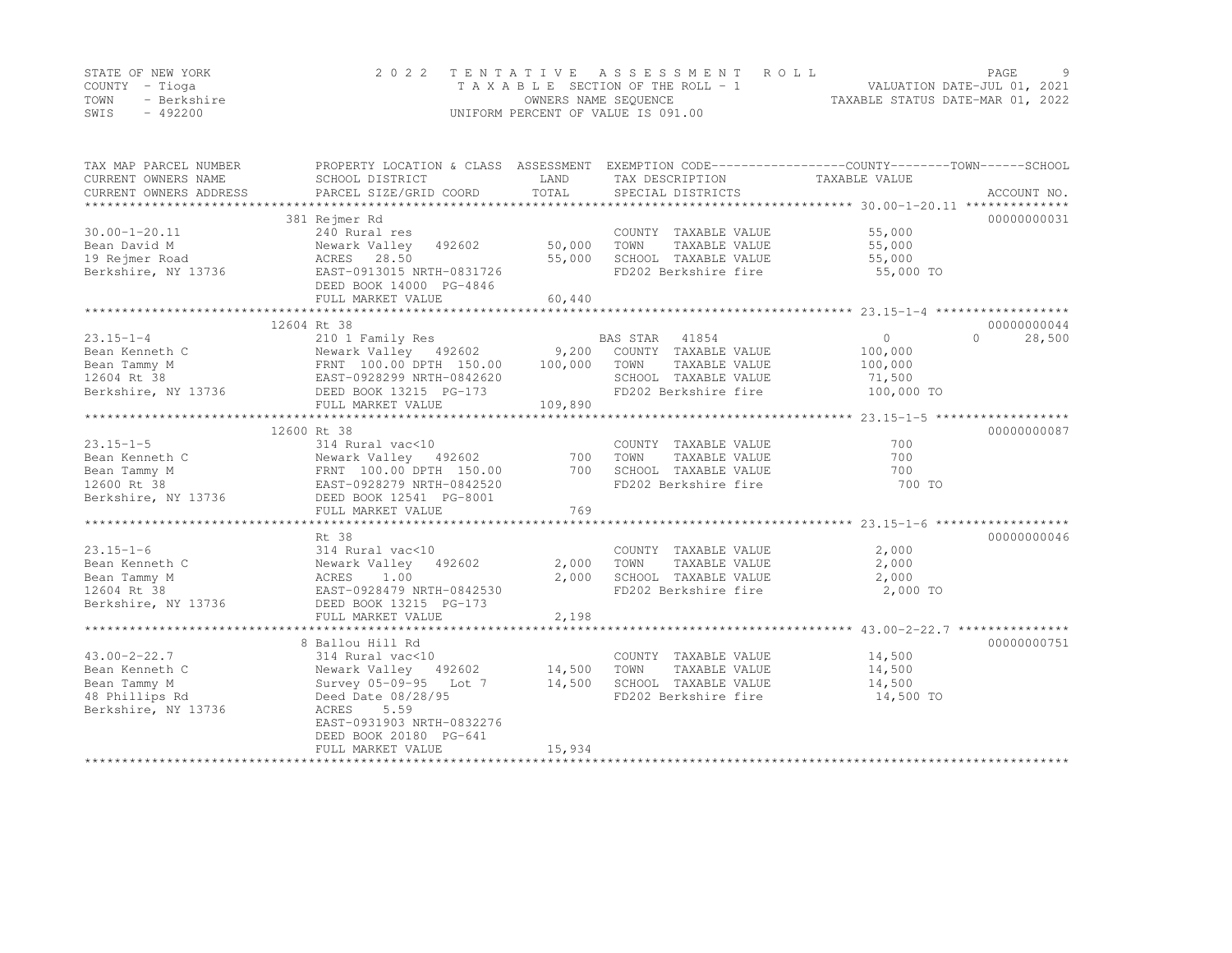|      | STATE OF NEW YORK | 2022 TENTATIVE ASSESSMENT ROLL     | PAGE.                            | 10 |
|------|-------------------|------------------------------------|----------------------------------|----|
|      | COUNTY – Tioga    | TAXABLE SECTION OF THE ROLL - 1    | VALUATION DATE-JUL 01, 2021      |    |
| TOWN | - Berkshire       | OWNERS NAME SEOUENCE               | TAXABLE STATUS DATE-MAR 01, 2022 |    |
| SWIS | $-492200$         | UNIFORM PERCENT OF VALUE IS 091.00 |                                  |    |

| TAX MAP PARCEL NUMBER<br>CURRENT OWNERS NAME      | PROPERTY LOCATION & CLASS ASSESSMENT EXEMPTION CODE----------------COUNTY-------TOWN-----SCHOOL<br>SCHOOL DISTRICT | LAND<br>TOTAL     | TAX DESCRIPTION                               | TAXABLE VALUE                                            |                    |
|---------------------------------------------------|--------------------------------------------------------------------------------------------------------------------|-------------------|-----------------------------------------------|----------------------------------------------------------|--------------------|
| CURRENT OWNERS ADDRESS<br>*********************** | PARCEL SIZE/GRID COORD                                                                                             |                   | SPECIAL DISTRICTS                             |                                                          | ACCOUNT NO.        |
|                                                   | 22 Phillips Rd                                                                                                     |                   |                                               |                                                          | 00000000752        |
| $43.00 - 2 - 22.8$                                | 314 Rural vac<10                                                                                                   |                   | COUNTY TAXABLE VALUE                          | 13,600                                                   |                    |
| Bean Kenneth C                                    | Newark Valley 492602                                                                                               | 13,600            | TOWN<br>TAXABLE VALUE                         | 13,600                                                   |                    |
| Bean Tammy M                                      | Survey 05-09-95 Lot 8                                                                                              | 13,600            | SCHOOL TAXABLE VALUE                          | 13,600                                                   |                    |
| 48 Phillips Rd                                    | Deed Date 08/28/95                                                                                                 |                   | FD202 Berkshire fire                          | 13,600 TO                                                |                    |
| Berkshire, NY 13736                               | 5.22<br>ACRES                                                                                                      |                   |                                               |                                                          |                    |
|                                                   | EAST-0932079 NRTH-0831917                                                                                          |                   |                                               |                                                          |                    |
|                                                   | DEED BOOK 20180 PG-641                                                                                             |                   |                                               |                                                          |                    |
|                                                   | FULL MARKET VALUE                                                                                                  | 14,945            |                                               |                                                          |                    |
|                                                   | ***************************                                                                                        |                   |                                               | ****************************** 43.00-2-22.9 ************ |                    |
|                                                   | 34 Phillips Rd                                                                                                     |                   |                                               |                                                          | 00000000753        |
| $43.00 - 2 - 22.9$                                | 314 Rural vac<10                                                                                                   |                   | COUNTY TAXABLE VALUE                          | 13,800                                                   |                    |
| Bean Kenneth C                                    | Newark Valley 492602                                                                                               | 13,800            | TOWN<br>TAXABLE VALUE                         | 13,800                                                   |                    |
| Bean Tammy M                                      | Survey 05-09-95 Lot 9                                                                                              | 13,800            | SCHOOL TAXABLE VALUE                          | 13,800                                                   |                    |
| 48 Phillips Rd                                    | Deed Date 08/28/95                                                                                                 |                   | FD202 Berkshire fire                          | 13,800 TO                                                |                    |
| Berkshire, NY 13736                               | 5.32<br>ACRES                                                                                                      |                   |                                               |                                                          |                    |
|                                                   | EAST-0932239 NRTH-0831649                                                                                          |                   |                                               |                                                          |                    |
|                                                   | DEED BOOK 20180 PG-641                                                                                             |                   |                                               |                                                          |                    |
|                                                   | FULL MARKET VALUE<br>***********************                                                                       | 15,165            |                                               |                                                          |                    |
|                                                   | 48 Phillips Rd                                                                                                     |                   |                                               |                                                          | 00000000754        |
| $43.00 - 2 - 22.11$                               | 210 1 Family Res                                                                                                   |                   | COUNTY TAXABLE VALUE                          | 145,000                                                  |                    |
| Bean Kenneth C                                    | Newark Valley 492602                                                                                               | 23,100            | TAXABLE VALUE<br>TOWN                         | 145,000                                                  |                    |
| Bean Tammy M                                      | Survey Filed 05-09-95                                                                                              | 145,000           | SCHOOL TAXABLE VALUE                          | 145,000                                                  |                    |
| 48 Phillips Rd                                    | Lot 10                                                                                                             |                   | FD202 Berkshire fire                          | 145,000 TO                                               |                    |
| Berkshire, NY 13736                               | Deed Date 08/28/95                                                                                                 |                   |                                               |                                                          |                    |
|                                                   | ACRES<br>5.24                                                                                                      |                   |                                               |                                                          |                    |
|                                                   | EAST-0932415 NRTH-0831385                                                                                          |                   |                                               |                                                          |                    |
|                                                   | DEED BOOK 20180 PG-641                                                                                             |                   |                                               |                                                          |                    |
|                                                   | FULL MARKET VALUE                                                                                                  | 159,341           |                                               |                                                          |                    |
|                                                   | ***************************                                                                                        | *************     |                                               |                                                          |                    |
|                                                   | 8915 West Creek Rd                                                                                                 |                   |                                               |                                                          | 00000000677        |
| 22.00-1-11.21                                     | 210 1 Family Res                                                                                                   |                   | 41854<br>BAS STAR                             | 0                                                        | $\Omega$<br>28,500 |
| Beaudoin Charles L                                | Newark Valley<br>492602                                                                                            | 18,500            | COUNTY TAXABLE VALUE                          | 77,700                                                   |                    |
| Beaudoin Robin M                                  | ACRES<br>3.40                                                                                                      | 77,700            | TOWN<br>TAXABLE VALUE                         | 77,700                                                   |                    |
| 8915 West Creek Rd                                | EAST-0910668 NRTH-0844177                                                                                          |                   | SCHOOL TAXABLE VALUE                          | 49,200                                                   |                    |
| Berkshire, NY 13736                               | DEED BOOK 483<br>$PG-5$                                                                                            |                   | FD202 Berkshire fire                          | 77,700 TO                                                |                    |
|                                                   | FULL MARKET VALUE<br>*****************************                                                                 | 85,385            |                                               |                                                          |                    |
|                                                   |                                                                                                                    |                   |                                               |                                                          |                    |
|                                                   | 25 East Berkshire Rd                                                                                               |                   |                                               |                                                          | 00000000375        |
| $23.19 - 1 - 31$                                  | 210 1 Family Res                                                                                                   |                   | COUNTY TAXABLE VALUE                          | 122,800                                                  |                    |
| Beaver Jeannie M<br>Dunham Robert A               | Newark Valley 492602<br>ACRES<br>9.10 BANK<br>500                                                                  | 30,700<br>122,800 | TOWN<br>TAXABLE VALUE<br>SCHOOL TAXABLE VALUE | 122,800<br>122,800                                       |                    |
| 25 East Berkshire Rd                              | EAST-0928399 NRTH-0841130                                                                                          |                   | FD202 Berkshire fire                          | 122,800 TO                                               |                    |
| Berkshire, NY 13736                               | DEED BOOK 20170 PG-5058                                                                                            |                   |                                               |                                                          |                    |
|                                                   | FULL MARKET VALUE                                                                                                  | 134,945           |                                               |                                                          |                    |
|                                                   |                                                                                                                    |                   |                                               |                                                          |                    |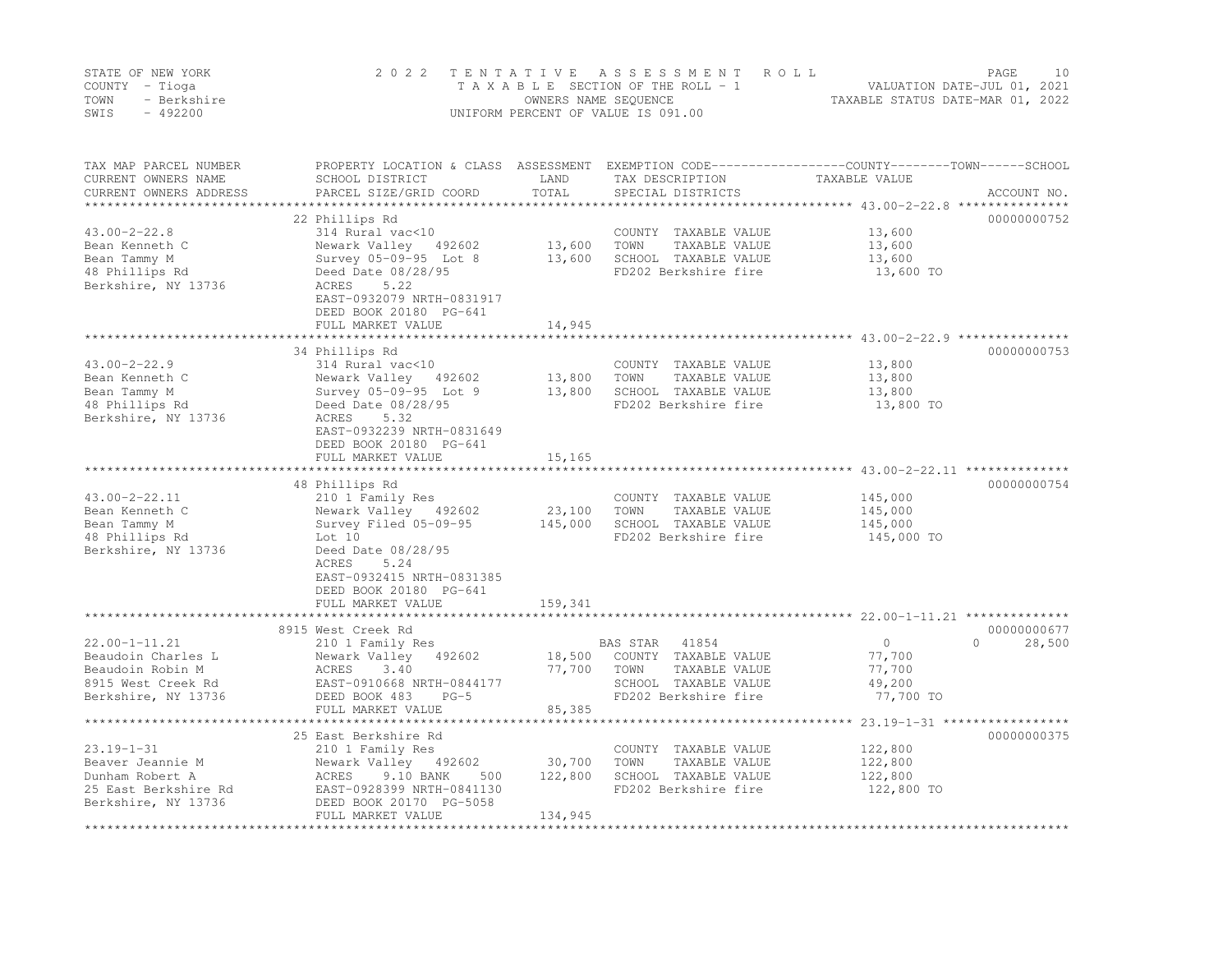|      | STATE OF NEW YORK | 2022 TENTATIVE ASSESSMENT ROLL     |                                  | PAGE                        |  |
|------|-------------------|------------------------------------|----------------------------------|-----------------------------|--|
|      | COUNTY – Tioga    | TAXABLE SECTION OF THE ROLL - 1    |                                  | VALUATION DATE-JUL 01, 2021 |  |
| TOWN | - Berkshire       | OWNERS NAME SEQUENCE               | TAXABLE STATUS DATE-MAR 01, 2022 |                             |  |
| SWIS | - 492200          | UNIFORM PERCENT OF VALUE IS 091.00 |                                  |                             |  |

| TAX MAP PARCEL NUMBER<br>CURRENT OWNERS NAME           | SCHOOL DISTRICT<br>PARCEL SIZE/GRID COORD    | LAND<br>TOTAL | PROPERTY LOCATION & CLASS ASSESSMENT EXEMPTION CODE----------------COUNTY-------TOWN------SCHOOL<br>TAX DESCRIPTION | TAXABLE VALUE    | ACCOUNT NO.        |
|--------------------------------------------------------|----------------------------------------------|---------------|---------------------------------------------------------------------------------------------------------------------|------------------|--------------------|
| CURRENT OWNERS ADDRESS                                 |                                              |               | SPECIAL DISTRICTS                                                                                                   |                  |                    |
|                                                        | 25 East Berkshire Rd                         |               |                                                                                                                     |                  | 00000000373        |
| $23.19 - 1 - 32$                                       | 314 Rural vac<10                             |               | COUNTY TAXABLE VALUE                                                                                                | 800              |                    |
| Beaver Jeannie M                                       | Newark Valley 492602                         | 800           | TOWN<br>TAXABLE VALUE                                                                                               | 800              |                    |
| Dunham Robert A                                        | FRNT 110.00 DPTH 157.00                      | 800           | SCHOOL TAXABLE VALUE                                                                                                | 800              |                    |
| 25 East Berkshire Rd                                   | BANK<br>500                                  |               | FD202 Berkshire fire                                                                                                | 800 TO           |                    |
| Berkshire, NY 13736                                    | EAST-0928409 NRTH-0840640                    |               |                                                                                                                     |                  |                    |
|                                                        | DEED BOOK 20170 PG-5058                      |               |                                                                                                                     |                  |                    |
|                                                        | FULL MARKET VALUE                            | 879           |                                                                                                                     |                  |                    |
|                                                        |                                              |               |                                                                                                                     |                  | 00000000391        |
| $24.00 - 1 - 24$                                       | 208 Turkey Hill Rd<br>241 Rural res&aq       |               | AG CEIL CO 41720                                                                                                    | 31,539<br>31,539 | 31,539             |
| Beebe Clifford C                                       | Newark Valley 492602                         |               | 55,300 BAS STAR 41854                                                                                               | $\circ$          | $\Omega$<br>28,500 |
| Beebe Sharon J                                         | ACRES 23.00                                  | 105,200       | COUNTY TAXABLE VALUE                                                                                                | 73,661           |                    |
| 208 Turkey Hill Rd                                     | EAST-0939479 NRTH-0846270                    |               | TOWN<br>TAXABLE VALUE                                                                                               | 73,661           |                    |
| Berkshire, NY 13736                                    | DEED BOOK 578<br>$PG-230$                    |               | SCHOOL TAXABLE VALUE                                                                                                | 45,161           |                    |
|                                                        | FULL MARKET VALUE                            | 115,604       | AG003 North tioga ag dist                                                                                           | 23.00 AC         |                    |
| MAY BE SUBJECT TO PAYMENT                              |                                              |               | FD202 Berkshire fire                                                                                                | 73,661 TO        |                    |
| UNDER AGDIST LAW TIL 2026                              |                                              |               | 31,539 EX                                                                                                           |                  |                    |
|                                                        |                                              |               |                                                                                                                     |                  |                    |
|                                                        | 213 Turkey Hill Rd                           |               |                                                                                                                     |                  | 00000000585        |
| $24.00 - 1 - 25$                                       | 241 Rural res&aq                             |               | AG CEIL CO 41720                                                                                                    | 72,758<br>72,758 | 72,758             |
| BEEBE CLIFFORD C                                       | Newark Valley 492602                         | 120,500       | COUNTY TAXABLE VALUE                                                                                                | 112,342          |                    |
| BEEBE JASON ROSS                                       | ACRES 75.00                                  | 185,100       | TAXABLE VALUE<br>TOWN                                                                                               | 112,342          |                    |
| 208 TURKEY HILL RD                                     | EAST-0937379 NRTH-0846230                    |               | SCHOOL TAXABLE VALUE                                                                                                | 112,342          |                    |
| BERKSHIRE, NY 13736                                    | DEED BOOK 20170 PG-272                       |               | AG003 North tioga ag dist                                                                                           | 75.00 AC         |                    |
|                                                        | FULL MARKET VALUE                            | 203,407       | FD202 Berkshire fire                                                                                                | 112,342 TO       |                    |
| MAY BE SUBJECT TO PAYMENT<br>UNDER AGDIST LAW TIL 2026 |                                              |               | 72,758 EX                                                                                                           |                  |                    |
|                                                        |                                              |               |                                                                                                                     |                  |                    |
|                                                        | 8986 West Creek Rd                           |               |                                                                                                                     |                  | 00000000558        |
| $22.00 - 1 - 12.2$                                     | 240 Rural res                                |               | COUNTY TAXABLE VALUE                                                                                                | 289,000          |                    |
| Beebe Tyler M                                          | 492602<br>Newark Valley                      | 89,400        | TOWN<br>TAXABLE VALUE                                                                                               | 289,000          |                    |
| 8986 West Creek Road                                   | ACRES 44.19                                  | 289,000       | SCHOOL TAXABLE VALUE                                                                                                | 289,000          |                    |
| Berkshire, NY 13736                                    | EAST-0912759 NRTH-0845510                    |               | FD202 Berkshire fire                                                                                                | 289,000 TO       |                    |
|                                                        | DEED BOOK 20200 PG-151                       |               |                                                                                                                     |                  |                    |
|                                                        | FULL MARKET VALUE                            | 317,582       |                                                                                                                     |                  |                    |
|                                                        |                                              |               |                                                                                                                     |                  |                    |
|                                                        | Mc Mahon Rd                                  |               |                                                                                                                     |                  | 00000000051        |
| $23.00 - 1 - 10$                                       | 105 Vac farmland                             |               | AG CEIL CO 41720                                                                                                    | 31,602<br>31,602 | 31,602             |
| Belden Dean                                            | Newark Valley<br>492602                      | 40,000        | COUNTY TAXABLE VALUE                                                                                                | 8,398            |                    |
| 147 Mc Mahon Rd                                        | ACRES 20.00                                  | 40,000        | TAXABLE VALUE<br>TOWN                                                                                               | 8,398            |                    |
| Berkshire, NY 13736                                    | EAST-0925219 NRTH-0843450                    |               | SCHOOL TAXABLE VALUE                                                                                                | 8,398            |                    |
| MAY BE SUBJECT TO PAYMENT                              | DEED BOOK 20609 PG-7001<br>FULL MARKET VALUE | 43,956        | FD202 Berkshire fire<br>31,602 EX                                                                                   | 8,398 TO         |                    |
| UNDER AGDIST LAW TIL 2026                              |                                              |               |                                                                                                                     |                  |                    |
| *********************                                  |                                              |               |                                                                                                                     |                  |                    |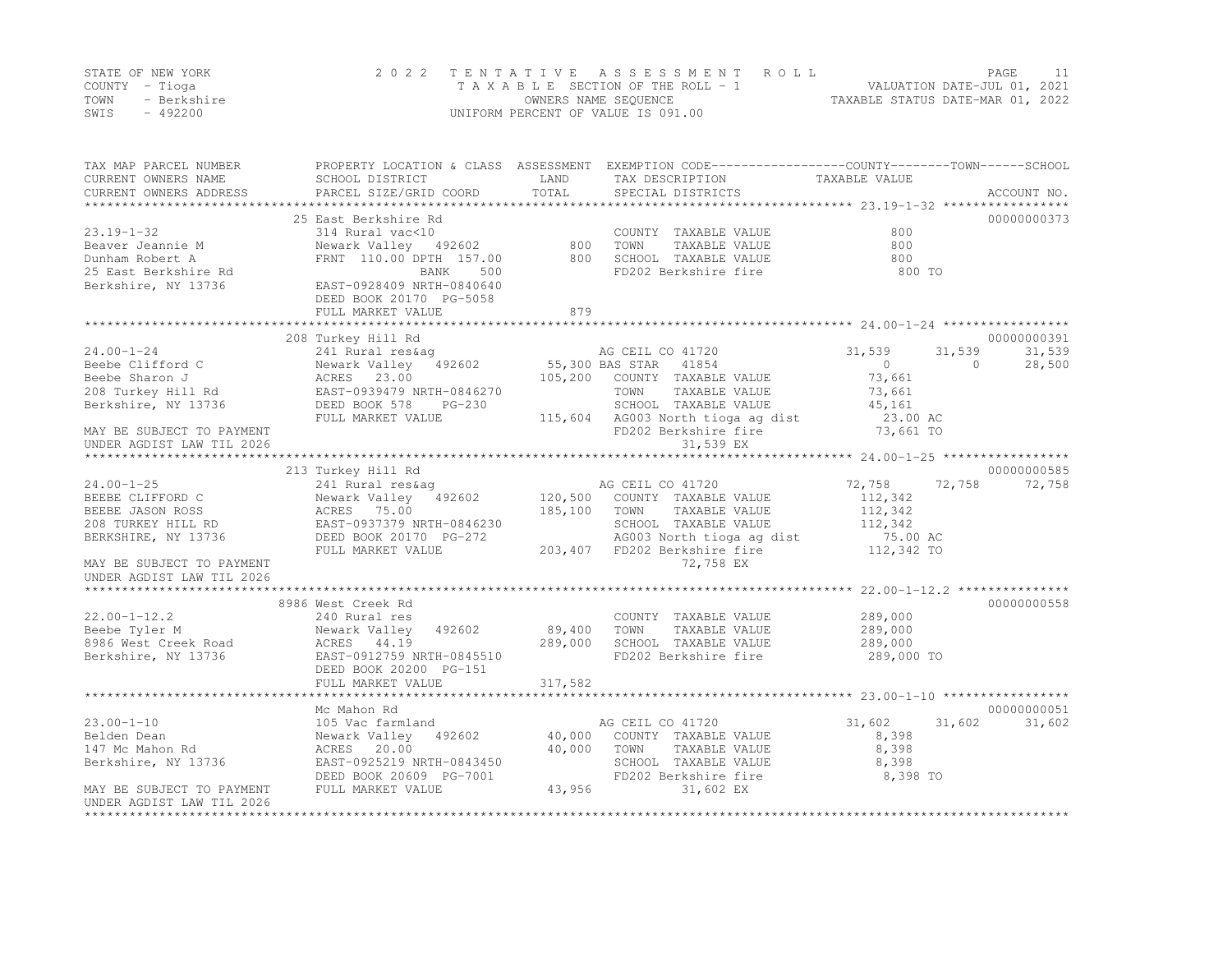|      | STATE OF NEW YORK | 2022 TENTATIVE ASSESSMENT ROLL     |                                  | PAGE.                       | 12. |
|------|-------------------|------------------------------------|----------------------------------|-----------------------------|-----|
|      | COUNTY – Tioga    | TAXABLE SECTION OF THE ROLL - 1    |                                  | VALUATION DATE-JUL 01, 2021 |     |
| TOWN | - Berkshire       | OWNERS NAME SEQUENCE               | TAXABLE STATUS DATE-MAR 01, 2022 |                             |     |
| SWIS | - 492200          | UNIFORM PERCENT OF VALUE IS 091.00 |                                  |                             |     |

| TAX MAP PARCEL NUMBER                         | PROPERTY LOCATION & CLASS ASSESSMENT EXEMPTION CODE---------------COUNTY-------TOWN-----SCHOOL |         |                              |                |                    |
|-----------------------------------------------|------------------------------------------------------------------------------------------------|---------|------------------------------|----------------|--------------------|
| CURRENT OWNERS NAME                           | SCHOOL DISTRICT                                                                                | LAND    | TAX DESCRIPTION              | TAXABLE VALUE  |                    |
| CURRENT OWNERS ADDRESS                        | PARCEL SIZE/GRID COORD                                                                         | TOTAL   | SPECIAL DISTRICTS            |                | ACCOUNT NO.        |
|                                               |                                                                                                |         |                              |                |                    |
|                                               | 147 Mc Mahon Rd                                                                                |         |                              |                | 00000000050        |
| $23.00 - 1 - 8.1$                             | 112 Dairy farm                                                                                 |         | AG CEIL CO 41720             | 105,760        | 105,760<br>105,760 |
| Belden Karl W                                 | Newark Valley 492602                                                                           |         | 174,700 ENH STAR 41834       | $\overline{0}$ | $\Omega$<br>71,160 |
| Belden Lois                                   | ACRES 111.21                                                                                   |         | 229,000 COUNTY TAXABLE VALUE | 123,240        |                    |
| 147 Mc Mahon Rd                               | EAST-0925549 NRTH-0845610                                                                      |         | TOWN<br>TAXABLE VALUE        | 123,240        |                    |
| Berkshire, NY 13736                           | DEED BOOK 597<br>$PG-178$                                                                      |         | SCHOOL TAXABLE VALUE         | 52,080         |                    |
|                                               | FULL MARKET VALUE                                                                              |         | 251,648 FD202 Berkshire fire | 123,240 TO     |                    |
| MAY BE SUBJECT TO PAYMENT                     |                                                                                                |         | 105,760 EX                   |                |                    |
| UNDER AGDIST LAW TIL 2026                     |                                                                                                |         |                              |                |                    |
|                                               |                                                                                                |         |                              |                |                    |
|                                               | Mc Mahon Rd                                                                                    |         |                              |                | 00000000048        |
| $23.00 - 1 - 7$                               | 105 Vac farmland                                                                               |         | AG CEIL CO 41720             | 28,981         | 28,981<br>28,981   |
| Belden Lois                                   | Newark Valley 492602 42,300 COUNTY TAXABLE VALUE                                               |         |                              | 13,319         |                    |
| 147 Mc Mahon Rd                               | ACRES 31.72                                                                                    | 42,300  | TOWN<br>TAXABLE VALUE        | 13,319         |                    |
| Berkshire, NY 13736                           | EAST-0923959 NRTH-0846140                                                                      |         | SCHOOL TAXABLE VALUE         | 13,319         |                    |
|                                               | DEED BOOK 20609 PG-7001                                                                        |         | FD202 Berkshire fire         | 13,319 TO      |                    |
| MAY BE SUBJECT TO PAYMENT                     | FULL MARKET VALUE                                                                              | 46,484  | 28,981 EX                    |                |                    |
| UNDER AGDIST LAW TIL 2026                     |                                                                                                |         |                              |                |                    |
|                                               |                                                                                                |         |                              |                |                    |
|                                               |                                                                                                |         |                              |                |                    |
|                                               | 1100 Brown Rd                                                                                  |         |                              |                | 00000000431        |
| $31.00 - 2 - 8.1$                             | 210 1 Family Res                                                                               |         | COUNTY TAXABLE VALUE 73,400  |                |                    |
| Bellis Belinda M                              | Newark Valley 492602 14,500                                                                    |         | TOWN<br>TAXABLE VALUE        | 73,400         |                    |
| 1100 Brown Rd                                 | 1.80<br>ACRES                                                                                  | 73,400  | SCHOOL TAXABLE VALUE         | 73,400         |                    |
| Berkshire, NY 13736 EAST-0928899 NRTH-0834230 |                                                                                                |         | FD202 Berkshire fire         | 73,400 TO      |                    |
|                                               | DEED BOOK 634<br>$PG-12$                                                                       |         |                              |                |                    |
|                                               | FULL MARKET VALUE                                                                              | 80,659  |                              |                |                    |
|                                               |                                                                                                |         |                              |                |                    |
|                                               | 27 Glen Rd                                                                                     |         |                              |                | 00000000217        |
| $31.07 - 2 - 5$                               | 210 1 Family Res                                                                               |         | COUNTY TAXABLE VALUE         | 106,500        |                    |
| Bentley Trudy L                               | Newark Valley 492602 10,100                                                                    |         | TAXABLE VALUE<br>TOWN        | 106,500        |                    |
| 27 Glen Road                                  | FRNT 80.00 DPTH 278.24                                                                         | 106,500 | SCHOOL TAXABLE VALUE         | 106,500        |                    |
| Berkshire, NY 13736                           | 77<br>BANK                                                                                     |         | FD202 Berkshire fire         | 106,500 TO     |                    |
|                                               | EAST-0926629 NRTH-0838770                                                                      |         |                              |                |                    |
|                                               | DEED BOOK 20170 PG-289                                                                         |         |                              |                |                    |
|                                               |                                                                                                |         |                              |                |                    |
|                                               |                                                                                                |         |                              |                |                    |
|                                               | Mc Mahon Rd                                                                                    |         |                              |                | 00000000053        |
| $15.00 - 1 - 20$                              | 557 Outdr sport                                                                                |         | COUNTY TAXABLE VALUE         | 42,900         |                    |
| Berkshire Rod & Gun Club                      | Newark Valley 492602                                                                           | 37,100  | TOWN<br>TAXABLE VALUE        | 42,900         |                    |
| Attn: Rhonda Moulton                          | ACRES 18.50                                                                                    | 42,900  | SCHOOL TAXABLE VALUE         | 42,900         |                    |
| 150 Parsons Rd                                | EAST-0925329 NRTH-0847080                                                                      |         | FD202 Berkshire fire         | 42,900 TO      |                    |
|                                               |                                                                                                |         |                              |                |                    |
| Berkshire, NY 13736                           | DEED BOOK 306<br>PG-0138                                                                       |         |                              |                |                    |
|                                               | FULL MARKET VALUE                                                                              | 47,143  |                              |                |                    |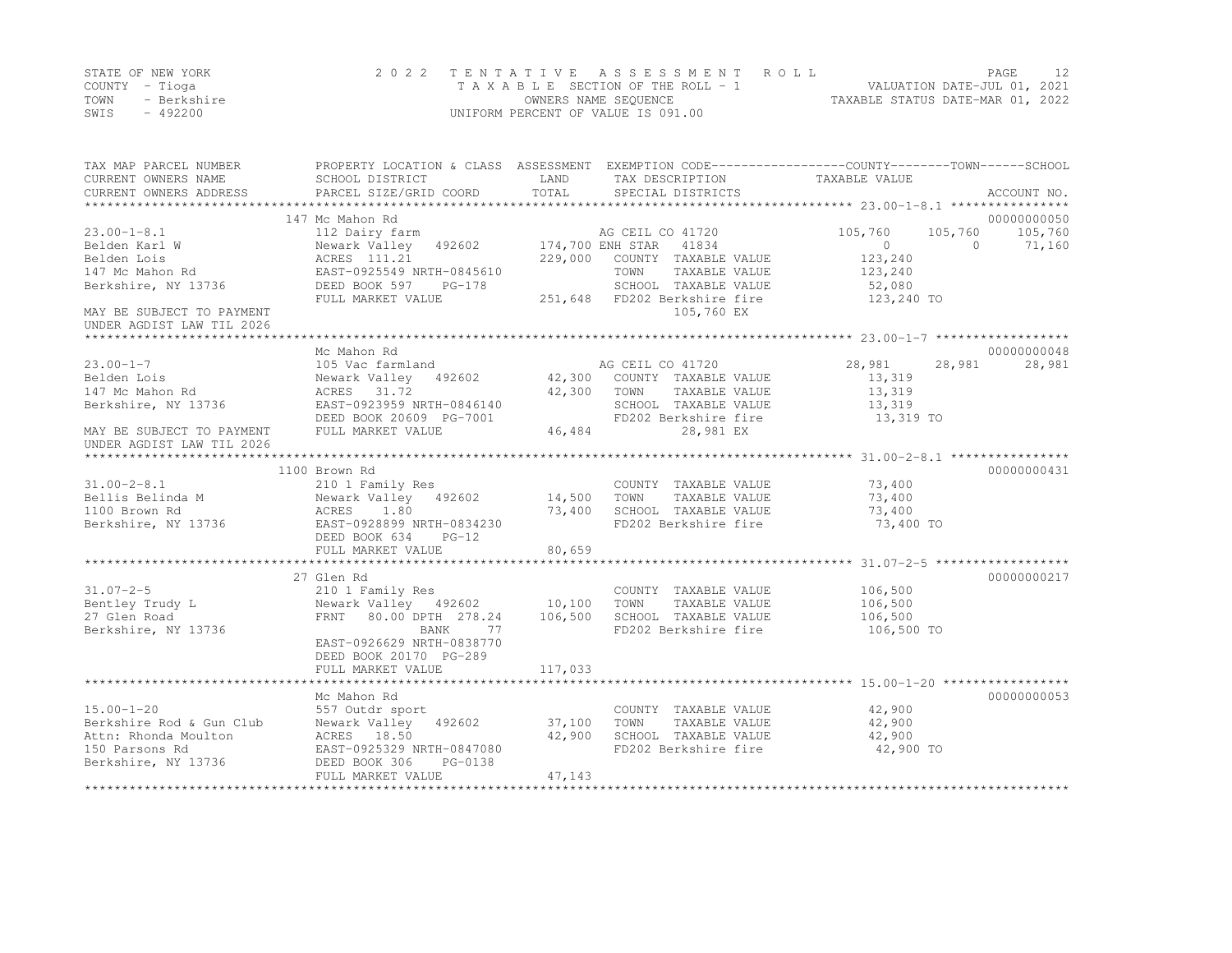|      | STATE OF NEW YORK | 2022 TENTATIVE ASSESSMENT ROLL     | PAGE                             |  |
|------|-------------------|------------------------------------|----------------------------------|--|
|      | COUNTY – Tioga    | TAXABLE SECTION OF THE ROLL - 1    | VALUATION DATE-JUL 01, 2021      |  |
| TOWN | - Berkshire       | OWNERS NAME SEOUENCE               | TAXABLE STATUS DATE-MAR 01, 2022 |  |
| SWIS | $-492200$         | UNIFORM PERCENT OF VALUE IS 091.00 |                                  |  |

| TAX MAP PARCEL NUMBER<br>CURRENT OWNERS NAME        | PROPERTY LOCATION & CLASS ASSESSMENT<br>SCHOOL DISTRICT | LAND    | TAX DESCRIPTION                 | EXEMPTION CODE-----------------COUNTY-------TOWN------SCHOOL<br>TAXABLE VALUE |             |
|-----------------------------------------------------|---------------------------------------------------------|---------|---------------------------------|-------------------------------------------------------------------------------|-------------|
| CURRENT OWNERS ADDRESS<br>************************* | PARCEL SIZE/GRID COORD                                  | TOTAL   | SPECIAL DISTRICTS               |                                                                               | ACCOUNT NO. |
|                                                     | Ceurter Rd                                              |         |                                 |                                                                               | 00000000299 |
| $24.00 - 1 - 4$                                     | 322 Rural vac>10                                        |         | COUNTY TAXABLE VALUE            | 16,300                                                                        |             |
| Bidwell Rodney S                                    | Newark Valley 492602                                    | 16,300  | TOWN<br>TAXABLE VALUE           | 16,300                                                                        |             |
| 35 West Brookside Ave                               | Deed Date 06-11-93                                      | 16,300  | SCHOOL TAXABLE VALUE            | 16,300                                                                        |             |
| Apalachin, NY 13732                                 | ACRES 25.00                                             |         | FD202 Berkshire fire            | 16,300 TO                                                                     |             |
|                                                     | EAST-0942488 NRTH-0847617                               |         |                                 |                                                                               |             |
|                                                     | DEED BOOK 541<br>PG-186                                 |         |                                 |                                                                               |             |
|                                                     | FULL MARKET VALUE                                       | 17,912  |                                 |                                                                               |             |
|                                                     |                                                         |         |                                 |                                                                               |             |
|                                                     | 445 Ceurter Rd                                          |         |                                 |                                                                               | 00000000298 |
| $24.00 - 1 - 5.1$                                   | 260 Seasonal res                                        |         | COUNTY TAXABLE VALUE            | 149,000                                                                       |             |
| Bidwell Rodney S                                    | Newark Valley 492602                                    | 113,900 | TOWN<br>TAXABLE VALUE           | 149,000                                                                       |             |
| 35 West Brookside Ave                               | Deed Date 06-11-93                                      | 149,000 | SCHOOL TAXABLE VALUE            | 149,000                                                                       |             |
| Apalachin, NY 13732                                 | ACRES 94.20                                             |         | FD202 Berkshire fire            | 149,000 TO                                                                    |             |
|                                                     | EAST-0941242 NRTH-0846722                               |         |                                 |                                                                               |             |
|                                                     | DEED BOOK 541<br>PG-186                                 |         |                                 |                                                                               |             |
|                                                     | FULL MARKET VALUE                                       | 163,736 |                                 |                                                                               |             |
|                                                     | 201 Letter "S" Hill Rd                                  |         |                                 |                                                                               | 00000000442 |
| $32.00 - 1 - 14$                                    | 241 Rural res&aq                                        |         | COUNTY TAXABLE VALUE            | 245,000                                                                       |             |
| Biscontini Adrian J                                 | Newark Valley 492602                                    | 154,000 | TOWN<br>TAXABLE VALUE           | 245,000                                                                       |             |
| 201 S Hill Rd                                       | ACRES 107.76                                            | 245,000 | SCHOOL TAXABLE VALUE            | 245,000                                                                       |             |
| Berkshire, NY 13736                                 | EAST-0943530 NRTH-0834760                               |         | FD202 Berkshire fire            | 245,000 TO                                                                    |             |
|                                                     | DEED BOOK 15000 PG-3749                                 |         |                                 |                                                                               |             |
| MAY BE SUBJECT TO PAYMENT                           | FULL MARKET VALUE                                       | 269,231 |                                 |                                                                               |             |
| UNDER AGDIST LAW TIL 2024                           |                                                         |         |                                 |                                                                               |             |
|                                                     |                                                         |         |                                 |                                                                               |             |
|                                                     | 373 Hartwell Rd                                         |         |                                 |                                                                               | 00000000684 |
| $25.00 - 1 - 1.3$                                   | 241 Rural res&aq                                        |         | AG CEIL CO 41720                | 35,948<br>35,948                                                              | 35,948      |
| Bobal Michael                                       | Newark Valley 492602                                    | 87,200  | COUNTY TAXABLE VALUE            | 198,052                                                                       |             |
| Bobal Chelsea                                       | ACRES 45.87 BANK<br>500                                 | 234,000 | TOWN<br>TAXABLE VALUE           | 198,052                                                                       |             |
| 3 Perkins Avenue                                    | EAST-0946309 NRTH-8444477                               |         | SCHOOL TAXABLE VALUE            | 198,052                                                                       |             |
| Binghamton, NY 13901                                | DEED BOOK 20200 PG-2651                                 |         | FD202 Berkshire fire            | 198,052 TO                                                                    |             |
|                                                     | FULL MARKET VALUE                                       | 257,143 | 35,948 EX                       |                                                                               |             |
| MAY BE SUBJECT TO PAYMENT                           |                                                         |         |                                 |                                                                               |             |
| UNDER AGDIST LAW TIL 2026                           |                                                         |         |                                 |                                                                               |             |
|                                                     | 12326 Rt 38                                             |         |                                 |                                                                               | 00000000251 |
| $31.00 - 2 - 2.5$                                   | 652 Govt bldgs                                          |         | COUNTY TAXABLE VALUE            | 271,400                                                                       |             |
| Borelli-Korchak-Bracken                             | Newark Valley 492602                                    | 14,500  | TOWN<br>TAXABLE VALUE           | 271,400                                                                       |             |
| Chumsky&Collins LLC                                 | Deed Date 11/06/95                                      | 271,400 | SCHOOL TAXABLE VALUE            | 271,400                                                                       |             |
| 87 Main St                                          | $Bk:602/pq:244$ lease $6/1/96$                          |         | FD202 Berkshire fire            | 271,400 TO                                                                    |             |
| Binghamton, NY 13905                                | ACRES<br>1.78                                           |         |                                 |                                                                               |             |
|                                                     | EAST-0927999 NRTH-0836020                               |         |                                 |                                                                               |             |
|                                                     | DEED BOOK 20200 PG-2147                                 |         |                                 |                                                                               |             |
|                                                     | FULL MARKET VALUE                                       | 298,242 |                                 |                                                                               |             |
|                                                     |                                                         |         | ******************************* |                                                                               |             |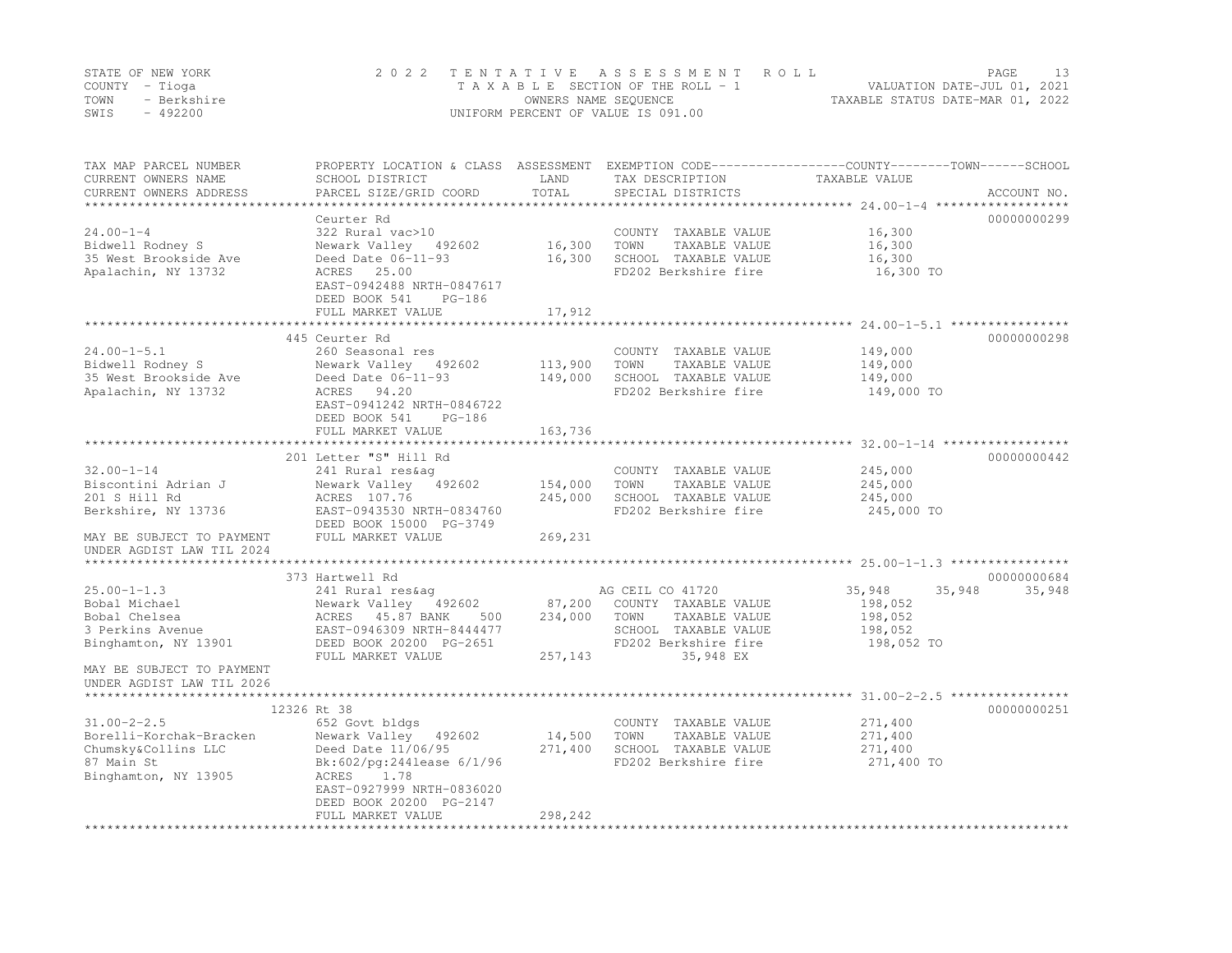| STATE OF NEW YORK   | 2022 TENTATIVE ASSESSMENT ROLL     | PAGE                             |
|---------------------|------------------------------------|----------------------------------|
| COUNTY – Tioga      | TAXABLE SECTION OF THE ROLL - 1    | VALUATION DATE-JUL 01, 2021      |
| TOWN<br>- Berkshire | OWNERS NAME SEQUENCE               | TAXABLE STATUS DATE-MAR 01, 2022 |
| SWIS<br>- 492200    | UNIFORM PERCENT OF VALUE IS 091.00 |                                  |

| TAX MAP PARCEL NUMBER<br>CURRENT OWNERS NAME     | PROPERTY LOCATION & CLASS ASSESSMENT EXEMPTION CODE----------------COUNTY-------TOWN------SCHOOL<br>SCHOOL DISTRICT | LAND            | TAX DESCRIPTION       | TAXABLE VALUE                     |             |
|--------------------------------------------------|---------------------------------------------------------------------------------------------------------------------|-----------------|-----------------------|-----------------------------------|-------------|
| CURRENT OWNERS ADDRESS<br>********************** | PARCEL SIZE/GRID COORD                                                                                              | TOTAL           | SPECIAL DISTRICTS     |                                   | ACCOUNT NO. |
|                                                  | 39 Railroad Ave                                                                                                     |                 |                       |                                   | 00000000164 |
| $23.19 - 1 - 35$                                 | 210 1 Family Res                                                                                                    |                 | 41854<br>BAS STAR     | $\circ$<br>$\Omega$               | 28,500      |
| Brame David L                                    | Newark Valley 492602                                                                                                | 8,900           | COUNTY TAXABLE VALUE  | 41,200                            |             |
| Brame Sharon L                                   | FRNT 96.00 DPTH 126.00                                                                                              | 41,200          | TAXABLE VALUE<br>TOWN | 41,200                            |             |
| 39 Railroad Ave                                  | EAST-0928139 NRTH-0840270                                                                                           |                 | SCHOOL TAXABLE VALUE  | 12,700                            |             |
| Berkshire, NY 13736                              | DEED BOOK 406<br>PG-0598                                                                                            |                 | FD202 Berkshire fire  | 41,200 TO                         |             |
|                                                  | FULL MARKET VALUE                                                                                                   | 45,275          |                       |                                   |             |
|                                                  | 39 East Berkshire Rd                                                                                                |                 |                       |                                   | 00000000254 |
| $23.00 - 2 - 17$                                 | 270 Mfg housing                                                                                                     |                 | COUNTY TAXABLE VALUE  | 24,000                            |             |
| Brame David Leland                               | Newark Valley 492602                                                                                                | 13,100          | TOWN<br>TAXABLE VALUE | 24,000                            |             |
| Brame Sharon L                                   | ACRES<br>1.24                                                                                                       | 24,000          | SCHOOL TAXABLE VALUE  | 24,000                            |             |
| 39 Railroad Ave                                  | EAST-0928649 NRTH-0840720                                                                                           |                 | FD202 Berkshire fire  | 24,000 TO                         |             |
| Berkshire, NY 13736                              | DEED BOOK 373<br>PG-0808                                                                                            |                 |                       |                                   |             |
|                                                  | FULL MARKET VALUE                                                                                                   | 26,374          |                       |                                   |             |
|                                                  |                                                                                                                     |                 |                       |                                   |             |
|                                                  | 9 Depot St                                                                                                          |                 |                       |                                   | 00000000157 |
| $23.19 - 1 - 46$                                 | 270 Mfg housing                                                                                                     |                 | COUNTY TAXABLE VALUE  | 11,000                            |             |
| Brame Karen L                                    | Newark Valley 492602                                                                                                | 8,000           | TOWN<br>TAXABLE VALUE | 11,000                            |             |
| 139 Clute Hill Road                              | FRNT 75.00 DPTH 65.00                                                                                               | 11,000          | SCHOOL TAXABLE VALUE  | 11,000                            |             |
| Richford, NY 13835                               | EAST-0927729 NRTH-0839840<br>DEED BOOK 20170 PG-2546                                                                |                 | FD202 Berkshire fire  | 11,000 TO                         |             |
|                                                  | FULL MARKET VALUE                                                                                                   | 12,088          |                       |                                   |             |
|                                                  |                                                                                                                     |                 |                       | ******** 16.00-2-9.112 ********** |             |
|                                                  | Howe Rd                                                                                                             |                 |                       |                                   |             |
| $16.00 - 2 - 9.112$                              | 322 Rural vac>10                                                                                                    |                 | COUNTY TAXABLE VALUE  | 17,000                            |             |
| Breese Debra K                                   | Newark Valley 492602                                                                                                | 17,000          | TAXABLE VALUE<br>TOWN | 17,000                            |             |
| 336 Turkey Hill Rd                               | ACRES<br>7.73                                                                                                       | 17,000          | SCHOOL TAXABLE VALUE  | 17,000                            |             |
| Berkshire, NY 13736                              | EAST-0939278 NRTH-0849177                                                                                           |                 | FD202 Berkshire fire  | 17,000 TO                         |             |
|                                                  | DEED BOOK 16942 PG-7001                                                                                             |                 |                       |                                   |             |
|                                                  | FULL MARKET VALUE                                                                                                   | 18,681          |                       |                                   |             |
|                                                  |                                                                                                                     |                 |                       |                                   |             |
|                                                  | 302 Turkey Hill Rd                                                                                                  |                 |                       |                                   | 00000000042 |
| $16.00 - 2 - 13.1$                               | 270 Mfg housing                                                                                                     |                 | COUNTY TAXABLE VALUE  | 45,300                            |             |
| Breese Debra K                                   | Newark Valley 492602                                                                                                | 24,900          | TOWN<br>TAXABLE VALUE | 45,300                            |             |
| 336 Turkey Hill Rd                               | Deed Date $01-21-94$                                                                                                | 45,300          | SCHOOL TAXABLE VALUE  | 45,300                            |             |
| Berkshire, NY 13736                              | ACRES 11.48                                                                                                         |                 | FD202 Berkshire fire  | 45,300 TO                         |             |
|                                                  | EAST-0939273 NRTH-0848455                                                                                           |                 |                       |                                   |             |
|                                                  | DEED BOOK 16942 PG-7001                                                                                             |                 |                       |                                   |             |
|                                                  | FULL MARKET VALUE                                                                                                   | 49,780          |                       |                                   |             |
|                                                  | Howe Rd                                                                                                             |                 |                       |                                   | 00000000610 |
| $16.00 - 2 - 13.23$                              | 314 Rural vac<10                                                                                                    |                 | COUNTY TAXABLE VALUE  | 2,000                             |             |
| Breese Debra K                                   | Newark Valley 492602                                                                                                | 2,000           | TOWN<br>TAXABLE VALUE | 2,000                             |             |
| 336 Turkey Hill Rd                               | 1.12<br>ACRES                                                                                                       | 2,000           | SCHOOL TAXABLE VALUE  | 2,000                             |             |
| Berkshire, NY 13736                              | EAST-0939459 NRTH-0847830                                                                                           |                 | FD202 Berkshire fire  | 2,000 TO                          |             |
|                                                  | DEED BOOK 16942 PG-7001                                                                                             |                 |                       |                                   |             |
|                                                  | FULL MARKET VALUE                                                                                                   | 2,198           |                       |                                   |             |
|                                                  | ******************************                                                                                      | *************** |                       |                                   |             |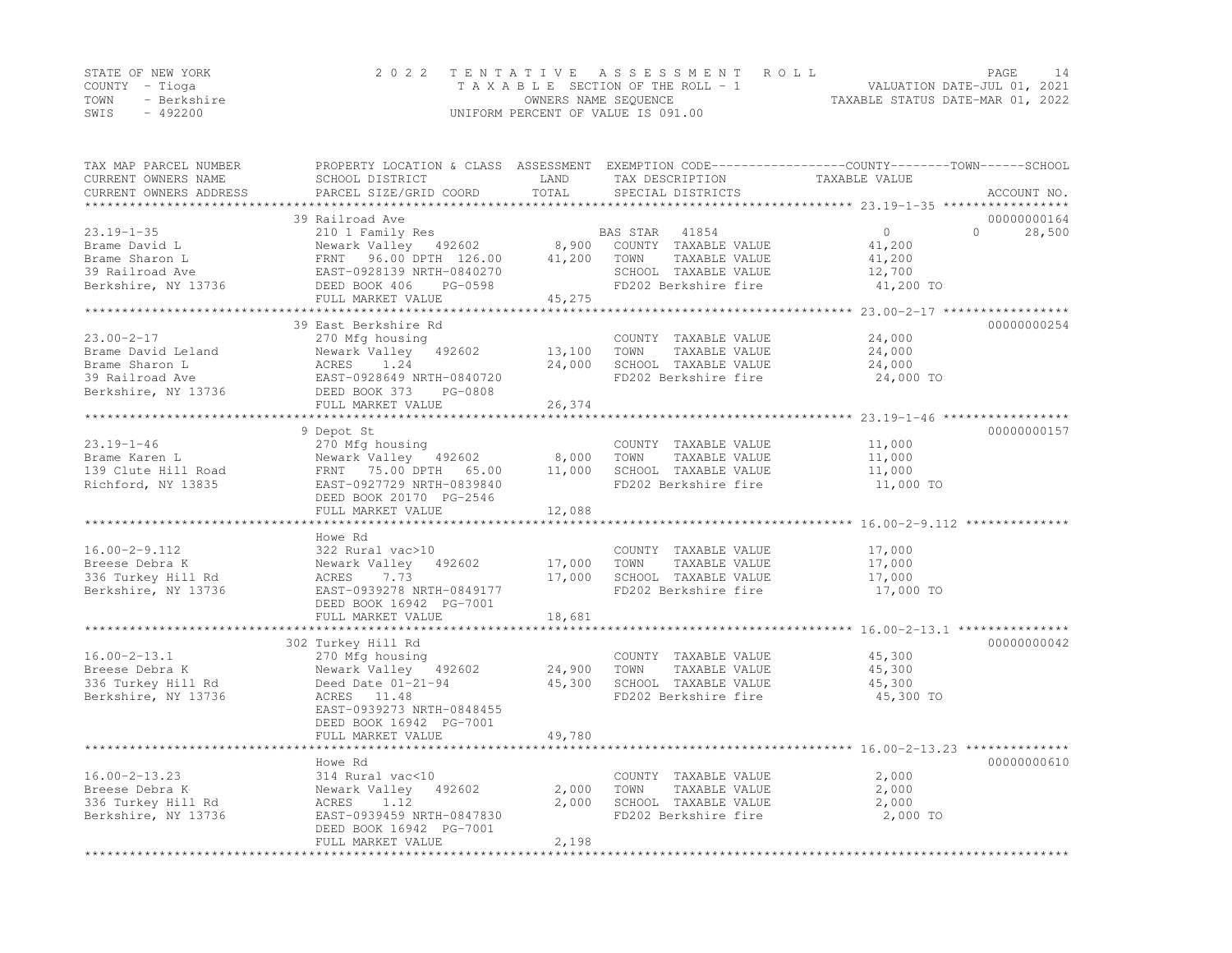|      | STATE OF NEW YORK | 2022 TENTATIVE ASSESSMENT ROLL     | PAGE                             |  |
|------|-------------------|------------------------------------|----------------------------------|--|
|      | COUNTY – Tioga    | TAXABLE SECTION OF THE ROLL - 1    | VALUATION DATE-JUL 01, 2021      |  |
| TOWN | - Berkshire       | OWNERS NAME SEOUENCE               | TAXABLE STATUS DATE-MAR 01, 2022 |  |
| SWIS | $-492200$         | UNIFORM PERCENT OF VALUE IS 091.00 |                                  |  |

| TAX MAP PARCEL NUMBER<br>CURRENT OWNERS NAME<br>CURRENT OWNERS ADDRESS | SCHOOL DISTRICT<br>PARCEL SIZE/GRID COORD    | LAND<br>TOTAL | PROPERTY LOCATION & CLASS ASSESSMENT EXEMPTION CODE----------------COUNTY-------TOWN------SCHOOL<br>TAX DESCRIPTION<br>SPECIAL DISTRICTS | TAXABLE VALUE  | ACCOUNT NO.                |
|------------------------------------------------------------------------|----------------------------------------------|---------------|------------------------------------------------------------------------------------------------------------------------------------------|----------------|----------------------------|
|                                                                        |                                              |               |                                                                                                                                          |                |                            |
|                                                                        | 336 Turkey Hill Rd                           |               |                                                                                                                                          |                | 00000000674                |
| $16.00 - 2 - 9.12$                                                     | 210 1 Family Res                             |               | COUNTY TAXABLE VALUE                                                                                                                     | 49,000         |                            |
| Breese Kari                                                            | Newark Valley 492602                         | 12,500        | TOWN<br>TAXABLE VALUE                                                                                                                    | 49,000         |                            |
| 336 Turkey Hill Road                                                   | Deed Date 12-13-94                           | 49,000        | SCHOOL TAXABLE VALUE                                                                                                                     | 49,000         |                            |
| Berkshire, NY 13736                                                    | ACRES<br>1.00                                |               | FD202 Berkshire fire                                                                                                                     | 49,000 TO      |                            |
|                                                                        | EAST-0938984 NRTH-0849237                    |               |                                                                                                                                          |                |                            |
|                                                                        | DEED BOOK 20210 PG-2699                      |               |                                                                                                                                          |                |                            |
|                                                                        | FULL MARKET VALUE                            | 53,846        |                                                                                                                                          |                |                            |
|                                                                        |                                              |               |                                                                                                                                          |                |                            |
|                                                                        | Howe Rd                                      |               |                                                                                                                                          |                |                            |
| $16.00 - 2 - 9.113$                                                    | 322 Rural vac>10                             |               | COUNTY TAXABLE VALUE                                                                                                                     | 17,000         |                            |
| Breese Scott J                                                         | Newark Valley 492602                         | 17,000        | TOWN<br>TAXABLE VALUE                                                                                                                    | 17,000         |                            |
| Breese Elizabeth                                                       | ACRES<br>6.64                                | 17,000        | SCHOOL TAXABLE VALUE                                                                                                                     | 17,000         |                            |
| 1627 County Route 36                                                   | EAST-0939735 NRTH-0849353                    |               | FD202 Berkshire fire                                                                                                                     | 17,000 TO      |                            |
| Norwich, NY 13815                                                      | DEED BOOK 20200 PG-3779<br>FULL MARKET VALUE |               |                                                                                                                                          |                |                            |
|                                                                        |                                              | 18,681        |                                                                                                                                          |                |                            |
|                                                                        | 335 Ballou Hill Rd                           |               |                                                                                                                                          |                | 00000000453                |
| $32.00 - 1 - 29.2$                                                     | 210 1 Family Res                             |               | BAS STAR 41854                                                                                                                           | $\circ$        | $\Omega$<br>28,500         |
| Brennan Kurt D                                                         | Newark Valley 492602                         |               | 22,500 COUNTY TAXABLE VALUE                                                                                                              | 169,000        |                            |
| Brennan Kathleen A                                                     | 5.00<br>ACRES                                | 169,000       | TOWN<br>TAXABLE VALUE                                                                                                                    | 169,000        |                            |
| 335 Ballou Hill Rd                                                     | EAST-0937325 NRTH-0834848                    |               | SCHOOL TAXABLE VALUE                                                                                                                     | 140,500        |                            |
| Berkshire, NY 13736                                                    | DEED BOOK 650<br>$PG-60$                     |               | AG003 North tioga ag dist                                                                                                                | 5.00 AC        |                            |
|                                                                        | FULL MARKET VALUE                            |               | 185,714 FD202 Berkshire fire                                                                                                             | 169,000 TO     |                            |
|                                                                        |                                              |               |                                                                                                                                          |                |                            |
|                                                                        | Ballou Hill Rd                               |               |                                                                                                                                          |                | 00000000209                |
| $32.00 - 1 - 29.11$                                                    | 105 Vac farmland                             |               | AG CEIL IN 41730                                                                                                                         | 20,271         | 20,271<br>20,271           |
| Brennan Kurt D                                                         | Newark Valley 492602                         | 41,000        | COUNTY TAXABLE VALUE                                                                                                                     | 20,729         |                            |
| Brennan Kathleen A                                                     | ACRES 28.00                                  | 41,000        | TOWN<br>TAXABLE VALUE                                                                                                                    | 20,729         |                            |
| 335 Ballou Hill Rd                                                     | EAST-0937542 NRTH-0835287                    |               | SCHOOL TAXABLE VALUE                                                                                                                     | 20,729         |                            |
| Berkshire, NY 13736                                                    | FULL MARKET VALUE                            | 45,055        | AG003 North tioga ag dist                                                                                                                | 28.00 AC       |                            |
|                                                                        |                                              |               | FD202 Berkshire fire                                                                                                                     | 20,729 TO      |                            |
| MAY BE SUBJECT TO PAYMENT                                              |                                              |               | 20,271 EX                                                                                                                                |                |                            |
| UNDER AGDIST LAW TIL 2029                                              |                                              |               |                                                                                                                                          |                |                            |
|                                                                        |                                              |               |                                                                                                                                          |                |                            |
|                                                                        | 200 Ballou Hill Rd                           |               |                                                                                                                                          |                | 00000000065                |
| $32.00 - 1 - 33.1$                                                     | 241 Rural res&aq                             |               | VET WAR C 41122                                                                                                                          | 11,400         | $\Omega$<br>$\overline{0}$ |
| Brennan Peter J Jr                                                     | Newark Valley 492602                         |               | 111,600 VET WAR T 41123                                                                                                                  | $\overline{0}$ | 5,700<br>$\overline{0}$    |
| Brennen Kathryn                                                        | ACRES 44.00                                  |               | 195,000 AG CEIL CO 41720                                                                                                                 | 65,667         | 65,667<br>65,667           |
| 200 Ballou Hill Rd                                                     | EAST-0934989 NRTH-0833220                    |               | BAS STAR<br>41854                                                                                                                        | $\Omega$       | 28,500<br>$\Omega$         |
| Berkshire, NY 13736                                                    | DEED BOOK 336<br>PG-0529                     |               | COUNTY TAXABLE VALUE                                                                                                                     | 117,933        |                            |
|                                                                        | FULL MARKET VALUE                            | 214,286       | TAXABLE VALUE<br>TOWN                                                                                                                    | 123,633        |                            |
| MAY BE SUBJECT TO PAYMENT                                              |                                              |               | SCHOOL TAXABLE VALUE                                                                                                                     | 100,833        |                            |
| UNDER AGDIST LAW TIL 2026                                              |                                              |               | AG003 North tioga ag dist                                                                                                                | 44.00 AC       |                            |
|                                                                        |                                              |               | FD202 Berkshire fire                                                                                                                     | 129,333 TO     |                            |
|                                                                        |                                              |               | 65,667 EX                                                                                                                                |                |                            |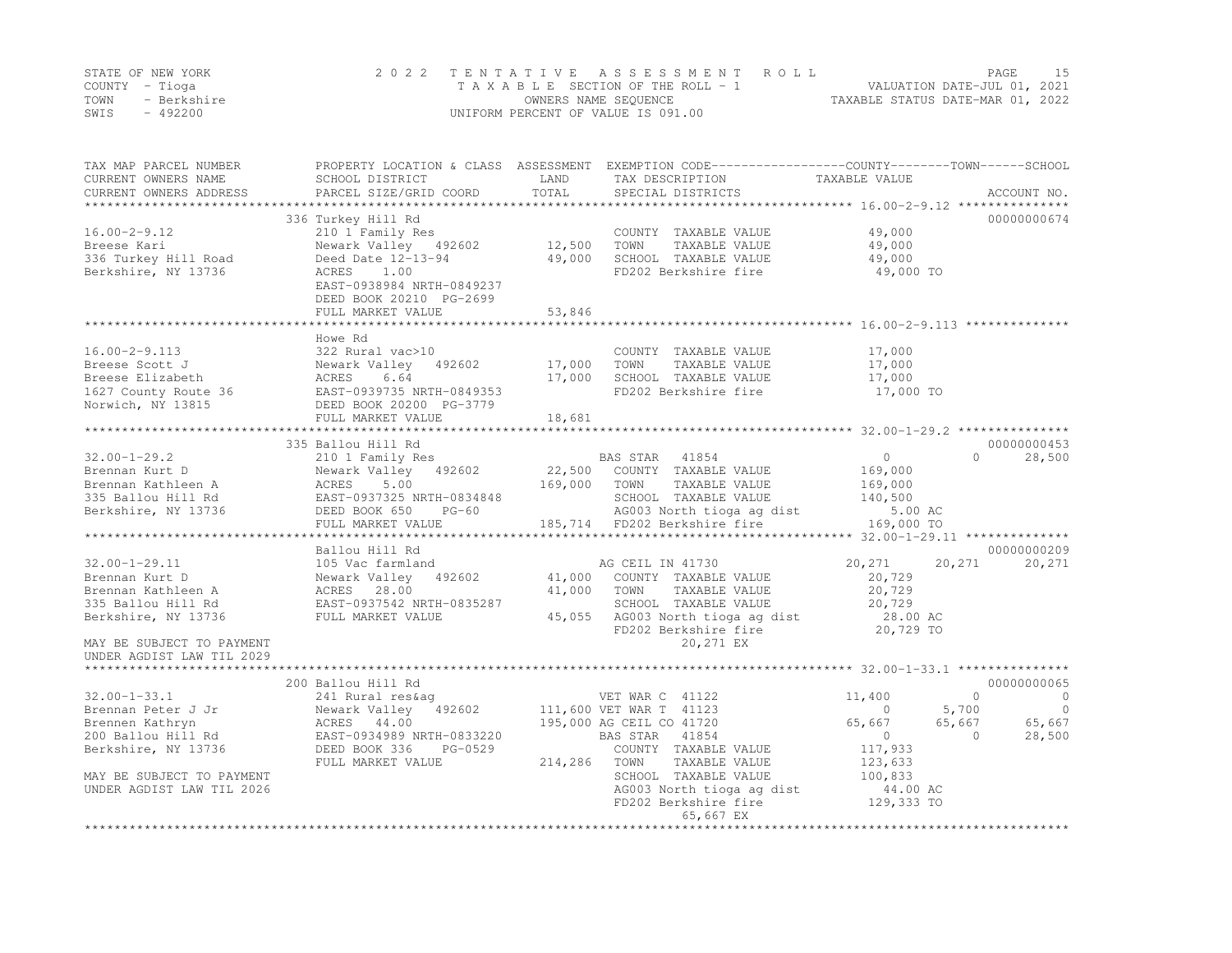|      | STATE OF NEW YORK | 2022 TENTATIVE ASSESSMENT ROLL     |                                  | PAGE |  |
|------|-------------------|------------------------------------|----------------------------------|------|--|
|      | COUNTY – Tioga    | TAXABLE SECTION OF THE ROLL - 1    | VALUATION DATE-JUL 01, 2021      |      |  |
| TOWN | - Berkshire       | OWNERS NAME SEQUENCE               | TAXABLE STATUS DATE-MAR 01, 2022 |      |  |
| SWIS | $-492200$         | UNIFORM PERCENT OF VALUE IS 091.00 |                                  |      |  |

| TAX MAP PARCEL NUMBER<br>CURRENT OWNERS NAME<br>CURRENT OWNERS ADDRESS | SCHOOL DISTRICT<br>PARCEL SIZE/GRID COORD                                                  | LAND<br>TAX DESCRIPTION<br>TOTAL<br>SPECIAL DISTRICTS | PROPERTY LOCATION & CLASS ASSESSMENT EXEMPTION CODE----------------COUNTY-------TOWN------SCHOOL<br>TAXABLE VALUE<br>ACCOUNT NO. |
|------------------------------------------------------------------------|--------------------------------------------------------------------------------------------|-------------------------------------------------------|----------------------------------------------------------------------------------------------------------------------------------|
|                                                                        |                                                                                            |                                                       |                                                                                                                                  |
|                                                                        | 61 Howe Rd                                                                                 |                                                       | 00000000122                                                                                                                      |
| $16.00 - 2 - 10.11$                                                    | 314 Rural vac<10                                                                           | COUNTY TAXABLE VALUE                                  | 15,000                                                                                                                           |
| Brigham Gary                                                           | Newark Valley 492602                                                                       | 15,000<br>TOWN<br>TAXABLE VALUE                       | 15,000                                                                                                                           |
| Brigham Marie                                                          | ACRES<br>2.42                                                                              | 15,000<br>SCHOOL TAXABLE VALUE                        | 15,000                                                                                                                           |
| 65 Howe Rd                                                             | EAST-0939276 NRTH-0848803                                                                  | FD202 Berkshire fire                                  | 15,000 TO                                                                                                                        |
| Berkshire, NY 13736                                                    | DEED BOOK 20140 PG-394                                                                     |                                                       |                                                                                                                                  |
|                                                                        | FULL MARKET VALUE                                                                          | 16,484                                                |                                                                                                                                  |
|                                                                        |                                                                                            |                                                       |                                                                                                                                  |
|                                                                        | 61 Howe Rd                                                                                 |                                                       | 00000000867                                                                                                                      |
| $16.00 - 2 - 10.12$                                                    | 314 Rural vac<10                                                                           | COUNTY TAXABLE VALUE                                  | 300                                                                                                                              |
| Brigham Gary                                                           | Newark Valley 492602                                                                       | 300<br>TAXABLE VALUE<br>TOWN                          | 300                                                                                                                              |
| Brigham Marie                                                          |                                                                                            | 300<br>SCHOOL TAXABLE VALUE                           | 300                                                                                                                              |
| 61 Howe Rd                                                             |                                                                                            | FD202 Berkshire fire                                  | 300 TO                                                                                                                           |
| Berkshire, NY 13736                                                    | Newark Valley 492602<br>ACRES 0.08<br>EAST-0939545 NRTH-0848858<br>DEED BOOK 19317 PG-6001 |                                                       |                                                                                                                                  |
|                                                                        | FULL MARKET VALUE                                                                          | 330                                                   |                                                                                                                                  |
|                                                                        |                                                                                            |                                                       |                                                                                                                                  |
|                                                                        | 65 Howe Rd                                                                                 |                                                       | 00000000853                                                                                                                      |
| $16.00 - 2 - 10.2$                                                     | 210 1 Family Res                                                                           | VET WAR C 41122                                       | 11,400<br>$\circ$<br>$\circ$                                                                                                     |
| Brigham Gary E                                                         |                                                                                            | 13,800 ENH STAR 41834                                 | 71,160<br>$\Omega$<br>$\Omega$                                                                                                   |
| Brigham Marie C                                                        | Newark Valley 492602<br>ACRES 1.50<br>EAST-0939708 NRTH-0848792                            | 92,600 VET WAR T 41123                                | $\overline{0}$<br>5,700<br>$\Omega$                                                                                              |
| 65 Howe Rd                                                             |                                                                                            | COUNTY TAXABLE VALUE                                  | 81,200                                                                                                                           |
| Berkshire, NY 13736                                                    | DEED BOOK 16207 PG-1001                                                                    | TOWN<br>TAXABLE VALUE                                 | 86,900                                                                                                                           |
|                                                                        | FULL MARKET VALUE                                                                          | 101,758 SCHOOL TAXABLE VALUE                          | 21,440                                                                                                                           |
|                                                                        |                                                                                            | FD202 Berkshire fire                                  | 92,600 TO                                                                                                                        |
|                                                                        |                                                                                            |                                                       |                                                                                                                                  |
|                                                                        | 43 Hartwell Rd                                                                             |                                                       | 00000000740                                                                                                                      |
| $24.00 - 1 - 20.2$                                                     | 280 Res Multiple                                                                           |                                                       | $\circ$<br>28,500<br>$\Omega$                                                                                                    |
| Brigham Todd E                                                         | Newark Valley 492602                                                                       | BAS STAR 41854<br>15,700 COUNTY TAXABLE VALUE         | 125,000                                                                                                                          |
| Brigham Donna J                                                        | Newark Valley 492<br>Deed Date 08-29-94<br>fortuna lease 5 yr                              | 125,000<br>TOWN<br>TAXABLE VALUE                      | 125,000                                                                                                                          |
| 43 Hartwell Rd                                                         | fortuna lease 5 yr 5/08                                                                    | SCHOOL TAXABLE VALUE                                  | 96,500                                                                                                                           |
| Berkshire, NY 13736-1428                                               | 2.60 BANK<br>ACRES<br>500                                                                  | FD202 Berkshire fire                                  | 125,000 TO                                                                                                                       |
|                                                                        | EAST-0939769 NRTH-0841890                                                                  |                                                       |                                                                                                                                  |
|                                                                        | DEED BOOK 16749 PG-2001                                                                    |                                                       |                                                                                                                                  |
|                                                                        | FULL MARKET VALUE                                                                          | 137,363                                               |                                                                                                                                  |
|                                                                        |                                                                                            |                                                       |                                                                                                                                  |
|                                                                        | 9044 West Creek Rd                                                                         |                                                       | 00000000268                                                                                                                      |
| $14.00 - 2 - 17$                                                       | 210 1 Family Res                                                                           | BAS STAR 41854                                        | 28,500<br>$\circ$<br>$\cap$                                                                                                      |
| Brind Lynette                                                          | Newark Valley 492602 12,300                                                                | COUNTY TAXABLE VALUE                                  | 99,000                                                                                                                           |
| 9044 West Creek Rd                                                     | FRNT 190.00 DPTH 290.00                                                                    | 99,000<br>TOWN<br>TAXABLE VALUE                       | 99,000                                                                                                                           |
| Berkshire, NY 13736                                                    | 0.95<br>ACRES                                                                              | SCHOOL TAXABLE VALUE                                  | 70,500                                                                                                                           |
|                                                                        | EAST-0911349 NRTH-0847200                                                                  | FD202 Berkshire fire                                  | 99,000 TO                                                                                                                        |
|                                                                        | DEED BOOK 19315 PG-5001                                                                    |                                                       |                                                                                                                                  |
|                                                                        | FULL MARKET VALUE                                                                          | 108,791                                               |                                                                                                                                  |
|                                                                        |                                                                                            |                                                       |                                                                                                                                  |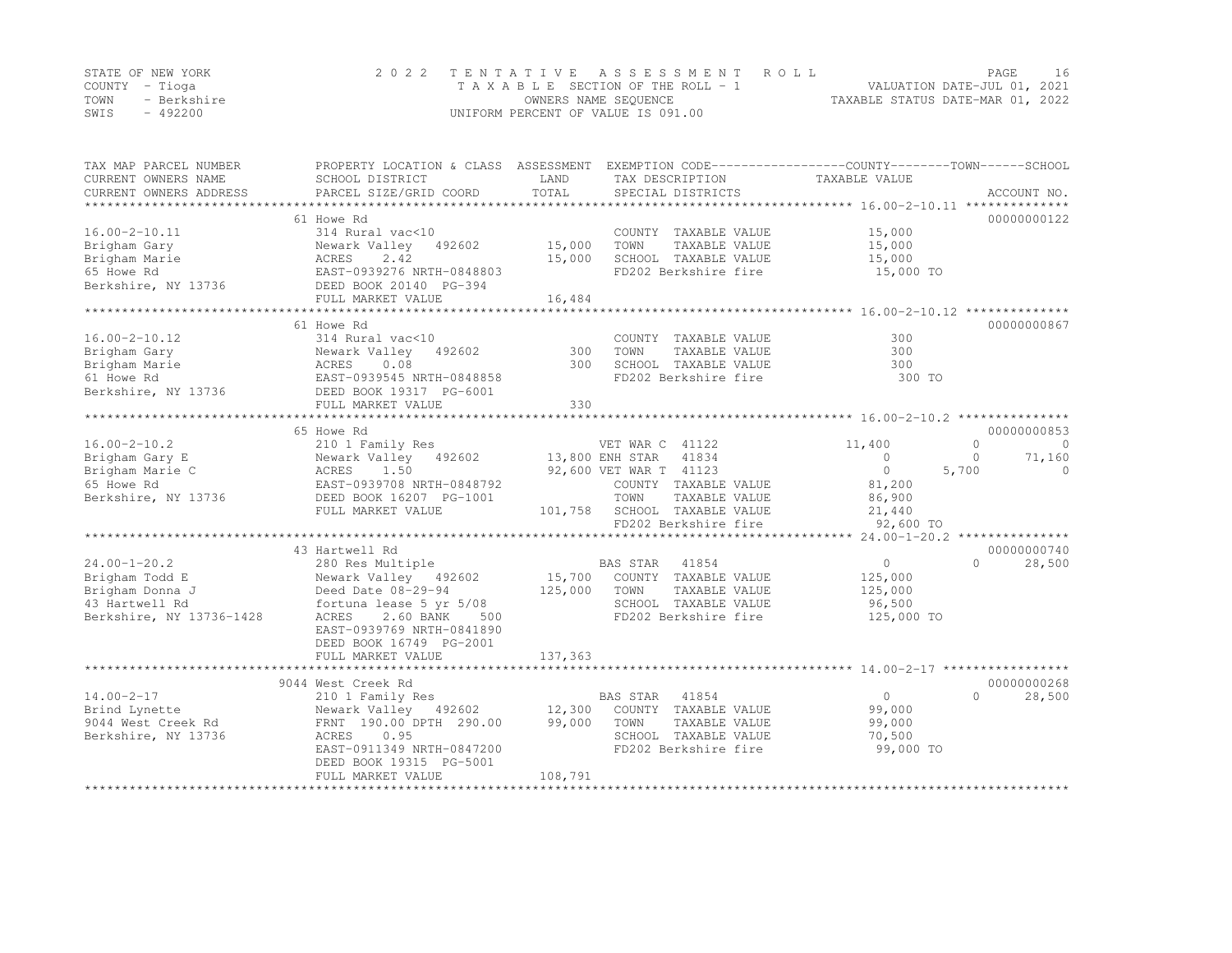|      | STATE OF NEW YORK | 2022 TENTATIVE ASSESSMENT ROLL     | PAGE                             |  |
|------|-------------------|------------------------------------|----------------------------------|--|
|      | COUNTY – Tioga    | TAXABLE SECTION OF THE ROLL - 1    | VALUATION DATE-JUL 01, 2021      |  |
| TOWN | - Berkshire       | OWNERS NAME SEQUENCE               | TAXABLE STATUS DATE-MAR 01, 2022 |  |
| SWIS | - 492200          | UNIFORM PERCENT OF VALUE IS 091.00 |                                  |  |

| TAX MAP PARCEL NUMBER<br>CURRENT OWNERS NAME<br>CURRENT OWNERS ADDRESS | PROPERTY LOCATION & CLASS ASSESSMENT EXEMPTION CODE---------------COUNTY-------TOWN-----SCHOOL<br>SCHOOL DISTRICT<br>PARCEL SIZE/GRID COORD | LAND<br>TOTAL | TAX DESCRIPTION<br>SPECIAL DISTRICTS | TAXABLE VALUE  | ACCOUNT NO.             |
|------------------------------------------------------------------------|---------------------------------------------------------------------------------------------------------------------------------------------|---------------|--------------------------------------|----------------|-------------------------|
|                                                                        |                                                                                                                                             |               |                                      |                |                         |
|                                                                        | 1174 N Ketchumville Rd                                                                                                                      |               |                                      |                | 00000000845             |
| $25.00 - 1 - 4.212$                                                    | 210 1 Family Res                                                                                                                            |               | COUNTY TAXABLE VALUE                 | 165,000        |                         |
| Brind Scott E                                                          | Newark Valley 492602                                                                                                                        | 15,800        | TAXABLE VALUE<br>TOWN                | 165,000        |                         |
| Cardone Heidi-Lynne                                                    | O&q Lease B652/p26                                                                                                                          | 165,000       | SCHOOL TAXABLE VALUE                 | 165,000        |                         |
| 1174 N Katchumville Rd                                                 | ACRES<br>2.32                                                                                                                               |               | FD202 Berkshire fire                 | 165,000 TO     |                         |
| Berkshire, NY 13736                                                    | EAST-0944251 NRTH-0841309                                                                                                                   |               |                                      |                |                         |
|                                                                        | DEED BOOK 20170 PG-2538                                                                                                                     |               |                                      |                |                         |
|                                                                        | FULL MARKET VALUE                                                                                                                           | 181,319       |                                      |                |                         |
|                                                                        |                                                                                                                                             |               |                                      |                |                         |
|                                                                        | 9025 West Creek Rd                                                                                                                          |               |                                      |                | 00000000070             |
| $22.00 - 1 - 1.1$                                                      | 210 1 Family Res                                                                                                                            |               | COUNTY TAXABLE VALUE                 | 49,000         |                         |
| Brink Carl David                                                       | Newark Valley 492602                                                                                                                        | 9,900         | TAXABLE VALUE<br>TOWN                | 49,000         |                         |
| 7750 West Creek Rd                                                     | FRNT 140.00 DPTH 153.00                                                                                                                     | 49,000        | SCHOOL TAXABLE VALUE                 | 49,000         |                         |
| Berkshire, NY 13736                                                    | EAST-0911049 NRTH-0846740                                                                                                                   |               | FD202 Berkshire fire                 | 49,000 TO      |                         |
|                                                                        | DEED BOOK 18732 PG-8001                                                                                                                     |               |                                      |                |                         |
|                                                                        | FULL MARKET VALUE                                                                                                                           | 53,846        |                                      |                |                         |
|                                                                        |                                                                                                                                             |               |                                      |                |                         |
|                                                                        | 150 Letter "S" Hill Rd                                                                                                                      |               |                                      |                | 00000000026             |
| $43.00 - 2 - 6.1$                                                      | 240 Rural res                                                                                                                               |               | VET WAR T 41123                      | $\circ$        | 5,700<br>$\circ$        |
| Brown Cheryl Ann                                                       | Newark Valley 492602                                                                                                                        |               | 52,200 BAS STAR 41854                | $\circ$        | 28,500<br>$\Omega$      |
| Brown Michael E Jr                                                     | ACRES 19.84 BANK<br>500                                                                                                                     |               | 125,000 VET WAR C 41122              | 11,400         | $\bigcap$<br>$\Omega$   |
| 150 Letter "S" Hill Rd                                                 | EAST-0942170 NRTH-0832540                                                                                                                   |               | COUNTY TAXABLE VALUE                 | 113,600        |                         |
| Berkshire, NY 13736-0327                                               | DEED BOOK 17648 PG-9001                                                                                                                     |               | TOWN<br>TAXABLE VALUE                | 119,300        |                         |
|                                                                        | FULL MARKET VALUE                                                                                                                           |               | 137,363 SCHOOL TAXABLE VALUE         | 96,500         |                         |
|                                                                        |                                                                                                                                             |               | FD202 Berkshire fire                 | 125,000 TO     |                         |
|                                                                        |                                                                                                                                             |               |                                      |                |                         |
|                                                                        | 679 Jewett Hill Rd                                                                                                                          |               |                                      |                | 00000000073             |
| $14.00 - 2 - 7$                                                        | 210 1 Family Res                                                                                                                            |               | VET WAR C 41122                      | 11,400         | $\Omega$<br>$\circ$     |
| Brown Elwyn H                                                          | Newark Valley 492602 10,700 VET WAR T 41123                                                                                                 |               |                                      | $\circ$        | 5,700<br>$\overline{0}$ |
| Brown Mariane                                                          | FRNT 160.00 DPTH 175.00                                                                                                                     |               | 109,500 ENH STAR 41834               | $\overline{0}$ | 71,160<br>$\Omega$      |
| 679 Jewett Hill Rd                                                     | 0.64<br>ACRES                                                                                                                               |               | COUNTY TAXABLE VALUE                 | 98,100         |                         |
| Berkshire, NY 13736                                                    | EAST-0915569 NRTH-0849700                                                                                                                   |               | TOWN<br>TAXABLE VALUE                | 103,800        |                         |
|                                                                        | DEED BOOK 321<br>PG-0439                                                                                                                    |               | SCHOOL TAXABLE VALUE                 | 38,340         |                         |
|                                                                        | FULL MARKET VALUE                                                                                                                           |               | 120,330 FD202 Berkshire fire         | 109,500 TO     |                         |
|                                                                        |                                                                                                                                             |               |                                      |                |                         |
|                                                                        | Rejmer Rd                                                                                                                                   |               |                                      |                | 00000000579             |
| $30.00 - 1 - 24.3$                                                     | 312 Vac w/imprv                                                                                                                             |               | COUNTY TAXABLE VALUE                 | 124,400        |                         |
| Brown James R                                                          | Newark Valley 492602                                                                                                                        | 124,300       | TOWN<br>TAXABLE VALUE                | 124,400        |                         |
| 256 Creek Rd                                                           | ACRES 74.50                                                                                                                                 | 124,400       | SCHOOL TAXABLE VALUE                 | 124,400        |                         |
| Keansburg, NJ 07734                                                    | EAST-0912099 NRTH-0834890                                                                                                                   |               | FD202 Berkshire fire                 | 124,400 TO     |                         |
|                                                                        | DEED BOOK 395<br>PG-0508                                                                                                                    |               |                                      |                |                         |
|                                                                        | FULL MARKET VALUE                                                                                                                           | 136,703       |                                      |                |                         |
|                                                                        |                                                                                                                                             |               |                                      |                |                         |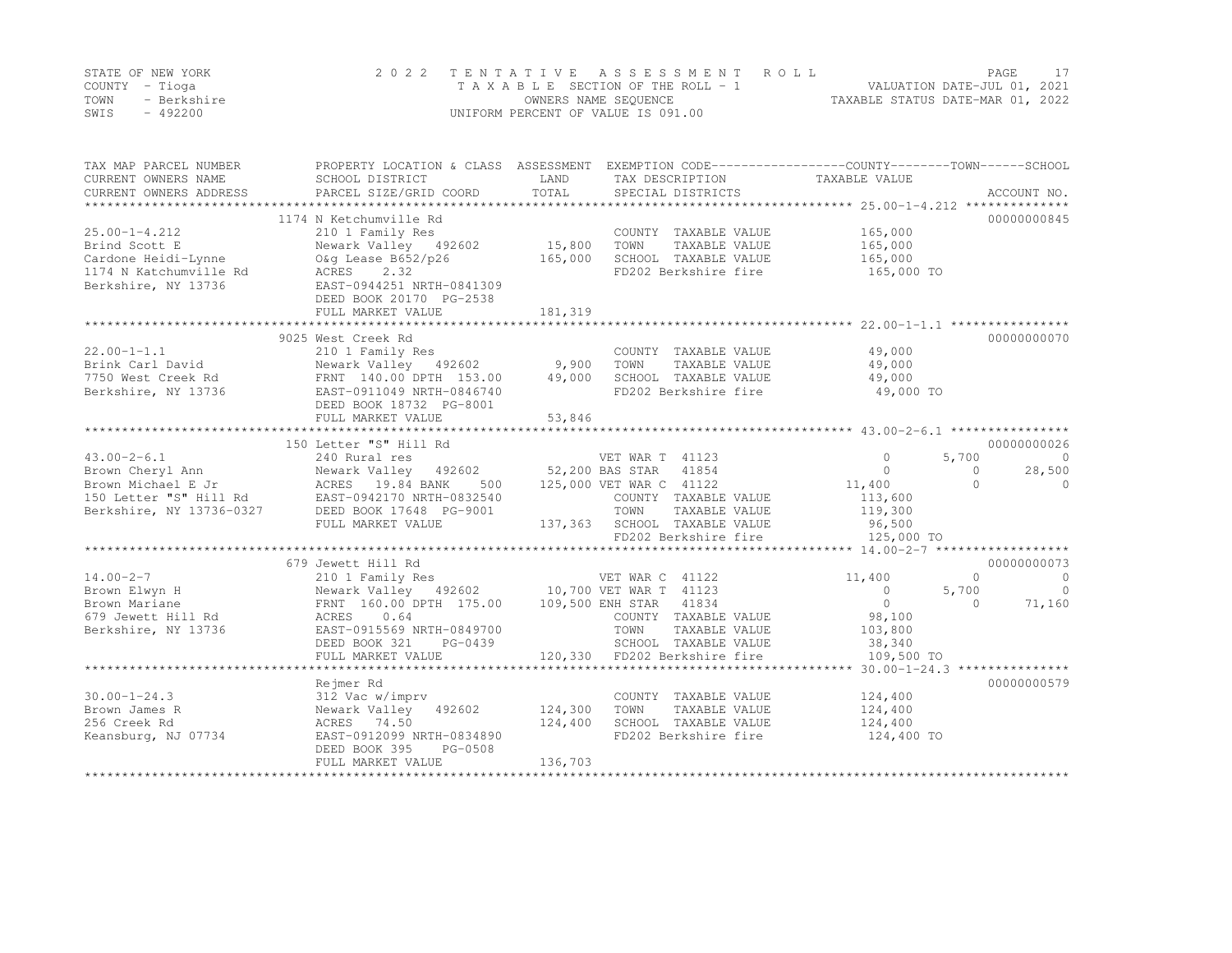|      | STATE OF NEW YORK | 2022 TENTATIVE ASSESSMENT ROLL     |                                  | PAGE | 18 |
|------|-------------------|------------------------------------|----------------------------------|------|----|
|      | COUNTY – Tioga    | TAXABLE SECTION OF THE ROLL - 1    | VALUATION DATE-JUL 01, 2021      |      |    |
| TOWN | - Berkshire       | OWNERS NAME SEQUENCE               | TAXABLE STATUS DATE-MAR 01, 2022 |      |    |
| SWIS | $-492200$         | UNIFORM PERCENT OF VALUE IS 091.00 |                                  |      |    |

| TAX MAP PARCEL NUMBER<br>CURRENT OWNERS NAME<br>CURRENT OWNERS ADDRESS | PROPERTY LOCATION & CLASS ASSESSMENT EXEMPTION CODE---------------COUNTY-------TOWN-----SCHOOL<br>SCHOOL DISTRICT<br>PARCEL SIZE/GRID COORD | LAND<br>TOTAL    | TAX DESCRIPTION<br>SPECIAL DISTRICTS | TAXABLE VALUE                                           | ACCOUNT NO.                     |
|------------------------------------------------------------------------|---------------------------------------------------------------------------------------------------------------------------------------------|------------------|--------------------------------------|---------------------------------------------------------|---------------------------------|
| $31.07 - 1 - 17$                                                       | 10 Depot St<br>210 1 Family Res                                                                                                             |                  | BAS STAR 41854                       | $\Omega$                                                | 00000000510<br>$\cap$<br>28,500 |
| Brown Jeffrey M                                                        | Newark Valley 492602                                                                                                                        | 9,500            | COUNTY TAXABLE VALUE                 | 51,300                                                  |                                 |
| 10 Depot St                                                            | 78.16 DPTH 220.00<br>FRNT                                                                                                                   | 51,300           | TOWN<br>TAXABLE VALUE                | 51,300                                                  |                                 |
| Berkshire, NY 13736                                                    | BANK<br>191                                                                                                                                 |                  | SCHOOL TAXABLE VALUE                 | 22,800                                                  |                                 |
|                                                                        | EAST-0927749 NRTH-0839650<br>DEED BOOK 13526 PG-8001<br>FULL MARKET VALUE                                                                   | 56,374           | FD202 Berkshire fire                 | 51,300 TO                                               |                                 |
|                                                                        | ************************                                                                                                                    | ************     |                                      | ************************ 23.00-1-17 ******************* |                                 |
|                                                                        | 183 Jewett Hill Rd                                                                                                                          |                  |                                      |                                                         | 00000000137                     |
| $23.00 - 1 - 17$                                                       | 210 1 Family Res                                                                                                                            |                  | BAS STAR<br>41854                    | $\circ$                                                 | $\Omega$<br>28,500              |
| Brown Roxanne R                                                        | 492602<br>Newark Valley                                                                                                                     | 13,500           | COUNTY TAXABLE VALUE                 | 109,000                                                 |                                 |
| Brown David G                                                          | ACRES<br>1.40                                                                                                                               | 109,000          | TOWN<br>TAXABLE VALUE                | 109,000                                                 |                                 |
| 183 Jewett Hill Rd                                                     | EAST-0924349 NRTH-0843250                                                                                                                   |                  | SCHOOL TAXABLE VALUE                 | 80,500                                                  |                                 |
| Berkshire, NY 13736                                                    | DEED BOOK 628<br>$PG-113$                                                                                                                   |                  | FD202 Berkshire fire                 | 109,000 TO                                              |                                 |
|                                                                        | FULL MARKET VALUE                                                                                                                           | 119,780          |                                      |                                                         |                                 |
|                                                                        |                                                                                                                                             |                  |                                      |                                                         |                                 |
|                                                                        | 12788 Rt 38                                                                                                                                 |                  |                                      |                                                         | 00000000675                     |
| $23.00 - 2 - 6.2$                                                      | 210 1 Family Res                                                                                                                            |                  | COUNTY TAXABLE VALUE                 | 145,000                                                 |                                 |
| Budney Ivan J                                                          | Newark Valley 492602                                                                                                                        | 16,300           | TOWN<br>TAXABLE VALUE                | 145,000                                                 |                                 |
| Budney Pamela J                                                        | ACRES<br>2.50                                                                                                                               | 145,000          | SCHOOL TAXABLE VALUE                 | 145,000                                                 |                                 |
| 12788 State Rte 38                                                     | EAST-0928629 NRTH-0846990                                                                                                                   |                  | FD202 Berkshire fire                 | 145,000 TO                                              |                                 |
| Berkshire, NY 13736                                                    | DEED BOOK 480<br>PG-0280                                                                                                                    |                  |                                      |                                                         |                                 |
|                                                                        | FULL MARKET VALUE                                                                                                                           | 159,341          |                                      |                                                         |                                 |
|                                                                        |                                                                                                                                             |                  |                                      |                                                         | 00000000369                     |
| $32.00 - 1 - 35$                                                       | 213 Ballou Hill Rd                                                                                                                          |                  | BAS STAR<br>41854                    | $\Omega$                                                | $\Omega$                        |
| Burke Diana L                                                          | 210 1 Family Res<br>Newark Valley 492602                                                                                                    |                  | COUNTY TAXABLE VALUE                 |                                                         | 28,500                          |
| 213 Ballou Hill Rd                                                     | ACRES<br>2.82                                                                                                                               | 17,100<br>73,500 | TOWN<br>TAXABLE VALUE                | 73,500<br>73,500                                        |                                 |
| Berkshire, NY 13736                                                    | EAST-0934829 NRTH-0834400                                                                                                                   |                  | SCHOOL TAXABLE VALUE                 | 45,000                                                  |                                 |
|                                                                        | DEED BOOK 620<br>PG-197                                                                                                                     |                  | FD202 Berkshire fire                 | 73,500 TO                                               |                                 |
|                                                                        | FULL MARKET VALUE                                                                                                                           | 80,769           |                                      |                                                         |                                 |
|                                                                        | *****************************                                                                                                               | *************    |                                      | ******************** 32.00-1-13.2 ****************      |                                 |
|                                                                        | 3712 Wilson Creek Rd                                                                                                                        |                  |                                      |                                                         | 00000000597                     |
| $32.00 - 1 - 13.2$                                                     | 210 1 Family Res                                                                                                                            |                  | ENH STAR<br>41834                    | $\overline{0}$                                          | $\Omega$<br>62,000              |
| Campbell Gary L                                                        | Newark Valley 492602                                                                                                                        | 12,500           | COUNTY TAXABLE VALUE                 | 62,000                                                  |                                 |
| Campbell Linda L                                                       | ACRES<br>1.00                                                                                                                               | 62,000           | TOWN<br>TAXABLE VALUE                | 62,000                                                  |                                 |
| 3712 Wilson Creek Rd                                                   | EAST-0939232 NRTH-0835188                                                                                                                   |                  | SCHOOL TAXABLE VALUE                 | $\Omega$                                                |                                 |
| Berkshire, NY 13736                                                    | DEED BOOK 378<br>PG-1118                                                                                                                    |                  | FD202 Berkshire fire                 | 62,000 TO                                               |                                 |
|                                                                        | FULL MARKET VALUE                                                                                                                           | 68,132           |                                      |                                                         |                                 |
|                                                                        |                                                                                                                                             |                  |                                      |                                                         |                                 |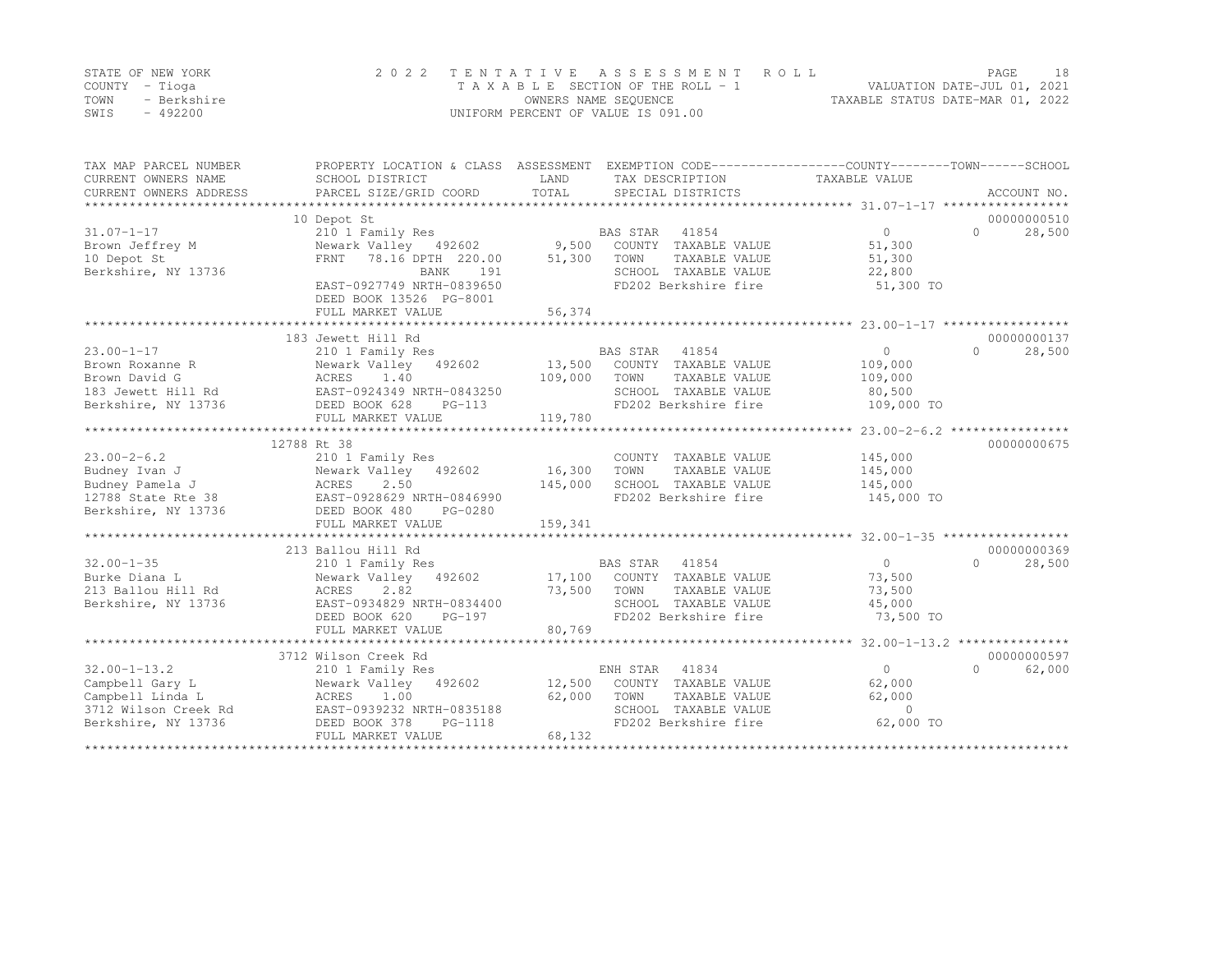|      | STATE OF NEW YORK | 2022 TENTATIVE ASSESSMENT ROLL     |                                  | PAGE | 19 |
|------|-------------------|------------------------------------|----------------------------------|------|----|
|      | COUNTY – Tioga    | TAXABLE SECTION OF THE ROLL - 1    | VALUATION DATE-JUL 01, 2021      |      |    |
| TOWN | - Berkshire       | OWNERS NAME SEQUENCE               | TAXABLE STATUS DATE-MAR 01, 2022 |      |    |
| SWIS | - 492200          | UNIFORM PERCENT OF VALUE IS 091.00 |                                  |      |    |

| TAX MAP PARCEL NUMBER<br>CURRENT OWNERS NAME<br>CURRENT OWNERS ADDRESS | PROPERTY LOCATION & CLASS ASSESSMENT EXEMPTION CODE---------------COUNTY-------TOWN------SCHOOL<br>SCHOOL DISTRICT<br>PARCEL SIZE/GRID COORD | LAND<br>TOTAL | TAX DESCRIPTION TAXABLE VALUE<br>SPECIAL DISTRICTS |                          |           | ACCOUNT NO.    |
|------------------------------------------------------------------------|----------------------------------------------------------------------------------------------------------------------------------------------|---------------|----------------------------------------------------|--------------------------|-----------|----------------|
|                                                                        | 40 Jewett Hill Rd                                                                                                                            |               |                                                    |                          |           | 00000000500    |
| $23.19 - 1 - 1$                                                        | 210 1 Family Res                                                                                                                             |               | BAS STAR 41854                                     | $\Omega$                 | $\Omega$  | 28,500         |
| Case Melinda                                                           |                                                                                                                                              |               |                                                    | 82,000                   |           |                |
| 40 Jewett Hill Rd                                                      | Newark Valley 492602 9,900 COUNTY TAXABLE VALUE<br>FRNT 102.00 DPTH 202.00 82,000 TOWN TAXABLE VALUE<br>FRNT 102.00 DPTH 202.00              |               |                                                    | 82,000                   |           |                |
| Berkshire, NY 13736                                                    | EAST-0926859 NRTH-0841080                                                                                                                    |               | SCHOOL TAXABLE VALUE                               | 53,500                   |           |                |
|                                                                        | DEED BOOK 13499 PG-9001                                                                                                                      |               | FD202 Berkshire fire                               | 82,000 TO                |           |                |
|                                                                        | FULL MARKET VALUE                                                                                                                            | 90,110        |                                                    |                          |           |                |
|                                                                        |                                                                                                                                              |               |                                                    |                          |           |                |
|                                                                        | 12506 Rt 38                                                                                                                                  |               |                                                    |                          |           | 00000000499    |
| $23.19 - 1 - 53$                                                       | 210 1 Family Res                                                                                                                             |               | ENH STAR 41834                                     | $\overline{0}$           | $\bigcap$ | 71,160         |
| Case Sandra                                                            | Newark Valley 492602 14,300 COUNTY TAXABLE VALUE                                                                                             |               |                                                    | 73,600                   |           |                |
| Case Sandra<br>12506 State Hwy 38                                      | 1.90<br>ACRES                                                                                                                                | 73,600        | TOWN<br>TAXABLE VALUE                              | 73,600                   |           |                |
| Berkshire, NY 13736                                                    | EAST-0927909 NRTH-0840330                                                                                                                    |               | SCHOOL TAXABLE VALUE                               | 2,440                    |           |                |
|                                                                        | DEED BOOK 409<br>PG-0977                                                                                                                     |               | FD202 Berkshire fire                               | 73,600 TO                |           |                |
|                                                                        | FULL MARKET VALUE                                                                                                                            | 80,879        |                                                    |                          |           |                |
|                                                                        |                                                                                                                                              |               |                                                    |                          |           |                |
|                                                                        | Rt 38                                                                                                                                        |               |                                                    |                          |           | 00000000475    |
| $23.00 - 2 - 6.1$                                                      | 105 Vac farmland                                                                                                                             |               | AG CEIL CO 41720                                   | 21,686                   | 21,686    | 21,686         |
| Centi Jose                                                             | Newark Valley 492602 120,600 COUNTY TAXABLE VALUE                                                                                            |               |                                                    | 98,914                   |           |                |
| $11 - 2$ 150 St                                                        | ACRES 97.00                                                                                                                                  | 120,600       | TOWN<br>TAXABLE VALUE                              | 98,914                   |           |                |
| Whitestone, NY 11357                                                   | EAST-0930779 NRTH-0846830                                                                                                                    |               | SCHOOL TAXABLE VALUE                               | 98,914                   |           |                |
|                                                                        | DEED BOOK 11645 PG-2001                                                                                                                      |               | FD202 Berkshire fire                               | 98,914 TO                |           |                |
| MAY BE SUBJECT TO PAYMENT                                              | FULL MARKET VALUE                                                                                                                            | 132,527       | 21,686 EX                                          |                          |           |                |
| UNDER AGDIST LAW TIL 2026                                              |                                                                                                                                              |               |                                                    |                          |           |                |
| **********************                                                 |                                                                                                                                              |               |                                                    |                          |           |                |
|                                                                        | 12432 Rt 38                                                                                                                                  |               |                                                    |                          |           | 00000000606    |
| $31.07 - 2 - 27$                                                       |                                                                                                                                              |               |                                                    | $\overline{0}$           | $\Omega$  | 28,500         |
| Ceurter Katherine                                                      |                                                                                                                                              |               |                                                    | 115,000                  |           |                |
| 12432 State Rte 38                                                     |                                                                                                                                              |               |                                                    | 115,000                  |           |                |
| Berkshire, NY 13736                                                    | EAST-0927459 NRTH-0838600                                                                                                                    |               | SCHOOL TAXABLE VALUE                               | 86,500                   |           |                |
|                                                                        | DEED BOOK 620<br>$PG-20$                                                                                                                     |               | FD202 Berkshire fire                               | 115,000 TO               |           |                |
|                                                                        | FULL MARKET VALUE                                                                                                                            | 126,374       |                                                    |                          |           |                |
|                                                                        |                                                                                                                                              |               |                                                    |                          |           |                |
|                                                                        | 12544 Rt 38                                                                                                                                  |               |                                                    |                          |           | 00000000088    |
| $23.19 - 1 - 21$                                                       |                                                                                                                                              |               | VET COM C 41132                                    | 17,250                   | $\Omega$  | $\overline{0}$ |
| Ceurter Kenneth J                                                      |                                                                                                                                              |               | 8,100 VET COM T 41133                              | $\Omega$                 | 9,500     | $\Omega$       |
| Ceurter Cynthia J                                                      | 210 1 Family Res<br>Newark Valley 492602<br>FRNT 137.30 DPTH 90.89<br>28 EAST-0927980 NRTH-0841202<br>DEED BOOK 12788 PG-4001                |               | 69,000 ENH STAR 41834                              | $\Omega$                 | $\Omega$  | 69,000         |
| 12544 State Route 38                                                   |                                                                                                                                              |               | COUNTY TAXABLE VALUE                               | 51,750                   |           |                |
| PO Box 85                                                              |                                                                                                                                              |               | TOWN<br>TAXABLE VALUE                              | 59,500                   |           |                |
| Berkshire, NY 13736                                                    | FULL MARKET VALUE                                                                                                                            |               | 75,824 SCHOOL TAXABLE VALUE                        | $\Omega$                 |           |                |
|                                                                        |                                                                                                                                              |               | FD202 Berkshire fire                               | 69,000 TO                |           |                |
|                                                                        |                                                                                                                                              |               | ***********************                            | ************************ |           |                |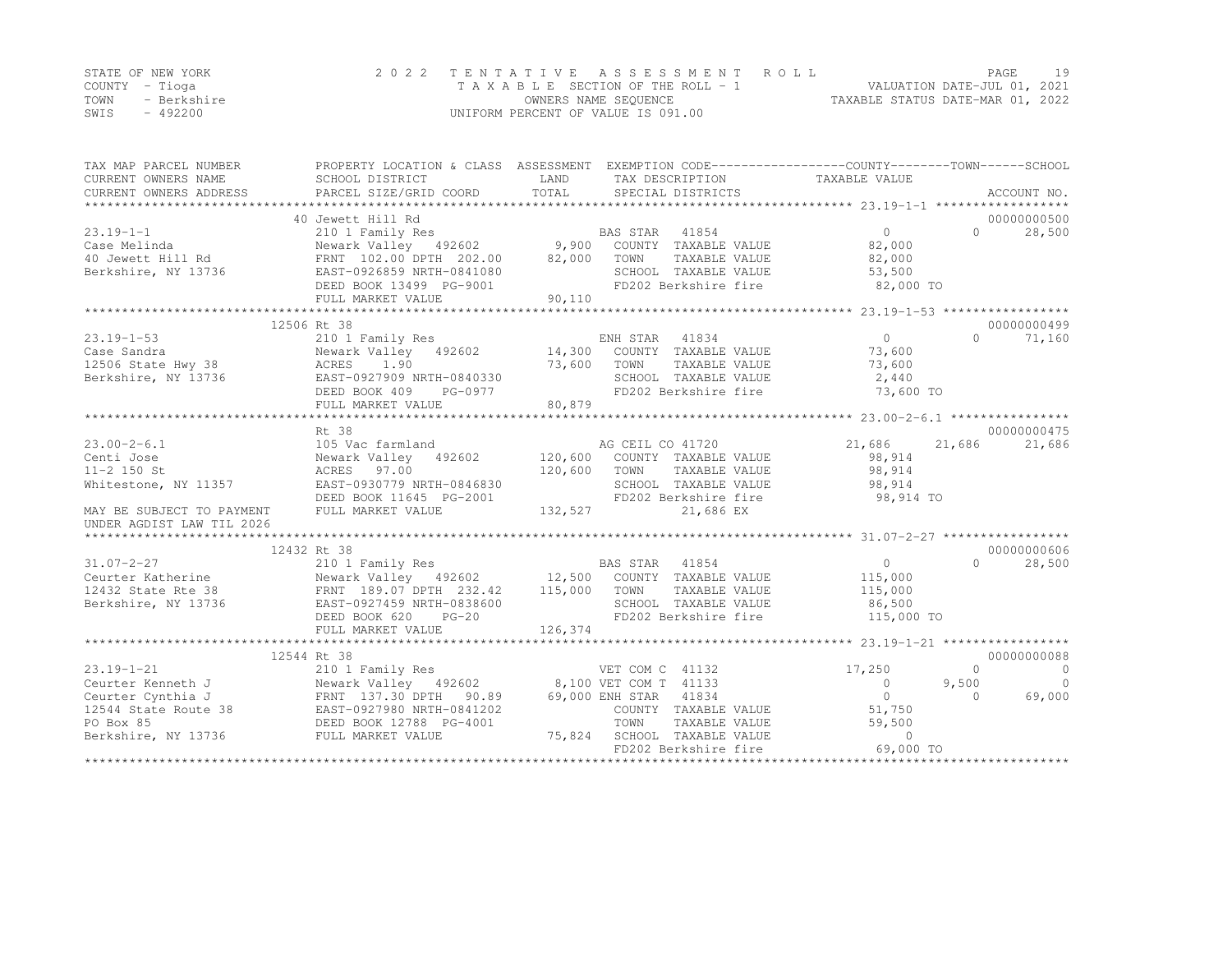|      | STATE OF NEW YORK | 2022 TENTATIVE ASSESSMENT ROLL     | PAGE                             | 20 |
|------|-------------------|------------------------------------|----------------------------------|----|
|      | COUNTY – Tioga    | TAXABLE SECTION OF THE ROLL - 1    | VALUATION DATE-JUL 01, 2021      |    |
| TOWN | - Berkshire       | OWNERS NAME SEOUENCE               | TAXABLE STATUS DATE-MAR 01, 2022 |    |
| SWIS | $-492200$         | UNIFORM PERCENT OF VALUE IS 091.00 |                                  |    |

| TAX MAP PARCEL NUMBER<br>CURRENT OWNERS NAME<br>CURRENT OWNERS ADDRESS               | PROPERTY LOCATION & CLASS ASSESSMENT<br>SCHOOL DISTRICT<br>PARCEL SIZE/GRID COORD | LAND<br>TOTAL  | TAX DESCRIPTION<br>SPECIAL DISTRICTS          | EXEMPTION CODE-----------------COUNTY-------TOWN------SCHOOL<br>TAXABLE VALUE | ACCOUNT NO. |
|--------------------------------------------------------------------------------------|-----------------------------------------------------------------------------------|----------------|-----------------------------------------------|-------------------------------------------------------------------------------|-------------|
| *********************                                                                |                                                                                   |                |                                               |                                                                               |             |
|                                                                                      | Ford Hill Rd                                                                      |                |                                               |                                                                               | 00000000775 |
| $23.00 - 3 - 4.132$                                                                  | 314 Rural vac<10                                                                  |                | COUNTY TAXABLE VALUE                          | 4,600                                                                         |             |
| Ceurter Scott<br>8313 West Creek Rd                                                  | Newark Valley<br>492602<br>2.29<br>ACRES                                          | 4,600<br>4,600 | TOWN<br>TAXABLE VALUE<br>SCHOOL TAXABLE VALUE | 4,600                                                                         |             |
| Berkshire, NY 13736                                                                  | EAST-0922849 NRTH-0839940                                                         |                | FD202 Berkshire fire                          | 4,600<br>4,600 TO                                                             |             |
|                                                                                      | DEED BOOK 619<br>$PG-284$<br>FULL MARKET VALUE                                    | 5,055          |                                               |                                                                               |             |
|                                                                                      |                                                                                   |                |                                               | $24.00 - 1 - 12.2$                                                            |             |
|                                                                                      | 54 Hartwell Rd                                                                    |                |                                               |                                                                               | 00000000229 |
| $24.00 - 1 - 12.2$                                                                   | 210 1 Family Res                                                                  |                | COUNTY TAXABLE VALUE                          | 62,000                                                                        |             |
| Chapman April                                                                        | Newark Valley 492602                                                              | 13,300         | TOWN<br>TAXABLE VALUE                         | 62,000                                                                        |             |
| 54 Hartwell Rd                                                                       | Deed Date 10/27/95                                                                | 62,000         | SCHOOL TAXABLE VALUE                          | 62,000                                                                        |             |
| Berkshire, NY 13736                                                                  | FRNT 167.76 DPTH 339.65                                                           |                | FD202 Berkshire fire                          | 62,000 TO                                                                     |             |
|                                                                                      | ACRES<br>1.31 BANK<br>500                                                         |                |                                               |                                                                               |             |
|                                                                                      | EAST-0940259 NRTH-0841850                                                         |                |                                               |                                                                               |             |
|                                                                                      | DEED BOOK 20170 PG-4504                                                           |                |                                               |                                                                               |             |
|                                                                                      | FULL MARKET VALUE<br>**************************************                       | 68,132         |                                               | ************************************ 43.00-2-22.6 ****************            |             |
|                                                                                      | 954 Brown Rd                                                                      |                |                                               |                                                                               | 00000000750 |
| $43.00 - 2 - 22.6$                                                                   | 620 Religious                                                                     |                | NP RELIGOU 25110                              | 735,700<br>735,700                                                            | 735,700     |
| Church Of Christian                                                                  | Newark Valley<br>492602                                                           | 123,000        | COUNTY TAXABLE VALUE                          | $\Omega$                                                                      |             |
| Gospel Faith                                                                         | Survey 05-09-95 Lot 5                                                             | 735,700        | TOWN<br>TAXABLE VALUE                         | $\Omega$                                                                      |             |
| 954 Brown Rd                                                                         | *partial*                                                                         |                | SCHOOL TAXABLE VALUE                          | $\Omega$                                                                      |             |
| Berkshire, NY 13736-1428                                                             | ACRES 68.22                                                                       |                | FD202 Berkshire fire                          | $0$ TO                                                                        |             |
|                                                                                      | EAST-0931332 NRTH-0831337                                                         |                | 735,700 EX                                    |                                                                               |             |
|                                                                                      | DEED BOOK 572<br>$PG-185$<br>FULL MARKET VALUE                                    | 808,462        |                                               |                                                                               |             |
|                                                                                      |                                                                                   |                |                                               |                                                                               |             |
|                                                                                      | 8911 West Creek Rd                                                                |                |                                               |                                                                               | 00000000847 |
| $22.00 - 1 - 11.22$                                                                  | 210 1 Family Res                                                                  |                | 41854<br>BAS STAR                             | $\circ$<br>$\Omega$                                                           | 28,500      |
| Cioci Lisa                                                                           | Newark Valley 492602                                                              | 12,800         | COUNTY TAXABLE VALUE                          | 165,500                                                                       |             |
| 8911 West Creek Rd                                                                   | ACRES<br>1.12 BANK<br>500                                                         | 165,500        | TOWN<br>TAXABLE VALUE                         | 165,500                                                                       |             |
| Berkshire, NY 13736                                                                  | EAST-0910705 NRTH-0843898                                                         |                | SCHOOL TAXABLE VALUE                          | 137,000                                                                       |             |
|                                                                                      | DEED BOOK 18380 PG-8001                                                           |                | FD202 Berkshire fire                          | 165,500 TO                                                                    |             |
|                                                                                      | FULL MARKET VALUE<br>*****************                                            | 181,868        |                                               | $23.00 - 1 - 8.1 - 1$ **************                                          |             |
|                                                                                      | Mc Mahon Rd                                                                       |                |                                               |                                                                               | 00000000050 |
| $23.00 - 1 - 8.1 - 1$                                                                | 837 Cell Tower                                                                    |                | COUNTY TAXABLE VALUE                          | 500,000                                                                       |             |
| CitySwitch II-A LLC Lois                                                             | Newark Valley<br>492602                                                           | 100,000        | TOWN<br>TAXABLE VALUE                         | 500,000                                                                       |             |
| Lease Administration/RENYCO11                                                        | ACRES<br>1.00                                                                     | 500,000        | SCHOOL TAXABLE VALUE                          | 500,000                                                                       |             |
| 1900 Century Place 320                                                               | EAST-0925549 NRTH-0845610                                                         |                | FD202 Berkshire fire                          | 500,000 TO                                                                    |             |
| Atlanta, GA 30345                                                                    | DEED BOOK 597<br>$PG-178$                                                         |                |                                               |                                                                               |             |
|                                                                                      | FULL MARKET VALUE                                                                 | 549,451        |                                               |                                                                               |             |
| MAY BE SUBJECT TO PAYMENT<br>UNDER AGDIST LAW TIL 2026<br>************************** |                                                                                   |                |                                               |                                                                               |             |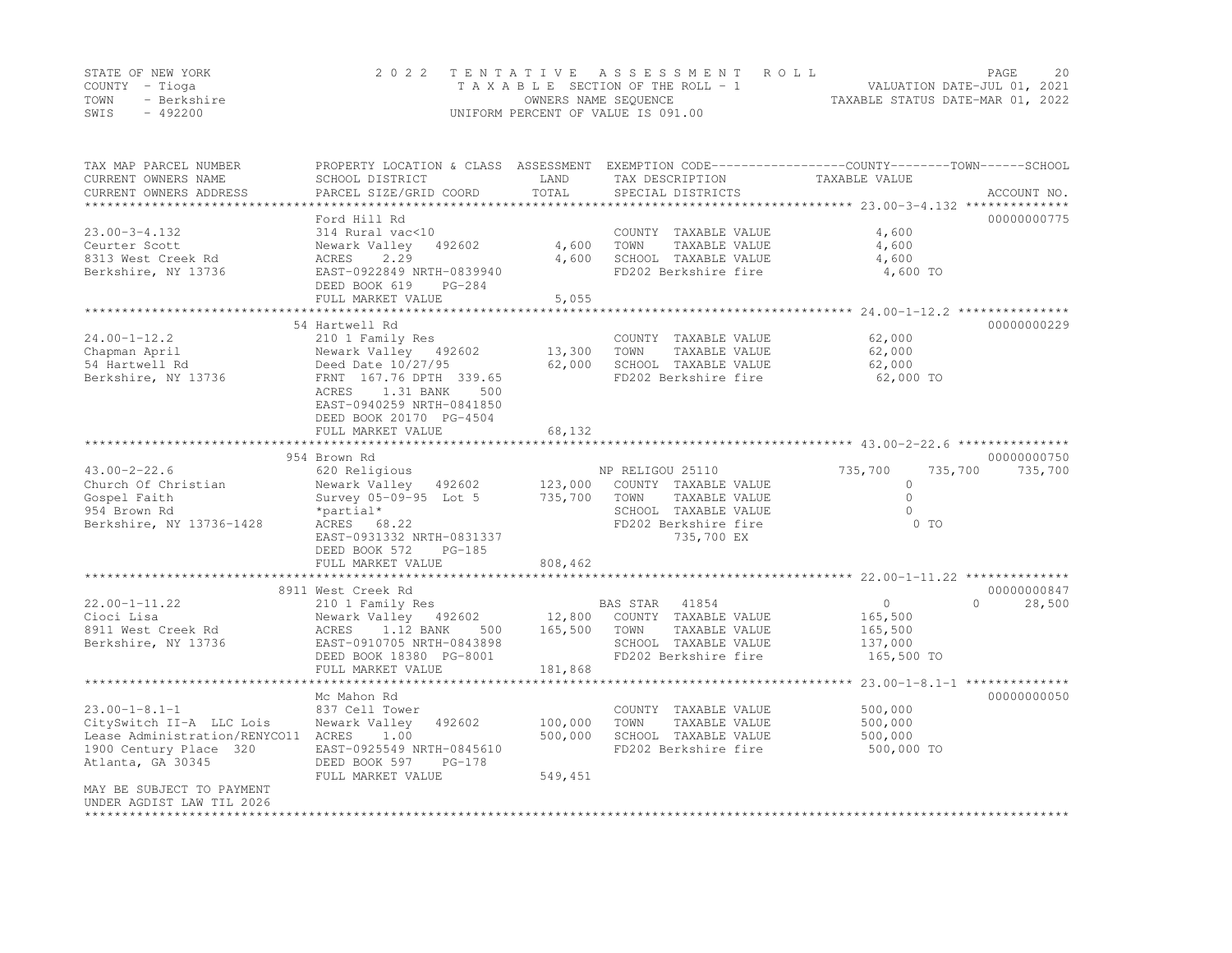|      | STATE OF NEW YORK | 2022 TENTATIVE ASSESSMENT ROLL     | PAGE                             | 21 |
|------|-------------------|------------------------------------|----------------------------------|----|
|      | COUNTY – Tioga    | TAXABLE SECTION OF THE ROLL - 1    | VALUATION DATE-JUL 01, 2021      |    |
| TOWN | - Berkshire       | OWNERS NAME SEOUENCE               | TAXABLE STATUS DATE-MAR 01, 2022 |    |
| SWIS | $-492200$         | UNIFORM PERCENT OF VALUE IS 091.00 |                                  |    |

| TAX MAP PARCEL NUMBER                                                                                                                                                                              | PROPERTY LOCATION & CLASS ASSESSMENT EXEMPTION CODE---------------COUNTY-------TOWN-----SCHOOL |              |                                              |            |                    |
|----------------------------------------------------------------------------------------------------------------------------------------------------------------------------------------------------|------------------------------------------------------------------------------------------------|--------------|----------------------------------------------|------------|--------------------|
|                                                                                                                                                                                                    |                                                                                                |              |                                              |            |                    |
|                                                                                                                                                                                                    | 838 N Ketchumville Rd                                                                          |              |                                              |            | 00000000261        |
| Clancy Tom Mewark Valley 192602 9,500 TOWN<br>C/o Tom Clancy Jr FRNT 165.00 DPTH 107.00 15,000 SCHOO<br>School School School EAST-0946680 NRTH-0834340<br>Springfield Theory<br>Springfield Theory |                                                                                                |              | COUNTY TAXABLE VALUE                         | 15,000     |                    |
|                                                                                                                                                                                                    |                                                                                                |              | TAXABLE VALUE                                | 15,000     |                    |
|                                                                                                                                                                                                    |                                                                                                |              | SCHOOL TAXABLE VALUE                         | 15,000     |                    |
|                                                                                                                                                                                                    |                                                                                                |              | FD202 Berkshire fire                         | 15,000 TO  |                    |
| 7933 Carrleigh Pkwy EAST-0946680 NRTH-0834340<br>Springfield, VA 22152 DEED BOOK 657 PG-278                                                                                                        |                                                                                                |              |                                              |            |                    |
|                                                                                                                                                                                                    | FULL MARKET VALUE                                                                              | 16,484       |                                              |            |                    |
|                                                                                                                                                                                                    |                                                                                                |              |                                              |            |                    |
|                                                                                                                                                                                                    | 12360 Rt 38                                                                                    |              |                                              |            | 00000000014        |
| $31.00 - 1 - 12$                                                                                                                                                                                   | 210 1 Family Res                                                                               |              | COUNTY TAXABLE VALUE                         | 114,000    |                    |
|                                                                                                                                                                                                    | 210 1 Family Res<br>Newark Valley   492602                9,800                                |              | TOWN<br>TAXABLE VALUE                        | 114,000    |                    |
|                                                                                                                                                                                                    |                                                                                                | 114,000      | SCHOOL TAXABLE VALUE                         | 114,000    |                    |
|                                                                                                                                                                                                    |                                                                                                |              | FD202 Berkshire fire                         | 114,000 TO |                    |
| Skaneatles, NY 13152 EAST-0927679 NRTH-0836860                                                                                                                                                     |                                                                                                |              |                                              |            |                    |
|                                                                                                                                                                                                    | DEED BOOK 14000 PG-1843                                                                        |              |                                              |            |                    |
|                                                                                                                                                                                                    | FULL MARKET VALUE                                                                              | 125,275      |                                              |            |                    |
|                                                                                                                                                                                                    |                                                                                                |              |                                              |            |                    |
|                                                                                                                                                                                                    | 12276 Rt 38                                                                                    |              |                                              |            | 00000000101        |
| $31.00 - 2 - 4$                                                                                                                                                                                    |                                                                                                |              |                                              | 0          | $\Omega$<br>71,160 |
| Clark Erwin                                                                                                                                                                                        | 220 2 Family Res<br>Newark Valley 492602 12,700 COUNTY TAXABLE VALUE                           |              |                                              | 144,700    |                    |
| Clark Glenda                                                                                                                                                                                       | $*_{p*}$                                                                                       | 144,700 TOWN | TAXABLE VALUE                                | 144,700    |                    |
|                                                                                                                                                                                                    | FRNT 120.00 DPTH 390.00                                                                        |              | SCHOOL TAXABLE VALUE                         | 73,540     |                    |
|                                                                                                                                                                                                    |                                                                                                |              | FD202 Berkshire fire                         | 144,700 TO |                    |
|                                                                                                                                                                                                    | DEED BOOK 409<br>PG-0338                                                                       |              |                                              |            |                    |
|                                                                                                                                                                                                    | FULL MARKET VALUE                                                                              | 159,011      |                                              |            |                    |
|                                                                                                                                                                                                    |                                                                                                |              |                                              |            |                    |
|                                                                                                                                                                                                    | Rt 38                                                                                          |              |                                              |            | 00000000102        |
| $31.00 - 2 - 5.1$                                                                                                                                                                                  | 311 Res vac land                                                                               |              | COUNTY TAXABLE VALUE                         | 700        |                    |
| Clark Erwin                                                                                                                                                                                        |                                                                                                |              | TAXABLE VALUE                                | 700        |                    |
| Clark Glenda                                                                                                                                                                                       | Newark Valley 492602 100 TOWN<br>FRNT 131.00 DPTH 100.00 700 SCHOO                             |              |                                              | 700        |                    |
| 12276-1 State Rte 38                                                                                                                                                                               | EAST-0928129 NRTH-0834790                                                                      |              | SCHOOL TAXABLE VALUE<br>FD202 Berkshire fire | 700 TO     |                    |
| Berkshire, NY 13736                                                                                                                                                                                | DEED BOOK 409<br>PG-0338                                                                       |              |                                              |            |                    |
|                                                                                                                                                                                                    | FULL MARKET VALUE                                                                              | 769          |                                              |            |                    |
|                                                                                                                                                                                                    |                                                                                                |              |                                              |            |                    |
|                                                                                                                                                                                                    | 263 East Berkshire Rd                                                                          |              |                                              |            | 00000000206        |
| $24.00 - 1 - 49.1$                                                                                                                                                                                 | 242 Rurl res&rec                                                                               |              | COUNTY TAXABLE VALUE                         | 139,000    |                    |
| Cobb Paul                                                                                                                                                                                          | Newark Valley 492602 41,500                                                                    |              | TOWN<br>TAXABLE VALUE                        | 139,000    |                    |
| PO Box 35                                                                                                                                                                                          | Gas lease 5/6/2008 5 year 139,000                                                              |              | SCHOOL TAXABLE VALUE                         | 139,000    |                    |
| Berkshire, NY 13736                                                                                                                                                                                | ACRES 14.50                                                                                    |              | FD202 Berkshire fire                         | 139,000 TO |                    |
|                                                                                                                                                                                                    | EAST-0932949 NRTH-0841450                                                                      |              |                                              |            |                    |
|                                                                                                                                                                                                    | DEED BOOK 20190 PG-3728                                                                        |              |                                              |            |                    |
|                                                                                                                                                                                                    | FULL MARKET VALUE                                                                              | 152,747      |                                              |            |                    |
|                                                                                                                                                                                                    |                                                                                                |              |                                              |            |                    |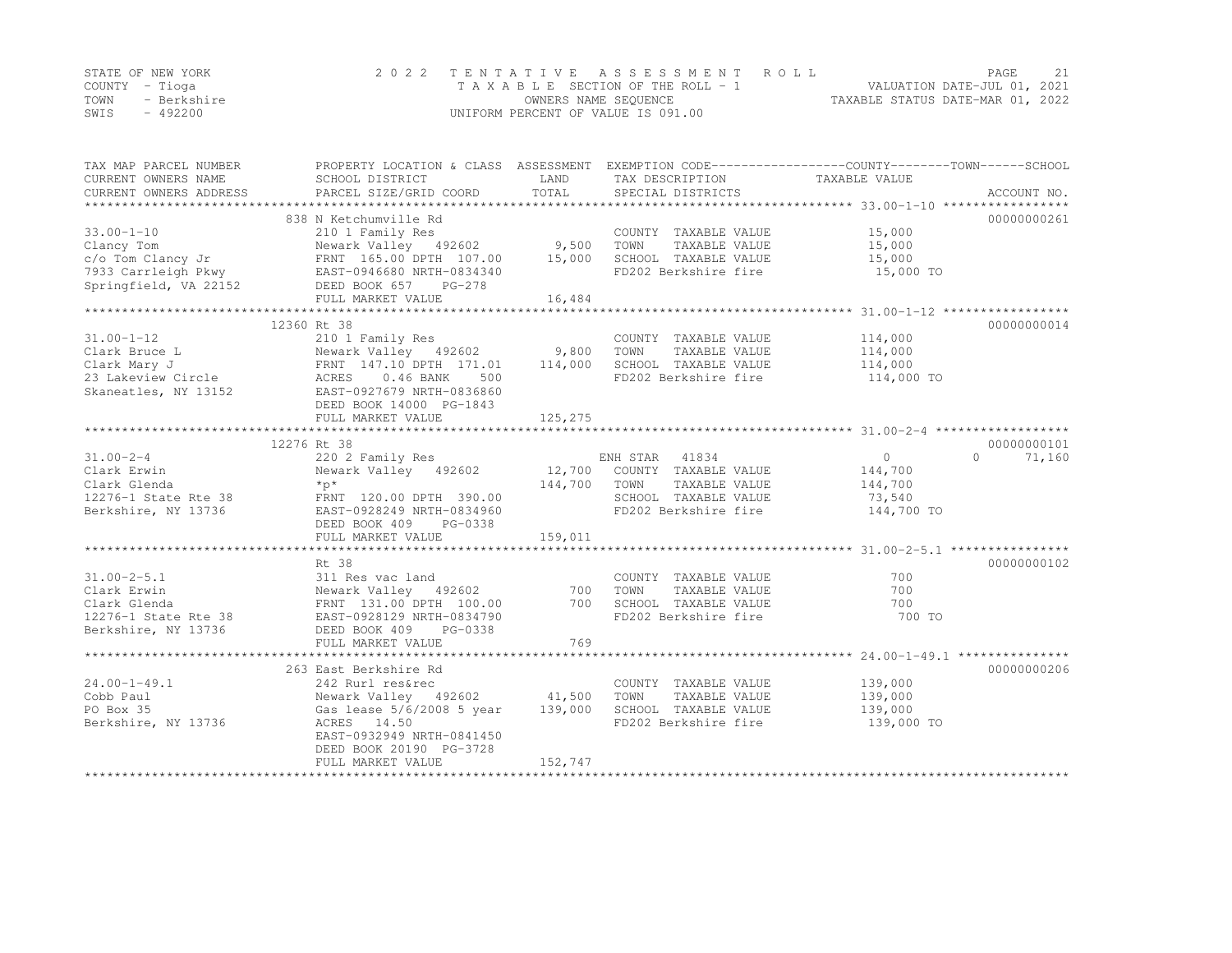|      | STATE OF NEW YORK | 2022 TENTATIVE ASSESSMENT ROLL     | 2.2.<br>PAGE                     |
|------|-------------------|------------------------------------|----------------------------------|
|      | COUNTY – Tioga    | TAXABLE SECTION OF THE ROLL - 1    | VALUATION DATE-JUL 01, 2021      |
| TOWN | - Berkshire       | OWNERS NAME SEQUENCE               | TAXABLE STATUS DATE-MAR 01, 2022 |
| SWIS | - 492200          | UNIFORM PERCENT OF VALUE IS 091.00 |                                  |

| TAX MAP PARCEL NUMBER<br>CURRENT OWNERS NAME<br>CURRENT OWNERS ADDRESS                                  | SCHOOL DISTRICT<br>PARCEL SIZE/GRID COORD                                                                                                                                               | LAND<br>TOTAL                 | TAX DESCRIPTION<br>SPECIAL DISTRICTS                                                          | PROPERTY LOCATION & CLASS ASSESSMENT EXEMPTION CODE----------------COUNTY-------TOWN-----SCHOOL<br>TAXABLE VALUE<br>ACCOUNT NO. |
|---------------------------------------------------------------------------------------------------------|-----------------------------------------------------------------------------------------------------------------------------------------------------------------------------------------|-------------------------------|-----------------------------------------------------------------------------------------------|---------------------------------------------------------------------------------------------------------------------------------|
| $23.19 - 1 - 27$<br>COLLINS JEFFREY P<br>COLLINS AMY C<br>13 EAST BERKSHIRE ROAD<br>BERKSHIRE, NY 13736 | 13 East Berkshire Rd<br>210 1 Family Res<br>Newark Valley 492602<br>merge 23.19-1-29 2009<br>ACRES<br>0.51<br>EAST-0928123 NRTH-0840742<br>DEED BOOK 20210 PG-1394<br>FULL MARKET VALUE | 10,100<br>26,500<br>29,121    | COUNTY TAXABLE VALUE<br>TOWN<br>TAXABLE VALUE<br>SCHOOL TAXABLE VALUE<br>FD202 Berkshire fire | 00000000238<br>26,500<br>26,500<br>26,500<br>26,500 TO                                                                          |
| $31.07 - 2 - 4$<br>Colon Shelby<br>29 Glen Road<br>Berkshire, NY 13736                                  | 29 Glen Rd<br>210 1 Family Res<br>Newark Valley 492602 10,100<br>FRNT 82.50 DPTH 278.10<br>BANK<br>500<br>EAST-0926549 NRTH-0838760<br>DEED BOOK 20210 PG-3662<br>FULL MARKET VALUE     | 74,100<br>81,429              | COUNTY TAXABLE VALUE<br>TOWN<br>TAXABLE VALUE<br>SCHOOL TAXABLE VALUE<br>FD202 Berkshire fire | 00000000171<br>74,100<br>74,100<br>74,100<br>74,100 TO                                                                          |
|                                                                                                         | 1070 N Ketchumville Rd                                                                                                                                                                  |                               |                                                                                               | 00000000153                                                                                                                     |
| $33.00 - 1 - 3$<br>Colson Richard D<br>Colson Charlotte A<br>351 Line Rd<br>Aberdeen, NJ 07747          | 260 Seasonal res<br>Newark Valley 492602<br>ACRES 110.20<br>EAST-0945439 NRTH-0839240<br>DEED BOOK 14433 PG-6001<br>FULL MARKET VALUE                                                   | 156,100<br>169,000<br>185,714 | COUNTY TAXABLE VALUE<br>TAXABLE VALUE<br>TOWN<br>SCHOOL TAXABLE VALUE<br>FD202 Berkshire fire | 169,000<br>169,000<br>169,000<br>169,000 TO                                                                                     |
|                                                                                                         | Parsons Hill Rd                                                                                                                                                                         |                               |                                                                                               | 00000000574                                                                                                                     |
| $32.00 - 1 - 1.2$<br>Conforti Gregory<br>87 Monroe Ave<br>Patchoque, NY 11772                           | 322 Rural vac>10<br>Newark Valley 492602<br>Deed Date 11-09-93<br>ACRES 13.10<br>EAST-0933489 NRTH-0838890<br>DEED BOOK 548<br>PG-191<br>FULL MARKET VALUE                              | 27,200<br>27,200<br>29,890    | COUNTY TAXABLE VALUE<br>TAXABLE VALUE<br>TOWN<br>SCHOOL TAXABLE VALUE<br>FD202 Berkshire fire | 27,200<br>27,200<br>27,200<br>27,200 TO                                                                                         |
|                                                                                                         | 54 Parsons Hill Rd                                                                                                                                                                      |                               |                                                                                               | 00000000307                                                                                                                     |
| $32.00 - 1 - 2$<br>Conforti Gregory<br>87 Monroe Ave<br>Patchoque, NY 11772                             | 242 Rurl res&rec<br>Newark Valley 492602<br>Deed Date 11-09-93<br>ACRES 13.21<br>EAST-0933649 NRTH-0838830<br>DEED BOOK 548<br>$PG-191$<br>FULL MARKET VALUE                            | 38,900<br>179,000<br>196,703  | COUNTY TAXABLE VALUE<br>TOWN<br>TAXABLE VALUE<br>SCHOOL TAXABLE VALUE<br>FD202 Berkshire fire | 179,000<br>179,000<br>179,000<br>179,000 TO                                                                                     |
|                                                                                                         |                                                                                                                                                                                         |                               |                                                                                               |                                                                                                                                 |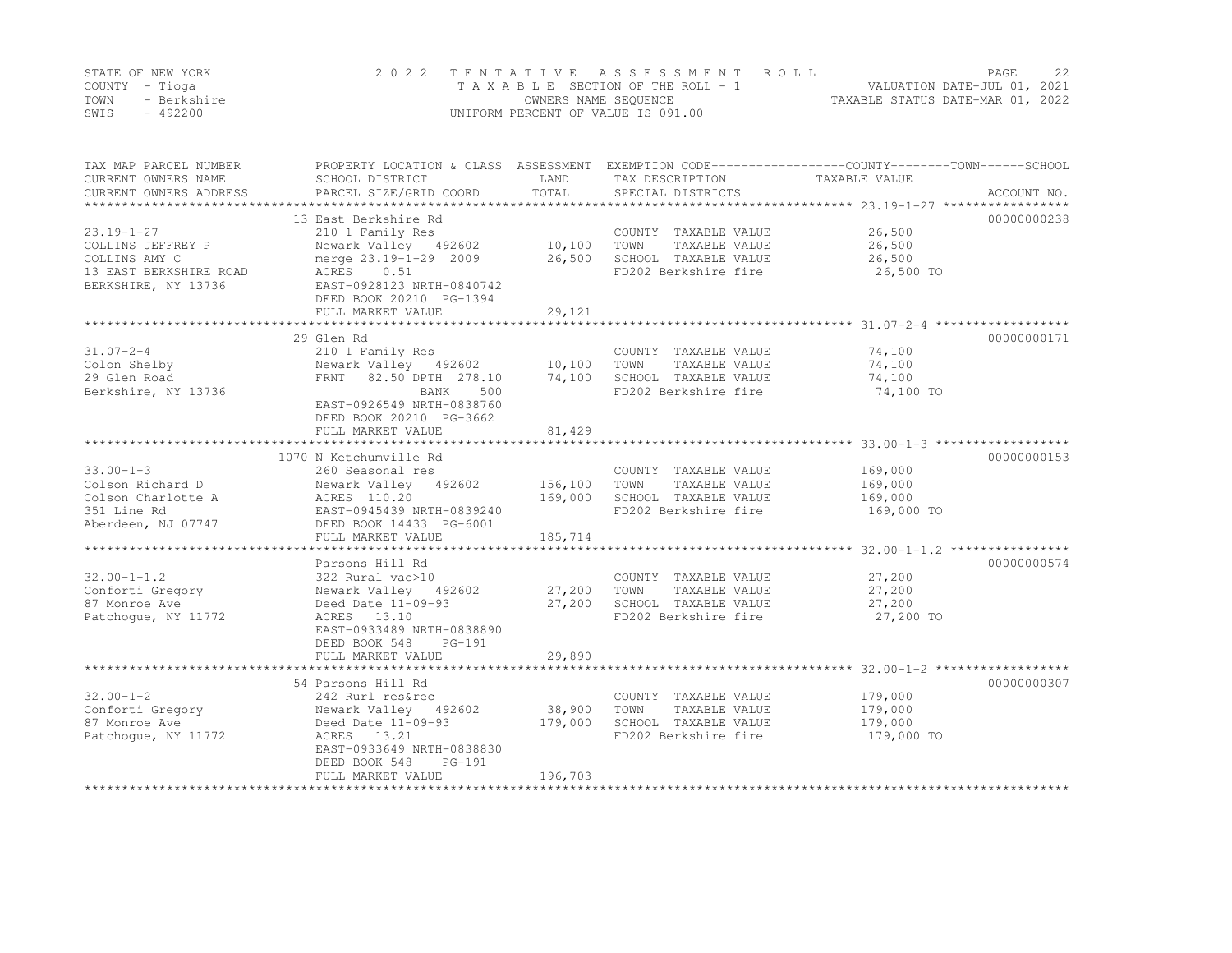|      | STATE OF NEW YORK | 2022 TENTATIVE ASSESSMENT ROLL     | PAGE                             | 23 |
|------|-------------------|------------------------------------|----------------------------------|----|
|      | COUNTY – Tioga    | TAXABLE SECTION OF THE ROLL - 1    | VALUATION DATE-JUL 01, 2021      |    |
| TOWN | - Berkshire       | OWNERS NAME SEQUENCE               | TAXABLE STATUS DATE-MAR 01, 2022 |    |
| SWIS | $-492200$         | UNIFORM PERCENT OF VALUE IS 091.00 |                                  |    |

| TAX MAP PARCEL NUMBER<br>CURRENT OWNERS NAME | PROPERTY LOCATION & CLASS ASSESSMENT EXEMPTION CODE----------------COUNTY-------TOWN-----SCHOOL<br>SCHOOL DISTRICT | LAND                         | TAX DESCRIPTION                                   | TAXABLE VALUE |                    |
|----------------------------------------------|--------------------------------------------------------------------------------------------------------------------|------------------------------|---------------------------------------------------|---------------|--------------------|
| CURRENT OWNERS ADDRESS                       | PARCEL SIZE/GRID COORD                                                                                             | TOTAL<br>* * * * * * * * * * | SPECIAL DISTRICTS                                 |               | ACCOUNT NO.        |
|                                              |                                                                                                                    |                              |                                                   |               |                    |
|                                              | Parsons Hill Rd                                                                                                    |                              |                                                   |               | 00000000447        |
| $32.00 - 1 - 1.12$                           | 322 Rural vac>10                                                                                                   |                              | COUNTY TAXABLE VALUE                              | 45,300        |                    |
| Conforti Gregory A<br>87 Monroe Ave          | Newark Valley<br>492602<br>ACRES 25.25                                                                             | 45,300                       | TAXABLE VALUE<br>TOWN                             | 45,300        |                    |
|                                              |                                                                                                                    | 45,300                       | SCHOOL TAXABLE VALUE                              | 45,300        |                    |
| Patchoque, NY 11772                          | EAST-0933399 NRTH-0839270<br>PG-264                                                                                |                              | AG003 North tioga ag dist<br>FD202 Berkshire fire | 25.25 AC      |                    |
|                                              | DEED BOOK 592<br>FULL MARKET VALUE                                                                                 | 49,780                       |                                                   | 45,300 TO     |                    |
|                                              |                                                                                                                    |                              |                                                   |               |                    |
|                                              | Jewitt Rd                                                                                                          |                              |                                                   |               | 00000000260        |
| $23.00 - 1 - 20.12$                          | 322 Rural vac>10                                                                                                   |                              | COUNTY TAXABLE VALUE                              | 45,900        |                    |
| Connery Douglas                              | 492602<br>Newark Valley                                                                                            | 45,900                       | TOWN<br>TAXABLE VALUE                             | 45,900        |                    |
| Connery Donna                                | ACRES<br>25.87                                                                                                     | 45,900                       | SCHOOL TAXABLE VALUE                              | 45,900        |                    |
| 172 Jewett Hill Road                         | EAST-0922956 NRTH-0843427                                                                                          |                              | FD202 Berkshire fire                              | 45,900 TO     |                    |
| Berkshire, NY 13736                          | DEED BOOK 20200 PG-4290                                                                                            |                              |                                                   |               |                    |
|                                              | FULL MARKET VALUE                                                                                                  | 50,440                       |                                                   |               |                    |
|                                              |                                                                                                                    |                              |                                                   |               |                    |
|                                              | 172 Jewett Hill Rd                                                                                                 |                              |                                                   |               | 00000000016        |
| $23.00 - 1 - 21.11$                          | 210 1 Family Res                                                                                                   |                              | COUNTY TAXABLE VALUE                              | 115,200       |                    |
| Connery Douglas E                            | Newark Valley 492602                                                                                               | 18,900                       | TOWN<br>TAXABLE VALUE                             | 115,200       |                    |
| Connery Donna S                              | 3.54<br>ACRES                                                                                                      | 115,200                      | SCHOOL TAXABLE VALUE                              | 115,200       |                    |
| 172 Jewett Hill Rd                           | EAST-0924769 NRTH-0843200                                                                                          |                              | FD202 Berkshire fire                              | 115,200 TO    |                    |
| Berkshire, NY 13736                          | DEED BOOK 13369 PG-2001                                                                                            |                              |                                                   |               |                    |
|                                              | FULL MARKET VALUE                                                                                                  | 126,593                      |                                                   |               |                    |
|                                              |                                                                                                                    |                              |                                                   |               |                    |
|                                              | 9096 West Creek Rd                                                                                                 |                              |                                                   |               | 00000000364        |
| $14.00 - 2 - 23.1$                           | 210 1 Family Res                                                                                                   |                              | COUNTY TAXABLE VALUE                              | 89,100        |                    |
| Conrad David E                               | Newark Valley 492602                                                                                               | 19,900                       | TOWN<br>TAXABLE VALUE                             | 89,100        |                    |
| Conrad Joanne M                              | ACRES<br>3.94 BANK<br>500                                                                                          | 89,100                       | SCHOOL TAXABLE VALUE                              | 89,100        |                    |
| 9096 West Creek Rd                           | EAST-0911519 NRTH-0848430                                                                                          |                              | FD202 Berkshire fire                              | 89,100 TO     |                    |
| Berkshire, NY 13736                          | DEED BOOK 11673 PG-8001                                                                                            |                              |                                                   |               |                    |
|                                              | FULL MARKET VALUE                                                                                                  | 97,912                       |                                                   |               |                    |
|                                              |                                                                                                                    |                              |                                                   |               |                    |
|                                              | 12835 Rt 38                                                                                                        |                              |                                                   |               | 00000000584        |
| $15.00 - 1 - 17$                             | 210 1 Family Res                                                                                                   |                              | BAS STAR 41854                                    | $\circ$       | $\Omega$<br>28,500 |
| Conrad Jeffrey L                             | Newark Valley 492602                                                                                               | 9,700                        | COUNTY TAXABLE VALUE                              | 65,000        |                    |
| Concord Vicki L                              | FRNT 196.00 DPTH 100.00                                                                                            | 65,000                       | TOWN<br>TAXABLE VALUE                             | 65,000        |                    |
| 12835 State Rte 38                           | EAST-0927759 NRTH-0848090                                                                                          |                              | SCHOOL TAXABLE VALUE                              | 36,500        |                    |
| Berkshire, NY 13736                          | DEED BOOK 512<br>$PG-244$                                                                                          |                              | FD202 Berkshire fire                              | 65,000 TO     |                    |
|                                              | FULL MARKET VALUE                                                                                                  | 71,429                       |                                                   |               |                    |
|                                              | *****************************                                                                                      |                              |                                                   |               |                    |
|                                              | 199 Turkey Hill Rd                                                                                                 |                              |                                                   |               | 00000000110        |
| $24.00 - 1 - 26$                             | 210 1 Family Res                                                                                                   |                              | 41834<br>ENH STAR                                 | $\circ$       | $\Omega$<br>70,000 |
| Conrad Jennie & Eugene A                     | Newark Valley 492602                                                                                               | 14,100                       | COUNTY TAXABLE VALUE                              | 70,000        |                    |
| Conrad Derek K                               | survey filed 5-19-2010                                                                                             | 70,000                       | TOWN<br>TAXABLE VALUE                             | 70,000        |                    |
| 199 Turkey Hill Road                         | ACRES<br>1.65                                                                                                      |                              | SCHOOL TAXABLE VALUE                              | $\circ$       |                    |
| Berkshire, NY 13736                          | EAST-0938919 NRTH-0845900                                                                                          |                              | FD202 Berkshire fire                              | 70,000 TO     |                    |
|                                              | DEED BOOK 20180 PG-3064                                                                                            |                              |                                                   |               |                    |
|                                              | FULL MARKET VALUE                                                                                                  | 76,923                       |                                                   |               |                    |
|                                              |                                                                                                                    | *****************            |                                                   |               |                    |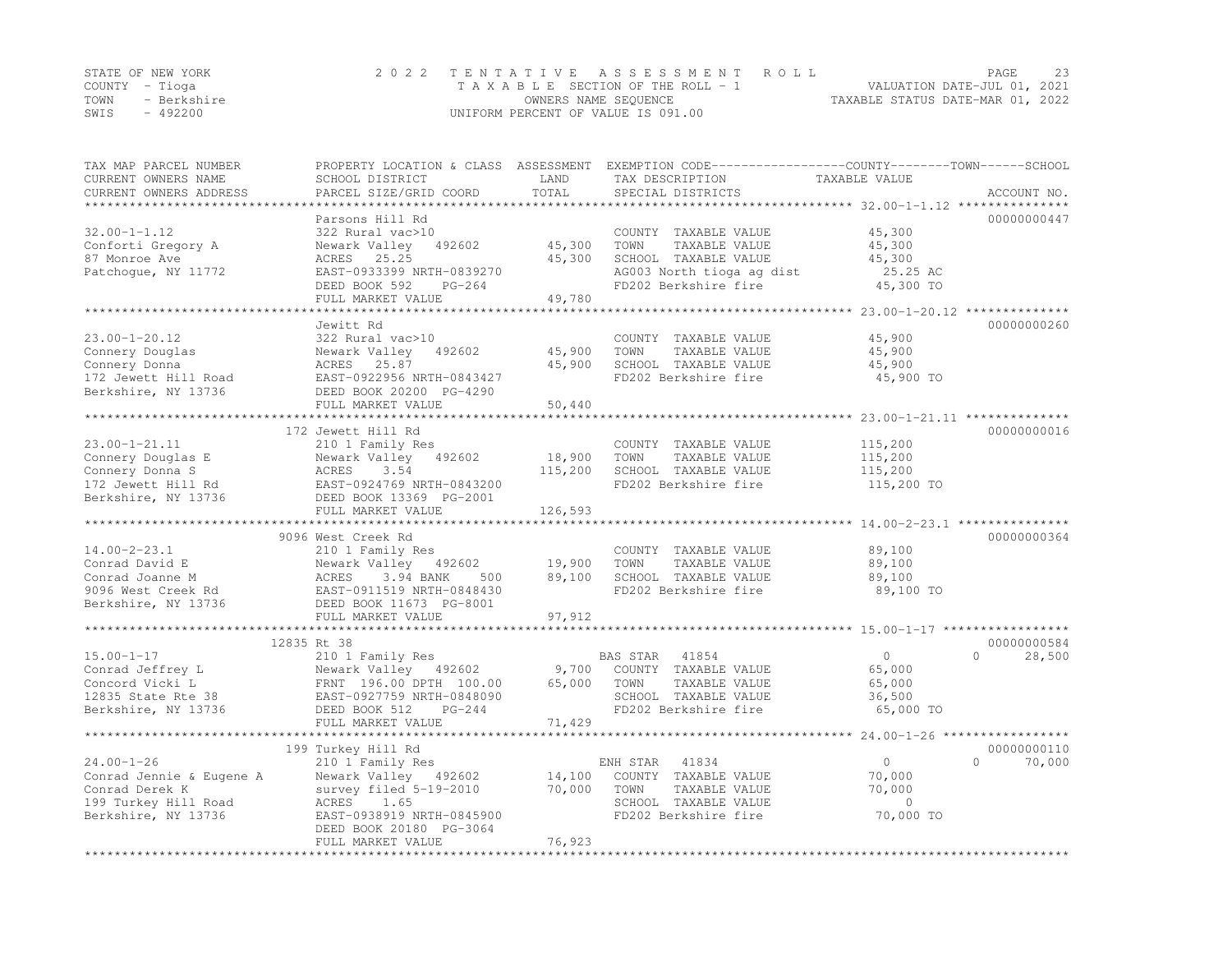|      | STATE OF NEW YORK | 2022 TENTATIVE ASSESSMENT ROLL     |                                  | PAGE                        | 2.4 |
|------|-------------------|------------------------------------|----------------------------------|-----------------------------|-----|
|      | COUNTY – Tioga    | TAXABLE SECTION OF THE ROLL - 1    |                                  | VALUATION DATE-JUL 01, 2021 |     |
| TOWN | - Berkshire       | OWNERS NAME SEQUENCE               | TAXABLE STATUS DATE-MAR 01, 2022 |                             |     |
| SWIS | - 492200          | UNIFORM PERCENT OF VALUE IS 091.00 |                                  |                             |     |

| TAX MAP PARCEL NUMBER<br>CURRENT OWNERS NAME<br>CURRENT OWNERS ADDRESS                               | SCHOOL DISTRICT<br>PARCEL SIZE/GRID COORD                                                                                                                 | LAND<br>TOTAL                | TAX DESCRIPTION<br>SPECIAL DISTRICTS                                                          | PROPERTY LOCATION & CLASS ASSESSMENT EXEMPTION CODE----------------COUNTY-------TOWN-----SCHOOL<br>TAXABLE VALUE<br>ACCOUNT NO. |
|------------------------------------------------------------------------------------------------------|-----------------------------------------------------------------------------------------------------------------------------------------------------------|------------------------------|-----------------------------------------------------------------------------------------------|---------------------------------------------------------------------------------------------------------------------------------|
|                                                                                                      |                                                                                                                                                           |                              |                                                                                               |                                                                                                                                 |
| $23.15 - 1 - 3$<br>Cook Barry W                                                                      | 12608 Rt 38<br>210 1 Family Res<br>Newark Valley 492602                                                                                                   | 9,200                        | COUNTY TAXABLE VALUE<br>TOWN<br>TAXABLE VALUE                                                 | 00000000063<br>121,000<br>121,000                                                                                               |
| Graves Marissa K<br>12608 State Route 38<br>Berkshire, NY 13736                                      | FRNT 100.00 DPTH 150.00<br>ACRES 0.34 BANK<br>500<br>EAST-0928319 NRTH-0842720<br>DEED BOOK 20170 PG-2245                                                 | 121,000                      | SCHOOL TAXABLE VALUE<br>FD202 Berkshire fire                                                  | 121,000<br>121,000 TO                                                                                                           |
|                                                                                                      | FULL MARKET VALUE                                                                                                                                         | 132,967                      |                                                                                               |                                                                                                                                 |
|                                                                                                      | Rt 38                                                                                                                                                     |                              |                                                                                               | 00000000564                                                                                                                     |
| $23.15 - 1 - 7.1$<br>Cook Barry W<br>Graves Marissa K<br>12608 State Route 38<br>Berkshire, NY 13736 | 314 Rural vac<10<br>Newark Valley 492602<br>FRNT 99.83 DPTH 270.21<br>ACRES<br>$0.62$ BANK<br>500<br>EAST-0928519 NRTH-0842670<br>DEED BOOK 20170 PG-2245 | $\frac{1}{2}$ , 200<br>1,200 | COUNTY TAXABLE VALUE<br>TAXABLE VALUE<br>TOWN<br>SCHOOL TAXABLE VALUE<br>FD202 Berkshire fire | 1,200<br>1,200<br>1,200<br>1,200 TO                                                                                             |
|                                                                                                      | FULL MARKET VALUE                                                                                                                                         | 1,319                        |                                                                                               |                                                                                                                                 |
|                                                                                                      |                                                                                                                                                           |                              |                                                                                               |                                                                                                                                 |
|                                                                                                      | 403 Ford Hill Rd                                                                                                                                          |                              |                                                                                               | 00000000205                                                                                                                     |
| $22.00 - 2 - 15$                                                                                     | 210 1 Family Res                                                                                                                                          |                              | COUNTY TAXABLE VALUE                                                                          | 84,000                                                                                                                          |
| Coolbaugh Flora J                                                                                    | Newark Valley 492602                                                                                                                                      | 13,200                       | TOWN<br>TAXABLE VALUE                                                                         | 84,000                                                                                                                          |
| Coolbaugh Eughene                                                                                    |                                                                                                                                                           | 84,000                       | SCHOOL TAXABLE VALUE                                                                          | 84,000                                                                                                                          |
| 403 Ford Hill Rd<br>Berkshire, NY 13736                                                              | ACRES 1.28<br>EAST-0918539 NRTH-0838780<br>DEED BOOK 669<br>$PG-227$<br>FULL MARKET VALUE                                                                 | 92,308                       | FD202 Berkshire fire                                                                          | 84,000 TO                                                                                                                       |
|                                                                                                      |                                                                                                                                                           |                              |                                                                                               |                                                                                                                                 |
|                                                                                                      | 3510 Wilson Creek Rd                                                                                                                                      |                              |                                                                                               | 00000000513                                                                                                                     |
| $43.00 - 2 - 10.12$<br>Coombs Cassandra                                                              | 210 1 Family Res<br>Newark Valley 492602 14,800                                                                                                           |                              | COUNTY TAXABLE VALUE<br>TOWN<br>TAXABLE VALUE                                                 | 89,000<br>89,000                                                                                                                |
| Turri David Jr.<br>3510 Wilson Creek Road<br>Berkshire, NY 13736                                     | Easement B630/p32<br>ACRES<br>1.93 BANK<br>500<br>EAST-0938045 NRTH-0830548<br>DEED BOOK 20200 PG-730<br>FULL MARKET VALUE                                | 89,000<br>97,802             | SCHOOL TAXABLE VALUE<br>FD202 Berkshire fire                                                  | 89,000<br>89,000 TO                                                                                                             |
|                                                                                                      |                                                                                                                                                           |                              |                                                                                               |                                                                                                                                 |
|                                                                                                      | Shaff Rd                                                                                                                                                  |                              |                                                                                               | 00000000705                                                                                                                     |
| $25.00 - 1 - 2.2$<br>Coon Gay<br>400 Hartwell Rd<br>Berkshire, NY 13736                              | 314 Rural vac<10<br>Newark Valley 492602<br>2.96<br>ACRES<br>EAST-0947469 NRTH-0844780<br>$PG-152$<br>DEED BOOK 649                                       | 9,900<br>9,900               | COUNTY TAXABLE VALUE<br>TOWN<br>TAXABLE VALUE<br>SCHOOL TAXABLE VALUE<br>FD202 Berkshire fire | 9,900<br>9,900<br>9,900<br>9,900 TO                                                                                             |
|                                                                                                      | FULL MARKET VALUE                                                                                                                                         | 10,879                       |                                                                                               |                                                                                                                                 |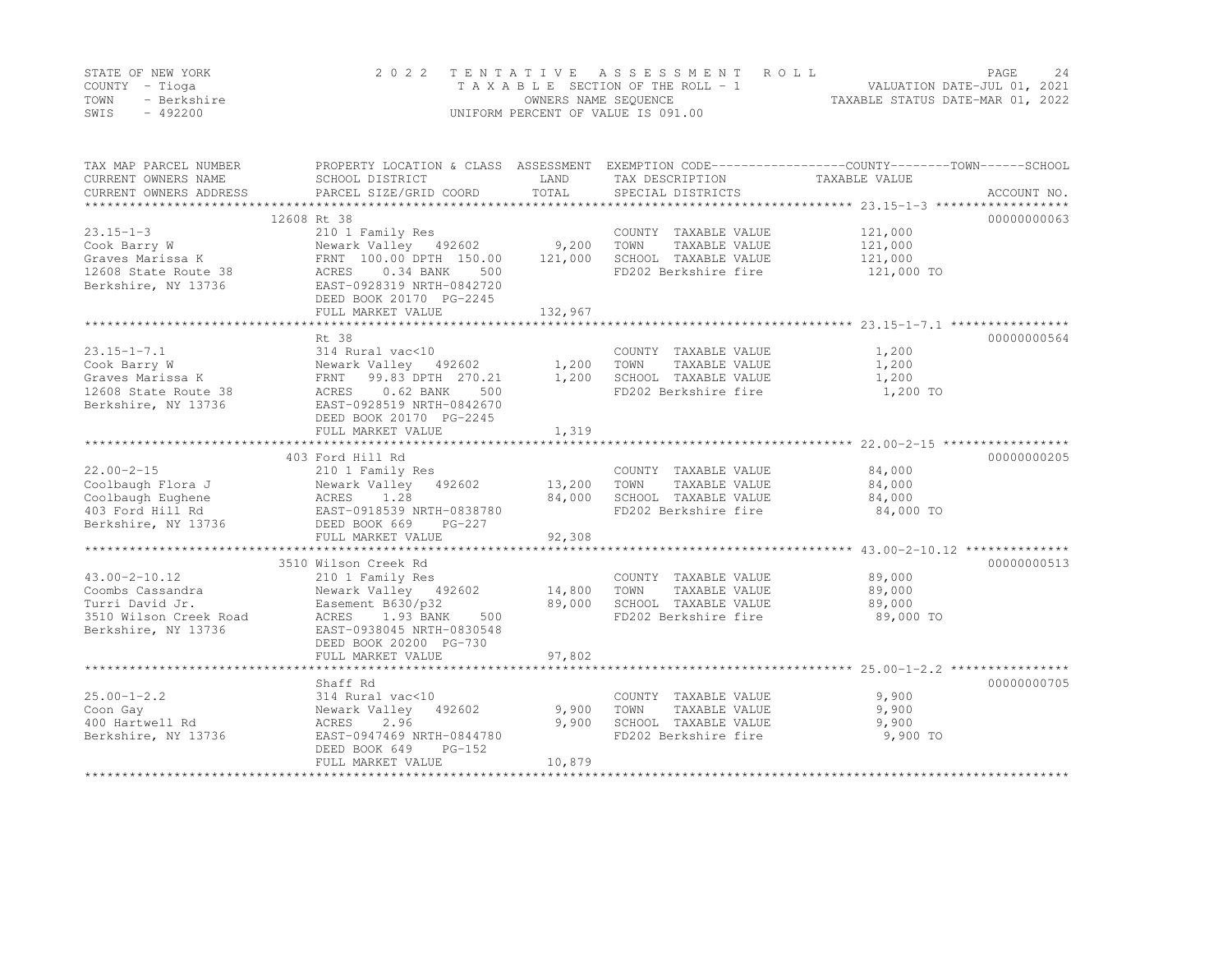|      | STATE OF NEW YORK | 2022 TENTATIVE ASSESSMENT ROLL     | 25<br>PAGE                       |
|------|-------------------|------------------------------------|----------------------------------|
|      | COUNTY – Tioga    | TAXABLE SECTION OF THE ROLL - 1    | VALUATION DATE-JUL 01, 2021      |
| TOWN | - Berkshire       | OWNERS NAME SEQUENCE               | TAXABLE STATUS DATE-MAR 01, 2022 |
| SWIS | - 492200          | UNIFORM PERCENT OF VALUE IS 091.00 |                                  |

| TAX MAP PARCEL NUMBER     | PROPERTY LOCATION & CLASS ASSESSMENT EXEMPTION CODE----------------COUNTY-------TOWN-----SCHOOL |         |                              |                |                         |
|---------------------------|-------------------------------------------------------------------------------------------------|---------|------------------------------|----------------|-------------------------|
| CURRENT OWNERS NAME       | SCHOOL DISTRICT                                                                                 | LAND    | TAX DESCRIPTION              | TAXABLE VALUE  |                         |
| CURRENT OWNERS ADDRESS    | PARCEL SIZE/GRID COORD                                                                          | TOTAL   | SPECIAL DISTRICTS            |                | ACCOUNT NO.             |
|                           |                                                                                                 |         |                              |                |                         |
|                           | 400 Hartwell Rd                                                                                 |         |                              |                | 00000000112             |
| $25.00 - 1 - 2.1$         | 552 Golf course                                                                                 |         | AG CEIL CO 41720             | 49,222         | 49,222<br>49,222        |
| Coon Howard I             | Newark Valley<br>492602                                                                         | 229,500 | COUNTY TAXABLE VALUE         | 387,578        |                         |
| Coon Gay M                | ACRES 160.00                                                                                    | 436,800 | TOWN<br>TAXABLE VALUE        | 387,578        |                         |
| 400 Hartwell Rd           | EAST-0948379 NRTH-0843340                                                                       |         | SCHOOL TAXABLE VALUE         | 387,578        |                         |
| Berkshire, NY 13736       | FULL MARKET VALUE                                                                               | 480,000 | FD202 Berkshire fire         | 387,578 TO     |                         |
|                           |                                                                                                 |         | 49,222 EX                    |                |                         |
| MAY BE SUBJECT TO PAYMENT |                                                                                                 |         |                              |                |                         |
| UNDER AGDIST LAW TIL 2026 |                                                                                                 |         |                              |                |                         |
|                           |                                                                                                 |         |                              |                |                         |
|                           | 231 Jewett Hill Rd                                                                              |         |                              |                | 00000000872             |
| $23.00 - 1 - 20.2$        | 210 1 Family Res                                                                                |         | COUNTY TAXABLE VALUE         | 115,000        |                         |
| Corey Adam E              | Newark Valley 492602                                                                            | 15,800  | TOWN<br>TAXABLE VALUE        | 115,000        |                         |
| 231 Jewett Hill Road      | ACRES<br>2.30 BANK<br>500                                                                       | 115,000 | SCHOOL TAXABLE VALUE         | 115,000        |                         |
| Berkshire, NY 13736       | EAST-0923657 NRTH-0844101                                                                       |         | FD202 Berkshire fire         | 115,000 TO     |                         |
|                           | DEED BOOK 20200 PG-1330                                                                         |         |                              |                |                         |
|                           | FULL MARKET VALUE                                                                               | 126,374 |                              |                |                         |
|                           |                                                                                                 |         |                              |                |                         |
|                           | Jewett Hill Rd                                                                                  |         |                              |                | 00000000735             |
| $14.00 - 2 - 12.51$       | 322 Rural vac>10                                                                                |         | COUNTY TAXABLE VALUE         | 62,900         |                         |
| Corey Raymond             | Newark Valley<br>492602                                                                         | 62,900  | TOWN<br>TAXABLE VALUE        | 62,900         |                         |
| Corey Elizabeth           | ACRES 51.33                                                                                     | 62,900  | SCHOOL TAXABLE VALUE         | 62,900         |                         |
| 645 Jewett Hill Rd        | EAST-0916889 NRTH-0848340                                                                       |         | FD202 Berkshire fire         | 62,900 TO      |                         |
| Berkshire, NY 13736       | DEED BOOK 16625 PG-3001                                                                         |         |                              |                |                         |
|                           | FULL MARKET VALUE                                                                               | 69,121  |                              |                |                         |
|                           |                                                                                                 |         |                              |                |                         |
|                           | 645 Jewett Hill Rd                                                                              |         |                              |                | 00000000093             |
| $14.00 - 2 - 12.52$       | 210 1 Family Res                                                                                |         | VET WAR C 41122              | 11,400         | $\Omega$<br>$\bigcirc$  |
| Corey Raymond             | Newark Valley 492602 22,500 VET WAR T 41123                                                     |         |                              | $\circ$        | 5,700<br>$\overline{0}$ |
| Corey Elizabeth           | Nyseq Easement Bp591/78                                                                         |         | 121,500 BAS STAR 41854       | $\overline{0}$ | 28,500<br>$\Omega$      |
| 645 Jewett Hill Rd        | 5.00 BANK<br>500<br>ACRES                                                                       |         | COUNTY TAXABLE VALUE         | 110,100        |                         |
| Berkshire, NY 13736       | EAST-0916579 NRTH-0848410                                                                       |         | TOWN<br>TAXABLE VALUE        | 115,800        |                         |
|                           | DEED BOOK 16625 PG-3002                                                                         |         | SCHOOL TAXABLE VALUE         | 93,000         |                         |
|                           | FULL MARKET VALUE                                                                               |         | 133,516 FD202 Berkshire fire | 121,500 TO     |                         |
|                           | **************************                                                                      |         |                              |                |                         |
|                           | 8786 West Creek Rd                                                                              |         |                              |                | 00000000687             |
| $22.00 - 2 - 23.12$       | 242 Rurl res&rec                                                                                |         | COUNTY TAXABLE VALUE         | 225,000        |                         |
| Cornell Dane V            | Newark Valley<br>492602                                                                         | 85,200  | TOWN<br>TAXABLE VALUE        | 225,000        |                         |
| Correll Holly M           | ACRES 41.20                                                                                     | 225,000 | SCHOOL TAXABLE VALUE         | 225,000        |                         |
| 8786 West Creek Rd        | EAST-0911719 NRTH-0841540                                                                       |         | FD202 Berkshire fire         | 225,000 TO     |                         |
| Berkshire, NY 13736       | DEED BOOK 18331 PG-9001                                                                         |         |                              |                |                         |
|                           | FULL MARKET VALUE                                                                               | 247,253 |                              |                |                         |
|                           |                                                                                                 |         |                              |                |                         |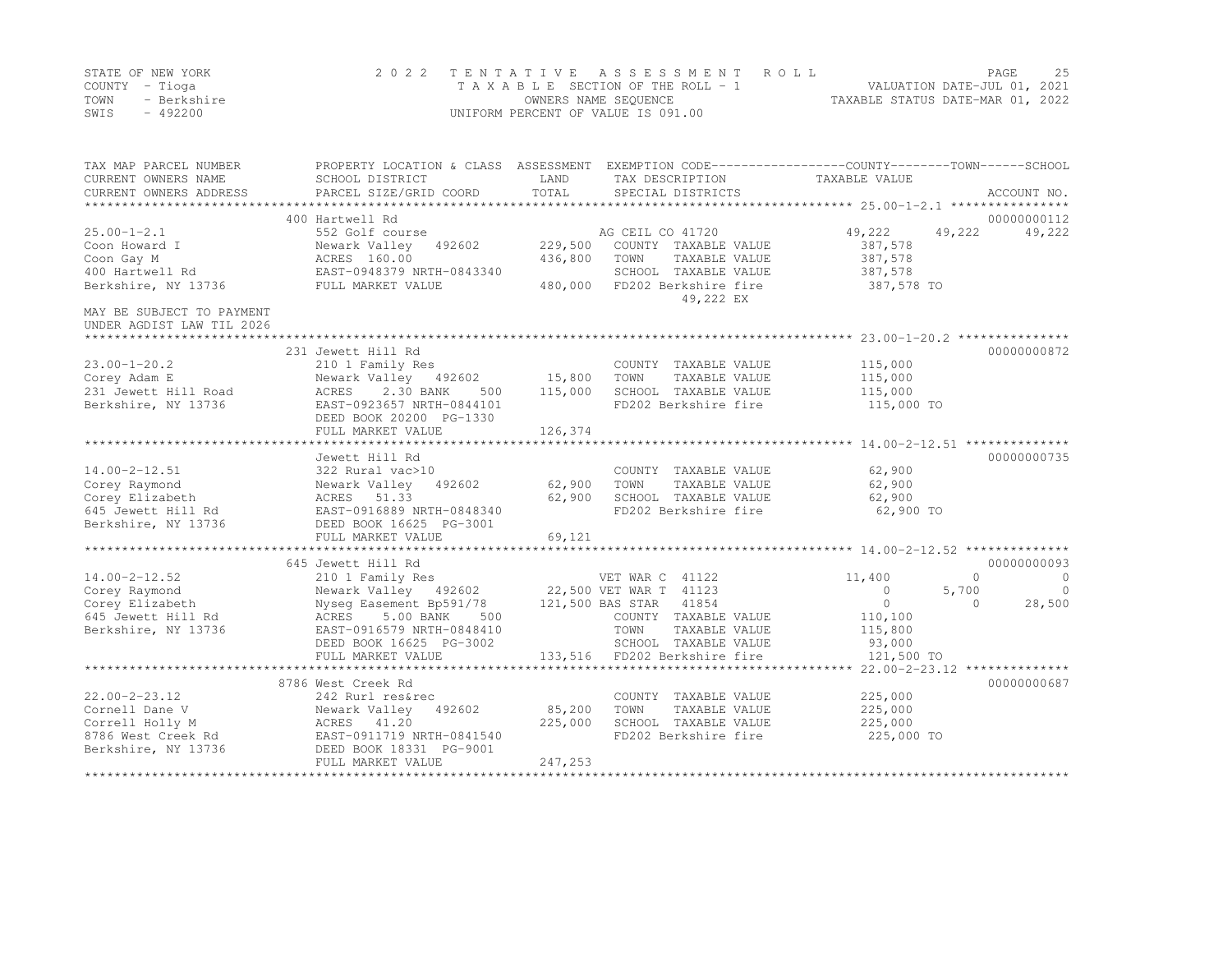|      | STATE OF NEW YORK | 2022 TENTATIVE ASSESSMENT ROLL     | PAGE                             | 26 |
|------|-------------------|------------------------------------|----------------------------------|----|
|      | COUNTY – Tioga    | TAXABLE SECTION OF THE ROLL - 1    | VALUATION DATE-JUL 01, 2021      |    |
| TOWN | - Berkshire       | OWNERS NAME SEQUENCE               | TAXABLE STATUS DATE-MAR 01, 2022 |    |
| SWIS | - 492200          | UNIFORM PERCENT OF VALUE IS 091.00 |                                  |    |

| TAX MAP PARCEL NUMBER<br>CURRENT OWNERS NAME<br>CURRENT OWNERS ADDRESS | PROPERTY LOCATION & CLASS ASSESSMENT<br>SCHOOL DISTRICT<br>PARCEL SIZE/GRID COORD | LAND<br>TOTAL    | TAX DESCRIPTION<br>SPECIAL DISTRICTS                              | EXEMPTION CODE-----------------COUNTY-------TOWN------SCHOOL<br>TAXABLE VALUE<br>ACCOUNT NO. |
|------------------------------------------------------------------------|-----------------------------------------------------------------------------------|------------------|-------------------------------------------------------------------|----------------------------------------------------------------------------------------------|
| ***********************                                                |                                                                                   |                  |                                                                   |                                                                                              |
|                                                                        | 1223 N Ketchumville Rd                                                            |                  |                                                                   | 00000000587                                                                                  |
| $24.00 - 1 - 6.11$<br>Cornell Mary Ann<br>1223 North Ketchumville Road | 270 Mfg housing<br>Newark Valley 492602<br>Survey A-215, 216                      | 48,200<br>79,000 | AG CEIL CO 41720<br>COUNTY TAXABLE VALUE<br>TOWN<br>TAXABLE VALUE | 22,923<br>22,923<br>22,923<br>56,077<br>56,077                                               |
| Berkshire, NY 13736                                                    | Gas lease 5/16/2008 5 yea<br>ACRES 17.86                                          |                  | SCHOOL TAXABLE VALUE<br>FD202 Berkshire fire                      | 56,077<br>56,077 TO                                                                          |
| MAY BE SUBJECT TO PAYMENT<br>UNDER AGDIST LAW TIL 2026                 | EAST-0944503 NRTH-0842749<br>DEED BOOK 20200 PG-764<br>FULL MARKET VALUE          | 86,813           | 22,923 EX                                                         |                                                                                              |
|                                                                        |                                                                                   |                  |                                                                   |                                                                                              |
|                                                                        | Howe Rd                                                                           |                  |                                                                   | 00000000115                                                                                  |
| $16.00 - 2 - 6$                                                        | 910 Priv forest                                                                   |                  | COUNTY TAXABLE VALUE                                              | 166,500                                                                                      |
| Cotton                                                                 | Newark Valley 492602                                                              | 166,500          | TAXABLE VALUE<br>TOWN                                             | 166,500                                                                                      |
| Cotton Hanlon                                                          | ACRES 318.00                                                                      | 166,500          | SCHOOL TAXABLE VALUE                                              | 166,500                                                                                      |
| Rte 224 Box 65                                                         | EAST-0944689 NRTH-0850000                                                         |                  | FD202 Berkshire fire                                              | 166,500 TO                                                                                   |
| Cayuta, NY 14824                                                       | DEED BOOK 252<br>PG-0325                                                          |                  |                                                                   |                                                                                              |
|                                                                        | FULL MARKET VALUE                                                                 | 182,967          |                                                                   |                                                                                              |
|                                                                        |                                                                                   |                  |                                                                   |                                                                                              |
|                                                                        | Glen Rd                                                                           |                  |                                                                   | 00000000114                                                                                  |
| $22.00 - 2 - 8$                                                        | 910 Priv forest                                                                   |                  | COUNTY TAXABLE VALUE                                              | 24,200                                                                                       |
| Cotton                                                                 | Newark Valley 492602                                                              | 24,200           | TOWN<br>TAXABLE VALUE                                             | 24,200                                                                                       |
| Cotton Hanlon                                                          | ACRES 37.29                                                                       | 24,200           | SCHOOL TAXABLE VALUE                                              | 24,200                                                                                       |
| Rte 224 Box 65                                                         | EAST-0916029 NRTH-0843860                                                         |                  | FD202 Berkshire fire                                              | 24,200 TO                                                                                    |
| Cayuta, NY 14824                                                       | DEED BOOK 343<br>PG-0925                                                          |                  |                                                                   |                                                                                              |
|                                                                        | FULL MARKET VALUE                                                                 | 26,593           |                                                                   |                                                                                              |
|                                                                        |                                                                                   |                  |                                                                   |                                                                                              |
|                                                                        | Shaff Rd                                                                          |                  |                                                                   | 00000000052                                                                                  |
| $33.00 - 1 - 5$                                                        | 910 Priv forest                                                                   |                  | COUNTY TAXABLE VALUE                                              | 193,000                                                                                      |
| Cotton                                                                 | Newark Valley 492602                                                              | 193,000          | TOWN<br>TAXABLE VALUE                                             | 193,000                                                                                      |
| Cotton Hanlon                                                          | $Ref:b\394 P\60$                                                                  | 193,000          | SCHOOL TAXABLE VALUE                                              | 193,000                                                                                      |
| Rte 224 Box 65                                                         | Timber Conveyance 3/12/97                                                         |                  | FD202 Berkshire fire                                              | 193,000 TO                                                                                   |
| Cayuta, NY 14824                                                       | ACRES 256.95                                                                      |                  |                                                                   |                                                                                              |
|                                                                        | EAST-0950210 NRTH-0837980                                                         |                  |                                                                   |                                                                                              |
|                                                                        | DEED BOOK 367<br>PG-1109                                                          |                  |                                                                   |                                                                                              |
|                                                                        | FULL MARKET VALUE                                                                 | 212,088          |                                                                   |                                                                                              |
|                                                                        |                                                                                   |                  |                                                                   |                                                                                              |
|                                                                        | Glen Rd                                                                           |                  |                                                                   | 00000000832                                                                                  |
| $22.00 - 1 - 5.6$                                                      | 314 Rural vac<10                                                                  |                  | COUNTY TAXABLE VALUE                                              | 15,000                                                                                       |
| Cotton Hamlin INC.                                                     | Newark Valley 492602                                                              | 15,000           | TOWN<br>TAXABLE VALUE                                             | 15,000                                                                                       |
| PO Box 65                                                              | FRNT 328.08 DPTH                                                                  | 15,000           | SCHOOL TAXABLE VALUE                                              | 15,000                                                                                       |
| Cayuta, NY 14824                                                       | 5.00<br>ACRES                                                                     |                  | FD202 Berkshire fire                                              | 15,000 TO                                                                                    |
|                                                                        | EAST-0917615 NRTH-0844425                                                         |                  |                                                                   |                                                                                              |
|                                                                        | DEED BOOK 20307 PG-5001                                                           |                  |                                                                   |                                                                                              |
|                                                                        | FULL MARKET VALUE                                                                 | 16,484           |                                                                   |                                                                                              |
|                                                                        |                                                                                   |                  |                                                                   |                                                                                              |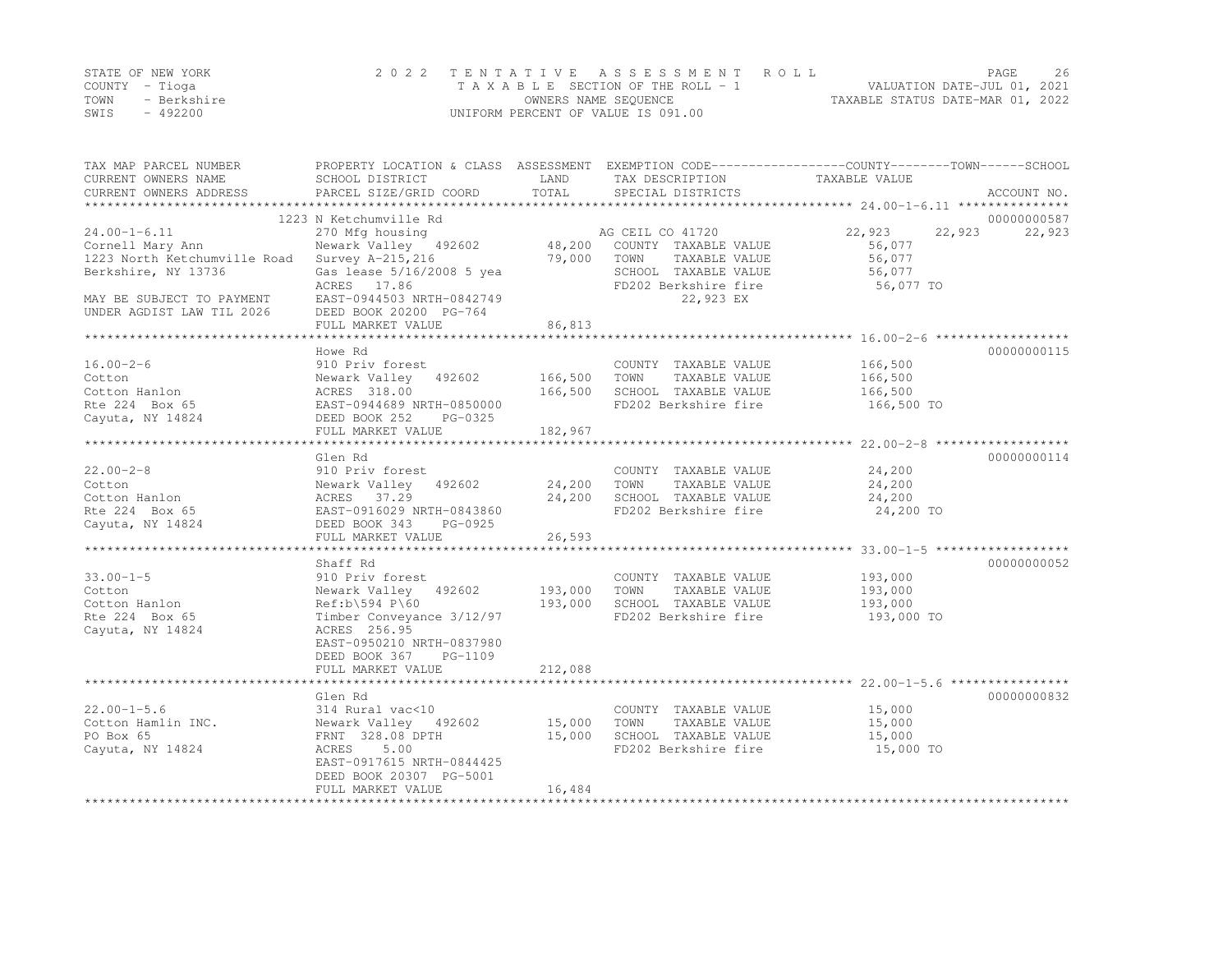|      | STATE OF NEW YORK | 2022 TENTATIVE ASSESSMENT ROLL     |                                  | PAGE | 27 |
|------|-------------------|------------------------------------|----------------------------------|------|----|
|      | COUNTY – Tioga    | TAXABLE SECTION OF THE ROLL - 1    | VALUATION DATE-JUL 01, 2021      |      |    |
| TOWN | - Berkshire       | OWNERS NAME SEQUENCE               | TAXABLE STATUS DATE-MAR 01, 2022 |      |    |
| SWIS | $-492200$         | UNIFORM PERCENT OF VALUE IS 091.00 |                                  |      |    |

| TAX MAP PARCEL NUMBER<br>CURRENT OWNERS NAME<br>CURRENT OWNERS ADDRESS                                                                       | PROPERTY LOCATION & CLASS ASSESSMENT<br>SCHOOL DISTRICT<br>PARCEL SIZE/GRID COORD                                                                                                                      | LAND<br>TOTAL                | EXEMPTION CODE-----------------COUNTY-------TOWN------SCHOOL<br>TAX DESCRIPTION<br>SPECIAL DISTRICTS                                                                                        | TAXABLE VALUE                                                                                         | ACCOUNT NO.                                                                      |
|----------------------------------------------------------------------------------------------------------------------------------------------|--------------------------------------------------------------------------------------------------------------------------------------------------------------------------------------------------------|------------------------------|---------------------------------------------------------------------------------------------------------------------------------------------------------------------------------------------|-------------------------------------------------------------------------------------------------------|----------------------------------------------------------------------------------|
|                                                                                                                                              |                                                                                                                                                                                                        |                              |                                                                                                                                                                                             |                                                                                                       |                                                                                  |
| $16.00 - 2 - 7$<br>Cotton Hanlon Inc<br>Ste Rte 224<br>PO Box 65<br>Cayuta, NY 14824                                                         | Howe Rd<br>910 Priv forest<br>Newark Valley 492602<br>ACRES 131.30<br>EAST-0941349 NRTH-0848930<br>DEED BOOK 347<br>PG-0343                                                                            | 127,100<br>127,100           | COUNTY TAXABLE VALUE<br>TOWN<br>TAXABLE VALUE<br>SCHOOL TAXABLE VALUE<br>FD202 Berkshire fire                                                                                               | 127,100<br>127,100<br>127,100<br>127,100 TO                                                           | 00000000116                                                                      |
|                                                                                                                                              | FULL MARKET VALUE                                                                                                                                                                                      | 139,670                      |                                                                                                                                                                                             |                                                                                                       |                                                                                  |
|                                                                                                                                              |                                                                                                                                                                                                        |                              |                                                                                                                                                                                             |                                                                                                       |                                                                                  |
|                                                                                                                                              | 3767 Wilson Creek Rd                                                                                                                                                                                   |                              |                                                                                                                                                                                             |                                                                                                       | 00000000162                                                                      |
| $32.00 - 1 - 9$<br>Coveney Nathan O<br>3767 Wilson Creek Rd<br>Berkshire, NY 13736<br>MAY BE SUBJECT TO PAYMENT<br>UNDER AGDIST LAW TIL 2026 | 241 Rural res&aq<br>Newark Valley 492602<br>23.27 BANK<br>ACRES<br>500<br>EAST-0938679 NRTH-0836740<br>DEED BOOK 20170 PG-4236<br>FULL MARKET VALUE                                                    | 60,500<br>244,000<br>268,132 | AG CEIL CO 41720<br>COUNTY TAXABLE VALUE<br>TOWN<br>TAXABLE VALUE<br>SCHOOL TAXABLE VALUE<br>FD202 Berkshire fire<br>35,520 EX                                                              | 35,520<br>35,520<br>208,480<br>208,480<br>208,480<br>208,480 TO                                       | 35,520                                                                           |
|                                                                                                                                              |                                                                                                                                                                                                        |                              |                                                                                                                                                                                             |                                                                                                       |                                                                                  |
| $14.00 - 2 - 5.1$<br>Cowulich Stephen<br>Valentino Joann<br>786 Jewett Hill Rd<br>Berkshire, NY 13736                                        | 786 Jewett Hill Rd<br>240 Rural res<br>Newark Valley<br>492602<br>NYSEG easement 8/09<br>ACRES 17.61<br>EAST-0913199 NRTH-0849390<br>DEED BOOK 628<br>$PG-204$                                         | 47,700<br>179,800            | BAS STAR<br>41854<br>COUNTY TAXABLE VALUE<br>TOWN<br>TAXABLE VALUE<br>SCHOOL TAXABLE VALUE<br>FD202 Berkshire fire                                                                          | $\circ$<br>179,800<br>179,800<br>151,300<br>179,800 TO                                                | 00000000231<br>$\Omega$<br>28,500                                                |
|                                                                                                                                              | FULL MARKET VALUE                                                                                                                                                                                      | 197,582                      |                                                                                                                                                                                             |                                                                                                       |                                                                                  |
| $23.15 - 1 - 7.2$<br>Cox Carol F<br>12616 Rt 38<br>Berkshire, NY 13736                                                                       | 12616 Rt 38<br>210 1 Family Res<br>Newark Valley 492602<br>ACRES<br>6.27<br>EAST-0928709 NRTH-0842720<br>DEED BOOK 14410 PG-3001<br>FULL MARKET VALUE                                                  | 163,736                      | VET COM C 41132<br>25,000 VET COM T 41133<br>149,000 CLERGY RES 41400<br>ENH STAR<br>41834<br>COUNTY TAXABLE VALUE<br>TAXABLE VALUE<br>TOWN<br>SCHOOL TAXABLE VALUE<br>FD202 Berkshire fire | 19,000<br>$\circ$<br>9,500<br>1,500<br>1,500<br>$\circ$<br>128,500<br>138,000<br>76,340<br>149,000 TO | 00000000562<br>$\mathbf{0}$<br>$\circ$<br>$\circ$<br>1,500<br>$\Omega$<br>71,160 |
|                                                                                                                                              | ********************************                                                                                                                                                                       |                              | ****************************                                                                                                                                                                | 22.00-1-16 *******************                                                                        |                                                                                  |
| $22.00 - 1 - 16$<br>Cox Charles F<br>Detweiler Lucinda H<br>796 Glen Rd<br>Berkshire, NY 13736                                               | 796 Glen Rd<br>210 1 Family Res<br>Newark Valley 492602<br>Gas lease 5/24/2008 5 yea<br>FRNT 328.33 DPTH<br>1.52<br>ACRES<br>EAST-0911558 NRTH-0843870<br>DEED BOOK 13223 PG-1001<br>FULL MARKET VALUE | 13,800<br>79,000<br>86,813   | BAS STAR<br>41854<br>COUNTY TAXABLE VALUE<br>TOWN<br>TAXABLE VALUE<br>SCHOOL TAXABLE VALUE<br>FD202 Berkshire fire                                                                          | $\circ$<br>79,000<br>79,000<br>50,500<br>79,000 TO                                                    | 00000000623<br>$\Omega$<br>28,500                                                |
|                                                                                                                                              |                                                                                                                                                                                                        |                              |                                                                                                                                                                                             |                                                                                                       |                                                                                  |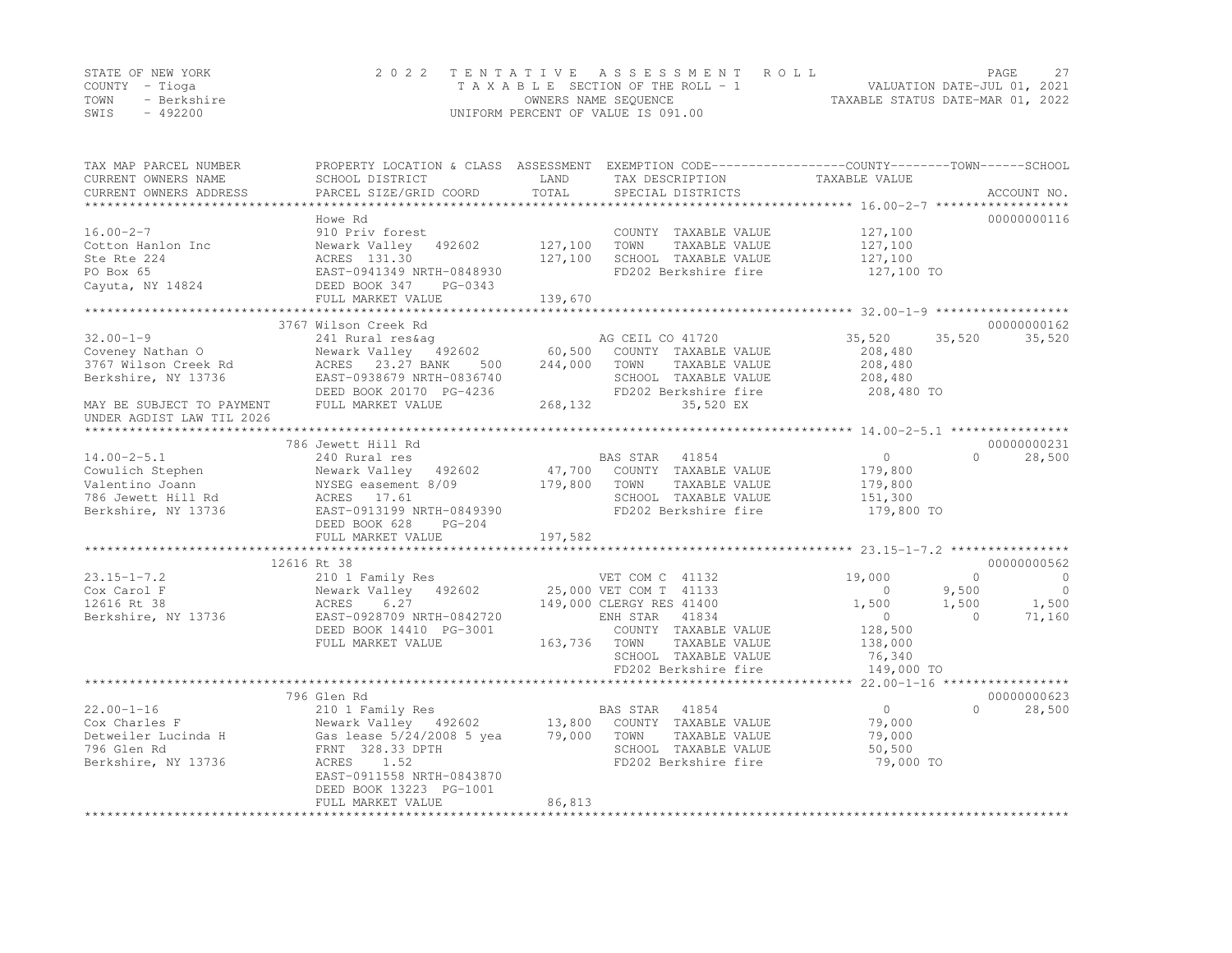|      | STATE OF NEW YORK | 2022 TENTATIVE ASSESSMENT ROLL     |                                  | PAGE | 28 |
|------|-------------------|------------------------------------|----------------------------------|------|----|
|      | COUNTY – Tioga    | TAXABLE SECTION OF THE ROLL - 1    | VALUATION DATE-JUL 01, 2021      |      |    |
| TOWN | - Berkshire       | OWNERS NAME SEQUENCE               | TAXABLE STATUS DATE-MAR 01, 2022 |      |    |
| SWIS | $-492200$         | UNIFORM PERCENT OF VALUE IS 091.00 |                                  |      |    |

| TAX MAP PARCEL NUMBER<br>CURRENT OWNERS NAME                                                                                                                                                                                                           | PROPERTY LOCATION & CLASS ASSESSMENT EXEMPTION CODE----------------COUNTY-------TOWN-----SCHOOL<br>SCHOOL DISTRICT                                                                     | LAND        | TAX DESCRIPTION TAXABLE VALUE                                                                    |                |                     |
|--------------------------------------------------------------------------------------------------------------------------------------------------------------------------------------------------------------------------------------------------------|----------------------------------------------------------------------------------------------------------------------------------------------------------------------------------------|-------------|--------------------------------------------------------------------------------------------------|----------------|---------------------|
|                                                                                                                                                                                                                                                        |                                                                                                                                                                                        |             |                                                                                                  |                |                     |
|                                                                                                                                                                                                                                                        | 132-1 Ballou Hill Rd                                                                                                                                                                   |             |                                                                                                  |                | 00000000512         |
| $32.00 - 1 - 38.15$                                                                                                                                                                                                                                    | BALLOU NILL NU<br>280 Res Multiple (20,000 COUNTY TAXABLE VALUE (99,900 Newark Valley 492602 )<br>20,000 TOUNTY TAXABLE VALUE (99,900 )                                                |             |                                                                                                  |                | 28,500<br>$\Omega$  |
| Craft Burt S<br>Craft Patricia L<br>132-1 Ballou Hill Rd<br>Berkshire, NY 13736<br>Craft Patricia L<br>2008 Berkshire, NY 13736<br>2008 Berkshire, NY 13736<br>2008 Berkshire, NY 13736<br>2008 Berkshire, NY 13736<br>2008 Berkshire, NY 13736        |                                                                                                                                                                                        |             |                                                                                                  |                |                     |
|                                                                                                                                                                                                                                                        |                                                                                                                                                                                        | 500 99,900  | TOWN<br>TAXABLE VALUE                                                                            | 99,900         |                     |
|                                                                                                                                                                                                                                                        |                                                                                                                                                                                        |             | SCHOOL TAXABLE VALUE                                                                             | 71,400         |                     |
|                                                                                                                                                                                                                                                        |                                                                                                                                                                                        |             | FD202 Berkshire fire 99,900 TO                                                                   |                |                     |
|                                                                                                                                                                                                                                                        | FULL MARKET VALUE                                                                                                                                                                      | 109,780     |                                                                                                  |                |                     |
|                                                                                                                                                                                                                                                        |                                                                                                                                                                                        |             |                                                                                                  |                |                     |
| Craft Burt S<br>Craft Burt S<br>Craft Patricia L<br>132-1 Ballou Hill Rd<br>Berkshire, NY 13736<br>132-1 Ballou Hill Rd<br>Berkshire, NY 13736<br>EED BOOK 596<br>PG-100<br>THILL MADYPE 100<br>THILL MADYPE 100<br>THILL MADYPE 100<br>THILL MADYPE 1 | Ballou Hill Rd                                                                                                                                                                         |             |                                                                                                  |                | 00000000765         |
|                                                                                                                                                                                                                                                        |                                                                                                                                                                                        |             | COUNTY TAXABLE VALUE<br>TOWN TAXABLE VALUE                                                       | 5,900          |                     |
|                                                                                                                                                                                                                                                        |                                                                                                                                                                                        |             | 5,900 TOWN                                                                                       | 5,900          |                     |
|                                                                                                                                                                                                                                                        |                                                                                                                                                                                        | 5,900       | SCHOOL TAXABLE VALUE 5,900                                                                       |                |                     |
|                                                                                                                                                                                                                                                        |                                                                                                                                                                                        |             | FD202 Berkshire fire                                                                             | 5,900 TO       |                     |
|                                                                                                                                                                                                                                                        |                                                                                                                                                                                        |             |                                                                                                  |                |                     |
|                                                                                                                                                                                                                                                        |                                                                                                                                                                                        |             |                                                                                                  |                |                     |
|                                                                                                                                                                                                                                                        |                                                                                                                                                                                        |             |                                                                                                  |                |                     |
|                                                                                                                                                                                                                                                        | Ballou Hill Rd<br>311 Res vac land<br>Newark Valley 492602 1,400 TOWN TAXABLE VALUE 1,400<br>FRNT 250.00 DPTH 275.00 1,400 SCHOOL TAXABLE VALUE 1,400<br>FD202 Berkshire fire 1,400 TO |             |                                                                                                  |                | 00000000664         |
| $32.00 - 1 - 38.12$                                                                                                                                                                                                                                    |                                                                                                                                                                                        |             |                                                                                                  |                |                     |
| Craft Burt Sr                                                                                                                                                                                                                                          |                                                                                                                                                                                        |             |                                                                                                  |                |                     |
| Craft Patricia                                                                                                                                                                                                                                         |                                                                                                                                                                                        |             |                                                                                                  |                |                     |
| 132-1 Ballou Hill Rd ACRES                                                                                                                                                                                                                             |                                                                                                                                                                                        |             |                                                                                                  |                |                     |
| Berkshire, NY 13736                                                                                                                                                                                                                                    |                                                                                                                                                                                        |             |                                                                                                  |                |                     |
|                                                                                                                                                                                                                                                        | DEED BOOK 14817 PG-7001                                                                                                                                                                |             |                                                                                                  |                |                     |
|                                                                                                                                                                                                                                                        | FULL MARKET VALUE                                                                                                                                                                      | 1,538       |                                                                                                  |                |                     |
|                                                                                                                                                                                                                                                        |                                                                                                                                                                                        |             |                                                                                                  |                |                     |
|                                                                                                                                                                                                                                                        | 24 East Berkshire Rd                                                                                                                                                                   |             |                                                                                                  |                | 00000000312         |
| $23.19 - 1 - 33$                                                                                                                                                                                                                                       | 210 1 Family Res                                                                                                                                                                       |             | BAS STAR 41854                                                                                   | $\overline{0}$ | $\bigcap$<br>28,500 |
| Crawford Harold B                  Newark Valley    492<br>24 East Berkshire Rd                ACRES    1.00 BANK                                                                                                                                      | Newark Valley $492602$ $12,500$ COUNTY TAXABLE VALUE                                                                                                                                   |             |                                                                                                  | 63,000         |                     |
|                                                                                                                                                                                                                                                        | 191                                                                                                                                                                                    | 63,000 TOWN | TAXABLE VALUE                                                                                    | 63,000         |                     |
| Berkshire, NY 13736                                                                                                                                                                                                                                    | EAST-0928369 NRTH-0840380                                                                                                                                                              |             | SCHOOL TAXABLE VALUE 34,500                                                                      |                |                     |
|                                                                                                                                                                                                                                                        | DEED BOOK 19115 PG-6001                                                                                                                                                                |             | FD202 Berkshire fire                                                                             | 63,000 TO      |                     |
|                                                                                                                                                                                                                                                        | FULL MARKET VALUE                                                                                                                                                                      | 69,231      |                                                                                                  |                |                     |
|                                                                                                                                                                                                                                                        |                                                                                                                                                                                        |             |                                                                                                  |                |                     |
|                                                                                                                                                                                                                                                        | Ballou Hill Rd                                                                                                                                                                         |             |                                                                                                  |                | 00000000865         |
| $32.00 - 1 - 33.2$                                                                                                                                                                                                                                     | 323 Vacant rural                                                                                                                                                                       |             | COUNTY TAXABLE VALUE                                                                             | 2,600          |                     |
| Creeley Charles W Mewark Valley 492602                                                                                                                                                                                                                 |                                                                                                                                                                                        | 2,600       | TAXABLE VALUE<br>TOWN                                                                            | 2,600          |                     |
| Creeley Andrea R                                                                                                                                                                                                                                       | ACRES 4.00                                                                                                                                                                             | 2,600       | SCHOOL TAXABLE VALUE 2,600<br>AG003 North tioga ag dist 4.00 AC<br>FD202 Berkshire fire 2,600 TO |                |                     |
|                                                                                                                                                                                                                                                        |                                                                                                                                                                                        |             |                                                                                                  |                |                     |
|                                                                                                                                                                                                                                                        |                                                                                                                                                                                        |             |                                                                                                  |                |                     |
|                                                                                                                                                                                                                                                        | FULL MARKET VALUE                                                                                                                                                                      | 2,857       |                                                                                                  |                |                     |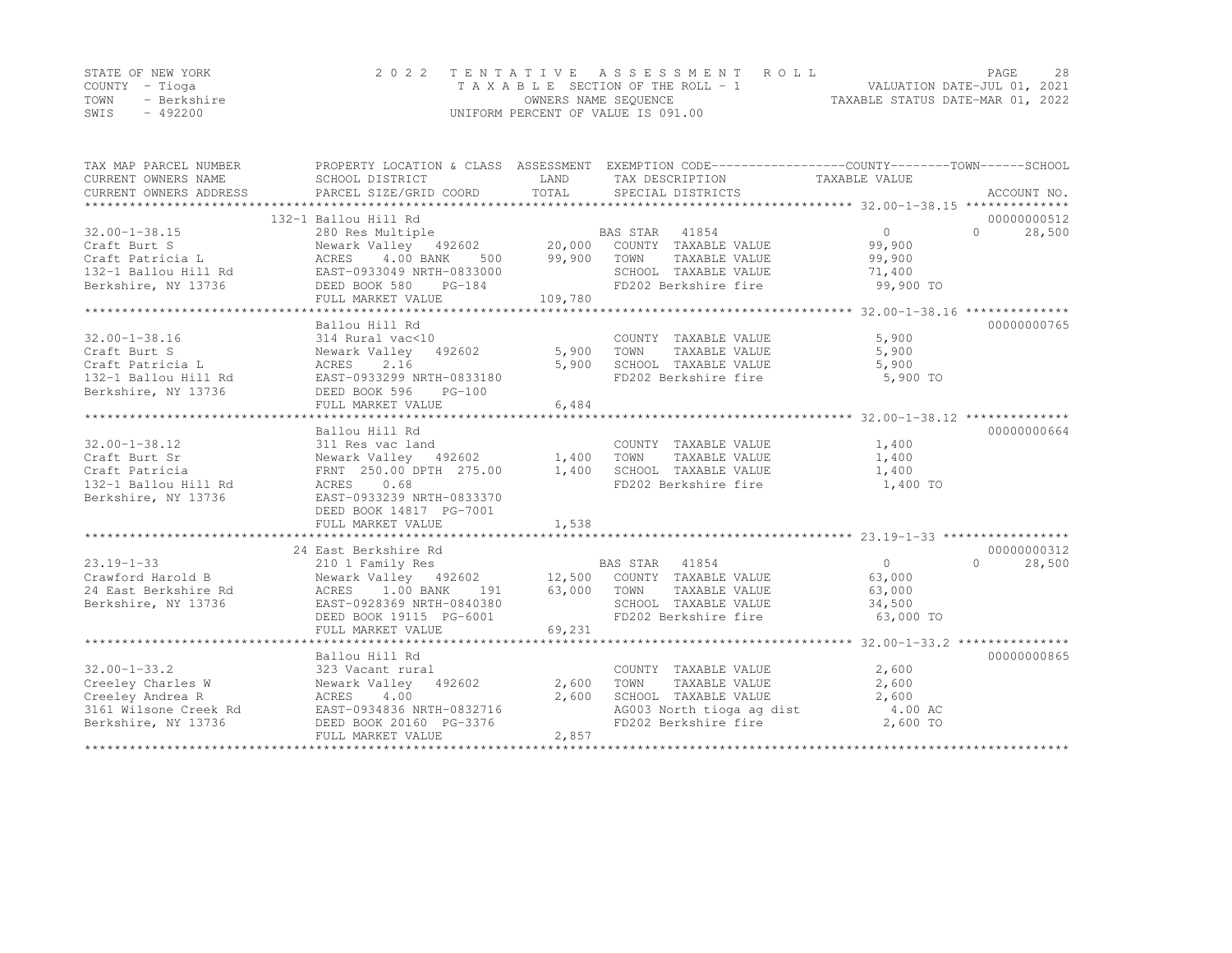|      | STATE OF NEW YORK | 2022 TENTATIVE ASSESSMENT ROLL     |                                  | PAGE | 29 |
|------|-------------------|------------------------------------|----------------------------------|------|----|
|      | COUNTY – Tioga    | TAXABLE SECTION OF THE ROLL - 1    | VALUATION DATE-JUL 01, 2021      |      |    |
| TOWN | - Berkshire       | OWNERS NAME SEQUENCE               | TAXABLE STATUS DATE-MAR 01, 2022 |      |    |
| SWIS | $-492200$         | UNIFORM PERCENT OF VALUE IS 091.00 |                                  |      |    |

| TAX MAP PARCEL NUMBER<br>CURRENT OWNERS NAME<br>CURRENT OWNERS ADDRESS                                    | PROPERTY LOCATION & CLASS ASSESSMENT<br>SCHOOL DISTRICT<br>PARCEL SIZE/GRID COORD                                                               | LAND<br>TOTAL                | EXEMPTION CODE-----------------COUNTY-------TOWN------SCHOOL<br>TAX DESCRIPTION<br>SPECIAL DISTRICTS                                | TAXABLE VALUE                                            | ACCOUNT NO. |
|-----------------------------------------------------------------------------------------------------------|-------------------------------------------------------------------------------------------------------------------------------------------------|------------------------------|-------------------------------------------------------------------------------------------------------------------------------------|----------------------------------------------------------|-------------|
| $43.00 - 2 - 10.212$                                                                                      | 3511 Wilson Creek Rd<br>280 Res Multiple                                                                                                        |                              | COUNTY TAXABLE VALUE                                                                                                                | 99,000                                                   | 00000000900 |
| Creeley Charles W<br>Creeley Andrea R<br>3161 Wilsone Creek Rd<br>Berkshire, NY 13736                     | Newark Valley 492602<br>NYSEG easement<br>ACRES 10.60<br>EAST-0937687 NRTH-0831192                                                              | 32,000<br>99,000             | TOWN<br>TAXABLE VALUE<br>SCHOOL TAXABLE VALUE<br>AG003 North tioga ag dist<br>FD202 Berkshire fire                                  | 99,000<br>99,000<br>10.60 AC<br>99,000 TO                |             |
|                                                                                                           | DEED BOOK 20160 PG-3376<br>FULL MARKET VALUE                                                                                                    | 108,791                      |                                                                                                                                     |                                                          |             |
|                                                                                                           |                                                                                                                                                 |                              |                                                                                                                                     |                                                          |             |
| $43.00 - 2 - 23$<br>Creeley Charles W<br>Creeley Andrea R<br>3161 Wilsone Creek Rd<br>Berkshire, NY 13736 | Wilson Creek Rd<br>312 Vac w/imprv<br>Newark Valley 492602<br>ACRES 119.50<br>EAST-0936239 NRTH-0831700<br>DEED BOOK 20160 PG-3376              | 110,000<br>111,000           | COUNTY TAXABLE VALUE<br>TOWN<br>TAXABLE VALUE<br>SCHOOL TAXABLE VALUE<br>AG003 North tioga ag dist<br>FD202 Berkshire fire          | 111,000<br>111,000<br>111,000<br>119.50 AC<br>111,000 TO | 00000000037 |
|                                                                                                           | FULL MARKET VALUE                                                                                                                               | 121,978                      |                                                                                                                                     |                                                          |             |
|                                                                                                           |                                                                                                                                                 |                              |                                                                                                                                     |                                                          |             |
| $43.00 - 2 - 26$                                                                                          | Wilson Creek Rd<br>323 Vacant rural                                                                                                             |                              | COUNTY TAXABLE VALUE                                                                                                                | 10,000                                                   | 00000000851 |
| Creeley Charles W Jr<br>Creeley Andrea R<br>3161 Wilson Creek Rd                                          | Newark Valley 492602<br>ACRES<br>9.76<br>EAST-0936459 NRTH-0830245                                                                              | 10,000<br>10,000             | TOWN<br>TAXABLE VALUE<br>SCHOOL TAXABLE VALUE<br>AG003 North tioga ag dist                                                          | 10,000<br>10,000<br>9.76 AC                              |             |
| Berkshire, NY 13736                                                                                       | DEED BOOK 21374 PG-5001<br>FULL MARKET VALUE                                                                                                    | 10,989                       | FD202 Berkshire fire                                                                                                                | 10,000 TO                                                |             |
|                                                                                                           |                                                                                                                                                 |                              |                                                                                                                                     |                                                          |             |
|                                                                                                           | 99 Tarbox Rd                                                                                                                                    |                              |                                                                                                                                     |                                                          | 00000000901 |
| $43.00 - 2 - 7.2$<br>Creeley Richard F Jr.<br>Creeley Danielle R<br>99 Tarbox Rd<br>Berkshire, NY 13736   | 242 Rurl res&rec<br>Newark Valley 492602<br>ACRES 45.00<br>EAST-0942675 NRTH-0831046<br>DEED BOOK 20160 PG-3821<br>FULL MARKET VALUE            | 59,000<br>139,000<br>152,747 | COUNTY TAXABLE VALUE<br>TOWN<br>TAXABLE VALUE<br>SCHOOL TAXABLE VALUE<br>AG003 North tioga ag dist 45.00 AC<br>FD202 Berkshire fire | 139,000<br>139,000<br>139,000<br>139,000 TO              |             |
|                                                                                                           |                                                                                                                                                 |                              |                                                                                                                                     |                                                          |             |
| $43.00 - 2 - 7.12$<br>Creeley Richard F Jr.<br>Creeley Danielle R<br>99 Tarbox Rd.<br>Berkshire, NY 13736 | Tarbox Rd<br>322 Rural vac>10<br>Newark Valley 492602<br>ACRES 44.00<br>EAST-0943853 NRTH-0830615<br>DEED BOOK 20190 PG-40<br>FULL MARKET VALUE | 26,400<br>26,400<br>29,011   | COUNTY TAXABLE VALUE<br>TOWN<br>TAXABLE VALUE<br>SCHOOL TAXABLE VALUE<br>AG003 North tioga ag dist<br>FD202 Berkshire fire          | 26,400<br>26,400<br>26,400<br>44.00 AC<br>26,400 TO      | 00000000226 |
|                                                                                                           |                                                                                                                                                 |                              |                                                                                                                                     |                                                          |             |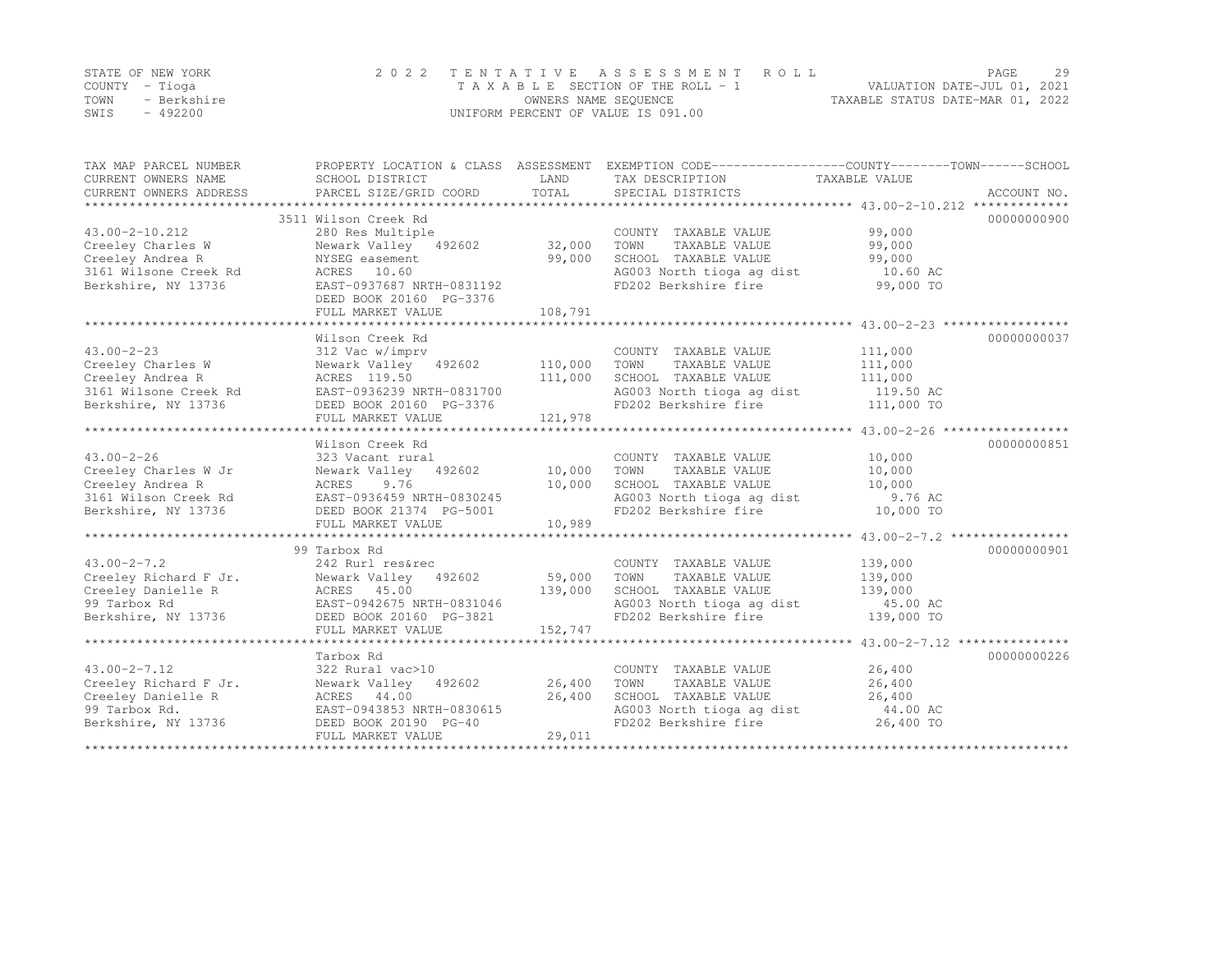|      | STATE OF NEW YORK | 2022 TENTATIVE ASSESSMENT ROLL     | PAGE.                            | 30 |
|------|-------------------|------------------------------------|----------------------------------|----|
|      | COUNTY – Tioga    | TAXABLE SECTION OF THE ROLL - 1    | VALUATION DATE-JUL 01, 2021      |    |
| TOWN | - Berkshire       | OWNERS NAME SEOUENCE               | TAXABLE STATUS DATE-MAR 01, 2022 |    |
| SWIS | $-492200$         | UNIFORM PERCENT OF VALUE IS 091.00 |                                  |    |

| TAX MAP PARCEL NUMBER<br>CURRENT OWNERS NAME<br>CURRENT OWNERS ADDRESS                                 | PROPERTY LOCATION & CLASS ASSESSMENT EXEMPTION CODE----------------COUNTY-------TOWN------SCHOOL<br>SCHOOL DISTRICT<br>PARCEL SIZE/GRID COORD                                               | LAND<br>TOTAL              | TAX DESCRIPTION<br>SPECIAL DISTRICTS                                                                                                               | TAXABLE VALUE                                                                     | ACCOUNT NO.              |
|--------------------------------------------------------------------------------------------------------|---------------------------------------------------------------------------------------------------------------------------------------------------------------------------------------------|----------------------------|----------------------------------------------------------------------------------------------------------------------------------------------------|-----------------------------------------------------------------------------------|--------------------------|
|                                                                                                        |                                                                                                                                                                                             |                            |                                                                                                                                                    |                                                                                   |                          |
| $43.00 - 2 - 4.2$<br>Crews Sarah A<br>3496 Wilson Creek Rd<br>Berkshire, NY 13736                      | 3496 Wilson Creek Rd<br>210 1 Family Res<br>Newark Valley 492602<br>Deed Date 12-27-93<br>9.21<br>ACRES<br>EAST-0937899 NRTH-0830180<br>DEED BOOK 12150 PG-8001<br>FULL MARKET VALUE        | 115,000<br>126,374         | BAS STAR 41854<br>30,900 COUNTY TAXABLE VALUE<br>TOWN<br>TAXABLE VALUE<br>SCHOOL TAXABLE VALUE<br>FD202 Berkshire fire                             | $\overline{0}$<br>$\Omega$<br>115,000<br>115,000<br>86,500<br>115,000 TO          | 00000000647<br>28,500    |
|                                                                                                        |                                                                                                                                                                                             |                            |                                                                                                                                                    |                                                                                   |                          |
| $32.00 - 1 - 26$<br>Crosetto Sally A<br>Lee Candita S<br>3731 Wilson Creek Road<br>Berkshire, NY 13736 | 3731 Wilson Creek Rd<br>270 Mfg housing<br>Newark Valley 492602<br>Deed Date 06-20-94<br>FRNT 100.00 DPTH 200.00<br>EAST-0939039 NRTH-0835650<br>DEED BOOK 20200 PG-1685                    | 9,800<br>27,000            | ENH STAR 41834<br>COUNTY TAXABLE VALUE<br>TAXABLE VALUE<br>TOWN<br>SCHOOL TAXABLE VALUE<br>FD202 Berkshire fire                                    | $\circ$<br>$\Omega$<br>27,000<br>27,000<br>$\circ$<br>27,000 TO                   | 00000000423<br>27,000    |
|                                                                                                        | FULL MARKET VALUE                                                                                                                                                                           | 29,670                     |                                                                                                                                                    |                                                                                   |                          |
|                                                                                                        | 276 Rejmer Rd                                                                                                                                                                               |                            |                                                                                                                                                    |                                                                                   | 00000000361              |
| $30.00 - 1 - 24.1$<br>Cross Joanne M<br>276 Rejmer Rd<br>Berkshire, NY 13736                           | 210 1 Family Res<br>Newark Valley 492602<br>ACRES<br>7.65<br>EAST-0910609 NRTH-0834090<br>DEED BOOK 433<br>PG-0021<br>FULL MARKET VALUE                                                     | 99,000                     | VET WAR CT 41121<br>27,800 ENH STAR 41834<br>COUNTY TAXABLE VALUE<br>TOWN<br>TAXABLE VALUE<br>SCHOOL TAXABLE VALUE<br>108,791 FD202 Berkshire fire | 5,700<br>11,400<br>$\circ$<br>$\Omega$<br>87,600<br>93,300<br>27,840<br>99,000 TO | $\overline{0}$<br>71,160 |
|                                                                                                        | 24 Jewett Hill Rd                                                                                                                                                                           |                            |                                                                                                                                                    | ************************* 23.19-1-4 *******************                           | 00000000219              |
| $23.19 - 1 - 4$<br>Crumb Andrew H<br>Crumb Tamara L<br>24 Jewett Hill Rd<br>Berkshire, NY 13736        | 210 1 Family Res<br>Newark Valley 492602<br>Life Estate\hungerford E.<br>B617 P164 9/14/98<br>FRNT 144.69 DPTH 166.41<br>BANK<br>77<br>EAST-0927209 NRTH-0840960<br>DEED BOOK 12984 PG-4002 | 48,600                     | BAS STAR<br>41854<br>10,300 COUNTY TAXABLE VALUE<br>TOWN<br>TAXABLE VALUE<br>SCHOOL TAXABLE VALUE<br>FD202 Berkshire fire                          | $\circ$<br>$\cap$<br>48,600<br>48,600<br>20,100<br>48,600 TO                      | 28,500                   |
|                                                                                                        | FULL MARKET VALUE                                                                                                                                                                           | 53,407                     |                                                                                                                                                    |                                                                                   |                          |
|                                                                                                        | 8901 West Creek Rd                                                                                                                                                                          |                            |                                                                                                                                                    |                                                                                   | 00000000624              |
| $22.00 - 2 - 1.2$<br>Culver Robert<br>Culver Vicki L<br>8901 West Creek Road<br>Berkshire, NY 13736    | 210 1 Family Res<br>Newark Valley 492602<br>$Lc\culver, r$ $V$ $11/3/93$<br>0.78<br>ACRES<br>EAST-0910749 NRTH-0843790<br>DEED BOOK 15000 PG-2087<br>FULL MARKET VALUE                      | 11,400<br>49,000<br>53,846 | ENH STAR 41834<br>COUNTY TAXABLE VALUE<br>TOWN<br>TAXABLE VALUE<br>SCHOOL TAXABLE VALUE<br>FD202 Berkshire fire                                    | $\circ$<br>$\Omega$<br>49,000<br>49,000<br>$\Omega$<br>49,000 TO                  | 49,000                   |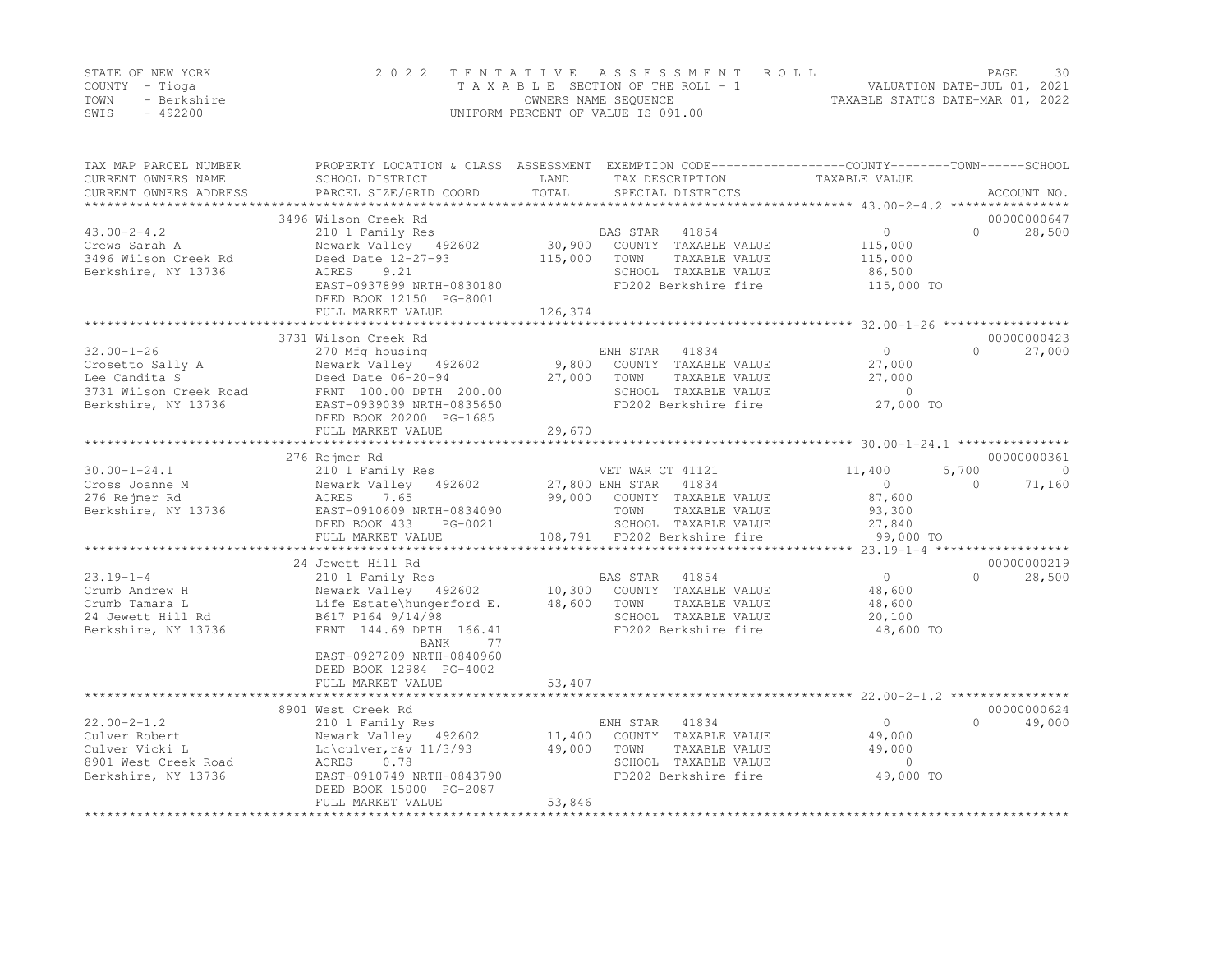|      | STATE OF NEW YORK | 2022 TENTATIVE ASSESSMENT ROLL     |                                  | PAGE |  |
|------|-------------------|------------------------------------|----------------------------------|------|--|
|      | COUNTY – Tioga    | TAXABLE SECTION OF THE ROLL - 1    | VALUATION DATE-JUL 01, 2021      |      |  |
| TOWN | - Berkshire       | OWNERS NAME SEQUENCE               | TAXABLE STATUS DATE-MAR 01, 2022 |      |  |
| SWIS | $-492200$         | UNIFORM PERCENT OF VALUE IS 091.00 |                                  |      |  |

| TAX MAP PARCEL NUMBER<br>CURRENT OWNERS NAME | PROPERTY LOCATION & CLASS ASSESSMENT EXEMPTION CODE----------------COUNTY-------TOWN------SCHOOL<br>SCHOOL DISTRICT | LAND          | TAX DESCRIPTION                                      | TAXABLE VALUE       |                     |
|----------------------------------------------|---------------------------------------------------------------------------------------------------------------------|---------------|------------------------------------------------------|---------------------|---------------------|
| CURRENT OWNERS ADDRESS                       | PARCEL SIZE/GRID COORD                                                                                              | TOTAL         | SPECIAL DISTRICTS                                    |                     | ACCOUNT NO.         |
|                                              | 1000 Brown Rd                                                                                                       |               |                                                      |                     | 00000000236         |
| $43.00 - 2 - 1$                              |                                                                                                                     |               |                                                      | $0 \qquad \qquad$   | $\Omega$<br>28,500  |
| Czerenda Carl T                              | 210 1 Family Res<br>Newark Valley 492602 12,300 COUNTY TAXABLE VALUE                                                |               |                                                      | 45,000              |                     |
|                                              |                                                                                                                     |               | TOWN<br>TAXABLE VALUE                                | 45,000              |                     |
|                                              |                                                                                                                     |               | SCHOOL TAXABLE VALUE                                 | 16,500              |                     |
|                                              | FULL MARKET VALUE                                                                                                   | 49,451        | FD202 Berkshire fire                                 | 45,000 TO           |                     |
|                                              |                                                                                                                     |               |                                                      |                     |                     |
|                                              | 2524 Rt 38                                                                                                          |               |                                                      |                     | 00000000160         |
| $23.19 - 1 - 25$                             | 455 Dealer-prod.                                                                                                    |               | COUNTY TAXABLE VALUE                                 | 45,900              |                     |
|                                              | Newark Valley 492602 8,800                                                                                          |               | TOWN<br>TAXABLE VALUE                                | 45,900              |                     |
|                                              |                                                                                                                     | 45,900        | SCHOOL TAXABLE VALUE                                 | 45,900              |                     |
|                                              |                                                                                                                     |               | FD202 Berkshire fire                                 | 45,900 TO           |                     |
|                                              | FULL MARKET VALUE                                                                                                   | 50,440        |                                                      |                     |                     |
|                                              |                                                                                                                     |               |                                                      |                     |                     |
|                                              | 12765 Rt 38                                                                                                         |               |                                                      |                     | 00000000533         |
| $23.00 - 2 - 2.21$                           | 242 Rurl res&rec                                                                                                    |               | BAS STAR 41854                                       | $\overline{0}$      | $\Omega$<br>28,500  |
| Dalola Robert C                              |                                                                                                                     |               | 60,300 COUNTY TAXABLE VALUE                          | 165,000             |                     |
| 12765 State Rte 38                           |                                                                                                                     | 165,000       | TOWN<br>TAXABLE VALUE                                | 165,000             |                     |
| Berkshire, NY 13736                          | EAST-0927289 NRTH-0846460                                                                                           |               | SCHOOL TAXABLE VALUE                                 | 136,500             |                     |
|                                              | DEED BOOK 377<br>PG-0212                                                                                            |               | FD202 Berkshire fire                                 | 165,000 TO          |                     |
|                                              | FULL MARKET VALUE                                                                                                   | 181,319       |                                                      |                     |                     |
|                                              |                                                                                                                     |               |                                                      |                     |                     |
|                                              | 12532 Rt 38                                                                                                         |               | 70 PCT OF VALUE USED FOR EXEMPTION PURPOSES          |                     | 00000000126         |
| $23.19 - 1 - 24$                             | 280 Res Multiple                                                                                                    |               | AGED C<br>41802                                      | 33,250              | $\Omega$<br>$\circ$ |
| Dalola Sophie M                              | Newark Valley 492602 13,500 AGED S<br>Newark Valley 492602<br>FRNT 180.00 DPTH 96.00                                |               | 41804                                                | $\Omega$            | $\circ$<br>13,300   |
| Dalola Robert B                              |                                                                                                                     | 95,000 AGED T | 41803                                                | $\circ$             | 19,950<br>$\Omega$  |
| 12532 State Rte 38                           | ACRES 1.41                                                                                                          |               | ENH STAR 41834                                       | $\overline{0}$      | 71,160<br>$\Omega$  |
| Berkshire, NY 13736                          | EAST-0927909 NRTH-0840880                                                                                           |               | COUNTY TAXABLE VALUE                                 | 61,750              |                     |
|                                              | DEED BOOK 347<br>PG-0310                                                                                            |               | TAXABLE VALUE<br>TOWN                                | 75,050              |                     |
|                                              | FULL MARKET VALUE                                                                                                   |               | 104,396 SCHOOL TAXABLE VALUE<br>FD202 Berkshire fire | 10,540<br>95,000 TO |                     |
|                                              |                                                                                                                     |               |                                                      |                     |                     |
|                                              | 371 Brumge Rd                                                                                                       |               |                                                      |                     | 00000000866         |
| $14.00 - 2 - 26$                             | 210 1 Family Res                                                                                                    |               | COUNTY TAXABLE VALUE                                 | 119,000             |                     |
| Daniels Cody                                 | Newark Valley 492602                                                                                                | 12,600        | TAXABLE VALUE<br>TOWN                                | 119,000             |                     |
| Hayes Amy                                    | Deed Date 09-09-94                                                                                                  | 119,000       | SCHOOL TAXABLE VALUE                                 | 119,000             |                     |
| 296 Diamond Road                             | ACRES<br>1.05                                                                                                       |               | AG003 North tioga ag dist                            | 1.05 AC             |                     |
| Berkshire, NY 13736                          | EAST-0911974 NRTH-0849760                                                                                           |               | FD202 Berkshire fire                                 | 119,000 TO          |                     |
|                                              | DEED BOOK 20200 PG-1324                                                                                             |               |                                                      |                     |                     |
|                                              | FULL MARKET VALUE                                                                                                   | 130,769       |                                                      |                     |                     |
|                                              |                                                                                                                     |               |                                                      |                     |                     |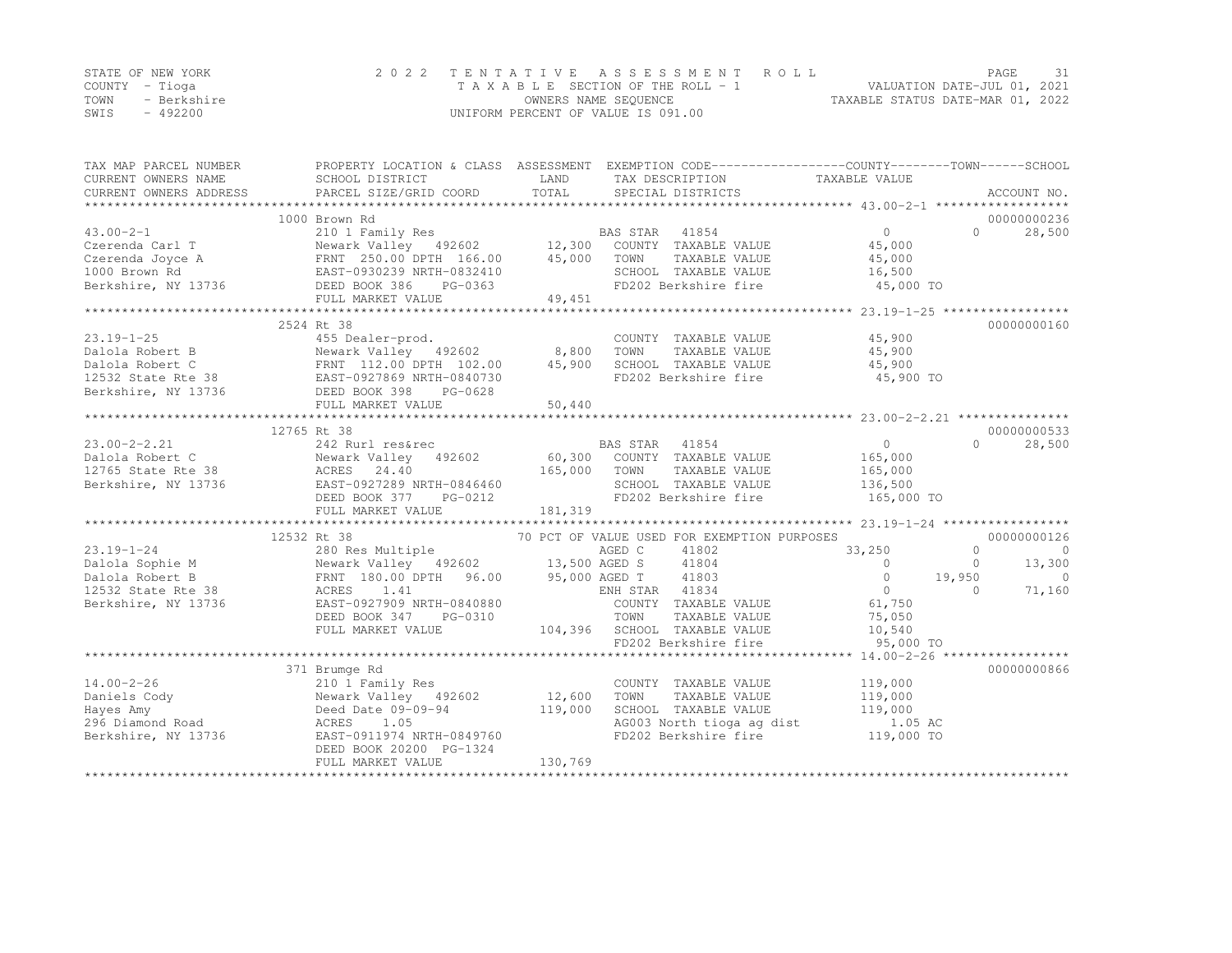|      | STATE OF NEW YORK | 2022 TENTATIVE ASSESSMENT ROLL                                 | PAGE | 32 |
|------|-------------------|----------------------------------------------------------------|------|----|
|      | COUNTY – Tioga    | VALUATION DATE-JUL 01, 2021<br>TAXABLE SECTION OF THE ROLL - 1 |      |    |
| TOWN | - Berkshire       | TAXABLE STATUS DATE-MAR 01, 2022<br>OWNERS NAME SEQUENCE       |      |    |
| SWIS | $-492200$         | UNIFORM PERCENT OF VALUE IS 091.00                             |      |    |

| TAX MAP PARCEL NUMBER<br>CURRENT OWNERS NAME<br>CURRENT OWNERS ADDRESS    | PROPERTY LOCATION & CLASS ASSESSMENT EXEMPTION CODE----------------COUNTY-------TOWN-----SCHOOL<br>SCHOOL DISTRICT<br>PARCEL SIZE/GRID COORD | LAND<br>TOTAL       | TAX DESCRIPTION<br>SPECIAL DISTRICTS                                  | TAXABLE VALUE                                                 | ACCOUNT NO.                       |
|---------------------------------------------------------------------------|----------------------------------------------------------------------------------------------------------------------------------------------|---------------------|-----------------------------------------------------------------------|---------------------------------------------------------------|-----------------------------------|
| $31.07 - 2 - 7$                                                           | 19 Glen Rd<br>210 1 Family Res<br>Newark Valley 492602                                                                                       | *********<br>11,500 | BAS STAR<br>41854<br>COUNTY TAXABLE VALUE                             | *********************** 31.07-2-7 ******<br>$\circ$<br>94,800 | 00000000071<br>$\Omega$<br>28,500 |
| Danvers James R<br>Danvers Roxanne M<br>19 Glen Rd<br>Berkshire, NY 13736 | FRNT 116.48 DPTH 266.42<br>ACRES<br>$0.79$ BANK<br>191<br>EAST-0926839 NRTH-0838760                                                          | 94,800              | TOWN<br>TAXABLE VALUE<br>SCHOOL TAXABLE VALUE<br>FD202 Berkshire fire | 94,800<br>66,300<br>94,800 TO                                 |                                   |
|                                                                           | DEED BOOK 12605 PG-1001<br>FULL MARKET VALUE                                                                                                 | 104,176             |                                                                       |                                                               |                                   |
|                                                                           |                                                                                                                                              |                     |                                                                       |                                                               | 00000000665                       |
| $32.00 - 1 - 38.13$                                                       | 180 Ballou Hill Rd<br>210 1 Family Res                                                                                                       |                     | BAS STAR<br>41854                                                     | $\Omega$                                                      | $\Omega$<br>28,500                |
| Darrow Arthur                                                             | 492602<br>Newark Valley                                                                                                                      | 13,500              | COUNTY TAXABLE VALUE                                                  | 59,000                                                        |                                   |
| 180 Ballou Hill Rd                                                        | 1.40<br>ACRES                                                                                                                                | 59,000              | TAXABLE VALUE<br>TOWN                                                 | 59,000                                                        |                                   |
| PO Box 136                                                                | EAST-0933959 NRTH-0833680                                                                                                                    |                     | SCHOOL TAXABLE VALUE                                                  | 30,500                                                        |                                   |
| Berkshire, NY 13736                                                       | DEED BOOK 557<br>$PG-110$                                                                                                                    |                     | FD202 Berkshire fire                                                  | 59,000 TO                                                     |                                   |
|                                                                           | FULL MARKET VALUE                                                                                                                            | 64,835              |                                                                       |                                                               |                                   |
|                                                                           |                                                                                                                                              |                     |                                                                       |                                                               |                                   |
| $31.07 - 1 - 16$                                                          | 12482 Rt 38<br>484 1 use sm bld                                                                                                              |                     | COUNTY TAXABLE VALUE                                                  | 68,000                                                        | 00000000445                       |
| Datta Shrabony                                                            | Newark Valley 492602                                                                                                                         | 9,800               | TOWN<br>TAXABLE VALUE                                                 | 68,000                                                        |                                   |
| 22 Metropolitan Oval, Apt 7a FRNT 172.14 DPTH 114.95                      |                                                                                                                                              | 68,000              | SCHOOL TAXABLE VALUE                                                  | 68,000                                                        |                                   |
| Bronx, NY 10462                                                           | EAST-0927649 NRTH-0839720                                                                                                                    |                     | FD202 Berkshire fire                                                  | 68,000 TO                                                     |                                   |
|                                                                           | DEED BOOK 20210 PG-4681                                                                                                                      |                     |                                                                       |                                                               |                                   |
|                                                                           | FULL MARKET VALUE                                                                                                                            | 74,725              |                                                                       |                                                               |                                   |
|                                                                           |                                                                                                                                              |                     |                                                                       |                                                               |                                   |
|                                                                           | 343 Ballou Hill Rd                                                                                                                           |                     |                                                                       |                                                               | 00000000795                       |
| $32.00 - 1 - 29.12$                                                       | 210 1 Family Res                                                                                                                             |                     | 41834<br>ENH STAR                                                     | $\circ$                                                       | $\Omega$<br>71,160                |
| Davies Michael R                                                          | Newark Valley 492602                                                                                                                         | 17,500              | COUNTY TAXABLE VALUE                                                  | 169,000                                                       |                                   |
| Davies Doris E                                                            | ACRES<br>3.00                                                                                                                                | 169,000             | TOWN<br>TAXABLE VALUE                                                 | 169,000                                                       |                                   |
| 343 Ballou Hill Rd                                                        | EAST-0937835 NRTH-0834550                                                                                                                    |                     | SCHOOL TAXABLE VALUE                                                  | 97,840                                                        |                                   |
| Berkshire, NY 13736                                                       | DEED BOOK 10138 PG-3001                                                                                                                      |                     | AG003 North tioga ag dist                                             | 3.00 AC                                                       |                                   |
|                                                                           | FULL MARKET VALUE<br>*************************                                                                                               |                     | 185,714 FD202 Berkshire fire                                          | 169,000 TO                                                    |                                   |
|                                                                           | 194 Jewett Hill Rd                                                                                                                           |                     |                                                                       |                                                               | 00000000620                       |
| $23.00 - 1 - 21.3$                                                        | 210 1 Family Res                                                                                                                             |                     | COUNTY TAXABLE VALUE                                                  | 115,100                                                       |                                   |
| Davis Charles E                                                           | Newark Valley 492602                                                                                                                         | 17,300              | TOWN<br>TAXABLE VALUE                                                 | 115,100                                                       |                                   |
| Davis Vicki J                                                             | ACRES<br>2.90                                                                                                                                | 115,100             | SCHOOL TAXABLE VALUE                                                  | 115,100                                                       |                                   |
| 21 Ironwood Place                                                         | EAST-0924549 NRTH-0843620                                                                                                                    |                     | FD202 Berkshire fire                                                  | 115,100 TO                                                    |                                   |
| Richford, NY 13835                                                        | DEED BOOK 20210 PG-4608                                                                                                                      |                     |                                                                       |                                                               |                                   |
|                                                                           | FULL MARKET VALUE                                                                                                                            | 126,484             |                                                                       |                                                               |                                   |
|                                                                           |                                                                                                                                              |                     |                                                                       |                                                               |                                   |
|                                                                           | 12409 Rt 38                                                                                                                                  |                     |                                                                       |                                                               | 00000000151                       |
| $31.07 - 2 - 19$                                                          | 210 1 Family Res                                                                                                                             |                     | COUNTY TAXABLE VALUE                                                  | 65,200                                                        |                                   |
| Davis Charles E                                                           | Newark Valley 492602                                                                                                                         | 12,200              | TOWN<br>TAXABLE VALUE                                                 | 65,200                                                        |                                   |
| Davis Vicki J                                                             | FRNT 116.00 DPTH 356.00                                                                                                                      | 65,200              | SCHOOL TAXABLE VALUE                                                  | 65,200                                                        |                                   |
| 21 Ironwood Pl<br>Richford, NY 13835                                      | EAST-0927159 NRTH-0838020<br>$PG-084$                                                                                                        |                     | FD202 Berkshire fire                                                  | 65,200 TO                                                     |                                   |
|                                                                           | DEED BOOK 590<br>FULL MARKET VALUE                                                                                                           | 71,648              |                                                                       |                                                               |                                   |
|                                                                           |                                                                                                                                              |                     |                                                                       |                                                               |                                   |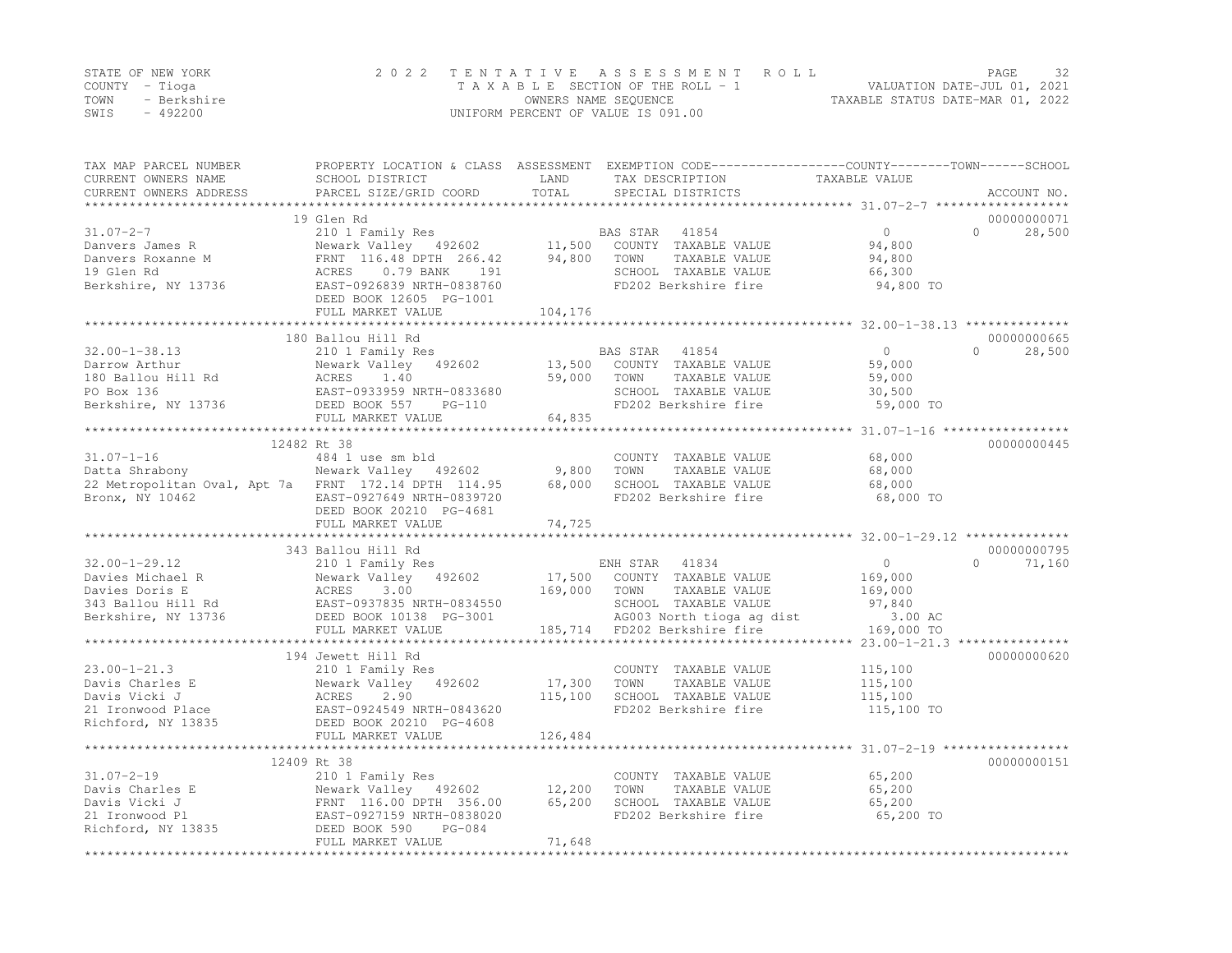|      | STATE OF NEW YORK | 2022 TENTATIVE ASSESSMENT ROLL     |                                  | PAGE                        |  |
|------|-------------------|------------------------------------|----------------------------------|-----------------------------|--|
|      | COUNTY – Tioga    | TAXABLE SECTION OF THE ROLL - 1    |                                  | VALUATION DATE-JUL 01, 2021 |  |
| TOWN | - Berkshire       | OWNERS NAME SEQUENCE               | TAXABLE STATUS DATE-MAR 01, 2022 |                             |  |
| SWIS | - 492200          | UNIFORM PERCENT OF VALUE IS 091.00 |                                  |                             |  |

| TAX MAP PARCEL NUMBER<br>CURRENT OWNERS NAME<br>CURRENT OWNERS ADDRESS | SCHOOL DISTRICT<br>PARCEL SIZE/GRID COORD            | LAND<br>TOTAL | TAX DESCRIPTION<br>SPECIAL DISTRICTS | PROPERTY LOCATION & CLASS ASSESSMENT EXEMPTION CODE----------------COUNTY-------TOWN-----SCHOOL<br>TAXABLE VALUE | ACCOUNT NO. |
|------------------------------------------------------------------------|------------------------------------------------------|---------------|--------------------------------------|------------------------------------------------------------------------------------------------------------------|-------------|
| *************************                                              |                                                      |               |                                      |                                                                                                                  |             |
|                                                                        | 34 Jewett Hill Rd                                    |               |                                      |                                                                                                                  | 00000000340 |
| $23.19 - 1 - 2$                                                        | 210 1 Family Res                                     |               | COUNTY TAXABLE VALUE                 | 102,000                                                                                                          |             |
| Davis Donna J                                                          | Newark Valley 492602 12,100                          |               | TOWN<br>TAXABLE VALUE                | 102,000                                                                                                          |             |
| 34 Jewett Hill Road                                                    | FRNT 160.00 DPTH 260.00                              | 102,000       | SCHOOL TAXABLE VALUE                 | 102,000                                                                                                          |             |
| Berkshire, NY 13736                                                    | $0.92$ BANK<br>500<br>ACRES                          |               | FD202 Berkshire fire                 | 102,000 TO                                                                                                       |             |
|                                                                        | EAST-0926984 NRTH-0841075                            |               |                                      |                                                                                                                  |             |
|                                                                        | DEED BOOK 11<br>$PG-12$                              |               |                                      |                                                                                                                  |             |
|                                                                        | FULL MARKET VALUE                                    | 112,088       |                                      |                                                                                                                  |             |
|                                                                        |                                                      |               |                                      |                                                                                                                  |             |
|                                                                        | State Rte Rd                                         |               |                                      |                                                                                                                  | 00000000132 |
| $15.00 - 1 - 1.2$                                                      | 314 Rural vac<10                                     |               | COUNTY TAXABLE VALUE                 | 7,100                                                                                                            |             |
| Davis Fred O                                                           | Newark Valley<br>492602                              | 7,100         | TOWN<br>TAXABLE VALUE                | 7,100                                                                                                            |             |
| 12512 State Route 38                                                   | ACRES<br>3.57                                        | 7,100         | SCHOOL TAXABLE VALUE                 | 7,100                                                                                                            |             |
| Berkshire, NY 13736                                                    | EAST-0923458 NRTH-0851106                            |               | FD202 Berkshire fire                 | 7,100 TO                                                                                                         |             |
|                                                                        | DEED BOOK 20210 PG-4773                              |               |                                      |                                                                                                                  |             |
| MAY BE SUBJECT TO PAYMENT                                              | FULL MARKET VALUE                                    | 7,802         |                                      |                                                                                                                  |             |
| UNDER AGDIST LAW TIL 2026                                              |                                                      |               |                                      |                                                                                                                  |             |
|                                                                        |                                                      |               |                                      |                                                                                                                  |             |
|                                                                        |                                                      |               |                                      |                                                                                                                  | 00000000250 |
|                                                                        |                                                      |               | BAS STAR<br>41854                    | $\overline{0}$<br>$\cap$                                                                                         | 28,500      |
|                                                                        |                                                      |               | 8,700 COUNTY TAXABLE VALUE           | 82,100                                                                                                           |             |
|                                                                        |                                                      | 82,100        | TOWN<br>TAXABLE VALUE                | 82,100                                                                                                           |             |
|                                                                        |                                                      |               | SCHOOL TAXABLE VALUE                 | 53,600                                                                                                           |             |
|                                                                        |                                                      |               | FD202 Berkshire fire                 | 82,100 TO                                                                                                        |             |
|                                                                        |                                                      | 90,220        |                                      |                                                                                                                  |             |
|                                                                        |                                                      |               |                                      | ***************** 23.00-1-18 ******************                                                                  |             |
|                                                                        | 198 Jewett Hill Rd                                   |               |                                      |                                                                                                                  | 00000000304 |
| $23.00 - 1 - 18$                                                       | 210 1 Family Res                                     |               | COUNTY TAXABLE VALUE                 | 159,000                                                                                                          |             |
| DAVIS SHAWN C                                                          | Newark Valley 492602                                 | 29,900        | TOWN<br>TAXABLE VALUE                | 159,000                                                                                                          |             |
| 198 JEWETT HILL ROAD                                                   | Gas lease 5/19/2008 5 yea                            | 159,000       | SCHOOL TAXABLE VALUE                 | 159,000                                                                                                          |             |
| BERKSHIRE, NY 13736                                                    | 8.70<br>ACRES                                        |               | FD202 Berkshire fire                 | 159,000 TO                                                                                                       |             |
|                                                                        | EAST-0924279 NRTH-0844020<br>DEED BOOK 20200 PG-3397 |               |                                      |                                                                                                                  |             |
|                                                                        | FULL MARKET VALUE                                    | 174,725       |                                      |                                                                                                                  |             |
|                                                                        | ********************************                     |               |                                      |                                                                                                                  |             |
|                                                                        | Mc Mahon Rd                                          |               |                                      |                                                                                                                  | 00000000133 |
| $15.00 - 1 - 21$                                                       | 105 Vac farmland                                     |               | AG CEIL CO 41720                     | 74,994<br>74,994                                                                                                 | 74,994      |
| Davis Sheldon L                                                        | Newark Valley 492602                                 |               | 161,100 COUNTY TAXABLE VALUE         | 86,106                                                                                                           |             |
| Davis Phillip                                                          | ACRES 162.80                                         | 161,100       | TOWN<br>TAXABLE VALUE                | 86,106                                                                                                           |             |
| May Greiner                                                            | EAST-0924489 NRTH-0848210                            |               | SCHOOL TAXABLE VALUE                 | 86,106                                                                                                           |             |
| 91 Brummage St                                                         | DEED BOOK 167 PG-0092                                |               | FD202 Berkshire fire                 | 86,106 TO                                                                                                        |             |
| Berkshire, NY 13736                                                    | FULL MARKET VALUE                                    | 177,033       | 74,994 EX                            |                                                                                                                  |             |
|                                                                        |                                                      |               |                                      |                                                                                                                  |             |
| MAY BE SUBJECT TO PAYMENT                                              |                                                      |               |                                      |                                                                                                                  |             |
| UNDER AGDIST LAW TIL 2026                                              |                                                      |               |                                      |                                                                                                                  |             |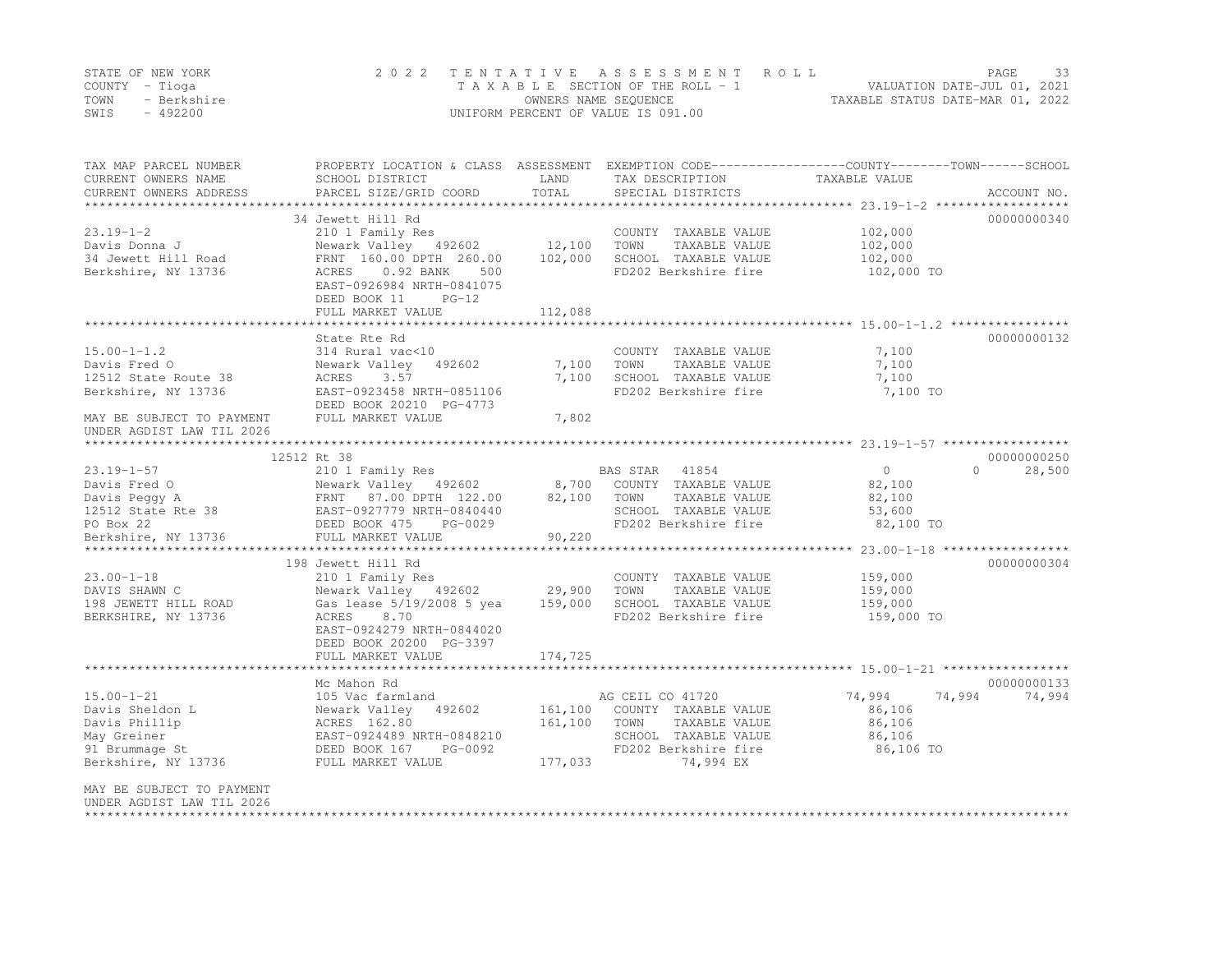|      | STATE OF NEW YORK | 2022 TENTATIVE ASSESSMENT ROLL     |                                  | PAGE | 34 |
|------|-------------------|------------------------------------|----------------------------------|------|----|
|      | COUNTY – Tioga    | TAXABLE SECTION OF THE ROLL - 1    | VALUATION DATE-JUL 01, 2021      |      |    |
| TOWN | - Berkshire       | OWNERS NAME SEQUENCE               | TAXABLE STATUS DATE-MAR 01, 2022 |      |    |
| SWIS | $-492200$         | UNIFORM PERCENT OF VALUE IS 091.00 |                                  |      |    |

| TOTAL<br>CURRENT OWNERS ADDRESS<br>PARCEL SIZE/GRID COORD<br>SPECIAL DISTRICTS<br>ACCOUNT NO.<br>540 Ford Hill Rd<br>00000000640<br>$\overline{0}$<br>BAS STAR<br>41854<br>$\Omega$<br>28,500<br>$30.00 - 1 - 16.21$<br>242 Rurl res&rec<br>61,500<br>Davison Samuel<br>Newark Valley 492602<br>COUNTY TAXABLE VALUE<br>199,000<br>199,000<br>540 Ford Hill Rd<br>ACRES 24.50<br>TOWN<br>TAXABLE VALUE<br>199,000<br>EAST-0917229 NRTH-0835960<br>Berkshire, NY 13736<br>SCHOOL TAXABLE VALUE<br>170,500<br>DEED BOOK 446<br>FD202 Berkshire fire<br>199,000 TO<br>PG-0139<br>FULL MARKET VALUE<br>218,681<br>00000000005<br>Ocapink Rd<br>$31.00 - 1 - 23.2$<br>314 Rural vac<10<br>12,000<br>COUNTY TAXABLE VALUE<br>Newark Valley 492602<br>12,000<br>TOWN<br>TAXABLE VALUE<br>12,000<br>Davison Samuel J<br>4.32<br>12,000<br>SCHOOL TAXABLE VALUE<br>Davison Karen R<br>ACRES<br>12,000<br>AG003 North tioga ag dist<br>540 Ford Hill Road<br>EAST-0919657 NRTH-0836651<br>4.32 AC<br>12,000 TO<br>FD202 Berkshire fire<br>Berkshire, NY 13736<br>DEED BOOK 20190 PG-2033<br>FULL MARKET VALUE<br>13,187<br>MAY BE SUBJECT TO PAYMENT<br>UNDER AGDIST LAW TIL 2024<br>Atkins Rd<br>00000000221<br>314 Rural vac<10<br>500<br>$31.00 - 1 - 24.2$<br>COUNTY TAXABLE VALUE<br>Newark Valley 492602 500<br>TOWN<br>TAXABLE VALUE<br>500<br>Davison Samuel J<br>merge 2011 31.00-1-26 500<br>SCHOOL TAXABLE VALUE<br>500<br>Davison Karen R<br>ACRES 0.57<br>FD202 Berkshire fire<br>540 Ford Hill Road<br>500 TO<br>EAST-0919554 NRTH-0836380<br>Berkshire, NY 13736<br>DEED BOOK 20190 PG-2029<br>549<br>FULL MARKET VALUE |
|------------------------------------------------------------------------------------------------------------------------------------------------------------------------------------------------------------------------------------------------------------------------------------------------------------------------------------------------------------------------------------------------------------------------------------------------------------------------------------------------------------------------------------------------------------------------------------------------------------------------------------------------------------------------------------------------------------------------------------------------------------------------------------------------------------------------------------------------------------------------------------------------------------------------------------------------------------------------------------------------------------------------------------------------------------------------------------------------------------------------------------------------------------------------------------------------------------------------------------------------------------------------------------------------------------------------------------------------------------------------------------------------------------------------------------------------------------------------------------------------------------------------------------------------------------------------------------------------------------------------------|
|                                                                                                                                                                                                                                                                                                                                                                                                                                                                                                                                                                                                                                                                                                                                                                                                                                                                                                                                                                                                                                                                                                                                                                                                                                                                                                                                                                                                                                                                                                                                                                                                                              |
|                                                                                                                                                                                                                                                                                                                                                                                                                                                                                                                                                                                                                                                                                                                                                                                                                                                                                                                                                                                                                                                                                                                                                                                                                                                                                                                                                                                                                                                                                                                                                                                                                              |
|                                                                                                                                                                                                                                                                                                                                                                                                                                                                                                                                                                                                                                                                                                                                                                                                                                                                                                                                                                                                                                                                                                                                                                                                                                                                                                                                                                                                                                                                                                                                                                                                                              |
|                                                                                                                                                                                                                                                                                                                                                                                                                                                                                                                                                                                                                                                                                                                                                                                                                                                                                                                                                                                                                                                                                                                                                                                                                                                                                                                                                                                                                                                                                                                                                                                                                              |
|                                                                                                                                                                                                                                                                                                                                                                                                                                                                                                                                                                                                                                                                                                                                                                                                                                                                                                                                                                                                                                                                                                                                                                                                                                                                                                                                                                                                                                                                                                                                                                                                                              |
|                                                                                                                                                                                                                                                                                                                                                                                                                                                                                                                                                                                                                                                                                                                                                                                                                                                                                                                                                                                                                                                                                                                                                                                                                                                                                                                                                                                                                                                                                                                                                                                                                              |
|                                                                                                                                                                                                                                                                                                                                                                                                                                                                                                                                                                                                                                                                                                                                                                                                                                                                                                                                                                                                                                                                                                                                                                                                                                                                                                                                                                                                                                                                                                                                                                                                                              |
|                                                                                                                                                                                                                                                                                                                                                                                                                                                                                                                                                                                                                                                                                                                                                                                                                                                                                                                                                                                                                                                                                                                                                                                                                                                                                                                                                                                                                                                                                                                                                                                                                              |
|                                                                                                                                                                                                                                                                                                                                                                                                                                                                                                                                                                                                                                                                                                                                                                                                                                                                                                                                                                                                                                                                                                                                                                                                                                                                                                                                                                                                                                                                                                                                                                                                                              |
|                                                                                                                                                                                                                                                                                                                                                                                                                                                                                                                                                                                                                                                                                                                                                                                                                                                                                                                                                                                                                                                                                                                                                                                                                                                                                                                                                                                                                                                                                                                                                                                                                              |
|                                                                                                                                                                                                                                                                                                                                                                                                                                                                                                                                                                                                                                                                                                                                                                                                                                                                                                                                                                                                                                                                                                                                                                                                                                                                                                                                                                                                                                                                                                                                                                                                                              |
|                                                                                                                                                                                                                                                                                                                                                                                                                                                                                                                                                                                                                                                                                                                                                                                                                                                                                                                                                                                                                                                                                                                                                                                                                                                                                                                                                                                                                                                                                                                                                                                                                              |
|                                                                                                                                                                                                                                                                                                                                                                                                                                                                                                                                                                                                                                                                                                                                                                                                                                                                                                                                                                                                                                                                                                                                                                                                                                                                                                                                                                                                                                                                                                                                                                                                                              |
|                                                                                                                                                                                                                                                                                                                                                                                                                                                                                                                                                                                                                                                                                                                                                                                                                                                                                                                                                                                                                                                                                                                                                                                                                                                                                                                                                                                                                                                                                                                                                                                                                              |
|                                                                                                                                                                                                                                                                                                                                                                                                                                                                                                                                                                                                                                                                                                                                                                                                                                                                                                                                                                                                                                                                                                                                                                                                                                                                                                                                                                                                                                                                                                                                                                                                                              |
|                                                                                                                                                                                                                                                                                                                                                                                                                                                                                                                                                                                                                                                                                                                                                                                                                                                                                                                                                                                                                                                                                                                                                                                                                                                                                                                                                                                                                                                                                                                                                                                                                              |
|                                                                                                                                                                                                                                                                                                                                                                                                                                                                                                                                                                                                                                                                                                                                                                                                                                                                                                                                                                                                                                                                                                                                                                                                                                                                                                                                                                                                                                                                                                                                                                                                                              |
|                                                                                                                                                                                                                                                                                                                                                                                                                                                                                                                                                                                                                                                                                                                                                                                                                                                                                                                                                                                                                                                                                                                                                                                                                                                                                                                                                                                                                                                                                                                                                                                                                              |
|                                                                                                                                                                                                                                                                                                                                                                                                                                                                                                                                                                                                                                                                                                                                                                                                                                                                                                                                                                                                                                                                                                                                                                                                                                                                                                                                                                                                                                                                                                                                                                                                                              |
|                                                                                                                                                                                                                                                                                                                                                                                                                                                                                                                                                                                                                                                                                                                                                                                                                                                                                                                                                                                                                                                                                                                                                                                                                                                                                                                                                                                                                                                                                                                                                                                                                              |
|                                                                                                                                                                                                                                                                                                                                                                                                                                                                                                                                                                                                                                                                                                                                                                                                                                                                                                                                                                                                                                                                                                                                                                                                                                                                                                                                                                                                                                                                                                                                                                                                                              |
|                                                                                                                                                                                                                                                                                                                                                                                                                                                                                                                                                                                                                                                                                                                                                                                                                                                                                                                                                                                                                                                                                                                                                                                                                                                                                                                                                                                                                                                                                                                                                                                                                              |
|                                                                                                                                                                                                                                                                                                                                                                                                                                                                                                                                                                                                                                                                                                                                                                                                                                                                                                                                                                                                                                                                                                                                                                                                                                                                                                                                                                                                                                                                                                                                                                                                                              |
|                                                                                                                                                                                                                                                                                                                                                                                                                                                                                                                                                                                                                                                                                                                                                                                                                                                                                                                                                                                                                                                                                                                                                                                                                                                                                                                                                                                                                                                                                                                                                                                                                              |
|                                                                                                                                                                                                                                                                                                                                                                                                                                                                                                                                                                                                                                                                                                                                                                                                                                                                                                                                                                                                                                                                                                                                                                                                                                                                                                                                                                                                                                                                                                                                                                                                                              |
|                                                                                                                                                                                                                                                                                                                                                                                                                                                                                                                                                                                                                                                                                                                                                                                                                                                                                                                                                                                                                                                                                                                                                                                                                                                                                                                                                                                                                                                                                                                                                                                                                              |
| 1228 N Ketchumville Rd<br>00000000719                                                                                                                                                                                                                                                                                                                                                                                                                                                                                                                                                                                                                                                                                                                                                                                                                                                                                                                                                                                                                                                                                                                                                                                                                                                                                                                                                                                                                                                                                                                                                                                        |
| $25.00 - 1 - 5.5$<br>119,000<br>270 Mfg housing<br>COUNTY TAXABLE VALUE                                                                                                                                                                                                                                                                                                                                                                                                                                                                                                                                                                                                                                                                                                                                                                                                                                                                                                                                                                                                                                                                                                                                                                                                                                                                                                                                                                                                                                                                                                                                                      |
| Newark Valley 492602<br>Decker Geordie S<br>24,600<br>TOWN<br>TAXABLE VALUE<br>119,000                                                                                                                                                                                                                                                                                                                                                                                                                                                                                                                                                                                                                                                                                                                                                                                                                                                                                                                                                                                                                                                                                                                                                                                                                                                                                                                                                                                                                                                                                                                                       |
| 1228 N Ketchumville Rd<br>ACRES<br>6.05<br>119,000<br>SCHOOL TAXABLE VALUE<br>119,000                                                                                                                                                                                                                                                                                                                                                                                                                                                                                                                                                                                                                                                                                                                                                                                                                                                                                                                                                                                                                                                                                                                                                                                                                                                                                                                                                                                                                                                                                                                                        |
| Berkshire, NY 13736<br>EAST-0945279 NRTH-0842420<br>FD202 Berkshire fire<br>119,000 TO                                                                                                                                                                                                                                                                                                                                                                                                                                                                                                                                                                                                                                                                                                                                                                                                                                                                                                                                                                                                                                                                                                                                                                                                                                                                                                                                                                                                                                                                                                                                       |
| DEED BOOK 20274 PG-4001                                                                                                                                                                                                                                                                                                                                                                                                                                                                                                                                                                                                                                                                                                                                                                                                                                                                                                                                                                                                                                                                                                                                                                                                                                                                                                                                                                                                                                                                                                                                                                                                      |
| 130,769<br>FULL MARKET VALUE                                                                                                                                                                                                                                                                                                                                                                                                                                                                                                                                                                                                                                                                                                                                                                                                                                                                                                                                                                                                                                                                                                                                                                                                                                                                                                                                                                                                                                                                                                                                                                                                 |
|                                                                                                                                                                                                                                                                                                                                                                                                                                                                                                                                                                                                                                                                                                                                                                                                                                                                                                                                                                                                                                                                                                                                                                                                                                                                                                                                                                                                                                                                                                                                                                                                                              |
| 3772 Wilson Creek Rd<br>00000000295                                                                                                                                                                                                                                                                                                                                                                                                                                                                                                                                                                                                                                                                                                                                                                                                                                                                                                                                                                                                                                                                                                                                                                                                                                                                                                                                                                                                                                                                                                                                                                                          |
| $32.00 - 1 - 13.12$<br>312 Vac w/imprv<br>51,500<br>COUNTY TAXABLE VALUE                                                                                                                                                                                                                                                                                                                                                                                                                                                                                                                                                                                                                                                                                                                                                                                                                                                                                                                                                                                                                                                                                                                                                                                                                                                                                                                                                                                                                                                                                                                                                     |
| Decker George R Sr.<br>Newark Valley 492602<br>31,500<br>TAXABLE VALUE<br>TOWN<br>51,500                                                                                                                                                                                                                                                                                                                                                                                                                                                                                                                                                                                                                                                                                                                                                                                                                                                                                                                                                                                                                                                                                                                                                                                                                                                                                                                                                                                                                                                                                                                                     |
| 51,500<br>SCHOOL TAXABLE VALUE<br>3772 Wilson Creek Road<br>ACRES 21.45<br>51,500                                                                                                                                                                                                                                                                                                                                                                                                                                                                                                                                                                                                                                                                                                                                                                                                                                                                                                                                                                                                                                                                                                                                                                                                                                                                                                                                                                                                                                                                                                                                            |
| AG003 North tioga ag dist<br>Berkshire, NY 13736<br>EAST-0940502 NRTH-0837188<br>21.45 AC                                                                                                                                                                                                                                                                                                                                                                                                                                                                                                                                                                                                                                                                                                                                                                                                                                                                                                                                                                                                                                                                                                                                                                                                                                                                                                                                                                                                                                                                                                                                    |
| FD202 Berkshire fire<br>DEED BOOK 20190 PG-5193<br>51,500 TO                                                                                                                                                                                                                                                                                                                                                                                                                                                                                                                                                                                                                                                                                                                                                                                                                                                                                                                                                                                                                                                                                                                                                                                                                                                                                                                                                                                                                                                                                                                                                                 |
| 56,593<br>FULL MARKET VALUE                                                                                                                                                                                                                                                                                                                                                                                                                                                                                                                                                                                                                                                                                                                                                                                                                                                                                                                                                                                                                                                                                                                                                                                                                                                                                                                                                                                                                                                                                                                                                                                                  |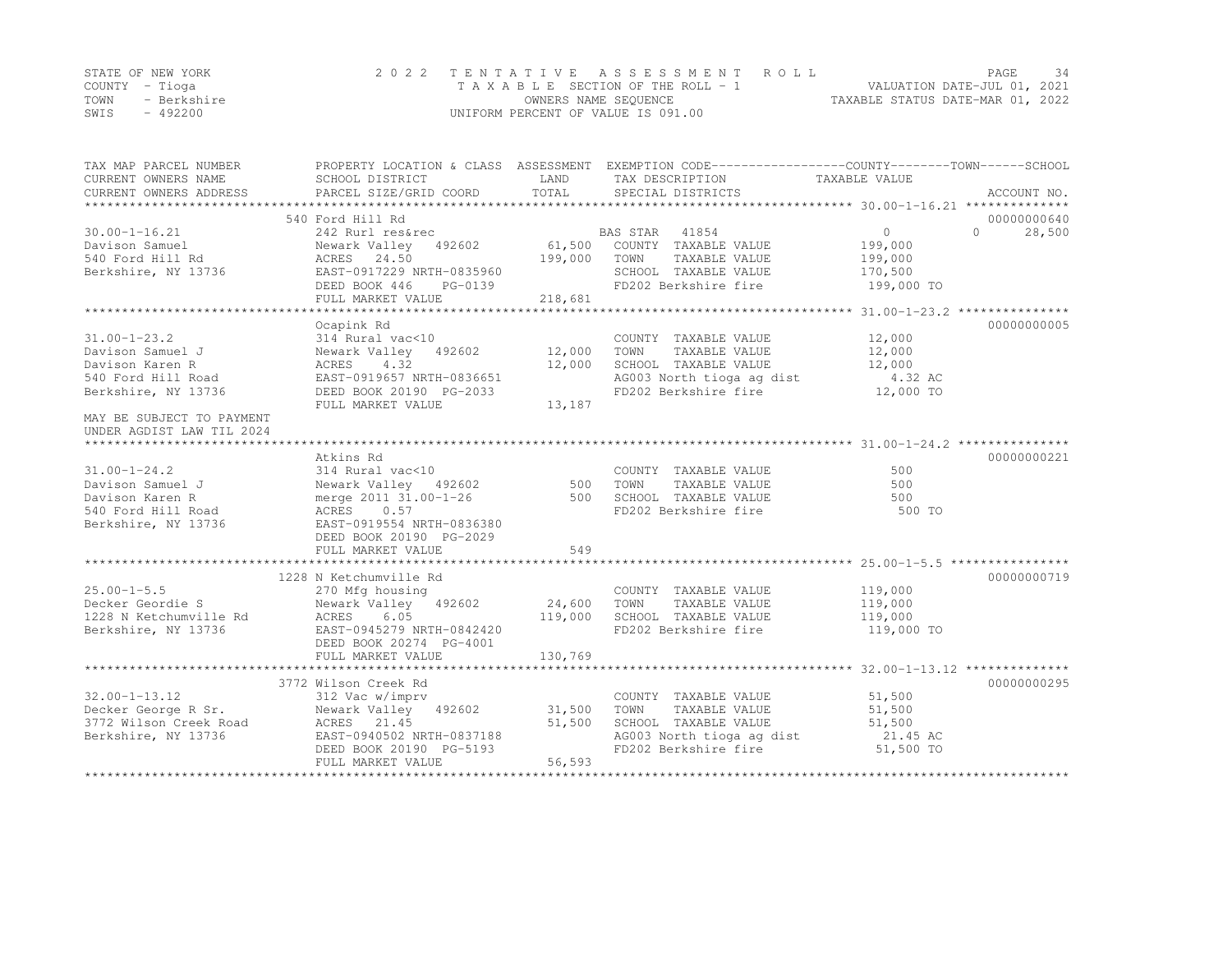|      | STATE OF NEW YORK | 2022 TENTATIVE ASSESSMENT ROLL     | PAGE                             | 35 |
|------|-------------------|------------------------------------|----------------------------------|----|
|      | COUNTY – Tioga    | TAXABLE SECTION OF THE ROLL - 1    | VALUATION DATE-JUL 01, 2021      |    |
| TOWN | - Berkshire       | OWNERS NAME SEQUENCE               | TAXABLE STATUS DATE-MAR 01, 2022 |    |
| SWIS | - 492200          | UNIFORM PERCENT OF VALUE IS 091.00 |                                  |    |

| TAX MAP PARCEL NUMBER<br>CURRENT OWNERS NAME<br>CURRENT OWNERS ADDRESS | SCHOOL DISTRICT<br>PARCEL SIZE/GRID COORD            | LAND<br>TOTAL | PROPERTY LOCATION & CLASS ASSESSMENT EXEMPTION CODE----------------COUNTY-------TOWN-----SCHOOL<br>TAX DESCRIPTION<br>SPECIAL DISTRICTS | TAXABLE VALUE | ACCOUNT NO.           |
|------------------------------------------------------------------------|------------------------------------------------------|---------------|-----------------------------------------------------------------------------------------------------------------------------------------|---------------|-----------------------|
|                                                                        |                                                      |               |                                                                                                                                         |               |                       |
|                                                                        | 3744 Wilson Creek Rd                                 |               |                                                                                                                                         |               | 00000000388           |
| $32.00 - 1 - 13.111$                                                   | 242 Rurl res&rec                                     |               | BAS STAR<br>41854                                                                                                                       | $\circ$       | $\circ$<br>28,500     |
| Decker Susan M                                                         | Newark Valley 492602                                 |               | 38,500 L INC D 41932                                                                                                                    | 38,250        | $\bigcap$<br>$\Omega$ |
| 3744 Wilson Creek Rd.                                                  | ACRES 13.00                                          |               | 85,000 COUNTY TAXABLE VALUE                                                                                                             | 46,750        |                       |
| Berkshire, NY 13736                                                    | EAST-0939591 NRTH-0836414                            |               | TOWN<br>TAXABLE VALUE                                                                                                                   | 85,000        |                       |
|                                                                        | DEED BOOK 20190 PG-913                               |               | SCHOOL TAXABLE VALUE                                                                                                                    | 56,500        |                       |
|                                                                        | FULL MARKET VALUE                                    |               | 93,407 AG003 North tioga ag dist 13.00 AC                                                                                               |               |                       |
|                                                                        |                                                      |               | FD202 Berkshire fire                                                                                                                    | 85,000 TO     |                       |
|                                                                        |                                                      |               |                                                                                                                                         |               |                       |
|                                                                        | 2216 Shirley Rd                                      |               |                                                                                                                                         |               | 00000000487           |
| $42.00 - 2 - 2$                                                        | 242 Rurl res&rec                                     |               | COUNTY TAXABLE VALUE                                                                                                                    | 189,000       |                       |
| DeLisle Gregor A                                                       | Newark Valley 492602                                 | 44,700        | TOWN<br>TAXABLE VALUE                                                                                                                   | 189,000       |                       |
| Barnett Susan C                                                        | FRNT 1504.00 DPTH                                    | 189,000       | SCHOOL TAXABLE VALUE                                                                                                                    | 189,000       |                       |
| <b>The Community</b><br>PO Box 102                                     | ACRES 16.08 BANK<br>500                              |               | FD202 Berkshire fire                                                                                                                    | 189,000 TO    |                       |
| Jacksonville, NY 14854                                                 | EAST-0920329 NRTH-0832800<br>DEED BOOK 20200 PG-1790 |               |                                                                                                                                         |               |                       |
|                                                                        | FULL MARKET VALUE                                    | 207,692       |                                                                                                                                         |               |                       |
|                                                                        |                                                      |               |                                                                                                                                         |               |                       |
|                                                                        | 845 Shaff Rd                                         |               |                                                                                                                                         |               | 00000000761           |
| $25.00 - 1 - 3.2$                                                      | 260 Seasonal res                                     |               | AG CEIL CO 41720                                                                                                                        | 27,785        | 27,785<br>27,785      |
| Dematteo Dante Jr                                                      | Newark Valley 492602                                 |               | 51,800 COUNTY TAXABLE VALUE                                                                                                             | 47,215        |                       |
| 30 Avenue G                                                            | building 2009                                        | 75,000        | TOWN<br>TAXABLE VALUE                                                                                                                   | 47,215        |                       |
| Monroe Twp, NJ 08831                                                   | ACRES 30.72                                          |               | SCHOOL TAXABLE VALUE                                                                                                                    | 47,215        |                       |
|                                                                        | EAST-0950140 NRTH-0840360                            |               | FD202 Berkshire fire                                                                                                                    | 47,215 TO     |                       |
| MAY BE SUBJECT TO PAYMENT                                              | DEED BOOK 607<br>$PG-161$                            |               | 27,785 EX                                                                                                                               |               |                       |
| UNDER AGDIST LAW TIL 2026                                              | FULL MARKET VALUE                                    | 82,418        |                                                                                                                                         |               |                       |
|                                                                        |                                                      |               |                                                                                                                                         |               |                       |
|                                                                        | 662 N Ketchumville Rd                                |               |                                                                                                                                         |               | 00000000234           |
| $44.00 - 2 - 6.1$                                                      | 242 Rurl res&rec                                     |               | COUNTY TAXABLE VALUE                                                                                                                    | 165,000       |                       |
| Demick David A                                                         | Newark Valley 492602                                 | 45,300        | TAXABLE VALUE<br>TOWN                                                                                                                   | 165,000       |                       |
| 662 N Ketchumville Rd                                                  | ACRES 16.42                                          | 165,000       | SCHOOL TAXABLE VALUE                                                                                                                    | 165,000       |                       |
| Berkshire, NY 13736                                                    | EAST-0950020 NRTH-0831160                            |               | FD202 Berkshire fire                                                                                                                    | 165,000 TO    |                       |
|                                                                        | DEED BOOK 531<br>$PG-253$                            |               |                                                                                                                                         |               |                       |
|                                                                        | FULL MARKET VALUE                                    | 181,319       |                                                                                                                                         |               |                       |
|                                                                        |                                                      |               |                                                                                                                                         |               |                       |
|                                                                        | N Ketchumville Rd                                    |               |                                                                                                                                         |               | 00000000890           |
| $44.00 - 2 - 6.21$                                                     | 322 Rural vac>10                                     |               | COUNTY TAXABLE VALUE                                                                                                                    | 65,000        |                       |
| Demick David A                                                         | Newark Valley 492602                                 | 65,000        | TAXABLE VALUE<br>TOWN                                                                                                                   | 65,000        |                       |
| 662 N Ketchumville Rd                                                  | ACRES 41.64                                          | 65,000        | SCHOOL TAXABLE VALUE                                                                                                                    | 65,000        |                       |
| Berkshire, NY 13736                                                    | EAST-0950019 NRTH-0831161                            |               | FD202 Berkshire fire                                                                                                                    | 65,000 TO     |                       |
|                                                                        | DEED BOOK 15000 PG-2774                              |               |                                                                                                                                         |               |                       |
|                                                                        | FULL MARKET VALUE                                    | 71,429        |                                                                                                                                         |               |                       |
|                                                                        |                                                      |               |                                                                                                                                         |               |                       |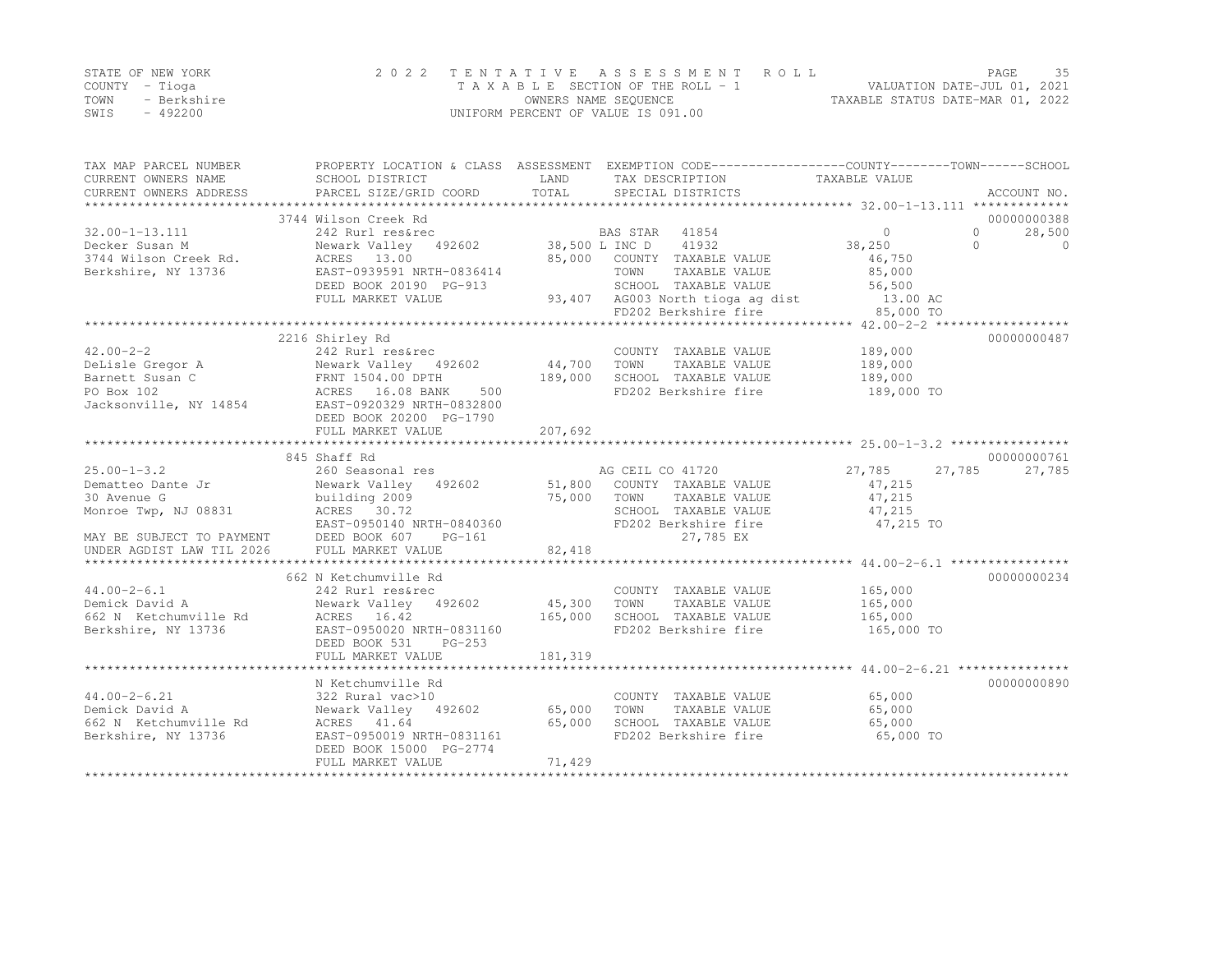|      | STATE OF NEW YORK | 2022 TENTATIVE ASSESSMENT ROLL     | PAGE.                            | 36 |
|------|-------------------|------------------------------------|----------------------------------|----|
|      | COUNTY – Tioga    | TAXABLE SECTION OF THE ROLL - 1    | VALUATION DATE-JUL 01, 2021      |    |
| TOWN | - Berkshire       | OWNERS NAME SEOUENCE               | TAXABLE STATUS DATE-MAR 01, 2022 |    |
| SWIS | $-492200$         | UNIFORM PERCENT OF VALUE IS 091.00 |                                  |    |

| TAX MAP PARCEL NUMBER     | PROPERTY LOCATION & CLASS ASSESSMENT EXEMPTION CODE----------------COUNTY-------TOWN------SCHOOL                                                                                                                                     |         |                                                |                |                   |                   |
|---------------------------|--------------------------------------------------------------------------------------------------------------------------------------------------------------------------------------------------------------------------------------|---------|------------------------------------------------|----------------|-------------------|-------------------|
| CURRENT OWNERS NAME       | SCHOOL DISTRICT                                                                                                                                                                                                                      | LAND    | TAX DESCRIPTION                                | TAXABLE VALUE  |                   |                   |
| CURRENT OWNERS ADDRESS    | PARCEL SIZE/GRID COORD                                                                                                                                                                                                               | TOTAL   | SPECIAL DISTRICTS                              |                |                   | ACCOUNT NO.       |
|                           |                                                                                                                                                                                                                                      |         |                                                |                |                   |                   |
|                           | 184 Dimon Rd                                                                                                                                                                                                                         |         |                                                |                |                   | 00000000148       |
| $22.00 - 2 - 22.1$        | 241 Rural res&aq                                                                                                                                                                                                                     |         | BAS STAR 41854<br>602 199,900 AG CEIL CO 41720 | $\circ$        | $\overline{0}$    | 28,500            |
| Desanti Suzanne           | Newark Valley 492602                                                                                                                                                                                                                 |         |                                                | 82,973         |                   | $82,973$ $82,973$ |
| 184 Dimon Road            | ACRES 130.41                                                                                                                                                                                                                         |         | 304,500 COUNTY TAXABLE VALUE                   | 221,527        |                   |                   |
| Berkshire, NY 13736       | EAST-0913769 NRTH-0840765                                                                                                                                                                                                            |         | TOWN<br>TAXABLE VALUE                          | 221,527        |                   |                   |
|                           | DEED BOOK 20170 PG-3010                                                                                                                                                                                                              |         | SCHOOL TAXABLE VALUE                           | 193,027        |                   |                   |
| MAY BE SUBJECT TO PAYMENT | FULL MARKET VALUE                                                                                                                                                                                                                    |         | 334,615 FD202 Berkshire fire                   | 221,527 TO     |                   |                   |
| UNDER AGDIST LAW TIL 2026 |                                                                                                                                                                                                                                      |         | 82,973 EX                                      |                |                   |                   |
|                           |                                                                                                                                                                                                                                      |         |                                                |                |                   |                   |
|                           | 298 Ceurter Rd                                                                                                                                                                                                                       |         |                                                |                |                   | 00000000710       |
| $24.00 - 1 - 6.19$        | 241 Rural res&ag                                                                                                                                                                                                                     |         | AG CEIL CO 41720                               | 10,260         | 10,260            | 10,260            |
| Dickinson Sean R          | Newark Valley 192602<br>Deed Date 06-29-93                                                                                                                                                                                           |         | 34,600 BAS STAR 41854                          | $\overline{0}$ | $\circ$           | 28,500            |
| Brown Anthony S           |                                                                                                                                                                                                                                      | 89,000  | COUNTY TAXABLE VALUE                           | 78,740         |                   |                   |
| 298 Ceurter Rd            | ACRES 12.04                                                                                                                                                                                                                          |         | TAXABLE VALUE<br>TOWN                          | 78,740         |                   |                   |
| Berkshire, NY 13736       | EAST-0944099 NRTH-0844540                                                                                                                                                                                                            |         | SCHOOL TAXABLE VALUE                           | 50,240         |                   |                   |
|                           | DEED BOOK 12548 PG-9001                                                                                                                                                                                                              |         | FD202 Berkshire fire                           | 78,740 TO      |                   |                   |
| MAY BE SUBJECT TO PAYMENT | FULL MARKET VALUE                                                                                                                                                                                                                    | 97,802  | 10,260 EX                                      |                |                   |                   |
| UNDER AGDIST LAW TIL 2026 |                                                                                                                                                                                                                                      |         |                                                |                |                   |                   |
|                           |                                                                                                                                                                                                                                      |         |                                                |                |                   |                   |
|                           | 10 Akins Rd                                                                                                                                                                                                                          |         |                                                |                |                   | 00000000870       |
| $31.00 - 1 - 3.211$       | 242 Rurl res&rec                                                                                                                                                                                                                     |         | BAS STAR 41854                                 | 0              | $0 \qquad \qquad$ | 28,500            |
|                           |                                                                                                                                                                                                                                      |         |                                                | 139,000        |                   |                   |
|                           |                                                                                                                                                                                                                                      |         |                                                | 139,000        |                   |                   |
|                           |                                                                                                                                                                                                                                      |         |                                                | 110,500        |                   |                   |
|                           | Dillenbeck Nelson Mewark Valley 492602 46,200 COUNTY TAXABLE VALUE<br>Dillenbeck Debbie ACRES 14.05 139,000 TOWN TAXABLE VALUE<br>10 Aikens Rd EAST-0925799 NRTH-0838550 SCHOOL TAXABLE VALUE<br>Berkshire, NY 13736 DEED BOOK 20303 |         |                                                | 139,000 TO     |                   |                   |
|                           | FULL MARKET VALUE                                                                                                                                                                                                                    | 152,747 |                                                |                |                   |                   |
|                           |                                                                                                                                                                                                                                      |         |                                                |                |                   |                   |
|                           | 12551 Rt 38                                                                                                                                                                                                                          |         |                                                |                |                   | 00000000139       |
| $23.19 - 1 - 15$          | 210 1 Family Res                                                                                                                                                                                                                     |         | ENH STAR 41834                                 | $\overline{0}$ | $\Omega$          | 71,160            |
| Dingman Henry A           | Newark Valley 492602 12,000 COUNTY TAXABLE VALUE<br>ACRES 0.88 75,000 TOWN TAXABLE VALUE                                                                                                                                             |         |                                                | 75,000         |                   |                   |
| Dingman Norine            |                                                                                                                                                                                                                                      |         | TAXABLE VALUE                                  | 75,000         |                   |                   |
|                           | 12551 State Rte 38<br>BAST-0927799 NRTH-0841440<br>Berkshire, NY 13736 DEED BOOK 306 PG-0010                                                                                                                                         |         | SCHOOL TAXABLE VALUE                           | 3,840          |                   |                   |
| Berkshire, NY 13736       | DEED BOOK 306<br>PG-0010                                                                                                                                                                                                             |         | FD202 Berkshire fire                           | 75,000 TO      |                   |                   |
|                           | FULL MARKET VALUE                                                                                                                                                                                                                    | 82,418  |                                                |                |                   |                   |
|                           |                                                                                                                                                                                                                                      |         |                                                |                |                   |                   |
|                           | 1149 N Ketchumville Rd                                                                                                                                                                                                               |         |                                                |                |                   | 00000000676       |
| $24.00 - 1 - 16.12$       | 280 Res Multiple                                                                                                                                                                                                                     |         | COUNTY TAXABLE VALUE                           | 155,000        |                   |                   |
| Dingman William           |                                                                                                                                                                                                                                      | 24,200  | TAXABLE VALUE<br>TOWN                          | 155,000        |                   |                   |
| Dingham Elsie M           |                                                                                                                                                                                                                                      | 155,000 | SCHOOL TAXABLE VALUE                           | 155,000        |                   |                   |
| 1149 N Ketchumville Rd    |                                                                                                                                                                                                                                      |         | FD202 Berkshire fire                           | 155,000 TO     |                   |                   |
| Berkshire, NY 13736       | 200 Kes Multiple<br>Newark Valley 492602<br>ACRES 5.86 BANK 500<br>Le Rd EAST-0943479 NRTH-0840940<br>36 DEED BOOK 482 PG-0183                                                                                                       |         |                                                |                |                   |                   |
|                           | FULL MARKET VALUE                                                                                                                                                                                                                    | 170,330 |                                                |                |                   |                   |
|                           |                                                                                                                                                                                                                                      |         |                                                |                |                   |                   |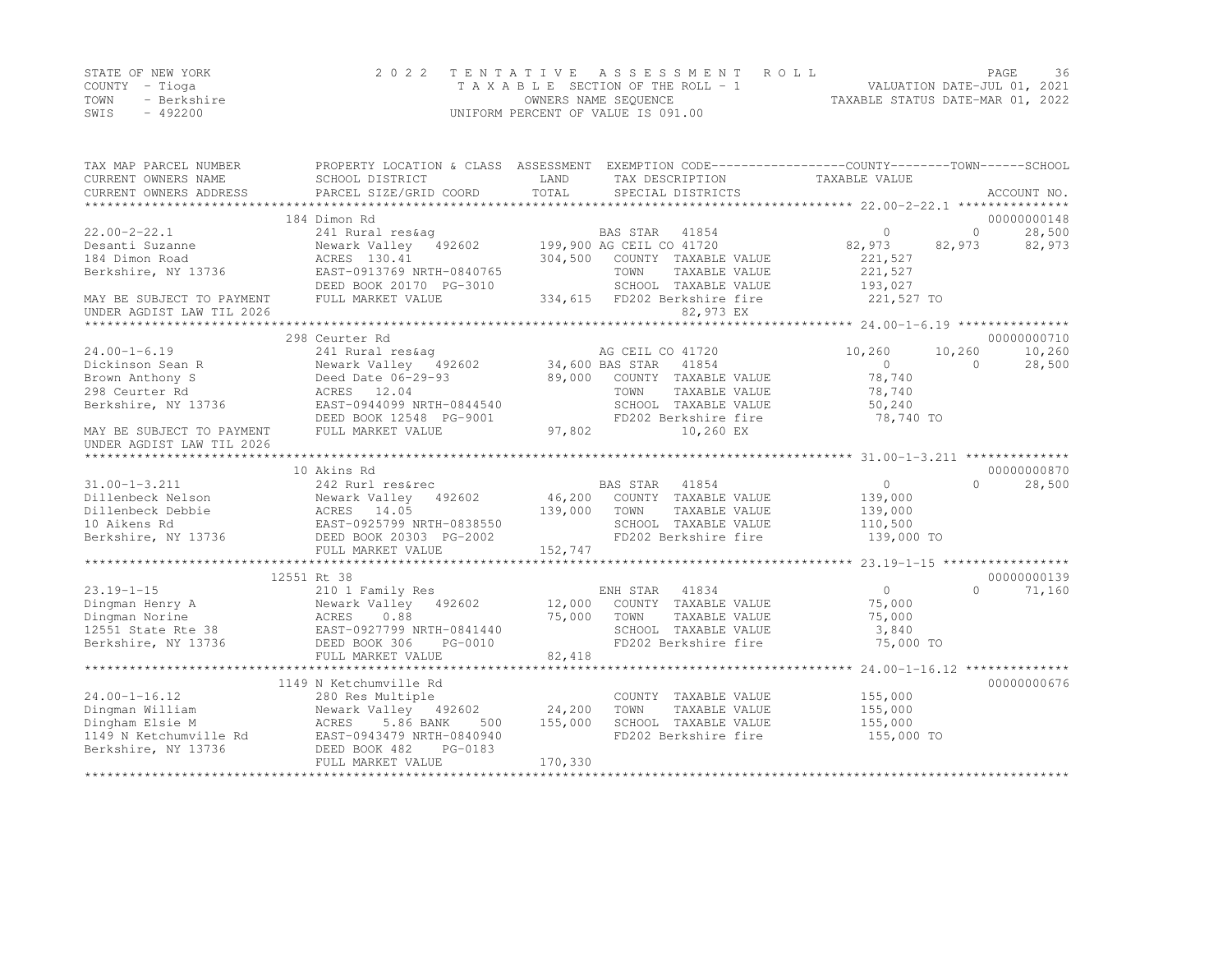|      | STATE OF NEW YORK | 2022 TENTATIVE ASSESSMENT ROLL     |                                  | PAGE                        |  |
|------|-------------------|------------------------------------|----------------------------------|-----------------------------|--|
|      | COUNTY – Tioga    | TAXABLE SECTION OF THE ROLL - 1    |                                  | VALUATION DATE-JUL 01, 2021 |  |
| TOWN | - Berkshire       | OWNERS NAME SEQUENCE               | TAXABLE STATUS DATE-MAR 01, 2022 |                             |  |
| SWIS | - 492200          | UNIFORM PERCENT OF VALUE IS 091.00 |                                  |                             |  |

| TAX MAP PARCEL NUMBER<br>CURRENT OWNERS NAME | SCHOOL DISTRICT<br>PARCEL SIZE/GRID COORD             | LAND<br>TOTAL | PROPERTY LOCATION & CLASS ASSESSMENT EXEMPTION CODE---------------COUNTY-------TOWN------SCHOOL<br>TAX DESCRIPTION<br>SPECIAL DISTRICTS | TAXABLE VALUE     | ACCOUNT NO.         |
|----------------------------------------------|-------------------------------------------------------|---------------|-----------------------------------------------------------------------------------------------------------------------------------------|-------------------|---------------------|
| CURRENT OWNERS ADDRESS                       |                                                       |               |                                                                                                                                         |                   |                     |
|                                              | 12350 Rt 38                                           |               |                                                                                                                                         |                   | 00000000084         |
| $31.00 - 1 - 13.1$                           | 270 Mfg housing                                       |               | COUNTY TAXABLE VALUE                                                                                                                    | 59,000            |                     |
| Dobra Martha W                               | Newark Valley 492602                                  | 32,100        | TOWN<br>TAXABLE VALUE                                                                                                                   | 59,000            |                     |
| 5147 Cabot Creek Dr                          | Deed Date 12-07-93                                    | 59,000        | SCHOOL TAXABLE VALUE                                                                                                                    | 59,000            |                     |
| Sugar Hill, GA 30518                         | ACRES 9.80                                            |               | FD202 Berkshire fire                                                                                                                    | 59,000 TO         |                     |
|                                              | EAST-0928328 NRTH-0836808                             |               |                                                                                                                                         |                   |                     |
|                                              | DEED BOOK 622<br>$PG-300$                             |               |                                                                                                                                         |                   |                     |
|                                              | FULL MARKET VALUE                                     | 64,835        |                                                                                                                                         |                   |                     |
|                                              |                                                       |               |                                                                                                                                         |                   |                     |
|                                              | 888 N Ketchumville Rd                                 |               |                                                                                                                                         |                   | 00000000434         |
| $33.00 - 1 - 8.1$                            | 241 Rural res&aq                                      |               | AG CEIL CO 41720                                                                                                                        | 19,581            | 19,581<br>19,581    |
| Dowdell Charles R                            | Newark Valley 492602                                  | 199,700       | COUNTY TAXABLE VALUE                                                                                                                    | 274,919           |                     |
| 3312 Canary Lake Dr                          | merged 33.00-1-8.1 2009                               | 294,500       | TOWN<br>TAXABLE VALUE                                                                                                                   | 274,919           |                     |
| Duluth, GA 30096                             | ACRES 161.50                                          |               | SCHOOL TAXABLE VALUE                                                                                                                    | 274,919           |                     |
|                                              | EAST-0948138 NRTH-0836780                             |               | FD202 Berkshire fire                                                                                                                    | 274,919 TO        |                     |
| MAY BE SUBJECT TO PAYMENT                    | DEED BOOK 15572 PG-6001                               |               | 19,581 EX                                                                                                                               |                   |                     |
| UNDER AGDIST LAW TIL 2026                    | FULL MARKET VALUE                                     | 323,626       |                                                                                                                                         |                   |                     |
|                                              | 12415 Rt 38                                           |               |                                                                                                                                         |                   | 00000000123         |
| $31.07 - 2 - 20$                             | 210 1 Family Res                                      |               | BAS STAR 41854                                                                                                                          | $\circ$           | 28,500<br>$\bigcap$ |
| Duke Jason L                                 | Newark Valley 492602                                  | 12,500        | COUNTY TAXABLE VALUE                                                                                                                    | 66,100            |                     |
| 12415 State Rte 38                           | Deed Date 01-31-95                                    | 66,100        | TOWN<br>TAXABLE VALUE                                                                                                                   | 66,100            |                     |
| Berkshire, NY 13736                          | FRNT 129.05 DPTH 342.00                               |               | SCHOOL TAXABLE VALUE                                                                                                                    | 37,600            |                     |
|                                              | EAST-0927159 NRTH-0838130                             |               | FD202 Berkshire fire                                                                                                                    | 66,100 TO         |                     |
|                                              | DEED BOOK 565<br>PG-336                               |               |                                                                                                                                         |                   |                     |
|                                              | FULL MARKET VALUE                                     | 72,637        |                                                                                                                                         |                   |                     |
|                                              |                                                       | ************* |                                                                                                                                         |                   |                     |
|                                              | 12498 Rt 38                                           |               |                                                                                                                                         |                   | 00000000276         |
| $23.19 - 1 - 50$                             | 210 1 Family Res                                      |               | COUNTY TAXABLE VALUE                                                                                                                    | 78,300            |                     |
| Dunbar Theodore                              | Newark Valley 492602                                  | 8,900         | TOWN<br>TAXABLE VALUE                                                                                                                   | 78,300            |                     |
| Dunbar Athena                                | Boar 03                                               | 78,300        | SCHOOL TAXABLE VALUE                                                                                                                    | 78,300            |                     |
| 12498 Route 38                               | FRNT 100.00 DPTH 128.00                               |               | FD202 Berkshire fire                                                                                                                    | 78,300 TO         |                     |
| Berkshire, NY 13736                          | BANK<br>8                                             |               |                                                                                                                                         |                   |                     |
|                                              | EAST-0927679 NRTH-0840060                             |               |                                                                                                                                         |                   |                     |
|                                              | DEED BOOK 14000 PG-2894                               |               |                                                                                                                                         |                   |                     |
|                                              | FULL MARKET VALUE                                     | 86,044        |                                                                                                                                         |                   |                     |
|                                              |                                                       |               |                                                                                                                                         |                   |                     |
|                                              | 20 Glen Rd                                            |               |                                                                                                                                         |                   | 00000000143         |
| $31.07 - 1 - 5$                              | 280 Res Multiple                                      |               | ENH STAR 41834                                                                                                                          | $\circ$           | $\circ$<br>71,160   |
| Dyer Dennis                                  | Newark Valley 492602                                  |               | 38,500 B STAR ADD 41864                                                                                                                 | $\circ$           | $\circ$<br>24,000   |
| Dyer Joan                                    | ACRES 13.00                                           |               | 177,400 B STAR ADD 41864                                                                                                                | $\circ$           | $\Omega$<br>24,000  |
| 20 Glen Rd                                   | EAST-0926799 NRTH-0839430<br>DEED BOOK 341<br>PG-0485 |               | COUNTY TAXABLE VALUE<br>TOWN                                                                                                            | 177,400           |                     |
| Berkshire, NY 13736                          |                                                       | 194,945       | TAXABLE VALUE<br>SCHOOL TAXABLE VALUE                                                                                                   | 177,400<br>58,240 |                     |
|                                              | FULL MARKET VALUE                                     |               | AG003 North tioga ag dist                                                                                                               | 13.00 AC          |                     |
|                                              |                                                       |               | FD202 Berkshire fire                                                                                                                    | 177,400 TO        |                     |
|                                              |                                                       |               |                                                                                                                                         | ****************  |                     |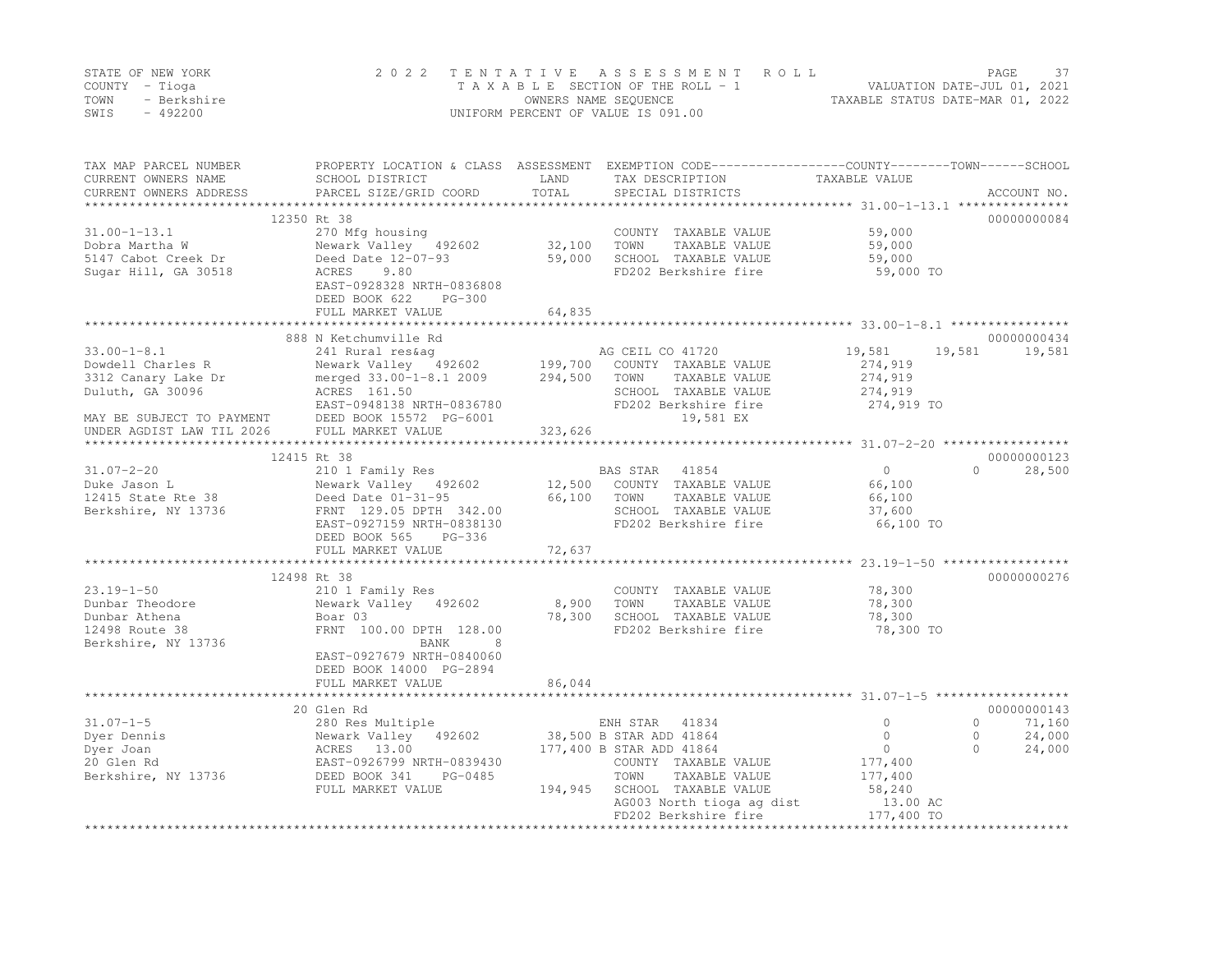|      | STATE OF NEW YORK | 2022 TENTATIVE ASSESSMENT ROLL     |                                  | PAGE | 38 |
|------|-------------------|------------------------------------|----------------------------------|------|----|
|      | COUNTY – Tioga    | TAXABLE SECTION OF THE ROLL - 1    | VALUATION DATE-JUL 01, 2021      |      |    |
| TOWN | - Berkshire       | OWNERS NAME SEQUENCE               | TAXABLE STATUS DATE-MAR 01, 2022 |      |    |
| SWIS | $-492200$         | UNIFORM PERCENT OF VALUE IS 091.00 |                                  |      |    |

| TAX MAP PARCEL NUMBER<br>CURRENT OWNERS NAME<br>CURRENT OWNERS ADDRESS | SCHOOL DISTRICT<br>PARCEL SIZE/GRID COORD                                                                                                                                                                             | LAND<br>TOTAL | TAX DESCRIPTION TAXABLE VALUE<br>SPECIAL DISTRICTS | PROPERTY LOCATION & CLASS ASSESSMENT EXEMPTION CODE---------------COUNTY-------TOWN-----SCHOOL | ACCOUNT NO. |
|------------------------------------------------------------------------|-----------------------------------------------------------------------------------------------------------------------------------------------------------------------------------------------------------------------|---------------|----------------------------------------------------|------------------------------------------------------------------------------------------------|-------------|
|                                                                        |                                                                                                                                                                                                                       |               |                                                    |                                                                                                |             |
|                                                                        | 619 Ford Hill Rd                                                                                                                                                                                                      |               |                                                    |                                                                                                | 00000000663 |
| $30.00 - 1 - 16.12$                                                    | 242 Rurl res&rec                                                                                                                                                                                                      |               | COUNTY TAXABLE VALUE                               | 217,200                                                                                        |             |
|                                                                        |                                                                                                                                                                                                                       |               | TOWN<br>TAXABLE VALUE                              | 217,200                                                                                        |             |
|                                                                        |                                                                                                                                                                                                                       |               | SCHOOL TAXABLE VALUE                               | 217,200                                                                                        |             |
|                                                                        | Eckardt Rory L<br>Eckardt Maggie L<br>Eckardt Maggie L<br>619 Ford Hill Road<br>Berkshire, NY 13068<br>EAST-0918519 NRTH-0834440<br>DEED BOOK 20160 PG-784                                                            |               | FD202 Berkshire fire                               | 217,200 TO                                                                                     |             |
|                                                                        | FULL MARKET VALUE                                                                                                                                                                                                     | 238,681       |                                                    |                                                                                                |             |
|                                                                        |                                                                                                                                                                                                                       |               |                                                    |                                                                                                |             |
|                                                                        | 441 Rejmer Rd                                                                                                                                                                                                         |               |                                                    |                                                                                                | 00000000086 |
|                                                                        | ELEY CHARLES J<br>ISLAM MEWARK Valley (192602)<br>JONES JESSELYN M (192602)<br>ACRES 1.26 BANK 77 (193,200<br>2011 REJMER ROAD (193736)<br>EAST-0911849 NRTH-0830460<br>EERKSHIRE, NY 13736 (DEED BOOK 20170 PG-2033) |               | COUNTY TAXABLE VALUE                               |                                                                                                |             |
|                                                                        |                                                                                                                                                                                                                       |               | TOWN TAXABLE VALUE                                 | 88,200<br>88,200                                                                               |             |
|                                                                        |                                                                                                                                                                                                                       |               | SCHOOL TAXABLE VALUE 88,200                        |                                                                                                |             |
|                                                                        |                                                                                                                                                                                                                       |               | FD202 Berkshire fire                               | 88,200 TO                                                                                      |             |
|                                                                        |                                                                                                                                                                                                                       |               |                                                    |                                                                                                |             |
|                                                                        |                                                                                                                                                                                                                       |               |                                                    |                                                                                                |             |
|                                                                        |                                                                                                                                                                                                                       |               |                                                    |                                                                                                |             |
|                                                                        | 160 Ballou Hill Rd                                                                                                                                                                                                    |               |                                                    |                                                                                                | 00000000035 |
| $32.00 - 1 - 38.11$                                                    | 270 Mfg housing                                                                                                                                                                                                       |               | BAS STAR 41854                                     | $\overline{0}$<br>$\Omega$                                                                     | 28,500      |
| English James E                                                        | Newark Valley 492602 15,000 COUNTY TAXABLE VALUE                                                                                                                                                                      |               |                                                    | 30,000                                                                                         |             |
|                                                                        | 2.00                                                                                                                                                                                                                  | 30,000        | TOWN<br>TAXABLE VALUE                              | 30,000                                                                                         |             |
| Berkshire, NY 13736                                                    | EAST-0933479 NRTH-0833390                                                                                                                                                                                             |               | SCHOOL TAXABLE VALUE 1,500                         |                                                                                                |             |
|                                                                        | DEED BOOK 654<br>PG-345                                                                                                                                                                                               |               | FD202 Berkshire fire 30,000 TO                     |                                                                                                |             |
|                                                                        |                                                                                                                                                                                                                       |               |                                                    |                                                                                                |             |
|                                                                        |                                                                                                                                                                                                                       |               |                                                    |                                                                                                |             |
|                                                                        | 3895 Wilson Creek Rd                                                                                                                                                                                                  |               |                                                    |                                                                                                | 00000000399 |
| 24.00-1-41.21                                                          |                                                                                                                                                                                                                       |               | COUNTY TAXABLE VALUE                               | 46,000                                                                                         |             |
| Ennis Terry P                                                          | 210 1 Family Res<br>Newark Valley 492602 20,000                                                                                                                                                                       |               | TOWN<br>TAXABLE VALUE                              | 46,000                                                                                         |             |
| PO Box 11                                                              | Deed Date 02-01-95                                                                                                                                                                                                    | 46,000        | SCHOOL TAXABLE VALUE                               |                                                                                                |             |
| Berkshire, NY 13736                                                    | 6.00<br>ACRES                                                                                                                                                                                                         |               | FD202 Berkshire fire                               | 46,000<br>46,000 TO                                                                            |             |
|                                                                        | EAST-0938839 NRTH-0839630                                                                                                                                                                                             |               |                                                    |                                                                                                |             |
|                                                                        | DEED BOOK 19850 PG-5001                                                                                                                                                                                               |               |                                                    |                                                                                                |             |
|                                                                        | FULL MARKET VALUE                                                                                                                                                                                                     | 50,549        |                                                    |                                                                                                |             |
|                                                                        |                                                                                                                                                                                                                       |               |                                                    |                                                                                                |             |
|                                                                        | 8266 West Creek Rd                                                                                                                                                                                                    |               |                                                    |                                                                                                | 00000000561 |
| $41.00 - 3 - 16$                                                       | 331 Com vac w/im                                                                                                                                                                                                      |               | COUNTY TAXABLE VALUE                               | 15,000                                                                                         |             |
| Evans Thomas R                                                         | Newark Valley 492602 7,200 TOWN                                                                                                                                                                                       |               | TAXABLE VALUE                                      | 15,000                                                                                         |             |
| Evans B. Joan                                                          |                                                                                                                                                                                                                       |               | SCHOOL TAXABLE VALUE                               | 15,000                                                                                         |             |
| 1980 Shelton Mission Rd                                                |                                                                                                                                                                                                                       |               | FD202 Berkshire fire                               | 15,000 TO                                                                                      |             |
| Greenville, TN 37743                                                   |                                                                                                                                                                                                                       |               |                                                    |                                                                                                |             |
|                                                                        | FULL MARKET VALUE                                                                                                                                                                                                     | 16,484        |                                                    |                                                                                                |             |
|                                                                        |                                                                                                                                                                                                                       |               |                                                    |                                                                                                |             |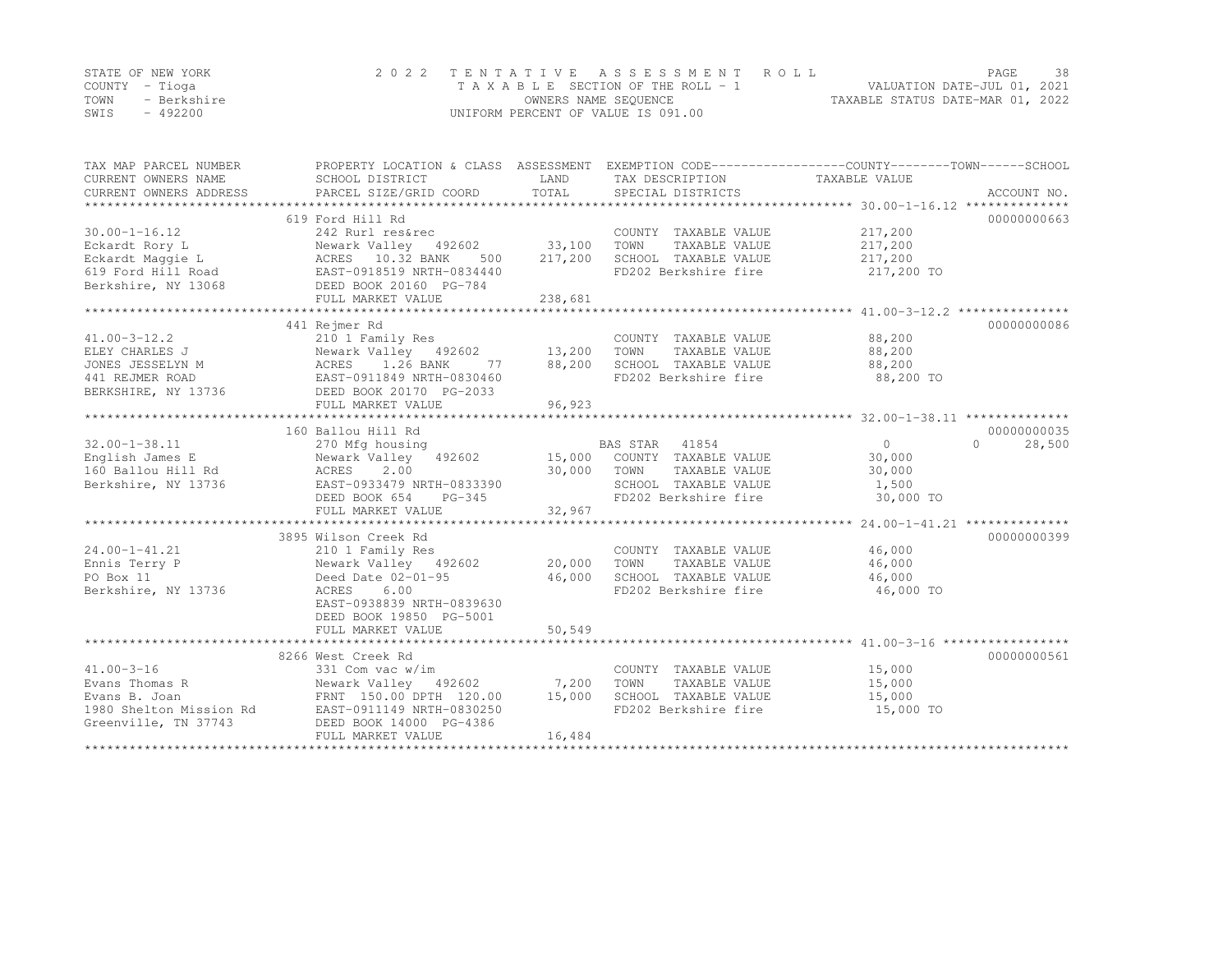|      | STATE OF NEW YORK | 2022 TENTATIVE ASSESSMENT ROLL     | 39<br>PAGE                       |
|------|-------------------|------------------------------------|----------------------------------|
|      | COUNTY – Tioga    | TAXABLE SECTION OF THE ROLL - 1    | VALUATION DATE-JUL 01, 2021      |
| TOWN | - Berkshire       | OWNERS NAME SEQUENCE               | TAXABLE STATUS DATE-MAR 01, 2022 |
| SWIS | - 492200          | UNIFORM PERCENT OF VALUE IS 091.00 |                                  |

| TAX MAP PARCEL NUMBER<br>CURRENT OWNERS NAME | PROPERTY LOCATION & CLASS ASSESSMENT EXEMPTION CODE----------------COUNTY-------TOWN-----SCHOOL<br>SCHOOL DISTRICT | LAND    |                        | TAX DESCRIPTION              | TAXABLE VALUE  |           |                         |
|----------------------------------------------|--------------------------------------------------------------------------------------------------------------------|---------|------------------------|------------------------------|----------------|-----------|-------------------------|
| CURRENT OWNERS ADDRESS                       | PARCEL SIZE/GRID COORD                                                                                             | TOTAL   |                        | SPECIAL DISTRICTS            |                |           | ACCOUNT NO.             |
|                                              |                                                                                                                    |         |                        |                              |                |           |                         |
| $15.00 - 1 - 13.3$                           | 91 Payne Marsh Rd<br>242 Rurl res&rec                                                                              |         | VET WAR C 41122        |                              | 11,400         | $\Omega$  | 00000000781<br>$\Omega$ |
| Fairlie Gary W                               | Newark Valley 492602                                                                                               |         | 35,100 VET WAR T 41123 |                              | $\circ$        | 5,700     | $\Omega$                |
| Farlie Marlene J                             | ACRES 11.32                                                                                                        |         | 125,000 ENH STAR       | 41834                        | $\circ$        | $\Omega$  | 71,160                  |
| 91 Payne Rd                                  | EAST-0929930 NRTH-0849130                                                                                          |         |                        | COUNTY TAXABLE VALUE         | 113,600        |           |                         |
| Berkshire, NY 13736                          | DEED BOOK 11450 PG-5001                                                                                            |         | TOWN                   | TAXABLE VALUE                | 119,300        |           |                         |
|                                              | FULL MARKET VALUE                                                                                                  | 137,363 |                        | SCHOOL TAXABLE VALUE         | 53,840         |           |                         |
|                                              |                                                                                                                    |         |                        | AG003 North tioga ag dist    | 11.32 AC       |           |                         |
|                                              |                                                                                                                    |         |                        | FD202 Berkshire fire         | 125,000 TO     |           |                         |
|                                              |                                                                                                                    |         |                        |                              |                |           |                         |
|                                              | 12805 Rt 38                                                                                                        |         |                        |                              |                |           | 00000000152             |
| $15.00 - 1 - 19$                             | 242 Rurl res&rec                                                                                                   |         | Veterans E 41001       |                              | 125,000        | 125,000   | $\overline{0}$          |
| Fields Glenn L                               | Newark Valley<br>492602                                                                                            |         | 60,500 ENH STAR        | 41834                        | $\cap$         | $\bigcap$ | 71,160                  |
| Fields Roger T                               | ACRES<br>24.00                                                                                                     | 125,000 |                        | COUNTY TAXABLE VALUE         | $\Omega$       |           |                         |
| 12805 State Rte 38                           | EAST-0927009 NRTH-0847270                                                                                          |         | TOWN                   | TAXABLE VALUE                | $\cap$         |           |                         |
| Berkshire, NY 13736                          | DEED BOOK 440<br>PG-0041                                                                                           |         |                        | SCHOOL TAXABLE VALUE         | 53,840         |           |                         |
|                                              | FULL MARKET VALUE                                                                                                  |         |                        | 137,363 FD202 Berkshire fire | 125,000 TO     |           |                         |
|                                              |                                                                                                                    |         |                        |                              |                |           |                         |
|                                              | 904 N Ketchumville Rd                                                                                              |         |                        |                              |                |           | 00000000059             |
| $33.00 - 1 - 7$                              | 210 1 Family Res                                                                                                   |         | ENH STAR               | 41834                        | $\overline{0}$ | $\Omega$  | 71,160                  |
| Finch Robert C                               | Newark Valley<br>492602                                                                                            | 17,500  |                        | COUNTY TAXABLE VALUE         | 103,500        |           |                         |
| Finch Vincenza J                             | ACRES<br>3.00                                                                                                      | 103,500 | TOWN                   | TAXABLE VALUE                | 103,500        |           |                         |
| 904 N Ketchumville Rd                        | EAST-0945830 NRTH-0835920                                                                                          |         |                        | SCHOOL TAXABLE VALUE         | 32,340         |           |                         |
| Berkshire, NY 13736                          | DEED BOOK 377<br>PG-0184                                                                                           |         |                        | FD202 Berkshire fire         | 103,500 TO     |           |                         |
|                                              | FULL MARKET VALUE                                                                                                  | 113,736 |                        |                              |                |           |                         |
|                                              |                                                                                                                    |         |                        |                              |                |           |                         |
|                                              | 814 N Ketchumville Rd                                                                                              |         |                        |                              |                |           | 00000000672             |
| $33.00 - 1 - 11.3$                           | 210 1 Family Res                                                                                                   |         | BAS STAR               | 41854                        | $\circ$        | $\Omega$  | 28,500                  |
| Fisher Alan W                                | Newark Valley<br>492602                                                                                            | 15,700  |                        | COUNTY TAXABLE VALUE         | 99,900         |           |                         |
| 814 N Ketchumville Rd                        | ACRES<br>2.29                                                                                                      | 99,900  | TOWN                   | TAXABLE VALUE                | 99,900         |           |                         |
| Berkshire, NY 13736                          | EAST-0947170 NRTH-0833930                                                                                          |         |                        | SCHOOL TAXABLE VALUE         | 71,400         |           |                         |
|                                              | DEED BOOK 477<br>PG-0346                                                                                           |         |                        | FD202 Berkshire fire         | 99,900 TO      |           |                         |
|                                              | FULL MARKET VALUE                                                                                                  | 109,780 |                        |                              |                |           |                         |
|                                              |                                                                                                                    |         |                        |                              |                |           |                         |
|                                              | 340 Glen Rd                                                                                                        |         |                        |                              |                |           | 00000000331             |
| $22.00 - 2 - 13.21$                          | 242 Rurl res&rec                                                                                                   |         | BAS STAR               | 41854                        | $\circ$        | $\cap$    | 28,500                  |
| Fitzgerald Kevin J                           | Newark Valley<br>492602                                                                                            | 49,300  |                        | COUNTY TAXABLE VALUE         | 119,000        |           |                         |
| Odd Tanya L                                  | ACRES<br>18.40                                                                                                     | 119,000 | TOWN                   | TAXABLE VALUE                | 119,000        |           |                         |
| 340 Glen Rd                                  | EAST-0921168 NRTH-0843014                                                                                          |         |                        | SCHOOL TAXABLE VALUE         | 90,500         |           |                         |
| Berkshire, NY 13736                          | DEED BOOK 14000 PG-4434                                                                                            |         |                        | FD202 Berkshire fire         | 119,000 TO     |           |                         |
|                                              | FULL MARKET VALUE                                                                                                  | 130,769 |                        |                              |                |           |                         |
|                                              |                                                                                                                    |         |                        |                              |                |           |                         |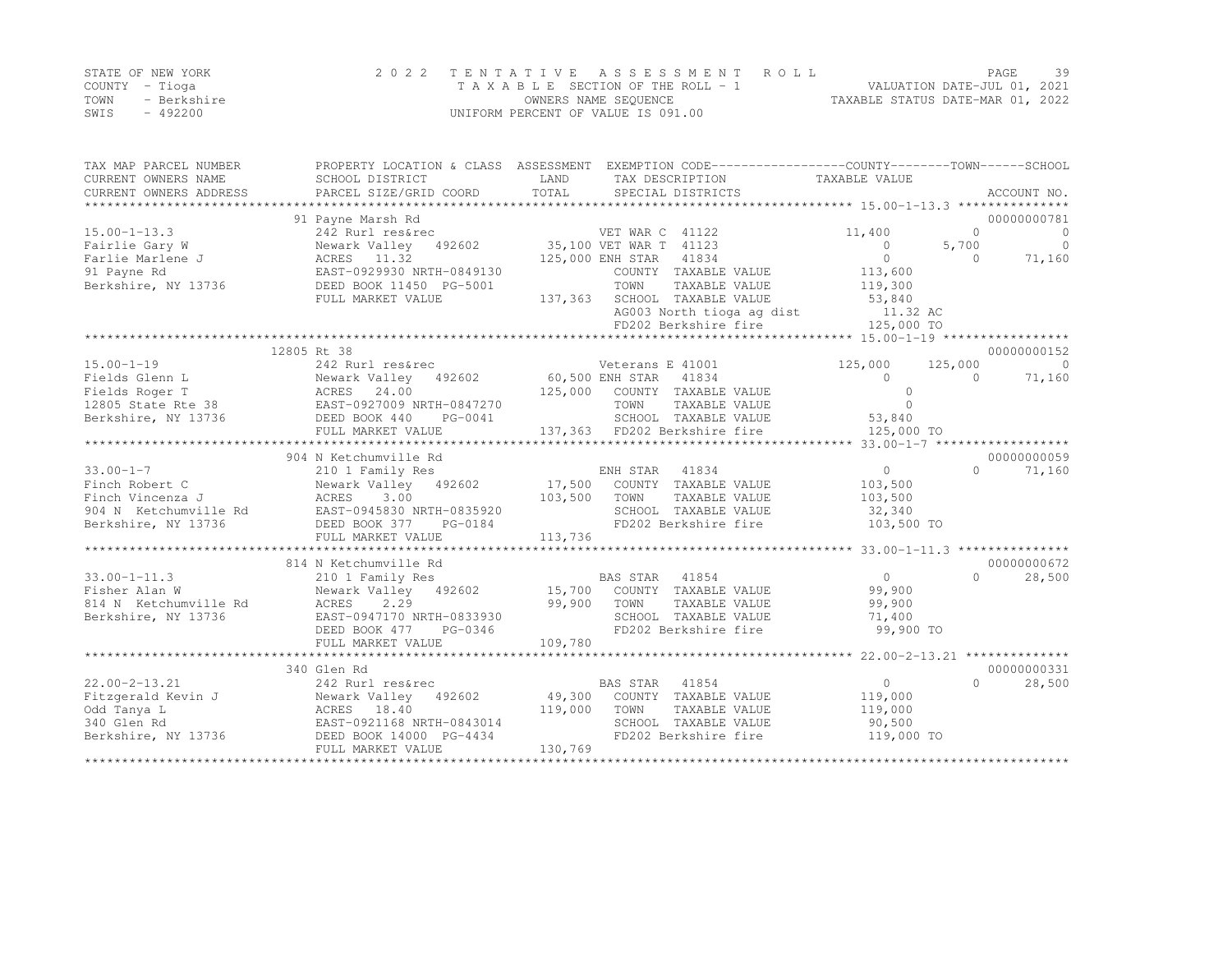|                | STATE OF NEW YORK | 2022 TENTATIVE ASSESSMENT ROLL     |                                  | PAGE.                       | 40 |
|----------------|-------------------|------------------------------------|----------------------------------|-----------------------------|----|
| COUNTY – Tioga |                   | TAXABLE SECTION OF THE ROLL - 1    |                                  | VALUATION DATE-JUL 01, 2021 |    |
| TOWN           | - Berkshire       | OWNERS NAME SEQUENCE               | TAXABLE STATUS DATE-MAR 01, 2022 |                             |    |
| SWIS           | $-492200$         | UNIFORM PERCENT OF VALUE IS 091.00 |                                  |                             |    |

| TAX MAP PARCEL NUMBER<br>CURRENT OWNERS NAME<br>CURRENT OWNERS ADDRESS                                                                                                                                                                                           | SCHOOL DISTRICT                                                                                                                                                                                             | LAND               | TAX DESCRIPTION TAXABLE VALUE                                                                         | PROPERTY LOCATION & CLASS ASSESSMENT EXEMPTION CODE---------------COUNTY-------TOWN-----SCHOOL |
|------------------------------------------------------------------------------------------------------------------------------------------------------------------------------------------------------------------------------------------------------------------|-------------------------------------------------------------------------------------------------------------------------------------------------------------------------------------------------------------|--------------------|-------------------------------------------------------------------------------------------------------|------------------------------------------------------------------------------------------------|
| $23.00 - 1 - 22.2$<br>Berkshire, NY 13736 EAST-0921636 NRTH-0844024                                                                                                                                                                                              | Glen Rd<br>314 Rural vac<10<br>DEED BOOK 1400 PG-4435<br>FULL MARKET VALUE                                                                                                                                  | 2,418              | COUNTY TAXABLE VALUE<br>TOWN<br>TAXABLE VALUE<br>SCHOOL TAXABLE VALUE<br>FD202 Berkshire fire         | 00000000886<br>2,200<br>2,200<br>2,200<br>2,200 TO                                             |
|                                                                                                                                                                                                                                                                  |                                                                                                                                                                                                             |                    |                                                                                                       |                                                                                                |
| $32.00 - 1 - 15.2$<br>Flesher Keith J<br>Flesher Keith J<br>Flesher Sandra L<br>ACRES 5.02 BANK 500 242,500 TOWN TAXABLE VALUE<br>Reflesher Section Later S Hill Rd<br>Berkshire, NY DEED BOOK 721 PG-341 FD202 Berkshire fire<br>MERS 5.02 BANK 500 242,500 TOW | 169 Letter S Hill Rd<br>210 1 Family Res<br>FULL MARKET VALUE                                                                                                                                               | 266,484            | BAS STAR 41854<br>FD202 Berkshire fire 242,500 TO                                                     | 00000000771<br>$\overline{0}$<br>$\cap$<br>28,500<br>242,500<br>242,500<br>214,000             |
|                                                                                                                                                                                                                                                                  | 65 Jewett Hill Rd                                                                                                                                                                                           |                    |                                                                                                       | 00000000357                                                                                    |
| $23.00 - 3 - 5$<br>Fluegge Kerstin<br>Berkshire, NY 13736                                                                                                                                                                                                        | 210 1 Family Res<br>Newark Valley 492602 12,500<br>EAST-0926159 NRTH-0841120<br>DEED BOOK 20170 PG-4744<br>FULL MARKET VALUE                                                                                | 85,000<br>93,407   | COUNTY TAXABLE VALUE<br>TAXABLE VALUE<br>TOWN<br>SCHOOL TAXABLE VALUE<br>FD202 Berkshire fire         | 85,000<br>85,000<br>85,000<br>85,000 TO                                                        |
|                                                                                                                                                                                                                                                                  | Phillips Rd                                                                                                                                                                                                 |                    |                                                                                                       | 00000000492                                                                                    |
| $43.00 - 2 - 16$<br>Fogle Family Irrevocable B Tru Newark Valley 492602 54,000<br>141 Phillips<br>Endicott, NY 13760 EAST-0934879 NRTH-0830070                                                                                                                   | 312 Vac w/imprv<br>ACRES 37.17<br>DEED BOOK 20210 PG-3202<br>FULL MARKET VALUE                                                                                                                              | 59,900<br>65,824   | COUNTY TAXABLE VALUE<br>TOWN<br>TAXABLE VALUE<br>SCHOOL TAXABLE VALUE<br>FD202 Berkshire fire         | 59,900<br>59,900<br>59,900<br>59,900 TO                                                        |
|                                                                                                                                                                                                                                                                  |                                                                                                                                                                                                             |                    |                                                                                                       |                                                                                                |
| $22.00 - 2 - 21$<br>Ford Doris<br>Ford Donna<br>Box 188 Rte 8<br>Mt Upton, NY 13809<br>MAY BE SUBJECT TO PAYMENT<br>UNDER AGDIST LAW TIL 2026                                                                                                                    | Dimon Rd<br>105 Vac farmland<br>Newark Valley 492602 167,900 COUNTY TAXABLE VALUE<br>ACRES 93.00 167,900 TOUNTY TAXABLE VALUE<br>EAST-0915584 NRTH-0955114<br>DEED BOOK 410<br>PG-0072<br>FULL MARKET VALUE | 167,900<br>184,505 | AG CEIL CO 41720<br>TAXABLE VALUE<br>SCHOOL TAXABLE VALUE 97,784<br>FD202 Berkshire fire<br>70,116 EX | 00000000154<br>70,116<br>70,116<br>70,116<br>97,784<br>97,784<br>97,784 TO                     |

\*\*\*\*\*\*\*\*\*\*\*\*\*\*\*\*\*\*\*\*\*\*\*\*\*\*\*\*\*\*\*\*\*\*\*\*\*\*\*\*\*\*\*\*\*\*\*\*\*\*\*\*\*\*\*\*\*\*\*\*\*\*\*\*\*\*\*\*\*\*\*\*\*\*\*\*\*\*\*\*\*\*\*\*\*\*\*\*\*\*\*\*\*\*\*\*\*\*\*\*\*\*\*\*\*\*\*\*\*\*\*\*\*\*\*\*\*\*\*\*\*\*\*\*\*\*\*\*\*\*\*\*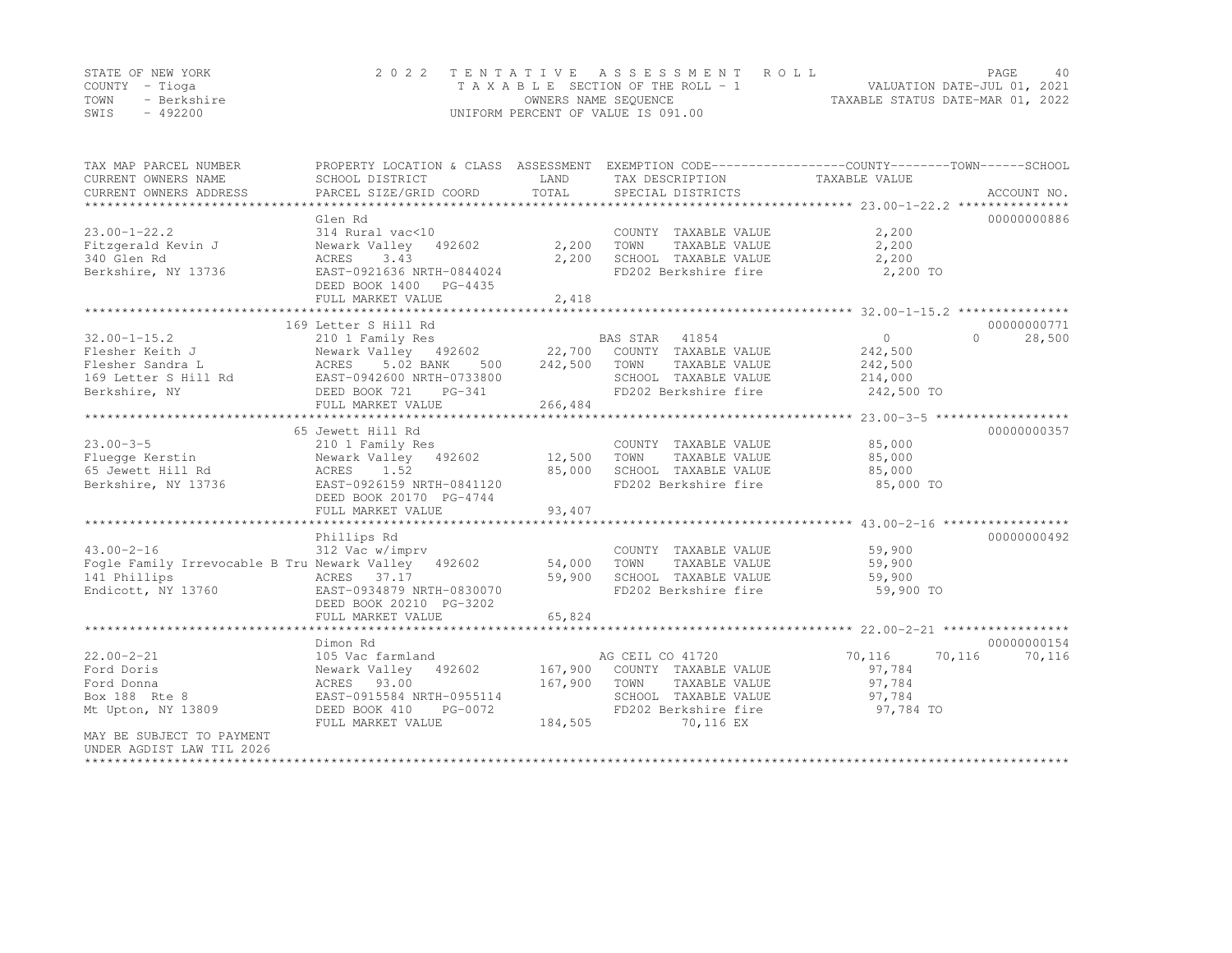|      | STATE OF NEW YORK | 2022 TENTATIVE ASSESSMENT ROLL     |                                  | PAGE. |  |
|------|-------------------|------------------------------------|----------------------------------|-------|--|
|      | COUNTY – Tioga    | TAXABLE SECTION OF THE ROLL - 1    | VALUATION DATE-JUL 01, 2021      |       |  |
| TOWN | - Berkshire       | OWNERS NAME SEQUENCE               | TAXABLE STATUS DATE-MAR 01, 2022 |       |  |
| SWIS | - 492200          | UNIFORM PERCENT OF VALUE IS 091.00 |                                  |       |  |

| TAX MAP PARCEL NUMBER<br>CURRENT OWNERS NAME<br>CURRENT OWNERS ADDRESS | SCHOOL DISTRICT<br>PARCEL SIZE/GRID COORD     | LAND<br>TOTAL      | TAX DESCRIPTION<br>SPECIAL DISTRICTS  | PROPERTY LOCATION & CLASS ASSESSMENT EXEMPTION CODE----------------COUNTY-------TOWN-----SCHOOL<br>TAXABLE VALUE | ACCOUNT NO. |
|------------------------------------------------------------------------|-----------------------------------------------|--------------------|---------------------------------------|------------------------------------------------------------------------------------------------------------------|-------------|
| *************************                                              |                                               |                    |                                       |                                                                                                                  | *****       |
|                                                                        | 415 Glen Rd                                   |                    |                                       |                                                                                                                  | 00000000255 |
| $22.00 - 2 - 12$                                                       | 210 1 Family Res                              |                    | ENH STAR<br>41834                     | $\circ$<br>$\Omega$                                                                                              | 69,000      |
| Ford Suzanne J                                                         | Newark Valley<br>492602                       | 14,400             | COUNTY TAXABLE VALUE                  | 69,000                                                                                                           |             |
| 415 Glen Rd                                                            | 1.75<br>ACRES                                 | 69,000             | TOWN<br>TAXABLE VALUE                 | 69,000                                                                                                           |             |
| Berkshire, NY 13736                                                    | EAST-0919289 NRTH-0844010                     |                    | SCHOOL TAXABLE VALUE                  | $\overline{0}$                                                                                                   |             |
|                                                                        | DEED BOOK 384<br>PG-0776<br>FULL MARKET VALUE | 75,824             | FD202 Berkshire fire                  | 69,000 TO                                                                                                        |             |
|                                                                        | ****************                              |                    |                                       |                                                                                                                  |             |
|                                                                        | 12614 Rt 38                                   |                    |                                       |                                                                                                                  | 00000000592 |
| $23.15 - 1 - 2.2$                                                      | 210 1 Family Res                              |                    | 41834<br>ENH STAR                     | $\circ$<br>$\Omega$                                                                                              | 70,400      |
| Foux Dorothy                                                           | Newark Valley 492602                          | 13,500             | COUNTY TAXABLE VALUE                  | 70,400                                                                                                           |             |
| 12614 State Rte 38                                                     | 1.40<br>ACRES                                 | 70,400             | TAXABLE VALUE<br>TOWN                 | 70,400                                                                                                           |             |
| Berkshire, NY 13736                                                    | EAST-0928499 NRTH-0842810                     |                    | SCHOOL TAXABLE VALUE                  | $\Omega$                                                                                                         |             |
|                                                                        | DEED BOOK 364<br>PG-1128                      |                    | FD202 Berkshire fire                  | 70,400 TO                                                                                                        |             |
|                                                                        | FULL MARKET VALUE                             | 77,363             |                                       |                                                                                                                  |             |
|                                                                        | ************************                      | **********         |                                       | ********************** 22.00-1-5.2 ****************                                                              |             |
|                                                                        | Glen Rd                                       |                    |                                       |                                                                                                                  | 00000000828 |
| $22.00 - 1 - 5.2$                                                      | 105 Vac farmland                              |                    | AG CEIL CO 41720                      | 7,481<br>7,481                                                                                                   | 7,481       |
| Friggen Maple Trust                                                    | Newark Valley 492602                          | 12,000             | COUNTY TAXABLE VALUE                  | 4,519                                                                                                            |             |
| Daniel A. & Ruth B. Beasley as deed restrictions apply                 |                                               | 12,000             | TAXABLE VALUE<br>TOWN                 | 4,519                                                                                                            |             |
| 5663 Stevens Drive                                                     | FRNT 758.10 DPTH                              |                    | SCHOOL TAXABLE VALUE                  | 4,519                                                                                                            |             |
| Cicero, NY 13039                                                       | 7.99<br>ACRES                                 |                    | FD202 Berkshire fire                  | 4,519 TO                                                                                                         |             |
|                                                                        | DEED BOOK 20200 PG-53                         |                    | 7,481 EX                              |                                                                                                                  |             |
| MAY BE SUBJECT TO PAYMENT<br>UNDER AGDIST LAW TIL 2026                 | FULL MARKET VALUE                             | 13,187             |                                       |                                                                                                                  |             |
|                                                                        |                                               |                    |                                       |                                                                                                                  |             |
|                                                                        | Dimon Rd                                      |                    |                                       |                                                                                                                  | 00000000494 |
| $22.00 - 2 - 7$                                                        | 322 Rural vac>10                              |                    | AG CEIL CO 41720                      | 3,493<br>3,493                                                                                                   | 3,493       |
| Friggin Maple Trust                                                    | Newark Valley<br>492602                       | 6,500              | COUNTY TAXABLE VALUE                  | 3,007                                                                                                            |             |
| Daniel A Beasley Trustee Ruth ACRES 10.00                              |                                               | 6,500              | TOWN<br>TAXABLE VALUE                 | 3,007                                                                                                            |             |
| 5663 Stevens Drive                                                     | EAST-0914960 NRTH-0843630                     |                    | SCHOOL TAXABLE VALUE                  | 3,007                                                                                                            |             |
| Cicero, NY 13039                                                       | DEED BOOK 20210 PG-1524                       |                    | FD202 Berkshire fire                  | 3,007 TO                                                                                                         |             |
|                                                                        | FULL MARKET VALUE                             | 7,143              | 3,493 EX                              |                                                                                                                  |             |
| MAY BE SUBJECT TO PAYMENT                                              |                                               |                    |                                       |                                                                                                                  |             |
| UNDER AGDIST LAW TIL 2026                                              |                                               |                    |                                       |                                                                                                                  |             |
|                                                                        |                                               |                    |                                       |                                                                                                                  |             |
|                                                                        | 761 Glen Rd                                   |                    |                                       |                                                                                                                  | 00000000085 |
| $22.00 - 2 - 5$                                                        | 241 Rural res&aq                              |                    | AG CEIL CO 41720                      | 129,470<br>129,470                                                                                               | 129,470     |
| Friggin' Maple Trust<br>c/o Beasley, Daniel Ruth                       | Newark Valley 492602                          | 216,500<br>278,000 | COUNTY TAXABLE VALUE<br>TOWN          | 148,530<br>148,530                                                                                               |             |
| 5663 Stevens Dr                                                        | ACRES 168.57<br>EAST-0911928 NRTH-0843657     |                    | TAXABLE VALUE<br>SCHOOL TAXABLE VALUE | 148,530                                                                                                          |             |
| Cicero, NY 13039                                                       | DEED BOOK 20170 PG-1377                       |                    | FD202 Berkshire fire                  | 148,530 TO                                                                                                       |             |
|                                                                        | FULL MARKET VALUE                             | 305,495            | 129,470 EX                            |                                                                                                                  |             |
| MAY BE SUBJECT TO PAYMENT                                              |                                               |                    |                                       |                                                                                                                  |             |
| UNDER AGDIST LAW TIL 2026                                              |                                               |                    |                                       |                                                                                                                  |             |
|                                                                        |                                               |                    |                                       |                                                                                                                  |             |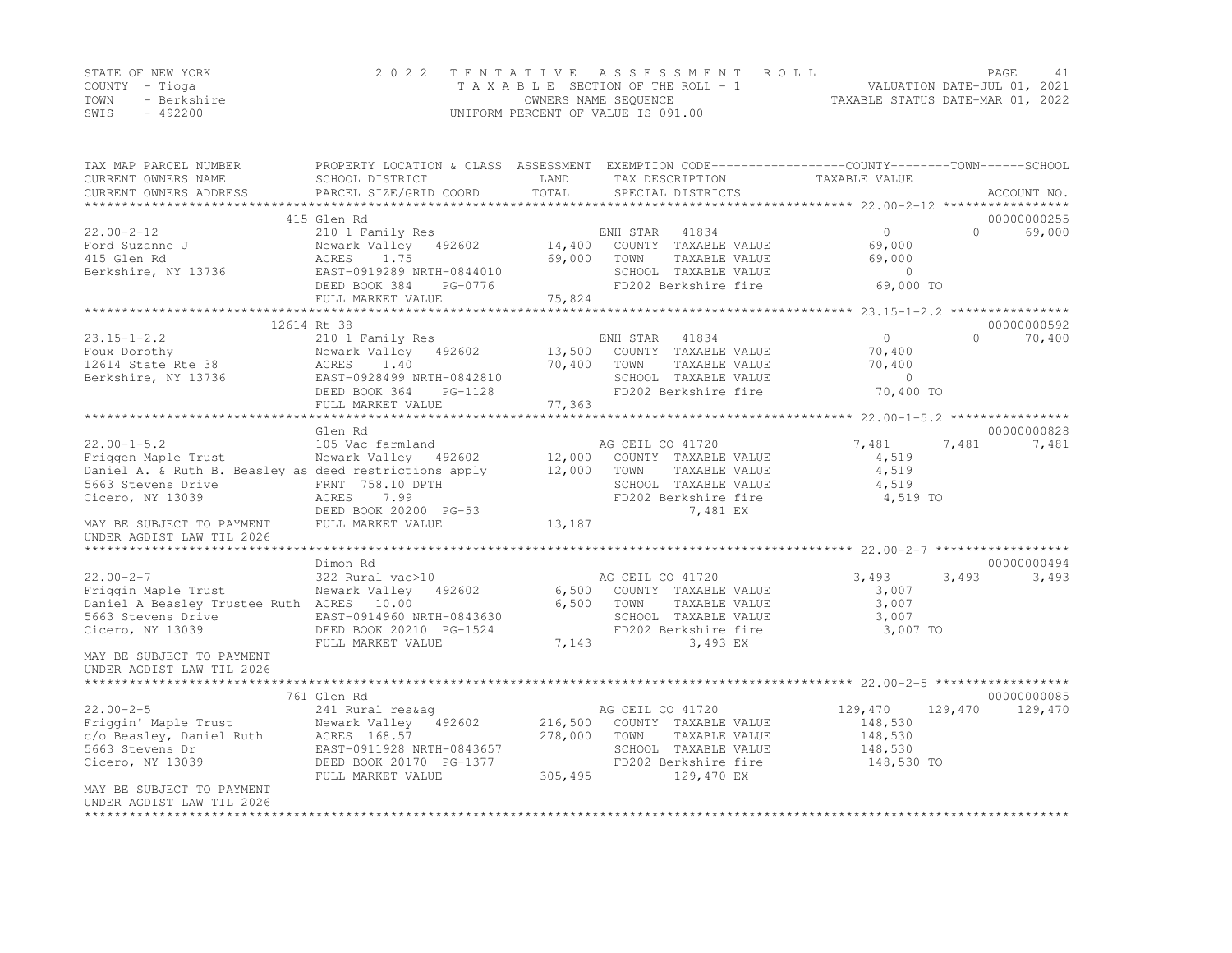|      | STATE OF NEW YORK | 2022 TENTATIVE ASSESSMENT ROLL     | PAGE.                            |  |
|------|-------------------|------------------------------------|----------------------------------|--|
|      | COUNTY – Tioga    | TAXABLE SECTION OF THE ROLL - 1    | VALUATION DATE-JUL 01, 2021      |  |
| TOWN | - Berkshire       | OWNERS NAME SEQUENCE               | TAXABLE STATUS DATE-MAR 01, 2022 |  |
| SWIS | $-492200$         | UNIFORM PERCENT OF VALUE IS 091.00 |                                  |  |

| TAX MAP PARCEL NUMBER<br>CURRENT OWNERS NAME<br>CURRENT OWNERS ADDRESS | SCHOOL DISTRICT<br>PARCEL SIZE/GRID COORD              | LAND<br>TOTAL | TAX DESCRIPTION<br>SPECIAL DISTRICTS | PROPERTY LOCATION & CLASS ASSESSMENT EXEMPTION CODE----------------COUNTY-------TOWN-----SCHOOL<br>TAXABLE VALUE | ACCOUNT NO. |
|------------------------------------------------------------------------|--------------------------------------------------------|---------------|--------------------------------------|------------------------------------------------------------------------------------------------------------------|-------------|
|                                                                        |                                                        |               |                                      |                                                                                                                  |             |
|                                                                        | 12507 Rt 38                                            |               |                                      |                                                                                                                  | 00000000181 |
| $23.19 - 1 - 61$                                                       | 210 1 Family Res                                       |               | 41854<br>BAS STAR                    | 0<br>$\cap$                                                                                                      | 28,500      |
| Frink Michael Z                                                        | Newark Valley 492602                                   | 9,800         | COUNTY TAXABLE VALUE                 | 83,900                                                                                                           |             |
| Frink Marcela                                                          | FRNT 103.57 DPTH 191.16                                | 83,900        | TOWN<br>TAXABLE VALUE                | 83,900                                                                                                           |             |
| 12507 State Rte 38                                                     | BANK<br>500                                            |               | SCHOOL TAXABLE VALUE                 | 55,400                                                                                                           |             |
| Berkshire, NY 13736                                                    | EAST-0927529 NRTH-0840380<br>DEED BOOK 514<br>$PG-205$ |               | FD202 Berkshire fire                 | 83,900 TO                                                                                                        |             |
|                                                                        | FULL MARKET VALUE                                      | 92,198        |                                      |                                                                                                                  |             |
|                                                                        | *********************************                      |               |                                      |                                                                                                                  |             |
|                                                                        | 12479 Rt 38                                            |               |                                      |                                                                                                                  | 00000000511 |
| $31.07 - 1 - 13$                                                       | 210 1 Family Res                                       |               | COUNTY TAXABLE VALUE                 | 80,000                                                                                                           |             |
| Fry Rick A                                                             | Newark Valley 492602 12,600                            |               | TOWN<br>TAXABLE VALUE                | 80,000                                                                                                           |             |
| 12479 State Rte 38                                                     | FRNT 167.07 DPTH 270.56                                | 80,000        | SCHOOL TAXABLE VALUE                 | 80,000                                                                                                           |             |
| PO Box 123                                                             | ACRES<br>1.04                                          |               | FD202 Berkshire fire                 | 80,000 TO                                                                                                        |             |
| Berkshire, NY 13736                                                    | EAST-0927299 NRTH-0839730<br>DEED BOOK 632<br>PG-107   |               |                                      |                                                                                                                  |             |
|                                                                        | FULL MARKET VALUE                                      | 87,912        |                                      |                                                                                                                  |             |
|                                                                        |                                                        |               |                                      |                                                                                                                  |             |
|                                                                        | Glen Rd                                                |               |                                      |                                                                                                                  | 00000000884 |
| $22.00 - 2 - 28$                                                       | 322 Rural vac>10                                       |               | COUNTY TAXABLE VALUE                 | 99,000                                                                                                           |             |
| Gaccione Salvatore                                                     | Newark Valley<br>492602                                | 99,000        | TOWN<br>TAXABLE VALUE                | 99,000                                                                                                           |             |
| 100 Janelle Court                                                      | ACRES 67.80                                            | 99,000        | SCHOOL TAXABLE VALUE                 | 99,000                                                                                                           |             |
| Bedminster, NJ 07921                                                   | EAST-0920349 NRTH-0842880                              |               | FD202 Berkshire fire                 | 99,000 TO                                                                                                        |             |
|                                                                        | DEED BOOK 16923 PG-7001                                |               |                                      |                                                                                                                  |             |
|                                                                        | FULL MARKET VALUE                                      | 108,791       |                                      |                                                                                                                  |             |
|                                                                        |                                                        |               |                                      |                                                                                                                  |             |
|                                                                        | 3933 Wilson Creek Rd                                   |               |                                      |                                                                                                                  | 00000000169 |
| $24.00 - 1 - 38$                                                       | 210 1 Family Res                                       |               | VET WAR C 41122                      | $\Omega$<br>11,400                                                                                               | $\bigcirc$  |
| Gardner Beverly J                                                      | Newark Valley 492602                                   |               | 22,500 VET WAR T 41123               | 5,700<br>$\Omega$                                                                                                | $\bigcirc$  |
| 3933 Wilson Creek Rd                                                   | ACRES<br>5.00                                          |               | 77,400 ENH STAR 41834                | $\circ$<br>$\Omega$                                                                                              | 71,160      |
| Berkshire, NY 13736                                                    | EAST-0938769 NRTH-0840540                              |               | COUNTY TAXABLE VALUE                 | 66,000                                                                                                           |             |
|                                                                        | DEED BOOK 320<br>PG-0617                               |               | TOWN<br>TAXABLE VALUE                | 71,700                                                                                                           |             |
|                                                                        | FULL MARKET VALUE                                      | 85,055        | SCHOOL TAXABLE VALUE                 | 6,240                                                                                                            |             |
|                                                                        |                                                        |               | FD202 Berkshire fire                 | 77,400 TO                                                                                                        |             |
|                                                                        |                                                        |               |                                      |                                                                                                                  |             |
|                                                                        | Glen Rd                                                |               |                                      |                                                                                                                  | 00000000392 |
| $22.00 - 1 - 4$                                                        | 314 Rural vac<10                                       |               | COUNTY TAXABLE VALUE                 | 1,000                                                                                                            |             |
| Gardner Jerry                                                          | Newark Valley 492602                                   | 1,000         | TAXABLE VALUE<br>TOWN                | 1,000                                                                                                            |             |
| Gardner Linda                                                          | ACRES<br>1.00                                          | 1,000         | SCHOOL TAXABLE VALUE                 | 1,000                                                                                                            |             |
| 514 Glen Rd                                                            | EAST-0918048 NRTH-0845209                              |               | FD202 Berkshire fire                 | 1,000 TO                                                                                                         |             |
| Berkshire, NY 13736                                                    | DEED BOOK 710<br>$PG-92$                               |               |                                      |                                                                                                                  |             |
|                                                                        | FULL MARKET VALUE                                      | 1,099         |                                      |                                                                                                                  |             |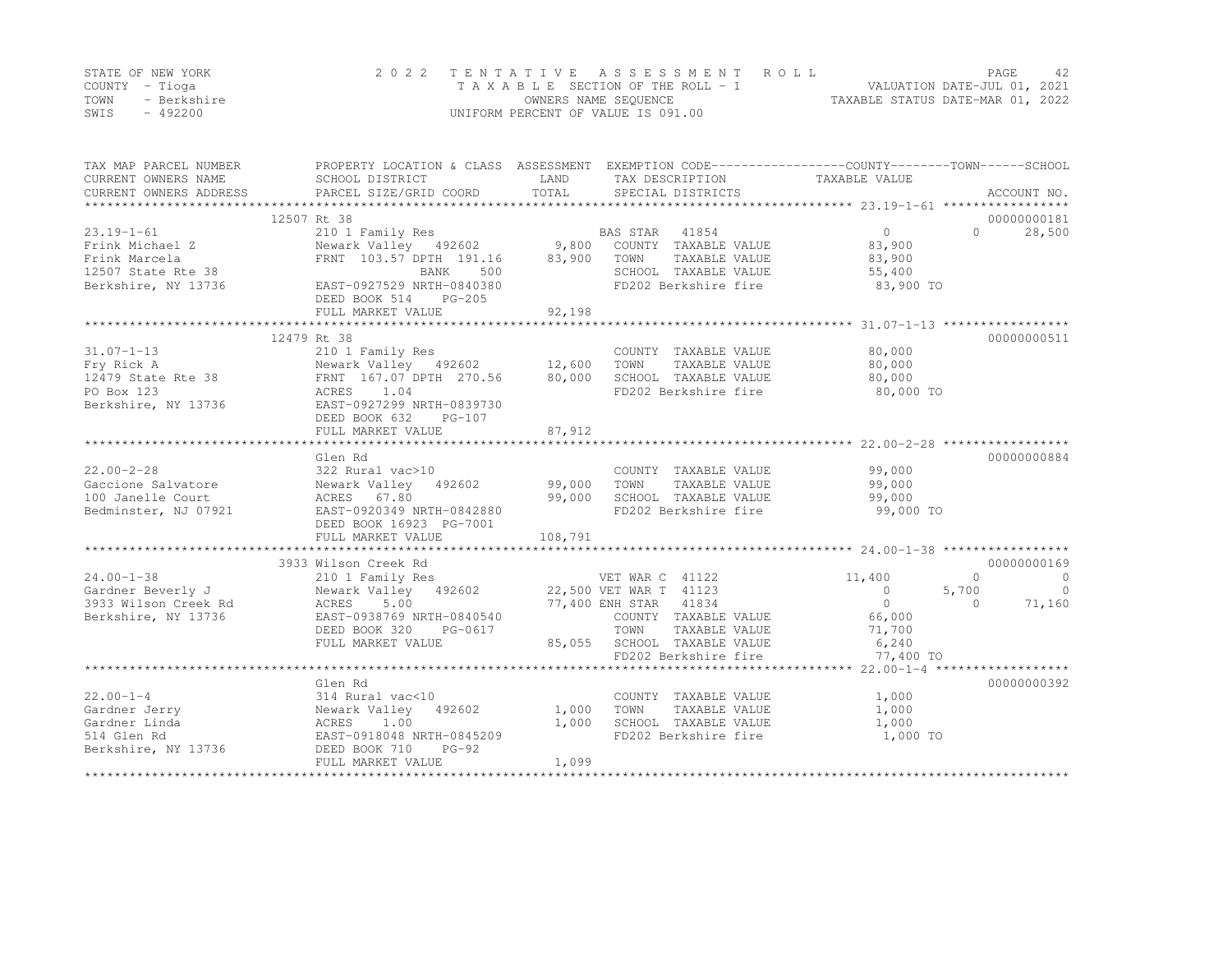|      | STATE OF NEW YORK | 2022 TENTATIVE ASSESSMENT ROLL     | PAGE                             | -43 |
|------|-------------------|------------------------------------|----------------------------------|-----|
|      | COUNTY – Tioga    | TAXABLE SECTION OF THE ROLL - 1    | VALUATION DATE-JUL 01, 2021      |     |
| TOWN | - Berkshire       | OWNERS NAME SEQUENCE               | TAXABLE STATUS DATE-MAR 01, 2022 |     |
| SWIS | - 492200          | UNIFORM PERCENT OF VALUE IS 091.00 |                                  |     |

| TAX MAP PARCEL NUMBER<br>CURRENT OWNERS NAME<br>CURRENT OWNERS ADDRESS                                                                                | PROPERTY LOCATION & CLASS ASSESSMENT<br>SCHOOL DISTRICT<br>PARCEL SIZE/GRID COORD                                                                                                    | LAND<br>TOTAL                 | TAX DESCRIPTION<br>SPECIAL DISTRICTS                                                                                                                | EXEMPTION CODE-----------------COUNTY-------TOWN------SCHOOL<br>TAXABLE VALUE | ACCOUNT NO. |
|-------------------------------------------------------------------------------------------------------------------------------------------------------|--------------------------------------------------------------------------------------------------------------------------------------------------------------------------------------|-------------------------------|-----------------------------------------------------------------------------------------------------------------------------------------------------|-------------------------------------------------------------------------------|-------------|
| $14.00 - 2 - 19$<br>Gardner Jerry T<br>Gardner Linda J<br>514 Glen Rd<br>Berkshire, NY 13736 DEED BOOK 378                                            | 9032 West Creek Rd<br>210 1 Family Res<br>Newark Valley 492602<br>ACRES 1.65<br>EAST-0911409 NRTH-0846860<br>PG-0817<br>FULL MARKET VALUE                                            | 14,100<br>49,000<br>53,846    | COUNTY TAXABLE VALUE<br>TOWN<br>TAXABLE VALUE<br>SCHOOL TAXABLE VALUE<br>FD202 Berkshire fire                                                       | 49,000<br>49,000<br>49,000<br>49,000 TO                                       | 00000000488 |
|                                                                                                                                                       | 514 Glen Rd                                                                                                                                                                          |                               |                                                                                                                                                     |                                                                               | 00000000417 |
| $22.00 - 1 - 3$<br>Gardner Jerry T<br>Gardner Linda J<br>514 Glen Rd<br>Berkshire, NY 13736<br>MAY BE SUBJECT TO PAYMENT<br>UNDER AGDIST LAW TIL 2026 | 241 Rural res&aq<br>Newark Valley 192602<br>ACRES 117.09<br>EAST-0916554 NRTH-0845803<br>DEED BOOK 589<br>PG-333<br>FULL MARKET VALUE                                                | 151,000<br>268,000<br>294,505 | AG CEIL CO 41720<br>COUNTY TAXABLE VALUE<br>TOWN<br>TAXABLE VALUE<br>SCHOOL TAXABLE VALUE<br>FD202 Berkshire fire<br>69,604 EX                      | 69,604<br>69,604<br>198,396<br>198,396<br>198,396<br>198,396 TO               | 69,604      |
|                                                                                                                                                       | Glen Rd                                                                                                                                                                              |                               |                                                                                                                                                     |                                                                               | 00000000831 |
| $22.00 - 1 - 5.5$<br>Gardner Jerry T<br>Gardner Linda J<br>514 Glen Rd<br>Berkshire, NY 13736                                                         | 314 Rural vac<10<br>Newark Valley 492602 12,000 TOWN<br>FRNT 361.05 DPTH<br>5.01<br>ACRES<br>EAST-0917278 NRTH-0844387<br>DEED BOOK 15000 PG-3574<br>FULL MARKET VALUE               | 12,000<br>13,187              | COUNTY TAXABLE VALUE<br>TAXABLE VALUE<br>SCHOOL TAXABLE VALUE<br>FD202 Berkshire fire                                                               | 12,000<br>12,000<br>12,000<br>12,000 TO                                       |             |
|                                                                                                                                                       | west creek Rd                                                                                                                                                                        |                               |                                                                                                                                                     |                                                                               | 00000000693 |
| $22.00 - 1 - 1.221$<br>Gardner Joshua W<br>9032 West Creek Road<br>Berkshire, NY 13736<br>MAY BE SUBJECT TO PAYMENT<br>UNDER AGDIST LAW TIL 2026      | 105 Vac farmland<br>Newark Valley 492602 19,000<br>B631/p53 O&g Lease 5\99 20,000 TOWN<br>ACRES<br>8.92<br>EAST-0911294 NRTH-0846492<br>DEED BOOK 20200 PG-3791<br>FULL MARKET VALUE | 21,978                        | AG CEIL CO 41720<br>COUNTY TAXABLE VALUE<br>TAXABLE VALUE<br>SCHOOL TAXABLE VALUE<br>AG003 North tioga ag dist<br>FD202 Berkshire fire<br>13,497 EX | 13,497<br>13,497<br>6,503<br>6,503<br>6,503<br>8.92 AC<br>6,503 TO            | 13,497      |
|                                                                                                                                                       | 249 Glen Rd                                                                                                                                                                          |                               |                                                                                                                                                     |                                                                               | 00000000380 |
| $23.00 - 3 - 2.1$<br>Gardner Linda J Newark Valley 492602<br>Gardner Jerry<br>514 Glen Road<br>Berkshire, NY 13736                                    | 260 Seasonal res<br>ACRES 23.72<br>EAST-0921839 NRTH-0840948<br>DEED BOOK 21403 PG-1001<br>FULL MARKET VALUE                                                                         | 34,180<br>34,580<br>38,000    | COUNTY TAXABLE VALUE<br>TOWN<br>TAXABLE VALUE<br>SCHOOL TAXABLE VALUE<br>FD202 Berkshire fire                                                       | 34,580<br>34,580<br>34,580<br>34,580 TO                                       |             |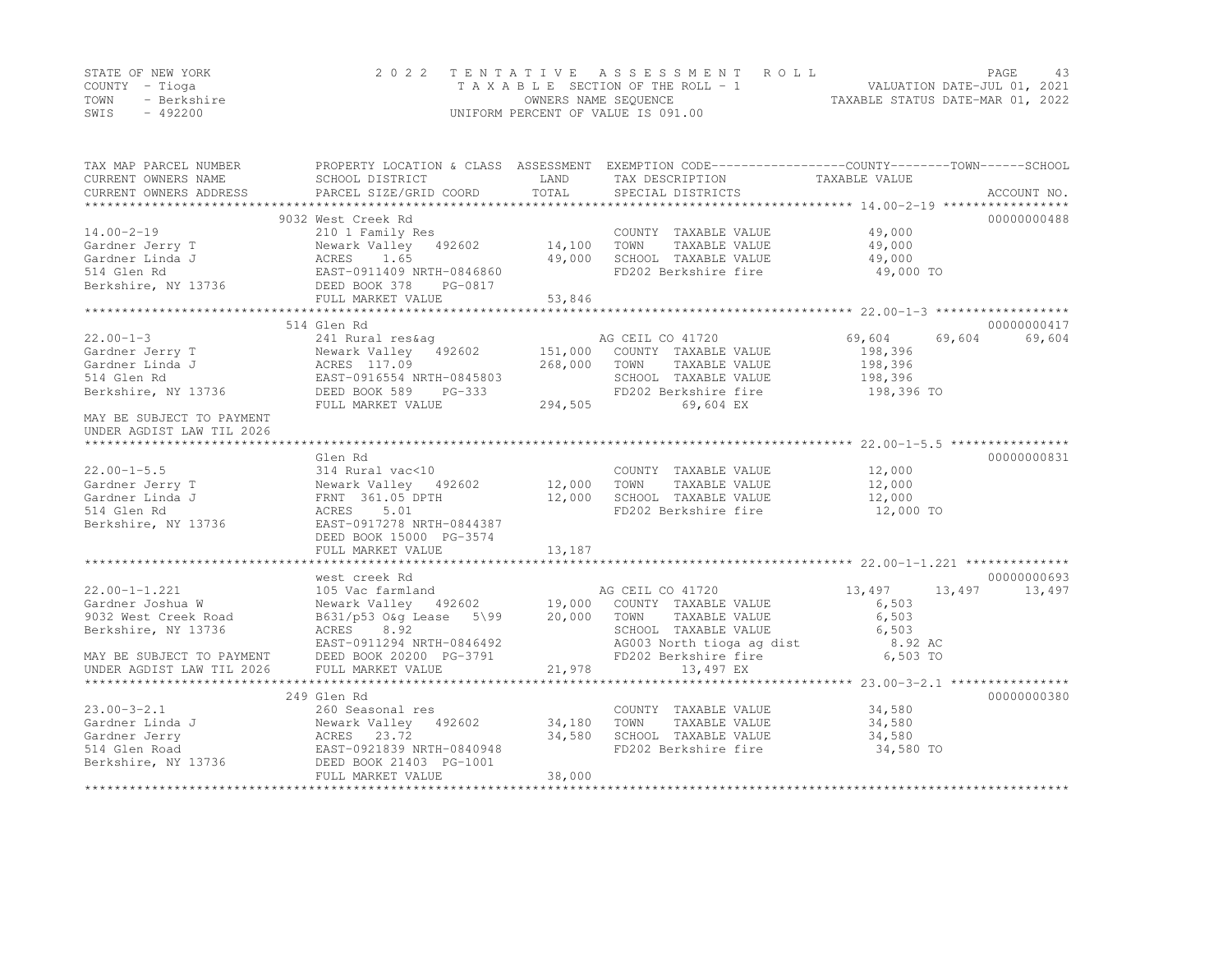|      | STATE OF NEW YORK | 2022 TENTATIVE ASSESSMENT ROLL                           | <b>PAGE</b>                 |  |
|------|-------------------|----------------------------------------------------------|-----------------------------|--|
|      | COUNTY – Tioga    | TAXABLE SECTION OF THE ROLL - 1                          | VALUATION DATE-JUL 01, 2021 |  |
| TOWN | - Berkshire       | TAXABLE STATUS DATE-MAR 01, 2022<br>OWNERS NAME SEQUENCE |                             |  |
| SWIS | - 492200          | UNIFORM PERCENT OF VALUE IS 091.00                       |                             |  |

| TAX MAP PARCEL NUMBER<br>CURRENT OWNERS NAME<br>CURRENT OWNERS ADDRESS                                                                                                                                                   | PROPERTY LOCATION & CLASS ASSESSMENT EXEMPTION CODE----------------COUNTY-------TOWN-----SCHOOL<br>SCHOOL DISTRICT<br>PARCEL SIZE/GRID COORD                                                   | LAND<br>TOTAL                | TAX DESCRIPTION<br>SPECIAL DISTRICTS                                                                                                               | TAXABLE VALUE                                                                 | ACCOUNT NO. |
|--------------------------------------------------------------------------------------------------------------------------------------------------------------------------------------------------------------------------|------------------------------------------------------------------------------------------------------------------------------------------------------------------------------------------------|------------------------------|----------------------------------------------------------------------------------------------------------------------------------------------------|-------------------------------------------------------------------------------|-------------|
| $24.00 - 1 - 13$<br>Gardner Ralph<br>Gardner Beverly<br>3933 Wilson Creek Rd<br>Berkshire, NY 13736                                                                                                                      | Barnes Hill Rd<br>322 Rural vac>10<br>Newark Valley 492602<br>ACRES 10.90<br>EAST-0940909 NRTH-0841890<br>DEED BOOK 361<br>PG-0986<br>FULL MARKET VALUE                                        | 20,100<br>20,100<br>22,088   | COUNTY TAXABLE VALUE<br>TAXABLE VALUE<br>TOWN<br>SCHOOL TAXABLE VALUE<br>FD202 Berkshire fire                                                      | 20,100<br>20,100<br>20,100<br>20,100 TO                                       | 00000000167 |
| $24.00 - 1 - 18$<br>Gardner Ralph A<br>Gardner Beverly J<br>3933 Wilson Creek Rd<br>Berkshire, NY 13736<br>EAST-0939319 NRTH-0840510<br>DEED BOOK 16384<br>DEED BOOK 16384<br>PG-6001<br>FUII MAPKET VALUE               | 3930 Wilson Creek Rd<br>210 1 Family Res<br>Newark Valley 492602<br>FULL MARKET VALUE                                                                                                          | 17,000<br>82,967             | COUNTY TAXABLE VALUE<br>TOWN<br>TAXABLE VALUE<br>75,500 SCHOOL TAXABLE VALUE<br>FD202 Berkshire fire                                               | 75,500<br>75,500<br>75,500<br>75,500 TO                                       | 00000000401 |
| $24.00 - 1 - 34$<br>Gardner Ralph A<br>3933 Wilson Creek Rd<br>Berkshire, NY 13736                                                                                                                                       | East Berkshire Rd<br>314 Rural vac<10<br>Newark Valley 492602 500<br>FRNT 159.00 DPTH 115.00 500<br>EAST-0938949 NRTH-0840760<br>DEED BOOK 329<br>PG-0110<br>FULL MARKET VALUE                 | 500<br>549<br>************** | COUNTY TAXABLE VALUE<br>TOWN<br>TAXABLE VALUE<br>TOWN       TAXABLE  VALUE<br>SCHOOL    TAXABLE  VALUE<br>FD202 Berkshire fire                     | 500<br>500<br>500<br>500 TO<br>**************** 24.00-1-37 ****************** | 00000000166 |
| $24.00 - 1 - 37$<br>Gardner Ralph A<br>Gardner Beverly J<br>3933 Wilson Creek Rd<br>Berkshire, NY 13736                                                                                                                  | East Berkshire Rd<br>314 Rural vac<10<br>Newark Valley 492602<br>Newark Valley 492602<br>ACRES 6.40<br>EAST-0937759 NRTH-0840800<br>DEED BOOK 391 PG-0013<br>FULL MARKET VALUE                 | 14,100<br>14,100<br>15,495   | COUNTY TAXABLE VALUE<br>TAXABLE VALUE<br>TOWN<br>SCHOOL TAXABLE VALUE<br>SCHOOL TAXABLE VALUE<br>AG003 North tioga ag dist<br>FD202 Berkshire fire | 14,100<br>14,100<br>14,100<br>6.40 AC<br>14,100 TO                            | 00000000446 |
| % 21.00-1-39 210 1 Family Res<br>Gardner Ralph A Newark Valley 492602<br>Gardner Beverly ACRES 4.80<br>3933 Wilson Creek Rd EAST-0938879 NRTH-0840270<br>Berkshire, NY 13736 DEED BOOK 356 PG-0695<br>FIILL MARKET VALUE | 3923 Wilson Creek Rd<br>FULL MARKET VALUE                                                                                                                                                      | 22,000<br>60,000<br>65,934   | COUNTY TAXABLE VALUE<br>TOWN<br>TAXABLE VALUE<br>SCHOOL TAXABLE VALUE<br>FD202 Berkshire fire                                                      | 60,000<br>60,000<br>60,000<br>60,000 TO                                       | 00000000170 |
| $14.00 - 2 - 24$<br>Garrett Rose M<br>818 Jewett Hill Road<br>Berkshire, NY 13736                                                                                                                                        | 818 Jewett Hill Rd<br>210 1 Family Res<br>Newark Valley 492602<br>Deed Date 09-09-94<br>ACRES<br>5.14 BANK<br>500<br>EAST-0912228 NRTH-0849177<br>DEED BOOK 20200 PG-2183<br>FULL MARKET VALUE | 22,900<br>125,000<br>137,363 | COUNTY TAXABLE VALUE<br>TOWN<br>TAXABLE VALUE<br>SCHOOL TAXABLE VALUE<br>AG003 North tioga ag dist<br>FD202 Berkshire fire                         | 125,000<br>125,000<br>125,000<br>5.14 AC<br>125,000 TO                        | 00000000656 |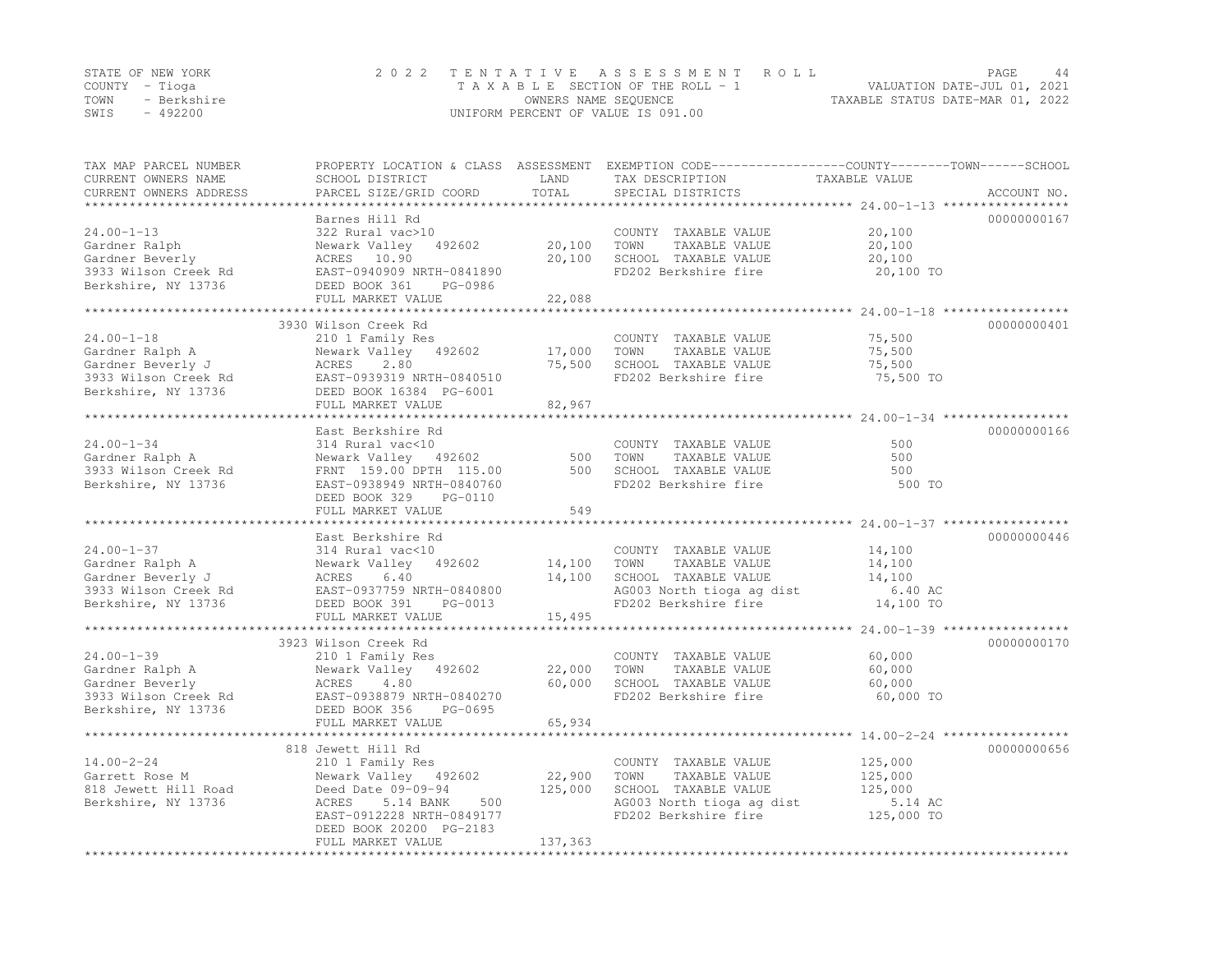|      | STATE OF NEW YORK | 2022 TENTATIVE ASSESSMENT ROLL                                 | PAGE |  |
|------|-------------------|----------------------------------------------------------------|------|--|
|      | COUNTY – Tioga    | VALUATION DATE-JUL 01, 2021<br>TAXABLE SECTION OF THE ROLL - 1 |      |  |
| TOWN | - Berkshire       | TAXABLE STATUS DATE-MAR 01, 2022<br>OWNERS NAME SEQUENCE       |      |  |
| SWIS | - 492200          | UNIFORM PERCENT OF VALUE IS 091.00                             |      |  |

| TAX MAP PARCEL NUMBER<br>CURRENT OWNERS NAME<br>CURRENT OWNERS ADDRESS | SCHOOL DISTRICT<br>PARCEL SIZE/GRID COORD            | LAND<br>TOTAL    | PROPERTY LOCATION & CLASS ASSESSMENT EXEMPTION CODE---------------COUNTY-------TOWN-----SCHOOL<br>TAX DESCRIPTION<br>SPECIAL DISTRICTS | TAXABLE VALUE      | ACCOUNT NO.           |
|------------------------------------------------------------------------|------------------------------------------------------|------------------|----------------------------------------------------------------------------------------------------------------------------------------|--------------------|-----------------------|
|                                                                        |                                                      |                  |                                                                                                                                        |                    |                       |
| $25.00 - 1 - 4.4$                                                      | Shaff Rd<br>105 Vac farmland                         |                  | AG CEIL CO 41720                                                                                                                       | 52,821<br>52,821   | 00000000713<br>52,821 |
| Glezen Farms Realty LLC<br>149 Owen Hill Rd                            | Newark Valley 492602<br>O&q Lease B652/p26           | 82,500<br>82,500 | COUNTY TAXABLE VALUE<br>TOWN<br>TAXABLE VALUE                                                                                          | 29,679<br>29,679   |                       |
| Lisle, NY 13797                                                        | ACRES 65.06                                          |                  | SCHOOL TAXABLE VALUE                                                                                                                   | 29,679             |                       |
| MAY BE SUBJECT TO PAYMENT                                              | EAST-0947608 NRTH-0841281<br>DEED BOOK 15066 PG-3001 |                  | FD202 Berkshire fire<br>52,821 EX                                                                                                      | 29,679 TO          |                       |
| UNDER AGDIST LAW TIL 2026                                              | FULL MARKET VALUE                                    | 90,659           |                                                                                                                                        |                    |                       |
|                                                                        |                                                      |                  |                                                                                                                                        |                    |                       |
| $25.00 - 1 - 4.211$                                                    | Waule Rd<br>105 Vac farmland                         |                  | AG CEIL CO 41720                                                                                                                       | 34,321<br>34,321   | 00000000712<br>34,321 |
| Glezen Farms Realty LLC                                                | Newark Valley 492602                                 | 50,200           | COUNTY TAXABLE VALUE                                                                                                                   | 15,879             |                       |
| 149 Owen Hill Rd                                                       | O&g Lease B652/p26                                   | 50,200           | TOWN<br>TAXABLE VALUE                                                                                                                  | 15,879             |                       |
| Lisle, NY 13797                                                        | ACRES 31.30                                          |                  | SCHOOL TAXABLE VALUE                                                                                                                   | 15,879             |                       |
|                                                                        | EAST-0945230 NRTH-0841210                            |                  | FD202 Berkshire fire                                                                                                                   | 15,879 TO          |                       |
| MAY BE SUBJECT TO PAYMENT                                              | DEED BOOK 15066 PG-3001                              |                  | 34,321 EX                                                                                                                              |                    |                       |
| UNDER AGDIST LAW TIL 2026                                              | FULL MARKET VALUE                                    | 55,165           |                                                                                                                                        |                    |                       |
|                                                                        |                                                      |                  |                                                                                                                                        |                    |                       |
|                                                                        | East Berkshire Rd                                    |                  |                                                                                                                                        |                    | 00000000267           |
| 24.00-1-51.112                                                         | 112 Dairy farm                                       |                  | AG CEIL IN 41730                                                                                                                       | 116,322<br>116,322 | 116,322               |
| Glezen Farms Realty, LLC                                               | Newark Valley 492602                                 | 160,000          | COUNTY TAXABLE VALUE                                                                                                                   | 43,678             |                       |
| 149 Owen Hill Road                                                     | ACRES 104.02                                         | 160,000          | TAXABLE VALUE<br>TOWN                                                                                                                  | 43,678             |                       |
| Lisle, NY 13797                                                        | EAST-0934434 NRTH-0843908                            |                  | SCHOOL TAXABLE VALUE                                                                                                                   | 43,678             |                       |
|                                                                        | DEED BOOK 20210 PG-2977                              |                  | AG003 North tioga ag dist 104.02 AC                                                                                                    |                    |                       |
| MAY BE SUBJECT TO PAYMENT                                              | FULL MARKET VALUE                                    |                  | 175,824 FD202 Berkshire fire                                                                                                           | 43,678 TO          |                       |
| UNDER AGDIST LAW TIL 2029                                              |                                                      |                  | 116,322 EX                                                                                                                             |                    |                       |
|                                                                        |                                                      |                  |                                                                                                                                        |                    |                       |
|                                                                        | 12529 Rt 38                                          |                  |                                                                                                                                        |                    | 00000000496           |
| $23.19 - 1 - 10$                                                       | 210 1 Family Res                                     |                  | COUNTY TAXABLE VALUE                                                                                                                   | 35,900             |                       |
| Goodrich Jr. Edward B                                                  | Newark Valley 492602                                 | 9,800            | TOWN<br>TAXABLE VALUE                                                                                                                  | 35,900             |                       |
| Goodrich Kathy E                                                       | FRNT 128.00 DPTH 157.00                              | 35,900           | SCHOOL TAXABLE VALUE                                                                                                                   | 35,900             |                       |
| 7207 State Route 38                                                    | EAST-0927689 NRTH-0840870                            |                  | FD202 Berkshire fire                                                                                                                   | 35,900 TO          |                       |
| Newark Valley, NY 13811                                                | DEED BOOK 20170 PG-4193                              |                  |                                                                                                                                        |                    |                       |
|                                                                        | FULL MARKET VALUE                                    | 39,451           |                                                                                                                                        |                    |                       |
|                                                                        | 813 Jewett Hill Rd                                   |                  |                                                                                                                                        |                    | 00000000790           |
| $14.00 - 2 - 5.42$                                                     | 210 1 Family Res                                     |                  | COUNTY TAXABLE VALUE                                                                                                                   | 73,000             |                       |
| Gordinier Travis G                                                     | Newark Valley 492602                                 | 20,100           | TOWN<br>TAXABLE VALUE                                                                                                                  | 73,000             |                       |
| 813 Jewett Hill Rd                                                     | ACRES<br>4.04 BANK<br>500                            | 73,000           | SCHOOL TAXABLE VALUE                                                                                                                   | 73,000             |                       |
| Berkshire, NY 13736                                                    | EAST-0912710 NRTH-0848560                            |                  | FD202 Berkshire fire                                                                                                                   | 73,000 TO          |                       |
|                                                                        | DEED BOOK 21213 PG-8001                              |                  |                                                                                                                                        |                    |                       |
|                                                                        | FULL MARKET VALUE                                    | 80,220           |                                                                                                                                        |                    |                       |
|                                                                        |                                                      |                  |                                                                                                                                        |                    |                       |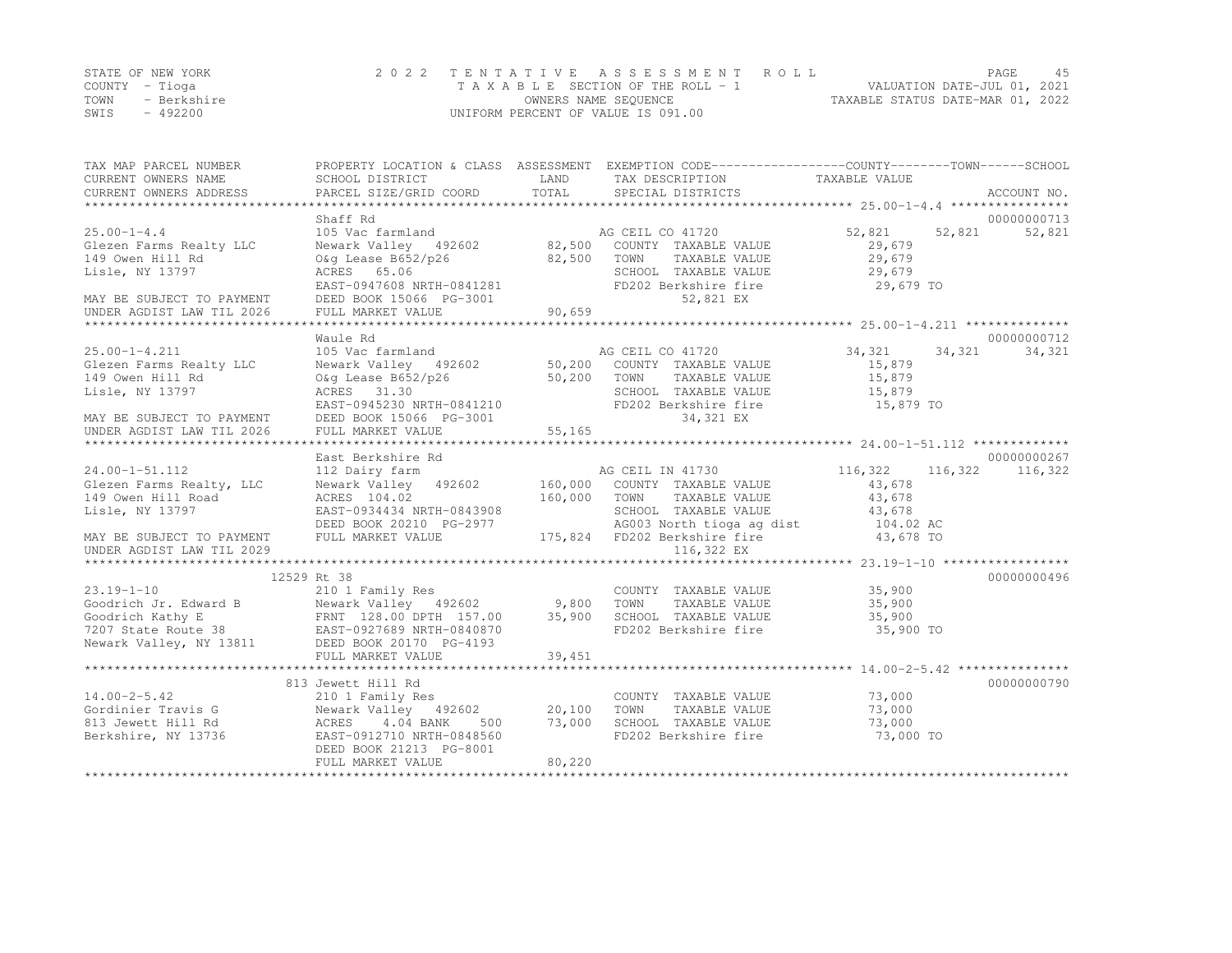|      | STATE OF NEW YORK | 2022 TENTATIVE ASSESSMENT ROLL     | <b>PAGE</b>                      |  |
|------|-------------------|------------------------------------|----------------------------------|--|
|      | COUNTY – Tioga    | TAXABLE SECTION OF THE ROLL - 1    | VALUATION DATE-JUL 01, 2021      |  |
| TOWN | - Berkshire       | OWNERS NAME SEQUENCE               | TAXABLE STATUS DATE-MAR 01, 2022 |  |
| SWIS | - 492200          | UNIFORM PERCENT OF VALUE IS 091.00 |                                  |  |

| TAX MAP PARCEL NUMBER  | PROPERTY LOCATION & CLASS ASSESSMENT EXEMPTION CODE---------------COUNTY-------TOWN-----SCHOOL                                                                             |             |                                                                      |                                 |                           |
|------------------------|----------------------------------------------------------------------------------------------------------------------------------------------------------------------------|-------------|----------------------------------------------------------------------|---------------------------------|---------------------------|
| CURRENT OWNERS NAME    | SCHOOL DISTRICT                                                                                                                                                            | LAND        | TAX DESCRIPTION                                                      | TAXABLE VALUE                   |                           |
| CURRENT OWNERS ADDRESS | PARCEL SIZE/GRID COORD                                                                                                                                                     | TOTAL       | SPECIAL DISTRICTS                                                    |                                 | ACCOUNT NO.               |
|                        |                                                                                                                                                                            |             |                                                                      |                                 |                           |
|                        | 12328 Rt 38                                                                                                                                                                |             |                                                                      |                                 | 00000000030               |
| $31.00 - 1 - 16$       | 210 1 Family Res                                                                                                                                                           |             | AGED C<br>41802                                                      | 18,000                          | $\circ$<br>$\overline{0}$ |
|                        | Gorsline Michael Mewark Valley 492602 10,700 AGED T                                                                                                                        |             | 41803                                                                | $\overline{0}$                  | $\overline{0}$<br>4,500   |
|                        | Gorsline Paula, Life Use A FRNT 90.00 DPTH 308.00                                                                                                                          |             | 45,000 BAS STAR 41854                                                | $\overline{0}$                  | 28,500<br>$\cap$          |
| 12328 Route 38         | EAST-0927910 NRTH-0836170                                                                                                                                                  |             | COUNTY TAXABLE VALUE                                                 | 27,000                          |                           |
| Berkshire, NY 13736    | DEED BOOK 20160 PG-4499                                                                                                                                                    |             | TOWN                                                                 | TAXABLE VALUE 40,500            |                           |
|                        | FULL MARKET VALUE                                                                                                                                                          |             |                                                                      |                                 |                           |
|                        |                                                                                                                                                                            |             | 49,451 SCHOOL TAXABLE VALUE 16,500<br>FD202 Berkshire fire 45,000 TO |                                 |                           |
|                        |                                                                                                                                                                            |             |                                                                      |                                 |                           |
|                        | 128 Jewett Hill Rd                                                                                                                                                         |             |                                                                      |                                 | 00000000842               |
| $23.00 - 1 - 13.212$   |                                                                                                                                                                            |             |                                                                      | $\overline{0}$                  | $\bigcap$<br>28,500       |
|                        | 280 Res Multiple<br>280 Res Multiple 26,900 BAS STAR 41854<br>Newark Valley 492602 26,900 COUNTY TAXABLE VALUE                                                             |             |                                                                      | 149,000                         |                           |
|                        |                                                                                                                                                                            | 149,000     | TAXABLE VALUE<br>TOWN                                                | 149,000                         |                           |
|                        |                                                                                                                                                                            |             | SCHOOL TAXABLE VALUE                                                 | 120,500                         |                           |
|                        |                                                                                                                                                                            |             | FD202 Berkshire fire                                                 | 149,000 TO                      |                           |
|                        | Corsline Wayne<br>Corsline Barbara<br>128 Jewett Hill Rd<br>Berkshire, NY 13736<br>EED BOOK 12541 PG-6001<br>FIILL MARKET VALUE<br>FIILL MARKET VALUE<br>FULL MARKET VALUE | 163,736     |                                                                      |                                 |                           |
|                        |                                                                                                                                                                            |             |                                                                      |                                 |                           |
|                        | 198 Letter "S" Hill Rd                                                                                                                                                     |             |                                                                      |                                 | 00000000602               |
| $43.00 - 2 - 6.2$      | 270 Mfg housing                                                                                                                                                            |             |                                                                      | $\overline{0}$                  | $\Omega$<br>28,500        |
| Gower Timothy J        | 270 Mig nousing<br>Newark Valley 492602<br>ACRES 15.08 BANK                                                                                                                |             | BAS STAR 41854<br>42,700 COUNTY TAXABLE VALUE                        | 44,700                          |                           |
| 198 Letter "S" Hill Rd | 500                                                                                                                                                                        | 44,700 TOWN | TAXABLE VALUE                                                        | 44,700                          |                           |
| Berkshire, NY 13736    | EAST-0943230 NRTH-0832610                                                                                                                                                  |             |                                                                      |                                 |                           |
|                        |                                                                                                                                                                            |             | SCHOOL TAXABLE VALUE<br>FD202 Berkshire fire                         | 16,200<br>44,700 TO             |                           |
|                        | DEED BOOK 660<br>$PG-19$                                                                                                                                                   |             |                                                                      |                                 |                           |
|                        | FULL MARKET VALUE                                                                                                                                                          | 49,121      |                                                                      |                                 |                           |
|                        | 203 Jewett Hill Rd                                                                                                                                                         |             |                                                                      |                                 | 00000000580               |
| $23.00 - 1 - 19$       |                                                                                                                                                                            |             | BAS STAR 41854                                                       | $\overline{0}$                  | $\Omega$<br>28,500        |
|                        | 210 1 Family Res<br>Newark Valley 492602 14,600 COUNTY TAXABLE VALUE                                                                                                       |             |                                                                      |                                 |                           |
|                        | Graham Jason<br>Graham Rachel Mewark Valley 492602<br>203 Jewett Hill Rd EAST-0923889 NRTH-0843780                                                                         |             |                                                                      | 129,000                         |                           |
|                        |                                                                                                                                                                            | 77 129,000  | TOWN<br>TAXABLE VALUE                                                | 129,000                         |                           |
|                        |                                                                                                                                                                            |             | SCHOOL TAXABLE VALUE                                                 | 100, 500                        |                           |
| Berkshire, NY 13736    | DEED BOOK 12020 PG-8003                                                                                                                                                    |             |                                                                      | FD202 Berkshire fire 129,000 TO |                           |
|                        | FULL MARKET VALUE                                                                                                                                                          | 141,758     |                                                                      |                                 |                           |
|                        |                                                                                                                                                                            |             |                                                                      |                                 |                           |
|                        | Jewett Hill Rd                                                                                                                                                             |             |                                                                      |                                 | 00000000681               |
| $23.00 - 1 - 21.13$    | 314 Rural vac<10                                                                                                                                                           |             | COUNTY TAXABLE VALUE                                                 | 2,000                           |                           |
| Graham Jason           | Newark Valley 492602                                                                                                                                                       | 2,000       | TOWN<br>TAXABLE VALUE                                                | 2,000                           |                           |
| Graham Rachel          | Life Estate; russ/eliz                                                                                                                                                     | 2,000       | SCHOOL TAXABLE VALUE                                                 | 2,000                           |                           |
| 203 Jewett Hill Rd     | Klingman                                                                                                                                                                   |             | FD202 Berkshire fire                                                 | 2,000 TO                        |                           |
| Berkshire, NY 13736    | ACRES 1.00 BANK<br>77                                                                                                                                                      |             |                                                                      |                                 |                           |
|                        | EAST-0924179 NRTH-0843590                                                                                                                                                  |             |                                                                      |                                 |                           |
|                        | DEED BOOK 12020 PG-8003                                                                                                                                                    |             |                                                                      |                                 |                           |
|                        | FULL MARKET VALUE                                                                                                                                                          | 2,198       |                                                                      |                                 |                           |
|                        | **************************************                                                                                                                                     |             |                                                                      |                                 |                           |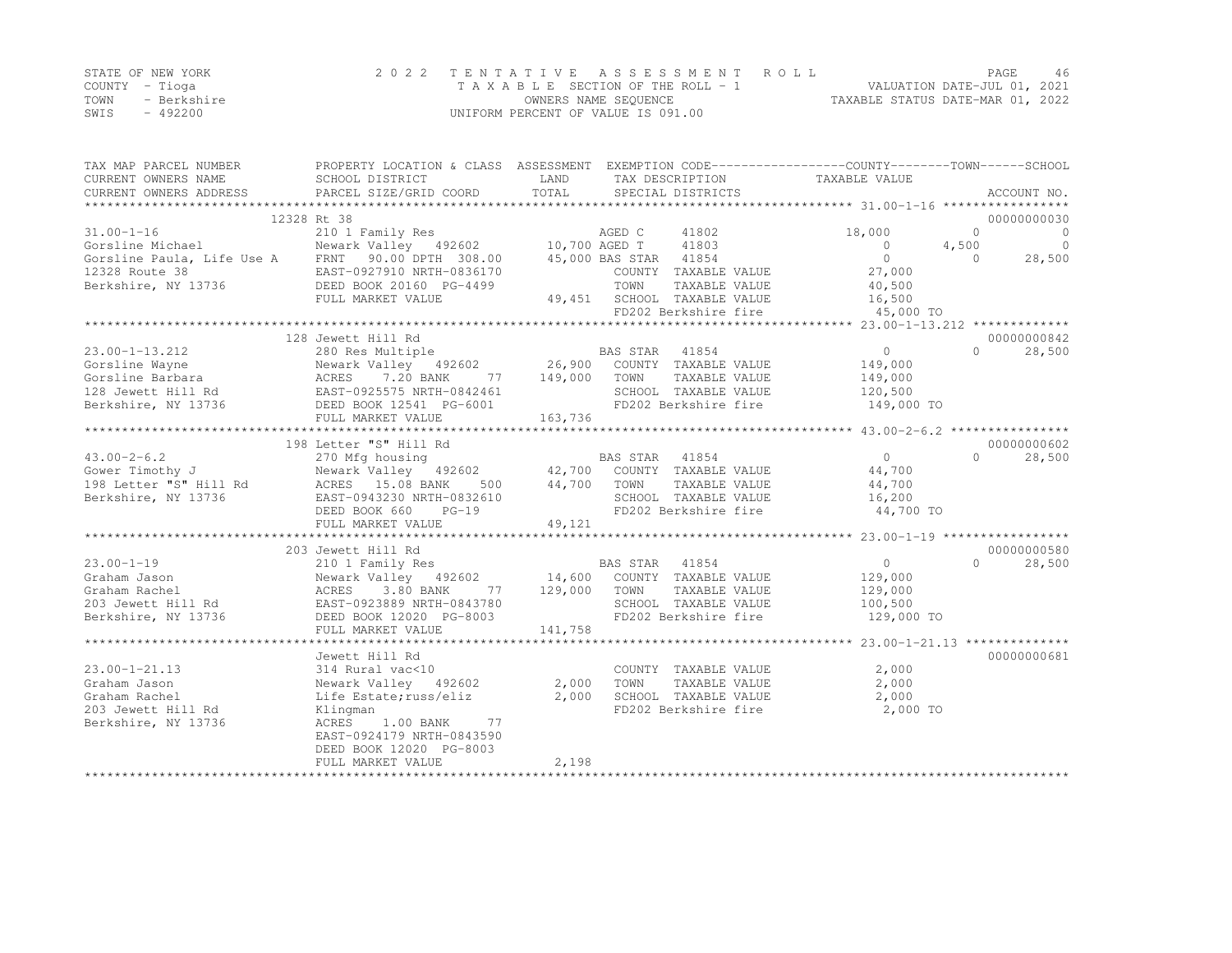|      | STATE OF NEW YORK | 2022 TENTATIVE ASSESSMENT ROLL     |                                  | PAGE. |  |
|------|-------------------|------------------------------------|----------------------------------|-------|--|
|      | COUNTY – Tioga    | TAXABLE SECTION OF THE ROLL - 1    | VALUATION DATE-JUL 01, 2021      |       |  |
| TOWN | - Berkshire       | OWNERS NAME SEQUENCE               | TAXABLE STATUS DATE-MAR 01, 2022 |       |  |
| SWIS | - 492200          | UNIFORM PERCENT OF VALUE IS 091.00 |                                  |       |  |

| TAX MAP PARCEL NUMBER<br>CURRENT OWNERS NAME<br>CURRENT OWNERS ADDRESS | PROPERTY LOCATION & CLASS ASSESSMENT<br>SCHOOL DISTRICT<br>PARCEL SIZE/GRID COORD | LAND<br>TOTAL  | EXEMPTION CODE-----------------COUNTY-------TOWN------SCHOOL<br>TAX DESCRIPTION<br>SPECIAL DISTRICTS | TAXABLE VALUE  | ACCOUNT NO.        |
|------------------------------------------------------------------------|-----------------------------------------------------------------------------------|----------------|------------------------------------------------------------------------------------------------------|----------------|--------------------|
|                                                                        | 12628 Rt 38                                                                       |                |                                                                                                      |                | 00000000636        |
| $23.15 - 1 - 1.2$                                                      | 411 Apartment                                                                     |                | COUNTY TAXABLE VALUE                                                                                 | 100,000        |                    |
| GRAHAM NATHAN                                                          | Newark Valley<br>492602                                                           | 15,300         | TOWN<br>TAXABLE VALUE                                                                                | 100,000        |                    |
| 39 WHIG                                                                | ACRES<br>2.10                                                                     | 100,000        | SCHOOL TAXABLE VALUE                                                                                 | 100,000        |                    |
| NEWARK VALLEY, NY 13811                                                | EAST-0928649 NRTH-0843170                                                         |                | FD202 Berkshire fire                                                                                 | 100,000 TO     |                    |
|                                                                        | DEED BOOK 20170 PG-350                                                            |                |                                                                                                      |                |                    |
|                                                                        | FULL MARKET VALUE                                                                 | 109,890        |                                                                                                      |                |                    |
|                                                                        |                                                                                   |                |                                                                                                      |                |                    |
|                                                                        | 8971 West Creek Rd                                                                |                |                                                                                                      |                | 00000000094        |
| $22.00 - 1 - 15$                                                       | 242 Rurl res&rec                                                                  |                | BAS STAR 41854                                                                                       | $\circ$        | 28,500<br>$\cap$   |
| Grasso Steven P                                                        | Newark Valley 492602                                                              |                | 45,300 COUNTY TAXABLE VALUE                                                                          | 114,700        |                    |
| 8971 West Creek Rd                                                     | ACRES 16.39                                                                       | 114,700        | TOWN<br>TAXABLE VALUE                                                                                | 114,700        |                    |
| Berkshire, NY 13736                                                    | EAST-0910579 NRTH-0845320                                                         |                | SCHOOL TAXABLE VALUE                                                                                 | 86,200         |                    |
|                                                                        | DEED BOOK 10080 PG-1003                                                           |                | AG003 North tioga ag dist                                                                            | 16.39 AC       |                    |
|                                                                        | FULL MARKET VALUE                                                                 |                | 126,044 FD202 Berkshire fire                                                                         | 114,700 TO     |                    |
|                                                                        |                                                                                   |                |                                                                                                      |                |                    |
|                                                                        | 3735 Wilson Creek Rd                                                              |                |                                                                                                      |                | 00000000704        |
| $32.00 - 1 - 28.121$                                                   | 270 Mfg housing                                                                   |                | BAS STAR 41854                                                                                       | $\circ$        | $\Omega$<br>28,500 |
| Gray Barry R                                                           | Newark Valley 492602                                                              | 84,800         | COUNTY TAXABLE VALUE                                                                                 | 99,000         |                    |
| Gray Louise E                                                          | ACRES 39.20                                                                       | 99,000         | TOWN<br>TAXABLE VALUE                                                                                | 99,000         |                    |
| 3735 Wilson Creek Rd                                                   | EAST-0938609 NRTH-0835250                                                         |                | SCHOOL TAXABLE VALUE                                                                                 | 70,500         |                    |
| Berkshire, NY 13736                                                    | DEED BOOK 533<br>$PG-283$                                                         |                | FD202 Berkshire fire                                                                                 | 99,000 TO      |                    |
|                                                                        | FULL MARKET VALUE                                                                 | 108,791        |                                                                                                      |                |                    |
|                                                                        |                                                                                   |                |                                                                                                      |                |                    |
|                                                                        | Phillips Rd                                                                       |                |                                                                                                      |                | 00000000755        |
| $43.00 - 2 - 22.12$                                                    | 314 Rural vac<10                                                                  |                | COUNTY TAXABLE VALUE                                                                                 | 13,600         |                    |
| GREENSPUN NATHANIEL D                                                  | Newark Valley 492602                                                              | 13,600         | TOWN<br>TAXABLE VALUE                                                                                | 13,600         |                    |
| 520 W King Road                                                        | Survey 05/09/95 Lot 11                                                            | 13,600         | SCHOOL TAXABLE VALUE                                                                                 | 13,600         |                    |
| Ithaca, NY 14850                                                       | ACRES<br>5.40                                                                     |                | FD202 Berkshire fire                                                                                 | 13,600 TO      |                    |
|                                                                        | EAST-0932549 NRTH-0831091                                                         |                |                                                                                                      |                |                    |
|                                                                        | DEED BOOK 20200 PG-2606                                                           |                |                                                                                                      |                |                    |
|                                                                        | FULL MARKET VALUE                                                                 | 14,945         |                                                                                                      |                |                    |
|                                                                        |                                                                                   |                |                                                                                                      |                |                    |
|                                                                        | Ford Hill Rd                                                                      |                |                                                                                                      |                | 00000000289        |
| $41.00 - 3 - 12.11$                                                    | 314 Rural vac<10                                                                  |                | COUNTY TAXABLE VALUE                                                                                 | 1,200          |                    |
| Gregrow Jeffrey R                                                      | Newark Valley 492602                                                              | 1,200<br>1,200 | TOWN<br>TAXABLE VALUE<br>SCHOOL TAXABLE VALUE                                                        | 1,200<br>1,200 |                    |
| 8243 West Creek Rd                                                     | FRNT 221.00 DPTH<br>0.58                                                          |                | FD202 Berkshire fire                                                                                 | 1,200 TO       |                    |
| Berkshire, NY 13736                                                    | ACRES<br>EAST-0911883 NRTH-0830265                                                |                |                                                                                                      |                |                    |
|                                                                        | DEED BOOK 12327 PG-3001                                                           |                |                                                                                                      |                |                    |
|                                                                        | FULL MARKET VALUE                                                                 | 1,319          |                                                                                                      |                |                    |
|                                                                        |                                                                                   |                |                                                                                                      |                |                    |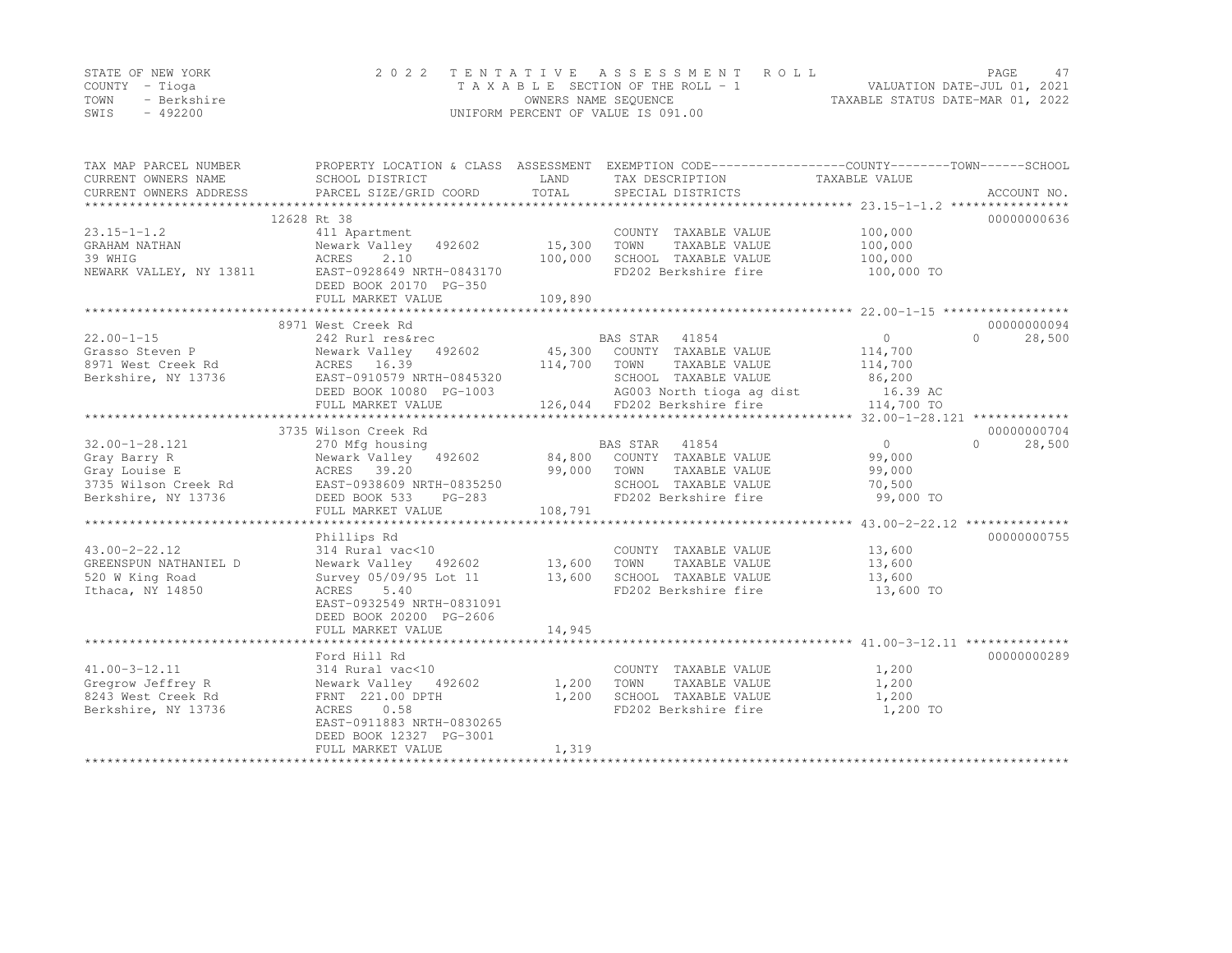|      | STATE OF NEW YORK | 2022 TENTATIVE ASSESSMENT ROLL     | PAGE.                            | 48 |
|------|-------------------|------------------------------------|----------------------------------|----|
|      | COUNTY – Tioga    | TAXABLE SECTION OF THE ROLL - 1    | VALUATION DATE-JUL 01, 2021      |    |
| TOWN | - Berkshire       | OWNERS NAME SEQUENCE               | TAXABLE STATUS DATE-MAR 01, 2022 |    |
| SWIS | $-492200$         | UNIFORM PERCENT OF VALUE IS 091.00 |                                  |    |

| TAX MAP PARCEL NUMBER<br>CURRENT OWNERS NAME | SCHOOL DISTRICT           | LAND             | PROPERTY LOCATION & CLASS ASSESSMENT EXEMPTION CODE----------------COUNTY-------TOWN-----SCHOOL<br>TAX DESCRIPTION | TAXABLE VALUE    |                    |
|----------------------------------------------|---------------------------|------------------|--------------------------------------------------------------------------------------------------------------------|------------------|--------------------|
| CURRENT OWNERS ADDRESS                       | PARCEL SIZE/GRID COORD    | TOTAL            | SPECIAL DISTRICTS                                                                                                  |                  | ACCOUNT NO.        |
|                                              | 8243 West Creek Rd        |                  |                                                                                                                    |                  | 00000000182        |
| $41.00 - 3 - 8$                              | 241 Rural res&aq          |                  | AG CEIL CO 41720                                                                                                   | 90,453<br>90,453 | 90,453             |
| Gregrow Lilian                               | Newark Valley 492602      | 149,400 ENH STAR | 41834                                                                                                              | $\circ$          | 71,160<br>$\Omega$ |
| Gregrow David W                              | life use- Roy and Lillian | 210,400          | COUNTY TAXABLE VALUE                                                                                               | 119,947          |                    |
| 8243 West Creek Rd                           | Gregrow                   |                  | TOWN<br>TAXABLE VALUE                                                                                              | 119,947          |                    |
| Berkshire, NY 13736                          | ACRES 90.20               |                  | SCHOOL TAXABLE VALUE                                                                                               | 48,787           |                    |
|                                              | EAST-0912359 NRTH-0829630 |                  | AG003 North tioga ag dist                                                                                          | 90.20 AC         |                    |
| MAY BE SUBJECT TO PAYMENT                    | DEED BOOK 18045 PG-3001   |                  | FD202 Berkshire fire                                                                                               | 119,947 TO       |                    |
| UNDER AGDIST LAW TIL 2026                    | FULL MARKET VALUE         | 231,209          | 90,453 EX                                                                                                          |                  |                    |
|                                              |                           |                  |                                                                                                                    |                  |                    |
|                                              | 960 Brown Rd              |                  |                                                                                                                    |                  | 00000000557        |
| $43.00 - 2 - 22.10$                          | 271 Mfg housings          |                  | BAS STAR 41854                                                                                                     | $\overline{0}$   | 28,500<br>$\Omega$ |
| Grispino Joseph Jr                           | Newark Valley 492602      | 12,800           | COUNTY TAXABLE VALUE                                                                                               | 29,000           |                    |
| Grispino Constance                           | Survey 05-09-95 Lot 14    | 29,000           | TOWN<br>TAXABLE VALUE                                                                                              | 29,000           |                    |
| 960 Brown Rd                                 | ACRES<br>1.13             |                  | SCHOOL TAXABLE VALUE                                                                                               | 500              |                    |
| Berkshire, NY 13736                          | EAST-0930631 NRTH-0731622 |                  | FD202 Berkshire fire                                                                                               | 29,000 TO        |                    |
|                                              | DEED BOOK 570<br>$PG-259$ |                  |                                                                                                                    |                  |                    |
|                                              | FULL MARKET VALUE         | 31,868           |                                                                                                                    |                  |                    |
|                                              |                           |                  |                                                                                                                    |                  |                    |
|                                              | 41 Dimon Rd               |                  |                                                                                                                    |                  | 00000000784        |
| $22.00 - 2 - 18.122$                         | 210 1 Family Res          |                  | COUNTY TAXABLE VALUE                                                                                               | 95,000           |                    |
| Groats Jordan S                              | Newark Valley<br>492602   | 17,200           | TOWN<br>TAXABLE VALUE                                                                                              | 95,000           |                    |
| Carpenter Lauren J                           | 2.88<br>ACRES             | 95,000           | SCHOOL TAXABLE VALUE                                                                                               | 95,000           |                    |
| 41 Dimon Road                                | EAST-0917300 NRTH-0840800 |                  | FD202 Berkshire fire                                                                                               | 95,000 TO        |                    |
| Berkshire, NY 13736                          | DEED BOOK 20210 PG-3675   |                  |                                                                                                                    |                  |                    |
|                                              | FULL MARKET VALUE         | 104,396          |                                                                                                                    |                  |                    |
|                                              |                           |                  |                                                                                                                    |                  |                    |
|                                              | 12810 Rt 38               |                  |                                                                                                                    |                  | 00000000055        |
| $15.00 - 1 - 15$                             | 210 1 Family Res          |                  | COUNTY TAXABLE VALUE                                                                                               | 175,000          |                    |
| Grodsky Dave                                 | Newark Valley 492602      | 30,900           | TOWN<br>TAXABLE VALUE                                                                                              | 175,000          |                    |
| Grodsky Karen                                | ACRES<br>8.77             | 175,000          | SCHOOL TAXABLE VALUE                                                                                               | 175,000          |                    |
| 12810 State Route 38                         | EAST-0928439 NRTH-0847790 |                  | FD202 Berkshire fire                                                                                               | 175,000 TO       |                    |
| Berkshire, NY 13736                          | DEED BOOK 20220 PG-392    |                  |                                                                                                                    |                  |                    |
|                                              | FULL MARKET VALUE         | 192,308          |                                                                                                                    |                  |                    |
|                                              |                           |                  |                                                                                                                    |                  |                    |
|                                              | 191 East Berkshire Rd     |                  |                                                                                                                    |                  | 00000000744        |
| $23.00 - 2 - 13.2$                           | 210 1 Family Res          |                  | COUNTY TAXABLE VALUE                                                                                               | 85,000           |                    |
| Gumaer Stephen M                             | Newark Valley 492602      | 15,700           | TOWN<br>TAXABLE VALUE                                                                                              | 85,000           |                    |
| Gumaer Darlene M                             | ACRES<br>2.26             | 85,000           | SCHOOL TAXABLE VALUE                                                                                               | 85,000           |                    |
| 319 Wilson Creek Rd                          | EAST-0931464 NRTH-0841477 |                  | AG003 North tioga ag dist                                                                                          | 2.26 AC          |                    |
| Newark Valley, NY 13811                      | DEED BOOK 15000 PG-930    |                  | FD202 Berkshire fire                                                                                               | 85,000 TO        |                    |
|                                              | FULL MARKET VALUE         | 93,407           |                                                                                                                    |                  |                    |
|                                              |                           |                  |                                                                                                                    |                  |                    |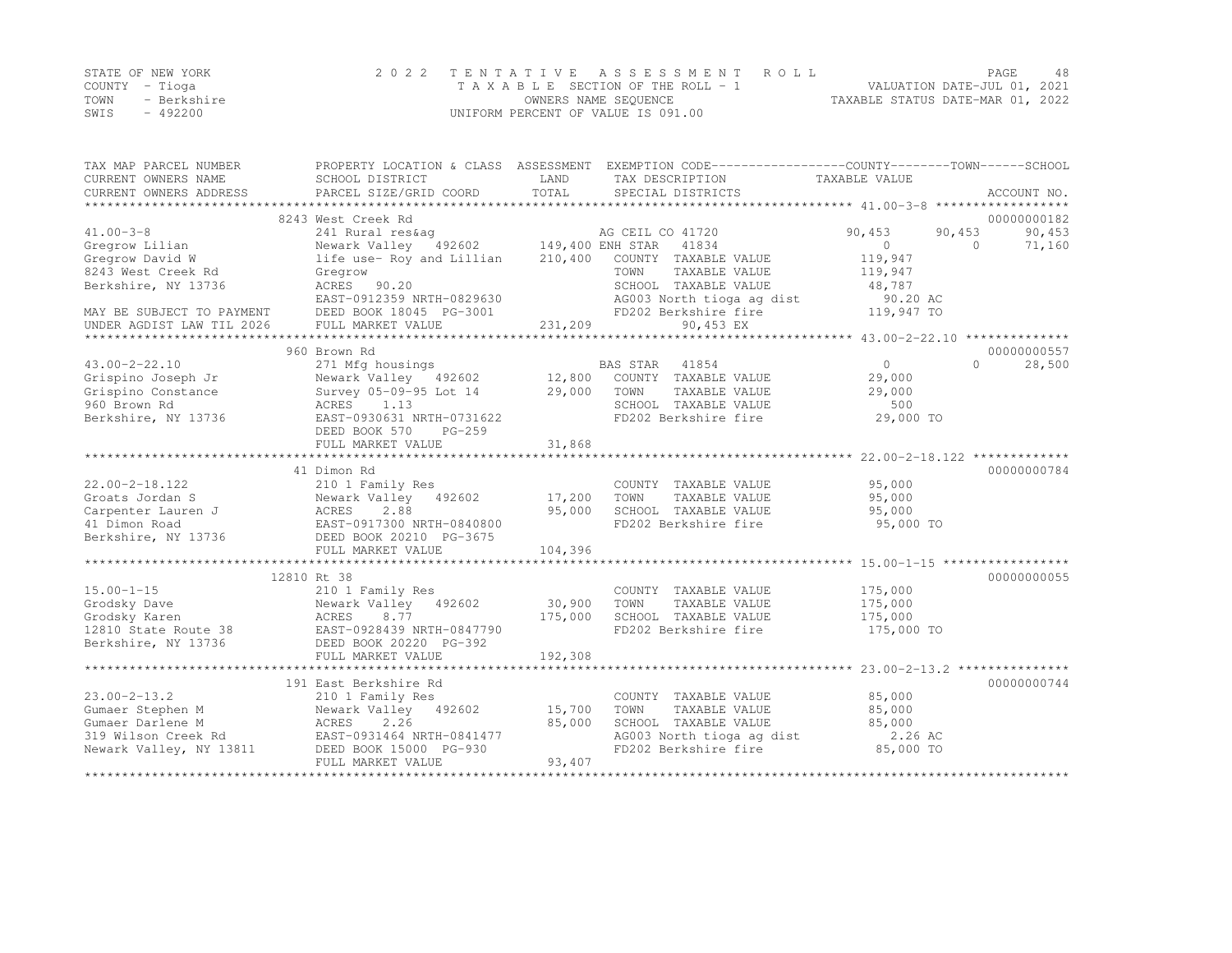|      | STATE OF NEW YORK | 2022 TENTATIVE ASSESSMENT ROLL     |                                  | PAGE. | 49 |
|------|-------------------|------------------------------------|----------------------------------|-------|----|
|      | COUNTY – Tioga    | TAXABLE SECTION OF THE ROLL - 1    | VALUATION DATE-JUL 01, 2021      |       |    |
| TOWN | - Berkshire       | OWNERS NAME SEQUENCE               | TAXABLE STATUS DATE-MAR 01, 2022 |       |    |
| SWIS | - 492200          | UNIFORM PERCENT OF VALUE IS 091.00 |                                  |       |    |

| TAX MAP PARCEL NUMBER<br>CURRENT OWNERS NAME<br>CURRENT OWNERS ADDRESS                                       | SCHOOL DISTRICT                                                                                                                                                                                                                              | LAND                       | PROPERTY LOCATION & CLASS ASSESSMENT EXEMPTION CODE----------------COUNTY-------TOWN-----SCHOOL<br>TAX DESCRIPTION TAXABLE VALUE |                                                         |                                                          |
|--------------------------------------------------------------------------------------------------------------|----------------------------------------------------------------------------------------------------------------------------------------------------------------------------------------------------------------------------------------------|----------------------------|----------------------------------------------------------------------------------------------------------------------------------|---------------------------------------------------------|----------------------------------------------------------|
| $32.00 - 1 - 4.2$<br>Hajaistron Elizabeth<br>190 Columbia St<br>Brooklyn, NY 11231                           | 90 Parsons Hill Rd<br>241 Rural res&aq<br>Newark Valley 492602 58,800<br>10ac.leased For Ag.ex2011 188,400<br>Newark valley<br>10ac.leased For Ag.ex2011<br>10ac.leased For DANK 500<br>ACRES 25.50 BANK<br>500<br>EAST-0935088 NRTH-0839807 |                            | AG CEIL CO 41720<br>COUNTY TAXABLE VALUE<br>TOWN<br>TAXABLE VALUE<br>SCHOOL TAXABLE VALUE<br>FD202 Berkshire fire                | 25,196<br>163,204<br>163,204<br>163,204<br>163,204 TO   | 00000000743<br>25,196<br>25,196                          |
| MAY BE SUBJECT TO PAYMENT DEED BOOK 18448 PG-7001<br>UNDER AGDIST LAW TIL 2026                               | FULL MARKET VALUE                                                                                                                                                                                                                            | 207,033                    | 25,196 EX                                                                                                                        |                                                         |                                                          |
|                                                                                                              |                                                                                                                                                                                                                                              |                            |                                                                                                                                  |                                                         |                                                          |
| $42.00 - 2 - 10.2$<br>Hall Karol J<br>959 Brown Rd<br>Berkshire, NY 13736                                    | 959 Brown Rd<br>280 Res Multiple<br>280 Res Multiple 61 BAS STAR 41854<br>Newark Valley 492602 15,700 B STAR ADD 41864<br>ACRES<br>2.29<br>EAST-0930519 NRTH-0831370<br>DEED BOOK 603<br>PG-290                                              |                            | 115,000 COUNTY TAXABLE VALUE<br>TOWN<br>TAXABLE VALUE<br>SCHOOL TAXABLE VALUE                                                    | $\mathbf{0}$<br>$\circ$<br>115,000<br>115,000<br>71,500 | 00000000632<br>28,500<br>$\Omega$<br>$\bigcap$<br>15,000 |
|                                                                                                              | FULL MARKET VALUE                                                                                                                                                                                                                            |                            | 126,374 FD202 Berkshire fire                                                                                                     | 115,000 TO                                              |                                                          |
|                                                                                                              |                                                                                                                                                                                                                                              |                            |                                                                                                                                  |                                                         | 00000000728                                              |
| $15.00 - 1 - 16.22$<br>Hallett Richard<br>Bongiomo Jay<br>5617 Day Hollow Rd<br>Endicott, NY 13760           | Rt 38<br>322 Rural vac>10<br>322 Rural Vac>10<br>Newark Valley 492602<br>ACRES 93.00<br>EAST-0926049 NRTH-0849740<br>DEED BOOK 17766 PG-5001<br>FULL MARKET VALUE                                                                            | 64,000<br>64,000<br>70,330 | COUNTY TAXABLE VALUE<br>TOWN<br>TAXABLE VALUE<br>SCHOOL TAXABLE VALUE<br>AG003 North tioga ag dist<br>FD202 Berkshire fire       | 64,000<br>64,000<br>64,000<br>93.00 AC<br>64,000 TO     |                                                          |
|                                                                                                              |                                                                                                                                                                                                                                              |                            |                                                                                                                                  |                                                         |                                                          |
| $31.07 - 1 - 10$<br>Hammond A. Richard<br>Hammond Valorie S<br>871 Chamberlain Rd<br>Newark Valley, NY 13811 | 12467 Rt 38<br>482 Det row bldg<br>482 Det row blay<br>Newark Valley 492602<br>Deed Date 11-29-93<br>FRNT 83.00 DPTH 139.00<br>8311 EAST-0927309 NRTH-0839450<br>FRNT 93.00 DC-5001<br>DEED BOOK 12438 PG-5001<br>FULL MARKET VALUE          | 8,800<br>25,500<br>28,022  | COUNTY TAXABLE VALUE<br>TOWN<br>TAXABLE VALUE<br>SCHOOL TAXABLE VALUE 25,500<br>FD202 Berkshire fire                             | 25,500<br>25,500<br>25,500 TO                           | 00000000317                                              |
|                                                                                                              |                                                                                                                                                                                                                                              |                            |                                                                                                                                  |                                                         |                                                          |
| $30.00 - 1 - 2$<br>Hand Ryan J<br>Jordan-Hand Barbara A<br>8781 West Creek Rd<br>Berkshire, NY 13736         | 8781 West Creek Rd<br>210 1 Family Res<br>Newark Valley 492602 13,600<br>ACRES 1.43<br>EAST-0910329 NRTH-0840850<br>DEED BOOK 20190 PG-4657<br>FULL MARKET VALUE                                                                             | 64,500<br>70,879           | COUNTY TAXABLE VALUE<br>TOWN<br>TAXABLE VALUE<br>SCHOOL TAXABLE VALUE<br>FD202 Berkshire fire                                    | 64,500<br>64,500<br>64,500<br>64,500 TO                 | 00000000473                                              |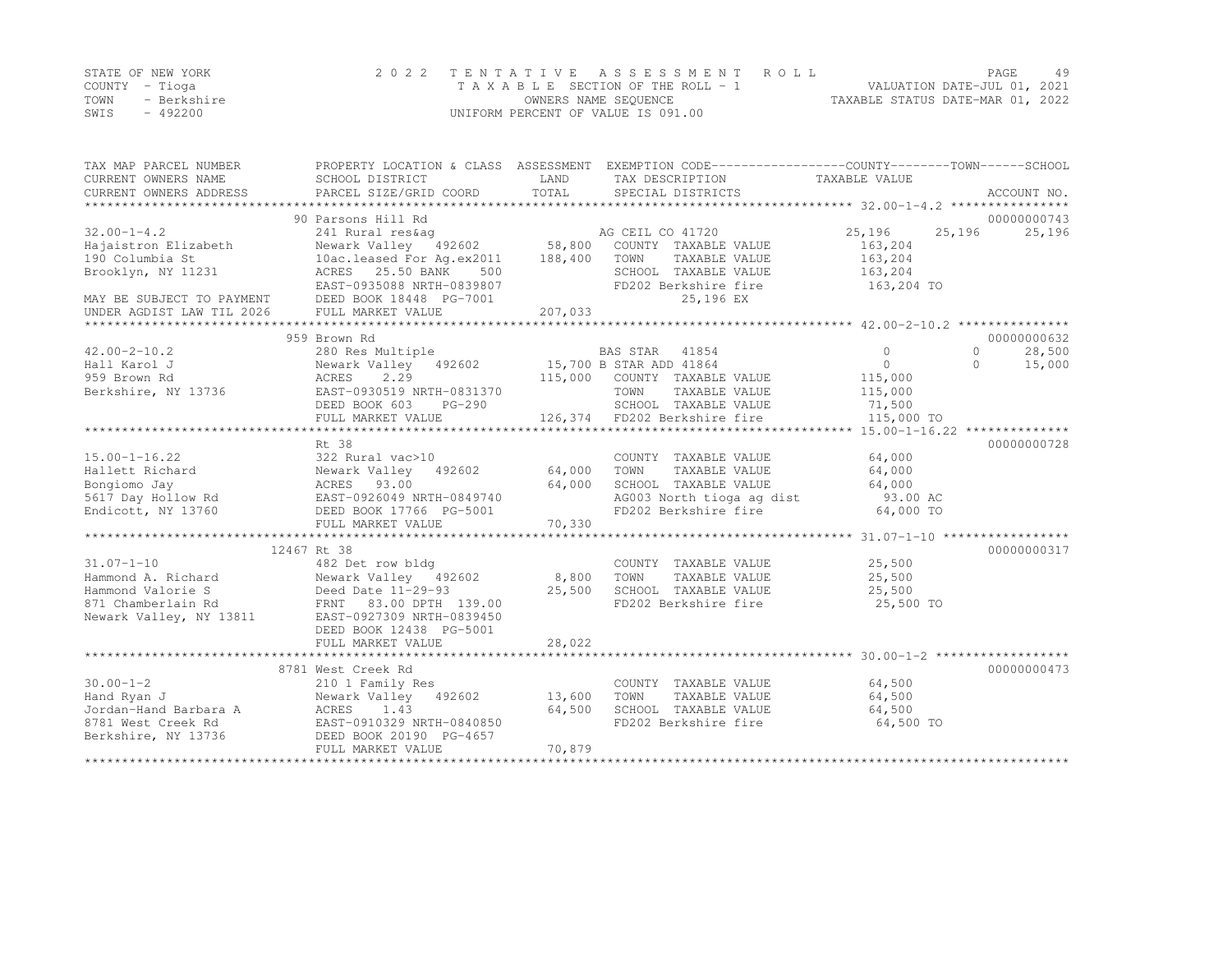|      | STATE OF NEW YORK | 2022 TENTATIVE ASSESSMENT ROLL                                 | PAGE | 50 |
|------|-------------------|----------------------------------------------------------------|------|----|
|      | COUNTY – Tioga    | VALUATION DATE-JUL 01, 2021<br>TAXABLE SECTION OF THE ROLL - 1 |      |    |
| TOWN | - Berkshire       | TAXABLE STATUS DATE-MAR 01, 2022<br>OWNERS NAME SEQUENCE       |      |    |
| SWIS | $-492200$         | UNIFORM PERCENT OF VALUE IS 091.00                             |      |    |

| TAX MAP PARCEL NUMBER    | PROPERTY LOCATION & CLASS ASSESSMENT EXEMPTION CODE-----------------COUNTY-------TOWN------SCHOOL |                  |                                                   |                                     |          |                |
|--------------------------|---------------------------------------------------------------------------------------------------|------------------|---------------------------------------------------|-------------------------------------|----------|----------------|
| CURRENT OWNERS NAME      | SCHOOL DISTRICT                                                                                   | LAND             | TAX DESCRIPTION                                   | TAXABLE VALUE                       |          |                |
| CURRENT OWNERS ADDRESS   | PARCEL SIZE/GRID COORD                                                                            | TOTAL            | SPECIAL DISTRICTS                                 |                                     |          | ACCOUNT NO.    |
|                          |                                                                                                   |                  |                                                   |                                     |          |                |
|                          | 3489 Wilson Creek Rd                                                                              |                  |                                                   |                                     |          | 00000000878    |
| $43.00 - 2 - 24$         | 210 1 Family Res                                                                                  |                  | BAS STAR 41854                                    | $\circ$                             | $\Omega$ | 28,500         |
| Hann William G           | Newark Valley 492602                                                                              |                  | COUNTY TAXABLE VALUE                              | 69,000                              |          |                |
| Weiss Lisa A             | 77<br>ACRES 1.10 BANK                                                                             | 12,800<br>69,000 | TOWN<br>TAXABLE VALUE                             | 69,000                              |          |                |
| 3489 Wilson Creek Road   | EAST-0937385 NRTH-0830145                                                                         |                  | SCHOOL TAXABLE VALUE                              | 40,500                              |          |                |
| Berkshire, NY 13736      | DEED BOOK 20160 PG-2545                                                                           |                  | AG003 North tioga ag dist                         | 1.10 AC                             |          |                |
|                          | FULL MARKET VALUE                                                                                 |                  | 75,824 FD202 Berkshire fire                       | 69,000 TO                           |          |                |
|                          |                                                                                                   |                  |                                                   |                                     |          |                |
|                          | 27-1 Jewett Hill Rd                                                                               |                  |                                                   |                                     |          | 00000000106    |
| $23.19 - 1 - 70$         | 210 1 Family Res                                                                                  |                  | BAS STAR<br>41854                                 | $\overline{0}$                      | $\cap$   | 28,500         |
| Hanson Steven O          | Newark Valley 492602 9,800                                                                        |                  | COUNTY TAXABLE VALUE                              | 99,000                              |          |                |
| Hanson Susan             | FRNT 90.31 DPTH 222.32                                                                            | 99,000           | TOWN<br>TAXABLE VALUE                             | 99,000                              |          |                |
| 27-1 Jewett Hill Rd      | EAST-0927099 NRTH-0840730                                                                         |                  | SCHOOL TAXABLE VALUE                              | 70,500                              |          |                |
| Berkshire, NY 13736      | DEED BOOK 616<br>$PG-123$                                                                         |                  | FD202 Berkshire fire                              | 99,000 TO                           |          |                |
|                          | FULL MARKET VALUE                                                                                 | 108,791          |                                                   |                                     |          |                |
|                          |                                                                                                   |                  |                                                   |                                     |          |                |
|                          | Ballou Hill Rd                                                                                    |                  |                                                   |                                     |          | 00000000362    |
| $32.00 - 1 - 41.12$      | 322 Rural vac>10                                                                                  |                  | COUNTY TAXABLE VALUE                              | 25,000                              |          |                |
| Harders Michael          |                                                                                                   |                  | TOWN                                              |                                     |          |                |
|                          | Newark Valley 492602                                                                              | 25,000           | TAXABLE VALUE                                     | 25,000                              |          |                |
| 118 Ballou Hill Road     | ACRES 11.19                                                                                       | 25,000           | SCHOOL TAXABLE VALUE<br>AG003 North tioga ag dist | 25,000                              |          |                |
| Berkshire, NY 13736      | EAST-0932441 NRTH-0832658                                                                         |                  |                                                   | 11.19 AC                            |          |                |
|                          | DEED BOOK 20210 PG-5817                                                                           |                  | FD202 Berkshire fire                              | 25,000 TO                           |          |                |
|                          | FULL MARKET VALUE                                                                                 | 27,473           |                                                   |                                     |          |                |
|                          |                                                                                                   |                  |                                                   |                                     |          |                |
|                          | 118 Ballou Hill Rd                                                                                |                  |                                                   |                                     |          | 00000000230    |
| $32.00 - 1 - 39$         | 210 1 Family Res                                                                                  |                  | BAS STAR<br>41854                                 | $\overline{0}$                      | $\Omega$ | 28,500         |
| Harders Michael D        | Newark Valley 492602                                                                              | 13,700           | COUNTY TAXABLE VALUE                              | 97,900                              |          |                |
| 118 Ballou Hill Rd       | 8 <sup>2</sup><br>ACRES 1.48 BANK                                                                 | 97,900           | TOWN<br>TAXABLE VALUE                             | 97,900                              |          |                |
| Berkshire, NY 13736      | EAST-0932789 NRTH-0833050                                                                         |                  | SCHOOL TAXABLE VALUE                              | 69,400                              |          |                |
|                          | DEED BOOK 662<br>PG-345                                                                           |                  | FD202 Berkshire fire                              | 97,900 TO                           |          |                |
|                          | FULL MARKET VALUE                                                                                 | 107,582          |                                                   |                                     |          |                |
|                          |                                                                                                   |                  |                                                   |                                     |          |                |
|                          | 68 Glen Rd                                                                                        |                  |                                                   |                                     |          | 00000000264    |
| $23.00 - 3 - 8$          | 210 1 Family Res                                                                                  |                  | VET WAR C 41122                                   | 8,850                               | $\Omega$ | $\overline{0}$ |
| Harp Willie J            | Newark Valley 492602                                                                              |                  | 8,700 VET WAR T 41123                             | $\overline{0}$                      | 5,700    | $\overline{0}$ |
| 68 Glen Rd               | FRNT 100.00 DPTH 103.00 59,000 BAS STAR                                                           |                  | 41854                                             | $\overline{0}$                      | $\Omega$ | 28,500         |
| Berkshire, NY 13726      | 77<br>BANK                                                                                        |                  | COUNTY TAXABLE VALUE                              | 50,150                              |          |                |
|                          | EAST-0925599 NRTH-0839030                                                                         |                  | TOWN<br>TAXABLE VALUE                             | 53,300                              |          |                |
|                          | DEED BOOK 723 PG-12                                                                               |                  | SCHOOL TAXABLE VALUE                              | 30,500                              |          |                |
|                          | FULL MARKET VALUE                                                                                 |                  | 64,835 FD202 Berkshire fire                       | 59,000 TO                           |          |                |
|                          | *******************                                                                               |                  |                                                   | ******* 30.00-1-17.2 ************** |          |                |
|                          | 2294 Shirley Rd                                                                                   |                  |                                                   |                                     |          | 00000000641    |
| $30.00 - 1 - 17.2$       | 260 Seasonal res                                                                                  |                  | COUNTY TAXABLE VALUE                              | 145,000                             |          |                |
| HARROD JONATHAN C        | Newark Valley 492602                                                                              | 63,900           | TOWN<br>TAXABLE VALUE                             | 145,000                             |          |                |
| 416 N Titus Avenue       | Easement B625/p283                                                                                | 145,000          | SCHOOL TAXABLE VALUE                              | 145,000                             |          |                |
| Ithaca, NY 14850         | ACRES 26.00                                                                                       |                  | FD202 Berkshire fire                              | 145,000 TO                          |          |                |
|                          | EAST-0918899 NRTH-0833760                                                                         |                  |                                                   |                                     |          |                |
|                          | DEED BOOK 20210 PG-5393                                                                           |                  |                                                   |                                     |          |                |
|                          | FULL MARKET VALUE                                                                                 | 159,341          |                                                   |                                     |          |                |
| ************************ |                                                                                                   |                  |                                                   |                                     |          |                |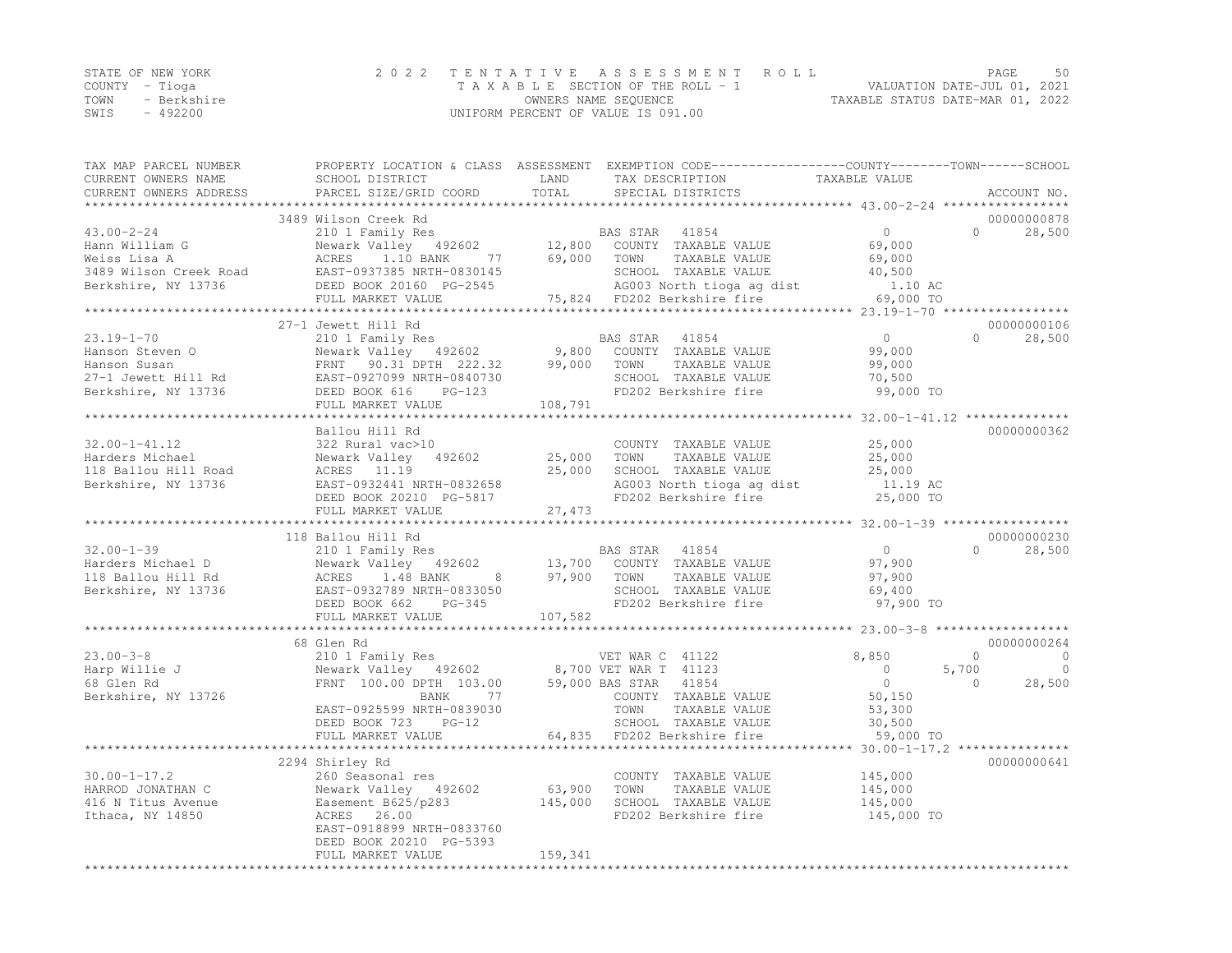|      | STATE OF NEW YORK | 2022 TENTATIVE ASSESSMENT ROLL     |                                  | PAGE                        |  |
|------|-------------------|------------------------------------|----------------------------------|-----------------------------|--|
|      | COUNTY – Tioga    | TAXABLE SECTION OF THE ROLL - 1    |                                  | VALUATION DATE-JUL 01, 2021 |  |
| TOWN | - Berkshire       | OWNERS NAME SEOUENCE               | TAXABLE STATUS DATE-MAR 01, 2022 |                             |  |
| SWIS | $-492200$         | UNIFORM PERCENT OF VALUE IS 091.00 |                                  |                             |  |

| TAX MAP PARCEL NUMBER                         | PROPERTY LOCATION & CLASS ASSESSMENT EXEMPTION CODE----------------COUNTY-------TOWN------SCHOOL |               |                                      |                                               |                      |
|-----------------------------------------------|--------------------------------------------------------------------------------------------------|---------------|--------------------------------------|-----------------------------------------------|----------------------|
| CURRENT OWNERS NAME<br>CURRENT OWNERS ADDRESS | SCHOOL DISTRICT<br>PARCEL SIZE/GRID COORD                                                        | LAND<br>TOTAL | TAX DESCRIPTION<br>SPECIAL DISTRICTS | TAXABLE VALUE                                 | ACCOUNT NO.          |
| **********************                        |                                                                                                  |               |                                      |                                               |                      |
|                                               | 361 Rejmer Rd                                                                                    |               |                                      |                                               | 00000000598          |
| $30.00 - 1 - 20.2$                            | 210 1 Family Res                                                                                 |               | BAS STAR<br>41854                    | $\overline{0}$                                | $\Omega$<br>28,500   |
| Hartenstein Ethan                             | Newark Valley 492602                                                                             | 16,900        | COUNTY TAXABLE VALUE                 | 88,000                                        |                      |
| 361 Rejmer Rd                                 | 2.75<br>ACRES                                                                                    | 88,000        | TOWN<br>TAXABLE VALUE                | 88,000                                        |                      |
| Berkshire, NY 13736                           | EAST-0911539 NRTH-0832130                                                                        |               | SCHOOL TAXABLE VALUE                 | 59,500                                        |                      |
|                                               | DEED BOOK 676<br>$PG-184$                                                                        |               | FD202 Berkshire fire                 | 88,000 TO                                     |                      |
|                                               | FULL MARKET VALUE                                                                                | 96,703        |                                      |                                               |                      |
|                                               |                                                                                                  |               |                                      |                                               |                      |
|                                               | Rejmer Rd                                                                                        |               |                                      |                                               | 00000000233          |
| $30.00 - 1 - 20.12$                           | 322 Rural vac>10                                                                                 |               | COUNTY TAXABLE VALUE                 | 68,600                                        |                      |
| Hartenstein Ethan T                           | Newark Valley<br>492602                                                                          | 68,600        | TOWN<br>TAXABLE VALUE                | 68,600                                        |                      |
| 291 Rejmer Rd                                 | ACRES 39.00                                                                                      | 68,600        | SCHOOL TAXABLE VALUE                 | 68,600                                        |                      |
| Berkshire, NY 13736                           | EAST-0912910 NRTH-0832147                                                                        |               | FD202 Berkshire fire                 | 68,600 TO                                     |                      |
|                                               | DEED BOOK 667<br>PG-313                                                                          |               |                                      |                                               |                      |
|                                               | FULL MARKET VALUE                                                                                | 75,385        |                                      |                                               |                      |
|                                               |                                                                                                  |               |                                      |                                               |                      |
|                                               | 291 Rejmer Rd                                                                                    |               |                                      |                                               | 00000000207          |
| $30.00 - 1 - 24.2$                            | 270 Mfg housing                                                                                  |               | 41802<br>AGED C                      | 17,500                                        | $\Omega$<br>$\Omega$ |
| Hartenstein Marie C                           | Newark Valley<br>492602                                                                          |               | 41803<br>28,500 AGED T               | $\circ$                                       | 8,750<br>$\circ$     |
| 291 Rejmer Rd                                 | ACRES<br>8.00                                                                                    |               | 35,000 ENH STAR<br>41834             | $\circ$                                       | 35,000<br>$\Omega$   |
| Berkshire, NY 13736                           | EAST-0911209 NRTH-0834050                                                                        |               | COUNTY TAXABLE VALUE                 | 17,500                                        |                      |
|                                               | DEED BOOK 391<br>PG-0313                                                                         |               | TOWN<br>TAXABLE VALUE                | 26,250                                        |                      |
|                                               | FULL MARKET VALUE                                                                                | 38,462        | SCHOOL TAXABLE VALUE                 | $\Omega$                                      |                      |
|                                               |                                                                                                  |               | FD202 Berkshire fire                 | 35,000 TO                                     |                      |
|                                               |                                                                                                  |               |                                      |                                               |                      |
|                                               | 3644 Wilson Creek Rd                                                                             |               |                                      |                                               | 00000000633          |
| $32.00 - 1 - 19.2$                            | 210 1 Family Res                                                                                 |               | BAS STAR<br>41854                    | $\overline{0}$                                | 28,500<br>$\Omega$   |
| Hartwell Glenn J                              | Newark Valley 492602                                                                             | 11,000        | COUNTY TAXABLE VALUE                 | 97,400                                        |                      |
| Hartwell Kaye L                               | FRNT 225.00 DPTH 137.00                                                                          | 97,400        | TOWN<br>TAXABLE VALUE                | 97,400                                        |                      |
| 3644 Wilson Creek Road                        | EAST-0939069 NRTH-0833590                                                                        |               | SCHOOL TAXABLE VALUE                 | 68,900                                        |                      |
| Berkshire, NY 13736                           | DEED BOOK 20180 PG-4682                                                                          |               | FD202 Berkshire fire                 | 97,400 TO                                     |                      |
|                                               | FULL MARKET VALUE                                                                                | 107,033       |                                      |                                               |                      |
|                                               | *********************                                                                            |               |                                      | *********************** 31.00-2-1.1 ********* |                      |
|                                               | 71 Greening Rd                                                                                   |               |                                      |                                               | 00000000277          |
| $31.00 - 2 - 1.1$                             | 241 Rural res&aq                                                                                 |               | VET COM C 41132                      | 19,000                                        | $\Omega$<br>0        |
| Hartwig Ronald C                              | Newark Valley 492602                                                                             |               | 218,500 BAS STAR<br>41854            | $\Omega$                                      | $\Omega$<br>28,500   |
| Hartwig Catherine                             | Nyseq Easement Bp588/61                                                                          |               | 339,000 VET COM T 41133              | $\Omega$                                      | 9,500<br>$\Omega$    |
| 71 Greening Rd                                | ACRES 191.41                                                                                     |               | AG CEIL CO 41720                     | 73,251                                        | 73,251<br>73,251     |
| Berkshire, NY 13736                           | EAST-0060302 NRTH-0083409                                                                        |               | COUNTY TAXABLE VALUE                 | 246,749                                       |                      |
|                                               | DEED BOOK 424<br>PG-0223                                                                         |               | TAXABLE VALUE<br>TOWN                | 256,249                                       |                      |
| MAY BE SUBJECT TO PAYMENT                     | FULL MARKET VALUE                                                                                | 372,527       | SCHOOL TAXABLE VALUE                 | 237,249                                       |                      |
| UNDER AGDIST LAW TIL 2026                     |                                                                                                  |               | AG003 North tioga ag dist            | 191.41 AC                                     |                      |
|                                               |                                                                                                  |               | FD202 Berkshire fire                 | 265,749 TO                                    |                      |
|                                               |                                                                                                  |               | 73,251 EX                            |                                               |                      |
|                                               | **************************                                                                       |               | *****************                    |                                               |                      |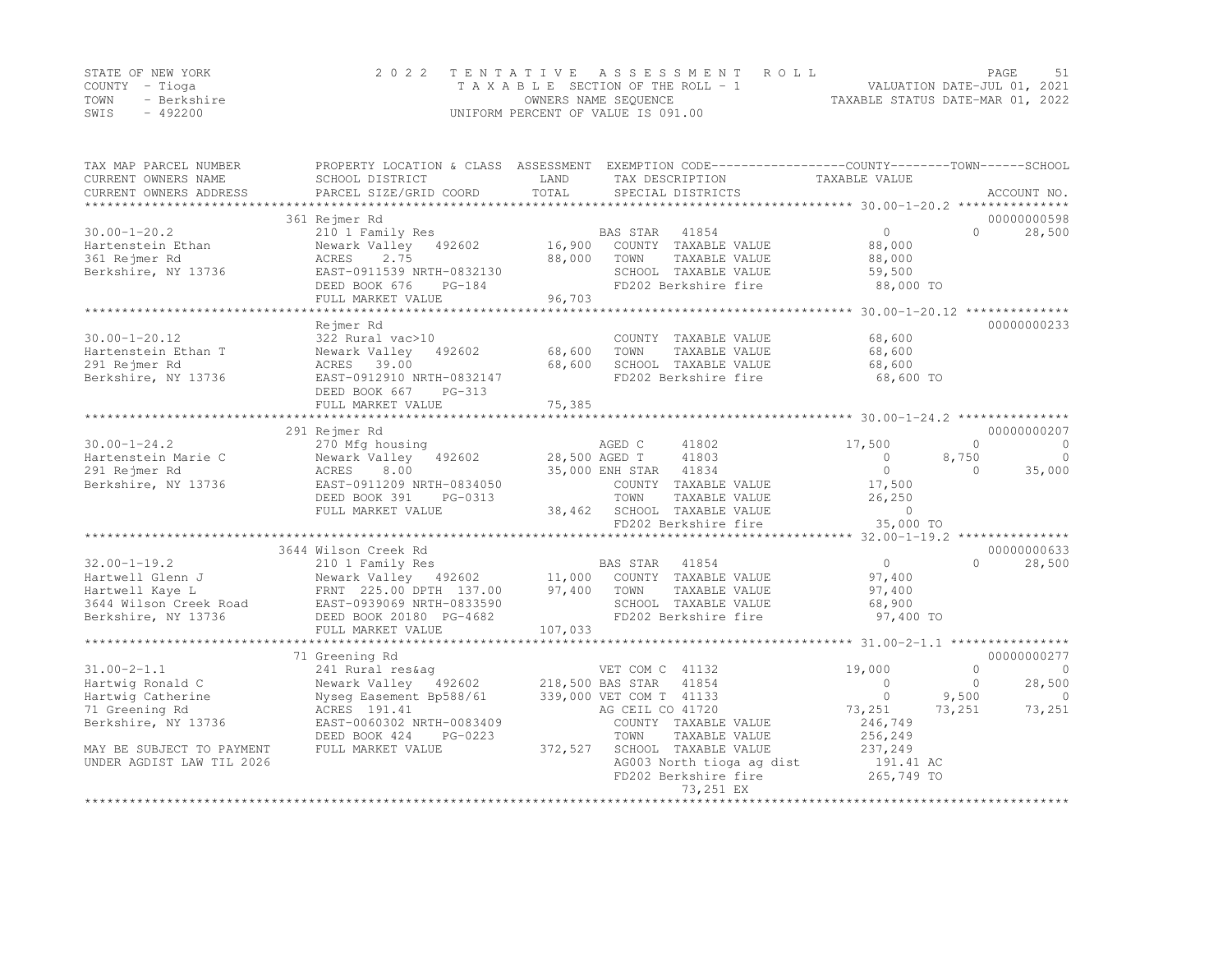|      | STATE OF NEW YORK | 2022 TENTATIVE ASSESSMENT ROLL     |                                  | PAGE | 52 |
|------|-------------------|------------------------------------|----------------------------------|------|----|
|      | COUNTY – Tioga    | TAXABLE SECTION OF THE ROLL - 1    | VALUATION DATE-JUL 01, 2021      |      |    |
| TOWN | - Berkshire       | OWNERS NAME SEQUENCE               | TAXABLE STATUS DATE-MAR 01, 2022 |      |    |
| SWIS | $-492200$         | UNIFORM PERCENT OF VALUE IS 091.00 |                                  |      |    |

| TAX MAP PARCEL NUMBER                           | PROPERTY LOCATION & CLASS ASSESSMENT EXEMPTION CODE---------------COUNTY-------TOWN-----SCHOOL |         |                       |               |                     |
|-------------------------------------------------|------------------------------------------------------------------------------------------------|---------|-----------------------|---------------|---------------------|
| CURRENT OWNERS NAME                             | SCHOOL DISTRICT                                                                                | LAND    | TAX DESCRIPTION       | TAXABLE VALUE |                     |
| CURRENT OWNERS ADDRESS                          | PARCEL SIZE/GRID COORD                                                                         | TOTAL   | SPECIAL DISTRICTS     |               | ACCOUNT NO.         |
|                                                 |                                                                                                |         |                       |               |                     |
|                                                 | Greening Rd                                                                                    |         |                       |               | 00000000768         |
| $31.00 - 2 - 1.2$                               | 260 Seasonal res                                                                               |         | COUNTY TAXABLE VALUE  | 53,300        |                     |
| Hartwig Stephen M                               | Newark Valley 492602                                                                           | 21,100  | TOWN<br>TAXABLE VALUE | 53,300        |                     |
| Hartwig Ronald                                  | ACRES<br>9.90 BANK<br>500                                                                      | 53,300  | SCHOOL TAXABLE VALUE  | 53,300        |                     |
| 8 Abri Lane                                     | EAST-0923351 NRTH-0834245                                                                      |         | FD202 Berkshire fire  | 53,300 TO     |                     |
| Summerside East, Bermuda HM01 FULL MARKET VALUE |                                                                                                | 58,571  |                       |               |                     |
|                                                 |                                                                                                |         |                       |               |                     |
|                                                 | 477 Glen Rd                                                                                    |         |                       |               | 00000000835         |
| $22.00 - 1 - 5.9$                               | 314 Rural vac<10                                                                               |         | COUNTY TAXABLE VALUE  | 15,000        |                     |
| HATHAWAY DOVE                                   | Newark Valley 492602                                                                           | 15,000  | TOWN<br>TAXABLE VALUE | 15,000        |                     |
| 721 Five Mile Drive 5                           | FRNT 323.21 DPTH                                                                               | 15,000  | SCHOOL TAXABLE VALUE  | 15,000        |                     |
| Ithaca, NY 14850                                | 5.00<br>ACRES                                                                                  |         | FD202 Berkshire fire  | 15,000 TO     |                     |
|                                                 | EAST-0918458 NRTH-0844597                                                                      |         |                       |               |                     |
|                                                 | DEED BOOK 20180 PG-4300                                                                        |         |                       |               |                     |
|                                                 | FULL MARKET VALUE                                                                              | 16,484  |                       |               |                     |
|                                                 |                                                                                                |         |                       |               |                     |
|                                                 | Glen Rd                                                                                        |         |                       |               | 00000000280         |
| $22.00 - 1 - 7$                                 | 322 Rural vac>10                                                                               |         | COUNTY TAXABLE VALUE  | 107,000       |                     |
| Hawley Henry A Sr.                              | Newark Valley 492602                                                                           | 107,000 | TOWN<br>TAXABLE VALUE | 107,000       |                     |
| Hawley Tammy L                                  | ACRES 78.60                                                                                    | 107,000 | SCHOOL TAXABLE VALUE  | 107,000       |                     |
| 1247 Howard Hill Rd                             | EAST-0920559 NRTH-0844820                                                                      |         | FD202 Berkshire fire  | 107,000 TO    |                     |
| Newark Valley, NY 13811                         | DEED BOOK 20200 PG-4341                                                                        |         |                       |               |                     |
|                                                 | FULL MARKET VALUE                                                                              | 117,582 |                       |               |                     |
|                                                 |                                                                                                |         |                       |               |                     |
|                                                 | 86 Ballou Hill Rd                                                                              |         |                       |               | 00000000190         |
| $32.00 - 1 - 40$                                | 210 1 Family Res                                                                               |         | VET COM C 41132       | 10,500        | $\Omega$<br>$\circ$ |
| Hayes Jennifer A                                | Newark Valley 492602 12,500 VET COM T 41133                                                    |         |                       | $\circ$       | 9,500<br>$\bigcirc$ |
| Harders Michael D                               | Life Estate: David & Ruth                                                                      |         | 42,000 ENH STAR 41834 | $\circ$       | 42,000<br>$\bigcap$ |
| 86 Ballou Hill Rd                               | Harders B678p11                                                                                |         | COUNTY TAXABLE VALUE  | 31,500        |                     |
| Berkshire, NY 13736                             | ACRES<br>1.00                                                                                  |         | TOWN<br>TAXABLE VALUE | 32,500        |                     |
|                                                 | EAST-0932099 NRTH-0832640                                                                      |         | SCHOOL TAXABLE VALUE  | $\Omega$      |                     |
|                                                 | $PG-11$                                                                                        |         | FD202 Berkshire fire  | 42,000 TO     |                     |
|                                                 | DEED BOOK 678                                                                                  | 46,154  |                       |               |                     |
|                                                 | FULL MARKET VALUE                                                                              |         |                       |               |                     |
|                                                 |                                                                                                |         |                       |               | 00000000757         |
| $32.00 - 1 - 32.3$                              | Ballou Hill Rd                                                                                 |         |                       |               |                     |
|                                                 | 314 Rural vac<10                                                                               |         | COUNTY TAXABLE VALUE  | 17,900        |                     |
| Hazelton Regina                                 | Newark Valley 492602                                                                           | 17,900  | TOWN<br>TAXABLE VALUE | 17,900        |                     |
| Hazelton James                                  | 6.43<br>ACRES                                                                                  | 17,900  | SCHOOL TAXABLE VALUE  | 17,900        |                     |
| 439 Port Road                                   | EAST-0938290 NRTH-0834120                                                                      |         | FD202 Berkshire fire  | 17,900 TO     |                     |
| Binghamton, NY 13901                            | DEED BOOK 20210 PG-6522                                                                        |         |                       |               |                     |
|                                                 | FULL MARKET VALUE                                                                              | 19,670  |                       |               |                     |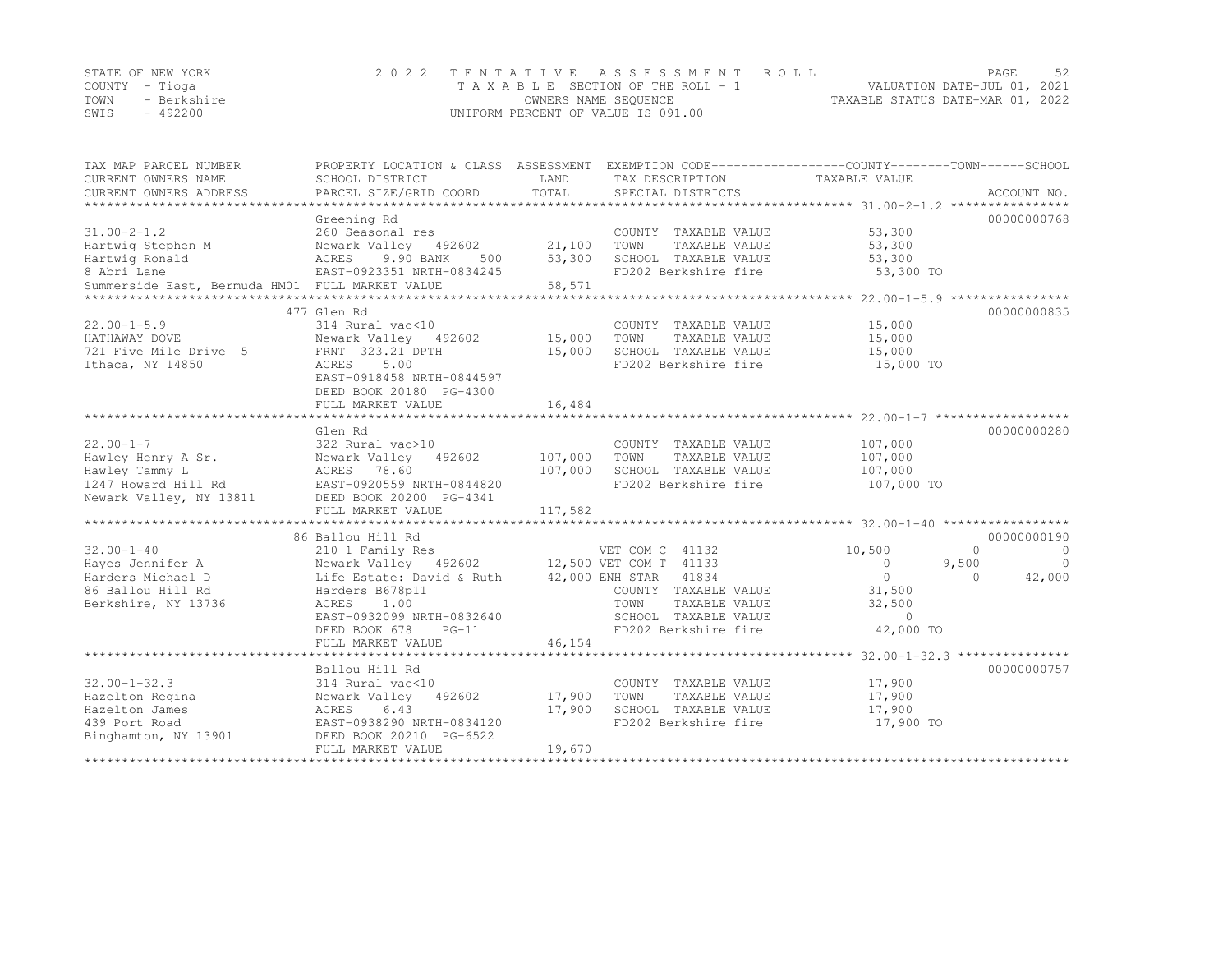|      | STATE OF NEW YORK | 2022 TENTATIVE ASSESSMENT ROLL     | PAGE.                            | -53 |
|------|-------------------|------------------------------------|----------------------------------|-----|
|      | COUNTY – Tioga    | TAXABLE SECTION OF THE ROLL - 1    | VALUATION DATE-JUL 01, 2021      |     |
| TOWN | - Berkshire       | OWNERS NAME SEQUENCE               | TAXABLE STATUS DATE-MAR 01, 2022 |     |
| SWIS | $-492200$         | UNIFORM PERCENT OF VALUE IS 091.00 |                                  |     |

| TAX MAP PARCEL NUMBER<br>CURRENT OWNERS NAME<br>CURRENT OWNERS ADDRESS                                                                             | PROPERTY LOCATION & CLASS ASSESSMENT EXEMPTION CODE---------------COUNTY-------TOWN------SCHOOL<br>SCHOOL DISTRICT<br>PARCEL SIZE/GRID COORD                  | LAND<br>TOTAL                        | TAX DESCRIPTION<br>SPECIAL DISTRICTS                                                                                                                   | TAXABLE VALUE                                      | ACCOUNT NO. |
|----------------------------------------------------------------------------------------------------------------------------------------------------|---------------------------------------------------------------------------------------------------------------------------------------------------------------|--------------------------------------|--------------------------------------------------------------------------------------------------------------------------------------------------------|----------------------------------------------------|-------------|
|                                                                                                                                                    |                                                                                                                                                               |                                      |                                                                                                                                                        |                                                    | 00000000628 |
| $31.00 - 2 - 5.2$<br>Fazelton Stephen M<br>Hazelton Jennifer<br>1.14 BANK 191<br>1128 Brown Road<br>Berkshire, NY 13736<br>DEED BOOK 20180 PG-5014 | 1128 Brown Rd<br>210 1 Family Res<br>Newark Valley 492602 12,900<br>ACRES 1.14 BANK 191 105,000<br>FULL MARKET VALUE                                          | 115,385                              | COUNTY TAXABLE VALUE 105,000<br>TOWN<br>TAXABLE VALUE<br>SCHOOL TAXABLE VALUE<br>FD202 Berkshire fire                                                  | 105,000<br>105,000<br>105,000 TO                   |             |
|                                                                                                                                                    |                                                                                                                                                               |                                      |                                                                                                                                                        |                                                    |             |
| $14.00 - 2 - 27$<br>Head Aaron<br>9025 West Creek Rd Deed Date 09-09-94<br>Berkshire, NY 13736                                                     | Brumage Rd<br>312 Vac w/imprv<br>Newark Valley 492602<br>FRNT 419.00 DPTH<br>ACRES<br>2.00<br>EAST-0911818 NRTH-0849643<br>DEED BOOK 17891 PG-7001            | 7,500 TOWN<br>14,100                 | COUNTY TAXABLE VALUE<br>TAXABLE VALUE<br>SCHOOL TAXABLE VALUE<br>AG003 North tioga ag dist 2.00 AC<br>FD202 Berkshire fire 14,100 TO                   | 14,100<br>14,100<br>14,100                         | 00000000866 |
|                                                                                                                                                    | FULL MARKET VALUE                                                                                                                                             | 15,495                               |                                                                                                                                                        |                                                    |             |
|                                                                                                                                                    |                                                                                                                                                               |                                      |                                                                                                                                                        |                                                    |             |
| $14.00 - 2 - 4.23$<br>Head Amanda<br>9025 West Creek Road<br>Berkshire, NY 13736                                                                   | 848 Jewett Hill Rd<br>210 1 Family Res<br>Newark Valley 492602<br>Deed Date 09-09-94<br>ACRES<br>5.00<br>EAST-0911664 NRTH-0849320<br>DEED BOOK 14000 PG-2664 | 22,500 TOWN<br>59,000                | COUNTY TAXABLE VALUE 59,000<br>TAXABLE VALUE<br>SCHOOL TAXABLE VALUE<br>AG003 North tioga ag dist<br>FD202 Berkshire fire                              | 59,000<br>59,000<br>5.00 AC<br>$59,000$ TO         | 00000000731 |
|                                                                                                                                                    | FULL MARKET VALUE                                                                                                                                             | 64,835                               |                                                                                                                                                        |                                                    |             |
| $14.00 - 2 - 25$<br>Head Amanda M<br>9025 West Creek Rd<br>Berkshire, NY 13736                                                                     | Jewett Hill Rd<br>322 Rural vac>10<br>Newark Valley 492602<br>Deed Date 09-09-94<br>ACRES 9.00<br>EAST-0091240 NRTH-0849765<br>DEED BOOK 19737 PG-4001        | COUNTY<br>25,000      TOWN<br>25,000 | COUNTY TAXABLE VALUE<br>TAXABLE VALUE<br>SCHOOL TAXABLE VALUE<br>AG003 North tioga ag dist<br>FD202 Berkshire fire                                     | 25,000<br>25,000<br>25,000<br>9.00 AC<br>25,000 TO | 00000000876 |
|                                                                                                                                                    | FULL MARKET VALUE                                                                                                                                             | 27,473                               |                                                                                                                                                        |                                                    |             |
|                                                                                                                                                    | West Creek Rd                                                                                                                                                 |                                      |                                                                                                                                                        |                                                    | 00000000693 |
| $22.00 - 1 - 1.222$<br>Head Properties, LLC<br>296 Dimon Rd<br>Berkshire, NY 13736<br>MAY BE SUBJECT TO PAYMENT                                    | 322 Rural vac>10<br>Newark Valley 492602 145,300<br>B631/p53 O&q Lease 5\99 145,300<br>ACRES 89.50<br>EAST-0912918 NRTH-0846371<br>DEED BOOK 20180 PG-1661    |                                      | COUNTY TAXABLE VALUE<br>TOWN<br>TAXABLE VALUE<br>SCHOOL TAXABLE VALUE 145,300<br>AG003 North tioga ag dist 89.50 AC<br>FD202 Berkshire fire 145,300 TO | 145,300<br>145,300                                 |             |
| UNDER AGDIST LAW TIL 2023                                                                                                                          | FULL MARKET VALUE                                                                                                                                             | 159,670                              |                                                                                                                                                        |                                                    |             |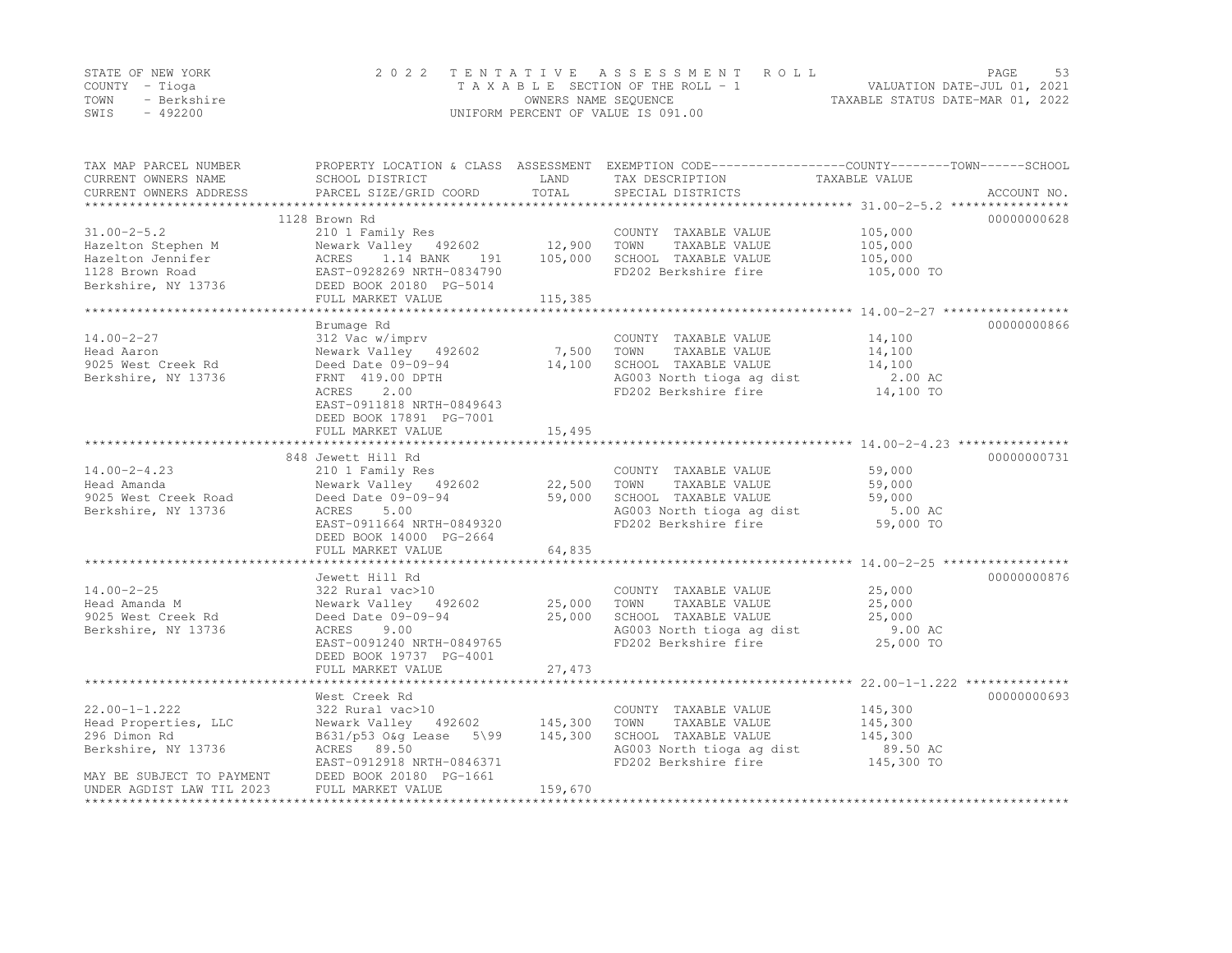|      | STATE OF NEW YORK | 2022 TENTATIVE ASSESSMENT ROLL     |                                  | PAGE | .54 |
|------|-------------------|------------------------------------|----------------------------------|------|-----|
|      | COUNTY – Tioga    | TAXABLE SECTION OF THE ROLL - 1    | VALUATION DATE-JUL 01, 2021      |      |     |
| TOWN | - Berkshire       | OWNERS NAME SEQUENCE               | TAXABLE STATUS DATE-MAR 01, 2022 |      |     |
| SWIS | $-492200$         | UNIFORM PERCENT OF VALUE IS 091.00 |                                  |      |     |

| TAX MAP PARCEL NUMBER<br>CURRENT OWNERS NAME | SCHOOL DISTRICT<br>PARCEL SIZE/GRID COORD        | LAND<br>TOTAL | PROPERTY LOCATION & CLASS ASSESSMENT EXEMPTION CODE---------------COUNTY-------TOWN-----SCHOOL<br>TAX DESCRIPTION<br>SPECIAL DISTRICTS | TAXABLE VALUE    |             |
|----------------------------------------------|--------------------------------------------------|---------------|----------------------------------------------------------------------------------------------------------------------------------------|------------------|-------------|
| CURRENT OWNERS ADDRESS                       |                                                  |               |                                                                                                                                        |                  | ACCOUNT NO. |
|                                              | 806 Glen Rd                                      |               |                                                                                                                                        |                  | 00000000021 |
| $22.00 - 1 - 11.12$                          | 210 1 Family Res                                 |               | COUNTY TAXABLE VALUE                                                                                                                   | 273,000          |             |
| Hebert Laryssa M                             | Newark Valley 492602 25,000                      |               | TAXABLE VALUE<br>TOWN                                                                                                                  | 273,000          |             |
| Oberther Brian R                             | ACRES<br>2.52 BANK<br>191                        | 273,000       | SCHOOL TAXABLE VALUE                                                                                                                   | 273,000          |             |
| 806 Glen Road                                | EAST-0911279 NRTH-0843931                        |               | AG003 North tioga ag dist                                                                                                              | 2.52 AC          |             |
| Berkshire, NY 13736 DEED BOOK 20210 PG-915   |                                                  |               | FD202 Berkshire fire                                                                                                                   | 273,000 TO       |             |
|                                              | FULL MARKET VALUE                                | 300,000       |                                                                                                                                        |                  |             |
|                                              |                                                  |               |                                                                                                                                        |                  |             |
|                                              | Eastman Rd                                       |               |                                                                                                                                        |                  | 00000000077 |
| $24.00 - 1 - 50$                             | 322 Rural vac>10                                 |               | COUNTY TAXABLE VALUE                                                                                                                   | 40,400           |             |
| HFC Properties, LLC                          | Newark Valley 492602                             | 40,400        | TOWN<br>TAXABLE VALUE                                                                                                                  | 40,400           |             |
| 1177 Taft Avenue                             | ACRES 20.90                                      | 40,400        | SCHOOL TAXABLE VALUE                                                                                                                   | 40,400           |             |
| Endicott, NY 13760                           | EAST-0933169 NRTH-0842280                        |               | FD202 Berkshire fire                                                                                                                   | 40,400 TO        |             |
|                                              | DEED BOOK 20170 PG-398                           |               |                                                                                                                                        |                  |             |
|                                              | FULL MARKET VALUE                                | 44,396        |                                                                                                                                        |                  |             |
|                                              |                                                  |               |                                                                                                                                        |                  |             |
|                                              | Eastman Rd                                       |               |                                                                                                                                        |                  | 00000000078 |
| $24.00 - 1 - 52$                             | 322 Rural vac>10                                 |               | COUNTY TAXABLE VALUE                                                                                                                   | 225,300          |             |
| HFC Properties, LLC                          | Newark Valley 492602                             | 225,300       | TOWN<br>TAXABLE VALUE                                                                                                                  | 225,300          |             |
| 1177 Taft Avenue                             | ACRES 200.40                                     | 225,300       | SCHOOL TAXABLE VALUE                                                                                                                   | 225,300          |             |
| Endicott, NY 13760                           | EAST-0934449 NRTH-0846060                        |               | FD202 Berkshire fire                                                                                                                   | 225,300 TO       |             |
|                                              | DEED BOOK 20170 PG-398                           |               |                                                                                                                                        |                  |             |
|                                              | FULL MARKET VALUE                                | 247,582       |                                                                                                                                        |                  |             |
|                                              |                                                  |               |                                                                                                                                        |                  |             |
|                                              | West Creek Rd                                    |               |                                                                                                                                        |                  | 00000000068 |
| $14.00 - 2 - 15.1$                           | 105 Vac farmland                                 |               | AG CEIL CO 41720                                                                                                                       | 54,297<br>54,297 | 54,297      |
| Hickey Patrick H                             | Newark Valley 492602 72,500 COUNTY TAXABLE VALUE |               |                                                                                                                                        | 18,203           |             |
| Dahlander Karin                              | B631\p53 O&q Lease 5\99                          | 72,500        | TOWN<br>TAXABLE VALUE                                                                                                                  | 18,203           |             |
| 785 Jewell Hill Rd.                          | ACRES 43.20                                      |               | SCHOOL TAXABLE VALUE                                                                                                                   | 18,203           |             |
| Berkshire, NY 13736                          | EAST-0912589 NRTH-0847640                        |               | AG003 North tioga ag dist                                                                                                              | 43.20 AC         |             |
|                                              | DEED BOOK 20180 PG-113                           |               | FD202 Berkshire fire                                                                                                                   | 18,203 TO        |             |
| MAY BE SUBJECT TO PAYMENT                    | FULL MARKET VALUE                                | 79,670        | 54,297 EX                                                                                                                              |                  |             |
| UNDER AGDIST LAW TIL 2026                    |                                                  |               |                                                                                                                                        |                  |             |
|                                              |                                                  |               |                                                                                                                                        |                  | 00000000569 |
| $14.00 - 2 - 15.2$                           | West Creek Rd<br>322 Rural vac>10                |               | COUNTY TAXABLE VALUE                                                                                                                   | 17,600           |             |
| Hickey Patrick H                             | Newark Valley 492602                             | 17,600        | TOWN<br>TAXABLE VALUE                                                                                                                  | 17,600           |             |
| Dahlander Karin                              | ACRES 27.00                                      | 17,600        | SCHOOL TAXABLE VALUE                                                                                                                   | 17,600           |             |
| 785 Jewitt Hill Rd                           | EAST-0913309 NRTH-0847630                        |               | FD202 Berkshire fire                                                                                                                   | 17,600 TO        |             |
| Berkshire, NY 13736                          | DEED BOOK 20160 PG-2253                          |               |                                                                                                                                        |                  |             |
|                                              | FULL MARKET VALUE                                | 19,341        |                                                                                                                                        |                  |             |
|                                              |                                                  |               |                                                                                                                                        |                  |             |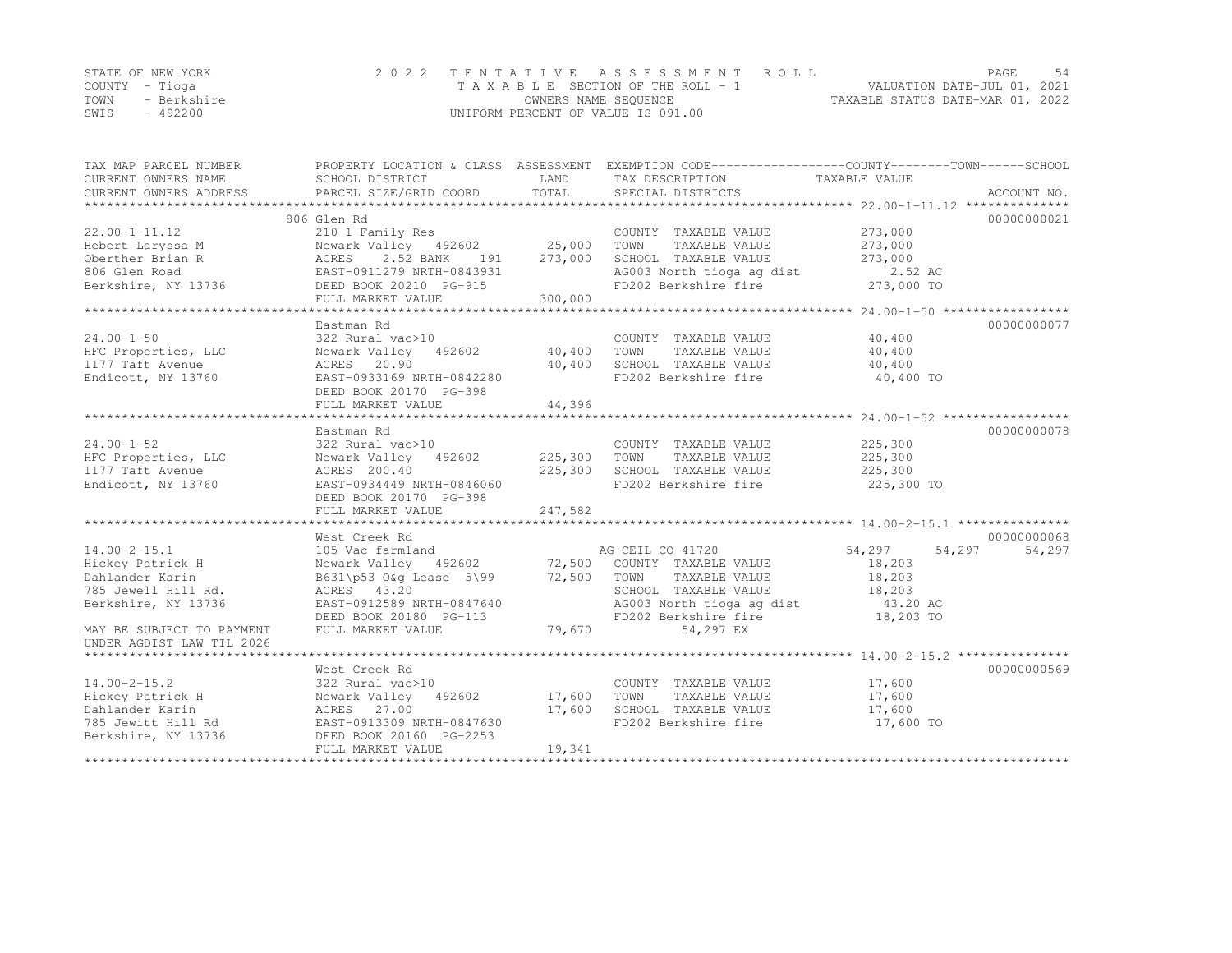|      | STATE OF NEW YORK | 2022 TENTATIVE ASSESSMENT ROLL     | PAGE.                            |  |
|------|-------------------|------------------------------------|----------------------------------|--|
|      | COUNTY – Tioga    | TAXABLE SECTION OF THE ROLL - 1    | VALUATION DATE-JUL 01, 2021      |  |
| TOWN | - Berkshire       | OWNERS NAME SEQUENCE               | TAXABLE STATUS DATE-MAR 01, 2022 |  |
| SWIS | - 492200          | UNIFORM PERCENT OF VALUE IS 091.00 |                                  |  |

| TAX MAP PARCEL NUMBER<br>CURRENT OWNERS NAME<br>CURRENT OWNERS ADDRESS | PROPERTY LOCATION & CLASS ASSESSMENT EXEMPTION CODE---------------COUNTY-------TOWN-----SCHOOL<br>SCHOOL DISTRICT                                                              | LAND       | TAX DESCRIPTION<br>SERCIAI DISTRICTS |                            |                     |
|------------------------------------------------------------------------|--------------------------------------------------------------------------------------------------------------------------------------------------------------------------------|------------|--------------------------------------|----------------------------|---------------------|
|                                                                        |                                                                                                                                                                                |            |                                      |                            |                     |
|                                                                        | 32 Ballou Hill Rd                                                                                                                                                              |            |                                      |                            | 00000000749         |
| $43.00 - 2 - 22.5$                                                     | 210 1 Family Res                                                                                                                                                               |            | BAS STAR 41854                       | $\overline{0}$             | $\Omega$<br>28,500  |
| Hicks Arthur D                                                         | Newark Valley 492602 13,100                                                                                                                                                    |            | COUNTY TAXABLE VALUE                 | 69,000                     |                     |
| Hicks Eileen M                                                         | Survey 05-09-95 Lot 4                                                                                                                                                          | 69,000     | TOWN<br>TAXABLE VALUE                | 69,000                     |                     |
| 32 Ballou Hill Rd                                                      | ACRES 1.25 BANK<br>500                                                                                                                                                         |            | SCHOOL TAXABLE VALUE                 | 40,500                     |                     |
| Berkshire, NY 13736                                                    | EAST-0930944 NRTH-0832383<br>DEED BOOK 571<br>$PG-95$                                                                                                                          |            | FD202 Berkshire fire                 | 69,000 TO                  |                     |
|                                                                        | FULL MARKET VALUE                                                                                                                                                              | 75,824     |                                      |                            |                     |
|                                                                        |                                                                                                                                                                                |            |                                      |                            |                     |
|                                                                        | 166 Howe Rd                                                                                                                                                                    |            |                                      |                            | 00000000812         |
| $16.00 - 2 - 5.12$                                                     | 242 Rurl res&rec                                                                                                                                                               |            | COUNTY TAXABLE VALUE                 | 210,000                    |                     |
|                                                                        | Hill Daniel T<br>166 Howe Road                                 ACRES     60.00 BANK     500       210,000<br>Berkshire, NY 13736                     EAST-0942102 NRTH-0850891 |            | TOWN<br>TAXABLE VALUE                | 210,000                    |                     |
|                                                                        |                                                                                                                                                                                |            | SCHOOL TAXABLE VALUE                 | 210,000                    |                     |
|                                                                        | DEED BOOK 20190 PG-4004                                                                                                                                                        |            | FD202 Berkshire fire                 | $210,000$ TO<br>210,000 TO |                     |
|                                                                        | FULL MARKET VALUE                                                                                                                                                              | 230,769    |                                      |                            |                     |
|                                                                        |                                                                                                                                                                                |            |                                      |                            |                     |
|                                                                        | 458 Ford Hill Rd                                                                                                                                                               |            |                                      |                            | 00000000545         |
|                                                                        |                                                                                                                                                                                |            |                                      | 11,400<br>5,700            | $\overline{0}$      |
|                                                                        |                                                                                                                                                                                |            |                                      | $\overline{0}$             | $\bigcap$<br>28,500 |
|                                                                        |                                                                                                                                                                                |            | 230,000 COUNTY TAXABLE VALUE         | 218,600                    |                     |
|                                                                        |                                                                                                                                                                                |            | TAXABLE VALUE                        | 224,300                    |                     |
|                                                                        |                                                                                                                                                                                |            | SCHOOL TAXABLE VALUE                 | 201,500                    |                     |
|                                                                        | FULL MARKET VALUE                                                                                                                                                              |            | 252,747 FD202 Berkshire fire         | 230,000 TO                 |                     |
|                                                                        |                                                                                                                                                                                |            |                                      |                            |                     |
|                                                                        | Ford Hill Rd                                                                                                                                                                   |            |                                      |                            | 00000000614         |
| $30.00 - 1 - 15.22$                                                    | 322 Rural vac>10                                                                                                                                                               |            | COUNTY TAXABLE VALUE                 | 41,900                     |                     |
| Hill Kristy L                                                          | Newark Valley 492602                                                                                                                                                           | 41,900     | TAXABLE VALUE<br>TOWN                | 41,900                     |                     |
| 29 Elm Street                                                          | ACRES 18.43 BANK<br>77                                                                                                                                                         | 41,900     | SCHOOL TAXABLE VALUE                 | 41,900                     |                     |
| Newark Valley, NY 13811                                                | EAST-0917419 NRTH-0837250                                                                                                                                                      |            | FD202 Berkshire fire                 | 41,900 TO                  |                     |
|                                                                        | DEED BOOK 20200 PG-3664                                                                                                                                                        |            |                                      |                            |                     |
|                                                                        | FULL MARKET VALUE                                                                                                                                                              | 46,044     |                                      |                            |                     |
|                                                                        |                                                                                                                                                                                |            |                                      |                            |                     |
|                                                                        | 476 Ford Hill Rd                                                                                                                                                               |            |                                      |                            | 00000000697         |
| $30.00 - 1 - 15.24$                                                    | 210 1 Family Res                                                                                                                                                               |            | COUNTY TAXABLE VALUE                 | 244,600                    |                     |
| Hill Kristy L                                                          | Newark Valley 492602 17,500                                                                                                                                                    |            | TOWN<br>TAXABLE VALUE                | 244,600                    |                     |
| 29 Elm Street                                                          | 3.00 BANK<br>ACRES                                                                                                                                                             | 77 244,600 | SCHOOL TAXABLE VALUE                 | 244,600                    |                     |
| $\sim$ 1981]<br>Newark Valley, NY 13811                                | EAST-0917709 NRTH-0837030                                                                                                                                                      |            | FD202 Berkshire fire                 | 244,600 TO                 |                     |
|                                                                        | DEED BOOK 20200 PG-3664                                                                                                                                                        |            |                                      |                            |                     |
|                                                                        | FULL MARKET VALUE                                                                                                                                                              | 268,791    |                                      |                            |                     |
|                                                                        |                                                                                                                                                                                |            |                                      |                            |                     |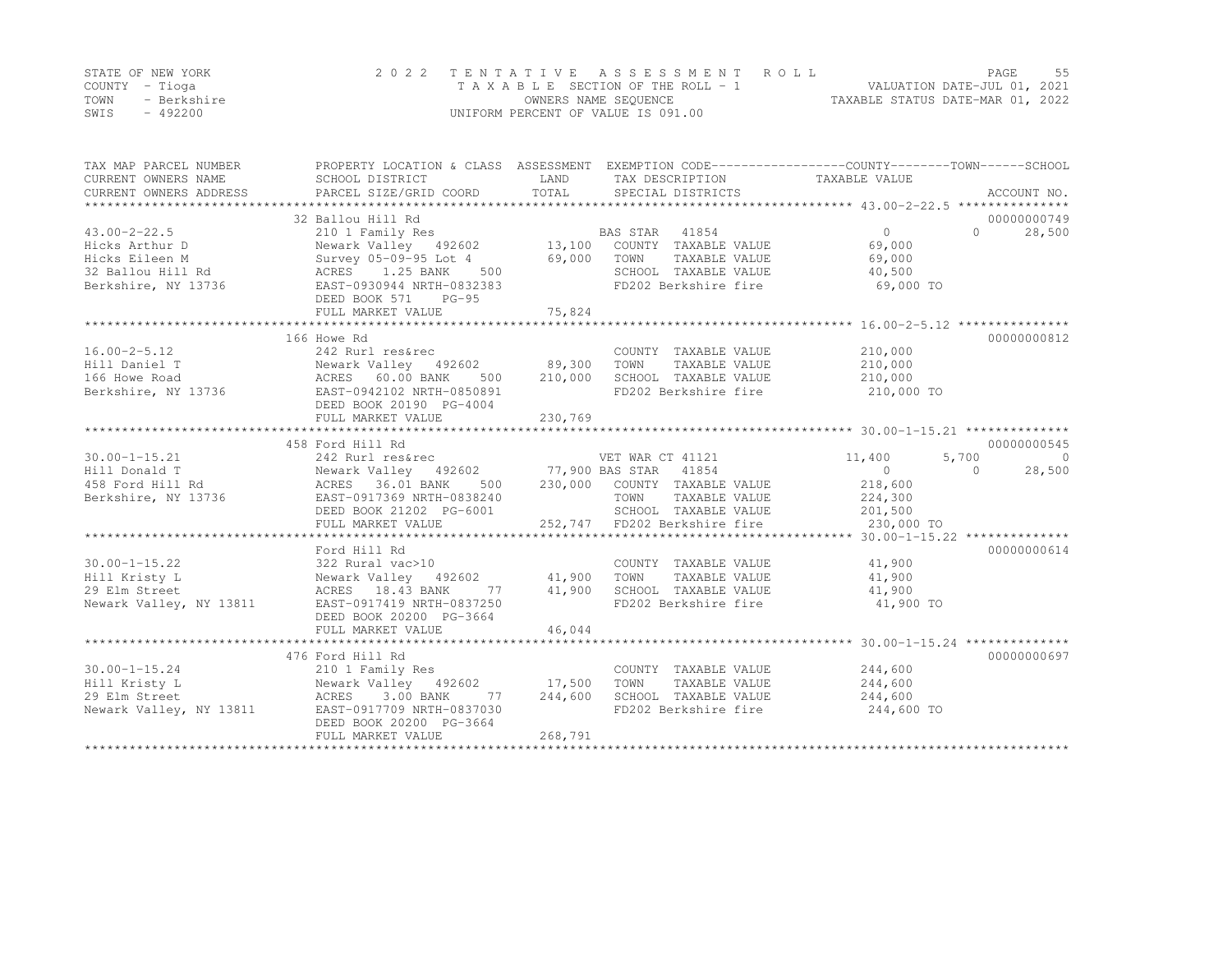|      | STATE OF NEW YORK | 2022 TENTATIVE ASSESSMENT ROLL     | PAGE.                            | 56 |
|------|-------------------|------------------------------------|----------------------------------|----|
|      | COUNTY – Tioga    | TAXABLE SECTION OF THE ROLL - 1    | VALUATION DATE-JUL 01, 2021      |    |
| TOWN | - Berkshire       | OWNERS NAME SEQUENCE               | TAXABLE STATUS DATE-MAR 01, 2022 |    |
| SWIS | $-492200$         | UNIFORM PERCENT OF VALUE IS 091.00 |                                  |    |

| ************************<br>00000000854<br>Dimon Rd<br>$22.00 - 2 - 9.122$<br>7,500<br>314 Rural vac<10<br>COUNTY TAXABLE VALUE<br>7,500 TOWN<br>7,500<br>Newark Valley 492602<br>TAXABLE VALUE<br>Hilliar Donald<br>7,500<br>SCHOOL TAXABLE VALUE<br>7,500<br>Hilliar Dorothy L<br>Easement B628/p85<br>32 Dimon Rd<br>AG003 North tioga ag dist<br>.90 AC<br>ACRES 0.90<br>EAST-0917075 NRTH-0841439<br>FD202 Berkshire fire<br>7,500 TO<br>DEED BOOK 15969 PG-7001<br>8,242<br>FULL MARKET VALUE<br>44 Dimon Rd<br>00000000772<br>$22.00 - 2 - 9.3$<br>47,500<br>$\Omega$<br>210 1 Family Res<br>AGED C<br>41802<br>$\overline{0}$<br>16,500 AGED S<br>95,000 AGED T<br>Hilliar Dorothy<br>Newark Valley 492602<br>41804<br>28,500<br>$\overline{0}$<br>$\circ$<br>44 Dimon Rd<br>Easement B628/p74<br>ACRES     2.59<br>41803<br>$\circ$<br>38,000<br>$\overline{0}$<br>66,500<br>Berkshire, NY 13736<br>ENH STAR 41834<br>$\overline{0}$<br>$\Omega$<br>47,500<br>EAST-0916819 NRTH-0841380<br>COUNTY TAXABLE VALUE<br>DEED BOOK 619<br>TAXABLE VALUE<br>PG-216<br>TOWN<br>57,000<br>104,396 SCHOOL TAXABLE VALUE<br>FULL MARKET VALUE<br>$\overline{0}$<br>2.59 AC<br>AG003 North tioga ag dist<br>FD202 Berkshire fire<br>95,000 TO<br>3718 Wilson Creek Rd<br>00000000027<br>$32.00 - 1 - 25$<br>53,300<br>210 1 Family Res<br>COUNTY TAXABLE VALUE<br>Newark Valley 492602 10,000 TOWN<br>Hilliar Kasey<br>Newark Valley 492002<br>FRNT 100.00 DPTH 214.00 53,300<br>100000 NPTH-0835330<br>TAXABLE VALUE<br>53,300<br>25 Dimon Rd<br>SCHOOL TAXABLE VALUE<br>53,300<br>Berkshire, NY 13736<br>FD202 Berkshire fire<br>53,300 TO<br>DEED BOOK 18680 PG-6001<br>FULL MARKET VALUE<br>58,571<br>00000000325<br>25 Dimon Rd<br>$22.00 - 2 - 18.121$<br>210 1 Family Res<br>$\overline{0}$<br>BAS STAR 41854<br>$\cap$<br>28,500<br>17,000 COUNTY TAXABLE VALUE<br>82,000 TOWN TAXABLE VALUE<br>Newark Valley 492602<br>Hilliar Michael<br>82,000<br>Easement B628/p78<br>25 Dimon Hill Rd<br>82,000<br>77<br>2.80 BANK<br>SCHOOL TAXABLE VALUE<br>Berkshire, NY 13736<br>ACRES<br>53,500<br>FD202 Berkshire fire<br>82,000 TO<br>EAST-0917360 NRTH-0841100<br>DEED BOOK 473 PG-0043<br>90,110<br>FULL MARKET VALUE<br>00000000038<br>59 Payne Marsh Rd<br>$15.00 - 1 - 16.211$<br>AG CEIL CO 41720<br>58,268<br>58,268<br>58,268<br>241 Rural res&ag<br>HILLIS JONATHAN M<br>Newark Valley 492602 111,200 COUNTY TAXABLE VALUE<br>300,732<br>500 359,000<br>HILLIS KYLEE J<br>ACRES 59.82 BANK<br>TOWN<br>TAXABLE VALUE<br>300,732<br>SCHOOL TAXABLE VALUE<br>300,732<br>59.82 AC<br>59 Payne Marsh Rd<br>EAST-0928649 NRTH-0849450<br>AG003 North tioga ag dist<br>Berkshire, NY 13736<br>DEED BOOK 20160 PG-1252<br>394,505 FD202 Berkshire fire<br>300,732 TO<br>FULL MARKET VALUE<br>MAY BE SUBJECT TO PAYMENT<br>58,268 EX<br>UNDER AGDIST LAW TIL 2026 | TAX MAP PARCEL NUMBER<br>CURRENT OWNERS NAME<br>CURRENT OWNERS ADDRESS | SCHOOL DISTRICT<br>PARCEL SIZE/GRID COORD | LAND<br>TOTAL | PROPERTY LOCATION & CLASS ASSESSMENT EXEMPTION CODE----------------COUNTY-------TOWN-----SCHOOL<br>TAX DESCRIPTION<br>SPECIAL DISTRICTS | TAXABLE VALUE | ACCOUNT NO. |
|--------------------------------------------------------------------------------------------------------------------------------------------------------------------------------------------------------------------------------------------------------------------------------------------------------------------------------------------------------------------------------------------------------------------------------------------------------------------------------------------------------------------------------------------------------------------------------------------------------------------------------------------------------------------------------------------------------------------------------------------------------------------------------------------------------------------------------------------------------------------------------------------------------------------------------------------------------------------------------------------------------------------------------------------------------------------------------------------------------------------------------------------------------------------------------------------------------------------------------------------------------------------------------------------------------------------------------------------------------------------------------------------------------------------------------------------------------------------------------------------------------------------------------------------------------------------------------------------------------------------------------------------------------------------------------------------------------------------------------------------------------------------------------------------------------------------------------------------------------------------------------------------------------------------------------------------------------------------------------------------------------------------------------------------------------------------------------------------------------------------------------------------------------------------------------------------------------------------------------------------------------------------------------------------------------------------------------------------------------------------------------------------------------------------------------------------------------------------------------------------------------------------------------------------------------------------------------------------------------------------------------------------------------------------------------------------------------------------------------------------------------------------------------------------------------------------------------------------------------------------|------------------------------------------------------------------------|-------------------------------------------|---------------|-----------------------------------------------------------------------------------------------------------------------------------------|---------------|-------------|
|                                                                                                                                                                                                                                                                                                                                                                                                                                                                                                                                                                                                                                                                                                                                                                                                                                                                                                                                                                                                                                                                                                                                                                                                                                                                                                                                                                                                                                                                                                                                                                                                                                                                                                                                                                                                                                                                                                                                                                                                                                                                                                                                                                                                                                                                                                                                                                                                                                                                                                                                                                                                                                                                                                                                                                                                                                                                    |                                                                        |                                           |               |                                                                                                                                         |               |             |
|                                                                                                                                                                                                                                                                                                                                                                                                                                                                                                                                                                                                                                                                                                                                                                                                                                                                                                                                                                                                                                                                                                                                                                                                                                                                                                                                                                                                                                                                                                                                                                                                                                                                                                                                                                                                                                                                                                                                                                                                                                                                                                                                                                                                                                                                                                                                                                                                                                                                                                                                                                                                                                                                                                                                                                                                                                                                    |                                                                        |                                           |               |                                                                                                                                         |               |             |
|                                                                                                                                                                                                                                                                                                                                                                                                                                                                                                                                                                                                                                                                                                                                                                                                                                                                                                                                                                                                                                                                                                                                                                                                                                                                                                                                                                                                                                                                                                                                                                                                                                                                                                                                                                                                                                                                                                                                                                                                                                                                                                                                                                                                                                                                                                                                                                                                                                                                                                                                                                                                                                                                                                                                                                                                                                                                    |                                                                        |                                           |               |                                                                                                                                         |               |             |
|                                                                                                                                                                                                                                                                                                                                                                                                                                                                                                                                                                                                                                                                                                                                                                                                                                                                                                                                                                                                                                                                                                                                                                                                                                                                                                                                                                                                                                                                                                                                                                                                                                                                                                                                                                                                                                                                                                                                                                                                                                                                                                                                                                                                                                                                                                                                                                                                                                                                                                                                                                                                                                                                                                                                                                                                                                                                    |                                                                        |                                           |               |                                                                                                                                         |               |             |
|                                                                                                                                                                                                                                                                                                                                                                                                                                                                                                                                                                                                                                                                                                                                                                                                                                                                                                                                                                                                                                                                                                                                                                                                                                                                                                                                                                                                                                                                                                                                                                                                                                                                                                                                                                                                                                                                                                                                                                                                                                                                                                                                                                                                                                                                                                                                                                                                                                                                                                                                                                                                                                                                                                                                                                                                                                                                    |                                                                        |                                           |               |                                                                                                                                         |               |             |
|                                                                                                                                                                                                                                                                                                                                                                                                                                                                                                                                                                                                                                                                                                                                                                                                                                                                                                                                                                                                                                                                                                                                                                                                                                                                                                                                                                                                                                                                                                                                                                                                                                                                                                                                                                                                                                                                                                                                                                                                                                                                                                                                                                                                                                                                                                                                                                                                                                                                                                                                                                                                                                                                                                                                                                                                                                                                    |                                                                        |                                           |               |                                                                                                                                         |               |             |
|                                                                                                                                                                                                                                                                                                                                                                                                                                                                                                                                                                                                                                                                                                                                                                                                                                                                                                                                                                                                                                                                                                                                                                                                                                                                                                                                                                                                                                                                                                                                                                                                                                                                                                                                                                                                                                                                                                                                                                                                                                                                                                                                                                                                                                                                                                                                                                                                                                                                                                                                                                                                                                                                                                                                                                                                                                                                    | Berkshire, NY 13736                                                    |                                           |               |                                                                                                                                         |               |             |
|                                                                                                                                                                                                                                                                                                                                                                                                                                                                                                                                                                                                                                                                                                                                                                                                                                                                                                                                                                                                                                                                                                                                                                                                                                                                                                                                                                                                                                                                                                                                                                                                                                                                                                                                                                                                                                                                                                                                                                                                                                                                                                                                                                                                                                                                                                                                                                                                                                                                                                                                                                                                                                                                                                                                                                                                                                                                    |                                                                        |                                           |               |                                                                                                                                         |               |             |
|                                                                                                                                                                                                                                                                                                                                                                                                                                                                                                                                                                                                                                                                                                                                                                                                                                                                                                                                                                                                                                                                                                                                                                                                                                                                                                                                                                                                                                                                                                                                                                                                                                                                                                                                                                                                                                                                                                                                                                                                                                                                                                                                                                                                                                                                                                                                                                                                                                                                                                                                                                                                                                                                                                                                                                                                                                                                    |                                                                        |                                           |               |                                                                                                                                         |               |             |
|                                                                                                                                                                                                                                                                                                                                                                                                                                                                                                                                                                                                                                                                                                                                                                                                                                                                                                                                                                                                                                                                                                                                                                                                                                                                                                                                                                                                                                                                                                                                                                                                                                                                                                                                                                                                                                                                                                                                                                                                                                                                                                                                                                                                                                                                                                                                                                                                                                                                                                                                                                                                                                                                                                                                                                                                                                                                    |                                                                        |                                           |               |                                                                                                                                         |               |             |
|                                                                                                                                                                                                                                                                                                                                                                                                                                                                                                                                                                                                                                                                                                                                                                                                                                                                                                                                                                                                                                                                                                                                                                                                                                                                                                                                                                                                                                                                                                                                                                                                                                                                                                                                                                                                                                                                                                                                                                                                                                                                                                                                                                                                                                                                                                                                                                                                                                                                                                                                                                                                                                                                                                                                                                                                                                                                    |                                                                        |                                           |               |                                                                                                                                         |               |             |
|                                                                                                                                                                                                                                                                                                                                                                                                                                                                                                                                                                                                                                                                                                                                                                                                                                                                                                                                                                                                                                                                                                                                                                                                                                                                                                                                                                                                                                                                                                                                                                                                                                                                                                                                                                                                                                                                                                                                                                                                                                                                                                                                                                                                                                                                                                                                                                                                                                                                                                                                                                                                                                                                                                                                                                                                                                                                    |                                                                        |                                           |               |                                                                                                                                         |               |             |
|                                                                                                                                                                                                                                                                                                                                                                                                                                                                                                                                                                                                                                                                                                                                                                                                                                                                                                                                                                                                                                                                                                                                                                                                                                                                                                                                                                                                                                                                                                                                                                                                                                                                                                                                                                                                                                                                                                                                                                                                                                                                                                                                                                                                                                                                                                                                                                                                                                                                                                                                                                                                                                                                                                                                                                                                                                                                    |                                                                        |                                           |               |                                                                                                                                         |               |             |
|                                                                                                                                                                                                                                                                                                                                                                                                                                                                                                                                                                                                                                                                                                                                                                                                                                                                                                                                                                                                                                                                                                                                                                                                                                                                                                                                                                                                                                                                                                                                                                                                                                                                                                                                                                                                                                                                                                                                                                                                                                                                                                                                                                                                                                                                                                                                                                                                                                                                                                                                                                                                                                                                                                                                                                                                                                                                    |                                                                        |                                           |               |                                                                                                                                         |               |             |
|                                                                                                                                                                                                                                                                                                                                                                                                                                                                                                                                                                                                                                                                                                                                                                                                                                                                                                                                                                                                                                                                                                                                                                                                                                                                                                                                                                                                                                                                                                                                                                                                                                                                                                                                                                                                                                                                                                                                                                                                                                                                                                                                                                                                                                                                                                                                                                                                                                                                                                                                                                                                                                                                                                                                                                                                                                                                    |                                                                        |                                           |               |                                                                                                                                         |               |             |
|                                                                                                                                                                                                                                                                                                                                                                                                                                                                                                                                                                                                                                                                                                                                                                                                                                                                                                                                                                                                                                                                                                                                                                                                                                                                                                                                                                                                                                                                                                                                                                                                                                                                                                                                                                                                                                                                                                                                                                                                                                                                                                                                                                                                                                                                                                                                                                                                                                                                                                                                                                                                                                                                                                                                                                                                                                                                    |                                                                        |                                           |               |                                                                                                                                         |               |             |
|                                                                                                                                                                                                                                                                                                                                                                                                                                                                                                                                                                                                                                                                                                                                                                                                                                                                                                                                                                                                                                                                                                                                                                                                                                                                                                                                                                                                                                                                                                                                                                                                                                                                                                                                                                                                                                                                                                                                                                                                                                                                                                                                                                                                                                                                                                                                                                                                                                                                                                                                                                                                                                                                                                                                                                                                                                                                    |                                                                        |                                           |               |                                                                                                                                         |               |             |
|                                                                                                                                                                                                                                                                                                                                                                                                                                                                                                                                                                                                                                                                                                                                                                                                                                                                                                                                                                                                                                                                                                                                                                                                                                                                                                                                                                                                                                                                                                                                                                                                                                                                                                                                                                                                                                                                                                                                                                                                                                                                                                                                                                                                                                                                                                                                                                                                                                                                                                                                                                                                                                                                                                                                                                                                                                                                    |                                                                        |                                           |               |                                                                                                                                         |               |             |
|                                                                                                                                                                                                                                                                                                                                                                                                                                                                                                                                                                                                                                                                                                                                                                                                                                                                                                                                                                                                                                                                                                                                                                                                                                                                                                                                                                                                                                                                                                                                                                                                                                                                                                                                                                                                                                                                                                                                                                                                                                                                                                                                                                                                                                                                                                                                                                                                                                                                                                                                                                                                                                                                                                                                                                                                                                                                    |                                                                        |                                           |               |                                                                                                                                         |               |             |
|                                                                                                                                                                                                                                                                                                                                                                                                                                                                                                                                                                                                                                                                                                                                                                                                                                                                                                                                                                                                                                                                                                                                                                                                                                                                                                                                                                                                                                                                                                                                                                                                                                                                                                                                                                                                                                                                                                                                                                                                                                                                                                                                                                                                                                                                                                                                                                                                                                                                                                                                                                                                                                                                                                                                                                                                                                                                    |                                                                        |                                           |               |                                                                                                                                         |               |             |
|                                                                                                                                                                                                                                                                                                                                                                                                                                                                                                                                                                                                                                                                                                                                                                                                                                                                                                                                                                                                                                                                                                                                                                                                                                                                                                                                                                                                                                                                                                                                                                                                                                                                                                                                                                                                                                                                                                                                                                                                                                                                                                                                                                                                                                                                                                                                                                                                                                                                                                                                                                                                                                                                                                                                                                                                                                                                    |                                                                        |                                           |               |                                                                                                                                         |               |             |
|                                                                                                                                                                                                                                                                                                                                                                                                                                                                                                                                                                                                                                                                                                                                                                                                                                                                                                                                                                                                                                                                                                                                                                                                                                                                                                                                                                                                                                                                                                                                                                                                                                                                                                                                                                                                                                                                                                                                                                                                                                                                                                                                                                                                                                                                                                                                                                                                                                                                                                                                                                                                                                                                                                                                                                                                                                                                    |                                                                        |                                           |               |                                                                                                                                         |               |             |
|                                                                                                                                                                                                                                                                                                                                                                                                                                                                                                                                                                                                                                                                                                                                                                                                                                                                                                                                                                                                                                                                                                                                                                                                                                                                                                                                                                                                                                                                                                                                                                                                                                                                                                                                                                                                                                                                                                                                                                                                                                                                                                                                                                                                                                                                                                                                                                                                                                                                                                                                                                                                                                                                                                                                                                                                                                                                    |                                                                        |                                           |               |                                                                                                                                         |               |             |
|                                                                                                                                                                                                                                                                                                                                                                                                                                                                                                                                                                                                                                                                                                                                                                                                                                                                                                                                                                                                                                                                                                                                                                                                                                                                                                                                                                                                                                                                                                                                                                                                                                                                                                                                                                                                                                                                                                                                                                                                                                                                                                                                                                                                                                                                                                                                                                                                                                                                                                                                                                                                                                                                                                                                                                                                                                                                    |                                                                        |                                           |               |                                                                                                                                         |               |             |
|                                                                                                                                                                                                                                                                                                                                                                                                                                                                                                                                                                                                                                                                                                                                                                                                                                                                                                                                                                                                                                                                                                                                                                                                                                                                                                                                                                                                                                                                                                                                                                                                                                                                                                                                                                                                                                                                                                                                                                                                                                                                                                                                                                                                                                                                                                                                                                                                                                                                                                                                                                                                                                                                                                                                                                                                                                                                    |                                                                        |                                           |               |                                                                                                                                         |               |             |
|                                                                                                                                                                                                                                                                                                                                                                                                                                                                                                                                                                                                                                                                                                                                                                                                                                                                                                                                                                                                                                                                                                                                                                                                                                                                                                                                                                                                                                                                                                                                                                                                                                                                                                                                                                                                                                                                                                                                                                                                                                                                                                                                                                                                                                                                                                                                                                                                                                                                                                                                                                                                                                                                                                                                                                                                                                                                    |                                                                        |                                           |               |                                                                                                                                         |               |             |
|                                                                                                                                                                                                                                                                                                                                                                                                                                                                                                                                                                                                                                                                                                                                                                                                                                                                                                                                                                                                                                                                                                                                                                                                                                                                                                                                                                                                                                                                                                                                                                                                                                                                                                                                                                                                                                                                                                                                                                                                                                                                                                                                                                                                                                                                                                                                                                                                                                                                                                                                                                                                                                                                                                                                                                                                                                                                    |                                                                        |                                           |               |                                                                                                                                         |               |             |
|                                                                                                                                                                                                                                                                                                                                                                                                                                                                                                                                                                                                                                                                                                                                                                                                                                                                                                                                                                                                                                                                                                                                                                                                                                                                                                                                                                                                                                                                                                                                                                                                                                                                                                                                                                                                                                                                                                                                                                                                                                                                                                                                                                                                                                                                                                                                                                                                                                                                                                                                                                                                                                                                                                                                                                                                                                                                    |                                                                        |                                           |               |                                                                                                                                         |               |             |
|                                                                                                                                                                                                                                                                                                                                                                                                                                                                                                                                                                                                                                                                                                                                                                                                                                                                                                                                                                                                                                                                                                                                                                                                                                                                                                                                                                                                                                                                                                                                                                                                                                                                                                                                                                                                                                                                                                                                                                                                                                                                                                                                                                                                                                                                                                                                                                                                                                                                                                                                                                                                                                                                                                                                                                                                                                                                    |                                                                        |                                           |               |                                                                                                                                         |               |             |
|                                                                                                                                                                                                                                                                                                                                                                                                                                                                                                                                                                                                                                                                                                                                                                                                                                                                                                                                                                                                                                                                                                                                                                                                                                                                                                                                                                                                                                                                                                                                                                                                                                                                                                                                                                                                                                                                                                                                                                                                                                                                                                                                                                                                                                                                                                                                                                                                                                                                                                                                                                                                                                                                                                                                                                                                                                                                    |                                                                        |                                           |               |                                                                                                                                         |               |             |
|                                                                                                                                                                                                                                                                                                                                                                                                                                                                                                                                                                                                                                                                                                                                                                                                                                                                                                                                                                                                                                                                                                                                                                                                                                                                                                                                                                                                                                                                                                                                                                                                                                                                                                                                                                                                                                                                                                                                                                                                                                                                                                                                                                                                                                                                                                                                                                                                                                                                                                                                                                                                                                                                                                                                                                                                                                                                    |                                                                        |                                           |               |                                                                                                                                         |               |             |
|                                                                                                                                                                                                                                                                                                                                                                                                                                                                                                                                                                                                                                                                                                                                                                                                                                                                                                                                                                                                                                                                                                                                                                                                                                                                                                                                                                                                                                                                                                                                                                                                                                                                                                                                                                                                                                                                                                                                                                                                                                                                                                                                                                                                                                                                                                                                                                                                                                                                                                                                                                                                                                                                                                                                                                                                                                                                    |                                                                        |                                           |               |                                                                                                                                         |               |             |
|                                                                                                                                                                                                                                                                                                                                                                                                                                                                                                                                                                                                                                                                                                                                                                                                                                                                                                                                                                                                                                                                                                                                                                                                                                                                                                                                                                                                                                                                                                                                                                                                                                                                                                                                                                                                                                                                                                                                                                                                                                                                                                                                                                                                                                                                                                                                                                                                                                                                                                                                                                                                                                                                                                                                                                                                                                                                    |                                                                        |                                           |               |                                                                                                                                         |               |             |
|                                                                                                                                                                                                                                                                                                                                                                                                                                                                                                                                                                                                                                                                                                                                                                                                                                                                                                                                                                                                                                                                                                                                                                                                                                                                                                                                                                                                                                                                                                                                                                                                                                                                                                                                                                                                                                                                                                                                                                                                                                                                                                                                                                                                                                                                                                                                                                                                                                                                                                                                                                                                                                                                                                                                                                                                                                                                    |                                                                        |                                           |               |                                                                                                                                         |               |             |
|                                                                                                                                                                                                                                                                                                                                                                                                                                                                                                                                                                                                                                                                                                                                                                                                                                                                                                                                                                                                                                                                                                                                                                                                                                                                                                                                                                                                                                                                                                                                                                                                                                                                                                                                                                                                                                                                                                                                                                                                                                                                                                                                                                                                                                                                                                                                                                                                                                                                                                                                                                                                                                                                                                                                                                                                                                                                    |                                                                        |                                           |               |                                                                                                                                         |               |             |
|                                                                                                                                                                                                                                                                                                                                                                                                                                                                                                                                                                                                                                                                                                                                                                                                                                                                                                                                                                                                                                                                                                                                                                                                                                                                                                                                                                                                                                                                                                                                                                                                                                                                                                                                                                                                                                                                                                                                                                                                                                                                                                                                                                                                                                                                                                                                                                                                                                                                                                                                                                                                                                                                                                                                                                                                                                                                    |                                                                        |                                           |               |                                                                                                                                         |               |             |
|                                                                                                                                                                                                                                                                                                                                                                                                                                                                                                                                                                                                                                                                                                                                                                                                                                                                                                                                                                                                                                                                                                                                                                                                                                                                                                                                                                                                                                                                                                                                                                                                                                                                                                                                                                                                                                                                                                                                                                                                                                                                                                                                                                                                                                                                                                                                                                                                                                                                                                                                                                                                                                                                                                                                                                                                                                                                    |                                                                        |                                           |               |                                                                                                                                         |               |             |
|                                                                                                                                                                                                                                                                                                                                                                                                                                                                                                                                                                                                                                                                                                                                                                                                                                                                                                                                                                                                                                                                                                                                                                                                                                                                                                                                                                                                                                                                                                                                                                                                                                                                                                                                                                                                                                                                                                                                                                                                                                                                                                                                                                                                                                                                                                                                                                                                                                                                                                                                                                                                                                                                                                                                                                                                                                                                    |                                                                        |                                           |               |                                                                                                                                         |               |             |
|                                                                                                                                                                                                                                                                                                                                                                                                                                                                                                                                                                                                                                                                                                                                                                                                                                                                                                                                                                                                                                                                                                                                                                                                                                                                                                                                                                                                                                                                                                                                                                                                                                                                                                                                                                                                                                                                                                                                                                                                                                                                                                                                                                                                                                                                                                                                                                                                                                                                                                                                                                                                                                                                                                                                                                                                                                                                    |                                                                        |                                           |               |                                                                                                                                         |               |             |
|                                                                                                                                                                                                                                                                                                                                                                                                                                                                                                                                                                                                                                                                                                                                                                                                                                                                                                                                                                                                                                                                                                                                                                                                                                                                                                                                                                                                                                                                                                                                                                                                                                                                                                                                                                                                                                                                                                                                                                                                                                                                                                                                                                                                                                                                                                                                                                                                                                                                                                                                                                                                                                                                                                                                                                                                                                                                    |                                                                        |                                           |               |                                                                                                                                         |               |             |
|                                                                                                                                                                                                                                                                                                                                                                                                                                                                                                                                                                                                                                                                                                                                                                                                                                                                                                                                                                                                                                                                                                                                                                                                                                                                                                                                                                                                                                                                                                                                                                                                                                                                                                                                                                                                                                                                                                                                                                                                                                                                                                                                                                                                                                                                                                                                                                                                                                                                                                                                                                                                                                                                                                                                                                                                                                                                    |                                                                        |                                           |               |                                                                                                                                         |               |             |
|                                                                                                                                                                                                                                                                                                                                                                                                                                                                                                                                                                                                                                                                                                                                                                                                                                                                                                                                                                                                                                                                                                                                                                                                                                                                                                                                                                                                                                                                                                                                                                                                                                                                                                                                                                                                                                                                                                                                                                                                                                                                                                                                                                                                                                                                                                                                                                                                                                                                                                                                                                                                                                                                                                                                                                                                                                                                    |                                                                        |                                           |               |                                                                                                                                         |               |             |
|                                                                                                                                                                                                                                                                                                                                                                                                                                                                                                                                                                                                                                                                                                                                                                                                                                                                                                                                                                                                                                                                                                                                                                                                                                                                                                                                                                                                                                                                                                                                                                                                                                                                                                                                                                                                                                                                                                                                                                                                                                                                                                                                                                                                                                                                                                                                                                                                                                                                                                                                                                                                                                                                                                                                                                                                                                                                    |                                                                        |                                           |               |                                                                                                                                         |               |             |
|                                                                                                                                                                                                                                                                                                                                                                                                                                                                                                                                                                                                                                                                                                                                                                                                                                                                                                                                                                                                                                                                                                                                                                                                                                                                                                                                                                                                                                                                                                                                                                                                                                                                                                                                                                                                                                                                                                                                                                                                                                                                                                                                                                                                                                                                                                                                                                                                                                                                                                                                                                                                                                                                                                                                                                                                                                                                    |                                                                        |                                           |               |                                                                                                                                         |               |             |
|                                                                                                                                                                                                                                                                                                                                                                                                                                                                                                                                                                                                                                                                                                                                                                                                                                                                                                                                                                                                                                                                                                                                                                                                                                                                                                                                                                                                                                                                                                                                                                                                                                                                                                                                                                                                                                                                                                                                                                                                                                                                                                                                                                                                                                                                                                                                                                                                                                                                                                                                                                                                                                                                                                                                                                                                                                                                    |                                                                        |                                           |               |                                                                                                                                         |               |             |
|                                                                                                                                                                                                                                                                                                                                                                                                                                                                                                                                                                                                                                                                                                                                                                                                                                                                                                                                                                                                                                                                                                                                                                                                                                                                                                                                                                                                                                                                                                                                                                                                                                                                                                                                                                                                                                                                                                                                                                                                                                                                                                                                                                                                                                                                                                                                                                                                                                                                                                                                                                                                                                                                                                                                                                                                                                                                    |                                                                        |                                           |               |                                                                                                                                         |               |             |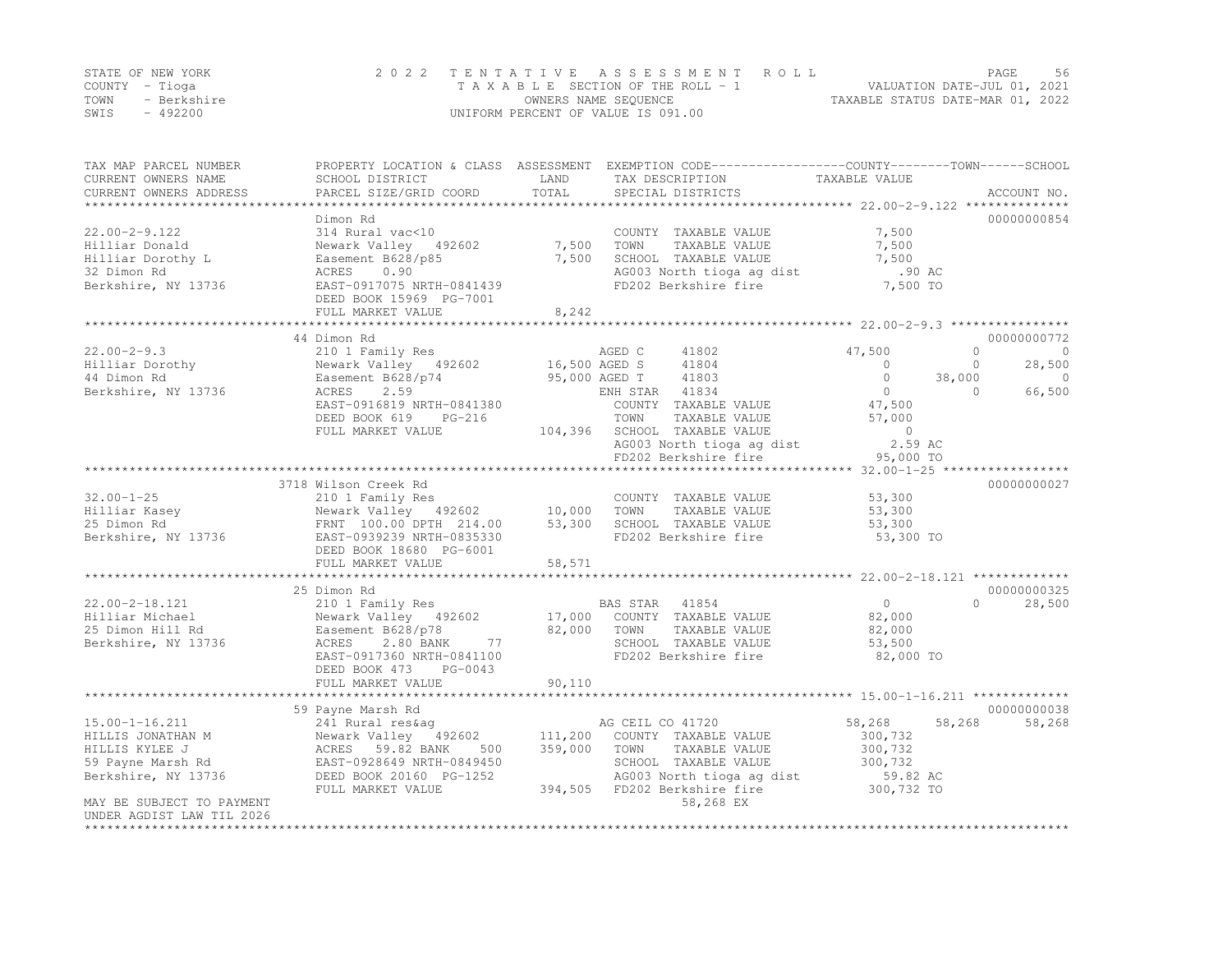|      | STATE OF NEW YORK | 2022 TENTATIVE ASSESSMENT ROLL                                 | PAGE | 57 |
|------|-------------------|----------------------------------------------------------------|------|----|
|      | COUNTY – Tioga    | VALUATION DATE-JUL 01, 2021<br>TAXABLE SECTION OF THE ROLL - 1 |      |    |
| TOWN | - Berkshire       | TAXABLE STATUS DATE-MAR 01, 2022<br>OWNERS NAME SEQUENCE       |      |    |
| SWIS | $-492200$         | UNIFORM PERCENT OF VALUE IS 091.00                             |      |    |

| TAX MAP PARCEL NUMBER<br>CURRENT OWNERS NAME   | PROPERTY LOCATION & CLASS ASSESSMENT EXEMPTION CODE---------------COUNTY-------TOWN------SCHOOL<br>SCHOOL DISTRICT | LAND            | TAX DESCRIPTION                               | TAXABLE VALUE                              |                    |
|------------------------------------------------|--------------------------------------------------------------------------------------------------------------------|-----------------|-----------------------------------------------|--------------------------------------------|--------------------|
| CURRENT OWNERS ADDRESS                         | PARCEL SIZE/GRID COORD                                                                                             | TOTAL           | SPECIAL DISTRICTS                             |                                            | ACCOUNT NO.        |
| *************************                      |                                                                                                                    |                 |                                               |                                            |                    |
|                                                | 360 Brumage Rd                                                                                                     |                 |                                               |                                            | 00000000506        |
| $14.00 - 2 - 2$                                | 210 1 Family Res                                                                                                   |                 | 41854<br>BAS STAR                             | $\circ$                                    | $\Omega$<br>28,500 |
| Hitchcock Fred G                               | Newark Valley 492602                                                                                               | 29,400          | COUNTY TAXABLE VALUE                          | 216,000                                    |                    |
| 360 Brumage Rd                                 | ACRES<br>9.90 BANK<br>191                                                                                          | 216,000         | TOWN<br>TAXABLE VALUE                         | 216,000                                    |                    |
| Berkshire, NY 13736                            | EAST-0912029 NRTH-0850460                                                                                          |                 | SCHOOL TAXABLE VALUE                          | 187,500                                    |                    |
|                                                | DEED BOOK 19934 PG-5002                                                                                            |                 | FD202 Berkshire fire                          | 216,000 TO                                 |                    |
|                                                | FULL MARKET VALUE                                                                                                  | 237,363         |                                               |                                            |                    |
|                                                | *********************                                                                                              | ***********     |                                               | *********** 23.00-2-4 ******************   |                    |
|                                                | 35 Lock Rd                                                                                                         |                 |                                               |                                            | 00000000201        |
| $23.00 - 2 - 4$                                | 210 1 Family Res                                                                                                   |                 | COUNTY TAXABLE VALUE                          | 74,600                                     |                    |
| Hochberg Jeanette M                            | Newark Valley 492602                                                                                               | 14,900          | TOWN<br>TAXABLE VALUE                         | 74,600                                     |                    |
| 35 Lock Rd                                     | ACRES<br>1.97                                                                                                      | 74,600          | SCHOOL TAXABLE VALUE                          | 74,600                                     |                    |
| Berkshire, NY 13736                            | EAST-0929479 NRTH-0846250                                                                                          |                 | FD202 Berkshire fire                          | 74,600 TO                                  |                    |
|                                                | DEED BOOK 15679 PG-8001                                                                                            |                 |                                               |                                            |                    |
|                                                | FULL MARKET VALUE                                                                                                  | 81,978          |                                               |                                            |                    |
|                                                | ********************************                                                                                   |                 |                                               |                                            |                    |
|                                                | Rt 38                                                                                                              |                 |                                               |                                            | 00000000200        |
| $23.00 - 2 - 5$                                | 311 Res vac land                                                                                                   |                 | COUNTY TAXABLE VALUE                          | 2,200                                      |                    |
| Hochberg Jeanette M                            | Newark Valley<br>492602                                                                                            | 2,200           | TOWN<br>TAXABLE VALUE                         | 2,200                                      |                    |
| 35 Lock Rd                                     | ACRES<br>1.09                                                                                                      | 2,200           | SCHOOL TAXABLE VALUE                          | 2,200                                      |                    |
| Berkshire, NY 13736                            | EAST-0929909 NRTH-0846230                                                                                          |                 | FD202 Berkshire fire                          | 2,200 TO                                   |                    |
|                                                | DEED BOOK 15679 PG-8001                                                                                            |                 |                                               |                                            |                    |
|                                                | FULL MARKET VALUE                                                                                                  | 2,418           |                                               |                                            |                    |
|                                                |                                                                                                                    |                 |                                               |                                            |                    |
|                                                | 22 Depot St                                                                                                        |                 |                                               |                                            | 00000000131        |
| $31.07 - 1 - 19$                               | 210 1 Family Res                                                                                                   |                 | ENH STAR<br>41834                             | $\circ$                                    | $\Omega$<br>69,000 |
| Hodge Eugene E                                 | Newark Valley 492602                                                                                               | 10,800          | COUNTY TAXABLE VALUE                          | 69,000                                     |                    |
| Hodge Lorraine L                               | FRNT 142.00 DPTH 203.00                                                                                            | 69,000          | TOWN<br>TAXABLE VALUE                         | 69,000                                     |                    |
| 22 Depot St                                    | EAST-0928009 NRTH-0839630                                                                                          |                 | SCHOOL TAXABLE VALUE                          | $\circ$                                    |                    |
| Berkshire, NY 13736                            | DEED BOOK 12836 PG-4001                                                                                            |                 | FD202 Berkshire fire                          | 69,000 TO                                  |                    |
|                                                | FULL MARKET VALUE                                                                                                  | 75,824          |                                               |                                            |                    |
|                                                |                                                                                                                    |                 |                                               |                                            |                    |
|                                                | 12086 Rt 38                                                                                                        |                 |                                               |                                            | 00000000779        |
| 42.00-2-10.112                                 | 270 Mfg housing<br>492602                                                                                          |                 | COUNTY TAXABLE VALUE                          | 30,900                                     |                    |
| Hoffimer George A Sr.<br>Hoffimer George A Jr. | Newark Valley<br>ACRES<br>1.19                                                                                     | 9,700<br>30,900 | TAXABLE VALUE<br>TOWN<br>SCHOOL TAXABLE VALUE | 30,900<br>30,900                           |                    |
| 931 West River Rd                              | DEED BOOK 20170 PG-3896                                                                                            |                 | FD202 Berkshire fire                          | 30,900 TO                                  |                    |
| Nichols, NY 13812                              | DEED BOOK 20170 :<br>FULL MARKET VALUE                                                                             | 33,956          |                                               |                                            |                    |
|                                                |                                                                                                                    |                 |                                               | ************ 23.19-1-48 ****************** |                    |
|                                                | 12490 Rt 38                                                                                                        |                 |                                               |                                            | 00000000197        |
| $23.19 - 1 - 48$                               | 210 1 Family Res                                                                                                   |                 | COUNTY TAXABLE VALUE                          | 42,000                                     |                    |
| Hoffmier George                                | Newark Valley 492602                                                                                               | 9,100           | TOWN<br>TAXABLE VALUE                         | 42,000                                     |                    |
| 931 West River Rd                              | FRNT 65.00 DPTH 217.00                                                                                             | 42,000          | SCHOOL TAXABLE VALUE                          | 42,000                                     |                    |
| Nichols, NY 13812                              | EAST-0927689 NRTH-0839910                                                                                          |                 | FD202 Berkshire fire                          | 42,000 TO                                  |                    |
|                                                | DEED BOOK 659<br>$PG-310$                                                                                          |                 |                                               |                                            |                    |
|                                                | FULL MARKET VALUE                                                                                                  | 46,154          |                                               |                                            |                    |
|                                                |                                                                                                                    |                 |                                               |                                            |                    |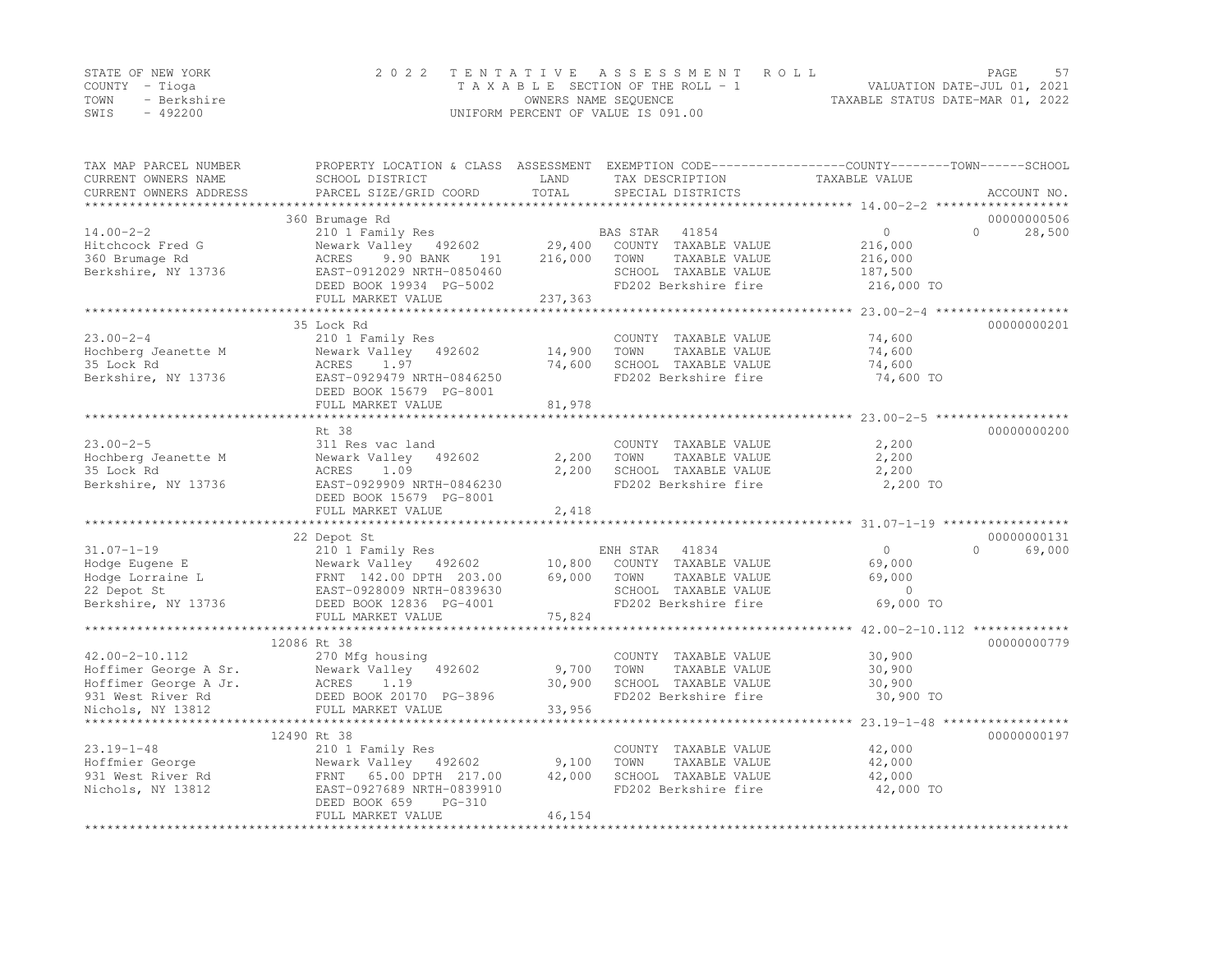|      | STATE OF NEW YORK | 2022 TENTATIVE ASSESSMENT ROLL     |                                  | PAGE | 58 |
|------|-------------------|------------------------------------|----------------------------------|------|----|
|      | COUNTY – Tioga    | TAXABLE SECTION OF THE ROLL - 1    | VALUATION DATE-JUL 01, 2021      |      |    |
| TOWN | - Berkshire       | OWNERS NAME SEQUENCE               | TAXABLE STATUS DATE-MAR 01, 2022 |      |    |
| SWIS | $-492200$         | UNIFORM PERCENT OF VALUE IS 091.00 |                                  |      |    |

| TAX MAP PARCEL NUMBER<br>CURRENT OWNERS NAME                                                                             | PROPERTY LOCATION & CLASS ASSESSMENT<br>SCHOOL DISTRICT                                                                                                                                                                        | LAND                      | TAX DESCRIPTION                                                                               | EXEMPTION CODE-----------------COUNTY-------TOWN------SCHOOL<br>TAXABLE VALUE |
|--------------------------------------------------------------------------------------------------------------------------|--------------------------------------------------------------------------------------------------------------------------------------------------------------------------------------------------------------------------------|---------------------------|-----------------------------------------------------------------------------------------------|-------------------------------------------------------------------------------|
| CURRENT OWNERS ADDRESS<br>************************                                                                       | PARCEL SIZE/GRID COORD                                                                                                                                                                                                         | TOTAL                     | SPECIAL DISTRICTS                                                                             | ACCOUNT NO.                                                                   |
|                                                                                                                          | 38 Hartwell Rd                                                                                                                                                                                                                 |                           |                                                                                               | 00000000907                                                                   |
| 24.00-1-20.112<br>Hoffmier George<br>3715 Wilson Creek Rd.<br>Berkshire, NY 13736                                        | 210 1 Family Res<br>Newark Valley 492602<br>1.47<br>ACRES<br>EAST-0939864 NRTH-0841569<br>DEED BOOK 20200 PG-4582                                                                                                              | 13,700<br>95,600          | COUNTY TAXABLE VALUE<br>TOWN<br>TAXABLE VALUE<br>SCHOOL TAXABLE VALUE<br>FD202 Berkshire fire | 95,600<br>95,600<br>95,600<br>95,600 TO                                       |
| MAY BE SUBJECT TO PAYMENT<br>UNDER AGDIST LAW TIL 2022                                                                   | FULL MARKET VALUE                                                                                                                                                                                                              | 105,055                   |                                                                                               |                                                                               |
|                                                                                                                          |                                                                                                                                                                                                                                |                           |                                                                                               | 00000000695                                                                   |
| $43.00 - 2 - 4.12$<br>Hoffmier George<br>931 West River Rd<br>Nichols, NY 13812                                          | 3487-1 Wilson Creek Rd<br>210 1 Family Res<br>Newark Valley 492602<br>FRNT 210.00 DPTH 200.00<br>EAST-0937229 NRTH-0829920<br>DEED BOOK 21196 PG-4001                                                                          | 12,300<br>42,000          | COUNTY TAXABLE VALUE<br>TAXABLE VALUE<br>TOWN<br>SCHOOL TAXABLE VALUE<br>FD202 Berkshire fire | 42,000<br>42,000<br>42,000<br>42,000 TO                                       |
|                                                                                                                          | FULL MARKET VALUE                                                                                                                                                                                                              | 46,154                    |                                                                                               |                                                                               |
|                                                                                                                          | ***************************<br>3941 Wilson Creek Rd                                                                                                                                                                            | *************             |                                                                                               | 00000000138                                                                   |
| $24.00 - 1 - 33$<br>Hoffmier George A Jr<br>931 West River Rd<br>Nichols, NY 13812                                       | 270 Mfg housing<br>Newark Valley 492602<br>FRNT 107.00 DPTH 98.50<br>EAST-0939089 NRTH-0840770<br>DEED BOOK 15000 PG-3261<br>FULL MARKET VALUE                                                                                 | 8,700<br>31,300<br>34,396 | COUNTY TAXABLE VALUE<br>TAXABLE VALUE<br>TOWN<br>SCHOOL TAXABLE VALUE<br>FD202 Berkshire fire | 31,300<br>31,300<br>31,300<br>31,300 TO                                       |
|                                                                                                                          |                                                                                                                                                                                                                                |                           |                                                                                               |                                                                               |
| $42.00 - 2 - 17$<br>Hoffmier George A Jr.<br>Hoffmier Justin and Andrew<br>3912 Wilson Creek Road<br>Berkshire, NY 13736 | Brown Rd<br>314 Rural vac<10<br>Newark Valley 492602<br>jeffrey 50% not buildable<br>Randy 25%<br>Marvin 25%<br>FRNT 960.00 DPTH<br>4.50<br>ACRES<br>EAST-0929369 NRTH-0829792<br>DEED BOOK 20220 PG-1140<br>FULL MARKET VALUE | 6,800<br>6,800<br>7,473   | COUNTY TAXABLE VALUE<br>TAXABLE VALUE<br>TOWN<br>SCHOOL TAXABLE VALUE<br>FD202 Berkshire fire | 00000000840<br>6,800<br>6,800<br>6,800<br>6,800 TO                            |
|                                                                                                                          | *************************                                                                                                                                                                                                      |                           |                                                                                               | **************************** 23.19-1-14 *****************                     |
| $23.19 - 1 - 14$<br>Hoffmier George A Sr<br>12212 Glancy Lane Rd<br>Spring Hill, FL 34609                                | 12545 Rt 38<br>210 1 Family Res<br>Newark Valley 492602<br>Lc $\text{C}$ Underwood $11/1/01$<br>FRNT 130.00 DPTH 229.00                                                                                                        | 10,900<br>49,000          | BAS STAR 41854<br>COUNTY TAXABLE VALUE<br>TOWN<br>TAXABLE VALUE<br>SCHOOL TAXABLE VALUE       | 00000000372<br>$\circ$<br>$\bigcap$<br>28,500<br>49,000<br>49,000<br>20,500   |
|                                                                                                                          | EAST-0927759 NRTH-0841300<br>DEED BOOK 654<br>PG-177<br>FULL MARKET VALUE                                                                                                                                                      | 53,846                    | FD202 Berkshire fire                                                                          | 49,000 TO                                                                     |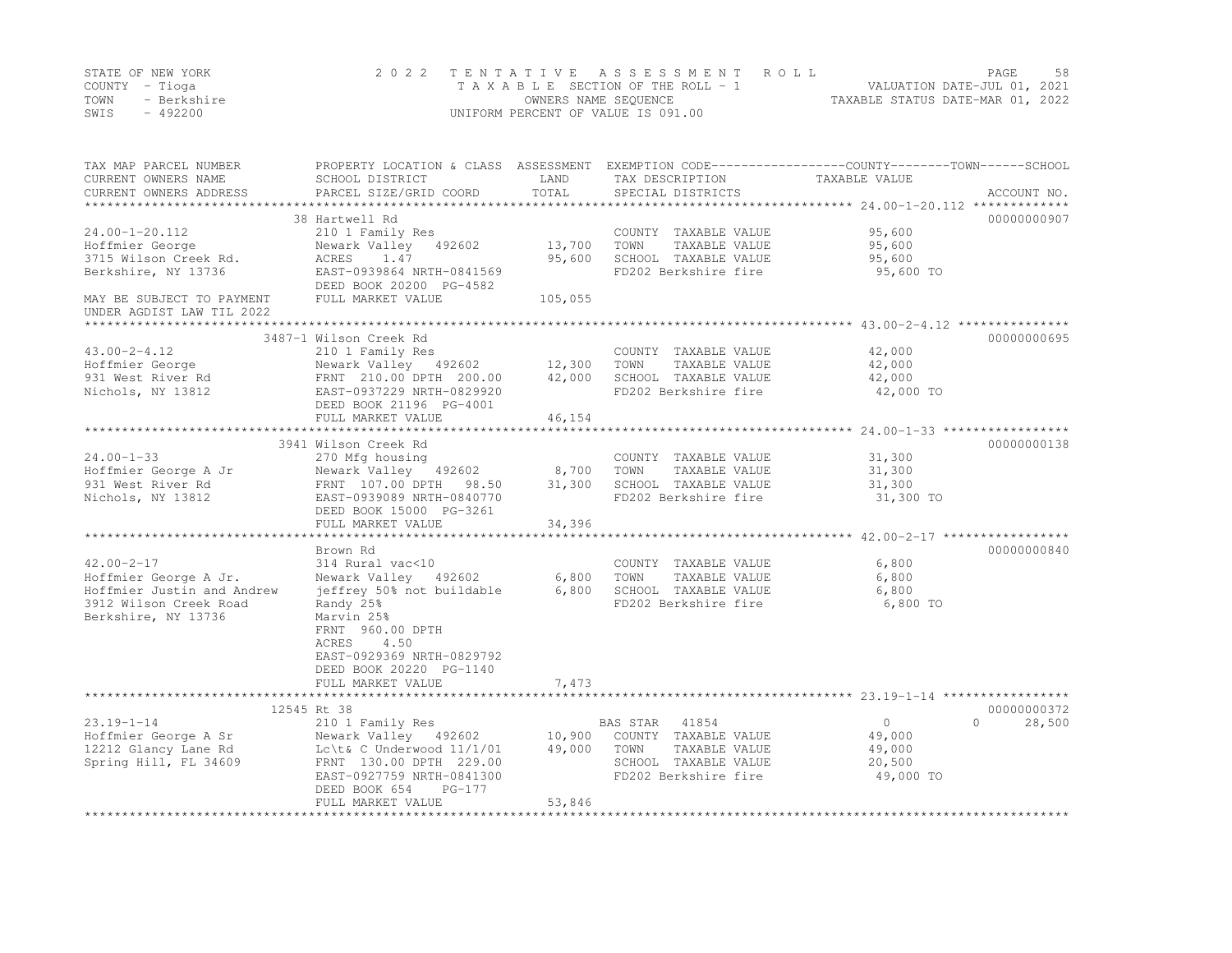|      | STATE OF NEW YORK | 2022 TENTATIVE ASSESSMENT ROLL     |                                  | PAGE | 59 |
|------|-------------------|------------------------------------|----------------------------------|------|----|
|      | COUNTY – Tioga    | TAXABLE SECTION OF THE ROLL - 1    | VALUATION DATE-JUL 01, 2021      |      |    |
| TOWN | - Berkshire       | OWNERS NAME SEQUENCE               | TAXABLE STATUS DATE-MAR 01, 2022 |      |    |
| SWIS | $-492200$         | UNIFORM PERCENT OF VALUE IS 091.00 |                                  |      |    |

| TAX MAP PARCEL NUMBER<br>CURRENT OWNERS NAME<br>CURRENT OWNERS ADDRESS                                                                                                                                                         | PROPERTY LOCATION & CLASS ASSESSMENT<br>SCHOOL DISTRICT<br>PARCEL SIZE/GRID COORD                        | LAND<br>TOTAL | EXEMPTION CODE-----------------COUNTY-------TOWN------SCHOOL<br>TAX DESCRIPTION TAXABLE VALUE<br>SPECIAL DISTRICTS                                                                     |                                                | ACCOUNT NO.        |
|--------------------------------------------------------------------------------------------------------------------------------------------------------------------------------------------------------------------------------|----------------------------------------------------------------------------------------------------------|---------------|----------------------------------------------------------------------------------------------------------------------------------------------------------------------------------------|------------------------------------------------|--------------------|
| $31.00 - 2 - 7$<br>For the Hoffmier George A Sr<br>The Newark Valley 492602 9,800<br>931 West River Rd<br>REAST-0928819 NRTH-0834510<br>REAST-0928819 NRTH-0834510                                                             | 1106 Brown Rd<br>210 1 Family Res                                                                        |               | COUNTY TAXABLE VALUE<br>TOWN<br>TAXABLE VALUE 39,000<br>SCHOOL TAXABLE VALUE                                                                                                           | 39,000<br>39,000                               | 00000000300        |
|                                                                                                                                                                                                                                | DEED BOOK 15000 PG-1723<br>FULL MARKET VALUE                                                             | 42,857        | FD202 Berkshire fire                                                                                                                                                                   | 39,000 TO                                      |                    |
|                                                                                                                                                                                                                                | 3678 Wilson Creek Rd                                                                                     |               |                                                                                                                                                                                        |                                                | 00000000332        |
| $32.00 - 1 - 20$<br>Hoffmier George A Sr. Newark Valley 492602 10,900<br>Hoffmier George A Jr.<br>Hoffmier George A Jr.<br>931 West River Rd<br>931 West River Rd<br>931 Michols, NY 13812<br>13812<br>DEED BOOK 20190 PG-3511 | 210 1 Family Res<br>FULL MARKET VALUE                                                                    | 24,800        | COUNTY TAXABLE VALUE<br>TOWN<br>TAXABLE VALUE<br>SCHOOL TAXABLE VALUE 24,800<br>FD202 Berkshire fire                                                                                   | $24,800$<br>$24.800$<br>24,800<br>24,800 TO    |                    |
|                                                                                                                                                                                                                                |                                                                                                          | 27,253        |                                                                                                                                                                                        |                                                |                    |
|                                                                                                                                                                                                                                | 3912 Wilson Creek Rd                                                                                     |               |                                                                                                                                                                                        |                                                | 00000000726        |
| $24.00 - 1 - 17.12$<br>Hoffmier George Jr           Newark Valley   492602<br>931 West River Rd               house burn out<br>Nichols, NY 13812                                                                              | 210 1 Family Res<br>ACRES<br>4.00<br>EAST-0939529 NRTH-0840270<br>RTH-0840270<br>PG-254<br>DEED BOOK 699 |               | BAS STAR 41854<br>20,000 COUNTY TAXABLE VALUE<br>116,000 TOWN TAXABLE VALUE<br>SCHOOL TAXABLE VALUE<br>SCHOOL IAAADDE<br>AG003 North tioga ag dist 4.00 AC<br>116,000 TO<br>116,000 TO | $\overline{0}$<br>116,000<br>116,000<br>87,500 | $\Omega$<br>28,500 |
|                                                                                                                                                                                                                                | FULL MARKET VALUE                                                                                        | 127, 473      |                                                                                                                                                                                        |                                                |                    |
|                                                                                                                                                                                                                                | 12815 Rt 38                                                                                              |               |                                                                                                                                                                                        |                                                | 00000000639        |
| 15.00-1-18.2 270 Mfg housing<br>Hoffmier George Jr.           Newark Valley 492602           9,400<br>Hoffmier Justin and Andrew       FRNT 120.00 DPTH 140.00         25,700<br>3912 Wilson Creek Road<br>Berkshire, NY 13736 | EAST-0927949 NRTH-0847590<br>DEED BOOK 20220 PG-1141<br>FULL MARKET VALUE                                | 28,242        | COUNTY TAXABLE VALUE<br>TAXABLE VALUE<br>TOWN<br>SCHOOL TAXABLE VALUE<br>FD202 Berkshire fire                                                                                          | 25,700<br>25,700<br>25,700<br>25,700 TO        |                    |
|                                                                                                                                                                                                                                |                                                                                                          |               |                                                                                                                                                                                        |                                                |                    |
| $23.00 - 2 - 15$<br>Hoffmier George Jr.                                                                                                                                                                                        | 83 East Berkshire Rd<br>270 Mfg housing<br>Newark Valley 492602 14,800<br>DEED BOOK 20190 PG-711         | 25,000        | COUNTY TAXABLE VALUE 25,000<br>TOWN<br>TAXABLE VALUE<br>SCHOOL TAXABLE VALUE<br>FD202 Berkshire fire                                                                                   | 25,000<br>25,000<br>25,000 TO                  | 00000000062        |
|                                                                                                                                                                                                                                | FULL MARKET VALUE                                                                                        | 27,473        |                                                                                                                                                                                        |                                                |                    |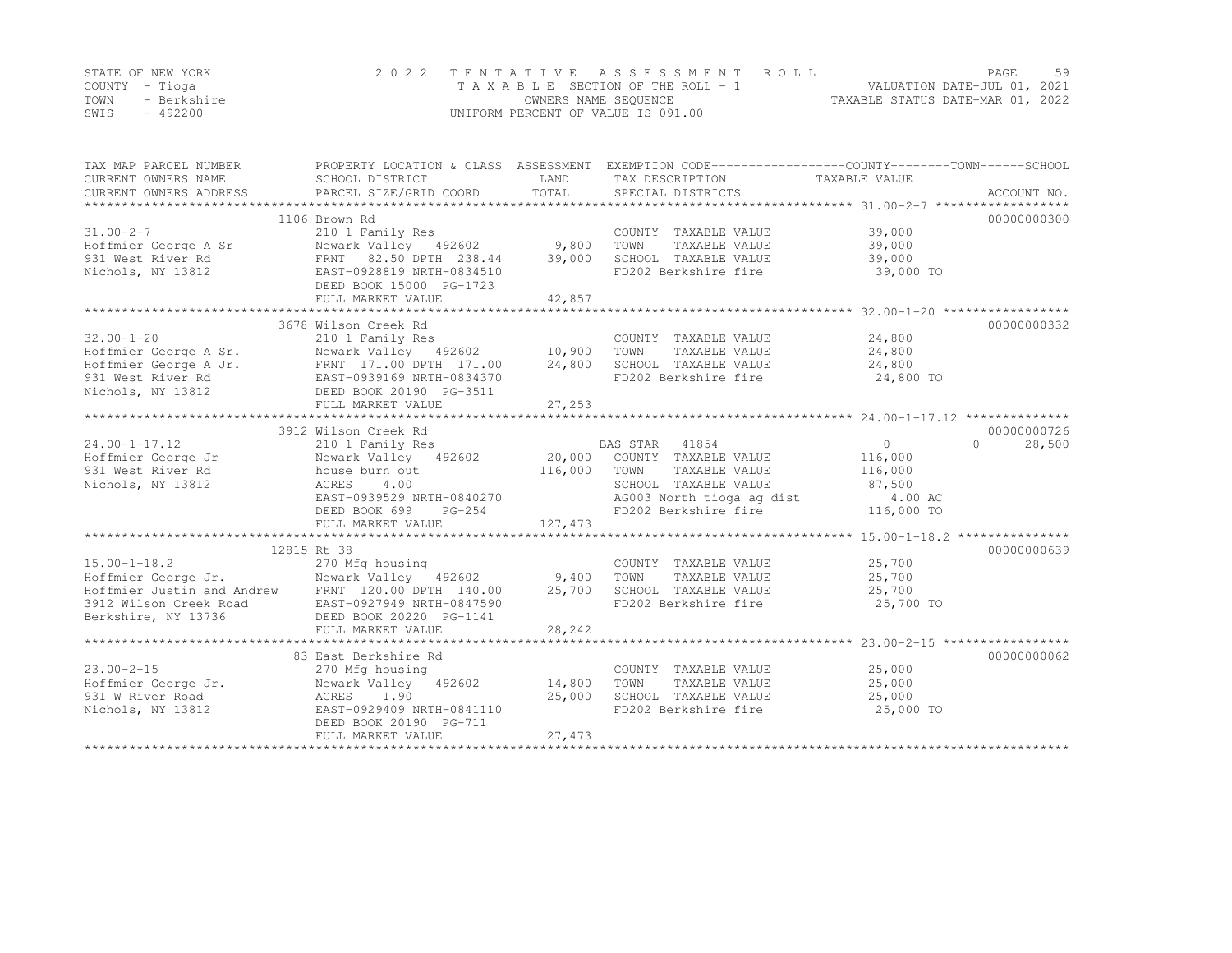|      | STATE OF NEW YORK | 2022 TENTATIVE ASSESSMENT ROLL     |                                  | PAGE                        | 60 |
|------|-------------------|------------------------------------|----------------------------------|-----------------------------|----|
|      | COUNTY – Tioga    | TAXABLE SECTION OF THE ROLL - 1    |                                  | VALUATION DATE-JUL 01, 2021 |    |
| TOWN | - Berkshire       | OWNERS NAME SEQUENCE               | TAXABLE STATUS DATE-MAR 01, 2022 |                             |    |
| SWIS | - 492200          | UNIFORM PERCENT OF VALUE IS 091.00 |                                  |                             |    |

| TAX MAP PARCEL NUMBER<br>CURRENT OWNERS NAME<br>CURRENT OWNERS ADDRESS                                                                                                                                                                                                                                                                                                   | PROPERTY LOCATION & CLASS ASSESSMENT EXEMPTION CODE----------------COUNTY-------TOWN-----SCHOOL<br>SCHOOL DISTRICT<br>PARCEL SIZE/GRID COORD                                                                                             | LAND<br>TOTAL | TAX DESCRIPTION<br>SPECIAL DISTRICTS                                                           | TAXABLE VALUE                                       | ACCOUNT NO.                     |
|--------------------------------------------------------------------------------------------------------------------------------------------------------------------------------------------------------------------------------------------------------------------------------------------------------------------------------------------------------------------------|------------------------------------------------------------------------------------------------------------------------------------------------------------------------------------------------------------------------------------------|---------------|------------------------------------------------------------------------------------------------|-----------------------------------------------------|---------------------------------|
|                                                                                                                                                                                                                                                                                                                                                                          |                                                                                                                                                                                                                                          |               |                                                                                                |                                                     |                                 |
|                                                                                                                                                                                                                                                                                                                                                                          | 12827 Rt 38                                                                                                                                                                                                                              |               |                                                                                                |                                                     | 00000000172                     |
| $15.00 - 1 - 18.11$<br>15.00-1-18.11 18.00-1-18.11 16 271 Mfg housings 15.00-1-18.11 16<br>Hoffmier George Sr. Newark Valley 192602 64,200 COUNT<br>1931 West Creek Rd 18.00 Deed Ref:b707 P107/osburn 99,500 TOWN<br>Nichols, NY 13812<br>EAST-0926984 NRTH-0848031<br>MAY BE SUBJECT TO PAYMENT DEED BOOK 20180 PG-5260<br>UNDER AGDIST LAW TIL 2026 FULL MARKET VALUE | 271 Mfg housings<br>Newark Valley 492602 64,200 COUNTY TAXABLE VALUE<br>ACRES 39.00                                                                                                                                                      | 109,341       | TAXABLE VALUE<br>SCHOOL TAXABLE VALUE<br>FD202 Berkshire fire<br>19,498 EX                     | 19,498<br>80,002<br>80,002<br>80,002<br>80,002 TO   | 19,498<br>19,498                |
|                                                                                                                                                                                                                                                                                                                                                                          |                                                                                                                                                                                                                                          |               |                                                                                                |                                                     |                                 |
| $31.00 - 1 - 9.112$<br>Hoffmier George Sr.<br>Hoffmier George Jr.<br>931 West Creek Rd<br>Nichols, NY 13812                                                                                                                                                                                                                                                              | AND 105 Vac farmland<br>105 Vac farmland<br>105 Vac farmland<br>192602 35,000 COUNTY TAXABLE VALUE<br>192602 35,000 COUNTY TAXABLE VALUE<br>1929569 NRTH-0837320<br>1929569 NRTH-0837320<br>DEED BOOK 20180 PG-2474<br>FULL MARKET VALUE | 38,462        | TAXABLE VALUE<br>SCHOOL TAXABLE VALUE<br>FD202 Berkshire fire<br>18,840 EX                     | 18,840<br>16,160<br>16,160<br>16,160<br>$16,160$ TO | 00000000351<br>18,840<br>18,840 |
| MAY BE SUBJECT TO PAYMENT<br>UNDER AGDIST LAW TIL 2026                                                                                                                                                                                                                                                                                                                   |                                                                                                                                                                                                                                          |               |                                                                                                |                                                     |                                 |
|                                                                                                                                                                                                                                                                                                                                                                          | RT 38                                                                                                                                                                                                                                    |               |                                                                                                |                                                     | 00000000084                     |
| $31.00 - 1 - 13.2$<br>Hoffmier George Sr.<br>Hoffmier, George Jr. Hoffmier Deed Date 12-07-93 38,000<br>931 W River Rd<br>Nichols, NY 13812                                                                                                                                                                                                                              | 322 Rural vac>10<br>Newark Valley 492602 38,000 TOWN TAXABLE VALUE<br>322 Rural vac>10<br>ACRES 33.20<br>EAST-0930055 NRTH-0836916<br>DEED BOOK 20190 PG-1222<br>FULL MARKET VALUE                                                       | 41,758        | COUNTY TAXABLE VALUE<br>SCHOOL TAXABLE VALUE<br>FD202 Berkshire fire                           | 38,000<br>38,000<br>38,000<br>38,000 TO             |                                 |
|                                                                                                                                                                                                                                                                                                                                                                          |                                                                                                                                                                                                                                          |               |                                                                                                |                                                     |                                 |
| $31.00 - 2 - 21$<br>Hoffmier George Sr.<br>Hoffmier George Jr.<br>931 West Creek Rd<br>Nichols, NY 13812<br>MAY BE SUBJECT TO PAYMENT<br>UNDER AGDIST LAW TIL 2026                                                                                                                                                                                                       | wilson creek<br>105 Vac farmland<br>Newark Valley 492602 130,100 COUNTY TAXABLE VALUE<br>ACRES 119.00<br>EAST-0930053<br>DEED BOOK 20170 PG-5687<br>FULL MARKET VALUE 142,967                                                            | 130,100 TOWN  | AG CEIL CO 41720<br>TAXABLE VALUE<br>SCHOOL TAXABLE VALUE<br>FD202 Berkshire fire<br>75,629 EX | 75,629<br>54,471<br>54,471<br>54,471<br>54,471 TO   | 00000000908<br>75,629<br>75,629 |
|                                                                                                                                                                                                                                                                                                                                                                          |                                                                                                                                                                                                                                          |               |                                                                                                |                                                     |                                 |
| $32.00 - 1 - 23$<br>Hoffmier George Sr.<br>Hoffmier George Jr. Deed Date $01-26-94$ 58,100<br>931 West River Road<br>Nichols, NY 13812                                                                                                                                                                                                                                   | 3702 Wilson Creek Rd<br>ACRES 37.50<br>EAST-0940309 NRTH-0835150<br>DEED BOOK 20190 PG-5186<br>FULL MARKET VALUE                                                                                                                         | 63,846        | SCHOOL TAXABLE VALUE<br>FD202 Berkshire fire                                                   | 58,100<br>58,100<br>58,100<br>58,100 TO             | 00000000424                     |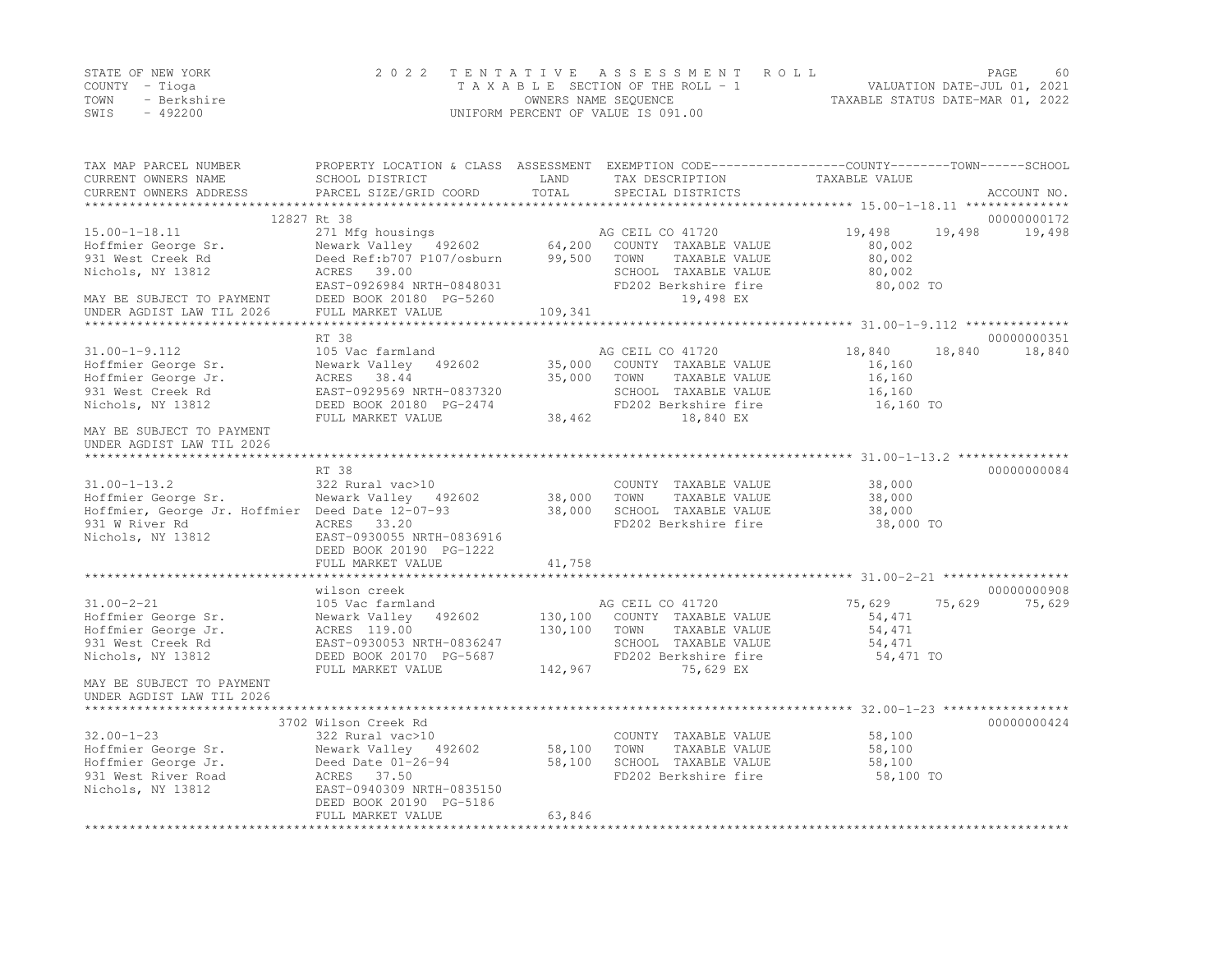|                | STATE OF NEW YORK | 2022 TENTATIVE ASSESSMENT ROLL     |                                  | PAGE. | -61 |
|----------------|-------------------|------------------------------------|----------------------------------|-------|-----|
| COUNTY – Tioga |                   | TAXABLE SECTION OF THE ROLL - 1    | VALUATION DATE-JUL 01, 2021      |       |     |
| TOWN           | - Berkshire       | OWNERS NAME SEQUENCE               | TAXABLE STATUS DATE-MAR 01, 2022 |       |     |
| SWIS           | $-492200$         | UNIFORM PERCENT OF VALUE IS 091.00 |                                  |       |     |

| TAX MAP PARCEL NUMBER<br>CURRENT OWNERS NAME                                                                   | SCHOOL DISTRICT                                                                                                                                | LAND               | PROPERTY LOCATION & CLASS ASSESSMENT EXEMPTION CODE----------------COUNTY-------TOWN------SCHOOL<br>TAX DESCRIPTION                   | TAXABLE VALUE                                               |                       |
|----------------------------------------------------------------------------------------------------------------|------------------------------------------------------------------------------------------------------------------------------------------------|--------------------|---------------------------------------------------------------------------------------------------------------------------------------|-------------------------------------------------------------|-----------------------|
| CURRENT OWNERS ADDRESS<br>*************************                                                            | PARCEL SIZE/GRID COORD                                                                                                                         | TOTAL              | SPECIAL DISTRICTS                                                                                                                     |                                                             | ACCOUNT NO.           |
|                                                                                                                | 3715 Wilson Creek Rd                                                                                                                           |                    |                                                                                                                                       |                                                             | 00000000877           |
| $32.00 - 1 - 28.122$<br>Hoffmier George Sr.<br>Forkey Nancy                                                    | 280 Res Multiple<br>Newark Valley 492602<br>5.00<br>ACRES                                                                                      | 22,500<br>120,000  | VET WAR CT 41121<br>COUNTY TAXABLE VALUE<br>TOWN<br>TAXABLE VALUE                                                                     | 11,400<br>5,700<br>108,600<br>114,300                       | $\Omega$              |
| 931 West River Rd<br>Nichols, NY 13812                                                                         | EAST-0938918 NRTH-0834978<br>DEED BOOK 20190 PG-1715<br>FULL MARKET VALUE                                                                      | 131,868            | SCHOOL TAXABLE VALUE<br>FD202 Berkshire fire                                                                                          | 120,000<br>120,000 TO                                       |                       |
|                                                                                                                |                                                                                                                                                |                    |                                                                                                                                       |                                                             |                       |
| $32.00 - 1 - 43$<br>Hoffmier George Sr.<br>Hoffmier George Jr.<br>931 West River Rd<br>Nichols, NY 13812       | Rt. 38<br>322 Rural vac>10<br>Newark Valley 492602<br>ACRES 72.00<br>EAST-0933449 NRTH-0836880<br>DEED BOOK 20180 PG-2474<br>FULL MARKET VALUE | 43,500<br>47,802   | AG CEIL CO 41720<br>43,500 COUNTY TAXABLE VALUE<br>TOWN<br>TAXABLE VALUE<br>SCHOOL TAXABLE VALUE<br>FD202 Berkshire fire<br>13,054 EX | 13,054<br>13,054<br>30,446<br>30,446<br>30,446<br>30,446 TO | 00000000350<br>13,054 |
| MAY BE SUBJECT TO PAYMENT<br>UNDER AGDIST LAW TIL 2026                                                         |                                                                                                                                                |                    |                                                                                                                                       |                                                             |                       |
|                                                                                                                | Rt 38                                                                                                                                          |                    |                                                                                                                                       |                                                             | 00000000322           |
| $42.00 - 2 - 16.111$<br>Hoffmier George Sr.<br>Hoffmier George Jr.<br>931 West River Road<br>Nichols, NY 13812 | 105 Vac farmland<br>Newark Valley 492602<br>ACRES 58.20<br>EAST-0929939 NRTH-0830500<br>DEED BOOK 20210 PG-3207                                | 98,700<br>98,700   | AG CEIL CO 41720<br>COUNTY TAXABLE VALUE<br>TOWN<br>TAXABLE VALUE<br>SCHOOL TAXABLE VALUE<br>AG003 North tioga ag dist                | 62,038<br>62,038<br>36,662<br>36,662<br>36,662<br>58.20 AC  | 62,038                |
| MAY BE SUBJECT TO PAYMENT<br>UNDER AGDIST LAW TIL 2026                                                         | FULL MARKET VALUE                                                                                                                              | 108,462            | FD202 Berkshire fire<br>62,038 EX                                                                                                     | 36,662 TO                                                   |                       |
|                                                                                                                | Brown Rd                                                                                                                                       |                    |                                                                                                                                       |                                                             | 00000000337           |
| $31.00 - 2 - 9.11$<br>Hoffmier George, Sr.<br>Hoffmier George Jr.<br>931 West River Rd                         | 105 Vac farmland<br>Newark Valley 492602<br>ACRES 107.17<br>EAST-0930276 NRTH-0834066                                                          | 123,600<br>123,600 | AG CEIL CO 41720<br>COUNTY TAXABLE VALUE<br>TAXABLE VALUE<br>TOWN<br>SCHOOL TAXABLE VALUE                                             | 77,154<br>77,154<br>46,446<br>46,446<br>46,446              | 77,154                |
| Nichols, NY 13812<br>MAY BE SUBJECT TO PAYMENT                                                                 | DEED BOOK 20160 PG-3787<br>FULL MARKET VALUE                                                                                                   | 135,824            | AG003 North tioga ag dist<br>FD202 Berkshire fire<br>77,154 EX                                                                        | 107.17 AC<br>46,446 TO                                      |                       |
| UNDER AGDIST LAW TIL 2026                                                                                      |                                                                                                                                                |                    |                                                                                                                                       |                                                             |                       |
| **********************                                                                                         |                                                                                                                                                |                    |                                                                                                                                       |                                                             |                       |
| $14.00 - 2 - 23.2$<br>Hoffmier Jacob J<br>Hoffmier Veronica                                                    | 9116 West Creek Rd<br>270 Mfg housing<br>Newark Valley<br>492602<br>2.00<br>ACRES                                                              | 15,000<br>31,600   | COUNTY TAXABLE VALUE<br>TOWN<br>TAXABLE VALUE<br>SCHOOL TAXABLE VALUE                                                                 | 31,600<br>31,600<br>31,600                                  | 00000000688           |
| 9116 West Creek Road<br>Berkshire, NY 13736                                                                    | EAST-0911539 NRTH-0848850<br>DEED BOOK 20200 PG-3015<br>FULL MARKET VALUE                                                                      | 34,725             | FD202 Berkshire fire                                                                                                                  | 31,600 TO                                                   |                       |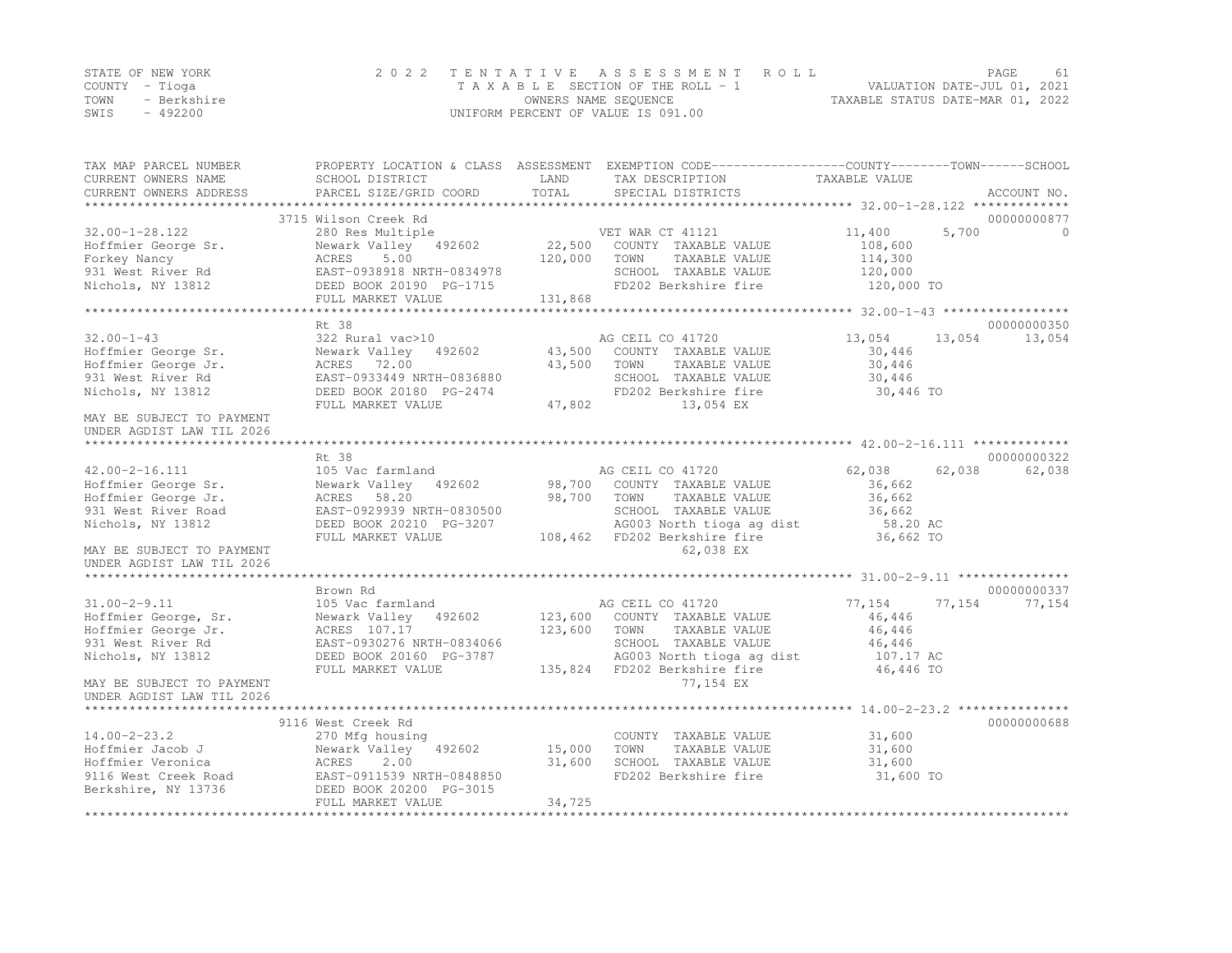|      | STATE OF NEW YORK | 2022 TENTATIVE ASSESSMENT ROLL     |                                  | PAGE. | 62 |
|------|-------------------|------------------------------------|----------------------------------|-------|----|
|      | COUNTY – Tioga    | TAXABLE SECTION OF THE ROLL - 1    | VALUATION DATE-JUL 01, 2021      |       |    |
| TOWN | - Berkshire       | OWNERS NAME SEQUENCE               | TAXABLE STATUS DATE-MAR 01, 2022 |       |    |
| SWIS | $-492200$         | UNIFORM PERCENT OF VALUE IS 091.00 |                                  |       |    |

| TAX MAP PARCEL NUMBER<br>CURRENT OWNERS NAME<br>CURRENT OWNERS ADDRESS | PROPERTY LOCATION & CLASS ASSESSMENT EXEMPTION CODE---------------COUNTY-------TOWN-----SCHOOL<br>SCHOOL DISTRICT<br>PARCEL SIZE/GRID COORD | LAND<br>TOTAL | TAX DESCRIPTION<br>SPECIAL DISTRICTS | TAXABLE VALUE | ACCOUNT NO.        |
|------------------------------------------------------------------------|---------------------------------------------------------------------------------------------------------------------------------------------|---------------|--------------------------------------|---------------|--------------------|
|                                                                        |                                                                                                                                             |               |                                      |               |                    |
|                                                                        | 201 East Berkshire Rd                                                                                                                       |               |                                      |               | 00000000202        |
| $23.00 - 2 - 14$                                                       | 280 Res Multiple                                                                                                                            |               | BAS STAR<br>41854                    | $\Omega$      | 28,500<br>$\Omega$ |
| Hoffmier Joan R                                                        | Newark Valley 492602                                                                                                                        | 24,200        | COUNTY TAXABLE VALUE                 | 106,900       |                    |
| 201 East Berkshire Rd                                                  | Deed Date 03-30-95                                                                                                                          | 106,900       | TAXABLE VALUE<br>TOWN                | 106,900       |                    |
| Berkshire, NY 13736                                                    | 5.86<br>ACRES                                                                                                                               |               | SCHOOL TAXABLE VALUE                 | 78,400        |                    |
|                                                                        | EAST-0932209 NRTH-0841280                                                                                                                   |               | FD202 Berkshire fire                 | 106,900 TO    |                    |
|                                                                        | DEED BOOK 567<br>PG-261                                                                                                                     |               |                                      |               |                    |
|                                                                        | FULL MARKET VALUE                                                                                                                           | 117,473       |                                      |               |                    |
|                                                                        |                                                                                                                                             |               |                                      |               |                    |
|                                                                        | Parsons Hill Rd                                                                                                                             |               |                                      |               | 00000000319        |
| $32.00 - 1 - 4.1$                                                      | 322 Rural vac>10                                                                                                                            |               | COUNTY TAXABLE VALUE                 | 73,800        |                    |
| Hoffmier Justin Allen                                                  | Newark Valley 492602                                                                                                                        | 73,800        | TOWN<br>TAXABLE VALUE                | 73,800        |                    |
| 3912 Wilson Creek Road                                                 | ACRES 45.30                                                                                                                                 | 73,800        | SCHOOL TAXABLE VALUE                 | 73,800        |                    |
| Berkshire, NY 13736                                                    | EAST-0934299 NRTH-0838420                                                                                                                   |               | FD202 Berkshire fire                 | 73,800 TO     |                    |
|                                                                        | DEED BOOK 20210 PG-2057                                                                                                                     |               |                                      |               |                    |
|                                                                        | FULL MARKET VALUE                                                                                                                           | 81,099        |                                      |               |                    |
|                                                                        |                                                                                                                                             |               |                                      |               |                    |
| 12540 Rt 38                                                            |                                                                                                                                             |               |                                      |               | 00000000452        |
| $23.19 - 1 - 22.1$                                                     | 220 2 Family Res                                                                                                                            |               | COUNTY TAXABLE VALUE                 | 55,000        |                    |
| Hoffmier Lillian                                                       | Newark Valley 492602                                                                                                                        | 9,900         | TOWN<br>TAXABLE VALUE                | 55,000        |                    |
| Hoffmier John                                                          | Deed Date 11-22-93                                                                                                                          | 55,000        | SCHOOL TAXABLE VALUE                 | 55,000        |                    |
| 13331 RT 38                                                            | 0.49<br>ACRES                                                                                                                               |               | FD202 Berkshire fire                 | 55,000 TO     |                    |
| Richford, NY 13835                                                     | EAST-0928029 NRTH-0841090                                                                                                                   |               |                                      |               |                    |
|                                                                        | DEED BOOK 18693 PG-8001                                                                                                                     |               |                                      |               |                    |
|                                                                        | FULL MARKET VALUE                                                                                                                           | 60,440        |                                      |               |                    |
|                                                                        |                                                                                                                                             |               |                                      |               |                    |
|                                                                        | 9052 West Creek Rd                                                                                                                          |               |                                      |               | 00000000174        |
| $14.00 - 2 - 16$                                                       | 210 1 Family Res                                                                                                                            |               | COUNTY TAXABLE VALUE                 | 94,500        |                    |
| Hoffmier Lillian A                                                     | Newark Valley 492602                                                                                                                        | 14,000        | TOWN<br>TAXABLE VALUE                | 94,500        |                    |
| 13331 RT 38                                                            | Partial                                                                                                                                     | 94,500        | SCHOOL TAXABLE VALUE                 | 94,500        |                    |
| Richford, NY 13835                                                     | 1.60<br>ACRES                                                                                                                               |               | FD202 Berkshire fire                 | 94,500 TO     |                    |
|                                                                        | EAST-0911369 NRTH-0847410                                                                                                                   |               |                                      |               |                    |
|                                                                        | DEED BOOK 14000 PG-1644                                                                                                                     |               |                                      |               |                    |
|                                                                        | FULL MARKET VALUE                                                                                                                           | 103,846       |                                      |               |                    |
|                                                                        |                                                                                                                                             |               |                                      |               |                    |
|                                                                        | 3947 Wilson Creek Rd                                                                                                                        |               |                                      |               | 00000000067        |
| $24.00 - 1 - 32.2$                                                     | 270 Mfg housing                                                                                                                             |               | COUNTY TAXABLE VALUE                 | 45,500        |                    |
| Hoffmier Mark R                                                        | Newark Valley 492602                                                                                                                        | 27,200        | TOWN<br>TAXABLE VALUE                | 45,500        |                    |
| 931 West Creek Rd                                                      | ACRES<br>7.37                                                                                                                               | 45,500        | SCHOOL TAXABLE VALUE                 | 45,500        |                    |
| Nichols, NY 13812                                                      | EAST-0938709 NRTH-0840960                                                                                                                   |               | FD202 Berkshire fire                 | 45,500 TO     |                    |
|                                                                        | DEED BOOK 657<br>PG-237                                                                                                                     |               |                                      |               |                    |
|                                                                        | FULL MARKET VALUE                                                                                                                           | 50,000        |                                      |               |                    |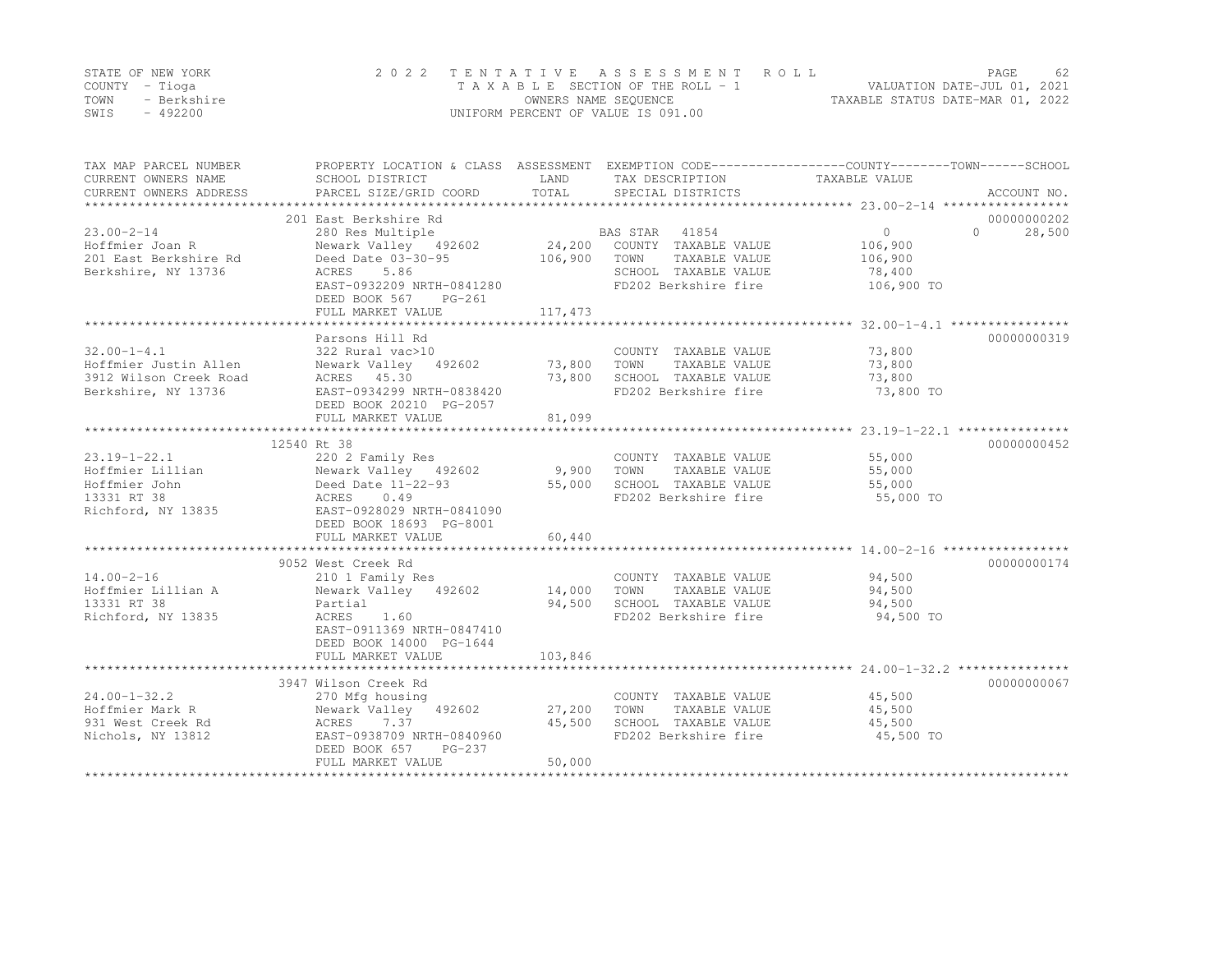|      | STATE OF NEW YORK | 2022 TENTATIVE ASSESSMENT ROLL     | PAGE                             | 63 |
|------|-------------------|------------------------------------|----------------------------------|----|
|      | COUNTY – Tioga    | TAXABLE SECTION OF THE ROLL - 1    | VALUATION DATE-JUL 01, 2021      |    |
| TOWN | - Berkshire       | OWNERS NAME SEQUENCE               | TAXABLE STATUS DATE-MAR 01, 2022 |    |
| SWIS | - 492200          | UNIFORM PERCENT OF VALUE IS 091.00 |                                  |    |

| TAX MAP PARCEL NUMBER<br>CURRENT OWNERS NAME | SCHOOL DISTRICT                                      | LAND<br>TAX DESCRIPTION                                           | PROPERTY LOCATION & CLASS ASSESSMENT EXEMPTION CODE----------------COUNTY-------TOWN-----SCHOOL<br>TAXABLE VALUE |
|----------------------------------------------|------------------------------------------------------|-------------------------------------------------------------------|------------------------------------------------------------------------------------------------------------------|
| CURRENT OWNERS ADDRESS                       | PARCEL SIZE/GRID COORD                               | TOTAL<br>SPECIAL DISTRICTS                                        | ACCOUNT NO.                                                                                                      |
|                                              |                                                      |                                                                   |                                                                                                                  |
|                                              | 3940 Wilson Creek Rd                                 |                                                                   | 00000000155                                                                                                      |
| $24.00 - 1 - 19$                             | 210 1 Family Res                                     | COUNTY TAXABLE VALUE                                              | 30,000                                                                                                           |
| HOFFMIER, GEORGE A Sr.                       | Newark Valley 492602                                 | 8,700<br>TOWN<br>TAXABLE VALUE                                    | 30,000                                                                                                           |
| HOFFMIER, GEORGE A Jr.                       | FRNT 100.00 DPTH 108.00<br>EAST-0939229 NRTH-0840770 | 30,000<br>SCHOOL TAXABLE VALUE                                    | 30,000                                                                                                           |
| 931 West Creek Rd                            |                                                      | FD202 Berkshire fire                                              | 30,000 TO                                                                                                        |
| Nichols, NY 13812                            | DEED BOOK 20160 PG-4047                              |                                                                   |                                                                                                                  |
|                                              | FULL MARKET VALUE                                    | 32,967                                                            |                                                                                                                  |
|                                              |                                                      |                                                                   |                                                                                                                  |
|                                              | 3952 Wilson Creek Rd                                 |                                                                   | 00000000862                                                                                                      |
| $24.00 - 1 - 20.12$                          | 280 Res Multiple                                     | BAS STAR 41854                                                    | 28,500<br>$\Omega$<br>$\Omega$                                                                                   |
| HOFFMIER, GEORGE A Sr.                       |                                                      | Newark Valley 492602 20,000 VET COM CT 41131                      | 19,000<br>9,500<br>$\overline{0}$                                                                                |
| HOFFMIER, GEORGE A Jr.                       | ACRES 4.00                                           | 89,000 B STAR ADD 41864                                           | 15,500<br>$\overline{0}$<br>$\Omega$                                                                             |
| 931 West Creek Rd                            | EAST-0940849 NRTH-0840640<br>DEED BOOK 20160 PG-4047 | COUNTY TAXABLE VALUE                                              | 70,000                                                                                                           |
| Nichols, NY 13812                            |                                                      | TOWN<br>TAXABLE VALUE                                             | 79,500                                                                                                           |
|                                              | FULL MARKET VALUE                                    | 97,802 SCHOOL TAXABLE VALUE                                       | 45,000                                                                                                           |
|                                              |                                                      | FD202 Berkshire fire                                              | 89,000 TO                                                                                                        |
|                                              |                                                      |                                                                   |                                                                                                                  |
|                                              | 3948 Wilson Creek Rd                                 |                                                                   | 00000000256                                                                                                      |
| 24.00-1-20.111                               | 241 Rural res&aq                                     | AG BLDG<br>41700                                                  | 29,800<br>29,800<br>29,800                                                                                       |
| HOFFMIER, GEORGE A Sr.                       | Newark Valley 492602                                 | 209,800 AG CEIL CO 41720                                          | 137,329<br>137,329<br>137,329                                                                                    |
| HOFFMIER, GEORGE A Jr.                       | ACRES 157.80                                         | 245,000 E STAR ADD 41844                                          | $\overline{0}$<br>$\overline{0}$<br>5,000                                                                        |
| 931 West River Rd                            | EAST-0940849 NRTH-0840640                            | COUNTY TAXABLE VALUE                                              | 77,871                                                                                                           |
| Nichols, NY 13812                            | DEED BOOK 20160 PG-4047                              | TOWN<br>TAXABLE VALUE                                             | 77,871                                                                                                           |
|                                              | FULL MARKET VALUE                                    | 269,231 SCHOOL TAXABLE VALUE                                      | 72,871                                                                                                           |
| MAY BE SUBJECT TO PAYMENT                    |                                                      | FD202 Berkshire fire                                              | 107,671 TO                                                                                                       |
| UNDER AGDIST LAW TIL 2026                    |                                                      | 137,329 EX                                                        |                                                                                                                  |
|                                              |                                                      |                                                                   |                                                                                                                  |
|                                              | 62 Parsons Hill Rd                                   |                                                                   | 00000000017                                                                                                      |
| $32.00 - 1 - 3$                              | 242 Rurl res&rec                                     | ENH STAR 41834                                                    | $\overline{0}$<br>$\Omega$<br>71,160                                                                             |
| Hogan Valorie                                | Newark Valley 492602                                 | 52,600 COUNTY TAXABLE VALUE                                       | 100,000                                                                                                          |
| 62 Parsons Hill Rd                           | ACRES 20.05                                          | 100,000<br>TOWN<br>TAXABLE VALUE                                  | 100,000                                                                                                          |
| Berkshire, NY 13736                          | EAST-0933829 NRTH-0838740                            | SCHOOL TAXABLE VALUE                                              | 28,840                                                                                                           |
|                                              | DEED BOOK 13641 PG-7001                              | FD202 Berkshire fire                                              | 100,000 TO                                                                                                       |
|                                              | FULL MARKET VALUE                                    | 109,890                                                           |                                                                                                                  |
|                                              |                                                      |                                                                   |                                                                                                                  |
|                                              | 737 Ford Hill Rd                                     |                                                                   | 00000000204                                                                                                      |
| $41.00 - 3 - 4$                              | 210 1 Family Res                                     | COUNTY TAXABLE VALUE                                              | 49,000                                                                                                           |
|                                              |                                                      |                                                                   |                                                                                                                  |
| Holt David                                   | Newark Valley 492602                                 | 12,500<br>TOWN<br>TAXABLE VALUE<br>49,000<br>SCHOOL TAXABLE VALUE | 49,000                                                                                                           |
| 737 Ford Hill Rd                             | Life Estate\floyd & Aline                            |                                                                   | 49,000                                                                                                           |
| Berkshire, NY 13736                          | 1.00<br>ACRES                                        | FD202 Berkshire fire                                              | 49,000 TO                                                                                                        |
|                                              | EAST-0916689 NRTH-0832420                            |                                                                   |                                                                                                                  |
|                                              | DEED BOOK 14338 PG-5001                              |                                                                   |                                                                                                                  |
|                                              | FULL MARKET VALUE                                    | 53,846                                                            |                                                                                                                  |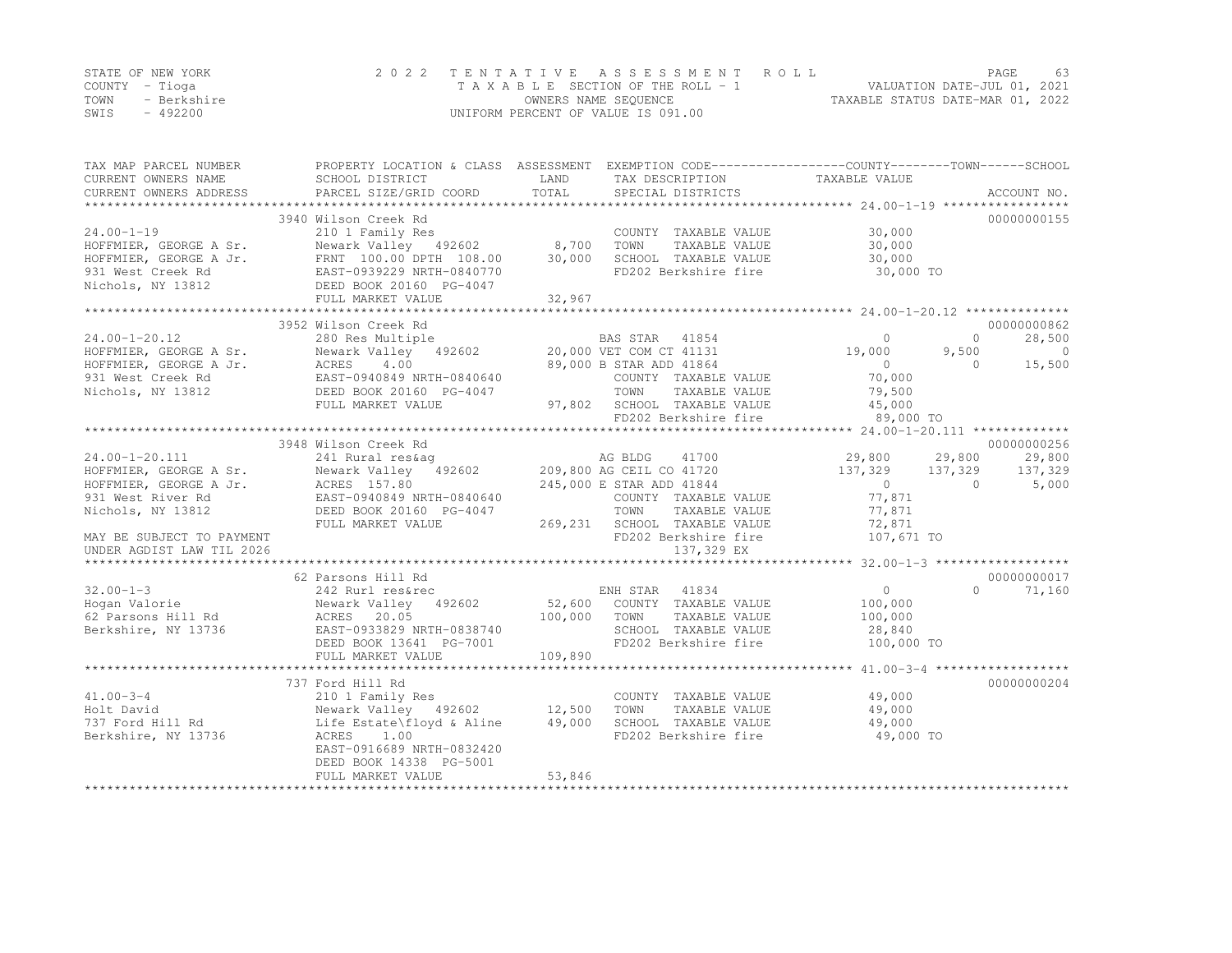|      | STATE OF NEW YORK | 2022 TENTATIVE ASSESSMENT ROLL     | PAGE                             | 64 |
|------|-------------------|------------------------------------|----------------------------------|----|
|      | COUNTY – Tioga    | TAXABLE SECTION OF THE ROLL - 1    | VALUATION DATE-JUL 01, 2021      |    |
| TOWN | - Berkshire       | OWNERS NAME SEQUENCE               | TAXABLE STATUS DATE-MAR 01, 2022 |    |
| SWIS | - 492200          | UNIFORM PERCENT OF VALUE IS 091.00 |                                  |    |

| TAX MAP PARCEL NUMBER                                                                                                                                                                                                                                                                                                                                                                                                                   | PROPERTY LOCATION & CLASS ASSESSMENT EXEMPTION CODE----------------COUNTY-------TOWN------SCHOOL |         |                                                                         |                       |          |             |
|-----------------------------------------------------------------------------------------------------------------------------------------------------------------------------------------------------------------------------------------------------------------------------------------------------------------------------------------------------------------------------------------------------------------------------------------|--------------------------------------------------------------------------------------------------|---------|-------------------------------------------------------------------------|-----------------------|----------|-------------|
| CURRENT OWNERS NAME                                                                                                                                                                                                                                                                                                                                                                                                                     | SCHOOL DISTRICT                                                                                  | LAND    | TAX DESCRIPTION                                                         | TAXABLE VALUE         |          |             |
| CURRENT OWNERS ADDRESS                                                                                                                                                                                                                                                                                                                                                                                                                  | PARCEL SIZE/GRID COORD                                                                           | TOTAL   | SPECIAL DISTRICTS                                                       |                       |          | ACCOUNT NO. |
|                                                                                                                                                                                                                                                                                                                                                                                                                                         |                                                                                                  |         |                                                                         |                       |          |             |
|                                                                                                                                                                                                                                                                                                                                                                                                                                         | 374 Glen Rd                                                                                      |         |                                                                         |                       |          | 00000000880 |
| $22.00 - 2 - 13.113$                                                                                                                                                                                                                                                                                                                                                                                                                    |                                                                                                  |         |                                                                         | $\sim$ 0              | 9,500    | $\bigcirc$  |
| Holt William J                                                                                                                                                                                                                                                                                                                                                                                                                          |                                                                                                  |         |                                                                         | 19,000                | $\Omega$ | $\Omega$    |
| Holt Marian E                                                                                                                                                                                                                                                                                                                                                                                                                           | ACRES 22.69                                                                                      |         | 179,000 VET DIS CT 41141                                                | 4,475                 | 4,475    | $\circ$     |
| 374 Glen Rd                                                                                                                                                                                                                                                                                                                                                                                                                             | EAST-0920763 NRTH-0843713                                                                        |         | COUNTY TAXABLE VALUE                                                    | 155,525               |          |             |
| Berkshire, NY 13736                                                                                                                                                                                                                                                                                                                                                                                                                     | DEED BOOK 20999 PG-5001                                                                          |         | TOWN<br>TAXABLE VALUE                                                   | 165,025               |          |             |
|                                                                                                                                                                                                                                                                                                                                                                                                                                         | FULL MARKET VALUE                                                                                |         |                                                                         |                       |          |             |
|                                                                                                                                                                                                                                                                                                                                                                                                                                         |                                                                                                  |         | 196,703 SCHOOL TAXABLE VALUE 179,000<br>FD202 Berkshire fire 179,000 TO |                       |          |             |
|                                                                                                                                                                                                                                                                                                                                                                                                                                         |                                                                                                  |         |                                                                         |                       |          |             |
|                                                                                                                                                                                                                                                                                                                                                                                                                                         | 246 East Berkshire Rd                                                                            |         |                                                                         |                       |          | 00000000626 |
| $24.00 - 1 - 49.2$                                                                                                                                                                                                                                                                                                                                                                                                                      | 312 Vac w/imprv                                                                                  |         | COUNTY TAXABLE VALUE                                                    | 10,100                |          |             |
| Hopkins Jonathan L                                                                                                                                                                                                                                                                                                                                                                                                                      |                                                                                                  |         | TOWN<br>TAXABLE VALUE                                                   | 10,100                |          |             |
| 246 East Berkshire Rd                                                                                                                                                                                                                                                                                                                                                                                                                   | Newark Valley 492602 10,000<br>Rd ACRES 3.00 10,100                                              |         | SCHOOL TAXABLE VALUE                                                    | 10,100                |          |             |
| Berkshire, NY 13736                                                                                                                                                                                                                                                                                                                                                                                                                     | EAST-0932779 NRTH-0840870                                                                        |         | FD202 Berkshire fire                                                    | 10,100 TO             |          |             |
|                                                                                                                                                                                                                                                                                                                                                                                                                                         | DEED BOOK 12360 PG-9001                                                                          |         |                                                                         |                       |          |             |
|                                                                                                                                                                                                                                                                                                                                                                                                                                         | FULL MARKET VALUE                                                                                | 11,099  |                                                                         |                       |          |             |
|                                                                                                                                                                                                                                                                                                                                                                                                                                         |                                                                                                  |         |                                                                         |                       |          |             |
|                                                                                                                                                                                                                                                                                                                                                                                                                                         | 66-1 Davis Rd                                                                                    |         |                                                                         |                       |          | 00000000132 |
| $\begin{array}{lllllllllllllll} \text{15.00--1-1.1} & \text{241 Rural res\&a & \text{AG CEIL CO 41720} \\ \text{Hostetler Enos N} & \text{Newark Valley} & \text{492602} & \text{260,500} & \text{COUNTY TAXABLE VALUE} \\ \text{Hostetler Betsy N} & \text{ACRES 190.78} & \text{380,000} & \text{TOWN} & \text{TAXABLE VALUE} \\ \text{66 Davis Road} & \text{EAST-0922895 NRTH-0850025} & \text{SCHOOL TAXABLE VALUE} & \text{260,5$ |                                                                                                  |         |                                                                         | 166,822 166,822       |          | 166,822     |
|                                                                                                                                                                                                                                                                                                                                                                                                                                         |                                                                                                  |         |                                                                         | 213,178               |          |             |
|                                                                                                                                                                                                                                                                                                                                                                                                                                         |                                                                                                  |         |                                                                         | 213,178               |          |             |
|                                                                                                                                                                                                                                                                                                                                                                                                                                         |                                                                                                  |         | SCHOOL TAXABLE VALUE                                                    |                       |          |             |
|                                                                                                                                                                                                                                                                                                                                                                                                                                         |                                                                                                  |         | FD202 Berkshire fire                                                    | 213,178<br>213,178 TO |          |             |
|                                                                                                                                                                                                                                                                                                                                                                                                                                         | FULL MARKET VALUE                                                                                | 417,582 | 166,822 EX                                                              |                       |          |             |
| MAY BE SUBJECT TO PAYMENT                                                                                                                                                                                                                                                                                                                                                                                                               |                                                                                                  |         |                                                                         |                       |          |             |
| UNDER AGDIST LAW TIL 2026                                                                                                                                                                                                                                                                                                                                                                                                               |                                                                                                  |         |                                                                         |                       |          |             |
|                                                                                                                                                                                                                                                                                                                                                                                                                                         |                                                                                                  |         |                                                                         |                       |          |             |
|                                                                                                                                                                                                                                                                                                                                                                                                                                         | 386 Ford Hill Rd                                                                                 |         |                                                                         |                       |          | 00000000420 |
| $22.00 - 2 - 16$                                                                                                                                                                                                                                                                                                                                                                                                                        |                                                                                                  |         | COUNTY TAXABLE VALUE                                                    | 29,000                |          |             |
| Hover James R                                                                                                                                                                                                                                                                                                                                                                                                                           | 270 Mfg housing<br>Newark Valley 492602 12,800 TOWN                                              |         | TAXABLE VALUE                                                           | 29,000                |          |             |
| 386 Ford Hill Rd                                                                                                                                                                                                                                                                                                                                                                                                                        | Newark<br>ACRES<br>1.10                                                                          | 29,000  | SCHOOL TAXABLE VALUE 29,000                                             |                       |          |             |
| Berkshire, NY 13736                                                                                                                                                                                                                                                                                                                                                                                                                     | EAST-0918279 NRTH-0839260                                                                        |         | FD202 Berkshire fire                                                    | 29,000 TO             |          |             |
|                                                                                                                                                                                                                                                                                                                                                                                                                                         | DEED BOOK 695<br>$PG-70$                                                                         |         |                                                                         |                       |          |             |
|                                                                                                                                                                                                                                                                                                                                                                                                                                         |                                                                                                  |         |                                                                         |                       |          |             |
|                                                                                                                                                                                                                                                                                                                                                                                                                                         |                                                                                                  |         |                                                                         |                       |          |             |
|                                                                                                                                                                                                                                                                                                                                                                                                                                         | 12449 Rt 38                                                                                      |         |                                                                         |                       |          | 00000000215 |
| $31.07 - 1 - 6$                                                                                                                                                                                                                                                                                                                                                                                                                         | 210 1 Family Res                                                                                 |         | BAS STAR 41854                                                          | $\Omega$              | $\Omega$ | 28,500      |
| 31.07-1-6<br>Howland James D<br>Howland Jo Ann<br>12449 State Rte 38<br>12449 State Rte 38<br>12449 State Rte 38<br>12449 State Rte 38<br>12449 State Rte 38<br>12449 School COUNTY TAXABLE VALUE<br>12449 School COUNTY CRABLE VALUE<br>12449 Sch                                                                                                                                                                                      |                                                                                                  |         |                                                                         | 80,000                |          |             |
|                                                                                                                                                                                                                                                                                                                                                                                                                                         |                                                                                                  |         |                                                                         | 80,000                |          |             |
|                                                                                                                                                                                                                                                                                                                                                                                                                                         |                                                                                                  |         | SCHOOL TAXABLE VALUE                                                    | 51,500                |          |             |
|                                                                                                                                                                                                                                                                                                                                                                                                                                         |                                                                                                  |         | FD202 Berkshire fire                                                    | 80,000 TO             |          |             |
|                                                                                                                                                                                                                                                                                                                                                                                                                                         | FULL MARKET VALUE                                                                                | 87,912  |                                                                         |                       |          |             |
|                                                                                                                                                                                                                                                                                                                                                                                                                                         |                                                                                                  |         |                                                                         |                       |          |             |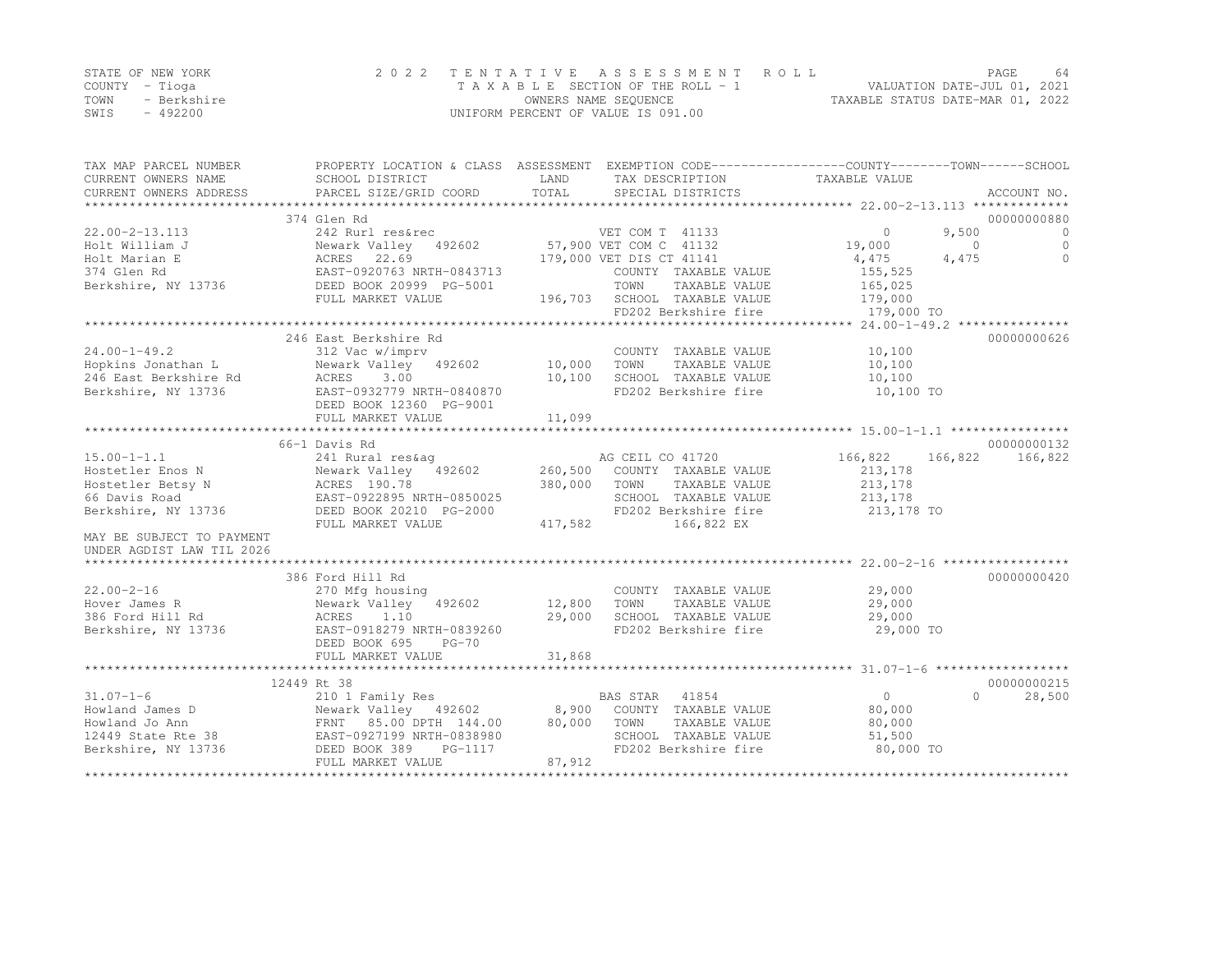|      | STATE OF NEW YORK | 2022 TENTATIVE ASSESSMENT ROLL     |                                  | PAGE | 65 |
|------|-------------------|------------------------------------|----------------------------------|------|----|
|      | COUNTY – Tioga    | TAXABLE SECTION OF THE ROLL - 1    | VALUATION DATE-JUL 01, 2021      |      |    |
| TOWN | - Berkshire       | OWNERS NAME SEQUENCE               | TAXABLE STATUS DATE-MAR 01, 2022 |      |    |
| SWIS | $-492200$         | UNIFORM PERCENT OF VALUE IS 091.00 |                                  |      |    |

| TAX MAP PARCEL NUMBER<br>CURRENT OWNERS NAME<br>CURRENT OWNERS ADDRESS                                                                                                                                                                                 | PROPERTY LOCATION & CLASS ASSESSMENT EXEMPTION CODE----------------COUNTY-------TOWN------SCHOOL<br>SCHOOL DISTRICT<br>PARCEL SIZE/GRID COORD | LAND<br>TOTAL    | TAX DESCRIPTION TAXABLE VALUE<br>SPECIAL DISTRICTS |                    | ACCOUNT NO.        |
|--------------------------------------------------------------------------------------------------------------------------------------------------------------------------------------------------------------------------------------------------------|-----------------------------------------------------------------------------------------------------------------------------------------------|------------------|----------------------------------------------------|--------------------|--------------------|
|                                                                                                                                                                                                                                                        | 36 Glen Rd                                                                                                                                    |                  |                                                    |                    | 00000000297        |
| $31.07 - 1 - 1$                                                                                                                                                                                                                                        | 210 1 Family Res                                                                                                                              |                  | BAS STAR<br>41854                                  | $\Omega$           | $\Omega$<br>28,500 |
| Howland Robert E                                                                                                                                                                                                                                       | Newark Valley 492602                                                                                                                          | $9,300$<br>69.00 | COUNTY TAXABLE VALUE                               | 69,000             |                    |
| Howland Rachel L                                                                                                                                                                                                                                       | Newark Valley 492602<br>Ref Deed Doc:105405-002                                                                                               |                  | TOWN<br>TAXABLE VALUE                              | 69,000             |                    |
| 36 Glen Rd                                                                                                                                                                                                                                             | FRNT 103.61 DPTH 149.16                                                                                                                       |                  | SCHOOL TAXABLE VALUE                               | 40,500             |                    |
| Berkshire, NY 13736                                                                                                                                                                                                                                    | EAST-0926399 NRTH-0839030                                                                                                                     |                  | FD202 Berkshire fire                               | 69,000 TO          |                    |
|                                                                                                                                                                                                                                                        | DEED BOOK 10540 PG-5003                                                                                                                       |                  |                                                    |                    |                    |
|                                                                                                                                                                                                                                                        |                                                                                                                                               |                  |                                                    |                    |                    |
|                                                                                                                                                                                                                                                        |                                                                                                                                               |                  |                                                    |                    |                    |
|                                                                                                                                                                                                                                                        | 33-1 Glen Rd                                                                                                                                  |                  |                                                    |                    | 00000000216        |
|                                                                                                                                                                                                                                                        |                                                                                                                                               |                  |                                                    | $\Omega$           | $\Omega$<br>44,900 |
|                                                                                                                                                                                                                                                        |                                                                                                                                               |                  |                                                    | 44,900             |                    |
|                                                                                                                                                                                                                                                        |                                                                                                                                               |                  |                                                    | 44,900             |                    |
|                                                                                                                                                                                                                                                        |                                                                                                                                               |                  |                                                    | $\Omega$           |                    |
| 31.07-2-3<br>Howland Roger L<br>Howland Grace E<br>Howland Grace E<br>Sextence B<br>ENH STAR 41834<br>Newark Valley 492602<br>FRNT 82.50 DPTH 125.00<br>21 Glen Rd<br>EAST-0926459 NRTH-0838690<br>Berkshire, NY 13736<br>DEED BOOK 367 PG-0812<br>TED |                                                                                                                                               |                  | SCHOOL TAXABLE VALUE<br>FD202 Berkshire fire       | 44,900 TO          |                    |
|                                                                                                                                                                                                                                                        | FULL MARKET VALUE                                                                                                                             | 49, 341          |                                                    |                    |                    |
|                                                                                                                                                                                                                                                        |                                                                                                                                               |                  |                                                    |                    |                    |
|                                                                                                                                                                                                                                                        | 12440 Rt 38                                                                                                                                   |                  |                                                    |                    | 00000000015        |
| $31.07 - 2 - 10$                                                                                                                                                                                                                                       | 210 1 Family Res                                                                                                                              |                  | COUNTY TAXABLE VALUE                               | 71,100             |                    |
| Howland's Honey, LLC                                                                                                                                                                                                                                   | 210 1 Family Res<br>Newark Valley   492602         12,000<br>FRNT  132.00 DPTH  295.00       71,100                                           |                  | TOWN<br>TAXABLE VALUE                              | 71,100             |                    |
| 12449 State Route 38                                                                                                                                                                                                                                   |                                                                                                                                               |                  | SCHOOL TAXABLE VALUE                               | 71,100             |                    |
| Berkshire, NY 13736                                                                                                                                                                                                                                    | ACRES<br>0.89                                                                                                                                 |                  | FD202 Berkshire fire                               | 71,100 TO          |                    |
|                                                                                                                                                                                                                                                        | EAST-0927459 NRTH-0838880                                                                                                                     |                  |                                                    |                    |                    |
|                                                                                                                                                                                                                                                        | DEED BOOK 20170 PG-5694                                                                                                                       |                  |                                                    |                    |                    |
|                                                                                                                                                                                                                                                        | FULL MARKET VALUE                                                                                                                             | 78,132           |                                                    |                    |                    |
|                                                                                                                                                                                                                                                        |                                                                                                                                               |                  |                                                    |                    |                    |
|                                                                                                                                                                                                                                                        | Ceurter Rd                                                                                                                                    |                  |                                                    |                    | 00000000902        |
| $24.00 - 1 - 5.32$                                                                                                                                                                                                                                     | 314 Rural vac<10                                                                                                                              |                  | COUNTY TAXABLE VALUE                               | 10,800             |                    |
| Huffcut Michael                                                                                                                                                                                                                                        | Newark Valley 492602                                                                                                                          | 10,800           | TAXABLE VALUE<br>TOWN                              | 10,800             |                    |
| Kaminsky Karen                                                                                                                                                                                                                                         | 4.78<br>ACRES                                                                                                                                 | 10,800           | SCHOOL TAXABLE VALUE                               | 10,800             |                    |
| 1607 Riverview                                                                                                                                                                                                                                         | EAST-0943496 NRTH-0846048                                                                                                                     |                  | FD202 Berkshire fire                               | 10,800 TO          |                    |
| Endicott, NY 13670                                                                                                                                                                                                                                     | DEED BOOK 20170 PG-1138                                                                                                                       |                  |                                                    |                    |                    |
|                                                                                                                                                                                                                                                        | FULL MARKET VALUE                                                                                                                             | 11,868           |                                                    |                    |                    |
|                                                                                                                                                                                                                                                        |                                                                                                                                               |                  |                                                    |                    |                    |
|                                                                                                                                                                                                                                                        | Turkey Hill Rd                                                                                                                                |                  |                                                    |                    | 00000000183        |
| $16.00 - 2 - 1$                                                                                                                                                                                                                                        | 910 Priv forest                                                                                                                               |                  | COUNTY TAXABLE VALUE                               | 167,400<br>167,400 |                    |
| Humilis Timber (Gutchess - NY) Newark Valley 492602 167,400                                                                                                                                                                                            |                                                                                                                                               |                  | TOWN<br>TAXABLE VALUE                              |                    |                    |
| Harding and Carbone                                                                                                                                                                                                                                    | ACRES 171.20                                                                                                                                  | 167,400          | SCHOOL TAXABLE VALUE                               | 167,400            |                    |
| 1235 North Loop West Unit 205 EAST-0936309 NRTH-0850280                                                                                                                                                                                                |                                                                                                                                               |                  | FD202 Berkshire fire                               | 167,400 TO         |                    |
| Houston, TX 77008                                                                                                                                                                                                                                      | DEED BOOK 20160 PG-3244                                                                                                                       |                  |                                                    |                    |                    |
|                                                                                                                                                                                                                                                        | FULL MARKET VALUE                                                                                                                             | 183,956          |                                                    |                    |                    |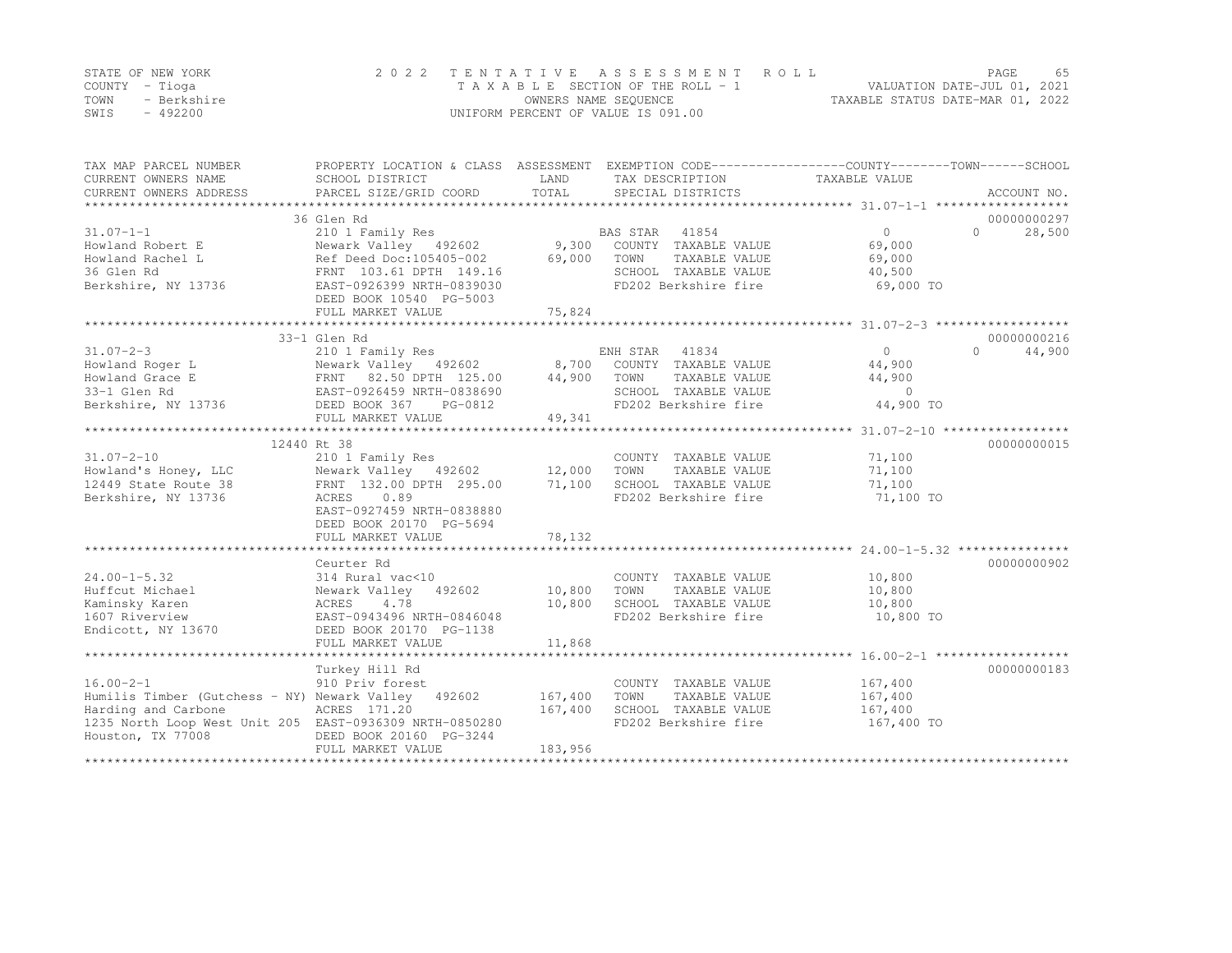|      | STATE OF NEW YORK | 2022 TENTATIVE ASSESSMENT ROLL     | PAGE.                            | 66 |
|------|-------------------|------------------------------------|----------------------------------|----|
|      | COUNTY – Tioga    | TAXABLE SECTION OF THE ROLL - 1    | VALUATION DATE-JUL 01, 2021      |    |
| TOWN | - Berkshire       | OWNERS NAME SEOUENCE               | TAXABLE STATUS DATE-MAR 01, 2022 |    |
| SWIS | $-492200$         | UNIFORM PERCENT OF VALUE IS 091.00 |                                  |    |

| TAX MAP PARCEL NUMBER<br>CURRENT OWNERS NAME<br>CURRENT OWNERS ADDRESS                         | PROPERTY LOCATION & CLASS ASSESSMENT EXEMPTION CODE----------------COUNTY-------TOWN-----SCHOOL<br>SCHOOL DISTRICT<br>PARCEL SIZE/GRID COORD                   | LAND<br>TOTAL              | TAX DESCRIPTION<br>SPECIAL DISTRICTS                                                                                                                                         | TAXABLE VALUE                                                               | ACCOUNT NO.                                                             |
|------------------------------------------------------------------------------------------------|----------------------------------------------------------------------------------------------------------------------------------------------------------------|----------------------------|------------------------------------------------------------------------------------------------------------------------------------------------------------------------------|-----------------------------------------------------------------------------|-------------------------------------------------------------------------|
| $14.00 - 2 - 12.2$<br>Hunt Jeffery D<br>584 Jewett Hill Road<br>Berkshire, NY 13736            | 584 Jewett Hill Rd<br>242 Rurl res&rec<br>Newark Valley 492602<br>*partial*<br>610/346 Nyseq Easement<br>ACRES 15.03 BANK<br>500<br>EAST-0918139 NRTH-0850350  | 42,600<br>150,000          | BAS STAR<br>41854<br>COUNTY TAXABLE VALUE<br>TOWN<br>TAXABLE VALUE<br>SCHOOL TAXABLE VALUE<br>FD202 Berkshire fire                                                           | $\overline{0}$<br>150,000<br>150,000<br>121,500<br>150,000 TO               | 00000000732<br>$\Omega$<br>28,500                                       |
|                                                                                                | DEED BOOK 20190 PG-4450<br>FULL MARKET VALUE                                                                                                                   | 164,835                    |                                                                                                                                                                              |                                                                             |                                                                         |
| $14.00 - 2 - 1$<br>Hunt Michael<br>165 Brummage Road<br>Berkshire, NY 13736                    | West Creek Rd<br>314 Rural vac<10<br>Newark Valley<br>492602<br>ACRES<br>7.50<br>EAST-0911439 NRTH-0850450<br>DEED BOOK 20180 PG-293                           | 20,000<br>20,000           | COUNTY TAXABLE VALUE<br>TOWN<br>TAXABLE VALUE<br>SCHOOL TAXABLE VALUE<br>FD202 Berkshire fire                                                                                | 20,000<br>20,000<br>20,000<br>20,000 TO                                     | 00000000057                                                             |
|                                                                                                | FULL MARKET VALUE                                                                                                                                              | 21,978                     |                                                                                                                                                                              |                                                                             |                                                                         |
| $14.00 - 2 - 5.2$<br>Hunt Michael<br>165 Brummage Rd<br>Berkshire, NY 13736                    | Jewett Hill Rd<br>314 Rural vac<10<br>Newark Valley<br>492602<br>9.80<br>ACRES<br>EAST-0913589 NRTH-0850480<br>DEED BOOK 19698 PG-3001<br>FULL MARKET VALUE    | 4,400<br>4,400<br>4,835    | COUNTY TAXABLE VALUE<br>TOWN<br>TAXABLE VALUE<br>SCHOOL TAXABLE VALUE<br>FD202 Berkshire fire                                                                                | 4,400<br>4,400<br>4,400<br>4,400 TO                                         | 00000000770                                                             |
|                                                                                                | 176 Akins Rd                                                                                                                                                   |                            |                                                                                                                                                                              |                                                                             | 00000000278                                                             |
| $31.00 - 1 - 20$<br>Hunt Sidney E<br>176 Akins Rd<br>Berkshire, NY 13736                       | 210 1 Family Res<br>Newark Valley 492602<br>FRNT 150.00 DPTH<br>ACRES<br>0.98<br>EAST-0925669 NRTH-0835330<br>DEED BOOK 681<br>$PG-56$<br>FULL MARKET VALUE    |                            | VET COM C 41132<br>12,400 VET COM T 41133<br>130,900 BAS STAR 41854<br>COUNTY TAXABLE VALUE<br>TOWN<br>TAXABLE VALUE<br>SCHOOL TAXABLE VALUE<br>143,846 FD202 Berkshire fire | 19,000<br>$\circ$<br>$\circ$<br>111,900<br>121,400<br>102,400<br>130,900 TO | $\Omega$<br>$\overline{0}$<br>9,500<br>$\bigcirc$<br>28,500<br>$\Omega$ |
|                                                                                                |                                                                                                                                                                |                            |                                                                                                                                                                              | **** 23.00-3-6.2 *****************                                          |                                                                         |
| $23.00 - 3 - 6.2$<br>Hutchings Joseph<br>Hutchings Bonnie<br>40 Glen Rd<br>Berkshire, NY 13736 | 40 Glen Rd<br>270 Mfg housing<br>Newark Valley 492602<br>FRNT 200.00 DPTH 175.00<br>EAST-0926249 NRTH-0839100<br>DEED BOOK 430<br>PG-0001<br>FULL MARKET VALUE | 11,500<br>34,000<br>37,363 | ENH STAR 41834<br>COUNTY TAXABLE VALUE<br>TOWN<br>TAXABLE VALUE<br>SCHOOL TAXABLE VALUE<br>FD202 Berkshire fire                                                              | $\Omega$<br>34,000<br>34,000<br>$\circ$<br>34,000 TO                        | 00000000605<br>$\bigcap$<br>34,000                                      |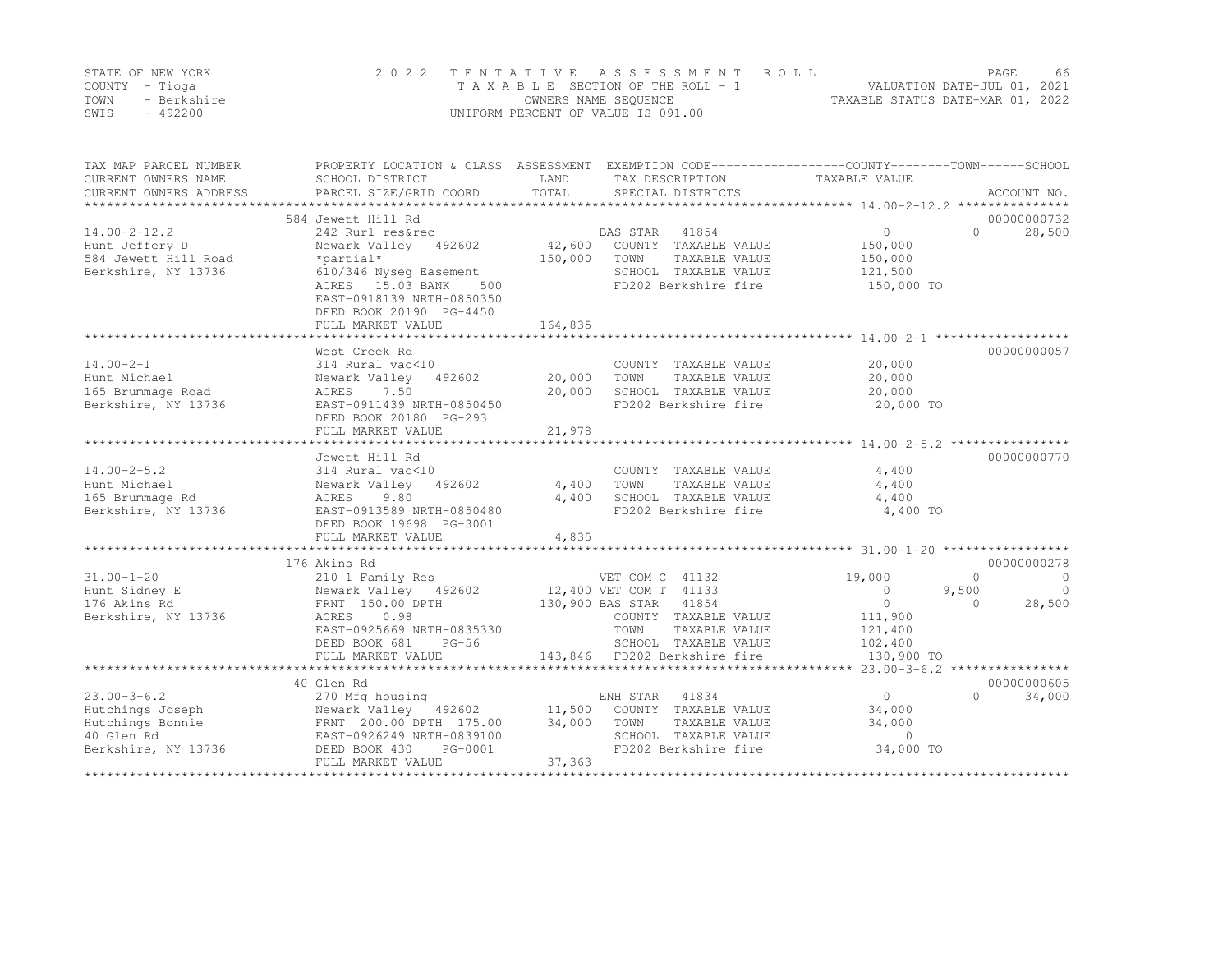|      | STATE OF NEW YORK | 2022 TENTATIVE ASSESSMENT ROLL     |                                  | PAGE. | 67 |
|------|-------------------|------------------------------------|----------------------------------|-------|----|
|      | COUNTY – Tioga    | TAXABLE SECTION OF THE ROLL - 1    | VALUATION DATE-JUL 01, 2021      |       |    |
| TOWN | - Berkshire       | OWNERS NAME SEQUENCE               | TAXABLE STATUS DATE-MAR 01, 2022 |       |    |
| SWIS | $-492200$         | UNIFORM PERCENT OF VALUE IS 091.00 |                                  |       |    |

| LAND<br>TAXABLE VALUE<br>CURRENT OWNERS NAME<br>SCHOOL DISTRICT<br>TAX DESCRIPTION<br>TOTAL<br>CURRENT OWNERS ADDRESS<br>PARCEL SIZE/GRID COORD<br>SPECIAL DISTRICTS<br>ACCOUNT NO.<br>*********************************<br>12428 Rt 38<br>00000000179<br>$\Omega$<br>$\bigcap$<br>$31.07 - 2 - 12$<br>210 1 Family Res<br>41854<br>28,500<br>BAS STAR<br>9,700<br>79,000<br>Newark Valley 492602<br>COUNTY TAXABLE VALUE<br>Iannone Jamie L<br>Iannone David J II<br>Ref 629\56 Fish Strip<br>79,000<br>TOWN<br>TAXABLE VALUE<br>79,000<br>82.50 DPTH 203.00<br>SCHOOL TAXABLE VALUE<br>50,500<br>12428 Route 38<br>FRNT<br>Berkshire, NY 13736<br>ACRES<br>0.45<br>FD202 Berkshire fire<br>79,000 TO<br>EAST-0927439 NRTH-0838470<br>DEED BOOK 20170 PG-2891<br>86,813<br>FULL MARKET VALUE<br>**************************************<br>27 Railroad Ave<br>00000000345<br>$23.19 - 1 - 39$<br>75,300<br>280 Res Multiple<br>COUNTY TAXABLE VALUE<br>9,800<br>Ilolsley Kenneth Jr<br>TOWN<br>75,300<br>Newark Valley 492602<br>TAXABLE VALUE<br>75,300<br>75,300<br>Mackey Elizabeth<br>98.00 DPTH 209.00<br>SCHOOL TAXABLE VALUE<br>FRNT<br>300 Hemlock Hill Rd<br>FD202 Berkshire fire<br>75,300 TO<br>BANK<br>500<br>EAST-0928129 NRTH-0839960<br>DEED BOOK 13077 PG-4001<br>82,747<br>FULL MARKET VALUE<br>**********************<br>00000000798<br>Hartwell Rd<br>$25.00 - 1 - 1.12$<br>COUNTY TAXABLE VALUE<br>7,700<br>314 Rural vac<10<br>7,700<br>7,700<br>Newark Valley<br>492602<br>TOWN<br>TAXABLE VALUE<br>2.09<br>7,700<br>7,700<br>ACRES<br>SCHOOL TAXABLE VALUE<br>FD202 Berkshire fire<br>7,700 TO<br>280 Squedunk Rd.<br>EAST-0947579 NRTH-0845930<br>Berkshire, NY 13736<br>DEED BOOK 20200 PG-188<br>8,462<br>FULL MARKET VALUE<br>00000000232<br>215 Brumage Rd<br>$14.00 - 2 - 4.1$<br><b>BAS STAR</b><br>41854<br>$\circ$<br>$\Omega$<br>28,500<br>240 Rural res<br>Jackmin Michael<br>44,000<br>COUNTY TAXABLE VALUE<br>272,900<br>Newark Valley<br>492602<br>Jackmin Cherilyn<br>Survey 17272 9003<br>272,900<br>TOWN<br>TAXABLE VALUE<br>272,900<br>SCHOOL TAXABLE VALUE<br>244,400<br>215 Brumage Rd<br>ACRES 17.10<br>EAST-0912849 NRTH-0850160<br>FD202 Berkshire fire<br>272,900 TO<br>Berkshire, NY 13736<br>DEED BOOK 17272 PG-9001<br>299,890<br>FULL MARKET VALUE | TAX MAP PARCEL NUMBER   | PROPERTY LOCATION & CLASS ASSESSMENT |  | EXEMPTION CODE-----------------COUNTY-------TOWN------SCHOOL |
|-------------------------------------------------------------------------------------------------------------------------------------------------------------------------------------------------------------------------------------------------------------------------------------------------------------------------------------------------------------------------------------------------------------------------------------------------------------------------------------------------------------------------------------------------------------------------------------------------------------------------------------------------------------------------------------------------------------------------------------------------------------------------------------------------------------------------------------------------------------------------------------------------------------------------------------------------------------------------------------------------------------------------------------------------------------------------------------------------------------------------------------------------------------------------------------------------------------------------------------------------------------------------------------------------------------------------------------------------------------------------------------------------------------------------------------------------------------------------------------------------------------------------------------------------------------------------------------------------------------------------------------------------------------------------------------------------------------------------------------------------------------------------------------------------------------------------------------------------------------------------------------------------------------------------------------------------------------------------------------------------------------------------------------------------------------------------------------------------------------------------------------------------------------------------------------------------------------------------------------------------------------------------------------------------------|-------------------------|--------------------------------------|--|--------------------------------------------------------------|
|                                                                                                                                                                                                                                                                                                                                                                                                                                                                                                                                                                                                                                                                                                                                                                                                                                                                                                                                                                                                                                                                                                                                                                                                                                                                                                                                                                                                                                                                                                                                                                                                                                                                                                                                                                                                                                                                                                                                                                                                                                                                                                                                                                                                                                                                                                       |                         |                                      |  |                                                              |
|                                                                                                                                                                                                                                                                                                                                                                                                                                                                                                                                                                                                                                                                                                                                                                                                                                                                                                                                                                                                                                                                                                                                                                                                                                                                                                                                                                                                                                                                                                                                                                                                                                                                                                                                                                                                                                                                                                                                                                                                                                                                                                                                                                                                                                                                                                       |                         |                                      |  |                                                              |
|                                                                                                                                                                                                                                                                                                                                                                                                                                                                                                                                                                                                                                                                                                                                                                                                                                                                                                                                                                                                                                                                                                                                                                                                                                                                                                                                                                                                                                                                                                                                                                                                                                                                                                                                                                                                                                                                                                                                                                                                                                                                                                                                                                                                                                                                                                       |                         |                                      |  |                                                              |
|                                                                                                                                                                                                                                                                                                                                                                                                                                                                                                                                                                                                                                                                                                                                                                                                                                                                                                                                                                                                                                                                                                                                                                                                                                                                                                                                                                                                                                                                                                                                                                                                                                                                                                                                                                                                                                                                                                                                                                                                                                                                                                                                                                                                                                                                                                       |                         |                                      |  |                                                              |
|                                                                                                                                                                                                                                                                                                                                                                                                                                                                                                                                                                                                                                                                                                                                                                                                                                                                                                                                                                                                                                                                                                                                                                                                                                                                                                                                                                                                                                                                                                                                                                                                                                                                                                                                                                                                                                                                                                                                                                                                                                                                                                                                                                                                                                                                                                       |                         |                                      |  |                                                              |
|                                                                                                                                                                                                                                                                                                                                                                                                                                                                                                                                                                                                                                                                                                                                                                                                                                                                                                                                                                                                                                                                                                                                                                                                                                                                                                                                                                                                                                                                                                                                                                                                                                                                                                                                                                                                                                                                                                                                                                                                                                                                                                                                                                                                                                                                                                       |                         |                                      |  |                                                              |
|                                                                                                                                                                                                                                                                                                                                                                                                                                                                                                                                                                                                                                                                                                                                                                                                                                                                                                                                                                                                                                                                                                                                                                                                                                                                                                                                                                                                                                                                                                                                                                                                                                                                                                                                                                                                                                                                                                                                                                                                                                                                                                                                                                                                                                                                                                       |                         |                                      |  |                                                              |
|                                                                                                                                                                                                                                                                                                                                                                                                                                                                                                                                                                                                                                                                                                                                                                                                                                                                                                                                                                                                                                                                                                                                                                                                                                                                                                                                                                                                                                                                                                                                                                                                                                                                                                                                                                                                                                                                                                                                                                                                                                                                                                                                                                                                                                                                                                       |                         |                                      |  |                                                              |
|                                                                                                                                                                                                                                                                                                                                                                                                                                                                                                                                                                                                                                                                                                                                                                                                                                                                                                                                                                                                                                                                                                                                                                                                                                                                                                                                                                                                                                                                                                                                                                                                                                                                                                                                                                                                                                                                                                                                                                                                                                                                                                                                                                                                                                                                                                       |                         |                                      |  |                                                              |
|                                                                                                                                                                                                                                                                                                                                                                                                                                                                                                                                                                                                                                                                                                                                                                                                                                                                                                                                                                                                                                                                                                                                                                                                                                                                                                                                                                                                                                                                                                                                                                                                                                                                                                                                                                                                                                                                                                                                                                                                                                                                                                                                                                                                                                                                                                       |                         |                                      |  |                                                              |
|                                                                                                                                                                                                                                                                                                                                                                                                                                                                                                                                                                                                                                                                                                                                                                                                                                                                                                                                                                                                                                                                                                                                                                                                                                                                                                                                                                                                                                                                                                                                                                                                                                                                                                                                                                                                                                                                                                                                                                                                                                                                                                                                                                                                                                                                                                       |                         |                                      |  |                                                              |
|                                                                                                                                                                                                                                                                                                                                                                                                                                                                                                                                                                                                                                                                                                                                                                                                                                                                                                                                                                                                                                                                                                                                                                                                                                                                                                                                                                                                                                                                                                                                                                                                                                                                                                                                                                                                                                                                                                                                                                                                                                                                                                                                                                                                                                                                                                       |                         |                                      |  |                                                              |
|                                                                                                                                                                                                                                                                                                                                                                                                                                                                                                                                                                                                                                                                                                                                                                                                                                                                                                                                                                                                                                                                                                                                                                                                                                                                                                                                                                                                                                                                                                                                                                                                                                                                                                                                                                                                                                                                                                                                                                                                                                                                                                                                                                                                                                                                                                       |                         |                                      |  |                                                              |
|                                                                                                                                                                                                                                                                                                                                                                                                                                                                                                                                                                                                                                                                                                                                                                                                                                                                                                                                                                                                                                                                                                                                                                                                                                                                                                                                                                                                                                                                                                                                                                                                                                                                                                                                                                                                                                                                                                                                                                                                                                                                                                                                                                                                                                                                                                       |                         |                                      |  |                                                              |
|                                                                                                                                                                                                                                                                                                                                                                                                                                                                                                                                                                                                                                                                                                                                                                                                                                                                                                                                                                                                                                                                                                                                                                                                                                                                                                                                                                                                                                                                                                                                                                                                                                                                                                                                                                                                                                                                                                                                                                                                                                                                                                                                                                                                                                                                                                       |                         |                                      |  |                                                              |
|                                                                                                                                                                                                                                                                                                                                                                                                                                                                                                                                                                                                                                                                                                                                                                                                                                                                                                                                                                                                                                                                                                                                                                                                                                                                                                                                                                                                                                                                                                                                                                                                                                                                                                                                                                                                                                                                                                                                                                                                                                                                                                                                                                                                                                                                                                       |                         |                                      |  |                                                              |
|                                                                                                                                                                                                                                                                                                                                                                                                                                                                                                                                                                                                                                                                                                                                                                                                                                                                                                                                                                                                                                                                                                                                                                                                                                                                                                                                                                                                                                                                                                                                                                                                                                                                                                                                                                                                                                                                                                                                                                                                                                                                                                                                                                                                                                                                                                       |                         |                                      |  |                                                              |
|                                                                                                                                                                                                                                                                                                                                                                                                                                                                                                                                                                                                                                                                                                                                                                                                                                                                                                                                                                                                                                                                                                                                                                                                                                                                                                                                                                                                                                                                                                                                                                                                                                                                                                                                                                                                                                                                                                                                                                                                                                                                                                                                                                                                                                                                                                       |                         |                                      |  |                                                              |
|                                                                                                                                                                                                                                                                                                                                                                                                                                                                                                                                                                                                                                                                                                                                                                                                                                                                                                                                                                                                                                                                                                                                                                                                                                                                                                                                                                                                                                                                                                                                                                                                                                                                                                                                                                                                                                                                                                                                                                                                                                                                                                                                                                                                                                                                                                       | Whitney Point, NY 13862 |                                      |  |                                                              |
|                                                                                                                                                                                                                                                                                                                                                                                                                                                                                                                                                                                                                                                                                                                                                                                                                                                                                                                                                                                                                                                                                                                                                                                                                                                                                                                                                                                                                                                                                                                                                                                                                                                                                                                                                                                                                                                                                                                                                                                                                                                                                                                                                                                                                                                                                                       |                         |                                      |  |                                                              |
|                                                                                                                                                                                                                                                                                                                                                                                                                                                                                                                                                                                                                                                                                                                                                                                                                                                                                                                                                                                                                                                                                                                                                                                                                                                                                                                                                                                                                                                                                                                                                                                                                                                                                                                                                                                                                                                                                                                                                                                                                                                                                                                                                                                                                                                                                                       |                         |                                      |  |                                                              |
|                                                                                                                                                                                                                                                                                                                                                                                                                                                                                                                                                                                                                                                                                                                                                                                                                                                                                                                                                                                                                                                                                                                                                                                                                                                                                                                                                                                                                                                                                                                                                                                                                                                                                                                                                                                                                                                                                                                                                                                                                                                                                                                                                                                                                                                                                                       |                         |                                      |  |                                                              |
|                                                                                                                                                                                                                                                                                                                                                                                                                                                                                                                                                                                                                                                                                                                                                                                                                                                                                                                                                                                                                                                                                                                                                                                                                                                                                                                                                                                                                                                                                                                                                                                                                                                                                                                                                                                                                                                                                                                                                                                                                                                                                                                                                                                                                                                                                                       |                         |                                      |  |                                                              |
|                                                                                                                                                                                                                                                                                                                                                                                                                                                                                                                                                                                                                                                                                                                                                                                                                                                                                                                                                                                                                                                                                                                                                                                                                                                                                                                                                                                                                                                                                                                                                                                                                                                                                                                                                                                                                                                                                                                                                                                                                                                                                                                                                                                                                                                                                                       |                         |                                      |  |                                                              |
|                                                                                                                                                                                                                                                                                                                                                                                                                                                                                                                                                                                                                                                                                                                                                                                                                                                                                                                                                                                                                                                                                                                                                                                                                                                                                                                                                                                                                                                                                                                                                                                                                                                                                                                                                                                                                                                                                                                                                                                                                                                                                                                                                                                                                                                                                                       | Irish Philip J          |                                      |  |                                                              |
|                                                                                                                                                                                                                                                                                                                                                                                                                                                                                                                                                                                                                                                                                                                                                                                                                                                                                                                                                                                                                                                                                                                                                                                                                                                                                                                                                                                                                                                                                                                                                                                                                                                                                                                                                                                                                                                                                                                                                                                                                                                                                                                                                                                                                                                                                                       | Irish Heather           |                                      |  |                                                              |
|                                                                                                                                                                                                                                                                                                                                                                                                                                                                                                                                                                                                                                                                                                                                                                                                                                                                                                                                                                                                                                                                                                                                                                                                                                                                                                                                                                                                                                                                                                                                                                                                                                                                                                                                                                                                                                                                                                                                                                                                                                                                                                                                                                                                                                                                                                       |                         |                                      |  |                                                              |
|                                                                                                                                                                                                                                                                                                                                                                                                                                                                                                                                                                                                                                                                                                                                                                                                                                                                                                                                                                                                                                                                                                                                                                                                                                                                                                                                                                                                                                                                                                                                                                                                                                                                                                                                                                                                                                                                                                                                                                                                                                                                                                                                                                                                                                                                                                       |                         |                                      |  |                                                              |
|                                                                                                                                                                                                                                                                                                                                                                                                                                                                                                                                                                                                                                                                                                                                                                                                                                                                                                                                                                                                                                                                                                                                                                                                                                                                                                                                                                                                                                                                                                                                                                                                                                                                                                                                                                                                                                                                                                                                                                                                                                                                                                                                                                                                                                                                                                       |                         |                                      |  |                                                              |
|                                                                                                                                                                                                                                                                                                                                                                                                                                                                                                                                                                                                                                                                                                                                                                                                                                                                                                                                                                                                                                                                                                                                                                                                                                                                                                                                                                                                                                                                                                                                                                                                                                                                                                                                                                                                                                                                                                                                                                                                                                                                                                                                                                                                                                                                                                       |                         |                                      |  |                                                              |
|                                                                                                                                                                                                                                                                                                                                                                                                                                                                                                                                                                                                                                                                                                                                                                                                                                                                                                                                                                                                                                                                                                                                                                                                                                                                                                                                                                                                                                                                                                                                                                                                                                                                                                                                                                                                                                                                                                                                                                                                                                                                                                                                                                                                                                                                                                       |                         |                                      |  |                                                              |
|                                                                                                                                                                                                                                                                                                                                                                                                                                                                                                                                                                                                                                                                                                                                                                                                                                                                                                                                                                                                                                                                                                                                                                                                                                                                                                                                                                                                                                                                                                                                                                                                                                                                                                                                                                                                                                                                                                                                                                                                                                                                                                                                                                                                                                                                                                       |                         |                                      |  |                                                              |
|                                                                                                                                                                                                                                                                                                                                                                                                                                                                                                                                                                                                                                                                                                                                                                                                                                                                                                                                                                                                                                                                                                                                                                                                                                                                                                                                                                                                                                                                                                                                                                                                                                                                                                                                                                                                                                                                                                                                                                                                                                                                                                                                                                                                                                                                                                       |                         |                                      |  |                                                              |
|                                                                                                                                                                                                                                                                                                                                                                                                                                                                                                                                                                                                                                                                                                                                                                                                                                                                                                                                                                                                                                                                                                                                                                                                                                                                                                                                                                                                                                                                                                                                                                                                                                                                                                                                                                                                                                                                                                                                                                                                                                                                                                                                                                                                                                                                                                       |                         |                                      |  |                                                              |
|                                                                                                                                                                                                                                                                                                                                                                                                                                                                                                                                                                                                                                                                                                                                                                                                                                                                                                                                                                                                                                                                                                                                                                                                                                                                                                                                                                                                                                                                                                                                                                                                                                                                                                                                                                                                                                                                                                                                                                                                                                                                                                                                                                                                                                                                                                       |                         |                                      |  |                                                              |
|                                                                                                                                                                                                                                                                                                                                                                                                                                                                                                                                                                                                                                                                                                                                                                                                                                                                                                                                                                                                                                                                                                                                                                                                                                                                                                                                                                                                                                                                                                                                                                                                                                                                                                                                                                                                                                                                                                                                                                                                                                                                                                                                                                                                                                                                                                       |                         |                                      |  |                                                              |
|                                                                                                                                                                                                                                                                                                                                                                                                                                                                                                                                                                                                                                                                                                                                                                                                                                                                                                                                                                                                                                                                                                                                                                                                                                                                                                                                                                                                                                                                                                                                                                                                                                                                                                                                                                                                                                                                                                                                                                                                                                                                                                                                                                                                                                                                                                       |                         |                                      |  |                                                              |
|                                                                                                                                                                                                                                                                                                                                                                                                                                                                                                                                                                                                                                                                                                                                                                                                                                                                                                                                                                                                                                                                                                                                                                                                                                                                                                                                                                                                                                                                                                                                                                                                                                                                                                                                                                                                                                                                                                                                                                                                                                                                                                                                                                                                                                                                                                       |                         |                                      |  |                                                              |
|                                                                                                                                                                                                                                                                                                                                                                                                                                                                                                                                                                                                                                                                                                                                                                                                                                                                                                                                                                                                                                                                                                                                                                                                                                                                                                                                                                                                                                                                                                                                                                                                                                                                                                                                                                                                                                                                                                                                                                                                                                                                                                                                                                                                                                                                                                       |                         |                                      |  |                                                              |
| 00000000763<br>296 Dimon Rd                                                                                                                                                                                                                                                                                                                                                                                                                                                                                                                                                                                                                                                                                                                                                                                                                                                                                                                                                                                                                                                                                                                                                                                                                                                                                                                                                                                                                                                                                                                                                                                                                                                                                                                                                                                                                                                                                                                                                                                                                                                                                                                                                                                                                                                                           |                         |                                      |  |                                                              |
| $30.00 - 1 - 10.22$                                                                                                                                                                                                                                                                                                                                                                                                                                                                                                                                                                                                                                                                                                                                                                                                                                                                                                                                                                                                                                                                                                                                                                                                                                                                                                                                                                                                                                                                                                                                                                                                                                                                                                                                                                                                                                                                                                                                                                                                                                                                                                                                                                                                                                                                                   |                         |                                      |  |                                                              |
| 210 1 Family Res<br>199,000<br>COUNTY TAXABLE VALUE                                                                                                                                                                                                                                                                                                                                                                                                                                                                                                                                                                                                                                                                                                                                                                                                                                                                                                                                                                                                                                                                                                                                                                                                                                                                                                                                                                                                                                                                                                                                                                                                                                                                                                                                                                                                                                                                                                                                                                                                                                                                                                                                                                                                                                                   |                         |                                      |  |                                                              |
| 15,000<br>199,000<br>Jacobson David<br>Newark Valley 492602<br>TOWN<br>TAXABLE VALUE                                                                                                                                                                                                                                                                                                                                                                                                                                                                                                                                                                                                                                                                                                                                                                                                                                                                                                                                                                                                                                                                                                                                                                                                                                                                                                                                                                                                                                                                                                                                                                                                                                                                                                                                                                                                                                                                                                                                                                                                                                                                                                                                                                                                                  |                         |                                      |  |                                                              |
| Jacobson Corina<br>500<br>199,000<br>SCHOOL TAXABLE VALUE<br>199,000<br>ACRES<br>2.00 BANK                                                                                                                                                                                                                                                                                                                                                                                                                                                                                                                                                                                                                                                                                                                                                                                                                                                                                                                                                                                                                                                                                                                                                                                                                                                                                                                                                                                                                                                                                                                                                                                                                                                                                                                                                                                                                                                                                                                                                                                                                                                                                                                                                                                                            |                         |                                      |  |                                                              |
| EAST-0911499 NRTH-0840230<br>FD202 Berkshire fire<br>199,000 TO                                                                                                                                                                                                                                                                                                                                                                                                                                                                                                                                                                                                                                                                                                                                                                                                                                                                                                                                                                                                                                                                                                                                                                                                                                                                                                                                                                                                                                                                                                                                                                                                                                                                                                                                                                                                                                                                                                                                                                                                                                                                                                                                                                                                                                       | 296 Dimon Rd            |                                      |  |                                                              |
| Berkshire, NY 13736<br>DEED BOOK 13564 PG-8001                                                                                                                                                                                                                                                                                                                                                                                                                                                                                                                                                                                                                                                                                                                                                                                                                                                                                                                                                                                                                                                                                                                                                                                                                                                                                                                                                                                                                                                                                                                                                                                                                                                                                                                                                                                                                                                                                                                                                                                                                                                                                                                                                                                                                                                        |                         |                                      |  |                                                              |
| 218,681<br>FULL MARKET VALUE                                                                                                                                                                                                                                                                                                                                                                                                                                                                                                                                                                                                                                                                                                                                                                                                                                                                                                                                                                                                                                                                                                                                                                                                                                                                                                                                                                                                                                                                                                                                                                                                                                                                                                                                                                                                                                                                                                                                                                                                                                                                                                                                                                                                                                                                          |                         |                                      |  |                                                              |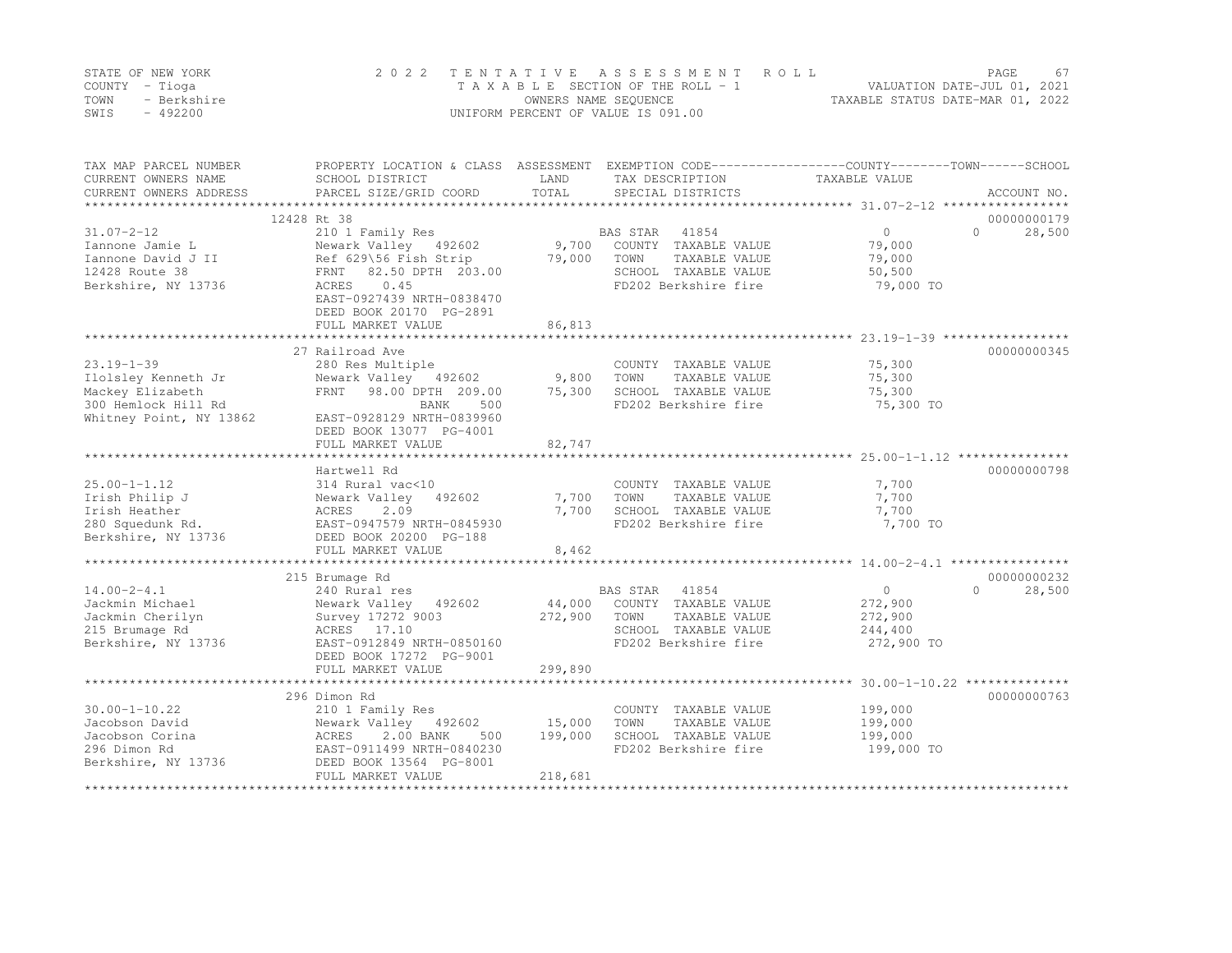|                | STATE OF NEW YORK | 2022 TENTATIVE ASSESSMENT ROLL     |                                  | PAGE.                       | 68 |
|----------------|-------------------|------------------------------------|----------------------------------|-----------------------------|----|
| COUNTY – Tioga |                   | TAXABLE SECTION OF THE ROLL - 1    |                                  | VALUATION DATE-JUL 01, 2021 |    |
| TOWN           | - Berkshire       | OWNERS NAME SEQUENCE               | TAXABLE STATUS DATE-MAR 01, 2022 |                             |    |
| SWIS           | $-492200$         | UNIFORM PERCENT OF VALUE IS 091.00 |                                  |                             |    |

| TAX MAP PARCEL NUMBER                                                                                                     | PROPERTY LOCATION & CLASS ASSESSMENT EXEMPTION CODE----------------COUNTY-------TOWN------SCHOOL |              |                                 |                       |                    |
|---------------------------------------------------------------------------------------------------------------------------|--------------------------------------------------------------------------------------------------|--------------|---------------------------------|-----------------------|--------------------|
| CURRENT OWNERS NAME                                                                                                       | SCHOOL DISTRICT                                                                                  | LAND         | TAX DESCRIPTION                 | TAXABLE VALUE         |                    |
| CURRENT OWNERS ADDRESS                                                                                                    | PARCEL SIZE/GRID COORD                                                                           | TOTAL        | SPECIAL DISTRICTS               |                       | ACCOUNT NO.        |
|                                                                                                                           |                                                                                                  |              |                                 |                       |                    |
|                                                                                                                           | 402 Glen Rd                                                                                      |              |                                 |                       | 00000000874        |
|                                                                                                                           |                                                                                                  |              |                                 | $\circ$               | 71,160<br>$\Omega$ |
|                                                                                                                           |                                                                                                  |              |                                 | 11,400<br>5,700       | $\Omega$           |
| Dennis J Leigh Andrew G Leigh ACRES 7.80                                                                                  |                                                                                                  |              | 199,000 COUNTY TAXABLE VALUE    | 187,600               |                    |
|                                                                                                                           | EAST-0920349 NRTH-0842880                                                                        |              | TOWN<br>TAXABLE VALUE           | 193,300               |                    |
|                                                                                                                           |                                                                                                  |              | SCHOOL TAXABLE VALUE 127,840    |                       |                    |
|                                                                                                                           |                                                                                                  |              |                                 |                       |                    |
|                                                                                                                           |                                                                                                  |              |                                 |                       |                    |
|                                                                                                                           | 8250 West Creek Rd                                                                               |              |                                 |                       | 00000000195        |
| $41.00 - 3 - 13$                                                                                                          | 210 1 Family Res                                                                                 |              | BAS STAR 41854                  | $\overline{0}$        | $\Omega$<br>28,500 |
| First State Mewark Valley 492602<br>Jarvis Jane M<br>8250 West Creek Rd<br>Berkshire, NY 13736<br>BEED BOOK 10158 PG-2001 | Newark Valley 492602 17,000 COUNTY TAXABLE VALUE                                                 |              |                                 | 79,000                |                    |
|                                                                                                                           |                                                                                                  | 79,000       | TOWN<br>TAXABLE VALUE           | 79,000                |                    |
|                                                                                                                           |                                                                                                  |              | SCHOOL TAXABLE VALUE            | 50,500                |                    |
|                                                                                                                           |                                                                                                  |              | FD202 Berkshire fire            | 79,000 TO             |                    |
|                                                                                                                           | FULL MARKET VALUE                                                                                | 86,813       |                                 |                       |                    |
|                                                                                                                           |                                                                                                  |              |                                 |                       |                    |
|                                                                                                                           | 169 Akins Rd                                                                                     |              |                                 |                       | 00000000235        |
| $31.00 - 2 - 3$                                                                                                           | 210 1 Family Res                                                                                 |              | ENH STAR 41834                  | $\overline{0}$        | $\Omega$<br>71,160 |
|                                                                                                                           |                                                                                                  |              |                                 | 114,000               |                    |
|                                                                                                                           |                                                                                                  |              |                                 | 114,000               |                    |
|                                                                                                                           |                                                                                                  |              | SCHOOL TAXABLE VALUE 42,840     |                       |                    |
|                                                                                                                           | EAST-0925734 NRTH-0834980                                                                        |              | FD202 Berkshire fire 114,000 TO |                       |                    |
|                                                                                                                           | DEED BOOK 425<br>PG-13909                                                                        |              |                                 |                       |                    |
|                                                                                                                           | FULL MARKET VALUE                                                                                | 125,275      |                                 |                       |                    |
|                                                                                                                           |                                                                                                  |              |                                 |                       |                    |
|                                                                                                                           | 12789 Rt 38                                                                                      |              |                                 |                       | 00000000682        |
| $23.00 - 2 - 1.2$                                                                                                         |                                                                                                  |              |                                 | 0                     | 28,500<br>$\Omega$ |
| Jerome Gabriel P III                                                                                                      |                                                                                                  |              |                                 | 135,000               |                    |
| Ellingson Jennifer K                                                                                                      | Easement B630/p34                                                                                | 135,000 TOWN | TAXABLE VALUE                   | 135,000               |                    |
| 12789 Route 38                                                                                                            | *partial*                                                                                        |              | SCHOOL TAXABLE VALUE            | 106,500               |                    |
| Berkshire, NY 13736                                                                                                       | ACRES<br>5.19 BANK<br>500                                                                        |              | FD202 Berkshire fire            | 135,000 TO            |                    |
|                                                                                                                           | EAST-0927839 NRTH-0846900                                                                        |              |                                 |                       |                    |
|                                                                                                                           | DEED BOOK 21377 PG-1001                                                                          |              |                                 |                       |                    |
|                                                                                                                           | FULL MARKET VALUE                                                                                | 148,352      |                                 |                       |                    |
|                                                                                                                           |                                                                                                  |              |                                 |                       |                    |
|                                                                                                                           | 12862 Rt 38                                                                                      |              |                                 |                       | 00000000882        |
| $15.00 - 1 - 16.212$                                                                                                      | 210 1 Family Res                                                                                 |              | BAS STAR 41854                  | $\overline{0}$        | 28,500<br>$\Omega$ |
|                                                                                                                           |                                                                                                  |              |                                 |                       |                    |
|                                                                                                                           |                                                                                                  |              |                                 | 114,800<br>114,800    |                    |
|                                                                                                                           |                                                                                                  |              |                                 | 86,300                |                    |
|                                                                                                                           |                                                                                                  |              | AG003 North tioga ag dist       |                       |                    |
|                                                                                                                           | DEED BOOK 14000 PG-15                                                                            |              |                                 | 8.79 AC<br>114,800 TO |                    |
|                                                                                                                           | FULL MARKET VALUE                                                                                |              | 126,154 FD202 Berkshire fire    |                       |                    |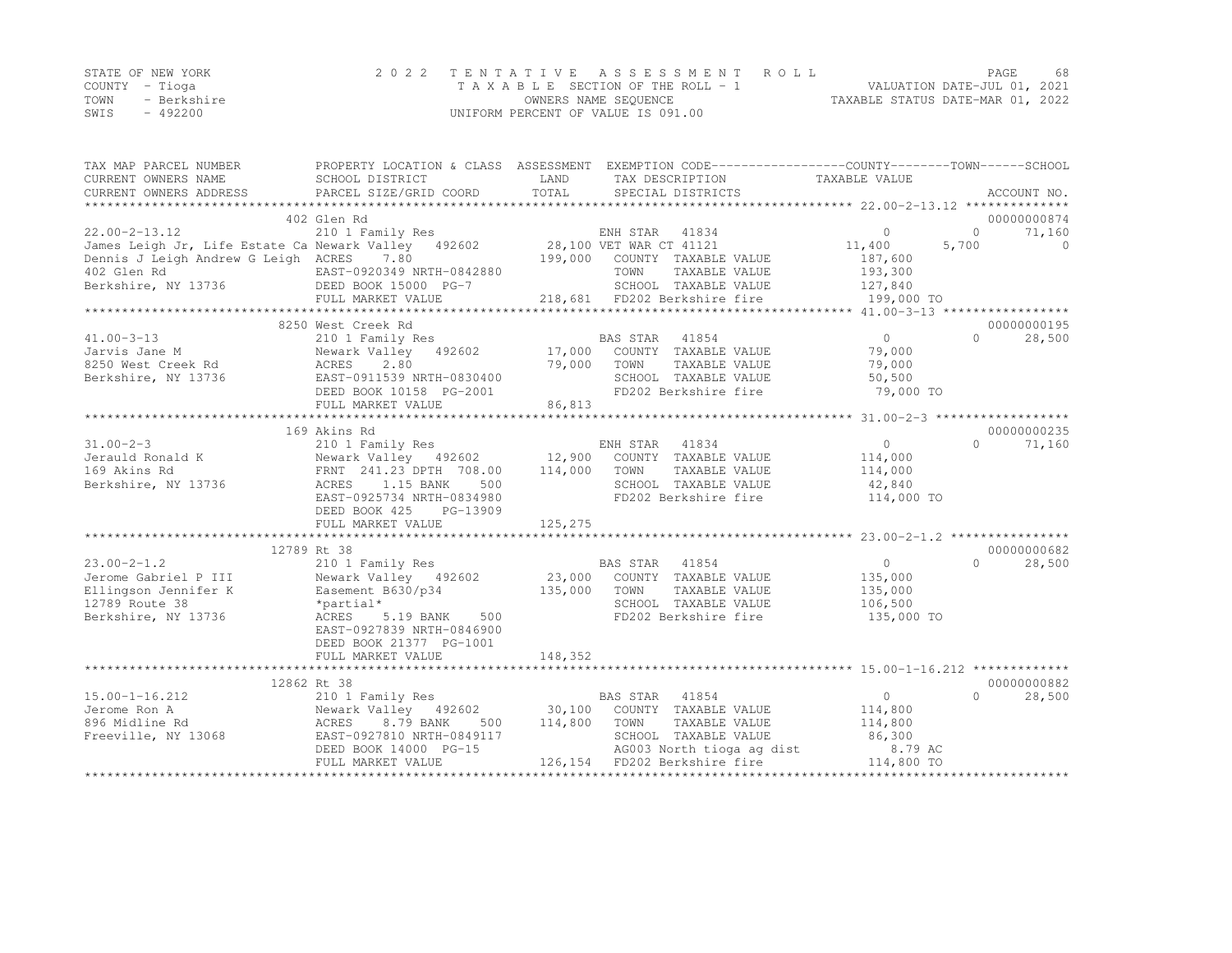|      | STATE OF NEW YORK | 2022 TENTATIVE ASSESSMENT ROLL     |                                  | PAGE. | 69 |
|------|-------------------|------------------------------------|----------------------------------|-------|----|
|      | COUNTY – Tioga    | TAXABLE SECTION OF THE ROLL - 1    | VALUATION DATE-JUL 01, 2021      |       |    |
| TOWN | - Berkshire       | OWNERS NAME SEQUENCE               | TAXABLE STATUS DATE-MAR 01, 2022 |       |    |
| SWIS | $-492200$         | UNIFORM PERCENT OF VALUE IS 091.00 |                                  |       |    |

| TAX MAP PARCEL NUMBER<br>CURRENT OWNERS NAME<br>CURRENT OWNERS ADDRESS | SCHOOL DISTRICT<br>PARCEL SIZE/GRID COORD                                                                                      | LAND<br>TOTAL  | PROPERTY LOCATION & CLASS ASSESSMENT EXEMPTION CODE----------------COUNTY-------TOWN------SCHOOL<br>TAX DESCRIPTION<br>SPECIAL DISTRICTS | TAXABLE VALUE             | ACCOUNT NO. |
|------------------------------------------------------------------------|--------------------------------------------------------------------------------------------------------------------------------|----------------|------------------------------------------------------------------------------------------------------------------------------------------|---------------------------|-------------|
| *************************                                              |                                                                                                                                |                |                                                                                                                                          |                           |             |
|                                                                        | 8916 West Creek Rd                                                                                                             |                |                                                                                                                                          |                           | 00000000383 |
| 22.00-1-11.112                                                         | 210 1 Family Res                                                                                                               |                | COUNTY TAXABLE VALUE                                                                                                                     | 235,000                   |             |
| Jester Christopher                                                     | Newark Valley 492602                                                                                                           | 15,700         | TOWN<br>TAXABLE VALUE                                                                                                                    | 235,000                   |             |
| 8916 West Creek Rd                                                     | Partial                                                                                                                        | 235,000        | SCHOOL TAXABLE VALUE                                                                                                                     | 235,000                   |             |
| Berkshire, NY 13736                                                    | 2.28<br>ACRES                                                                                                                  |                | AG003 North tioga ag dist                                                                                                                | 2.28 AC                   |             |
|                                                                        | EAST-0911031 NRTH-0844115                                                                                                      |                | FD202 Berkshire fire                                                                                                                     | 235,000 TO                |             |
|                                                                        | DEED BOOK 724<br>$PG-220$                                                                                                      |                |                                                                                                                                          |                           |             |
|                                                                        | FULL MARKET VALUE                                                                                                              | 258,242        |                                                                                                                                          |                           |             |
|                                                                        | 615 Jewett Hill Rd                                                                                                             |                |                                                                                                                                          |                           | 00000000849 |
| $14.00 - 2 - 12.32$                                                    | 210 1 Family Res                                                                                                               |                | COUNTY TAXABLE VALUE                                                                                                                     | 91,000                    |             |
| Jester Christopher J                                                   | Newark Valley 492602                                                                                                           | 12,800         | TOWN<br>TAXABLE VALUE                                                                                                                    | 91,000                    |             |
| Jester Jessica K                                                       | Deed Date 07-18-94                                                                                                             | 91,000         | SCHOOL TAXABLE VALUE                                                                                                                     | 91,000                    |             |
| 615 Jewitt Hill Rd                                                     | 1.12 BANK<br>500<br>ACRES                                                                                                      |                | FD202 Berkshire fire                                                                                                                     | 91,000 TO                 |             |
| Berkshire, NY 13736                                                    | EAST-0917479 NRTH-0849744                                                                                                      |                |                                                                                                                                          |                           |             |
|                                                                        | DEED BOOK 15000 PG-1202                                                                                                        |                |                                                                                                                                          |                           |             |
|                                                                        | FULL MARKET VALUE                                                                                                              | 100,000        |                                                                                                                                          |                           |             |
|                                                                        |                                                                                                                                |                |                                                                                                                                          |                           |             |
|                                                                        | Jewett Hill Rd                                                                                                                 |                |                                                                                                                                          |                           | 00000000225 |
| $14.00 - 2 - 9$                                                        | 105 Vac farmland                                                                                                               |                | AG CEIL CO 41720                                                                                                                         | 36,012<br>36,012          | 36,012      |
| Jewett Jacqueline M                                                    | 492602<br>Newark Valley                                                                                                        |                | 46,300 COUNTY TAXABLE VALUE                                                                                                              | 10,288                    |             |
| 700 Jewett Hill Rd                                                     | ACRES 24.50                                                                                                                    | 46,300         | TOWN<br>TAXABLE VALUE                                                                                                                    | 10,288                    |             |
| Berkshire, NY 13736                                                    | EAST-0916859 NRTH-0850420                                                                                                      |                | SCHOOL TAXABLE VALUE                                                                                                                     | 10,288                    |             |
|                                                                        | DEED BOOK 321<br>PG-0542                                                                                                       | 50,879         | FD202 Berkshire fire                                                                                                                     | 10,288 TO                 |             |
| MAY BE SUBJECT TO PAYMENT<br>UNDER AGDIST LAW TIL 2026                 | FULL MARKET VALUE                                                                                                              |                | 36,012 EX                                                                                                                                |                           |             |
|                                                                        |                                                                                                                                |                |                                                                                                                                          |                           |             |
|                                                                        | 700 Jewett Hill Rd                                                                                                             |                | 50 PCT OF VALUE USED FOR EXEMPTION PURPOSES                                                                                              |                           | 00000000224 |
| $14.00 - 2 - 13$                                                       |                                                                                                                                |                |                                                                                                                                          | 145,375<br>145,375        | 145,375     |
| Jewett Jacqueline M                                                    | 241 Rural res&ag                                 AG CEIL CO 41720<br>Newark Valley   492602           249,900 ENH STAR   41834 |                |                                                                                                                                          | $\overline{0}$<br>$\circ$ | 71,160      |
| 700 Jewett Hill Rd                                                     | ACRES 164.80                                                                                                                   | 349,000 AGED C | 41802                                                                                                                                    | 78,525<br>$\circ$         | $\circ$     |
| Berkshire, NY 13736                                                    | EAST-0915459 NRTH-0848970                                                                                                      |                | 41803<br>AGED T                                                                                                                          | 26,175<br>$\circ$         | $\Omega$    |
|                                                                        | DEED BOOK 321<br>PG-0542                                                                                                       |                | COUNTY TAXABLE VALUE                                                                                                                     | 125,100                   |             |
| MAY BE SUBJECT TO PAYMENT                                              | FULL MARKET VALUE                                                                                                              | 383,516 TOWN   | TAXABLE VALUE                                                                                                                            | 177,450                   |             |
| UNDER AGDIST LAW TIL 2026                                              |                                                                                                                                |                | SCHOOL TAXABLE VALUE                                                                                                                     | 132,465                   |             |
|                                                                        |                                                                                                                                |                | FD202 Berkshire fire                                                                                                                     | 203,625 TO                |             |
|                                                                        |                                                                                                                                |                | 145,375 EX                                                                                                                               |                           |             |
|                                                                        |                                                                                                                                |                |                                                                                                                                          |                           |             |
|                                                                        | Shaff Rd                                                                                                                       |                |                                                                                                                                          |                           | 00000000717 |
| $25.00 - 1 - 5.3$                                                      | 322 Rural vac>10                                                                                                               |                | COUNTY TAXABLE VALUE                                                                                                                     | 16,600                    |             |
| Johnson Dale A                                                         | Newark Valley 492602                                                                                                           | 16,600         | TAXABLE VALUE<br>TOWN                                                                                                                    | 16,600                    |             |
| Gardner Ralph A                                                        | Deed Date 07-14-93                                                                                                             | 16,600         | SCHOOL TAXABLE VALUE<br>FD202 Berkshire fire                                                                                             | 16,600<br>16,600 TO       |             |
| 3933 Wilson Creek Rd<br>Berkshire, NY 13736                            | ACRES 10.09<br>EAST-0947049 NRTH-0843390                                                                                       |                |                                                                                                                                          |                           |             |
|                                                                        | DEED BOOK 14883 PG-2003                                                                                                        |                |                                                                                                                                          |                           |             |
|                                                                        | FULL MARKET VALUE                                                                                                              | 18,242         |                                                                                                                                          |                           |             |
|                                                                        |                                                                                                                                |                |                                                                                                                                          |                           |             |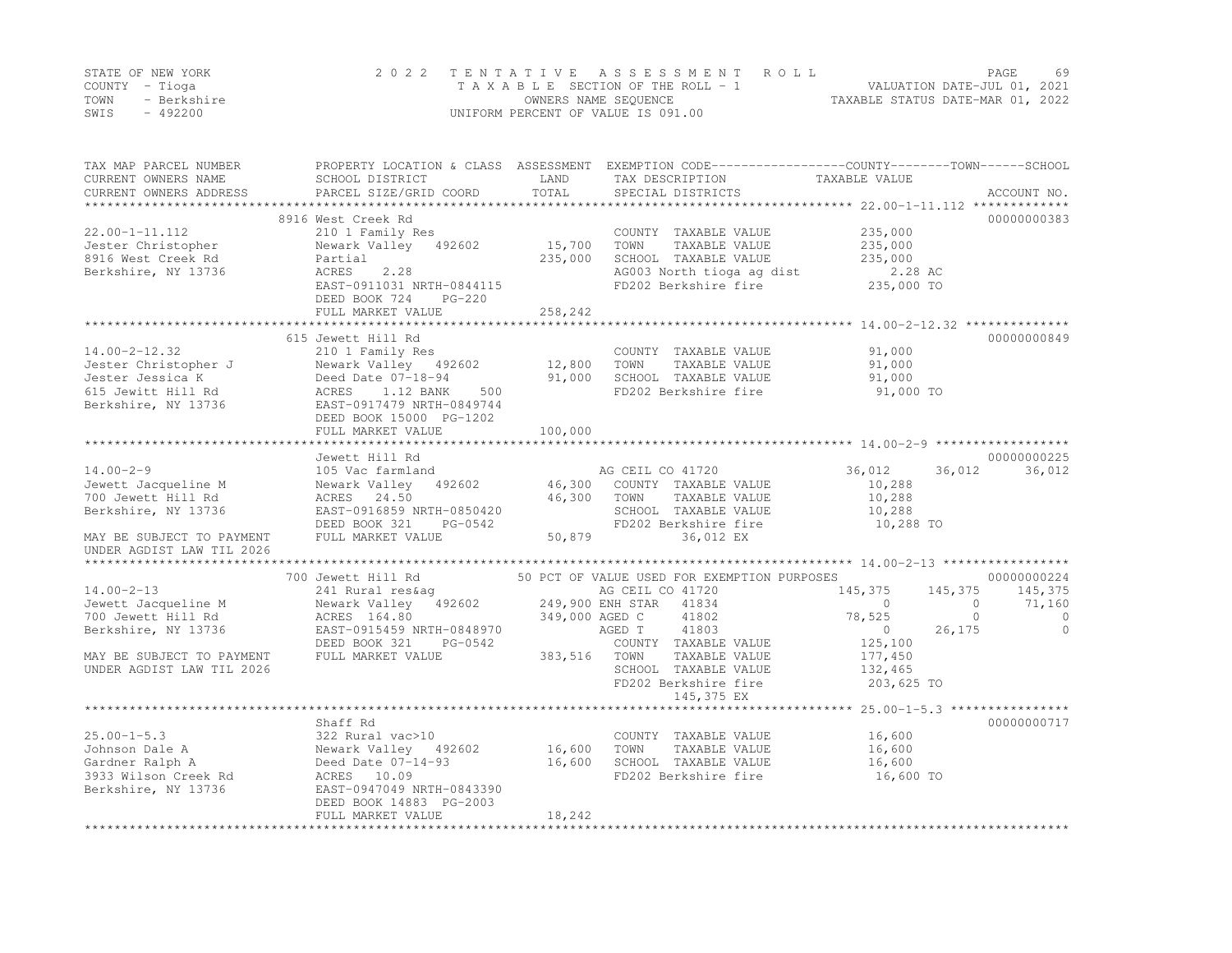|      | STATE OF NEW YORK | 2022 TENTATIVE ASSESSMENT ROLL     |                                  | PAGE. | 70 |
|------|-------------------|------------------------------------|----------------------------------|-------|----|
|      | COUNTY – Tioga    | TAXABLE SECTION OF THE ROLL - 1    | VALUATION DATE-JUL 01, 2021      |       |    |
| TOWN | - Berkshire       | OWNERS NAME SEQUENCE               | TAXABLE STATUS DATE-MAR 01, 2022 |       |    |
| SWIS | $-492200$         | UNIFORM PERCENT OF VALUE IS 091.00 |                                  |       |    |

| SCHOOL DISTRICT<br>PARCEL SIZE/GRID COORD                                                                                                                          | LAND<br>TOTAL                                                                                                                                                                     | TAX DESCRIPTION<br>SPECIAL DISTRICTS                                                                   | TAXABLE VALUE<br>ACCOUNT NO.                                                                                                                                                                                       |
|--------------------------------------------------------------------------------------------------------------------------------------------------------------------|-----------------------------------------------------------------------------------------------------------------------------------------------------------------------------------|--------------------------------------------------------------------------------------------------------|--------------------------------------------------------------------------------------------------------------------------------------------------------------------------------------------------------------------|
|                                                                                                                                                                    |                                                                                                                                                                                   |                                                                                                        |                                                                                                                                                                                                                    |
| 323 Vacant rural<br>Newark Valley 492602<br>Deed Date 05-28-93<br>ACRES 51.11                                                                                      | 60,000<br>60,000                                                                                                                                                                  | COUNTY TAXABLE VALUE<br>TOWN<br>TAXABLE VALUE<br>SCHOOL TAXABLE VALUE<br>FD202 Berkshire fire          | 00000000718<br>60,000<br>60,000<br>60,000<br>60,000 TO                                                                                                                                                             |
| DEED BOOK 14883 PG-2003<br>FULL MARKET VALUE                                                                                                                       | 65,934                                                                                                                                                                            |                                                                                                        |                                                                                                                                                                                                                    |
|                                                                                                                                                                    |                                                                                                                                                                                   |                                                                                                        | 00000000028                                                                                                                                                                                                        |
| 242 Rurl res&rec<br>Newark Valley 492602<br>ACRES 19.50<br>EAST-0913979 NRTH-0849610<br>DEED BOOK 20220 PG-624                                                     | 51,100<br>170,000                                                                                                                                                                 | COUNTY TAXABLE VALUE<br>TOWN<br>TAXABLE VALUE<br>SCHOOL TAXABLE VALUE<br>FD202 Berkshire fire          | 170,000<br>170,000<br>170,000<br>170,000 TO                                                                                                                                                                        |
|                                                                                                                                                                    |                                                                                                                                                                                   |                                                                                                        |                                                                                                                                                                                                                    |
| 242 Rurl res&rec<br>Survey Map $A-251$ 5-95<br>Deed Date 05-11-95<br>ACRES 59.27<br>EAST-0940216 NRTH-0834055<br>PG-302<br>DEED BOOK 568<br>FULL MARKET VALUE      | 207,692                                                                                                                                                                           | COUNTY TAXABLE VALUE<br>TOWN<br>TAXABLE VALUE<br>SCHOOL TAXABLE VALUE<br>FD202 Berkshire fire          | 00000000185<br>$\Omega$<br>$\overline{0}$<br>19,000<br>9,500<br>$\circ$<br>$\overline{0}$<br>$\circ$<br>71,160<br>$\Omega$<br>170,000<br>179,500<br>117,840<br>189,000 TO                                          |
|                                                                                                                                                                    |                                                                                                                                                                                   |                                                                                                        |                                                                                                                                                                                                                    |
| 240 Rural res<br>Newark Valley 492602<br>Deed Date $04-20-94$<br>ACRES 29.00<br>EAST-0930709 NRTH-0850780                                                          | 155,000                                                                                                                                                                           | 41834<br>COUNTY TAXABLE VALUE<br>TOWN<br>TAXABLE VALUE<br>SCHOOL TAXABLE VALUE<br>FD202 Berkshire fire | 00000000346<br>$\circ$<br>$\Omega$<br>71,160<br>155,000<br>155,000<br>83,840<br>155,000 TO                                                                                                                         |
| FULL MARKET VALUE                                                                                                                                                  | 170,330                                                                                                                                                                           |                                                                                                        |                                                                                                                                                                                                                    |
|                                                                                                                                                                    |                                                                                                                                                                                   |                                                                                                        | 00000000657                                                                                                                                                                                                        |
| 280 Res Multiple<br>Newark Valley 492602<br>Gas lease 6/16/2008 5 yea<br>ACRES 12.72<br>EAST-0912089 NRTH-0848600<br>DEED BOOK 649<br>$PG-46$<br>FULL MARKET VALUE | 37,900<br>148,000<br>162,637                                                                                                                                                      | COUNTY TAXABLE VALUE<br>TOWN<br>TAXABLE VALUE<br>SCHOOL TAXABLE VALUE<br>FD202 Berkshire fire          | 148,000<br>148,000<br>148,000<br>148,000 TO                                                                                                                                                                        |
|                                                                                                                                                                    | Shaff Rd<br>EAST-0946949 NRTH-0842400<br>748 Jewett Hill Rd<br>FULL MARKET VALUE<br>35 Letter "S" Hill Rd<br>191 Payne-Marsh Rd<br>DEED BOOK 555<br>$PG-53$<br>819 Jewett Hill Rd | 186,813                                                                                                | PROPERTY LOCATION & CLASS ASSESSMENT EXEMPTION CODE---------------COUNTY-------TOWN------SCHOOL<br>VET COM C 41132<br>Newark Valley 492602 101,700 VET COM T 41133<br>189,000 ENH STAR 41834<br>ENH STAR<br>68,100 |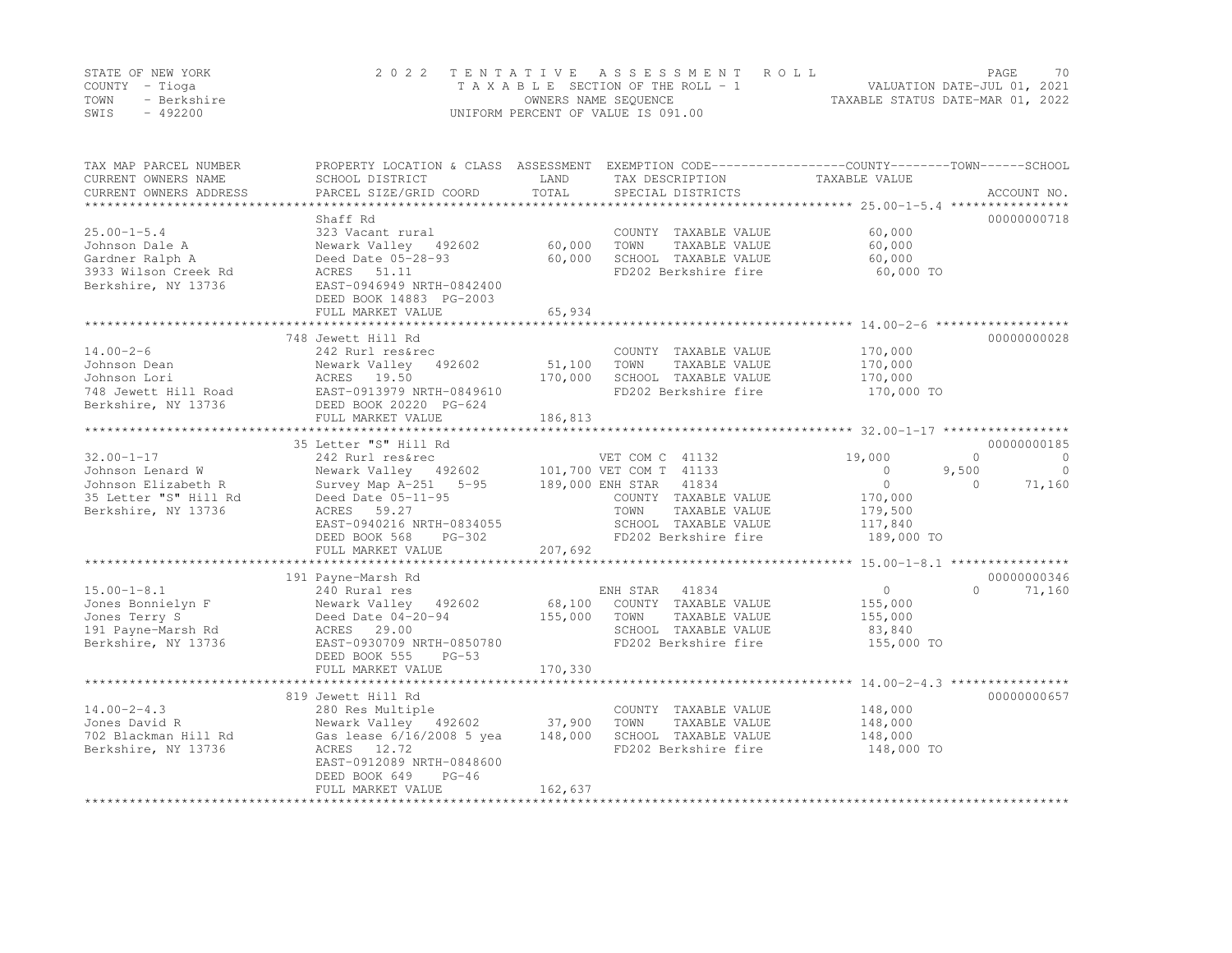|      | STATE OF NEW YORK | 2022 TENTATIVE ASSESSMENT ROLL     |                                  | PAGE | 71 |
|------|-------------------|------------------------------------|----------------------------------|------|----|
|      | COUNTY – Tioga    | TAXABLE SECTION OF THE ROLL - 1    | VALUATION DATE-JUL 01, 2021      |      |    |
| TOWN | - Berkshire       | OWNERS NAME SEOUENCE               | TAXABLE STATUS DATE-MAR 01, 2022 |      |    |
| SWIS | $-492200$         | UNIFORM PERCENT OF VALUE IS 091.00 |                                  |      |    |

| TAX MAP PARCEL NUMBER<br>CURRENT OWNERS NAME | PROPERTY LOCATION & CLASS ASSESSMENT EXEMPTION CODE----------------COUNTY-------TOWN-----SCHOOL<br>SCHOOL DISTRICT | LAND                 | TAX DESCRIPTION                      | TAXABLE VALUE        |                                   |
|----------------------------------------------|--------------------------------------------------------------------------------------------------------------------|----------------------|--------------------------------------|----------------------|-----------------------------------|
| CURRENT OWNERS ADDRESS                       | PARCEL SIZE/GRID COORD                                                                                             | TOTAL                | SPECIAL DISTRICTS                    |                      | ACCOUNT NO.                       |
|                                              |                                                                                                                    |                      |                                      |                      |                                   |
| $24.00 - 1 - 46$                             | 338 East Berkshire Rd<br>210 1 Family Res                                                                          |                      | BAS STAR                             | $\overline{0}$       | 00000000144<br>28,500<br>$\Omega$ |
| Jones James D                                | Newark Valley 492602                                                                                               |                      | 41854<br>19,300 COUNTY TAXABLE VALUE | 108,600              |                                   |
| Jones Jacqueline C                           | 3.70<br>ACRES                                                                                                      | 108,600              | TOWN<br>TAXABLE VALUE                | 108,600              |                                   |
| 338 E Berkshire Rd                           |                                                                                                                    |                      | SCHOOL TAXABLE VALUE                 |                      |                                   |
| Berkshire, NY 13736                          | EAST-0934669 NRTH-0841880<br>DEED BOOK 15577 PG-4001                                                               |                      | FD202 Berkshire fire                 | 80,100<br>108,600 TO |                                   |
|                                              | FULL MARKET VALUE                                                                                                  | 119,341              |                                      |                      |                                   |
|                                              |                                                                                                                    |                      |                                      |                      |                                   |
|                                              | 33-2 Glen Rd                                                                                                       |                      |                                      |                      | 00000000581                       |
| $31.07 - 2 - 26.3$                           | 270 Mfg housing                                                                                                    |                      | COUNTY TAXABLE VALUE                 | 22,000               |                                   |
| Jones Michael L                              | Newark Valley 492602 10,900                                                                                        |                      | TOWN<br>TAXABLE VALUE                | 22,000               |                                   |
| Jones Diana L                                |                                                                                                                    | 22,000               | SCHOOL TAXABLE VALUE                 | 22,000               |                                   |
| 33-2 Glen Rd                                 |                                                                                                                    |                      | FD202 Berkshire fire                 | 22,000 TO            |                                   |
| Berkshire, NY 13736                          | L<br>Mewark Valley 492602<br>FRNT 148.00 DPTH 200.00<br>EAST-0926479 NRTH-0838560<br>DEED BOOK 19507 PG-4001       |                      |                                      |                      |                                   |
|                                              |                                                                                                                    |                      |                                      |                      |                                   |
|                                              |                                                                                                                    |                      |                                      |                      |                                   |
|                                              | 227 Hartwell Rd                                                                                                    |                      |                                      |                      | 00000000706                       |
| $24.00 - 1 - 6.16$                           | 210 1 Family Res                                                                                                   |                      | BAS STAR 41854                       | $\overline{0}$       | $\cap$<br>28,500                  |
| Jones Robert L                               | Newark Valley 492602                                                                                               |                      | 23,100 COUNTY TAXABLE VALUE          | 95,000               |                                   |
| Jones Michele                                | $***p***$                                                                                                          | 95,000               | TOWN<br>TAXABLE VALUE                | 95,000               |                                   |
| 227 Hartwell Rd                              | ACRES<br>5.25                                                                                                      |                      | SCHOOL TAXABLE VALUE                 | 66,500               |                                   |
| Berkshire, NY 13736                          | EAST-0943529 NRTH-0843330                                                                                          |                      | FD202 Berkshire fire                 | 95,000 TO            |                                   |
|                                              | DEED BOOK 658<br>$PG-5$                                                                                            |                      |                                      |                      |                                   |
|                                              | FULL MARKET VALUE                                                                                                  | 104,396              |                                      |                      |                                   |
|                                              |                                                                                                                    |                      |                                      |                      |                                   |
|                                              | Dimon Rd                                                                                                           |                      |                                      |                      | 00000000386                       |
| $30.00 - 1 - 11.21$                          | 322 Rural vac>10                                                                                                   |                      | COUNTY TAXABLE VALUE                 | 20,400               |                                   |
| Jordan Alice                                 | Newark Valley 492602                                                                                               | COUNT<br>20,400 TOWN | TAXABLE VALUE                        | 20,400               |                                   |
| 8825 West Creek Rd                           | Deed Date 07-28-95 20,400                                                                                          |                      | SCHOOL TAXABLE VALUE                 | 20,400               |                                   |
| Berkshire, NY 13736                          | ACRES 13.60                                                                                                        |                      | FD202 Berkshire fire                 | 20,400 TO            |                                   |
|                                              | EAST-0911797 NRTH-0839460                                                                                          |                      |                                      |                      |                                   |
|                                              | DEED BOOK 571<br>$PG-273$                                                                                          |                      |                                      |                      |                                   |
|                                              | FULL MARKET VALUE                                                                                                  | 22,418               |                                      |                      |                                   |
|                                              |                                                                                                                    |                      |                                      |                      |                                   |
|                                              | Rejmer Rd                                                                                                          |                      |                                      |                      | 00000000793                       |
| $30.00 - 1 - 12.311$                         | 322 Rural vac>10                                                                                                   |                      | COUNTY TAXABLE VALUE                 | 25,100               |                                   |
| Jordan Alice                                 | Newark Valley 492602 25,100                                                                                        |                      | TAXABLE VALUE<br>TOWN                | 25,100               |                                   |
| 8825 West Creek Rd                           | ACRES 16.70                                                                                                        | 25,100               | SCHOOL TAXABLE VALUE                 | 25,100               |                                   |
| Berkshire, NY 13736                          | EAST-0911715 NRTH-0838764                                                                                          |                      | FD202 Berkshire fire                 | 25,100 TO            |                                   |
|                                              | DEED BOOK 20190 PG-1010                                                                                            |                      |                                      |                      |                                   |
|                                              | FULL MARKET VALUE                                                                                                  | 27,582               |                                      |                      |                                   |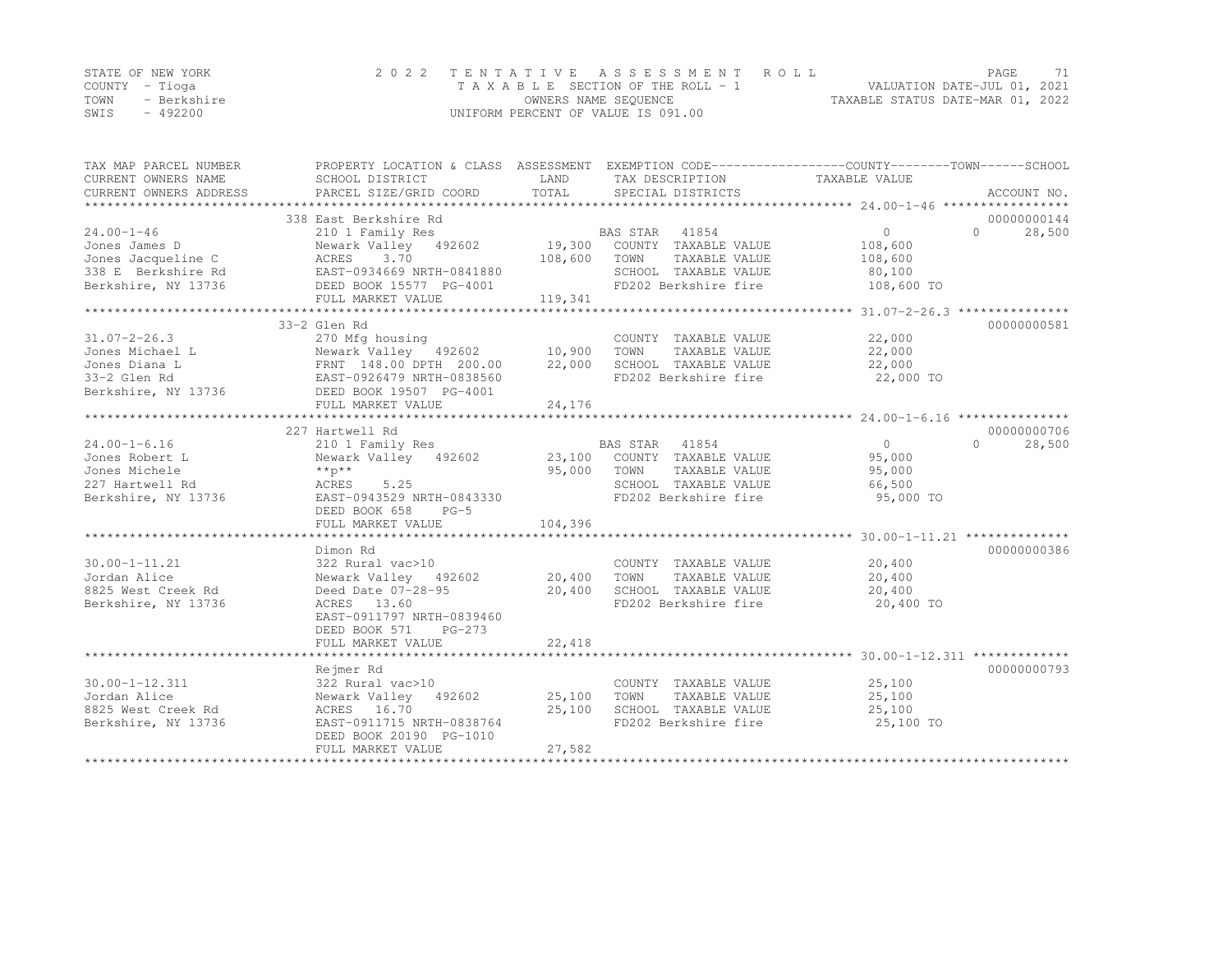|      | STATE OF NEW YORK | 2022 TENTATIVE ASSESSMENT ROLL     | PAGE.                            | 72 |
|------|-------------------|------------------------------------|----------------------------------|----|
|      | COUNTY – Tioga    | TAXABLE SECTION OF THE ROLL - 1    | VALUATION DATE-JUL 01, 2021      |    |
| TOWN | - Berkshire       | OWNERS NAME SEOUENCE               | TAXABLE STATUS DATE-MAR 01, 2022 |    |
| SWIS | $-492200$         | UNIFORM PERCENT OF VALUE IS 091.00 |                                  |    |

| TAX MAP PARCEL NUMBER<br>CURRENT OWNERS NAME | PROPERTY LOCATION & CLASS ASSESSMENT EXEMPTION CODE----------------COUNTY-------TOWN-----SCHOOL<br>SCHOOL DISTRICT | LAND    | TAX DESCRIPTION       | TAXABLE VALUE     |                         |
|----------------------------------------------|--------------------------------------------------------------------------------------------------------------------|---------|-----------------------|-------------------|-------------------------|
| CURRENT OWNERS ADDRESS                       | PARCEL SIZE/GRID COORD                                                                                             | TOTAL   | SPECIAL DISTRICTS     |                   | ACCOUNT NO.             |
|                                              |                                                                                                                    |         |                       |                   |                         |
|                                              | 8825 West Creek Rd                                                                                                 |         |                       |                   | 00000000227<br>$\Omega$ |
| $22.00 - 2 - 24$                             | 210 1 Family Res                                                                                                   |         | ENH STAR<br>41834     | $0 \qquad \qquad$ | 71,160                  |
| Jordan Alice M                               | Newark Valley 492602 10,600                                                                                        |         | COUNTY TAXABLE VALUE  | 85,000            |                         |
| 8825 West Creek Rd                           | FRNT 160.00 DPTH 160.00                                                                                            | 85,000  | TOWN<br>TAXABLE VALUE | 85,000            |                         |
| Berkshire, NY 13736                          | 0.62<br>ACRES                                                                                                      |         | SCHOOL TAXABLE VALUE  | 13,840            |                         |
|                                              | EAST-0910709 NRTH-0841900                                                                                          |         | FD202 Berkshire fire  | 85,000 TO         |                         |
|                                              | DEED BOOK 322<br>PG-0881                                                                                           |         |                       |                   |                         |
|                                              | FULL MARKET VALUE                                                                                                  | 93,407  |                       |                   |                         |
|                                              |                                                                                                                    |         |                       |                   |                         |
|                                              | West Creek Rd                                                                                                      |         |                       |                   | 00000000125             |
| $22.00 - 2 - 25.11$                          | 312 Vac w/imprv                                                                                                    |         | COUNTY TAXABLE VALUE  | 3,500             |                         |
| Jordan Alice M                               | Newark Valley 492602                                                                                               | 2,200   | TOWN<br>TAXABLE VALUE | 3,500             |                         |
| 8825 West Creek Rd                           | ACRES<br>1.08                                                                                                      | 3,500   | SCHOOL TAXABLE VALUE  | 3,500             |                         |
| Berkshire, NY 13736                          | EAST-0910489 NRTH-0841880                                                                                          |         | FD202 Berkshire fire  | 3,500 TO          |                         |
|                                              | DEED BOOK 381<br>PG-0310                                                                                           |         |                       |                   |                         |
|                                              | FULL MARKET VALUE                                                                                                  | 3,846   |                       |                   |                         |
|                                              |                                                                                                                    |         |                       |                   |                         |
|                                              | Rejemer Rd                                                                                                         |         |                       |                   | 00000000824             |
| $30.00 - 1 - 27$                             | 314 Rural vac<10                                                                                                   |         | COUNTY TAXABLE VALUE  | 10,400            |                         |
| Jordan Christopher                           | Newark Valley 492602                                                                                               | 10,400  | TOWN<br>TAXABLE VALUE | 10,400            |                         |
| 307 Dimon Rd                                 | FRNT 346.00 DPTH                                                                                                   | 10,400  | SCHOOL TAXABLE VALUE  | 10,400            |                         |
| Berkshire, NY 13736                          | ACRES<br>3.14                                                                                                      |         | FD202 Berkshire fire  | 10,400 TO         |                         |
|                                              | EAST-0911019 NRTH-0839816                                                                                          |         |                       |                   |                         |
|                                              | FULL MARKET VALUE                                                                                                  | 11,429  |                       |                   |                         |
|                                              |                                                                                                                    |         |                       |                   |                         |
|                                              | 307 Dimon Rd                                                                                                       |         |                       |                   | 00000000764             |
| $30.00 - 1 - 12.2$                           | 210 1 Family Res                                                                                                   |         | BAS STAR 41854        | 0                 | $\cap$<br>28,500        |
| Jordan Christopher J                         | Newark Valley 492602                                                                                               | 12,900  | COUNTY TAXABLE VALUE  | 137,000           |                         |
| Jordan-Gehm Barbara A                        | ACRES<br>1.14                                                                                                      | 137,000 | TOWN<br>TAXABLE VALUE | 137,000           |                         |
| 307 Dimon Rd                                 | EAST-0911299 NRTH-0839840                                                                                          |         | SCHOOL TAXABLE VALUE  | 108,500           |                         |
| Berkshire, NY 13736                          | DEED BOOK 604<br>$PG-45$                                                                                           |         | FD202 Berkshire fire  | 137,000 TO        |                         |
|                                              | FULL MARKET VALUE                                                                                                  | 150,549 |                       |                   |                         |
|                                              |                                                                                                                    |         |                       |                   |                         |
|                                              | 17 Dimon Rd                                                                                                        |         |                       |                   | 00000000024             |
| $22.00 - 2 - 19$                             | 270 Mfg housing                                                                                                    |         | COUNTY TAXABLE VALUE  | 29,000            |                         |
| Jordan Janet                                 | Newark Valley 492602                                                                                               | 13,200  | TOWN<br>TAXABLE VALUE | 29,000            |                         |
| Woodmansee Alexander                         | Deed Date 09/14/95                                                                                                 | 29,000  | SCHOOL TAXABLE VALUE  | 29,000            |                         |
| 254 Dimon Road                               | Tax Sale                                                                                                           |         | FD202 Berkshire fire  | 29,000 TO         |                         |
| Berkshire, NY 13736                          | ACRES<br>1.28                                                                                                      |         |                       |                   |                         |
|                                              | EAST-0917599 NRTH-0841110                                                                                          |         |                       |                   |                         |
|                                              | DEED BOOK 20210 PG-3216                                                                                            |         |                       |                   |                         |
|                                              | FULL MARKET VALUE                                                                                                  | 31,868  |                       |                   |                         |
|                                              |                                                                                                                    |         |                       |                   |                         |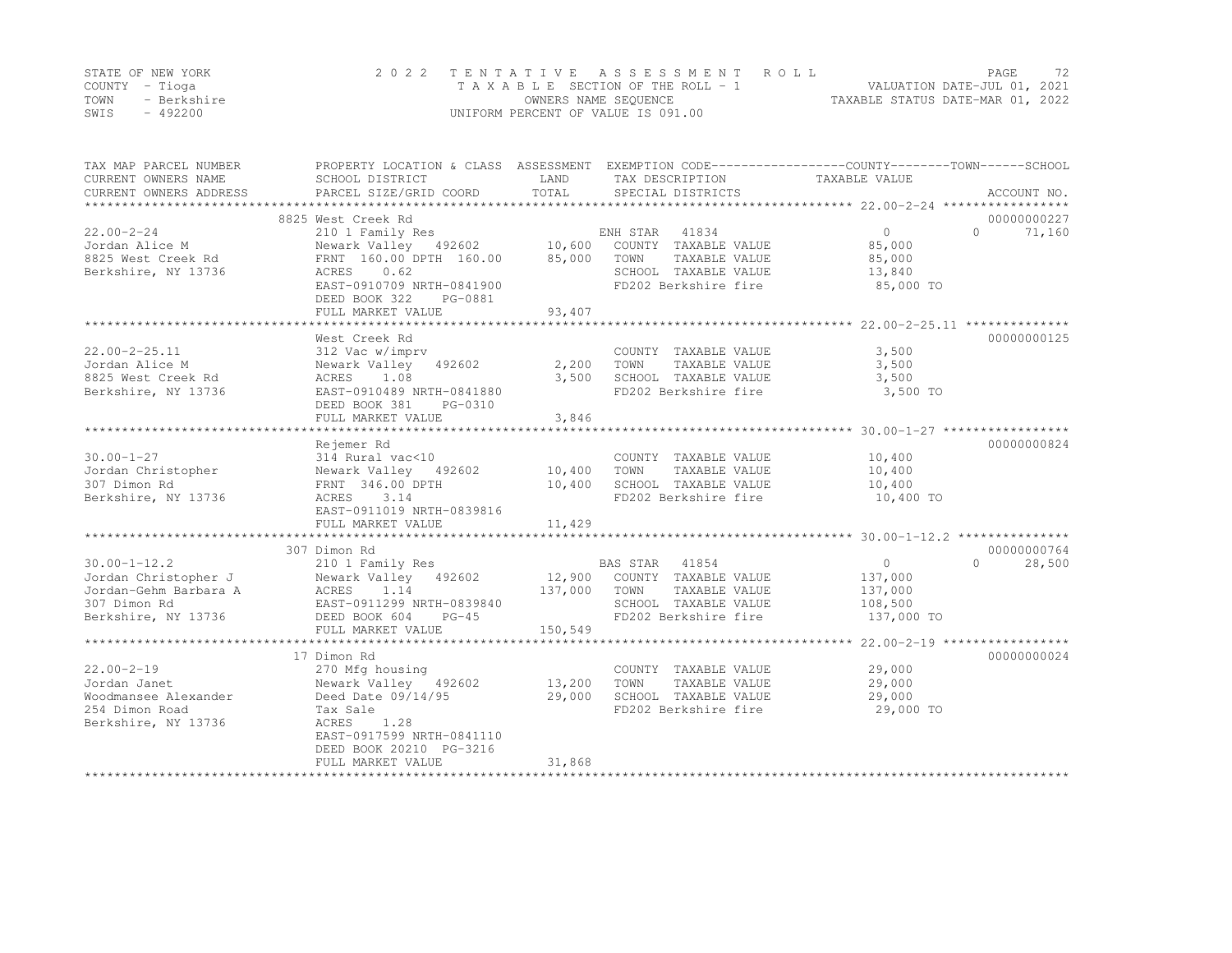|      | STATE OF NEW YORK | 2022 TENTATIVE ASSESSMENT ROLL     | PAGE.                            | 73 |
|------|-------------------|------------------------------------|----------------------------------|----|
|      | COUNTY – Tioga    | TAXABLE SECTION OF THE ROLL - 1    | VALUATION DATE-JUL 01, 2021      |    |
| TOWN | - Berkshire       | OWNERS NAME SEQUENCE               | TAXABLE STATUS DATE-MAR 01, 2022 |    |
| SWIS | $-492200$         | UNIFORM PERCENT OF VALUE IS 091.00 |                                  |    |

| TAX MAP PARCEL NUMBER<br>CURRENT OWNERS NAME<br>CURRENT OWNERS ADDRESS                          | SCHOOL DISTRICT<br>PARCEL SIZE/GRID COORD                                                                                                                                                                                                     | LAND<br>TOTAL           | TAX DESCRIPTION<br>SPECIAL DISTRICTS                                                                          | PROPERTY LOCATION & CLASS ASSESSMENT EXEMPTION CODE----------------COUNTY-------TOWN-----SCHOOL<br>TAXABLE VALUE | ACCOUNT NO.                                               |
|-------------------------------------------------------------------------------------------------|-----------------------------------------------------------------------------------------------------------------------------------------------------------------------------------------------------------------------------------------------|-------------------------|---------------------------------------------------------------------------------------------------------------|------------------------------------------------------------------------------------------------------------------|-----------------------------------------------------------|
|                                                                                                 |                                                                                                                                                                                                                                               |                         |                                                                                                               |                                                                                                                  |                                                           |
| $22.00 - 2 - 26$<br>Jordan Jeffery J<br>8837 West Creek Rd<br>Berkshire, NY 13736               | 8837 West Creek Rd<br>270 Mfg housing<br>Newark Valley 492602 12,500<br>Newark Valley 492002<br>FRNT 209.00 DPTH 209.00<br>EAST-0910719 NRTH-0842080<br>DEED BOOK 10482 PG-9001                                                               | 28,000                  | COUNTY TAXABLE VALUE<br>TAXABLE VALUE<br>TOWN<br>SCHOOL TAXABLE VALUE<br>FD202 Berkshire fire                 | 28,000<br>28,000<br>28,000<br>28,000 TO                                                                          | 00000000381                                               |
|                                                                                                 | FULL MARKET VALUE                                                                                                                                                                                                                             | 30,769                  |                                                                                                               |                                                                                                                  |                                                           |
|                                                                                                 |                                                                                                                                                                                                                                               |                         |                                                                                                               |                                                                                                                  |                                                           |
| $41.00 - 3 - 1.23$<br>Jordan Minnette<br>Jordan Jack<br>410 Rejmer Rd<br>Berkshire, NY 13736    | 410 Rejmer Rd<br>210 1 Family Res<br>VEI COM T 41133<br>Newark Valley 492602 14,600 VET COM C 41132<br>ACRES 1.82 99,000 ENH STAR 41834<br>EAST-0911469 NRTH-0831070 COUNTY TAXABLE<br>DEED BOOK 512 PG-127 TOWN TAXABLE<br>FULL MARKET VALUE |                         | VET COM T 41133<br>COUNTY TAXABLE VALUE<br>TAXABLE VALUE<br>108,791 SCHOOL TAXABLE VALUE                      | 9,500<br>$\circ$<br>19,000<br>$\overline{0}$<br>$\bigcirc$<br>$\sim$ 0<br>80,000<br>89,500<br>27,840             | 00000000694<br>$\overline{0}$<br>$\overline{0}$<br>71,160 |
|                                                                                                 |                                                                                                                                                                                                                                               |                         | FD202 Berkshire fire                                                                                          | 99,000 TO                                                                                                        |                                                           |
|                                                                                                 |                                                                                                                                                                                                                                               |                         |                                                                                                               |                                                                                                                  |                                                           |
| $30.00 - 1 - 10.112$<br>JORDAN PATRICK<br>JORDAN JANET<br>254 DIMON ROAD<br>BERKSHIRE, NY 13736 | Dimon Rd<br>242 Rurl res&rec<br>Newark Valley 492602<br>ACRES 16.79<br>EAST-0912362 NRTH-0840407<br>DEED BOOK 20210 PG-3394                                                                                                                   | 46,100 TOWN             | COUNTY TAXABLE VALUE<br>TAXABLE VALUE<br>125,000 SCHOOL TAXABLE VALUE<br>FD202 Berkshire fire                 | 125,000<br>125,000<br>125,000<br>125,000 TO                                                                      | 00000000228                                               |
|                                                                                                 | FULL MARKET VALUE                                                                                                                                                                                                                             | 137,363                 |                                                                                                               |                                                                                                                  |                                                           |
| $22.00 - 2 - 25.12$<br>Jordan Richard K<br>8823 West Creek Rd<br>Berkshire, NY 13736            | West Creek Rd<br>314 Rural vac<10<br>Newark Valley 492602<br>ACRES 0.32<br>EAST-0910420 NRTH-0841896<br>DEED BOOK 381<br>PG-0310                                                                                                              | 700<br>700              | COUNTY TAXABLE VALUE<br>TOWN<br>TAXABLE VALUE<br>SCHOOL TAXABLE VALUE<br>FD202 Berkshire fire                 | 700<br>700<br>700<br>700 TO                                                                                      | 00000000895                                               |
|                                                                                                 | FULL MARKET VALUE                                                                                                                                                                                                                             | 769                     |                                                                                                               |                                                                                                                  |                                                           |
| $22.00 - 2 - 25.2$<br>Jordan Richard Keith<br>8823 West Creek Rd<br>Berkshire, NY 13736         | 8823 West Creek Rd<br>210 1 Family Res<br>Newark Valley 492602<br>ACRES<br>1.00<br>EAST-0910199 NRTH-0841870<br>DEED BOOK 15000 PG-2172<br>FULL MARKET VALUE                                                                                  | 139,000 TOWN<br>152,747 | BAS STAR 41854<br>9,400 COUNTY TAXABLE VALUE<br>TAXABLE VALUE<br>SCHOOL TAXABLE VALUE<br>FD202 Berkshire fire | $\overline{0}$<br>$\cap$<br>139,000<br>139,000<br>110,500<br>139,000 TO                                          | 00000000654<br>28,500                                     |
|                                                                                                 |                                                                                                                                                                                                                                               |                         |                                                                                                               |                                                                                                                  |                                                           |
| $30.00 - 1 - 11.22$<br>Jordan Richard Keith<br>8823 West Creek Road<br>Berkshire, NY 13736      | Dimon Rd<br>322 Rural vac>10<br>Newark Valley 492602<br>Deed Date 07-28-95<br>8.20<br>ACRES<br>EAST-0912446 NRTH-0839421<br>DEED BOOK 20200 PG-65                                                                                             | 14,000<br>14,000        | COUNTY TAXABLE VALUE<br>TOWN<br>TAXABLE VALUE<br>SCHOOL TAXABLE VALUE<br>FD202 Berkshire fire                 | 14,000<br>14,000<br>14,000<br>14,000 TO                                                                          | 00000000386                                               |
|                                                                                                 | FULL MARKET VALUE                                                                                                                                                                                                                             | 15,385                  |                                                                                                               |                                                                                                                  |                                                           |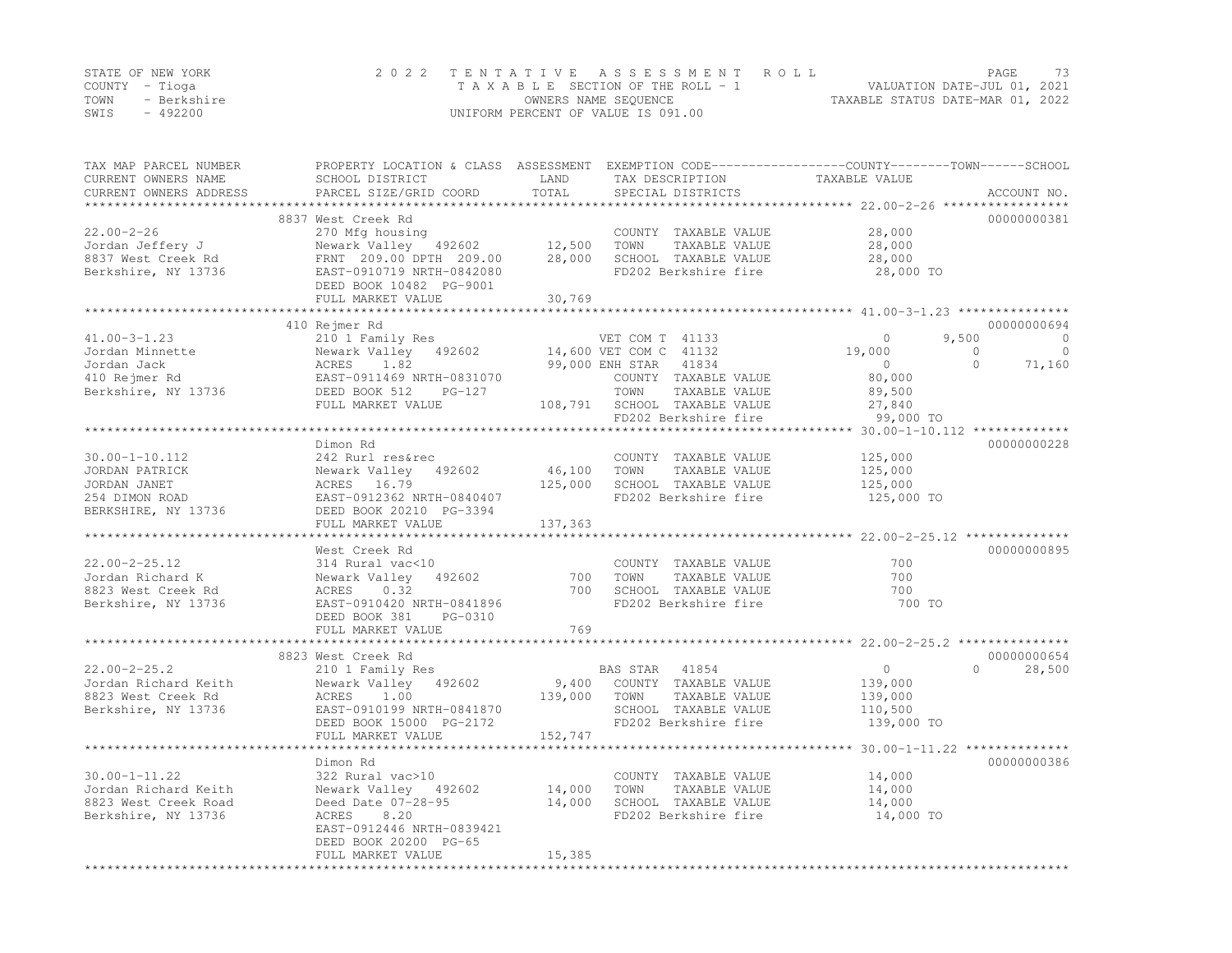| STATE OF NEW YORK |             | 2022 TENTATIVE ASSESSMENT ROLL     | PAGE                             | 74 |
|-------------------|-------------|------------------------------------|----------------------------------|----|
| COUNTY – Tioga    |             | TAXABLE SECTION OF THE ROLL - 1    | VALUATION DATE-JUL 01, 2021      |    |
| TOWN              | - Berkshire | OWNERS NAME SEQUENCE               | TAXABLE STATUS DATE-MAR 01, 2022 |    |
| SWIS              | $-492200$   | UNIFORM PERCENT OF VALUE IS 091.00 |                                  |    |

| TAX MAP PARCEL NUMBER<br>CURRENT OWNERS NAME | SCHOOL DISTRICT                                        | LAND          | TAX DESCRIPTION                               | PROPERTY LOCATION & CLASS ASSESSMENT EXEMPTION CODE-----------------COUNTY-------TOWN------SCHOOL<br>TAXABLE VALUE |
|----------------------------------------------|--------------------------------------------------------|---------------|-----------------------------------------------|--------------------------------------------------------------------------------------------------------------------|
| CURRENT OWNERS ADDRESS                       | PARCEL SIZE/GRID COORD                                 | TOTAL         | SPECIAL DISTRICTS                             | ACCOUNT NO.<br>**************************** 30.00–1–12.312 *************                                           |
|                                              | Rejmer Rd                                              |               |                                               | 00000000793                                                                                                        |
| $30.00 - 1 - 12.312$                         | 322 Rural vac>10                                       |               | COUNTY TAXABLE VALUE                          | 7,800                                                                                                              |
| Jordan Richard Keith                         | Newark Valley<br>492602                                | 7,800         | TAXABLE VALUE<br>TOWN                         | 7,800                                                                                                              |
| 8823 West Creek Road                         | 7.80<br>ACRES                                          | 7,800         | SCHOOL TAXABLE VALUE                          | 7,800                                                                                                              |
| Berkshire, NY 13736                          | EAST-0912470 NRTH-0838783                              |               | FD202 Berkshire fire                          | 7,800 TO                                                                                                           |
|                                              | DEED BOOK 20200 PG-65                                  |               |                                               |                                                                                                                    |
|                                              | FULL MARKET VALUE                                      | 8,571         |                                               |                                                                                                                    |
|                                              |                                                        |               |                                               |                                                                                                                    |
|                                              | 31 Rejmer Rd                                           |               |                                               | 00000000440                                                                                                        |
| $30.00 - 1 - 9$                              | 210 1 Family Res                                       |               | COUNTY TAXABLE VALUE                          | 53,100                                                                                                             |
| Jordan Shawn D                               | Newark Valley 492602                                   | 12,600        | TAXABLE VALUE<br>TOWN                         | 53,100                                                                                                             |
| Jenson Rebecca L<br>282 Dimon Rd.            | Deed Date 08-11-94<br>ACRES<br>1.02                    | 53,100        | SCHOOL TAXABLE VALUE<br>FD202 Berkshire fire  | 53,100                                                                                                             |
| Berkshire, NY 13736                          | EAST-0910799 NRTH-0840040                              |               |                                               | 53,100 TO                                                                                                          |
|                                              | DEED BOOK 20180 PG-3681                                |               |                                               |                                                                                                                    |
|                                              | FULL MARKET VALUE                                      | 58,352        |                                               |                                                                                                                    |
|                                              | **********************                                 | ************* |                                               |                                                                                                                    |
|                                              | 262 Dimon Rd                                           |               |                                               | 00000000108                                                                                                        |
| $30.00 - 1 - 10.12$                          | 210 1 Family Res                                       |               | ENH STAR 41834                                | $\circ$<br>$\Omega$<br>71,160                                                                                      |
| Jordan Shawn D                               | Newark Valley 492602                                   | 12,500        | COUNTY TAXABLE VALUE                          | 72,700                                                                                                             |
| Daniels-Tibke Brenda J                       | ACRES<br>1.00                                          | 72,700        | TOWN<br>TAXABLE VALUE                         | 72,700                                                                                                             |
| 282 Dimon Road                               | EAST-0912269 NRTH-0839870                              |               | SCHOOL TAXABLE VALUE                          | 1,540                                                                                                              |
| Berkshire, NY 13736                          | DEED BOOK 20180 PG-2698                                |               | FD202 Berkshire fire                          | 72,700 TO                                                                                                          |
|                                              | FULL MARKET VALUE                                      | 79,890        |                                               |                                                                                                                    |
|                                              | **********************                                 |               |                                               |                                                                                                                    |
|                                              | 282 Dimon Rd                                           |               |                                               | 00000000758                                                                                                        |
| $30.00 - 1 - 10.21$                          | 242 Rurl res&rec                                       |               | 41854<br>BAS STAR                             | $\circ$<br>$\bigcap$<br>28,500                                                                                     |
| Jordan Shawn D                               | 492602<br>Newark Valley                                | 43,500        | COUNTY TAXABLE VALUE                          | 123,600                                                                                                            |
| 282 Dimon Rd                                 | ACRES 15.50                                            | 123,600       | TOWN<br>TAXABLE VALUE<br>SCHOOL TAXABLE VALUE | 123,600                                                                                                            |
| Berkshire, NY 13736                          | EAST-0911712 NRTH-0840529<br>DEED BOOK 628<br>$PG-208$ |               | FD202 Berkshire fire                          | 95,100<br>123,600 TO                                                                                               |
|                                              | FULL MARKET VALUE                                      | 135,824       |                                               |                                                                                                                    |
|                                              |                                                        |               |                                               |                                                                                                                    |
|                                              | Dimon Rd                                               |               |                                               | 00000000228                                                                                                        |
| $30.00 - 1 - 10.111$                         | 312 Vac w/imprv                                        |               | COUNTY TAXABLE VALUE                          | 49,000                                                                                                             |
| Jordan Shawn D                               | Newark Valley<br>492602                                | 13,800        | TOWN<br>TAXABLE VALUE                         | 49,000                                                                                                             |
| 282 Dimon Road                               | 1.50<br>ACRES                                          | 49,000        | SCHOOL TAXABLE VALUE                          | 49,000                                                                                                             |
| Berkshire, NY 13736                          | EAST-0912195 NRTH-0840078                              |               | FD202 Berkshire fire                          | 49,000 TO                                                                                                          |
|                                              | DEED BOOK 20180 PG-2699                                |               |                                               |                                                                                                                    |
|                                              | FULL MARKET VALUE                                      | 53,846        |                                               |                                                                                                                    |
|                                              |                                                        |               |                                               | ********* 30.00-1-11.1 ***                                                                                         |
|                                              | Dimon Rd                                               |               |                                               | 00000000386                                                                                                        |
| $30.00 - 1 - 11.1$                           | 312 Vac w/imprv                                        |               | COUNTY TAXABLE VALUE                          | 11,100                                                                                                             |
| Jordan Shawn D                               | Newark Valley 492602                                   | 10,600        | TOWN<br>TAXABLE VALUE                         | 11,100                                                                                                             |
| Jenson Rebecca L                             | Deed Date 07-28-95                                     | 11,100        | SCHOOL TAXABLE VALUE                          | 11,100                                                                                                             |
| 282 Dimon Road                               | ACRES<br>3.23<br>EAST-0912081 NRTH-0839468             |               | FD202 Berkshire fire                          | 11,100 TO                                                                                                          |
| Berkshire, NY 13736                          | DEED BOOK 20190 PG-2629                                |               |                                               |                                                                                                                    |
|                                              | FULL MARKET VALUE                                      | 12,198        |                                               |                                                                                                                    |
|                                              | ******************                                     |               |                                               |                                                                                                                    |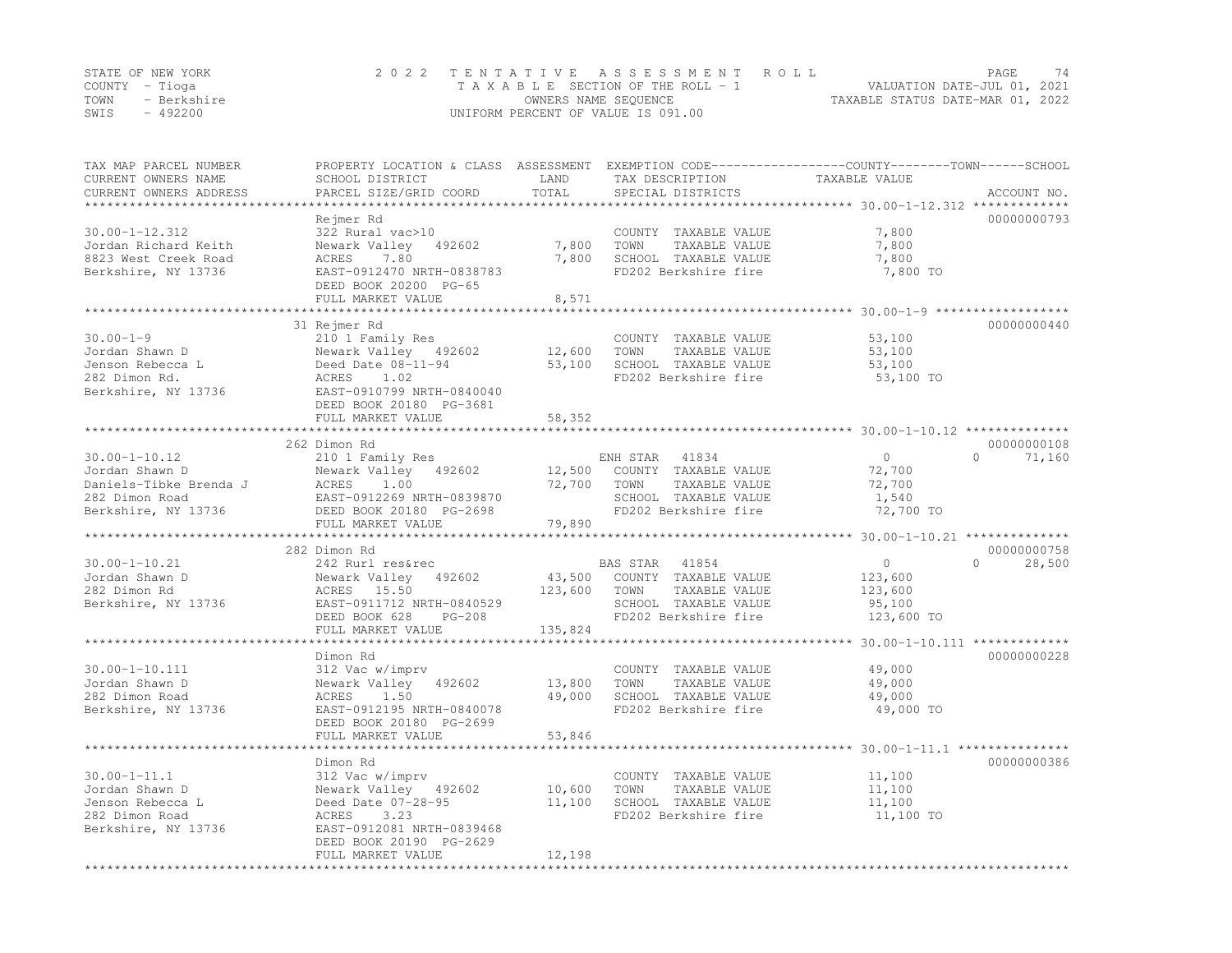|      | STATE OF NEW YORK | 2022 TENTATIVE ASSESSMENT ROLL     |                                  | PAGE                        | 75 |
|------|-------------------|------------------------------------|----------------------------------|-----------------------------|----|
|      | COUNTY – Tioga    | TAXABLE SECTION OF THE ROLL - 1    |                                  | VALUATION DATE-JUL 01, 2021 |    |
| TOWN | - Berkshire       | OWNERS NAME SEQUENCE               | TAXABLE STATUS DATE-MAR 01, 2022 |                             |    |
| SWIS | - 492200          | UNIFORM PERCENT OF VALUE IS 091.00 |                                  |                             |    |

| TAX MAP PARCEL NUMBER<br>CURRENT OWNERS NAME<br>CURRENT OWNERS ADDRESS                                                                                                | PROPERTY LOCATION & CLASS ASSESSMENT<br>SCHOOL DISTRICT<br>PARCEL SIZE/GRID COORD                                                                                                                                  | LAND<br>TOTAL              | TAX DESCRIPTION<br>SPECIAL DISTRICTS                                                                                                   | EXEMPTION CODE-----------------COUNTY-------TOWN------SCHOOL<br>TAXABLE VALUE     | ACCOUNT NO.                                                    |
|-----------------------------------------------------------------------------------------------------------------------------------------------------------------------|--------------------------------------------------------------------------------------------------------------------------------------------------------------------------------------------------------------------|----------------------------|----------------------------------------------------------------------------------------------------------------------------------------|-----------------------------------------------------------------------------------|----------------------------------------------------------------|
| $30.00 - 1 - 26.2$<br>Jordan Shawn D<br>Jenson Rebecca L<br>282 Dimon Road<br>Berkshire, NY 13736                                                                     | Rejmer Rd<br>312 Vac w/imprv<br>Newark Valley 492602<br>Easement Nyseq 603/69<br>8.82<br>ACRES<br>EAST-0911089 NRTH-0840350<br>DEED BOOK 14000 PG-1708<br>FULL MARKET VALUE                                        | 22,600<br>23,600<br>25,934 | COUNTY TAXABLE VALUE<br>TOWN<br>TAXABLE VALUE<br>SCHOOL TAXABLE VALUE<br>FD202 Berkshire fire                                          | 23,600<br>23,600<br>23,600<br>23,600 TO                                           | 00000000863                                                    |
|                                                                                                                                                                       | *************************                                                                                                                                                                                          | *************              |                                                                                                                                        | *************************************30.00-1-12.32 ****************************** |                                                                |
| $30.00 - 1 - 12.32$<br>Jordan Zebulin G<br>79 Rejmer Road<br>Berkshire, NY 13736                                                                                      | 79 Rejmer Rd<br>270 Mfg housing<br>Newark Valley 492602<br>FRNT 215.08 DPTH 410.00<br>ACRES<br>2.01<br>EAST-0911205 NRTH-0839014<br>DEED BOOK 20190 PG-1010<br>FULL MARKET VALUE                                   | 15,000<br>30,700<br>33,736 | COUNTY TAXABLE VALUE<br>TOWN<br>TAXABLE VALUE<br>SCHOOL TAXABLE VALUE<br>FD202 Berkshire fire                                          | 30,700<br>30,700<br>30,700<br>30,700 TO                                           | 00000000793                                                    |
|                                                                                                                                                                       | ****************<br>Wilson Creek Rd                                                                                                                                                                                |                            |                                                                                                                                        | *********************** 24.00-1-41.1 ****************                             | 00000000124                                                    |
| $24.00 - 1 - 41.1$<br>Judson Thomas L<br>Judson Mary Lou<br>160 South Main Sreet<br>Newark Valley, NY 13811<br>MAY BE SUBJECT TO PAYMENT<br>UNDER AGDIST LAW TIL 2029 | 260 Seasonal res<br>Newark Valley 492602<br>ACRES 79.46<br>EAST-0937449 NRTH-0840480<br>DEED BOOK 586<br>$PG-254$<br>FULL MARKET VALUE                                                                             | 139,000<br>152,747         | AG CEIL IN 41730<br>100,800 COUNTY TAXABLE VALUE<br>TOWN<br>TAXABLE VALUE<br>SCHOOL TAXABLE VALUE<br>FD202 Berkshire fire<br>42,588 EX | 42,588<br>42,588<br>96,412<br>96,412<br>96,412<br>96,412 TO                       | 42,588                                                         |
|                                                                                                                                                                       |                                                                                                                                                                                                                    |                            |                                                                                                                                        |                                                                                   |                                                                |
|                                                                                                                                                                       | 12753 Rt 38                                                                                                                                                                                                        |                            |                                                                                                                                        |                                                                                   | 00000000454                                                    |
| $23.00 - 2 - 2.1$<br>Kania Frank J Jr<br>Kania Carol B<br>12753 State Rte 38<br>Berkshire, NY 13736                                                                   | 210 1 Family Res<br>Newark Valley 492602 22,500 VET WAR T 41123<br>Gas lease 4/26/2008 5 yea 130,900 BAS STAR 41854<br>ACRES<br>4.30<br>EAST-0927979 NRTH-0846220<br>DEED BOOK 455<br>PG-0033<br>FULL MARKET VALUE |                            | VET WAR C 41122<br>COUNTY TAXABLE VALUE<br>TOWN<br>TAXABLE VALUE<br>SCHOOL TAXABLE VALUE<br>143,846 FD202 Berkshire fire               | 11,400<br>$\circ$<br>$\circ$<br>119,500<br>125,200<br>102,400<br>130,900 TO       | $\Omega$<br>$\circ$<br>5,700<br>$\Omega$<br>28,500<br>$\Omega$ |
|                                                                                                                                                                       | ***********************                                                                                                                                                                                            |                            |                                                                                                                                        |                                                                                   |                                                                |
| $23.19 - 1 - 11$<br>Kasmarcik Robert E<br>Mounts Tamara<br>12533 Route 38<br>Berkshire, NY 14614                                                                      | 12533 Rt 38<br>210 1 Family Res<br>Newark Valley 492602<br>86.88 DPTH 182.50<br>FRNT<br>EAST-0927699 NRTH-0840980<br>DEED BOOK 20160 PG-1422<br>FULL MARKET VALUE                                                  | 9,300<br>28,100<br>30,879  | COUNTY TAXABLE VALUE<br>TOWN<br>TAXABLE VALUE<br>SCHOOL TAXABLE VALUE<br>FD202 Berkshire fire                                          | 28,100<br>28,100<br>28,100<br>28,100 TO                                           | 00000000074                                                    |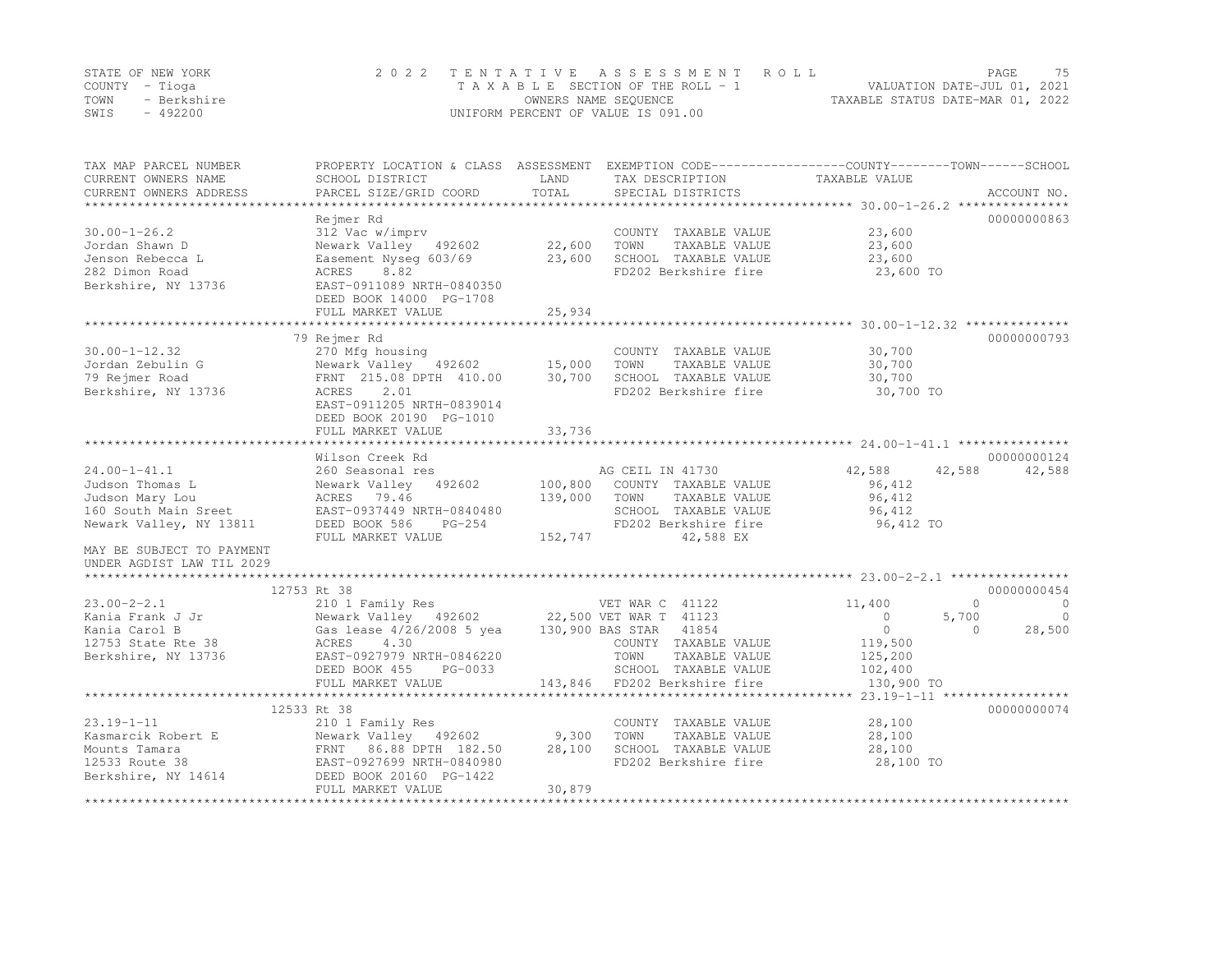|      | STATE OF NEW YORK | 2022 TENTATIVE ASSESSMENT ROLL     |                                  | PAGE                        | 76 |
|------|-------------------|------------------------------------|----------------------------------|-----------------------------|----|
|      | COUNTY – Tioga    | TAXABLE SECTION OF THE ROLL - 1    |                                  | VALUATION DATE-JUL 01, 2021 |    |
| TOWN | - Berkshire       | OWNERS NAME SEQUENCE               | TAXABLE STATUS DATE-MAR 01, 2022 |                             |    |
| SWIS | - 492200          | UNIFORM PERCENT OF VALUE IS 091.00 |                                  |                             |    |

| TAX MAP PARCEL NUMBER<br>CURRENT OWNERS NAME<br>CURRENT OWNERS ADDRESS                                                                                                                                                                                | SCHOOL DISTRICT<br>PARCEL SIZE/GRID COORD                             | LAND<br>TOTAL   | PROPERTY LOCATION & CLASS ASSESSMENT EXEMPTION CODE---------------COUNTY-------TOWN-----SCHOOL<br>TAX DESCRIPTION<br>SPECIAL DISTRICTS | TAXABLE VALUE         | ACCOUNT NO.         |
|-------------------------------------------------------------------------------------------------------------------------------------------------------------------------------------------------------------------------------------------------------|-----------------------------------------------------------------------|-----------------|----------------------------------------------------------------------------------------------------------------------------------------|-----------------------|---------------------|
|                                                                                                                                                                                                                                                       |                                                                       |                 |                                                                                                                                        |                       |                     |
|                                                                                                                                                                                                                                                       | Hartwell Rd                                                           |                 |                                                                                                                                        |                       | 00000000722         |
| $25.00 - 1 - 5.8$                                                                                                                                                                                                                                     | 314 Rural vac<10                                                      |                 | COUNTY TAXABLE VALUE 21,100                                                                                                            |                       |                     |
| Kasmarcik Scott                                                                                                                                                                                                                                       | Newark Valley 492602 21,100                                           |                 | TAXABLE VALUE 21,100<br>TOWN                                                                                                           |                       |                     |
| 17 Rewey Avenue                                                                                                                                                                                                                                       | Deed Date 10-06-93                                                    | 21,100          | SCHOOL TAXABLE VALUE                                                                                                                   | 21,100                |                     |
| Newark Valley, NY 13811                                                                                                                                                                                                                               | ACRES<br>9.08<br>EAST-0945889 NRTH-0843320<br>DEED BOOK 20170 PG-3611 |                 | FD202 Berkshire fire 21,100 TO                                                                                                         |                       |                     |
|                                                                                                                                                                                                                                                       | FULL MARKET VALUE                                                     | 23,187          |                                                                                                                                        |                       |                     |
|                                                                                                                                                                                                                                                       | 12185 Rt 38                                                           |                 |                                                                                                                                        |                       | 00000000777         |
| $42.00 - 2 - 4.2$                                                                                                                                                                                                                                     |                                                                       |                 |                                                                                                                                        |                       | 112,947 112,947     |
| Keenan Farms LLC                                                                                                                                                                                                                                      |                                                                       |                 |                                                                                                                                        |                       |                     |
| 12185                                                                                                                                                                                                                                                 |                                                                       |                 |                                                                                                                                        | 156,053<br>156,053    |                     |
|                                                                                                                                                                                                                                                       |                                                                       |                 | SCHOOL TAXABLE VALUE                                                                                                                   |                       |                     |
| Berkshire, NY 13736 DEED BOOK 11623 PG-9001                                                                                                                                                                                                           | FULL MARKET VALUE                                                     |                 | 295,604 FD202 Berkshire fire                                                                                                           | 156,053<br>156,053 TO |                     |
| MAY BE SUBJECT TO PAYMENT                                                                                                                                                                                                                             |                                                                       |                 | 112,947 EX                                                                                                                             |                       |                     |
| UNDER AGDIST LAW TIL 2026                                                                                                                                                                                                                             |                                                                       |                 |                                                                                                                                        |                       |                     |
|                                                                                                                                                                                                                                                       |                                                                       |                 |                                                                                                                                        |                       |                     |
|                                                                                                                                                                                                                                                       | 382 Hartwell Rd                                                       |                 |                                                                                                                                        |                       | 00000000685         |
| $25.00 - 1 - 1.4$                                                                                                                                                                                                                                     |                                                                       |                 |                                                                                                                                        | $\Omega$              | 14,700<br>$\circ$   |
| Keener John Sr F                                                                                                                                                                                                                                      |                                                                       |                 |                                                                                                                                        | $\Omega$              | $\Omega$<br>9,800   |
| 382 Hartwell Rd                                                                                                                                                                                                                                       | Newark<br>ACRES<br>6.89 BANK                                          | 8 49,000 AGED C | 41802                                                                                                                                  | 24,500                | $\Omega$<br>$\circ$ |
| Berkshire, NY 13736                                                                                                                                                                                                                                   | EAST-0947159 NRTH-0843970                                             |                 | ENH STAR 41834                                                                                                                         | $\overline{0}$        | $\bigcap$<br>39,200 |
|                                                                                                                                                                                                                                                       | DEED BOOK 593 PG-16                                                   |                 | COUNTY TAXABLE VALUE                                                                                                                   | 24,500                |                     |
|                                                                                                                                                                                                                                                       | FULL MARKET VALUE                                                     | 53,846 TOWN     | TAXABLE VALUE                                                                                                                          | 34,300                |                     |
|                                                                                                                                                                                                                                                       |                                                                       |                 | SCHOOL TAXABLE VALUE                                                                                                                   | $\sim$ 0              |                     |
|                                                                                                                                                                                                                                                       |                                                                       |                 | FD202 Berkshire fire                                                                                                                   | 49,000 TO             |                     |
|                                                                                                                                                                                                                                                       |                                                                       |                 |                                                                                                                                        |                       |                     |
|                                                                                                                                                                                                                                                       | 12495 Rt 38                                                           |                 |                                                                                                                                        |                       | 00000000555         |
| $23.19 - 1 - 63$                                                                                                                                                                                                                                      |                                                                       |                 | COUNTY TAXABLE VALUE                                                                                                                   | 150,000               |                     |
|                                                                                                                                                                                                                                                       |                                                                       |                 | TOWN<br>TAXABLE VALUE                                                                                                                  | 150,000               |                     |
|                                                                                                                                                                                                                                                       |                                                                       |                 | SCHOOL TAXABLE VALUE                                                                                                                   | 150,000               |                     |
|                                                                                                                                                                                                                                                       |                                                                       |                 | FD202 Berkshire fire                                                                                                                   | 150,000 TO            |                     |
| 23.19-1-63<br>Elemen Matthew J<br>Elemen Thomas & Patricia<br>ERNT 82.50 DPTH 198.50 150,000<br>12495 Route 38 2002<br>Berkshire, NY 13736 20038 BANK 500<br>283 Res w/Comuse<br>Newark Valley 492602 9,400<br>283 Res w/Comuse<br>283 Res w/Com      |                                                                       |                 |                                                                                                                                        |                       |                     |
|                                                                                                                                                                                                                                                       | DEED BOOK 20210 PG-4011                                               |                 |                                                                                                                                        |                       |                     |
|                                                                                                                                                                                                                                                       | FULL MARKET VALUE                                                     | 164,835         |                                                                                                                                        |                       |                     |
|                                                                                                                                                                                                                                                       |                                                                       |                 |                                                                                                                                        |                       |                     |
|                                                                                                                                                                                                                                                       |                                                                       |                 |                                                                                                                                        |                       | 00000000355         |
|                                                                                                                                                                                                                                                       |                                                                       |                 | ENH STAR 41834                                                                                                                         | $\overline{0}$        | $\Omega$<br>71,160  |
|                                                                                                                                                                                                                                                       |                                                                       |                 | 54,000 COUNTY TAXABLE VALUE                                                                                                            | 129,600               |                     |
|                                                                                                                                                                                                                                                       |                                                                       | 129,600         | TOWN<br>TAXABLE VALUE                                                                                                                  | 129,600               |                     |
|                                                                                                                                                                                                                                                       |                                                                       |                 | SCHOOL TAXABLE VALUE 58,440<br>AG003 North tioga ag dist 20.77 AC                                                                      | 58,440                |                     |
| 31.00-1-8<br>Elly Steven E<br>12371 State Rte 38<br>Berkshire, NY 13736<br>EED BOOK 473<br>Percent Manual Percent Contract CONTERT<br>PEED BOOK 473<br>PEED BOOK 473<br>PEED BOOK 473<br>PEED BOOK 473<br>PEED BOOK 473<br>PEED BOOK 473<br>PEED BOOK | $R = 1H - 083/260$<br>PG-0056                                         |                 |                                                                                                                                        |                       |                     |
|                                                                                                                                                                                                                                                       |                                                                       |                 | 142,418 FD202 Berkshire fire 129,600 TO                                                                                                |                       |                     |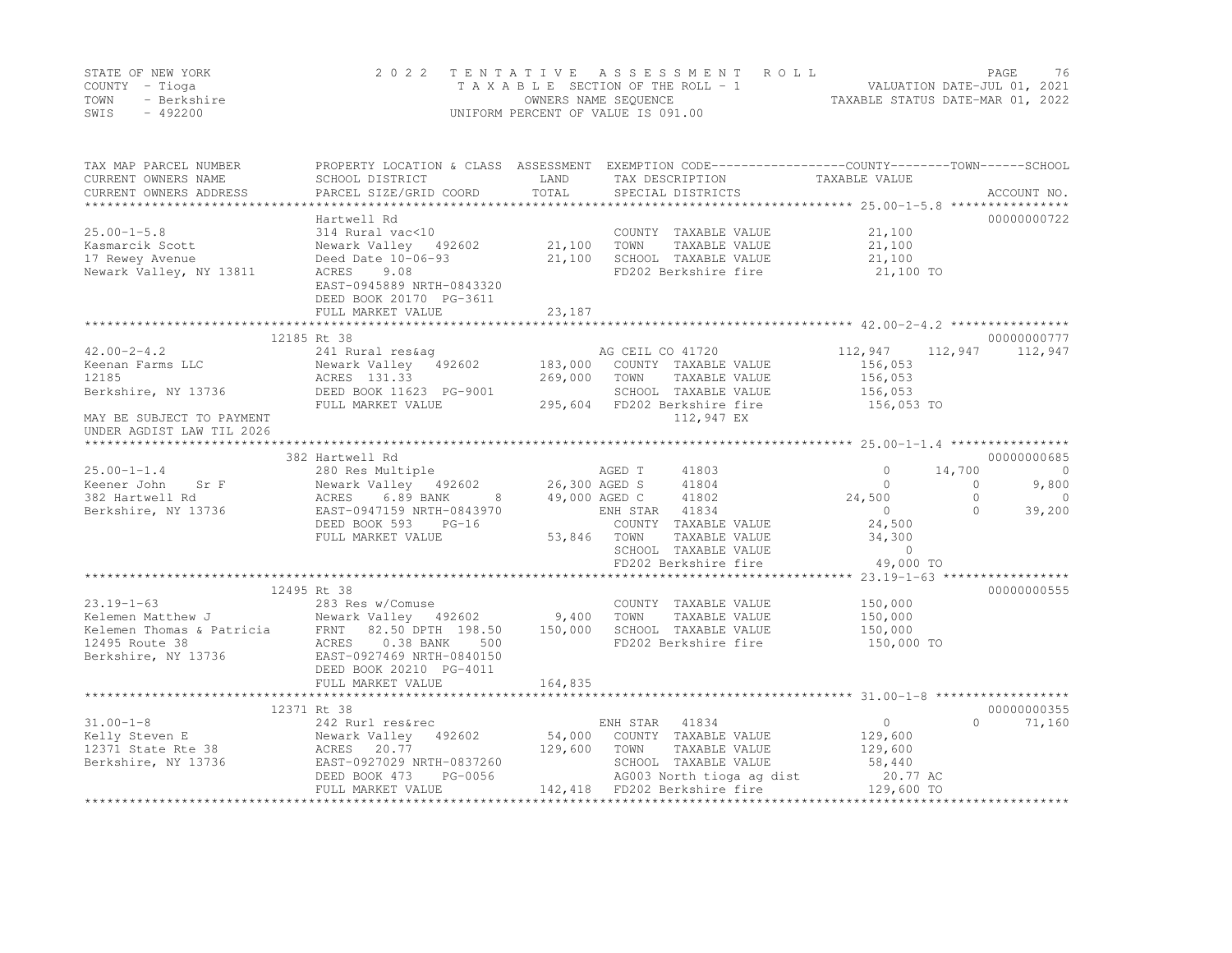|      | STATE OF NEW YORK | 2022 TENTATIVE ASSESSMENT ROLL     |                                  | PAGE. | 77 |
|------|-------------------|------------------------------------|----------------------------------|-------|----|
|      | COUNTY – Tioga    | TAXABLE SECTION OF THE ROLL - 1    | VALUATION DATE-JUL 01, 2021      |       |    |
| TOWN | - Berkshire       | OWNERS NAME SEQUENCE               | TAXABLE STATUS DATE-MAR 01, 2022 |       |    |
| SWIS | $-492200$         | UNIFORM PERCENT OF VALUE IS 091.00 |                                  |       |    |

| TAX MAP PARCEL NUMBER<br>CURRENT OWNERS NAME<br>CURRENT OWNERS ADDRESS | PROPERTY LOCATION & CLASS ASSESSMENT EXEMPTION CODE----------------COUNTY-------TOWN------SCHOOL<br>SCHOOL DISTRICT<br>PARCEL SIZE/GRID COORD | LAND<br>TOTAL | TAX DESCRIPTION<br>SPECIAL DISTRICTS          | TAXABLE VALUE    | ACCOUNT NO.        |
|------------------------------------------------------------------------|-----------------------------------------------------------------------------------------------------------------------------------------------|---------------|-----------------------------------------------|------------------|--------------------|
|                                                                        |                                                                                                                                               |               |                                               |                  |                    |
| $30.00 - 1 - 18.11$                                                    | 691 Ford Hill Rd<br>210 1 Family Res                                                                                                          | 21,100        | COUNTY TAXABLE VALUE                          | 65,100           | 00000000105        |
| Kemak Dalton<br>Kemak Alyssa                                           | Newark Valley 492602<br>ACRES<br>4.44 BANK<br>500                                                                                             | 65,100        | TOWN<br>TAXABLE VALUE<br>SCHOOL TAXABLE VALUE | 65,100<br>65,100 |                    |
| 691 Ford Hill Road                                                     | EAST-0917650 NRTH-0832900                                                                                                                     |               | AG003 North tioga ag dist                     | 4.44 AC          |                    |
| Berkshire, NY 13726                                                    | DEED BOOK 20190 PG-1486                                                                                                                       |               | FD202 Berkshire fire                          | 65,100 TO        |                    |
|                                                                        | FULL MARKET VALUE                                                                                                                             | 71,538        |                                               |                  |                    |
|                                                                        |                                                                                                                                               |               |                                               |                  |                    |
|                                                                        | 99 Turkey Hill Rd                                                                                                                             |               |                                               |                  | 00000000338        |
| $24.00 - 1 - 29.2$                                                     | 210 1 Family Res                                                                                                                              |               | COUNTY TAXABLE VALUE                          | 65,000           |                    |
| Kendall John                                                           | Newark Valley 492602                                                                                                                          | 12,500        | TOWN<br>TAXABLE VALUE                         | 65,000           |                    |
| 99 Turkey Hill Rd                                                      | FRNT 264.00 DPTH 164.00                                                                                                                       | 65,000        | SCHOOL TAXABLE VALUE                          | 65,000           |                    |
| Berkshire, NY 13736                                                    | 500<br>BANK                                                                                                                                   |               | FD202 Berkshire fire                          | 65,000 TO        |                    |
|                                                                        | EAST-0938819 NRTH-0843450<br>DEED BOOK 11773 PG-3002                                                                                          |               |                                               |                  |                    |
|                                                                        | FULL MARKET VALUE                                                                                                                             | 71,429        |                                               |                  |                    |
|                                                                        | 3546 Wilson Creek Rd                                                                                                                          |               |                                               |                  | 00000000846        |
| $43.00 - 2 - 10.222$                                                   | 270 Mfg housing                                                                                                                               |               | BAS STAR<br>41854                             | $\overline{0}$   | $\cap$<br>28,500   |
| Kendrick Daniel                                                        | Newark Valley 492602                                                                                                                          |               | 14,000 COUNTY TAXABLE VALUE                   | 35,000           |                    |
| 3546 Wilson Creek Rd                                                   | NYSEG easement                                                                                                                                | 35,000        | TOWN<br>TAXABLE VALUE                         | 35,000           |                    |
| Berkshire, NY 13736                                                    | 1.59<br>ACRES                                                                                                                                 |               | SCHOOL TAXABLE VALUE                          | 6,500            |                    |
|                                                                        | EAST-0938451 NRTH-0831143                                                                                                                     |               | FD202 Berkshire fire                          | 35,000 TO        |                    |
|                                                                        | DEED BOOK 477<br>PG-0149                                                                                                                      |               |                                               |                  |                    |
|                                                                        | FULL MARKET VALUE                                                                                                                             | 38,462        |                                               |                  |                    |
|                                                                        |                                                                                                                                               |               |                                               |                  |                    |
|                                                                        | 185 Hartwell Rd                                                                                                                               |               |                                               |                  | 00000000140        |
| $24.00 - 1 - 6.5$                                                      | 280 Res Multiple                                                                                                                              |               | BAS STAR 41854                                | $\circ$          | 28,500<br>$\Omega$ |
| Key Steven A                                                           | Newark Valley 492602 24,500 COUNTY TAXABLE VALUE                                                                                              |               |                                               | 96,000           |                    |
| Key Karen K                                                            | Gas lease 6/26/2008 5 yea                                                                                                                     | 96,000        | TOWN<br>TAXABLE VALUE                         | 96,000           |                    |
| 185 Hartwell Rd                                                        | 6.01<br>ACRES                                                                                                                                 |               | SCHOOL TAXABLE VALUE                          | 67,500           |                    |
| Berkshire, NY 13736                                                    | EAST-0942679 NRTH-0843580                                                                                                                     |               | FD202 Berkshire fire                          | 96,000 TO        |                    |
|                                                                        | DEED BOOK 12341 PG-6001                                                                                                                       |               |                                               |                  |                    |
|                                                                        | FULL MARKET VALUE                                                                                                                             | 105,495       |                                               |                  |                    |
|                                                                        |                                                                                                                                               |               |                                               |                  |                    |
|                                                                        | 1103 Brown Rd                                                                                                                                 |               |                                               |                  | 00000000098        |
| $31.00 - 2 - 16$                                                       | 210 1 Family Res                                                                                                                              |               | COUNTY TAXABLE VALUE                          | 79,000           |                    |
| Key Steven A                                                           | Newark Valley 492602                                                                                                                          | 13,100        | TOWN<br>TAXABLE VALUE                         | 79,000           |                    |
| 185 Hartwell Road                                                      | ACRES<br>1.25                                                                                                                                 | 79,000        | SCHOOL TAXABLE VALUE                          | 79,000           |                    |
| Berkshire, NY 13736                                                    | EAST-0928579 NRTH-0834270                                                                                                                     |               | FD202 Berkshire fire                          | 79,000 TO        |                    |
|                                                                        | DEED BOOK 20200 PG-4416                                                                                                                       |               |                                               |                  |                    |
|                                                                        | FULL MARKET VALUE                                                                                                                             | 86,813        |                                               |                  |                    |
|                                                                        |                                                                                                                                               |               |                                               |                  |                    |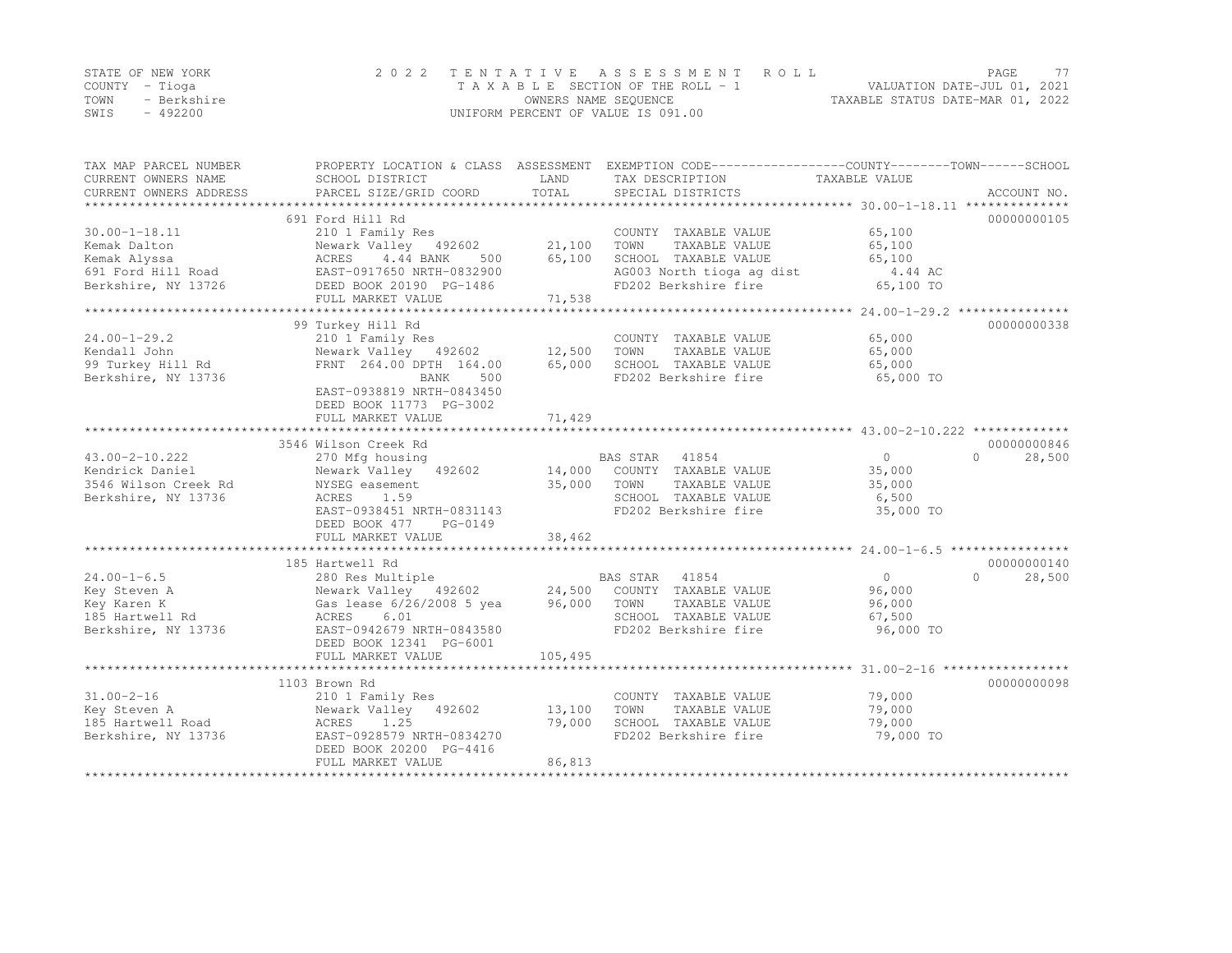|      | STATE OF NEW YORK | 2022 TENTATIVE ASSESSMENT ROLL                                 | <b>PAGE</b> | 78 |
|------|-------------------|----------------------------------------------------------------|-------------|----|
|      | COUNTY – Tioga    | VALUATION DATE-JUL 01, 2021<br>TAXABLE SECTION OF THE ROLL - 1 |             |    |
| TOWN | - Berkshire       | TAXABLE STATUS DATE-MAR 01, 2022<br>OWNERS NAME SEQUENCE       |             |    |
| SWIS | $-492200$         | UNIFORM PERCENT OF VALUE IS 091.00                             |             |    |

| TAX MAP PARCEL NUMBER<br>CURRENT OWNERS NAME                                                                                                                 | SCHOOL DISTRICT                                                                                                                                                              | PROPERTY LOCATION & CLASS ASSESSMENT EXEMPTION CODE----------------COUNTY-------TOWN------SCHOOL<br>LAND<br>TAX DESCRIPTION                                                           | TAXABLE VALUE                                                                                                                                                                                       |
|--------------------------------------------------------------------------------------------------------------------------------------------------------------|------------------------------------------------------------------------------------------------------------------------------------------------------------------------------|---------------------------------------------------------------------------------------------------------------------------------------------------------------------------------------|-----------------------------------------------------------------------------------------------------------------------------------------------------------------------------------------------------|
| CURRENT OWNERS ADDRESS                                                                                                                                       | PARCEL SIZE/GRID COORD                                                                                                                                                       | TOTAL<br>SPECIAL DISTRICTS                                                                                                                                                            | ACCOUNT NO.                                                                                                                                                                                         |
|                                                                                                                                                              | 8899 West Creek Rd                                                                                                                                                           |                                                                                                                                                                                       | 00000000490                                                                                                                                                                                         |
| $22.00 - 2 - 1.1$<br>Kilmurray Michael<br>8899 West Creek Rd<br>Berkshire, NY 13736                                                                          | 270 Mfg housing<br>Newark Valley 492602<br>FRNT 50.00 DPTH 320.00<br>EAST-0910691 NRTH-0843690<br>DEED BOOK 598<br>$PG-015$                                                  | BAS STAR 41854<br>9,300 COUNTY TAXABLE VALUE<br>17,400<br>TOWN<br>TAXABLE VALUE<br>SCHOOL TAXABLE VALUE<br>FD202 Berkshire fire                                                       | $\overline{0}$<br>$\Omega$<br>17,400<br>17,400<br>17,400<br>$\circ$<br>17,400 TO                                                                                                                    |
|                                                                                                                                                              | FULL MARKET VALUE                                                                                                                                                            | 19,121                                                                                                                                                                                |                                                                                                                                                                                                     |
|                                                                                                                                                              | ***********************                                                                                                                                                      | ***********                                                                                                                                                                           | ****************** 41.00-3-14 ******************                                                                                                                                                    |
| $41.00 - 3 - 14$<br>Kirk Todd E<br>8262-2 E West Creek Rd<br>Berkshire, NY 13736                                                                             | 8262 West Creek Rd<br>280 Res Multiple<br>Newark Valley 492602<br>ACRES<br>5.32<br>EAST-0911059 NRTH-0830420<br>DEED BOOK 11594 PG-1001                                      | BAS STAR<br>41854<br>23,200<br>COUNTY TAXABLE VALUE<br>59,000<br>TOWN<br>TAXABLE VALUE<br>SCHOOL TAXABLE VALUE<br>FD202 Berkshire fire<br>64,835                                      | 00000000193<br>$\overline{0}$<br>$\Omega$<br>28,500<br>59,000<br>59,000<br>30,500<br>59,000 TO                                                                                                      |
|                                                                                                                                                              | FULL MARKET VALUE                                                                                                                                                            |                                                                                                                                                                                       |                                                                                                                                                                                                     |
|                                                                                                                                                              | 275 Ballou Hill Rd                                                                                                                                                           |                                                                                                                                                                                       | 00000000145                                                                                                                                                                                         |
| $32.00 - 1 - 30$<br>Kline Bert E<br>Kline Michele L<br>275 Ballou Hill Road<br>Berkshire, NY 13736<br>MAY BE SUBJECT TO PAYMENT<br>UNDER AGDIST LAW TIL 2026 | 242 Rurl res&rec<br>Newark Valley 492602<br>Nyse&q Easement B615p268<br>ACRES 62.00 BANK<br>500<br>EAST-0936389 NRTH-0834980<br>DEED BOOK 20170 PG-5034<br>FULL MARKET VALUE | AG BLDG<br>41700<br>136,800 AG CEIL CO 41720<br>229,000<br>COUNTY TAXABLE VALUE<br>TOWN<br>TAXABLE VALUE<br>SCHOOL TAXABLE VALUE<br>FD202 Berkshire fire<br>251,648<br>87,987 EX      | 10,000<br>10,000<br>10,000<br>87,987<br>87,987<br>87,987<br>131,013<br>131,013<br>131,013<br>141,013 TO                                                                                             |
|                                                                                                                                                              | 330 Hartwell Rd                                                                                                                                                              |                                                                                                                                                                                       | 00000000242                                                                                                                                                                                         |
| $25.00 - 1 - 5.131$<br>Klossner Walter<br>Klossner Judith<br>330 Hartwell Rd<br>Berkshire, NY 13736                                                          | 280 Res Multiple<br>Newark Valley 492602<br>---<br>ACRES<br>EAST-0<br>8.42<br>EAST-0946289 NRTH-0843540<br>DEED BOOK 357<br>PG-0681<br>FULL MARKET VALUE                     | ENH STAR 41834<br>29,300 COUNTY TAXABLE VALUE<br>189,500<br>TOWN<br>TAXABLE VALUE<br>SCHOOL TAXABLE VALUE<br>FD202 Berkshire fire<br>208,242                                          | $\overline{0}$<br>$\Omega$<br>71,160<br>189,500<br>189,500<br>118,340<br>189,500 TO                                                                                                                 |
|                                                                                                                                                              |                                                                                                                                                                              |                                                                                                                                                                                       |                                                                                                                                                                                                     |
| $30.00 - 1 - 18.12$<br>Knapp Albert F<br>706 Ford Hill Rd<br>Berkshire, NY 13736                                                                             | 706 Ford Hill Rd<br>240 Rural res<br>492602<br>Newark Valley<br>ACRES 162.10<br>EAST-0916690 NRTH-0833940<br>DEED BOOK 14750 PG-1001                                         | VET WAR C 41122<br>213,600 VET WAR T 41123<br>275,000 VET DIS C 41142<br>VET DIS T 41143<br>41854<br>BAS STAR                                                                         | 00000000625<br>$\circ$<br>11,400<br>$\mathbf{0}$<br>$\overline{0}$<br>$\circ$<br>5,700<br>$\circ$<br>10,065<br>$\Omega$<br>$\overline{0}$<br>$\Omega$<br>10,065<br>$\bigcirc$<br>28,500<br>$\Omega$ |
| MAY BE SUBJECT TO PAYMENT<br>UNDER RPTL480A UNTIL 2031                                                                                                       | FULL MARKET VALUE                                                                                                                                                            | 302,198 PRI FOR LD 47460<br>COUNTY TAXABLE VALUE<br>TOWN<br>TAXABLE VALUE<br>SCHOOL TAXABLE VALUE<br>AG003 North tioga ag dist<br>FD202 Berkshire fire<br>*************************** | 140,800<br>140,800<br>140,800<br>112,735<br>118,435<br>105,700<br>162.10 AC<br>275,000 TO<br>***************                                                                                        |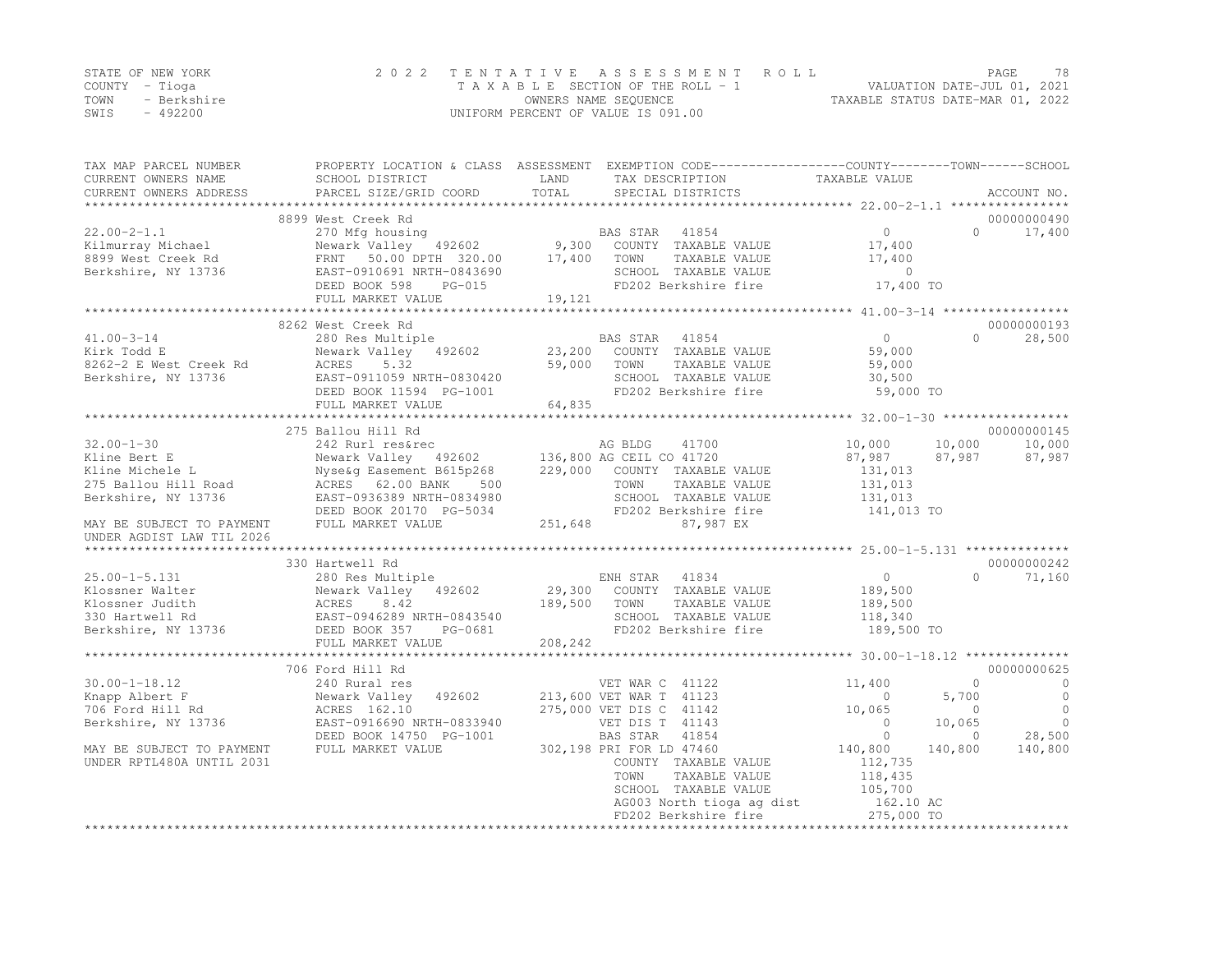|      | STATE OF NEW YORK | 2022 TENTATIVE ASSESSMENT ROLL     |                                  | PAGE. | 79 |
|------|-------------------|------------------------------------|----------------------------------|-------|----|
|      | COUNTY – Tioga    | TAXABLE SECTION OF THE ROLL - 1    | VALUATION DATE-JUL 01, 2021      |       |    |
| TOWN | - Berkshire       | OWNERS NAME SEQUENCE               | TAXABLE STATUS DATE-MAR 01, 2022 |       |    |
| SWIS | $-492200$         | UNIFORM PERCENT OF VALUE IS 091.00 |                                  |       |    |

| TAX MAP PARCEL NUMBER  | PROPERTY LOCATION & CLASS ASSESSMENT EXEMPTION CODE----------------COUNTY-------TOWN------SCHOOL                                                                                                                                                            |             |                                                                          |                       |                  |
|------------------------|-------------------------------------------------------------------------------------------------------------------------------------------------------------------------------------------------------------------------------------------------------------|-------------|--------------------------------------------------------------------------|-----------------------|------------------|
| CURRENT OWNERS NAME    | SCHOOL DISTRICT                                                                                                                                                                                                                                             | LAND        | TAX DESCRIPTION                                                          | TAXABLE VALUE         |                  |
| CURRENT OWNERS ADDRESS | PARCEL SIZE/GRID COORD TOTAL                                                                                                                                                                                                                                |             | SPECIAL DISTRICTS                                                        |                       | ACCOUNT NO.      |
|                        |                                                                                                                                                                                                                                                             |             |                                                                          |                       |                  |
|                        | 12543 Rt 38                                                                                                                                                                                                                                                 |             |                                                                          |                       | 00000000054      |
|                        |                                                                                                                                                                                                                                                             |             |                                                                          | $0 \qquad \qquad$     | 28,500<br>$\cap$ |
|                        |                                                                                                                                                                                                                                                             |             |                                                                          | 71,800                |                  |
|                        |                                                                                                                                                                                                                                                             |             |                                                                          |                       |                  |
|                        |                                                                                                                                                                                                                                                             |             | TAXABLE VALUE 71,800<br>TAXABLE VALUE 73,300<br>SCHOOL TAXABLE VALUE     |                       |                  |
|                        |                                                                                                                                                                                                                                                             |             | FD202 Berkshire fire 71,800 TO                                           |                       |                  |
|                        | 13.19-1-13<br>Knapp Elaine<br>12543 State Rte 38<br>Berkshire, NY 13736<br>EAST-0927741 NRTH-0841194<br>DEED BOOK 661 PG-317<br>PEED BOOK 661 PG-317<br>PEED BOOK 661 PG-317<br>PEED BOOK 661 PG-317<br>PEED BOOK 661 PG-317<br>PS.901<br>FULL MARKET VALUE | 78,901      |                                                                          |                       |                  |
|                        |                                                                                                                                                                                                                                                             |             |                                                                          |                       |                  |
|                        | 640 Jewett Hill Rd                                                                                                                                                                                                                                          |             |                                                                          |                       | 00000000163      |
| $14.00 - 2 - 8$        | 210 1 Family Res                                                                                                                                                                                                                                            |             | COUNTY TAXABLE VALUE                                                     | 110,000               |                  |
|                        | Newark Valley 492602 14,300                                                                                                                                                                                                                                 |             | TOWN<br>TAXABLE VALUE                                                    | 110,000               |                  |
|                        |                                                                                                                                                                                                                                                             | 500 110,000 | SCHOOL TAXABLE VALUE                                                     |                       |                  |
|                        |                                                                                                                                                                                                                                                             |             | FD202 Berkshire fire                                                     | 110,000<br>110,000 TO |                  |
|                        | Example Jeffrey<br>Example Jeffrey<br>Mewark Valley 492602<br>Example 1.71 BANK 500<br>640 Jewett Street<br>Berkshire, NY 13736<br>BEED BOOK 15000 PG-5234                                                                                                  |             |                                                                          |                       |                  |
|                        | FULL MARKET VALUE                                                                                                                                                                                                                                           | 120,879     |                                                                          |                       |                  |
|                        |                                                                                                                                                                                                                                                             |             |                                                                          |                       |                  |
|                        | Wilson Creek Rd                                                                                                                                                                                                                                             |             |                                                                          |                       | 00000000648      |
| $43.00 - 2 - 4.3$      | 323 Vacant rural                                                                                                                                                                                                                                            |             | COUNTY TAXABLE VALUE                                                     | 9,500                 |                  |
| Knowlden Jacob         | Newark Valley 492602 9,500                                                                                                                                                                                                                                  |             | TOWN<br>TAXABLE VALUE                                                    | 9,500                 |                  |
| 3516 Wilson Creek Road | ACRES 14.60                                                                                                                                                                                                                                                 | 9,500       | SCHOOL TAXABLE VALUE                                                     | 9,500                 |                  |
| Berkshire, NY 13736    | EAST-0938829 NRTH-0830180                                                                                                                                                                                                                                   |             | AG003 North tioga ag dist 14.60 AC                                       |                       |                  |
|                        | DEED BOOK 20210 PG-755                                                                                                                                                                                                                                      |             | FD202 Berkshire fire                                                     | 9,500 TO              |                  |
|                        | FULL MARKET VALUE                                                                                                                                                                                                                                           | 10,440      |                                                                          |                       |                  |
|                        |                                                                                                                                                                                                                                                             |             |                                                                          |                       |                  |
|                        | 3516 Wilson Creek Rd                                                                                                                                                                                                                                        |             |                                                                          |                       | 00000000034      |
| $43.00 - 2 - 10.11$    | 210 1 Family Res                                                                                                                                                                                                                                            |             | COUNTY TAXABLE VALUE                                                     | 57,000                |                  |
| Knowlden Jacob         |                                                                                                                                                                                                                                                             |             | TOWN<br>TAXABLE VALUE                                                    | 57,000                |                  |
| 3516 Wilson Creek Road | Newark Valley 492602 16,000<br>Road Easement B630/p22 57,000                                                                                                                                                                                                |             | SCHOOL TAXABLE VALUE                                                     | 57,000                |                  |
| Berkshire, NY 13736    | FRNT 247.79 DPTH                                                                                                                                                                                                                                            |             | FD202 Berkshire fire 57,000 TO                                           |                       |                  |
|                        | ACRES 2.39                                                                                                                                                                                                                                                  |             |                                                                          |                       |                  |
|                        | EAST-0938101 NRTH-0830767                                                                                                                                                                                                                                   |             |                                                                          |                       |                  |
|                        | DEED BOOK 20210 PG-755                                                                                                                                                                                                                                      |             |                                                                          |                       |                  |
|                        | FULL MARKET VALUE                                                                                                                                                                                                                                           | 62,637      |                                                                          |                       |                  |
|                        |                                                                                                                                                                                                                                                             |             |                                                                          |                       |                  |
|                        | Wilson Creek Rd                                                                                                                                                                                                                                             |             |                                                                          |                       | 00000000596      |
| $43.00 - 2 - 10.211$   | 322 Rural vac>10                                                                                                                                                                                                                                            |             | COUNTY TAXABLE VALUE                                                     | 70,800                |                  |
| Knowlden Jacob         | Newark Valley 492602                                                                                                                                                                                                                                        | 70,800      | TOWN<br>TAXABLE VALUE                                                    | 70,800                |                  |
| 3516 Wilson Creek Road | NYSEG easement                                                                                                                                                                                                                                              | 70,800      | SCHOOL TAXABLE VALUE                                                     | 70,800                |                  |
| Berkshire, NY 13736    | ACRES 43.30                                                                                                                                                                                                                                                 |             | AG003 North tioga ag dist (1,800)<br>AG003 North tioga ag dist (43.30 AC |                       |                  |
|                        | EAST-0939219 NRTH-0831050                                                                                                                                                                                                                                   |             | FD202 Berkshire fire                                                     | 70,800 TO             |                  |
|                        | DEED BOOK 20210 PG-755                                                                                                                                                                                                                                      |             |                                                                          |                       |                  |
|                        | FULL MARKET VALUE                                                                                                                                                                                                                                           | 77,802      |                                                                          |                       |                  |
|                        |                                                                                                                                                                                                                                                             |             |                                                                          |                       |                  |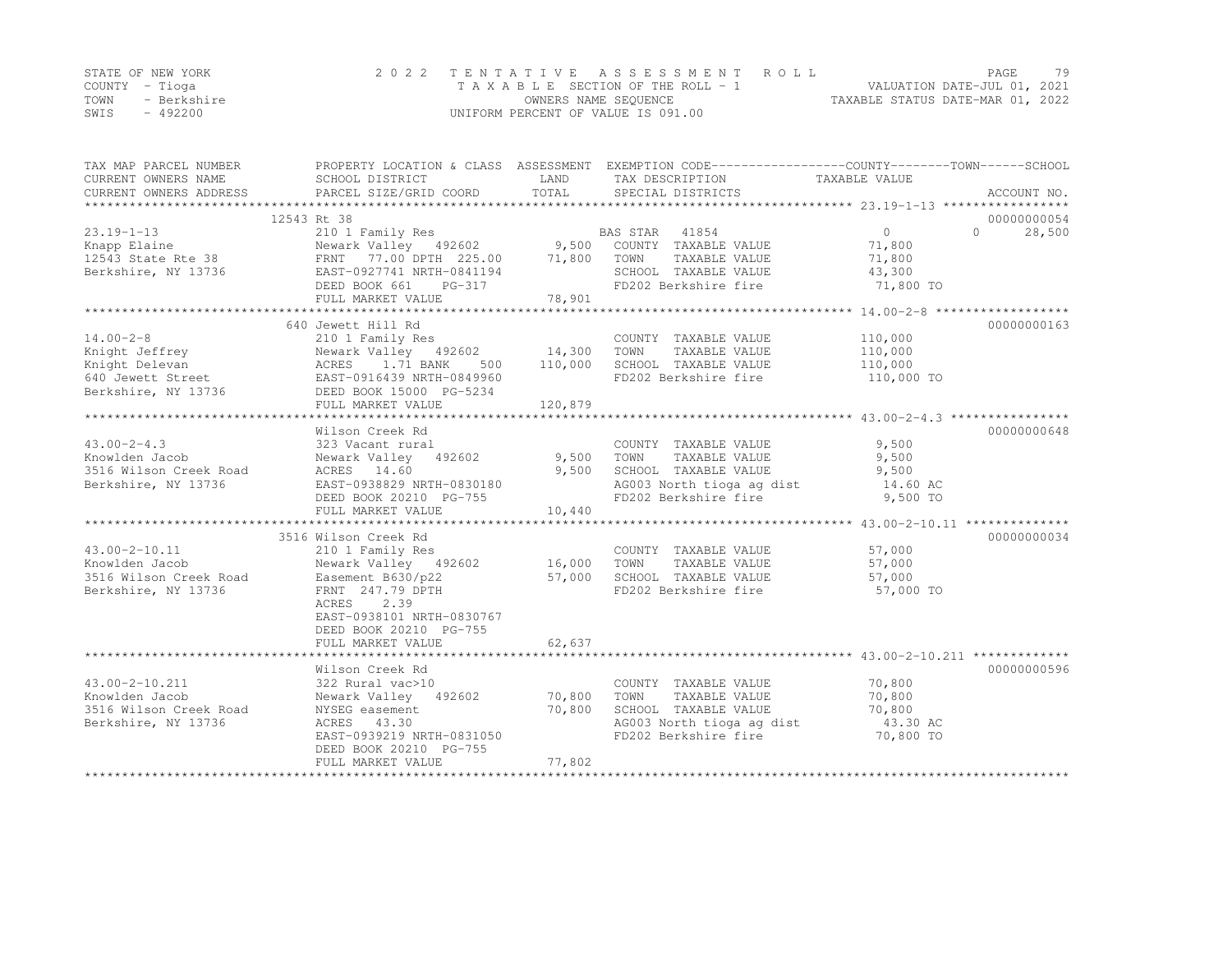|      | STATE OF NEW YORK | 2022 TENTATIVE ASSESSMENT ROLL     | PAGE.                            | 80 |
|------|-------------------|------------------------------------|----------------------------------|----|
|      | COUNTY – Tioga    | TAXABLE SECTION OF THE ROLL - 1    | VALUATION DATE-JUL 01, 2021      |    |
| TOWN | - Berkshire       | OWNERS NAME SEOUENCE               | TAXABLE STATUS DATE-MAR 01, 2022 |    |
| SWIS | $-492200$         | UNIFORM PERCENT OF VALUE IS 091.00 |                                  |    |

| TAX MAP PARCEL NUMBER                                                                   | PROPERTY LOCATION & CLASS ASSESSMENT EXEMPTION CODE----------------COUNTY-------TOWN------SCHOOL |         |                       |                                             |          |             |
|-----------------------------------------------------------------------------------------|--------------------------------------------------------------------------------------------------|---------|-----------------------|---------------------------------------------|----------|-------------|
| CURRENT OWNERS NAME                                                                     | SCHOOL DISTRICT                                                                                  | LAND    | TAX DESCRIPTION       | TAXABLE VALUE                               |          |             |
| CURRENT OWNERS ADDRESS                                                                  | PARCEL SIZE/GRID COORD                                                                           | TOTAL   | SPECIAL DISTRICTS     |                                             |          | ACCOUNT NO. |
| *************************                                                               |                                                                                                  |         |                       |                                             |          |             |
|                                                                                         | 187 Turkey Hill Rd                                                                               |         |                       |                                             |          | 00000000245 |
| $24.00 - 1 - 27$                                                                        | 210 1 Family Res                                                                                 |         | ENH STAR<br>41834     | $\circ$                                     | $\Omega$ | 71,160      |
| Kobylarz Walter M                                                                       | Newark Valley 492602                                                                             | 12,900  | COUNTY TAXABLE VALUE  | 113,795                                     |          |             |
| Kobylarz Nancy E                                                                        | ACRES<br>1.17                                                                                    | 113,795 | TOWN<br>TAXABLE VALUE | 113,795                                     |          |             |
| 187 Turkey Hill Rd                                                                      | EAST-0938929 NRTH-0845610                                                                        |         | SCHOOL TAXABLE VALUE  | 42,635                                      |          |             |
| Berkshire, NY 13736                                                                     | DEED BOOK 337<br>PG-1105                                                                         |         | FD202 Berkshire fire  | 113,795 TO                                  |          |             |
|                                                                                         | FULL MARKET VALUE                                                                                | 125,049 |                       |                                             |          |             |
|                                                                                         |                                                                                                  |         |                       |                                             |          |             |
|                                                                                         | Letter "S" Hill Rd                                                                               |         |                       |                                             |          | 00000000246 |
| $32.00 - 1 - 15.1$                                                                      | 105 Vac farmland                                                                                 |         | AG CEIL CO 41720      | 64,608                                      | 64,608   | 64,608      |
| Koroluck Larry G                                                                        | Newark Valley 492602                                                                             | 99,000  | COUNTY TAXABLE VALUE  | 34,392                                      |          |             |
| Koroluck Constance                                                                      | ACRES<br>69.98                                                                                   | 99,000  | TOWN<br>TAXABLE VALUE | 34,392                                      |          |             |
| 768 N Ketchumville Rd                                                                   | EAST-0062185 NRTH-0083466                                                                        |         | SCHOOL TAXABLE VALUE  | 34,392                                      |          |             |
| Berkshire, NY 13736                                                                     | DEED BOOK 384<br>PG-1067                                                                         |         | FD202 Berkshire fire  | 34,392 TO                                   |          |             |
|                                                                                         | FULL MARKET VALUE                                                                                | 108,791 | 64,608 EX             |                                             |          |             |
| MAY BE SUBJECT TO PAYMENT                                                               |                                                                                                  |         |                       |                                             |          |             |
| UNDER AGDIST LAW TIL 2026                                                               |                                                                                                  |         |                       |                                             |          |             |
|                                                                                         | Letter "S" Hill Rd                                                                               |         |                       |                                             |          | 00000000248 |
| $44.00 - 2 - 2.11$                                                                      | 105 Vac farmland                                                                                 |         | AG CEIL CO 41720      | 75,712                                      | 75,712   | 75,712      |
| Koroluck Larry G                                                                        | 492602<br>Newark Valley                                                                          | 103,100 | COUNTY TAXABLE VALUE  | 27,388                                      |          |             |
| Koroluck Constance                                                                      | ACRES 60.60                                                                                      | 103,100 | TOWN<br>TAXABLE VALUE | 27,388                                      |          |             |
| 768 N Ketchumville Rd                                                                   | EAST-0945038 NRTH-0832799                                                                        |         | SCHOOL TAXABLE VALUE  | 27,388                                      |          |             |
| Berkshire, NY 13736                                                                     | DEED BOOK 384<br>PG-1067                                                                         |         | FD202 Berkshire fire  | 27,388 TO                                   |          |             |
|                                                                                         | FULL MARKET VALUE                                                                                | 113,297 | 75,712 EX             |                                             |          |             |
| MAY BE SUBJECT TO PAYMENT                                                               |                                                                                                  |         |                       |                                             |          |             |
| UNDER AGDIST LAW TIL 2026                                                               |                                                                                                  |         |                       |                                             |          |             |
| ******************                                                                      |                                                                                                  |         |                       | ************* 44.00-2-3 ******************* |          |             |
|                                                                                         | 768 N Ketchumville Rd                                                                            |         |                       |                                             |          | 00000000249 |
| $44.00 - 2 - 3$                                                                         | 210 1 Family Res                                                                                 |         | ENH STAR<br>41834     | $\overline{0}$                              | $\Omega$ | 71,160      |
| Koroluck Larry G                                                                        | Newark Valley 492602                                                                             | 13,800  | COUNTY TAXABLE VALUE  | 109,900                                     |          |             |
| 768 N Ketchumville Rd                                                                   | ACRES<br>1.50                                                                                    | 109,900 | TAXABLE VALUE<br>TOWN | 109,900                                     |          |             |
| Berkshire, NY 13736                                                                     | EAST-0947500 NRTH-0833170                                                                        |         | SCHOOL TAXABLE VALUE  | 38,740                                      |          |             |
|                                                                                         | DEED BOOK 400<br>PG-0450                                                                         |         | FD202 Berkshire fire  | 109,900 TO                                  |          |             |
|                                                                                         | FULL MARKET VALUE                                                                                | 120,769 |                       |                                             |          |             |
|                                                                                         |                                                                                                  |         |                       |                                             |          |             |
|                                                                                         | N Ketchumville Rd                                                                                |         |                       |                                             |          | 00000000111 |
| $44.00 - 2 - 4.2$                                                                       | 312 Vac w/imprv                                                                                  |         | AG CEIL CO 41720      | 50,351                                      | 50, 351  | 50,351      |
| Koroluck Larry G                                                                        | Newark Valley 492602                                                                             | 90,500  | COUNTY TAXABLE VALUE  | 48,649                                      |          |             |
| Koroluck Constance                                                                      | ACRES 64.30                                                                                      | 99,000  | TOWN<br>TAXABLE VALUE | 48,649                                      |          |             |
| 768 N Ketchumville Rd                                                                   | EAST-0947290 NRTH-0832990                                                                        |         | SCHOOL TAXABLE VALUE  | 48,649                                      |          |             |
| Berkshire, NY 13736                                                                     | DEED BOOK 384<br>PG-1067                                                                         |         | FD202 Berkshire fire  | 48,649 TO                                   |          |             |
|                                                                                         | FULL MARKET VALUE                                                                                | 108,791 | 50,351 EX             |                                             |          |             |
| MAY BE SUBJECT TO PAYMENT<br>UNDER AGDIST LAW TIL 2026<br>***************************** |                                                                                                  |         |                       |                                             |          |             |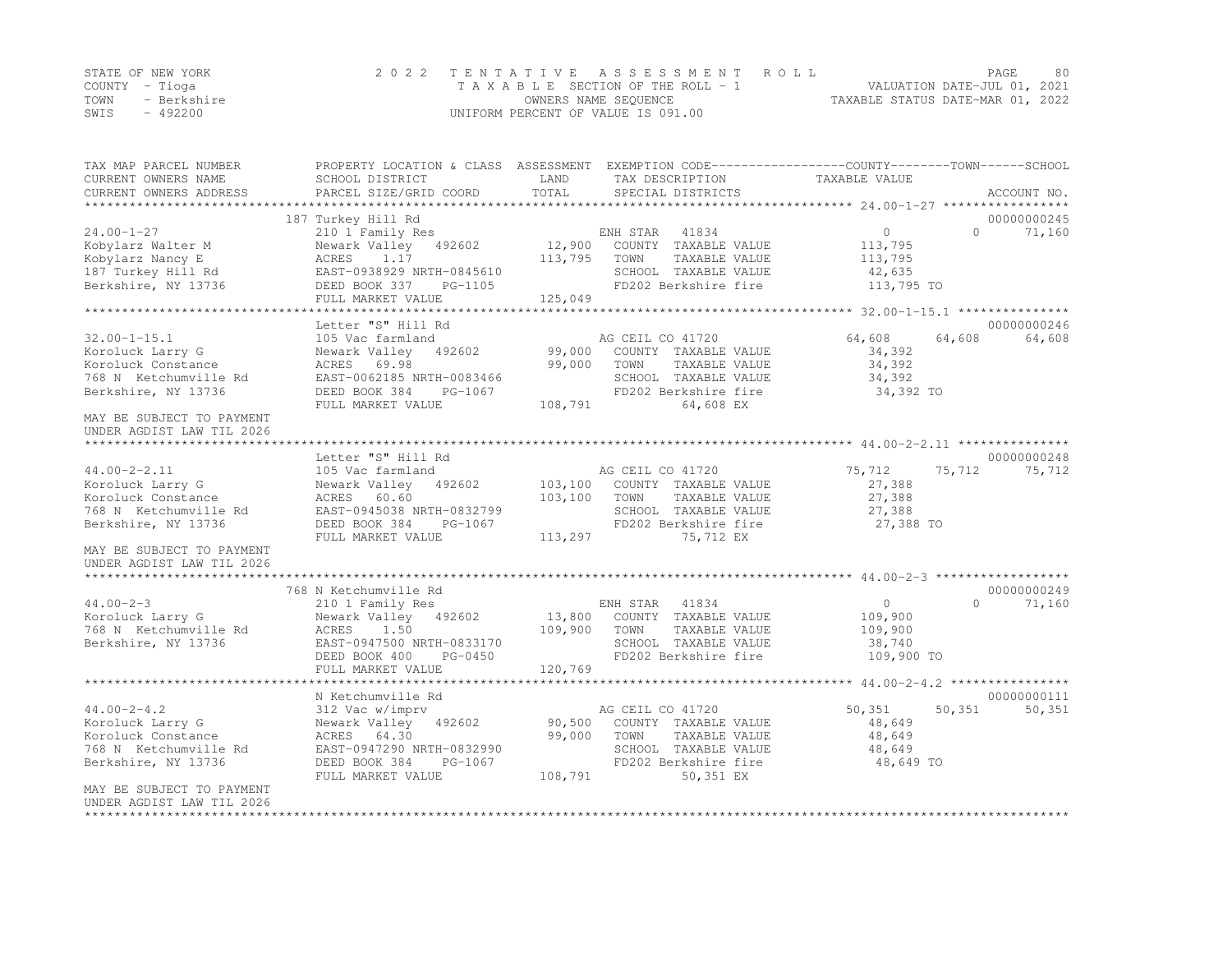|      | STATE OF NEW YORK | 2022 TENTATIVE ASSESSMENT ROLL     |                                  | PAGE | 81 |
|------|-------------------|------------------------------------|----------------------------------|------|----|
|      | COUNTY – Tioga    | TAXABLE SECTION OF THE ROLL - 1    | VALUATION DATE-JUL 01, 2021      |      |    |
| TOWN | - Berkshire       | OWNERS NAME SEQUENCE               | TAXABLE STATUS DATE-MAR 01, 2022 |      |    |
| SWIS | $-492200$         | UNIFORM PERCENT OF VALUE IS 091.00 |                                  |      |    |

| TAX MAP PARCEL NUMBER                | PROPERTY LOCATION & CLASS ASSESSMENT EXEMPTION CODE---------------COUNTY-------TOWN------SCHOOL |         |                                                                         |                                      |                    |
|--------------------------------------|-------------------------------------------------------------------------------------------------|---------|-------------------------------------------------------------------------|--------------------------------------|--------------------|
| CURRENT OWNERS NAME                  | SCHOOL DISTRICT                                                                                 | LAND    | TAX DESCRIPTION                                                         | TAXABLE VALUE                        |                    |
| CURRENT OWNERS ADDRESS               | PARCEL SIZE/GRID COORD                                                                          | TOTAL   | SPECIAL DISTRICTS                                                       |                                      | ACCOUNT NO.        |
|                                      |                                                                                                 |         |                                                                         |                                      |                    |
|                                      | 483 Ford Hill Rd                                                                                |         |                                                                         |                                      | 00000000290        |
| $30.00 - 1 - 15.1$                   | 242 Rurl res&rec                                                                                |         | COUNTY TAXABLE VALUE                                                    | 344,300                              |                    |
| KRASILEVA KATE                       | Newark Valley 492602                                                                            | 98,300  | TOWN<br>TAXABLE VALUE                                                   | 344,300                              |                    |
| HENDRICKS NOAH                       |                                                                                                 | 344,300 | SCHOOL TAXABLE VALUE                                                    | 344,300                              |                    |
| 483 FORD HILL ROAD                   |                                                                                                 |         | AG003 North tioga ag dist                                               | 50.60 AC                             |                    |
| BERKSHIRE, NY 13736                  | ACRES 50.60 BANK 191<br>EAST-0918745 NRTH-0837732<br>DEED BOOK 20210 PG-2239                    |         | FD202 Berkshire fire                                                    | 344,300 TO                           |                    |
|                                      | FULL MARKET VALUE                                                                               | 378,352 |                                                                         |                                      |                    |
|                                      |                                                                                                 |         |                                                                         |                                      |                    |
|                                      | 410 Ford Hill Rd                                                                                |         |                                                                         |                                      | 00000000668        |
| $22.00 - 2 - 18.52$                  |                                                                                                 |         | COUNTY TAXABLE VALUE                                                    | 149,000                              |                    |
| Krauss Bradly A                      |                                                                                                 |         | TOWN<br>TAXABLE VALUE                                                   | 149,000                              |                    |
| Krauss Nicole K                      | life estate for Charles S                                                                       | 149,000 | SCHOOL TAXABLE VALUE                                                    | 149,000                              |                    |
| 410 Ford Hill Road                   | Jean A Underwood                                                                                |         | FD202 Berkshire fire                                                    | 149,000 TO                           |                    |
| Berkshire, NY 13736                  | ACRES<br>1.95 BANK<br>500                                                                       |         |                                                                         |                                      |                    |
|                                      | EAST-0918179 NRTH-0838750                                                                       |         |                                                                         |                                      |                    |
|                                      | DEED BOOK 20190 PG-4                                                                            |         |                                                                         |                                      |                    |
|                                      | FULL MARKET VALUE                                                                               | 163,736 |                                                                         |                                      |                    |
|                                      |                                                                                                 |         |                                                                         |                                      | 00000000056        |
|                                      | 746 Ford Hill Rd                                                                                |         |                                                                         |                                      | 5,740              |
| $41.00 - 3 - 5.1$<br>Krenner Bela A  | 241 Rural res&aq<br>Newark Valley 492602                                                        |         | AG CEIL CO 41720<br>32,500 COUNTY TAXABLE VALUE                         | 5,740<br>5,740<br>39,260             |                    |
|                                      | Newark Valley<br>ACRES 11.00                                                                    | 45,000  | TOWN                                                                    | 39,260                               |                    |
| Krenner Sandra A<br>769 Ford Hill Rd |                                                                                                 |         | TAXABLE VALUE                                                           |                                      |                    |
|                                      |                                                                                                 |         | SCHOOL TAXABLE VALUE                                                    | 39,260                               |                    |
| Berkshire, NY 13736                  | AUKES 11.00<br>EAST-0915749 NRTH-0832220<br>DEED BOOK 657 PG-221<br>FULL MARKET VALUE           |         | AG003 North tioga ag dist<br>49,451 FD202 Berkshire fire                | $39,200$ AC<br>11.00 AC<br>39,260 TO |                    |
| MAY BE SUBJECT TO PAYMENT            |                                                                                                 |         | 5,740 EX                                                                |                                      |                    |
| UNDER AGDIST LAW TIL 2026            |                                                                                                 |         |                                                                         |                                      |                    |
|                                      |                                                                                                 |         |                                                                         |                                      |                    |
|                                      | 769 Ford Hill Rd                                                                                |         |                                                                         |                                      | 00000000601        |
| $41.00 - 3 - 5.211$                  | 241 Rural res&aq                                                                                |         | AG CEIL CO 41720                                                        | 47,361<br>47,361                     | 47,361             |
| Krenner Bela A                       | Newark Valley 492602                                                                            |         |                                                                         | $\circ$                              | $\Omega$<br>71,160 |
| Krenner Sandra A                     | ACRES 47.00                                                                                     | 159,000 | 81,300 ENH STAR 41834<br>159.000 COUNTY TAXARLI<br>COUNTY TAXABLE VALUE | 111,639                              |                    |
| 769 Ford Hill Rd                     | EAST-0917069 NRTH-0832130                                                                       |         | TOWN<br>TAXABLE VALUE                                                   | 111,639                              |                    |
| Berkshire, NY 13736                  | DEED BOOK 380<br>PG-0315                                                                        |         | SCHOOL TAXABLE VALUE                                                    | 40,479                               |                    |
|                                      | FULL MARKET VALUE                                                                               |         | 174,725 FD202 Berkshire fire                                            | 111,639 TO                           |                    |
| MAY BE SUBJECT TO PAYMENT            |                                                                                                 |         | 47,361 EX                                                               |                                      |                    |
| UNDER AGDIST LAW TIL 2026            |                                                                                                 |         |                                                                         |                                      |                    |
|                                      |                                                                                                 |         |                                                                         |                                      |                    |
|                                      | 14 Jewett Hill Rd                                                                               |         |                                                                         |                                      | 00000000271        |
| $23.19 - 1 - 6$                      | 210 1 Family Res                                                                                |         | COUNTY TAXABLE VALUE                                                    | 159,000                              |                    |
| KROMER Ryan L                        | Newark Valley 492602                                                                            | 10,000  | TOWN<br>TAXABLE VALUE                                                   | 159,000                              |                    |
| HOWLAND Savannah Lee                 | FRNT 118.00 DPTH 183.89                                                                         | 159,000 | SCHOOL TAXABLE VALUE                                                    | 159,000                              |                    |
| 14 Jewett Hill Road                  | BANK<br>500                                                                                     |         | FD202 Berkshire fire                                                    | 159,000 TO                           |                    |
| Berkshire, NY 13736                  | EAST-0927459 NRTH-0840880                                                                       |         |                                                                         |                                      |                    |
|                                      | DEED BOOK 20200 PG-4995                                                                         |         |                                                                         |                                      |                    |
|                                      | FULL MARKET VALUE                                                                               | 174,725 |                                                                         |                                      |                    |
|                                      |                                                                                                 |         |                                                                         |                                      |                    |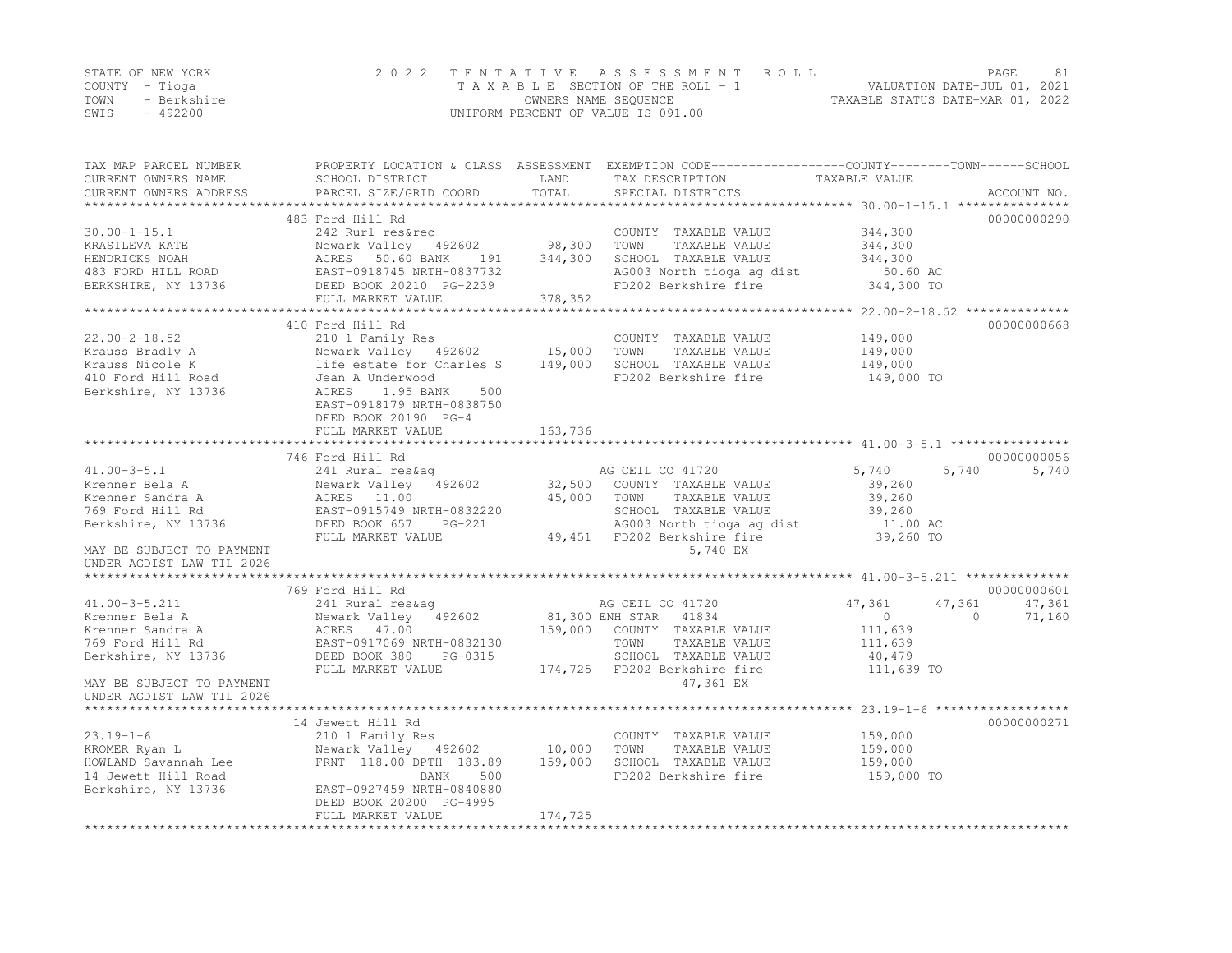|      | STATE OF NEW YORK | 2022 TENTATIVE ASSESSMENT ROLL     |                                  | PAGE                        | 82 |
|------|-------------------|------------------------------------|----------------------------------|-----------------------------|----|
|      | COUNTY – Tioga    | TAXABLE SECTION OF THE ROLL - 1    |                                  | VALUATION DATE-JUL 01, 2021 |    |
| TOWN | - Berkshire       | OWNERS NAME SEQUENCE               | TAXABLE STATUS DATE-MAR 01, 2022 |                             |    |
| SWIS | - 492200          | UNIFORM PERCENT OF VALUE IS 091.00 |                                  |                             |    |

| TAX MAP PARCEL NUMBER<br>CURRENT OWNERS NAME<br>CURRENT OWNERS ADDRESS | SCHOOL DISTRICT<br>PARCEL SIZE/GRID COORD | LAND<br>TOTAL | PROPERTY LOCATION & CLASS ASSESSMENT EXEMPTION CODE----------------COUNTY-------TOWN------SCHOOL<br>TAX DESCRIPTION<br>SPECIAL DISTRICTS | TAXABLE VALUE | ACCOUNT NO.                         |
|------------------------------------------------------------------------|-------------------------------------------|---------------|------------------------------------------------------------------------------------------------------------------------------------------|---------------|-------------------------------------|
|                                                                        |                                           |               |                                                                                                                                          |               |                                     |
|                                                                        | 107 Akins Rd                              |               |                                                                                                                                          |               | 00000000352                         |
| $31.00 - 1 - 19.111$                                                   | 241 Rural res&ag                          |               | AG CEIL CO 41720                                                                                                                         | 49,610        | 49,610<br>49,610                    |
| Kuhlman Kurt                                                           | Newark Valley 492602                      | 99,600        | COUNTY TAXABLE VALUE                                                                                                                     | 109,390       |                                     |
| 107 Akins Rd                                                           | 52.66<br>ACRES                            | 159,000       | TOWN<br>TAXABLE VALUE                                                                                                                    | 109,390       |                                     |
| Berkshire, NY 13736                                                    | EAST-0926568 NRTH-0836486                 |               | SCHOOL TAXABLE VALUE                                                                                                                     | 109,390       |                                     |
|                                                                        | DEED BOOK 12902 PG-4001                   |               | AG003 North tioga ag dist                                                                                                                | 52.66 AC      |                                     |
| MAY BE SUBJECT TO PAYMENT<br>UNDER AGDIST LAW TIL 2026                 | FULL MARKET VALUE                         | 174,725       | FD202 Berkshire fire<br>49,610 EX                                                                                                        | 109,390 TO    |                                     |
|                                                                        |                                           |               |                                                                                                                                          |               |                                     |
|                                                                        | Rt. 38                                    |               |                                                                                                                                          |               | 00000000844                         |
| $31.00 - 2 - 20$                                                       | 105 Vac farmland                          |               | COUNTY TAXABLE VALUE                                                                                                                     | 15,000        |                                     |
| Kuhlman Kurt M                                                         | Newark Valley 492602                      | 15,000        | TOWN<br>TAXABLE VALUE                                                                                                                    | 15,000        |                                     |
| Brownell Daniel                                                        | ACRES<br>2.38                             | 15,000        | SCHOOL TAXABLE VALUE                                                                                                                     | 15,000        |                                     |
| 107 Akins Rd                                                           | EAST-0928106 NRTH-0835838                 |               | FD202 Berkshire fire                                                                                                                     | 15,000 TO     |                                     |
| Berkshire, NY 13736                                                    | DEED BOOK 13813 PG-7001                   |               |                                                                                                                                          |               |                                     |
|                                                                        | FULL MARKET VALUE                         | 16,484        |                                                                                                                                          |               |                                     |
| MAY BE SUBJECT TO PAYMENT<br>UNDER AGDIST LAW TIL 2022                 |                                           |               |                                                                                                                                          |               |                                     |
|                                                                        |                                           |               |                                                                                                                                          |               |                                     |
|                                                                        | 470 Glen Rd                               |               |                                                                                                                                          |               | 00000000252                         |
| $22.00 - 1 - 9$                                                        | 240 Rural res                             |               | VET COM C 41132                                                                                                                          | 19,000        | $\Omega$<br>$\Omega$                |
| Kunik Frank, Life Use P Sr.                                            | Newark Valley<br>492602                   |               | 30,200 VET COM T 41133                                                                                                                   | $\circ$       | 9,500<br>$\overline{0}$             |
| Kunik Paul M                                                           | ACRES 10.10                               |               | 115,000 ENH STAR<br>41834                                                                                                                | $\circ$       | 71,160<br>$\Omega$                  |
| 470 Glen Road                                                          | EAST-0918899 NRTH-0845110                 |               | COUNTY TAXABLE VALUE                                                                                                                     | 96,000        |                                     |
| Berkshire, NY 13736                                                    | DEED BOOK 20180 PG-91                     |               | TOWN<br>TAXABLE VALUE                                                                                                                    | 105,500       |                                     |
|                                                                        | FULL MARKET VALUE                         | 126,374       | SCHOOL TAXABLE VALUE<br>FD202 Berkshire fire                                                                                             | 43,840        |                                     |
|                                                                        |                                           |               |                                                                                                                                          | 115,000 TO    | $23.19 - 1 - 42$ ****************** |
|                                                                        | 21 Depot St                               |               |                                                                                                                                          |               | 00000000079                         |
| $23.19 - 1 - 42$                                                       | 210 1 Family Res                          |               | 41854<br>BAS STAR                                                                                                                        | $\circ$       | $\Omega$<br>28,500                  |
| Kunze Adam R                                                           | Newark Valley 492602                      | 9,600         | COUNTY TAXABLE VALUE                                                                                                                     | 55,000        |                                     |
| Clark Amy J                                                            | 95.95 DPTH 187.00<br><b>FRNT</b>          | 55,000        | TOWN<br>TAXABLE VALUE                                                                                                                    | 55,000        |                                     |
| 21 Depot St                                                            | 500<br>BANK                               |               | SCHOOL TAXABLE VALUE                                                                                                                     | 26,500        |                                     |
| Berkshire, NY 13736                                                    | EAST-0928019 NRTH-0839830                 |               | FD202 Berkshire fire                                                                                                                     | 55,000 TO     |                                     |
|                                                                        | DEED BOOK 14000 PG-5461                   |               |                                                                                                                                          |               |                                     |
|                                                                        | FULL MARKET VALUE                         | 60,440        |                                                                                                                                          |               |                                     |
|                                                                        |                                           |               |                                                                                                                                          |               |                                     |
|                                                                        | 420 Rejmer Rd                             |               |                                                                                                                                          |               | 00000000395                         |
| $41.00 - 3 - 1.21$                                                     | 210 1 Family Res                          |               | BAS STAR<br>41854                                                                                                                        | $\circ$       | $\cap$<br>28,500                    |
| Kunze Richard J Jr                                                     | Newark Valley 492602                      | 14,000        | COUNTY TAXABLE VALUE                                                                                                                     | 132,000       |                                     |
| 420 Rejmer Road                                                        | $*$ $*$ $p$ $*$ $*$                       | 132,000       | TAXABLE VALUE<br>TOWN                                                                                                                    | 132,000       |                                     |
| Berkshire, NY 13736                                                    | ACRES<br>1.61 BANK<br>191                 |               | SCHOOL TAXABLE VALUE                                                                                                                     | 103,500       |                                     |
|                                                                        | EAST-0911469 NRTH-0830820                 |               | FD202 Berkshire fire                                                                                                                     | 132,000 TO    |                                     |
|                                                                        | DEED BOOK 14000 PG-1849                   |               |                                                                                                                                          |               |                                     |
|                                                                        | FULL MARKET VALUE                         | 145,055       |                                                                                                                                          |               |                                     |
|                                                                        |                                           |               |                                                                                                                                          |               |                                     |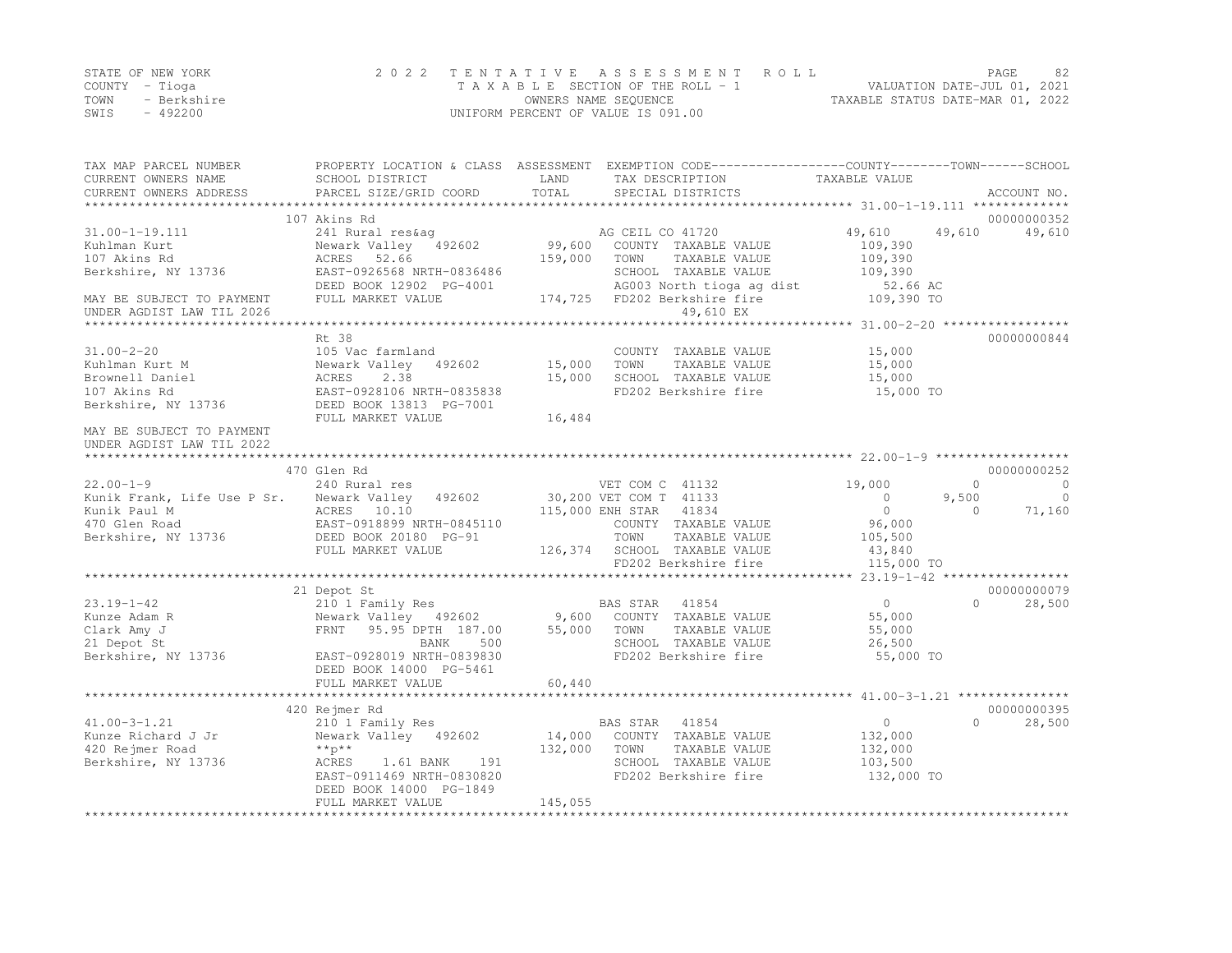|      | STATE OF NEW YORK | 2022 TENTATIVE ASSESSMENT ROLL     | PAGE.                            | 83 |
|------|-------------------|------------------------------------|----------------------------------|----|
|      | COUNTY – Tioga    | TAXABLE SECTION OF THE ROLL - 1    | VALUATION DATE-JUL 01, 2021      |    |
| TOWN | - Berkshire       | OWNERS NAME SEOUENCE               | TAXABLE STATUS DATE-MAR 01, 2022 |    |
| SWIS | $-492200$         | UNIFORM PERCENT OF VALUE IS 091.00 |                                  |    |

| TAX MAP PARCEL NUMBER<br>CURRENT OWNERS NAME<br>CURRENT OWNERS ADDRESS                                     | PROPERTY LOCATION & CLASS ASSESSMENT EXEMPTION CODE----------------COUNTY-------TOWN-----SCHOOL<br>SCHOOL DISTRICT<br>PARCEL SIZE/GRID COORD                                       | LAND<br>TOTAL                 | TAX DESCRIPTION<br>SPECIAL DISTRICTS                                                                                                                          | TAXABLE VALUE                                                                     | ACCOUNT NO.                                            |
|------------------------------------------------------------------------------------------------------------|------------------------------------------------------------------------------------------------------------------------------------------------------------------------------------|-------------------------------|---------------------------------------------------------------------------------------------------------------------------------------------------------------|-----------------------------------------------------------------------------------|--------------------------------------------------------|
| **************************                                                                                 |                                                                                                                                                                                    |                               |                                                                                                                                                               |                                                                                   |                                                        |
| $15.00 - 1 - 22$<br>Kuracina Kenneth V<br>Kuracina Ronald P<br>223 N. Jackson Avenue<br>Endicott, NY 13760 | 22 Davis Rd<br>322 Rural vac>10<br>Newark Valley 492602<br>ACRES 60.00<br>EAST-0921579 NRTH-0847940<br>DEED BOOK 15000 PG-666                                                      | 104,000<br>104,000            | COUNTY TAXABLE VALUE<br>TOWN<br>TAXABLE VALUE<br>SCHOOL TAXABLE VALUE<br>FD202 Berkshire fire                                                                 | 104,000<br>104,000<br>104,000<br>104,000 TO                                       | 00000000058                                            |
|                                                                                                            | FULL MARKET VALUE                                                                                                                                                                  | 114,286                       |                                                                                                                                                               |                                                                                   |                                                        |
|                                                                                                            |                                                                                                                                                                                    |                               |                                                                                                                                                               |                                                                                   |                                                        |
| $33.00 - 1 - 14$<br>Kuracina Kenneth V<br>Kuracina Ronald P<br>Endicott, NY 13760                          | 897 N Ketchumville Rd<br>260 Seasonal res<br>Newark Valley 492602<br>ACRES 38.00<br>223 N. Jackson Avenue EAST-0945139 NRTH-0835610<br>DEED BOOK 15000 PG-667<br>FULL MARKET VALUE | 125,700<br>149,000<br>163,736 | COUNTY TAXABLE VALUE<br>TOWN<br>TAXABLE VALUE<br>SCHOOL TAXABLE VALUE<br>FD202 Berkshire fire                                                                 | 149,000<br>149,000<br>149,000<br>149,000 TO                                       | 00000000253                                            |
|                                                                                                            |                                                                                                                                                                                    |                               |                                                                                                                                                               |                                                                                   |                                                        |
| $31.07 - 2 - 26.12$<br>L'amoreaux Robert H<br>L'amoreaux Brenda<br>33-3 Glen Rd<br>Berkshire, NY 13736     | 33-3 Glen Rd<br>270 Mfg housing<br>DEED BOOK 394<br>PG-0902<br>FULL MARKET VALUE                                                                                                   |                               | VET COM CT 41131<br>13,000 ENH STAR 41834<br>37,500 COUNTY TAXABLE VALUE<br>TOWN<br>TAXABLE VALUE<br>SCHOOL TAXABLE VALUE<br>41,209 FD202 Berkshire fire      | 9,375<br>$\circ$<br>28,125<br>28,125<br>$\Omega$<br>37,500 TO                     | 00000000572<br>9,375<br>$\Omega$<br>37,500<br>$\Omega$ |
|                                                                                                            |                                                                                                                                                                                    |                               |                                                                                                                                                               |                                                                                   |                                                        |
|                                                                                                            | 324 East Berkshire Rd                                                                                                                                                              |                               |                                                                                                                                                               |                                                                                   | 00000000257                                            |
| $24.00 - 1 - 47$<br>Lacey James G<br>Lacey Susan R<br>Berkshire, NY 13736                                  | 210 1 Family Res<br>Newark Valley 492602<br>3.65<br>ACRES<br>324 East Berkshire Rd<br>EAST-0934369 NRTH-0841860<br>DEED BOOK 364<br>PG-0204<br>FULL MARKET VALUE                   |                               | Veterans E 41001<br>19,100 BAS STAR<br>41854<br>140,000 COUNTY TAXABLE VALUE<br>TOWN<br>TAXABLE VALUE<br>SCHOOL TAXABLE VALUE<br>153,846 FD202 Berkshire fire | 37,995<br>37,995<br>$\overline{0}$<br>102,005<br>102,005<br>111,500<br>140,000 TO | $\Omega$<br>28,500<br>$\Omega$                         |
|                                                                                                            | 972 Brown Rd                                                                                                                                                                       |                               |                                                                                                                                                               |                                                                                   | 00000000333                                            |
| $43.00 - 2 - 20$<br>Lafosse Francis<br>PO Box 104<br>Berkshire, NY 13736                                   | 210 1 Family Res<br>Newark Valley 492602<br>ACRES<br>1.20 BANK<br>500<br>EAST-0930569 NRTH-0831820<br>DEED BOOK 636<br>PG-326                                                      | 13,000<br>59,000              | COUNTY TAXABLE VALUE<br>TOWN<br>TAXABLE VALUE<br>SCHOOL TAXABLE VALUE<br>FD202 Berkshire fire                                                                 | 59,000<br>59,000<br>59,000<br>59,000 TO                                           |                                                        |
|                                                                                                            | FULL MARKET VALUE                                                                                                                                                                  | 64,835                        |                                                                                                                                                               |                                                                                   |                                                        |
|                                                                                                            |                                                                                                                                                                                    |                               |                                                                                                                                                               |                                                                                   |                                                        |
| $32.00 - 1 - 10$<br>Lakin Joseph M<br>Lakin Julie<br>3869 Wilson Creek Rd<br>Berkshire, NY 13736           | 3869 Wilson Creek Rd<br>210 1 Family Res<br>Newark Valley 492602<br>ACRES<br>2.00 BANK<br>8<br>EAST-0939149 NRTH-0838900<br>DEED BOOK 523<br>$PG-49$                               | 15,000<br>129,000             | BAS STAR<br>41854<br>COUNTY TAXABLE VALUE<br>TOWN<br>TAXABLE VALUE<br>SCHOOL TAXABLE VALUE<br>FD202 Berkshire fire                                            | $\circ$<br>129,000<br>129,000<br>100,500<br>129,000 TO                            | 00000000600<br>28,500<br>$\Omega$                      |
|                                                                                                            | FULL MARKET VALUE                                                                                                                                                                  | 141,758                       |                                                                                                                                                               |                                                                                   |                                                        |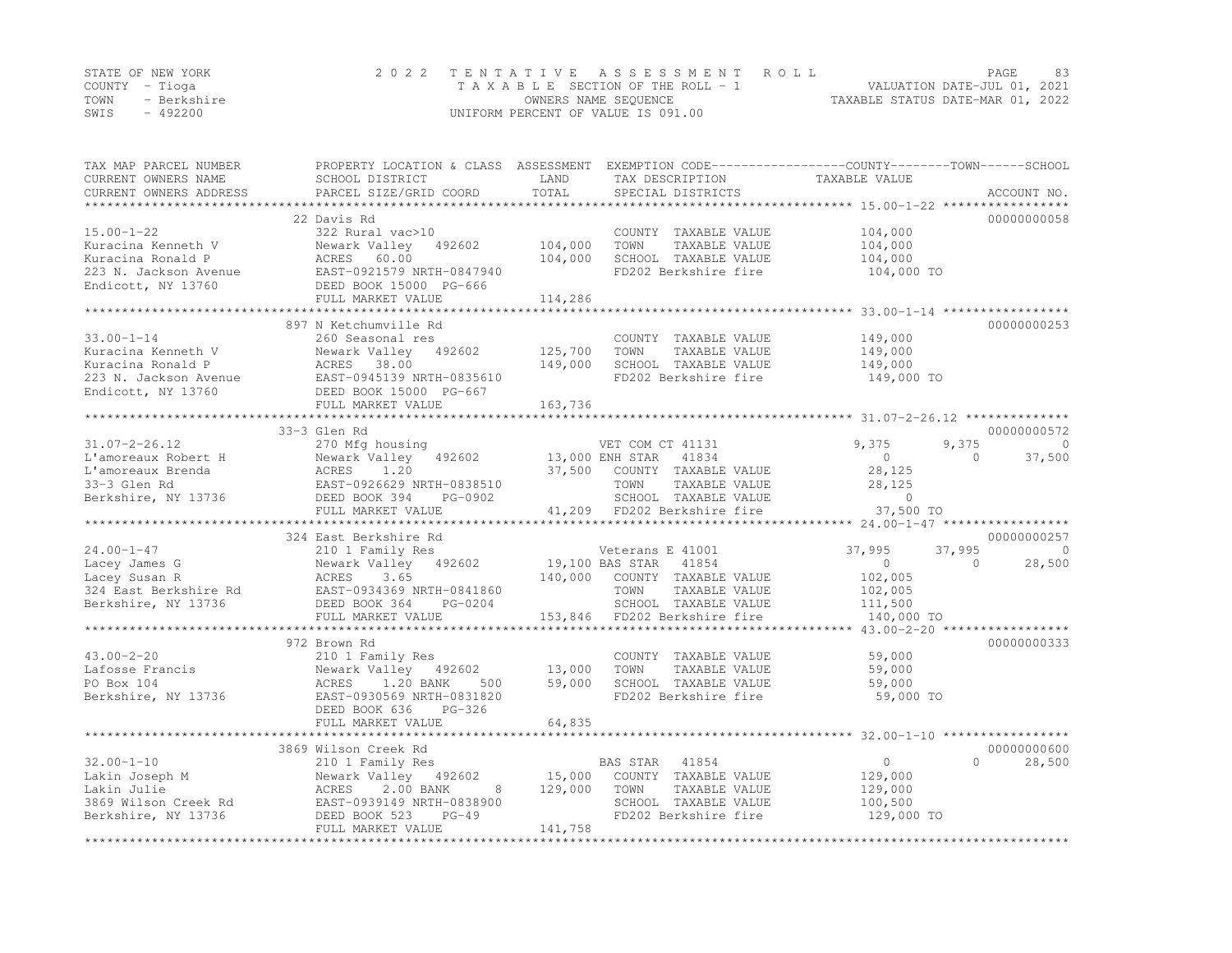| STATE OF NEW YORK |             | 2022 TENTATIVE ASSESSMENT ROLL                           | PAGE                        | -84 |
|-------------------|-------------|----------------------------------------------------------|-----------------------------|-----|
| COUNTY – Tioga    |             | TAXABLE SECTION OF THE ROLL - 1                          | VALUATION DATE-JUL 01, 2021 |     |
| TOWN              | - Berkshire | TAXABLE STATUS DATE-MAR 01, 2022<br>OWNERS NAME SEQUENCE |                             |     |
| SWIS              | $-492200$   | UNIFORM PERCENT OF VALUE IS 091.00                       |                             |     |

| TAX MAP PARCEL NUMBER<br>CURRENT OWNERS NAME<br>CURRENT OWNERS ADDRESS | PROPERTY LOCATION & CLASS ASSESSMENT<br>SCHOOL DISTRICT<br>PARCEL SIZE/GRID COORD | LAND<br>TOTAL | TAX DESCRIPTION<br>SPECIAL DISTRICTS         | EXEMPTION CODE-----------------COUNTY-------TOWN------SCHOOL<br>TAXABLE VALUE<br>ACCOUNT NO. |        |
|------------------------------------------------------------------------|-----------------------------------------------------------------------------------|---------------|----------------------------------------------|----------------------------------------------------------------------------------------------|--------|
| **********************                                                 |                                                                                   |               |                                              |                                                                                              |        |
|                                                                        | Wilson Creek Rd                                                                   |               |                                              | 00000000756                                                                                  |        |
| $32.00 - 1 - 11.2$                                                     | 311 Res vac land                                                                  |               | COUNTY TAXABLE VALUE                         | 2,500                                                                                        |        |
| Lakin Joseph M                                                         | Newark Valley 492602                                                              | 2,500         | TOWN<br>TAXABLE VALUE                        | 2,500                                                                                        |        |
| Lakin Julie                                                            | ACRES<br>1.00 BANK<br>8                                                           | 2,500         | SCHOOL TAXABLE VALUE                         | 2,500                                                                                        |        |
| 3869 Wilson Creek Rd                                                   | EAST-0939170 NRTH-0839130                                                         |               | FD202 Berkshire fire                         | 2,500 TO                                                                                     |        |
| Berkshire, NY 13736                                                    | DEED BOOK 650<br>$PG-66$                                                          |               |                                              |                                                                                              |        |
|                                                                        | FULL MARKET VALUE<br>***********************                                      | 2,747         |                                              |                                                                                              |        |
|                                                                        | 30 Jewett Hill Rd                                                                 | ************* |                                              | ******************* 23.19-1-3 ******************<br>00000000012                              |        |
| $23.19 - 1 - 3$                                                        | 210 1 Family Res                                                                  |               | COUNTY TAXABLE VALUE                         | 27,300                                                                                       |        |
| Langton Michael T                                                      | Newark Valley 492602                                                              | 10,400        | TAXABLE VALUE<br>TOWN                        | 27,300                                                                                       |        |
| 5337 State Route 26, Lot # 37 FRNT 98.00 DPTH 260.00                   |                                                                                   | 27,300        | SCHOOL TAXABLE VALUE                         | 27,300                                                                                       |        |
| Whitney Point, NY 13862                                                | EAST-0927099 NRTH-0841040                                                         |               | FD202 Berkshire fire                         | 27,300 TO                                                                                    |        |
|                                                                        | DEED BOOK 15000 PG-49                                                             |               |                                              |                                                                                              |        |
|                                                                        | FULL MARKET VALUE                                                                 | 30,000        |                                              |                                                                                              |        |
|                                                                        |                                                                                   |               |                                              | ******************************** 30.00-1-5 *******************                               |        |
|                                                                        | 5 Rejmer Rd                                                                       |               |                                              | 00000000274                                                                                  |        |
| $30.00 - 1 - 5$                                                        | 210 1 Family Res                                                                  |               | COUNTY TAXABLE VALUE                         | 79,000                                                                                       |        |
| Larson Roger A                                                         | Newark Valley<br>492602                                                           | 13,300        | TOWN<br>TAXABLE VALUE                        | 79,000                                                                                       |        |
| 14142 W Yosemite Dr                                                    | ACRES<br>1.30                                                                     | 79,000        | SCHOOL TAXABLE VALUE                         | 79,000                                                                                       |        |
| Sun City West, AZ 85375                                                | EAST-0910719 NRTH-0840580                                                         |               | FD202 Berkshire fire                         | 79,000 TO                                                                                    |        |
|                                                                        | DEED BOOK 13146 PG-1001                                                           |               |                                              |                                                                                              |        |
|                                                                        | FULL MARKET VALUE                                                                 | 86,813        |                                              |                                                                                              |        |
|                                                                        | ************************                                                          |               |                                              | ***************** 43.00-2-6.3 *****************                                              |        |
|                                                                        | 166 Letter "S" Hill Rd                                                            |               |                                              | 00000000603                                                                                  |        |
| $43.00 - 2 - 6.3$                                                      | 242 Rurl res&rec                                                                  |               | COUNTY TAXABLE VALUE                         | 129,000                                                                                      |        |
| Lauderdale Michael                                                     | Newark Valley<br>492602                                                           | 62,500        | TOWN<br>TAXABLE VALUE                        | 129,000                                                                                      |        |
| Guyer Linda<br>166 Letter "S" Hill Rd                                  | ACRES<br>25.03<br>EAST-0942740 NRTH-0832620                                       | 129,000       | SCHOOL TAXABLE VALUE<br>FD202 Berkshire fire | 129,000<br>129,000 TO                                                                        |        |
| Berkshire, NY 13736                                                    | DEED BOOK 488<br>PG-0015                                                          |               |                                              |                                                                                              |        |
|                                                                        | FULL MARKET VALUE                                                                 | 141,758       |                                              |                                                                                              |        |
|                                                                        |                                                                                   |               |                                              | *********************** 23.00-3-4.2 ****************                                         |        |
|                                                                        | 87 Jewett Hill Rd                                                                 |               |                                              | 00000000630                                                                                  |        |
| $23.00 - 3 - 4.2$                                                      | 210 1 Family Res                                                                  |               | BAS STAR<br>41854                            | $\circ$<br>$\Omega$                                                                          | 28,500 |
| Lavine John                                                            | Newark Valley<br>492602                                                           | 6,700         | COUNTY TAXABLE VALUE                         | 59,000                                                                                       |        |
| Lavine Autumn M                                                        | ACRES<br>1.38                                                                     | 59,000        | TAXABLE VALUE<br>TOWN                        | 59,000                                                                                       |        |
| 87 Jewett Hill Rd                                                      | EAST-0925929 NRTH-0841450                                                         |               | SCHOOL TAXABLE VALUE                         | 30,500                                                                                       |        |
| Berkshire, NY 13736                                                    | DEED BOOK 663<br>$PG-152$                                                         |               | FD202 Berkshire fire                         | 59,000 TO                                                                                    |        |
|                                                                        | FULL MARKET VALUE                                                                 | 64,835        |                                              |                                                                                              |        |
|                                                                        | **************************                                                        |               | ************************                     | **************** 23.00-1-9.2 *****************                                               |        |
|                                                                        | 88 Mc Mahon Rd                                                                    |               |                                              | 00000000786                                                                                  |        |
| $23.00 - 1 - 9.2$                                                      | 210 1 Family Res                                                                  |               | COUNTY TAXABLE VALUE                         | 129,900                                                                                      |        |
| Lavore Francis P III                                                   | Newark Valley<br>492602                                                           | 13,900        | TAXABLE VALUE<br>TOWN                        | 129,900                                                                                      |        |
| 88 McMahon Rd.                                                         | ACRES<br>1.54 BANK<br>500                                                         | 129,900       | SCHOOL TAXABLE VALUE                         | 129,900                                                                                      |        |
| Berkshire, NY 13736                                                    | EAST-0925760 NRTH-0843593                                                         |               | FD202 Berkshire fire                         | 129,900 TO                                                                                   |        |
|                                                                        | DEED BOOK 20190 PG-1037                                                           | 142,747       |                                              |                                                                                              |        |
|                                                                        | FULL MARKET VALUE                                                                 |               |                                              |                                                                                              |        |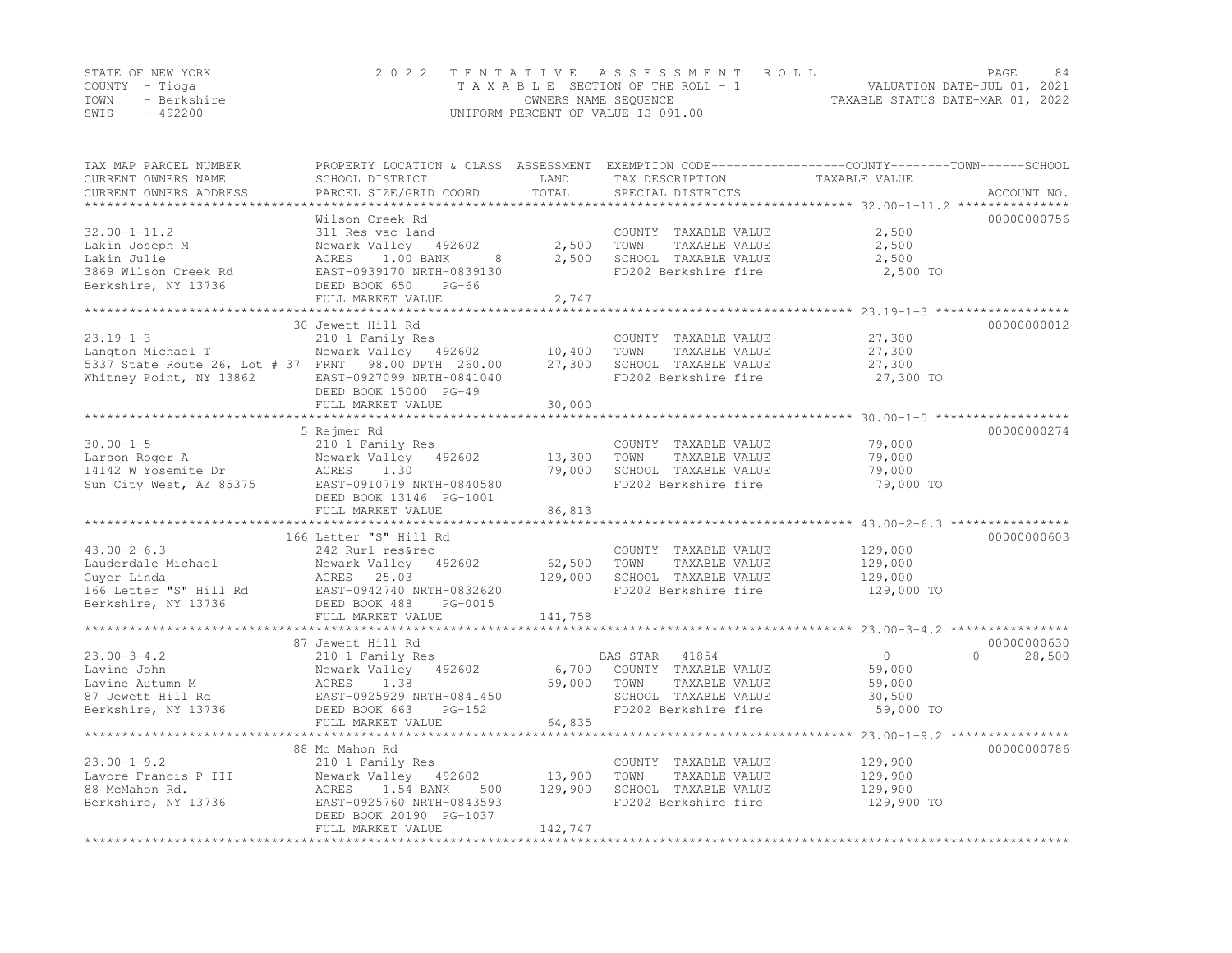|      | STATE OF NEW YORK | 2022 TENTATIVE ASSESSMENT ROLL     |                                  | PAGE. | 85 |
|------|-------------------|------------------------------------|----------------------------------|-------|----|
|      | COUNTY – Tioga    | TAXABLE SECTION OF THE ROLL - 1    | VALUATION DATE-JUL 01, 2021      |       |    |
| TOWN | - Berkshire       | OWNERS NAME SEQUENCE               | TAXABLE STATUS DATE-MAR 01, 2022 |       |    |
| SWIS | $-492200$         | UNIFORM PERCENT OF VALUE IS 091.00 |                                  |       |    |

| TAX MAP PARCEL NUMBER<br>CURRENT OWNERS NAME<br>CURRENT OWNERS ADDRESS | PROPERTY LOCATION & CLASS ASSESSMENT<br>SCHOOL DISTRICT<br>PARCEL SIZE/GRID COORD                    | LAND<br>TOTAL | EXEMPTION CODE-----------------COUNTY-------TOWN-----SCHOOL<br>TAX DESCRIPTION<br>SPECIAL DISTRICTS | TAXABLE VALUE                                               | ACCOUNT NO.        |
|------------------------------------------------------------------------|------------------------------------------------------------------------------------------------------|---------------|-----------------------------------------------------------------------------------------------------|-------------------------------------------------------------|--------------------|
|                                                                        |                                                                                                      |               |                                                                                                     |                                                             |                    |
|                                                                        | Mc Mahon Rd                                                                                          |               |                                                                                                     |                                                             | 00000000444        |
| $23.00 - 1 - 9.11$                                                     | 312 Vac w/imprv                                                                                      |               | COUNTY TAXABLE VALUE                                                                                | 3,500                                                       |                    |
| Lavore Francis P III                                                   | Newark Valley 492602                                                                                 | 2,400         | TOWN<br>TAXABLE VALUE                                                                               | 3,500                                                       |                    |
| 88 McMahon Rd.                                                         | ACRES 1.19 BANK<br>500                                                                               | 3,500         | SCHOOL TAXABLE VALUE                                                                                | 3,500                                                       |                    |
| Berkshire, NY 13736                                                    | EAST-0925872 NRTH-0843373                                                                            |               | FD202 Berkshire fire                                                                                | 3,500 TO                                                    |                    |
|                                                                        | DEED BOOK 20190 PG-1037                                                                              |               |                                                                                                     |                                                             |                    |
|                                                                        | FULL MARKET VALUE                                                                                    | 3,846         |                                                                                                     |                                                             |                    |
|                                                                        | ***************************                                                                          | **********    |                                                                                                     | *****************************43.00-2-10.3 ***************** |                    |
|                                                                        | 3528 Wilson Creek Rd                                                                                 |               |                                                                                                     |                                                             | 00000000615        |
| $43.00 - 2 - 10.3$                                                     | 270 Mfg housing                                                                                      |               | 41854<br>BAS STAR                                                                                   | $\overline{0}$                                              | $\Omega$<br>28,500 |
| Lawton Joanne E                                                        |                                                                                                      |               |                                                                                                     | 32,100                                                      |                    |
| 3528 Wilson Creek Rd                                                   | Newark Valley 492602 9,400 COUNTY TAXABLE VALUE<br>FRNT 141.00 DPTH 119.00 32,100 TOWN TAXABLE VALUE |               | TAXABLE VALUE                                                                                       | 32,100                                                      |                    |
| Berkshire, NY 13736                                                    | EAST-0938110 NRTH-0830986                                                                            |               | SCHOOL TAXABLE VALUE                                                                                | 3,600                                                       |                    |
|                                                                        | DEED BOOK 17859 PG-6001                                                                              |               | FD202 Berkshire fire                                                                                | 32,100 TO                                                   |                    |
|                                                                        | FULL MARKET VALUE                                                                                    | 35,275        |                                                                                                     |                                                             |                    |
|                                                                        |                                                                                                      |               |                                                                                                     |                                                             |                    |
|                                                                        | 602 Glen Rd                                                                                          |               |                                                                                                     |                                                             | 00000000377        |
| $22.00 - 1 - 2$                                                        | 242 Rurl res&rec                                                                                     |               | COUNTY TAXABLE VALUE                                                                                | 203,200                                                     |                    |
| Lazaroff Deborah R                                                     | Newark Valley<br>492602                                                                              | 71,600        | TOWN<br>TAXABLE VALUE                                                                               | 203,200                                                     |                    |
| Brown Ted M                                                            | ACRES 40.31                                                                                          | 203,200       | SCHOOL TAXABLE VALUE                                                                                | 203,200                                                     |                    |
| PO Box 46                                                              | EAST-0915149 NRTH-0845730                                                                            |               | FD202 Berkshire fire                                                                                | 203,200 TO                                                  |                    |
| Berkshire, NY 13736 DEED BOOK 20815 PG-2001                            |                                                                                                      |               |                                                                                                     |                                                             |                    |
|                                                                        | FULL MARKET VALUE                                                                                    | 223,297       |                                                                                                     |                                                             |                    |
|                                                                        |                                                                                                      |               |                                                                                                     |                                                             |                    |
|                                                                        | 69 Rejmer Rd                                                                                         |               |                                                                                                     |                                                             | 00000000789        |
| $30.00 - 1 - 12.12$                                                    | 210 1 Family Res                                                                                     |               | COUNTY TAXABLE VALUE                                                                                | 105,000                                                     |                    |
| Leaver Jeffrey S                                                       | Newark Valley 492602 17,500                                                                          |               | TOWN<br>TAXABLE VALUE                                                                               | 105,000                                                     |                    |
| 69 69 Rejmer Road                                                      | Ref:cd\bk:683pq:169 Nov01                                                                            | 105,000       | SCHOOL TAXABLE VALUE                                                                                | 105,000                                                     |                    |
| Berkshire, NY 13736                                                    | FRNT 311.14 DPTH                                                                                     |               | FD202 Berkshire fire                                                                                | 105,000 TO                                                  |                    |
|                                                                        | 500                                                                                                  |               |                                                                                                     |                                                             |                    |
|                                                                        | ACRES<br>3.17 BANK<br>EAST-0911186 NRTH-0839484                                                      |               |                                                                                                     |                                                             |                    |
|                                                                        |                                                                                                      |               |                                                                                                     |                                                             |                    |
|                                                                        | DEED BOOK 20200 PG-4228                                                                              |               |                                                                                                     |                                                             |                    |
|                                                                        | FULL MARKET VALUE<br>*****************************                                                   | 115,385       |                                                                                                     |                                                             |                    |
|                                                                        |                                                                                                      |               |                                                                                                     |                                                             |                    |
|                                                                        | 379 East Berkshire Rd                                                                                |               |                                                                                                     |                                                             | 00000000883        |
| $24.00 - 1 - 51.2$                                                     | 210 1 Family Res                                                                                     |               | COUNTY TAXABLE VALUE                                                                                | 45,000                                                      |                    |
| Lee Brian S                                                            | Newark Valley 492602                                                                                 | 15,000        | TOWN<br>TAXABLE VALUE                                                                               | 45,000                                                      |                    |
| Wade Tylia                                                             | ACRES<br>2.00 BANK<br>8 <sup>8</sup>                                                                 | 45,000        | SCHOOL TAXABLE VALUE                                                                                | 45,000                                                      |                    |
| 379 East Berkshire Road                                                | EAST-0935494 NRTH-0842146                                                                            |               | AG003 North tioga ag dist                                                                           | 2.00 AC                                                     |                    |
| Berkshire, NY 13736                                                    | DEED BOOK 20210 PG-2373                                                                              |               | FD202 Berkshire fire                                                                                | 45,000 TO                                                   |                    |
|                                                                        | FULL MARKET VALUE                                                                                    | 49,451        |                                                                                                     |                                                             |                    |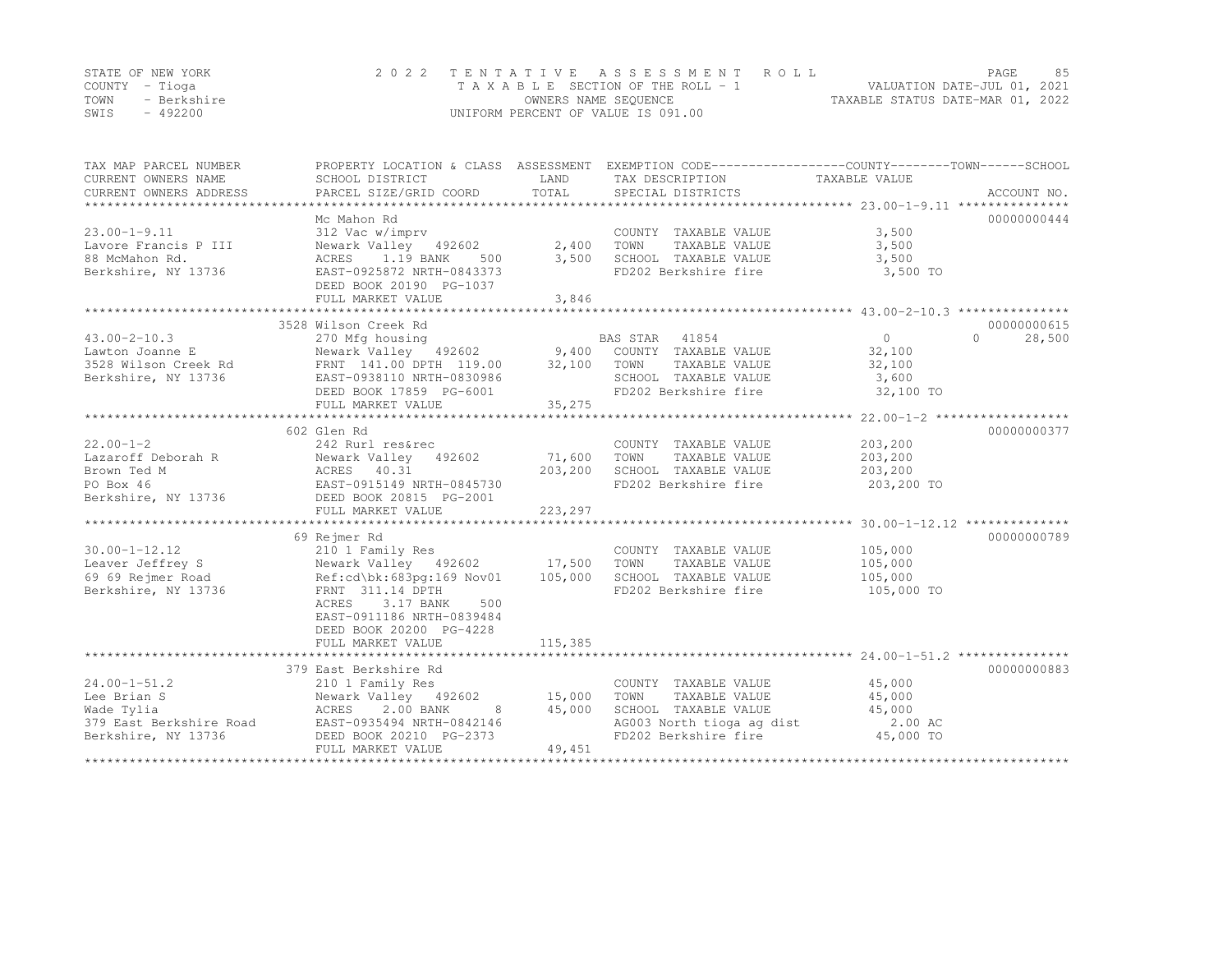|      | STATE OF NEW YORK | 2022 TENTATIVE ASSESSMENT ROLL     |                                  | PAGE | -86 |
|------|-------------------|------------------------------------|----------------------------------|------|-----|
|      | COUNTY – Tioga    | TAXABLE SECTION OF THE ROLL - 1    | VALUATION DATE-JUL 01, 2021      |      |     |
| TOWN | - Berkshire       | OWNERS NAME SEQUENCE               | TAXABLE STATUS DATE-MAR 01, 2022 |      |     |
| SWIS | $-492200$         | UNIFORM PERCENT OF VALUE IS 091.00 |                                  |      |     |

| 188 Akins Rd<br>00000000418<br>210 1 Family Res<br>BAS STAR 41854<br>$\overline{0}$<br>$\Omega$<br>28,500<br>Newark Valley 492602<br>17,400 COUNTY TAXABLE VALUE<br>99,000<br>2.95 BANK<br>99,000<br>500<br>TOWN<br>TAXABLE VALUE<br>99,000<br>ACRES<br>188 Akins Rd<br>EAST-0925409 NRTH-0835420<br>SCHOOL TAXABLE VALUE<br>70,500<br>FD202 Berkshire fire<br>99,000 TO<br>Berkshire, NY 13736<br>DEED BOOK 18136 PG-9001<br>108,791<br>FULL MARKET VALUE<br>8904 West Creek Rd<br>00000000782<br>$22.00 - 1 - 11.4$<br>210 1 Family Res<br>VET WAR C 41122<br>11,250<br>$\Omega$<br>$\overline{0}$<br>Newark Valley 492602<br>5,700<br>$\overline{0}$<br>13,500 VET WAR T 41123<br>$\Omega$<br>$\Omega$<br>8904 West Creek Rd<br>1.40<br>75,000 ENH STAR<br>41834<br>$\Omega$<br>71,160<br>ACRES<br>Berkshire, NY 13736<br>EAST-0911019 NRTH-0843854<br>COUNTY TAXABLE VALUE<br>63,750<br>TOWN<br>DEED BOOK 13125 PG-1001<br>TAXABLE VALUE<br>69,300<br>SCHOOL TAXABLE VALUE<br>FULL MARKET VALUE<br>82,418<br>3,840<br>AG003 North tioga ag dist<br>1.40 AC<br>FD202 Berkshire fire<br>75,000 TO<br>127 Turkey Hill Rd<br>00000000266<br>$24.00 - 1 - 23.11$<br>$\circ$<br>$\Omega$<br>210 1 Family Res<br>BAS STAR<br>41854<br>28,500<br>20,000 COUNTY TAXABLE VALUE<br>Newark Valley 492602<br>121,000<br>Leonard William<br>121,000<br>2.84<br>TOWN<br>121,000<br>Leonard Matthew<br>ACRES<br>TAXABLE VALUE<br>EAST-0938744 NRTH-0844064<br>SCHOOL TAXABLE VALUE<br>92,500<br>127 Turkey Hill Rd<br>AG003 North tioga ag dist<br>Berkshire, NY 13736<br>DEED BOOK 20200 PG-537<br>2.84 AC<br>132,967 FD202 Berkshire fire<br>121,000 TO<br>FULL MARKET VALUE<br>MAY BE SUBJECT TO PAYMENT<br>UNDER AGDIST LAW TIL 2023<br>00000000269<br>Turkey Hill Rd<br>73,520<br>AG CEIL CO 41720<br>73,520<br>73,520<br>105 Vac farmland<br>119,800 COUNTY TAXABLE VALUE<br>46,280<br>Newark Valley 492602<br>119,800<br>TAXABLE VALUE<br>46,280<br>ACRES 77.00<br>TOWN<br>EAST-0938499 NRTH-0850670<br>SCHOOL TAXABLE VALUE<br>46,280<br>DEED BOOK 17888 PG-7001<br>AG003 North tioga ag dist<br>77.00 AC<br>FULL MARKET VALUE<br>131,648 FD202 Berkshire fire<br>46,280 TO<br>73,520 EX<br>UNDER AGDIST LAW TIL 2026<br>****************************** 33.00-1-12.2 ***************<br>265 Letter "S" Hill Rd<br>00000000287<br>$33.00 - 1 - 12.2$<br>242 Rurl res&rec<br>COUNTY TAXABLE VALUE<br>135,000<br>69,500<br>Lewis Harold W III<br>Newark Valley 492602<br>TOWN<br>TAXABLE VALUE<br>135,000<br>265 Letter "S" Hill Rd<br>41101 Is 5000.If Needed<br>135,000<br>SCHOOL TAXABLE VALUE<br>135,000<br>Berkshire, NY 13736<br>ACRES 30.00<br>FD202 Berkshire fire<br>135,000 TO<br>EAST-0944760 NRTH-0834520<br>DEED BOOK 624<br>PG-332<br>148,352<br>FULL MARKET VALUE | TAX MAP PARCEL NUMBER<br>CURRENT OWNERS NAME<br>CURRENT OWNERS ADDRESS | PROPERTY LOCATION & CLASS ASSESSMENT EXEMPTION CODE---------------COUNTY-------TOWN------SCHOOL<br>SCHOOL DISTRICT<br>PARCEL SIZE/GRID COORD | LAND<br>TOTAL | TAX DESCRIPTION<br>SPECIAL DISTRICTS | TAXABLE VALUE | ACCOUNT NO. |
|---------------------------------------------------------------------------------------------------------------------------------------------------------------------------------------------------------------------------------------------------------------------------------------------------------------------------------------------------------------------------------------------------------------------------------------------------------------------------------------------------------------------------------------------------------------------------------------------------------------------------------------------------------------------------------------------------------------------------------------------------------------------------------------------------------------------------------------------------------------------------------------------------------------------------------------------------------------------------------------------------------------------------------------------------------------------------------------------------------------------------------------------------------------------------------------------------------------------------------------------------------------------------------------------------------------------------------------------------------------------------------------------------------------------------------------------------------------------------------------------------------------------------------------------------------------------------------------------------------------------------------------------------------------------------------------------------------------------------------------------------------------------------------------------------------------------------------------------------------------------------------------------------------------------------------------------------------------------------------------------------------------------------------------------------------------------------------------------------------------------------------------------------------------------------------------------------------------------------------------------------------------------------------------------------------------------------------------------------------------------------------------------------------------------------------------------------------------------------------------------------------------------------------------------------------------------------------------------------------------------------------------------------------------------------------------------------------------------------------------------------------------------------|------------------------------------------------------------------------|----------------------------------------------------------------------------------------------------------------------------------------------|---------------|--------------------------------------|---------------|-------------|
|                                                                                                                                                                                                                                                                                                                                                                                                                                                                                                                                                                                                                                                                                                                                                                                                                                                                                                                                                                                                                                                                                                                                                                                                                                                                                                                                                                                                                                                                                                                                                                                                                                                                                                                                                                                                                                                                                                                                                                                                                                                                                                                                                                                                                                                                                                                                                                                                                                                                                                                                                                                                                                                                                                                                                                           |                                                                        |                                                                                                                                              |               |                                      |               |             |
|                                                                                                                                                                                                                                                                                                                                                                                                                                                                                                                                                                                                                                                                                                                                                                                                                                                                                                                                                                                                                                                                                                                                                                                                                                                                                                                                                                                                                                                                                                                                                                                                                                                                                                                                                                                                                                                                                                                                                                                                                                                                                                                                                                                                                                                                                                                                                                                                                                                                                                                                                                                                                                                                                                                                                                           |                                                                        |                                                                                                                                              |               |                                      |               |             |
|                                                                                                                                                                                                                                                                                                                                                                                                                                                                                                                                                                                                                                                                                                                                                                                                                                                                                                                                                                                                                                                                                                                                                                                                                                                                                                                                                                                                                                                                                                                                                                                                                                                                                                                                                                                                                                                                                                                                                                                                                                                                                                                                                                                                                                                                                                                                                                                                                                                                                                                                                                                                                                                                                                                                                                           | $31.00 - 1 - 21$                                                       |                                                                                                                                              |               |                                      |               |             |
|                                                                                                                                                                                                                                                                                                                                                                                                                                                                                                                                                                                                                                                                                                                                                                                                                                                                                                                                                                                                                                                                                                                                                                                                                                                                                                                                                                                                                                                                                                                                                                                                                                                                                                                                                                                                                                                                                                                                                                                                                                                                                                                                                                                                                                                                                                                                                                                                                                                                                                                                                                                                                                                                                                                                                                           | Lelik Danielle J                                                       |                                                                                                                                              |               |                                      |               |             |
|                                                                                                                                                                                                                                                                                                                                                                                                                                                                                                                                                                                                                                                                                                                                                                                                                                                                                                                                                                                                                                                                                                                                                                                                                                                                                                                                                                                                                                                                                                                                                                                                                                                                                                                                                                                                                                                                                                                                                                                                                                                                                                                                                                                                                                                                                                                                                                                                                                                                                                                                                                                                                                                                                                                                                                           | Lelik Howard                                                           |                                                                                                                                              |               |                                      |               |             |
|                                                                                                                                                                                                                                                                                                                                                                                                                                                                                                                                                                                                                                                                                                                                                                                                                                                                                                                                                                                                                                                                                                                                                                                                                                                                                                                                                                                                                                                                                                                                                                                                                                                                                                                                                                                                                                                                                                                                                                                                                                                                                                                                                                                                                                                                                                                                                                                                                                                                                                                                                                                                                                                                                                                                                                           |                                                                        |                                                                                                                                              |               |                                      |               |             |
|                                                                                                                                                                                                                                                                                                                                                                                                                                                                                                                                                                                                                                                                                                                                                                                                                                                                                                                                                                                                                                                                                                                                                                                                                                                                                                                                                                                                                                                                                                                                                                                                                                                                                                                                                                                                                                                                                                                                                                                                                                                                                                                                                                                                                                                                                                                                                                                                                                                                                                                                                                                                                                                                                                                                                                           |                                                                        |                                                                                                                                              |               |                                      |               |             |
|                                                                                                                                                                                                                                                                                                                                                                                                                                                                                                                                                                                                                                                                                                                                                                                                                                                                                                                                                                                                                                                                                                                                                                                                                                                                                                                                                                                                                                                                                                                                                                                                                                                                                                                                                                                                                                                                                                                                                                                                                                                                                                                                                                                                                                                                                                                                                                                                                                                                                                                                                                                                                                                                                                                                                                           |                                                                        |                                                                                                                                              |               |                                      |               |             |
|                                                                                                                                                                                                                                                                                                                                                                                                                                                                                                                                                                                                                                                                                                                                                                                                                                                                                                                                                                                                                                                                                                                                                                                                                                                                                                                                                                                                                                                                                                                                                                                                                                                                                                                                                                                                                                                                                                                                                                                                                                                                                                                                                                                                                                                                                                                                                                                                                                                                                                                                                                                                                                                                                                                                                                           |                                                                        |                                                                                                                                              |               |                                      |               |             |
|                                                                                                                                                                                                                                                                                                                                                                                                                                                                                                                                                                                                                                                                                                                                                                                                                                                                                                                                                                                                                                                                                                                                                                                                                                                                                                                                                                                                                                                                                                                                                                                                                                                                                                                                                                                                                                                                                                                                                                                                                                                                                                                                                                                                                                                                                                                                                                                                                                                                                                                                                                                                                                                                                                                                                                           |                                                                        |                                                                                                                                              |               |                                      |               |             |
|                                                                                                                                                                                                                                                                                                                                                                                                                                                                                                                                                                                                                                                                                                                                                                                                                                                                                                                                                                                                                                                                                                                                                                                                                                                                                                                                                                                                                                                                                                                                                                                                                                                                                                                                                                                                                                                                                                                                                                                                                                                                                                                                                                                                                                                                                                                                                                                                                                                                                                                                                                                                                                                                                                                                                                           | Leonard Ruth A                                                         |                                                                                                                                              |               |                                      |               |             |
|                                                                                                                                                                                                                                                                                                                                                                                                                                                                                                                                                                                                                                                                                                                                                                                                                                                                                                                                                                                                                                                                                                                                                                                                                                                                                                                                                                                                                                                                                                                                                                                                                                                                                                                                                                                                                                                                                                                                                                                                                                                                                                                                                                                                                                                                                                                                                                                                                                                                                                                                                                                                                                                                                                                                                                           |                                                                        |                                                                                                                                              |               |                                      |               |             |
|                                                                                                                                                                                                                                                                                                                                                                                                                                                                                                                                                                                                                                                                                                                                                                                                                                                                                                                                                                                                                                                                                                                                                                                                                                                                                                                                                                                                                                                                                                                                                                                                                                                                                                                                                                                                                                                                                                                                                                                                                                                                                                                                                                                                                                                                                                                                                                                                                                                                                                                                                                                                                                                                                                                                                                           |                                                                        |                                                                                                                                              |               |                                      |               |             |
|                                                                                                                                                                                                                                                                                                                                                                                                                                                                                                                                                                                                                                                                                                                                                                                                                                                                                                                                                                                                                                                                                                                                                                                                                                                                                                                                                                                                                                                                                                                                                                                                                                                                                                                                                                                                                                                                                                                                                                                                                                                                                                                                                                                                                                                                                                                                                                                                                                                                                                                                                                                                                                                                                                                                                                           |                                                                        |                                                                                                                                              |               |                                      |               |             |
|                                                                                                                                                                                                                                                                                                                                                                                                                                                                                                                                                                                                                                                                                                                                                                                                                                                                                                                                                                                                                                                                                                                                                                                                                                                                                                                                                                                                                                                                                                                                                                                                                                                                                                                                                                                                                                                                                                                                                                                                                                                                                                                                                                                                                                                                                                                                                                                                                                                                                                                                                                                                                                                                                                                                                                           |                                                                        |                                                                                                                                              |               |                                      |               |             |
|                                                                                                                                                                                                                                                                                                                                                                                                                                                                                                                                                                                                                                                                                                                                                                                                                                                                                                                                                                                                                                                                                                                                                                                                                                                                                                                                                                                                                                                                                                                                                                                                                                                                                                                                                                                                                                                                                                                                                                                                                                                                                                                                                                                                                                                                                                                                                                                                                                                                                                                                                                                                                                                                                                                                                                           |                                                                        |                                                                                                                                              |               |                                      |               |             |
|                                                                                                                                                                                                                                                                                                                                                                                                                                                                                                                                                                                                                                                                                                                                                                                                                                                                                                                                                                                                                                                                                                                                                                                                                                                                                                                                                                                                                                                                                                                                                                                                                                                                                                                                                                                                                                                                                                                                                                                                                                                                                                                                                                                                                                                                                                                                                                                                                                                                                                                                                                                                                                                                                                                                                                           |                                                                        |                                                                                                                                              |               |                                      |               |             |
|                                                                                                                                                                                                                                                                                                                                                                                                                                                                                                                                                                                                                                                                                                                                                                                                                                                                                                                                                                                                                                                                                                                                                                                                                                                                                                                                                                                                                                                                                                                                                                                                                                                                                                                                                                                                                                                                                                                                                                                                                                                                                                                                                                                                                                                                                                                                                                                                                                                                                                                                                                                                                                                                                                                                                                           |                                                                        |                                                                                                                                              |               |                                      |               |             |
|                                                                                                                                                                                                                                                                                                                                                                                                                                                                                                                                                                                                                                                                                                                                                                                                                                                                                                                                                                                                                                                                                                                                                                                                                                                                                                                                                                                                                                                                                                                                                                                                                                                                                                                                                                                                                                                                                                                                                                                                                                                                                                                                                                                                                                                                                                                                                                                                                                                                                                                                                                                                                                                                                                                                                                           |                                                                        |                                                                                                                                              |               |                                      |               |             |
|                                                                                                                                                                                                                                                                                                                                                                                                                                                                                                                                                                                                                                                                                                                                                                                                                                                                                                                                                                                                                                                                                                                                                                                                                                                                                                                                                                                                                                                                                                                                                                                                                                                                                                                                                                                                                                                                                                                                                                                                                                                                                                                                                                                                                                                                                                                                                                                                                                                                                                                                                                                                                                                                                                                                                                           |                                                                        |                                                                                                                                              |               |                                      |               |             |
|                                                                                                                                                                                                                                                                                                                                                                                                                                                                                                                                                                                                                                                                                                                                                                                                                                                                                                                                                                                                                                                                                                                                                                                                                                                                                                                                                                                                                                                                                                                                                                                                                                                                                                                                                                                                                                                                                                                                                                                                                                                                                                                                                                                                                                                                                                                                                                                                                                                                                                                                                                                                                                                                                                                                                                           |                                                                        |                                                                                                                                              |               |                                      |               |             |
|                                                                                                                                                                                                                                                                                                                                                                                                                                                                                                                                                                                                                                                                                                                                                                                                                                                                                                                                                                                                                                                                                                                                                                                                                                                                                                                                                                                                                                                                                                                                                                                                                                                                                                                                                                                                                                                                                                                                                                                                                                                                                                                                                                                                                                                                                                                                                                                                                                                                                                                                                                                                                                                                                                                                                                           |                                                                        |                                                                                                                                              |               |                                      |               |             |
|                                                                                                                                                                                                                                                                                                                                                                                                                                                                                                                                                                                                                                                                                                                                                                                                                                                                                                                                                                                                                                                                                                                                                                                                                                                                                                                                                                                                                                                                                                                                                                                                                                                                                                                                                                                                                                                                                                                                                                                                                                                                                                                                                                                                                                                                                                                                                                                                                                                                                                                                                                                                                                                                                                                                                                           |                                                                        |                                                                                                                                              |               |                                      |               |             |
|                                                                                                                                                                                                                                                                                                                                                                                                                                                                                                                                                                                                                                                                                                                                                                                                                                                                                                                                                                                                                                                                                                                                                                                                                                                                                                                                                                                                                                                                                                                                                                                                                                                                                                                                                                                                                                                                                                                                                                                                                                                                                                                                                                                                                                                                                                                                                                                                                                                                                                                                                                                                                                                                                                                                                                           |                                                                        |                                                                                                                                              |               |                                      |               |             |
|                                                                                                                                                                                                                                                                                                                                                                                                                                                                                                                                                                                                                                                                                                                                                                                                                                                                                                                                                                                                                                                                                                                                                                                                                                                                                                                                                                                                                                                                                                                                                                                                                                                                                                                                                                                                                                                                                                                                                                                                                                                                                                                                                                                                                                                                                                                                                                                                                                                                                                                                                                                                                                                                                                                                                                           |                                                                        |                                                                                                                                              |               |                                      |               |             |
|                                                                                                                                                                                                                                                                                                                                                                                                                                                                                                                                                                                                                                                                                                                                                                                                                                                                                                                                                                                                                                                                                                                                                                                                                                                                                                                                                                                                                                                                                                                                                                                                                                                                                                                                                                                                                                                                                                                                                                                                                                                                                                                                                                                                                                                                                                                                                                                                                                                                                                                                                                                                                                                                                                                                                                           |                                                                        |                                                                                                                                              |               |                                      |               |             |
|                                                                                                                                                                                                                                                                                                                                                                                                                                                                                                                                                                                                                                                                                                                                                                                                                                                                                                                                                                                                                                                                                                                                                                                                                                                                                                                                                                                                                                                                                                                                                                                                                                                                                                                                                                                                                                                                                                                                                                                                                                                                                                                                                                                                                                                                                                                                                                                                                                                                                                                                                                                                                                                                                                                                                                           |                                                                        |                                                                                                                                              |               |                                      |               |             |
|                                                                                                                                                                                                                                                                                                                                                                                                                                                                                                                                                                                                                                                                                                                                                                                                                                                                                                                                                                                                                                                                                                                                                                                                                                                                                                                                                                                                                                                                                                                                                                                                                                                                                                                                                                                                                                                                                                                                                                                                                                                                                                                                                                                                                                                                                                                                                                                                                                                                                                                                                                                                                                                                                                                                                                           |                                                                        |                                                                                                                                              |               |                                      |               |             |
|                                                                                                                                                                                                                                                                                                                                                                                                                                                                                                                                                                                                                                                                                                                                                                                                                                                                                                                                                                                                                                                                                                                                                                                                                                                                                                                                                                                                                                                                                                                                                                                                                                                                                                                                                                                                                                                                                                                                                                                                                                                                                                                                                                                                                                                                                                                                                                                                                                                                                                                                                                                                                                                                                                                                                                           | $16.00 - 2 - 2$                                                        |                                                                                                                                              |               |                                      |               |             |
|                                                                                                                                                                                                                                                                                                                                                                                                                                                                                                                                                                                                                                                                                                                                                                                                                                                                                                                                                                                                                                                                                                                                                                                                                                                                                                                                                                                                                                                                                                                                                                                                                                                                                                                                                                                                                                                                                                                                                                                                                                                                                                                                                                                                                                                                                                                                                                                                                                                                                                                                                                                                                                                                                                                                                                           | Leonard William L                                                      |                                                                                                                                              |               |                                      |               |             |
|                                                                                                                                                                                                                                                                                                                                                                                                                                                                                                                                                                                                                                                                                                                                                                                                                                                                                                                                                                                                                                                                                                                                                                                                                                                                                                                                                                                                                                                                                                                                                                                                                                                                                                                                                                                                                                                                                                                                                                                                                                                                                                                                                                                                                                                                                                                                                                                                                                                                                                                                                                                                                                                                                                                                                                           | 127 turkey hill Rd                                                     |                                                                                                                                              |               |                                      |               |             |
|                                                                                                                                                                                                                                                                                                                                                                                                                                                                                                                                                                                                                                                                                                                                                                                                                                                                                                                                                                                                                                                                                                                                                                                                                                                                                                                                                                                                                                                                                                                                                                                                                                                                                                                                                                                                                                                                                                                                                                                                                                                                                                                                                                                                                                                                                                                                                                                                                                                                                                                                                                                                                                                                                                                                                                           | Berkshire, NY 13736                                                    |                                                                                                                                              |               |                                      |               |             |
|                                                                                                                                                                                                                                                                                                                                                                                                                                                                                                                                                                                                                                                                                                                                                                                                                                                                                                                                                                                                                                                                                                                                                                                                                                                                                                                                                                                                                                                                                                                                                                                                                                                                                                                                                                                                                                                                                                                                                                                                                                                                                                                                                                                                                                                                                                                                                                                                                                                                                                                                                                                                                                                                                                                                                                           |                                                                        |                                                                                                                                              |               |                                      |               |             |
|                                                                                                                                                                                                                                                                                                                                                                                                                                                                                                                                                                                                                                                                                                                                                                                                                                                                                                                                                                                                                                                                                                                                                                                                                                                                                                                                                                                                                                                                                                                                                                                                                                                                                                                                                                                                                                                                                                                                                                                                                                                                                                                                                                                                                                                                                                                                                                                                                                                                                                                                                                                                                                                                                                                                                                           | MAY BE SUBJECT TO PAYMENT                                              |                                                                                                                                              |               |                                      |               |             |
|                                                                                                                                                                                                                                                                                                                                                                                                                                                                                                                                                                                                                                                                                                                                                                                                                                                                                                                                                                                                                                                                                                                                                                                                                                                                                                                                                                                                                                                                                                                                                                                                                                                                                                                                                                                                                                                                                                                                                                                                                                                                                                                                                                                                                                                                                                                                                                                                                                                                                                                                                                                                                                                                                                                                                                           |                                                                        |                                                                                                                                              |               |                                      |               |             |
|                                                                                                                                                                                                                                                                                                                                                                                                                                                                                                                                                                                                                                                                                                                                                                                                                                                                                                                                                                                                                                                                                                                                                                                                                                                                                                                                                                                                                                                                                                                                                                                                                                                                                                                                                                                                                                                                                                                                                                                                                                                                                                                                                                                                                                                                                                                                                                                                                                                                                                                                                                                                                                                                                                                                                                           |                                                                        |                                                                                                                                              |               |                                      |               |             |
|                                                                                                                                                                                                                                                                                                                                                                                                                                                                                                                                                                                                                                                                                                                                                                                                                                                                                                                                                                                                                                                                                                                                                                                                                                                                                                                                                                                                                                                                                                                                                                                                                                                                                                                                                                                                                                                                                                                                                                                                                                                                                                                                                                                                                                                                                                                                                                                                                                                                                                                                                                                                                                                                                                                                                                           |                                                                        |                                                                                                                                              |               |                                      |               |             |
|                                                                                                                                                                                                                                                                                                                                                                                                                                                                                                                                                                                                                                                                                                                                                                                                                                                                                                                                                                                                                                                                                                                                                                                                                                                                                                                                                                                                                                                                                                                                                                                                                                                                                                                                                                                                                                                                                                                                                                                                                                                                                                                                                                                                                                                                                                                                                                                                                                                                                                                                                                                                                                                                                                                                                                           |                                                                        |                                                                                                                                              |               |                                      |               |             |
|                                                                                                                                                                                                                                                                                                                                                                                                                                                                                                                                                                                                                                                                                                                                                                                                                                                                                                                                                                                                                                                                                                                                                                                                                                                                                                                                                                                                                                                                                                                                                                                                                                                                                                                                                                                                                                                                                                                                                                                                                                                                                                                                                                                                                                                                                                                                                                                                                                                                                                                                                                                                                                                                                                                                                                           |                                                                        |                                                                                                                                              |               |                                      |               |             |
|                                                                                                                                                                                                                                                                                                                                                                                                                                                                                                                                                                                                                                                                                                                                                                                                                                                                                                                                                                                                                                                                                                                                                                                                                                                                                                                                                                                                                                                                                                                                                                                                                                                                                                                                                                                                                                                                                                                                                                                                                                                                                                                                                                                                                                                                                                                                                                                                                                                                                                                                                                                                                                                                                                                                                                           |                                                                        |                                                                                                                                              |               |                                      |               |             |
|                                                                                                                                                                                                                                                                                                                                                                                                                                                                                                                                                                                                                                                                                                                                                                                                                                                                                                                                                                                                                                                                                                                                                                                                                                                                                                                                                                                                                                                                                                                                                                                                                                                                                                                                                                                                                                                                                                                                                                                                                                                                                                                                                                                                                                                                                                                                                                                                                                                                                                                                                                                                                                                                                                                                                                           |                                                                        |                                                                                                                                              |               |                                      |               |             |
|                                                                                                                                                                                                                                                                                                                                                                                                                                                                                                                                                                                                                                                                                                                                                                                                                                                                                                                                                                                                                                                                                                                                                                                                                                                                                                                                                                                                                                                                                                                                                                                                                                                                                                                                                                                                                                                                                                                                                                                                                                                                                                                                                                                                                                                                                                                                                                                                                                                                                                                                                                                                                                                                                                                                                                           |                                                                        |                                                                                                                                              |               |                                      |               |             |
|                                                                                                                                                                                                                                                                                                                                                                                                                                                                                                                                                                                                                                                                                                                                                                                                                                                                                                                                                                                                                                                                                                                                                                                                                                                                                                                                                                                                                                                                                                                                                                                                                                                                                                                                                                                                                                                                                                                                                                                                                                                                                                                                                                                                                                                                                                                                                                                                                                                                                                                                                                                                                                                                                                                                                                           |                                                                        |                                                                                                                                              |               |                                      |               |             |
|                                                                                                                                                                                                                                                                                                                                                                                                                                                                                                                                                                                                                                                                                                                                                                                                                                                                                                                                                                                                                                                                                                                                                                                                                                                                                                                                                                                                                                                                                                                                                                                                                                                                                                                                                                                                                                                                                                                                                                                                                                                                                                                                                                                                                                                                                                                                                                                                                                                                                                                                                                                                                                                                                                                                                                           |                                                                        |                                                                                                                                              |               |                                      |               |             |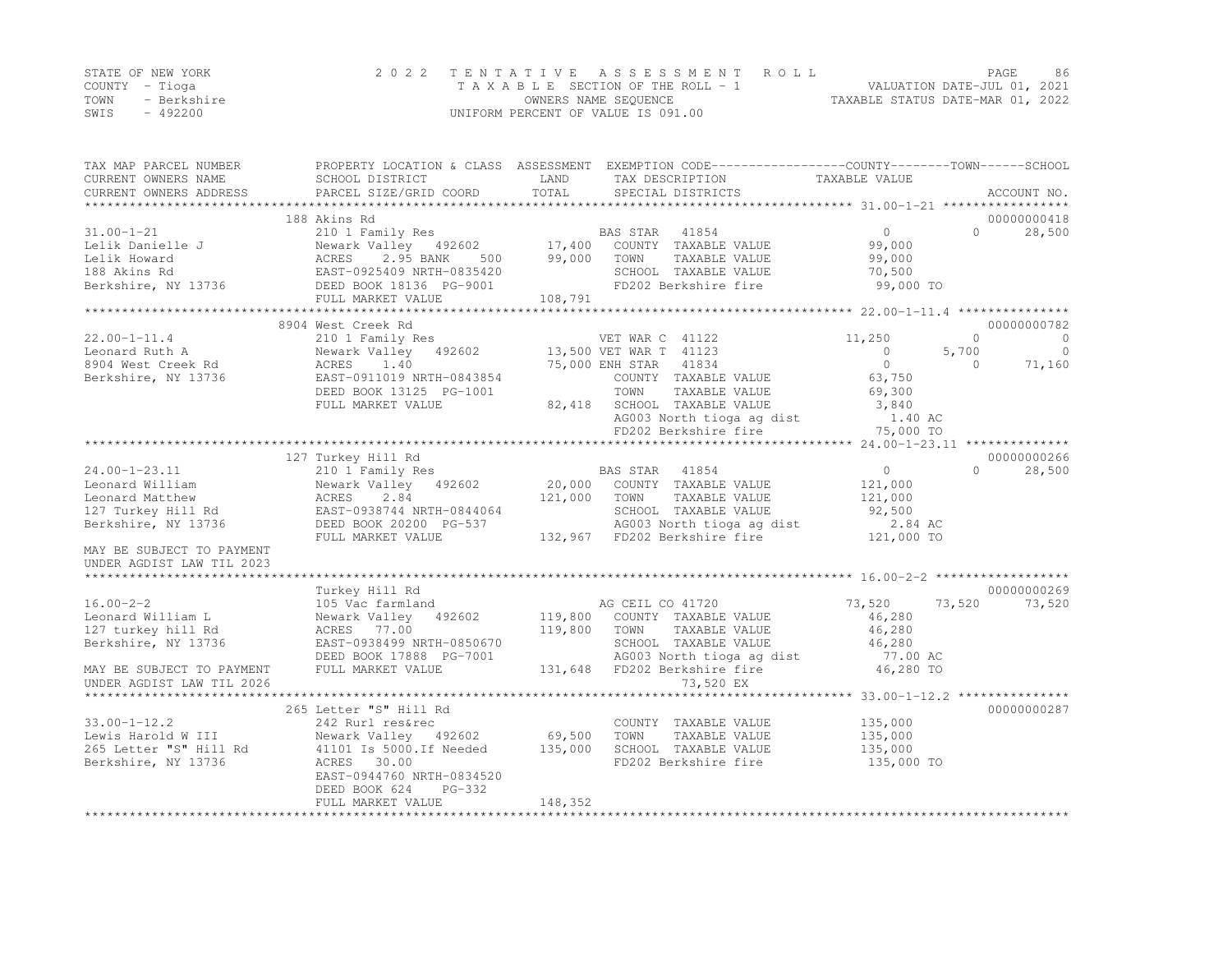|      | STATE OF NEW YORK | 2022 TENTATIVE ASSESSMENT ROLL     |                                  | PAGE.                       | 87 |
|------|-------------------|------------------------------------|----------------------------------|-----------------------------|----|
|      | COUNTY – Tioga    | TAXABLE SECTION OF THE ROLL - 1    |                                  | VALUATION DATE-JUL 01, 2021 |    |
| TOWN | - Berkshire       | OWNERS NAME SEOUENCE               | TAXABLE STATUS DATE-MAR 01, 2022 |                             |    |
| SWIS | $-492200$         | UNIFORM PERCENT OF VALUE IS 091.00 |                                  |                             |    |

| TAX MAP PARCEL NUMBER               | PROPERTY LOCATION & CLASS ASSESSMENT EXEMPTION CODE---------------COUNTY-------TOWN-----SCHOOL        |             |                                                                                                                    |                            |                     |
|-------------------------------------|-------------------------------------------------------------------------------------------------------|-------------|--------------------------------------------------------------------------------------------------------------------|----------------------------|---------------------|
| CURRENT OWNERS NAME                 | SCHOOL DISTRICT                                                                                       | LAND        | TAX DESCRIPTION                                                                                                    | TAXABLE VALUE              |                     |
| CURRENT OWNERS ADDRESS              | PARCEL SIZE/GRID COORD                                                                                | TOTAL       | SPECIAL DISTRICTS                                                                                                  |                            | ACCOUNT NO.         |
|                                     | 12252 Rt 38                                                                                           |             |                                                                                                                    |                            | 00000000324         |
| $31.00 - 2 - 19.1$                  | 271 Mfg housings                                                                                      |             |                                                                                                                    | $0 \qquad \qquad$          | $\bigcap$<br>28,500 |
|                                     | 31.00-2-19.1 271 Mfg housings<br>Lewis Rodney E Newark Valley 492602<br>12252 State Rte 38 ACRES 6.00 |             | BAS STAR 41854<br>24,500 COUNTY TAXABLE VALUE                                                                      | 42,800                     |                     |
|                                     |                                                                                                       | 42,800 TOWN | TAXABLE VALUE                                                                                                      | 42,800                     |                     |
| Berkshire, NY 13736                 | EAST-0928229 NRTH-0833980                                                                             |             | SCHOOL TAXABLE VALUE                                                                                               | 14,300                     |                     |
|                                     | $PG-281$<br>DEED BOOK 603                                                                             |             | 0833980 SCHOOL TAXABLE VALUE<br>G-281                   AG003 North tioga ag dist<br>47,033   FD202 Berkshire fire | 6.00 AC                    |                     |
|                                     | FULL MARKET VALUE                                                                                     |             |                                                                                                                    | 42,800 TO                  |                     |
|                                     |                                                                                                       |             |                                                                                                                    |                            |                     |
|                                     | 82 Mc Mahon Rd                                                                                        |             |                                                                                                                    |                            | 00000000881         |
| $23.00 - 1 - 9.12$                  | COUNTY Newark Valley 492602 11,500 TOWN<br>ACRES 0.80 192602 11,500 TOWN                              |             | COUNTY TAXABLE VALUE                                                                                               | 59,500                     |                     |
| 23.00-1-3.12<br>Liddington Denise E |                                                                                                       |             | TAXABLE VALUE                                                                                                      | 59,500                     |                     |
|                                     |                                                                                                       |             | SCHOOL TAXABLE VALUE                                                                                               | 59,500                     |                     |
| Berkshire, NY 13736                 | EAST-0925711 NRTH-0843372                                                                             |             | FD202 Berkshire fire                                                                                               | 59,500 TO                  |                     |
|                                     | DEED BOOK 13215 PG-368                                                                                |             |                                                                                                                    |                            |                     |
|                                     | FULL MARKET VALUE                                                                                     | 65, 385     |                                                                                                                    |                            |                     |
|                                     |                                                                                                       |             |                                                                                                                    |                            |                     |
|                                     | 56 Mc Mahon Rd                                                                                        |             |                                                                                                                    |                            | 00000000689         |
| $23.00 - 1 - 11.2$                  |                                                                                                       |             |                                                                                                                    | $\overline{0}$             | $\cap$<br>28,500    |
| Liddington Donald R                 |                                                                                                       |             |                                                                                                                    | 165,000                    |                     |
| 56 Mc Mahon Rd                      |                                                                                                       |             |                                                                                                                    | 165,000                    |                     |
| Berkshire, NY 13736                 | ACRES<br>2.06                                                                                         |             | SCHOOL TAXABLE VALUE 136,500                                                                                       |                            |                     |
|                                     | EAST-0926060 NRTH-0842875                                                                             |             | FD202 Berkshire fire                                                                                               | 165,000 TO                 |                     |
|                                     | DEED BOOK 598<br>PG-319                                                                               |             |                                                                                                                    |                            |                     |
|                                     | FULL MARKET VALUE                                                                                     | 181,319     |                                                                                                                    |                            |                     |
|                                     |                                                                                                       |             |                                                                                                                    |                            |                     |
|                                     | 12421 Rt 38                                                                                           |             |                                                                                                                    |                            | 00000000273         |
| $31.07 - 2 - 21$                    | 210 1 Family Res                                                                                      |             | COUNTY TAXABLE VALUE                                                                                               | 90,000                     |                     |
|                                     |                                                                                                       |             | TAXABLE VALUE                                                                                                      | 90,000                     |                     |
| 56 McMahon Road                     | FRNT 137.73 DPTH 283.45                                                                               | 90,000      | SCHOOL TAXABLE VALUE                                                                                               | 90,000                     |                     |
| Berkshire, NY 13736                 | EAST-0927169 NRTH-0838260<br>DEED BOOK 20200 PG-3443                                                  |             | FD202 Berkshire fire                                                                                               | 90,000 TO                  |                     |
|                                     | FULL MARKET VALUE                                                                                     | 98,901      |                                                                                                                    |                            |                     |
|                                     | **********************************                                                                    |             |                                                                                                                    |                            |                     |
|                                     | 383 Akins Rd                                                                                          |             |                                                                                                                    |                            | 00000000221         |
| $31.00 - 1 - 24.1$                  | 260 Seasonal res                                                                                      |             | COUNTY TAXABLE VALUE                                                                                               |                            |                     |
| Liddington Gary P                   | Newark Valley 492602 74,800                                                                           |             | TOWN<br>TAXABLE VALUE                                                                                              | 87,900<br>87.900<br>87,900 |                     |
| Wood Donna                          | merge 2011 31.00-1-26 87,900                                                                          |             | SCHOOL TAXABLE VALUE 87,900                                                                                        |                            |                     |
| 383 Akins Rd                        | ACRES 37.22                                                                                           |             | FD202 Berkshire fire                                                                                               | 87,900 TO                  |                     |
| Berkshire, NY 13736                 | EAST-0920556 NRTH-0835501                                                                             |             |                                                                                                                    |                            |                     |
|                                     | DEED BOOK 521<br>$PG-79$                                                                              |             |                                                                                                                    |                            |                     |
|                                     | FULL MARKET VALUE                                                                                     | 96,593      |                                                                                                                    |                            |                     |
|                                     |                                                                                                       |             |                                                                                                                    |                            |                     |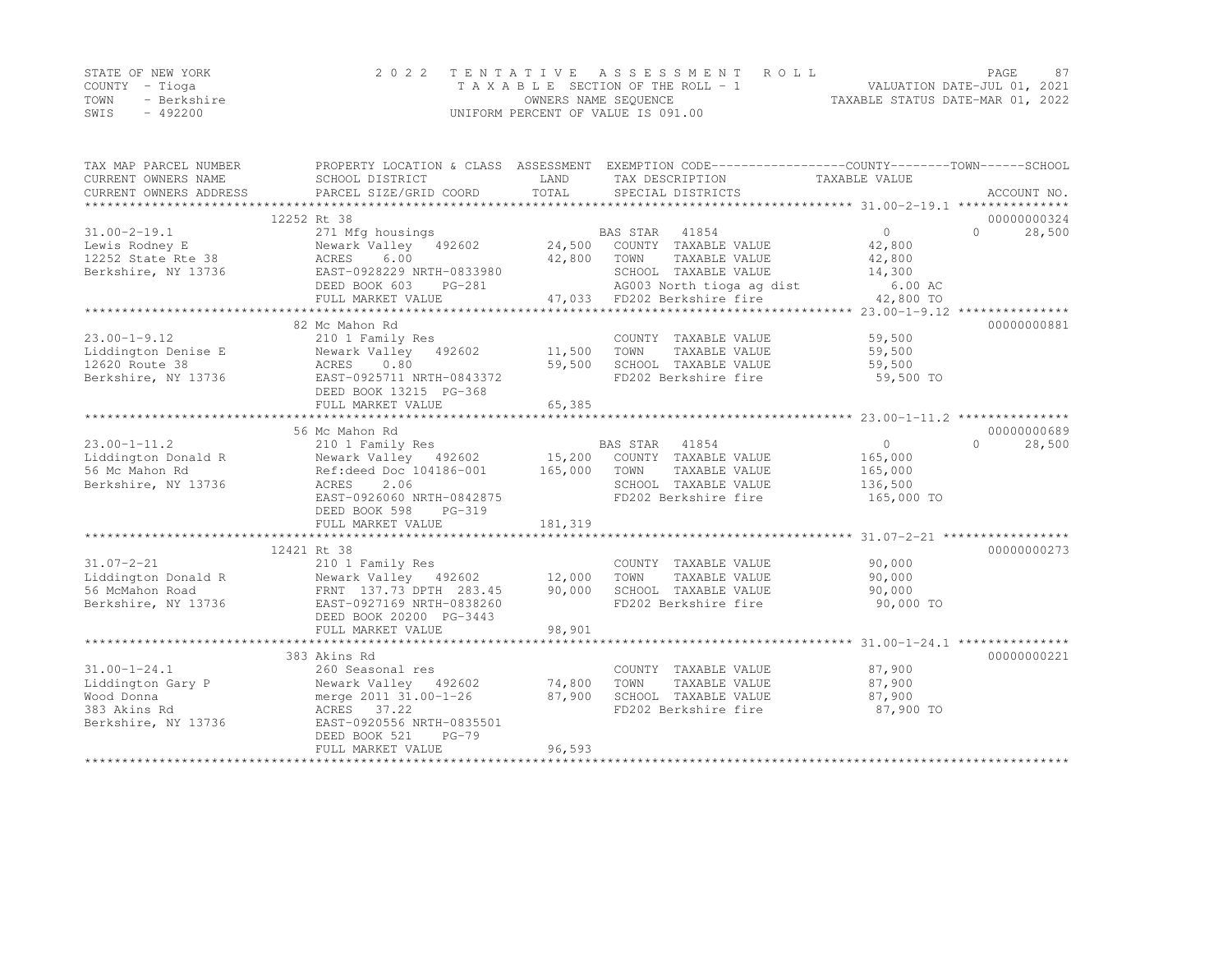|                | STATE OF NEW YORK | 2022 TENTATIVE ASSESSMENT ROLL     |                                  | PAGE | 88 |
|----------------|-------------------|------------------------------------|----------------------------------|------|----|
| COUNTY – Tioga |                   | TAXABLE SECTION OF THE ROLL - 1    | VALUATION DATE-JUL 01, 2021      |      |    |
| TOWN           | - Berkshire       | OWNERS NAME SEQUENCE               | TAXABLE STATUS DATE-MAR 01, 2022 |      |    |
| SWIS           | $-492200$         | UNIFORM PERCENT OF VALUE IS 091.00 |                                  |      |    |

| TAX MAP PARCEL NUMBER                                                                                                                                                                                                                                                                                                       |                                           |               | PROPERTY LOCATION & CLASS ASSESSMENT EXEMPTION CODE----------------COUNTY-------TOWN-----SCHOOL |                                                   |                     |
|-----------------------------------------------------------------------------------------------------------------------------------------------------------------------------------------------------------------------------------------------------------------------------------------------------------------------------|-------------------------------------------|---------------|-------------------------------------------------------------------------------------------------|---------------------------------------------------|---------------------|
| CURRENT OWNERS NAME<br>CURRENT OWNERS ADDRESS                                                                                                                                                                                                                                                                               | SCHOOL DISTRICT<br>PARCEL SIZE/GRID COORD | LAND<br>TOTAL | TAX DESCRIPTION<br>SPECIAL DISTRICTS                                                            | TAXABLE VALUE                                     | ACCOUNT NO.         |
|                                                                                                                                                                                                                                                                                                                             |                                           |               |                                                                                                 |                                                   |                     |
|                                                                                                                                                                                                                                                                                                                             | Akins Rd                                  |               |                                                                                                 |                                                   | 00000000478         |
| $31.00 - 1 - 25$                                                                                                                                                                                                                                                                                                            | 105 Vac farmland                          |               | AG CEIL CO 41720                                                                                | 30,650                                            | 30,650<br>30,650    |
| Liddinton Denise                                                                                                                                                                                                                                                                                                            | Newark Valley 492602                      | $40,000$ AG   | COUNTY TAXABLE VALUE                                                                            | 9,350                                             |                     |
| 12620 Rt 38 Rd                                                                                                                                                                                                                                                                                                              | ACRES 20.00                               | 40,000        | TOWN<br>TAXABLE VALUE                                                                           | 9,350                                             |                     |
| Berkshire, NY 13736                                                                                                                                                                                                                                                                                                         | EAST-0919969 NRTH-0835640                 |               | SCHOOL TAXABLE VALUE                                                                            | 9,350                                             |                     |
|                                                                                                                                                                                                                                                                                                                             | DEED BOOK 15799 PG-2001                   |               |                                                                                                 | 20.00 AC                                          |                     |
| MAY BE SUBJECT TO PAYMENT                                                                                                                                                                                                                                                                                                   | FULL MARKET VALUE                         |               | AG003 North tioga ag dist<br>FD202 Berkshire fire<br>43,956 FD202 Berkshire fire                | 9,350 TO                                          |                     |
| UNDER AGDIST LAW TIL 2026                                                                                                                                                                                                                                                                                                   |                                           |               | 30,650 EX                                                                                       |                                                   |                     |
|                                                                                                                                                                                                                                                                                                                             |                                           |               |                                                                                                 | ******************* 33.00-1-11.11 *************** |                     |
|                                                                                                                                                                                                                                                                                                                             | 800 N Ketchumville Rd                     |               |                                                                                                 |                                                   | 00000000394         |
| $33.00 - 1 - 11.11$                                                                                                                                                                                                                                                                                                         | 210 1 Family Res                          |               | COUNTY TAXABLE VALUE                                                                            | 88,000                                            |                     |
|                                                                                                                                                                                                                                                                                                                             | Newark Valley 492602 19,100               |               | TOWN<br>TAXABLE VALUE                                                                           | 88,000                                            |                     |
| Unilis Bradly Scott<br>Book and Mewark Valley 492602<br>800 N. Ketchumville Road<br>Berkshire, NY 13736<br>EAST-0947287 NRTH-0833690                                                                                                                                                                                        | 500                                       | 88,000        | SCHOOL TAXABLE VALUE                                                                            | 88,000                                            |                     |
|                                                                                                                                                                                                                                                                                                                             |                                           |               | FD202 Berkshire fire                                                                            | 88,000 TO                                         |                     |
|                                                                                                                                                                                                                                                                                                                             | DEED BOOK 20160 PG-512                    |               |                                                                                                 |                                                   |                     |
|                                                                                                                                                                                                                                                                                                                             | FULL MARKET VALUE                         | 96,703        |                                                                                                 |                                                   |                     |
|                                                                                                                                                                                                                                                                                                                             |                                           |               |                                                                                                 |                                                   |                     |
|                                                                                                                                                                                                                                                                                                                             | 1191 N Ketchumville Rd                    |               |                                                                                                 |                                                   | 00000000427         |
| $24.00 - 1 - 15.2$                                                                                                                                                                                                                                                                                                          | 210 1 Family Res                          |               | BAS STAR 41854                                                                                  | $\sim$ 0                                          | 28,500<br>$\bigcap$ |
| Eindsay William D Jr<br>Lindsay Linda<br>105,000<br>105,000<br>105,000<br>105,000<br>105,000<br>105,000<br>105,000<br>24,500<br>24,500<br>24,500<br>24,500<br>24,500<br>2602<br>24,500<br>2602<br>2602<br>26,000                                                                                                            |                                           |               | Newark Valley 492602 24,500 COUNTY TAXABLE VALUE                                                | 105,000                                           |                     |
|                                                                                                                                                                                                                                                                                                                             |                                           | 105,000 TOWN  | TAXABLE VALUE                                                                                   | 105,000                                           |                     |
|                                                                                                                                                                                                                                                                                                                             |                                           |               | SCHOOL TAXABLE VALUE                                                                            | 76,500                                            |                     |
| Berkshire, NY 13736                                                                                                                                                                                                                                                                                                         | DEED BOOK 392<br>PG-0678                  |               | FD202 Berkshire fire                                                                            | 105,000 TO                                        |                     |
|                                                                                                                                                                                                                                                                                                                             | FULL MARKET VALUE                         | 115,385       |                                                                                                 |                                                   |                     |
|                                                                                                                                                                                                                                                                                                                             | 12403 Rt 38                               |               |                                                                                                 |                                                   | 00000000281         |
| $31.07 - 2 - 17$                                                                                                                                                                                                                                                                                                            |                                           |               |                                                                                                 | $\overline{0}$                                    | $\Omega$<br>28,500  |
|                                                                                                                                                                                                                                                                                                                             |                                           |               |                                                                                                 | 98,000                                            |                     |
|                                                                                                                                                                                                                                                                                                                             |                                           |               |                                                                                                 | 98,000                                            |                     |
| $\begin{array}{cccccc} 31.07 - 2 - 17 & 210 & 1 & Family Res & BAS STAR & 41854 \\ Lohman George & Newark Valley & 492602 & 9,300 & COUNTY TAXABLE VALUE \\ Lohman Nancy & FRNT & 71.00 DPTH & 225.00 & 98,000 & TOWN & TAXABLE VALUE \\ 12403 State Rte 38 & EAST-0927249 NRTH-0837840 & SCHOOL TAXABLE VALUE \end{array}$ |                                           |               | SCHOOL TAXABLE VALUE                                                                            | 69,500                                            |                     |
| Berkshire, NY 13736                                                                                                                                                                                                                                                                                                         | DEED BOOK 372<br>PG-0973                  |               | FD202 Berkshire fire                                                                            | 98,000 TO                                         |                     |
|                                                                                                                                                                                                                                                                                                                             | FULL MARKET VALUE                         | 107,692       |                                                                                                 |                                                   |                     |
|                                                                                                                                                                                                                                                                                                                             |                                           |               |                                                                                                 |                                                   |                     |
|                                                                                                                                                                                                                                                                                                                             | Rt 38                                     |               |                                                                                                 |                                                   | 00000000873         |
| $31.07 - 2 - 16.2$                                                                                                                                                                                                                                                                                                          | 314 Rural vac<10                          |               | COUNTY TAXABLE VALUE                                                                            | 300                                               |                     |
|                                                                                                                                                                                                                                                                                                                             |                                           |               | TOWN<br>TAXABLE VALUE                                                                           | 300                                               |                     |
| Lohmann Nancy L                                                                                                                                                                                                                                                                                                             | FRNT 10.00 DPTH 240.00 300                |               | SCHOOL TAXABLE VALUE                                                                            | 300                                               |                     |
| 12403 Rt 38                                                                                                                                                                                                                                                                                                                 | 0.05<br>ACRES                             |               | FD202 Berkshire fire                                                                            | 300 TO                                            |                     |
| Berkshire, NY 13736                                                                                                                                                                                                                                                                                                         | EAST-0927289 NRTH-0837730                 |               |                                                                                                 |                                                   |                     |
|                                                                                                                                                                                                                                                                                                                             | DEED BOOK 20063 PG-5001                   |               |                                                                                                 |                                                   |                     |
|                                                                                                                                                                                                                                                                                                                             | FULL MARKET VALUE                         | 330           |                                                                                                 |                                                   |                     |
|                                                                                                                                                                                                                                                                                                                             |                                           |               |                                                                                                 |                                                   |                     |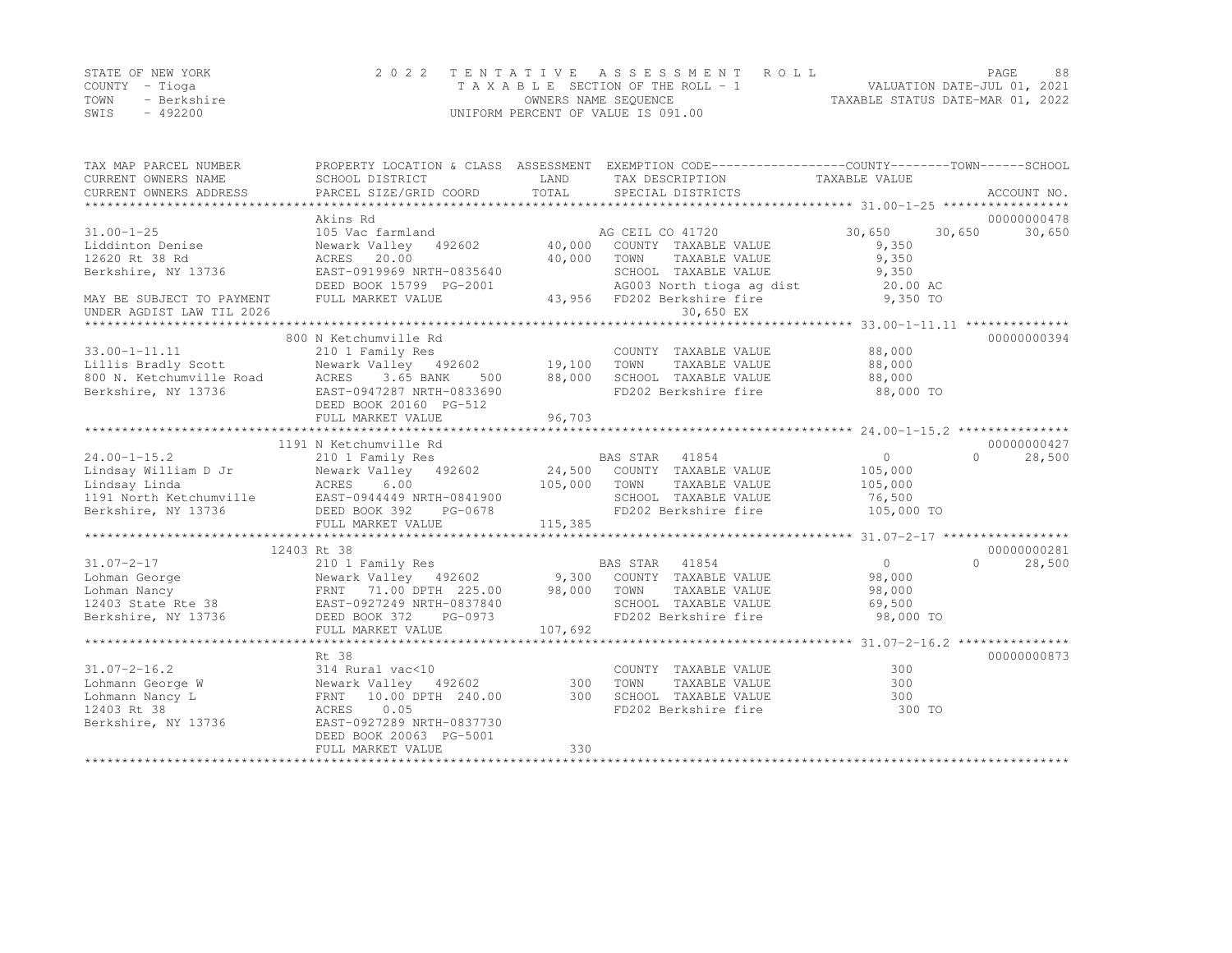|      | STATE OF NEW YORK | 2022 TENTATIVE ASSESSMENT ROLL     |                                  | PAGE.                       | 89 |
|------|-------------------|------------------------------------|----------------------------------|-----------------------------|----|
|      | COUNTY - Tioga    | TAXABLE SECTION OF THE ROLL - 1    |                                  | VALUATION DATE-JUL 01, 2021 |    |
| TOWN | - Berkshire       | OWNERS NAME SEOUENCE               | TAXABLE STATUS DATE-MAR 01, 2022 |                             |    |
| SWIS | $-492200$         | UNIFORM PERCENT OF VALUE IS 091.00 |                                  |                             |    |

| TAX MAP PARCEL NUMBER<br>CURRENT OWNERS NAME<br>CURRENT OWNERS ADDRESS | PROPERTY LOCATION & CLASS ASSESSMENT<br>SCHOOL DISTRICT<br>PARCEL SIZE/GRID COORD | LAND<br>TOTAL           | TAX DESCRIPTION<br>SPECIAL DISTRICTS  | EXEMPTION CODE-----------------COUNTY-------TOWN------SCHOOL<br>TAXABLE VALUE | ACCOUNT NO.      |
|------------------------------------------------------------------------|-----------------------------------------------------------------------------------|-------------------------|---------------------------------------|-------------------------------------------------------------------------------|------------------|
| *************************                                              |                                                                                   |                         |                                       |                                                                               |                  |
|                                                                        | 12696 Rt 38                                                                       |                         |                                       |                                                                               | 00000000213      |
| $23.00 - 2 - 9$                                                        | 210 1 Family Res                                                                  |                         | COUNTY TAXABLE VALUE                  | 139,000                                                                       |                  |
| Lowes Audrey                                                           | Newark Valley 492602                                                              | 10,500                  | TOWN<br>TAXABLE VALUE                 | 139,000                                                                       |                  |
| 12696 Rt 38                                                            | Charles & Marian Howland                                                          | 139,000                 | SCHOOL TAXABLE VALUE                  | 139,000                                                                       |                  |
| Berkshire, NY 13736                                                    | Ttees\life Estate<br>FRNT 150.00 DPTH 175.00<br>BANK<br>500                       |                         | FD202 Berkshire fire                  | 139,000 TO                                                                    |                  |
|                                                                        | EAST-0928719 NRTH-0844840<br>DEED BOOK 11151 PG-8002                              |                         |                                       |                                                                               |                  |
|                                                                        | FULL MARKET VALUE<br>*************************                                    | 152,747<br>************ |                                       |                                                                               |                  |
|                                                                        | 12457 Rt 38                                                                       |                         |                                       |                                                                               | 00000000343      |
| $31.07 - 1 - 8$                                                        | 210 1 Family Res                                                                  |                         | COUNTY TAXABLE VALUE                  | 179,000                                                                       |                  |
| Lull Katie M                                                           | Newark Valley 492602                                                              | 10,400                  | TOWN<br>TAXABLE VALUE                 | 179,000                                                                       |                  |
| Wood Joel C. H.                                                        | FRNT 126.10 DPTH 201.97                                                           | 179,000                 | SCHOOL TAXABLE VALUE                  | 179,000                                                                       |                  |
| 12457 Route 38                                                         | BANK<br>500                                                                       |                         | FD202 Berkshire fire                  | 179,000 TO                                                                    |                  |
| Berkshire, NY 13736                                                    | EAST-0927209 NRTH-0839220                                                         |                         |                                       |                                                                               |                  |
|                                                                        | DEED BOOK 14000 PG-18                                                             |                         |                                       |                                                                               |                  |
|                                                                        | FULL MARKET VALUE                                                                 | 196,703                 |                                       |                                                                               |                  |
|                                                                        |                                                                                   |                         |                                       |                                                                               |                  |
|                                                                        | 357 Rejmer Rd                                                                     |                         |                                       |                                                                               | 00000000588      |
| $30.00 - 1 - 21$                                                       | 210 1 Family Res                                                                  |                         | BAS STAR<br>41854                     | $\circ$                                                                       | 28,500<br>$\cap$ |
| Luszczek Chester Jr                                                    | Newark Valley 492602<br>1.84                                                      | 14,600<br>67,700        | COUNTY TAXABLE VALUE<br>TOWN          | 67,700                                                                        |                  |
| 357 Rejmer Rd<br>Berkshire, NY 13736                                   | ACRES<br>EAST-0911389 NRTH-0832310                                                |                         | TAXABLE VALUE<br>SCHOOL TAXABLE VALUE | 67,700<br>39,200                                                              |                  |
|                                                                        | DEED BOOK 11659 PG-9001                                                           |                         | FD202 Berkshire fire                  | 67,700 TO                                                                     |                  |
|                                                                        | FULL MARKET VALUE                                                                 | 74,396                  |                                       |                                                                               |                  |
|                                                                        |                                                                                   |                         |                                       |                                                                               |                  |
|                                                                        | Rejmer Rd                                                                         |                         |                                       |                                                                               | 00000000039      |
| $30.00 - 1 - 26.1$                                                     | 120 Field crops                                                                   |                         | AG CEIL CO 41720                      | 15,991<br>15,991                                                              | 15,991           |
| Luszczek Christopher                                                   | Newark Valley 492602                                                              | 21,800                  | COUNTY TAXABLE VALUE                  | 5,809                                                                         |                  |
| Luszczek Deborah                                                       | Easement Nyseq 603/69                                                             | 21,800                  | TOWN<br>TAXABLE VALUE                 | 5,809                                                                         |                  |
| 155 Rejmer Rd                                                          | ACRES 10.90 BANK<br>77                                                            |                         | SCHOOL TAXABLE VALUE                  | 5,809                                                                         |                  |
| Berkshire, NY 13736                                                    | EAST-0910772 NRTH-0839353                                                         |                         | FD202 Berkshire fire                  | 5,809 TO                                                                      |                  |
|                                                                        | DEED BOOK 18453 PG-2001                                                           |                         | 15,991 EX                             |                                                                               |                  |
| MAY BE SUBJECT TO PAYMENT<br>UNDER AGDIST LAW TIL 2026                 | FULL MARKET VALUE                                                                 | 23,956                  |                                       |                                                                               |                  |
|                                                                        | West Creek Rd                                                                     |                         |                                       |                                                                               | 00000000363      |
| $14.00 - 2 - 20$                                                       | 105 Vac farmland                                                                  |                         | AG CEIL CO 41720                      | 190                                                                           | 190<br>190       |
| Luszczek Christopher L                                                 | Newark Valley 492602                                                              | 200                     | COUNTY TAXABLE VALUE                  | 10                                                                            |                  |
| Luszczek Deborah L                                                     | 30.00 DPTH<br>30.00<br>FRNT                                                       | 200                     | TOWN<br>TAXABLE VALUE                 | 10                                                                            |                  |
| 155 Rejmer Road                                                        | 77<br>ACRES<br>$0.02$ BANK                                                        |                         | SCHOOL TAXABLE VALUE                  | 10                                                                            |                  |
| Berkshire, NY 13736                                                    | EAST-0911149 NRTH-0847260                                                         |                         | FD202 Berkshire fire                  | 10 TO                                                                         |                  |
|                                                                        | DEED BOOK 20190 PG-2804                                                           |                         | 190 EX                                |                                                                               |                  |
| MAY BE SUBJECT TO PAYMENT<br>UNDER AGDIST LAW TIL 2026                 | FULL MARKET VALUE                                                                 | 220                     |                                       |                                                                               |                  |
| *********************                                                  |                                                                                   |                         |                                       |                                                                               |                  |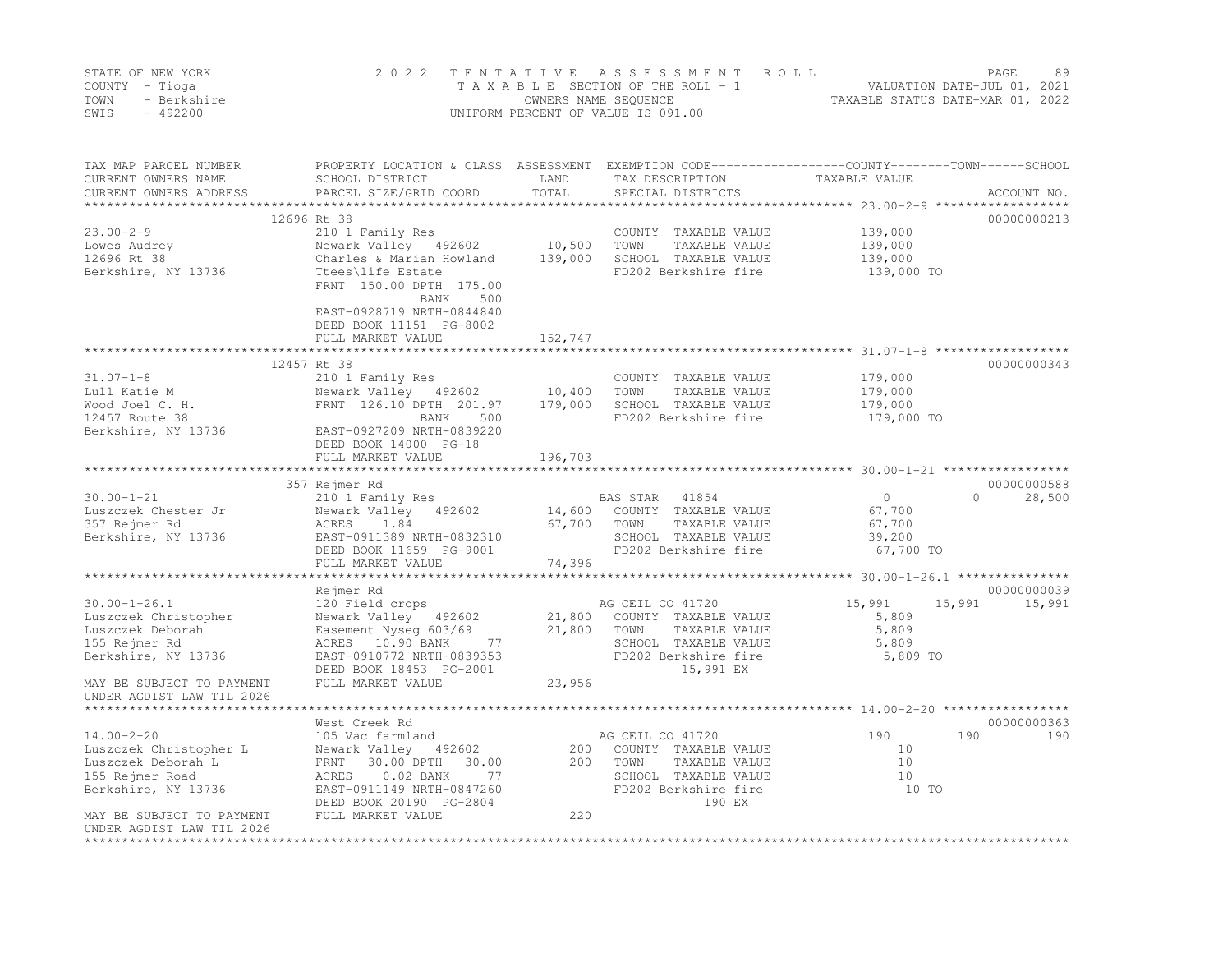|      | STATE OF NEW YORK | 2022 TENTATIVE ASSESSMENT ROLL     |                      |  |                                  | PAGE                        | 90 |
|------|-------------------|------------------------------------|----------------------|--|----------------------------------|-----------------------------|----|
|      | COUNTY – Tioga    | TAXABLE SECTION OF THE ROLL - 1    |                      |  |                                  | VALUATION DATE-JUL 01, 2021 |    |
| TOWN | - Berkshire       |                                    | OWNERS NAME SEOUENCE |  | TAXABLE STATUS DATE-MAR 01, 2022 |                             |    |
| SWIS | - 492200          | UNIFORM PERCENT OF VALUE IS 091.00 |                      |  |                                  |                             |    |

| TAX MAP PARCEL NUMBER                                  |                                            | LAND               | PROPERTY LOCATION & CLASS ASSESSMENT EXEMPTION CODE----------------COUNTY-------TOWN-----SCHOOL | TAXABLE VALUE                                      |             |
|--------------------------------------------------------|--------------------------------------------|--------------------|-------------------------------------------------------------------------------------------------|----------------------------------------------------|-------------|
| CURRENT OWNERS NAME<br>CURRENT OWNERS ADDRESS          | SCHOOL DISTRICT<br>PARCEL SIZE/GRID COORD  | TOTAL              | TAX DESCRIPTION<br>SPECIAL DISTRICTS                                                            |                                                    | ACCOUNT NO. |
|                                                        |                                            | ****************** |                                                                                                 | ******************** 14.00-2-21 ****************** |             |
|                                                        | West Creek Rd                              |                    |                                                                                                 |                                                    | 00000000069 |
| $14.00 - 2 - 21$                                       | 120 Field crops                            |                    | AG CEIL CO 41720                                                                                | 29,929<br>29,929                                   | 29,929      |
| Luszczek Christopher L                                 | Newark Valley 492602                       | 54,000             | COUNTY TAXABLE VALUE                                                                            | 24,071                                             |             |
| Luszczek Deborah L                                     | ACRES 30.00 BANK<br>77                     | 54,000             | TOWN<br>TAXABLE VALUE                                                                           | 24,071                                             |             |
| 155 Rejmer Road                                        | EAST-0910739 NRTH-0847520                  |                    | SCHOOL TAXABLE VALUE                                                                            | 24,071                                             |             |
| Berkshire, NY 13736                                    | DEED BOOK 20190 PG-2804                    |                    | AG003 North tioga ag dist                                                                       | 30.00 AC                                           |             |
|                                                        | FULL MARKET VALUE                          |                    | 59,341 FD202 Berkshire fire                                                                     | 24,071 TO                                          |             |
| MAY BE SUBJECT TO PAYMENT<br>UNDER AGDIST LAW TIL 2026 |                                            |                    | 29,929 EX                                                                                       |                                                    |             |
| ******************************                         |                                            |                    |                                                                                                 |                                                    |             |
|                                                        | West Creek Rd                              |                    |                                                                                                 |                                                    | 00000000466 |
| $14.00 - 2 - 22$                                       | 105 Vac farmland                           |                    | AG CEIL CO 41720                                                                                | 13,704<br>13,704                                   | 13,704      |
| Luszczek Christopher L                                 | Newark Valley 492602                       |                    | 19,000 COUNTY TAXABLE VALUE                                                                     | 5,296                                              |             |
| Luszczek Deborah L                                     | ACRES<br>9.50 BANK<br>77                   | 19,000             | TOWN<br>TAXABLE VALUE                                                                           | 5,296                                              |             |
| 155 Rejmer Road                                        | EAST-0911149 NRTH-0848490                  |                    | SCHOOL TAXABLE VALUE                                                                            | 5,296                                              |             |
| Berkshire, NY 13736                                    | DEED BOOK 20190 PG-2804                    |                    | AG003 North tioga ag dist                                                                       | 9.50 AC                                            |             |
|                                                        | FULL MARKET VALUE                          |                    | 20,879 FD202 Berkshire fire                                                                     | 5,296 TO                                           |             |
| MAY BE SUBJECT TO PAYMENT                              |                                            |                    | 13,704 EX                                                                                       |                                                    |             |
| UNDER AGDIST LAW TIL 2026                              |                                            |                    |                                                                                                 |                                                    |             |
| *****************************                          |                                            |                    |                                                                                                 |                                                    |             |
|                                                        | Rejmer Rd                                  |                    |                                                                                                 |                                                    | 00000000909 |
| $22.00 - 1 - 1.21$                                     | 322 Rural vac>10                           |                    | COUNTY TAXABLE VALUE                                                                            | 41,200                                             |             |
| Luszczek Christopher L                                 | Newark Valley 492602                       | 41,200             | TOWN<br>TAXABLE VALUE                                                                           | 41,200                                             |             |
| Luszczek Deborah L                                     | B631/p53 O&g Lease<br>$5\$ 99              | 41,200             | SCHOOL TAXABLE VALUE                                                                            | 41,200                                             |             |
| 155 Rejmer Road                                        | ACRES 18.11 BANK<br>77                     |                    | AG003 North tioga ag dist                                                                       | 18.11 AC                                           |             |
| Berkshire, NY 13736                                    | EAST-0910686 NRTH-0846374                  |                    | FD202 Berkshire fire                                                                            | 41,200 TO                                          |             |
|                                                        | DEED BOOK 20190 PG-2804                    |                    |                                                                                                 |                                                    |             |
| MAY BE SUBJECT TO PAYMENT                              | FULL MARKET VALUE                          | 45,275             |                                                                                                 |                                                    |             |
| UNDER AGDIST LAW TIL 2023                              |                                            |                    |                                                                                                 |                                                    |             |
| *************************                              |                                            |                    |                                                                                                 |                                                    |             |
|                                                        | Dimon Rd                                   |                    |                                                                                                 |                                                    | 00000000608 |
| $22.00 - 2 - 9.2$                                      | 314 Rural vac<10                           |                    | COUNTY TAXABLE VALUE                                                                            | 5,000                                              |             |
| Luszczek Christopher L                                 | Newark Valley<br>492602                    | 5,000              | TOWN<br>TAXABLE VALUE                                                                           | 5,000                                              |             |
| Luszczek Deborah L                                     | 1.00<br>ACRES<br>EAST-0916565 NRTH-0841399 | 5,000              | SCHOOL TAXABLE VALUE                                                                            | 5,000<br>1.00 AC                                   |             |
| 155 Rajmer Road<br>Berkshire, NY 13736                 | DEED BOOK 20170 PG-3612                    |                    | AG003 North tioga ag dist<br>FD202 Berkshire fire                                               | 5,000 TO                                           |             |
|                                                        | FULL MARKET VALUE                          | 5,495              |                                                                                                 |                                                    |             |
|                                                        |                                            |                    |                                                                                                 |                                                    |             |
|                                                        | 285 Ford Hill Rd                           |                    |                                                                                                 |                                                    | 00000000508 |
| $22.00 - 2 - 11$                                       | 112 Dairy farm                             |                    | AG CEIL CO 41720                                                                                | 109,610<br>109,610                                 | 109,610     |
| Luszczek Christopher L                                 | Newark Valley 492602                       | 170,000            | COUNTY TAXABLE VALUE                                                                            | 69,390                                             |             |
| Luszczek Deborah L                                     | ACRES 106.50 BANK<br>77                    | 179,000            | TOWN<br>TAXABLE VALUE                                                                           | 69,390                                             |             |
| 155 Rejmer Rd                                          | EAST-0918389 NRTH-0842720                  |                    | SCHOOL TAXABLE VALUE                                                                            | 69,390                                             |             |
| Berkshire, NY 13736                                    | $PG-27$<br>DEED BOOK 709                   |                    | AG003 North tioga ag dist                                                                       | 106.50 AC                                          |             |
|                                                        | FULL MARKET VALUE                          | 196,703            | FD202 Berkshire fire                                                                            | 69,390 TO                                          |             |
| MAY BE SUBJECT TO PAYMENT                              |                                            |                    | 109,610 EX                                                                                      |                                                    |             |
| UNDER AGDIST LAW TIL 2026                              |                                            |                    |                                                                                                 |                                                    |             |
| ********************                                   |                                            |                    |                                                                                                 |                                                    |             |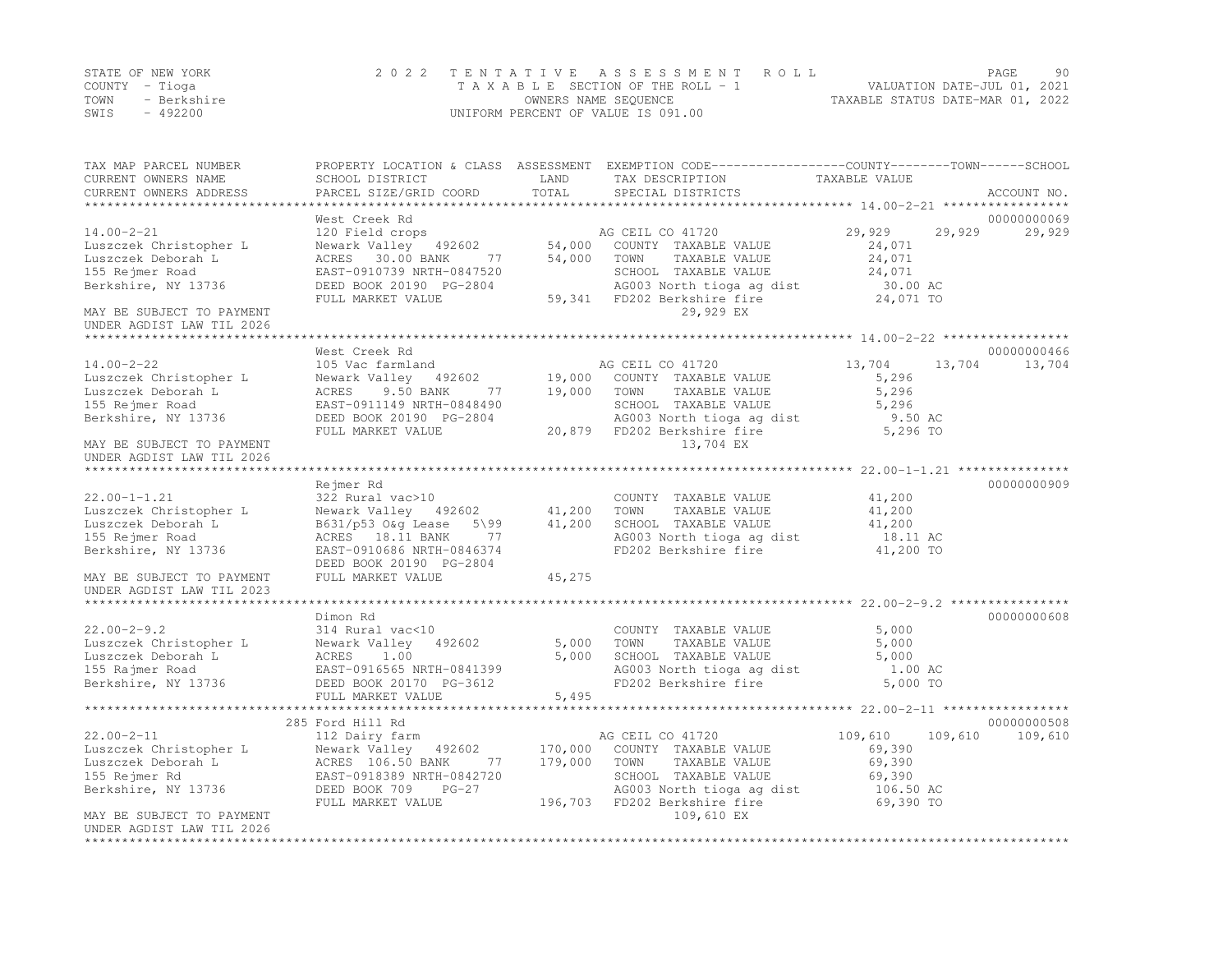|      | STATE OF NEW YORK | 2022 TENTATIVE ASSESSMENT ROLL     | PAGE                             | 91 |
|------|-------------------|------------------------------------|----------------------------------|----|
|      | COUNTY – Tioga    | TAXABLE SECTION OF THE ROLL - 1    | VALUATION DATE-JUL 01, 2021      |    |
| TOWN | - Berkshire       | OWNERS NAME SEQUENCE               | TAXABLE STATUS DATE-MAR 01, 2022 |    |
| SWIS | - 492200          | UNIFORM PERCENT OF VALUE IS 091.00 |                                  |    |

| TAX MAP PARCEL NUMBER<br>CURRENT OWNERS NAME<br>CURRENT OWNERS ADDRESS                                                                                             | SCHOOL DISTRICT<br>PARCEL SIZE/GRID COORD                                                                                                                                  | LAND<br>TOTAL                 | PROPERTY LOCATION & CLASS ASSESSMENT EXEMPTION CODE----------------COUNTY-------TOWN------SCHOOL<br>TAX DESCRIPTION<br>SPECIAL DISTRICTS                           | TAXABLE VALUE                                                           | ACCOUNT NO.                                  |
|--------------------------------------------------------------------------------------------------------------------------------------------------------------------|----------------------------------------------------------------------------------------------------------------------------------------------------------------------------|-------------------------------|--------------------------------------------------------------------------------------------------------------------------------------------------------------------|-------------------------------------------------------------------------|----------------------------------------------|
|                                                                                                                                                                    |                                                                                                                                                                            |                               |                                                                                                                                                                    |                                                                         |                                              |
| $22.00 - 2 - 18.6$<br>Luszczek Christopher L<br>Luszczek Deborah<br>155 Rejemer Rd<br>Berkshire, NY 13736<br>MAY BE SUBJECT TO PAYMENT                             | Ford Hill Rd<br>105 Vac farmland<br>Newark Valley 492602<br>77<br>ACRES 23.37 BANK<br>EAST-0918779 NRTH-0840460<br>DEED BOOK 500<br>PG-0104<br>FULL MARKET VALUE           | 38,000<br>38,000              | AG CEIL CO 41720<br>COUNTY TAXABLE VALUE<br>TOWN<br>TAXABLE VALUE<br>SCHOOL TAXABLE VALUE<br>AG003 North tioga ag dist<br>41,758 FD202 Berkshire fire<br>27,960 EX | 27,960<br>27,960<br>10,040<br>10,040<br>10,040<br>23.37 AC<br>10,040 TO | 00000000669<br>27,960                        |
| UNDER AGDIST LAW TIL 2026                                                                                                                                          |                                                                                                                                                                            |                               |                                                                                                                                                                    |                                                                         |                                              |
| $22.00 - 2 - 20$<br>Luszczek Christopher L<br>Luszczek Deborah L<br>155 Rejmer Rd<br>Berkshire, NY 13736<br>MAY BE SUBJECT TO PAYMENT<br>UNDER AGDIST LAW TIL 2026 | Dimon Rd<br>120 Field crops<br>Newark Valley 492602<br>ACRES 54.00 BANK<br>77<br>EAST-0916724 NRTH-0839994<br>DEED BOOK 709<br>$PG-27$<br>FULL MARKET VALUE                | 82,400<br>82,400              | AG CEIL CO 41720<br>COUNTY TAXABLE VALUE<br>TOWN<br>TAXABLE VALUE<br>SCHOOL TAXABLE VALUE<br>AG003 North tioga ag dist<br>90,549 FD202 Berkshire fire<br>61,279 EX | 61,279<br>61,279<br>21,121<br>21,121<br>21,121<br>54.00 AC<br>21,121 TO | 00000000507<br>61,279                        |
| *************************                                                                                                                                          |                                                                                                                                                                            |                               |                                                                                                                                                                    |                                                                         |                                              |
| $30.00 - 1 - 13$<br>Luszczek Christopher L<br>Luszczek Deborah<br>155 Rejmer Rd<br>Berkshire, NY 13736                                                             | 155 Rejmer Rd<br>112 Dairy farm<br>Newark Valley 492602<br>Partial<br>ACRES 326.00 BANK<br>77<br>EAST-0912839 NRTH-0837210<br>DEED BOOK 485<br>PG-0086                     |                               | AG CEIL CO 41720<br>389,500 BAS STAR 41854<br>715,000 COUNTY TAXABLE VALUE<br>TOWN<br>TAXABLE VALUE<br>SCHOOL TAXABLE VALUE<br>AG003 North tioga ag dist 326.00 AC | 222,719<br>222,719<br>$\circ$<br>492,281<br>492,281<br>463,781          | 00000000282<br>222,719<br>28,500<br>$\Omega$ |
| MAY BE SUBJECT TO PAYMENT                                                                                                                                          | FULL MARKET VALUE                                                                                                                                                          |                               | 785,714 FD202 Berkshire fire                                                                                                                                       | 492,281 TO                                                              |                                              |
| UNDER AGDIST LAW TIL 2026                                                                                                                                          |                                                                                                                                                                            |                               | 222,719 EX                                                                                                                                                         |                                                                         |                                              |
|                                                                                                                                                                    | Rejmer Rd                                                                                                                                                                  |                               |                                                                                                                                                                    |                                                                         | 00000000198                                  |
| $30.00 - 1 - 22$<br>Luszczek Christopher L<br>Luszczek Deborah L<br>155 Rejmer Road<br>Berkshire, NY 13736<br>MAY BE SUBJECT TO PAYMENT                            | 120 Field crops<br>Newark Valley 492602<br>B631\p53 O&g Lease 5\99<br>ACRES 100.70 BANK<br>77<br>EAST-0911221 NRTH-0831304<br>DEED BOOK 20200 PG-1739<br>FULL MARKET VALUE | 152,700<br>152,700<br>167,802 | AG CEIL CO 41720<br>COUNTY TAXABLE VALUE<br>TOWN<br>TAXABLE VALUE<br>SCHOOL TAXABLE VALUE<br>AG003 North tioga ag dist<br>FD202 Berkshire fire<br>104,694 EX       | 104,694<br>48,006<br>48,006<br>48,006<br>100.70 AC<br>48,006 TO         | 104,694 104,694                              |
| UNDER AGDIST LAW TIL 2026                                                                                                                                          |                                                                                                                                                                            |                               |                                                                                                                                                                    |                                                                         |                                              |
| $22.00 - 2 - 18.22$<br>Luszczek Christopher L Jr. Newark Valley<br>Mertson Samantha<br>374 Ford Hill Road<br>Berkshire, NY 13736                                   | 374 Ford Hill Rd<br>210 1 Family Res<br>492602<br>ACRES<br>1.46<br>EAST-0918261 NRTH-0739573<br>DEED BOOK 20170 PG-4355<br>FULL MARKET VALUE                               | 13,700<br>35,000<br>38,462    | COUNTY TAXABLE VALUE<br>TOWN<br>TAXABLE VALUE<br>SCHOOL TAXABLE VALUE<br>FD202 Berkshire fire                                                                      | 35,000<br>35,000<br>35,000<br>35,000 TO                                 | 00000000823                                  |
|                                                                                                                                                                    |                                                                                                                                                                            |                               |                                                                                                                                                                    |                                                                         |                                              |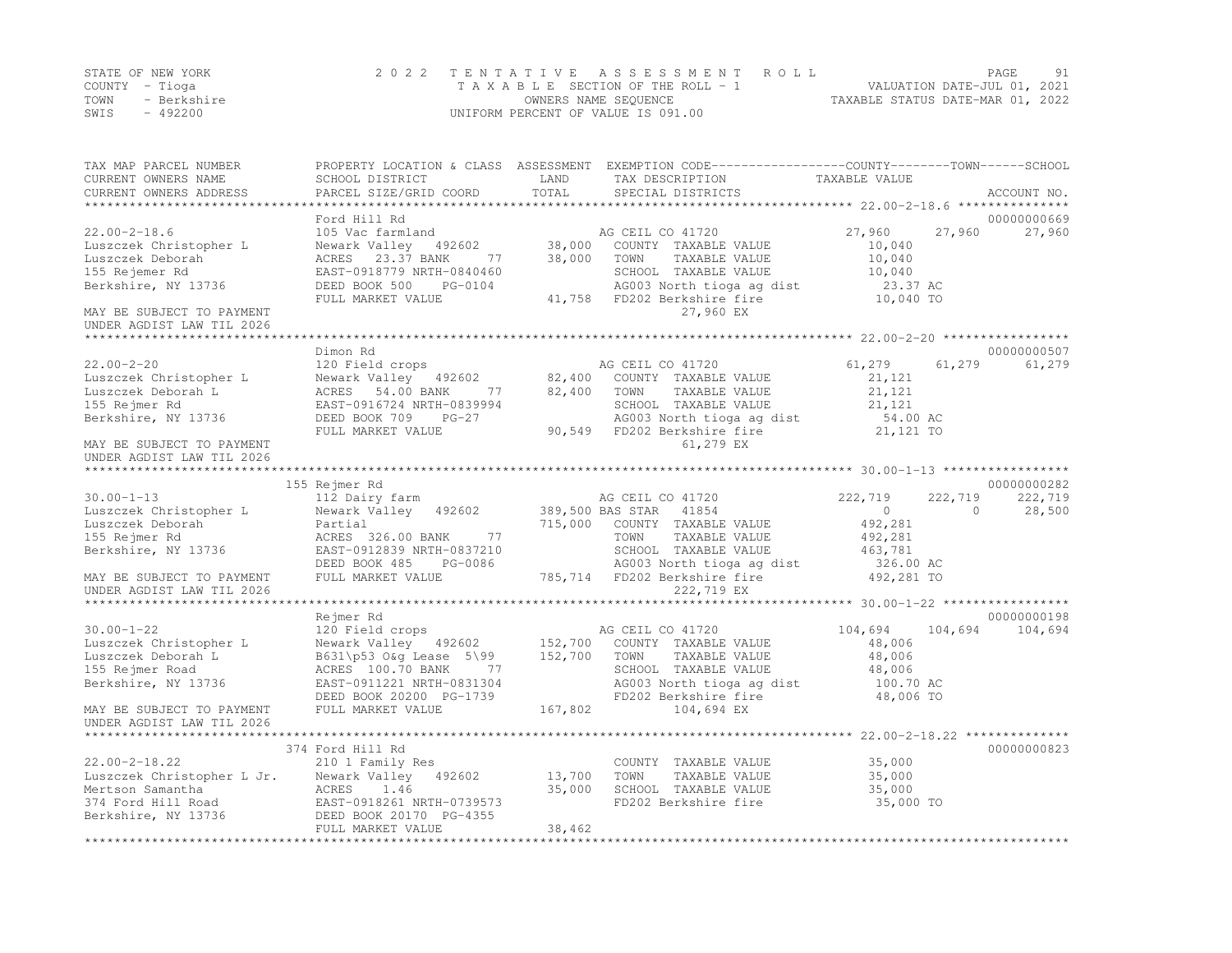|      | STATE OF NEW YORK | 2022 TENTATIVE ASSESSMENT ROLL     | PAGE                             | 92 |
|------|-------------------|------------------------------------|----------------------------------|----|
|      | COUNTY – Tioga    | TAXABLE SECTION OF THE ROLL - 1    | VALUATION DATE-JUL 01, 2021      |    |
| TOWN | - Berkshire       | OWNERS NAME SEQUENCE               | TAXABLE STATUS DATE-MAR 01, 2022 |    |
| SWIS | - 492200          | UNIFORM PERCENT OF VALUE IS 091.00 |                                  |    |

| TAX MAP PARCEL NUMBER<br>CURRENT OWNERS NAME                                                                               | SCHOOL DISTRICT                                                                                                                                                         | LAND                          | PROPERTY LOCATION & CLASS ASSESSMENT EXEMPTION CODE----------------COUNTY-------TOWN------SCHOOL<br>TAX DESCRIPTION                                          | TAXABLE VALUE                                                              |                     |
|----------------------------------------------------------------------------------------------------------------------------|-------------------------------------------------------------------------------------------------------------------------------------------------------------------------|-------------------------------|--------------------------------------------------------------------------------------------------------------------------------------------------------------|----------------------------------------------------------------------------|---------------------|
| CURRENT OWNERS ADDRESS                                                                                                     | PARCEL SIZE/GRID COORD                                                                                                                                                  | TOTAL                         | SPECIAL DISTRICTS                                                                                                                                            |                                                                            | ACCOUNT NO.         |
|                                                                                                                            | West Creek Rd                                                                                                                                                           |                               |                                                                                                                                                              |                                                                            | 00000000550         |
| $22.00 - 2 - 23.2$<br>Luszczek Christopher L.&Debo<br>Luszczek Christopher L Jr.<br>155 Rejmer Road<br>Berkshire, NY 13736 | 312 Vac w/imprv<br>Newark Valley 492602<br>Gas lease 6/27/2006 5 yea<br>9.80<br>ACRES<br>EAST-0910309 NRTH-0841490<br>DEED BOOK 20190 PG-3520                           | 22,600<br>35,300              | AG CEIL CO 41720<br>COUNTY TAXABLE VALUE<br>TOWN<br>TAXABLE VALUE<br>SCHOOL TAXABLE VALUE<br>AG003 North tioga ag dist<br>FD202 Berkshire fire               | 13,479<br>21,821<br>21,821<br>21,821<br>9.80 AC<br>21,821 TO               | 13,479 13,479       |
| MAY BE SUBJECT TO PAYMENT<br>UNDER AGDIST LAW TIL 2026                                                                     | FULL MARKET VALUE                                                                                                                                                       | 38,791                        | 13,479 EX                                                                                                                                                    |                                                                            |                     |
|                                                                                                                            | Dimon Rd                                                                                                                                                                |                               |                                                                                                                                                              |                                                                            | 00000000509         |
| $22.00 - 2 - 9.11$<br>Luszczek Christorher L<br>Luszczek Deborah L<br>155 Rejmer Rd<br>Berkshire, NY 13736                 | 105 Vac farmland<br>Newark Valley 492602<br>Easement B628/p85<br>77<br>ACRES 112.56 BANK<br>EAST-0916389 NRTH-0842390<br>DEED BOOK 709<br>$PG-27$<br>FULL MARKET VALUE  | 164,600<br>164,600<br>180,879 | AG CEIL CO 41720<br>COUNTY TAXABLE VALUE<br>TOWN<br>TAXABLE VALUE<br>SCHOOL TAXABLE VALUE<br>AG003 North tioga ag dist<br>FD202 Berkshire fire<br>117,147 EX | 117,147<br>117,147<br>47,453<br>47,453<br>47,453<br>112.56 AC<br>47,453 TO | 117,147             |
| MAY BE SUBJECT TO PAYMENT<br>UNDER AGDIST LAW TIL 2026                                                                     |                                                                                                                                                                         |                               |                                                                                                                                                              |                                                                            |                     |
|                                                                                                                            |                                                                                                                                                                         |                               |                                                                                                                                                              |                                                                            |                     |
|                                                                                                                            | 260 Rejmer Rd                                                                                                                                                           |                               |                                                                                                                                                              |                                                                            | 00000000617         |
| $30.00 - 1 - 24.4$                                                                                                         | 210 1 Family Res                                                                                                                                                        |                               | ENH STAR<br>41834                                                                                                                                            | $\circ$                                                                    | $\bigcap$<br>71,160 |
| Luszczek Elizabeth<br>260 Rejmer Rd<br>Berkshire, NY 13736                                                                 | Newark Valley 492602<br>ACRES<br>8.00<br>EAST-0910799 NRTH-0834940<br>DEED BOOK 451<br>PG-0204<br>FULL MARKET VALUE                                                     | 28,500<br>195,300<br>214,615  | COUNTY TAXABLE VALUE<br>TOWN<br>TAXABLE VALUE<br>SCHOOL TAXABLE VALUE<br>FD202 Berkshire fire                                                                | 195,300<br>195,300<br>124,140<br>195,300 TO                                |                     |
|                                                                                                                            |                                                                                                                                                                         |                               |                                                                                                                                                              |                                                                            |                     |
| $30.00 - 1 - 12.112$<br>Luszczek Joshua J<br>155 Rejmer Road<br>Berkshire, NY 13736                                        | Rejmer Rd<br>314 Rural vac<10<br>Newark Valley 492602<br>FRNT 327.00 DPTH<br>2.21<br>ACRES<br>EAST-0911197 NRTH-0839229<br>DEED BOOK 20200 PG-1826<br>FULL MARKET VALUE | 10,300<br>10,300<br>11,319    | COUNTY TAXABLE VALUE<br>TOWN<br>TAXABLE VALUE<br>SCHOOL TAXABLE VALUE<br>FD202 Berkshire fire                                                                | 10,300<br>10,300<br>10,300<br>10,300 TO                                    | 00000000184         |
|                                                                                                                            |                                                                                                                                                                         |                               |                                                                                                                                                              |                                                                            |                     |
| $31.07 - 1 - 27$<br>LYON DEVIN D<br>13 MILL STREET<br>BERKSHIRE, NY 13736                                                  | 13 Mill St<br>270 Mfg housing<br>Newark Valley 492602<br>FRNT 110.00 DPTH 136.13<br>EAST-0927709 NRTH-0839460<br>DEED BOOK 20170 PG-2847<br>FULL MARKET VALUE           | 9,200<br>24,300<br>26,703     | COUNTY TAXABLE VALUE<br>TOWN<br>TAXABLE VALUE<br>SCHOOL TAXABLE VALUE<br>FD202 Berkshire fire                                                                | 24,300<br>24,300<br>24,300<br>24,300 TO                                    | 00000000314         |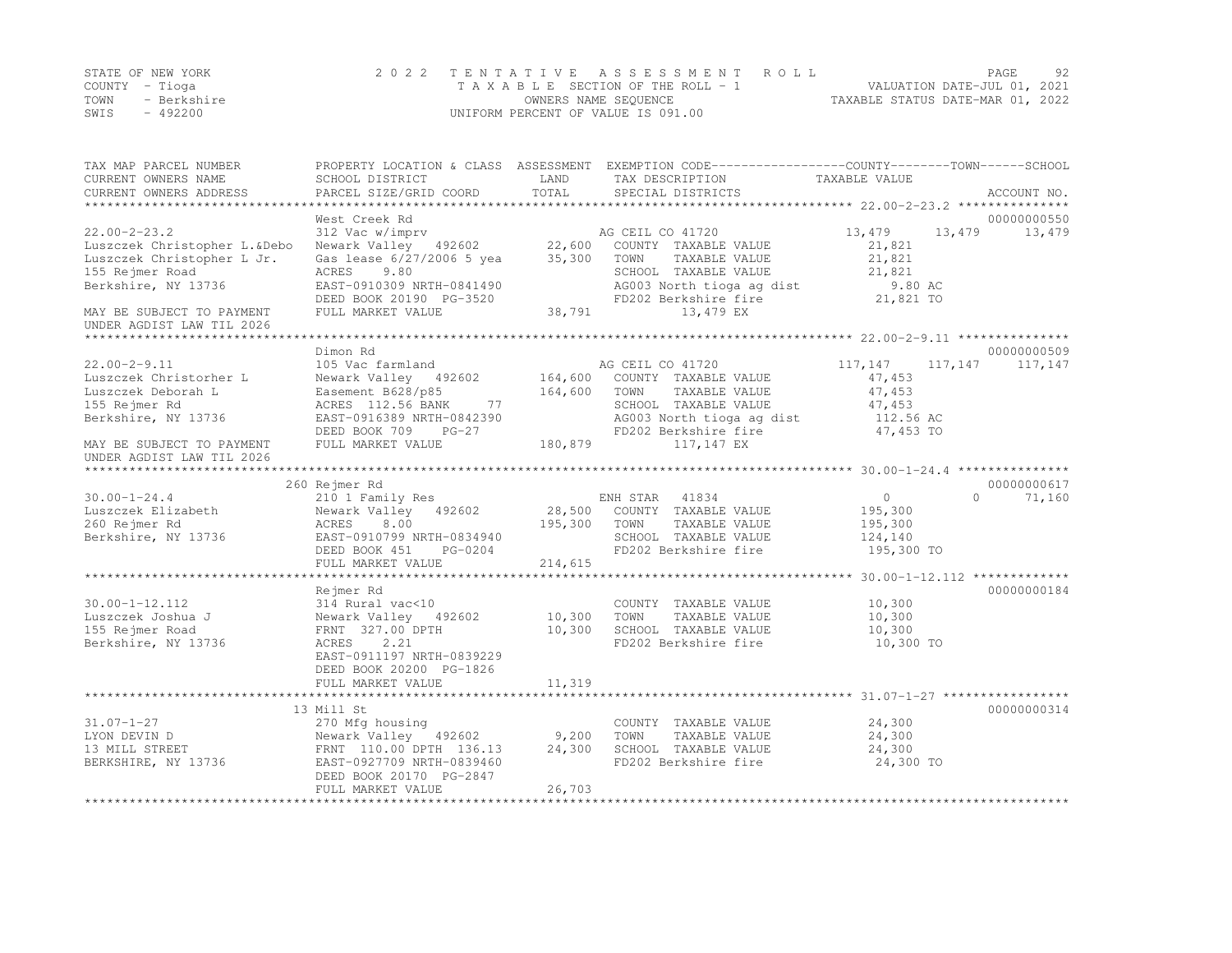|      | STATE OF NEW YORK | 2022 TENTATIVE ASSESSMENT ROLL     | PAGE.                            | 93 |
|------|-------------------|------------------------------------|----------------------------------|----|
|      | COUNTY – Tioga    | TAXABLE SECTION OF THE ROLL - 1    | VALUATION DATE-JUL 01, 2021      |    |
| TOWN | - Berkshire       | OWNERS NAME SEOUENCE               | TAXABLE STATUS DATE-MAR 01, 2022 |    |
| SWIS | $-492200$         | UNIFORM PERCENT OF VALUE IS 091.00 |                                  |    |

| 12340 Rt 38<br>00000000450<br>$31.00 - 1 - 14$<br>6,600<br>312 Vac w/imprv<br>COUNTY TAXABLE VALUE<br>TAXABLE VALUE<br>6,600<br>Newark Valley 492602<br>5,000<br>TOWN<br>Magnus Penny<br>PO Box 124<br>3.00<br>6,600<br>ACRES<br>6,600<br>SCHOOL TAXABLE VALUE<br>Berkshire, NY 13736-0124<br>EAST-0927879 NRTH-0836460<br>FD202 Berkshire fire<br>6,600 TO<br>DEED BOOK 656<br>$PG-33$<br>7,253<br>FULL MARKET VALUE<br>12332 Rt 38<br>00000000378<br>109,000<br>COUNTY TAXABLE VALUE<br>31.00-1-15<br>Magnus Penny<br>12332 State Rte 38<br>PO Box 124<br>PO Box 124<br>PO Box 124<br>PO Box 124<br>PO Box 124<br>PO Box 124<br>PO Box 124<br>PO Box 124<br>PO Box 124<br>PO Box 124<br>PO Box 124<br>PO Box 124<br>PO Box 124<br>PO Box 124<br>PO Box 1<br>TOWN<br>TAXABLE VALUE<br>109,000<br>SCHOOL TAXABLE VALUE<br>109,000<br>FD202 Berkshire fire<br>109,000 TO<br>Berkshire, NY 13736<br>DEED BOOK 625<br>$PG-183$<br>FULL MARKET VALUE<br>119,780<br>00000000286<br>12523 Rt 38<br>COUNTY TAXABLE VALUE<br>68,000<br>481 Att row bldg<br>TAXABLE VALUE<br>Newark Valley 492602<br>8,200<br>TOWN<br>68,000<br>FRNT 49.25 DPTH 135.00<br>68,000<br>SCHOOL TAXABLE VALUE<br>68,000<br>FD202 Berkshire fire<br>BANK<br>77<br>68,000 TO<br>EAST-0927649 NRTH-0840750<br>DEED BOOK 13128 PG-2001<br>74,725<br>FULL MARKET VALUE<br>1131-1 Brown Rd<br>00000000371<br>$\Omega$<br>$31.00 - 2 - 18$<br>220 2 Family Res<br>BAS STAR 41854<br>$\Omega$<br>28,500<br>COUNTY TAXABLE VALUE<br>Manning Steven<br>Newark Valley 492602<br>12,500<br>65,000<br>Manning Bonnie<br>65,000<br>TOWN<br>TAXABLE VALUE<br>65,000<br>ACRES 1.00<br>EAST-0928269 NRTH-0834550<br>CORPORAGE PG-8001<br>SCHOOL TAXABLE VALUE<br>1131-1 Brown Rd<br>36,500<br>Berkshire, NY 13736<br>FD202 Berkshire fire<br>DEED BOOK 12046 PG-8001<br>65,000 TO<br>71,429<br>FULL MARKET VALUE<br>12437 Rt 38<br>00000000293<br>BAS STAR 41854<br>$\overline{0}$<br>$\Omega$<br>28,500<br>$31.07 - 2 - 24$<br>210 1 Family Res<br>Marsh Dorothy<br>9,700 COUNTY TAXABLE VALUE<br>59,600<br>Newark Valley 492602<br>59,600<br>PO Box 6<br>Deed Date 06-22-95<br>TOWN<br>TAXABLE VALUE<br>59,600<br>Berkshire, NY 13736<br>FRNT 90.00 DPTH 218.00<br>SCHOOL TAXABLE VALUE<br>31,100<br>FD202 Berkshire fire<br>59,600 TO<br>EAST-0927139 NRTH-0838680<br>DEED BOOK 570<br>$PG-154$<br>65,495<br>FULL MARKET VALUE | TAX MAP PARCEL NUMBER<br>CURRENT OWNERS NAME<br>CURRENT OWNERS ADDRESS | PROPERTY LOCATION & CLASS ASSESSMENT EXEMPTION CODE----------------COUNTY-------TOWN-----SCHOOL<br>SCHOOL DISTRICT<br>PARCEL SIZE/GRID COORD | LAND<br>TOTAL | TAX DESCRIPTION<br>SPECIAL DISTRICTS | TAXABLE VALUE | ACCOUNT NO. |
|------------------------------------------------------------------------------------------------------------------------------------------------------------------------------------------------------------------------------------------------------------------------------------------------------------------------------------------------------------------------------------------------------------------------------------------------------------------------------------------------------------------------------------------------------------------------------------------------------------------------------------------------------------------------------------------------------------------------------------------------------------------------------------------------------------------------------------------------------------------------------------------------------------------------------------------------------------------------------------------------------------------------------------------------------------------------------------------------------------------------------------------------------------------------------------------------------------------------------------------------------------------------------------------------------------------------------------------------------------------------------------------------------------------------------------------------------------------------------------------------------------------------------------------------------------------------------------------------------------------------------------------------------------------------------------------------------------------------------------------------------------------------------------------------------------------------------------------------------------------------------------------------------------------------------------------------------------------------------------------------------------------------------------------------------------------------------------------------------------------------------------------------------------------------------------------------------------------------------------------------------------------------------------------------------------------------------------------------------------------------------------|------------------------------------------------------------------------|----------------------------------------------------------------------------------------------------------------------------------------------|---------------|--------------------------------------|---------------|-------------|
|                                                                                                                                                                                                                                                                                                                                                                                                                                                                                                                                                                                                                                                                                                                                                                                                                                                                                                                                                                                                                                                                                                                                                                                                                                                                                                                                                                                                                                                                                                                                                                                                                                                                                                                                                                                                                                                                                                                                                                                                                                                                                                                                                                                                                                                                                                                                                                                    |                                                                        |                                                                                                                                              |               |                                      |               |             |
|                                                                                                                                                                                                                                                                                                                                                                                                                                                                                                                                                                                                                                                                                                                                                                                                                                                                                                                                                                                                                                                                                                                                                                                                                                                                                                                                                                                                                                                                                                                                                                                                                                                                                                                                                                                                                                                                                                                                                                                                                                                                                                                                                                                                                                                                                                                                                                                    |                                                                        |                                                                                                                                              |               |                                      |               |             |
|                                                                                                                                                                                                                                                                                                                                                                                                                                                                                                                                                                                                                                                                                                                                                                                                                                                                                                                                                                                                                                                                                                                                                                                                                                                                                                                                                                                                                                                                                                                                                                                                                                                                                                                                                                                                                                                                                                                                                                                                                                                                                                                                                                                                                                                                                                                                                                                    |                                                                        |                                                                                                                                              |               |                                      |               |             |
|                                                                                                                                                                                                                                                                                                                                                                                                                                                                                                                                                                                                                                                                                                                                                                                                                                                                                                                                                                                                                                                                                                                                                                                                                                                                                                                                                                                                                                                                                                                                                                                                                                                                                                                                                                                                                                                                                                                                                                                                                                                                                                                                                                                                                                                                                                                                                                                    |                                                                        |                                                                                                                                              |               |                                      |               |             |
|                                                                                                                                                                                                                                                                                                                                                                                                                                                                                                                                                                                                                                                                                                                                                                                                                                                                                                                                                                                                                                                                                                                                                                                                                                                                                                                                                                                                                                                                                                                                                                                                                                                                                                                                                                                                                                                                                                                                                                                                                                                                                                                                                                                                                                                                                                                                                                                    |                                                                        |                                                                                                                                              |               |                                      |               |             |
|                                                                                                                                                                                                                                                                                                                                                                                                                                                                                                                                                                                                                                                                                                                                                                                                                                                                                                                                                                                                                                                                                                                                                                                                                                                                                                                                                                                                                                                                                                                                                                                                                                                                                                                                                                                                                                                                                                                                                                                                                                                                                                                                                                                                                                                                                                                                                                                    |                                                                        |                                                                                                                                              |               |                                      |               |             |
|                                                                                                                                                                                                                                                                                                                                                                                                                                                                                                                                                                                                                                                                                                                                                                                                                                                                                                                                                                                                                                                                                                                                                                                                                                                                                                                                                                                                                                                                                                                                                                                                                                                                                                                                                                                                                                                                                                                                                                                                                                                                                                                                                                                                                                                                                                                                                                                    |                                                                        |                                                                                                                                              |               |                                      |               |             |
|                                                                                                                                                                                                                                                                                                                                                                                                                                                                                                                                                                                                                                                                                                                                                                                                                                                                                                                                                                                                                                                                                                                                                                                                                                                                                                                                                                                                                                                                                                                                                                                                                                                                                                                                                                                                                                                                                                                                                                                                                                                                                                                                                                                                                                                                                                                                                                                    |                                                                        |                                                                                                                                              |               |                                      |               |             |
|                                                                                                                                                                                                                                                                                                                                                                                                                                                                                                                                                                                                                                                                                                                                                                                                                                                                                                                                                                                                                                                                                                                                                                                                                                                                                                                                                                                                                                                                                                                                                                                                                                                                                                                                                                                                                                                                                                                                                                                                                                                                                                                                                                                                                                                                                                                                                                                    |                                                                        |                                                                                                                                              |               |                                      |               |             |
|                                                                                                                                                                                                                                                                                                                                                                                                                                                                                                                                                                                                                                                                                                                                                                                                                                                                                                                                                                                                                                                                                                                                                                                                                                                                                                                                                                                                                                                                                                                                                                                                                                                                                                                                                                                                                                                                                                                                                                                                                                                                                                                                                                                                                                                                                                                                                                                    |                                                                        |                                                                                                                                              |               |                                      |               |             |
|                                                                                                                                                                                                                                                                                                                                                                                                                                                                                                                                                                                                                                                                                                                                                                                                                                                                                                                                                                                                                                                                                                                                                                                                                                                                                                                                                                                                                                                                                                                                                                                                                                                                                                                                                                                                                                                                                                                                                                                                                                                                                                                                                                                                                                                                                                                                                                                    |                                                                        |                                                                                                                                              |               |                                      |               |             |
|                                                                                                                                                                                                                                                                                                                                                                                                                                                                                                                                                                                                                                                                                                                                                                                                                                                                                                                                                                                                                                                                                                                                                                                                                                                                                                                                                                                                                                                                                                                                                                                                                                                                                                                                                                                                                                                                                                                                                                                                                                                                                                                                                                                                                                                                                                                                                                                    |                                                                        |                                                                                                                                              |               |                                      |               |             |
|                                                                                                                                                                                                                                                                                                                                                                                                                                                                                                                                                                                                                                                                                                                                                                                                                                                                                                                                                                                                                                                                                                                                                                                                                                                                                                                                                                                                                                                                                                                                                                                                                                                                                                                                                                                                                                                                                                                                                                                                                                                                                                                                                                                                                                                                                                                                                                                    |                                                                        |                                                                                                                                              |               |                                      |               |             |
|                                                                                                                                                                                                                                                                                                                                                                                                                                                                                                                                                                                                                                                                                                                                                                                                                                                                                                                                                                                                                                                                                                                                                                                                                                                                                                                                                                                                                                                                                                                                                                                                                                                                                                                                                                                                                                                                                                                                                                                                                                                                                                                                                                                                                                                                                                                                                                                    |                                                                        |                                                                                                                                              |               |                                      |               |             |
|                                                                                                                                                                                                                                                                                                                                                                                                                                                                                                                                                                                                                                                                                                                                                                                                                                                                                                                                                                                                                                                                                                                                                                                                                                                                                                                                                                                                                                                                                                                                                                                                                                                                                                                                                                                                                                                                                                                                                                                                                                                                                                                                                                                                                                                                                                                                                                                    |                                                                        |                                                                                                                                              |               |                                      |               |             |
|                                                                                                                                                                                                                                                                                                                                                                                                                                                                                                                                                                                                                                                                                                                                                                                                                                                                                                                                                                                                                                                                                                                                                                                                                                                                                                                                                                                                                                                                                                                                                                                                                                                                                                                                                                                                                                                                                                                                                                                                                                                                                                                                                                                                                                                                                                                                                                                    |                                                                        |                                                                                                                                              |               |                                      |               |             |
|                                                                                                                                                                                                                                                                                                                                                                                                                                                                                                                                                                                                                                                                                                                                                                                                                                                                                                                                                                                                                                                                                                                                                                                                                                                                                                                                                                                                                                                                                                                                                                                                                                                                                                                                                                                                                                                                                                                                                                                                                                                                                                                                                                                                                                                                                                                                                                                    |                                                                        |                                                                                                                                              |               |                                      |               |             |
|                                                                                                                                                                                                                                                                                                                                                                                                                                                                                                                                                                                                                                                                                                                                                                                                                                                                                                                                                                                                                                                                                                                                                                                                                                                                                                                                                                                                                                                                                                                                                                                                                                                                                                                                                                                                                                                                                                                                                                                                                                                                                                                                                                                                                                                                                                                                                                                    |                                                                        |                                                                                                                                              |               |                                      |               |             |
|                                                                                                                                                                                                                                                                                                                                                                                                                                                                                                                                                                                                                                                                                                                                                                                                                                                                                                                                                                                                                                                                                                                                                                                                                                                                                                                                                                                                                                                                                                                                                                                                                                                                                                                                                                                                                                                                                                                                                                                                                                                                                                                                                                                                                                                                                                                                                                                    | $23.19 - 1 - 8$                                                        |                                                                                                                                              |               |                                      |               |             |
|                                                                                                                                                                                                                                                                                                                                                                                                                                                                                                                                                                                                                                                                                                                                                                                                                                                                                                                                                                                                                                                                                                                                                                                                                                                                                                                                                                                                                                                                                                                                                                                                                                                                                                                                                                                                                                                                                                                                                                                                                                                                                                                                                                                                                                                                                                                                                                                    | Mahoney Mary                                                           |                                                                                                                                              |               |                                      |               |             |
|                                                                                                                                                                                                                                                                                                                                                                                                                                                                                                                                                                                                                                                                                                                                                                                                                                                                                                                                                                                                                                                                                                                                                                                                                                                                                                                                                                                                                                                                                                                                                                                                                                                                                                                                                                                                                                                                                                                                                                                                                                                                                                                                                                                                                                                                                                                                                                                    | 12523 Rt 38                                                            |                                                                                                                                              |               |                                      |               |             |
|                                                                                                                                                                                                                                                                                                                                                                                                                                                                                                                                                                                                                                                                                                                                                                                                                                                                                                                                                                                                                                                                                                                                                                                                                                                                                                                                                                                                                                                                                                                                                                                                                                                                                                                                                                                                                                                                                                                                                                                                                                                                                                                                                                                                                                                                                                                                                                                    | Berkshire, NY 13736                                                    |                                                                                                                                              |               |                                      |               |             |
|                                                                                                                                                                                                                                                                                                                                                                                                                                                                                                                                                                                                                                                                                                                                                                                                                                                                                                                                                                                                                                                                                                                                                                                                                                                                                                                                                                                                                                                                                                                                                                                                                                                                                                                                                                                                                                                                                                                                                                                                                                                                                                                                                                                                                                                                                                                                                                                    |                                                                        |                                                                                                                                              |               |                                      |               |             |
|                                                                                                                                                                                                                                                                                                                                                                                                                                                                                                                                                                                                                                                                                                                                                                                                                                                                                                                                                                                                                                                                                                                                                                                                                                                                                                                                                                                                                                                                                                                                                                                                                                                                                                                                                                                                                                                                                                                                                                                                                                                                                                                                                                                                                                                                                                                                                                                    |                                                                        |                                                                                                                                              |               |                                      |               |             |
|                                                                                                                                                                                                                                                                                                                                                                                                                                                                                                                                                                                                                                                                                                                                                                                                                                                                                                                                                                                                                                                                                                                                                                                                                                                                                                                                                                                                                                                                                                                                                                                                                                                                                                                                                                                                                                                                                                                                                                                                                                                                                                                                                                                                                                                                                                                                                                                    |                                                                        |                                                                                                                                              |               |                                      |               |             |
|                                                                                                                                                                                                                                                                                                                                                                                                                                                                                                                                                                                                                                                                                                                                                                                                                                                                                                                                                                                                                                                                                                                                                                                                                                                                                                                                                                                                                                                                                                                                                                                                                                                                                                                                                                                                                                                                                                                                                                                                                                                                                                                                                                                                                                                                                                                                                                                    |                                                                        |                                                                                                                                              |               |                                      |               |             |
|                                                                                                                                                                                                                                                                                                                                                                                                                                                                                                                                                                                                                                                                                                                                                                                                                                                                                                                                                                                                                                                                                                                                                                                                                                                                                                                                                                                                                                                                                                                                                                                                                                                                                                                                                                                                                                                                                                                                                                                                                                                                                                                                                                                                                                                                                                                                                                                    |                                                                        |                                                                                                                                              |               |                                      |               |             |
|                                                                                                                                                                                                                                                                                                                                                                                                                                                                                                                                                                                                                                                                                                                                                                                                                                                                                                                                                                                                                                                                                                                                                                                                                                                                                                                                                                                                                                                                                                                                                                                                                                                                                                                                                                                                                                                                                                                                                                                                                                                                                                                                                                                                                                                                                                                                                                                    |                                                                        |                                                                                                                                              |               |                                      |               |             |
|                                                                                                                                                                                                                                                                                                                                                                                                                                                                                                                                                                                                                                                                                                                                                                                                                                                                                                                                                                                                                                                                                                                                                                                                                                                                                                                                                                                                                                                                                                                                                                                                                                                                                                                                                                                                                                                                                                                                                                                                                                                                                                                                                                                                                                                                                                                                                                                    |                                                                        |                                                                                                                                              |               |                                      |               |             |
|                                                                                                                                                                                                                                                                                                                                                                                                                                                                                                                                                                                                                                                                                                                                                                                                                                                                                                                                                                                                                                                                                                                                                                                                                                                                                                                                                                                                                                                                                                                                                                                                                                                                                                                                                                                                                                                                                                                                                                                                                                                                                                                                                                                                                                                                                                                                                                                    |                                                                        |                                                                                                                                              |               |                                      |               |             |
|                                                                                                                                                                                                                                                                                                                                                                                                                                                                                                                                                                                                                                                                                                                                                                                                                                                                                                                                                                                                                                                                                                                                                                                                                                                                                                                                                                                                                                                                                                                                                                                                                                                                                                                                                                                                                                                                                                                                                                                                                                                                                                                                                                                                                                                                                                                                                                                    |                                                                        |                                                                                                                                              |               |                                      |               |             |
|                                                                                                                                                                                                                                                                                                                                                                                                                                                                                                                                                                                                                                                                                                                                                                                                                                                                                                                                                                                                                                                                                                                                                                                                                                                                                                                                                                                                                                                                                                                                                                                                                                                                                                                                                                                                                                                                                                                                                                                                                                                                                                                                                                                                                                                                                                                                                                                    |                                                                        |                                                                                                                                              |               |                                      |               |             |
|                                                                                                                                                                                                                                                                                                                                                                                                                                                                                                                                                                                                                                                                                                                                                                                                                                                                                                                                                                                                                                                                                                                                                                                                                                                                                                                                                                                                                                                                                                                                                                                                                                                                                                                                                                                                                                                                                                                                                                                                                                                                                                                                                                                                                                                                                                                                                                                    |                                                                        |                                                                                                                                              |               |                                      |               |             |
|                                                                                                                                                                                                                                                                                                                                                                                                                                                                                                                                                                                                                                                                                                                                                                                                                                                                                                                                                                                                                                                                                                                                                                                                                                                                                                                                                                                                                                                                                                                                                                                                                                                                                                                                                                                                                                                                                                                                                                                                                                                                                                                                                                                                                                                                                                                                                                                    |                                                                        |                                                                                                                                              |               |                                      |               |             |
|                                                                                                                                                                                                                                                                                                                                                                                                                                                                                                                                                                                                                                                                                                                                                                                                                                                                                                                                                                                                                                                                                                                                                                                                                                                                                                                                                                                                                                                                                                                                                                                                                                                                                                                                                                                                                                                                                                                                                                                                                                                                                                                                                                                                                                                                                                                                                                                    |                                                                        |                                                                                                                                              |               |                                      |               |             |
|                                                                                                                                                                                                                                                                                                                                                                                                                                                                                                                                                                                                                                                                                                                                                                                                                                                                                                                                                                                                                                                                                                                                                                                                                                                                                                                                                                                                                                                                                                                                                                                                                                                                                                                                                                                                                                                                                                                                                                                                                                                                                                                                                                                                                                                                                                                                                                                    |                                                                        |                                                                                                                                              |               |                                      |               |             |
|                                                                                                                                                                                                                                                                                                                                                                                                                                                                                                                                                                                                                                                                                                                                                                                                                                                                                                                                                                                                                                                                                                                                                                                                                                                                                                                                                                                                                                                                                                                                                                                                                                                                                                                                                                                                                                                                                                                                                                                                                                                                                                                                                                                                                                                                                                                                                                                    |                                                                        |                                                                                                                                              |               |                                      |               |             |
|                                                                                                                                                                                                                                                                                                                                                                                                                                                                                                                                                                                                                                                                                                                                                                                                                                                                                                                                                                                                                                                                                                                                                                                                                                                                                                                                                                                                                                                                                                                                                                                                                                                                                                                                                                                                                                                                                                                                                                                                                                                                                                                                                                                                                                                                                                                                                                                    |                                                                        |                                                                                                                                              |               |                                      |               |             |
|                                                                                                                                                                                                                                                                                                                                                                                                                                                                                                                                                                                                                                                                                                                                                                                                                                                                                                                                                                                                                                                                                                                                                                                                                                                                                                                                                                                                                                                                                                                                                                                                                                                                                                                                                                                                                                                                                                                                                                                                                                                                                                                                                                                                                                                                                                                                                                                    |                                                                        |                                                                                                                                              |               |                                      |               |             |
|                                                                                                                                                                                                                                                                                                                                                                                                                                                                                                                                                                                                                                                                                                                                                                                                                                                                                                                                                                                                                                                                                                                                                                                                                                                                                                                                                                                                                                                                                                                                                                                                                                                                                                                                                                                                                                                                                                                                                                                                                                                                                                                                                                                                                                                                                                                                                                                    |                                                                        |                                                                                                                                              |               |                                      |               |             |
|                                                                                                                                                                                                                                                                                                                                                                                                                                                                                                                                                                                                                                                                                                                                                                                                                                                                                                                                                                                                                                                                                                                                                                                                                                                                                                                                                                                                                                                                                                                                                                                                                                                                                                                                                                                                                                                                                                                                                                                                                                                                                                                                                                                                                                                                                                                                                                                    |                                                                        |                                                                                                                                              |               |                                      |               |             |
|                                                                                                                                                                                                                                                                                                                                                                                                                                                                                                                                                                                                                                                                                                                                                                                                                                                                                                                                                                                                                                                                                                                                                                                                                                                                                                                                                                                                                                                                                                                                                                                                                                                                                                                                                                                                                                                                                                                                                                                                                                                                                                                                                                                                                                                                                                                                                                                    |                                                                        |                                                                                                                                              |               |                                      |               |             |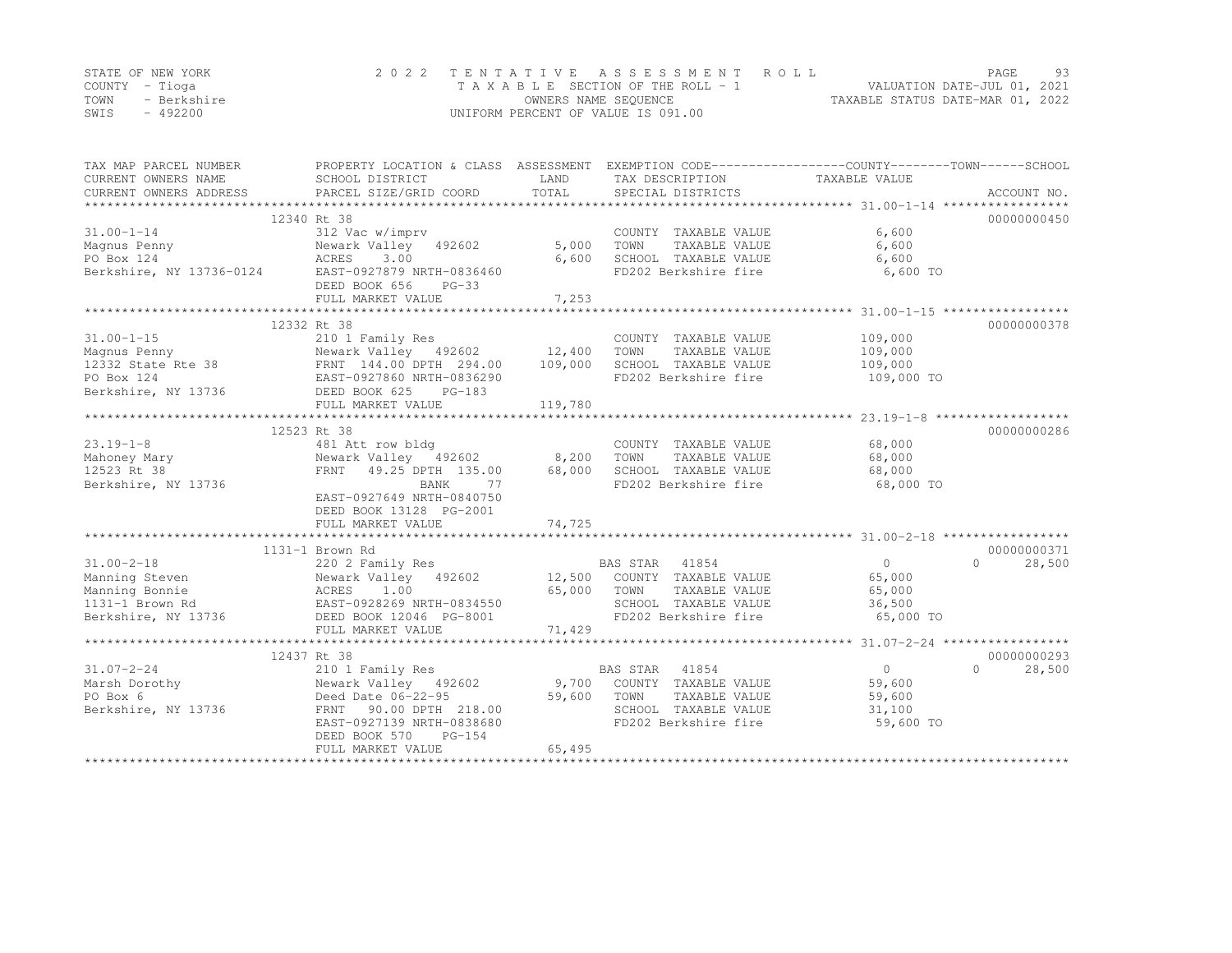|      | STATE OF NEW YORK | 2022 TENTATIVE ASSESSMENT ROLL     | PAGE                             | 94 |
|------|-------------------|------------------------------------|----------------------------------|----|
|      | COUNTY – Tioga    | TAXABLE SECTION OF THE ROLL - 1    | VALUATION DATE-JUL 01, 2021      |    |
| TOWN | - Berkshire       | OWNERS NAME SEQUENCE               | TAXABLE STATUS DATE-MAR 01, 2022 |    |
| SWIS | - 492200          | UNIFORM PERCENT OF VALUE IS 091.00 |                                  |    |

| TAX MAP PARCEL NUMBER<br>CURRENT OWNERS NAME<br>CURRENT OWNERS ADDRESS                                                                                                                                                                          | SCHOOL DISTRICT<br>PARCEL SIZE/GRID COORD                        | LAND<br>TOTAL | PROPERTY LOCATION & CLASS ASSESSMENT EXEMPTION CODE----------------COUNTY-------TOWN-----SCHOOL<br>TAX DESCRIPTION<br>SPECIAL DISTRICTS | TAXABLE VALUE                                 | ACCOUNT NO.              |
|-------------------------------------------------------------------------------------------------------------------------------------------------------------------------------------------------------------------------------------------------|------------------------------------------------------------------|---------------|-----------------------------------------------------------------------------------------------------------------------------------------|-----------------------------------------------|--------------------------|
|                                                                                                                                                                                                                                                 |                                                                  |               |                                                                                                                                         |                                               |                          |
|                                                                                                                                                                                                                                                 | Akins Rd                                                         |               |                                                                                                                                         |                                               | 00000000294              |
| $31.07 - 2 - 26.11$                                                                                                                                                                                                                             | 311 Res vac land                                                 |               | COUNTY TAXABLE VALUE                                                                                                                    | 8,000                                         |                          |
| Marsh Dorothy                                                                                                                                                                                                                                   | 492602<br>Newark Valley                                          |               | 8,000 TOWN<br>TAXABLE VALUE                                                                                                             | 8,000                                         |                          |
| PO Box 6                                                                                                                                                                                                                                        | ACRES 4.00                                                       | 8,000         | SCHOOL TAXABLE VALUE                                                                                                                    | 8,000                                         |                          |
| Berkshire, NY 13736                                                                                                                                                                                                                             | EAST-0926859 NRTH-0838410                                        |               | AG003 North tioga ag dist<br>FD202 Berkshire fire                                                                                       | 4.00 AC                                       |                          |
|                                                                                                                                                                                                                                                 | PG-0324<br>DEED BOOK 455                                         |               |                                                                                                                                         | 8,000 TO                                      |                          |
|                                                                                                                                                                                                                                                 | FULL MARKET VALUE                                                | 8,791         |                                                                                                                                         |                                               |                          |
|                                                                                                                                                                                                                                                 |                                                                  |               |                                                                                                                                         |                                               |                          |
|                                                                                                                                                                                                                                                 | 12466 Rt 38                                                      |               |                                                                                                                                         |                                               | 00000000441              |
| $31.07 - 1 - 29$                                                                                                                                                                                                                                | 210 1 Family Res                                                 |               | BAS STAR 41854                                                                                                                          | $\overline{0}$                                | 28,500<br>$\Omega$       |
| Martin Daniel J                                                                                                                                                                                                                                 | Newark Valley 492602 8,700 COUNTY TAXABLE VALUE                  |               |                                                                                                                                         | 76,700                                        |                          |
| 12466 State Rte 38<br>Berkshire. NY 13736                                                                                                                                                                                                       | FRNT 77.72 DPTH 139.79 76,700 TOWN<br>BANK 191 SCHOOL REARY 191  |               | TAXABLE VALUE                                                                                                                           | 76,700                                        |                          |
| Berkshire, NY 13736                                                                                                                                                                                                                             |                                                                  |               | SCHOOL TAXABLE VALUE                                                                                                                    | 48,200                                        |                          |
|                                                                                                                                                                                                                                                 | EAST-0927469 NRTH-0839330                                        |               | FD202 Berkshire fire                                                                                                                    | 76,700 TO                                     |                          |
|                                                                                                                                                                                                                                                 | PG-258<br>DEED BOOK 711                                          |               |                                                                                                                                         |                                               |                          |
|                                                                                                                                                                                                                                                 | FULL MARKET VALUE                                                | 84,286        |                                                                                                                                         |                                               |                          |
|                                                                                                                                                                                                                                                 |                                                                  |               |                                                                                                                                         |                                               |                          |
|                                                                                                                                                                                                                                                 | 12427 Rt 38                                                      |               |                                                                                                                                         |                                               | 00000000301              |
| $31.07 - 2 - 22$                                                                                                                                                                                                                                | 210 1 Family Res                                                 |               | Veterans E 41001                                                                                                                        | 75,990                                        | 75,990<br>$\overline{0}$ |
| Martin Evelyn, Life Use M (Newark Valley 492602 13,100 I<br>Martin Rosalie A (ACRES 1.25 108,800<br>12427 State Rte. 38 EAST-0927159 NRTH-0838420<br>Berkshire, NY 13736 DEED BOOK 20160 PG-2619<br>FIILL MARKET VALUE                          |                                                                  |               | 13,100 ENH STAR 41834<br>108,800 COUNTY TAXABLE                                                                                         | $\overline{0}$                                | $\Omega$<br>71,160       |
|                                                                                                                                                                                                                                                 |                                                                  |               | 108,800 COUNTY TAXABLE VALUE                                                                                                            | 32,810                                        |                          |
|                                                                                                                                                                                                                                                 |                                                                  |               | TOWN<br>TAXABLE VALUE                                                                                                                   | 32,810                                        |                          |
|                                                                                                                                                                                                                                                 |                                                                  |               | SCHOOL TAXABLE VALUE<br>119,560 FD202 Berkshire fire                                                                                    | 37,640                                        |                          |
|                                                                                                                                                                                                                                                 | FULL MARKET VALUE                                                |               |                                                                                                                                         | 108,800 TO                                    |                          |
|                                                                                                                                                                                                                                                 |                                                                  |               |                                                                                                                                         |                                               |                          |
|                                                                                                                                                                                                                                                 | 97 Glen Rd                                                       |               |                                                                                                                                         |                                               | 00000000479              |
| $31.00 - 1 - 2$                                                                                                                                                                                                                                 | 260 Seasonal res                                                 |               | COUNTY TAXABLE VALUE                                                                                                                    | 145,000                                       |                          |
|                                                                                                                                                                                                                                                 |                                                                  | 94,200        | TOWN<br>TAXABLE VALUE                                                                                                                   | 145,000                                       |                          |
|                                                                                                                                                                                                                                                 |                                                                  | 145,000       | SCHOOL TAXABLE VALUE                                                                                                                    | 145,000                                       |                          |
|                                                                                                                                                                                                                                                 |                                                                  |               | FD202 Berkshire fire                                                                                                                    | 145,000 TO                                    |                          |
| Martin Gregory<br>Martin Eric<br>1428 Farview Lane<br>1428 Farview Lane<br>1428 Farview Lane<br>15.40<br>2000 Meark Valley<br>2000 2021409 MRTH-0838150<br>2000 20210 PG-6447<br>2000 20210 PG-6447<br>2000 20210 PG-6447<br>2000 20210 PG-6447 |                                                                  |               |                                                                                                                                         |                                               |                          |
|                                                                                                                                                                                                                                                 | FULL MARKET VALUE                                                | 159,341       |                                                                                                                                         |                                               |                          |
|                                                                                                                                                                                                                                                 |                                                                  |               |                                                                                                                                         |                                               | 00000000894              |
|                                                                                                                                                                                                                                                 | 630 N Ketchumville Rd                                            |               |                                                                                                                                         |                                               | $\Omega$                 |
| $44.00 - 2 - 6.22$                                                                                                                                                                                                                              | 210 1 Family Res                                                 |               | VET WAR CT 41121<br>14,900 COUNTY TAXABLE VALUE                                                                                         | 11,400<br>103,000                             | 5,700                    |
| Martindale James                                                                                                                                                                                                                                | Newark Valley 492602                                             | 114,400       |                                                                                                                                         |                                               |                          |
| Martindale Lyda<br>Martindale Lyda<br>630 N Ketchumville Rd                                                                                                                                                                                     | ACRES 1.94                                                       |               | TOWN<br>TAXABLE VALUE                                                                                                                   | 108,700                                       |                          |
| Berkshire, NY 13736                                                                                                                                                                                                                             | EAST-0949662 NRTH-0830517                                        |               | SCHOOL TAXABLE VALUE<br>FD202 Berkshire fire                                                                                            | 114,400<br>114,400 TO                         |                          |
|                                                                                                                                                                                                                                                 | DEED BOOK 150<br>PG-2774<br>FULL MARKET VALUE                    |               |                                                                                                                                         |                                               |                          |
|                                                                                                                                                                                                                                                 |                                                                  | 125,714       |                                                                                                                                         | ****************** 22.00-1-5.1 ************** |                          |
|                                                                                                                                                                                                                                                 |                                                                  |               |                                                                                                                                         |                                               |                          |
| $22.00 - 1 - 5.1$                                                                                                                                                                                                                               | Glen Rd<br>314 Rural vac<10                                      |               | COUNTY TAXABLE VALUE                                                                                                                    | 16,900                                        | 00000000210              |
| Martinez Jose A                                                                                                                                                                                                                                 | SI4 Kural vackio<br>Newark Valley – 492602<br>FRNT – 720.23 DPTH |               | TOWN<br>TAXABLE VALUE                                                                                                                   |                                               |                          |
| Estrada Maria                                                                                                                                                                                                                                   |                                                                  | 16,900        | SCHOOL TAXABLE VALUE                                                                                                                    | 16,900<br>16,900                              |                          |
|                                                                                                                                                                                                                                                 |                                                                  | 16,900        |                                                                                                                                         |                                               |                          |
| 24 Ridgewood Ave                                                                                                                                                                                                                                | ACRES 5.95<br>EAST-0915191 NRTH-0844176                          |               | FD202 Berkshire fire                                                                                                                    | 16,900 TO                                     |                          |
| Brentwood, NY 11717                                                                                                                                                                                                                             |                                                                  |               |                                                                                                                                         |                                               |                          |
|                                                                                                                                                                                                                                                 | DEED BOOK 13330 PG-9001<br>FULL MARKET VALUE                     |               |                                                                                                                                         |                                               |                          |
|                                                                                                                                                                                                                                                 |                                                                  | 18,571        |                                                                                                                                         |                                               |                          |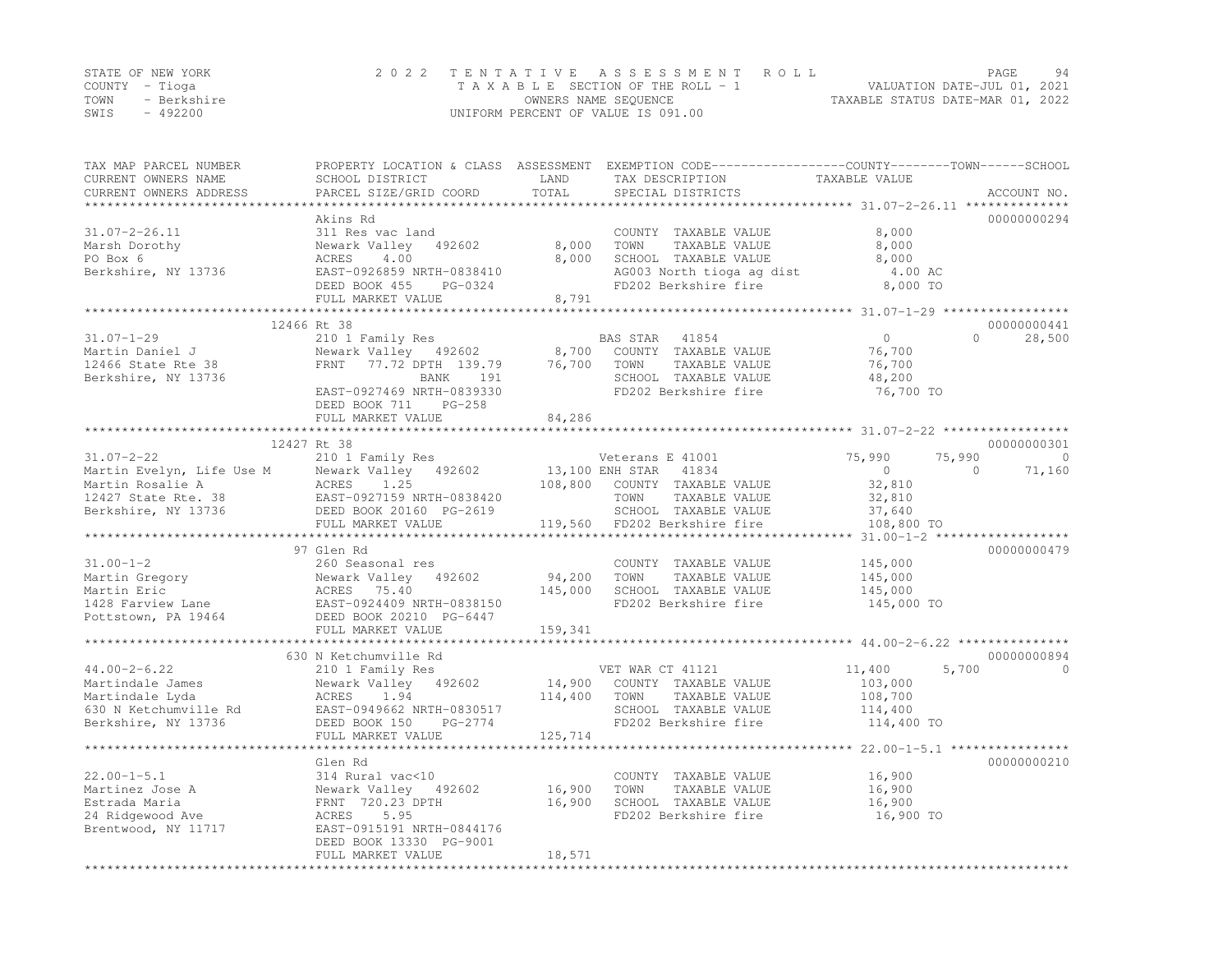|      | STATE OF NEW YORK | 2022 TENTATIVE ASSESSMENT ROLL     |                                  | PAGE | 95 |
|------|-------------------|------------------------------------|----------------------------------|------|----|
|      | COUNTY – Tioga    | TAXABLE SECTION OF THE ROLL - 1    | VALUATION DATE-JUL 01, 2021      |      |    |
| TOWN | - Berkshire       | OWNERS NAME SEQUENCE               | TAXABLE STATUS DATE-MAR 01, 2022 |      |    |
| SWIS | $-492200$         | UNIFORM PERCENT OF VALUE IS 091.00 |                                  |      |    |

| TAX MAP PARCEL NUMBER<br>CURRENT OWNERS NAME<br>CURRENT OWNERS ADDRESS | SCHOOL DISTRICT<br>PARCEL SIZE/GRID COORD | LAND<br>TOTAL | PROPERTY LOCATION & CLASS ASSESSMENT EXEMPTION CODE----------------COUNTY-------TOWN-----SCHOOL<br>TAX DESCRIPTION<br>SPECIAL DISTRICTS | TAXABLE VALUE                                      | ACCOUNT NO.            |
|------------------------------------------------------------------------|-------------------------------------------|---------------|-----------------------------------------------------------------------------------------------------------------------------------------|----------------------------------------------------|------------------------|
|                                                                        |                                           |               |                                                                                                                                         |                                                    |                        |
|                                                                        | Glen Rd                                   |               |                                                                                                                                         |                                                    | 00000000838            |
| $22.00 - 1 - 5.13$                                                     | 314 Rural vac<10                          |               | COUNTY TAXABLE VALUE                                                                                                                    | 9,600                                              |                        |
| Martinez Jose A                                                        | Newark Valley 492602                      | 9,600         | TOWN<br>TAXABLE VALUE                                                                                                                   | 9,600                                              |                        |
| Estrada Maria                                                          | FRNT 1064.07 DPTH                         | 9,600         | SCHOOL TAXABLE VALUE                                                                                                                    | 9,600                                              |                        |
| 24 Ridgewood Ave                                                       | ACRES<br>4.11                             |               | FD202 Berkshire fire                                                                                                                    | 9,600 TO                                           |                        |
| Brentwood, NY 11717                                                    | EAST-0914540 NRTH-0844098                 |               |                                                                                                                                         |                                                    |                        |
|                                                                        | DEED BOOK 13330 PG-9001                   |               |                                                                                                                                         |                                                    |                        |
|                                                                        | FULL MARKET VALUE                         | 10,549        |                                                                                                                                         |                                                    |                        |
|                                                                        |                                           |               |                                                                                                                                         |                                                    |                        |
|                                                                        | 3624 Wilson Creek Rd                      |               |                                                                                                                                         |                                                    | 00000000403            |
| $43.00 - 2 - 5$                                                        | 112 Dairy farm                            |               | AG CEIL CO 41720                                                                                                                        | 99,245                                             | 99,245<br>99,245       |
| Marzolino Anthony                                                      | Newark Valley<br>492602                   |               | 176,700 BAS STAR<br>41854                                                                                                               | $\circ$                                            | $\Omega$<br>28,500     |
| Marzolino Susan                                                        | ACRES 113.20                              | 236,400       | COUNTY TAXABLE VALUE                                                                                                                    | 137, 155                                           |                        |
| 3624 Wilson Creek Rd                                                   | EAST-0939179 NRTH-0832820                 |               | TOWN<br>TAXABLE VALUE                                                                                                                   | 137, 155                                           |                        |
| Berkshire, NY 13736                                                    | DEED BOOK 701<br>PG-287                   |               | SCHOOL TAXABLE VALUE                                                                                                                    | 108,655                                            |                        |
|                                                                        | FULL MARKET VALUE                         | 259,780       | AG003 North tioga ag dist                                                                                                               | 113.20 AC                                          |                        |
| MAY BE SUBJECT TO PAYMENT                                              |                                           |               | FD202 Berkshire fire                                                                                                                    | 137,155 TO                                         |                        |
| UNDER AGDIST LAW TIL 2026                                              |                                           |               | 99,245 EX                                                                                                                               |                                                    |                        |
|                                                                        |                                           |               | *************************** 43.00-2-8 ******************                                                                                |                                                    |                        |
|                                                                        | Wilson Creek Rd                           |               |                                                                                                                                         |                                                    | 00000000406            |
| $43.00 - 2 - 8$                                                        | 105 Vac farmland                          |               | AG CEIL CO 41720                                                                                                                        | 75,837                                             | 75,837<br>75,837       |
| Marzolino Anthony                                                      | Newark Valley 492602                      | 153,600       | COUNTY TAXABLE VALUE                                                                                                                    | 77,763                                             |                        |
| Marzolino Susan                                                        | ACRES 140.00                              | 153,600       | TOWN<br>TAXABLE VALUE                                                                                                                   | 77,763                                             |                        |
| 3624 Wilson Creek Rd                                                   | EAST-0941110 NRTH-0831630                 |               | SCHOOL TAXABLE VALUE                                                                                                                    | 77,763                                             |                        |
| Berkshire, NY 13736                                                    | DEED BOOK 701<br>PG-287                   |               | FD202 Berkshire fire                                                                                                                    | 77,763 TO                                          |                        |
|                                                                        | FULL MARKET VALUE                         | 168,791       | 75,837 EX                                                                                                                               |                                                    |                        |
| MAY BE SUBJECT TO PAYMENT<br>UNDER AGDIST LAW TIL 2026                 |                                           |               |                                                                                                                                         |                                                    |                        |
|                                                                        |                                           |               |                                                                                                                                         |                                                    |                        |
|                                                                        | Wilson Creek Rd                           |               |                                                                                                                                         |                                                    | 00000000402            |
| $43.00 - 2 - 9$                                                        | 105 Vac farmland                          |               | AG CEIL CO 41720                                                                                                                        | 3,041                                              | 3,041<br>3,041         |
| Marzolino Anthony                                                      | Newark Valley<br>492602                   | 8,500         | COUNTY TAXABLE VALUE                                                                                                                    | 5,459                                              |                        |
| Marzolino Susan                                                        | ACRES 13.00                               | 8,500         | TOWN<br>TAXABLE VALUE                                                                                                                   | 5,459                                              |                        |
| 3624 Wilson Creek Rd                                                   | EAST-0939809 NRTH-0830200                 |               | SCHOOL TAXABLE VALUE                                                                                                                    | 5,459                                              |                        |
| Berkshire, NY 13736                                                    | DEED BOOK 701<br>PG-287                   |               | FD202 Berkshire fire                                                                                                                    | 5,459 TO                                           |                        |
|                                                                        | FULL MARKET VALUE                         | 9,341         | 3,041 EX                                                                                                                                |                                                    |                        |
| MAY BE SUBJECT TO PAYMENT                                              |                                           |               |                                                                                                                                         |                                                    |                        |
| UNDER AGDIST LAW TIL 2026                                              |                                           |               |                                                                                                                                         |                                                    |                        |
|                                                                        |                                           |               |                                                                                                                                         |                                                    |                        |
|                                                                        | 363 Ford Hill Rd                          |               |                                                                                                                                         |                                                    | 00000000659            |
| $22.00 - 2 - 18.3$                                                     | 210 1 Family Res                          |               | VET WAR C 41122                                                                                                                         | 11,400                                             | $\mathbf 0$<br>$\circ$ |
| Massey-Crouch Steven                                                   | 492602<br>Newark Valley                   |               | 25,000 VET WAR T 41123                                                                                                                  | $\Omega$                                           | 5,700<br>$\Omega$      |
| Massey-Crouch Charlotte                                                | 6.27<br>ACRES                             |               | 78,900 BAS STAR<br>41854                                                                                                                | $\circ$                                            | 28,500<br>$\Omega$     |
| 363 Ford Hill Rd                                                       | EAST-0918829 NRTH-0839830                 |               | COUNTY TAXABLE VALUE                                                                                                                    | 67,500                                             |                        |
| Berkshire, NY 13736                                                    | DEED BOOK 520<br>$PG-248$                 |               | TOWN<br>TAXABLE VALUE                                                                                                                   | 73,200                                             |                        |
|                                                                        | FULL MARKET VALUE                         | 86,703        | SCHOOL TAXABLE VALUE                                                                                                                    | 50,400                                             |                        |
| ********************                                                   | ***********************************       |               | FD202 Berkshire fire<br>*********************************                                                                               | 78,900 TO<br>************************************* |                        |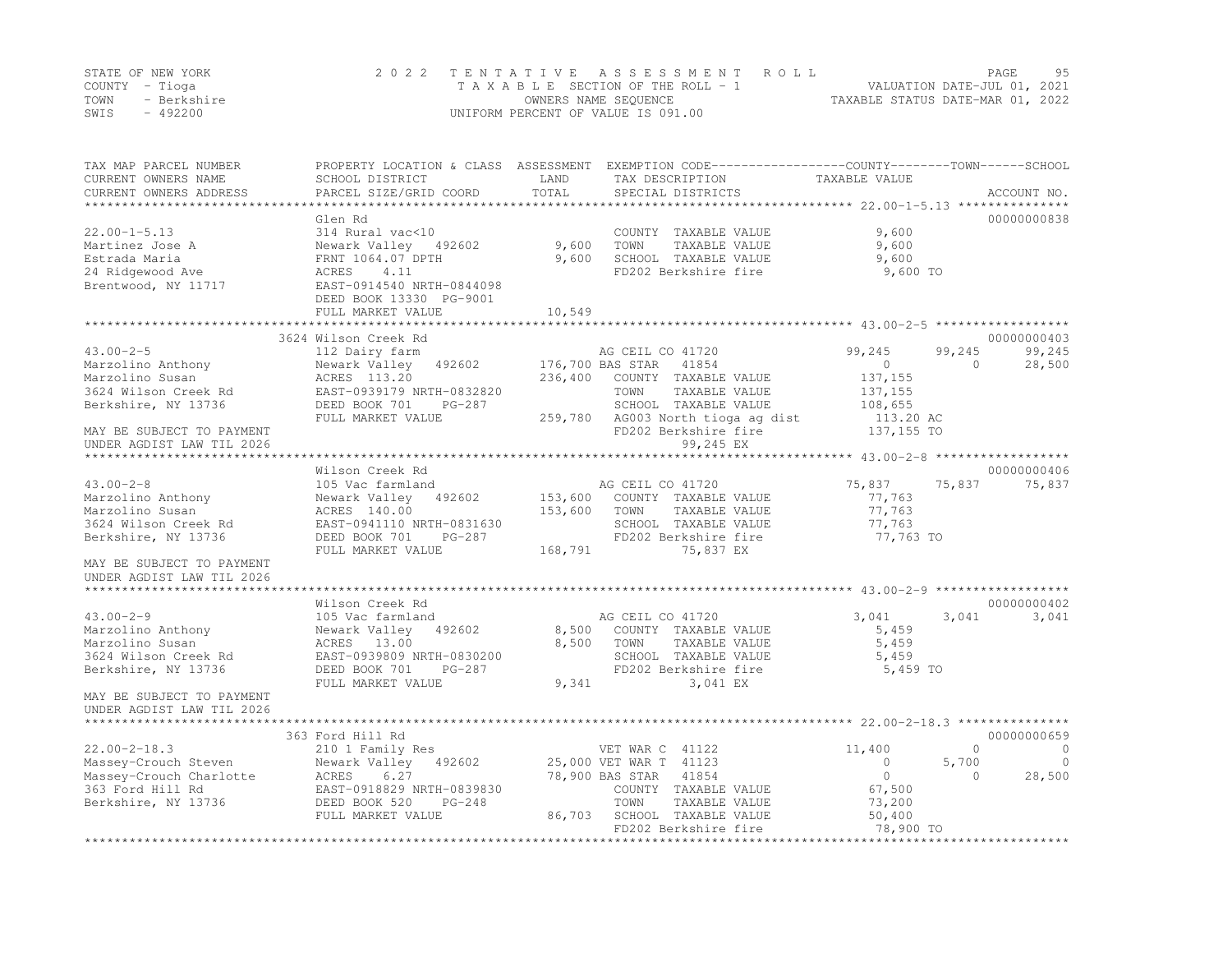|      | STATE OF NEW YORK | 2022 TENTATIVE ASSESSMENT ROLL     | PAGE                             | 96 |
|------|-------------------|------------------------------------|----------------------------------|----|
|      | COUNTY – Tioga    | TAXABLE SECTION OF THE ROLL - 1    | VALUATION DATE-JUL 01, 2021      |    |
| TOWN | - Berkshire       | OWNERS NAME SEQUENCE               | TAXABLE STATUS DATE-MAR 01, 2022 |    |
| SWIS | $-492200$         | UNIFORM PERCENT OF VALUE IS 091.00 |                                  |    |

| TAX MAP PARCEL NUMBER<br>CURRENT OWNERS NAME<br>CURRENT OWNERS ADDRESS | PROPERTY LOCATION & CLASS ASSESSMENT<br>SCHOOL DISTRICT<br>PARCEL SIZE/GRID COORD | LAND<br>TOTAL     | TAX DESCRIPTION<br>SPECIAL DISTRICTS         | EXEMPTION CODE-----------------COUNTY-------TOWN------SCHOOL<br>TAXABLE VALUE | ACCOUNT NO. |
|------------------------------------------------------------------------|-----------------------------------------------------------------------------------|-------------------|----------------------------------------------|-------------------------------------------------------------------------------|-------------|
|                                                                        |                                                                                   | * * * * * * * * * |                                              | *************************** 15.00-1-14 ******                                 |             |
|                                                                        | 12804 Rt 38                                                                       |                   |                                              |                                                                               | 00000000173 |
| $15.00 - 1 - 14$                                                       | 241 Rural res&aq                                                                  |                   | COUNTY TAXABLE VALUE                         | 159,000                                                                       |             |
| Mattrazzo Martel C                                                     | Newark Valley 492602                                                              | 88,900            | TOWN<br>TAXABLE VALUE                        | 159,000                                                                       |             |
| 12804 State Route 38                                                   | ACRES 43.89 BANK<br>500                                                           | 159,000           | SCHOOL TAXABLE VALUE                         | 159,000                                                                       |             |
| Berkshire, NY 13736                                                    | EAST-0930519 NRTH-0847690                                                         |                   | FD202 Berkshire fire                         | 159,000 TO                                                                    |             |
|                                                                        | DEED BOOK 20170 PG-2929                                                           |                   |                                              |                                                                               |             |
|                                                                        | FULL MARKET VALUE                                                                 | 174,725           |                                              |                                                                               |             |
|                                                                        |                                                                                   |                   |                                              |                                                                               |             |
|                                                                        | 160 Jewett Hill Rd                                                                |                   |                                              |                                                                               | 00000000621 |
| $23.00 - 1 - 21.2$                                                     | 210 1 Family Res                                                                  |                   | COUNTY TAXABLE VALUE                         | 73,700                                                                        |             |
| Mayes Michael                                                          | Newark Valley 492602                                                              | 17,200            | TOWN<br>TAXABLE VALUE                        | 73,700                                                                        |             |
| 160 Jewett Hill Road                                                   | ACRES<br>2.91 BANK<br>500                                                         | 73,700            | SCHOOL TAXABLE VALUE                         | 73,700                                                                        |             |
| Berkshire, NY 13736                                                    | EAST-0925019 NRTH-0842850                                                         |                   | FD202 Berkshire fire                         | 73,700 TO                                                                     |             |
|                                                                        | DEED BOOK 20160 PG-3513                                                           |                   |                                              |                                                                               |             |
|                                                                        | FULL MARKET VALUE                                                                 | 80,989            |                                              |                                                                               |             |
|                                                                        |                                                                                   |                   |                                              |                                                                               |             |
|                                                                        | 21 Turkey Hill Rd                                                                 |                   |                                              |                                                                               | 00000000422 |
| $24.00 - 1 - 31$                                                       | 242 Rurl res&rec                                                                  |                   | BAS STAR<br>41854                            | $\circ$<br>$\mathbf{0}$                                                       | 28,500      |
| Mc Nally Patrick                                                       | Newark Valley 492602                                                              | 83,000            | COUNTY TAXABLE VALUE                         | 145,000                                                                       |             |
| Mc Nally Karen                                                         | Deed Date $04-14-93$                                                              | 145,000           | TAXABLE VALUE<br>TOWN                        | 145,000                                                                       |             |
| 21 Turkey Hill Rd                                                      | ACRES 39.64                                                                       |                   | SCHOOL TAXABLE VALUE                         | 116,500                                                                       |             |
| Berkshire, NY 13736                                                    | EAST-0938149 NRTH-0841550                                                         |                   | FD202 Berkshire fire                         | 145,000 TO                                                                    |             |
|                                                                        | DEED BOOK 539<br>$PG-43$                                                          |                   |                                              |                                                                               |             |
|                                                                        | FULL MARKET VALUE                                                                 | 159,341           |                                              |                                                                               |             |
|                                                                        |                                                                                   |                   |                                              |                                                                               |             |
|                                                                        | 12465 Rt 38                                                                       |                   |                                              |                                                                               | 00000000376 |
| $31.07 - 1 - 9$                                                        | 210 1 Family Res                                                                  |                   | COUNTY TAXABLE VALUE                         | 65,000                                                                        |             |
| McCluhan Benjamin                                                      | Newark Valley 492602                                                              | 13,300            | TAXABLE VALUE<br>TOWN                        | 65,000                                                                        |             |
| 12465 Route 38                                                         | 1.30<br>ACRES                                                                     | 65,000            | SCHOOL TAXABLE VALUE                         | 65,000                                                                        |             |
| Berkshire, NY 13736                                                    | EAST-0927179 NRTH-0839410                                                         |                   | FD202 Berkshire fire                         | 65,000 TO                                                                     |             |
|                                                                        | DEED BOOK 20180 PG-5133                                                           |                   |                                              |                                                                               |             |
|                                                                        | FULL MARKET VALUE                                                                 | 71,429            |                                              |                                                                               |             |
|                                                                        |                                                                                   |                   |                                              |                                                                               |             |
|                                                                        | Mill St                                                                           |                   |                                              |                                                                               | 00000000211 |
| $31.07 - 1 - 24$                                                       | 710 Manufacture                                                                   |                   | COUNTY TAXABLE VALUE                         | 49,100                                                                        |             |
| McCluhan Benjamin                                                      | Newark Valley 492602                                                              | 39,100            | TAXABLE VALUE<br>TOWN                        | 49,100                                                                        |             |
| 12465 Route 38                                                         | ACRES 13.30                                                                       | 49,100            | SCHOOL TAXABLE VALUE                         | 49,100                                                                        |             |
| Berkshire, NY 13736                                                    | EAST-0928159 NRTH-0839150                                                         |                   | FD202 Berkshire fire                         | 49,100 TO                                                                     |             |
|                                                                        | DEED BOOK 20210 PG-2766                                                           |                   |                                              |                                                                               |             |
|                                                                        | FULL MARKET VALUE                                                                 | 53,956            |                                              |                                                                               |             |
|                                                                        | **************************                                                        |                   |                                              |                                                                               |             |
|                                                                        | 19 Mill St                                                                        |                   |                                              |                                                                               | 00000000130 |
| $31.07 - 1 - 26$                                                       | 210 1 Family Res                                                                  |                   | COUNTY TAXABLE VALUE                         | 32,000                                                                        |             |
|                                                                        |                                                                                   |                   |                                              |                                                                               |             |
| McCluhan Benjamin                                                      | Newark Valley 492602                                                              | 11,600<br>32,000  | TOWN<br>TAXABLE VALUE                        | 32,000                                                                        |             |
| 12465 State Route 38                                                   | Deed Date 09/25/95<br>FRNT 210.35 DPTH 170.44                                     |                   | SCHOOL TAXABLE VALUE<br>FD202 Berkshire fire | 32,000                                                                        |             |
| Berkshire, NY 13736                                                    |                                                                                   |                   |                                              | 32,000 TO                                                                     |             |
|                                                                        | EAST-0927889 NRTH-0839460                                                         |                   |                                              |                                                                               |             |
|                                                                        | DEED BOOK 20190 PG-2201                                                           |                   |                                              |                                                                               |             |
|                                                                        | FULL MARKET VALUE                                                                 | 35,165            |                                              |                                                                               |             |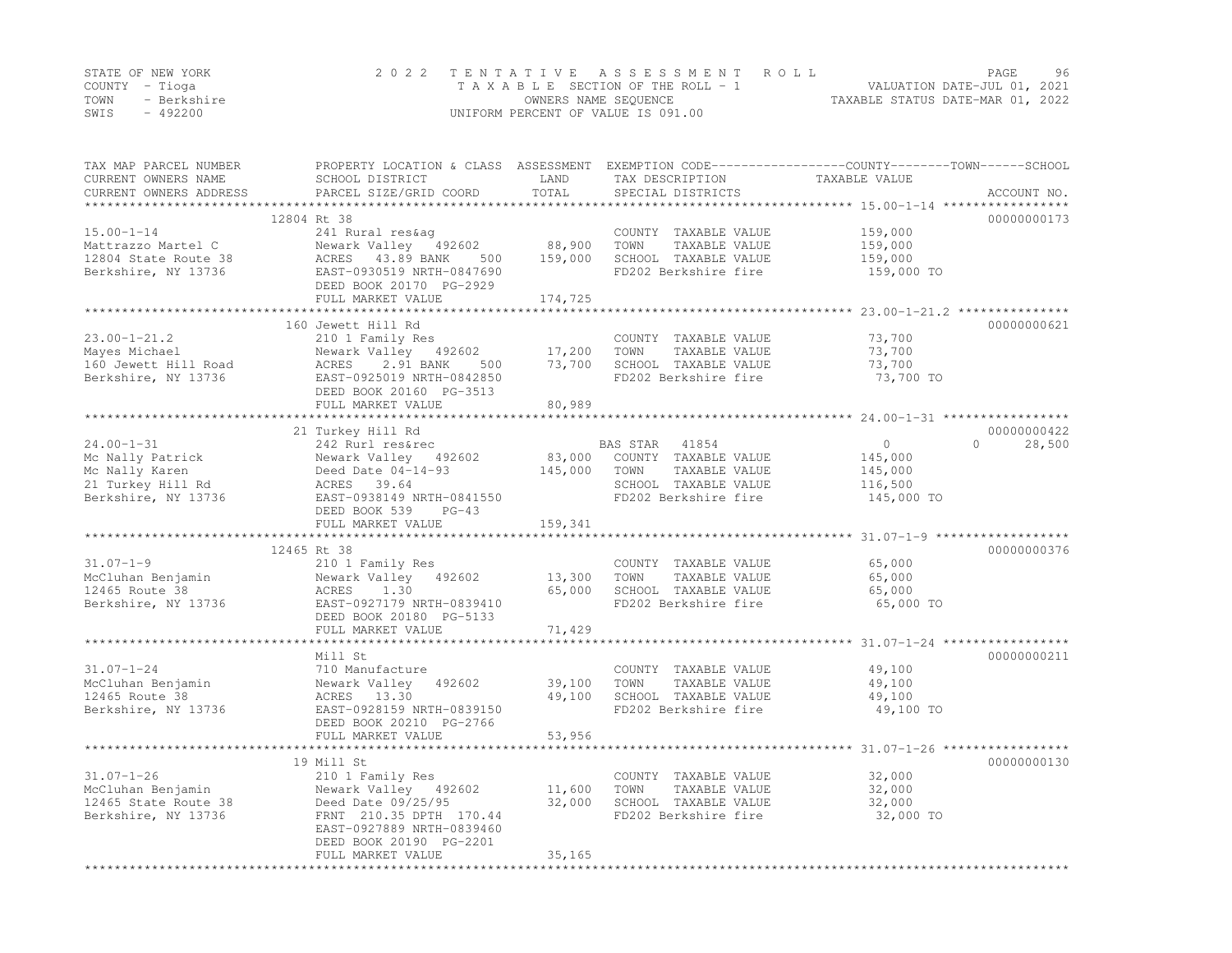|      | STATE OF NEW YORK | 2022 TENTATIVE ASSESSMENT ROLL     |                                  | PAGE. | 97 |
|------|-------------------|------------------------------------|----------------------------------|-------|----|
|      | COUNTY – Tioga    | TAXABLE SECTION OF THE ROLL - 1    | VALUATION DATE-JUL 01, 2021      |       |    |
| TOWN | - Berkshire       | OWNERS NAME SEQUENCE               | TAXABLE STATUS DATE-MAR 01, 2022 |       |    |
| SWIS | $-492200$         | UNIFORM PERCENT OF VALUE IS 091.00 |                                  |       |    |

| TAX MAP PARCEL NUMBER<br>CURRENT OWNERS NAME<br>CURRENT OWNERS ADDRESS | SCHOOL DISTRICT<br>PARCEL SIZE/GRID COORD | LAND<br>TOTAL | PROPERTY LOCATION & CLASS ASSESSMENT EXEMPTION CODE----------------COUNTY-------TOWN-----SCHOOL<br>TAX DESCRIPTION<br>SPECIAL DISTRICTS | TAXABLE VALUE | ACCOUNT NO.        |
|------------------------------------------------------------------------|-------------------------------------------|---------------|-----------------------------------------------------------------------------------------------------------------------------------------|---------------|--------------------|
|                                                                        |                                           |               |                                                                                                                                         |               |                    |
|                                                                        | 10 East Berkshire Rd                      |               |                                                                                                                                         |               | 00000000335        |
| $23.19 - 1 - 55$                                                       | 210 1 Family Res                          |               | COUNTY TAXABLE VALUE                                                                                                                    | 50,900        |                    |
| Mcginnis Jennifer A                                                    | Newark Valley 492602                      | 9,500         | TOWN<br>TAXABLE VALUE                                                                                                                   | 50,900        |                    |
| 48 Madison St                                                          | 95.00 DPTH 180.00<br>FRNT                 | 50,900        | SCHOOL TAXABLE VALUE                                                                                                                    | 50,900        |                    |
| Cortland, NY 13045                                                     | EAST-0927979 NRTH-0840520                 |               | FD202 Berkshire fire                                                                                                                    | 50,900 TO     |                    |
|                                                                        | DEED BOOK 704<br>$PG-94$                  |               |                                                                                                                                         |               |                    |
|                                                                        | FULL MARKET VALUE                         | 55,934        |                                                                                                                                         |               |                    |
|                                                                        |                                           |               |                                                                                                                                         |               | 00000000652        |
|                                                                        | 3536 Wilson Creek Rd                      |               |                                                                                                                                         | $\circ$       | $\Omega$           |
| 43.00-2-10.221                                                         | 210 1 Family Res                          |               | BAS STAR 41854                                                                                                                          |               | 28,500             |
| Mcintyre Patrick                                                       | Newark Valley 492602                      | 12,500        | COUNTY TAXABLE VALUE                                                                                                                    | 60,300        |                    |
| Mcintrye Teri L                                                        | NYSEG easement                            | 60,300        | TOWN<br>TAXABLE VALUE                                                                                                                   | 60,300        |                    |
| 3536 Wilson Creek Rd                                                   | ACRES<br>1.00 BANK<br>77                  |               | SCHOOL TAXABLE VALUE                                                                                                                    | 31,800        |                    |
| Berkshire, NY 13736                                                    | EAST-0938258 NRTH-0831088                 |               | FD202 Berkshire fire                                                                                                                    | 60,300 TO     |                    |
|                                                                        | DEED BOOK 15023 PG-7001                   |               |                                                                                                                                         |               |                    |
|                                                                        | FULL MARKET VALUE                         | 66,264        |                                                                                                                                         |               |                    |
|                                                                        |                                           |               |                                                                                                                                         |               |                    |
|                                                                        | 5 Depot St                                |               |                                                                                                                                         |               | 00000000156        |
| $23.19 - 1 - 47$                                                       | 210 1 Family Res                          |               | VET WAR CT 41121                                                                                                                        | 11,400        | 5,700<br>$\Omega$  |
| McKenzie Andrew M                                                      | Newark Valley 492602                      | 10,000        | COUNTY TAXABLE VALUE                                                                                                                    | 73,600        |                    |
| Mecure-McKenzie Tara M                                                 | FRNT 179.00 DPTH 119.30                   | 85,000        | TOWN<br>TAXABLE VALUE                                                                                                                   | 79,300        |                    |
| 5 Depot St                                                             | BANK<br>500                               |               | SCHOOL TAXABLE VALUE                                                                                                                    | 85,000        |                    |
| Berkshire, NY 13736                                                    | EAST-0927629 NRTH-0839850                 |               | FD202 Berkshire fire                                                                                                                    | 85,000 TO     |                    |
|                                                                        | DEED BOOK 12286 PG-7002                   |               |                                                                                                                                         |               |                    |
|                                                                        | FULL MARKET VALUE                         | 93,407        |                                                                                                                                         |               |                    |
|                                                                        |                                           |               |                                                                                                                                         |               |                    |
|                                                                        | Tarbox Rd                                 |               |                                                                                                                                         |               | 00000000226        |
| $43.00 - 2 - 7.11$                                                     | 322 Rural vac>10                          |               | COUNTY TAXABLE VALUE                                                                                                                    | 36,000        |                    |
| Mckitrick Gary                                                         | Newark Valley 492602                      | 36,000        | TOWN<br>TAXABLE VALUE                                                                                                                   | 36,000        |                    |
| Winkler Christina                                                      | ACRES 50.30                               | 36,000        | SCHOOL TAXABLE VALUE                                                                                                                    | 36,000        |                    |
| 100 Tarbox Rd                                                          | EAST-0944646 NRTH-0831778                 |               | AG003 North tioga ag dist                                                                                                               | 50.30 AC      |                    |
| Berkshire, NY 13736                                                    | DEED BOOK 18790 PG-3001                   |               | FD202 Berkshire fire                                                                                                                    | 36,000 TO     |                    |
|                                                                        | FULL MARKET VALUE                         | 39,560        |                                                                                                                                         |               |                    |
|                                                                        |                                           |               |                                                                                                                                         |               |                    |
|                                                                        | 999 Brown Rd                              |               |                                                                                                                                         |               | 00000000136        |
| $42.00 - 2 - 6$                                                        | 210 1 Family Res                          |               | BAS STAR<br>41854                                                                                                                       | $\circ$       | $\Omega$<br>28,500 |
| Meddaugh Kenneth E                                                     | Newark Valley 492602                      | 11,000        | COUNTY TAXABLE VALUE                                                                                                                    | 125,000       |                    |
| Meddaugh Kimberly A                                                    | FRNT 150.00 DPTH 203.01                   | 125,000       | TOWN<br>TAXABLE VALUE                                                                                                                   | 125,000       |                    |
| 999 Brown Rd                                                           | 500<br>BANK                               |               | SCHOOL TAXABLE VALUE                                                                                                                    | 96,500        |                    |
| Berkshire, NY 13736                                                    | EAST-0930009 NRTH-0832270                 |               | FD202 Berkshire fire                                                                                                                    | 125,000 TO    |                    |
|                                                                        | DEED BOOK 16394 PG-4001                   |               |                                                                                                                                         |               |                    |
|                                                                        | FULL MARKET VALUE                         | 137,363       |                                                                                                                                         |               |                    |
|                                                                        |                                           |               |                                                                                                                                         |               |                    |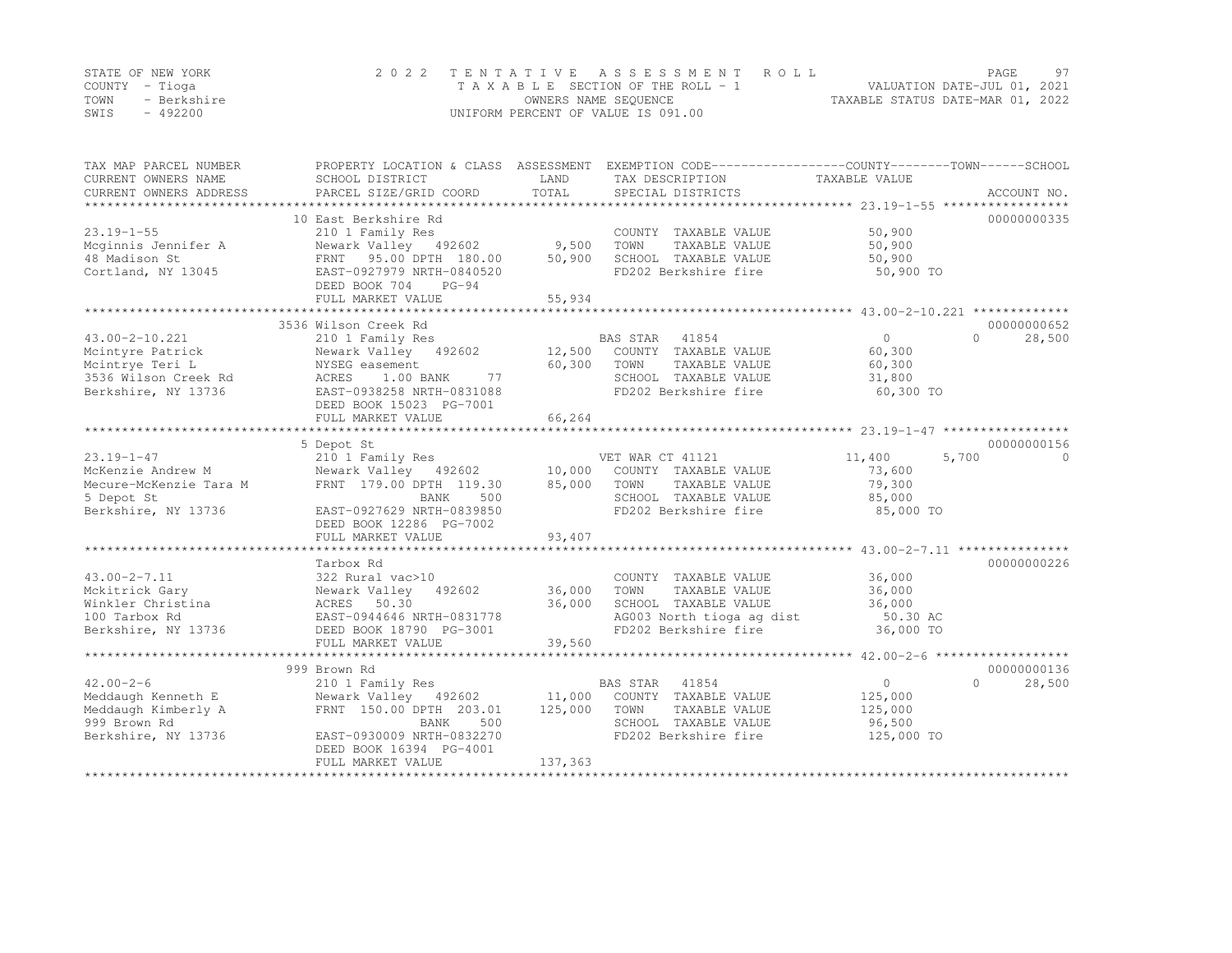|      | STATE OF NEW YORK | 2022 TENTATIVE ASSESSMENT ROLL     |                                  | PAGE. | 98 |
|------|-------------------|------------------------------------|----------------------------------|-------|----|
|      | COUNTY – Tioga    | TAXABLE SECTION OF THE ROLL - 1    | VALUATION DATE-JUL 01, 2021      |       |    |
| TOWN | - Berkshire       | OWNERS NAME SEQUENCE               | TAXABLE STATUS DATE-MAR 01, 2022 |       |    |
| SWIS | $-492200$         | UNIFORM PERCENT OF VALUE IS 091.00 |                                  |       |    |

| TAX MAP PARCEL NUMBER<br>CURRENT OWNERS NAME<br>CURRENT OWNERS ADDRESS                                  | PROPERTY LOCATION & CLASS ASSESSMENT<br>SCHOOL DISTRICT<br>PARCEL SIZE/GRID COORD                                                                                     | LAND<br>TOTAL              | EXEMPTION CODE-----------------COUNTY-------TOWN------SCHOOL<br>TAX DESCRIPTION<br>SPECIAL DISTRICTS                                  | TAXABLE VALUE                                                   | ACCOUNT NO.                     |
|---------------------------------------------------------------------------------------------------------|-----------------------------------------------------------------------------------------------------------------------------------------------------------------------|----------------------------|---------------------------------------------------------------------------------------------------------------------------------------|-----------------------------------------------------------------|---------------------------------|
| $42.00 - 2 - 10.12$<br>Meddaugh Kenneth E<br>Meddaugh Kimberly A<br>999 Brown Rd<br>Berkshire, NY 13736 | Brown Rd<br>322 Rural vac>10<br>Newark Valley 492602<br>ACRES 21.02 BANK<br>500<br>EAST-0929408 NRTH-0831922<br>DEED BOOK 16394 PG-4001<br>FULL MARKET VALUE          | 47,000<br>47,000<br>51,648 | COUNTY TAXABLE VALUE<br>TOWN<br>TAXABLE VALUE<br>SCHOOL TAXABLE VALUE<br>AG003 North tioga ag dist<br>FD202 Berkshire fire            | 47,000<br>47,000<br>47,000<br>21.02 AC<br>47,000 TO             | 00000000176                     |
|                                                                                                         |                                                                                                                                                                       |                            |                                                                                                                                       |                                                                 |                                 |
| $32.00 - 1 - 5$<br>Mellem Frederick<br>Mellem Mildred<br>54 Mohawk Dr<br>Lisle, NY 13797                | 128 Parsons Hill Rd<br>241 Rural res&ag<br>Newark Valley 492602<br>ACRES 35.58<br>EAST-0935029 NRTH-0838420<br>DEED BOOK 359<br>PG-0310<br>FULL MARKET VALUE          | 174,800<br>192,088         | AG CEIL CO 41720<br>72,900 COUNTY TAXABLE VALUE<br>TOWN<br>TAXABLE VALUE<br>SCHOOL TAXABLE VALUE<br>FD202 Berkshire fire<br>32,503 EX | 32,503<br>32,503<br>142,297<br>142,297<br>142,297<br>142,297 TO | 00000000306<br>32,503           |
| MAY BE SUBJECT TO PAYMENT<br>UNDER AGDIST LAW TIL 2026                                                  |                                                                                                                                                                       |                            |                                                                                                                                       |                                                                 |                                 |
| $23.19 - 1 - 45$<br>Michaud David C<br>Michaud Kirsten<br>11 Depot St<br>Berkshire, NY 13736            | 11 Depot St<br>210 1 Family Res<br>Newark Valley 492602 8,500<br>FRNT 65.00 DPTH 144.00<br>EAST-0927809 NRTH-0839870<br>DEED BOOK 416<br>PG-0274<br>FULL MARKET VALUE | 45,000<br>49,451           | BAS STAR 41854<br>COUNTY TAXABLE VALUE<br>TOWN<br>TAXABLE VALUE<br>SCHOOL TAXABLE VALUE<br>FD202 Berkshire fire                       | $\circ$<br>45,000<br>45,000<br>16,500<br>45,000 TO              | 00000000308<br>28,500<br>$\cap$ |
|                                                                                                         | 362 Ford Hill Rd                                                                                                                                                      |                            |                                                                                                                                       |                                                                 | 00000000582                     |
| $22.00 - 2 - 17$<br>Michaud Michael<br>Michaud Lisa J<br>358 Ford Hill Road<br>Berkshire, NY 13736      | 270 Mfg housing<br>Newark Valley<br>492602<br>ACRES<br>0.50<br>EAST-0918203 NRTH-0839828<br>DEED BOOK 20190 PG-2249<br>FULL MARKET VALUE                              | 10,000<br>22,000<br>24,176 | COUNTY TAXABLE VALUE<br>TOWN<br>TAXABLE VALUE<br>SCHOOL TAXABLE VALUE<br>FD202 Berkshire fire                                         | 22,000<br>22,000<br>22,000<br>22,000 TO                         |                                 |
|                                                                                                         |                                                                                                                                                                       |                            |                                                                                                                                       |                                                                 |                                 |
| $22.00 - 2 - 18.21$<br>Michaud Michael<br>Michaud Lisa<br>358 Ford Hill Rd<br>Berkshire, NY 13736       | Ford Hill Rd<br>322 Rural vac>10<br>Newark Valley<br>492602<br>ACRES<br>19.25<br>EAST-0918849 NRTH-0839180<br>DEED BOOK 528<br>$PG-267$<br>FULL MARKET VALUE          | 36,400<br>36,400<br>40,000 | COUNTY TAXABLE VALUE<br>TOWN<br>TAXABLE VALUE<br>SCHOOL TAXABLE VALUE<br>FD202 Berkshire fire                                         | 36,400<br>36,400<br>36,400<br>36,400 TO                         | 00000000658                     |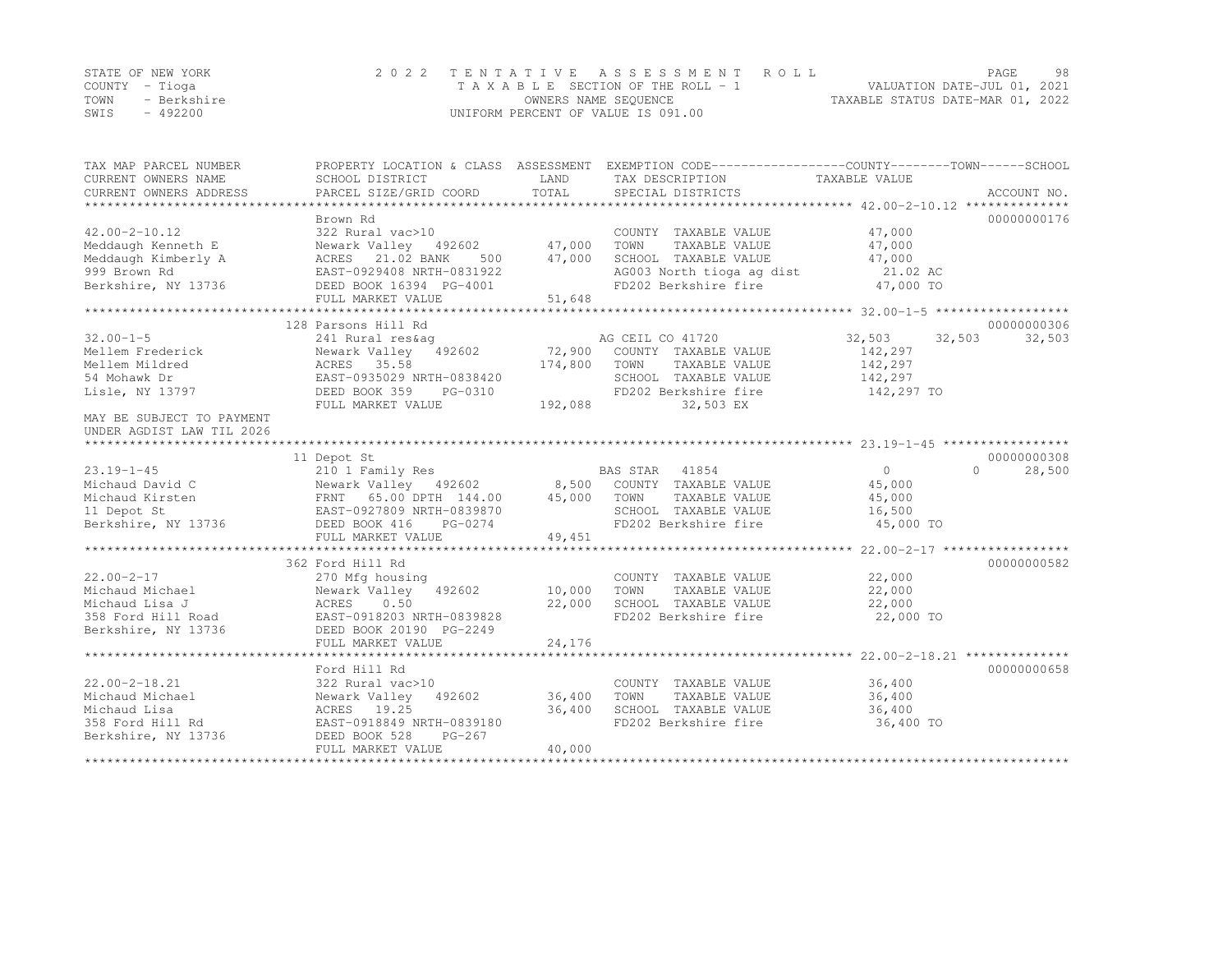|      | STATE OF NEW YORK | 2022 TENTATIVE ASSESSMENT ROLL     |                                  | PAGE. | 99 |
|------|-------------------|------------------------------------|----------------------------------|-------|----|
|      | COUNTY – Tioga    | TAXABLE SECTION OF THE ROLL - 1    | VALUATION DATE-JUL 01, 2021      |       |    |
| TOWN | - Berkshire       | OWNERS NAME SEQUENCE               | TAXABLE STATUS DATE-MAR 01, 2022 |       |    |
| SWIS | $-492200$         | UNIFORM PERCENT OF VALUE IS 091.00 |                                  |       |    |

| TAX MAP PARCEL NUMBER<br>CURRENT OWNERS NAME<br>CURRENT OWNERS ADDRESS | PROPERTY LOCATION & CLASS ASSESSMENT EXEMPTION CODE---------------COUNTY-------TOWN-----SCHOOL<br>SCHOOL DISTRICT<br>PARCEL SIZE/GRID COORD                                                                     | LAND<br>TOTAL | TAX DESCRIPTION<br>SPECIAL DISTRICTS<br>SPECIAL DISTRICTS |                                 | ACCOUNT NO.        |
|------------------------------------------------------------------------|-----------------------------------------------------------------------------------------------------------------------------------------------------------------------------------------------------------------|---------------|-----------------------------------------------------------|---------------------------------|--------------------|
|                                                                        |                                                                                                                                                                                                                 |               |                                                           |                                 |                    |
|                                                                        | 358 Ford Hill Rd                                                                                                                                                                                                |               |                                                           |                                 | 00000000667        |
| $22.00 - 2 - 18.51$                                                    |                                                                                                                                                                                                                 |               |                                                           | $\overline{0}$                  | $\Omega$<br>28,500 |
|                                                                        | 242 Rurl res&rec<br>Newark Valley 492602 63,600 COUNTY TAXABLE VALUE<br>ACRES 31.00 200.000 709.000 TOWN TAXABLE VALUE                                                                                          |               |                                                           | 209,000                         |                    |
|                                                                        |                                                                                                                                                                                                                 | 209,000       | TAXABLE VALUE<br>TOWN                                     | 209,000                         |                    |
|                                                                        |                                                                                                                                                                                                                 |               | SCHOOL TAXABLE VALUE                                      | 180,500                         |                    |
|                                                                        | Michaud Michael Mewark Valley 492602<br>Michaud Lisa J (ACRES 31.00<br>358 Ford Hill Rd (EAST-0917699 NRTH-0839310<br>Berkshire, NY 13736 (DEED BOOK 322 PG-0467)                                               | 229,670       | FD202 Berkshire fire                                      | 209,000 TO                      |                    |
|                                                                        | FULL MARKET VALUE                                                                                                                                                                                               |               |                                                           |                                 |                    |
|                                                                        |                                                                                                                                                                                                                 |               |                                                           |                                 |                    |
|                                                                        | 12474 Rt 38                                                                                                                                                                                                     |               |                                                           |                                 | 00000000360        |
| $31.07 - 1 - 14$                                                       | 411 Apartment                                                                                                                                                                                                   |               | COUNTY TAXABLE VALUE                                      | 125,000                         |                    |
|                                                                        |                                                                                                                                                                                                                 |               | TOWN TAXABLE VALUE                                        | 125,000<br>125,000              |                    |
|                                                                        |                                                                                                                                                                                                                 |               | SCHOOL TAXABLE VALUE                                      |                                 |                    |
|                                                                        | Michaud Michael P<br>Mewark Valley 492602 11,300<br>Michaud Lisa J<br>S58 Ford Hill Road<br>Berkshire, NY 13736<br>DEED BOOK 14000 PG-47<br>DEED BOOK 14000 PG-47<br>DEED BOOK 14000 PG-47<br>PULL MAPKET VALUE |               |                                                           | FD202 Berkshire fire 125,000 TO |                    |
|                                                                        |                                                                                                                                                                                                                 |               |                                                           |                                 |                    |
|                                                                        |                                                                                                                                                                                                                 |               |                                                           |                                 |                    |
|                                                                        |                                                                                                                                                                                                                 |               |                                                           |                                 |                    |
|                                                                        | 12489 Rt 38                                                                                                                                                                                                     |               |                                                           |                                 | 00000000097        |
| $23.19 - 1 - 66$                                                       | 210 1 Family Res                                                                                                                                                                                                |               | BAS STAR 41854                                            | $\circ$                         | $\Omega$<br>28,500 |
| Milewski Kristine M                                                    | Newark Valley (492602 10,300 COUNTY TAXABLE VALUE<br>FRNT 74.58 DPTH 324.00 100,300 TOWN TAXABLE VALUE                                                                                                          |               |                                                           | 100,300                         |                    |
| 12489 State Route 38                                                   |                                                                                                                                                                                                                 |               |                                                           | 100,300                         |                    |
| Newark Valley, NY 13811                                                | BANK 191                                                                                                                                                                                                        |               | SCHOOL TAXABLE VALUE                                      | 71,800                          |                    |
|                                                                        | EAST-0927339 NRTH-0839940                                                                                                                                                                                       |               | FD202 Berkshire fire                                      | 100,300 TO                      |                    |
|                                                                        | DEED BOOK 14000 PG-2021                                                                                                                                                                                         |               |                                                           |                                 |                    |
|                                                                        | FULL MARKET VALUE                                                                                                                                                                                               | 110,220       |                                                           |                                 |                    |
|                                                                        |                                                                                                                                                                                                                 |               |                                                           |                                 |                    |
|                                                                        | 1005 Brown Rd                                                                                                                                                                                                   |               |                                                           |                                 | 00000000043        |
| $42.00 - 2 - 5$                                                        |                                                                                                                                                                                                                 |               |                                                           | $\overline{0}$                  | $\Omega$<br>28,500 |
| Miller Danielle                                                        |                                                                                                                                                                                                                 |               |                                                           | 122,800                         |                    |
| Miller Joshua                                                          | FRNT 112.00 DPTH 246.90                                                                                                                                                                                         | 122,800       | TOWN                                                      | TAXABLE VALUE 122,800           |                    |
| 1005 Brown Road                                                        | BANK<br>191                                                                                                                                                                                                     |               | SCHOOL TAXABLE VALUE<br>FD202 Berkshire fire              | 94,300                          |                    |
| Berkshire, NY 13736                                                    | EAST-0929919 NRTH-0832410                                                                                                                                                                                       |               |                                                           | 122,800 TO                      |                    |
|                                                                        | DEED BOOK 20220 PG-101                                                                                                                                                                                          |               |                                                           |                                 |                    |
|                                                                        | FULL MARKET VALUE                                                                                                                                                                                               | 134,945       |                                                           |                                 |                    |
|                                                                        |                                                                                                                                                                                                                 |               |                                                           |                                 |                    |
|                                                                        | Glen Rd                                                                                                                                                                                                         |               |                                                           |                                 | 00000000887        |
| $22.00 - 2 - 13.22$                                                    | 314 Rural vac<10                                                                                                                                                                                                |               | COUNTY TAXABLE VALUE                                      | 8,200                           |                    |
| Miller Gary S                                                          | Newark Valley 492602                                                                                                                                                                                            | 8,200         | TAXABLE VALUE<br>TOWN                                     | 8,200                           |                    |
| Miller Francis                                                         | ACRES 2.29<br>EAST-0921435 NRTH-0842255                                                                                                                                                                         | 8,200         | SCHOOL TAXABLE VALUE                                      | 8,200                           |                    |
| 300 Glen Rd                                                            |                                                                                                                                                                                                                 |               | FD202 Berkshire fire                                      | 8,200 TO                        |                    |
| Berkshire, NY 13736 DEED BOOK 1400 PG-1                                |                                                                                                                                                                                                                 |               |                                                           |                                 |                    |
|                                                                        | FULL MARKET VALUE                                                                                                                                                                                               | 9,011         |                                                           |                                 |                    |
|                                                                        |                                                                                                                                                                                                                 |               |                                                           |                                 |                    |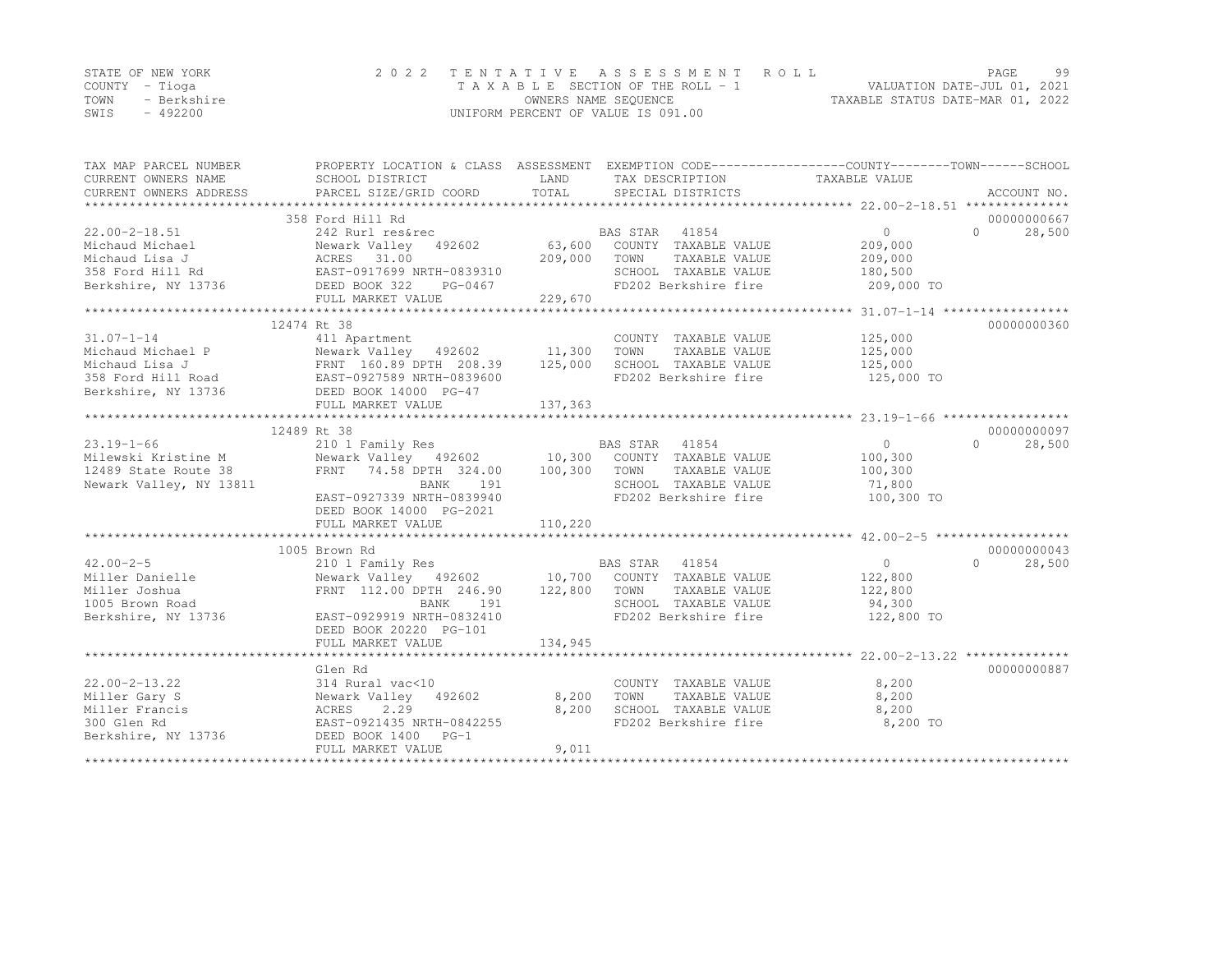|      | STATE OF NEW YORK | 2022 TENTATIVE ASSESSMENT ROLL     |                                  | PAGE. | 100 |
|------|-------------------|------------------------------------|----------------------------------|-------|-----|
|      | COUNTY – Tioga    | TAXABLE SECTION OF THE ROLL - 1    | VALUATION DATE-JUL 01, 2021      |       |     |
| TOWN | - Berkshire       | OWNERS NAME SEQUENCE               | TAXABLE STATUS DATE-MAR 01, 2022 |       |     |
| SWIS | - 492200          | UNIFORM PERCENT OF VALUE IS 091.00 |                                  |       |     |

| TAX MAP PARCEL NUMBER<br>CURRENT OWNERS NAME<br>CURRENT OWNERS ADDRESS                      | PROPERTY LOCATION & CLASS ASSESSMENT EXEMPTION CODE----------------COUNTY-------TOWN-----SCHOOL<br>SCHOOL DISTRICT<br>PARCEL SIZE/GRID COORD                              | LAND<br>TOTAL                | TAX DESCRIPTION<br>SPECIAL DISTRICTS                                                                               | TAXABLE VALUE                                   | ACCOUNT NO.                       |
|---------------------------------------------------------------------------------------------|---------------------------------------------------------------------------------------------------------------------------------------------------------------------------|------------------------------|--------------------------------------------------------------------------------------------------------------------|-------------------------------------------------|-----------------------------------|
| $23.00 - 1 - 22.1$<br>Miller Gary S<br>Miller Frances<br>300 Glen Rd<br>Berkshire, NY 13736 | 300 Glen Rd<br>270 Mfg housing<br>Newark Valley 492602<br>ACRES 56.78<br>EAST-0921435 NRTH-0842255<br>DEED BOOK 14000 PG-4435<br>FULL MARKET VALUE                        | 85,900<br>103,000<br>113,187 | 41834<br>ENH STAR<br>COUNTY TAXABLE VALUE<br>TOWN<br>TAXABLE VALUE<br>SCHOOL TAXABLE VALUE<br>FD202 Berkshire fire | 0<br>103,000<br>103,000<br>31,840<br>103,000 TO | 00000000330<br>$\Omega$<br>71,160 |
| $22.00 - 1 - 5.3$<br>Misson Sarah C<br>20 Bank St<br>Candor, NY 13743-1510                  | Glen Rd<br>314 Rural vac<10<br>Newark Valley 492602<br>FRNT 432.13 DPTH<br>ACRES<br>5.01<br>EAST-0916482 NRTH-0844314<br>DEED BOOK 13330 PG-3001<br>FULL MARKET VALUE     | 12,000<br>12,000<br>13,187   | COUNTY TAXABLE VALUE<br>TOWN<br>TAXABLE VALUE<br>SCHOOL TAXABLE VALUE<br>FD202 Berkshire fire                      | 12,000<br>12,000<br>12,000<br>12,000 TO         | 00000000829                       |
| $22.00 - 1 - 5.4$<br>Misson Sarah C<br>20 Bank Street<br>Candor, NY 13743                   | Glen Rd<br>314 Rural vac<10<br>Newark Valley 492602<br>FRNT 411.66 DPTH<br>ACRES<br>5.01<br>EAST-0916898 NRTH-0844332<br>DEED BOOK 15000 PG-4452<br>FULL MARKET VALUE     | 12,000<br>12,000<br>13,187   | COUNTY TAXABLE VALUE<br>TOWN<br>TAXABLE VALUE<br>SCHOOL TAXABLE VALUE<br>FD202 Berkshire fire                      | 12,000<br>12,000<br>12,000<br>12,000 TO         | 00000000830                       |
| $22.00 - 1 - 5.7$<br>Morgan Amy<br>Morgan Jason<br>PO Box 143<br>Glen Aubrey, NY 13777      | Glen Rd<br>314 Rural vac<10<br>Newark Valley 492602<br>FRNT 287.79 DPTH<br>ACRES<br>5.00<br>EAST-0917932 NRTH-0844449<br>DEED BOOK 20190 PG-4613<br>FULL MARKET VALUE     | 15,000<br>15,000<br>16,484   | COUNTY TAXABLE VALUE<br>TAXABLE VALUE<br>TOWN<br>SCHOOL TAXABLE VALUE<br>FD202 Berkshire fire                      | 15,000<br>15,000<br>15,000<br>15,000 TO         | 00000000833                       |
| $22.00 - 1 - 5.8$<br>Morgan Jason<br>Morgan Amy<br>P.O. Box 143<br>Glen Aubrey, NY 13777    | 489 Glen Rd<br>314 Rural vac<10<br>Newark Valley 492602<br>FRNT 237.03 DPTH<br>5.00<br>ACRES<br>EAST-0918219 NRTH-0844495<br>DEED BOOK 20180 PG-1155<br>FULL MARKET VALUE | 15,000<br>15,000<br>16,484   | COUNTY TAXABLE VALUE<br>TOWN<br>TAXABLE VALUE<br>SCHOOL TAXABLE VALUE<br>FD202 Berkshire fire                      | 15,000<br>15,000<br>15,000<br>15,000 TO         | 00000000834                       |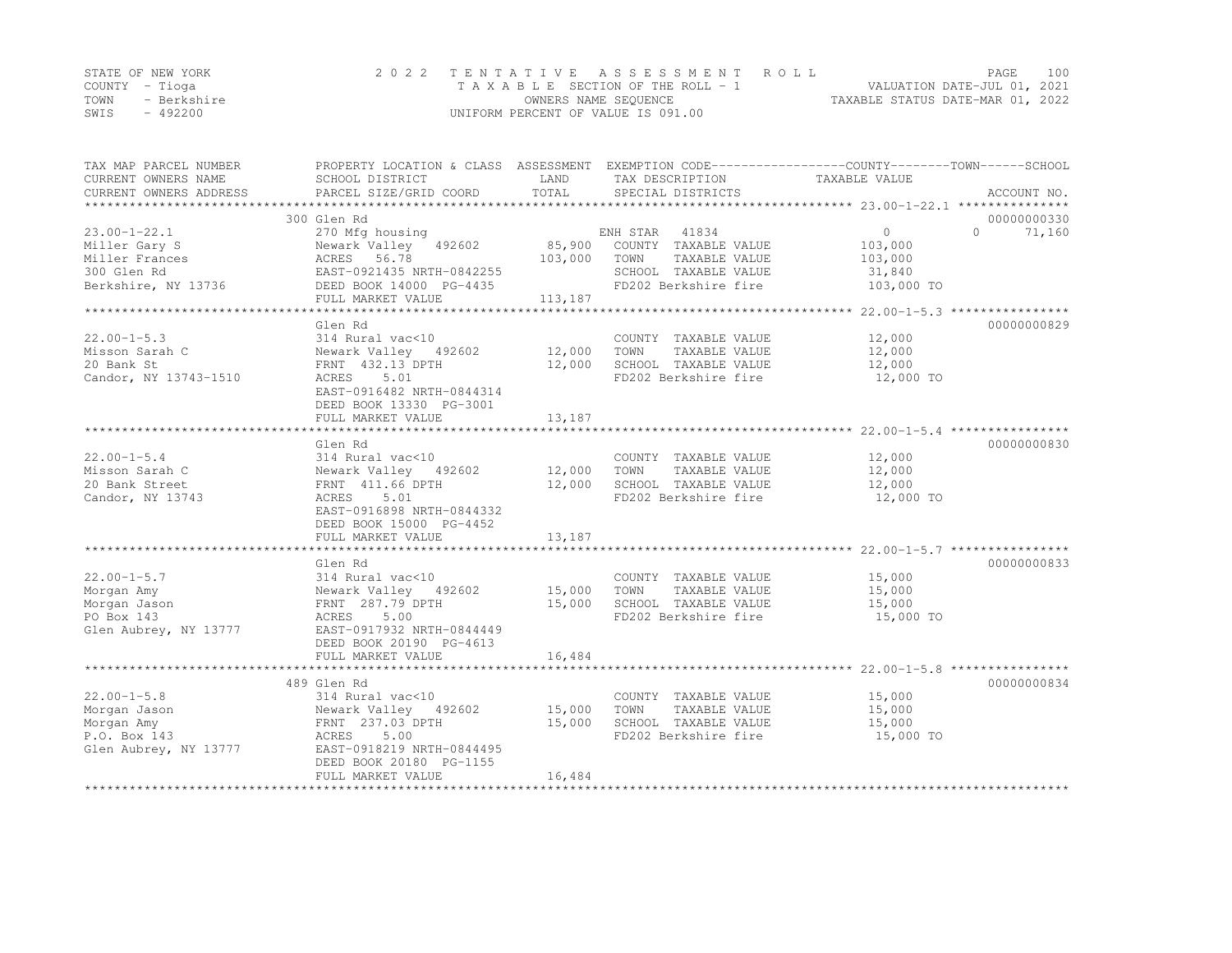|      | STATE OF NEW YORK | 2022 TENTATIVE ASSESSMENT ROLL     |                                  | PAGE | 101 |
|------|-------------------|------------------------------------|----------------------------------|------|-----|
|      | COUNTY – Tioga    | TAXABLE SECTION OF THE ROLL - 1    | VALUATION DATE-JUL 01, 2021      |      |     |
| TOWN | - Berkshire       | OWNERS NAME SEQUENCE               | TAXABLE STATUS DATE-MAR 01, 2022 |      |     |
| SWIS | - 492200          | UNIFORM PERCENT OF VALUE IS 091.00 |                                  |      |     |

| TAX MAP PARCEL NUMBER<br>CURRENT OWNERS NAME<br>CURRENT OWNERS ADDRESS                                       | PROPERTY LOCATION & CLASS ASSESSMENT<br>SCHOOL DISTRICT<br>PARCEL SIZE/GRID COORD                                                                               | LAND<br>TOTAL              | TAX DESCRIPTION<br>SPECIAL DISTRICTS                                                                                                          | EXEMPTION CODE-----------------COUNTY-------TOWN------SCHOOL<br>TAXABLE VALUE<br>********** 15.00-1-2 **** | ACCOUNT NO.                                   |
|--------------------------------------------------------------------------------------------------------------|-----------------------------------------------------------------------------------------------------------------------------------------------------------------|----------------------------|-----------------------------------------------------------------------------------------------------------------------------------------------|------------------------------------------------------------------------------------------------------------|-----------------------------------------------|
| $15.00 - 1 - 2$<br>Morris William R<br>Morris Jacqueline<br>76 Morris Manor Dr<br>Berkshire, NY 13736-1416   | Rt 38<br>323 Vacant rural<br>Newark Valley<br>492602<br>driveway<br>2.60<br>ACRES<br>EAST-0927229 NRTH-0851230<br>DEED BOOK 402<br>PG-0374<br>FULL MARKET VALUE | 2,600<br>2,600<br>2,857    | COUNTY TAXABLE VALUE<br>TAXABLE VALUE<br>TOWN<br>SCHOOL TAXABLE VALUE<br>FD202 Berkshire fire                                                 | 2,600<br>2,600<br>2,600<br>2,600 TO                                                                        | 00000000318                                   |
|                                                                                                              |                                                                                                                                                                 |                            |                                                                                                                                               |                                                                                                            |                                               |
| $15.00 - 1 - 3$<br>Morris William R<br>Morris Jacqueline<br>76 Morris Manor Dr<br>Berkshire, NY 13736-1416   | 76 Morris Manor<br>242 Rurl res&rec<br>Newark Valley<br>492602<br>ACRES<br>15.40<br>EAST-0927419 NRTH-0850970<br>DEED BOOK 402<br>PG-0374<br>FULL MARKET VALUE  | 199,000<br>218,681         | VET WAR CT 41121<br>54,600 ENH STAR<br>41834<br>COUNTY TAXABLE VALUE<br>TAXABLE VALUE<br>TOWN<br>SCHOOL TAXABLE VALUE<br>FD202 Berkshire fire | 11,400<br>5,700<br>$\circ$<br>187,600<br>193,300<br>127,840<br>199,000 TO                                  | 00000000165<br>$\Omega$<br>71,160<br>$\Omega$ |
|                                                                                                              | Rt 38                                                                                                                                                           |                            |                                                                                                                                               | $15.00 - 1 - 4.2$ ****************                                                                         | 00000000327                                   |
| $15.00 - 1 - 4.2$<br>Morris William R<br>Morris Jacqueline<br>76 Morris Manor Dr<br>Berkshire, NY 13736-1416 | 322 Rural vac>10<br>Newark Valley<br>492602<br>ACRES 32.23<br>EAST-0928329 NRTH-0850440<br>DEED BOOK 415<br>PG-0273                                             | 48,825<br>48,825           | COUNTY TAXABLE VALUE<br>TOWN<br>TAXABLE VALUE<br>SCHOOL TAXABLE VALUE<br>FD202 Berkshire fire                                                 | 48,825<br>48,825<br>48,825<br>48,825 TO                                                                    |                                               |
|                                                                                                              | FULL MARKET VALUE                                                                                                                                               | 53,654                     |                                                                                                                                               |                                                                                                            |                                               |
|                                                                                                              | ****************                                                                                                                                                |                            |                                                                                                                                               | ********** 15.00-1-6                                                                                       |                                               |
| $15.00 - 1 - 6$<br>Morris William R<br>Morris Jacqueline<br>76 Morris Manor Dr<br>Berkshire, NY 13736-1416   | Morris Manor Dr<br>322 Rural vac>10<br>492602<br>Newark Valley<br>ACRES<br>17.89<br>EAST-0928819 NRTH-0851050<br>DEED BOOK 415<br>PG-0275<br>FULL MARKET VALUE  | 11,600<br>11,600<br>12,747 | COUNTY TAXABLE VALUE<br>TOWN<br>TAXABLE VALUE<br>SCHOOL TAXABLE VALUE<br>FD202 Berkshire fire                                                 | 11,600<br>11,600<br>11,600<br>11,600 TO                                                                    | 00000000187                                   |
|                                                                                                              |                                                                                                                                                                 |                            |                                                                                                                                               |                                                                                                            |                                               |
|                                                                                                              | 150 Parsons Hill Rd                                                                                                                                             |                            |                                                                                                                                               |                                                                                                            | 00000000199                                   |
| $32.00 - 1 - 6.1$<br>Moulton Michael H<br>Moulton Rhonda H<br>150 Parsons Hill Rd<br>Berkshire, NY 13736     | 210 1 Family Res<br>Newark Valley<br>492602<br>ACRES<br>1.26<br>EAST-0936503 NRTH-0839371<br>DEED BOOK 491<br>PG-0024                                           | 13,200<br>135,000          | BAS STAR<br>41854<br>COUNTY TAXABLE VALUE<br>TOWN<br>TAXABLE VALUE<br>SCHOOL TAXABLE VALUE<br>FD202 Berkshire fire                            | $\circ$<br>135,000<br>135,000<br>106,500<br>135,000 TO                                                     | $\Omega$<br>28,500                            |
|                                                                                                              | FULL MARKET VALUE                                                                                                                                               | 148,352                    |                                                                                                                                               |                                                                                                            |                                               |
|                                                                                                              | ***********************<br>349 Turkey Hill Rd                                                                                                                   |                            |                                                                                                                                               | ******************** 16.00-2-12 ******************                                                         | 00000000045                                   |
| $16.00 - 2 - 12$<br>Mueller Christopher<br>Mueller Jennifer R<br>349 Turkey Hill Rd<br>Berkshire, NY 13736   | 270 Mfg housing<br>Newark Valley<br>492602<br>ACRES<br>6.00<br>EAST-0938489 NRTH-0849480<br>DEED BOOK 14918 PG-3001<br>FULL MARKET VALUE                        | 24,500<br>44,800<br>49,231 | COUNTY TAXABLE VALUE<br>TOWN<br>TAXABLE VALUE<br>SCHOOL TAXABLE VALUE<br>FD202 Berkshire fire                                                 | 44,800<br>44,800<br>44,800<br>44,800 TO                                                                    |                                               |
|                                                                                                              | **********************                                                                                                                                          | ***************            |                                                                                                                                               |                                                                                                            |                                               |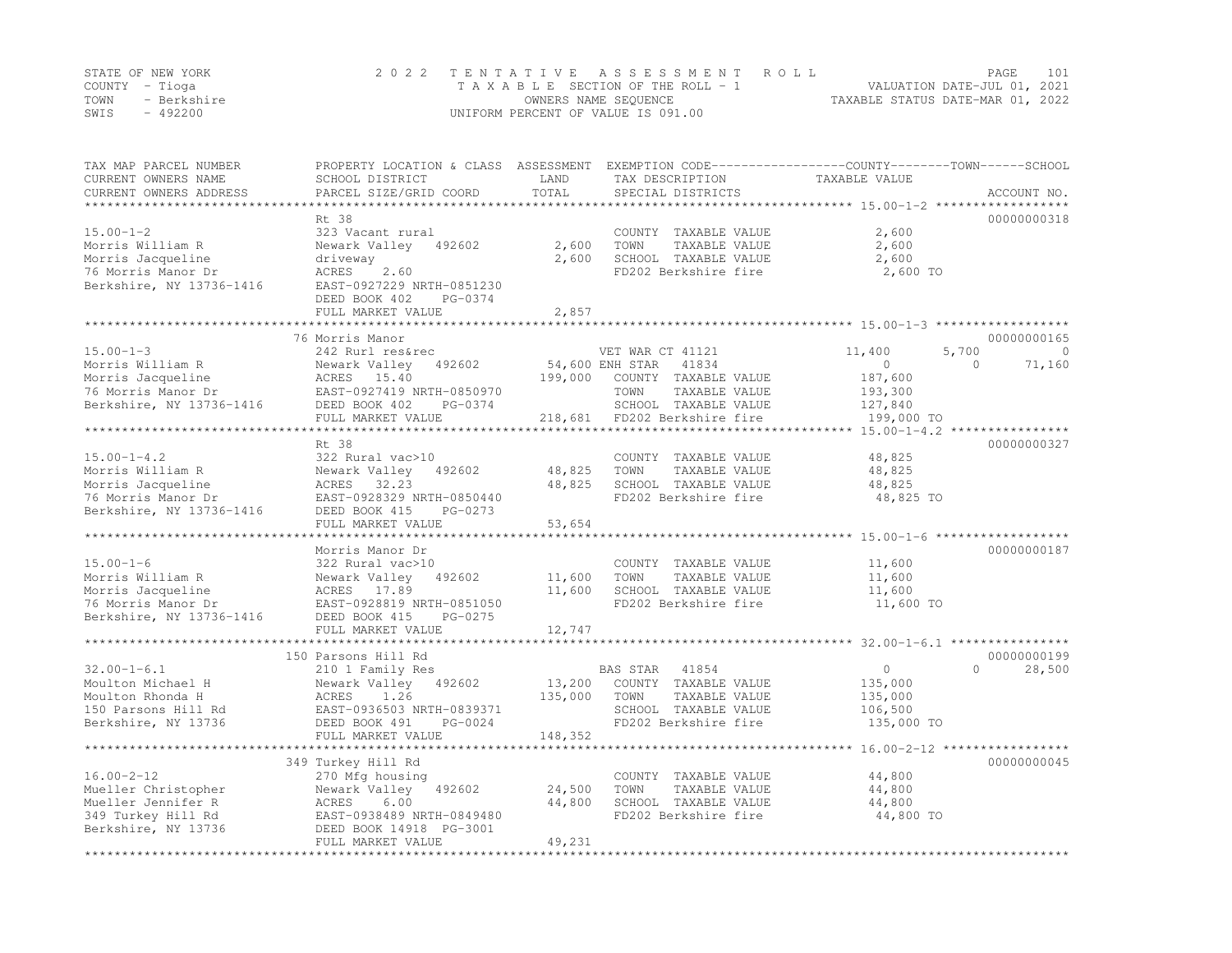|      | STATE OF NEW YORK | 2022 TENTATIVE ASSESSMENT ROLL     | PAGE                             | 102 |
|------|-------------------|------------------------------------|----------------------------------|-----|
|      | COUNTY – Tioga    | TAXABLE SECTION OF THE ROLL - 1    | VALUATION DATE-JUL 01, 2021      |     |
| TOWN | - Berkshire       | OWNERS NAME SEQUENCE               | TAXABLE STATUS DATE-MAR 01, 2022 |     |
| SWIS | $-492200$         | UNIFORM PERCENT OF VALUE IS 091.00 |                                  |     |

| TAX MAP PARCEL NUMBER<br>CURRENT OWNERS NAME<br>CURRENT OWNERS ADDRESS | SCHOOL DISTRICT<br>PARCEL SIZE/GRID COORD                | LAND<br>TOTAL | PROPERTY LOCATION & CLASS ASSESSMENT EXEMPTION CODE---------------COUNTY-------TOWN------SCHOOL<br>TAX DESCRIPTION<br>SPECIAL DISTRICTS | TAXABLE VALUE       | ACCOUNT NO. |
|------------------------------------------------------------------------|----------------------------------------------------------|---------------|-----------------------------------------------------------------------------------------------------------------------------------------|---------------------|-------------|
| **********************************                                     |                                                          |               |                                                                                                                                         |                     |             |
|                                                                        | 12395 Rt 38                                              |               |                                                                                                                                         |                     | 00000000292 |
| $31.07 - 2 - 16.1$                                                     | 210 1 Family Res                                         |               | COUNTY TAXABLE VALUE                                                                                                                    | 58,000              |             |
| Myrick Jason                                                           | Newark Valley 492602                                     | 10,600        | TOWN<br>TAXABLE VALUE                                                                                                                   | 58,000              |             |
| Myrick Darlene<br>12395 Route 38                                       | ACRES<br>$0.61$ BANK<br>500<br>EAST-0927291 NRTH-0837715 | 58,000        | SCHOOL TAXABLE VALUE<br>FD202 Berkshire fire                                                                                            | 58,000<br>58,000 TO |             |
| Berkshire, NY 13736                                                    | DEED BOOK 20160 PG-2943                                  |               |                                                                                                                                         |                     |             |
|                                                                        | FULL MARKET VALUE                                        | 63,736        |                                                                                                                                         |                     |             |
|                                                                        |                                                          |               |                                                                                                                                         |                     |             |
|                                                                        | 12095 Rt 38                                              |               |                                                                                                                                         |                     | 00000000321 |
| $42.00 - 2 - 11.1$                                                     | 241 Rural res&aq                                         |               | AG CEIL CO 41720                                                                                                                        | 43,533<br>43,533    | 43,533      |
| Nagerl Andrew                                                          | Newark Valley 492602                                     | 74,800        | COUNTY TAXABLE VALUE                                                                                                                    | 39,967              |             |
| PO Box 404                                                             | ACRES 37.90                                              | 83,500        | TOWN<br>TAXABLE VALUE                                                                                                                   | 39,967              |             |
| Newark Valley, NY 13811                                                | EAST-0928059 NRTH-0831010                                |               | SCHOOL TAXABLE VALUE                                                                                                                    | 39,967              |             |
|                                                                        | DEED BOOK 17538 PG-7001                                  |               | AG003 North tioga ag dist                                                                                                               | 37.90 AC            |             |
| MAY BE SUBJECT TO PAYMENT                                              | FULL MARKET VALUE                                        |               | 91,758 FD202 Berkshire fire                                                                                                             | 39,967 TO           |             |
| UNDER AGDIST LAW TIL 2026                                              |                                                          |               | 43,533 EX                                                                                                                               |                     |             |
|                                                                        | Rt 38                                                    |               |                                                                                                                                         |                     | 00000000415 |
| $42.00 - 2 - 11.2$                                                     | 105 Vac farmland                                         |               | AG BLDG<br>41700                                                                                                                        | 16,600<br>16,600    | 16,600      |
| Nagerl Andrew J                                                        | Newark Valley<br>492602                                  |               | 181,900 AG CEIL CO 41720                                                                                                                | 91,796<br>91,796    | 91,796      |
| PO Box 404                                                             | ACRES 162.00                                             |               | 198,500 COUNTY TAXABLE VALUE                                                                                                            | 90,104              |             |
| Newark Valley, NY 13811                                                | EAST-0926799 NRTH-0830470                                |               | TOWN<br>TAXABLE VALUE                                                                                                                   | 90,104              |             |
|                                                                        | DEED BOOK 607<br>$PG-277$                                |               | SCHOOL TAXABLE VALUE                                                                                                                    | 90,104              |             |
| MAY BE SUBJECT TO PAYMENT                                              | FULL MARKET VALUE                                        | 218,132       | AG003 North tioga ag dist                                                                                                               | 162.00 AC           |             |
| UNDER AGDIST LAW TIL 2026                                              |                                                          |               | FD202 Berkshire fire                                                                                                                    | 106,704 TO          |             |
|                                                                        |                                                          |               | 91,796 EX                                                                                                                               |                     |             |
|                                                                        |                                                          |               |                                                                                                                                         |                     |             |
| $32.00 - 1 - 21.1$                                                     | 3684 Wilson Creek Rd<br>270 Mfg housing                  |               | COUNTY TAXABLE VALUE                                                                                                                    | 20,000              | 00000000393 |
| Nechwedowich Jason                                                     | Newark Valley 492602                                     | 15,000        | TOWN<br>TAXABLE VALUE                                                                                                                   | 20,000              |             |
| Iversen Jessica                                                        | Life Estate: salzano Jerry                               | 20,000        | SCHOOL TAXABLE VALUE                                                                                                                    | 20,000              |             |
| 280 Ballou Hill Rd                                                     | & Donna Salzano B512\p109                                |               | FD202 Berkshire fire                                                                                                                    | 20,000 TO           |             |
| Berkshire, NY 13736                                                    | ACRES<br>2.00                                            |               |                                                                                                                                         |                     |             |
|                                                                        | EAST-0939297 NRTH-0834578                                |               |                                                                                                                                         |                     |             |
|                                                                        | DEED BOOK 15000 PG-1464                                  |               |                                                                                                                                         |                     |             |
|                                                                        | FULL MARKET VALUE                                        | 21,978        |                                                                                                                                         |                     |             |
|                                                                        |                                                          |               |                                                                                                                                         |                     |             |
|                                                                        | 3690 Wilson Creek Rd                                     |               |                                                                                                                                         |                     | 00000000528 |
| $32.00 - 1 - 21.2$                                                     | 314 Rural vac<10                                         |               | COUNTY TAXABLE VALUE                                                                                                                    | 5,000               |             |
| Nechwedowich Jason                                                     | Newark Valley 492602                                     | 5,000         | TOWN<br>TAXABLE VALUE                                                                                                                   | 5,000               |             |
| Iversen Jessica                                                        | 1.00<br>ACRES                                            | 5,000         | SCHOOL TAXABLE VALUE                                                                                                                    | 5,000               |             |
| 280 Ballou Hill Rd                                                     | EAST-0939300 NRTH-0834755                                |               | FD202 Berkshire fire                                                                                                                    | 5,000 TO            |             |
| Berkshire, NY 13736                                                    | DEED BOOK 15000 PG-1464                                  |               |                                                                                                                                         |                     |             |
|                                                                        | FULL MARKET VALUE                                        | 5,495         |                                                                                                                                         |                     |             |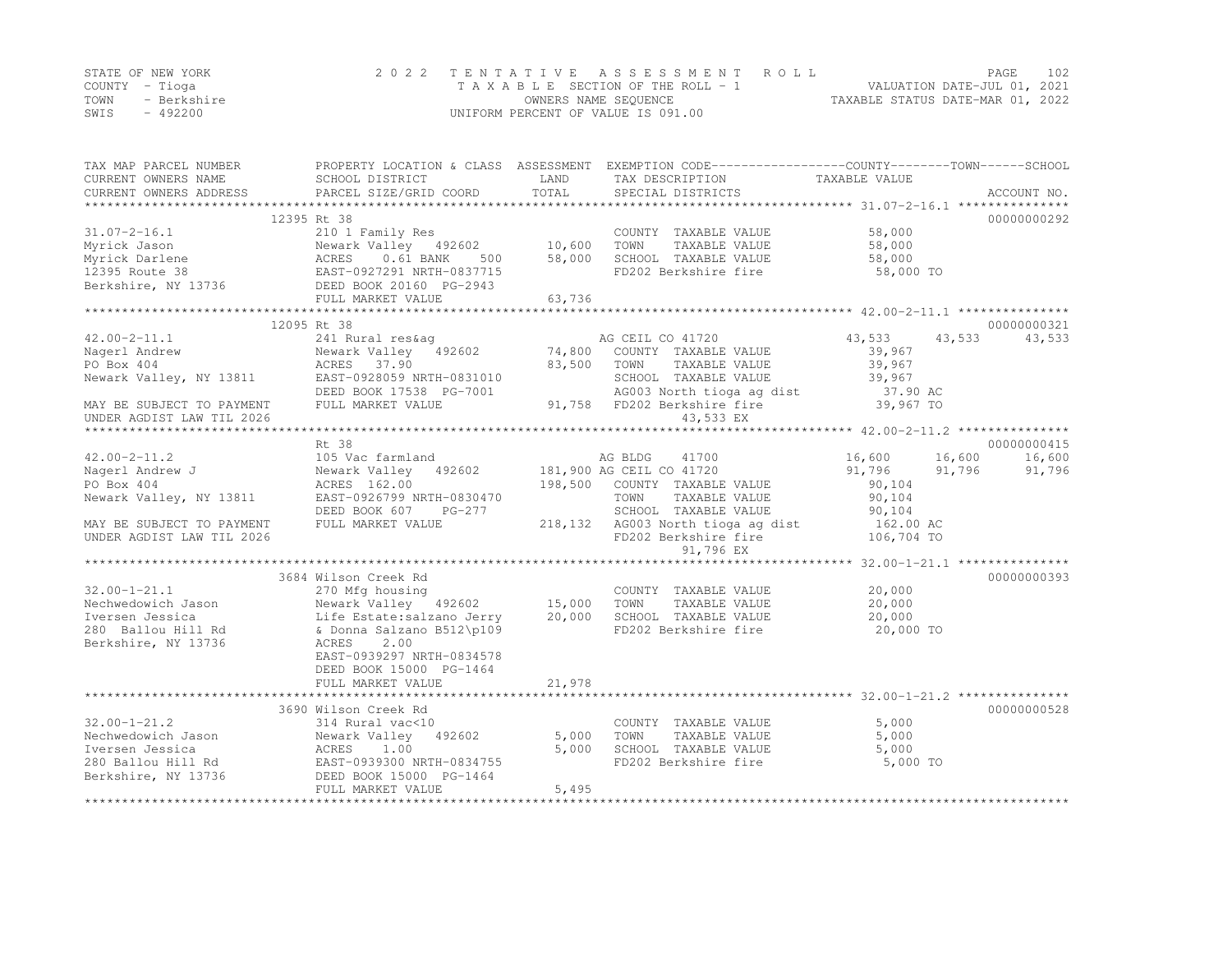|      | STATE OF NEW YORK | 2022 TENTATIVE ASSESSMENT ROLL     |                                  | PAGE. | 103 |
|------|-------------------|------------------------------------|----------------------------------|-------|-----|
|      | COUNTY – Tioga    | TAXABLE SECTION OF THE ROLL - 1    | VALUATION DATE-JUL 01, 2021      |       |     |
| TOWN | - Berkshire       | OWNERS NAME SEQUENCE               | TAXABLE STATUS DATE-MAR 01, 2022 |       |     |
| SWIS | - 492200          | UNIFORM PERCENT OF VALUE IS 091.00 |                                  |       |     |

| SCHOOL DISTRICT<br>PARCEL SIZE/GRID COORD                                                                                                                                                | LAND<br>TOTAL                                                                                                                                                                                                                                                                                                                                                                                                                                                                                                                                                      | TAX DESCRIPTION<br>SPECIAL DISTRICTS                                                          | TAXABLE VALUE                                                                                                                                                                                       | ACCOUNT NO.                                                                                                                             |
|------------------------------------------------------------------------------------------------------------------------------------------------------------------------------------------|--------------------------------------------------------------------------------------------------------------------------------------------------------------------------------------------------------------------------------------------------------------------------------------------------------------------------------------------------------------------------------------------------------------------------------------------------------------------------------------------------------------------------------------------------------------------|-----------------------------------------------------------------------------------------------|-----------------------------------------------------------------------------------------------------------------------------------------------------------------------------------------------------|-----------------------------------------------------------------------------------------------------------------------------------------|
|                                                                                                                                                                                          |                                                                                                                                                                                                                                                                                                                                                                                                                                                                                                                                                                    |                                                                                               |                                                                                                                                                                                                     |                                                                                                                                         |
| 210 1 Family Res<br>Newark Valley 492602                                                                                                                                                 |                                                                                                                                                                                                                                                                                                                                                                                                                                                                                                                                                                    | COUNTY TAXABLE VALUE<br>TOWN<br>TAXABLE VALUE                                                 | 175,000<br>175,000                                                                                                                                                                                  | 00000000409                                                                                                                             |
| DEED BOOK 20200 PG-4460                                                                                                                                                                  |                                                                                                                                                                                                                                                                                                                                                                                                                                                                                                                                                                    | FD202 Berkshire fire                                                                          | 175,000 TO                                                                                                                                                                                          |                                                                                                                                         |
|                                                                                                                                                                                          |                                                                                                                                                                                                                                                                                                                                                                                                                                                                                                                                                                    |                                                                                               |                                                                                                                                                                                                     |                                                                                                                                         |
|                                                                                                                                                                                          |                                                                                                                                                                                                                                                                                                                                                                                                                                                                                                                                                                    |                                                                                               |                                                                                                                                                                                                     |                                                                                                                                         |
| 240 Rural res<br>492602                                                                                                                                                                  | 38,900<br>151,900                                                                                                                                                                                                                                                                                                                                                                                                                                                                                                                                                  | COUNTY TAXABLE VALUE<br>TOWN<br>TAXABLE VALUE<br>SCHOOL TAXABLE VALUE<br>FD202 Berkshire fire | 151,900<br>151,900<br>151,900<br>151,900 TO                                                                                                                                                         | 00000000627                                                                                                                             |
|                                                                                                                                                                                          |                                                                                                                                                                                                                                                                                                                                                                                                                                                                                                                                                                    |                                                                                               |                                                                                                                                                                                                     |                                                                                                                                         |
|                                                                                                                                                                                          |                                                                                                                                                                                                                                                                                                                                                                                                                                                                                                                                                                    |                                                                                               |                                                                                                                                                                                                     | 00000000696                                                                                                                             |
| 910 Priv forest<br>492602<br>FULL MARKET VALUE<br>567 Jewett Hill Rd<br>241 Rural res&aq                                                                                                 | 15,900<br>17,473                                                                                                                                                                                                                                                                                                                                                                                                                                                                                                                                                   | COUNTY TAXABLE VALUE<br>TOWN<br>TAXABLE VALUE<br>SCHOOL TAXABLE VALUE<br>FD202 Berkshire fire | 15,900<br>15,900<br>15,900<br>15,900 TO<br>19,000                                                                                                                                                   | 00000000736<br>$\Omega$<br>44,435                                                                                                       |
| ACRES 51.41 BANK<br>500<br>EAST-0917969 NRTH-0848380<br>DEED BOOK 20160 PG-3370<br>FULL MARKET VALUE                                                                                     |                                                                                                                                                                                                                                                                                                                                                                                                                                                                                                                                                                    | TOWN<br>TAXABLE VALUE<br>SCHOOL TAXABLE VALUE<br>44,435 EX                                    | 235,565<br>245,065<br>254,565<br>254,565 TO                                                                                                                                                         |                                                                                                                                         |
|                                                                                                                                                                                          |                                                                                                                                                                                                                                                                                                                                                                                                                                                                                                                                                                    |                                                                                               |                                                                                                                                                                                                     |                                                                                                                                         |
|                                                                                                                                                                                          |                                                                                                                                                                                                                                                                                                                                                                                                                                                                                                                                                                    |                                                                                               |                                                                                                                                                                                                     | 00000000129                                                                                                                             |
| 210 1 Family Res<br>Newark Valley 492602<br>Deed Date 05-19-94<br>90.00 DPTH 281.00<br>FRNT<br>500<br>BANK<br>EAST-0926369 NRTH-0838770<br>DEED BOOK 556<br>$PG-49$<br>FULL MARKET VALUE | 99,000<br>108,791                                                                                                                                                                                                                                                                                                                                                                                                                                                                                                                                                  | 41854<br>TOWN<br>TAXABLE VALUE<br>SCHOOL TAXABLE VALUE<br>FD202 Berkshire fire                | $\overline{0}$<br>99,000<br>99,000<br>70,500<br>99,000 TO                                                                                                                                           | $\Omega$<br>28,500                                                                                                                      |
|                                                                                                                                                                                          | 280 Ballou Hill Rd<br>ACRES 2.00 BANK //<br>EAST-0936479 NRTH-0833880<br>77<br>FULL MARKET VALUE<br>75 Phillips Rd<br>NESBITT, JR., RANSEL W. NESBIT Newark Valley<br>NESBITT, ELIZABETH MARY NESBIT ACRES 13.20<br>17 Noblewood Lane EAST-0933079 NRTH-0831560<br>Levittown, PA 19054 DEED BOOK 20200 PG-2836<br>FULL MARKET VALUE<br>Phillips Rd<br>NESBITT, JR., RANSEL W. NESBIT Newark Valley<br>NESBITT, ELIZABETH MARY NESBIT ACRES 23.00<br>EAST-0933889 NRTH-0831580<br>Levittown, PA 19054 DEED BOOK 20200 PG-2836<br>Newark Valley 492602<br>39 Glen Rd | 175,000<br>192,308<br>166,923                                                                 | 15,000<br>SCHOOL TAXABLE VALUE<br>15,900<br>VET COM CT 41131<br>122,000 AG CEIL CO 41720<br>299,000 COUNTY TAXABLE VALUE<br>328,571 FD202 Berkshire fire<br>BAS STAR<br>10,400 COUNTY TAXABLE VALUE | PROPERTY LOCATION & CLASS ASSESSMENT EXEMPTION CODE----------------COUNTY-------TOWN-----SCHOOL<br>175,000<br>9,500<br>44,435<br>44,435 |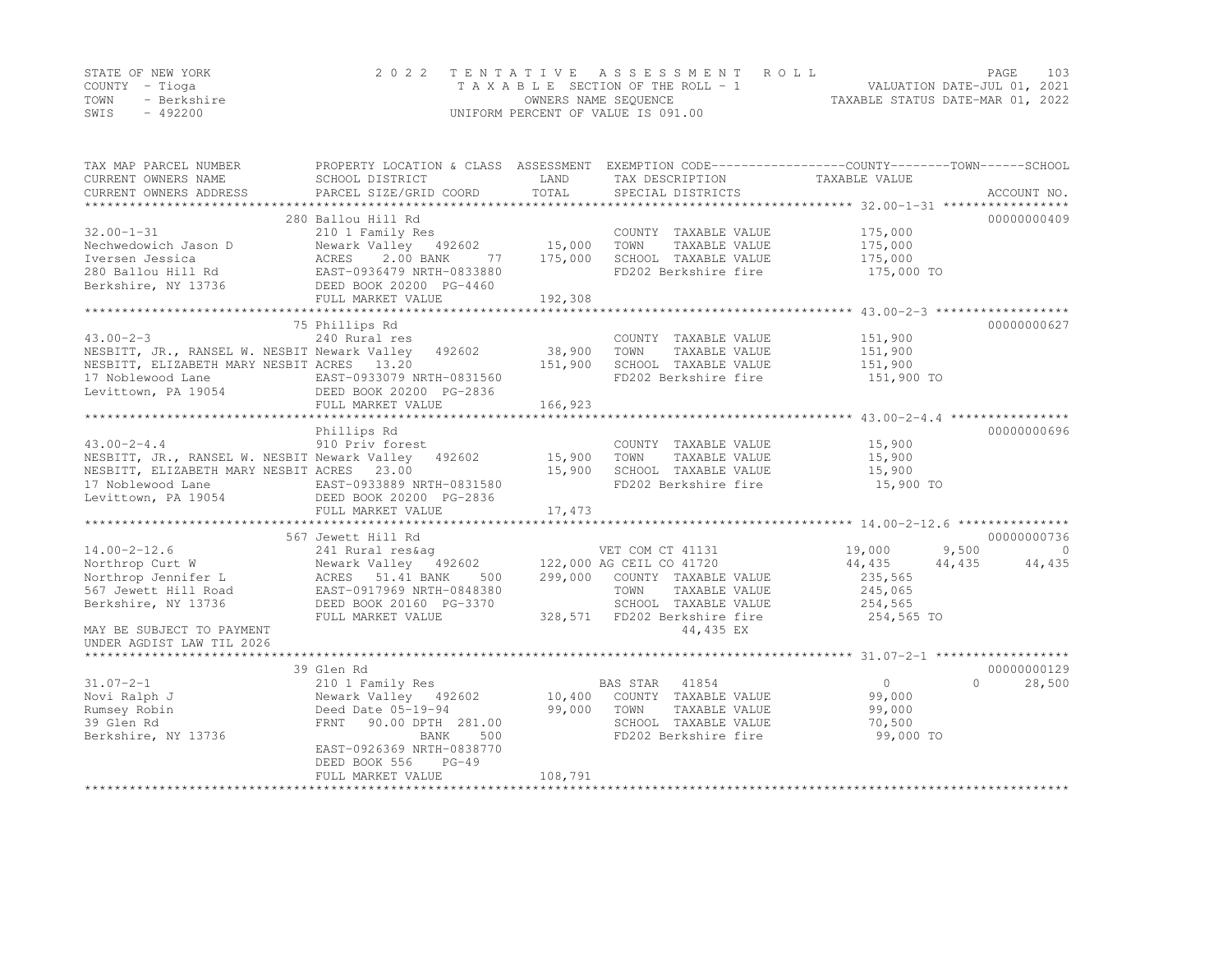|      | STATE OF NEW YORK | 2022 TENTATIVE ASSESSMENT ROLL     | PAGE.                            | 104 |
|------|-------------------|------------------------------------|----------------------------------|-----|
|      | COUNTY – Tioga    | TAXABLE SECTION OF THE ROLL - 1    | VALUATION DATE-JUL 01, 2021      |     |
| TOWN | - Berkshire       | OWNERS NAME SEQUENCE               | TAXABLE STATUS DATE-MAR 01, 2022 |     |
| SWIS | $-492200$         | UNIFORM PERCENT OF VALUE IS 091.00 |                                  |     |

| TAX MAP PARCEL NUMBER<br>CURRENT OWNERS NAME | SCHOOL DISTRICT                          | LAND<br>TOTAL | PROPERTY LOCATION & CLASS ASSESSMENT EXEMPTION CODE----------------COUNTY-------TOWN------SCHOOL<br>TAX DESCRIPTION | TAXABLE VALUE    | ACCOUNT NO.        |
|----------------------------------------------|------------------------------------------|---------------|---------------------------------------------------------------------------------------------------------------------|------------------|--------------------|
| CURRENT OWNERS ADDRESS                       | PARCEL SIZE/GRID COORD                   |               | SPECIAL DISTRICTS                                                                                                   |                  |                    |
|                                              | Glen Rd                                  |               |                                                                                                                     |                  | 00000000320        |
| $31.07 - 2 - 2$                              | 311 Res vac land                         |               | COUNTY TAXABLE VALUE                                                                                                | 600              |                    |
| Novi Ralph J                                 | Newark Valley 492602                     | 600           | TOWN<br>TAXABLE VALUE                                                                                               | 600              |                    |
| Rumsey Robin                                 | Deed Date 05-19-94                       | 600           | SCHOOL TAXABLE VALUE                                                                                                | 600              |                    |
| 39 Glen Rd                                   | 82.50 DPTH 150.00<br>FRNT                |               | FD202 Berkshire fire                                                                                                | 600 TO           |                    |
| Berkshire, NY 13736                          | 500<br>BANK                              |               |                                                                                                                     |                  |                    |
|                                              | EAST-0926459 NRTH-0838830                |               |                                                                                                                     |                  |                    |
|                                              | DEED BOOK 556<br>$PG-49$                 |               |                                                                                                                     |                  |                    |
|                                              | FULL MARKET VALUE                        | 659           |                                                                                                                     |                  |                    |
|                                              | Akins Rd                                 |               |                                                                                                                     |                  | 00000000599        |
| $31.07 - 2 - 26.2$                           | 314 Rural vac<10                         |               | COUNTY TAXABLE VALUE                                                                                                | 12,800           |                    |
| Novi Ralph J                                 | Newark Valley 492602                     | 12,800        | TAXABLE VALUE<br>TOWN                                                                                               | 12,800           |                    |
| Rumsey Robin                                 | Deed Date 05-19-94                       | 12,800        | SCHOOL TAXABLE VALUE                                                                                                | 12,800           |                    |
| 39 Glen Rd                                   | ACRES<br>5.00                            |               | FD202 Berkshire fire                                                                                                | 12,800 TO        |                    |
| Berkshire, NY 13736                          | EAST-0926589 NRTH-0838180                |               |                                                                                                                     |                  |                    |
|                                              | DEED BOOK 556<br>$PG-46$                 |               |                                                                                                                     |                  |                    |
|                                              | FULL MARKET VALUE                        | 14,066        |                                                                                                                     |                  |                    |
|                                              |                                          |               |                                                                                                                     |                  |                    |
|                                              | 128 Mc Mahon Rd                          |               |                                                                                                                     |                  | 00000000725        |
| $23.00 - 1 - 8.21$                           | 210 1 Family Res                         |               | BAS STAR<br>41854                                                                                                   | $\Omega$         | 28,500<br>$\cap$   |
| O'donnell Denise                             | Newark Valley<br>492602                  | 22,500        | COUNTY TAXABLE VALUE                                                                                                | 80,000           |                    |
| 128 Mc Mahon Rd                              | 5.00<br>ACRES                            | 80,000        | TAXABLE VALUE<br>TOWN                                                                                               | 80,000           |                    |
| Berkshire, NY 13736                          | EAST-0925870 NRTH-0844490                |               | SCHOOL TAXABLE VALUE                                                                                                | 51,500           |                    |
|                                              | DEED BOOK 683<br>$PG-141$                |               | FD202 Berkshire fire                                                                                                | 80,000 TO        |                    |
|                                              | FULL MARKET VALUE                        | 87,912        |                                                                                                                     |                  |                    |
|                                              |                                          |               |                                                                                                                     |                  | 00000000329        |
| $24.00 - 1 - 8.1$                            | 100 Hartwell Rd                          |               | AG CEIL CO 41720                                                                                                    | 82,833<br>82,833 | 82,833             |
| O'Krepki Homer                               | 472 Kennel / vet<br>Newark Valley 492602 | 176,500       | COUNTY TAXABLE VALUE                                                                                                | 192,167          |                    |
| O'Krepki James                               | Usda 20.61Ac 30Yrs 1/8/99                | 275,000       | TOWN<br>TAXABLE VALUE                                                                                               | 192,167          |                    |
| 100 Hartwell Rd                              | Easement B619 P257                       |               | SCHOOL TAXABLE VALUE                                                                                                | 192,167          |                    |
| Berkshire, NY 13736                          | Life Estate/ F. Okrepki                  |               | AG003 North tioga ag dist                                                                                           | 98.50 AC         |                    |
|                                              | ACRES<br>98.50                           |               | FD202 Berkshire fire                                                                                                | 192,167 TO       |                    |
| MAY BE SUBJECT TO PAYMENT                    | EAST-0940819 NRTH-0844080                |               | 82,833 EX                                                                                                           |                  |                    |
| UNDER AGDIST LAW TIL 2026                    | DEED BOOK 404<br>PG-0583                 |               |                                                                                                                     |                  |                    |
|                                              | FULL MARKET VALUE                        | 302,198       |                                                                                                                     |                  |                    |
|                                              |                                          |               |                                                                                                                     |                  |                    |
|                                              | 107 Hartwell Rd                          |               |                                                                                                                     |                  | 00000000501        |
| $24.00 - 1 - 8.2$                            | 210 1 Family Res                         |               | 41834<br>ENH STAR                                                                                                   | $\circ$          | $\Omega$<br>71,160 |
| O'krepki James M                             | 492602<br>Newark Valley                  | 13,800        | COUNTY TAXABLE VALUE                                                                                                | 129,000          |                    |
| 107 Hartwell Rd                              | ACRES<br>1.50                            | 129,000       | TOWN<br>TAXABLE VALUE                                                                                               | 129,000          |                    |
| Berkshire, NY 13736                          | EAST-0940879 NRTH-0843070                |               | SCHOOL TAXABLE VALUE                                                                                                | 57,840           |                    |
|                                              | PG-0926<br>DEED BOOK 389                 |               | FD202 Berkshire fire                                                                                                | 129,000 TO       |                    |
|                                              | FULL MARKET VALUE                        | 141,758       |                                                                                                                     |                  |                    |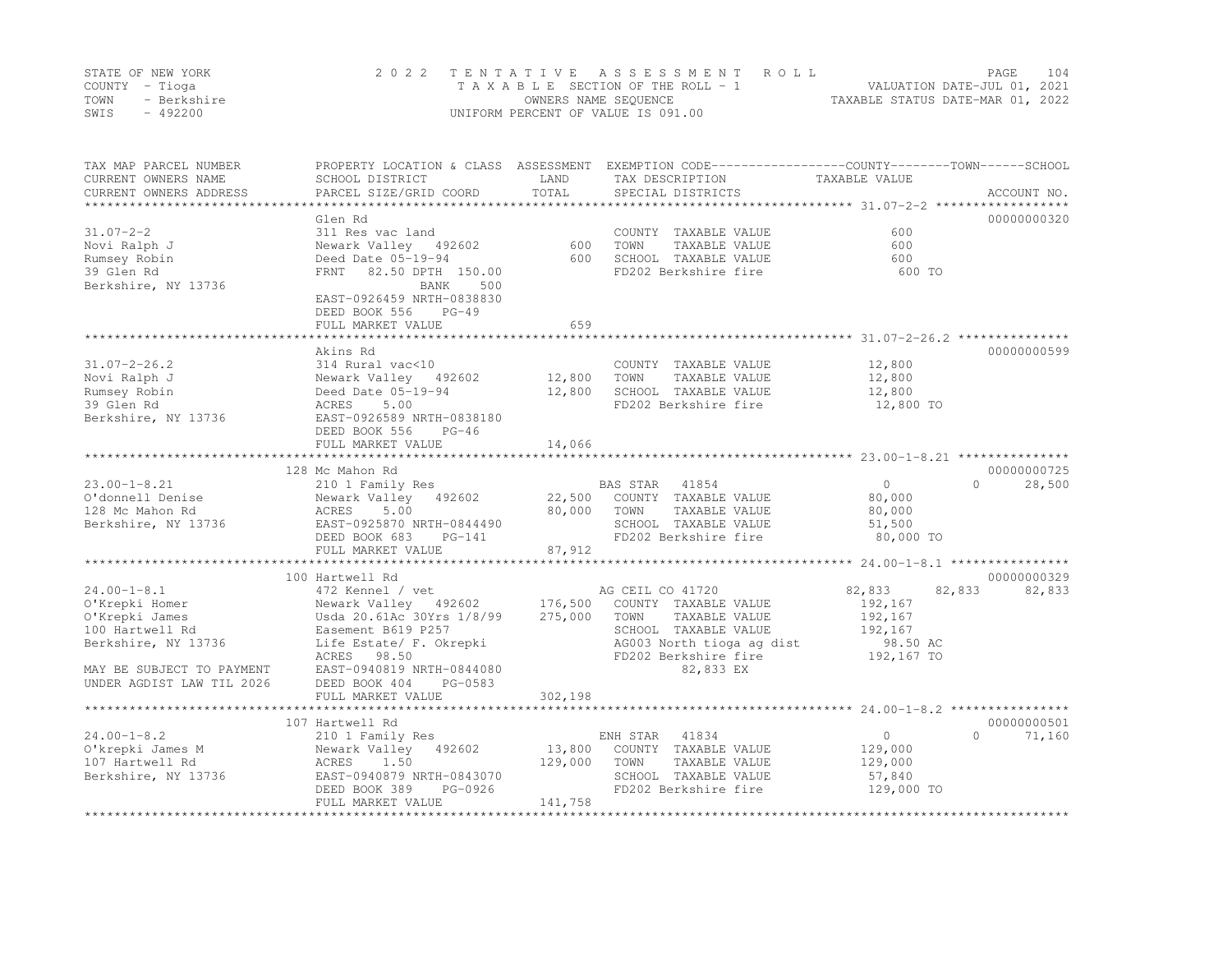|      | STATE OF NEW YORK | 2022 TENTATIVE ASSESSMENT ROLL     |                                  | PAGE. | 105 |
|------|-------------------|------------------------------------|----------------------------------|-------|-----|
|      | COUNTY – Tioga    | TAXABLE SECTION OF THE ROLL - 1    | VALUATION DATE-JUL 01, 2021      |       |     |
| TOWN | - Berkshire       | OWNERS NAME SEQUENCE               | TAXABLE STATUS DATE-MAR 01, 2022 |       |     |
| SWIS | - 492200          | UNIFORM PERCENT OF VALUE IS 091.00 |                                  |       |     |

| TAX MAP PARCEL NUMBER<br>CURRENT OWNERS NAME<br>CURRENT OWNERS ADDRESS | SCHOOL DISTRICT<br>PARCEL SIZE/GRID COORD     | LAND<br>TOTAL | PROPERTY LOCATION & CLASS ASSESSMENT EXEMPTION CODE---------------COUNTY-------TOWN-----SCHOOL<br>TAX DESCRIPTION<br>SPECIAL DISTRICTS | TAXABLE VALUE    | ACCOUNT NO.     |                          |
|------------------------------------------------------------------------|-----------------------------------------------|---------------|----------------------------------------------------------------------------------------------------------------------------------------|------------------|-----------------|--------------------------|
|                                                                        |                                               |               |                                                                                                                                        |                  |                 |                          |
|                                                                        | 85 Parsons Hill Rd                            |               |                                                                                                                                        |                  | 00000000670     |                          |
| $24.00 - 1 - 42.22$                                                    | 210 1 Family Res                              |               | BAS STAR 41854                                                                                                                         | $\overline{0}$   | $\cap$          | 28,500                   |
| O'loughlin Marcia                                                      | Newark Valley 492602                          | 15,400        | COUNTY TAXABLE VALUE                                                                                                                   | 95,000           |                 |                          |
| 85 Parsons Hill Rd                                                     | ACRES<br>2.16                                 | 95,000        | TOWN<br>TAXABLE VALUE                                                                                                                  | 95,000           |                 |                          |
| Berkshire, NY 13736                                                    | EAST-0935399 NRTH-0840600                     |               | SCHOOL TAXABLE VALUE                                                                                                                   | 66,500           |                 |                          |
|                                                                        | DEED BOOK 698<br>PG-65                        |               | FD202 Berkshire fire                                                                                                                   | 95,000 TO        |                 |                          |
|                                                                        | FULL MARKET VALUE                             | 104,396       |                                                                                                                                        |                  |                 |                          |
|                                                                        |                                               |               |                                                                                                                                        |                  |                 |                          |
|                                                                        | 189 Ballou Hill Rd                            |               |                                                                                                                                        |                  | 00000000323     |                          |
| $32.00 - 1 - 37.1$<br>Odom Mary Ellen, Life Us A                       | 241 Rural res&aq<br>Newark Valley 492602      |               | VET COM CT 41131<br>137,200 AG CEIL CO 41720                                                                                           | 19,000<br>68,856 | 9,500<br>68,856 | $\overline{0}$<br>68,856 |
| Thomas, Michael A Taylor, Kris ACRES 72.60                             |                                               |               | 315,000 ENH STAR 41834                                                                                                                 | $\overline{0}$   | $\Omega$        | 71,160                   |
| 189 Ballou Hill Road                                                   | EAST-0933509 NRTH-0834740                     |               | COUNTY TAXABLE VALUE                                                                                                                   | 227,144          |                 |                          |
| Berkshire, NY 13736                                                    | DEED BOOK 20160 PG-3709                       |               | TAXABLE VALUE<br>TOWN                                                                                                                  | 236,644          |                 |                          |
|                                                                        | FULL MARKET VALUE                             | 346,154       | SCHOOL TAXABLE VALUE                                                                                                                   | 174,984          |                 |                          |
| MAY BE SUBJECT TO PAYMENT                                              |                                               |               | AG003 North tioga ag dist                                                                                                              | 72.60 AC         |                 |                          |
| UNDER AGDIST LAW TIL 2026                                              |                                               |               | FD202 Berkshire fire                                                                                                                   | 246,144 TO       |                 |                          |
|                                                                        |                                               |               | 68,856 EX                                                                                                                              |                  |                 |                          |
|                                                                        |                                               |               |                                                                                                                                        |                  |                 |                          |
|                                                                        | Turkey Hill Rd                                |               |                                                                                                                                        |                  | 00000000366     |                          |
| $24.00 - 1 - 28.1$                                                     | 105 Vac farmland                              |               | AG CEIL CO 41720                                                                                                                       | 71,145           | 71,145          | 71,145                   |
| Olcott Paul A                                                          | Newark Valley 492602                          | 105,700       | COUNTY TAXABLE VALUE                                                                                                                   | 34,555           |                 |                          |
| Olcott Carol A                                                         | Deed Date 04-11-95                            | 105,700       | TOWN<br>TAXABLE VALUE                                                                                                                  | 34,555           |                 |                          |
| 171 Turkey Hill Rd                                                     | ACRES 66.90                                   |               | SCHOOL TAXABLE VALUE                                                                                                                   | 34,555           |                 |                          |
| Berkshire, NY 13736                                                    | EAST-0937379 NRTH-0845250                     |               | AG003 North tioga ag dist                                                                                                              | 66.90 AC         |                 |                          |
|                                                                        | DEED BOOK 19728 PG-6001                       |               | FD202 Berkshire fire                                                                                                                   | 34,555 TO        |                 |                          |
| MAY BE SUBJECT TO PAYMENT                                              | FULL MARKET VALUE                             | 116,154       | 71,145 EX                                                                                                                              |                  |                 |                          |
| UNDER AGDIST LAW TIL 2026                                              |                                               |               |                                                                                                                                        |                  |                 |                          |
|                                                                        |                                               |               |                                                                                                                                        |                  |                 |                          |
|                                                                        | 171 Turkey Hill Rd                            |               |                                                                                                                                        |                  | 00000000700     |                          |
| $24.00 - 1 - 28.2$                                                     | 210 1 Family Res                              |               | BAS STAR 41854                                                                                                                         | $\circ$          | $\bigcap$       | 28,500                   |
| Olcott Paul A                                                          | Newark Valley 492602                          |               | 26,700 COUNTY TAXABLE VALUE                                                                                                            | 84,000           |                 |                          |
| Olcott Carol A                                                         | ACRES<br>7.10                                 | 84,000        | TOWN<br>TAXABLE VALUE                                                                                                                  | 84,000           |                 |                          |
| 171 Turkey Hill Rd                                                     | EAST-0938739 NRTH-0845350                     |               | SCHOOL TAXABLE VALUE                                                                                                                   | 55,500           |                 |                          |
| Berkshire, NY 13736                                                    | DEED BOOK 61844 PG-84531<br>FULL MARKET VALUE |               | FD202 Berkshire fire                                                                                                                   | 84,000 TO        |                 |                          |
|                                                                        |                                               | 92,308        |                                                                                                                                        |                  |                 |                          |
|                                                                        | 270 Glen Rd                                   |               |                                                                                                                                        |                  | 00000000284     |                          |
| $23.00 - 1 - 23$                                                       | 210 1 Family Res                              |               | ENH STAR 41834                                                                                                                         | $\circ$          | $\cap$          | 65,400                   |
| Olmstead James                                                         | Newark Valley 492602                          | 15,500        | COUNTY TAXABLE VALUE                                                                                                                   | 65,400           |                 |                          |
| Olmstead Elizabeth                                                     | 2.20<br>ACRES                                 | 65,400        | TOWN<br>TAXABLE VALUE                                                                                                                  | 65,400           |                 |                          |
| 270 Glen Rd                                                            | EAST-0922120 NRTH-0841508                     |               | SCHOOL TAXABLE VALUE                                                                                                                   | $\circ$          |                 |                          |
| Berkshire, NY 13736                                                    | DEED BOOK 371<br>PG-0537                      |               | FD202 Berkshire fire                                                                                                                   | 65,400 TO        |                 |                          |
|                                                                        | FULL MARKET VALUE                             | 71,868        |                                                                                                                                        |                  |                 |                          |
|                                                                        |                                               |               |                                                                                                                                        |                  |                 |                          |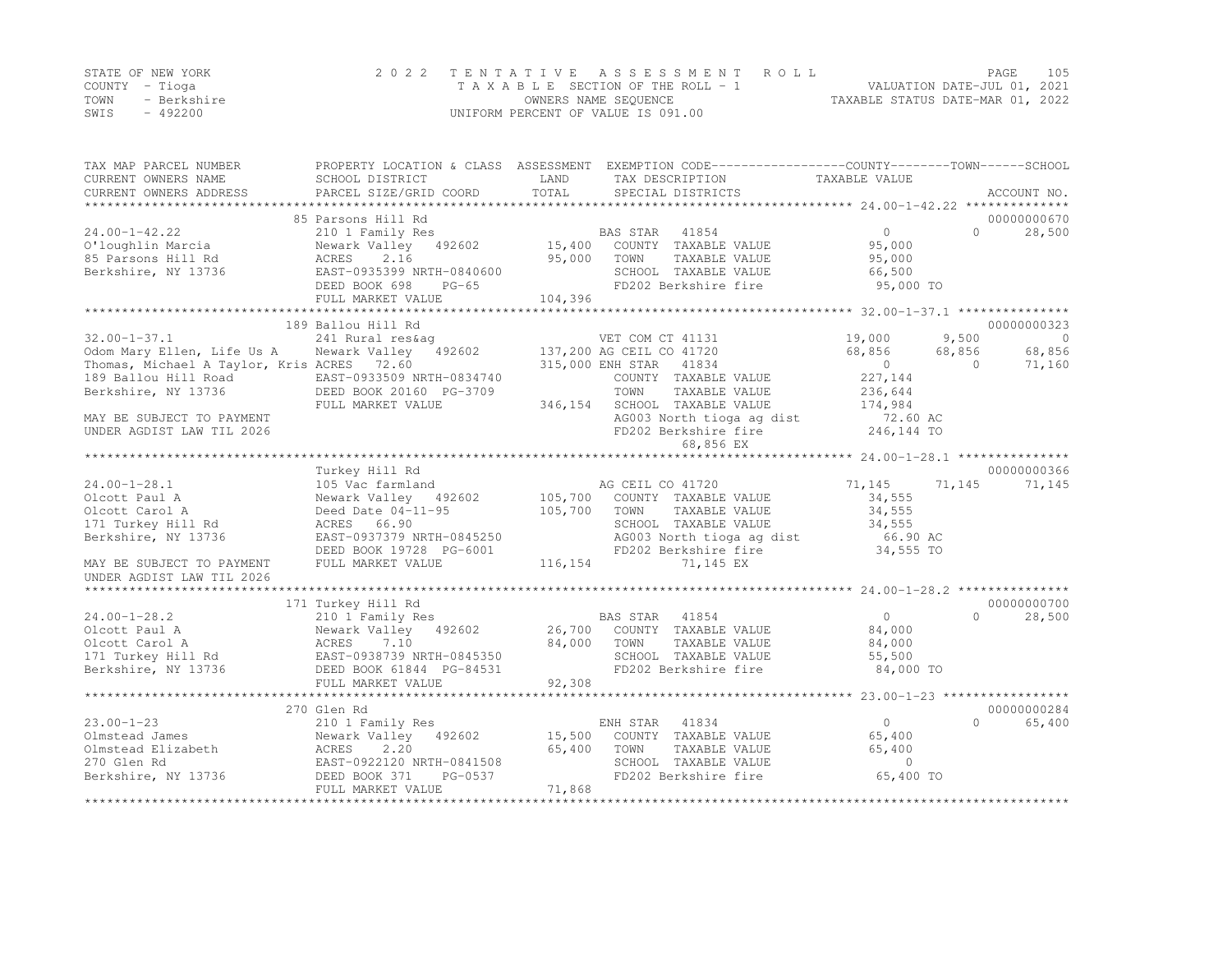| STATE OF NEW YORK |             | 2022 TENTATIVE ASSESSMENT ROLL     |                      |  |                                  | PAGE | 106 |
|-------------------|-------------|------------------------------------|----------------------|--|----------------------------------|------|-----|
| COUNTY – Tioga    |             | TAXABLE SECTION OF THE ROLL - 1    |                      |  | VALUATION DATE-JUL 01, 2021      |      |     |
| TOWN              | - Berkshire |                                    | OWNERS NAME SEOUENCE |  | TAXABLE STATUS DATE-MAR 01, 2022 |      |     |
| SWIS              | $-492200$   | UNIFORM PERCENT OF VALUE IS 091.00 |                      |  |                                  |      |     |

| TAX MAP PARCEL NUMBER<br>CURRENT OWNERS NAME                                                                                                                                                                                                            | SCHOOL DISTRICT             | LAND    | PROPERTY LOCATION & CLASS ASSESSMENT EXEMPTION CODE-----------------COUNTY-------TOWN-----SCHOOL<br>TAX DESCRIPTION | TAXABLE VALUE                       |                    |
|---------------------------------------------------------------------------------------------------------------------------------------------------------------------------------------------------------------------------------------------------------|-----------------------------|---------|---------------------------------------------------------------------------------------------------------------------|-------------------------------------|--------------------|
| CURRENT OWNERS ADDRESS<br>*************************                                                                                                                                                                                                     | PARCEL SIZE/GRID COORD      | TOTAL   | SPECIAL DISTRICTS                                                                                                   |                                     | ACCOUNT NO.        |
|                                                                                                                                                                                                                                                         | Glen Rd                     |         |                                                                                                                     |                                     | 00000000701        |
| $23.00 - 3 - 4.12$                                                                                                                                                                                                                                      | 314 Rural vac<10            |         | COUNTY TAXABLE VALUE                                                                                                | 17,900                              |                    |
| Olmstead James                                                                                                                                                                                                                                          | Newark Valley 492602        | 17,900  | TOWN<br>TAXABLE VALUE                                                                                               | 17,900                              |                    |
| Olmstead Elizabeth                                                                                                                                                                                                                                      | ACRES<br>8.34               | 17,900  | SCHOOL TAXABLE VALUE                                                                                                | 17,900                              |                    |
| 270 Glen Rd                                                                                                                                                                                                                                             | EAST-0922749 NRTH-0841260   |         | FD202 Berkshire fire                                                                                                | 17,900 TO                           |                    |
| Berkshire, NY 13736                                                                                                                                                                                                                                     | DEED BOOK 599<br>PG-332     |         |                                                                                                                     |                                     |                    |
|                                                                                                                                                                                                                                                         | FULL MARKET VALUE           | 19,670  |                                                                                                                     |                                     |                    |
|                                                                                                                                                                                                                                                         | *************************** |         |                                                                                                                     |                                     |                    |
|                                                                                                                                                                                                                                                         | 48 Ford Hill Rd             |         |                                                                                                                     |                                     | 00000000711        |
| $23.00 - 3 - 4.131$                                                                                                                                                                                                                                     | 314 Rural vac<10            |         | COUNTY TAXABLE VALUE                                                                                                | 3,300                               |                    |
| ONeill Edward                                                                                                                                                                                                                                           | 492602<br>Newark Valley     | 3,300   | TAXABLE VALUE<br>TOWN                                                                                               | 3,300                               |                    |
| 144 Clinton st. Apt13                                                                                                                                                                                                                                   | ACRES<br>3.30               | 3,300   | SCHOOL TAXABLE VALUE                                                                                                | 3,300                               |                    |
| Cortland, NY 13045                                                                                                                                                                                                                                      | EAST-0923039 NRTH-0840240   |         | FD202 Berkshire fire                                                                                                | 3,300 TO                            |                    |
|                                                                                                                                                                                                                                                         | DEED BOOK 20190 PG-1495     |         |                                                                                                                     |                                     |                    |
|                                                                                                                                                                                                                                                         | FULL MARKET VALUE           | 3,626   |                                                                                                                     |                                     |                    |
|                                                                                                                                                                                                                                                         |                             |         |                                                                                                                     |                                     |                    |
|                                                                                                                                                                                                                                                         | 37 Railroad Ave             |         |                                                                                                                     |                                     | 00000000061        |
| $23.19 - 1 - 36$                                                                                                                                                                                                                                        | 210 1 Family Res            |         | COUNTY TAXABLE VALUE                                                                                                | 23,100                              |                    |
| Ontivero Konstantina                                                                                                                                                                                                                                    | Newark Valley 492602        | 8,400   | TAXABLE VALUE<br>TOWN                                                                                               | 23,100                              |                    |
| 1957 Union Center Hwy Ave                                                                                                                                                                                                                               | FRNT 54.00 DPTH 147.00      | 23,100  | SCHOOL TAXABLE VALUE                                                                                                | 23,100                              |                    |
| Endicott, NY 13760                                                                                                                                                                                                                                      | EAST-0928129 NRTH-0840190   |         | FD202 Berkshire fire                                                                                                | 23,100 TO                           |                    |
|                                                                                                                                                                                                                                                         | DEED BOOK 21089 PG-7001     |         |                                                                                                                     |                                     |                    |
|                                                                                                                                                                                                                                                         | FULL MARKET VALUE           | 25,385  |                                                                                                                     |                                     |                    |
|                                                                                                                                                                                                                                                         |                             |         |                                                                                                                     |                                     |                    |
|                                                                                                                                                                                                                                                         | 12473 Rt 38                 |         |                                                                                                                     |                                     | 00000000334        |
|                                                                                                                                                                                                                                                         |                             |         | ENH STAR 41834                                                                                                      | $\overline{0}$                      | $\Omega$<br>71,160 |
|                                                                                                                                                                                                                                                         | Newark Valley 492602        | 9,600   | COUNTY TAXABLE VALUE                                                                                                | 81,200                              |                    |
|                                                                                                                                                                                                                                                         |                             | 81,200  | TOWN<br>TAXABLE VALUE                                                                                               | 81,200                              |                    |
|                                                                                                                                                                                                                                                         |                             |         | SCHOOL TAXABLE VALUE                                                                                                | 10,040                              |                    |
|                                                                                                                                                                                                                                                         |                             |         | FD202 Berkshire fire                                                                                                | 81,200 TO                           |                    |
| 31.07-1-11<br>Orton Harry Sr<br>Orton Cecile J<br>12473 State Rte 38<br>12473 State Rte 38<br>2273 State Rte 38<br>22839 NRTH-0839550<br>22839 NRTH-0839550<br>22887-0927339<br>22887-0827339<br>22887-082739<br>22887-082739<br>22887-0827<br>23887-08 | FULL MARKET VALUE           | 89,231  |                                                                                                                     |                                     |                    |
|                                                                                                                                                                                                                                                         |                             |         |                                                                                                                     |                                     |                    |
|                                                                                                                                                                                                                                                         | 12594 Rt 38                 |         |                                                                                                                     |                                     | 00000000303        |
| $23.15 - 1 - 8$                                                                                                                                                                                                                                         | 210 1 Family Res            |         | VET COM CT 41131                                                                                                    | 9,500<br>19,000                     | $\circ$            |
| Ouellette Charles MacCameron Newark Valley 492602                                                                                                                                                                                                       |                             |         | 15,600 BAS STAR<br>41854                                                                                            | $\circ$                             | 28,500<br>$\cap$   |
| Ouellette Dana L                                                                                                                                                                                                                                        | ACRES<br>2.22 BANK<br>500   | 245,000 | COUNTY TAXABLE VALUE                                                                                                | 226,000                             |                    |
| 12594 State Route 38                                                                                                                                                                                                                                    | EAST-0928269 NRTH-0842270   |         | TAXABLE VALUE<br>TOWN                                                                                               | 235,500                             |                    |
| Berkshire, NY 13736                                                                                                                                                                                                                                     | DEED BOOK 14000 PG-3261     |         | SCHOOL TAXABLE VALUE                                                                                                | 216,500                             |                    |
|                                                                                                                                                                                                                                                         | FULL MARKET VALUE           | 269,231 | FD202 Berkshire fire                                                                                                | 245,000 TO                          |                    |
|                                                                                                                                                                                                                                                         | *********************       |         |                                                                                                                     | ***** 23.15-1-9 ******************* |                    |
|                                                                                                                                                                                                                                                         | Rt 38                       |         |                                                                                                                     |                                     | 00000000091        |
| $23.15 - 1 - 9$                                                                                                                                                                                                                                         | 314 Rural vac<10            |         | COUNTY TAXABLE VALUE                                                                                                | 16,800                              |                    |
| Ouellette Charles MacCameron Newark Valley 492602                                                                                                                                                                                                       |                             | 16,800  | TOWN<br>TAXABLE VALUE                                                                                               | 16,800                              |                    |
| Ouellette Dana L                                                                                                                                                                                                                                        | ACRES<br>8.41 BANK<br>500   | 16,800  | SCHOOL TAXABLE VALUE                                                                                                | 16,800                              |                    |
| 12594 State Route 38                                                                                                                                                                                                                                    | EAST-0928519 NRTH-0842020   |         | AG003 North tioga ag dist                                                                                           | 8.41 AC                             |                    |
| Berkshire, NY 13736                                                                                                                                                                                                                                     | DEED BOOK 14000 PG-3261     |         | FD202 Berkshire fire                                                                                                | 16,800 TO                           |                    |
|                                                                                                                                                                                                                                                         | FULL MARKET VALUE           | 18,462  |                                                                                                                     |                                     |                    |
|                                                                                                                                                                                                                                                         |                             |         |                                                                                                                     |                                     |                    |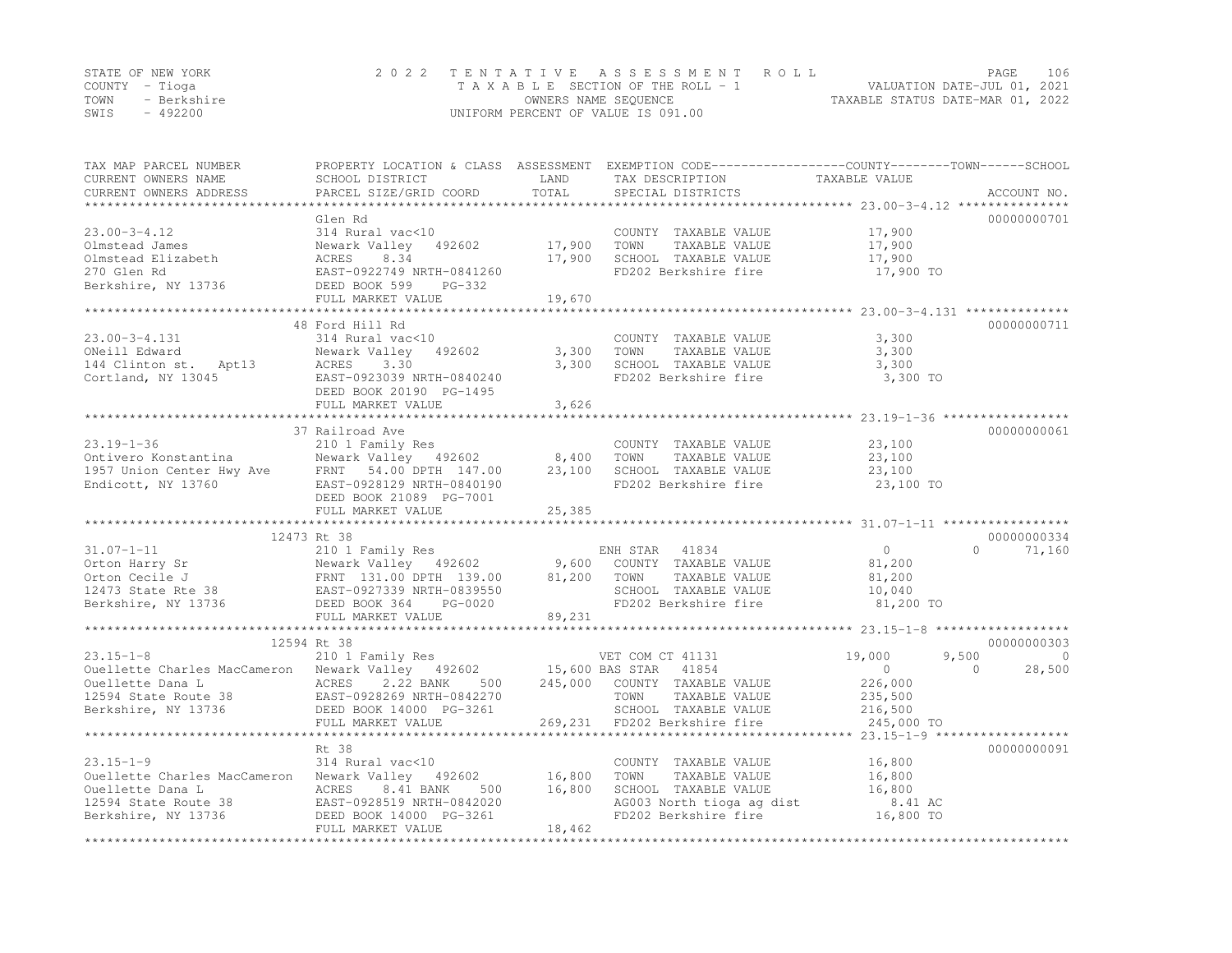|      | STATE OF NEW YORK | 2022 TENTATIVE ASSESSMENT ROLL     | PAGE.                            | 107 |
|------|-------------------|------------------------------------|----------------------------------|-----|
|      | COUNTY – Tioga    | TAXABLE SECTION OF THE ROLL - 1    | VALUATION DATE-JUL 01, 2021      |     |
| TOWN | - Berkshire       | OWNERS NAME SEQUENCE               | TAXABLE STATUS DATE-MAR 01, 2022 |     |
| SWIS | $-492200$         | UNIFORM PERCENT OF VALUE IS 091.00 |                                  |     |

| TAX MAP PARCEL NUMBER<br>CURRENT OWNERS NAME<br>CURRENT OWNERS ADDRESS | SCHOOL DISTRICT<br>PARCEL SIZE/GRID COORD | LAND<br>TOTAL | PROPERTY LOCATION & CLASS ASSESSMENT EXEMPTION CODE---------------COUNTY-------TOWN------SCHOOL<br>TAX DESCRIPTION<br>SPECIAL DISTRICTS | TAXABLE VALUE       | ACCOUNT NO. |
|------------------------------------------------------------------------|-------------------------------------------|---------------|-----------------------------------------------------------------------------------------------------------------------------------------|---------------------|-------------|
|                                                                        |                                           |               |                                                                                                                                         |                     |             |
|                                                                        | 489 East Berkshire Rd                     |               |                                                                                                                                         |                     | 00000000189 |
| $24.00 - 1 - 36$                                                       | 270 Mfg housing                           |               | COUNTY TAXABLE VALUE                                                                                                                    | 25,600              |             |
| Painter Wayne T                                                        | Newark Valley 492602                      | 15,000        | TOWN<br>TAXABLE VALUE                                                                                                                   | 25,600              |             |
| 489 East Berkshire Rd                                                  | 2.00<br>ACRES                             | 25,600        | SCHOOL TAXABLE VALUE                                                                                                                    | 25,600              |             |
| Berkshire, NY 13736                                                    | EAST-0937789 NRTH-0841030                 |               | FD202 Berkshire fire                                                                                                                    | 25,600 TO           |             |
|                                                                        | DEED BOOK 20170 PG-4165                   |               |                                                                                                                                         |                     |             |
|                                                                        | FULL MARKET VALUE                         | 28,132        |                                                                                                                                         |                     |             |
|                                                                        |                                           |               |                                                                                                                                         |                     |             |
|                                                                        | 466 Ford Hill Rd                          |               |                                                                                                                                         |                     | 00000000686 |
| $30.00 - 1 - 15.23$                                                    | 210 1 Family Res                          |               | COUNTY TAXABLE VALUE                                                                                                                    | 83,100              |             |
| PARKER ADAM LEE                                                        | Newark Valley 492602                      | 15,400        | TOWN<br>TAXABLE VALUE                                                                                                                   | 83,100              |             |
| 466 Ford Hill Rd                                                       | Deed Date 10-18-94                        | 83,100        | SCHOOL TAXABLE VALUE                                                                                                                    | 83,100              |             |
| Berkshire, NY 13736                                                    | ACRES<br>2.15                             |               | FD202 Berkshire fire                                                                                                                    | 83,100 TO           |             |
|                                                                        | EAST-0917759 NRTH-0837520                 |               |                                                                                                                                         |                     |             |
|                                                                        | DEED BOOK 20170 PG-1634                   |               |                                                                                                                                         |                     |             |
|                                                                        | FULL MARKET VALUE                         | 91,319        |                                                                                                                                         |                     |             |
|                                                                        |                                           |               |                                                                                                                                         |                     |             |
|                                                                        | 12150 Rt 38                               |               |                                                                                                                                         |                     | 00000005290 |
| $42.00 - 2 - 16.12$                                                    | 210 1 Family Res                          |               | COUNTY TAXABLE VALUE                                                                                                                    | 133,800             |             |
| Parsons Jeremy B                                                       | Newark Valley 492602                      | 22,300        | TOWN<br>TAXABLE VALUE                                                                                                                   | 133,800             |             |
| Parsons Gail E                                                         | ACRES<br>4.91 BANK<br>500                 | 133,800       | SCHOOL TAXABLE VALUE                                                                                                                    | 133,800             |             |
| 12150 State Route 38                                                   | EAST-0928950 NRTH-0831316                 |               | AG003 North tioga ag dist                                                                                                               | 4.91 AC             |             |
| Berkshire, NY 13736                                                    | DEED BOOK 20180 PG-1628                   |               | FD202 Berkshire fire                                                                                                                    | 133,800 TO          |             |
|                                                                        | FULL MARKET VALUE                         | 147,033       |                                                                                                                                         |                     |             |
| MAY BE SUBJECT TO PAYMENT                                              |                                           |               |                                                                                                                                         |                     |             |
| UNDER AGDIST LAW TIL 2023                                              |                                           |               |                                                                                                                                         |                     |             |
|                                                                        |                                           |               |                                                                                                                                         |                     |             |
|                                                                        | Rt. 38                                    |               |                                                                                                                                         |                     | 00000000322 |
| $42.0 - 2 - 16.112$                                                    | 322 Rural vac>10                          |               | COUNTY TAXABLE VALUE                                                                                                                    | 10,000              |             |
| Parsons Jeremy B                                                       | Newark Valley 492602                      | 10,000        | TOWN<br>TAXABLE VALUE                                                                                                                   | 10,000              |             |
| Parsons Gail E                                                         | ACRES<br>5.09                             | 10,000        | SCHOOL TAXABLE VALUE                                                                                                                    | 10,000              |             |
| Rt 38                                                                  | EAST-0929262 NRTH-0831391                 |               | AG003 North tioga ag dist                                                                                                               | 5.09 AC             |             |
| Berkshire, NY 13736                                                    | DEED BOOK 2020 PG-813                     |               | FD202 Berkshire fire                                                                                                                    | 10,000 TO           |             |
|                                                                        | FULL MARKET VALUE                         | 10,989        |                                                                                                                                         |                     |             |
| MAY BE SUBJECT TO PAYMENT                                              |                                           |               |                                                                                                                                         |                     |             |
| UNDER AGDIST LAW TIL 2024                                              |                                           |               |                                                                                                                                         |                     |             |
|                                                                        | 2052 Shirley Rd                           |               |                                                                                                                                         |                     | 00000000470 |
| $42.00 - 2 - 15$                                                       | 241 Rural res&aq                          |               | BAS STAR 41854                                                                                                                          | $\circ$<br>$\Omega$ | 28,500      |
| Partridge Kenneth S                                                    | Newark Valley 492602                      | 55,500        | COUNTY TAXABLE VALUE                                                                                                                    | 99,000              |             |
| Partridge Kathy L                                                      | ACRES 25.40 BANK<br>77                    | 99,000        | TOWN<br>TAXABLE VALUE                                                                                                                   | 99,000              |             |
| 2052 Shirley Rd                                                        | EAST-0922649 NRTH-0830330                 |               | SCHOOL TAXABLE VALUE                                                                                                                    | 70,500              |             |
| Newark Valley, NY 13811                                                | DEED BOOK 10522 PG-2001                   |               | AG003 North tioga ag dist                                                                                                               | 25.40 AC            |             |
|                                                                        | FULL MARKET VALUE                         |               | 108,791 FD202 Berkshire fire                                                                                                            | 99,000 TO           |             |
|                                                                        |                                           |               |                                                                                                                                         |                     |             |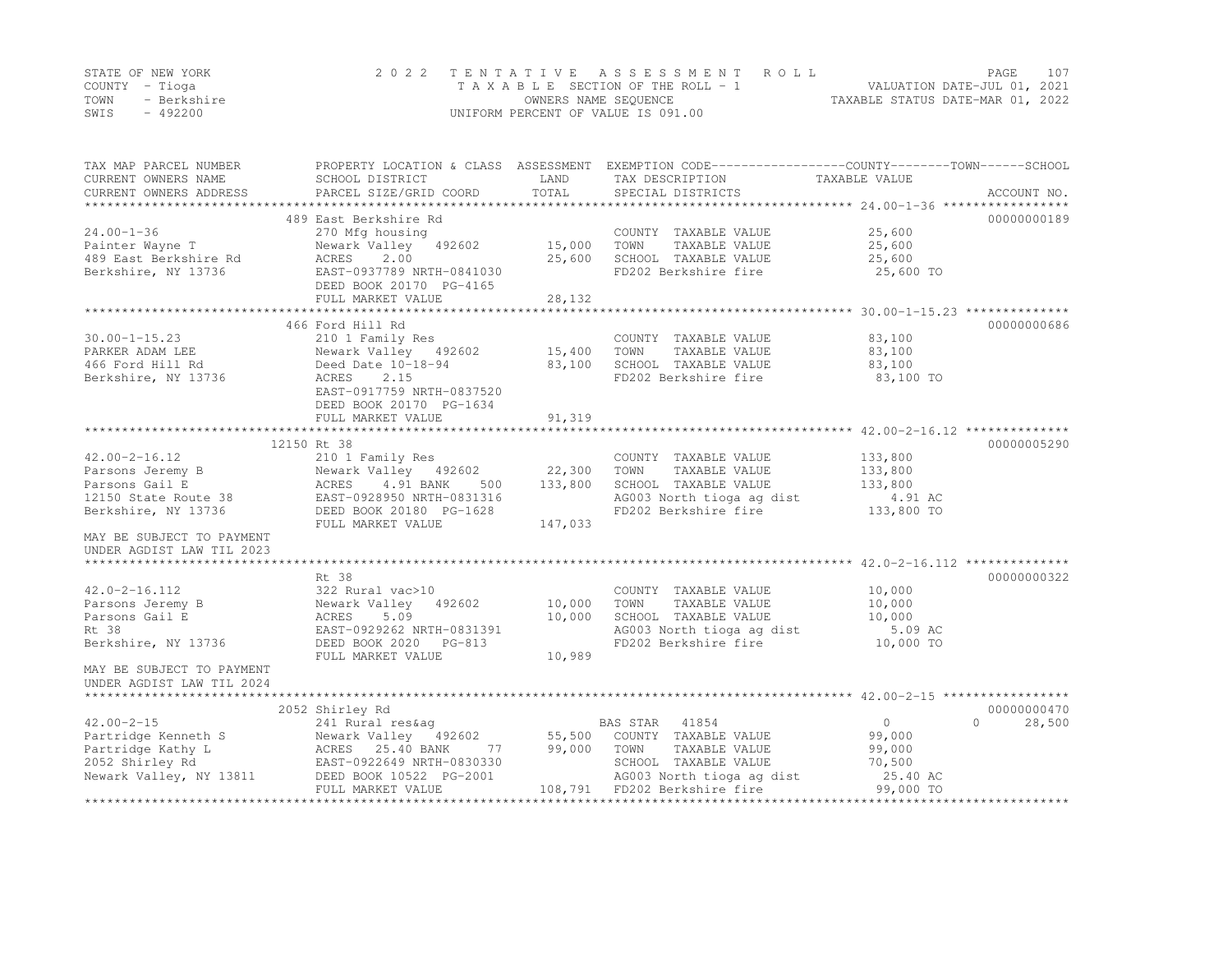|      | STATE OF NEW YORK | 2022 TENTATIVE ASSESSMENT ROLL     |                                  | PAGE                        | 108 |
|------|-------------------|------------------------------------|----------------------------------|-----------------------------|-----|
|      | COUNTY – Tioga    | TAXABLE SECTION OF THE ROLL - 1    |                                  | VALUATION DATE-JUL 01, 2021 |     |
| TOWN | - Berkshire       | OWNERS NAME SEOUENCE               | TAXABLE STATUS DATE-MAR 01, 2022 |                             |     |
| SWIS | $-492200$         | UNIFORM PERCENT OF VALUE IS 091.00 |                                  |                             |     |

| TAX MAP PARCEL NUMBER<br>CURRENT OWNERS NAME<br>CURRENT OWNERS ADDRESS | SCHOOL DISTRICT<br>PARCEL SIZE/GRID COORD                        | LAND<br>TOTAL | PROPERTY LOCATION & CLASS ASSESSMENT EXEMPTION CODE----------------COUNTY-------TOWN------SCHOOL<br>TAX DESCRIPTION<br>SPECIAL DISTRICTS | TAXABLE VALUE     | ACCOUNT NO.        |
|------------------------------------------------------------------------|------------------------------------------------------------------|---------------|------------------------------------------------------------------------------------------------------------------------------------------|-------------------|--------------------|
|                                                                        |                                                                  |               |                                                                                                                                          |                   |                    |
|                                                                        | 12317 Rt 38                                                      |               |                                                                                                                                          |                   | 00000000646        |
| $31.00 - 1 - 19.121$                                                   | 210 1 Family Res                                                 |               | BAS STAR<br>41854                                                                                                                        | $0 \qquad \qquad$ | 28,500<br>$\Omega$ |
| Payne Andrew D                                                         | Newark Valley 492602                                             | 24,300        | COUNTY TAXABLE VALUE                                                                                                                     | 82,100            |                    |
| 12317 State Route 38                                                   | $\mathbb{C}$                                                     | 82,100        | TAXABLE VALUE<br>TOWN                                                                                                                    | 82,100            |                    |
| Berkshire, NY 13736                                                    | ACRES<br>5.89                                                    |               | SCHOOL TAXABLE VALUE                                                                                                                     | 53,600            |                    |
|                                                                        | EAST-0927623 NRTH-0835548                                        |               | AG003 North tioga ag dist                                                                                                                | 5.89 AC           |                    |
|                                                                        | DEED BOOK 12474 PG-7002                                          |               | FD202 Berkshire fire                                                                                                                     | 82,100 TO         |                    |
|                                                                        | FULL MARKET VALUE                                                | 90,220        |                                                                                                                                          |                   |                    |
|                                                                        | 12462 Rt 38                                                      |               |                                                                                                                                          |                   | 00000000468        |
| $31.07 - 1 - 37$                                                       | 210 1 Family Res                                                 |               | BAS STAR 41854                                                                                                                           | $\circ$           | $\Omega$<br>28,500 |
| Payne Christopher                                                      |                                                                  |               | COUNTY TAXABLE VALUE                                                                                                                     | 84,100            |                    |
| 12462 Rt 38 St                                                         | Newark Valley 492602 11,000<br>FRNT 103.00 DPTH 298.13           | 84,100        | TOWN<br>TAXABLE VALUE                                                                                                                    | 84,100            |                    |
| Berkshire, NY 13736                                                    | BANK<br>500                                                      |               | SCHOOL TAXABLE VALUE                                                                                                                     | 55,600            |                    |
|                                                                        | EAST-0927539 NRTH-0839250                                        |               | FD202 Berkshire fire                                                                                                                     | 84,100 TO         |                    |
|                                                                        | DEED BOOK 17782 PG-1001                                          |               |                                                                                                                                          |                   |                    |
|                                                                        | FULL MARKET VALUE                                                | 92,418        |                                                                                                                                          |                   |                    |
|                                                                        |                                                                  |               |                                                                                                                                          |                   |                    |
|                                                                        | 12918 Rt 38                                                      |               |                                                                                                                                          |                   | 00000000336        |
| $15.00 - 1 - 4.3$                                                      | 270 Mfg housing                                                  |               | COUNTY TAXABLE VALUE                                                                                                                     | 11,800            |                    |
| Payne Eugene                                                           | Newark Valley 492602 10,100                                      |               | TOWN<br>TAXABLE VALUE                                                                                                                    | 11,800            |                    |
| 222 Glen Road                                                          | FRNT 85.78 DPTH 256.05                                           | 11,800        | SCHOOL TAXABLE VALUE                                                                                                                     | 11,800            |                    |
| Berkshire, NY 13736                                                    | 0.52<br>ACRES                                                    |               | FD202 Berkshire fire                                                                                                                     | 11,800 TO         |                    |
|                                                                        | EAST-0927349 NRTH-0850165                                        |               |                                                                                                                                          |                   |                    |
|                                                                        | DEED BOOK 20170 PG-5602                                          |               |                                                                                                                                          |                   |                    |
|                                                                        | FULL MARKET VALUE                                                | 12,967        |                                                                                                                                          |                   |                    |
|                                                                        |                                                                  |               |                                                                                                                                          |                   |                    |
|                                                                        | 12918 Rt 38                                                      |               |                                                                                                                                          |                   | 00000000196        |
| $15.00 - 1 - 5$                                                        | 210 1 Family Res                                                 |               | COUNTY TAXABLE VALUE                                                                                                                     | 59,000            |                    |
| Payne Eugene                                                           | Newark Valley 492602                                             | 11,200        | TOWN<br>TAXABLE VALUE                                                                                                                    | 59,000            |                    |
| 222 Glen Road                                                          | Newark Valley<br>FRNT 249.79 DPTH 174.12<br>------- NPTH-0850025 | 59,000        | SCHOOL TAXABLE VALUE                                                                                                                     | 59,000            |                    |
| Berkshire, NY 13736                                                    | EAST-0927359 NRTH-0850025                                        |               | FD202 Berkshire fire                                                                                                                     | 59,000 TO         |                    |
|                                                                        | DEED BOOK 20170 PG-5602                                          |               |                                                                                                                                          |                   |                    |
|                                                                        | FULL MARKET VALUE                                                | 64,835        |                                                                                                                                          |                   |                    |
|                                                                        |                                                                  |               |                                                                                                                                          |                   |                    |
|                                                                        | 222 Glen Rd                                                      |               |                                                                                                                                          |                   | 00000000593        |
| $23.00 - 3 - 3.1$                                                      | 210 1 Family Res                                                 |               | ENH STAR 41834                                                                                                                           | $\overline{0}$    | 71,160<br>$\cap$   |
| Payne Eugene                                                           | Newark Valley 492602                                             | 17,000        | COUNTY TAXABLE VALUE                                                                                                                     | 113,000           |                    |
| Payne Betty                                                            | 2.80<br>ACRES                                                    | 113,000       | TOWN<br>TAXABLE VALUE                                                                                                                    | 113,000           |                    |
| 222 Glen Rd                                                            | EAST-0922699 NRTH-0840950                                        |               | SCHOOL TAXABLE VALUE                                                                                                                     | 41,840            |                    |
| Berkshire, NY 13736                                                    | DEED BOOK 369<br>PG-0549                                         |               | FD202 Berkshire fire                                                                                                                     | 113,000 TO        |                    |
|                                                                        | FULL MARKET VALUE                                                | 124,176       |                                                                                                                                          |                   |                    |
|                                                                        |                                                                  |               |                                                                                                                                          |                   |                    |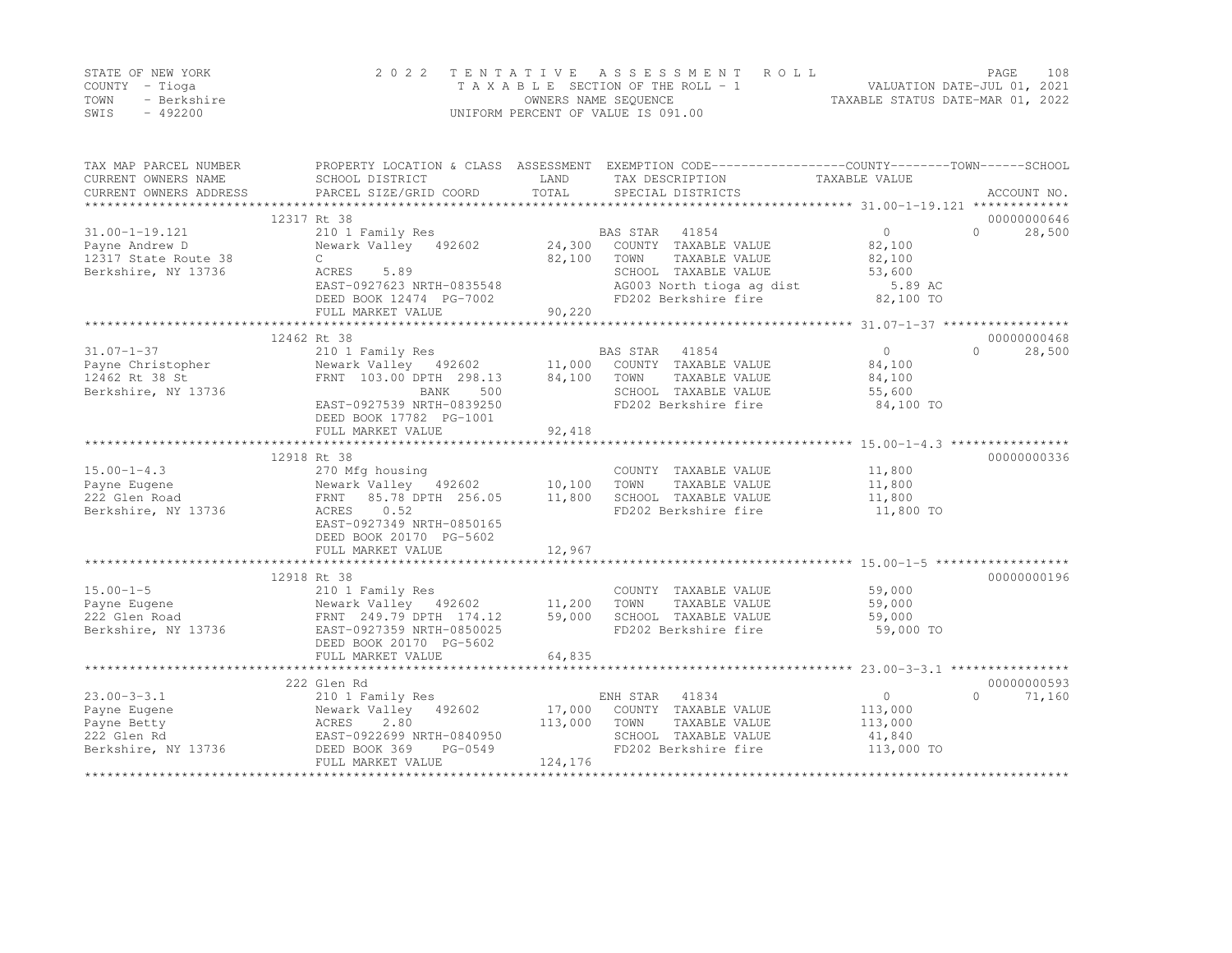|      | STATE OF NEW YORK | 2022 TENTATIVE ASSESSMENT ROLL     |                                  | PAGE. | 109 |
|------|-------------------|------------------------------------|----------------------------------|-------|-----|
|      | COUNTY – Tioga    | TAXABLE SECTION OF THE ROLL - 1    | VALUATION DATE-JUL 01, 2021      |       |     |
| TOWN | - Berkshire       | OWNERS NAME SEQUENCE               | TAXABLE STATUS DATE-MAR 01, 2022 |       |     |
| SWIS | - 492200          | UNIFORM PERCENT OF VALUE IS 091.00 |                                  |       |     |

| TAX MAP PARCEL NUMBER<br>CURRENT OWNERS NAME<br>CURRENT OWNERS ADDRESS                               | PROPERTY LOCATION & CLASS ASSESSMENT EXEMPTION CODE----------------COUNTY-------TOWN-----SCHOOL<br>SCHOOL DISTRICT<br>PARCEL SIZE/GRID COORD | LAND<br>TOTAL | TAX DESCRIPTION TAXABLE VALUE<br>SPECIAL DISTRICTS |                  | ACCOUNT NO. |
|------------------------------------------------------------------------------------------------------|----------------------------------------------------------------------------------------------------------------------------------------------|---------------|----------------------------------------------------|------------------|-------------|
|                                                                                                      |                                                                                                                                              |               |                                                    |                  |             |
|                                                                                                      | Rt 38                                                                                                                                        |               |                                                    |                  | 00000000214 |
| $23.19 - 1 - 51$                                                                                     | 433 Auto body                                                                                                                                |               | COUNTY TAXABLE VALUE                               | 58,300           |             |
| Payne Eugene                                                                                         | Newark Valley 492602 9,200                                                                                                                   |               | TOWN<br>TAXABLE VALUE                              | 58,300           |             |
| 222 Glen Rd                                                                                          | FRNT 122.00 DPTH 124.30                                                                                                                      | 58,300        | SCHOOL TAXABLE VALUE                               | 58,300           |             |
| Berkshire, NY 13736                                                                                  | --<br>EAST-0927709 NRTH-0840170                                                                                                              |               | FD202 Berkshire fire                               | 58,300 TO        |             |
|                                                                                                      | DEED BOOK 429<br>PG-0094                                                                                                                     |               |                                                    |                  |             |
|                                                                                                      | FULL MARKET VALUE                                                                                                                            | 64,066        |                                                    |                  |             |
|                                                                                                      |                                                                                                                                              |               |                                                    |                  |             |
|                                                                                                      | 12433 Rt 38                                                                                                                                  |               |                                                    |                  | 00000000279 |
| $31.07 - 2 - 23$                                                                                     | 230 3 Family Res                                                                                                                             |               | COUNTY TAXABLE VALUE                               | 65,000           |             |
| Payne Eugene                                                                                         | Newark Valley 492602                                                                                                                         | 10,500        | TAXABLE VALUE<br>TOWN                              | 65,000           |             |
| Payne Betty<br>Payne Betty<br>222 Glen Rd<br>Berkshire, NY 13736<br>BEED BOOK 414 PG-0015            |                                                                                                                                              | 65,000        | SCHOOL TAXABLE VALUE                               | 65,000           |             |
|                                                                                                      |                                                                                                                                              |               | FD202 Berkshire fire                               | 65,000 TO        |             |
|                                                                                                      |                                                                                                                                              |               |                                                    |                  |             |
|                                                                                                      | FULL MARKET VALUE                                                                                                                            | 71,429        |                                                    |                  |             |
|                                                                                                      |                                                                                                                                              |               |                                                    |                  |             |
|                                                                                                      | Glen Rd                                                                                                                                      |               |                                                    |                  | 00000000730 |
| $23.00 - 3 - 4.14$                                                                                   | 312 Vac w/imprv                                                                                                                              |               | AG CEIL CO 41720                                   | 39,720<br>39,720 | 39,720      |
| Payne Eugene A                                                                                       | Newark Valley 492602                                                                                                                         |               | 76,600 COUNTY TAXABLE VALUE                        | 41,380           |             |
| 222 Glen Rd                                                                                          | ACRES 62.20                                                                                                                                  | 81,100        | TOWN<br>TAXABLE VALUE                              | 41,380           |             |
| Berkshire, NY 13736                                                                                  | EAST-0923859 NRTH-0840680                                                                                                                    |               | SCHOOL TAXABLE VALUE                               | 41,380           |             |
|                                                                                                      | DEED BOOK 605<br>PG-99                                                                                                                       |               | FD202 Berkshire fire                               | 41,380 TO        |             |
| MAY BE SUBJECT TO PAYMENT                                                                            | FULL MARKET VALUE                                                                                                                            | 89,121        | 39,720 EX                                          |                  |             |
| UNDER AGDIST LAW TIL 2026                                                                            |                                                                                                                                              |               |                                                    |                  |             |
|                                                                                                      |                                                                                                                                              |               |                                                    |                  |             |
|                                                                                                      | Glen Rd                                                                                                                                      |               |                                                    |                  | 00000000745 |
| $23.00 - 3 - 6.12$                                                                                   | 314 Rural vac<10                                                                                                                             |               | COUNTY TAXABLE VALUE                               | 5,600            |             |
| Payne Eugene A                                                                                       | Newark Valley 492602                                                                                                                         | 5,600         | TAXABLE VALUE<br>TOWN                              | 5,600            |             |
| 222 Glen Rd                                                                                          | ACRES<br>2.80                                                                                                                                | 5,600         | SCHOOL TAXABLE VALUE                               | 5,600            |             |
| Berkshire, NY 13736                                                                                  | EAST-0060373 NRTH-0083957                                                                                                                    |               | FD202 Berkshire fire                               | 5,600 TO         |             |
|                                                                                                      | DEED BOOK 605<br>$PG-99$                                                                                                                     |               |                                                    |                  |             |
|                                                                                                      | FULL MARKET VALUE                                                                                                                            | 6,154         |                                                    |                  |             |
|                                                                                                      |                                                                                                                                              |               |                                                    |                  |             |
|                                                                                                      | Payne-Marsh Rd                                                                                                                               |               |                                                    |                  | 00000000175 |
| $15.00 - 1 - 9$                                                                                      | 322 Rural vac>10                                                                                                                             |               | COUNTY TAXABLE VALUE                               | 64,900           |             |
| Payne Franklin                                                                                       | Newark Valley 492602 64,900                                                                                                                  |               | TOWN<br>TAXABLE VALUE                              | 64,900           |             |
|                                                                                                      |                                                                                                                                              | 64,900        | SCHOOL TAXABLE VALUE                               | 64,900           |             |
| Payne Audrey<br>123 Payne-Marsh Rd<br>123 Payne-Marsh Rd<br>123 Payne-Marsh Rd<br>123 Payne-Marsh Rd |                                                                                                                                              |               | AG003 North tioga ag dist                          | 37.78 AC         |             |
| Berkshire, NY 13736                                                                                  | DEED BOOK 15741 PG-1001                                                                                                                      |               | FD202 Berkshire fire                               | 64,900 TO        |             |
|                                                                                                      | FULL MARKET VALUE                                                                                                                            | 71,319        |                                                    |                  |             |
|                                                                                                      |                                                                                                                                              |               |                                                    |                  |             |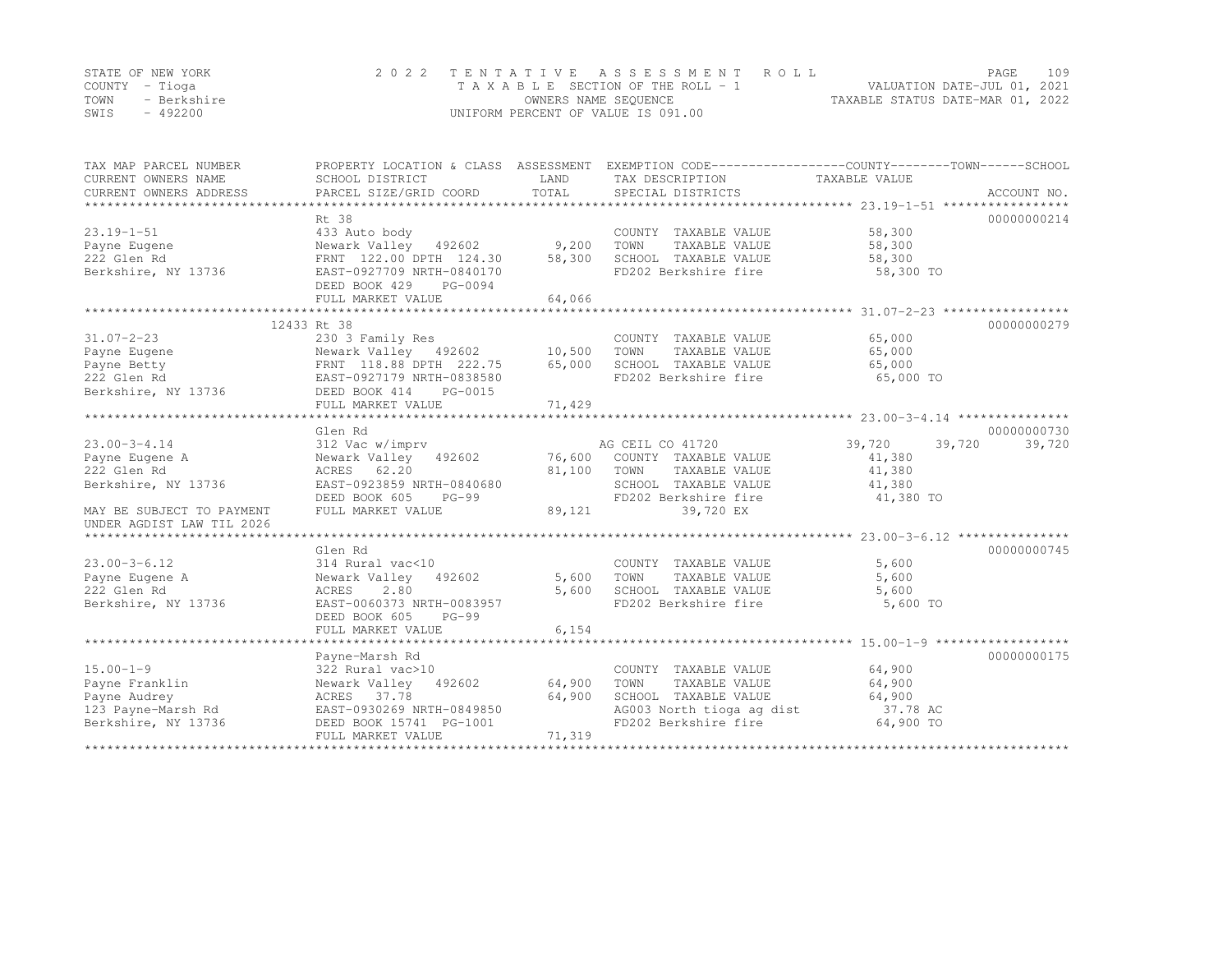|      | STATE OF NEW YORK | 2022 TENTATIVE ASSESSMENT ROLL     |                                  | PAGE | 110 |
|------|-------------------|------------------------------------|----------------------------------|------|-----|
|      | COUNTY – Tioga    | TAXABLE SECTION OF THE ROLL - 1    | VALUATION DATE-JUL 01, 2021      |      |     |
| TOWN | - Berkshire       | OWNERS NAME SEQUENCE               | TAXABLE STATUS DATE-MAR 01, 2022 |      |     |
| SWIS | - 492200          | UNIFORM PERCENT OF VALUE IS 091.00 |                                  |      |     |

| TAX MAP PARCEL NUMBER<br>CURRENT OWNERS NAME  | PROPERTY LOCATION & CLASS ASSESSMENT<br>SCHOOL DISTRICT   | LAND            | TAX DESCRIPTION                               | EXEMPTION CODE-----------------COUNTY-------TOWN------SCHOOL<br>TAXABLE VALUE |             |
|-----------------------------------------------|-----------------------------------------------------------|-----------------|-----------------------------------------------|-------------------------------------------------------------------------------|-------------|
| CURRENT OWNERS ADDRESS<br>******************* | PARCEL SIZE/GRID COORD                                    | TOTAL           | SPECIAL DISTRICTS                             |                                                                               | ACCOUNT NO. |
|                                               | 123 Payne-Marsh Rd                                        |                 |                                               |                                                                               | 00000000474 |
| $15.00 - 1 - 10$                              | 210 1 Family Res                                          |                 | 41834<br>ENH STAR                             | $\circ$<br>$\Omega$                                                           | 71,160      |
| Payne Franklin D                              | Newark Valley 492602                                      | 22,800          | COUNTY TAXABLE VALUE                          | 165,400                                                                       |             |
| Payne Audrey L                                | 5.09<br>ACRES                                             | 165,400         | TOWN<br>TAXABLE VALUE                         | 165,400                                                                       |             |
| 123 Payne-Marsh Rd                            | EAST-0930369 NRTH-0849460                                 |                 | SCHOOL TAXABLE VALUE                          | 94,240                                                                        |             |
| Berkshire, NY 13736                           | DEED BOOK 377<br>PG-1086                                  |                 | FD202 Berkshire fire                          | 165,400 TO                                                                    |             |
|                                               | FULL MARKET VALUE<br>************************************ | 181,758         |                                               |                                                                               |             |
|                                               |                                                           | *************** |                                               |                                                                               |             |
|                                               | 217 Payne-Marsh Rd                                        |                 |                                               |                                                                               | 00000000480 |
| $15.00 - 1 - 8.3$                             | 210 1 Family Res                                          | 11,500          | COUNTY TAXABLE VALUE<br>TOWN<br>TAXABLE VALUE | 30,000                                                                        |             |
| Payne Joel F<br>Payne Nancy M                 | Newark Valley 492602<br>FRNT 200.00 DPTH 175.00           | 30,000          | SCHOOL TAXABLE VALUE                          | 30,000<br>30,000                                                              |             |
| 178 Payne-Marsh Rd                            | EAST-0931139 NRTH-0851270                                 |                 | FD202 Berkshire fire                          | 30,000 TO                                                                     |             |
| Berkshire, NY 13736                           | DEED BOOK 386<br>PG-0352                                  |                 |                                               |                                                                               |             |
|                                               | FULL MARKET VALUE                                         | 32,967          |                                               |                                                                               |             |
|                                               | *******************************                           | **************  |                                               |                                                                               |             |
|                                               | 178 Payne-Marsh Rd                                        |                 |                                               |                                                                               | 00000000680 |
| $15.00 - 1 - 11.3$                            | 241 Rural res&aq                                          |                 | AG CEIL CO 41720                              | 107,596<br>107,596                                                            | 107,596     |
| Payne Joel F                                  | Newark Valley 492602                                      | 228,900         | COUNTY TAXABLE VALUE                          | 192,304                                                                       |             |
| Payne Nancy M                                 | Deed Date 10-27-94                                        | 299,900         | TOWN<br>TAXABLE VALUE                         | 192,304                                                                       |             |
| 178 Payne-Marsh Rd                            | ACRES 165.40                                              |                 | SCHOOL TAXABLE VALUE                          | 192,304                                                                       |             |
| Berkshire, NY 13736                           | EAST-0932939 NRTH-0850610                                 |                 | AG003 North tioga ag dist                     | 165.40 AC                                                                     |             |
|                                               | DEED BOOK 562<br>$PG-228$                                 |                 | FD202 Berkshire fire                          | 192,304 TO                                                                    |             |
| MAY BE SUBJECT TO PAYMENT                     | FULL MARKET VALUE                                         | 329,560         | 107,596 EX                                    |                                                                               |             |
| UNDER AGDIST LAW TIL 2026                     |                                                           |                 |                                               |                                                                               |             |
|                                               |                                                           |                 |                                               |                                                                               |             |
| $23.00 - 3 - 3.2$                             | 236 Glen Rd                                               |                 | COUNTY TAXABLE VALUE                          | 35,000                                                                        | 00000000651 |
| Payne John H                                  | 270 Mfg housing<br>Newark Valley 492602                   | 11,800          | TOWN<br>TAXABLE VALUE                         | 35,000                                                                        |             |
| 236 Glen Rd                                   | Partial                                                   | 35,000          | SCHOOL TAXABLE VALUE                          | 35,000                                                                        |             |
| Berkshire, NY 13736                           | FRNT 273.00 DPTH 275.00                                   |                 | FD202 Berkshire fire                          | 35,000 TO                                                                     |             |
|                                               | ACRES<br>0.86                                             |                 |                                               |                                                                               |             |
|                                               | EAST-0922519 NRTH-0841060                                 |                 |                                               |                                                                               |             |
|                                               | DEED BOOK 655<br>$PG-204$                                 |                 |                                               |                                                                               |             |
|                                               | FULL MARKET VALUE                                         | 38,462          |                                               |                                                                               |             |
|                                               | *******************************                           |                 |                                               |                                                                               |             |
|                                               | 1085-1091 Brown Rd                                        |                 |                                               |                                                                               | 00000000006 |
| $31.00 - 2 - 14$                              | 280 Res Multiple                                          |                 | BAS STAR<br>41854                             | $\circ$<br>$\Omega$                                                           | 28,500      |
| Payne Jolene T                                | Newark Valley 492602                                      | 21,000          | COUNTY TAXABLE VALUE                          | 93,700                                                                        |             |
| 1091 Brown Rd                                 | Life Estate\akins Neil &                                  | 93,700          | TOWN<br>TAXABLE VALUE                         | 93,700                                                                        |             |
| Berkshire, NY 13736                           | Helen B606pq287                                           |                 | SCHOOL TAXABLE VALUE                          | 65,200                                                                        |             |
|                                               | ACRES<br>4.39                                             |                 | FD202 Berkshire fire                          | 93,700 TO                                                                     |             |
|                                               | EAST-0928765 NRTH-0833994                                 |                 |                                               |                                                                               |             |
|                                               | DEED BOOK 2015<br>PG-3128<br>FULL MARKET VALUE            | 102,967         |                                               |                                                                               |             |
|                                               |                                                           |                 |                                               |                                                                               |             |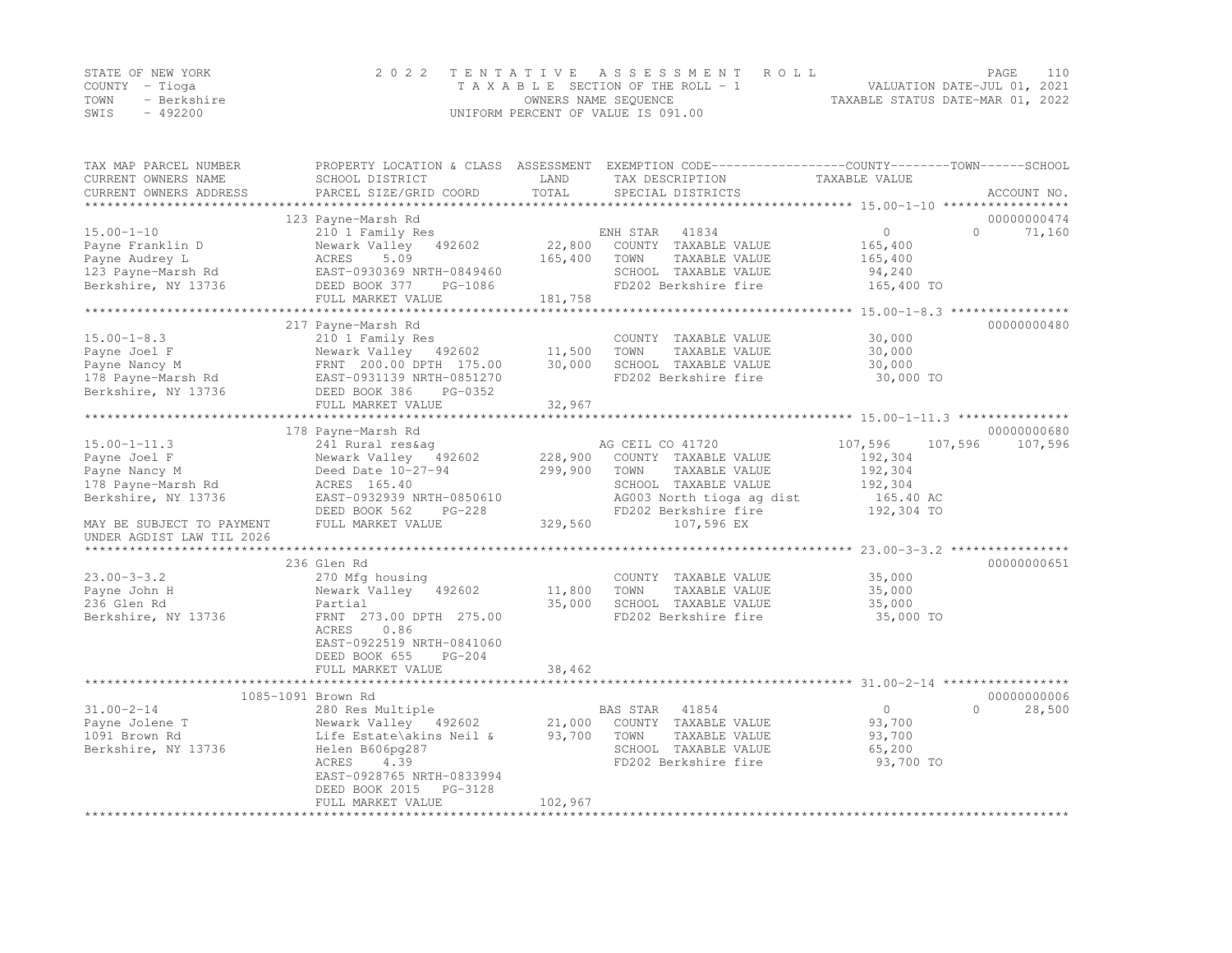|      | STATE OF NEW YORK | 2022 TENTATIVE ASSESSMENT ROLL     |                                  | PAGE |  |
|------|-------------------|------------------------------------|----------------------------------|------|--|
|      | COUNTY – Tioga    | TAXABLE SECTION OF THE ROLL - 1    | VALUATION DATE-JUL 01, 2021      |      |  |
| TOWN | - Berkshire       | OWNERS NAME SEQUENCE               | TAXABLE STATUS DATE-MAR 01, 2022 |      |  |
| SWIS | - 492200          | UNIFORM PERCENT OF VALUE IS 091.00 |                                  |      |  |

| TAX MAP PARCEL NUMBER<br>CURRENT OWNERS NAME<br>CURRENT OWNERS ADDRESS                                         | PROPERTY LOCATION & CLASS ASSESSMENT<br>SCHOOL DISTRICT<br>PARCEL SIZE/GRID COORD                                                                              | LAND<br>TOTAL              | TAX DESCRIPTION<br>SPECIAL DISTRICTS                                                                                                                                                                                                                                         | EXEMPTION CODE-----------------COUNTY-------TOWN------SCHOOL<br>TAXABLE VALUE                                                          | ACCOUNT NO.                                                                                                                                                                     |
|----------------------------------------------------------------------------------------------------------------|----------------------------------------------------------------------------------------------------------------------------------------------------------------|----------------------------|------------------------------------------------------------------------------------------------------------------------------------------------------------------------------------------------------------------------------------------------------------------------------|----------------------------------------------------------------------------------------------------------------------------------------|---------------------------------------------------------------------------------------------------------------------------------------------------------------------------------|
| *******************                                                                                            | 170 Payne-Marsh Rd                                                                                                                                             |                            |                                                                                                                                                                                                                                                                              |                                                                                                                                        | 00000000259                                                                                                                                                                     |
| $15.00 - 1 - 11.2$<br>Payne's Truck Service LLC<br>170 Payne-Marsh Rd<br>Berkshire, NY 13736                   | 433 Auto body<br>Newark Valley<br>492602<br>ACRES<br>1.07<br>EAST-0931179 NRTH-0850070<br>DEED BOOK 20613 PG-2001<br>FULL MARKET VALUE                         | 12,700<br>69,000<br>75,824 | COUNTY TAXABLE VALUE<br>TOWN<br>TAXABLE VALUE<br>SCHOOL TAXABLE VALUE<br>FD202 Berkshire fire                                                                                                                                                                                | 69,000<br>69,000<br>69,000<br>69,000 TO                                                                                                |                                                                                                                                                                                 |
|                                                                                                                | ***********************                                                                                                                                        |                            |                                                                                                                                                                                                                                                                              | ******************************** 15.00-1-11.1 ****************                                                                         |                                                                                                                                                                                 |
| $15.00 - 1 - 11.1$<br>Payne, Life Estate Violet F<br>158 Payne Marsh Road<br>Berkshire, NY 13736               | 158 Payne-Marsh Rd<br>270 Mfg housing<br>Newark Valley<br>492602<br>ACRES<br>2.60<br>EAST-0931059 NRTH-0849760<br>DEED BOOK 15000 PG-1012<br>FULL MARKET VALUE |                            | AGED S<br>41804<br>16,500 AGED T<br>41803<br>40,000 AGED C<br>41802<br>VET COM C 41132<br>VET COM T 41133<br>43,956 VET DIS C 41142<br>VET DIS T 41143<br>ENH STAR<br>41834<br>COUNTY TAXABLE VALUE<br>TOWN<br>TAXABLE VALUE<br>SCHOOL TAXABLE VALUE<br>FD202 Berkshire fire | $\circ$<br>$\mathbf{0}$<br>13,000<br>10,000<br>$\circ$<br>4,000<br>$\mathbf{0}$<br>$\circ$<br>13,000<br>14,575<br>$\circ$<br>40,000 TO | 00000000347<br>$\circ$<br>14,000<br>11,925<br>0<br>$\circ$<br>0<br>$\circ$<br>$\mathbf{0}$<br>$\circ$<br>9,500<br>$\circ$<br>$\circ$<br>$\Omega$<br>4,000<br>26,000<br>$\Omega$ |
|                                                                                                                |                                                                                                                                                                |                            |                                                                                                                                                                                                                                                                              |                                                                                                                                        |                                                                                                                                                                                 |
|                                                                                                                | 1234 N Ketchumville Rd                                                                                                                                         |                            |                                                                                                                                                                                                                                                                              |                                                                                                                                        | 00000000720                                                                                                                                                                     |
| $25.00 - 1 - 5.61$<br>Pellett James<br>Pellett Joan<br>1234 N Ketchumville Rd<br>Berkshire, NY 13736           | 270 Mfg housing<br>Newark Valley<br>492602<br>Ref:b666 P98 Qc<br>5.01<br>ACRES<br>EAST-0945279 NRTH-0842760<br>DEED BOOK 654<br>$PG-126$                       | 22,700<br>43,300           | BAS STAR<br>41854<br>COUNTY TAXABLE VALUE<br>TOWN<br>TAXABLE VALUE<br>SCHOOL TAXABLE VALUE<br>FD202 Berkshire fire                                                                                                                                                           | $\circ$<br>43,300<br>43,300<br>14,800<br>43,300 TO                                                                                     | 28,500<br>$\Omega$                                                                                                                                                              |
|                                                                                                                | FULL MARKET VALUE                                                                                                                                              | 47,582                     |                                                                                                                                                                                                                                                                              |                                                                                                                                        |                                                                                                                                                                                 |
|                                                                                                                | Ceurter Rd                                                                                                                                                     |                            |                                                                                                                                                                                                                                                                              |                                                                                                                                        | 00000000698                                                                                                                                                                     |
| $24.00 - 1 - 5.2$<br>Petrosky Kevin F<br>Petrosky Linda<br>1132 Elton Dr<br>Endicott, NY 13760                 | 105 Vac farmland<br>Newark Valley<br>492602<br>ACRES 77.31<br>EAST-0944309 NRTH-0847090<br>DEED BOOK 518<br>$PG-312$<br>FULL MARKET VALUE                      | 90,200<br>90,200<br>99,121 | AG CEIL CO 41720<br>COUNTY TAXABLE VALUE<br>TOWN<br>TAXABLE VALUE<br>SCHOOL TAXABLE VALUE<br>FD202 Berkshire fire<br>13,820 EX                                                                                                                                               | 13,820<br>76,380<br>76,380<br>76,380<br>76,380 TO                                                                                      | 13,820<br>13,820                                                                                                                                                                |
| MAY BE SUBJECT TO PAYMENT<br>UNDER AGDIST LAW TIL 2026                                                         |                                                                                                                                                                |                            |                                                                                                                                                                                                                                                                              |                                                                                                                                        |                                                                                                                                                                                 |
| $23.00 - 1 - 4$<br>Phillips Family Revocable<br>Real Estate Trust<br>292 Smith Hill Rd<br>Binghamton, NY 13905 | 337 Jewett Hill Rd<br>312 Vac w/imprv<br>Newark Valley<br>492602<br>ACRES 12.00<br>EAST-0922029 NRTH-0845490<br>DEED BOOK 16304 PG-5001<br>FULL MARKET VALUE   | 48,000<br>49,000<br>53,846 | COUNTY TAXABLE VALUE<br>TOWN<br>TAXABLE VALUE<br>SCHOOL TAXABLE VALUE<br>FD202 Berkshire fire                                                                                                                                                                                | 49,000<br>49,000<br>49,000<br>49,000 TO                                                                                                | 00000000349                                                                                                                                                                     |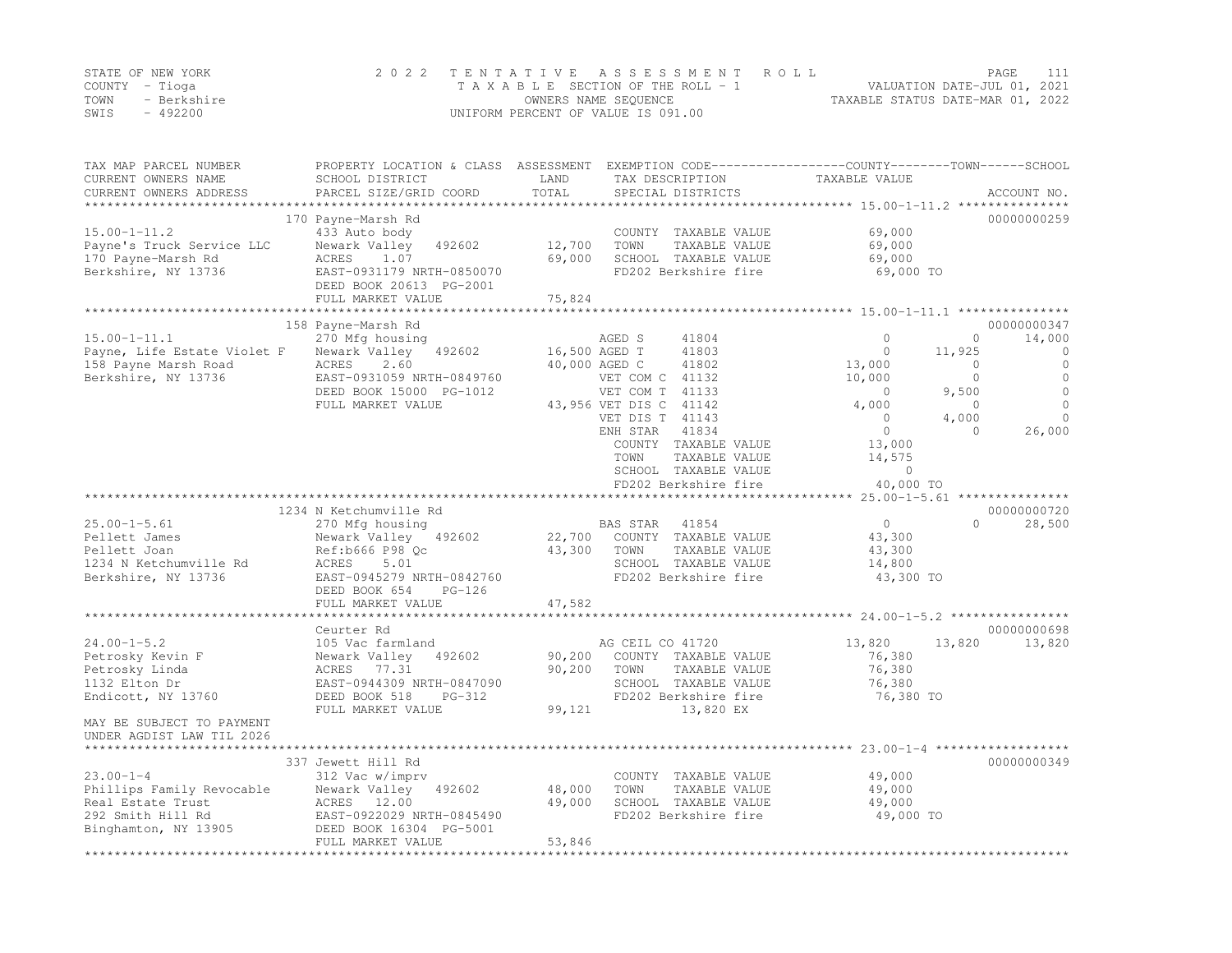|      | STATE OF NEW YORK | 2022 TENTATIVE ASSESSMENT ROLL     |                                  | PAGE |  |
|------|-------------------|------------------------------------|----------------------------------|------|--|
|      | COUNTY – Tioga    | TAXABLE SECTION OF THE ROLL - 1    | VALUATION DATE-JUL 01, 2021      |      |  |
| TOWN | - Berkshire       | OWNERS NAME SEQUENCE               | TAXABLE STATUS DATE-MAR 01, 2022 |      |  |
| SWIS | - 492200          | UNIFORM PERCENT OF VALUE IS 091.00 |                                  |      |  |

| SCHOOL DISTRICT<br>PARCEL SIZE/GRID COORD                                                                                                                                      | LAND<br>TOTAL                                                                                                                   | TAX DESCRIPTION<br>SPECIAL DISTRICTS                                                          | TAXABLE VALUE                                                                                                                                              | ACCOUNT NO.                                                                                                                                                                                                  |
|--------------------------------------------------------------------------------------------------------------------------------------------------------------------------------|---------------------------------------------------------------------------------------------------------------------------------|-----------------------------------------------------------------------------------------------|------------------------------------------------------------------------------------------------------------------------------------------------------------|--------------------------------------------------------------------------------------------------------------------------------------------------------------------------------------------------------------|
| Howe Rd<br>322 Rural vac>10<br>Newark Valley 492602<br>ACRES 5.76<br>EAST-0939195 NRTH-0849560<br>DEED BOOK 20200 PG-3774<br>FULL MARKET VALUE                                 | 16,500<br>18,132                                                                                                                | COUNTY TAXABLE VALUE<br>TAXABLE VALUE<br>TOWN<br>SCHOOL TAXABLE VALUE                         | 16,500<br>16,500<br>16,500<br>16,500 TO                                                                                                                    |                                                                                                                                                                                                              |
|                                                                                                                                                                                |                                                                                                                                 |                                                                                               |                                                                                                                                                            |                                                                                                                                                                                                              |
| 210 1 Family Res<br>Newark Valley 492602<br>ACRES<br>1.00<br>Berkshire, NY 13736<br>EAST-0927889 NRTH-0837000<br>DEED BOOK 20596 PG-4001                                       | 35,000                                                                                                                          | COUNTY TAXABLE VALUE<br>TOWN<br>TAXABLE VALUE<br>SCHOOL TAXABLE VALUE                         | $\overline{0}$<br>35,000<br>35,000<br>6,500<br>35,000 TO                                                                                                   | 00000000356<br>$\Omega$<br>28,500                                                                                                                                                                            |
|                                                                                                                                                                                |                                                                                                                                 |                                                                                               |                                                                                                                                                            |                                                                                                                                                                                                              |
| rt 38<br>314 Rural vac<10<br>Newark Valley 492602<br>ACRES<br>0.37<br>DEED BOOK 20180 PG-2475                                                                                  | 500<br>500                                                                                                                      | COUNTY TAXABLE VALUE<br>TOWN<br>TAXABLE VALUE<br>SCHOOL TAXABLE VALUE                         | 500<br>500<br>500<br>500 TO                                                                                                                                | 00000000351                                                                                                                                                                                                  |
|                                                                                                                                                                                |                                                                                                                                 |                                                                                               |                                                                                                                                                            |                                                                                                                                                                                                              |
| 28 Ballou Hill Rd<br>ACRES 1.16 BANK<br>77<br>EAST-0930707 NRTH-0832377                                                                                                        |                                                                                                                                 | TAXABLE VALUE                                                                                 | 19,000<br>9,500<br>96,000<br>105,500<br>115,000<br>115,000 TO                                                                                              | 00000000748<br>$\Omega$                                                                                                                                                                                      |
| FULL MARKET VALUE                                                                                                                                                              | 126,374                                                                                                                         |                                                                                               |                                                                                                                                                            |                                                                                                                                                                                                              |
| 103 Ford Hill Rd<br>242 Rurl res&rec<br>Newark Valley 492602<br>Newark Valley<br>ACRES 44.05<br>EAST-0922299 N<br>DEED BOOK 623<br>$PG-103$                                    | 239,000                                                                                                                         | COUNTY TAXABLE VALUE<br>TOWN<br>TAXABLE VALUE<br>SCHOOL TAXABLE VALUE<br>FD202 Berkshire fire | $\circ$<br>239,000<br>239,000<br>210,500<br>239,000 TO                                                                                                     | 00000000258<br>$\Omega$<br>28,500                                                                                                                                                                            |
|                                                                                                                                                                                |                                                                                                                                 |                                                                                               |                                                                                                                                                            |                                                                                                                                                                                                              |
| 12783 Rt 38<br>210 1 Family Res<br>Newark Valley 492602<br>*partial*<br>ACRES<br>1.31 BANK<br>500<br>EAST-0928059 NRTH-0846780<br>DEED BOOK 20190 PG-5205<br>FULL MARKET VALUE | 14,500<br>62,300<br>68,462                                                                                                      | COUNTY TAXABLE VALUE<br>TAXABLE VALUE<br>TOWN<br>SCHOOL TAXABLE VALUE                         | 62,300<br>62,300<br>62,300<br>62,300 TO                                                                                                                    | 00000000451                                                                                                                                                                                                  |
|                                                                                                                                                                                | 12364 Rt 38<br>FULL MARKET VALUE<br>FULL MARKET VALUE<br>DEED BOOK 20210 PG-497<br>FULL MARKET VALUE<br>*********************** | EAST-0927594 NRTH-0837099<br>549<br>262,637                                                   | PROPERTY LOCATION & CLASS ASSESSMENT<br>16,500<br>BAS STAR 41854<br>12,500<br>38,462<br>Survey 5/9/95 Bk250-A Lt3 115,000 TOWN<br>BAS STAR 41854<br>89,200 | EXEMPTION CODE-----------------COUNTY-------TOWN------SCHOOL<br>FD202 Berkshire fire<br>FD202 Berkshire fire<br>FD202 Berkshire fire<br>SCHOOL TAXABLE VALUE<br>FD202 Berkshire fire<br>FD202 Berkshire fire |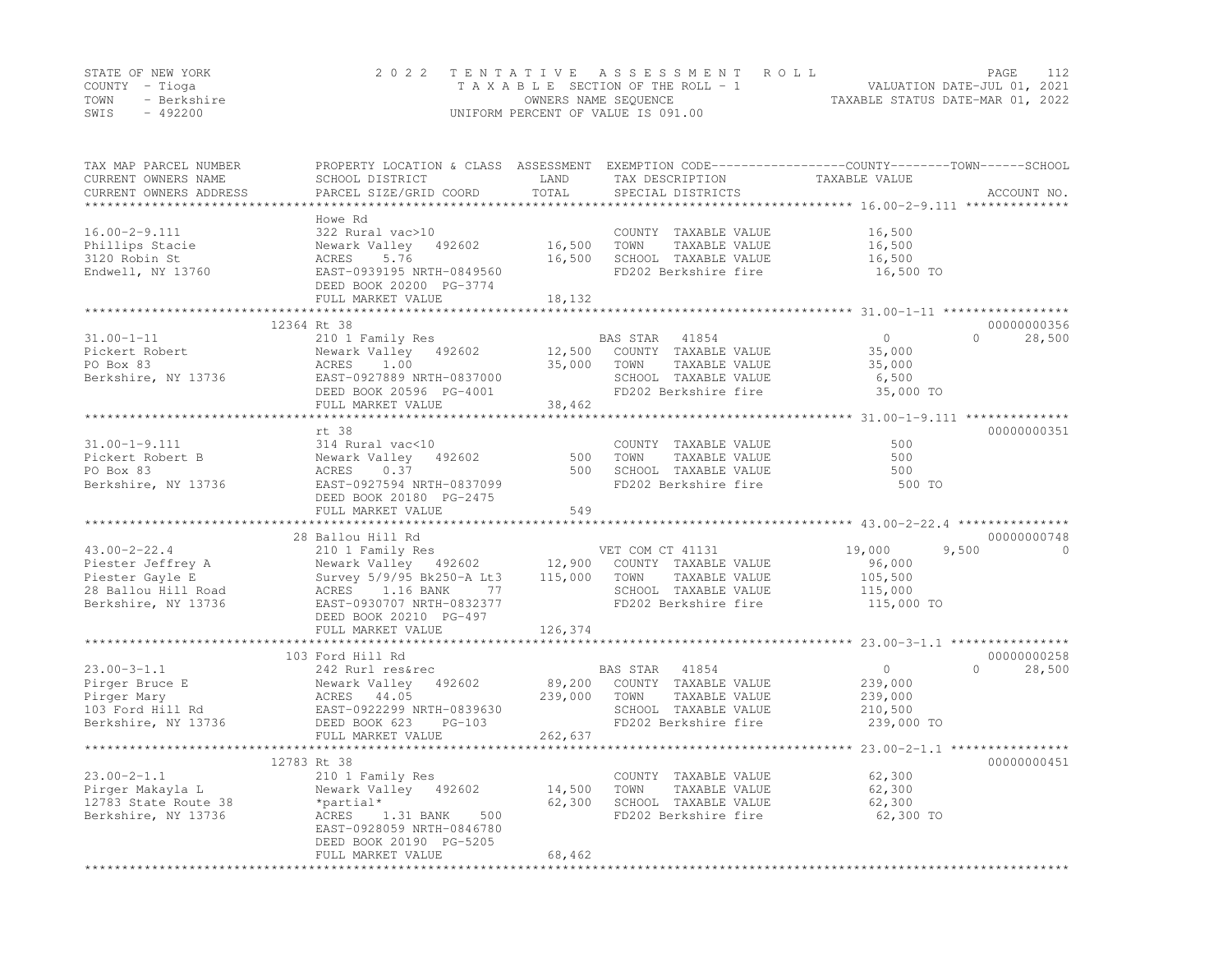|      | STATE OF NEW YORK | 2022 TENTATIVE ASSESSMENT ROLL     |                                  | PAGE                        | 113 |
|------|-------------------|------------------------------------|----------------------------------|-----------------------------|-----|
|      | COUNTY – Tioga    | TAXABLE SECTION OF THE ROLL - 1    |                                  | VALUATION DATE-JUL 01, 2021 |     |
| TOWN | - Berkshire       | OWNERS NAME SEOUENCE               | TAXABLE STATUS DATE-MAR 01, 2022 |                             |     |
| SWIS | $-492200$         | UNIFORM PERCENT OF VALUE IS 091.00 |                                  |                             |     |

| TOTAL<br>PARCEL SIZE/GRID COORD<br>SPECIAL DISTRICTS<br>ACCOUNT NO.<br>12562 Rt 38<br>00000000359<br>AGED ALL 41800<br>$23.19 - 1 - 16.1$<br>7,500<br>270 Mfg housing<br>7,500<br>7,500<br>Newark Valley 492602 5,000 COUNTY TAXABLE VALUE<br>Pitcher Betty T<br>7,500<br>7,500<br>Mitchell Arnold<br>life use Betty Pitcher<br>15,000 TOWN<br>TAXABLE VALUE<br>12562 Rte 38<br>0.48<br>SCHOOL TAXABLE VALUE<br>7,500<br>ACRES<br>EAST-0926037 NRTH-0841552<br>FD202 Berkshire fire<br>Berkshire, NY 13736<br>15,000 TO<br>DEED BOOK 20190 PG-2028<br>16,484<br>FULL MARKET VALUE<br>00000000733<br>Jewett Hill Rd<br>7,500<br>311 Res vac land<br>COUNTY TAXABLE VALUE<br>Newark Valley 492602 7,500 TOWN<br>TAXABLE VALUE<br>7,500<br>Deed Date 07-18-94<br>7,500<br>SCHOOL TAXABLE VALUE<br>7,500<br>2.00<br>FD202 Berkshire fire<br>7,500 TO<br>ACRES<br>EAST-0917301 NRTH-0849774<br>DEED BOOK 19811 PG-2001<br>8,242<br>FULL MARKET VALUE<br>00000000734<br>Jewett Hill Rd<br>25,900<br>$14.00 - 2 - 12.41$<br>322 Rural vac>10<br>COUNTY TAXABLE VALUE<br>Newark Valley 492602 25,900 TOWN<br>Pitcher David M<br>TAXABLE VALUE<br>25,900<br>25,900<br>SCHOOL TAXABLE VALUE<br>Pitcher Lorie A<br>Deed Date 07-18-94<br>25,900<br>8931 West Creek Rd<br>ACRES 11.57<br>FD202 Berkshire fire<br>25,900 TO<br>Berkshire, NY 13736<br>EAST-0917219 NRTH-0849370<br>DEED BOOK 19811 PG-2001<br>28,462<br>FULL MARKET VALUE<br>00000000678<br>8931 West Creek Rd<br>$22.00 - 1 - 11.3$<br>0<br>28,500<br>210 1 Family Res<br>BAS STAR 41854<br>18,900 COUNTY TAXABLE VALUE<br>$\cap$<br>Newark Valley 492602<br>Pitcher David M<br>139,000<br>139,000<br>TAXABLE VALUE<br>TOWN<br>139,000<br>SCHOOL TAXABLE VALUE<br>110,500<br>FD202 Berkshire fire<br>139,000 TO<br>152,747<br>FULL MARKET VALUE<br>633 Jewett Hill Rd<br>00000000892<br>210 1 Family Res<br>129,000<br>COUNTY TAXABLE VALUE<br>Newark Valley 492602<br>12,700<br>TOWN<br>TAXABLE VALUE<br>129,000<br>Deed Date 07-18-94<br>129,000<br>SCHOOL TAXABLE VALUE<br>129,000<br>129,000 TO<br>1.09 BANK<br>500<br>FD202 Berkshire fire<br>ACRES<br>EAST-0916807 NRTH-0849680<br>PG-994<br>DEED BOOK 1<br>141,758<br>FULL MARKET VALUE | TAX MAP PARCEL NUMBER<br>CURRENT OWNERS NAME | PROPERTY LOCATION & CLASS ASSESSMENT EXEMPTION CODE---------------COUNTY-------TOWN-----SCHOOL<br>SCHOOL DISTRICT | LAND | TAX DESCRIPTION | TAXABLE VALUE |  |
|----------------------------------------------------------------------------------------------------------------------------------------------------------------------------------------------------------------------------------------------------------------------------------------------------------------------------------------------------------------------------------------------------------------------------------------------------------------------------------------------------------------------------------------------------------------------------------------------------------------------------------------------------------------------------------------------------------------------------------------------------------------------------------------------------------------------------------------------------------------------------------------------------------------------------------------------------------------------------------------------------------------------------------------------------------------------------------------------------------------------------------------------------------------------------------------------------------------------------------------------------------------------------------------------------------------------------------------------------------------------------------------------------------------------------------------------------------------------------------------------------------------------------------------------------------------------------------------------------------------------------------------------------------------------------------------------------------------------------------------------------------------------------------------------------------------------------------------------------------------------------------------------------------------------------------------------------------------------------------------------------------------------------------------------------------------------------------------------------------------------------------------------------------------------------------------------------|----------------------------------------------|-------------------------------------------------------------------------------------------------------------------|------|-----------------|---------------|--|
|                                                                                                                                                                                                                                                                                                                                                                                                                                                                                                                                                                                                                                                                                                                                                                                                                                                                                                                                                                                                                                                                                                                                                                                                                                                                                                                                                                                                                                                                                                                                                                                                                                                                                                                                                                                                                                                                                                                                                                                                                                                                                                                                                                                                    | CURRENT OWNERS ADDRESS                       |                                                                                                                   |      |                 |               |  |
|                                                                                                                                                                                                                                                                                                                                                                                                                                                                                                                                                                                                                                                                                                                                                                                                                                                                                                                                                                                                                                                                                                                                                                                                                                                                                                                                                                                                                                                                                                                                                                                                                                                                                                                                                                                                                                                                                                                                                                                                                                                                                                                                                                                                    |                                              |                                                                                                                   |      |                 |               |  |
|                                                                                                                                                                                                                                                                                                                                                                                                                                                                                                                                                                                                                                                                                                                                                                                                                                                                                                                                                                                                                                                                                                                                                                                                                                                                                                                                                                                                                                                                                                                                                                                                                                                                                                                                                                                                                                                                                                                                                                                                                                                                                                                                                                                                    |                                              |                                                                                                                   |      |                 |               |  |
|                                                                                                                                                                                                                                                                                                                                                                                                                                                                                                                                                                                                                                                                                                                                                                                                                                                                                                                                                                                                                                                                                                                                                                                                                                                                                                                                                                                                                                                                                                                                                                                                                                                                                                                                                                                                                                                                                                                                                                                                                                                                                                                                                                                                    |                                              |                                                                                                                   |      |                 |               |  |
|                                                                                                                                                                                                                                                                                                                                                                                                                                                                                                                                                                                                                                                                                                                                                                                                                                                                                                                                                                                                                                                                                                                                                                                                                                                                                                                                                                                                                                                                                                                                                                                                                                                                                                                                                                                                                                                                                                                                                                                                                                                                                                                                                                                                    |                                              |                                                                                                                   |      |                 |               |  |
|                                                                                                                                                                                                                                                                                                                                                                                                                                                                                                                                                                                                                                                                                                                                                                                                                                                                                                                                                                                                                                                                                                                                                                                                                                                                                                                                                                                                                                                                                                                                                                                                                                                                                                                                                                                                                                                                                                                                                                                                                                                                                                                                                                                                    |                                              |                                                                                                                   |      |                 |               |  |
|                                                                                                                                                                                                                                                                                                                                                                                                                                                                                                                                                                                                                                                                                                                                                                                                                                                                                                                                                                                                                                                                                                                                                                                                                                                                                                                                                                                                                                                                                                                                                                                                                                                                                                                                                                                                                                                                                                                                                                                                                                                                                                                                                                                                    |                                              |                                                                                                                   |      |                 |               |  |
|                                                                                                                                                                                                                                                                                                                                                                                                                                                                                                                                                                                                                                                                                                                                                                                                                                                                                                                                                                                                                                                                                                                                                                                                                                                                                                                                                                                                                                                                                                                                                                                                                                                                                                                                                                                                                                                                                                                                                                                                                                                                                                                                                                                                    |                                              |                                                                                                                   |      |                 |               |  |
|                                                                                                                                                                                                                                                                                                                                                                                                                                                                                                                                                                                                                                                                                                                                                                                                                                                                                                                                                                                                                                                                                                                                                                                                                                                                                                                                                                                                                                                                                                                                                                                                                                                                                                                                                                                                                                                                                                                                                                                                                                                                                                                                                                                                    |                                              |                                                                                                                   |      |                 |               |  |
|                                                                                                                                                                                                                                                                                                                                                                                                                                                                                                                                                                                                                                                                                                                                                                                                                                                                                                                                                                                                                                                                                                                                                                                                                                                                                                                                                                                                                                                                                                                                                                                                                                                                                                                                                                                                                                                                                                                                                                                                                                                                                                                                                                                                    |                                              |                                                                                                                   |      |                 |               |  |
|                                                                                                                                                                                                                                                                                                                                                                                                                                                                                                                                                                                                                                                                                                                                                                                                                                                                                                                                                                                                                                                                                                                                                                                                                                                                                                                                                                                                                                                                                                                                                                                                                                                                                                                                                                                                                                                                                                                                                                                                                                                                                                                                                                                                    |                                              |                                                                                                                   |      |                 |               |  |
|                                                                                                                                                                                                                                                                                                                                                                                                                                                                                                                                                                                                                                                                                                                                                                                                                                                                                                                                                                                                                                                                                                                                                                                                                                                                                                                                                                                                                                                                                                                                                                                                                                                                                                                                                                                                                                                                                                                                                                                                                                                                                                                                                                                                    | $14.00 - 2 - 12.31$                          |                                                                                                                   |      |                 |               |  |
|                                                                                                                                                                                                                                                                                                                                                                                                                                                                                                                                                                                                                                                                                                                                                                                                                                                                                                                                                                                                                                                                                                                                                                                                                                                                                                                                                                                                                                                                                                                                                                                                                                                                                                                                                                                                                                                                                                                                                                                                                                                                                                                                                                                                    | Pitcher David M                              |                                                                                                                   |      |                 |               |  |
|                                                                                                                                                                                                                                                                                                                                                                                                                                                                                                                                                                                                                                                                                                                                                                                                                                                                                                                                                                                                                                                                                                                                                                                                                                                                                                                                                                                                                                                                                                                                                                                                                                                                                                                                                                                                                                                                                                                                                                                                                                                                                                                                                                                                    | Pitcher Lorie A                              |                                                                                                                   |      |                 |               |  |
|                                                                                                                                                                                                                                                                                                                                                                                                                                                                                                                                                                                                                                                                                                                                                                                                                                                                                                                                                                                                                                                                                                                                                                                                                                                                                                                                                                                                                                                                                                                                                                                                                                                                                                                                                                                                                                                                                                                                                                                                                                                                                                                                                                                                    | Jewett Hill Rd                               |                                                                                                                   |      |                 |               |  |
|                                                                                                                                                                                                                                                                                                                                                                                                                                                                                                                                                                                                                                                                                                                                                                                                                                                                                                                                                                                                                                                                                                                                                                                                                                                                                                                                                                                                                                                                                                                                                                                                                                                                                                                                                                                                                                                                                                                                                                                                                                                                                                                                                                                                    | Berkshire, NY 13736                          |                                                                                                                   |      |                 |               |  |
|                                                                                                                                                                                                                                                                                                                                                                                                                                                                                                                                                                                                                                                                                                                                                                                                                                                                                                                                                                                                                                                                                                                                                                                                                                                                                                                                                                                                                                                                                                                                                                                                                                                                                                                                                                                                                                                                                                                                                                                                                                                                                                                                                                                                    |                                              |                                                                                                                   |      |                 |               |  |
|                                                                                                                                                                                                                                                                                                                                                                                                                                                                                                                                                                                                                                                                                                                                                                                                                                                                                                                                                                                                                                                                                                                                                                                                                                                                                                                                                                                                                                                                                                                                                                                                                                                                                                                                                                                                                                                                                                                                                                                                                                                                                                                                                                                                    |                                              |                                                                                                                   |      |                 |               |  |
|                                                                                                                                                                                                                                                                                                                                                                                                                                                                                                                                                                                                                                                                                                                                                                                                                                                                                                                                                                                                                                                                                                                                                                                                                                                                                                                                                                                                                                                                                                                                                                                                                                                                                                                                                                                                                                                                                                                                                                                                                                                                                                                                                                                                    |                                              |                                                                                                                   |      |                 |               |  |
|                                                                                                                                                                                                                                                                                                                                                                                                                                                                                                                                                                                                                                                                                                                                                                                                                                                                                                                                                                                                                                                                                                                                                                                                                                                                                                                                                                                                                                                                                                                                                                                                                                                                                                                                                                                                                                                                                                                                                                                                                                                                                                                                                                                                    |                                              |                                                                                                                   |      |                 |               |  |
|                                                                                                                                                                                                                                                                                                                                                                                                                                                                                                                                                                                                                                                                                                                                                                                                                                                                                                                                                                                                                                                                                                                                                                                                                                                                                                                                                                                                                                                                                                                                                                                                                                                                                                                                                                                                                                                                                                                                                                                                                                                                                                                                                                                                    |                                              |                                                                                                                   |      |                 |               |  |
|                                                                                                                                                                                                                                                                                                                                                                                                                                                                                                                                                                                                                                                                                                                                                                                                                                                                                                                                                                                                                                                                                                                                                                                                                                                                                                                                                                                                                                                                                                                                                                                                                                                                                                                                                                                                                                                                                                                                                                                                                                                                                                                                                                                                    |                                              |                                                                                                                   |      |                 |               |  |
|                                                                                                                                                                                                                                                                                                                                                                                                                                                                                                                                                                                                                                                                                                                                                                                                                                                                                                                                                                                                                                                                                                                                                                                                                                                                                                                                                                                                                                                                                                                                                                                                                                                                                                                                                                                                                                                                                                                                                                                                                                                                                                                                                                                                    |                                              |                                                                                                                   |      |                 |               |  |
|                                                                                                                                                                                                                                                                                                                                                                                                                                                                                                                                                                                                                                                                                                                                                                                                                                                                                                                                                                                                                                                                                                                                                                                                                                                                                                                                                                                                                                                                                                                                                                                                                                                                                                                                                                                                                                                                                                                                                                                                                                                                                                                                                                                                    |                                              |                                                                                                                   |      |                 |               |  |
|                                                                                                                                                                                                                                                                                                                                                                                                                                                                                                                                                                                                                                                                                                                                                                                                                                                                                                                                                                                                                                                                                                                                                                                                                                                                                                                                                                                                                                                                                                                                                                                                                                                                                                                                                                                                                                                                                                                                                                                                                                                                                                                                                                                                    |                                              |                                                                                                                   |      |                 |               |  |
|                                                                                                                                                                                                                                                                                                                                                                                                                                                                                                                                                                                                                                                                                                                                                                                                                                                                                                                                                                                                                                                                                                                                                                                                                                                                                                                                                                                                                                                                                                                                                                                                                                                                                                                                                                                                                                                                                                                                                                                                                                                                                                                                                                                                    |                                              |                                                                                                                   |      |                 |               |  |
|                                                                                                                                                                                                                                                                                                                                                                                                                                                                                                                                                                                                                                                                                                                                                                                                                                                                                                                                                                                                                                                                                                                                                                                                                                                                                                                                                                                                                                                                                                                                                                                                                                                                                                                                                                                                                                                                                                                                                                                                                                                                                                                                                                                                    |                                              |                                                                                                                   |      |                 |               |  |
|                                                                                                                                                                                                                                                                                                                                                                                                                                                                                                                                                                                                                                                                                                                                                                                                                                                                                                                                                                                                                                                                                                                                                                                                                                                                                                                                                                                                                                                                                                                                                                                                                                                                                                                                                                                                                                                                                                                                                                                                                                                                                                                                                                                                    |                                              |                                                                                                                   |      |                 |               |  |
|                                                                                                                                                                                                                                                                                                                                                                                                                                                                                                                                                                                                                                                                                                                                                                                                                                                                                                                                                                                                                                                                                                                                                                                                                                                                                                                                                                                                                                                                                                                                                                                                                                                                                                                                                                                                                                                                                                                                                                                                                                                                                                                                                                                                    |                                              |                                                                                                                   |      |                 |               |  |
|                                                                                                                                                                                                                                                                                                                                                                                                                                                                                                                                                                                                                                                                                                                                                                                                                                                                                                                                                                                                                                                                                                                                                                                                                                                                                                                                                                                                                                                                                                                                                                                                                                                                                                                                                                                                                                                                                                                                                                                                                                                                                                                                                                                                    |                                              |                                                                                                                   |      |                 |               |  |
|                                                                                                                                                                                                                                                                                                                                                                                                                                                                                                                                                                                                                                                                                                                                                                                                                                                                                                                                                                                                                                                                                                                                                                                                                                                                                                                                                                                                                                                                                                                                                                                                                                                                                                                                                                                                                                                                                                                                                                                                                                                                                                                                                                                                    |                                              |                                                                                                                   |      |                 |               |  |
|                                                                                                                                                                                                                                                                                                                                                                                                                                                                                                                                                                                                                                                                                                                                                                                                                                                                                                                                                                                                                                                                                                                                                                                                                                                                                                                                                                                                                                                                                                                                                                                                                                                                                                                                                                                                                                                                                                                                                                                                                                                                                                                                                                                                    |                                              |                                                                                                                   |      |                 |               |  |
|                                                                                                                                                                                                                                                                                                                                                                                                                                                                                                                                                                                                                                                                                                                                                                                                                                                                                                                                                                                                                                                                                                                                                                                                                                                                                                                                                                                                                                                                                                                                                                                                                                                                                                                                                                                                                                                                                                                                                                                                                                                                                                                                                                                                    |                                              |                                                                                                                   |      |                 |               |  |
|                                                                                                                                                                                                                                                                                                                                                                                                                                                                                                                                                                                                                                                                                                                                                                                                                                                                                                                                                                                                                                                                                                                                                                                                                                                                                                                                                                                                                                                                                                                                                                                                                                                                                                                                                                                                                                                                                                                                                                                                                                                                                                                                                                                                    |                                              |                                                                                                                   |      |                 |               |  |
|                                                                                                                                                                                                                                                                                                                                                                                                                                                                                                                                                                                                                                                                                                                                                                                                                                                                                                                                                                                                                                                                                                                                                                                                                                                                                                                                                                                                                                                                                                                                                                                                                                                                                                                                                                                                                                                                                                                                                                                                                                                                                                                                                                                                    |                                              |                                                                                                                   |      |                 |               |  |
|                                                                                                                                                                                                                                                                                                                                                                                                                                                                                                                                                                                                                                                                                                                                                                                                                                                                                                                                                                                                                                                                                                                                                                                                                                                                                                                                                                                                                                                                                                                                                                                                                                                                                                                                                                                                                                                                                                                                                                                                                                                                                                                                                                                                    |                                              |                                                                                                                   |      |                 |               |  |
|                                                                                                                                                                                                                                                                                                                                                                                                                                                                                                                                                                                                                                                                                                                                                                                                                                                                                                                                                                                                                                                                                                                                                                                                                                                                                                                                                                                                                                                                                                                                                                                                                                                                                                                                                                                                                                                                                                                                                                                                                                                                                                                                                                                                    | $14.00 - 2 - 12.42$                          |                                                                                                                   |      |                 |               |  |
|                                                                                                                                                                                                                                                                                                                                                                                                                                                                                                                                                                                                                                                                                                                                                                                                                                                                                                                                                                                                                                                                                                                                                                                                                                                                                                                                                                                                                                                                                                                                                                                                                                                                                                                                                                                                                                                                                                                                                                                                                                                                                                                                                                                                    | Pitcher Shelby                               |                                                                                                                   |      |                 |               |  |
|                                                                                                                                                                                                                                                                                                                                                                                                                                                                                                                                                                                                                                                                                                                                                                                                                                                                                                                                                                                                                                                                                                                                                                                                                                                                                                                                                                                                                                                                                                                                                                                                                                                                                                                                                                                                                                                                                                                                                                                                                                                                                                                                                                                                    | Beach Devin                                  |                                                                                                                   |      |                 |               |  |
|                                                                                                                                                                                                                                                                                                                                                                                                                                                                                                                                                                                                                                                                                                                                                                                                                                                                                                                                                                                                                                                                                                                                                                                                                                                                                                                                                                                                                                                                                                                                                                                                                                                                                                                                                                                                                                                                                                                                                                                                                                                                                                                                                                                                    | 633 Jewitt Hill Rd                           |                                                                                                                   |      |                 |               |  |
|                                                                                                                                                                                                                                                                                                                                                                                                                                                                                                                                                                                                                                                                                                                                                                                                                                                                                                                                                                                                                                                                                                                                                                                                                                                                                                                                                                                                                                                                                                                                                                                                                                                                                                                                                                                                                                                                                                                                                                                                                                                                                                                                                                                                    | Berkshire, NY 13736                          |                                                                                                                   |      |                 |               |  |
|                                                                                                                                                                                                                                                                                                                                                                                                                                                                                                                                                                                                                                                                                                                                                                                                                                                                                                                                                                                                                                                                                                                                                                                                                                                                                                                                                                                                                                                                                                                                                                                                                                                                                                                                                                                                                                                                                                                                                                                                                                                                                                                                                                                                    |                                              |                                                                                                                   |      |                 |               |  |
|                                                                                                                                                                                                                                                                                                                                                                                                                                                                                                                                                                                                                                                                                                                                                                                                                                                                                                                                                                                                                                                                                                                                                                                                                                                                                                                                                                                                                                                                                                                                                                                                                                                                                                                                                                                                                                                                                                                                                                                                                                                                                                                                                                                                    |                                              |                                                                                                                   |      |                 |               |  |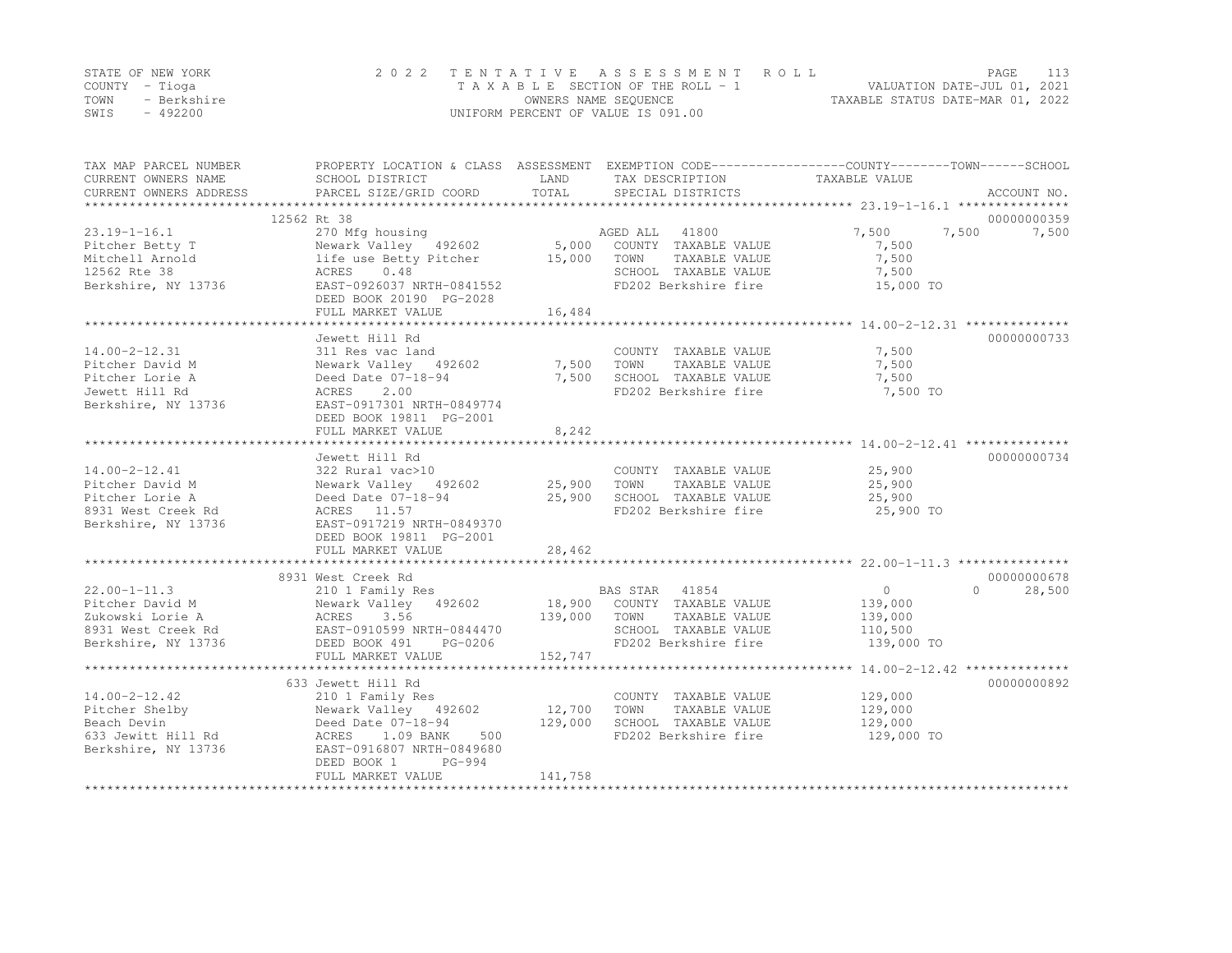|      | STATE OF NEW YORK | 2022 TENTATIVE ASSESSMENT ROLL     |                                  | PAGE | 114 |
|------|-------------------|------------------------------------|----------------------------------|------|-----|
|      | COUNTY – Tioga    | TAXABLE SECTION OF THE ROLL - 1    | VALUATION DATE-JUL 01, 2021      |      |     |
| TOWN | - Berkshire       | OWNERS NAME SEQUENCE               | TAXABLE STATUS DATE-MAR 01, 2022 |      |     |
| SWIS | - 492200          | UNIFORM PERCENT OF VALUE IS 091.00 |                                  |      |     |

| TAX MAP PARCEL NUMBER<br>CURRENT OWNERS NAME        | PROPERTY LOCATION & CLASS ASSESSMENT EXEMPTION CODE---------------COUNTY-------TOWN-----SCHOOL<br>SCHOOL DISTRICT                                                   | LAND                      | TAX DESCRIPTION                                            | TAXABLE VALUE     |                                   |
|-----------------------------------------------------|---------------------------------------------------------------------------------------------------------------------------------------------------------------------|---------------------------|------------------------------------------------------------|-------------------|-----------------------------------|
| CURRENT OWNERS ADDRESS                              | PARCEL SIZE/GRID COORD                                                                                                                                              | TOTAL                     | SPECIAL DISTRICTS                                          |                   | ACCOUNT NO.                       |
|                                                     |                                                                                                                                                                     |                           |                                                            |                   |                                   |
|                                                     | 12970 Rt 38                                                                                                                                                         |                           |                                                            | $0 \qquad \qquad$ | 00000000644<br>28,500<br>$\Omega$ |
|                                                     |                                                                                                                                                                     |                           |                                                            | 99,000            |                                   |
|                                                     |                                                                                                                                                                     |                           |                                                            | 99,000            |                                   |
|                                                     |                                                                                                                                                                     |                           |                                                            | 70,500            |                                   |
|                                                     |                                                                                                                                                                     | n-∪851010<br>PG-0106<br>- | SCHOOL TAXABLE VALUE<br>FD202 Berkshire fire               | 99,000 TO         |                                   |
|                                                     | FULL MARKET VALUE                                                                                                                                                   | 108,791                   |                                                            |                   |                                   |
|                                                     |                                                                                                                                                                     |                           |                                                            |                   |                                   |
|                                                     | 3521 Wilson Creek Rd                                                                                                                                                |                           |                                                            |                   | 00000000121                       |
| $43.00 - 2 - 15$                                    | 210 1 Family Res<br>Newark Valley 492602 11,100 COUNTY TAXABLE VALUE<br>FRNT 170.00 DPTH 175.00 70,900 TOWN TAXABLE VALUE<br>ACRES 0.0.71 175.00 TOWN TAXABLE VALUE |                           |                                                            | $\overline{0}$    | $\bigcap$<br>28,500               |
| Postlethwaite Kevin                                 |                                                                                                                                                                     |                           |                                                            | 70,900            |                                   |
| Postlethwaite Frances                               |                                                                                                                                                                     |                           |                                                            | 70,900            |                                   |
| 3521 Wilson Creek Rd                                |                                                                                                                                                                     |                           |                                                            | 42,400            |                                   |
| Berkshire, NY 13736                                 | EAST-0937869 NRTH-0830930                                                                                                                                           |                           | FD202 Berkshire fire                                       | 70,900 TO         |                                   |
|                                                     | DEED BOOK 412<br>PG-0166                                                                                                                                            |                           |                                                            |                   |                                   |
|                                                     |                                                                                                                                                                     |                           |                                                            |                   |                                   |
|                                                     |                                                                                                                                                                     |                           |                                                            |                   |                                   |
|                                                     | 262 Akins Rd                                                                                                                                                        |                           | 93 PCT OF VALUE USED FOR EXEMPTION PURPOSES                |                   | 00000000353                       |
|                                                     |                                                                                                                                                                     |                           |                                                            | 11,400            | $\Omega$<br>$\Omega$              |
|                                                     |                                                                                                                                                                     |                           |                                                            | $\overline{0}$    | 5,700<br>$\Omega$                 |
|                                                     |                                                                                                                                                                     |                           |                                                            | 164,600           |                                   |
|                                                     |                                                                                                                                                                     |                           |                                                            |                   |                                   |
|                                                     |                                                                                                                                                                     |                           | TOWN TAXABLE VALUE 170,300<br>SCHOOL TAXABLE VALUE 176,000 |                   |                                   |
|                                                     | FULL MARKET VALUE                                                                                                                                                   |                           | 193,407 FD202 Berkshire fire                               | 176,000 TO        |                                   |
|                                                     |                                                                                                                                                                     |                           |                                                            |                   |                                   |
|                                                     | 194 Hartwell Rd                                                                                                                                                     |                           |                                                            |                   | 00000000524                       |
|                                                     |                                                                                                                                                                     |                           |                                                            | 118,364           | 118,364<br>118,364                |
|                                                     |                                                                                                                                                                     |                           |                                                            | 80,636            |                                   |
|                                                     |                                                                                                                                                                     |                           | TAXABLE VALUE                                              | 80,636            |                                   |
|                                                     |                                                                                                                                                                     |                           | SCHOOL TAXABLE VALUE<br>FD202 Berkshire fire               | 80,636            |                                   |
|                                                     |                                                                                                                                                                     |                           |                                                            | 80,636 TO         |                                   |
|                                                     | FULL MARKET VALUE                                                                                                                                                   | 218,681                   | 118,364 EX                                                 |                   |                                   |
| MAY BE SUBJECT TO PAYMENT                           |                                                                                                                                                                     |                           |                                                            |                   |                                   |
| UNDER AGDIST LAW TIL 2026                           |                                                                                                                                                                     |                           |                                                            |                   |                                   |
| ****************************                        |                                                                                                                                                                     |                           |                                                            |                   |                                   |
|                                                     | 105 Ballou Hill Rd                                                                                                                                                  |                           |                                                            |                   | 00000000362                       |
| $32.00 - 1 - 41.11$                                 | 242 Rurl res&rec                                                                                                                                                    |                           | COUNTY TAXABLE VALUE                                       | 169,000           |                                   |
| Price, William C. Price, Debor Newark Valley 492602 |                                                                                                                                                                     | 90,000                    | TAXABLE VALUE<br>TOWN                                      | 169,000           |                                   |
| Price, Robert F. Price, Kelly ACRES 41.20           |                                                                                                                                                                     | 169,000                   | SCHOOL TAXABLE VALUE                                       | 169,000           |                                   |
|                                                     |                                                                                                                                                                     |                           | AG003 North tioga ag dist                                  | 41.20 AC          |                                   |
|                                                     |                                                                                                                                                                     |                           | FD202 Berkshire fire                                       | $169,000$ TO      |                                   |
|                                                     | FULL MARKET VALUE                                                                                                                                                   | 185,714                   |                                                            |                   |                                   |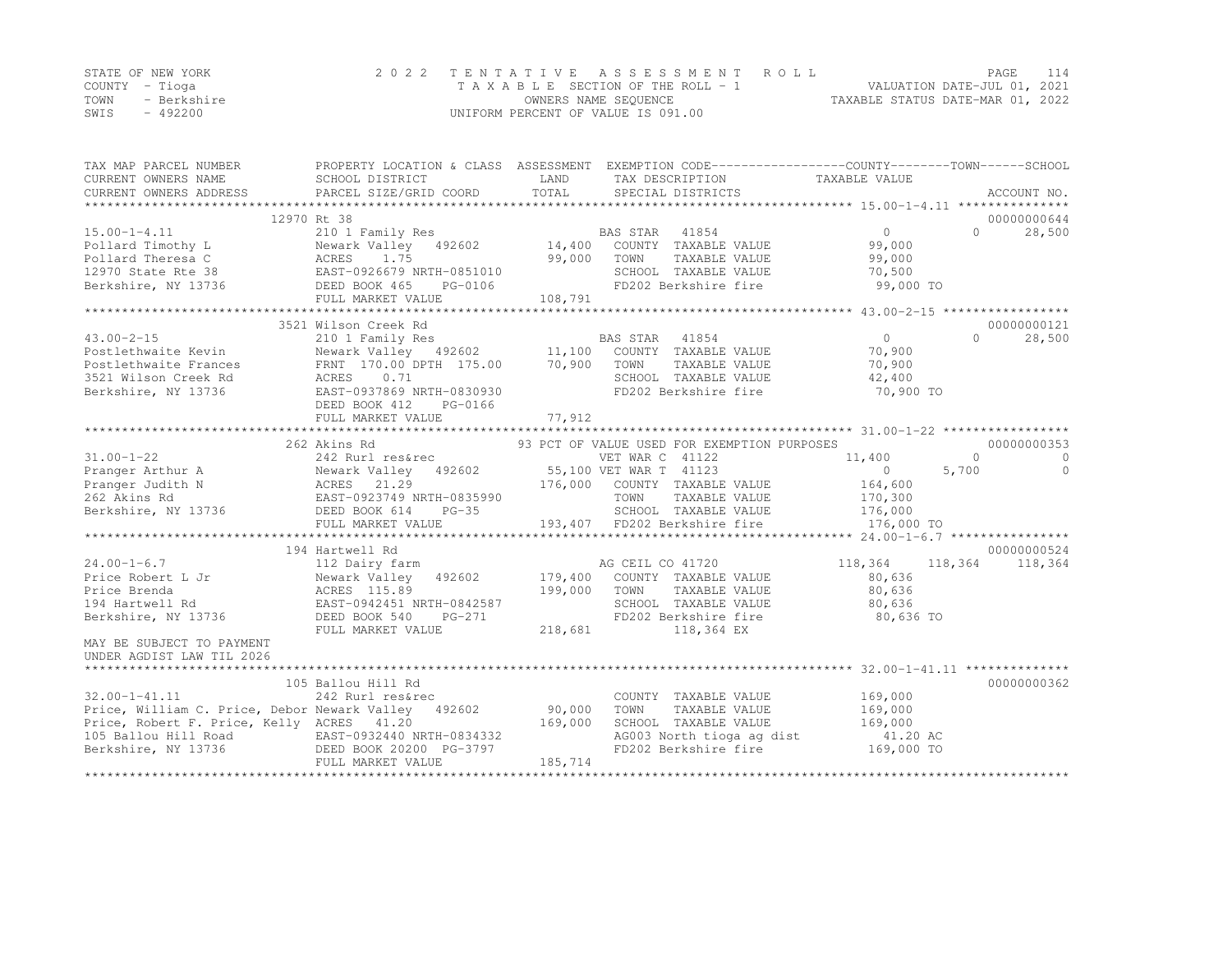|                | STATE OF NEW YORK | 2022 TENTATIVE ASSESSMENT ROLL     |                                  | PAGE | 115 |
|----------------|-------------------|------------------------------------|----------------------------------|------|-----|
| COUNTY – Tioga |                   | TAXABLE SECTION OF THE ROLL - 1    | VALUATION DATE-JUL 01, 2021      |      |     |
| TOWN           | - Berkshire       | OWNERS NAME SEQUENCE               | TAXABLE STATUS DATE-MAR 01, 2022 |      |     |
| SWIS           | $-492200$         | UNIFORM PERCENT OF VALUE IS 091.00 |                                  |      |     |

| TAX MAP PARCEL NUMBER<br>CURRENT OWNERS NAME | PROPERTY LOCATION & CLASS ASSESSMENT EXEMPTION CODE----------------COUNTY-------TOWN-----SCHOOL<br>SCHOOL DISTRICT | LAND             | TAX DESCRIPTION           | TAXABLE VALUE                        |                     |
|----------------------------------------------|--------------------------------------------------------------------------------------------------------------------|------------------|---------------------------|--------------------------------------|---------------------|
| CURRENT OWNERS ADDRESS                       | PARCEL SIZE/GRID COORD                                                                                             | TOTAL            | SPECIAL DISTRICTS         |                                      | ACCOUNT NO.         |
| ***********************                      |                                                                                                                    |                  |                           |                                      |                     |
|                                              | 753 Ford Hill Rd                                                                                                   |                  |                           |                                      | 00000000813         |
| $41.00 - 3 - 5.212$                          | 270 Mfg housing                                                                                                    |                  | BAS STAR<br>41854         | $\Omega$                             | $\Omega$<br>25,000  |
| Quick Edward E                               | 492602<br>Newark Valley                                                                                            | 12,800           | COUNTY TAXABLE VALUE      | 25,000                               |                     |
| Quick Patricia A                             | 1.10<br>ACRES                                                                                                      | 25,000           | TOWN<br>TAXABLE VALUE     | 25,000                               |                     |
| 753 Ford Hill Rd                             | EAST-0916462 NRTH-0832313                                                                                          |                  | SCHOOL TAXABLE VALUE      | $\overline{0}$                       |                     |
| Berkshire, NY 13736                          | DEED BOOK 712<br>$PG-107$                                                                                          |                  | FD202 Berkshire fire      | 25,000 TO                            |                     |
|                                              | FULL MARKET VALUE                                                                                                  | 27,473           |                           |                                      |                     |
|                                              | ********************                                                                                               |                  |                           |                                      |                     |
|                                              | 110 Phillips Rd                                                                                                    |                  |                           |                                      | 00000000565         |
| $43.00 - 2 - 21$                             | 240 Rural res                                                                                                      |                  | ENH STAR<br>41834         | $\overline{0}$                       | $\bigcap$<br>71,160 |
| Rabenstein Edward W                          | Newark Valley<br>492602                                                                                            | 83,500           | COUNTY TAXABLE VALUE      | 149,000                              |                     |
| Rabenstein Mary M                            | ACRES 40.00                                                                                                        | 149,000          | TAXABLE VALUE<br>TOWN     | 149,000                              |                     |
| 110 Phillips Rd                              | EAST-0932890 NRTH-0830236                                                                                          |                  | SCHOOL TAXABLE VALUE      | 77,840                               |                     |
| Berkshire, NY 13736                          | DEED BOOK 625<br>$PG-179$                                                                                          |                  | AG003 North tioga ag dist | 40.00 AC                             |                     |
|                                              | FULL MARKET VALUE                                                                                                  | 163,736          | FD202 Berkshire fire      | 149,000 TO                           |                     |
|                                              |                                                                                                                    |                  |                           |                                      |                     |
|                                              | 84 Akins Rd                                                                                                        |                  |                           |                                      | 00000000457         |
| $31.00 - 1 - 9.2$                            | 210 1 Family Res                                                                                                   |                  | COUNTY TAXABLE VALUE      | 105,000                              |                     |
| Rabenstein Kevin B                           | Newark Valley 492602                                                                                               | 12,600           | TOWN<br>TAXABLE VALUE     | 105,000                              |                     |
| 84 Akins Rd                                  | ACRES<br>1.02                                                                                                      | 105,000          | SCHOOL TAXABLE VALUE      | 105,000                              |                     |
| Berkshire, NY 13736                          | EAST-0925989 NRTH-0837340                                                                                          |                  | FD202 Berkshire fire      | 105,000 TO                           |                     |
|                                              | DEED BOOK 20180 PG-4943                                                                                            |                  |                           |                                      |                     |
|                                              | FULL MARKET VALUE                                                                                                  | 115,385          |                           |                                      |                     |
|                                              | 12441 Rt 38                                                                                                        |                  |                           |                                      | 00000000150         |
| $31.07 - 2 - 25$                             | 210 1 Family Res                                                                                                   |                  | 41834<br>ENH STAR         | $\Omega$                             | $\Omega$<br>71,160  |
| Rajca Nancy                                  |                                                                                                                    |                  | COUNTY TAXABLE VALUE      | 92,000                               |                     |
| 12441 Rte 38                                 | Newark Valley 492602                                                                                               | 9,900<br>92,000  | TOWN<br>TAXABLE VALUE     | 92,000                               |                     |
| Berkshire, NY 13736                          | FRNT 100.00 DPTH 213.00<br>EAST-0927149 NRTH-0838780                                                               |                  | SCHOOL TAXABLE VALUE      | 20,840                               |                     |
|                                              | DEED BOOK 2006 PG-5001                                                                                             |                  | FD202 Berkshire fire      | 92,000 TO                            |                     |
|                                              | FULL MARKET VALUE                                                                                                  | 101,099          |                           |                                      |                     |
|                                              | *******                                                                                                            |                  |                           | ********** 31.07-2-14                |                     |
|                                              | 12420 Rt 38                                                                                                        |                  |                           |                                      | 00000000291         |
| $31.07 - 2 - 14$                             | 210 1 Family Res                                                                                                   |                  | COUNTY TAXABLE VALUE      | 85,000                               |                     |
| Ralston Dustin Michael                       | Newark Valley 492602                                                                                               | 9,200            | TOWN<br>TAXABLE VALUE     | 85,000                               |                     |
| 12420 State Route 38                         | FRNT<br>75.00 DPTH 202.00                                                                                          | 85,000           | SCHOOL TAXABLE VALUE      | 85,000                               |                     |
| Berkshire, NY 13736                          | BANK<br>500                                                                                                        |                  | FD202 Berkshire fire      | 85,000 TO                            |                     |
|                                              | EAST-0927479 NRTH-0838290                                                                                          |                  |                           |                                      |                     |
|                                              | DEED BOOK 20210 PG-306                                                                                             |                  |                           |                                      |                     |
|                                              | FULL MARKET VALUE                                                                                                  | 93,407           |                           |                                      |                     |
|                                              | ****************                                                                                                   |                  |                           | ************ 23.19-1-41 ************ |                     |
|                                              | 25 Depot St                                                                                                        |                  |                           |                                      | 00000000396         |
| $23.19 - 1 - 41$                             | 210 1 Family Res                                                                                                   |                  | COUNTY TAXABLE VALUE      | 89,000                               |                     |
| Rampe William H III                          | Newark Valley 492602                                                                                               | 11,500           | TAXABLE VALUE<br>TOWN     | 89,000                               |                     |
| 25 Depot Street                              | FRNT 182.16 DPTH 192.29                                                                                            | 89,000           | SCHOOL TAXABLE VALUE      | 89,000                               |                     |
| Berkshire, NY 13736                          | BANK<br>500                                                                                                        |                  | FD202 Berkshire fire      | 89,000 TO                            |                     |
|                                              | EAST-0928139 NRTH-0839810                                                                                          |                  |                           |                                      |                     |
|                                              | DEED BOOK 15000 PG-1952                                                                                            |                  |                           |                                      |                     |
|                                              | FULL MARKET VALUE                                                                                                  | 97,802           |                           |                                      |                     |
|                                              | *********************                                                                                              | **************** |                           |                                      |                     |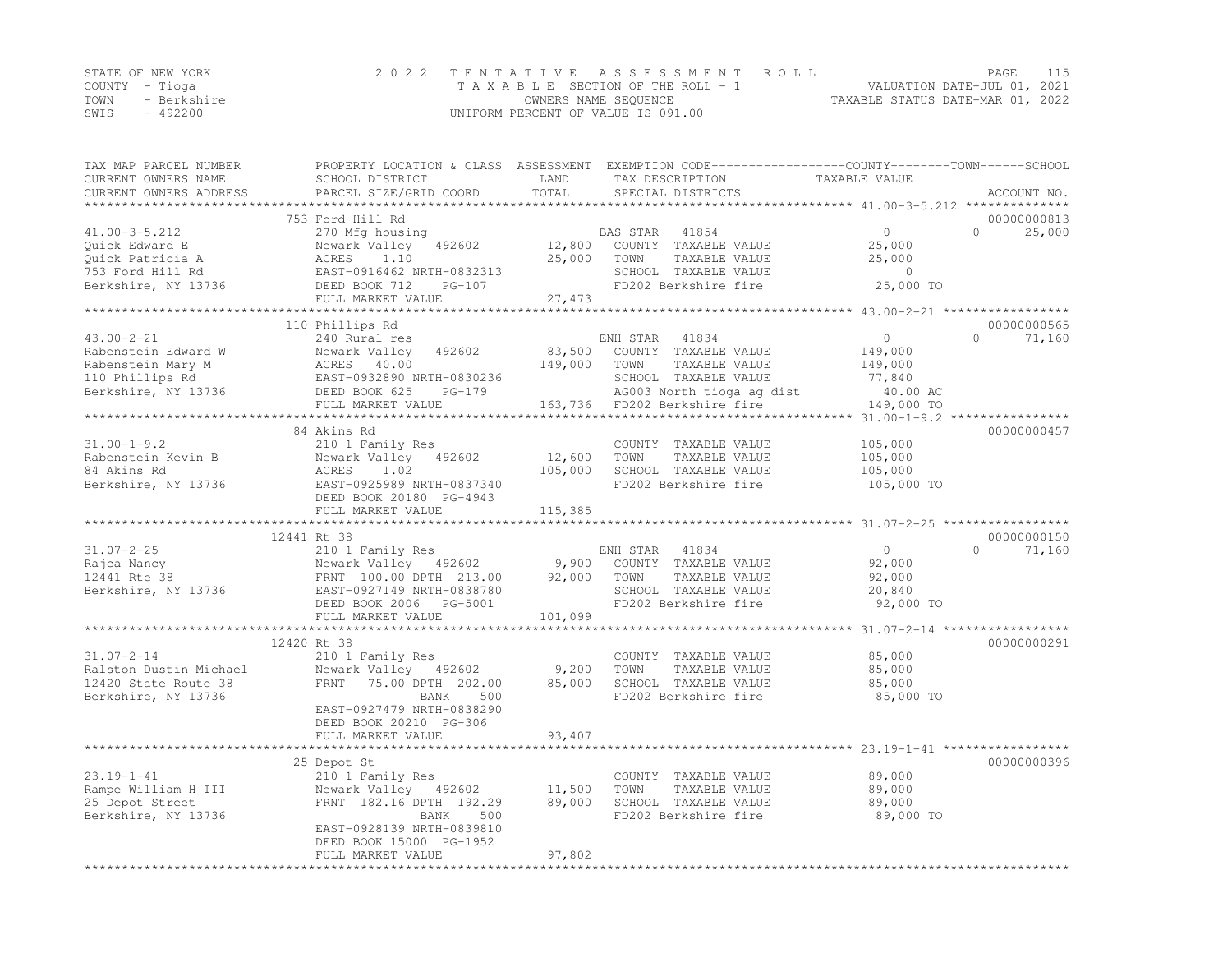|      | STATE OF NEW YORK | 2022 TENTATIVE ASSESSMENT ROLL     |                                  | PAGE                        | 116 |
|------|-------------------|------------------------------------|----------------------------------|-----------------------------|-----|
|      | COUNTY – Tioga    | TAXABLE SECTION OF THE ROLL - 1    |                                  | VALUATION DATE-JUL 01, 2021 |     |
| TOWN | - Berkshire       | OWNERS NAME SEQUENCE               | TAXABLE STATUS DATE-MAR 01, 2022 |                             |     |
| SWIS | - 492200          | UNIFORM PERCENT OF VALUE IS 091.00 |                                  |                             |     |

| 184 Ballou Hill Rd<br>00000000729<br>BAS STAR 41854<br>65,000 COUNTY TAXABLE VALUE<br>$\overline{0}$<br>28,500<br>$32.00 - 1 - 38.14$<br>242 Rurl res&rec<br>$\Omega$<br>Reddy James E<br>Newark Valley 492602 65,000<br>Reddy Nancy R<br>145,000<br>184 Ballou Hill Rd<br>Berkshire, NY 13736 DEED BOOK 632 PG-220<br>FULL MARKET VALUE 159.341<br>145,000<br>145,000<br>TOWN<br>TAXABLE VALUE<br>145,000<br>SCHOOL TAXABLE VALUE 116,500<br>FD202 Berkshire fire 145,000 TO<br>159,341<br>FULL MARKET VALUE<br>8868 West Creek Rd<br>00000000489<br>210 1 Family Res<br>AGED T<br>41803<br>$\circ$<br>19,250<br>$\overline{0}$<br>41804<br>$\Omega$<br>$\Omega$<br>13,750<br>8868 West Creek Rd<br>By Will/ 5/24/99 628/157 55,000 AGED C<br>41802<br>27,500<br>$\bigcirc$<br>$\Omega$<br>ACRES 1.00<br>ENH STAR 41834<br>$\Omega$<br>41,250<br>$\cap$<br>EAST-0910989 NRTH-0842870<br>COUNTY TAXABLE VALUE<br>27,500<br>DEED BOOK 284<br>TOWN<br>35,750<br>PG-0581<br>TAXABLE VALUE<br>60,440 SCHOOL TAXABLE VALUE<br>FULL MARKET VALUE<br>$\bigcirc$<br>FD202 Berkshire fire<br>55,000 TO<br>00000000495<br>West Creek Rd<br>$22.00 - 2 - 4$<br>5,000<br>314 Rural vac<10 (COUNT)<br>Newark Valley 492602 5,000 TOWN<br>COUNTY TAXABLE VALUE<br>TAXABLE VALUE<br>Reed Joyce M<br>5,000<br>5,000<br>SCHOOL TAXABLE VALUE<br>5,000<br>Berkshire, NY 13736<br>ACRES 2.50<br>FD202 Berkshire fire<br>5,000 TO<br>EAST-0911349 NRTH-0842800<br>DEED BOOK 284<br>PG-0579<br>5,495<br>FULL MARKET VALUE<br>12773 Rt 38<br>00000000653<br>$23.00 - 2 - 2.22$<br>449 Other Storag<br>97,500<br>COUNTY TAXABLE VALUE<br>Reilly Martin D<br>12773 State Rte 38 (ACRES 1.56 (ACRES 1.56 (ACRES 1.56 (ACRES 1.56 (ACRES 1.56 (ACRES 1.56 (ACRES 1.56 (ACRES 1.56 (ACRES 1.56 (ACRES 1.56 (ACRES 1.56 (ACRES 1.56 (ACRES 1.56 (ACRES 1.56 (ACRES 1.56 (ACRES<br>TAXABLE VALUE<br>97,500<br>SCHOOL TAXABLE VALUE<br>97,500<br>FD202 Berkshire fire<br>97,500 TO<br>FULL MARKET VALUE<br>107,143<br>00000000699<br>47,600<br>COUNTY TAXABLE VALUE<br>Example 260 Seasonal restant of Duane<br>260 Seasonal restation of Newark Valley<br>36 West Broad St.<br>260 Seasonal restant 292602<br>2010 EAST-0943013 NPT:<br>32,400<br>TAXABLE VALUE<br>TOWN<br>47,600<br>47,600<br>SCHOOL TAXABLE VALUE<br>47,600<br>FD202 Berkshire fire<br>47,600 TO<br>52,308 | TAX MAP PARCEL NUMBER<br>CURRENT OWNERS NAME | PROPERTY LOCATION & CLASS ASSESSMENT EXEMPTION CODE---------------COUNTY-------TOWN-----SCHOOL<br>SCHOOL DISTRICT | LAND | TAX DESCRIPTION | TAXABLE VALUE |  |
|-------------------------------------------------------------------------------------------------------------------------------------------------------------------------------------------------------------------------------------------------------------------------------------------------------------------------------------------------------------------------------------------------------------------------------------------------------------------------------------------------------------------------------------------------------------------------------------------------------------------------------------------------------------------------------------------------------------------------------------------------------------------------------------------------------------------------------------------------------------------------------------------------------------------------------------------------------------------------------------------------------------------------------------------------------------------------------------------------------------------------------------------------------------------------------------------------------------------------------------------------------------------------------------------------------------------------------------------------------------------------------------------------------------------------------------------------------------------------------------------------------------------------------------------------------------------------------------------------------------------------------------------------------------------------------------------------------------------------------------------------------------------------------------------------------------------------------------------------------------------------------------------------------------------------------------------------------------------------------------------------------------------------------------------------------------------------------------------------------------------------------------------------------------------------------------------------------------------------------------------------------------------------------------------------------------------------------------------------|----------------------------------------------|-------------------------------------------------------------------------------------------------------------------|------|-----------------|---------------|--|
|                                                                                                                                                                                                                                                                                                                                                                                                                                                                                                                                                                                                                                                                                                                                                                                                                                                                                                                                                                                                                                                                                                                                                                                                                                                                                                                                                                                                                                                                                                                                                                                                                                                                                                                                                                                                                                                                                                                                                                                                                                                                                                                                                                                                                                                                                                                                                 | CURRENT OWNERS ADDRESS                       |                                                                                                                   |      |                 |               |  |
|                                                                                                                                                                                                                                                                                                                                                                                                                                                                                                                                                                                                                                                                                                                                                                                                                                                                                                                                                                                                                                                                                                                                                                                                                                                                                                                                                                                                                                                                                                                                                                                                                                                                                                                                                                                                                                                                                                                                                                                                                                                                                                                                                                                                                                                                                                                                                 |                                              |                                                                                                                   |      |                 |               |  |
|                                                                                                                                                                                                                                                                                                                                                                                                                                                                                                                                                                                                                                                                                                                                                                                                                                                                                                                                                                                                                                                                                                                                                                                                                                                                                                                                                                                                                                                                                                                                                                                                                                                                                                                                                                                                                                                                                                                                                                                                                                                                                                                                                                                                                                                                                                                                                 |                                              |                                                                                                                   |      |                 |               |  |
|                                                                                                                                                                                                                                                                                                                                                                                                                                                                                                                                                                                                                                                                                                                                                                                                                                                                                                                                                                                                                                                                                                                                                                                                                                                                                                                                                                                                                                                                                                                                                                                                                                                                                                                                                                                                                                                                                                                                                                                                                                                                                                                                                                                                                                                                                                                                                 |                                              |                                                                                                                   |      |                 |               |  |
|                                                                                                                                                                                                                                                                                                                                                                                                                                                                                                                                                                                                                                                                                                                                                                                                                                                                                                                                                                                                                                                                                                                                                                                                                                                                                                                                                                                                                                                                                                                                                                                                                                                                                                                                                                                                                                                                                                                                                                                                                                                                                                                                                                                                                                                                                                                                                 |                                              |                                                                                                                   |      |                 |               |  |
|                                                                                                                                                                                                                                                                                                                                                                                                                                                                                                                                                                                                                                                                                                                                                                                                                                                                                                                                                                                                                                                                                                                                                                                                                                                                                                                                                                                                                                                                                                                                                                                                                                                                                                                                                                                                                                                                                                                                                                                                                                                                                                                                                                                                                                                                                                                                                 |                                              |                                                                                                                   |      |                 |               |  |
|                                                                                                                                                                                                                                                                                                                                                                                                                                                                                                                                                                                                                                                                                                                                                                                                                                                                                                                                                                                                                                                                                                                                                                                                                                                                                                                                                                                                                                                                                                                                                                                                                                                                                                                                                                                                                                                                                                                                                                                                                                                                                                                                                                                                                                                                                                                                                 |                                              |                                                                                                                   |      |                 |               |  |
|                                                                                                                                                                                                                                                                                                                                                                                                                                                                                                                                                                                                                                                                                                                                                                                                                                                                                                                                                                                                                                                                                                                                                                                                                                                                                                                                                                                                                                                                                                                                                                                                                                                                                                                                                                                                                                                                                                                                                                                                                                                                                                                                                                                                                                                                                                                                                 |                                              |                                                                                                                   |      |                 |               |  |
|                                                                                                                                                                                                                                                                                                                                                                                                                                                                                                                                                                                                                                                                                                                                                                                                                                                                                                                                                                                                                                                                                                                                                                                                                                                                                                                                                                                                                                                                                                                                                                                                                                                                                                                                                                                                                                                                                                                                                                                                                                                                                                                                                                                                                                                                                                                                                 |                                              |                                                                                                                   |      |                 |               |  |
|                                                                                                                                                                                                                                                                                                                                                                                                                                                                                                                                                                                                                                                                                                                                                                                                                                                                                                                                                                                                                                                                                                                                                                                                                                                                                                                                                                                                                                                                                                                                                                                                                                                                                                                                                                                                                                                                                                                                                                                                                                                                                                                                                                                                                                                                                                                                                 |                                              |                                                                                                                   |      |                 |               |  |
|                                                                                                                                                                                                                                                                                                                                                                                                                                                                                                                                                                                                                                                                                                                                                                                                                                                                                                                                                                                                                                                                                                                                                                                                                                                                                                                                                                                                                                                                                                                                                                                                                                                                                                                                                                                                                                                                                                                                                                                                                                                                                                                                                                                                                                                                                                                                                 | $22.00 - 2 - 3$                              |                                                                                                                   |      |                 |               |  |
|                                                                                                                                                                                                                                                                                                                                                                                                                                                                                                                                                                                                                                                                                                                                                                                                                                                                                                                                                                                                                                                                                                                                                                                                                                                                                                                                                                                                                                                                                                                                                                                                                                                                                                                                                                                                                                                                                                                                                                                                                                                                                                                                                                                                                                                                                                                                                 | Reed Joyce M                                 |                                                                                                                   |      |                 |               |  |
|                                                                                                                                                                                                                                                                                                                                                                                                                                                                                                                                                                                                                                                                                                                                                                                                                                                                                                                                                                                                                                                                                                                                                                                                                                                                                                                                                                                                                                                                                                                                                                                                                                                                                                                                                                                                                                                                                                                                                                                                                                                                                                                                                                                                                                                                                                                                                 |                                              |                                                                                                                   |      |                 |               |  |
|                                                                                                                                                                                                                                                                                                                                                                                                                                                                                                                                                                                                                                                                                                                                                                                                                                                                                                                                                                                                                                                                                                                                                                                                                                                                                                                                                                                                                                                                                                                                                                                                                                                                                                                                                                                                                                                                                                                                                                                                                                                                                                                                                                                                                                                                                                                                                 | Berkshire, NY 13736                          |                                                                                                                   |      |                 |               |  |
|                                                                                                                                                                                                                                                                                                                                                                                                                                                                                                                                                                                                                                                                                                                                                                                                                                                                                                                                                                                                                                                                                                                                                                                                                                                                                                                                                                                                                                                                                                                                                                                                                                                                                                                                                                                                                                                                                                                                                                                                                                                                                                                                                                                                                                                                                                                                                 |                                              |                                                                                                                   |      |                 |               |  |
|                                                                                                                                                                                                                                                                                                                                                                                                                                                                                                                                                                                                                                                                                                                                                                                                                                                                                                                                                                                                                                                                                                                                                                                                                                                                                                                                                                                                                                                                                                                                                                                                                                                                                                                                                                                                                                                                                                                                                                                                                                                                                                                                                                                                                                                                                                                                                 |                                              |                                                                                                                   |      |                 |               |  |
|                                                                                                                                                                                                                                                                                                                                                                                                                                                                                                                                                                                                                                                                                                                                                                                                                                                                                                                                                                                                                                                                                                                                                                                                                                                                                                                                                                                                                                                                                                                                                                                                                                                                                                                                                                                                                                                                                                                                                                                                                                                                                                                                                                                                                                                                                                                                                 |                                              |                                                                                                                   |      |                 |               |  |
|                                                                                                                                                                                                                                                                                                                                                                                                                                                                                                                                                                                                                                                                                                                                                                                                                                                                                                                                                                                                                                                                                                                                                                                                                                                                                                                                                                                                                                                                                                                                                                                                                                                                                                                                                                                                                                                                                                                                                                                                                                                                                                                                                                                                                                                                                                                                                 |                                              |                                                                                                                   |      |                 |               |  |
|                                                                                                                                                                                                                                                                                                                                                                                                                                                                                                                                                                                                                                                                                                                                                                                                                                                                                                                                                                                                                                                                                                                                                                                                                                                                                                                                                                                                                                                                                                                                                                                                                                                                                                                                                                                                                                                                                                                                                                                                                                                                                                                                                                                                                                                                                                                                                 |                                              |                                                                                                                   |      |                 |               |  |
|                                                                                                                                                                                                                                                                                                                                                                                                                                                                                                                                                                                                                                                                                                                                                                                                                                                                                                                                                                                                                                                                                                                                                                                                                                                                                                                                                                                                                                                                                                                                                                                                                                                                                                                                                                                                                                                                                                                                                                                                                                                                                                                                                                                                                                                                                                                                                 |                                              |                                                                                                                   |      |                 |               |  |
|                                                                                                                                                                                                                                                                                                                                                                                                                                                                                                                                                                                                                                                                                                                                                                                                                                                                                                                                                                                                                                                                                                                                                                                                                                                                                                                                                                                                                                                                                                                                                                                                                                                                                                                                                                                                                                                                                                                                                                                                                                                                                                                                                                                                                                                                                                                                                 |                                              |                                                                                                                   |      |                 |               |  |
|                                                                                                                                                                                                                                                                                                                                                                                                                                                                                                                                                                                                                                                                                                                                                                                                                                                                                                                                                                                                                                                                                                                                                                                                                                                                                                                                                                                                                                                                                                                                                                                                                                                                                                                                                                                                                                                                                                                                                                                                                                                                                                                                                                                                                                                                                                                                                 |                                              |                                                                                                                   |      |                 |               |  |
|                                                                                                                                                                                                                                                                                                                                                                                                                                                                                                                                                                                                                                                                                                                                                                                                                                                                                                                                                                                                                                                                                                                                                                                                                                                                                                                                                                                                                                                                                                                                                                                                                                                                                                                                                                                                                                                                                                                                                                                                                                                                                                                                                                                                                                                                                                                                                 |                                              |                                                                                                                   |      |                 |               |  |
|                                                                                                                                                                                                                                                                                                                                                                                                                                                                                                                                                                                                                                                                                                                                                                                                                                                                                                                                                                                                                                                                                                                                                                                                                                                                                                                                                                                                                                                                                                                                                                                                                                                                                                                                                                                                                                                                                                                                                                                                                                                                                                                                                                                                                                                                                                                                                 |                                              |                                                                                                                   |      |                 |               |  |
|                                                                                                                                                                                                                                                                                                                                                                                                                                                                                                                                                                                                                                                                                                                                                                                                                                                                                                                                                                                                                                                                                                                                                                                                                                                                                                                                                                                                                                                                                                                                                                                                                                                                                                                                                                                                                                                                                                                                                                                                                                                                                                                                                                                                                                                                                                                                                 |                                              |                                                                                                                   |      |                 |               |  |
|                                                                                                                                                                                                                                                                                                                                                                                                                                                                                                                                                                                                                                                                                                                                                                                                                                                                                                                                                                                                                                                                                                                                                                                                                                                                                                                                                                                                                                                                                                                                                                                                                                                                                                                                                                                                                                                                                                                                                                                                                                                                                                                                                                                                                                                                                                                                                 |                                              |                                                                                                                   |      |                 |               |  |
|                                                                                                                                                                                                                                                                                                                                                                                                                                                                                                                                                                                                                                                                                                                                                                                                                                                                                                                                                                                                                                                                                                                                                                                                                                                                                                                                                                                                                                                                                                                                                                                                                                                                                                                                                                                                                                                                                                                                                                                                                                                                                                                                                                                                                                                                                                                                                 |                                              |                                                                                                                   |      |                 |               |  |
|                                                                                                                                                                                                                                                                                                                                                                                                                                                                                                                                                                                                                                                                                                                                                                                                                                                                                                                                                                                                                                                                                                                                                                                                                                                                                                                                                                                                                                                                                                                                                                                                                                                                                                                                                                                                                                                                                                                                                                                                                                                                                                                                                                                                                                                                                                                                                 |                                              |                                                                                                                   |      |                 |               |  |
|                                                                                                                                                                                                                                                                                                                                                                                                                                                                                                                                                                                                                                                                                                                                                                                                                                                                                                                                                                                                                                                                                                                                                                                                                                                                                                                                                                                                                                                                                                                                                                                                                                                                                                                                                                                                                                                                                                                                                                                                                                                                                                                                                                                                                                                                                                                                                 |                                              |                                                                                                                   |      |                 |               |  |
|                                                                                                                                                                                                                                                                                                                                                                                                                                                                                                                                                                                                                                                                                                                                                                                                                                                                                                                                                                                                                                                                                                                                                                                                                                                                                                                                                                                                                                                                                                                                                                                                                                                                                                                                                                                                                                                                                                                                                                                                                                                                                                                                                                                                                                                                                                                                                 |                                              |                                                                                                                   |      |                 |               |  |
|                                                                                                                                                                                                                                                                                                                                                                                                                                                                                                                                                                                                                                                                                                                                                                                                                                                                                                                                                                                                                                                                                                                                                                                                                                                                                                                                                                                                                                                                                                                                                                                                                                                                                                                                                                                                                                                                                                                                                                                                                                                                                                                                                                                                                                                                                                                                                 |                                              |                                                                                                                   |      |                 |               |  |
|                                                                                                                                                                                                                                                                                                                                                                                                                                                                                                                                                                                                                                                                                                                                                                                                                                                                                                                                                                                                                                                                                                                                                                                                                                                                                                                                                                                                                                                                                                                                                                                                                                                                                                                                                                                                                                                                                                                                                                                                                                                                                                                                                                                                                                                                                                                                                 |                                              |                                                                                                                   |      |                 |               |  |
|                                                                                                                                                                                                                                                                                                                                                                                                                                                                                                                                                                                                                                                                                                                                                                                                                                                                                                                                                                                                                                                                                                                                                                                                                                                                                                                                                                                                                                                                                                                                                                                                                                                                                                                                                                                                                                                                                                                                                                                                                                                                                                                                                                                                                                                                                                                                                 |                                              |                                                                                                                   |      |                 |               |  |
|                                                                                                                                                                                                                                                                                                                                                                                                                                                                                                                                                                                                                                                                                                                                                                                                                                                                                                                                                                                                                                                                                                                                                                                                                                                                                                                                                                                                                                                                                                                                                                                                                                                                                                                                                                                                                                                                                                                                                                                                                                                                                                                                                                                                                                                                                                                                                 |                                              |                                                                                                                   |      |                 |               |  |
|                                                                                                                                                                                                                                                                                                                                                                                                                                                                                                                                                                                                                                                                                                                                                                                                                                                                                                                                                                                                                                                                                                                                                                                                                                                                                                                                                                                                                                                                                                                                                                                                                                                                                                                                                                                                                                                                                                                                                                                                                                                                                                                                                                                                                                                                                                                                                 |                                              |                                                                                                                   |      |                 |               |  |
|                                                                                                                                                                                                                                                                                                                                                                                                                                                                                                                                                                                                                                                                                                                                                                                                                                                                                                                                                                                                                                                                                                                                                                                                                                                                                                                                                                                                                                                                                                                                                                                                                                                                                                                                                                                                                                                                                                                                                                                                                                                                                                                                                                                                                                                                                                                                                 |                                              |                                                                                                                   |      |                 |               |  |
|                                                                                                                                                                                                                                                                                                                                                                                                                                                                                                                                                                                                                                                                                                                                                                                                                                                                                                                                                                                                                                                                                                                                                                                                                                                                                                                                                                                                                                                                                                                                                                                                                                                                                                                                                                                                                                                                                                                                                                                                                                                                                                                                                                                                                                                                                                                                                 |                                              |                                                                                                                   |      |                 |               |  |
|                                                                                                                                                                                                                                                                                                                                                                                                                                                                                                                                                                                                                                                                                                                                                                                                                                                                                                                                                                                                                                                                                                                                                                                                                                                                                                                                                                                                                                                                                                                                                                                                                                                                                                                                                                                                                                                                                                                                                                                                                                                                                                                                                                                                                                                                                                                                                 |                                              |                                                                                                                   |      |                 |               |  |
|                                                                                                                                                                                                                                                                                                                                                                                                                                                                                                                                                                                                                                                                                                                                                                                                                                                                                                                                                                                                                                                                                                                                                                                                                                                                                                                                                                                                                                                                                                                                                                                                                                                                                                                                                                                                                                                                                                                                                                                                                                                                                                                                                                                                                                                                                                                                                 |                                              |                                                                                                                   |      |                 |               |  |
|                                                                                                                                                                                                                                                                                                                                                                                                                                                                                                                                                                                                                                                                                                                                                                                                                                                                                                                                                                                                                                                                                                                                                                                                                                                                                                                                                                                                                                                                                                                                                                                                                                                                                                                                                                                                                                                                                                                                                                                                                                                                                                                                                                                                                                                                                                                                                 |                                              |                                                                                                                   |      |                 |               |  |
|                                                                                                                                                                                                                                                                                                                                                                                                                                                                                                                                                                                                                                                                                                                                                                                                                                                                                                                                                                                                                                                                                                                                                                                                                                                                                                                                                                                                                                                                                                                                                                                                                                                                                                                                                                                                                                                                                                                                                                                                                                                                                                                                                                                                                                                                                                                                                 |                                              |                                                                                                                   |      |                 |               |  |
|                                                                                                                                                                                                                                                                                                                                                                                                                                                                                                                                                                                                                                                                                                                                                                                                                                                                                                                                                                                                                                                                                                                                                                                                                                                                                                                                                                                                                                                                                                                                                                                                                                                                                                                                                                                                                                                                                                                                                                                                                                                                                                                                                                                                                                                                                                                                                 |                                              |                                                                                                                   |      |                 |               |  |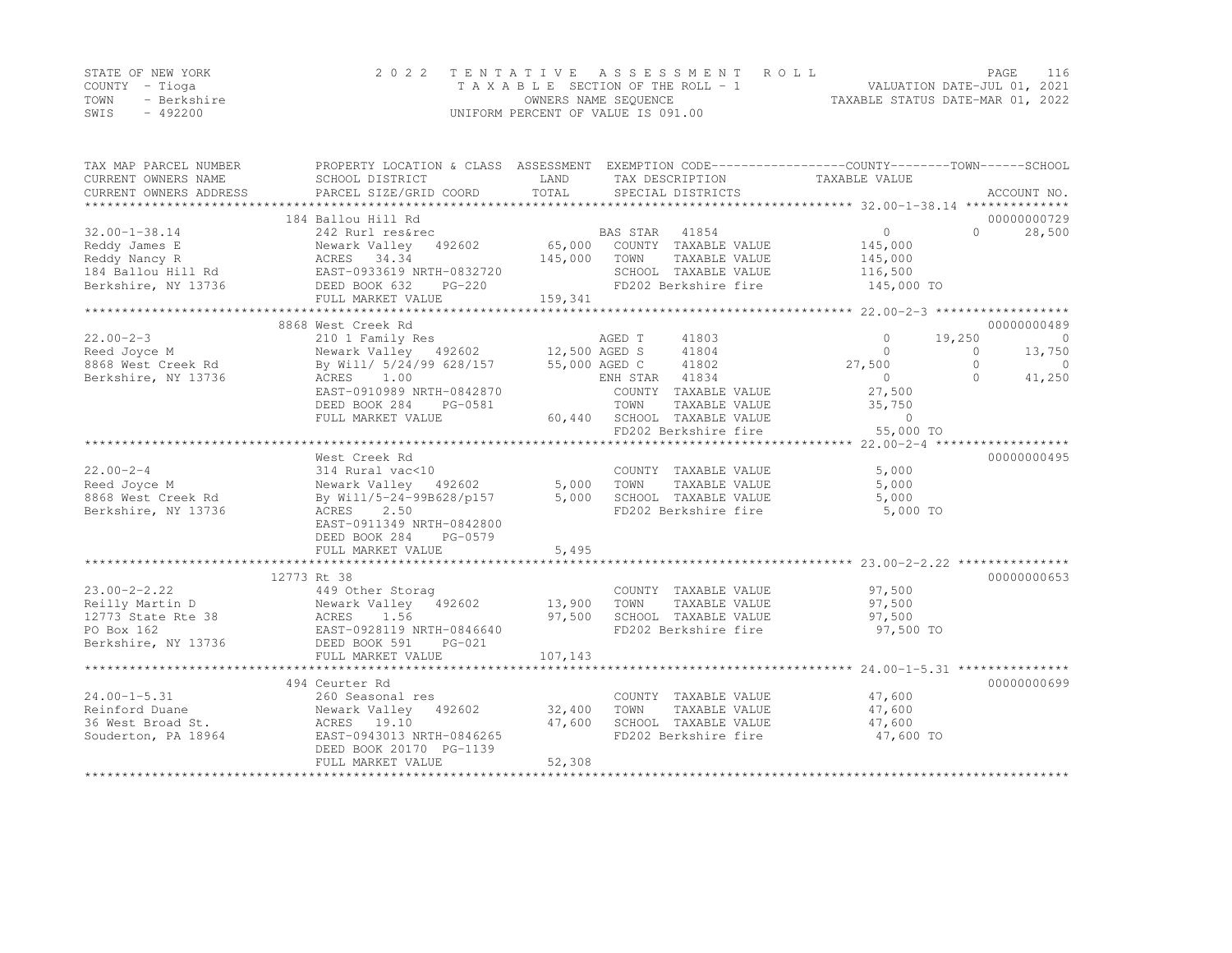|      | STATE OF NEW YORK | 2022 TENTATIVE ASSESSMENT ROLL     | PAGE                             |  |
|------|-------------------|------------------------------------|----------------------------------|--|
|      | COUNTY – Tioga    | TAXABLE SECTION OF THE ROLL - 1    | VALUATION DATE-JUL 01, 2021      |  |
| TOWN | - Berkshire       | OWNERS NAME SEQUENCE               | TAXABLE STATUS DATE-MAR 01, 2022 |  |
| SWIS | $-492200$         | UNIFORM PERCENT OF VALUE IS 091.00 |                                  |  |

| TAX MAP PARCEL NUMBER<br>CURRENT OWNERS NAME<br>CURRENT OWNERS ADDRESS                                              | PROPERTY LOCATION & CLASS ASSESSMENT EXEMPTION CODE----------------COUNTY-------TOWN-----SCHOOL<br>SCHOOL DISTRICT<br>PARCEL SIZE/GRID COORD        | LAND<br>TOTAL              | TAX DESCRIPTION<br>SPECIAL DISTRICTS                                                                            | TAXABLE VALUE                                          | ACCOUNT NO.                       |
|---------------------------------------------------------------------------------------------------------------------|-----------------------------------------------------------------------------------------------------------------------------------------------------|----------------------------|-----------------------------------------------------------------------------------------------------------------|--------------------------------------------------------|-----------------------------------|
| $22.00 - 2 - 6.2$                                                                                                   | 8876 West Creek Rd<br>210 1 Family Res                                                                                                              |                            | 41854<br>BAS STAR                                                                                               | $\overline{0}$                                         | 00000000546<br>$\Omega$<br>28,500 |
| Rhodes Jason<br>8876 West Creek Rd<br>Berkshire, NY 13736                                                           | Newark Valley 492602<br>Deed Date 01-19-94<br>1.00 BANK<br>ACRES<br>77<br>EAST-0910979 NRTH-0843090<br>DEED BOOK 15929 PG-7001<br>FULL MARKET VALUE | 12,500<br>79,000<br>86,813 | COUNTY TAXABLE VALUE<br>TAXABLE VALUE<br>TOWN<br>SCHOOL TAXABLE VALUE<br>FD202 Berkshire fire                   | 79,000<br>79,000<br>50,500<br>79,000 TO                |                                   |
|                                                                                                                     |                                                                                                                                                     |                            |                                                                                                                 | *************** 41.00-3-1.22 **************            |                                   |
| $41.00 - 3 - 1.22$<br>Rhodes Jason R<br>8876 West Creek Road<br>Berkshire, NY 13736                                 | Rejmer Rd<br>314 Rural vac<10<br>Newark Valley 492602<br>4.00<br>ACRES<br>EAST-0911199 NRTH-0830660<br>DEED BOOK 15000 PG-3082                      | 12,500<br>12,500           | COUNTY TAXABLE VALUE<br>TOWN<br>TAXABLE VALUE<br>SCHOOL TAXABLE VALUE<br>FD202 Berkshire fire                   | 12,500<br>12,500<br>12,500<br>12,500 TO                | 00000000643                       |
|                                                                                                                     | FULL MARKET VALUE                                                                                                                                   | 13,736                     |                                                                                                                 |                                                        |                                   |
|                                                                                                                     | ******************************                                                                                                                      |                            |                                                                                                                 | ****************** 22.00-2-23.11 **************        |                                   |
| $22.00 - 2 - 23.11$<br>Rich Misty L<br>8805 West Creek Road<br>Berkshire, NY 13736                                  | 8805 West Creek Rd<br>210 1 Family Res<br>Newark Valley 492602<br>FRNT 180.02 DPTH 189.00<br>1.00<br>ACRES<br>EAST-0910569 NRTH-0841460             | 12,500<br>66,800           | COUNTY TAXABLE VALUE<br>TOWN<br>TAXABLE VALUE<br>SCHOOL TAXABLE VALUE<br>FD202 Berkshire fire                   | 66,800<br>66,800<br>66,800<br>66,800 TO                | 00000000384                       |
|                                                                                                                     | DEED BOOK 20200 PG-2623<br>FULL MARKET VALUE                                                                                                        | 73,407                     |                                                                                                                 |                                                        |                                   |
|                                                                                                                     | 1160 N Ketchumville Rd                                                                                                                              |                            |                                                                                                                 |                                                        | 00000000671                       |
| $24.00 - 1 - 16.4$<br>Riffanacht James H<br>Riffanacht Nancy L<br>1160 North Ketchumville Rd<br>Berkshire, NY 13736 | 210 1 Family Res<br>Newark Valley 492602<br>ACRES<br>5.00<br>EAST-0944189 NRTH-0841050<br>DEED BOOK 13404 PG-2001                                   | 22,500<br>255,600          | BAS STAR 41854<br>COUNTY TAXABLE VALUE<br>TOWN<br>TAXABLE VALUE<br>SCHOOL TAXABLE VALUE<br>FD202 Berkshire fire | $\circ$<br>255,600<br>255,600<br>227,100<br>255,600 TO | 28,500<br>$\Omega$                |
|                                                                                                                     | FULL MARKET VALUE<br>*******************                                                                                                            | 280,879                    |                                                                                                                 |                                                        |                                   |
|                                                                                                                     | WS Wilson Creek Rd                                                                                                                                  |                            |                                                                                                                 | ******************* 43.00-2-25 **                      |                                   |
| $43.00 - 2 - 25$<br>Robinson Robert J<br>3425 Wilson Creek Rd<br>Berkshire, NY 13736                                | 314 Rural vac<10<br>Newark Valley 492602<br>ACRES<br>0.26<br>FULL MARKET VALUE                                                                      | 200<br>200<br>220          | COUNTY TAXABLE VALUE<br>TAXABLE VALUE<br>TOWN<br>SCHOOL TAXABLE VALUE<br>FD202 Berkshire fire                   | 200<br>200<br>200<br>200 TO                            |                                   |
|                                                                                                                     | 421 Rejmer Rd                                                                                                                                       |                            |                                                                                                                 |                                                        | 00000000619                       |
| $41.00 - 3 - 1.1$<br>Rockwell Beverly<br>421 Rejmer Rd<br>Berkshire, NY 13736                                       | 210 1 Family Res<br>Newark Valley 492602<br>ACRES<br>1.80<br>EAST-0911784 NRTH-0830755<br>DEED BOOK 20982 PG-3001<br>FULL MARKET VALUE              | 14,500<br>73,100<br>80,330 | COUNTY TAXABLE VALUE<br>TOWN<br>TAXABLE VALUE<br>SCHOOL TAXABLE VALUE<br>FD202 Berkshire fire                   | 73,100<br>73,100<br>73,100<br>73,100 TO                |                                   |
|                                                                                                                     |                                                                                                                                                     |                            |                                                                                                                 |                                                        |                                   |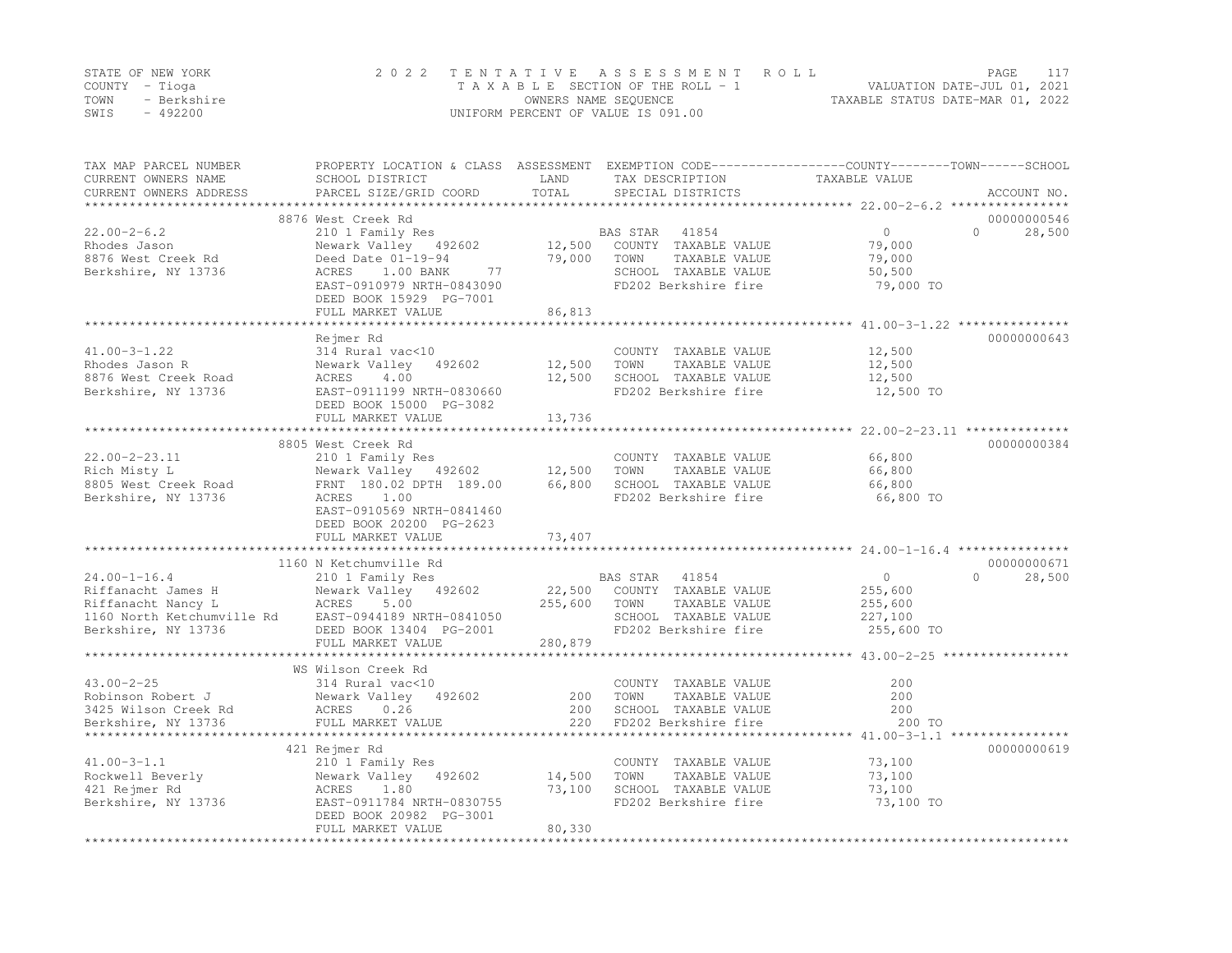|      | STATE OF NEW YORK | 2022 TENTATIVE ASSESSMENT ROLL     | PAGE                             | 118 |
|------|-------------------|------------------------------------|----------------------------------|-----|
|      | COUNTY – Tioga    | TAXABLE SECTION OF THE ROLL - 1    | VALUATION DATE-JUL 01, 2021      |     |
| TOWN | - Berkshire       | OWNERS NAME SEQUENCE               | TAXABLE STATUS DATE-MAR 01, 2022 |     |
| SWIS | $-492200$         | UNIFORM PERCENT OF VALUE IS 091.00 |                                  |     |

| TAX MAP PARCEL NUMBER                                | PROPERTY LOCATION & CLASS ASSESSMENT EXEMPTION CODE---------------COUNTY-------TOWN------SCHOOL |                |                                                                  |                                                                |           |             |
|------------------------------------------------------|-------------------------------------------------------------------------------------------------|----------------|------------------------------------------------------------------|----------------------------------------------------------------|-----------|-------------|
| CURRENT OWNERS NAME                                  | SCHOOL DISTRICT                                                                                 | LAND           | TAX DESCRIPTION                                                  | TAXABLE VALUE                                                  |           |             |
| CURRENT OWNERS ADDRESS<br>************************** | PARCEL SIZE/GRID COORD                                                                          | TOTAL          | SPECIAL DISTRICTS                                                |                                                                |           | ACCOUNT NO. |
|                                                      | 57 Ballou Hill Rd                                                                               |                | 60 PCT OF VALUE USED FOR EXEMPTION PURPOSES                      |                                                                |           | 00000000382 |
| $31.00 - 2 - 10$                                     | 241 Rural res&aq                                                                                |                | AG CEIL CO 41720                                                 | 17,913                                                         | 17,913    | 17,913      |
| Rockwell, Life Use Evelyn L                          | Newark Valley 492602                                                                            | 116,400 AGED T | 41803                                                            | $\Omega$                                                       | 20,055    | $\Omega$    |
| Whitman Donna J                                      | ACRES 66.61                                                                                     | 133,700 AGED C | 41802                                                            | 40,110                                                         | $\Omega$  | $\Omega$    |
| 57 Ballou Hill Road                                  | EAST-0931709 NRTH-0834040                                                                       |                | ENH STAR<br>41834                                                | $\Omega$                                                       | $\bigcap$ | 71,160      |
| Berkshire, NY 13736                                  | DEED BOOK 15000 PG-2800                                                                         |                | COUNTY TAXABLE VALUE                                             | 75,677                                                         |           |             |
|                                                      | FULL MARKET VALUE                                                                               | 146,923        | TOWN<br>TAXABLE VALUE                                            | 95,732                                                         |           |             |
| MAY BE SUBJECT TO PAYMENT                            |                                                                                                 |                | SCHOOL TAXABLE VALUE                                             | 44,627                                                         |           |             |
| UNDER AGDIST LAW TIL 2026                            |                                                                                                 |                | FD202 Berkshire fire                                             | 115,787 TO                                                     |           |             |
|                                                      |                                                                                                 |                | 17,913 EX                                                        |                                                                |           |             |
|                                                      |                                                                                                 |                |                                                                  |                                                                |           |             |
|                                                      | 588 Jewett Hill Rd                                                                              |                |                                                                  |                                                                |           | 00000000305 |
| $14.00 - 2 - 12.1$                                   | 242 Rurl res&rec                                                                                |                | ENH STAR 41834                                                   | $\overline{0}$                                                 | $\Omega$  | 71,160      |
| Roenfeldt Joyce B                                    | Newark Valley 492602                                                                            |                | 32,500 COUNTY TAXABLE VALUE                                      | 159,000                                                        |           |             |
| Roeneldt Kurtis                                      | Deed Date 09-14-94                                                                              | 159,000        | TOWN<br>TAXABLE VALUE                                            | 159,000                                                        |           |             |
| 588 Jewitt Hill Road                                 | ACRES 10.02                                                                                     |                | SCHOOL TAXABLE VALUE                                             | 87,840                                                         |           |             |
| Berkshire, NY 13736                                  | EAST-0917629 NRTH-0850430                                                                       |                | FD202 Berkshire fire                                             | 159,000 TO                                                     |           |             |
|                                                      | DEED BOOK 20180 PG-2919                                                                         |                |                                                                  |                                                                |           |             |
|                                                      | FULL MARKET VALUE                                                                               | 174,725        |                                                                  |                                                                |           |             |
|                                                      |                                                                                                 |                |                                                                  |                                                                |           |             |
|                                                      | Jewett Hill Rd                                                                                  |                |                                                                  |                                                                |           | 00000000738 |
| $14.00 - 2 - 12.8$                                   | 311 Res vac land                                                                                |                | COUNTY TAXABLE VALUE                                             | 2,600                                                          |           |             |
| Roenfeldt Kurtis B                                   | Newark Valley 492602                                                                            | 2,600          | TOWN<br>TAXABLE VALUE                                            | 2,600                                                          |           |             |
| 588 Jewitt Hill Road                                 | Deed Date 09-14-94                                                                              | 2,600          | SCHOOL TAXABLE VALUE                                             | 2,600                                                          |           |             |
| Berkshire, NY 13736                                  | ACRES<br>1.05                                                                                   |                | FD202 Berkshire fire                                             | 2,600 TO                                                       |           |             |
|                                                      | EAST-0917699 NRTH-0849800                                                                       |                |                                                                  |                                                                |           |             |
|                                                      | DEED BOOK 20180 PG-2919                                                                         |                |                                                                  |                                                                |           |             |
|                                                      | FULL MARKET VALUE<br>*****************************                                              | 2,857          | ***********************************32.00-1-13.112 ************** |                                                                |           |             |
|                                                      |                                                                                                 |                |                                                                  |                                                                |           |             |
|                                                      | Wilson Creek Rd                                                                                 |                |                                                                  |                                                                |           | 00000000861 |
| $32.00 - 1 - 13.112$                                 | 105 Vac farmland                                                                                |                | AG CEIL CO 41720                                                 | 55,716                                                         | 55,716    | 55,716      |
| Roque Wave Holdings LLC                              | Newark Valley 492602                                                                            |                | 152,900 PRI FOR LD 47460<br>152,900 COUNTY TAXABLE VALUE         | 50,250<br>46,934                                               | 50, 250   | 50,250      |
| Kevin M Wise                                         | ACRES 127.87                                                                                    |                | TOWN                                                             |                                                                |           |             |
| 672 Franklin Ave                                     | EAST-0941452 NRTH-0836625<br>DEED BOOK 16945 PG-3001                                            |                | TAXABLE VALUE<br>SCHOOL TAXABLE VALUE                            | 46,934<br>46,934                                               |           |             |
| Massapequa, NY 11758                                 | FULL MARKET VALUE                                                                               | 168,022        | AG003 North tioga ag dist                                        | 127.87 AC                                                      |           |             |
| MAY BE SUBJECT TO PAYMENT                            |                                                                                                 |                | FD202 Berkshire fire                                             | 97,184 TO                                                      |           |             |
| UNDER RPTL480A UNTIL 2031                            |                                                                                                 |                | 55,716 EX                                                        |                                                                |           |             |
|                                                      |                                                                                                 |                |                                                                  | ********************************* 14.00-2-12.7 *************** |           |             |
|                                                      | 573 Jewett Hill Rd                                                                              |                |                                                                  |                                                                |           | 00000000737 |
| $14.00 - 2 - 12.7$                                   | 210 1 Family Res                                                                                |                | BAS STAR<br>41854                                                | $\circ$                                                        | $\Omega$  | 28,500      |
| Rohrer William J                                     | Newark Valley<br>492602                                                                         | 34,200         | COUNTY TAXABLE VALUE                                             | 129,000                                                        |           |             |
| Rohrer Virginia L                                    | ACRES<br>8.03                                                                                   | 129,000        | TOWN<br>TAXABLE VALUE                                            | 129,000                                                        |           |             |
| 573 Jewett Hill Rd                                   | EAST-0917799 NRTH-0849430                                                                       |                | SCHOOL TAXABLE VALUE                                             | 100,500                                                        |           |             |
| Berkshire, NY 13736-1833                             | DEED BOOK 14282 PG-4005                                                                         |                | FD202 Berkshire fire                                             | 129,000 TO                                                     |           |             |
|                                                      | FULL MARKET VALUE                                                                               | 141,758        |                                                                  |                                                                |           |             |
|                                                      |                                                                                                 |                |                                                                  |                                                                |           |             |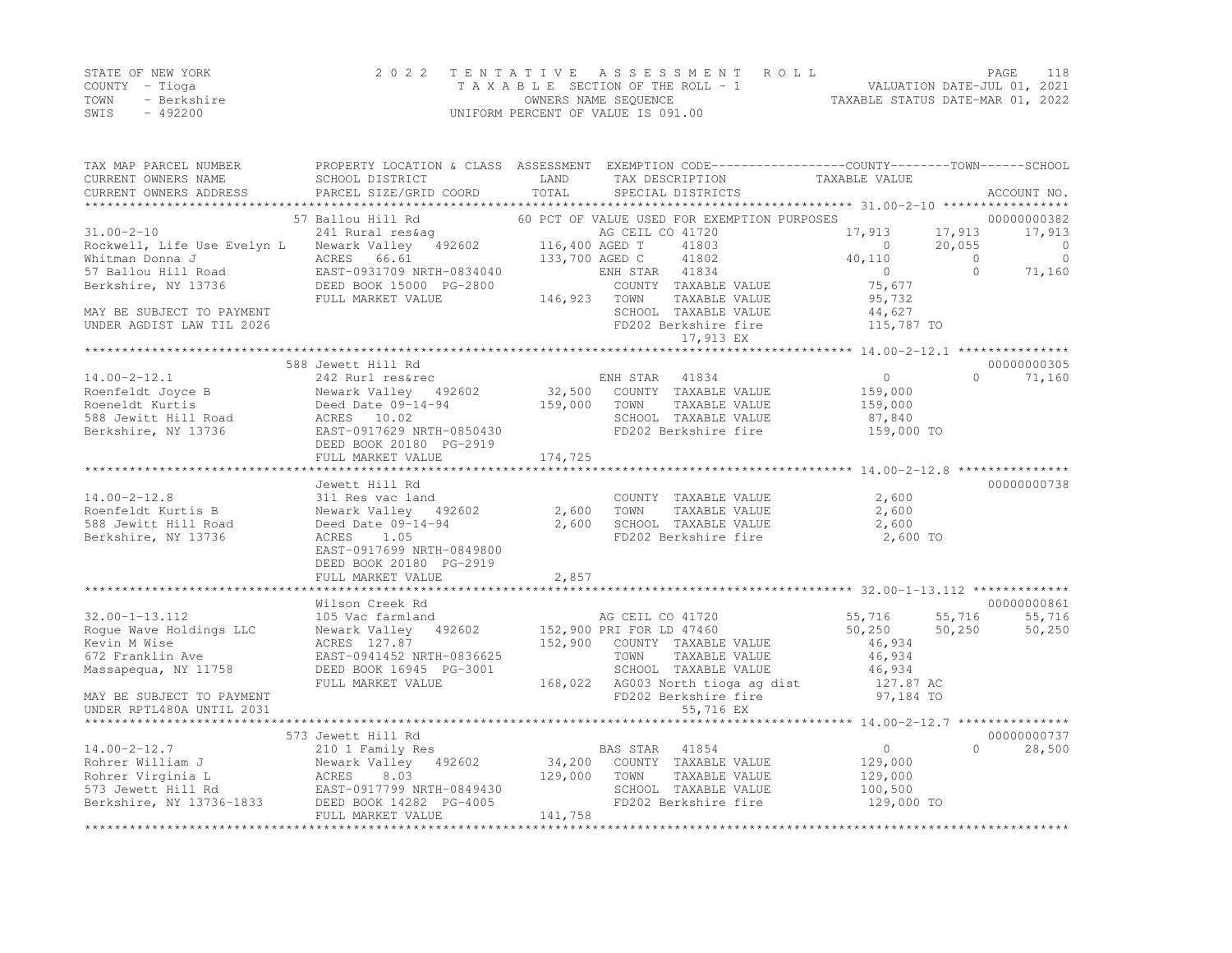|      | STATE OF NEW YORK | 2022 TENTATIVE ASSESSMENT ROLL     |                                  | PAGE                        | 119 |
|------|-------------------|------------------------------------|----------------------------------|-----------------------------|-----|
|      | COUNTY – Tioga    | TAXABLE SECTION OF THE ROLL - 1    |                                  | VALUATION DATE-JUL 01, 2021 |     |
| TOWN | - Berkshire       | OWNERS NAME SEQUENCE               | TAXABLE STATUS DATE-MAR 01, 2022 |                             |     |
| SWIS | - 492200          | UNIFORM PERCENT OF VALUE IS 091.00 |                                  |                             |     |

| TAX MAP PARCEL NUMBER<br>CURRENT OWNERS NAME<br>CURRENT OWNERS ADDRESS | PROPERTY LOCATION & CLASS ASSESSMENT EXEMPTION CODE---------------COUNTY-------TOWN-----SCHOOL<br>SCHOOL DISTRICT<br>PARCEL SIZE/GRID COORD | LAND<br>TOTAL    |                | TAX DESCRIPTION<br>SPECIAL DISTRICTS  | TAXABLE VALUE       |                      |
|------------------------------------------------------------------------|---------------------------------------------------------------------------------------------------------------------------------------------|------------------|----------------|---------------------------------------|---------------------|----------------------|
|                                                                        |                                                                                                                                             |                  |                |                                       |                     | ACCOUNT NO.          |
|                                                                        | 12499 Rt 38                                                                                                                                 |                  |                |                                       |                     | 00000000429          |
| $23.19 - 1 - 62$                                                       | 210 1 Family Res                                                                                                                            |                  |                | COUNTY TAXABLE VALUE                  | 149,000             |                      |
| Rollins Michael Ryan                                                   | Newark Valley 492602                                                                                                                        | 14,300           | TOWN           | TAXABLE VALUE                         | 149,000             |                      |
| 12499 State Route 38                                                   | ACRES<br>1.70                                                                                                                               | 149,000          |                | SCHOOL TAXABLE VALUE                  | 149,000             |                      |
| Berkshire, NY 13736                                                    | EAST-0927359 NRTH-0840320                                                                                                                   |                  |                | FD202 Berkshire fire                  | 149,000 TO          |                      |
|                                                                        | DEED BOOK 20210 PG-5733                                                                                                                     |                  |                |                                       |                     |                      |
|                                                                        | FULL MARKET VALUE                                                                                                                           | 163,736          |                |                                       |                     |                      |
|                                                                        | ***************************                                                                                                                 |                  |                |                                       |                     |                      |
|                                                                        | 8886 West Creek Rd                                                                                                                          |                  |                |                                       |                     | 00000000385          |
| $22.00 - 2 - 6.111$                                                    | 210 1 Family Res                                                                                                                            |                  | AGED C         | 41802                                 | 20,700              | $\Omega$<br>$\Omega$ |
| Romano Catherine                                                       | Newark Valley 492602 13,200 ENH STAR 41834                                                                                                  |                  |                |                                       | $\circ$             | $\bigcap$<br>69,000  |
| 8886 West Creek Rd                                                     | Row To G.hoffmier 662/251                                                                                                                   |                  |                | 69,000 COUNTY TAXABLE VALUE           | 48,300              |                      |
| Berkshire, NY 13736                                                    | ACRES<br>1.28                                                                                                                               |                  | TOWN           | TAXABLE VALUE                         | 69,000              |                      |
|                                                                        | EAST-0911002 NRTH-0843371                                                                                                                   |                  |                | SCHOOL TAXABLE VALUE                  | $\sim$ 0            |                      |
|                                                                        | DEED BOOK 302<br>PG-0234                                                                                                                    |                  |                | AG003 North tioga ag dist             | 1.28 AC             |                      |
|                                                                        | FULL MARKET VALUE                                                                                                                           |                  |                | 75,824 FD202 Berkshire fire           | 69,000 TO           |                      |
|                                                                        |                                                                                                                                             |                  |                |                                       |                     |                      |
|                                                                        | Rt 38                                                                                                                                       |                  |                |                                       |                     | 00000000645          |
| $15.00 - 1 - 4.12$                                                     | 322 Rural vac>10                                                                                                                            |                  |                | COUNTY TAXABLE VALUE                  | 45,900              |                      |
| Root Robert E                                                          | Newark Valley 492602                                                                                                                        | 45,900           | TOWN           | TAXABLE VALUE                         | 45,900              |                      |
| Root Beverly J                                                         | ACRES 25.87                                                                                                                                 | 45,900           |                | SCHOOL TAXABLE VALUE                  | 45,900              |                      |
| 13055 State Rte 38                                                     | EAST-0926129 NRTH-0850660                                                                                                                   |                  |                | FD202 Berkshire fire                  | 45,900 TO           |                      |
| Berkshire, NY 13736                                                    | DEED BOOK 433<br>PG-0290                                                                                                                    |                  |                |                                       |                     |                      |
|                                                                        | FULL MARKET VALUE                                                                                                                           | 50,440           |                |                                       |                     |                      |
|                                                                        |                                                                                                                                             |                  |                |                                       |                     |                      |
|                                                                        | Hartwell Rd                                                                                                                                 |                  |                |                                       |                     | 00000000716          |
| $25.00 - 1 - 5.2$                                                      | 312 Vac w/imprv                                                                                                                             |                  |                | COUNTY TAXABLE VALUE                  | 13,000              |                      |
| Rose Michael D                                                         | Newark Valley 492602<br>4.17                                                                                                                | 12,900<br>13,000 | TOWN           | TAXABLE VALUE<br>SCHOOL TAXABLE VALUE | 13,000              |                      |
| 331 Hartwell Road<br>Berkshire, NY 13736                               | ACRES<br>EAST-0946659 NRTH-0843830                                                                                                          |                  |                | FD202 Berkshire fire                  | 13,000<br>13,000 TO |                      |
|                                                                        | DEED BOOK 20160 PG-2640                                                                                                                     |                  |                |                                       |                     |                      |
|                                                                        | FULL MARKET VALUE                                                                                                                           | 14,286           |                |                                       |                     |                      |
|                                                                        |                                                                                                                                             |                  |                |                                       |                     |                      |
|                                                                        | 331 Hartwell Rd                                                                                                                             |                  |                |                                       |                     | 00000000814          |
| $25.00 - 1 - 5.14$                                                     | 210 1 Family Res                                                                                                                            |                  | BAS STAR 41854 |                                       | $\overline{0}$      | 28,500<br>$\Omega$   |
| Rose Michael D                                                         | Newark Valley 492602                                                                                                                        | 12,700           |                | COUNTY TAXABLE VALUE                  | 63,000              |                      |
| 331 Hartwell Road                                                      | ACRES 1.08                                                                                                                                  | 63,000           | TOWN           | TAXABLE VALUE                         | 63,000              |                      |
| Berkshire, NY 13736                                                    | EAST-0946061 NRTH-0843835                                                                                                                   |                  |                | SCHOOL TAXABLE VALUE                  | 34,500              |                      |
|                                                                        | DEED BOOK 20160 PG-2639                                                                                                                     |                  |                | FD202 Berkshire fire                  | 63,000 TO           |                      |
|                                                                        | FULL MARKET VALUE                                                                                                                           | 69,231           |                |                                       |                     |                      |
|                                                                        |                                                                                                                                             |                  |                |                                       |                     |                      |
|                                                                        | Hartwell Rd                                                                                                                                 |                  |                |                                       |                     | 00000000848          |
| $25.00 - 1 - 5.132$                                                    | 314 Rural vac<10                                                                                                                            |                  |                | COUNTY TAXABLE VALUE                  | 1,000               |                      |
| Rose Michael D                                                         | Newark Valley 492602                                                                                                                        | 1,000            | TOWN           | TAXABLE VALUE                         | 1,000               |                      |
| 331 Hartwell Road                                                      | 0.50<br>ACRES                                                                                                                               | 1,000            |                | SCHOOL TAXABLE VALUE                  | 1,000               |                      |
| Berkshire, NY 13736                                                    | DEED BOOK 20160 PG-2638                                                                                                                     |                  |                | FD202 Berkshire fire                  | 1,000 TO            |                      |
|                                                                        | FULL MARKET VALUE                                                                                                                           | 1,099            |                |                                       |                     |                      |
|                                                                        |                                                                                                                                             |                  |                |                                       |                     |                      |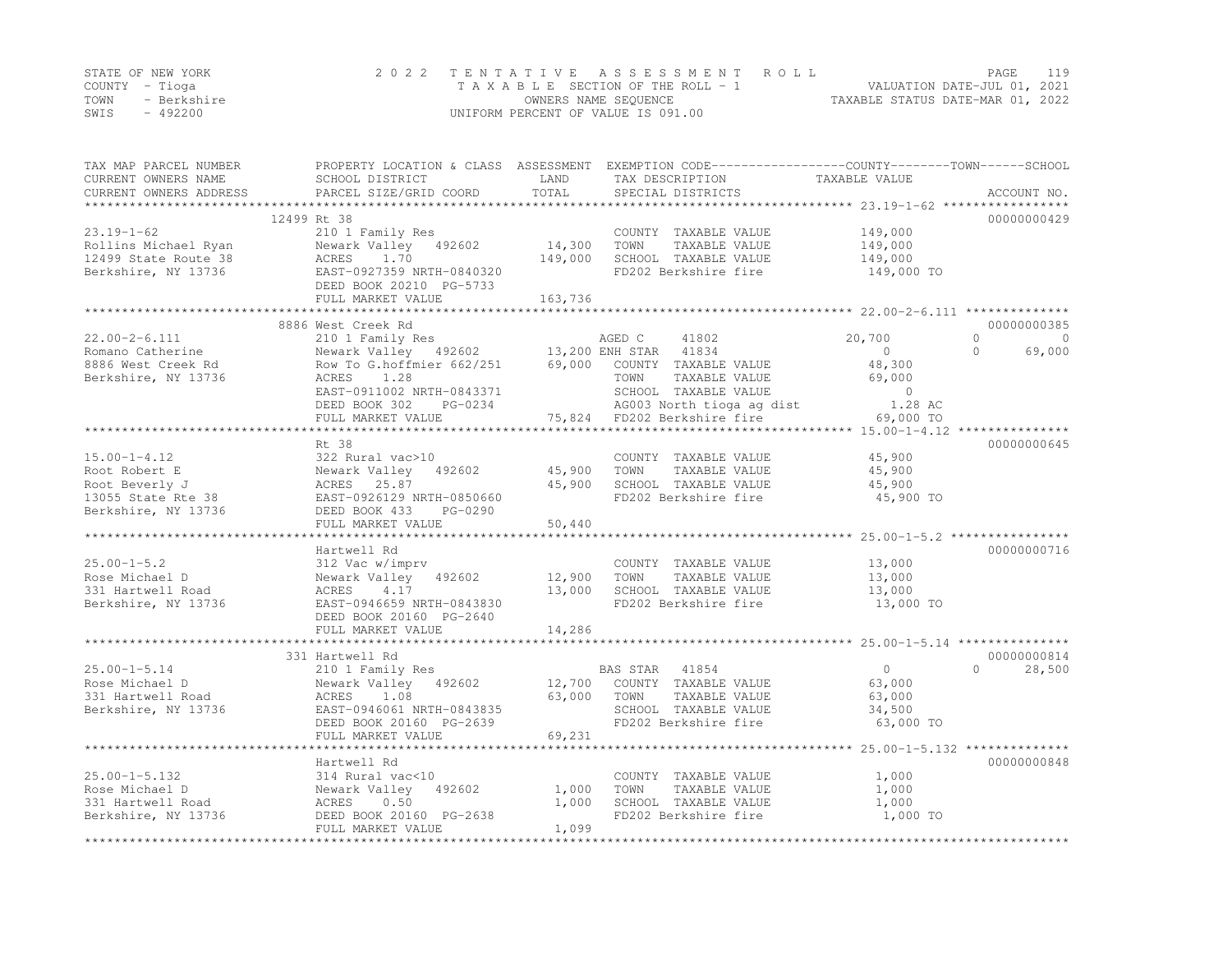|      | STATE OF NEW YORK | 2022 TENTATIVE ASSESSMENT ROLL     | 120<br>PAGE                      |
|------|-------------------|------------------------------------|----------------------------------|
|      | COUNTY – Tioga    | TAXABLE SECTION OF THE ROLL - 1    | VALUATION DATE-JUL 01, 2021      |
| TOWN | - Berkshire       | OWNERS NAME SEQUENCE               | TAXABLE STATUS DATE-MAR 01, 2022 |
| SWIS | - 492200          | UNIFORM PERCENT OF VALUE IS 091.00 |                                  |

| TAX MAP PARCEL NUMBER  | PROPERTY LOCATION & CLASS ASSESSMENT EXEMPTION CODE----------------COUNTY-------TOWN------SCHOOL                                                 |        |                                |                |            |             |
|------------------------|--------------------------------------------------------------------------------------------------------------------------------------------------|--------|--------------------------------|----------------|------------|-------------|
| CURRENT OWNERS NAME    | SCHOOL DISTRICT                                                                                                                                  | LAND   | TAX DESCRIPTION                | TAXABLE VALUE  |            |             |
| CURRENT OWNERS ADDRESS |                                                                                                                                                  |        |                                |                |            |             |
|                        |                                                                                                                                                  |        |                                |                |            |             |
|                        | 12518 Rt 38                                                                                                                                      |        |                                |                |            | 00000000288 |
| $23.19 - 1 - 56$       | 283 Res w/Comuse 51 VET WAR C 41122<br>Newark Valley 492602 10,100 VET WAR T 41123                                                               |        |                                | 11,400         | $\bigcirc$ | $\bigcirc$  |
| Rossen Eric D          |                                                                                                                                                  |        |                                | $\circ$        | 5,700      | $\circ$     |
| Rossen Joan M          | FRNT 129.00 DPTH 177.00 132,400 BAS STAR 41854                                                                                                   |        |                                | $\circ$        | $\Omega$   | 28,500      |
| 12518 State Rte 38     | 500<br>BANK                                                                                                                                      |        | COUNTY TAXABLE VALUE           | 121,000        |            |             |
| Berkshire, NY 13736    | EAST-0927849 NRTH-0840550                                                                                                                        |        | TOWN<br>TAXABLE VALUE          | 126,700        |            |             |
|                        | DEED BOOK 407<br>PG-0156                                                                                                                         |        | SCHOOL TAXABLE VALUE           | 103,900        |            |             |
|                        | FULL MARKET VALUE                                                                                                                                |        | 145,495 FD202 Berkshire fire   | 132,400 TO     |            |             |
|                        |                                                                                                                                                  |        |                                |                |            |             |
|                        | 147 Hartwell Rd                                                                                                                                  |        |                                |                |            | 00000000082 |
| $24.00 - 1 - 7.1$      | 210 1 Family Res                                                                                                                                 |        | COUNTY TAXABLE VALUE           | 43,700         |            |             |
| Rupert Brandon         | Newark Valley 492602                                                                                                                             | 16,500 | TOWN<br>TAXABLE VALUE          | 43,700         |            |             |
| Umiker Karissa         |                                                                                                                                                  | 43,700 | SCHOOL TAXABLE VALUE           | 43,700         |            |             |
| 147 Hartwell Rd        | ACRES 3.00<br>EAST-0941740 NRTH-0843330                                                                                                          |        | FD202 Berkshire fire           | 43,700 TO      |            |             |
|                        | Berkshire, NY 13736 DEED BOOK 15000 PG-2362                                                                                                      |        |                                |                |            |             |
|                        | FULL MARKET VALUE                                                                                                                                | 48,022 |                                |                |            |             |
|                        |                                                                                                                                                  |        |                                |                |            |             |
|                        | 403 East Berkshire Rd                                                                                                                            |        |                                |                |            | 00000000203 |
| $24.00 - 1 - 45$       | 210 1 Family Res                                                                                                                                 |        | AGED C<br>41802                | 24,000         | $\Omega$   | $\bigcirc$  |
| Rupert Norma J         | Newark Valley 492602 13,500 ENH STAR 41834                                                                                                       |        |                                | $\overline{0}$ | $\Omega$   | 71,160      |
| 403 East Berkshire Rd  | Deed Date 03-08-94                                                                                                                               |        | 80,000 COUNTY TAXABLE VALUE    | 56,000         |            |             |
| Berkshire, NY 13736    | ACRES<br>1.40                                                                                                                                    |        | TOWN<br>TAXABLE VALUE          | 80,000         |            |             |
|                        | EAST-0936079 NRTH-0841880                                                                                                                        |        | SCHOOL TAXABLE VALUE 8,840     |                |            |             |
|                        | DEED BOOK 553<br>PG-272                                                                                                                          |        | FD202 Berkshire fire 80,000 TO |                |            |             |
|                        | FULL MARKET VALUE                                                                                                                                | 87,912 |                                |                |            |             |
|                        |                                                                                                                                                  |        |                                |                |            |             |
|                        | 376 Ballou Hill Rd                                                                                                                               |        |                                |                |            | 00000000311 |
| $32.00 - 1 - 32.2$     | 210 1 Family Res                                                                                                                                 |        | BAS STAR 41854                 | $\overline{0}$ | $\Omega$   | 28,500      |
| Rupert Richard Jr      | Newark Valley 492602 13,500<br>Newark Valley 492602<br>ACRES 1.40<br>EAST-0938669 NRTH-0834040                                                   |        | COUNTY TAXABLE VALUE           | 59,000         |            |             |
| Rupert Shirley         |                                                                                                                                                  | 59,000 | TOWN<br>TAXABLE VALUE          | 59,000         |            |             |
| 376 Ballou Hill Rd     |                                                                                                                                                  |        | SCHOOL TAXABLE VALUE           | 30,500         |            |             |
| Berkshire, NY 13736    | DEED BOOK 17085 PG-6001                                                                                                                          |        | FD202 Berkshire fire           | 59,000 TO      |            |             |
|                        | FULL MARKET VALUE                                                                                                                                | 64,835 |                                |                |            |             |
|                        |                                                                                                                                                  |        |                                |                |            |             |
|                        | 105-1 Howe Rd                                                                                                                                    |        |                                |                |            | 00000000387 |
| $16.00 - 2 - 8$        | 271 Mfg housings                                                                                                                                 |        | COUNTY TAXABLE VALUE           | 31,300         |            |             |
| Rupert Willis C        | Newark Valley 492602 18,000                                                                                                                      |        | TOWN<br>TAXABLE VALUE          | 31,300         |            |             |
|                        |                                                                                                                                                  | 31,300 | SCHOOL TAXABLE VALUE           | 31,300         |            |             |
|                        | Rupert Willis C<br>Rupert Phyllis A<br>$\text{BCRES}$ 3.21<br>$\text{EAST}-0939869 \text{ NRTH}-0849780$<br>$\text{CAT}$ 2.4<br>$\text{DG}-0640$ |        | FD202 Berkshire fire           | 31,300 TO      |            |             |
| Berkshire, NY 13736    | DEED BOOK 364<br>PG-0640                                                                                                                         |        |                                |                |            |             |
|                        | FULL MARKET VALUE                                                                                                                                | 34,396 |                                |                |            |             |
|                        |                                                                                                                                                  |        |                                |                |            |             |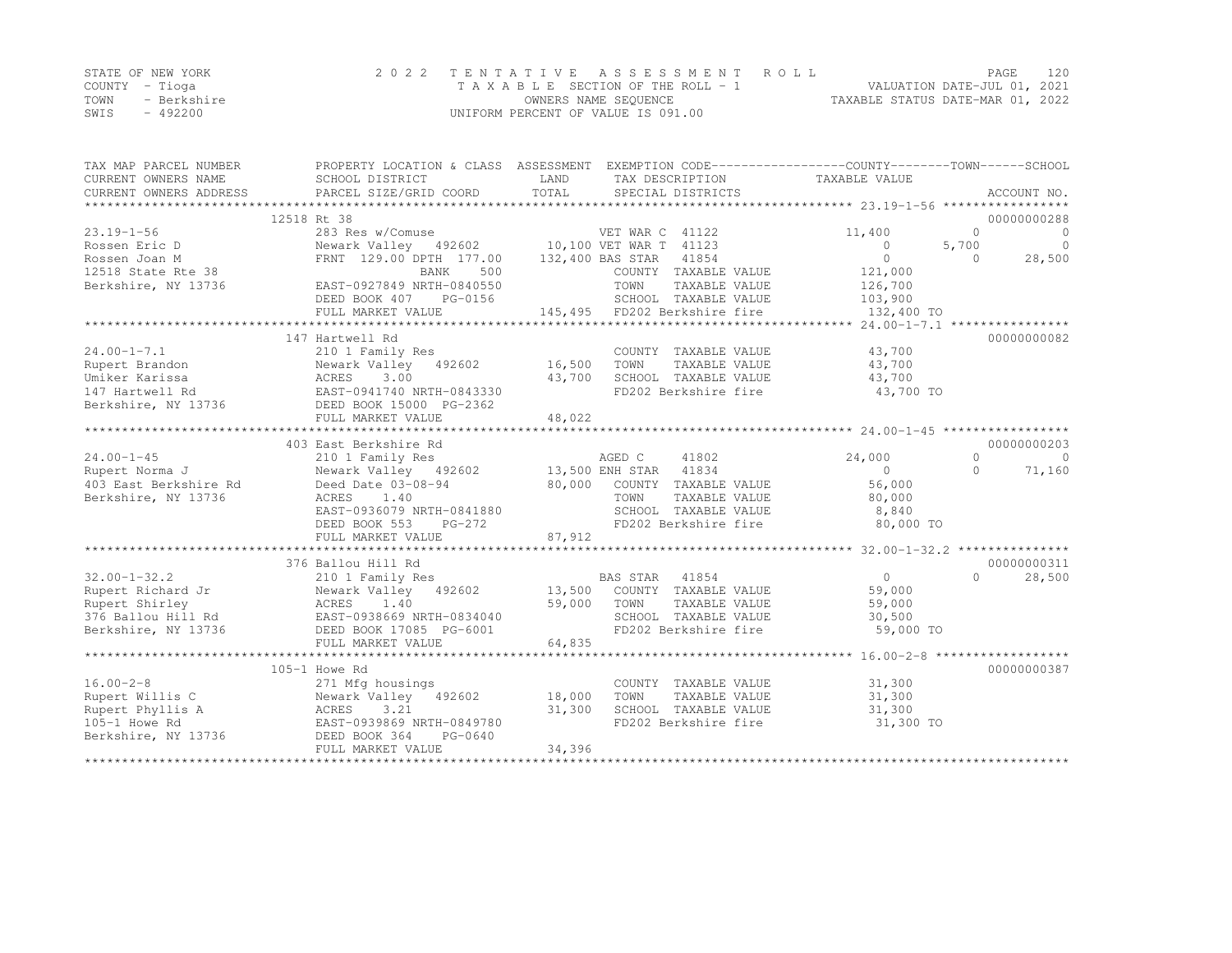|      | STATE OF NEW YORK | 2022 TENTATIVE ASSESSMENT ROLL     | PAGE                             |  |
|------|-------------------|------------------------------------|----------------------------------|--|
|      | COUNTY – Tioga    | TAXABLE SECTION OF THE ROLL - 1    | VALUATION DATE-JUL 01, 2021      |  |
| TOWN | - Berkshire       | OWNERS NAME SEQUENCE               | TAXABLE STATUS DATE-MAR 01, 2022 |  |
| SWIS | $-492200$         | UNIFORM PERCENT OF VALUE IS 091.00 |                                  |  |

| TAX MAP PARCEL NUMBER<br>CURRENT OWNERS NAME<br>CURRENT OWNERS ADDRESS | PROPERTY LOCATION & CLASS ASSESSMENT<br>SCHOOL DISTRICT<br>PARCEL SIZE/GRID COORD | LAND<br>TOTAL | TAX DESCRIPTION<br>SPECIAL DISTRICTS | EXEMPTION CODE-----------------COUNTY-------TOWN------SCHOOL<br>TAXABLE VALUE | ACCOUNT NO.        |
|------------------------------------------------------------------------|-----------------------------------------------------------------------------------|---------------|--------------------------------------|-------------------------------------------------------------------------------|--------------------|
|                                                                        | 12620 Rt 38                                                                       |               |                                      |                                                                               | 00000000092        |
| $23.15 - 1 - 2.1$                                                      | 210 1 Family Res                                                                  |               | COUNTY TAXABLE VALUE                 | 55,600                                                                        |                    |
| Russell Christine M                                                    | Newark Valley 492602                                                              | 10,400        | TOWN<br>TAXABLE VALUE                | 55,600                                                                        |                    |
| 12620 State Route 38                                                   | FRNT 165.00 DPTH 152.75                                                           | 55,600        | SCHOOL TAXABLE VALUE                 | 55,600                                                                        |                    |
| Berkshire, NY 13736                                                    | EAST-0928369 NRTH-0842970                                                         |               | FD202 Berkshire fire                 | 55,600 TO                                                                     |                    |
|                                                                        | DEED BOOK 20210 PG-5510                                                           |               |                                      |                                                                               |                    |
|                                                                        | FULL MARKET VALUE                                                                 | 61,099        |                                      |                                                                               |                    |
|                                                                        |                                                                                   |               |                                      |                                                                               |                    |
|                                                                        | 9 Railroad Ave                                                                    |               |                                      |                                                                               | 00000000007        |
| $31.07 - 1 - 21$                                                       | 210 1 Family Res                                                                  |               | BAS STAR<br>41854                    | $\circ$                                                                       | $\Omega$<br>28,500 |
| Russell Jean M                                                         | Newark Valley 492602                                                              |               | 9,500 COUNTY TAXABLE VALUE           | 54,000                                                                        |                    |
| Russell Tige R                                                         | Survey 02-22-95                                                                   | 54,000        | TOWN<br>TAXABLE VALUE                | 54,000                                                                        |                    |
| 9 Railroad Ave                                                         | FRNT 121.43 DPTH 144.50                                                           |               | SCHOOL TAXABLE VALUE                 | 25,500                                                                        |                    |
| Berkshire, NY 13736                                                    | BANK<br>77                                                                        |               | FD202 Berkshire fire                 | 54,000 TO                                                                     |                    |
|                                                                        | EAST-0928139 NRTH-0839550                                                         |               |                                      |                                                                               |                    |
|                                                                        | DEED BOOK 658<br>$PG-87$                                                          |               |                                      |                                                                               |                    |
|                                                                        | FULL MARKET VALUE                                                                 | 59,341        |                                      |                                                                               |                    |
|                                                                        |                                                                                   |               |                                      |                                                                               |                    |
|                                                                        | 111 Letter "S" Hill Rd                                                            |               |                                      |                                                                               | 00000000390        |
| $32.00 - 1 - 16$                                                       | 322 Rural vac>10                                                                  |               | COUNTY TAXABLE VALUE                 | 36,000                                                                        |                    |
| Saba Merat M                                                           | Newark Valley 492602                                                              | 36,000        | TOWN<br>TAXABLE VALUE                | 36,000                                                                        |                    |
| 301 Plymouth Rd                                                        | ACRES 20.00                                                                       | 36,000        | SCHOOL TAXABLE VALUE                 | 36,000                                                                        |                    |
| North Brunswick, NJ 08902                                              | EAST-0941329 NRTH-0834200                                                         |               | FD202 Berkshire fire                 | 36,000 TO                                                                     |                    |
|                                                                        | DEED BOOK 10636 PG-2001                                                           |               |                                      |                                                                               |                    |
|                                                                        | FULL MARKET VALUE                                                                 | 39,560        |                                      |                                                                               |                    |
|                                                                        |                                                                                   |               |                                      |                                                                               |                    |
|                                                                        | 53 Hartwell Rd                                                                    |               |                                      |                                                                               | 00000000099        |
| $24.00 - 1 - 11$                                                       | 210 1 Family Res                                                                  |               | BAS STAR 41854                       | $\circ$                                                                       | 28,500<br>$\Omega$ |
| Sack Joseph F                                                          | Newark Valley<br>492602                                                           | 14,400        | COUNTY TAXABLE VALUE                 | 189,000                                                                       |                    |
| Sack Dorothy H                                                         | ACRES<br>1.75                                                                     | 189,000       | TOWN<br>TAXABLE VALUE                | 189,000                                                                       |                    |
| 53 Hartwell Rd                                                         | EAST-0940059 NRTH-0841990                                                         |               | SCHOOL TAXABLE VALUE                 | 160,500                                                                       |                    |
| Berkshire, NY 13736                                                    | DEED BOOK 432<br>PG-0138                                                          |               | FD202 Berkshire fire                 | 189,000 TO                                                                    |                    |
|                                                                        | FULL MARKET VALUE                                                                 | 207,692       |                                      |                                                                               |                    |
|                                                                        |                                                                                   |               |                                      |                                                                               |                    |
|                                                                        | 245 Turkey Hill Rd                                                                |               |                                      |                                                                               | 00000000032        |
| $24.00 - 1 - 2.1$                                                      | 322 Rural vac>10                                                                  |               | COUNTY TAXABLE VALUE                 | 85,000                                                                        |                    |
| Saqula Mark                                                            | Newark Valley 492602                                                              | 85,000        | TOWN<br>TAXABLE VALUE                | 85,000                                                                        |                    |
| Koester III Charles T                                                  | ACRES 62.00                                                                       | 85,000        | SCHOOL TAXABLE VALUE                 | 85,000                                                                        |                    |
| 3369 Route 208                                                         | EAST-0937539 NRTH-0847220                                                         |               | FD202 Berkshire fire                 | 85,000 TO                                                                     |                    |
| Campbell Hall, NY 10916                                                | DEED BOOK 20170 PG-2890                                                           |               |                                      |                                                                               |                    |
|                                                                        | FULL MARKET VALUE                                                                 | 93,407        |                                      |                                                                               |                    |
|                                                                        |                                                                                   |               |                                      |                                                                               |                    |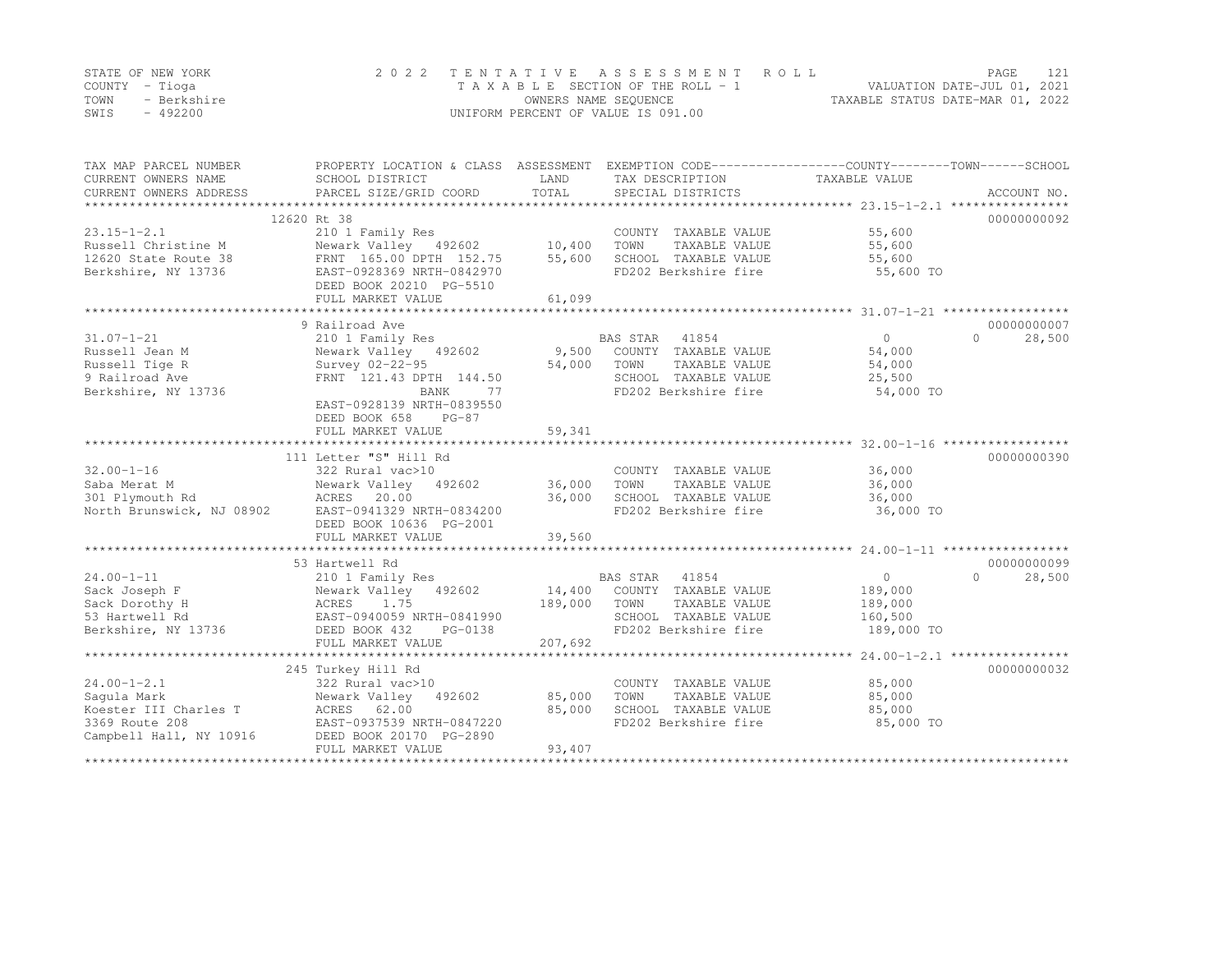|      | STATE OF NEW YORK | 2022 TENTATIVE ASSESSMENT ROLL     |                                  | PAGE                        | 122 |
|------|-------------------|------------------------------------|----------------------------------|-----------------------------|-----|
|      | COUNTY – Tioga    | TAXABLE SECTION OF THE ROLL - 1    |                                  | VALUATION DATE-JUL 01, 2021 |     |
| TOWN | - Berkshire       | OWNERS NAME SEQUENCE               | TAXABLE STATUS DATE-MAR 01, 2022 |                             |     |
| SWIS | - 492200          | UNIFORM PERCENT OF VALUE IS 091.00 |                                  |                             |     |

| TAX MAP PARCEL NUMBER<br>CURRENT OWNERS NAME                                                                                    | PROPERTY LOCATION & CLASS ASSESSMENT EXEMPTION CODE----------------COUNTY-------TOWN-----SCHOOL<br>SCHOOL DISTRICT                                 | LAND    | TAX DESCRIPTION TAXABLE VALUE                                                                                                                               |                                                 |                                                                   |
|---------------------------------------------------------------------------------------------------------------------------------|----------------------------------------------------------------------------------------------------------------------------------------------------|---------|-------------------------------------------------------------------------------------------------------------------------------------------------------------|-------------------------------------------------|-------------------------------------------------------------------|
| $44.00 - 2 - 7.1$<br>SALAK ANDREA L<br>SALAK MARK A. & JENNIFER<br>60 RAMONA AVE<br>BUFFALO, NY 14220 EAST-0949136 NRTH-0830664 | 655 N Ketchumville Rd<br>210 1 Family Res<br>Newark Valley 492602 12,500<br>B615/p281 9-25-98<br>ACRES 1.00 BANK<br>500<br>DEED BOOK 20190 PG-2719 | 95,000  | COUNTY TAXABLE VALUE<br>TOWN<br>TAXABLE VALUE<br>SCHOOL TAXABLE VALUE<br>FD202 Berkshire fire                                                               | 95,000<br>95,000<br>95,000<br>$95,000$ TO       | 00000000020                                                       |
|                                                                                                                                 | FULL MARKET VALUE                                                                                                                                  | 104,396 |                                                                                                                                                             |                                                 |                                                                   |
| $44.00 - 2 - 5$<br>Salak Nicholas G<br>Salak David A                                                                            | N Ketchumville Rd<br>ACRES 140.19                                                                                                                  | 192,200 | TOWN                                                                                                                                                        | 155,463<br>36,737                               | 00000000310<br>155,463 155,463                                    |
| 647 N Ketchumvlle Rd<br>Berkshire, NY 13736<br>MAY BE SUBJECT TO PAYMENT                                                        | EAST-0948690 NRTH-0832330<br>DEED BOOK 613<br>$PG-185$<br>FULL MARKET VALUE                                                                        | 211,209 | TOWN TAXABLE VALUE 36,737<br>SCHOOL TAXABLE VALUE 36,737<br>FD202 Berkshire fire 36,737 TO<br>155,463 EX                                                    |                                                 |                                                                   |
| UNDER AGDIST LAW TIL 2026                                                                                                       |                                                                                                                                                    |         |                                                                                                                                                             |                                                 |                                                                   |
|                                                                                                                                 |                                                                                                                                                    |         |                                                                                                                                                             |                                                 | 00000000607                                                       |
| $44.00 - 2 - 7.2$                                                                                                               | 647 N Ketchumville Rd<br>112 Dairy farm                                                                                                            |         | VET WAR C 41122                                                                                                                                             | 11,400                                          | $\Omega$<br>$\overline{0}$                                        |
| Salak Nicholas G<br>647 N Ketchumville Rd<br>Berkshire, NY 13736                                                                | Newark Valley 492602 148,000 VET WAR T 41123<br>ACRES 99.99<br>EAST-0947240 NRTH-0830760<br>DEED BOOK 381<br>PG-1082                               |         | 280,000 AG CEIL CO 41720<br>ENH STAR 41834<br>COUNTY TAXABLE VALUE                                                                                          | $\overline{0}$<br>77,254<br>$\Omega$<br>191,346 | $\overline{0}$<br>5,700<br>77,254<br>77,254<br>71,160<br>$\Omega$ |
| MAY BE SUBJECT TO PAYMENT<br>UNDER AGDIST LAW TIL 2026                                                                          | FULL MARKET VALUE                                                                                                                                  | 307,692 | TAXABLE VALUE<br>TOWN<br>SCHOOL TAXABLE VALUE<br>AG003 North tioga ag dist 99.99 AC<br>FD202 Berkshire fire 202,746 TO<br>FD202 Berkshire fire<br>77,254 EX | 197,046<br>131,586                              |                                                                   |
|                                                                                                                                 |                                                                                                                                                    |         |                                                                                                                                                             |                                                 |                                                                   |
|                                                                                                                                 | 998 N Ketchumville Rd 35 PCT OF VALUE USED FOR EXEMPTION PURPOSES                                                                                  |         |                                                                                                                                                             |                                                 | 00000000650                                                       |
| $33.00 - 1 - 4.2$                                                                                                               |                                                                                                                                                    |         |                                                                                                                                                             | 7,151                                           | $\circ$<br>$\overline{0}$                                         |
| Salko Susan<br>998 N Ketchumville Rd<br>Berkshire, NY 13736                                                                     | $1/3$ Jeremy<br>ACRES 62.31                                                                                                                        |         | COUNTY TAXABLE VALUE 108,187<br>TOWN                                                                                                                        | 20,862<br>$\Omega$<br>TAXABLE VALUE 115,338     | 20,862<br>20,862<br>$\bigcirc$<br>71,160                          |
| MAY BE SUBJECT TO PAYMENT<br>UNDER AGDIST LAW TIL 2026                                                                          | EAST-0946479 NRTH-0838190<br>DEED BOOK 18852 PG-7001<br>FULL MARKET VALUE                                                                          | 149,670 | SCHOOL TAXABLE VALUE<br>FD202 Berkshire fire 115,338 TO<br>20,862 EX                                                                                        | 44,178                                          |                                                                   |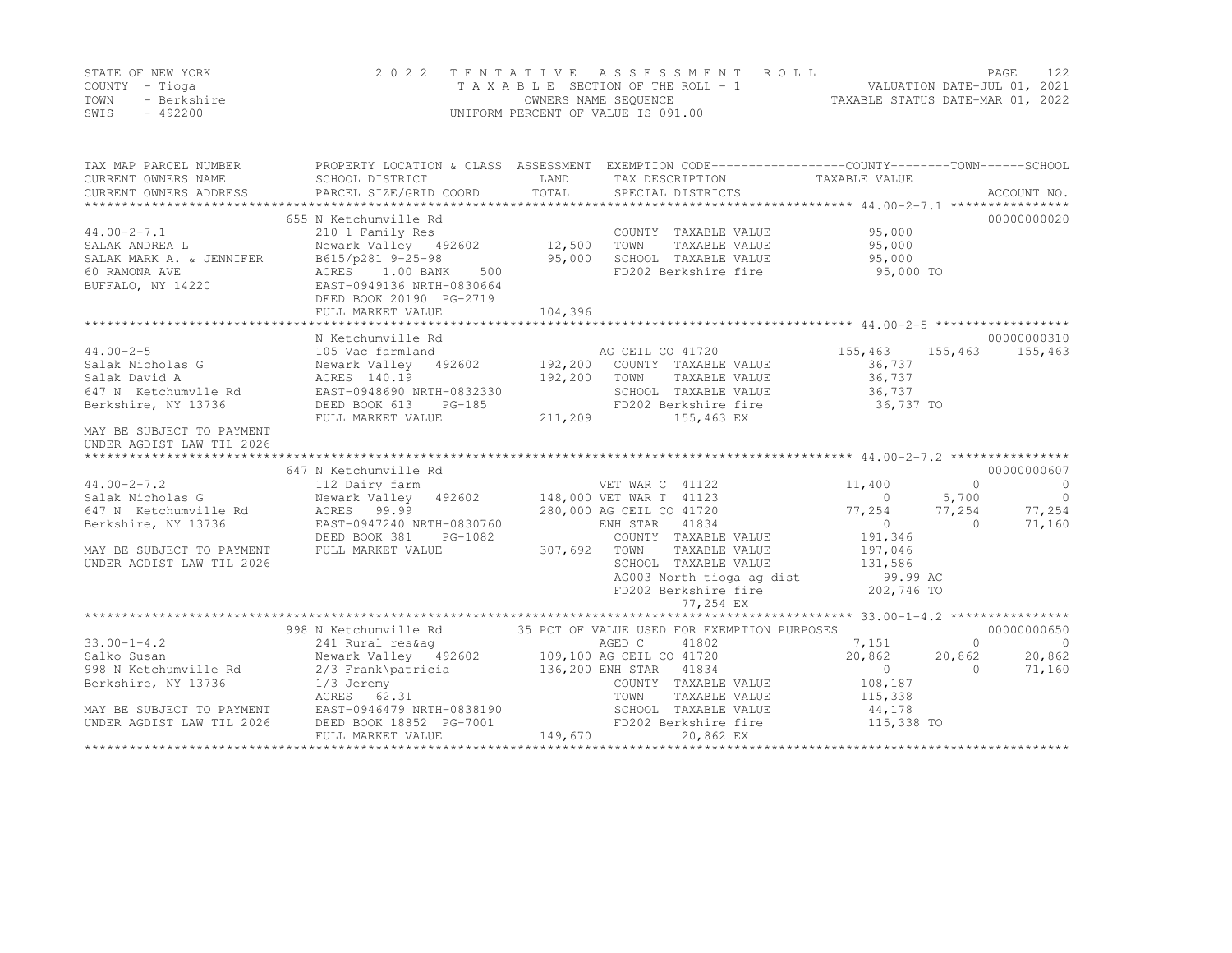|      | STATE OF NEW YORK | 2022 TENTATIVE ASSESSMENT ROLL     |                                  | PAGE |  |
|------|-------------------|------------------------------------|----------------------------------|------|--|
|      | COUNTY – Tioga    | TAXABLE SECTION OF THE ROLL - 1    | VALUATION DATE-JUL 01, 2021      |      |  |
| TOWN | - Berkshire       | OWNERS NAME SEOUENCE               | TAXABLE STATUS DATE-MAR 01, 2022 |      |  |
| SWIS | - 492200          | UNIFORM PERCENT OF VALUE IS 091.00 |                                  |      |  |

| TAX MAP PARCEL NUMBER                                  |                                                                                                                                                                                                                                        |             | PROPERTY LOCATION & CLASS ASSESSMENT EXEMPTION CODE-----------------COUNTY-------TOWN------SCHOOL |                       |          |                 |
|--------------------------------------------------------|----------------------------------------------------------------------------------------------------------------------------------------------------------------------------------------------------------------------------------------|-------------|---------------------------------------------------------------------------------------------------|-----------------------|----------|-----------------|
| CURRENT OWNERS NAME                                    | SCHOOL DISTRICT                                                                                                                                                                                                                        | LAND        | TAX DESCRIPTION                                                                                   | TAXABLE VALUE         |          |                 |
|                                                        |                                                                                                                                                                                                                                        |             |                                                                                                   |                       |          |                 |
|                                                        | 35 Phillips Rd                                                                                                                                                                                                                         |             |                                                                                                   |                       |          | 00000000692     |
| $32.00 - 1 - 41.2$                                     | 210 1 Family Res                                                                                                                                                                                                                       |             | BAS STAR 41854                                                                                    | $\sim$ 0              | $\Omega$ | 28,500          |
|                                                        |                                                                                                                                                                                                                                        |             | Newark Valley 492602 18,000 COUNTY TAXABLE VALUE 59,000                                           |                       |          |                 |
| Santulli Anthony P<br>35 Phillips Rd<br>35 Phillips Rd | ACRES<br>3.20                                                                                                                                                                                                                          | 59,000 TOWN | TAXABLE VALUE                                                                                     | 59,000                |          |                 |
|                                                        |                                                                                                                                                                                                                                        |             |                                                                                                   |                       |          |                 |
|                                                        |                                                                                                                                                                                                                                        |             |                                                                                                   |                       |          |                 |
|                                                        |                                                                                                                                                                                                                                        |             |                                                                                                   |                       |          |                 |
|                                                        | 35 PHITIPS Rd<br>Berkshire, NY 13736 EAST-0932599 NRTH-0832145 EAST-0932599 NRTH-0832145 EAST-0932599 NRTH-0832145<br>DEED BOOK 626 PG-124 AG003 North Lioga ag dist 51,200 AC<br>FULL MARKET VALUE 64,835 FD202 Berkshire fire 59,000 |             |                                                                                                   |                       |          |                 |
|                                                        | 8928 West Creek Rd<br>928 West Creek Rd<br>241 Rural res&ag<br>Newark Valley 492602 107,000 VET DIS CT 41141<br>107,000 VET DIS CT 41141<br>255,000 AG CEIL CO 41720                                                                   |             |                                                                                                   |                       |          | 00000000825     |
| $22.00 - 1 - 17$                                       |                                                                                                                                                                                                                                        |             |                                                                                                   | 19,000                | 9,500    | $\bigcirc$      |
| SAUVE CONOR J. G.                                      |                                                                                                                                                                                                                                        |             |                                                                                                   | 38,000                | 19,000   | $\overline{0}$  |
| 8928 WEST CREEK ROAD                                   | partial 75%                                                                                                                                                                                                                            |             |                                                                                                   | 12,253                |          | 12, 253 12, 253 |
| BERKSHIRE, NY 13736                                    | ACRES 56.78 BANK                                                                                                                                                                                                                       | 500         | COUNTY TAXABLE VALUE                                                                              | 185,747               |          |                 |
|                                                        | EAST-0912887 NRTH-0844365                                                                                                                                                                                                              |             | TOWN<br>TAXABLE VALUE                                                                             | 214,247               |          |                 |
|                                                        | MAY BE SUBJECT TO PAYMENT DEED BOOK 20200 PG-3576<br>UNDER AGDIST LAW TIL 2026 FULL MARKET VALUE                                                                                                                                       |             | 3-3576 SCHOOL TAXABLE VALUE<br>280,220 FD202 Berkshire fire                                       | 242,747<br>242,747 TO |          |                 |
|                                                        |                                                                                                                                                                                                                                        |             |                                                                                                   |                       |          |                 |
|                                                        |                                                                                                                                                                                                                                        |             | 12,253 EX                                                                                         |                       |          |                 |
|                                                        | 772 N Ketchumville Rd                                                                                                                                                                                                                  |             |                                                                                                   |                       |          | 00000000622     |
| $33.00 - 1 - 11.2$                                     | 210 1 Family Res                                                                                                                                                                                                                       |             | COUNTY TAXABLE VALUE                                                                              |                       |          |                 |
| Scales George M                                        | Newark Valley 492602 16,900                                                                                                                                                                                                            |             | TOWN<br>TAXABLE VALUE                                                                             | 104,500<br>104,500    |          |                 |
| Scales Lori A                                          |                                                                                                                                                                                                                                        | 104,500     | SCHOOL TAXABLE VALUE                                                                              | 104,500               |          |                 |
| 772 N Ketchumville Rd                                  |                                                                                                                                                                                                                                        |             | FD202 Berkshire fire                                                                              | 104,500 TO            |          |                 |
| Berkshire, NY 13736                                    |                                                                                                                                                                                                                                        |             |                                                                                                   |                       |          |                 |
|                                                        | Newall 1<br>ACRES 2.75<br>FAST-0947480 NRTH-0833420<br>FRED BOOK 403 PG-0324<br>FULL MARKET VALUE                                                                                                                                      | 114,835     |                                                                                                   |                       |          |                 |
|                                                        |                                                                                                                                                                                                                                        |             |                                                                                                   |                       |          |                 |
|                                                        | N Ketchumville Rd                                                                                                                                                                                                                      |             |                                                                                                   |                       |          | 00000000875     |
| $33.00 - 1 - 11.12$                                    | 105 Vac farmland                                                                                                                                                                                                                       |             | AG CEIL CO 41720                                                                                  | 84,783                | 84,783   | 84,783          |
| Scales George M                                        | Newark Valley (192602)<br>ACRES 119.20 145,500 COUNTY TAXABLE VALUE                                                                                                                                                                    |             |                                                                                                   | 60,717                |          |                 |
| Scales Lori A                                          |                                                                                                                                                                                                                                        |             | TAXABLE VALUE                                                                                     | 60,717                |          |                 |
| 772 N Ketchumville Rd                                  | EAST-0948480 NRTH-0834158                                                                                                                                                                                                              |             | SCHOOL TAXABLE VALUE                                                                              | 60, 717               |          |                 |
| Berkshire, NY 13736                                    | DEED BOOK 20216 PG-5001                                                                                                                                                                                                                |             | FD202 Berkshire fire                                                                              | 60,717 TO             |          |                 |
|                                                        | FULL MARKET VALUE                                                                                                                                                                                                                      | 159,890     | 84,783 EX                                                                                         |                       |          |                 |
| MAY BE SUBJECT TO PAYMENT<br>UNDER AGDIST LAW TIL 2026 |                                                                                                                                                                                                                                        |             |                                                                                                   |                       |          |                 |
|                                                        |                                                                                                                                                                                                                                        |             |                                                                                                   |                       |          |                 |
|                                                        | 764 N Ketchumville Rd                                                                                                                                                                                                                  |             |                                                                                                   |                       |          | 00000000247     |
| $44.00 - 2 - 4.1$                                      |                                                                                                                                                                                                                                        |             |                                                                                                   | 0                     | $\Omega$ | 28,500          |
| Scheve Dustin                                          |                                                                                                                                                                                                                                        |             |                                                                                                   | 56,200                |          |                 |
| ACRES<br>Scheve Michelle                               | 2.00 BANK                                                                                                                                                                                                                              | 500 56,200  | TOWN<br>TAXABLE VALUE                                                                             | 56,200                |          |                 |
| 35 Brook Street                                        |                                                                                                                                                                                                                                        |             | SCHOOL TAXABLE VALUE                                                                              | 27,700                |          |                 |
| Newark Valley, NY 13811                                | EAST-0947770 NRTH-0832900<br>13811 DEED BOOK 15000 PG-124                                                                                                                                                                              |             | FD202 Berkshire fire                                                                              | 56,200 TO             |          |                 |
|                                                        | FULL MARKET VALUE                                                                                                                                                                                                                      | 61,758      |                                                                                                   |                       |          |                 |
|                                                        |                                                                                                                                                                                                                                        |             |                                                                                                   |                       |          |                 |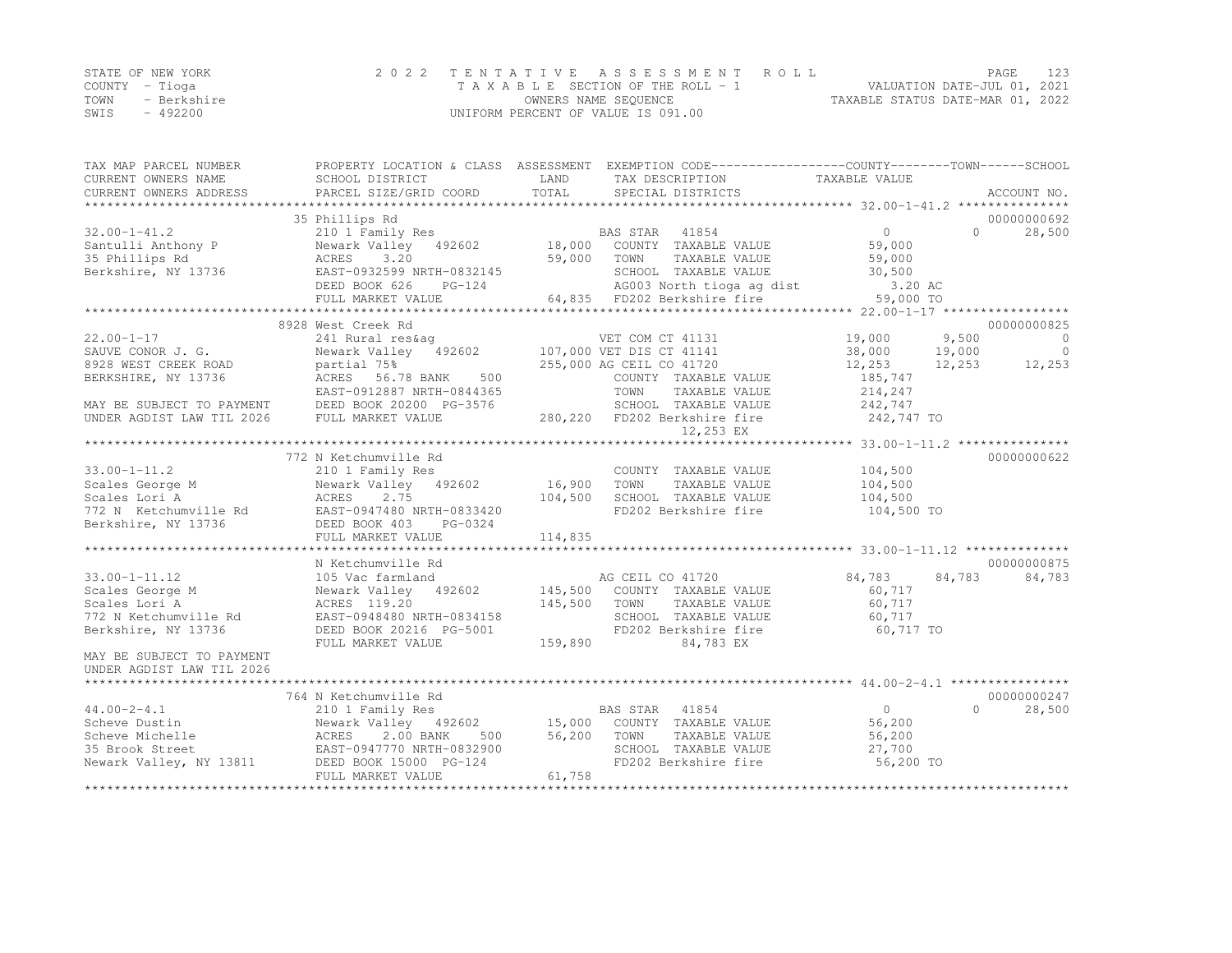|      | STATE OF NEW YORK | 2022 TENTATIVE ASSESSMENT ROLL     |                                  | PAGE | 124 |
|------|-------------------|------------------------------------|----------------------------------|------|-----|
|      | COUNTY – Tioga    | TAXABLE SECTION OF THE ROLL - 1    | VALUATION DATE-JUL 01, 2021      |      |     |
| TOWN | - Berkshire       | OWNERS NAME SEQUENCE               | TAXABLE STATUS DATE-MAR 01, 2022 |      |     |
| SWIS | $-492200$         | UNIFORM PERCENT OF VALUE IS 091.00 |                                  |      |     |

| TAX MAP PARCEL NUMBER<br>CURRENT OWNERS NAME<br>CURRENT OWNERS ADDRESS | PROPERTY LOCATION & CLASS ASSESSMENT EXEMPTION CODE----------------COUNTY-------TOWN------SCHOOL<br>SCHOOL DISTRICT<br>PARCEL SIZE/GRID COORD | LAND<br>TOTAL | TAX DESCRIPTION<br>SPECIAL DISTRICTS          | TAXABLE VALUE                      | ACCOUNT NO.              |
|------------------------------------------------------------------------|-----------------------------------------------------------------------------------------------------------------------------------------------|---------------|-----------------------------------------------|------------------------------------|--------------------------|
|                                                                        |                                                                                                                                               |               |                                               |                                    |                          |
|                                                                        | 30 Glen Rd                                                                                                                                    |               |                                               |                                    | 00000000358              |
| $31.07 - 1 - 2$                                                        | 210 1 Family Res                                                                                                                              |               | COUNTY TAXABLE VALUE                          | 79,000                             |                          |
| Schiess Ciara                                                          | Newark Valley 492602                                                                                                                          | 10,100        | TOWN<br>TAXABLE VALUE                         | 79,000                             |                          |
| Schiess Troy                                                           | FRNT 122.80 DPTH                                                                                                                              | 79,000        | SCHOOL TAXABLE VALUE                          | 79,000                             |                          |
| 30 Glen Rd<br>Berkshire, NY 13736                                      | ACRES<br>0.51<br>EAST-0926519 NRTH-0839030                                                                                                    |               | FD202 Berkshire fire                          | 79,000 TO                          |                          |
|                                                                        | DEED BOOK 20180 PG-349                                                                                                                        |               |                                               |                                    |                          |
|                                                                        | FULL MARKET VALUE                                                                                                                             | 86,813        |                                               |                                    |                          |
|                                                                        |                                                                                                                                               |               |                                               |                                    |                          |
|                                                                        | 10 Jewett Hill Rd                                                                                                                             |               |                                               |                                    | 00000000218              |
| $23.19 - 1 - 7$                                                        | 210 1 Family Res                                                                                                                              |               | VET WAR CT 41121                              | 11,400                             | 5,700<br>$\circ$         |
| Schroer Sylvan L Jr                                                    | Newark Valley 492602                                                                                                                          |               | 26,600 BAS STAR 41854                         | $\circ$                            | $\Omega$<br>28,500       |
| Schroer Pamela                                                         | Partial                                                                                                                                       | 106,900       | COUNTY TAXABLE VALUE                          | 95,500                             |                          |
| PO Box 164                                                             | 7.03<br>ACRES                                                                                                                                 |               | TAXABLE VALUE<br>TOWN                         | 101,200                            |                          |
| Berkshire, NY 13736                                                    | EAST-0927399 NRTH-0841180                                                                                                                     |               | SCHOOL TAXABLE VALUE                          | 78,400                             |                          |
|                                                                        | DEED BOOK 501<br>PG-0105                                                                                                                      |               | FD202 Berkshire fire                          | 106,900 TO                         |                          |
|                                                                        | FULL MARKET VALUE<br>**************************                                                                                               | 117,473       |                                               |                                    |                          |
|                                                                        | 165 Jewett Hill Rd                                                                                                                            |               |                                               |                                    | 00000000397              |
| $23.00 - 1 - 16$                                                       | 210 1 Family Res                                                                                                                              |               | VET COM C 41132                               | 19,000                             | $\mathbf{0}$<br>$\circ$  |
| Seamans Charlotte                                                      | Newark Valley 492602                                                                                                                          |               | 12,700 VET COM T 41133                        | $\circ$                            | $\circ$<br>9,500         |
| 165 Jewett Hill Rd                                                     | ACRES<br>1.07                                                                                                                                 |               | 120,000 ENH STAR<br>41834                     | $\Omega$                           | $\Omega$<br>71,160       |
| Berkshire, NY 13736                                                    | EAST-0924639 NRTH-0842810                                                                                                                     |               | AGED C<br>41802                               | 20,200                             | $\Omega$<br>$\mathbf{0}$ |
|                                                                        | DEED BOOK 349<br>PG-0969                                                                                                                      |               | COUNTY TAXABLE VALUE                          | 80,800                             |                          |
|                                                                        | FULL MARKET VALUE                                                                                                                             | 131,868       | TOWN<br>TAXABLE VALUE                         | 110,500                            |                          |
|                                                                        |                                                                                                                                               |               | SCHOOL TAXABLE VALUE                          | 48,840                             |                          |
|                                                                        |                                                                                                                                               |               | FD202 Berkshire fire                          | 120,000 TO                         |                          |
|                                                                        | 787 Ford Hill Rd                                                                                                                              |               |                                               | **** 41.00-3-5.22 **************** | 00000000275              |
| $41.00 - 3 - 5.22$                                                     | 210 1 Family Res                                                                                                                              |               | BAS STAR<br>41854                             | $\circ$                            | $\cap$<br>28,500         |
| Sepelak James E                                                        | Newark Valley 492602                                                                                                                          | 15,800        | COUNTY TAXABLE VALUE                          | 101,300                            |                          |
| 787 Ford Hill Road                                                     | ACRES<br>2.30                                                                                                                                 | 101,300       | TOWN<br>TAXABLE VALUE                         | 101,300                            |                          |
| Berkshire, NY 13736                                                    | EAST-0915569 NRTH-0831450                                                                                                                     |               | SCHOOL TAXABLE VALUE                          | 72,800                             |                          |
|                                                                        | DEED BOOK 20200 PG-1598                                                                                                                       |               | FD202 Berkshire fire                          | 101,300 TO                         |                          |
|                                                                        | FULL MARKET VALUE                                                                                                                             | 111,319       |                                               |                                    |                          |
|                                                                        |                                                                                                                                               |               |                                               |                                    |                          |
|                                                                        | 980 Brown Rd                                                                                                                                  |               |                                               |                                    | 00000000746              |
| $43.00 - 2 - 22.2$                                                     | 210 1 Family Res                                                                                                                              |               | VET WAR CT 41121                              | 11,400                             | 5,700<br>$\Omega$        |
| Serfass Scott J                                                        | Newark Valley 492602                                                                                                                          |               | 23,400 VET DIS CT 41141                       | 3,775                              | 3,775<br>$\circ$         |
| Serfass Denise M<br>980 Brown Rd                                       | Survey 05-09-95 Lot 1<br>Deed Date 08-04-95                                                                                                   | 151,000       | COUNTY TAXABLE VALUE<br>TAXABLE VALUE<br>TOWN | 135,825                            |                          |
| Berkshire, NY 13736                                                    | 5.43<br>ACRES                                                                                                                                 |               | SCHOOL TAXABLE VALUE                          | 141,525<br>151,000                 |                          |
|                                                                        | EAST-0930632 NRTH-0832089                                                                                                                     |               | FD202 Berkshire fire                          | 151,000 TO                         |                          |
|                                                                        | DEED BOOK 20887 PG-4001                                                                                                                       |               |                                               |                                    |                          |
|                                                                        | FULL MARKET VALUE                                                                                                                             | 165,934       |                                               |                                    |                          |
|                                                                        |                                                                                                                                               |               |                                               |                                    |                          |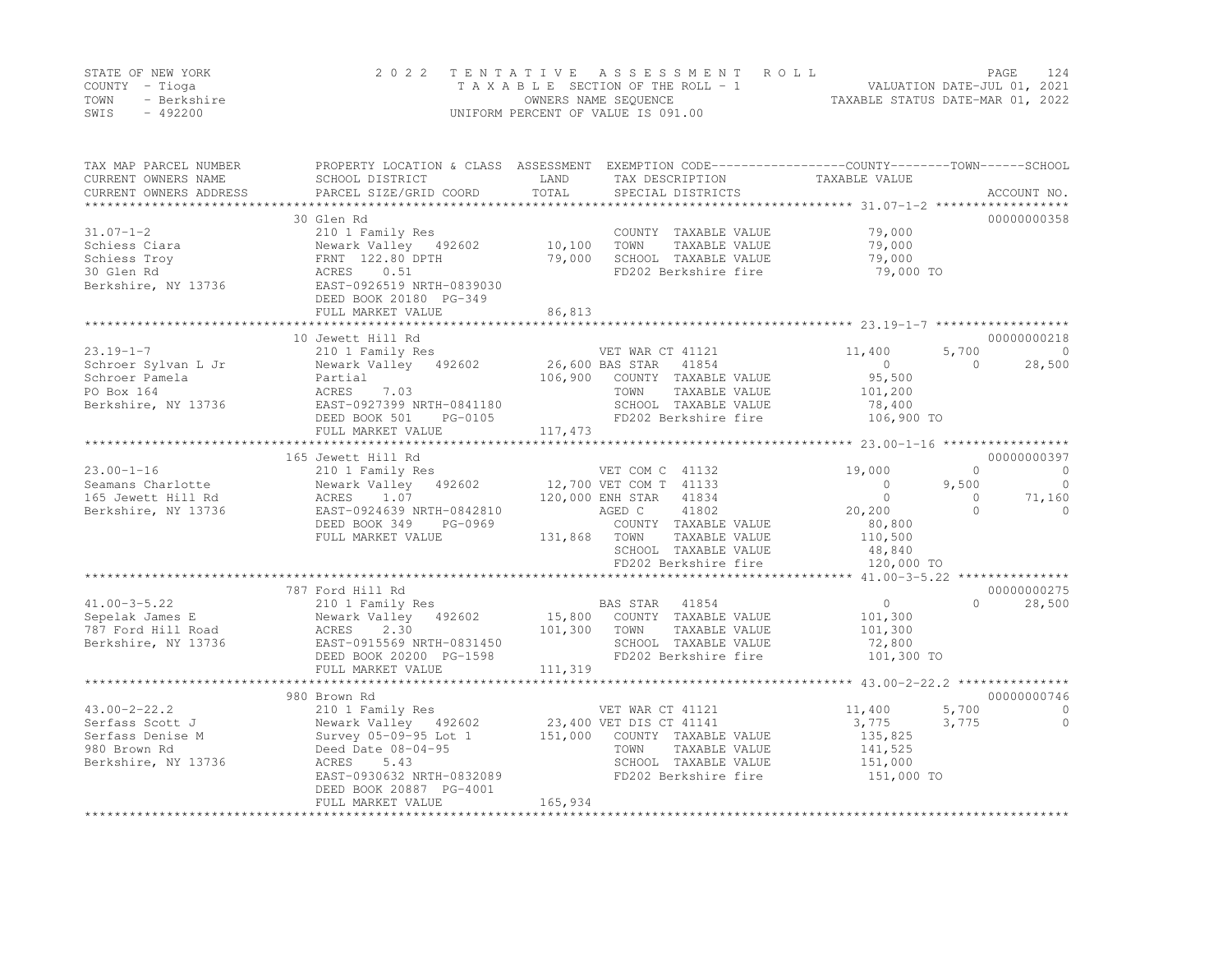|      | STATE OF NEW YORK | 2022 TENTATIVE ASSESSMENT ROLL     |                                  | PAGE                        | 125 |
|------|-------------------|------------------------------------|----------------------------------|-----------------------------|-----|
|      | COUNTY – Tioga    | TAXABLE SECTION OF THE ROLL - 1    |                                  | VALUATION DATE-JUL 01, 2021 |     |
| TOWN | - Berkshire       | OWNERS NAME SEQUENCE               | TAXABLE STATUS DATE-MAR 01, 2022 |                             |     |
| SWIS | - 492200          | UNIFORM PERCENT OF VALUE IS 091.00 |                                  |                             |     |

| TAX MAP PARCEL NUMBER<br>CURRENT OWNERS NAME<br>CURRENT OWNERS ADDRESS | PROPERTY LOCATION & CLASS ASSESSMENT<br>SCHOOL DISTRICT<br>PARCEL SIZE/GRID COORD                                        | LAND<br>TOTAL | TAX DESCRIPTION<br>SPECIAL DISTRICTS          | EXEMPTION CODE-----------------COUNTY-------TOWN------SCHOOL<br>TAXABLE VALUE | ACCOUNT NO.        |
|------------------------------------------------------------------------|--------------------------------------------------------------------------------------------------------------------------|---------------|-----------------------------------------------|-------------------------------------------------------------------------------|--------------------|
| ***********************                                                |                                                                                                                          |               |                                               |                                                                               |                    |
|                                                                        | 244 Hartwell Rd                                                                                                          |               |                                               |                                                                               | 00000000586        |
| $24.00 - 1 - 6.9$                                                      | 210 1 Family Res                                                                                                         |               | COUNTY TAXABLE VALUE                          | 85,000                                                                        |                    |
| Sessions Nathan T                                                      | Newark Valley 492602                                                                                                     | 26,500        | TOWN<br>TAXABLE VALUE                         | 85,000                                                                        |                    |
| 244 Hartwell Rd                                                        | Deed Date 08/16/95                                                                                                       | 85,000        | SCHOOL TAXABLE VALUE                          | 85,000                                                                        |                    |
| Berkshire, NY 13736                                                    | Survey Map A-215, 216<br>Gas lease 5/13, 2008<br>ACRES<br>7.01<br>EAST-0943980 NRTH-0842719<br>DEED BOOK 572<br>$PG-224$ |               | FD202 Berkshire fire                          | 85,000 TO                                                                     |                    |
|                                                                        | FULL MARKET VALUE                                                                                                        | 93,407        |                                               |                                                                               |                    |
|                                                                        |                                                                                                                          |               |                                               |                                                                               |                    |
|                                                                        | 796 Shaff Rd                                                                                                             |               |                                               |                                                                               | 00000000776        |
| $25.00 - 1 - 3.4$<br>Shaff Sports Club                                 | 241 Rural res&aq<br>Newark Valley<br>492602                                                                              | 95,500        | AG CEIL CO 41720<br>COUNTY TAXABLE VALUE      | 38,767<br>106,333                                                             | 38,767<br>38,767   |
| Mike Smolensky                                                         | ACRES 61.59                                                                                                              | 145,100       | TOWN<br>TAXABLE VALUE                         | 106,333                                                                       |                    |
| 579 Davis Rd                                                           | EAST-0947719 NRTH-0839790                                                                                                |               | SCHOOL TAXABLE VALUE                          | 106,333                                                                       |                    |
| Kearny, NJ 07032                                                       | DEED BOOK 15279 PG-4001                                                                                                  |               | FD202 Berkshire fire                          | 106,333 TO                                                                    |                    |
|                                                                        | FULL MARKET VALUE                                                                                                        | 159,451       | 38,767 EX                                     |                                                                               |                    |
| MAY BE SUBJECT TO PAYMENT<br>UNDER AGDIST LAW TIL 2026                 |                                                                                                                          |               |                                               |                                                                               |                    |
|                                                                        |                                                                                                                          |               |                                               |                                                                               |                    |
|                                                                        | 732 Shaff Rd                                                                                                             |               |                                               |                                                                               | 00000000456        |
| $25.00 - 1 - 3.1$                                                      | 260 Seasonal res                                                                                                         |               | COUNTY TAXABLE VALUE                          | 136,700                                                                       |                    |
| Shaff Sports Club LLC Luis                                             | Newark Valley 492602                                                                                                     | 79,200        | TOWN<br>TAXABLE VALUE                         | 136,700                                                                       |                    |
| 579 Davids Ave                                                         | ACRES 47.01                                                                                                              | 136,700       | SCHOOL TAXABLE VALUE                          | 136,700                                                                       |                    |
| Kearney, NJ 07032                                                      | EAST-0947499 NRTH-0840420<br>DEED BOOK 11148 PG-6001                                                                     |               | FD202 Berkshire fire                          | 136,700 TO                                                                    |                    |
|                                                                        | FULL MARKET VALUE                                                                                                        | 150,220       |                                               |                                                                               |                    |
|                                                                        | 8771 West Creek Rd                                                                                                       |               |                                               |                                                                               | 00000000471        |
| $30.00 - 1 - 3$                                                        | 210 1 Family Res                                                                                                         |               | 41854<br>BAS STAR                             | $\circ$                                                                       | 28,500<br>$\Omega$ |
| Sharp Kevin                                                            | Newark Valley 492602                                                                                                     | 14,000        | COUNTY TAXABLE VALUE                          | 99,000                                                                        |                    |
| Sharp Deborah                                                          | FRNT 200.54 DPTH 252.00                                                                                                  | 99,000        | TOWN<br>TAXABLE VALUE                         | 99,000                                                                        |                    |
| 8771 West Creek Rd                                                     | 0.88<br>ACRES                                                                                                            |               | SCHOOL TAXABLE VALUE                          | 70,500                                                                        |                    |
| Berkshire, NY 13736                                                    | EAST-0910319 NRTH-0840720                                                                                                |               | FD202 Berkshire fire                          | 99,000 TO                                                                     |                    |
|                                                                        | DEED BOOK 565<br>$PG-242$                                                                                                |               |                                               |                                                                               |                    |
|                                                                        | FULL MARKET VALUE                                                                                                        | 108,791       |                                               |                                                                               |                    |
|                                                                        |                                                                                                                          |               |                                               |                                                                               |                    |
| $43.00 - 2 - 11$                                                       | Wilson Creek Rd                                                                                                          |               |                                               | 400                                                                           | 00000000407        |
| Sharp Robert W                                                         | 311 Res vac land<br>Newark Valley 492602                                                                                 | 400           | COUNTY TAXABLE VALUE<br>TOWN<br>TAXABLE VALUE | 400                                                                           |                    |
| Sharp June                                                             | FRNT 75.00 DPTH<br>90.00                                                                                                 | 400           | SCHOOL TAXABLE VALUE                          | 400                                                                           |                    |
| 3585 Wilson Creek Rd                                                   | EAST-0938739 NRTH-0832160                                                                                                |               | FD202 Berkshire fire                          | 400 TO                                                                        |                    |
| Berkshire, NY 13736                                                    | DEED BOOK 323<br>PG-0292                                                                                                 |               |                                               |                                                                               |                    |
|                                                                        | FULL MARKET VALUE                                                                                                        | 440           |                                               |                                                                               |                    |
|                                                                        |                                                                                                                          |               |                                               |                                                                               |                    |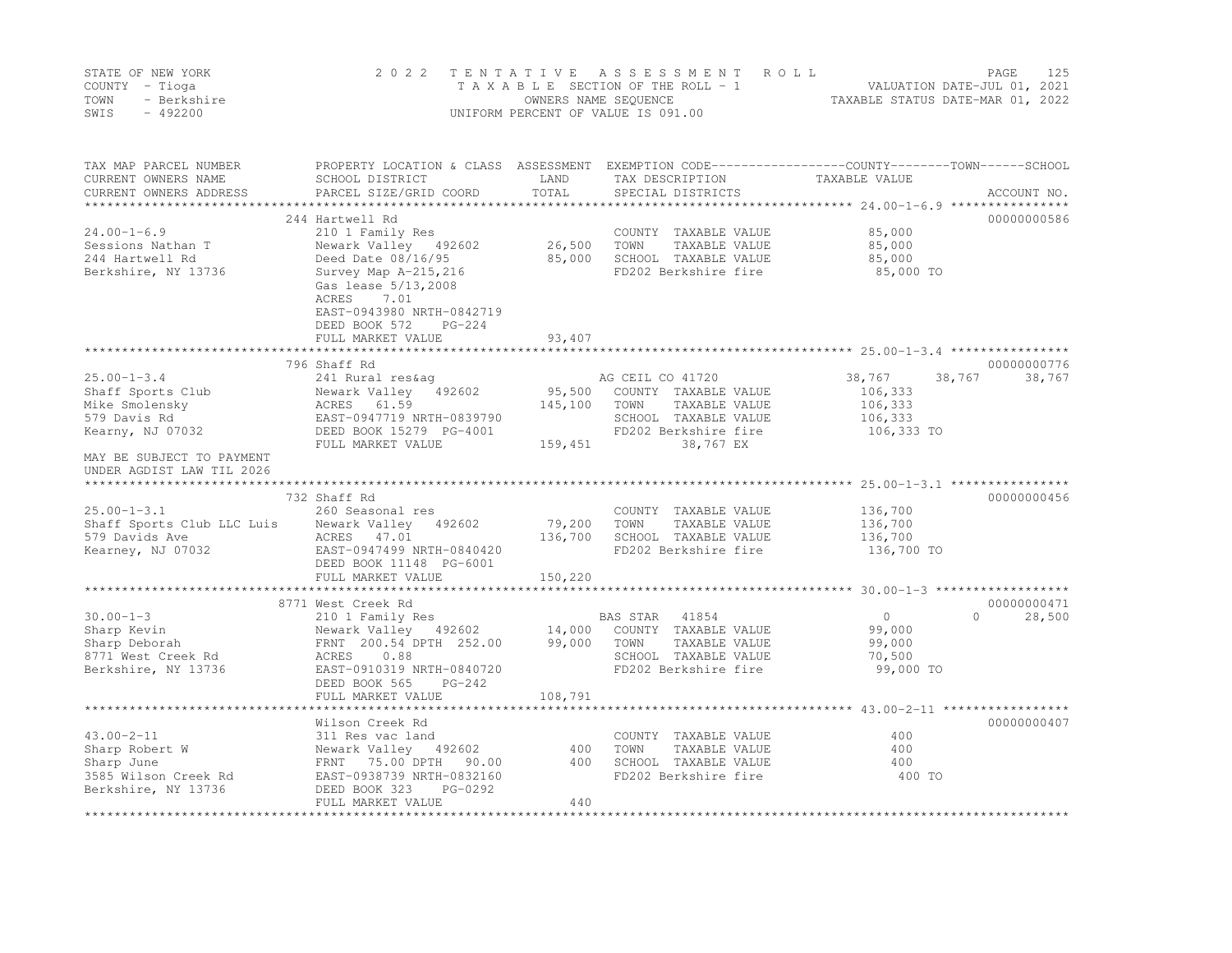|                | STATE OF NEW YORK | 2022 TENTATIVE ASSESSMENT ROLL     |                                  | PAGE | 126 |
|----------------|-------------------|------------------------------------|----------------------------------|------|-----|
| COUNTY – Tioga |                   | TAXABLE SECTION OF THE ROLL - 1    | VALUATION DATE-JUL 01, 2021      |      |     |
| TOWN           | - Berkshire       | OWNERS NAME SEQUENCE               | TAXABLE STATUS DATE-MAR 01, 2022 |      |     |
| SWIS           | $-492200$         | UNIFORM PERCENT OF VALUE IS 091.00 |                                  |      |     |

| TAX MAP PARCEL NUMBER<br>CURRENT OWNERS NAME<br>CURRENT OWNERS ADDRESS | PROPERTY LOCATION & CLASS ASSESSMENT EXEMPTION CODE---------------COUNTY-------TOWN------SCHOOL<br>SCHOOL DISTRICT<br>PARCEL SIZE/GRID COORD | LAND<br>TOTAL | TAX DESCRIPTION<br>SPECIAL DISTRICTS | TAXABLE VALUE    | ACCOUNT NO.        |
|------------------------------------------------------------------------|----------------------------------------------------------------------------------------------------------------------------------------------|---------------|--------------------------------------|------------------|--------------------|
|                                                                        |                                                                                                                                              |               |                                      |                  |                    |
|                                                                        | 3585 Wilson Creek Rd                                                                                                                         |               |                                      |                  | 00000000408        |
| $43.00 - 2 - 12$                                                       | 210 1 Family Res                                                                                                                             |               | ENH STAR<br>41834                    | $\overline{0}$   | 71,160<br>$\Omega$ |
| Sharp Robert W                                                         | Newark Valley 492602                                                                                                                         | 13,000        | COUNTY TAXABLE VALUE                 | 129,000          |                    |
| Sharp June R                                                           | ACRES<br>1.20                                                                                                                                | 129,000       | TOWN<br>TAXABLE VALUE                | 129,000          |                    |
| 3585 Wilson Creek Rd                                                   | EAST-0938549 NRTH-0832190                                                                                                                    |               | SCHOOL TAXABLE VALUE                 | 57,840           |                    |
| Berkshire, NY 13736                                                    | DEED BOOK 323<br>PG-0292                                                                                                                     |               | FD202 Berkshire fire                 | 129,000 TO       |                    |
|                                                                        | FULL MARKET VALUE                                                                                                                            | 141,758       |                                      |                  |                    |
|                                                                        |                                                                                                                                              |               |                                      |                  |                    |
|                                                                        | Wilson Creek                                                                                                                                 |               |                                      |                  | 00000000405        |
| $32.00 - 1 - 32.1$                                                     | 105 Vac farmland                                                                                                                             |               | AG CEIL CO 41720                     | 90,053<br>90,053 | 90,053             |
| Sharp Roger                                                            | Newark Valley 492602                                                                                                                         | 133,500       | COUNTY TAXABLE VALUE                 | 43,447           |                    |
| Hobbie Lorraine                                                        | ACRES 89.40 BANK<br>77                                                                                                                       | 133,500       | TAXABLE VALUE<br>TOWN                | 43,447           |                    |
| 5446 State Rte 38                                                      | EAST-0937339 NRTH-0833670                                                                                                                    |               | SCHOOL TAXABLE VALUE                 | 43,447           |                    |
| Newark Valley, NY 13811                                                | DEED BOOK 20392 PG-8001                                                                                                                      |               | FD202 Berkshire fire                 | 43,447 TO        |                    |
|                                                                        | FULL MARKET VALUE                                                                                                                            | 146,703       | 90,053 EX                            |                  |                    |
| MAY BE SUBJECT TO PAYMENT                                              |                                                                                                                                              |               |                                      |                  |                    |
| UNDER AGDIST LAW TIL 2026                                              |                                                                                                                                              |               |                                      |                  |                    |
|                                                                        |                                                                                                                                              |               |                                      |                  |                    |
|                                                                        | Rt 38                                                                                                                                        |               |                                      |                  | 00000000410        |
| $23.15 - 1 - 1.1$                                                      | 105 Vac farmland                                                                                                                             |               | AG CEIL CO 41720                     | 16,581<br>16,581 | 16,581             |
| Sharp Roger D                                                          | Newark Valley<br>492602                                                                                                                      | 36,600        | COUNTY TAXABLE VALUE                 | 20,019           |                    |
| 5446 State Rte 38                                                      | ACRES 26.30                                                                                                                                  | 36,600        | TOWN<br>TAXABLE VALUE                | 20,019           |                    |
| Newark Valley, NY 13811                                                | EAST-0927699 NRTH-0842360                                                                                                                    |               | SCHOOL TAXABLE VALUE                 | 20,019           |                    |
|                                                                        | DEED BOOK 372<br>PG-1140                                                                                                                     |               | AG003 North tioga ag dist            | 26.30 AC         |                    |
| MAY BE SUBJECT TO PAYMENT                                              | FULL MARKET VALUE                                                                                                                            |               | 40,220 FD202 Berkshire fire          | 20,019 TO        |                    |
| UNDER AGDIST LAW TIL 2026                                              |                                                                                                                                              |               | 16,581 EX                            |                  |                    |
|                                                                        |                                                                                                                                              |               |                                      |                  |                    |
|                                                                        | 12485 Rt 38                                                                                                                                  |               |                                      |                  | 00000000411        |
| $23.19 - 1 - 67$                                                       |                                                                                                                                              |               | BAS STAR<br>41854                    | $\overline{0}$   | $\Omega$<br>28,500 |
| Sharp Ronald A                                                         | 220 2 Family Res<br>Newark Valley   492602                                                                                                   |               | 9,800 COUNTY TAXABLE VALUE           | 65,000           |                    |
| Sharp Carol E                                                          | FRNT 64.25 DPTH 311.00                                                                                                                       | 65,000        | TAXABLE VALUE<br>TOWN                | 65,000           |                    |
| 12485 Ny Rt 38                                                         | EAST-0927329 NRTH-0839870                                                                                                                    |               | SCHOOL TAXABLE VALUE                 | 36,500           |                    |
| Berkshire, NY 13736                                                    | DEED BOOK 349<br>PG-0182                                                                                                                     |               | FD202 Berkshire fire                 | 65,000 TO        |                    |
|                                                                        | FULL MARKET VALUE                                                                                                                            | 71,429        |                                      |                  |                    |
|                                                                        |                                                                                                                                              |               |                                      |                  |                    |
|                                                                        | Rt 38                                                                                                                                        |               |                                      |                  | 00000000186        |
| $23.19 - 1 - 68.20$                                                    | 311 Res vac land                                                                                                                             |               | COUNTY TAXABLE VALUE                 | 600              |                    |
| Sharp Ronald A                                                         | Newark Valley 492602                                                                                                                         | 600           | TOWN<br>TAXABLE VALUE                | 600              |                    |
| Sharp Carol E                                                          | FRNT 42.00 DPTH 290.00                                                                                                                       | 600           | SCHOOL TAXABLE VALUE                 | 600              |                    |
| 12485 Ny Rt 38                                                         | EAST-0060703 NRTH-0083978                                                                                                                    |               | FD202 Berkshire fire                 | 600 TO           |                    |
| Berkshire, NY 13736                                                    |                                                                                                                                              |               |                                      |                  |                    |
|                                                                        |                                                                                                                                              |               |                                      |                  |                    |
|                                                                        | PG-1139<br>DEED BOOK 382<br>FULL MARKET VALUE                                                                                                | 659           |                                      |                  |                    |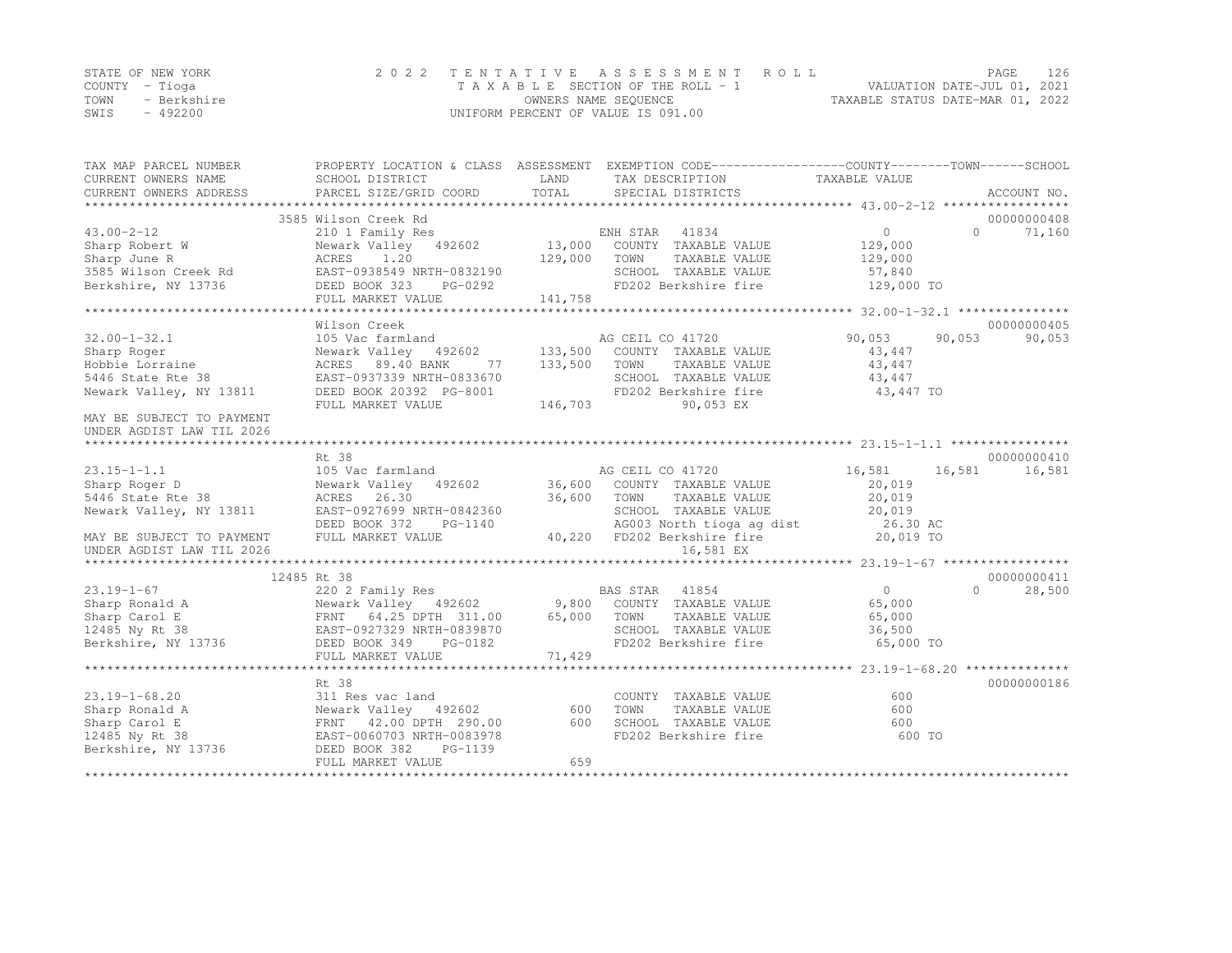|      | STATE OF NEW YORK | 2022 TENTATIVE ASSESSMENT ROLL     | PAGE                             |  |
|------|-------------------|------------------------------------|----------------------------------|--|
|      | COUNTY – Tioga    | TAXABLE SECTION OF THE ROLL - 1    | VALUATION DATE-JUL 01, 2021      |  |
| TOWN | - Berkshire       | OWNERS NAME SEQUENCE               | TAXABLE STATUS DATE-MAR 01, 2022 |  |
| SWIS | $-492200$         | UNIFORM PERCENT OF VALUE IS 091.00 |                                  |  |

| TAX MAP PARCEL NUMBER<br>CURRENT OWNERS NAME<br>CURRENT OWNERS ADDRESS | SCHOOL DISTRICT<br>PARCEL SIZE/GRID COORD                                                                                                                                                                                                                                      | LAND<br>TOTAL | TAX DESCRIPTION TAXABLE VALUE<br>SPECIAL DISTRICTS | PROPERTY LOCATION & CLASS ASSESSMENT EXEMPTION CODE----------------COUNTY-------TOWN------SCHOOL | ACCOUNT NO. |
|------------------------------------------------------------------------|--------------------------------------------------------------------------------------------------------------------------------------------------------------------------------------------------------------------------------------------------------------------------------|---------------|----------------------------------------------------|--------------------------------------------------------------------------------------------------|-------------|
|                                                                        |                                                                                                                                                                                                                                                                                |               |                                                    |                                                                                                  |             |
|                                                                        | 23 Glen Rd                                                                                                                                                                                                                                                                     |               |                                                    |                                                                                                  | 00000000326 |
| $31.07 - 2 - 6$                                                        | 210 1 Family Res                                                                                                                                                                                                                                                               |               | ENH STAR 41834                                     | $\Omega$<br>$\Omega$                                                                             | 65,600      |
|                                                                        |                                                                                                                                                                                                                                                                                |               |                                                    | 65,600                                                                                           |             |
|                                                                        |                                                                                                                                                                                                                                                                                |               |                                                    | 65,600                                                                                           |             |
|                                                                        |                                                                                                                                                                                                                                                                                |               |                                                    | $\sim$ 0                                                                                         |             |
|                                                                        | Sheldon Emily R<br>23 Glen Rd<br>23 Glen Rd<br>23 Glen Rd<br>23 Glen Rd<br>23 Glen Rd<br>23 Glen Rd<br>23 Glen Rd<br>23 Glen Rd<br>2492602<br>25.00<br>25.00<br>25.00<br>25.00<br>25.00<br>25.00<br>25.00<br>25.00<br>25.00<br>25.00<br>25.00<br>25.00<br>25.00<br>25.00<br>25 |               | FD202 Berkshire fire                               | 65,600 TO                                                                                        |             |
|                                                                        | FULL MARKET VALUE                                                                                                                                                                                                                                                              | 72,088        |                                                    |                                                                                                  |             |
|                                                                        |                                                                                                                                                                                                                                                                                |               |                                                    |                                                                                                  |             |
|                                                                        | Dimon Rd                                                                                                                                                                                                                                                                       |               |                                                    |                                                                                                  | 00000000906 |
| $22.00 - 2 - 22.3$                                                     | 322 Rural vac>10                                                                                                                                                                                                                                                               |               | AG CEIL CO 41720                                   | 46,979<br>46,979                                                                                 | 46,979      |
| Sherry Louis Jr.                                                       | Newark Valley 492602                                                                                                                                                                                                                                                           |               | 75,000 COUNTY TAXABLE VALUE                        | 28,021                                                                                           |             |
| 246 Dimon Road                                                         | ACRES 45.78                                                                                                                                                                                                                                                                    | 75,000        | TAXABLE VALUE<br>TOWN                              | 28,021                                                                                           |             |
| Berkshire, NY 13736                                                    | EAST-0913193 NRTH-0839518                                                                                                                                                                                                                                                      |               | SCHOOL TAXABLE VALUE                               | 28,021                                                                                           |             |
|                                                                        | DEED BOOK 20180 PG-892                                                                                                                                                                                                                                                         |               | FD202 Berkshire fire                               | 28,021 TO                                                                                        |             |
| MAY BE SUBJECT TO PAYMENT                                              | FULL MARKET VALUE                                                                                                                                                                                                                                                              | 82,418        | 46,979 EX                                          |                                                                                                  |             |
| UNDER AGDIST LAW TIL 2026                                              |                                                                                                                                                                                                                                                                                |               |                                                    |                                                                                                  |             |
|                                                                        |                                                                                                                                                                                                                                                                                |               |                                                    |                                                                                                  | 00000000905 |
| $22.00 - 2 - 22.2$                                                     | 246 Dimon Rd                                                                                                                                                                                                                                                                   |               |                                                    | 11,400<br>5,700                                                                                  | $\bigcirc$  |
|                                                                        |                                                                                                                                                                                                                                                                                |               |                                                    | $\circ$<br>$\bigcap$                                                                             | 71,160      |
| Sherry Louis Sr.<br>246 Dimon Road<br>246 Dimon Road                   |                                                                                                                                                                                                                                                                                |               |                                                    | 163,600                                                                                          |             |
| Berkshire, NY 13736                                                    | ACRES 4.71                                                                                                                                                                                                                                                                     |               | TOWN<br>TAXABLE VALUE                              |                                                                                                  |             |
|                                                                        |                                                                                                                                                                                                                                                                                |               | SCHOOL TAXABLE VALUE                               | 169,300<br>103,840                                                                               |             |
|                                                                        | $\frac{1}{2}$ EAST-0913338 NRTH-0840209                                                                                                                                                                                                                                        |               |                                                    |                                                                                                  |             |
|                                                                        |                                                                                                                                                                                                                                                                                |               |                                                    |                                                                                                  |             |
|                                                                        |                                                                                                                                                                                                                                                                                |               |                                                    |                                                                                                  |             |
|                                                                        | Akins Rd                                                                                                                                                                                                                                                                       |               |                                                    |                                                                                                  | 00000000868 |
| $31.00 - 1 - 3.22$                                                     | 314 Rural vac<10                                                                                                                                                                                                                                                               |               | COUNTY TAXABLE VALUE                               | 600                                                                                              |             |
| Sherwood Edwin A                                                       | 314 Rural vac<10<br>Newark Valley   492602                                                                                                                                                                                                                                     | 600           | TOWN<br>TAXABLE VALUE                              | 600                                                                                              |             |
|                                                                        | Sherwood Edwin A<br>Sherwood Lena Marie A<br>2020 NRTH-0838240<br>2020 NRTH-0838240<br>2021                                                                                                                                                                                    | 600           | SCHOOL TAXABLE VALUE                               | 600                                                                                              |             |
|                                                                        |                                                                                                                                                                                                                                                                                |               | FD202 Berkshire fire                               | 600 TO                                                                                           |             |
| Berkshire, NY 13736 DEED BOOK 14318 PG-7001                            |                                                                                                                                                                                                                                                                                |               |                                                    |                                                                                                  |             |
|                                                                        | FULL MARKET VALUE                                                                                                                                                                                                                                                              | 659           |                                                    |                                                                                                  |             |
|                                                                        |                                                                                                                                                                                                                                                                                |               |                                                    |                                                                                                  |             |
|                                                                        | 36-2 Akins Rd                                                                                                                                                                                                                                                                  |               |                                                    |                                                                                                  | 00000000412 |
| $31.00 - 1 - 6$                                                        | 270 Mfg housing                                                                                                                                                                                                                                                                |               | ENH STAR 41834                                     | $0 \qquad \qquad$<br>$\Omega$                                                                    | 17,500      |
| Sherwood Edwin A                                                       | Newark Valley 492602 11,200 COUNTY TAXABLE VALUE                                                                                                                                                                                                                               |               |                                                    | 17,500                                                                                           |             |
|                                                                        |                                                                                                                                                                                                                                                                                |               | TOWN<br>TAXABLE VALUE                              | 17,500                                                                                           |             |
|                                                                        |                                                                                                                                                                                                                                                                                |               |                                                    | $\Omega$                                                                                         |             |
|                                                                        | Sherwood Lena Marie<br>36-2 Akins Rd<br>36-2 Akins Rd<br>Berkshire, NY 13736<br>Berkshire, NY 13736<br>Berkshire, NY 13736<br>Berkshire, NY 13736<br>Berkshire, NY 13736<br>Berkshire, NY 13736<br>Berkshire, NY 13736<br>Berkshire, NY 13736                                  |               | SCHOOL TAXABLE VALUE<br>FD202 Berkshire fire       | 17,500 TO                                                                                        |             |
|                                                                        | FULL MARKET VALUE                                                                                                                                                                                                                                                              | 19,231        |                                                    |                                                                                                  |             |
|                                                                        |                                                                                                                                                                                                                                                                                |               |                                                    |                                                                                                  |             |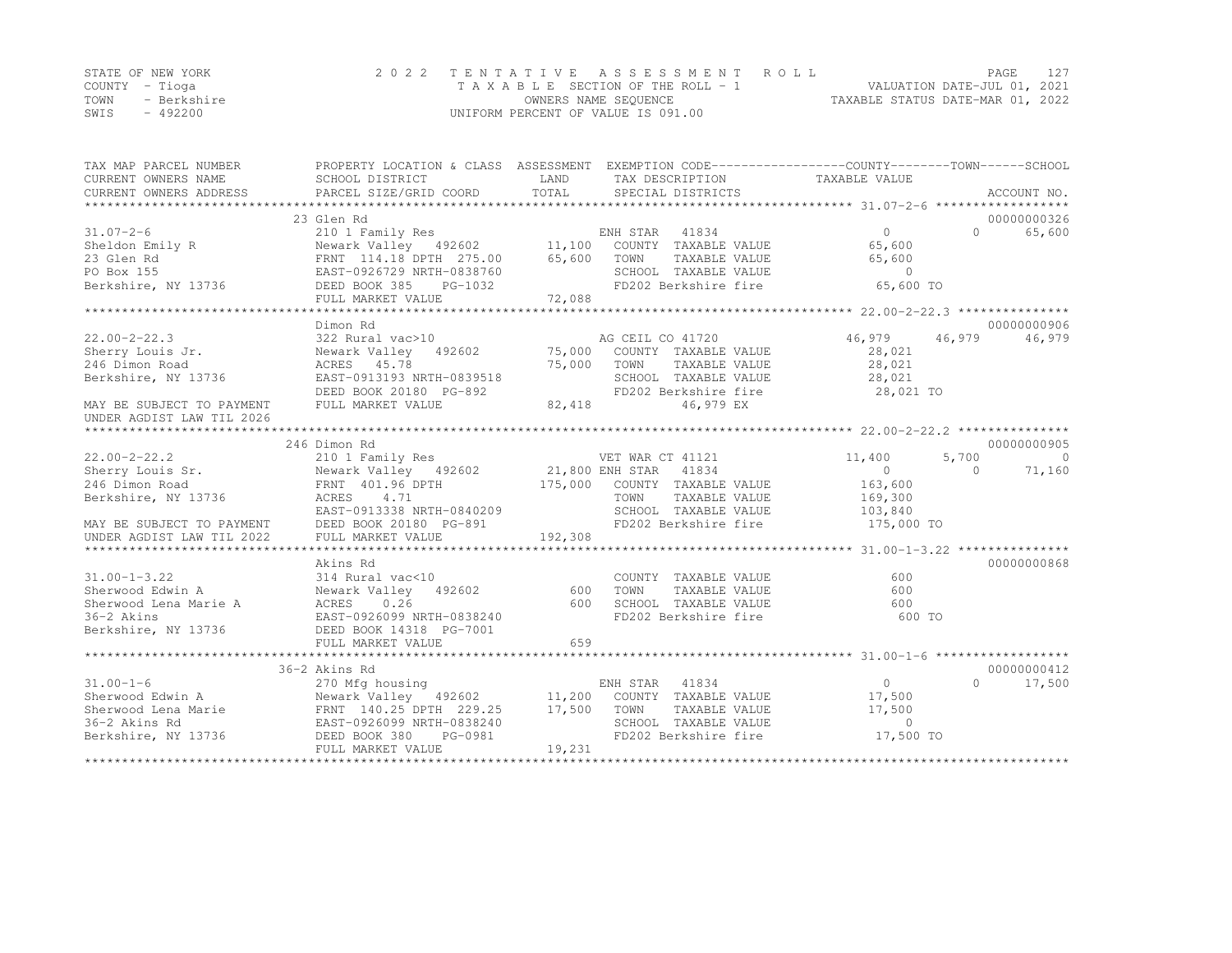|      | STATE OF NEW YORK | 2022 TENTATIVE ASSESSMENT ROLL     |                                  | PAGE | 128 |
|------|-------------------|------------------------------------|----------------------------------|------|-----|
|      | COUNTY – Tioga    | TAXABLE SECTION OF THE ROLL - 1    | VALUATION DATE-JUL 01, 2021      |      |     |
| TOWN | - Berkshire       | OWNERS NAME SEQUENCE               | TAXABLE STATUS DATE-MAR 01, 2022 |      |     |
| SWIS | - 492200          | UNIFORM PERCENT OF VALUE IS 091.00 |                                  |      |     |

| TAX MAP PARCEL NUMBER<br>CURRENT OWNERS NAME<br>CURRENT OWNERS ADDRESS | SCHOOL DISTRICT<br>PARCEL SIZE/GRID COORD            | LAND<br>TOTAL | TAX DESCRIPTION<br>SPECIAL DISTRICTS          | PROPERTY LOCATION & CLASS ASSESSMENT EXEMPTION CODE----------------COUNTY-------TOWN-----SCHOOL<br>TAXABLE VALUE | ACCOUNT NO. |
|------------------------------------------------------------------------|------------------------------------------------------|---------------|-----------------------------------------------|------------------------------------------------------------------------------------------------------------------|-------------|
|                                                                        |                                                      |               |                                               |                                                                                                                  |             |
| $31.00 - 1 - 7$                                                        | 54 Akins Rd                                          |               |                                               | $\circ$<br>$\Omega$                                                                                              | 00000000413 |
|                                                                        | 210 1 Family Res                                     | 27,500        | ENH STAR<br>41834                             | 74,500                                                                                                           | 71,160      |
| Sherwood Leroy C Jr.<br>54 Akins Road                                  | Newark Valley 492602<br>ACRES<br>7.50                | 74,500        | COUNTY TAXABLE VALUE<br>TOWN<br>TAXABLE VALUE | 74,500                                                                                                           |             |
| Berkshire, NY 13736                                                    | EAST-0926039 NRTH-0837830                            |               | SCHOOL TAXABLE VALUE                          | 3,340                                                                                                            |             |
|                                                                        | DEED BOOK 20200 PG-3698                              |               | FD202 Berkshire fire                          | 74,500 TO                                                                                                        |             |
|                                                                        | FULL MARKET VALUE                                    | 81,868        |                                               |                                                                                                                  |             |
|                                                                        |                                                      |               |                                               |                                                                                                                  |             |
|                                                                        | 10 Howe Rd                                           |               |                                               |                                                                                                                  | 00000000040 |
| $24.00 - 1 - 3.11$                                                     | 242 Rurl res&rec                                     |               | COUNTY TAXABLE VALUE                          | 139,900                                                                                                          |             |
| Sikorski Joshua                                                        | Newark Valley 492602                                 | 43,900        | TOWN<br>TAXABLE VALUE                         | 139,900                                                                                                          |             |
| Sikorski Talia J                                                       | Partial                                              | 139,900       | SCHOOL TAXABLE VALUE                          | 139,900                                                                                                          |             |
| 10 Howe Road                                                           | ACRES 15.68 BANK<br>77                               |               | FD202 Berkshire fire                          | 139,900 TO                                                                                                       |             |
| Berkshire, NY 13736                                                    | EAST-0939611 NRTH-0847309                            |               |                                               |                                                                                                                  |             |
|                                                                        | DEED BOOK 20200 PG-3290                              |               |                                               |                                                                                                                  |             |
|                                                                        | FULL MARKET VALUE                                    | 153,736       |                                               |                                                                                                                  |             |
|                                                                        |                                                      |               |                                               |                                                                                                                  |             |
|                                                                        | 300 Jewett Hill Rd                                   |               |                                               |                                                                                                                  | 00000000591 |
| $23.00 - 1 - 3$                                                        | 210 1 Family Res                                     |               | COUNTY TAXABLE VALUE                          | 50,000                                                                                                           |             |
| Simmons William and Cheryl A Newark Valley 492602                      |                                                      | 32,100        | TOWN<br>TAXABLE VALUE                         | 50,000                                                                                                           |             |
| 300 Jewett Hill Rd                                                     | ACRES<br>9.81                                        | 50,000        | SCHOOL TAXABLE VALUE                          | 50,000                                                                                                           |             |
| Berkshire, NY 13736                                                    | EAST-0923339 NRTH-0845320                            |               | FD202 Berkshire fire                          | 50,000 TO                                                                                                        |             |
|                                                                        | DEED BOOK 18836 PG-9001                              |               |                                               |                                                                                                                  |             |
|                                                                        | FULL MARKET VALUE                                    | 54,945        |                                               |                                                                                                                  |             |
|                                                                        |                                                      |               |                                               |                                                                                                                  |             |
|                                                                        | 408 East Berkshire Rd                                |               |                                               |                                                                                                                  | 00000000502 |
| $24.00 - 1 - 43$                                                       | 210 1 Family Res                                     |               | VET COM CT 41131                              | 19,000<br>9,500                                                                                                  | $\Omega$    |
| Simmons Jacob A                                                        | Newark Valley 492602                                 | 24,500        | COUNTY TAXABLE VALUE                          | 186,000                                                                                                          |             |
| 408 E. Berkshire Road                                                  | 6.00 BANK<br>ACRES<br>500                            | 205,000       | TOWN<br>TAXABLE VALUE                         | 195,500                                                                                                          |             |
| Berkshire, NY 13736                                                    | EAST-0936579 NRTH-0841410                            |               | SCHOOL TAXABLE VALUE                          | 205,000                                                                                                          |             |
|                                                                        | DEED BOOK 15000 PG-4344                              |               | FD202 Berkshire fire                          | 205,000 TO                                                                                                       |             |
|                                                                        | FULL MARKET VALUE                                    | 225,275       |                                               |                                                                                                                  |             |
|                                                                        |                                                      |               |                                               |                                                                                                                  |             |
|                                                                        | 330 Jewett Hill Rd                                   |               |                                               |                                                                                                                  | 00000000368 |
| $23.00 - 1 - 2$                                                        | 210 1 Family Res                                     |               | COUNTY TAXABLE VALUE                          | 45,000                                                                                                           |             |
| Simmons Mary Beth                                                      | Newark Valley 492602                                 | 15,000        | TOWN<br>TAXABLE VALUE                         | 45,000                                                                                                           |             |
| Simmons Michael                                                        | ACRES<br>2.00                                        | 45,000        | SCHOOL TAXABLE VALUE                          | 45,000                                                                                                           |             |
| 12450 State Route 38<br>Berkshire, NY 13736                            | EAST-0922531 NRTH-0845787<br>DEED BOOK 20210 PG-4803 |               | FD202 Berkshire fire                          | 45,000 TO                                                                                                        |             |
|                                                                        | FULL MARKET VALUE                                    | 49,451        |                                               |                                                                                                                  |             |
|                                                                        |                                                      |               |                                               |                                                                                                                  |             |
|                                                                        | Rt 38                                                |               |                                               |                                                                                                                  | 00000000192 |
| $31.07 - 1 - 33$                                                       | 311 Res vac land                                     |               | COUNTY TAXABLE VALUE                          | 2,000                                                                                                            |             |
| Simmons Michael S                                                      | Newark Valley 492602                                 | 2,000         | TOWN<br>TAXABLE VALUE                         | 2,000                                                                                                            |             |
| 12450 State Rte 38                                                     | ACRES<br>1.00 BANK<br>500                            | 2,000         | SCHOOL TAXABLE VALUE                          | 2,000                                                                                                            |             |
| Berkshire, NY 13736                                                    | EAST-0927799 NRTH-0839020                            |               | FD202 Berkshire fire                          | 2,000 TO                                                                                                         |             |
|                                                                        | DEED BOOK 618<br>$PG-149$                            |               |                                               |                                                                                                                  |             |
|                                                                        | FULL MARKET VALUE                                    | 2,198         |                                               |                                                                                                                  |             |
|                                                                        |                                                      |               |                                               |                                                                                                                  |             |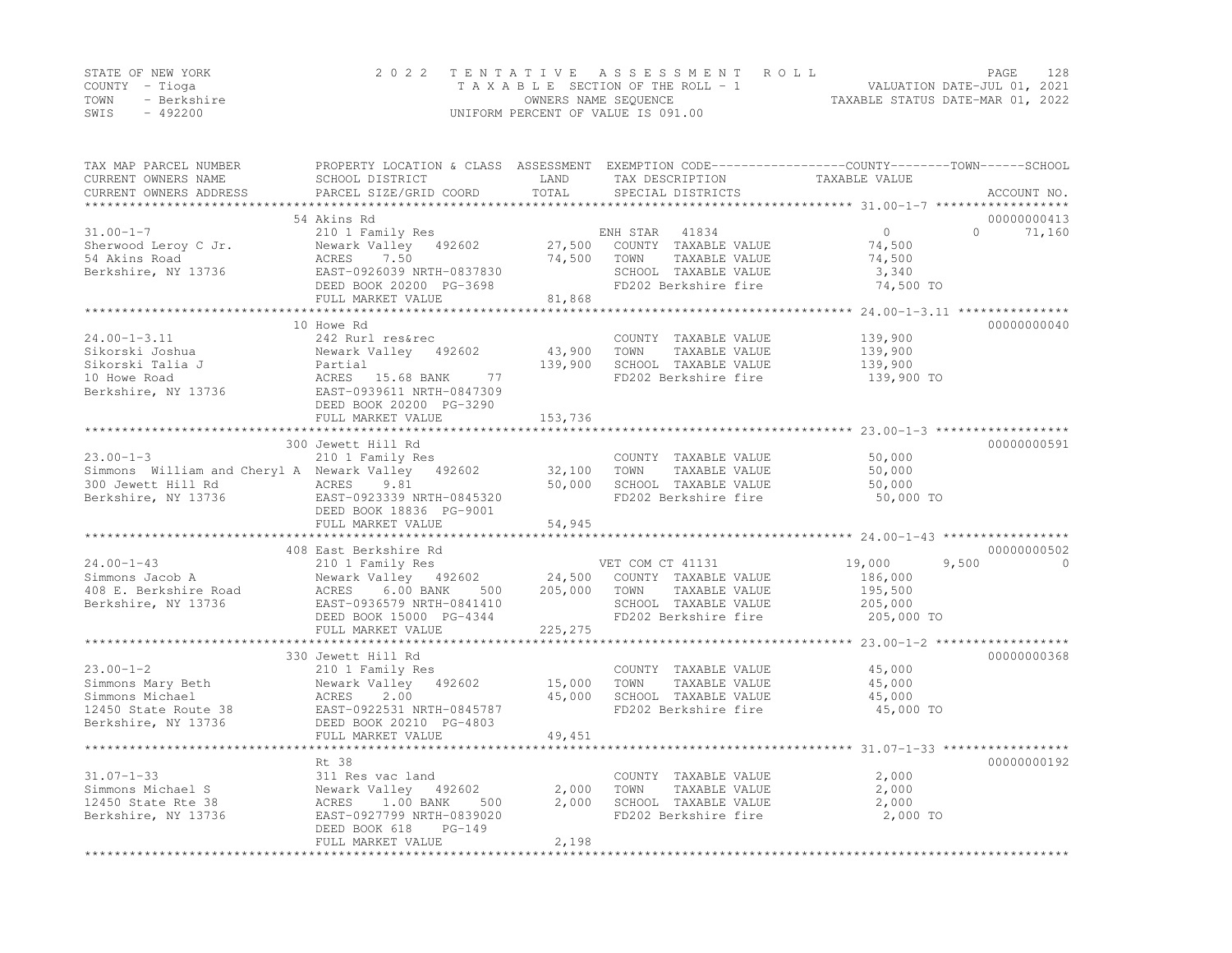|      | STATE OF NEW YORK | 2022 TENTATIVE ASSESSMENT ROLL     |                                  | PAGE | 129 |
|------|-------------------|------------------------------------|----------------------------------|------|-----|
|      | COUNTY – Tioga    | TAXABLE SECTION OF THE ROLL - 1    | VALUATION DATE-JUL 01, 2021      |      |     |
| TOWN | - Berkshire       | OWNERS NAME SEQUENCE               | TAXABLE STATUS DATE-MAR 01, 2022 |      |     |
| SWIS | - 492200          | UNIFORM PERCENT OF VALUE IS 091.00 |                                  |      |     |

| TAX MAP PARCEL NUMBER  | PROPERTY LOCATION & CLASS ASSESSMENT EXEMPTION CODE----------------COUNTY-------TOWN-----SCHOOL                                                                                                                                                 |         |                                                                                                                                                                   |                       |                    |
|------------------------|-------------------------------------------------------------------------------------------------------------------------------------------------------------------------------------------------------------------------------------------------|---------|-------------------------------------------------------------------------------------------------------------------------------------------------------------------|-----------------------|--------------------|
| CURRENT OWNERS NAME    | SCHOOL DISTRICT                                                                                                                                                                                                                                 | LAND    | TAX DESCRIPTION                                                                                                                                                   | TAXABLE VALUE         |                    |
| CURRENT OWNERS ADDRESS |                                                                                                                                                                                                                                                 |         |                                                                                                                                                                   |                       |                    |
|                        |                                                                                                                                                                                                                                                 |         |                                                                                                                                                                   |                       |                    |
|                        | 12450 Rt 38                                                                                                                                                                                                                                     |         |                                                                                                                                                                   |                       | 00000000505        |
| $31.07 - 1 - 34$       | 210 1 Family Res                                                                                                                                                                                                                                |         | BAS STAR 41854                                                                                                                                                    | 0                     | 28,500<br>$\Omega$ |
|                        |                                                                                                                                                                                                                                                 |         |                                                                                                                                                                   | 134,600               |                    |
|                        |                                                                                                                                                                                                                                                 |         |                                                                                                                                                                   | 134,600               |                    |
|                        |                                                                                                                                                                                                                                                 |         | SCHOOL TAXABLE VALUE 106,100                                                                                                                                      |                       |                    |
|                        | Simmons Michael S<br>Simmons Mary Beth<br>Simmons Mary Beth<br>12450 State Rte 38<br>12450 State Rte 38<br>12450 School TAXABLE VALUE<br>12450 School TAXABLE VALUE<br>12450 School TAXABLE VALUE<br>12450 School TAXABLE VALUE<br>12450 School |         | FD202 Berkshire fire 134,600 TO                                                                                                                                   |                       |                    |
|                        | FULL MARKET VALUE                                                                                                                                                                                                                               | 147,912 |                                                                                                                                                                   |                       |                    |
|                        |                                                                                                                                                                                                                                                 |         |                                                                                                                                                                   |                       |                    |
|                        | 12456 Rt 38                                                                                                                                                                                                                                     |         |                                                                                                                                                                   |                       | 00000000222        |
| $31.07 - 1 - 35$       | 210 1 Family Res                                                                                                                                                                                                                                |         | COUNTY TAXABLE VALUE 29,000                                                                                                                                       |                       |                    |
|                        | Simmons Michael S Mewark Valley 492602 12,500                                                                                                                                                                                                   |         | TOWN<br>TAXABLE VALUE                                                                                                                                             | 29,000                |                    |
| 12450 St Rt 38         | ACRES 1.00<br>3736 EAST-0927509 NRTH-0839140<br>DEED BOOK 13941 PG-1001                                                                                                                                                                         | 29,000  | SCHOOL TAXABLE VALUE                                                                                                                                              | 29,000                |                    |
| Berkshire, NY 13736    |                                                                                                                                                                                                                                                 |         | FD202 Berkshire fire                                                                                                                                              | 29,000 TO             |                    |
|                        | DEED BOOK 13941 PG-1001                                                                                                                                                                                                                         |         |                                                                                                                                                                   |                       |                    |
|                        |                                                                                                                                                                                                                                                 |         |                                                                                                                                                                   |                       |                    |
|                        |                                                                                                                                                                                                                                                 |         |                                                                                                                                                                   |                       |                    |
|                        | 12460 Rt 38                                                                                                                                                                                                                                     |         |                                                                                                                                                                   |                       | 00000000223        |
| $31.07 - 1 - 36$       | 312 Vac w/imprv                                                                                                                                                                                                                                 |         | COUNTY TAXABLE VALUE                                                                                                                                              | 4,400                 |                    |
|                        |                                                                                                                                                                                                                                                 | 400     | TOWN<br>$\begin{tabular}{lllllllll} \textsc{TONN} & \textsc{TAXABLE VALUE} & & & & 4,400 \\ \textsc{SCHOOL} & \textsc{TAXABLE VALUE} & & & & 4,400 \end{tabular}$ |                       |                    |
|                        |                                                                                                                                                                                                                                                 | 4,400   |                                                                                                                                                                   |                       |                    |
|                        |                                                                                                                                                                                                                                                 |         | FD202 Berkshire fire 4,400 TO                                                                                                                                     |                       |                    |
|                        | DEED BOOK 17144 PG-4001                                                                                                                                                                                                                         |         |                                                                                                                                                                   |                       |                    |
|                        | FULL MARKET VALUE                                                                                                                                                                                                                               | 4,835   |                                                                                                                                                                   |                       |                    |
|                        |                                                                                                                                                                                                                                                 |         |                                                                                                                                                                   |                       | 00000000594        |
| $42.00 - 2 - 14$       | 2085 Shirley Rd<br>210 1 Family Res                                                                                                                                                                                                             |         |                                                                                                                                                                   |                       |                    |
|                        |                                                                                                                                                                                                                                                 |         | COUNTY TAXABLE VALUE                                                                                                                                              | 110,000               |                    |
|                        |                                                                                                                                                                                                                                                 |         | TOWN<br>TAXABLE VALUE<br>SCHOOL TAXABLE VALUE                                                                                                                     | 110,000               |                    |
|                        |                                                                                                                                                                                                                                                 |         | FD202 Berkshire fire                                                                                                                                              | 110,000<br>110,000 TO |                    |
|                        | Newark Valley, NY 13811 EAST-0922189 NRTH-0830380                                                                                                                                                                                               |         |                                                                                                                                                                   |                       |                    |
|                        | DEED BOOK 20200 PG-1880                                                                                                                                                                                                                         |         |                                                                                                                                                                   |                       |                    |
|                        | FULL MARKET VALUE                                                                                                                                                                                                                               | 120,879 |                                                                                                                                                                   |                       |                    |
|                        |                                                                                                                                                                                                                                                 |         |                                                                                                                                                                   |                       |                    |
|                        | 381 Jewett Hill Rd                                                                                                                                                                                                                              |         |                                                                                                                                                                   |                       | 00000000416        |
| $22.00 - 1 - 6.1$      |                                                                                                                                                                                                                                                 |         |                                                                                                                                                                   | 120,000               |                    |
|                        | 210 1 Family Res<br>Simmons William E Newark Valley 492602 15,600                                                                                                                                                                               |         | COUNTY TAXABLE VALUE<br>TOWN<br>TAXABLE VALUE                                                                                                                     | 120,000               |                    |
|                        |                                                                                                                                                                                                                                                 | 120,000 | SCHOOL TAXABLE VALUE                                                                                                                                              | 120,000               |                    |
|                        |                                                                                                                                                                                                                                                 |         | FD202 Berkshire fire                                                                                                                                              | 120,000 TO            |                    |
|                        | Simmons Paula R<br>381 Jewett Hill Road<br>Berkshire, NY 13736<br>DEED BOOK 20200 PG-1473                                                                                                                                                       |         |                                                                                                                                                                   |                       |                    |
|                        | FULL MARKET VALUE                                                                                                                                                                                                                               | 131,868 |                                                                                                                                                                   |                       |                    |
|                        |                                                                                                                                                                                                                                                 |         |                                                                                                                                                                   |                       |                    |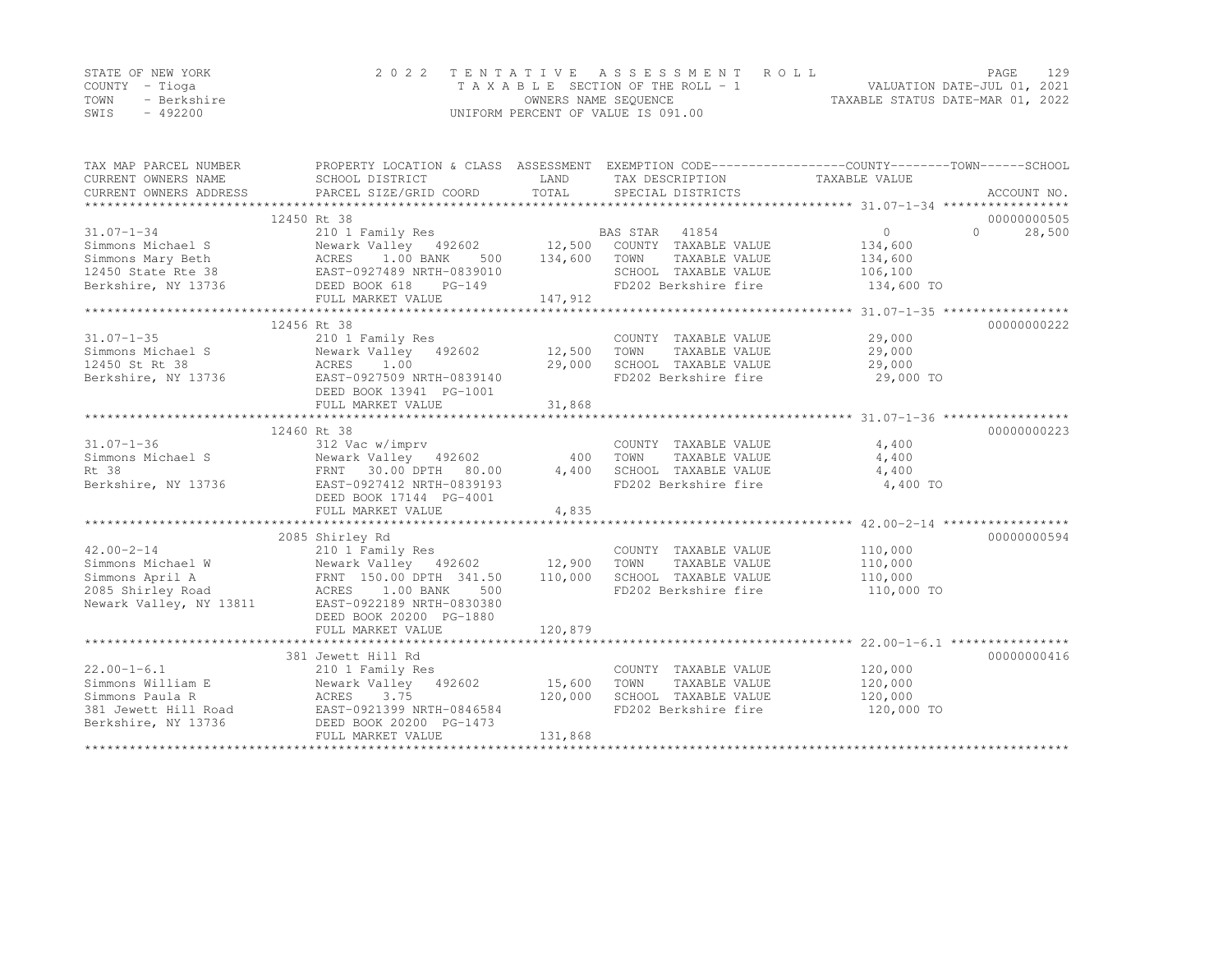|      | STATE OF NEW YORK | 2022 TENTATIVE ASSESSMENT ROLL     |                                  | PAGE.                       | 130 |
|------|-------------------|------------------------------------|----------------------------------|-----------------------------|-----|
|      | COUNTY – Tioga    | TAXABLE SECTION OF THE ROLL - 1    |                                  | VALUATION DATE-JUL 01, 2021 |     |
| TOWN | - Berkshire       | OWNERS NAME SEQUENCE               | TAXABLE STATUS DATE-MAR 01, 2022 |                             |     |
| SWIS | - 492200          | UNIFORM PERCENT OF VALUE IS 091.00 |                                  |                             |     |

| TAX MAP PARCEL NUMBER<br>CURRENT OWNERS NAME<br>CURRENT OWNERS ADDRESS | PROPERTY LOCATION & CLASS ASSESSMENT EXEMPTION CODE----------------COUNTY-------TOWN-----SCHOOL<br>SCHOOL DISTRICT<br>PARCEL SIZE/GRID COORD | LAND<br>TOTAL | TAX DESCRIPTION<br>SPECIAL DISTRICTS | TAXABLE VALUE    | ACCOUNT NO.        |
|------------------------------------------------------------------------|----------------------------------------------------------------------------------------------------------------------------------------------|---------------|--------------------------------------|------------------|--------------------|
|                                                                        |                                                                                                                                              |               |                                      |                  |                    |
|                                                                        | Jewett Hill Rd                                                                                                                               |               |                                      |                  | 00000000897        |
| $22.00 - 1 - 6.3$                                                      | 105 Vac farmland                                                                                                                             |               | AG CEIL CO 41720                     | 59,744<br>59,744 | 59,744             |
| Simmons William J                                                      | Newark Valley<br>492602                                                                                                                      | 172,500       | COUNTY TAXABLE VALUE                 | 112,756          |                    |
| Simmons Cheryl S                                                       | ACRES 120.50                                                                                                                                 | 172,500       | TOWN<br>TAXABLE VALUE                | 112,756          |                    |
| 326 Jewett Hill Rd                                                     | EAST-0920139 NRTH-0846360                                                                                                                    |               | SCHOOL TAXABLE VALUE                 | 112,756          |                    |
| Berkshire, NY 13736                                                    | DEED BOOK 382<br>PG-0231<br>FULL MARKET VALUE                                                                                                | 189,560       | FD202 Berkshire fire<br>59,744 EX    | 112,756 TO       |                    |
| MAY BE SUBJECT TO PAYMENT                                              |                                                                                                                                              |               |                                      |                  |                    |
| UNDER AGDIST LAW TIL 2026                                              |                                                                                                                                              |               |                                      |                  |                    |
|                                                                        |                                                                                                                                              |               |                                      |                  |                    |
|                                                                        | Jewett Hill Rd                                                                                                                               |               |                                      |                  | 00000000095        |
| $23.00 - 1 - 1.21$                                                     | 105 Vac farmland                                                                                                                             |               | 41700<br>AG BLDG                     | 10,100<br>10,100 | 10,100             |
| Simmons William J                                                      | Newark Valley<br>492602                                                                                                                      |               | 88,900 AG CEIL CO 41720              | 53,922<br>53,922 | 53,922             |
| Simmons Cheryl S                                                       | ACRES 54.90                                                                                                                                  | 99,000        | COUNTY TAXABLE VALUE                 | 34,978           |                    |
| 326 Jewett Hill Rd                                                     | EAST-0922553 NRTH-0846373                                                                                                                    |               | TOWN<br>TAXABLE VALUE                | 34,978           |                    |
| Berkshire, NY 13736                                                    | DEED BOOK 382<br>PG-0231                                                                                                                     |               | SCHOOL TAXABLE VALUE                 | 34,978           |                    |
|                                                                        | FULL MARKET VALUE                                                                                                                            | 108,791       | FD202 Berkshire fire                 | 45,078 TO        |                    |
| MAY BE SUBJECT TO PAYMENT<br>UNDER AGDIST LAW TIL 2026                 |                                                                                                                                              |               | 53,922 EX                            |                  |                    |
|                                                                        |                                                                                                                                              |               |                                      |                  |                    |
|                                                                        | 326 Jewett Hill Rd                                                                                                                           |               |                                      |                  | 00000000328        |
| $23.00 - 1 - 1.22$                                                     | 210 1 Family Res                                                                                                                             |               | BAS STAR 41854                       | $\Omega$         | $\Omega$<br>28,500 |
| Simmons William J                                                      | Newark Valley 492602                                                                                                                         | 12,600        | COUNTY TAXABLE VALUE                 | 95,000           |                    |
| Simmons Cheryl A                                                       |                                                                                                                                              | 95,000        | TOWN<br>TAXABLE VALUE                | 95,000           |                    |
| 326 Jewett ill Road                                                    |                                                                                                                                              |               | SCHOOL TAXABLE VALUE                 | 66,500           |                    |
| Berkshire, NY 13736                                                    | ACRES 1.04<br>EAST-0922676 NRTH-0845407<br>EAST-09200 PG-1687<br>DEED BOOK 20190 PG-1687                                                     |               | FD202 Berkshire fire                 | 95,000 TO        |                    |
|                                                                        | FULL MARKET VALUE                                                                                                                            | 104,396       |                                      |                  |                    |
|                                                                        |                                                                                                                                              |               |                                      |                  |                    |
|                                                                        | Railroad Ave                                                                                                                                 |               |                                      |                  | 00000000856        |
| $23.19 - 1 - 30. - 1$                                                  | 484 1 use sm bld                                                                                                                             |               | COUNTY TAXABLE VALUE                 | 20,000           |                    |
| Simmons William J                                                      | Newark Valley 492602                                                                                                                         | 7,500         | TOWN<br>TAXABLE VALUE                | 20,000           |                    |
| 326 Jewett Hill Rd                                                     | parcel part of IDA                                                                                                                           | 20,000        | SCHOOL TAXABLE VALUE                 | 20,000           |                    |
| Berkshire, NY 13736                                                    | ACRES<br>0.01                                                                                                                                |               | FD202 Berkshire fire                 | 20,000 TO        |                    |
|                                                                        | FULL MARKET VALUE                                                                                                                            | 21,978        |                                      |                  |                    |
|                                                                        |                                                                                                                                              |               |                                      |                  |                    |
|                                                                        | 352 Ford Hill Rd                                                                                                                             |               |                                      |                  | 00000000673        |
| $22.00 - 2 - 18.13$                                                    | 242 Rurl res&rec                                                                                                                             |               | BAS STAR 41854                       | $\overline{0}$   | $\Omega$<br>28,500 |
| Skormin Victor A                                                       | 492602<br>Newark Valley                                                                                                                      | 62,500        | COUNTY TAXABLE VALUE                 | 349,000          |                    |
| 352 Ford Hill Rd                                                       | ACRES 25.00                                                                                                                                  | 349,000       | TOWN<br>TAXABLE VALUE                | 349,000          |                    |
| Berkshire, NY 13736                                                    | EAST-0917577 NRTH-0840548                                                                                                                    |               | SCHOOL TAXABLE VALUE                 | 320,500          |                    |
|                                                                        | DEED BOOK 15451 PG-4001                                                                                                                      |               | FD202 Berkshire fire                 | 349,000 TO       |                    |
|                                                                        | FULL MARKET VALUE                                                                                                                            | 383,516       |                                      |                  |                    |
|                                                                        |                                                                                                                                              |               |                                      |                  |                    |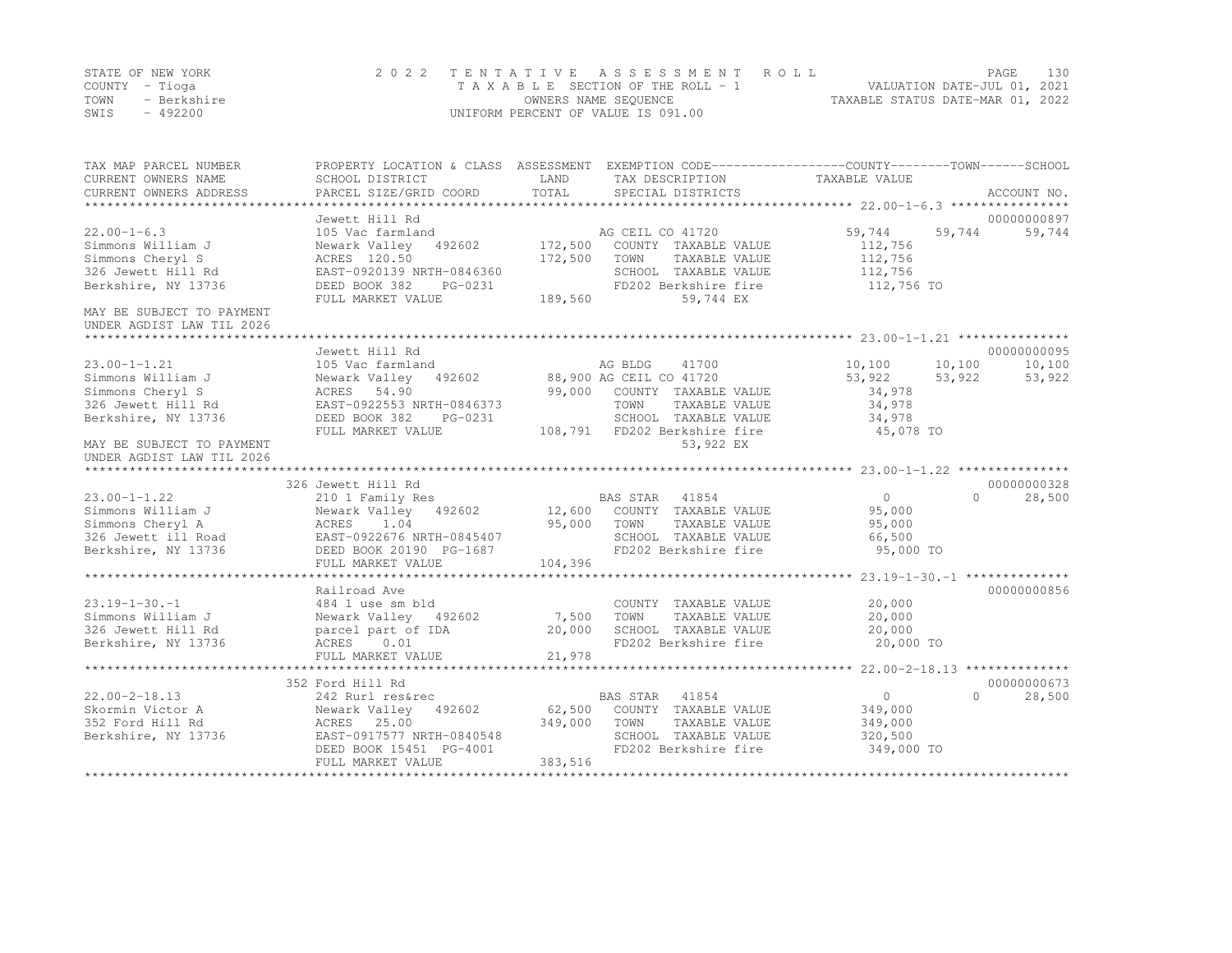|      | STATE OF NEW YORK | 2022 TENTATIVE ASSESSMENT ROLL     | 131<br>PAGE                      |
|------|-------------------|------------------------------------|----------------------------------|
|      | COUNTY – Tioga    | TAXABLE SECTION OF THE ROLL - 1    | VALUATION DATE-JUL 01, 2021      |
| TOWN | - Berkshire       | OWNERS NAME SEQUENCE               | TAXABLE STATUS DATE-MAR 01, 2022 |
| SWIS | - 492200          | UNIFORM PERCENT OF VALUE IS 091.00 |                                  |

| TOTAL<br>CURRENT OWNERS ADDRESS<br>PARCEL SIZE/GRID COORD<br>SPECIAL DISTRICTS<br>ACCOUNT NO.<br>**************<br>979 Brown Rd<br>00000000348<br>210 1 Family Res<br>41854<br>$\circ$<br>$\Omega$<br>28,500<br>BAS STAR<br>Newark Valley 492602<br>12,500<br>COUNTY TAXABLE VALUE<br>56,800<br>Theriault Thelma<br>56,800<br>TAXABLE VALUE<br>56,800<br>Life Estate: grace Gardner<br>TOWN<br>PO Box 1632<br>SCHOOL TAXABLE VALUE<br>B613/p30<br>28,300<br>1.00<br>56,800 TO<br>Tonto Basin, AZ 85553<br>ACRES<br>FD202 Berkshire fire<br>EAST-0930279 NRTH-0831800<br>DEED BOOK 613<br>$PG-29$<br>62,418<br>FULL MARKET VALUE<br>67 Hartwell Rd<br>00000000159<br>$24.00 - 1 - 10$<br>9,500<br>210 1 Family Res<br>VET COM CT 41131<br>19,000<br>$\Omega$<br>12,600<br>Slater Gerald L<br>Newark Valley 492602<br>COUNTY TAXABLE VALUE<br>75,100<br>Slater Joan E<br>94,100<br>84,600<br>Deed Date 07-08-93<br>TOWN<br>TAXABLE VALUE<br>SCHOOL TAXABLE VALUE<br>67 Hartwell Road<br>ACRES<br>1.02<br>94,100<br>EAST-0940199 NRTH-0842180<br>Berkshire, NY 13736<br>FD202 Berkshire fire<br>94,100 TO<br>DEED BOOK 20210 PG-2898<br>103,407<br>FULL MARKET VALUE<br>*************************<br>2279 Shirley Rd<br>00000000655<br>$30.00 - 1 - 17.12$<br>312 Vac w/imprv<br>COUNTY TAXABLE VALUE<br>45,000<br>Newark Valley 492602<br>36,500<br>TOWN<br>TAXABLE VALUE<br>45,000<br>FRNT 453.68 DPTH<br>45,000<br>SCHOOL TAXABLE VALUE<br>45,000<br>ACRES 12.00<br>FD202 Berkshire fire<br>45,000 TO<br>67 Hartwell Rd<br>EAST-0919199 NRTH-0832760<br>DEED BOOK 700<br>$PG-298$<br>49,451<br>FULL MARKET VALUE<br>00000000469<br>996 Brown Rd<br>$43.00 - 2 - 2$<br>210 1 Family Res<br>COUNTY TAXABLE VALUE<br>55,000<br>Newark Valley 492602<br>11,200<br>TAXABLE VALUE<br>Smith David P<br>TOWN<br>55,000<br>996 Brown Rd<br>FRNT 139.00 DPTH 230.00<br>55,000<br>SCHOOL TAXABLE VALUE<br>55,000<br>Berkshire, NY 13736<br>FD202 Berkshire fire<br>55,000 TO<br>EAST-0930289 NRTH-0832290<br>DEED BOOK 20164 PG-3002<br>60,440<br>FULL MARKET VALUE<br>3632 Wilson Creek Rd<br>00000000421<br>$32.00 - 1 - 18$<br>AGED T<br>41803<br>18,630<br>$\overline{0}$<br>210 1 Family Res<br>$\Omega$<br>Newark Valley 492602<br>12,500 AGED C<br>41802<br>20,700<br>$\overline{0}$<br>Smith Ethel M<br>$\circ$<br>1.00<br>41,400 AGED S<br>41804<br>$\Omega$<br>14,490<br>3632 Willson Creek Rd<br>ACRES<br>$\Omega$<br>$\Omega$<br>26,910<br>EAST-0938999 NRTH-0833380<br>41834<br>$\Omega$<br>ENH STAR<br>20,700<br>DEED BOOK 264<br>PG-0016<br>COUNTY TAXABLE VALUE<br>45,495<br>TOWN<br>TAXABLE VALUE<br>22,770<br>FULL MARKET VALUE<br>SCHOOL TAXABLE VALUE<br>$\circ$<br>41,400 TO<br>FD202 Berkshire fire<br>**************<br>***************************** | TAX MAP PARCEL NUMBER | PROPERTY LOCATION & CLASS ASSESSMENT EXEMPTION CODE----------------COUNTY-------TOWN------SCHOOL |      |                 |               |  |
|-------------------------------------------------------------------------------------------------------------------------------------------------------------------------------------------------------------------------------------------------------------------------------------------------------------------------------------------------------------------------------------------------------------------------------------------------------------------------------------------------------------------------------------------------------------------------------------------------------------------------------------------------------------------------------------------------------------------------------------------------------------------------------------------------------------------------------------------------------------------------------------------------------------------------------------------------------------------------------------------------------------------------------------------------------------------------------------------------------------------------------------------------------------------------------------------------------------------------------------------------------------------------------------------------------------------------------------------------------------------------------------------------------------------------------------------------------------------------------------------------------------------------------------------------------------------------------------------------------------------------------------------------------------------------------------------------------------------------------------------------------------------------------------------------------------------------------------------------------------------------------------------------------------------------------------------------------------------------------------------------------------------------------------------------------------------------------------------------------------------------------------------------------------------------------------------------------------------------------------------------------------------------------------------------------------------------------------------------------------------------------------------------------------------------------------------------------------------------------------------------------------------------------------------------------------------------------------------------------------------------------------------------------------------------------------------------------------------------------------------------------------------|-----------------------|--------------------------------------------------------------------------------------------------|------|-----------------|---------------|--|
|                                                                                                                                                                                                                                                                                                                                                                                                                                                                                                                                                                                                                                                                                                                                                                                                                                                                                                                                                                                                                                                                                                                                                                                                                                                                                                                                                                                                                                                                                                                                                                                                                                                                                                                                                                                                                                                                                                                                                                                                                                                                                                                                                                                                                                                                                                                                                                                                                                                                                                                                                                                                                                                                                                                                                                   | CURRENT OWNERS NAME   | SCHOOL DISTRICT                                                                                  | LAND | TAX DESCRIPTION | TAXABLE VALUE |  |
|                                                                                                                                                                                                                                                                                                                                                                                                                                                                                                                                                                                                                                                                                                                                                                                                                                                                                                                                                                                                                                                                                                                                                                                                                                                                                                                                                                                                                                                                                                                                                                                                                                                                                                                                                                                                                                                                                                                                                                                                                                                                                                                                                                                                                                                                                                                                                                                                                                                                                                                                                                                                                                                                                                                                                                   |                       |                                                                                                  |      |                 |               |  |
|                                                                                                                                                                                                                                                                                                                                                                                                                                                                                                                                                                                                                                                                                                                                                                                                                                                                                                                                                                                                                                                                                                                                                                                                                                                                                                                                                                                                                                                                                                                                                                                                                                                                                                                                                                                                                                                                                                                                                                                                                                                                                                                                                                                                                                                                                                                                                                                                                                                                                                                                                                                                                                                                                                                                                                   |                       |                                                                                                  |      |                 |               |  |
|                                                                                                                                                                                                                                                                                                                                                                                                                                                                                                                                                                                                                                                                                                                                                                                                                                                                                                                                                                                                                                                                                                                                                                                                                                                                                                                                                                                                                                                                                                                                                                                                                                                                                                                                                                                                                                                                                                                                                                                                                                                                                                                                                                                                                                                                                                                                                                                                                                                                                                                                                                                                                                                                                                                                                                   | $42.00 - 2 - 8$       |                                                                                                  |      |                 |               |  |
|                                                                                                                                                                                                                                                                                                                                                                                                                                                                                                                                                                                                                                                                                                                                                                                                                                                                                                                                                                                                                                                                                                                                                                                                                                                                                                                                                                                                                                                                                                                                                                                                                                                                                                                                                                                                                                                                                                                                                                                                                                                                                                                                                                                                                                                                                                                                                                                                                                                                                                                                                                                                                                                                                                                                                                   | Slate Beverly         |                                                                                                  |      |                 |               |  |
|                                                                                                                                                                                                                                                                                                                                                                                                                                                                                                                                                                                                                                                                                                                                                                                                                                                                                                                                                                                                                                                                                                                                                                                                                                                                                                                                                                                                                                                                                                                                                                                                                                                                                                                                                                                                                                                                                                                                                                                                                                                                                                                                                                                                                                                                                                                                                                                                                                                                                                                                                                                                                                                                                                                                                                   |                       |                                                                                                  |      |                 |               |  |
|                                                                                                                                                                                                                                                                                                                                                                                                                                                                                                                                                                                                                                                                                                                                                                                                                                                                                                                                                                                                                                                                                                                                                                                                                                                                                                                                                                                                                                                                                                                                                                                                                                                                                                                                                                                                                                                                                                                                                                                                                                                                                                                                                                                                                                                                                                                                                                                                                                                                                                                                                                                                                                                                                                                                                                   |                       |                                                                                                  |      |                 |               |  |
|                                                                                                                                                                                                                                                                                                                                                                                                                                                                                                                                                                                                                                                                                                                                                                                                                                                                                                                                                                                                                                                                                                                                                                                                                                                                                                                                                                                                                                                                                                                                                                                                                                                                                                                                                                                                                                                                                                                                                                                                                                                                                                                                                                                                                                                                                                                                                                                                                                                                                                                                                                                                                                                                                                                                                                   |                       |                                                                                                  |      |                 |               |  |
|                                                                                                                                                                                                                                                                                                                                                                                                                                                                                                                                                                                                                                                                                                                                                                                                                                                                                                                                                                                                                                                                                                                                                                                                                                                                                                                                                                                                                                                                                                                                                                                                                                                                                                                                                                                                                                                                                                                                                                                                                                                                                                                                                                                                                                                                                                                                                                                                                                                                                                                                                                                                                                                                                                                                                                   |                       |                                                                                                  |      |                 |               |  |
|                                                                                                                                                                                                                                                                                                                                                                                                                                                                                                                                                                                                                                                                                                                                                                                                                                                                                                                                                                                                                                                                                                                                                                                                                                                                                                                                                                                                                                                                                                                                                                                                                                                                                                                                                                                                                                                                                                                                                                                                                                                                                                                                                                                                                                                                                                                                                                                                                                                                                                                                                                                                                                                                                                                                                                   |                       |                                                                                                  |      |                 |               |  |
|                                                                                                                                                                                                                                                                                                                                                                                                                                                                                                                                                                                                                                                                                                                                                                                                                                                                                                                                                                                                                                                                                                                                                                                                                                                                                                                                                                                                                                                                                                                                                                                                                                                                                                                                                                                                                                                                                                                                                                                                                                                                                                                                                                                                                                                                                                                                                                                                                                                                                                                                                                                                                                                                                                                                                                   |                       |                                                                                                  |      |                 |               |  |
|                                                                                                                                                                                                                                                                                                                                                                                                                                                                                                                                                                                                                                                                                                                                                                                                                                                                                                                                                                                                                                                                                                                                                                                                                                                                                                                                                                                                                                                                                                                                                                                                                                                                                                                                                                                                                                                                                                                                                                                                                                                                                                                                                                                                                                                                                                                                                                                                                                                                                                                                                                                                                                                                                                                                                                   |                       |                                                                                                  |      |                 |               |  |
|                                                                                                                                                                                                                                                                                                                                                                                                                                                                                                                                                                                                                                                                                                                                                                                                                                                                                                                                                                                                                                                                                                                                                                                                                                                                                                                                                                                                                                                                                                                                                                                                                                                                                                                                                                                                                                                                                                                                                                                                                                                                                                                                                                                                                                                                                                                                                                                                                                                                                                                                                                                                                                                                                                                                                                   |                       |                                                                                                  |      |                 |               |  |
|                                                                                                                                                                                                                                                                                                                                                                                                                                                                                                                                                                                                                                                                                                                                                                                                                                                                                                                                                                                                                                                                                                                                                                                                                                                                                                                                                                                                                                                                                                                                                                                                                                                                                                                                                                                                                                                                                                                                                                                                                                                                                                                                                                                                                                                                                                                                                                                                                                                                                                                                                                                                                                                                                                                                                                   |                       |                                                                                                  |      |                 |               |  |
|                                                                                                                                                                                                                                                                                                                                                                                                                                                                                                                                                                                                                                                                                                                                                                                                                                                                                                                                                                                                                                                                                                                                                                                                                                                                                                                                                                                                                                                                                                                                                                                                                                                                                                                                                                                                                                                                                                                                                                                                                                                                                                                                                                                                                                                                                                                                                                                                                                                                                                                                                                                                                                                                                                                                                                   |                       |                                                                                                  |      |                 |               |  |
|                                                                                                                                                                                                                                                                                                                                                                                                                                                                                                                                                                                                                                                                                                                                                                                                                                                                                                                                                                                                                                                                                                                                                                                                                                                                                                                                                                                                                                                                                                                                                                                                                                                                                                                                                                                                                                                                                                                                                                                                                                                                                                                                                                                                                                                                                                                                                                                                                                                                                                                                                                                                                                                                                                                                                                   |                       |                                                                                                  |      |                 |               |  |
|                                                                                                                                                                                                                                                                                                                                                                                                                                                                                                                                                                                                                                                                                                                                                                                                                                                                                                                                                                                                                                                                                                                                                                                                                                                                                                                                                                                                                                                                                                                                                                                                                                                                                                                                                                                                                                                                                                                                                                                                                                                                                                                                                                                                                                                                                                                                                                                                                                                                                                                                                                                                                                                                                                                                                                   |                       |                                                                                                  |      |                 |               |  |
|                                                                                                                                                                                                                                                                                                                                                                                                                                                                                                                                                                                                                                                                                                                                                                                                                                                                                                                                                                                                                                                                                                                                                                                                                                                                                                                                                                                                                                                                                                                                                                                                                                                                                                                                                                                                                                                                                                                                                                                                                                                                                                                                                                                                                                                                                                                                                                                                                                                                                                                                                                                                                                                                                                                                                                   |                       |                                                                                                  |      |                 |               |  |
|                                                                                                                                                                                                                                                                                                                                                                                                                                                                                                                                                                                                                                                                                                                                                                                                                                                                                                                                                                                                                                                                                                                                                                                                                                                                                                                                                                                                                                                                                                                                                                                                                                                                                                                                                                                                                                                                                                                                                                                                                                                                                                                                                                                                                                                                                                                                                                                                                                                                                                                                                                                                                                                                                                                                                                   |                       |                                                                                                  |      |                 |               |  |
|                                                                                                                                                                                                                                                                                                                                                                                                                                                                                                                                                                                                                                                                                                                                                                                                                                                                                                                                                                                                                                                                                                                                                                                                                                                                                                                                                                                                                                                                                                                                                                                                                                                                                                                                                                                                                                                                                                                                                                                                                                                                                                                                                                                                                                                                                                                                                                                                                                                                                                                                                                                                                                                                                                                                                                   | Slater Gerald L       |                                                                                                  |      |                 |               |  |
|                                                                                                                                                                                                                                                                                                                                                                                                                                                                                                                                                                                                                                                                                                                                                                                                                                                                                                                                                                                                                                                                                                                                                                                                                                                                                                                                                                                                                                                                                                                                                                                                                                                                                                                                                                                                                                                                                                                                                                                                                                                                                                                                                                                                                                                                                                                                                                                                                                                                                                                                                                                                                                                                                                                                                                   | Slater Joan E         |                                                                                                  |      |                 |               |  |
|                                                                                                                                                                                                                                                                                                                                                                                                                                                                                                                                                                                                                                                                                                                                                                                                                                                                                                                                                                                                                                                                                                                                                                                                                                                                                                                                                                                                                                                                                                                                                                                                                                                                                                                                                                                                                                                                                                                                                                                                                                                                                                                                                                                                                                                                                                                                                                                                                                                                                                                                                                                                                                                                                                                                                                   |                       |                                                                                                  |      |                 |               |  |
|                                                                                                                                                                                                                                                                                                                                                                                                                                                                                                                                                                                                                                                                                                                                                                                                                                                                                                                                                                                                                                                                                                                                                                                                                                                                                                                                                                                                                                                                                                                                                                                                                                                                                                                                                                                                                                                                                                                                                                                                                                                                                                                                                                                                                                                                                                                                                                                                                                                                                                                                                                                                                                                                                                                                                                   | Berkshire, NY 13736   |                                                                                                  |      |                 |               |  |
|                                                                                                                                                                                                                                                                                                                                                                                                                                                                                                                                                                                                                                                                                                                                                                                                                                                                                                                                                                                                                                                                                                                                                                                                                                                                                                                                                                                                                                                                                                                                                                                                                                                                                                                                                                                                                                                                                                                                                                                                                                                                                                                                                                                                                                                                                                                                                                                                                                                                                                                                                                                                                                                                                                                                                                   |                       |                                                                                                  |      |                 |               |  |
|                                                                                                                                                                                                                                                                                                                                                                                                                                                                                                                                                                                                                                                                                                                                                                                                                                                                                                                                                                                                                                                                                                                                                                                                                                                                                                                                                                                                                                                                                                                                                                                                                                                                                                                                                                                                                                                                                                                                                                                                                                                                                                                                                                                                                                                                                                                                                                                                                                                                                                                                                                                                                                                                                                                                                                   |                       |                                                                                                  |      |                 |               |  |
|                                                                                                                                                                                                                                                                                                                                                                                                                                                                                                                                                                                                                                                                                                                                                                                                                                                                                                                                                                                                                                                                                                                                                                                                                                                                                                                                                                                                                                                                                                                                                                                                                                                                                                                                                                                                                                                                                                                                                                                                                                                                                                                                                                                                                                                                                                                                                                                                                                                                                                                                                                                                                                                                                                                                                                   |                       |                                                                                                  |      |                 |               |  |
|                                                                                                                                                                                                                                                                                                                                                                                                                                                                                                                                                                                                                                                                                                                                                                                                                                                                                                                                                                                                                                                                                                                                                                                                                                                                                                                                                                                                                                                                                                                                                                                                                                                                                                                                                                                                                                                                                                                                                                                                                                                                                                                                                                                                                                                                                                                                                                                                                                                                                                                                                                                                                                                                                                                                                                   |                       |                                                                                                  |      |                 |               |  |
|                                                                                                                                                                                                                                                                                                                                                                                                                                                                                                                                                                                                                                                                                                                                                                                                                                                                                                                                                                                                                                                                                                                                                                                                                                                                                                                                                                                                                                                                                                                                                                                                                                                                                                                                                                                                                                                                                                                                                                                                                                                                                                                                                                                                                                                                                                                                                                                                                                                                                                                                                                                                                                                                                                                                                                   |                       |                                                                                                  |      |                 |               |  |
|                                                                                                                                                                                                                                                                                                                                                                                                                                                                                                                                                                                                                                                                                                                                                                                                                                                                                                                                                                                                                                                                                                                                                                                                                                                                                                                                                                                                                                                                                                                                                                                                                                                                                                                                                                                                                                                                                                                                                                                                                                                                                                                                                                                                                                                                                                                                                                                                                                                                                                                                                                                                                                                                                                                                                                   |                       |                                                                                                  |      |                 |               |  |
|                                                                                                                                                                                                                                                                                                                                                                                                                                                                                                                                                                                                                                                                                                                                                                                                                                                                                                                                                                                                                                                                                                                                                                                                                                                                                                                                                                                                                                                                                                                                                                                                                                                                                                                                                                                                                                                                                                                                                                                                                                                                                                                                                                                                                                                                                                                                                                                                                                                                                                                                                                                                                                                                                                                                                                   |                       |                                                                                                  |      |                 |               |  |
|                                                                                                                                                                                                                                                                                                                                                                                                                                                                                                                                                                                                                                                                                                                                                                                                                                                                                                                                                                                                                                                                                                                                                                                                                                                                                                                                                                                                                                                                                                                                                                                                                                                                                                                                                                                                                                                                                                                                                                                                                                                                                                                                                                                                                                                                                                                                                                                                                                                                                                                                                                                                                                                                                                                                                                   |                       |                                                                                                  |      |                 |               |  |
|                                                                                                                                                                                                                                                                                                                                                                                                                                                                                                                                                                                                                                                                                                                                                                                                                                                                                                                                                                                                                                                                                                                                                                                                                                                                                                                                                                                                                                                                                                                                                                                                                                                                                                                                                                                                                                                                                                                                                                                                                                                                                                                                                                                                                                                                                                                                                                                                                                                                                                                                                                                                                                                                                                                                                                   |                       |                                                                                                  |      |                 |               |  |
|                                                                                                                                                                                                                                                                                                                                                                                                                                                                                                                                                                                                                                                                                                                                                                                                                                                                                                                                                                                                                                                                                                                                                                                                                                                                                                                                                                                                                                                                                                                                                                                                                                                                                                                                                                                                                                                                                                                                                                                                                                                                                                                                                                                                                                                                                                                                                                                                                                                                                                                                                                                                                                                                                                                                                                   |                       |                                                                                                  |      |                 |               |  |
|                                                                                                                                                                                                                                                                                                                                                                                                                                                                                                                                                                                                                                                                                                                                                                                                                                                                                                                                                                                                                                                                                                                                                                                                                                                                                                                                                                                                                                                                                                                                                                                                                                                                                                                                                                                                                                                                                                                                                                                                                                                                                                                                                                                                                                                                                                                                                                                                                                                                                                                                                                                                                                                                                                                                                                   |                       |                                                                                                  |      |                 |               |  |
|                                                                                                                                                                                                                                                                                                                                                                                                                                                                                                                                                                                                                                                                                                                                                                                                                                                                                                                                                                                                                                                                                                                                                                                                                                                                                                                                                                                                                                                                                                                                                                                                                                                                                                                                                                                                                                                                                                                                                                                                                                                                                                                                                                                                                                                                                                                                                                                                                                                                                                                                                                                                                                                                                                                                                                   |                       |                                                                                                  |      |                 |               |  |
|                                                                                                                                                                                                                                                                                                                                                                                                                                                                                                                                                                                                                                                                                                                                                                                                                                                                                                                                                                                                                                                                                                                                                                                                                                                                                                                                                                                                                                                                                                                                                                                                                                                                                                                                                                                                                                                                                                                                                                                                                                                                                                                                                                                                                                                                                                                                                                                                                                                                                                                                                                                                                                                                                                                                                                   |                       |                                                                                                  |      |                 |               |  |
|                                                                                                                                                                                                                                                                                                                                                                                                                                                                                                                                                                                                                                                                                                                                                                                                                                                                                                                                                                                                                                                                                                                                                                                                                                                                                                                                                                                                                                                                                                                                                                                                                                                                                                                                                                                                                                                                                                                                                                                                                                                                                                                                                                                                                                                                                                                                                                                                                                                                                                                                                                                                                                                                                                                                                                   |                       |                                                                                                  |      |                 |               |  |
|                                                                                                                                                                                                                                                                                                                                                                                                                                                                                                                                                                                                                                                                                                                                                                                                                                                                                                                                                                                                                                                                                                                                                                                                                                                                                                                                                                                                                                                                                                                                                                                                                                                                                                                                                                                                                                                                                                                                                                                                                                                                                                                                                                                                                                                                                                                                                                                                                                                                                                                                                                                                                                                                                                                                                                   | Berkshire, NY 13736   |                                                                                                  |      |                 |               |  |
|                                                                                                                                                                                                                                                                                                                                                                                                                                                                                                                                                                                                                                                                                                                                                                                                                                                                                                                                                                                                                                                                                                                                                                                                                                                                                                                                                                                                                                                                                                                                                                                                                                                                                                                                                                                                                                                                                                                                                                                                                                                                                                                                                                                                                                                                                                                                                                                                                                                                                                                                                                                                                                                                                                                                                                   |                       |                                                                                                  |      |                 |               |  |
|                                                                                                                                                                                                                                                                                                                                                                                                                                                                                                                                                                                                                                                                                                                                                                                                                                                                                                                                                                                                                                                                                                                                                                                                                                                                                                                                                                                                                                                                                                                                                                                                                                                                                                                                                                                                                                                                                                                                                                                                                                                                                                                                                                                                                                                                                                                                                                                                                                                                                                                                                                                                                                                                                                                                                                   |                       |                                                                                                  |      |                 |               |  |
|                                                                                                                                                                                                                                                                                                                                                                                                                                                                                                                                                                                                                                                                                                                                                                                                                                                                                                                                                                                                                                                                                                                                                                                                                                                                                                                                                                                                                                                                                                                                                                                                                                                                                                                                                                                                                                                                                                                                                                                                                                                                                                                                                                                                                                                                                                                                                                                                                                                                                                                                                                                                                                                                                                                                                                   |                       |                                                                                                  |      |                 |               |  |
|                                                                                                                                                                                                                                                                                                                                                                                                                                                                                                                                                                                                                                                                                                                                                                                                                                                                                                                                                                                                                                                                                                                                                                                                                                                                                                                                                                                                                                                                                                                                                                                                                                                                                                                                                                                                                                                                                                                                                                                                                                                                                                                                                                                                                                                                                                                                                                                                                                                                                                                                                                                                                                                                                                                                                                   |                       |                                                                                                  |      |                 |               |  |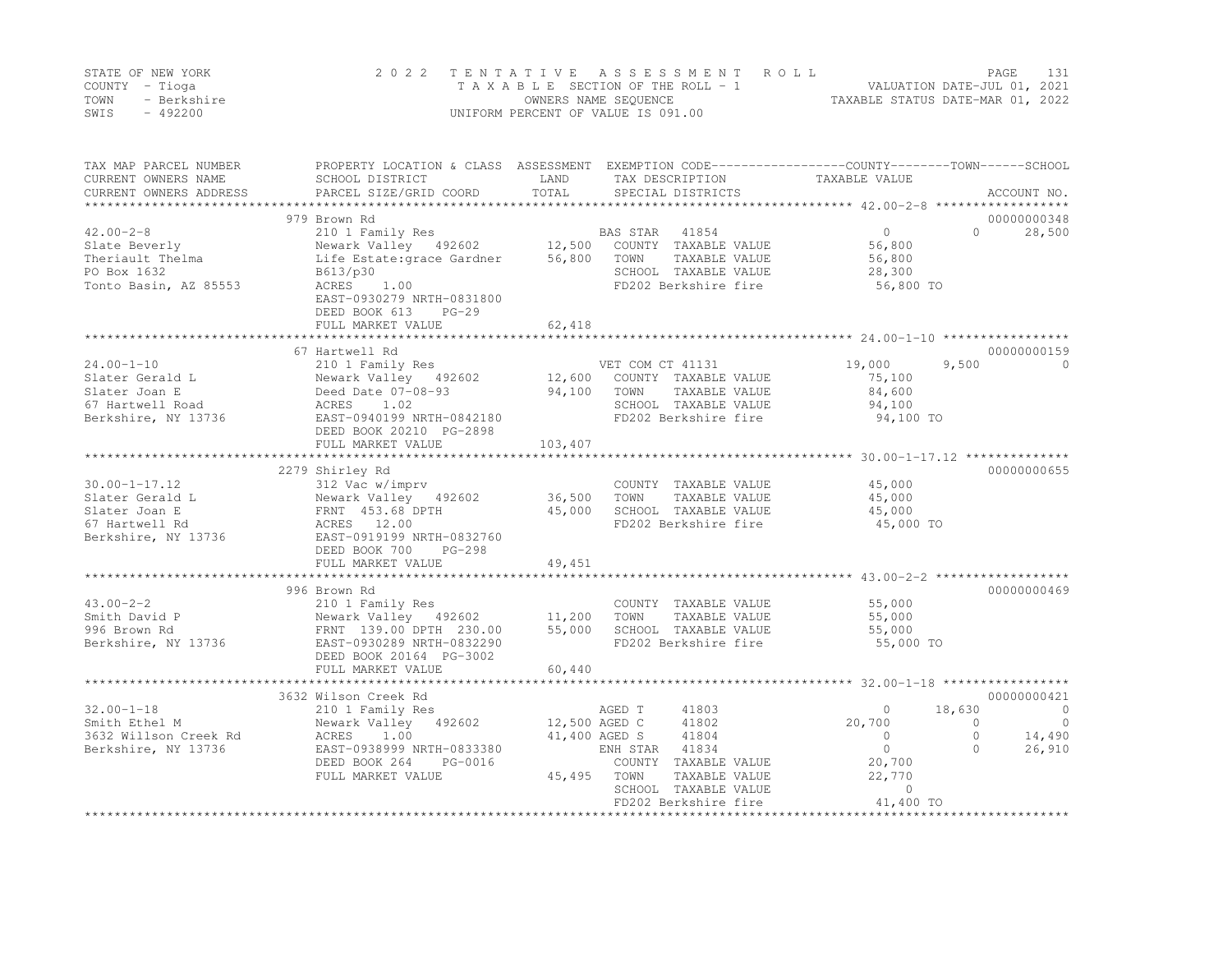|      | STATE OF NEW YORK | 2022 TENTATIVE ASSESSMENT ROLL     |                                  | PAGE                        | 132 |
|------|-------------------|------------------------------------|----------------------------------|-----------------------------|-----|
|      | COUNTY – Tioga    | TAXABLE SECTION OF THE ROLL - 1    |                                  | VALUATION DATE-JUL 01, 2021 |     |
| TOWN | - Berkshire       | OWNERS NAME SEOUENCE               | TAXABLE STATUS DATE-MAR 01, 2022 |                             |     |
| SWIS | $-492200$         | UNIFORM PERCENT OF VALUE IS 091.00 |                                  |                             |     |

| TAX MAP PARCEL NUMBER<br>CURRENT OWNERS NAME<br>CURRENT OWNERS ADDRESS | PROPERTY LOCATION & CLASS ASSESSMENT EXEMPTION CODE----------------COUNTY-------TOWN-----SCHOOL<br>SCHOOL DISTRICT<br>PARCEL SIZE/GRID COORD | LAND<br>TOTAL | TAX DESCRIPTION<br>SPECIAL DISTRICTS  | TAXABLE VALUE    | ACCOUNT NO.                             |
|------------------------------------------------------------------------|----------------------------------------------------------------------------------------------------------------------------------------------|---------------|---------------------------------------|------------------|-----------------------------------------|
|                                                                        |                                                                                                                                              |               |                                       |                  |                                         |
|                                                                        | 12438 Rt 38                                                                                                                                  |               |                                       |                  | 00000000107                             |
| $31.07 - 2 - 11$                                                       | 280 Res Multiple                                                                                                                             |               | COUNTY TAXABLE VALUE                  | 40,000           |                                         |
| Smits Wendy                                                            | Newark Valley 492602                                                                                                                         | 10,300        | TOWN<br>TAXABLE VALUE                 | 40,000           |                                         |
| 12438 RT38                                                             | FRNT 115.69 DPTH 208.98                                                                                                                      | 40,000        | SCHOOL TAXABLE VALUE                  | 40,000           |                                         |
| Berkshire, NY 13736                                                    | EAST-0927439 NRTH-0838760                                                                                                                    |               | FD202 Berkshire fire                  | 40,000 TO        |                                         |
|                                                                        | DEED BOOK 20200 PG-948                                                                                                                       |               |                                       |                  |                                         |
|                                                                        | FULL MARKET VALUE                                                                                                                            | 43,956        |                                       |                  |                                         |
|                                                                        | *******************************                                                                                                              |               |                                       |                  |                                         |
|                                                                        | 13 Rejmer Rd                                                                                                                                 |               |                                       |                  | 00000000472                             |
| $30.00 - 1 - 7$                                                        | 270 Mfg housing                                                                                                                              |               | AGED S<br>41804                       | $\Omega$         | $\Omega$<br>7,770                       |
| Snyder Kim                                                             | Newark Valley 492602 10,700 AGED T                                                                                                           |               | 41803                                 | $\circ$          | 10,360<br>$\overline{0}$                |
| 13 Rejmer Rd                                                           | 75.00 DPTH 407.00<br>FRNT                                                                                                                    | 25,900 AGED C | 41802                                 | 12,950           | $\circ$<br>$\Omega$                     |
| Berkshire, NY 13736                                                    | ACRES<br>0.63                                                                                                                                |               | BAS STAR 41854                        | $\overline{0}$   | $\bigcap$<br>18,130                     |
|                                                                        | EAST-0910659 NRTH-0840450                                                                                                                    |               | COUNTY TAXABLE VALUE                  | 12,950           |                                         |
|                                                                        | DEED BOOK 10635 PG-7001                                                                                                                      |               | TOWN<br>TAXABLE VALUE                 | 15,540           |                                         |
|                                                                        | FULL MARKET VALUE                                                                                                                            |               | 28,462 SCHOOL TAXABLE VALUE           | $\overline{0}$   |                                         |
|                                                                        | **************************************                                                                                                       |               | FD202 Berkshire fire                  | 25,900 TO        |                                         |
|                                                                        |                                                                                                                                              |               |                                       |                  | ********** 24.00-1-6.2 **************** |
| $24.00 - 1 - 6.2$                                                      | Ceurter Rd                                                                                                                                   |               |                                       |                  | 00000000001                             |
| Snyder Thomas L                                                        | 314 Rural vac<10                                                                                                                             | 21,800        | COUNTY TAXABLE VALUE<br>TOWN          | 21,800           |                                         |
| 555 Showers Rd                                                         | Newark Valley<br>492602<br>ACRES 12.01                                                                                                       | 21,800        | TAXABLE VALUE<br>SCHOOL TAXABLE VALUE | 21,800<br>21,800 |                                         |
| New Columbia, PA 17856                                                 | EAST-0943119 NRTH-0845290                                                                                                                    |               | FD202 Berkshire fire                  | 21,800 TO        |                                         |
|                                                                        | DEED BOOK 659<br>$PG-4$                                                                                                                      |               |                                       |                  |                                         |
|                                                                        | FULL MARKET VALUE                                                                                                                            | 23,956        |                                       |                  |                                         |
|                                                                        |                                                                                                                                              |               |                                       |                  |                                         |
|                                                                        | 349 Ceurter Rd                                                                                                                               |               |                                       |                  | 00000000244                             |
| $24.00 - 1 - 6.1$                                                      | 312 Vac w/imprv                                                                                                                              |               | COUNTY TAXABLE VALUE                  | 25,000           |                                         |
| Snyder Tom                                                             | Newark Valley 492602                                                                                                                         | 21,800        | TOWN<br>TAXABLE VALUE                 | 25,000           |                                         |
| 555 Showers Rd                                                         | ACRES 12.01                                                                                                                                  | 25,000        | SCHOOL TAXABLE VALUE                  | 25,000           |                                         |
| New Columbia, PA 17856                                                 | EAST-0943099 NRTH-0845640                                                                                                                    |               | FD202 Berkshire fire                  | 25,000 TO        |                                         |
|                                                                        | DEED BOOK 647<br>$PG-26$                                                                                                                     |               |                                       |                  |                                         |
|                                                                        |                                                                                                                                              |               |                                       |                  |                                         |
|                                                                        |                                                                                                                                              |               |                                       |                  |                                         |
|                                                                        | 14 East Berkshire Rd                                                                                                                         |               |                                       |                  | 00000000296                             |
| $23.19 - 1 - 54$                                                       | 210 1 Family Res                                                                                                                             |               | COUNTY TAXABLE VALUE                  | 44,500           |                                         |
| Sopka Anna M                                                           | Newark Valley 492602                                                                                                                         | 9,500         | TAXABLE VALUE<br>TOWN                 | 44,500           |                                         |
| 14 E Berkshire Rd                                                      | FRNT 116.00 DPTH 148.28                                                                                                                      | 44,500        | SCHOOL TAXABLE VALUE                  | 44,500           |                                         |
| Berkshire, NY 13736                                                    | <b>BANK</b><br>500                                                                                                                           |               | FD202 Berkshire fire                  | 44,500 TO        |                                         |
|                                                                        | EAST-0928099 NRTH-0840510                                                                                                                    |               |                                       |                  |                                         |
|                                                                        | DEED BOOK 20200 PG-805                                                                                                                       |               |                                       |                  |                                         |
|                                                                        | FULL MARKET VALUE                                                                                                                            | 48,901        |                                       |                  |                                         |
|                                                                        |                                                                                                                                              |               |                                       |                  |                                         |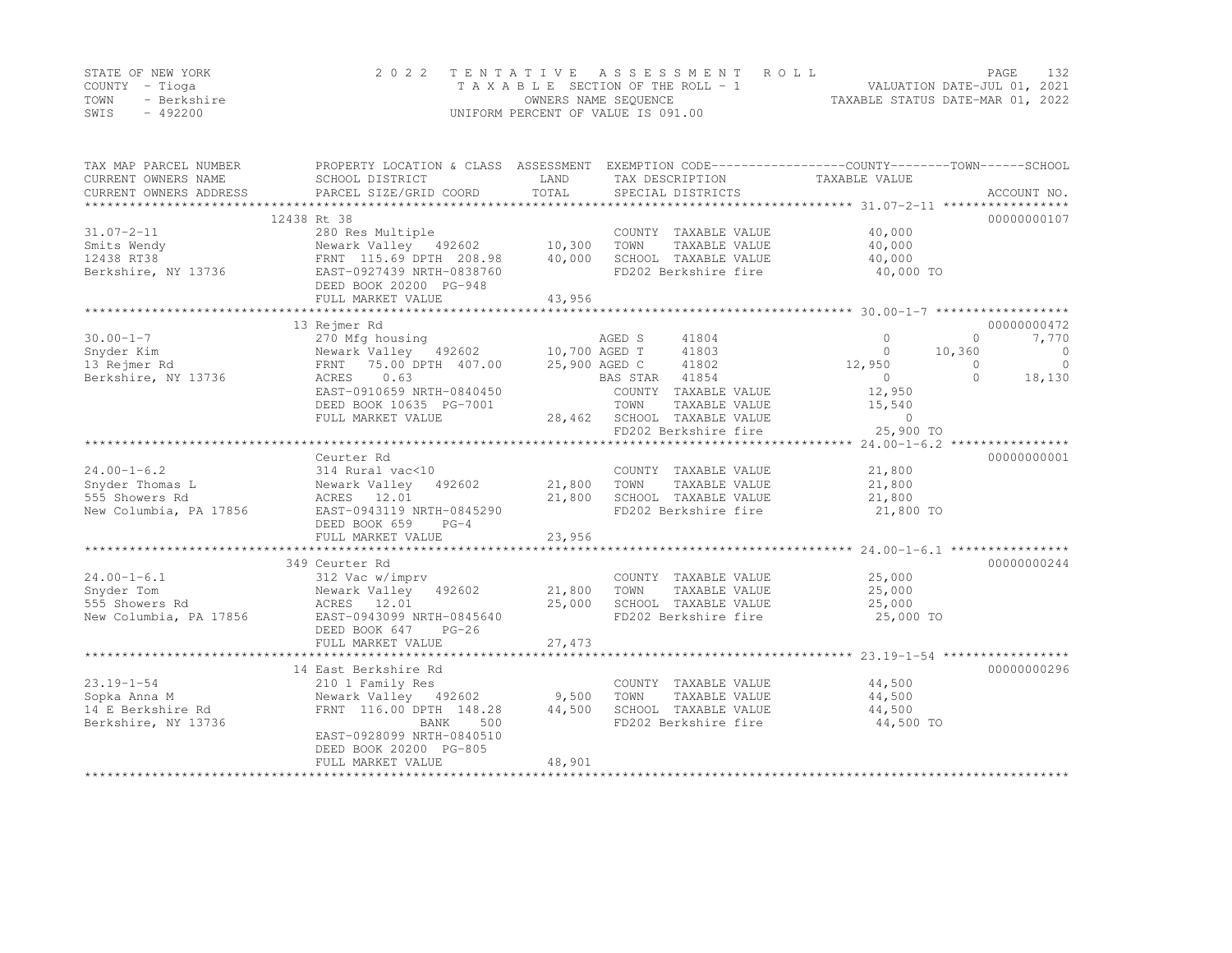|      | STATE OF NEW YORK | 2022 TENTATIVE ASSESSMENT ROLL     | PAGE                             | 133 |
|------|-------------------|------------------------------------|----------------------------------|-----|
|      | COUNTY – Tioga    | TAXABLE SECTION OF THE ROLL - 1    | VALUATION DATE-JUL 01, 2021      |     |
| TOWN | - Berkshire       | OWNERS NAME SEQUENCE               | TAXABLE STATUS DATE-MAR 01, 2022 |     |
| SWIS | $-492200$         | UNIFORM PERCENT OF VALUE IS 091.00 |                                  |     |

| 191 Akins Rd<br>00000000742<br>0<br>71,160<br>$31.00 - 2 - 2.4$<br>210 1 Family Res<br>ENH STAR<br>41834<br>$\Omega$<br>22,500 COUNTY TAXABLE VALUE<br>Newark Valley 492602<br>99,500<br>Spano Joseph A Jr<br>99,500<br>Deed Date 07-19-94<br>TOWN<br>TAXABLE VALUE<br>99,500<br>Spano Deborah<br>191 Akins Rd<br>ACRES<br>5.00<br>SCHOOL TAXABLE VALUE<br>28,340<br>FD202 Berkshire fire<br>99,500 TO<br>Berkshire, NY 13736-2224<br>EAST-0924988 NRTH-0834995<br>DEED BOOK 558<br>PG-263<br>109,341<br>FULL MARKET VALUE<br>Glen Rd<br>00000000904<br>$22.00 - 2 - 29$<br>322 Rural vac>10<br>COUNTY TAXABLE VALUE<br>14,000<br>14,000<br>TAXABLE VALUE<br>Spaulding Chris W<br>Newark Valley 492602<br>TOWN<br>14,000<br>7.12<br>14,000<br>SCHOOL TAXABLE VALUE<br>14,000<br>127 Dominick Road<br>ACRES<br>EAST-0919407 NRTH-0843683<br>FD202 Berkshire fire<br>Candor, NY 13743<br>14,000 TO<br>DEED BOOK 20170 PG-2055<br>15,385<br>FULL MARKET VALUE<br>149 Turkey Hill Rd<br>00000000266<br>$24.00 - 1 - 23.2$<br>135,000<br>240 Rural res<br>COUNTY TAXABLE VALUE<br>492602<br>Speicher Mike<br>Newark Valley<br>84,200<br>TOWN<br>TAXABLE VALUE<br>135,000<br>SCHOOL TAXABLE VALUE<br>Speicher Lydiann<br>135,000<br>135,000<br>ACRES 40.50<br>AG003 North tioga ag dist<br>149 Turkey Hill Rd<br>EAST-0937900 NRTH-0844302<br>40.50 AC<br>FD202 Berkshire fire<br>Berkshire, NY 13736<br>DEED BOOK 20180 PG-1930<br>135,000 TO<br>148,352<br>FULL MARKET VALUE<br>MAY BE SUBJECT TO PAYMENT<br>UNDER AGDIST LAW TIL 2023<br>00000000265<br>Turkey Hill Rd<br>$24.00 - 1 - 29.1$<br>70,270<br>70,270<br>105 Vac farmland<br>AG CEIL CO 41720<br>70,270<br>Speicher Mike<br>Newark Valley 492602<br>99,800<br>COUNTY TAXABLE VALUE<br>29,530<br>Speicher Lydiann<br>99,800<br>29,530<br>ACRES 62.70<br>TOWN<br>TAXABLE VALUE<br>404 Middle Rd<br>EAST-0937469 NRTH-0843360<br>SCHOOL TAXABLE VALUE<br>29,530<br>Aaronsburg, PA 16820<br>AG003 North tioga ag dist<br>DEED BOOK 20180 PG-1930<br>62.70 AC<br>29,530 TO<br>109,670 FD202 Berkshire fire<br>FULL MARKET VALUE<br>70,270 EX<br>MAY BE SUBJECT TO PAYMENT<br>UNDER AGDIST LAW TIL 2026<br>351 East Berkshire Rd<br>00000000267<br>24.00-1-51.111<br>20,000<br>20,000<br>112 Dairy farm<br>AG BLDG<br>41700<br>20,000<br>SPEICHER, Henry, SPEICHER, Eli Newark Valley 492602<br>102,900 AG CEIL IN 41730<br>66,267<br>66,267<br>66,267<br>SPEICHER, Noah SPEICHER, Hosea ACRES 57.00<br>266,700 COUNTY TAXABLE VALUE<br>180,433<br>351 E Berkshire Rd.<br>EAST-0934954 NRTH-0842855<br>DEED BOOK 20180 PG-2303<br>TOWN<br>TAXABLE VALUE<br>180,433<br>Berkshire, NY 13736<br>SCHOOL TAXABLE VALUE<br>180,433<br>293,077 AG003 North tioga ag dist<br>FULL MARKET VALUE<br>57.00 AC<br>200,433 TO<br>FD202 Berkshire fire<br>MAY BE SUBJECT TO PAYMENT<br>66,267 EX<br>UNDER AGDIST LAW TIL 2029<br>************** | TAX MAP PARCEL NUMBER<br>CURRENT OWNERS NAME<br>CURRENT OWNERS ADDRESS | SCHOOL DISTRICT<br>PARCEL SIZE/GRID COORD | LAND<br>TOTAL | PROPERTY LOCATION & CLASS ASSESSMENT EXEMPTION CODE----------------COUNTY-------TOWN------SCHOOL<br>TAX DESCRIPTION<br>SPECIAL DISTRICTS | TAXABLE VALUE | ACCOUNT NO. |
|-------------------------------------------------------------------------------------------------------------------------------------------------------------------------------------------------------------------------------------------------------------------------------------------------------------------------------------------------------------------------------------------------------------------------------------------------------------------------------------------------------------------------------------------------------------------------------------------------------------------------------------------------------------------------------------------------------------------------------------------------------------------------------------------------------------------------------------------------------------------------------------------------------------------------------------------------------------------------------------------------------------------------------------------------------------------------------------------------------------------------------------------------------------------------------------------------------------------------------------------------------------------------------------------------------------------------------------------------------------------------------------------------------------------------------------------------------------------------------------------------------------------------------------------------------------------------------------------------------------------------------------------------------------------------------------------------------------------------------------------------------------------------------------------------------------------------------------------------------------------------------------------------------------------------------------------------------------------------------------------------------------------------------------------------------------------------------------------------------------------------------------------------------------------------------------------------------------------------------------------------------------------------------------------------------------------------------------------------------------------------------------------------------------------------------------------------------------------------------------------------------------------------------------------------------------------------------------------------------------------------------------------------------------------------------------------------------------------------------------------------------------------------------------------------------------------------------------------------------------------------------------|------------------------------------------------------------------------|-------------------------------------------|---------------|------------------------------------------------------------------------------------------------------------------------------------------|---------------|-------------|
|                                                                                                                                                                                                                                                                                                                                                                                                                                                                                                                                                                                                                                                                                                                                                                                                                                                                                                                                                                                                                                                                                                                                                                                                                                                                                                                                                                                                                                                                                                                                                                                                                                                                                                                                                                                                                                                                                                                                                                                                                                                                                                                                                                                                                                                                                                                                                                                                                                                                                                                                                                                                                                                                                                                                                                                                                                                                                     | *************************                                              |                                           |               |                                                                                                                                          |               |             |
|                                                                                                                                                                                                                                                                                                                                                                                                                                                                                                                                                                                                                                                                                                                                                                                                                                                                                                                                                                                                                                                                                                                                                                                                                                                                                                                                                                                                                                                                                                                                                                                                                                                                                                                                                                                                                                                                                                                                                                                                                                                                                                                                                                                                                                                                                                                                                                                                                                                                                                                                                                                                                                                                                                                                                                                                                                                                                     |                                                                        |                                           |               |                                                                                                                                          |               |             |
|                                                                                                                                                                                                                                                                                                                                                                                                                                                                                                                                                                                                                                                                                                                                                                                                                                                                                                                                                                                                                                                                                                                                                                                                                                                                                                                                                                                                                                                                                                                                                                                                                                                                                                                                                                                                                                                                                                                                                                                                                                                                                                                                                                                                                                                                                                                                                                                                                                                                                                                                                                                                                                                                                                                                                                                                                                                                                     |                                                                        |                                           |               |                                                                                                                                          |               |             |
|                                                                                                                                                                                                                                                                                                                                                                                                                                                                                                                                                                                                                                                                                                                                                                                                                                                                                                                                                                                                                                                                                                                                                                                                                                                                                                                                                                                                                                                                                                                                                                                                                                                                                                                                                                                                                                                                                                                                                                                                                                                                                                                                                                                                                                                                                                                                                                                                                                                                                                                                                                                                                                                                                                                                                                                                                                                                                     |                                                                        |                                           |               |                                                                                                                                          |               |             |
|                                                                                                                                                                                                                                                                                                                                                                                                                                                                                                                                                                                                                                                                                                                                                                                                                                                                                                                                                                                                                                                                                                                                                                                                                                                                                                                                                                                                                                                                                                                                                                                                                                                                                                                                                                                                                                                                                                                                                                                                                                                                                                                                                                                                                                                                                                                                                                                                                                                                                                                                                                                                                                                                                                                                                                                                                                                                                     |                                                                        |                                           |               |                                                                                                                                          |               |             |
|                                                                                                                                                                                                                                                                                                                                                                                                                                                                                                                                                                                                                                                                                                                                                                                                                                                                                                                                                                                                                                                                                                                                                                                                                                                                                                                                                                                                                                                                                                                                                                                                                                                                                                                                                                                                                                                                                                                                                                                                                                                                                                                                                                                                                                                                                                                                                                                                                                                                                                                                                                                                                                                                                                                                                                                                                                                                                     |                                                                        |                                           |               |                                                                                                                                          |               |             |
|                                                                                                                                                                                                                                                                                                                                                                                                                                                                                                                                                                                                                                                                                                                                                                                                                                                                                                                                                                                                                                                                                                                                                                                                                                                                                                                                                                                                                                                                                                                                                                                                                                                                                                                                                                                                                                                                                                                                                                                                                                                                                                                                                                                                                                                                                                                                                                                                                                                                                                                                                                                                                                                                                                                                                                                                                                                                                     |                                                                        |                                           |               |                                                                                                                                          |               |             |
|                                                                                                                                                                                                                                                                                                                                                                                                                                                                                                                                                                                                                                                                                                                                                                                                                                                                                                                                                                                                                                                                                                                                                                                                                                                                                                                                                                                                                                                                                                                                                                                                                                                                                                                                                                                                                                                                                                                                                                                                                                                                                                                                                                                                                                                                                                                                                                                                                                                                                                                                                                                                                                                                                                                                                                                                                                                                                     |                                                                        |                                           |               |                                                                                                                                          |               |             |
|                                                                                                                                                                                                                                                                                                                                                                                                                                                                                                                                                                                                                                                                                                                                                                                                                                                                                                                                                                                                                                                                                                                                                                                                                                                                                                                                                                                                                                                                                                                                                                                                                                                                                                                                                                                                                                                                                                                                                                                                                                                                                                                                                                                                                                                                                                                                                                                                                                                                                                                                                                                                                                                                                                                                                                                                                                                                                     |                                                                        |                                           |               |                                                                                                                                          |               |             |
|                                                                                                                                                                                                                                                                                                                                                                                                                                                                                                                                                                                                                                                                                                                                                                                                                                                                                                                                                                                                                                                                                                                                                                                                                                                                                                                                                                                                                                                                                                                                                                                                                                                                                                                                                                                                                                                                                                                                                                                                                                                                                                                                                                                                                                                                                                                                                                                                                                                                                                                                                                                                                                                                                                                                                                                                                                                                                     |                                                                        |                                           |               |                                                                                                                                          |               |             |
|                                                                                                                                                                                                                                                                                                                                                                                                                                                                                                                                                                                                                                                                                                                                                                                                                                                                                                                                                                                                                                                                                                                                                                                                                                                                                                                                                                                                                                                                                                                                                                                                                                                                                                                                                                                                                                                                                                                                                                                                                                                                                                                                                                                                                                                                                                                                                                                                                                                                                                                                                                                                                                                                                                                                                                                                                                                                                     |                                                                        |                                           |               |                                                                                                                                          |               |             |
|                                                                                                                                                                                                                                                                                                                                                                                                                                                                                                                                                                                                                                                                                                                                                                                                                                                                                                                                                                                                                                                                                                                                                                                                                                                                                                                                                                                                                                                                                                                                                                                                                                                                                                                                                                                                                                                                                                                                                                                                                                                                                                                                                                                                                                                                                                                                                                                                                                                                                                                                                                                                                                                                                                                                                                                                                                                                                     |                                                                        |                                           |               |                                                                                                                                          |               |             |
|                                                                                                                                                                                                                                                                                                                                                                                                                                                                                                                                                                                                                                                                                                                                                                                                                                                                                                                                                                                                                                                                                                                                                                                                                                                                                                                                                                                                                                                                                                                                                                                                                                                                                                                                                                                                                                                                                                                                                                                                                                                                                                                                                                                                                                                                                                                                                                                                                                                                                                                                                                                                                                                                                                                                                                                                                                                                                     |                                                                        |                                           |               |                                                                                                                                          |               |             |
|                                                                                                                                                                                                                                                                                                                                                                                                                                                                                                                                                                                                                                                                                                                                                                                                                                                                                                                                                                                                                                                                                                                                                                                                                                                                                                                                                                                                                                                                                                                                                                                                                                                                                                                                                                                                                                                                                                                                                                                                                                                                                                                                                                                                                                                                                                                                                                                                                                                                                                                                                                                                                                                                                                                                                                                                                                                                                     |                                                                        |                                           |               |                                                                                                                                          |               |             |
|                                                                                                                                                                                                                                                                                                                                                                                                                                                                                                                                                                                                                                                                                                                                                                                                                                                                                                                                                                                                                                                                                                                                                                                                                                                                                                                                                                                                                                                                                                                                                                                                                                                                                                                                                                                                                                                                                                                                                                                                                                                                                                                                                                                                                                                                                                                                                                                                                                                                                                                                                                                                                                                                                                                                                                                                                                                                                     |                                                                        |                                           |               |                                                                                                                                          |               |             |
|                                                                                                                                                                                                                                                                                                                                                                                                                                                                                                                                                                                                                                                                                                                                                                                                                                                                                                                                                                                                                                                                                                                                                                                                                                                                                                                                                                                                                                                                                                                                                                                                                                                                                                                                                                                                                                                                                                                                                                                                                                                                                                                                                                                                                                                                                                                                                                                                                                                                                                                                                                                                                                                                                                                                                                                                                                                                                     |                                                                        |                                           |               |                                                                                                                                          |               |             |
|                                                                                                                                                                                                                                                                                                                                                                                                                                                                                                                                                                                                                                                                                                                                                                                                                                                                                                                                                                                                                                                                                                                                                                                                                                                                                                                                                                                                                                                                                                                                                                                                                                                                                                                                                                                                                                                                                                                                                                                                                                                                                                                                                                                                                                                                                                                                                                                                                                                                                                                                                                                                                                                                                                                                                                                                                                                                                     |                                                                        |                                           |               |                                                                                                                                          |               |             |
|                                                                                                                                                                                                                                                                                                                                                                                                                                                                                                                                                                                                                                                                                                                                                                                                                                                                                                                                                                                                                                                                                                                                                                                                                                                                                                                                                                                                                                                                                                                                                                                                                                                                                                                                                                                                                                                                                                                                                                                                                                                                                                                                                                                                                                                                                                                                                                                                                                                                                                                                                                                                                                                                                                                                                                                                                                                                                     |                                                                        |                                           |               |                                                                                                                                          |               |             |
|                                                                                                                                                                                                                                                                                                                                                                                                                                                                                                                                                                                                                                                                                                                                                                                                                                                                                                                                                                                                                                                                                                                                                                                                                                                                                                                                                                                                                                                                                                                                                                                                                                                                                                                                                                                                                                                                                                                                                                                                                                                                                                                                                                                                                                                                                                                                                                                                                                                                                                                                                                                                                                                                                                                                                                                                                                                                                     |                                                                        |                                           |               |                                                                                                                                          |               |             |
|                                                                                                                                                                                                                                                                                                                                                                                                                                                                                                                                                                                                                                                                                                                                                                                                                                                                                                                                                                                                                                                                                                                                                                                                                                                                                                                                                                                                                                                                                                                                                                                                                                                                                                                                                                                                                                                                                                                                                                                                                                                                                                                                                                                                                                                                                                                                                                                                                                                                                                                                                                                                                                                                                                                                                                                                                                                                                     |                                                                        |                                           |               |                                                                                                                                          |               |             |
|                                                                                                                                                                                                                                                                                                                                                                                                                                                                                                                                                                                                                                                                                                                                                                                                                                                                                                                                                                                                                                                                                                                                                                                                                                                                                                                                                                                                                                                                                                                                                                                                                                                                                                                                                                                                                                                                                                                                                                                                                                                                                                                                                                                                                                                                                                                                                                                                                                                                                                                                                                                                                                                                                                                                                                                                                                                                                     |                                                                        |                                           |               |                                                                                                                                          |               |             |
|                                                                                                                                                                                                                                                                                                                                                                                                                                                                                                                                                                                                                                                                                                                                                                                                                                                                                                                                                                                                                                                                                                                                                                                                                                                                                                                                                                                                                                                                                                                                                                                                                                                                                                                                                                                                                                                                                                                                                                                                                                                                                                                                                                                                                                                                                                                                                                                                                                                                                                                                                                                                                                                                                                                                                                                                                                                                                     |                                                                        |                                           |               |                                                                                                                                          |               |             |
|                                                                                                                                                                                                                                                                                                                                                                                                                                                                                                                                                                                                                                                                                                                                                                                                                                                                                                                                                                                                                                                                                                                                                                                                                                                                                                                                                                                                                                                                                                                                                                                                                                                                                                                                                                                                                                                                                                                                                                                                                                                                                                                                                                                                                                                                                                                                                                                                                                                                                                                                                                                                                                                                                                                                                                                                                                                                                     |                                                                        |                                           |               |                                                                                                                                          |               |             |
|                                                                                                                                                                                                                                                                                                                                                                                                                                                                                                                                                                                                                                                                                                                                                                                                                                                                                                                                                                                                                                                                                                                                                                                                                                                                                                                                                                                                                                                                                                                                                                                                                                                                                                                                                                                                                                                                                                                                                                                                                                                                                                                                                                                                                                                                                                                                                                                                                                                                                                                                                                                                                                                                                                                                                                                                                                                                                     |                                                                        |                                           |               |                                                                                                                                          |               |             |
|                                                                                                                                                                                                                                                                                                                                                                                                                                                                                                                                                                                                                                                                                                                                                                                                                                                                                                                                                                                                                                                                                                                                                                                                                                                                                                                                                                                                                                                                                                                                                                                                                                                                                                                                                                                                                                                                                                                                                                                                                                                                                                                                                                                                                                                                                                                                                                                                                                                                                                                                                                                                                                                                                                                                                                                                                                                                                     |                                                                        |                                           |               |                                                                                                                                          |               |             |
|                                                                                                                                                                                                                                                                                                                                                                                                                                                                                                                                                                                                                                                                                                                                                                                                                                                                                                                                                                                                                                                                                                                                                                                                                                                                                                                                                                                                                                                                                                                                                                                                                                                                                                                                                                                                                                                                                                                                                                                                                                                                                                                                                                                                                                                                                                                                                                                                                                                                                                                                                                                                                                                                                                                                                                                                                                                                                     |                                                                        |                                           |               |                                                                                                                                          |               |             |
|                                                                                                                                                                                                                                                                                                                                                                                                                                                                                                                                                                                                                                                                                                                                                                                                                                                                                                                                                                                                                                                                                                                                                                                                                                                                                                                                                                                                                                                                                                                                                                                                                                                                                                                                                                                                                                                                                                                                                                                                                                                                                                                                                                                                                                                                                                                                                                                                                                                                                                                                                                                                                                                                                                                                                                                                                                                                                     |                                                                        |                                           |               |                                                                                                                                          |               |             |
|                                                                                                                                                                                                                                                                                                                                                                                                                                                                                                                                                                                                                                                                                                                                                                                                                                                                                                                                                                                                                                                                                                                                                                                                                                                                                                                                                                                                                                                                                                                                                                                                                                                                                                                                                                                                                                                                                                                                                                                                                                                                                                                                                                                                                                                                                                                                                                                                                                                                                                                                                                                                                                                                                                                                                                                                                                                                                     |                                                                        |                                           |               |                                                                                                                                          |               |             |
|                                                                                                                                                                                                                                                                                                                                                                                                                                                                                                                                                                                                                                                                                                                                                                                                                                                                                                                                                                                                                                                                                                                                                                                                                                                                                                                                                                                                                                                                                                                                                                                                                                                                                                                                                                                                                                                                                                                                                                                                                                                                                                                                                                                                                                                                                                                                                                                                                                                                                                                                                                                                                                                                                                                                                                                                                                                                                     |                                                                        |                                           |               |                                                                                                                                          |               |             |
|                                                                                                                                                                                                                                                                                                                                                                                                                                                                                                                                                                                                                                                                                                                                                                                                                                                                                                                                                                                                                                                                                                                                                                                                                                                                                                                                                                                                                                                                                                                                                                                                                                                                                                                                                                                                                                                                                                                                                                                                                                                                                                                                                                                                                                                                                                                                                                                                                                                                                                                                                                                                                                                                                                                                                                                                                                                                                     |                                                                        |                                           |               |                                                                                                                                          |               |             |
|                                                                                                                                                                                                                                                                                                                                                                                                                                                                                                                                                                                                                                                                                                                                                                                                                                                                                                                                                                                                                                                                                                                                                                                                                                                                                                                                                                                                                                                                                                                                                                                                                                                                                                                                                                                                                                                                                                                                                                                                                                                                                                                                                                                                                                                                                                                                                                                                                                                                                                                                                                                                                                                                                                                                                                                                                                                                                     |                                                                        |                                           |               |                                                                                                                                          |               |             |
|                                                                                                                                                                                                                                                                                                                                                                                                                                                                                                                                                                                                                                                                                                                                                                                                                                                                                                                                                                                                                                                                                                                                                                                                                                                                                                                                                                                                                                                                                                                                                                                                                                                                                                                                                                                                                                                                                                                                                                                                                                                                                                                                                                                                                                                                                                                                                                                                                                                                                                                                                                                                                                                                                                                                                                                                                                                                                     |                                                                        |                                           |               |                                                                                                                                          |               |             |
|                                                                                                                                                                                                                                                                                                                                                                                                                                                                                                                                                                                                                                                                                                                                                                                                                                                                                                                                                                                                                                                                                                                                                                                                                                                                                                                                                                                                                                                                                                                                                                                                                                                                                                                                                                                                                                                                                                                                                                                                                                                                                                                                                                                                                                                                                                                                                                                                                                                                                                                                                                                                                                                                                                                                                                                                                                                                                     |                                                                        |                                           |               |                                                                                                                                          |               |             |
|                                                                                                                                                                                                                                                                                                                                                                                                                                                                                                                                                                                                                                                                                                                                                                                                                                                                                                                                                                                                                                                                                                                                                                                                                                                                                                                                                                                                                                                                                                                                                                                                                                                                                                                                                                                                                                                                                                                                                                                                                                                                                                                                                                                                                                                                                                                                                                                                                                                                                                                                                                                                                                                                                                                                                                                                                                                                                     |                                                                        |                                           |               |                                                                                                                                          |               |             |
|                                                                                                                                                                                                                                                                                                                                                                                                                                                                                                                                                                                                                                                                                                                                                                                                                                                                                                                                                                                                                                                                                                                                                                                                                                                                                                                                                                                                                                                                                                                                                                                                                                                                                                                                                                                                                                                                                                                                                                                                                                                                                                                                                                                                                                                                                                                                                                                                                                                                                                                                                                                                                                                                                                                                                                                                                                                                                     |                                                                        |                                           |               |                                                                                                                                          |               |             |
|                                                                                                                                                                                                                                                                                                                                                                                                                                                                                                                                                                                                                                                                                                                                                                                                                                                                                                                                                                                                                                                                                                                                                                                                                                                                                                                                                                                                                                                                                                                                                                                                                                                                                                                                                                                                                                                                                                                                                                                                                                                                                                                                                                                                                                                                                                                                                                                                                                                                                                                                                                                                                                                                                                                                                                                                                                                                                     |                                                                        |                                           |               |                                                                                                                                          |               |             |
|                                                                                                                                                                                                                                                                                                                                                                                                                                                                                                                                                                                                                                                                                                                                                                                                                                                                                                                                                                                                                                                                                                                                                                                                                                                                                                                                                                                                                                                                                                                                                                                                                                                                                                                                                                                                                                                                                                                                                                                                                                                                                                                                                                                                                                                                                                                                                                                                                                                                                                                                                                                                                                                                                                                                                                                                                                                                                     |                                                                        |                                           |               |                                                                                                                                          |               |             |
|                                                                                                                                                                                                                                                                                                                                                                                                                                                                                                                                                                                                                                                                                                                                                                                                                                                                                                                                                                                                                                                                                                                                                                                                                                                                                                                                                                                                                                                                                                                                                                                                                                                                                                                                                                                                                                                                                                                                                                                                                                                                                                                                                                                                                                                                                                                                                                                                                                                                                                                                                                                                                                                                                                                                                                                                                                                                                     |                                                                        |                                           |               |                                                                                                                                          |               |             |
|                                                                                                                                                                                                                                                                                                                                                                                                                                                                                                                                                                                                                                                                                                                                                                                                                                                                                                                                                                                                                                                                                                                                                                                                                                                                                                                                                                                                                                                                                                                                                                                                                                                                                                                                                                                                                                                                                                                                                                                                                                                                                                                                                                                                                                                                                                                                                                                                                                                                                                                                                                                                                                                                                                                                                                                                                                                                                     |                                                                        |                                           |               |                                                                                                                                          |               |             |
|                                                                                                                                                                                                                                                                                                                                                                                                                                                                                                                                                                                                                                                                                                                                                                                                                                                                                                                                                                                                                                                                                                                                                                                                                                                                                                                                                                                                                                                                                                                                                                                                                                                                                                                                                                                                                                                                                                                                                                                                                                                                                                                                                                                                                                                                                                                                                                                                                                                                                                                                                                                                                                                                                                                                                                                                                                                                                     |                                                                        |                                           |               |                                                                                                                                          |               |             |
|                                                                                                                                                                                                                                                                                                                                                                                                                                                                                                                                                                                                                                                                                                                                                                                                                                                                                                                                                                                                                                                                                                                                                                                                                                                                                                                                                                                                                                                                                                                                                                                                                                                                                                                                                                                                                                                                                                                                                                                                                                                                                                                                                                                                                                                                                                                                                                                                                                                                                                                                                                                                                                                                                                                                                                                                                                                                                     |                                                                        |                                           |               |                                                                                                                                          |               |             |
|                                                                                                                                                                                                                                                                                                                                                                                                                                                                                                                                                                                                                                                                                                                                                                                                                                                                                                                                                                                                                                                                                                                                                                                                                                                                                                                                                                                                                                                                                                                                                                                                                                                                                                                                                                                                                                                                                                                                                                                                                                                                                                                                                                                                                                                                                                                                                                                                                                                                                                                                                                                                                                                                                                                                                                                                                                                                                     |                                                                        |                                           |               |                                                                                                                                          |               |             |
|                                                                                                                                                                                                                                                                                                                                                                                                                                                                                                                                                                                                                                                                                                                                                                                                                                                                                                                                                                                                                                                                                                                                                                                                                                                                                                                                                                                                                                                                                                                                                                                                                                                                                                                                                                                                                                                                                                                                                                                                                                                                                                                                                                                                                                                                                                                                                                                                                                                                                                                                                                                                                                                                                                                                                                                                                                                                                     |                                                                        |                                           |               |                                                                                                                                          |               |             |
|                                                                                                                                                                                                                                                                                                                                                                                                                                                                                                                                                                                                                                                                                                                                                                                                                                                                                                                                                                                                                                                                                                                                                                                                                                                                                                                                                                                                                                                                                                                                                                                                                                                                                                                                                                                                                                                                                                                                                                                                                                                                                                                                                                                                                                                                                                                                                                                                                                                                                                                                                                                                                                                                                                                                                                                                                                                                                     |                                                                        |                                           |               |                                                                                                                                          |               |             |
|                                                                                                                                                                                                                                                                                                                                                                                                                                                                                                                                                                                                                                                                                                                                                                                                                                                                                                                                                                                                                                                                                                                                                                                                                                                                                                                                                                                                                                                                                                                                                                                                                                                                                                                                                                                                                                                                                                                                                                                                                                                                                                                                                                                                                                                                                                                                                                                                                                                                                                                                                                                                                                                                                                                                                                                                                                                                                     |                                                                        |                                           |               |                                                                                                                                          |               |             |
|                                                                                                                                                                                                                                                                                                                                                                                                                                                                                                                                                                                                                                                                                                                                                                                                                                                                                                                                                                                                                                                                                                                                                                                                                                                                                                                                                                                                                                                                                                                                                                                                                                                                                                                                                                                                                                                                                                                                                                                                                                                                                                                                                                                                                                                                                                                                                                                                                                                                                                                                                                                                                                                                                                                                                                                                                                                                                     |                                                                        |                                           |               |                                                                                                                                          |               |             |
|                                                                                                                                                                                                                                                                                                                                                                                                                                                                                                                                                                                                                                                                                                                                                                                                                                                                                                                                                                                                                                                                                                                                                                                                                                                                                                                                                                                                                                                                                                                                                                                                                                                                                                                                                                                                                                                                                                                                                                                                                                                                                                                                                                                                                                                                                                                                                                                                                                                                                                                                                                                                                                                                                                                                                                                                                                                                                     |                                                                        |                                           |               |                                                                                                                                          |               |             |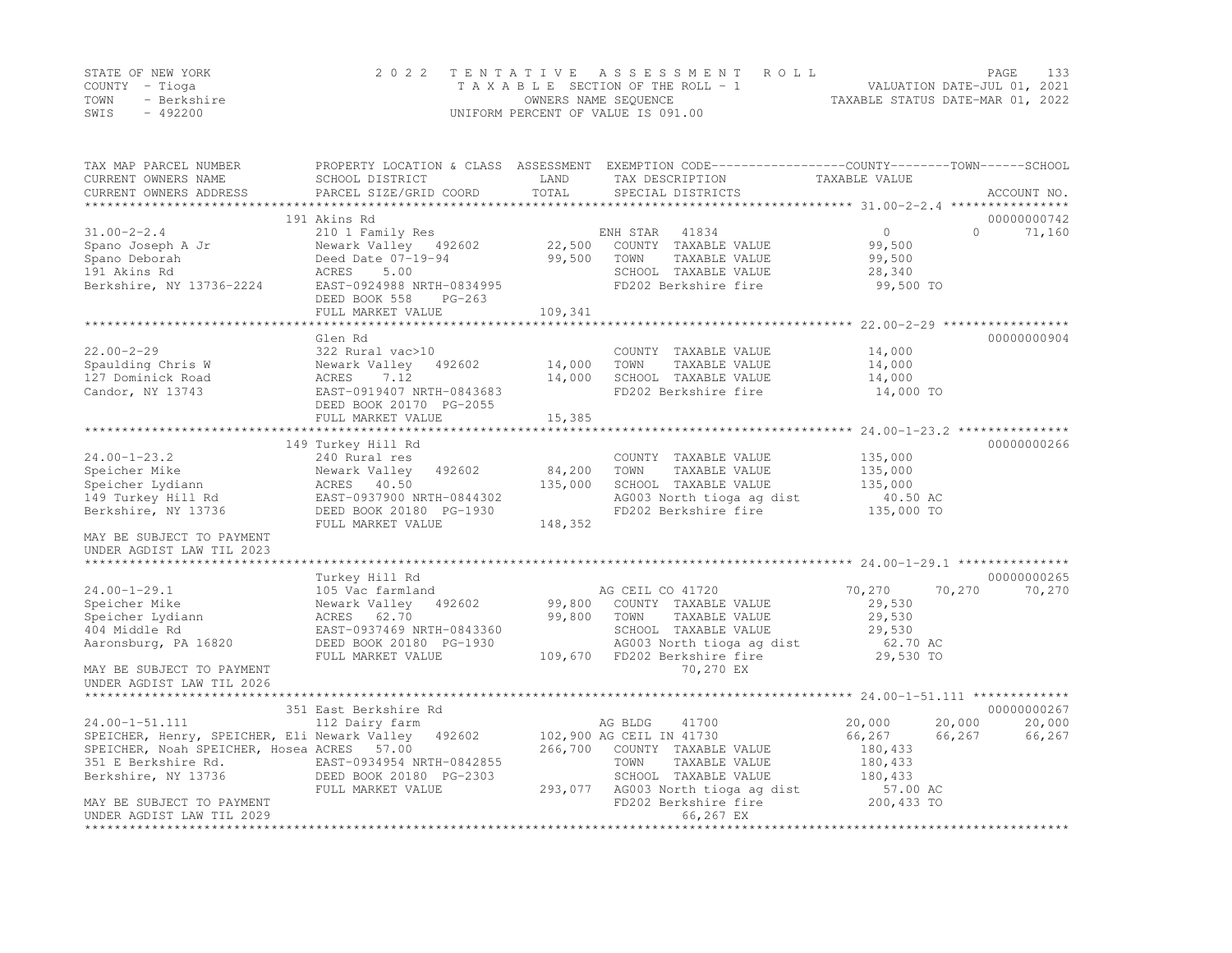|      | STATE OF NEW YORK | 2022 TENTATIVE ASSESSMENT ROLL     | PAGE                             | 134 |
|------|-------------------|------------------------------------|----------------------------------|-----|
|      | COUNTY – Tioga    | TAXABLE SECTION OF THE ROLL - 1    | VALUATION DATE-JUL 01, 2021      |     |
| TOWN | - Berkshire       | OWNERS NAME SEQUENCE               | TAXABLE STATUS DATE-MAR 01, 2022 |     |
| SWIS | $-492200$         | UNIFORM PERCENT OF VALUE IS 091.00 |                                  |     |

| TAX MAP PARCEL NUMBER<br>CURRENT OWNERS NAME<br>CURRENT OWNERS ADDRESS | SCHOOL DISTRICT<br>PARCEL SIZE/GRID COORD | LAND<br>TOTAL | PROPERTY LOCATION & CLASS ASSESSMENT EXEMPTION CODE----------------COUNTY-------TOWN------SCHOOL<br>TAX DESCRIPTION<br>SPECIAL DISTRICTS | TAXABLE VALUE  | ACCOUNT NO.        |
|------------------------------------------------------------------------|-------------------------------------------|---------------|------------------------------------------------------------------------------------------------------------------------------------------|----------------|--------------------|
|                                                                        |                                           |               |                                                                                                                                          |                |                    |
|                                                                        | 150 Barnes Hill Rd                        |               |                                                                                                                                          |                | 00000000521        |
| $24.00 - 1 - 16.13$                                                    | 210 1 Family Res                          |               | COUNTY TAXABLE VALUE                                                                                                                     | 69,000         |                    |
| Spoonhower Marissa K                                                   | Newark Valley 492602                      | 13,900        | TOWN<br>TAXABLE VALUE                                                                                                                    | 69,000         |                    |
| Spoonhower Shayne                                                      | Gas lease 3/22/2008 5 yea                 | 69,000        | SCHOOL TAXABLE VALUE                                                                                                                     | 69,000         |                    |
| 150 Barnes Hill Road                                                   | ACRES<br>1.69 BANK<br>8                   |               | FD202 Berkshire fire                                                                                                                     | 69,000 TO      |                    |
| Berkshire, NY 13736                                                    | EAST-0943326 NRTH-0840092                 |               |                                                                                                                                          |                |                    |
|                                                                        | DEED BOOK 20210 PG-5104                   |               |                                                                                                                                          |                |                    |
|                                                                        | FULL MARKET VALUE                         | 75,824        |                                                                                                                                          |                |                    |
|                                                                        |                                           |               |                                                                                                                                          |                |                    |
|                                                                        | 128 Barnes Hill Rd                        |               |                                                                                                                                          |                | 00000000612        |
| $24.00 - 1 - 16.2$                                                     | 210 1 Family Res                          |               | COUNTY TAXABLE VALUE                                                                                                                     | 103,500        |                    |
| Spoonhower Patsi                                                       | Newark Valley 492602                      | 20,500        | TOWN<br>TAXABLE VALUE                                                                                                                    | 103,500        |                    |
| Spoonhower Chance J                                                    | Gas lease 3/25/2008 5 yea                 | 103,500       | SCHOOL TAXABLE VALUE                                                                                                                     | 103,500        |                    |
| 128 Barnes Hill Rd                                                     | 4.20<br>ACRES                             |               | AG003 North tioga ag dist                                                                                                                | 4.20 AC        |                    |
| Berkshire, NY 13736                                                    | EAST-0942819 NRTH-0840980                 |               | FD202 Berkshire fire                                                                                                                     | 103,500 TO     |                    |
|                                                                        | DEED BOOK 15358 PG-9001                   |               |                                                                                                                                          |                |                    |
|                                                                        | FULL MARKET VALUE                         | 113,736       |                                                                                                                                          |                |                    |
|                                                                        | ***************************               |               |                                                                                                                                          |                |                    |
|                                                                        | 148 Barnes Hill Rd                        |               |                                                                                                                                          |                | 00000000613        |
| $24.00 - 1 - 16.31$                                                    | 210 1 Family Res                          |               | BAS STAR 41854                                                                                                                           | $\overline{0}$ | 28,500<br>$\Omega$ |
| Spoonhower William J                                                   | Newark Valley 492602                      | 22,500        | COUNTY TAXABLE VALUE                                                                                                                     | 169,000        |                    |
| Sponnhower Penny Lane                                                  | ACRES<br>5.00 BANK<br>77                  | 169,000       | TOWN<br>TAXABLE VALUE                                                                                                                    | 169,000        |                    |
| 148 Barnes Rd                                                          | EAST-0062262 NRTH-0084053                 |               | SCHOOL TAXABLE VALUE                                                                                                                     | 140,500        |                    |
| Berkshire, NY 13736                                                    | DEED BOOK 699<br>$PG-4$                   |               | FD202 Berkshire fire                                                                                                                     | 169,000 TO     |                    |
|                                                                        | FULL MARKET VALUE                         | 185,714       |                                                                                                                                          |                |                    |
|                                                                        |                                           |               |                                                                                                                                          |                |                    |
|                                                                        | Barnes Hill Rd                            |               |                                                                                                                                          |                | 00000000859        |
| $24.00 - 1 - 16.32$                                                    | 314 Rural vac<10                          |               | COUNTY TAXABLE VALUE                                                                                                                     | 7,000          |                    |
| Spoonhower William J                                                   | Newark Valley<br>492602                   | 7,000         | TOWN<br>TAXABLE VALUE                                                                                                                    | 7,000          |                    |
| Sponnhower Penny Lane                                                  | 3.50<br>ACRES                             | 7,000         | SCHOOL TAXABLE VALUE                                                                                                                     | 7,000          |                    |
| 148 Barnes Rd                                                          | EAST-0942715 NRTH-0840335                 |               | FD202 Berkshire fire                                                                                                                     | 7,000 TO       |                    |
| Berkshire, NY 13736                                                    | DEED BOOK 699<br>$PG-4$                   |               |                                                                                                                                          |                |                    |
|                                                                        | FULL MARKET VALUE                         | 7,692         |                                                                                                                                          |                |                    |
|                                                                        | ************************                  |               |                                                                                                                                          |                |                    |
|                                                                        | N barnes Rd                               |               |                                                                                                                                          |                | 00000000142        |
| $24.00 - 1 - 54$                                                       | 322 Rural vac>10                          |               | COUNTY TAXABLE VALUE                                                                                                                     | 18,000         |                    |
| Spoonhower William J                                                   | 492602<br>Newark Valley                   | 18,000        | TOWN<br>TAXABLE VALUE                                                                                                                    | 18,000         |                    |
| Spoonhower Penny Lane                                                  | ACRES 34.35                               | 18,000        | SCHOOL TAXABLE VALUE                                                                                                                     | 18,000         |                    |
| 148 Barnes Hill Rd                                                     | EAST-0942708 NRTH-0839726                 |               | FD202 Berkshire fire                                                                                                                     | 18,000 TO      |                    |
| Berkshire, NY 13736                                                    | DEED BOOK 20180 PG-5595                   |               |                                                                                                                                          |                |                    |
|                                                                        | FULL MARKET VALUE                         | 19,780        |                                                                                                                                          |                |                    |
|                                                                        |                                           |               |                                                                                                                                          |                |                    |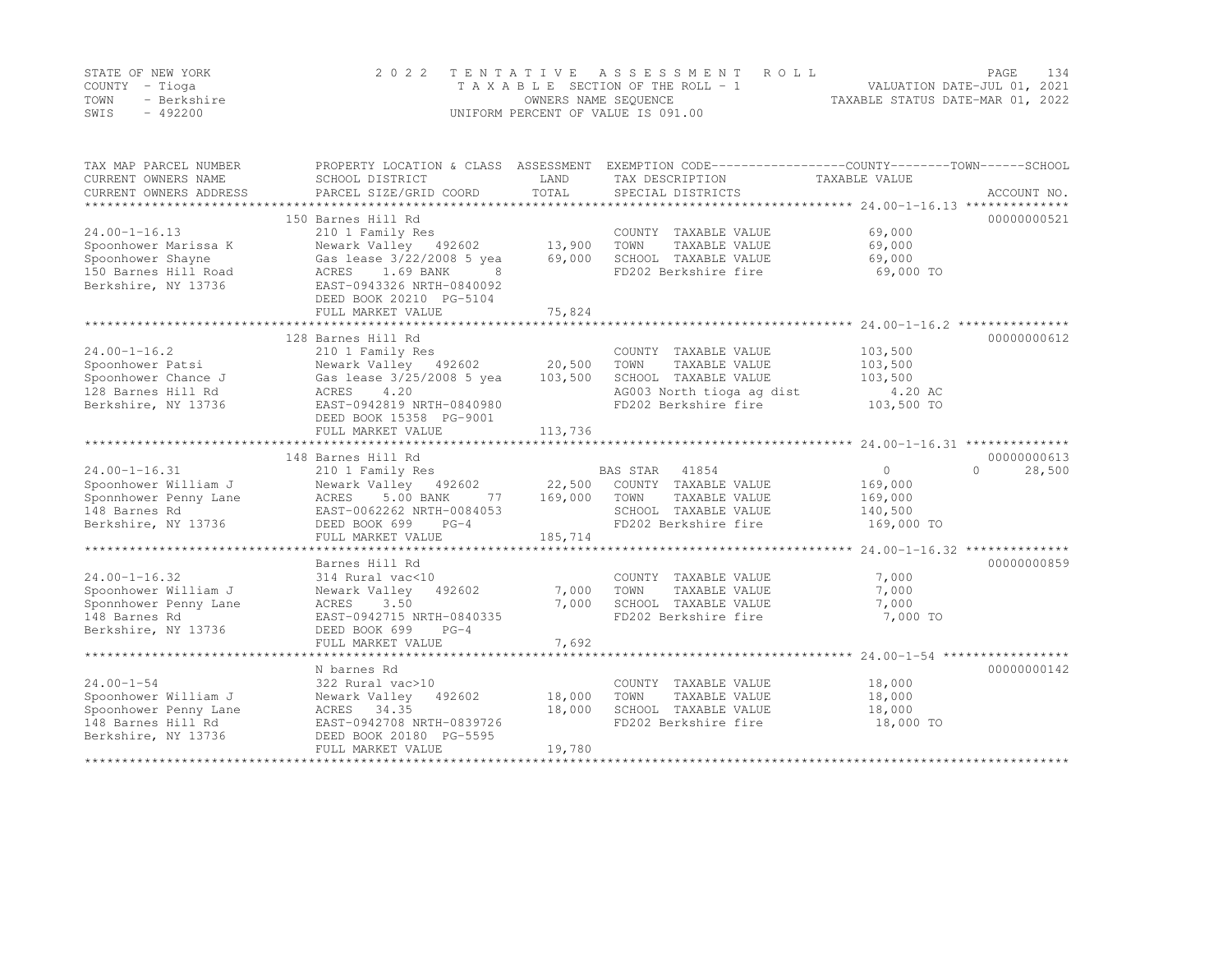|      | STATE OF NEW YORK | 2022 TENTATIVE ASSESSMENT ROLL     | PAGE.                            | 135 |
|------|-------------------|------------------------------------|----------------------------------|-----|
|      | COUNTY – Tioga    | TAXABLE SECTION OF THE ROLL - 1    | VALUATION DATE-JUL 01, 2021      |     |
| TOWN | - Berkshire       | OWNERS NAME SEQUENCE               | TAXABLE STATUS DATE-MAR 01, 2022 |     |
| SWIS | $-492200$         | UNIFORM PERCENT OF VALUE IS 091.00 |                                  |     |

| TAX MAP PARCEL NUMBER<br>CURRENT OWNERS NAME<br>CURRENT OWNERS ADDRESS | PROPERTY LOCATION & CLASS ASSESSMENT<br>SCHOOL DISTRICT<br>PARCEL SIZE/GRID COORD | LAND<br>TOTAL | EXEMPTION CODE-----------------COUNTY-------TOWN------SCHOOL<br>TAX DESCRIPTION<br>SPECIAL DISTRICTS | TAXABLE VALUE | ACCOUNT NO.      |
|------------------------------------------------------------------------|-----------------------------------------------------------------------------------|---------------|------------------------------------------------------------------------------------------------------|---------------|------------------|
|                                                                        |                                                                                   |               |                                                                                                      |               |                  |
|                                                                        | RTE 38 Rd                                                                         |               |                                                                                                      |               | 00000000352      |
| $31.00 - 1 - 19.112$                                                   | 484 1 use sm bld                                                                  |               | COUNTY TAXABLE VALUE                                                                                 | 900,000       |                  |
| SS Realty, LP                                                          | Newark Valley<br>492602                                                           | 75,000        | TOWN<br>TAXABLE VALUE                                                                                | 900,000       |                  |
| 132 Sheppard Ave W Suite 100                                           | 2.00<br>ACRES                                                                     | 900,000       | SCHOOL TAXABLE VALUE                                                                                 | 900,000       |                  |
| North York, Ontario, Canada                                            | EAST-0927355 NRTH-0836432                                                         |               | AG003 North tioga ag dist                                                                            | 2.00 AC       |                  |
| M2N1M5                                                                 | DEED BOOK 20190 PG-2695                                                           |               | FD202 Berkshire fire                                                                                 | 900,000 TO    |                  |
|                                                                        | FULL MARKET VALUE                                                                 | 989,011       |                                                                                                      |               |                  |
| MAY BE SUBJECT TO PAYMENT                                              |                                                                                   |               |                                                                                                      |               |                  |
| UNDER AGDIST LAW TIL 2023                                              |                                                                                   |               |                                                                                                      |               |                  |
|                                                                        |                                                                                   |               |                                                                                                      |               |                  |
|                                                                        | 8873 West Creek Rd                                                                |               |                                                                                                      |               | 00000000464      |
| $22.00 - 2 - 2.2$                                                      | 270 Mfg housing                                                                   |               | COUNTY TAXABLE VALUE                                                                                 | 39,000        |                  |
| Staba Lori                                                             | Newark Valley<br>492602                                                           | 23,500        | TOWN<br>TAXABLE VALUE                                                                                | 39,000        |                  |
| 34 Mill Rd                                                             | ACRES<br>5.52                                                                     | 39,000        | SCHOOL TAXABLE VALUE                                                                                 | 39,000        |                  |
| Berkshire, NY 13736                                                    | EAST-0910569 NRTH-0843220                                                         |               | FD202 Berkshire fire                                                                                 | 39,000 TO     |                  |
|                                                                        | DEED BOOK 19959 PG-6001                                                           |               |                                                                                                      |               |                  |
|                                                                        | FULL MARKET VALUE                                                                 | 42,857        |                                                                                                      |               |                  |
|                                                                        |                                                                                   |               |                                                                                                      |               |                  |
|                                                                        | 8776 West Creek Rd                                                                |               |                                                                                                      |               | 00000000430      |
| $30.00 - 1 - 4.1$                                                      | 210 1 Family Res                                                                  |               | ENH STAR<br>41834                                                                                    | $\Omega$      | 69,000<br>$\cap$ |
| Stagg Mark L                                                           | Newark Valley<br>492602                                                           | 22,500        | COUNTY TAXABLE VALUE                                                                                 | 69,000        |                  |
| 8776 Westcreek Rd                                                      | 5.00<br>ACRES                                                                     | 69,000        | TOWN<br>TAXABLE VALUE                                                                                | 69,000        |                  |
| Berkshire, NY 13736                                                    | EAST-0910929 NRTH-0840850                                                         |               | SCHOOL TAXABLE VALUE                                                                                 | $\circ$       |                  |
|                                                                        | DEED BOOK 15000 PG-1172                                                           |               | FD202 Berkshire fire                                                                                 | 69,000 TO     |                  |
|                                                                        | FULL MARKET VALUE                                                                 | 75,824        |                                                                                                      |               |                  |
|                                                                        |                                                                                   |               |                                                                                                      |               |                  |
|                                                                        | 8776 West Creek Rd                                                                |               |                                                                                                      |               | 00000000611      |
| $30.00 - 1 - 4.2$                                                      | 312 Vac w/imprv                                                                   |               | COUNTY TAXABLE VALUE                                                                                 | 14,100        |                  |
| Stagg Matthew M                                                        | 492602                                                                            | 7,500         | TOWN<br>TAXABLE VALUE                                                                                | 14,100        |                  |
| 8776 West Creek Rd                                                     | Newark Valley<br>2.00<br>ACRES                                                    | 14,100        | SCHOOL TAXABLE VALUE                                                                                 | 14,100        |                  |
|                                                                        | EAST-0910947 NRTH-0840965                                                         |               | FD202 Berkshire fire                                                                                 |               |                  |
| Berkshire, NY 13736                                                    | DEED BOOK 672<br>$PG-274$                                                         |               |                                                                                                      | 14,100 TO     |                  |
|                                                                        |                                                                                   | 15,495        |                                                                                                      |               |                  |
|                                                                        | FULL MARKET VALUE                                                                 |               |                                                                                                      |               |                  |
|                                                                        |                                                                                   |               |                                                                                                      |               |                  |
| $43.00 - 2 - 18$                                                       | Phillips Rd                                                                       |               |                                                                                                      |               | 00000000517      |
|                                                                        | 322 Rural vac>10                                                                  |               | COUNTY TAXABLE VALUE                                                                                 | 89,100        |                  |
| Starring William R                                                     | Newark Valley<br>492602                                                           | 89,100        | TOWN<br>TAXABLE VALUE                                                                                | 89,100        |                  |
| Starring Cindy                                                         | ACRES 49.35                                                                       | 89,100        | SCHOOL TAXABLE VALUE                                                                                 | 89,100        |                  |
| 3 Burt Ave                                                             | EAST-0934729 NRTH-0830710                                                         |               | FD202 Berkshire fire                                                                                 | 89,100 TO     |                  |
| Endwell, NY 13760                                                      | PG-0282<br>DEED BOOK 395                                                          |               |                                                                                                      |               |                  |
|                                                                        | FULL MARKET VALUE                                                                 | 97,912        |                                                                                                      |               |                  |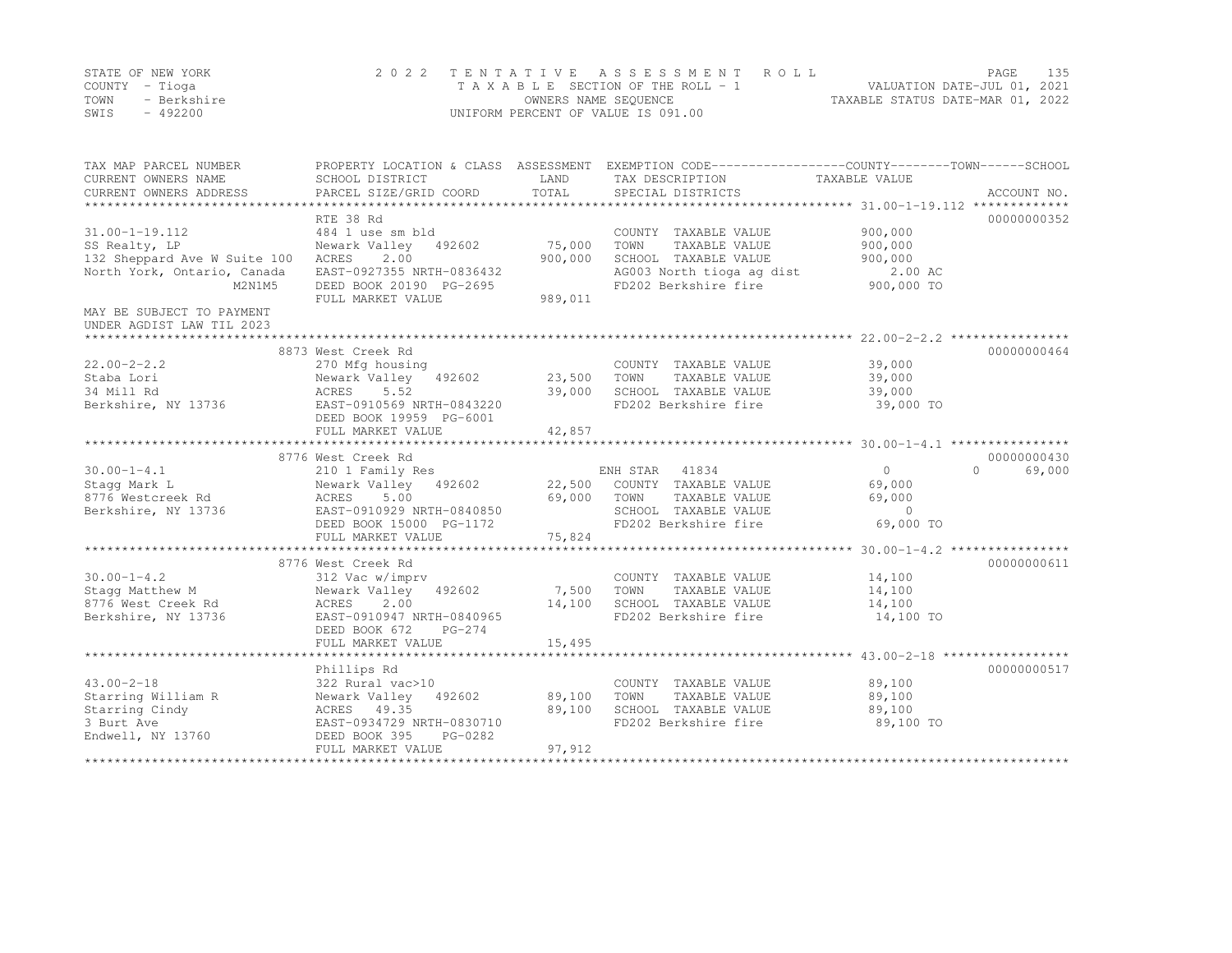|      | STATE OF NEW YORK | 2022 TENTATIVE ASSESSMENT ROLL     | PAGE                             | 136 |
|------|-------------------|------------------------------------|----------------------------------|-----|
|      | COUNTY – Tioga    | TAXABLE SECTION OF THE ROLL - 1    | VALUATION DATE-JUL 01, 2021      |     |
| TOWN | - Berkshire       | OWNERS NAME SEQUENCE               | TAXABLE STATUS DATE-MAR 01, 2022 |     |
| SWIS | $-492200$         | UNIFORM PERCENT OF VALUE IS 091.00 |                                  |     |

| TAX MAP PARCEL NUMBER<br>CURRENT OWNERS NAME<br>CURRENT OWNERS ADDRESS                                                                                                  | SCHOOL DISTRICT<br>PARCEL SIZE/GRID COORD                                                                                                                                             | LAND<br>TOTAL              | TAX DESCRIPTION<br>SPECIAL DISTRICTS                                                                                                                                                          | PROPERTY LOCATION & CLASS ASSESSMENT EXEMPTION CODE----------------COUNTY-------TOWN-----SCHOOL<br>TAXABLE VALUE | ACCOUNT NO.                                     |
|-------------------------------------------------------------------------------------------------------------------------------------------------------------------------|---------------------------------------------------------------------------------------------------------------------------------------------------------------------------------------|----------------------------|-----------------------------------------------------------------------------------------------------------------------------------------------------------------------------------------------|------------------------------------------------------------------------------------------------------------------|-------------------------------------------------|
| $24.00 - 1 - 6.14$<br>Stastyshyn Danny L<br>Stastyshyn Michelle<br>2197 State Route 26<br>Endicott, NY 13760                                                            | Hartwell Rd<br>314 Rural vac<10<br>Newark Valley 492602<br>Deed Date 05-28-93<br>5.19<br>ACRES<br>EAST-0944369 NRTH-0843580<br>DEED BOOK 11539 PG-9001<br>FULL MARKET VALUE           | 15,500<br>15,500<br>17,033 | COUNTY TAXABLE VALUE<br>TOWN<br>TAXABLE VALUE<br>SCHOOL TAXABLE VALUE<br>FD202 Berkshire fire                                                                                                 | 15,500<br>15,500<br>15,500<br>15,500 TO                                                                          | 00000000649                                     |
| $25.00 - 1 - 6$<br>Stastyshyn Danny L<br>Stastyshyn Michelle<br>2197 State Route 26<br>Endicott, NY 13760<br>**********************                                     | Hartwell Rd<br>322 Rural vac>10<br>Newark Valley<br>492602<br>ACRES 23.20<br>EAST-0944929 NRTH-0844460<br>DEED BOOK 11539 PG-9001<br>FULL MARKET VALUE                                | 33,400<br>33,400<br>36,703 | COUNTY TAXABLE VALUE<br>TOWN<br>TAXABLE VALUE<br>SCHOOL TAXABLE VALUE<br>FD202 Berkshire fire                                                                                                 | 33,400<br>33,400<br>33,400<br>33,400 TO                                                                          | 00000000033                                     |
| $33.00 - 1 - 1$<br>Steenrod Alvin G<br>1065 No Ketchumville Rd<br>Berkshire, NY 13736                                                                                   | 1065 N Ketchumville Rd<br>270 Mfg housing<br>Newark Valley 492602 64,200 VET COM T 41133<br>ACRES 26.20<br>EAST-0944299 NRTH-0838500<br>DEED BOOK 345<br>PG-0561<br>FULL MARKET VALUE |                            | VET COM C 41132<br>69,000 VET DIS CT 41141<br>COUNTY TAXABLE VALUE<br>TOWN<br>TAXABLE VALUE<br>75,824 SCHOOL TAXABLE VALUE<br>FD202 Berkshire fire<br>FD202 Berkshire fire                    | 17,250<br>$\Omega$<br>$\circ$<br>9,500<br>13,800<br>13,800<br>37,950<br>45,700<br>69,000<br>69,000 TO            | 00000000432<br>$\Omega$<br>$\Omega$<br>$\Omega$ |
| $33.00 - 1 - 6$<br>Steenrod Robert W<br>Steenrod Andrew S<br>950 North Ketchumville Rd<br>Berkshire, NY 13736<br>MAY BE SUBJECT TO PAYMENT<br>UNDER AGDIST LAW TIL 2026 | 950 N Ketchumville Rd<br>241 Rural res&ag<br>Newark Valley 492602<br>ACRES 136.19<br>EAST-0945980 NRTH-0837070<br>DEED BOOK 13835 PG-5001<br>FULL MARKET VALUE                        | 249,000                    | AG CEIL CO 41720<br>199,700 BAS STAR 41854<br>COUNTY TAXABLE VALUE<br>TOWN<br>TAXABLE VALUE<br>SCHOOL TAXABLE VALUE<br>273,626 AG003 North tioga ag dist<br>FD202 Berkshire fire<br>74,323 EX | 74,323<br>74,323<br>$\circ$<br>$\Omega$<br>174,677<br>174,677<br>146,177<br>136.19 AC<br>174,677 TO              | 00000000433<br>74,323<br>28,500                 |
| $33.00 - 1 - 2$<br>Steenrod Robert Walter<br>Steenrod Christel<br>950 North Ketchumville Rd<br>Berkshire, NY 13736                                                      | N Ketchumville Rd<br>314 Rural vac<10<br>Newark Valley<br>492602<br>ACRES<br>4.00<br>EAST-0944839 NRTH-0838820<br>DEED BOOK 21292 PG-9001<br>FULL MARKET VALUE                        | 12,500<br>12,500<br>13,736 | COUNTY TAXABLE VALUE<br>TOWN<br>TAXABLE VALUE<br>SCHOOL TAXABLE VALUE<br>FD202 Berkshire fire                                                                                                 | 12,500<br>12,500<br>12,500<br>12,500 TO                                                                          | 00000000316                                     |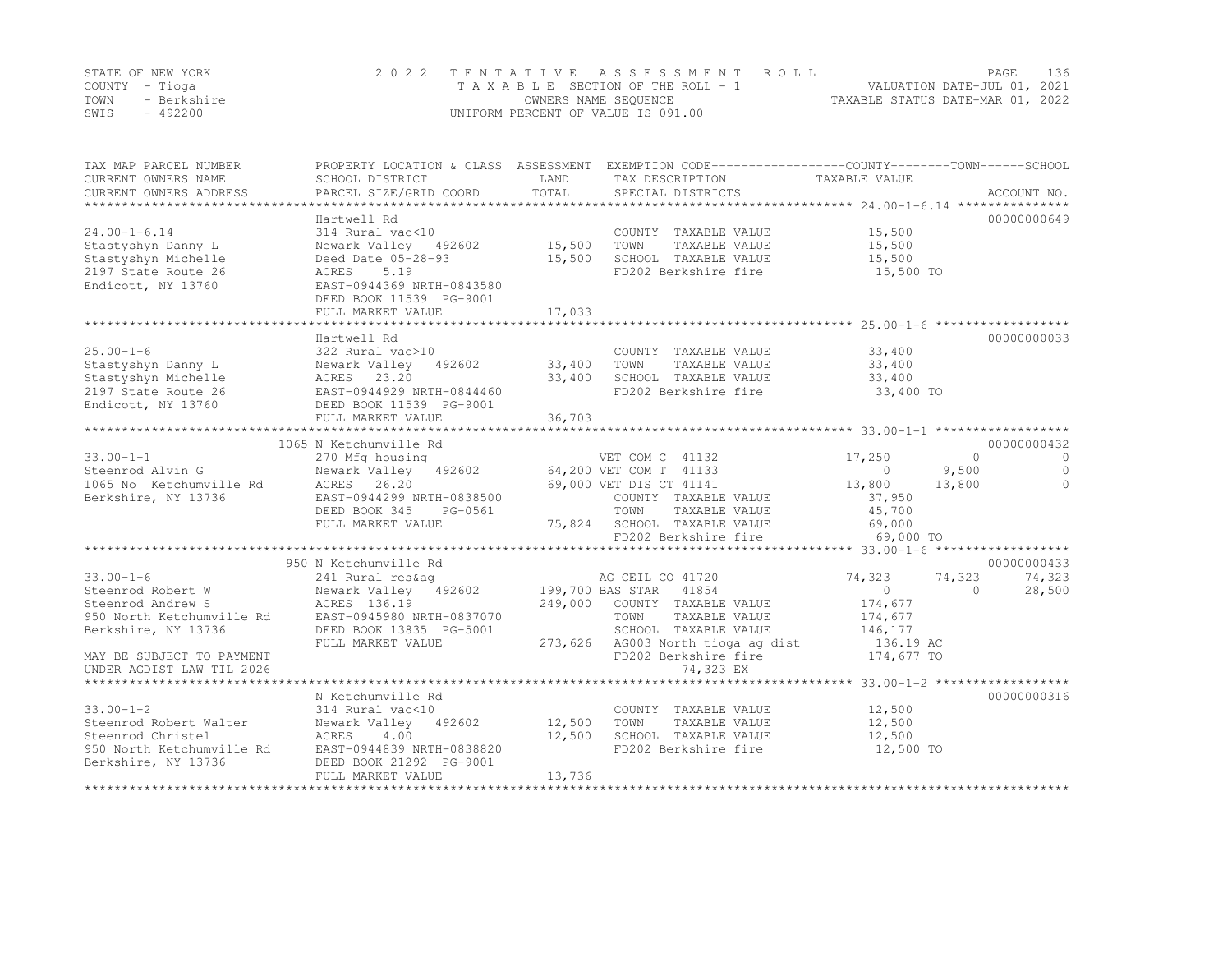|      | STATE OF NEW YORK | 2022 TENTATIVE ASSESSMENT ROLL     |                                  | PAGE |  |
|------|-------------------|------------------------------------|----------------------------------|------|--|
|      | COUNTY – Tioga    | TAXABLE SECTION OF THE ROLL - 1    | VALUATION DATE-JUL 01, 2021      |      |  |
| TOWN | - Berkshire       | OWNERS NAME SEQUENCE               | TAXABLE STATUS DATE-MAR 01, 2022 |      |  |
| SWIS | $-492200$         | UNIFORM PERCENT OF VALUE IS 091.00 |                                  |      |  |

| TAX MAP PARCEL NUMBER<br>CURRENT OWNERS NAME<br>CURRENT OWNERS ADDRESS                                  | PROPERTY LOCATION & CLASS ASSESSMENT<br>SCHOOL DISTRICT<br>PARCEL SIZE/GRID COORD                                                                                                                  | LAND<br>TOTAL                  | TAX DESCRIPTION<br>SPECIAL DISTRICTS                                                                            | EXEMPTION CODE-----------------COUNTY-------TOWN------SCHOOL<br>TAXABLE VALUE<br>ACCOUNT NO. |
|---------------------------------------------------------------------------------------------------------|----------------------------------------------------------------------------------------------------------------------------------------------------------------------------------------------------|--------------------------------|-----------------------------------------------------------------------------------------------------------------|----------------------------------------------------------------------------------------------|
| $32.00 - 1 - 38.3$<br>Stephens Donald L<br>Stephens Janice<br>188 Ballou Hill Rd<br>Berkshire, NY 13736 | 188 Ballou Hill Rd<br>210 1 Family Res<br>Newark Valley 492602<br>ACRES<br>4.80<br>EAST-0934119 NRTH-0833520<br>DEED BOOK 510<br>$PG-13$<br>FULL MARKET VALUE                                      | 22,000<br>95,000<br>104,396    | BAS STAR 41854<br>COUNTY TAXABLE VALUE<br>TOWN<br>TAXABLE VALUE<br>SCHOOL TAXABLE VALUE<br>FD202 Berkshire fire | 00000000616<br>$\circ$<br>$\bigcap$<br>28,500<br>95,000<br>95,000<br>66,500<br>95,000 TO     |
| $24.00 - 1 - 16.112$                                                                                    | 1098 N Ketchumville Rd<br>210 1 Family Res                                                                                                                                                         |                                | <b>BAS STAR</b><br>41854                                                                                        | 00000000864<br>$\circ$<br>$\bigcap$<br>28,500                                                |
| Stephens Nancy<br>1098 N Ketchumville Rd<br>Berkshire, NY 13736                                         | Newark Valley 492602<br>8.02<br>ACRES<br>EAST-0943052 NRTH-0839778<br>DEED BOOK 14456 PG-8002<br>FULL MARKET VALUE                                                                                 | 28,500<br>120,000<br>131,868   | COUNTY TAXABLE VALUE<br>TOWN<br>TAXABLE VALUE<br>SCHOOL TAXABLE VALUE<br>FD202 Berkshire fire                   | 120,000<br>120,000<br>91,500<br>120,000 TO                                                   |
|                                                                                                         |                                                                                                                                                                                                    |                                |                                                                                                                 |                                                                                              |
| $24.00 - 1 - 53$<br>Stephens Nancy<br>1098 N Ketchumville Rd<br>Berkshire, NY 13736                     | N Ketchumville Rd<br>312 Vac w/imprv<br>Newark Valley 492602<br>ACRES 29.14<br>EAST-0943948 NRTH-8408462<br>DEED BOOK 14456 PG-8002                                                                | 53,900<br>55,000               | COUNTY TAXABLE VALUE<br>TOWN<br>TAXABLE VALUE<br>SCHOOL TAXABLE VALUE<br>FD202 Berkshire fire                   | 00000000142<br>55,000<br>55,000<br>55,000<br>55,000 TO                                       |
|                                                                                                         | FULL MARKET VALUE                                                                                                                                                                                  | 60,440                         |                                                                                                                 |                                                                                              |
| $33.00 - 1 - 13$<br>Stevens Gary<br>674 Brown Rd<br>Berkshire, NY 13736                                 | ***************************<br>N Ketchumville Rd<br>314 Rural vac<10<br>Newark Valley 492602<br>1.50<br>ACRES<br>EAST-0946040 NRTH-0834930<br>$PG-007$<br>DEED BOOK 596                            | ************<br>3,100<br>3,100 | COUNTY TAXABLE VALUE<br>TOWN<br>TAXABLE VALUE<br>SCHOOL TAXABLE VALUE<br>FD202 Berkshire fire                   | 00000000590<br>3,100<br>3,100<br>3,100<br>3,100 TO                                           |
|                                                                                                         | FULL MARKET VALUE                                                                                                                                                                                  | 3,407                          |                                                                                                                 |                                                                                              |
|                                                                                                         |                                                                                                                                                                                                    |                                |                                                                                                                 | 00000000191                                                                                  |
| $43.00 - 2 - 17$<br>Stevens Gary A<br>674 Brown Rd<br>Berkshire, NY 13736                               | Phillips Rd<br>314 Rural vac<10<br>Newark Valley 492602<br>ACRES<br>3.30 BANK<br>8<br>EAST-0933949 NRTH-0829750<br>DEED BOOK 10501 PG-5001<br>FULL MARKET VALUE<br>******************************* | 6,600<br>6,600<br>7,253        | COUNTY TAXABLE VALUE<br>TOWN<br>TAXABLE VALUE<br>SCHOOL TAXABLE VALUE<br>FD202 Berkshire fire                   | 6,600<br>6,600<br>6,600<br>6,600 TO                                                          |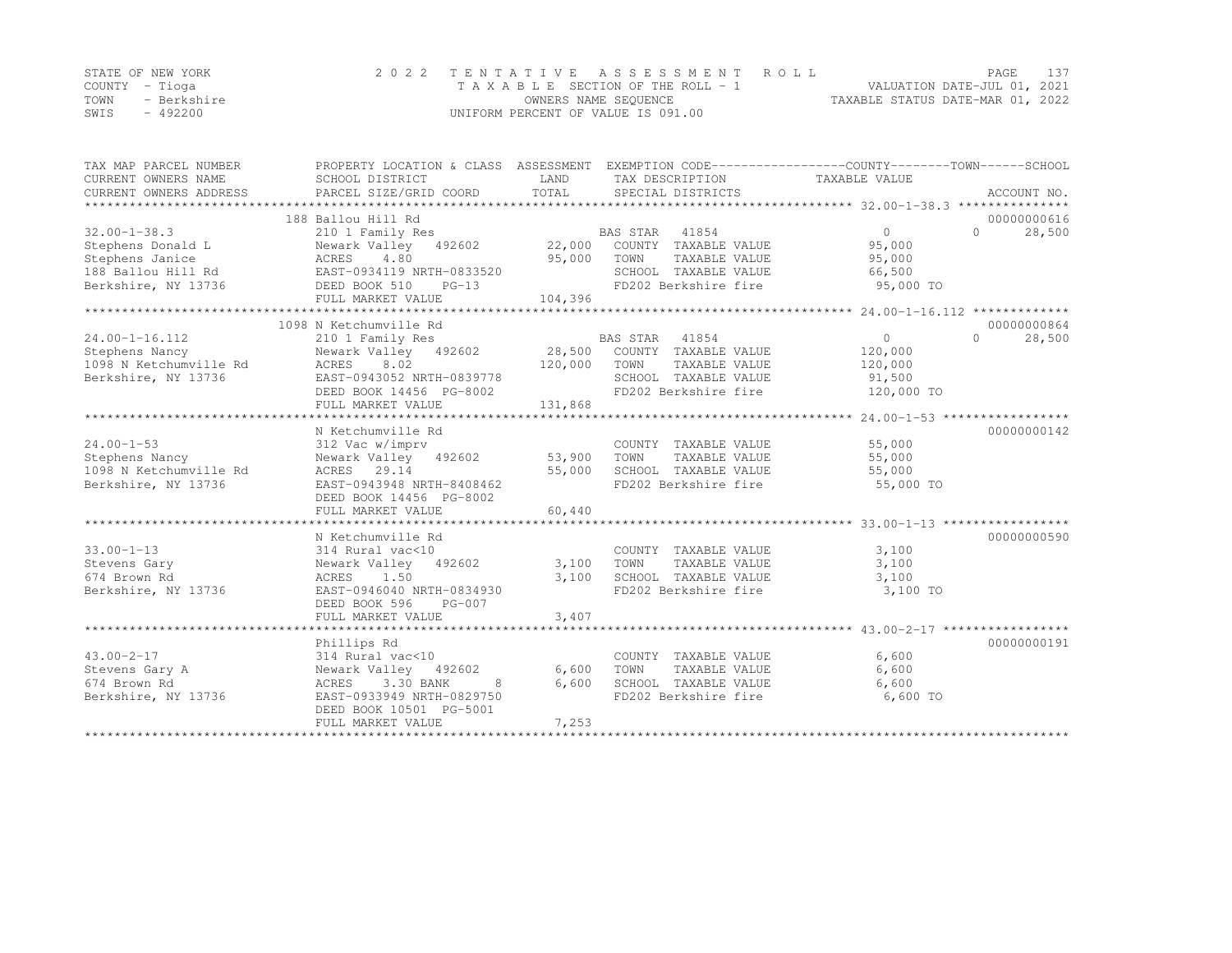|      | STATE OF NEW YORK | 2022 TENTATIVE ASSESSMENT ROLL     | 138<br>PAGE                      |
|------|-------------------|------------------------------------|----------------------------------|
|      | COUNTY – Tioga    | TAXABLE SECTION OF THE ROLL - 1    | VALUATION DATE-JUL 01, 2021      |
| TOWN | - Berkshire       | OWNERS NAME SEQUENCE               | TAXABLE STATUS DATE-MAR 01, 2022 |
| SWIS | - 492200          | UNIFORM PERCENT OF VALUE IS 091.00 |                                  |

| TAX MAP PARCEL NUMBER<br>CURRENT OWNERS NAME                                                         | SCHOOL DISTRICT                                                                                                                                           | LAND             | PROPERTY LOCATION & CLASS ASSESSMENT EXEMPTION CODE----------------COUNTY-------TOWN-----SCHOOL<br>TAX DESCRIPTION                      | TAXABLE VALUE                                                          |                                                    |                                                           |
|------------------------------------------------------------------------------------------------------|-----------------------------------------------------------------------------------------------------------------------------------------------------------|------------------|-----------------------------------------------------------------------------------------------------------------------------------------|------------------------------------------------------------------------|----------------------------------------------------|-----------------------------------------------------------|
| CURRENT OWNERS ADDRESS<br>*************************                                                  | PARCEL SIZE/GRID COORD                                                                                                                                    | TOTAL            | SPECIAL DISTRICTS                                                                                                                       |                                                                        |                                                    | ACCOUNT NO.                                               |
|                                                                                                      | 1042 Brown Rd                                                                                                                                             |                  |                                                                                                                                         |                                                                        |                                                    | 00000000889                                               |
| $31.00 - 2 - 9.12$<br>Stickel Robert P<br>Bassman Jennifer L                                         | 242 Rurl res&rec<br>Newark Valley 492602<br>ACRES 15.00 BANK<br>500                                                                                       | 176,000          | AG CEIL CO 41720<br>42,500 BAS STAR<br>41854<br>COUNTY TAXABLE VALUE                                                                    | 10,849<br>$\circ$<br>165, 151                                          | 10,849<br>$\Omega$                                 | 10,849<br>28,500                                          |
| 1042 Brown Rd<br>Berkshire, NY 13736<br>MAY BE SUBJECT TO PAYMENT                                    | EAST-0929948 NRTH-0833456<br>DEED BOOK 636<br>$PG-1$<br>FULL MARKET VALUE                                                                                 |                  | TAXABLE VALUE<br>TOWN<br>SCHOOL TAXABLE VALUE<br>193,407 AG003 North tioga ag dist<br>FD202 Berkshire fire                              | 165,151<br>136,651<br>15.00 AC<br>165,151 TO                           |                                                    |                                                           |
| UNDER AGDIST LAW TIL 2026                                                                            |                                                                                                                                                           |                  | 10,849 EX                                                                                                                               |                                                                        |                                                    |                                                           |
| ************************                                                                             |                                                                                                                                                           |                  |                                                                                                                                         |                                                                        |                                                    |                                                           |
|                                                                                                      | 294 Ford Hill Rd                                                                                                                                          |                  |                                                                                                                                         |                                                                        |                                                    | 00000000477                                               |
| $22.00 - 2 - 10$<br>Stoughton John D<br>Stoughton Joan K<br>294 Ford Hill Rd<br>Berkshire, NY 13736  | 210 1 Family Res<br>Newark Valley 492602<br>ACRES 4.27<br>EAST-0917649 NRTH-0841840<br>DEED BOOK 1<br>$PG-1$                                              | 20,700<br>99,900 | ENH STAR 41834<br>COUNTY TAXABLE VALUE<br>TOWN<br>TAXABLE VALUE<br>SCHOOL TAXABLE VALUE<br>FD202 Berkshire fire                         | $\overline{0}$<br>99,900<br>99,900<br>28,740<br>99,900 TO              | $\Omega$                                           | 71,160                                                    |
|                                                                                                      | FULL MARKET VALUE                                                                                                                                         | 109,780          |                                                                                                                                         |                                                                        |                                                    |                                                           |
|                                                                                                      |                                                                                                                                                           |                  |                                                                                                                                         |                                                                        |                                                    |                                                           |
|                                                                                                      | 989 Brown Rd                                                                                                                                              |                  |                                                                                                                                         | 0                                                                      | $\cap$                                             | 00000000437<br>71,160                                     |
| $42.00 - 2 - 7$<br>Stoughton Ruth<br>989 Brown Rd<br>Berkshire, NY 13736                             | 210 1 Family Res<br>Newark Valley 492602<br>ACRES<br>1.60<br>EAST-0930149 NRTH-0832060<br>DEED BOOK 374<br>$PG-0248$                                      | 14,000<br>89,000 | ENH STAR 41834<br>COUNTY TAXABLE VALUE<br>TOWN<br>TAXABLE VALUE<br>SCHOOL TAXABLE VALUE<br>FD202 Berkshire fire                         | 89,000<br>89,000<br>17,840<br>89,000 TO                                |                                                    |                                                           |
|                                                                                                      | FULL MARKET VALUE                                                                                                                                         | 97,802           |                                                                                                                                         |                                                                        |                                                    |                                                           |
|                                                                                                      |                                                                                                                                                           |                  |                                                                                                                                         |                                                                        |                                                    |                                                           |
|                                                                                                      | 142 Rejmer Rd                                                                                                                                             |                  |                                                                                                                                         |                                                                        |                                                    | 00000000518                                               |
| $30.00 - 1 - 25$<br>Stoughton Sandi A<br>142 Rejmer Road<br>Berkshire, NY 13736                      | 210 1 Family Res<br>Newark Valley 492602<br>Partial<br>FRNT 250.00 DPTH<br>84.00<br>ACRES<br>0.48<br>EAST-0910839 NRTH-0837430<br>DEED BOOK 20210 PG-5704 | 9,900<br>59,000  | COUNTY TAXABLE VALUE<br>TOWN<br>TAXABLE VALUE<br>SCHOOL TAXABLE VALUE<br>FD202 Berkshire fire                                           | 59,000<br>59,000<br>59,000<br>59,000 TO                                |                                                    |                                                           |
|                                                                                                      | FULL MARKET VALUE                                                                                                                                         | 64,835           |                                                                                                                                         |                                                                        |                                                    |                                                           |
|                                                                                                      |                                                                                                                                                           |                  |                                                                                                                                         |                                                                        |                                                    |                                                           |
|                                                                                                      | 280 Turkey Hill Rd                                                                                                                                        |                  |                                                                                                                                         |                                                                        |                                                    | 00000000438                                               |
| $16.00 - 2 - 11$<br>Stout Mildred<br>Stout Clayton<br>280 Turkey Hill Rd<br>Berkshire, NY 13736-1428 | 210 1 Family Res<br>Newark Valley 492602<br>ACRES<br>1.10<br>EAST-0939020 NRTH-0847889<br>DEED BOOK 342<br>PG-0893<br>FULL MARKET VALUE                   |                  | VET WAR C 41122<br>12,800 VET WAR T 41123<br>35,000 AGED C<br>41802<br>41803<br>AGED T<br>ENH STAR 41834<br>38,462 COUNTY TAXABLE VALUE | 5,250<br>$\circ$<br>13,388<br>$\Omega$<br>$\circ$<br>16,362            | $\Omega$<br>5,250<br>$\Omega$<br>4,463<br>$\Omega$ | $\mathbf{0}$<br>$\circ$<br>$\Omega$<br>$\Omega$<br>35,000 |
|                                                                                                      | ****************************                                                                                                                              |                  | TOWN<br>TAXABLE VALUE<br>SCHOOL TAXABLE VALUE<br>FD202 Berkshire fire<br>******************************                                 | 25,287<br>$\circ$<br>35,000 TO<br>************************************ |                                                    |                                                           |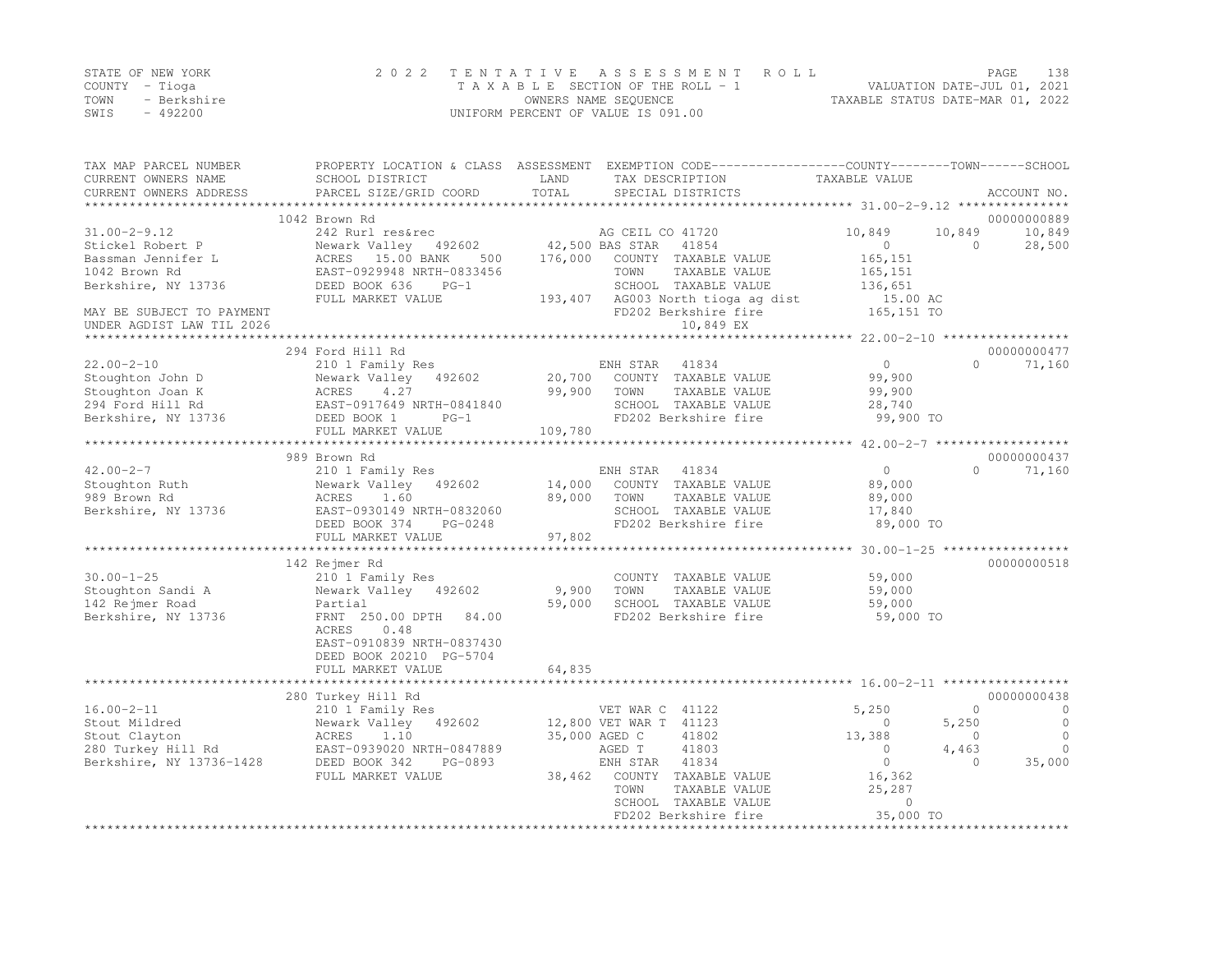|      | STATE OF NEW YORK | 2022 TENTATIVE ASSESSMENT ROLL     | PAGE                             | 139 |
|------|-------------------|------------------------------------|----------------------------------|-----|
|      | COUNTY – Tioga    | TAXABLE SECTION OF THE ROLL - 1    | VALUATION DATE-JUL 01, 2021      |     |
| TOWN | - Berkshire       | OWNERS NAME SEQUENCE               | TAXABLE STATUS DATE-MAR 01, 2022 |     |
| SWIS | $-492200$         | UNIFORM PERCENT OF VALUE IS 091.00 |                                  |     |

| TAX MAP PARCEL NUMBER<br>CURRENT OWNERS NAME<br>CURRENT OWNERS ADDRESS | SCHOOL DISTRICT<br>PARCEL SIZE/GRID COORD        | LAND<br>TOTAL  | PROPERTY LOCATION & CLASS ASSESSMENT EXEMPTION CODE---------------COUNTY-------TOWN-----SCHOOL<br>TAX DESCRIPTION TAXABLE VALUE<br>SPECIAL DISTRICTS |                | ACCOUNT NO.          |
|------------------------------------------------------------------------|--------------------------------------------------|----------------|------------------------------------------------------------------------------------------------------------------------------------------------------|----------------|----------------------|
|                                                                        | 23 Jewett Hill Rd                                |                |                                                                                                                                                      |                | 00000000064          |
| $23.19 - 1 - 69$                                                       | 210 1 Family Res                                 |                | VET COM C 41132                                                                                                                                      | 19,000         | $\Omega$<br>$\Omega$ |
| Stroup Walter C                                                        | Newark Valley 492602 11,500 VET COM T 41133      |                |                                                                                                                                                      | $\bigcirc$     | $\Omega$<br>9,500    |
| Stroup Karen A                                                         | FRNT 96.00 DPTH 362.00                           |                | 79,100 ENH STAR 41834                                                                                                                                | $\bigcirc$     | $\Omega$<br>71,160   |
| 23 Jewett Hill Rd                                                      | EAST-0927199 NRTH-0840640                        |                | COUNTY TAXABLE VALUE                                                                                                                                 | 60,100         |                      |
| Berkshire, NY 13736                                                    | DEED BOOK 402<br>PG-1092                         |                | TOWN<br>TAXABLE VALUE                                                                                                                                | 69,600         |                      |
|                                                                        | FULL MARKET VALUE                                |                | 86,923 SCHOOL TAXABLE VALUE                                                                                                                          | 7,940          |                      |
|                                                                        |                                                  |                | FD202 Berkshire fire                                                                                                                                 | 79,100 TO      |                      |
|                                                                        |                                                  |                |                                                                                                                                                      |                |                      |
|                                                                        | 12491 Rt 38                                      |                |                                                                                                                                                      |                | 00000000096          |
| $23.19 - 1 - 65$                                                       | 312 Vac w/imprv                                  |                | COUNTY TAXABLE VALUE                                                                                                                                 | 9,800          |                      |
| Svec Ronald                                                            | Newark Valley 492602                             | 700            | TOWN<br>TAXABLE VALUE                                                                                                                                | 9,800          |                      |
| 12493 Rt 38                                                            | FRNT 42.00 DPTH 163.00                           | 9,800          | SCHOOL TAXABLE VALUE                                                                                                                                 | 9,800          |                      |
| Berkshire, NY 13736                                                    | EAST-0927429 NRTH-0839985                        |                | FD202 Berkshire fire                                                                                                                                 | 9,800 TO       |                      |
|                                                                        | DEED BOOK 13320 PG-6001                          |                |                                                                                                                                                      |                |                      |
|                                                                        | FULL MARKET VALUE                                | 10,769         |                                                                                                                                                      |                |                      |
|                                                                        |                                                  |                |                                                                                                                                                      |                |                      |
|                                                                        | 12493 Rt 38                                      |                |                                                                                                                                                      |                | 00000000103          |
| $23.19 - 1 - 64$                                                       | 210 1 Family Res                                 |                | BAS STAR 41854                                                                                                                                       | $\overline{0}$ | $\bigcap$<br>28,500  |
| SVEC RONALD S                                                          | Newark Valley 492602                             |                | 13,500 COUNTY TAXABLE VALUE                                                                                                                          | 99,000         |                      |
| SVEC JENNIFER<br>12493 STATE ROUTE 38<br>BERKSHIRE, NY 13736           | ACRES<br>1.40                                    | 99,000         | TOWN<br>TAXABLE VALUE                                                                                                                                | 99,000         |                      |
|                                                                        | EAST-0927319 NRTH-0840100                        |                | SCHOOL TAXABLE VALUE                                                                                                                                 | 70,500         |                      |
| BERKSHIRE, NY 13736                                                    | DEED BOOK 21418 PG-9001                          |                | FD202 Berkshire fire                                                                                                                                 | 99,000 TO      |                      |
|                                                                        | FULL MARKET VALUE                                | 108,791        |                                                                                                                                                      |                |                      |
|                                                                        |                                                  |                |                                                                                                                                                      |                |                      |
|                                                                        | 12295 State Rte 38                               |                |                                                                                                                                                      |                | 00000000449          |
| $31.00 - 2 - 22$                                                       | 314 Rural vac<10                                 |                | COUNTY TAXABLE VALUE                                                                                                                                 | 15,000         |                      |
| Swaney George A                                                        | Newark Valley 492602<br>Newar}<br>ACRES          | 15,000         | TAXABLE VALUE<br>TOWN                                                                                                                                | 15,000         |                      |
| Swaney April                                                           | 5.37                                             | 15,000         | SCHOOL TAXABLE VALUE                                                                                                                                 | 15,000         |                      |
| 5805 Greenleaf Rd                                                      | EAST-0927043 NRTH-0835447                        |                | AG003 North tioga ag dist                                                                                                                            | 5.37 AC        |                      |
| Cheverly, MD 20785                                                     | DEED BOOK 425<br>PG-0141                         |                | FD202 Berkshire fire                                                                                                                                 | 15,000 TO      |                      |
|                                                                        | FULL MARKET VALUE                                | 16,484         |                                                                                                                                                      |                |                      |
|                                                                        | *****************************                    | ************** |                                                                                                                                                      |                |                      |
|                                                                        | 35 Ballou Hill Rd                                |                |                                                                                                                                                      |                | 00000000769          |
| $31.00 - 2 - 9.2$                                                      | 210 1 Family Res                                 |                | BAS STAR 41854                                                                                                                                       | $\overline{0}$ | 28,500<br>$\Omega$   |
| Sweet Patricia G                                                       | Newark Valley 492602 12,600 COUNTY TAXABLE VALUE |                |                                                                                                                                                      | 98,000         |                      |
| Sweet Megan                                                            | 1.03<br>ACRES                                    | 98,000         | TOWN<br>TAXABLE VALUE                                                                                                                                | 98,000         |                      |
| 35 Ballou Hill Rd                                                      | EAST-0931125 NRTH-0832644                        |                | SCHOOL TAXABLE VALUE                                                                                                                                 | 69,500         |                      |
| Berkshire, NY 13736                                                    | DEED BOOK 14000 PG-4653                          |                | FD202 Berkshire fire                                                                                                                                 | 98,000 TO      |                      |
|                                                                        | FULL MARKET VALUE                                | 107,692        |                                                                                                                                                      |                |                      |
|                                                                        |                                                  |                |                                                                                                                                                      |                |                      |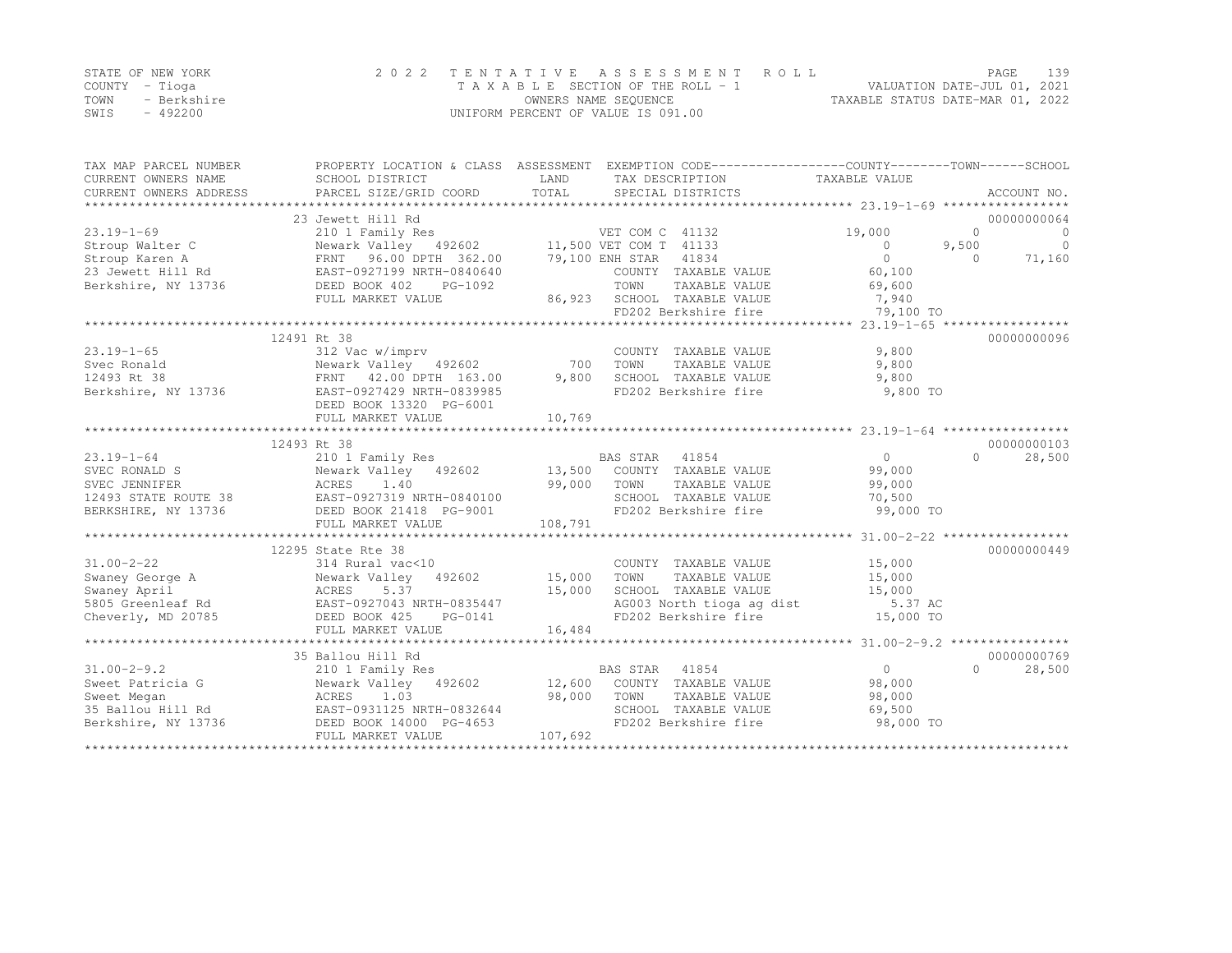|      | STATE OF NEW YORK | 2022 TENTATIVE ASSESSMENT ROLL     |                                  | PAGE                        | 140 |
|------|-------------------|------------------------------------|----------------------------------|-----------------------------|-----|
|      | COUNTY – Tioqa    | TAXABLE SECTION OF THE ROLL - 1    |                                  | VALUATION DATE-JUL 01, 2021 |     |
| TOWN | - Berkshire       | OWNERS NAME SEQUENCE               | TAXABLE STATUS DATE-MAR 01, 2022 |                             |     |
| SWIS | $-492200$         | UNIFORM PERCENT OF VALUE IS 091.00 |                                  |                             |     |

| TAX MAP PARCEL NUMBER<br>CURRENT OWNERS NAME | SCHOOL DISTRICT                        | LAND        | PROPERTY LOCATION & CLASS ASSESSMENT EXEMPTION CODE----------------COUNTY-------TOWN-----SCHOOL<br>TAX DESCRIPTION | TAXABLE VALUE |                                   |
|----------------------------------------------|----------------------------------------|-------------|--------------------------------------------------------------------------------------------------------------------|---------------|-----------------------------------|
| CURRENT OWNERS ADDRESS                       | PARCEL SIZE/GRID COORD                 | TOTAL       | SPECIAL DISTRICTS                                                                                                  |               | ACCOUNT NO.                       |
|                                              |                                        |             |                                                                                                                    |               |                                   |
|                                              | 9040 West Creek Rd<br>210 1 Family Res |             | BAS STAR 41854                                                                                                     | 0             | 00000000841<br>28,500<br>$\Omega$ |
| $14.00 - 2 - 18.2$                           | Newark Valley 492602                   | 12,500      | COUNTY TAXABLE VALUE                                                                                               | 82,200        |                                   |
| Sylstra Nicolas                              | FRNT 87.50 DPTH                        | 82,200 TOWN | TAXABLE VALUE                                                                                                      | 82,200        |                                   |
| Sylstra Susan                                | 1.01 BANK<br>77                        |             | SCHOOL TAXABLE VALUE                                                                                               | 53,700        |                                   |
| 9040 West Creek Rd                           | ACRES<br>EAST-0911404 NRTH-0847091     |             | FD202 Berkshire fire                                                                                               |               |                                   |
| Berkshire, NY                                | DEED BOOK 13408 PG-8001                |             |                                                                                                                    | 82,200 TO     |                                   |
|                                              | FULL MARKET VALUE                      | 90,330      |                                                                                                                    |               |                                   |
|                                              |                                        |             |                                                                                                                    |               |                                   |
|                                              | Brown Rd                               |             |                                                                                                                    |               | 00000000852                       |
| $42.00 - 2 - 16.2$                           | 322 Rural vac>10                       |             | COUNTY TAXABLE VALUE                                                                                               | 21,300        |                                   |
| Synder Robert J                              | Newark Valley 492602                   | 21,300      | TOWN<br>TAXABLE VALUE                                                                                              | 21,300        |                                   |
| Synder Carole J                              | ACRES 11.68                            | 21,300      | SCHOOL TAXABLE VALUE                                                                                               | 21,300        |                                   |
| 25 McCann Dr                                 | EAST-0930837 NRTH-0830490              |             | AG003 North tioga ag dist                                                                                          | 11.68 AC      |                                   |
| Ottsville, PA 18942                          | DEED BOOK 15335 PG-1001                |             | FD202 Berkshire fire                                                                                               | 21,300 TO     |                                   |
|                                              | FULL MARKET VALUE                      | 23,407      |                                                                                                                    |               |                                   |
|                                              |                                        |             |                                                                                                                    |               |                                   |
|                                              | 7 East Berkshire Rd                    |             |                                                                                                                    |               | 00000000459                       |
| $23.19 - 1 - 26$                             | 210 1 Family Res                       |             | COUNTY TAXABLE VALUE                                                                                               | 45,000        |                                   |
| Taber Beverly                                | Newark Valley 492602 10,400            |             | TOWN<br>TAXABLE VALUE                                                                                              | 45,000        |                                   |
| 310 State Rte 38B                            | FRNT 144.00 DPTH 175.00                | 45,000      | SCHOOL TAXABLE VALUE                                                                                               | 45,000        |                                   |
| Newark Valley, NY 13811                      | ACRES<br>0.60                          |             | FD202 Berkshire fire                                                                                               | 45,000 TO     |                                   |
|                                              | EAST-0927999 NRTH-0840740              |             |                                                                                                                    |               |                                   |
|                                              | DEED BOOK 14000 PG-2507                |             |                                                                                                                    |               |                                   |
|                                              | FULL MARKET VALUE                      | 49,451      |                                                                                                                    |               |                                   |
|                                              |                                        |             |                                                                                                                    |               |                                   |
|                                              | 291 Hartwell Rd                        |             |                                                                                                                    |               | 00000000723                       |
| $25.00 - 1 - 5.9$                            | 210 1 Family Res                       |             | COUNTY TAXABLE VALUE                                                                                               | 53,400        |                                   |
| Taber Gilbert                                | Newark Valley 492602                   | 26,600      | TAXABLE VALUE<br>TOWN                                                                                              | 53,400        |                                   |
| Taber Judy                                   | Deed Date 10-03-94                     | 53,400      | SCHOOL TAXABLE VALUE                                                                                               | 53,400        |                                   |
| 291 Hartwell Rd                              | 7.05 BANK<br>500<br>ACRES              |             | FD202 Berkshire fire                                                                                               | 53,400 TO     |                                   |
| Berkshire, NY 13736                          | EAST-0945329 NRTH-0843660              |             |                                                                                                                    |               |                                   |
|                                              | DEED BOOK 561<br>$PG-205$              |             |                                                                                                                    |               |                                   |
|                                              | FULL MARKET VALUE                      | 58,681      |                                                                                                                    |               |                                   |
|                                              |                                        |             |                                                                                                                    |               |                                   |
|                                              | Hartwell Rd                            |             |                                                                                                                    |               | 00000000724                       |
| $25.00 - 1 - 5.11$                           | 314 Rural vac<10                       |             | COUNTY TAXABLE VALUE                                                                                               | 7,100         |                                   |
| Taber Gilbert                                | Newark Valley 492602                   | 7,100       | TOWN<br>TAXABLE VALUE                                                                                              | 7,100         |                                   |
| Taber Judy A                                 | Deed Date 10-03-94                     | 7,100       | SCHOOL TAXABLE VALUE                                                                                               | 7,100         |                                   |
| 291 Hartwell Rd                              | 1.82 BANK<br>500<br>ACRES              |             | FD202 Berkshire fire                                                                                               | 7,100 TO      |                                   |
| Berkshire, NY 13736                          | EAST-0944939 NRTH-0843570              |             |                                                                                                                    |               |                                   |
|                                              | $PG-205$<br>DEED BOOK 561              |             |                                                                                                                    |               |                                   |
|                                              | FULL MARKET VALUE                      | 7,802       |                                                                                                                    |               |                                   |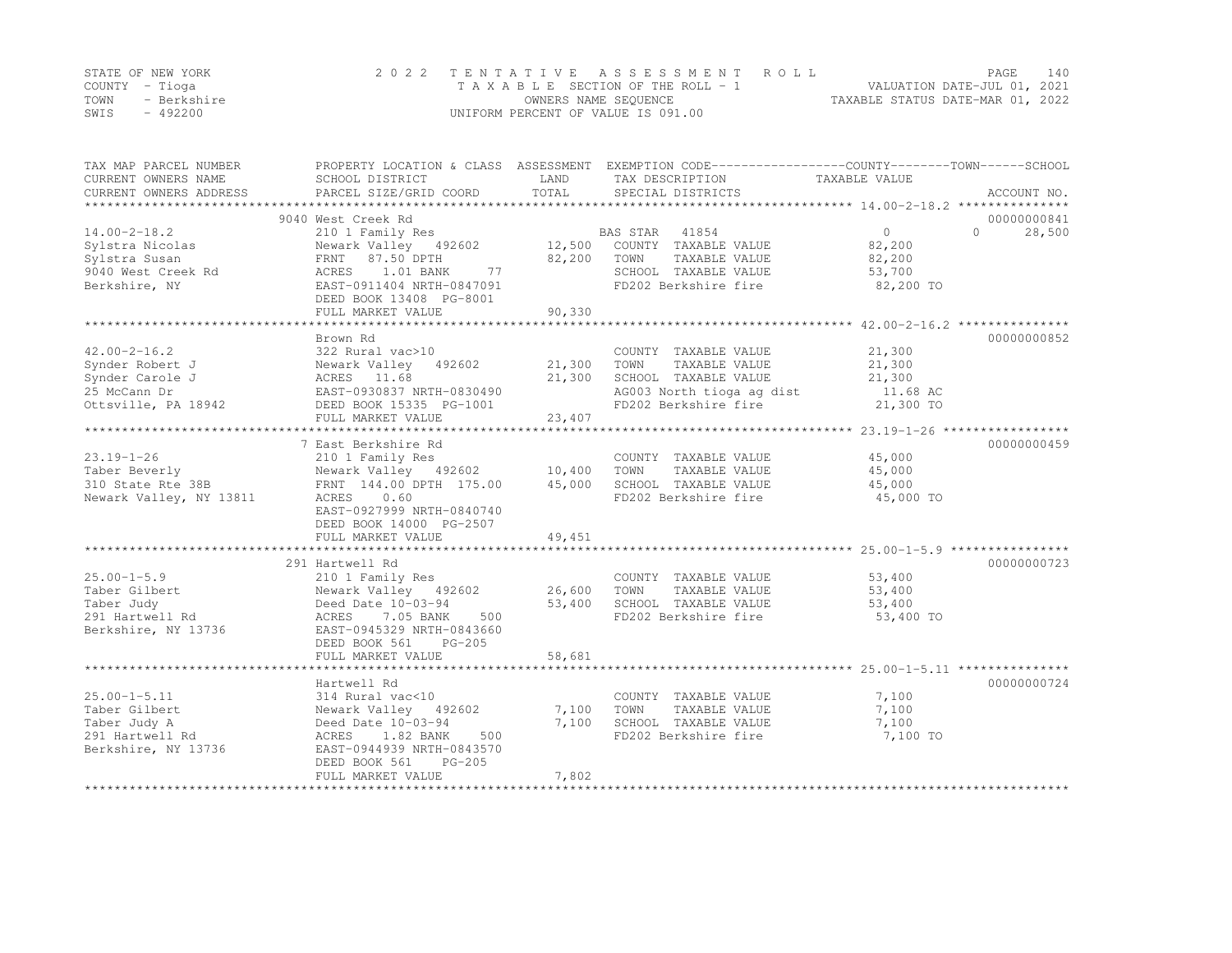| STATE OF NEW YORK |             | 2022 TENTATIVE ASSESSMENT ROLL     |                                  | PAGE                        | 141 |
|-------------------|-------------|------------------------------------|----------------------------------|-----------------------------|-----|
| COUNTY – Tioga    |             | TAXABLE SECTION OF THE ROLL - 1    |                                  | VALUATION DATE-JUL 01, 2021 |     |
| TOWN              | - Berkshire | OWNERS NAME SEQUENCE               | TAXABLE STATUS DATE-MAR 01, 2022 |                             |     |
| SWIS              | $-492200$   | UNIFORM PERCENT OF VALUE IS 091.00 |                                  |                             |     |

| TAX MAP PARCEL NUMBER<br>CURRENT OWNERS NAME<br>CURRENT OWNERS ADDRESS<br>**********************             | PROPERTY LOCATION & CLASS ASSESSMENT<br>SCHOOL DISTRICT<br>PARCEL SIZE/GRID COORD                                                                                                                          | LAND<br>TOTAL               | TAX DESCRIPTION<br>SPECIAL DISTRICTS                                                                               | EXEMPTION CODE-----------------COUNTY-------TOWN------SCHOOL<br>TAXABLE VALUE<br>ACCOUNT NO. |
|--------------------------------------------------------------------------------------------------------------|------------------------------------------------------------------------------------------------------------------------------------------------------------------------------------------------------------|-----------------------------|--------------------------------------------------------------------------------------------------------------------|----------------------------------------------------------------------------------------------|
| $24.00 - 1 - 6.17$<br>Tallon Matthew J<br>Card Bobbi Jo<br>4 Ceurter Rd<br>Berkshire, NY 13736               | Hartwell Rd<br>314 Rural vac<10<br>Newark Valley 492602<br>Deed Date 06-29-93<br>8.00 BANK<br>ACRES<br>8<br>EAST-0943189 NRTH-0843650<br>DEED BOOK 17762 PG-1002<br>FULL MARKET VALUE                      | 21,000<br>21,000<br>23,077  | COUNTY TAXABLE VALUE<br>TOWN<br>TAXABLE VALUE<br>SCHOOL TAXABLE VALUE<br>FD202 Berkshire fire                      | 00000000709<br>21,000<br>21,000<br>21,000<br>21,000 TO                                       |
|                                                                                                              |                                                                                                                                                                                                            |                             |                                                                                                                    |                                                                                              |
| $24.00 - 1 - 6.31$<br>Tallon Matthew J<br>Card Bobbi Jo<br>4 Ceurter Rd<br>Berkshire, NY 13736               | 4 Ceurter Rd<br>210 1 Family Res<br>Newark Valley 492602<br>ACRES<br>2.02 BANK<br>8<br>EAST-0942949 NRTH-0843500<br>DEED BOOK 17762 PG-1002<br>FULL MARKET VALUE                                           | 14,500<br>99,100<br>108,901 | BAS STAR 41854<br>COUNTY TAXABLE VALUE<br>TOWN<br>TAXABLE VALUE<br>SCHOOL TAXABLE VALUE<br>FD202 Berkshire fire    | 00000000739<br>$\circ$<br>$\Omega$<br>28,500<br>99,100<br>99,100<br>70,600<br>99,100 TO      |
|                                                                                                              | 189 Akins Rd                                                                                                                                                                                               |                             |                                                                                                                    | 00000000741                                                                                  |
| $31.00 - 2 - 2.3$<br>Tanner Wesley S<br>Tanner Linda<br>% Gary Lawton<br>189 Akins Rd<br>Berkshire, NY 13736 | 210 1 Family Res<br>Newark Valley 492602<br>Deed Date 07-19-94<br>ACRES<br>5.00<br>EAST-0925283 NRTH-0834940<br>DEED BOOK 558<br>$PG-261$<br>FULL MARKET VALUE                                             | 22,500<br>99,300<br>109,121 | COUNTY TAXABLE VALUE<br>TOWN<br>TAXABLE VALUE<br>SCHOOL TAXABLE VALUE<br>FD202 Berkshire fire                      | 99,300<br>99,300<br>99,300<br>99,300 TO                                                      |
|                                                                                                              | 8 Mill St                                                                                                                                                                                                  |                             |                                                                                                                    | 00000000520                                                                                  |
| $31.07 - 1 - 30$<br>Taylor Sally<br>69 Bardwell Rd<br>Lisle, NY 13797                                        | 210 1 Family Res<br>Newark Valley 492602<br>Deed Date 07-14-93<br>FRNT 165.54 DPTH<br>79.16<br>EAST-0927629 NRTH-0839330<br>DEED BOOK 543<br>$PG-28$                                                       | 9,000<br>20,000             | COUNTY TAXABLE VALUE<br>TOWN<br>TAXABLE VALUE<br>SCHOOL TAXABLE VALUE<br>FD202 Berkshire fire                      | 20,000<br>20,000<br>20,000<br>20,000 TO                                                      |
|                                                                                                              | FULL MARKET VALUE                                                                                                                                                                                          | 21,978                      |                                                                                                                    |                                                                                              |
|                                                                                                              | **********************************                                                                                                                                                                         |                             |                                                                                                                    |                                                                                              |
| $41.00 - 3 - 10$<br>Taylor Timothy W<br>Taylor Kristin L<br>958 Ford Hill Rd<br>Berkshire, NY 13736          | 958 Ford Hill Rd<br>283 Res w/Comuse<br>Newark Valley 492602<br>Deed Ref: 601\51 8-26-98<br>FRNT 395.00 DPTH<br>2.73<br>ACRES<br>EAST-0912145 NRTH-0830403<br>DEED BOOK 12582 PG-8001<br>FULL MARKET VALUE | 16,800<br>99,000<br>108,791 | BAS STAR<br>41854<br>COUNTY TAXABLE VALUE<br>TOWN<br>TAXABLE VALUE<br>SCHOOL TAXABLE VALUE<br>FD202 Berkshire fire | 00000000516<br>$\circ$<br>$\Omega$<br>28,500<br>99,000<br>99,000<br>70,500<br>99,000 TO      |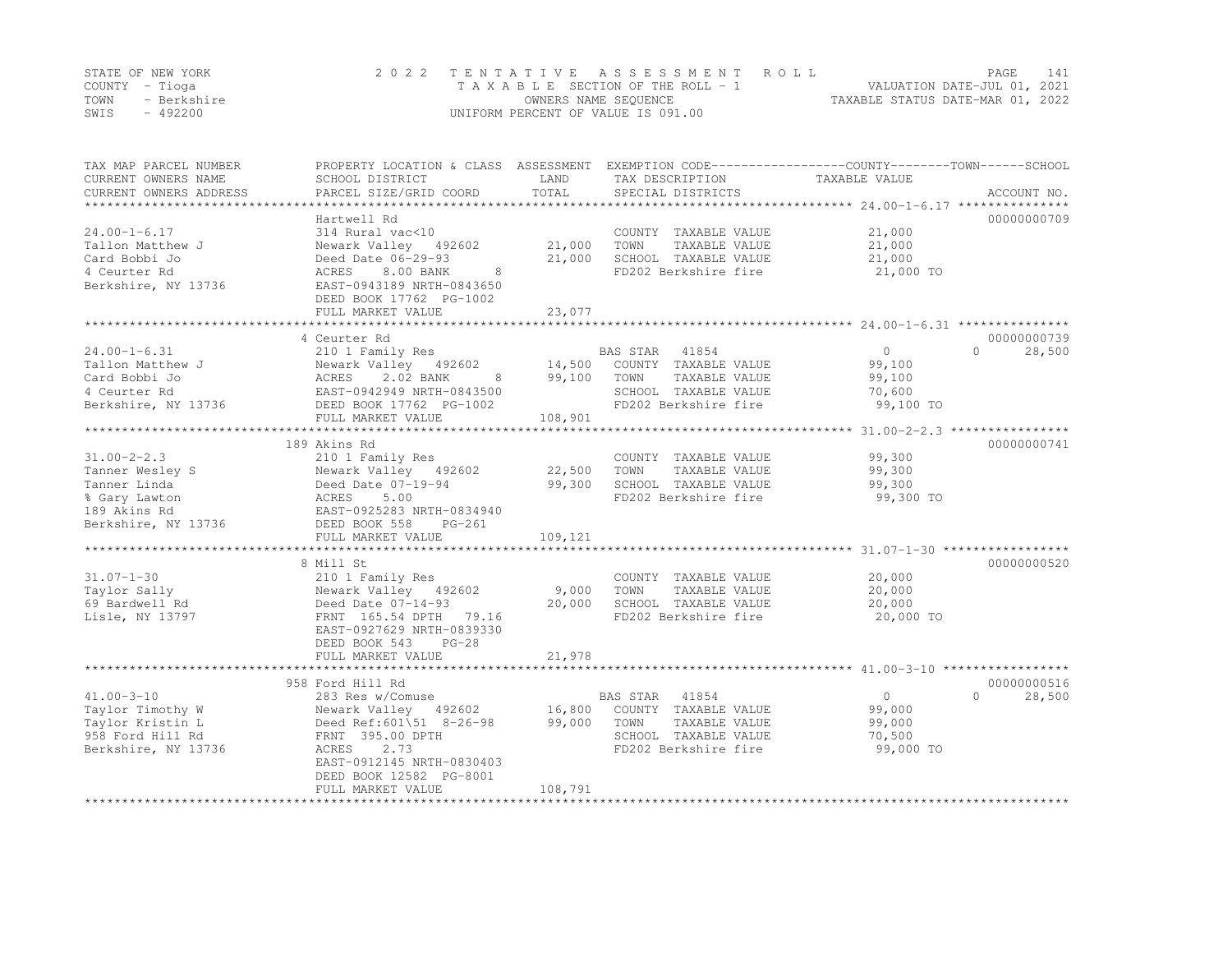|      | STATE OF NEW YORK | 2022 TENTATIVE ASSESSMENT ROLL     |                                  | PAGE | 142 |
|------|-------------------|------------------------------------|----------------------------------|------|-----|
|      | COUNTY – Tioga    | TAXABLE SECTION OF THE ROLL - 1    | VALUATION DATE-JUL 01, 2021      |      |     |
| TOWN | - Berkshire       | OWNERS NAME SEQUENCE               | TAXABLE STATUS DATE-MAR 01, 2022 |      |     |
| SWIS | - 492200          | UNIFORM PERCENT OF VALUE IS 091.00 |                                  |      |     |

| TAX MAP PARCEL NUMBER                              | PROPERTY LOCATION & CLASS ASSESSMENT EXEMPTION CODE---------------COUNTY-------TOWN-----SCHOOL |         |                        |                             |                |          |             |
|----------------------------------------------------|------------------------------------------------------------------------------------------------|---------|------------------------|-----------------------------|----------------|----------|-------------|
| CURRENT OWNERS NAME                                | SCHOOL DISTRICT                                                                                | LAND    |                        | TAX DESCRIPTION             | TAXABLE VALUE  |          |             |
| CURRENT OWNERS ADDRESS                             | PARCEL SIZE/GRID COORD                                                                         | TOTAL   |                        | SPECIAL DISTRICTS           |                |          | ACCOUNT NO. |
|                                                    |                                                                                                |         |                        |                             |                |          |             |
|                                                    | 92 Jewett Hill Rd                                                                              |         |                        |                             | 0              | $\cap$   | 00000000443 |
| $23.00 - 1 - 12$                                   | 270 Mfg housing                                                                                |         | BAS STAR               | 41854                       |                |          | 20,000      |
| Tennant Thomas O                                   | Newark Valley<br>492602                                                                        | 13,800  |                        | COUNTY TAXABLE VALUE        | 20,000         |          |             |
| 92 Jewett Hill Rd                                  | ACRES<br>1.50                                                                                  | 20,000  | TOWN                   | TAXABLE VALUE               | 20,000         |          |             |
| Berkshire, NY 13736                                | EAST-0926019 NRTH-0841840                                                                      |         |                        | SCHOOL TAXABLE VALUE        | $\bigcirc$     |          |             |
|                                                    | DEED BOOK 712<br>$PG-176$                                                                      |         |                        | FD202 Berkshire fire        | 20,000 TO      |          |             |
|                                                    | FULL MARKET VALUE                                                                              | 21,978  |                        |                             |                |          |             |
|                                                    |                                                                                                |         |                        |                             |                |          |             |
|                                                    | 3537 Wilson Creek Rd                                                                           |         |                        |                             |                |          | 00000000120 |
| $43.00 - 2 - 13$                                   | 210 1 Family Res                                                                               |         | VET WAR CT 41121       |                             | 6,795          | 5,700    | $\circ$     |
| Terenzi Rose                                       | Newark Valley 492602 14,700 VET DIS CT 41141                                                   |         |                        |                             | 16,988         | 16,988   | $\circ$     |
| 3537 Wilson Creek Rd                               | Deed Date 07-11-95                                                                             |         | 45,300 BAS STAR 41854  |                             | $\overline{0}$ | $\Omega$ | 28,500      |
| Berkshire, NY 13736                                | ACRES<br>1.87                                                                                  |         |                        | COUNTY TAXABLE VALUE        | 21,517         |          |             |
|                                                    | EAST-0938099 NRTH-0831310                                                                      |         | TOWN                   | TAXABLE VALUE               | 22,612         |          |             |
|                                                    | DEED BOOK 16116 PG-4001                                                                        |         |                        | SCHOOL TAXABLE VALUE        | 16,800         |          |             |
|                                                    | FULL MARKET VALUE                                                                              |         |                        | 49,780 FD202 Berkshire fire | 45,300 TO      |          |             |
|                                                    |                                                                                                |         |                        |                             |                |          |             |
|                                                    | 82 Payne Marsh Rd                                                                              |         |                        |                             |                |          | 00000000426 |
| $15.00 - 1 - 13.22$                                | 210 1 Family Res                                                                               |         |                        | COUNTY TAXABLE VALUE        | 119,000        |          |             |
| Thayer Annette                                     | Newark Valley 492602                                                                           | 17,700  | TOWN                   | TAXABLE VALUE               | 119,000        |          |             |
| Hover Sally                                        | 3.06<br>ACRES                                                                                  | 119,000 |                        | SCHOOL TAXABLE VALUE        | 119,000        |          |             |
| 82 Payne Marsh Rd                                  | EAST-0929828 NRTH-0848523                                                                      |         |                        | AG003 North tioga ag dist   | 3.06 AC        |          |             |
| Berkshire, NY 13736                                | DEED BOOK 20190 PG-4894                                                                        |         |                        | FD202 Berkshire fire        | 119,000 TO     |          |             |
|                                                    | FULL MARKET VALUE                                                                              | 130,769 |                        |                             |                |          |             |
| MAY BE SUBJECT TO PAYMENT                          |                                                                                                |         |                        |                             |                |          |             |
| UNDER AGDIST LAW TIL 2024                          |                                                                                                |         |                        |                             |                |          |             |
|                                                    |                                                                                                |         |                        |                             |                |          |             |
|                                                    | 85 Howe Rd                                                                                     |         |                        |                             |                |          | 00000000047 |
| $16.00 - 2 - 9.2$                                  | 270 Mfg housing                                                                                |         | L INC D                | 41931                       | 13,750         | 13,750   | $\circ$     |
| Thompson William & Clarence L Newark Valley 492602 |                                                                                                |         | 12,500 Dis & Lim 41934 |                             | $\circ$        | $\Omega$ | 13,750      |
| 85 Howe Rd                                         | Deed Date 10-11-94                                                                             |         | 27,500 BAS STAR        | 41854                       | $\overline{0}$ | $\Omega$ | 13,750      |
| Berkshire, NY 13736                                | ACRES<br>1.00                                                                                  |         |                        | COUNTY TAXABLE VALUE        | 13,750         |          |             |
|                                                    | EAST-0939939 NRTH-0849290                                                                      |         | TOWN                   | TAXABLE VALUE               | 13,750         |          |             |
|                                                    | DEED BOOK 561<br>$PG-288$                                                                      |         |                        | SCHOOL TAXABLE VALUE        | $\overline{0}$ |          |             |
|                                                    | FULL MARKET VALUE                                                                              |         |                        | 30,220 FD202 Berkshire fire | 27,500 TO      |          |             |
|                                                    | ****************************                                                                   |         |                        |                             |                |          |             |
|                                                    | 53 Mc Mahon Rd                                                                                 |         |                        |                             |                |          | 00000000661 |
| $23.00 - 1 - 13.22$                                | 210 1 Family Res                                                                               |         | BAS STAR               | 41854                       | $\circ$        | $\cap$   | 28,500      |
| Thompson Tori L                                    | Newark Valley 492602                                                                           | 13,200  |                        | COUNTY TAXABLE VALUE        | 159,000        |          |             |
| Gorsline Michael W                                 | 1.30 BANK<br>500<br>ACRES                                                                      | 159,000 | TOWN                   | TAXABLE VALUE               | 159,000        |          |             |
| 53 Mc Mahon Rd                                     | EAST-0925749 NRTH-0842630                                                                      |         |                        | SCHOOL TAXABLE VALUE        | 130,500        |          |             |
| Berkshire, NY 13736                                | DEED BOOK 16731 PG-1001                                                                        |         |                        | FD202 Berkshire fire        | 159,000 TO     |          |             |
|                                                    | FULL MARKET VALUE                                                                              | 174,725 |                        |                             |                |          |             |
|                                                    |                                                                                                |         |                        |                             |                |          |             |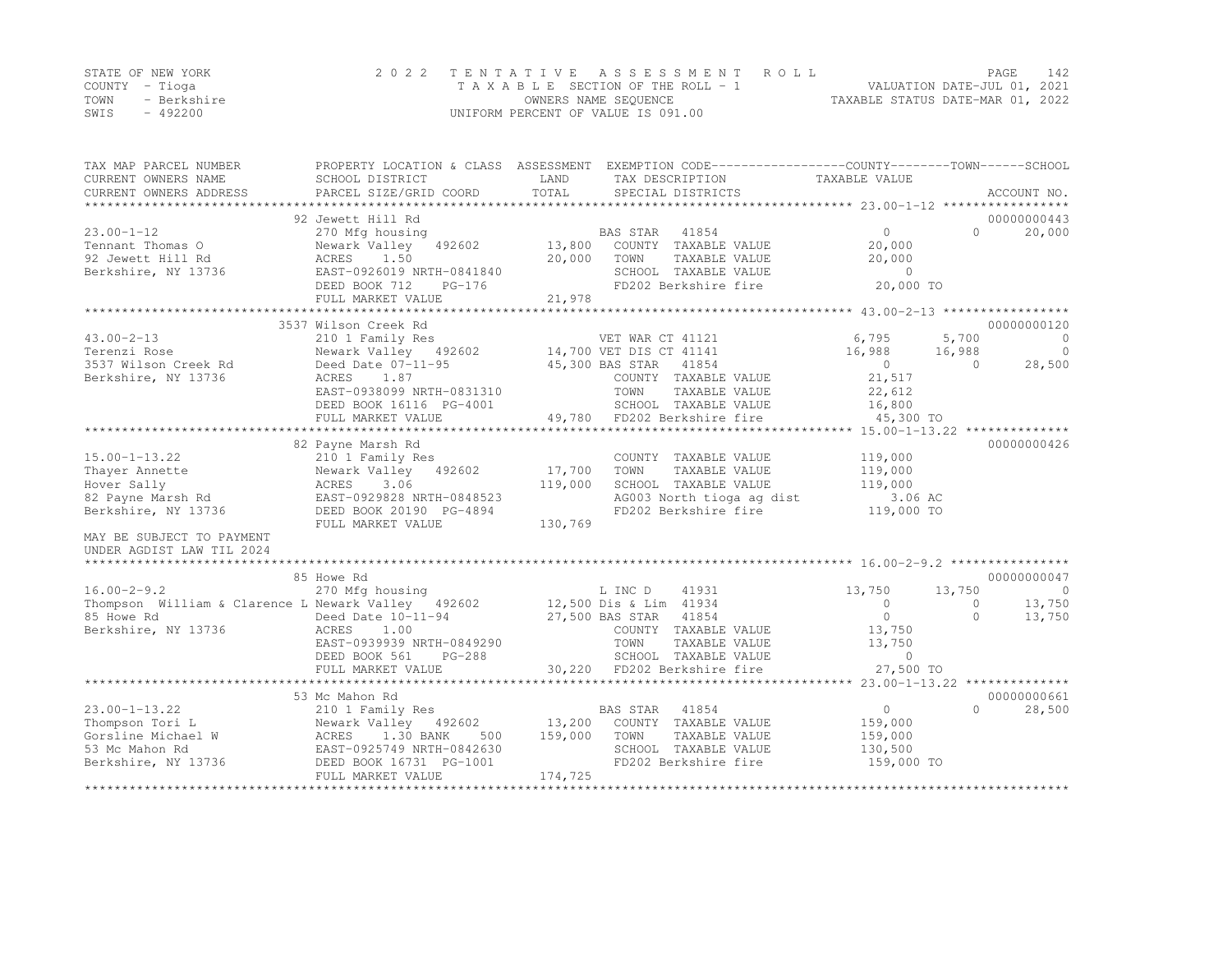|      | STATE OF NEW YORK | 2022 TENTATIVE ASSESSMENT ROLL     |                                  | PAGE | 143 |
|------|-------------------|------------------------------------|----------------------------------|------|-----|
|      | COUNTY – Tioga    | TAXABLE SECTION OF THE ROLL - 1    | VALUATION DATE-JUL 01, 2021      |      |     |
| TOWN | - Berkshire       | OWNERS NAME SEQUENCE               | TAXABLE STATUS DATE-MAR 01, 2022 |      |     |
| SWIS | - 492200          | UNIFORM PERCENT OF VALUE IS 091.00 |                                  |      |     |

| TAX MAP PARCEL NUMBER<br>CURRENT OWNERS NAME<br>CURRENT OWNERS ADDRESS | PROPERTY LOCATION & CLASS ASSESSMENT<br>SCHOOL DISTRICT<br>PARCEL SIZE/GRID COORD | LAND<br>TOTAL      | TAX DESCRIPTION<br>SPECIAL DISTRICTS         | EXEMPTION CODE-----------------COUNTY-------TOWN------SCHOOL<br>TAXABLE VALUE | ACCOUNT NO. |
|------------------------------------------------------------------------|-----------------------------------------------------------------------------------|--------------------|----------------------------------------------|-------------------------------------------------------------------------------|-------------|
|                                                                        |                                                                                   |                    |                                              |                                                                               |             |
|                                                                        | Rt 38                                                                             |                    |                                              |                                                                               | 00000000081 |
| $23.00 - 2 - 7.122$                                                    | 330 Vacant comm                                                                   |                    | COUNTY TAXABLE VALUE                         | 19,000                                                                        |             |
| Tioga Hardwoods Manufacturing Newark Valley                            | 492602                                                                            | 19,000             | TOWN<br>TAXABLE VALUE                        | 19,000                                                                        |             |
| PO Box 195                                                             | ACRES<br>7.00                                                                     | 19,000             | SCHOOL TAXABLE VALUE                         | 19,000                                                                        |             |
| Berkshire, NY 13736                                                    | EAST-0927431 NRTH-0845629<br>DEED BOOK 18307 PG-6001                              |                    | FD202 Berkshire fire                         | 19,000 TO                                                                     |             |
|                                                                        | FULL MARKET VALUE                                                                 | 20,879             |                                              |                                                                               |             |
|                                                                        |                                                                                   |                    |                                              |                                                                               |             |
|                                                                        | Rt 38                                                                             |                    |                                              |                                                                               | 00000000822 |
| $23.00 - 2 - 10.1$                                                     | 710 Manufacture                                                                   |                    | COUNTY TAXABLE VALUE                         | 2025,700                                                                      |             |
| Tioga Hardwoods Manufacturing Newark Valley 492602                     |                                                                                   | 91,000<br>2025,700 | TOWN<br>TAXABLE VALUE                        | 2025,700                                                                      |             |
| PO Box 195                                                             | ACRES 14.15                                                                       |                    | SCHOOL TAXABLE VALUE                         | 2025,700                                                                      |             |
| Berkshire, NY 13736                                                    | EAST-0928141 NRTH-0844684<br>DEED BOOK 18307 PG-6001                              |                    | FD202 Berkshire fire                         | 2025,700 TO                                                                   |             |
|                                                                        | FULL MARKET VALUE                                                                 | 2226,044           |                                              |                                                                               |             |
|                                                                        |                                                                                   |                    |                                              |                                                                               |             |
|                                                                        | Rt 38                                                                             |                    |                                              |                                                                               | 00000000759 |
| $23.00 - 2 - 7.121$                                                    | 105 Vac farmland                                                                  |                    | AG CEIL CO 41720                             | 14,797<br>14,797                                                              | 14,797      |
| Tioga Hardwoods MFG LLC                                                | Newark Valley 492602                                                              | 53,800             | COUNTY TAXABLE VALUE                         | 39,003                                                                        |             |
| PO Box 195                                                             | ACRES 42.62                                                                       | 53,800             | TOWN<br>TAXABLE VALUE                        | 39,003                                                                        |             |
| Berkshire, NY 13736                                                    | EAST-0927569 NRTH-0845462                                                         |                    | SCHOOL TAXABLE VALUE                         | 39,003                                                                        |             |
|                                                                        | DEED BOOK 13964 PG-200                                                            |                    | FD202 Berkshire fire                         | 39,003 TO                                                                     |             |
| MAY BE SUBJECT TO PAYMENT<br>UNDER AGDIST LAW TIL 2026                 | FULL MARKET VALUE                                                                 | 59,121             | 14,797 EX                                    |                                                                               |             |
|                                                                        |                                                                                   |                    |                                              |                                                                               |             |
|                                                                        | Wilson Creek Rd                                                                   |                    |                                              |                                                                               | 00000000113 |
| $43.00 - 2 - 14$                                                       | 311 Res vac land                                                                  |                    | COUNTY TAXABLE VALUE                         | 3,200                                                                         |             |
| Tirmizi Iqbal                                                          | Newark Valley 492602                                                              | 3,200              | TOWN<br>TAXABLE VALUE                        | 3,200                                                                         |             |
| 6 Fleetwood Dr                                                         | FRNT 170.00 DPTH 175.00                                                           | 3,200              | SCHOOL TAXABLE VALUE                         | 3,200                                                                         |             |
| Farmingville, NY 11738                                                 | 0.70<br>ACRES                                                                     |                    | FD202 Berkshire fire                         | 3,200 TO                                                                      |             |
|                                                                        | EAST-0937959 NRTH-0831070                                                         |                    |                                              |                                                                               |             |
|                                                                        | DEED BOOK 17007 PG-4001                                                           |                    |                                              |                                                                               |             |
|                                                                        | FULL MARKET VALUE                                                                 | 3,516              |                                              |                                                                               |             |
|                                                                        |                                                                                   |                    |                                              |                                                                               |             |
|                                                                        | 1222 N Ketchumville Rd                                                            |                    |                                              |                                                                               | 00000000243 |
| $25.00 - 1 - 4.1$                                                      | 242 Rurl res&rec                                                                  |                    | COUNTY TAXABLE VALUE                         | 115,500                                                                       |             |
| Tompkins Mark                                                          | Newark Valley 492602                                                              | 52,600             | TOWN<br>TAXABLE VALUE                        | 115,500                                                                       |             |
| 1222 N. Ketchumville Road<br>Berkshire, NY 13736                       | Ref:b\540 P\299                                                                   | 115,500            | SCHOOL TAXABLE VALUE<br>FD202 Berkshire fire | 115,500<br>115,500 TO                                                         |             |
|                                                                        | Nyseq Easement<br>ACRES 20.03                                                     |                    |                                              |                                                                               |             |
|                                                                        | EAST-0945579 NRTH-0842040                                                         |                    |                                              |                                                                               |             |
|                                                                        | DEED BOOK 20210 PG-1066                                                           |                    |                                              |                                                                               |             |
|                                                                        | FULL MARKET VALUE                                                                 | 126,923            |                                              |                                                                               |             |
|                                                                        |                                                                                   |                    | *******************************              |                                                                               |             |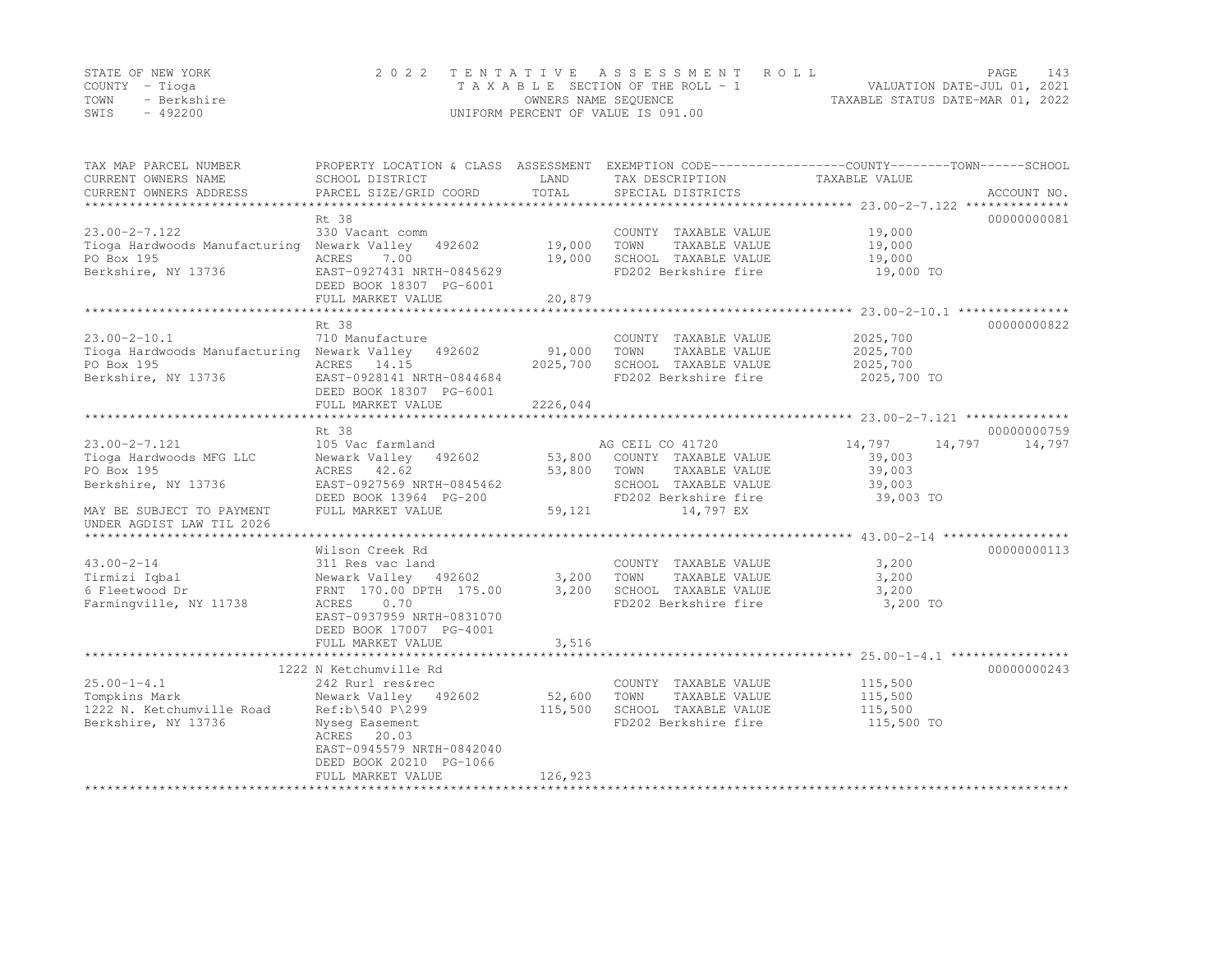|      | STATE OF NEW YORK | 2022 TENTATIVE ASSESSMENT ROLL     |                                  | PAGE | 144 |
|------|-------------------|------------------------------------|----------------------------------|------|-----|
|      | COUNTY – Tioga    | TAXABLE SECTION OF THE ROLL - 1    | VALUATION DATE-JUL 01, 2021      |      |     |
| TOWN | - Berkshire       | OWNERS NAME SEQUENCE               | TAXABLE STATUS DATE-MAR 01, 2022 |      |     |
| SWIS | $-492200$         | UNIFORM PERCENT OF VALUE IS 091.00 |                                  |      |     |

| CURRENT OWNERS ADDRESS<br>00000000642<br>123 Barnes Hill Rd<br>$24.00 - 1 - 15.3$<br>210 1 Family Res<br>ENH STAR 41834<br>$\Omega$<br>$\Omega$<br>71,160<br>Newark Valley 492602 12,500<br>Tottey Clifford<br>COUNTY TAXABLE VALUE<br>79,000<br>Tottey Linda J<br>ACRES 1.00<br>79,000<br>TOWN<br>TAXABLE VALUE<br>79,000<br>123 Barnes Hill Rd EAST-0943039 NRTH-0841250<br>SCHOOL TAXABLE VALUE<br>7,840<br>DEED BOOK 449<br>FD202 Berkshire fire<br>79,000 TO<br>PG-0161<br>86,813<br>FULL MARKET VALUE<br>47 Glen Rd<br>00000000141<br>$\circ$<br>$31.00 - 1 - 4$<br>VET WAR C 41122<br>$\overline{0}$<br>210 1 Family Res<br>11,400<br>5,700<br>$\overline{0}$<br>Towns Tina L<br>$\overline{0}$<br>$\overline{0}$<br>28,500<br>47 Glen Rd<br>$\Omega$<br>ACRES 0.70<br>77,600<br>Berkshire, NY 13736<br>COUNTY TAXABLE VALUE<br>TOWN     TAXABLE VALUE<br>83,300<br>EAST-0926182 NRTH-0838836<br>SCHOOL TAXABLE VALUE<br>DEED BOOK 701<br>$PG-42$<br>60, 500<br>12724 Rt 38<br>00000000631<br>$23.00 - 2 - 7.2$<br>210 1 Family Res<br>216,300<br>COUNTY TAXABLE VALUE<br>Newark Valley 492602 17,800<br>TOWN<br>TAXABLE VALUE<br>216,300<br>TREIMAN DAVID M<br>ANTONOVICH-TREIMAN THOMAS L ACRES<br>3.13<br>216,300<br>SCHOOL TAXABLE VALUE<br>216,300<br>FD202 Berkshire fire<br>12724 STATE ROUTE 38<br>EAST-0928850 NRTH-0845407<br>216,300 TO<br>BERKSHIRE, NY 13736<br>DEED BOOK 20160 PG-5159<br>237,692<br>FULL MARKET VALUE<br>203 Ballou Hill Rd<br>00000000161<br>$32.00 - 1 - 36.1$<br>BAS STAR 41854<br>28,500<br>210 1 Family Res<br>$\overline{0}$<br>$\cap$<br>Newark Valley 492602 26,100 COUNTY TAXABLE VALUE<br>Tuetken Ernest C<br>89,000<br>ACRES<br>6.79<br>89,000<br>89,000<br>Tuetken Yvonne K<br>TOWN<br>TAXABLE VALUE<br>EAST-0934611 NRTH-0834321<br>203 Ballou Hill Rd<br>SCHOOL TAXABLE VALUE<br>60,500<br>FD202 Berkshire fire<br>Berkshire, NY 13736<br>DEED BOOK 398<br>PG-1103<br>89,000 TO<br>97,802<br>FULL MARKET VALUE<br>Ballou Hill Rd<br>00000000543<br>24,300<br>322 Rural vac>10<br>COUNTY TAXABLE VALUE<br>Newark Valley 492602 24,300<br>TOWN<br>TAXABLE VALUE<br>24,300<br>24,300<br>SCHOOL TAXABLE VALUE<br>24,300<br>ACRES 20.33<br>EAST-0934389 NRTH-0835440<br>EAST-0934389 NRTH-0835440<br>FD202 Berkshire fire<br>24,300 TO<br>PG-0252<br>DEED BOOK 489<br>26,703<br>FULL MARKET VALUE | TAX MAP PARCEL NUMBER<br>CURRENT OWNERS NAME | PROPERTY LOCATION & CLASS ASSESSMENT EXEMPTION CODE---------------COUNTY-------TOWN-----SCHOOL<br>SCHOOL DISTRICT | LAND | TAX DESCRIPTION TAXABLE VALUE |  |
|--------------------------------------------------------------------------------------------------------------------------------------------------------------------------------------------------------------------------------------------------------------------------------------------------------------------------------------------------------------------------------------------------------------------------------------------------------------------------------------------------------------------------------------------------------------------------------------------------------------------------------------------------------------------------------------------------------------------------------------------------------------------------------------------------------------------------------------------------------------------------------------------------------------------------------------------------------------------------------------------------------------------------------------------------------------------------------------------------------------------------------------------------------------------------------------------------------------------------------------------------------------------------------------------------------------------------------------------------------------------------------------------------------------------------------------------------------------------------------------------------------------------------------------------------------------------------------------------------------------------------------------------------------------------------------------------------------------------------------------------------------------------------------------------------------------------------------------------------------------------------------------------------------------------------------------------------------------------------------------------------------------------------------------------------------------------------------------------------------------------------------------------------------------------------------------------------------------------------------------------------------------------------------------------------------------------------------------------------|----------------------------------------------|-------------------------------------------------------------------------------------------------------------------|------|-------------------------------|--|
|                                                                                                                                                                                                                                                                                                                                                                                                                                                                                                                                                                                                                                                                                                                                                                                                                                                                                                                                                                                                                                                                                                                                                                                                                                                                                                                                                                                                                                                                                                                                                                                                                                                                                                                                                                                                                                                                                                                                                                                                                                                                                                                                                                                                                                                                                                                                                  |                                              |                                                                                                                   |      |                               |  |
|                                                                                                                                                                                                                                                                                                                                                                                                                                                                                                                                                                                                                                                                                                                                                                                                                                                                                                                                                                                                                                                                                                                                                                                                                                                                                                                                                                                                                                                                                                                                                                                                                                                                                                                                                                                                                                                                                                                                                                                                                                                                                                                                                                                                                                                                                                                                                  |                                              |                                                                                                                   |      |                               |  |
|                                                                                                                                                                                                                                                                                                                                                                                                                                                                                                                                                                                                                                                                                                                                                                                                                                                                                                                                                                                                                                                                                                                                                                                                                                                                                                                                                                                                                                                                                                                                                                                                                                                                                                                                                                                                                                                                                                                                                                                                                                                                                                                                                                                                                                                                                                                                                  |                                              |                                                                                                                   |      |                               |  |
|                                                                                                                                                                                                                                                                                                                                                                                                                                                                                                                                                                                                                                                                                                                                                                                                                                                                                                                                                                                                                                                                                                                                                                                                                                                                                                                                                                                                                                                                                                                                                                                                                                                                                                                                                                                                                                                                                                                                                                                                                                                                                                                                                                                                                                                                                                                                                  |                                              |                                                                                                                   |      |                               |  |
|                                                                                                                                                                                                                                                                                                                                                                                                                                                                                                                                                                                                                                                                                                                                                                                                                                                                                                                                                                                                                                                                                                                                                                                                                                                                                                                                                                                                                                                                                                                                                                                                                                                                                                                                                                                                                                                                                                                                                                                                                                                                                                                                                                                                                                                                                                                                                  |                                              |                                                                                                                   |      |                               |  |
|                                                                                                                                                                                                                                                                                                                                                                                                                                                                                                                                                                                                                                                                                                                                                                                                                                                                                                                                                                                                                                                                                                                                                                                                                                                                                                                                                                                                                                                                                                                                                                                                                                                                                                                                                                                                                                                                                                                                                                                                                                                                                                                                                                                                                                                                                                                                                  |                                              |                                                                                                                   |      |                               |  |
|                                                                                                                                                                                                                                                                                                                                                                                                                                                                                                                                                                                                                                                                                                                                                                                                                                                                                                                                                                                                                                                                                                                                                                                                                                                                                                                                                                                                                                                                                                                                                                                                                                                                                                                                                                                                                                                                                                                                                                                                                                                                                                                                                                                                                                                                                                                                                  | Berkshire, NY 13736                          |                                                                                                                   |      |                               |  |
|                                                                                                                                                                                                                                                                                                                                                                                                                                                                                                                                                                                                                                                                                                                                                                                                                                                                                                                                                                                                                                                                                                                                                                                                                                                                                                                                                                                                                                                                                                                                                                                                                                                                                                                                                                                                                                                                                                                                                                                                                                                                                                                                                                                                                                                                                                                                                  |                                              |                                                                                                                   |      |                               |  |
|                                                                                                                                                                                                                                                                                                                                                                                                                                                                                                                                                                                                                                                                                                                                                                                                                                                                                                                                                                                                                                                                                                                                                                                                                                                                                                                                                                                                                                                                                                                                                                                                                                                                                                                                                                                                                                                                                                                                                                                                                                                                                                                                                                                                                                                                                                                                                  |                                              |                                                                                                                   |      |                               |  |
|                                                                                                                                                                                                                                                                                                                                                                                                                                                                                                                                                                                                                                                                                                                                                                                                                                                                                                                                                                                                                                                                                                                                                                                                                                                                                                                                                                                                                                                                                                                                                                                                                                                                                                                                                                                                                                                                                                                                                                                                                                                                                                                                                                                                                                                                                                                                                  |                                              |                                                                                                                   |      |                               |  |
|                                                                                                                                                                                                                                                                                                                                                                                                                                                                                                                                                                                                                                                                                                                                                                                                                                                                                                                                                                                                                                                                                                                                                                                                                                                                                                                                                                                                                                                                                                                                                                                                                                                                                                                                                                                                                                                                                                                                                                                                                                                                                                                                                                                                                                                                                                                                                  |                                              |                                                                                                                   |      |                               |  |
|                                                                                                                                                                                                                                                                                                                                                                                                                                                                                                                                                                                                                                                                                                                                                                                                                                                                                                                                                                                                                                                                                                                                                                                                                                                                                                                                                                                                                                                                                                                                                                                                                                                                                                                                                                                                                                                                                                                                                                                                                                                                                                                                                                                                                                                                                                                                                  |                                              |                                                                                                                   |      |                               |  |
|                                                                                                                                                                                                                                                                                                                                                                                                                                                                                                                                                                                                                                                                                                                                                                                                                                                                                                                                                                                                                                                                                                                                                                                                                                                                                                                                                                                                                                                                                                                                                                                                                                                                                                                                                                                                                                                                                                                                                                                                                                                                                                                                                                                                                                                                                                                                                  |                                              |                                                                                                                   |      |                               |  |
|                                                                                                                                                                                                                                                                                                                                                                                                                                                                                                                                                                                                                                                                                                                                                                                                                                                                                                                                                                                                                                                                                                                                                                                                                                                                                                                                                                                                                                                                                                                                                                                                                                                                                                                                                                                                                                                                                                                                                                                                                                                                                                                                                                                                                                                                                                                                                  |                                              |                                                                                                                   |      |                               |  |
|                                                                                                                                                                                                                                                                                                                                                                                                                                                                                                                                                                                                                                                                                                                                                                                                                                                                                                                                                                                                                                                                                                                                                                                                                                                                                                                                                                                                                                                                                                                                                                                                                                                                                                                                                                                                                                                                                                                                                                                                                                                                                                                                                                                                                                                                                                                                                  |                                              |                                                                                                                   |      |                               |  |
|                                                                                                                                                                                                                                                                                                                                                                                                                                                                                                                                                                                                                                                                                                                                                                                                                                                                                                                                                                                                                                                                                                                                                                                                                                                                                                                                                                                                                                                                                                                                                                                                                                                                                                                                                                                                                                                                                                                                                                                                                                                                                                                                                                                                                                                                                                                                                  |                                              |                                                                                                                   |      |                               |  |
|                                                                                                                                                                                                                                                                                                                                                                                                                                                                                                                                                                                                                                                                                                                                                                                                                                                                                                                                                                                                                                                                                                                                                                                                                                                                                                                                                                                                                                                                                                                                                                                                                                                                                                                                                                                                                                                                                                                                                                                                                                                                                                                                                                                                                                                                                                                                                  |                                              |                                                                                                                   |      |                               |  |
|                                                                                                                                                                                                                                                                                                                                                                                                                                                                                                                                                                                                                                                                                                                                                                                                                                                                                                                                                                                                                                                                                                                                                                                                                                                                                                                                                                                                                                                                                                                                                                                                                                                                                                                                                                                                                                                                                                                                                                                                                                                                                                                                                                                                                                                                                                                                                  |                                              |                                                                                                                   |      |                               |  |
|                                                                                                                                                                                                                                                                                                                                                                                                                                                                                                                                                                                                                                                                                                                                                                                                                                                                                                                                                                                                                                                                                                                                                                                                                                                                                                                                                                                                                                                                                                                                                                                                                                                                                                                                                                                                                                                                                                                                                                                                                                                                                                                                                                                                                                                                                                                                                  |                                              |                                                                                                                   |      |                               |  |
|                                                                                                                                                                                                                                                                                                                                                                                                                                                                                                                                                                                                                                                                                                                                                                                                                                                                                                                                                                                                                                                                                                                                                                                                                                                                                                                                                                                                                                                                                                                                                                                                                                                                                                                                                                                                                                                                                                                                                                                                                                                                                                                                                                                                                                                                                                                                                  |                                              |                                                                                                                   |      |                               |  |
|                                                                                                                                                                                                                                                                                                                                                                                                                                                                                                                                                                                                                                                                                                                                                                                                                                                                                                                                                                                                                                                                                                                                                                                                                                                                                                                                                                                                                                                                                                                                                                                                                                                                                                                                                                                                                                                                                                                                                                                                                                                                                                                                                                                                                                                                                                                                                  |                                              |                                                                                                                   |      |                               |  |
|                                                                                                                                                                                                                                                                                                                                                                                                                                                                                                                                                                                                                                                                                                                                                                                                                                                                                                                                                                                                                                                                                                                                                                                                                                                                                                                                                                                                                                                                                                                                                                                                                                                                                                                                                                                                                                                                                                                                                                                                                                                                                                                                                                                                                                                                                                                                                  |                                              |                                                                                                                   |      |                               |  |
|                                                                                                                                                                                                                                                                                                                                                                                                                                                                                                                                                                                                                                                                                                                                                                                                                                                                                                                                                                                                                                                                                                                                                                                                                                                                                                                                                                                                                                                                                                                                                                                                                                                                                                                                                                                                                                                                                                                                                                                                                                                                                                                                                                                                                                                                                                                                                  |                                              |                                                                                                                   |      |                               |  |
|                                                                                                                                                                                                                                                                                                                                                                                                                                                                                                                                                                                                                                                                                                                                                                                                                                                                                                                                                                                                                                                                                                                                                                                                                                                                                                                                                                                                                                                                                                                                                                                                                                                                                                                                                                                                                                                                                                                                                                                                                                                                                                                                                                                                                                                                                                                                                  |                                              |                                                                                                                   |      |                               |  |
|                                                                                                                                                                                                                                                                                                                                                                                                                                                                                                                                                                                                                                                                                                                                                                                                                                                                                                                                                                                                                                                                                                                                                                                                                                                                                                                                                                                                                                                                                                                                                                                                                                                                                                                                                                                                                                                                                                                                                                                                                                                                                                                                                                                                                                                                                                                                                  |                                              |                                                                                                                   |      |                               |  |
|                                                                                                                                                                                                                                                                                                                                                                                                                                                                                                                                                                                                                                                                                                                                                                                                                                                                                                                                                                                                                                                                                                                                                                                                                                                                                                                                                                                                                                                                                                                                                                                                                                                                                                                                                                                                                                                                                                                                                                                                                                                                                                                                                                                                                                                                                                                                                  |                                              |                                                                                                                   |      |                               |  |
|                                                                                                                                                                                                                                                                                                                                                                                                                                                                                                                                                                                                                                                                                                                                                                                                                                                                                                                                                                                                                                                                                                                                                                                                                                                                                                                                                                                                                                                                                                                                                                                                                                                                                                                                                                                                                                                                                                                                                                                                                                                                                                                                                                                                                                                                                                                                                  |                                              |                                                                                                                   |      |                               |  |
|                                                                                                                                                                                                                                                                                                                                                                                                                                                                                                                                                                                                                                                                                                                                                                                                                                                                                                                                                                                                                                                                                                                                                                                                                                                                                                                                                                                                                                                                                                                                                                                                                                                                                                                                                                                                                                                                                                                                                                                                                                                                                                                                                                                                                                                                                                                                                  |                                              |                                                                                                                   |      |                               |  |
|                                                                                                                                                                                                                                                                                                                                                                                                                                                                                                                                                                                                                                                                                                                                                                                                                                                                                                                                                                                                                                                                                                                                                                                                                                                                                                                                                                                                                                                                                                                                                                                                                                                                                                                                                                                                                                                                                                                                                                                                                                                                                                                                                                                                                                                                                                                                                  |                                              |                                                                                                                   |      |                               |  |
|                                                                                                                                                                                                                                                                                                                                                                                                                                                                                                                                                                                                                                                                                                                                                                                                                                                                                                                                                                                                                                                                                                                                                                                                                                                                                                                                                                                                                                                                                                                                                                                                                                                                                                                                                                                                                                                                                                                                                                                                                                                                                                                                                                                                                                                                                                                                                  |                                              |                                                                                                                   |      |                               |  |
|                                                                                                                                                                                                                                                                                                                                                                                                                                                                                                                                                                                                                                                                                                                                                                                                                                                                                                                                                                                                                                                                                                                                                                                                                                                                                                                                                                                                                                                                                                                                                                                                                                                                                                                                                                                                                                                                                                                                                                                                                                                                                                                                                                                                                                                                                                                                                  |                                              |                                                                                                                   |      |                               |  |
|                                                                                                                                                                                                                                                                                                                                                                                                                                                                                                                                                                                                                                                                                                                                                                                                                                                                                                                                                                                                                                                                                                                                                                                                                                                                                                                                                                                                                                                                                                                                                                                                                                                                                                                                                                                                                                                                                                                                                                                                                                                                                                                                                                                                                                                                                                                                                  |                                              |                                                                                                                   |      |                               |  |
|                                                                                                                                                                                                                                                                                                                                                                                                                                                                                                                                                                                                                                                                                                                                                                                                                                                                                                                                                                                                                                                                                                                                                                                                                                                                                                                                                                                                                                                                                                                                                                                                                                                                                                                                                                                                                                                                                                                                                                                                                                                                                                                                                                                                                                                                                                                                                  |                                              |                                                                                                                   |      |                               |  |
|                                                                                                                                                                                                                                                                                                                                                                                                                                                                                                                                                                                                                                                                                                                                                                                                                                                                                                                                                                                                                                                                                                                                                                                                                                                                                                                                                                                                                                                                                                                                                                                                                                                                                                                                                                                                                                                                                                                                                                                                                                                                                                                                                                                                                                                                                                                                                  |                                              |                                                                                                                   |      |                               |  |
|                                                                                                                                                                                                                                                                                                                                                                                                                                                                                                                                                                                                                                                                                                                                                                                                                                                                                                                                                                                                                                                                                                                                                                                                                                                                                                                                                                                                                                                                                                                                                                                                                                                                                                                                                                                                                                                                                                                                                                                                                                                                                                                                                                                                                                                                                                                                                  | $32.00 - 1 - 36.3$                           |                                                                                                                   |      |                               |  |
|                                                                                                                                                                                                                                                                                                                                                                                                                                                                                                                                                                                                                                                                                                                                                                                                                                                                                                                                                                                                                                                                                                                                                                                                                                                                                                                                                                                                                                                                                                                                                                                                                                                                                                                                                                                                                                                                                                                                                                                                                                                                                                                                                                                                                                                                                                                                                  | Tuetken Ernest C                             |                                                                                                                   |      |                               |  |
|                                                                                                                                                                                                                                                                                                                                                                                                                                                                                                                                                                                                                                                                                                                                                                                                                                                                                                                                                                                                                                                                                                                                                                                                                                                                                                                                                                                                                                                                                                                                                                                                                                                                                                                                                                                                                                                                                                                                                                                                                                                                                                                                                                                                                                                                                                                                                  | Tuetken Yvonne K                             |                                                                                                                   |      |                               |  |
|                                                                                                                                                                                                                                                                                                                                                                                                                                                                                                                                                                                                                                                                                                                                                                                                                                                                                                                                                                                                                                                                                                                                                                                                                                                                                                                                                                                                                                                                                                                                                                                                                                                                                                                                                                                                                                                                                                                                                                                                                                                                                                                                                                                                                                                                                                                                                  | 203 Ballou Hill Rd                           |                                                                                                                   |      |                               |  |
|                                                                                                                                                                                                                                                                                                                                                                                                                                                                                                                                                                                                                                                                                                                                                                                                                                                                                                                                                                                                                                                                                                                                                                                                                                                                                                                                                                                                                                                                                                                                                                                                                                                                                                                                                                                                                                                                                                                                                                                                                                                                                                                                                                                                                                                                                                                                                  | Berkshire, NY 13736                          |                                                                                                                   |      |                               |  |
|                                                                                                                                                                                                                                                                                                                                                                                                                                                                                                                                                                                                                                                                                                                                                                                                                                                                                                                                                                                                                                                                                                                                                                                                                                                                                                                                                                                                                                                                                                                                                                                                                                                                                                                                                                                                                                                                                                                                                                                                                                                                                                                                                                                                                                                                                                                                                  |                                              |                                                                                                                   |      |                               |  |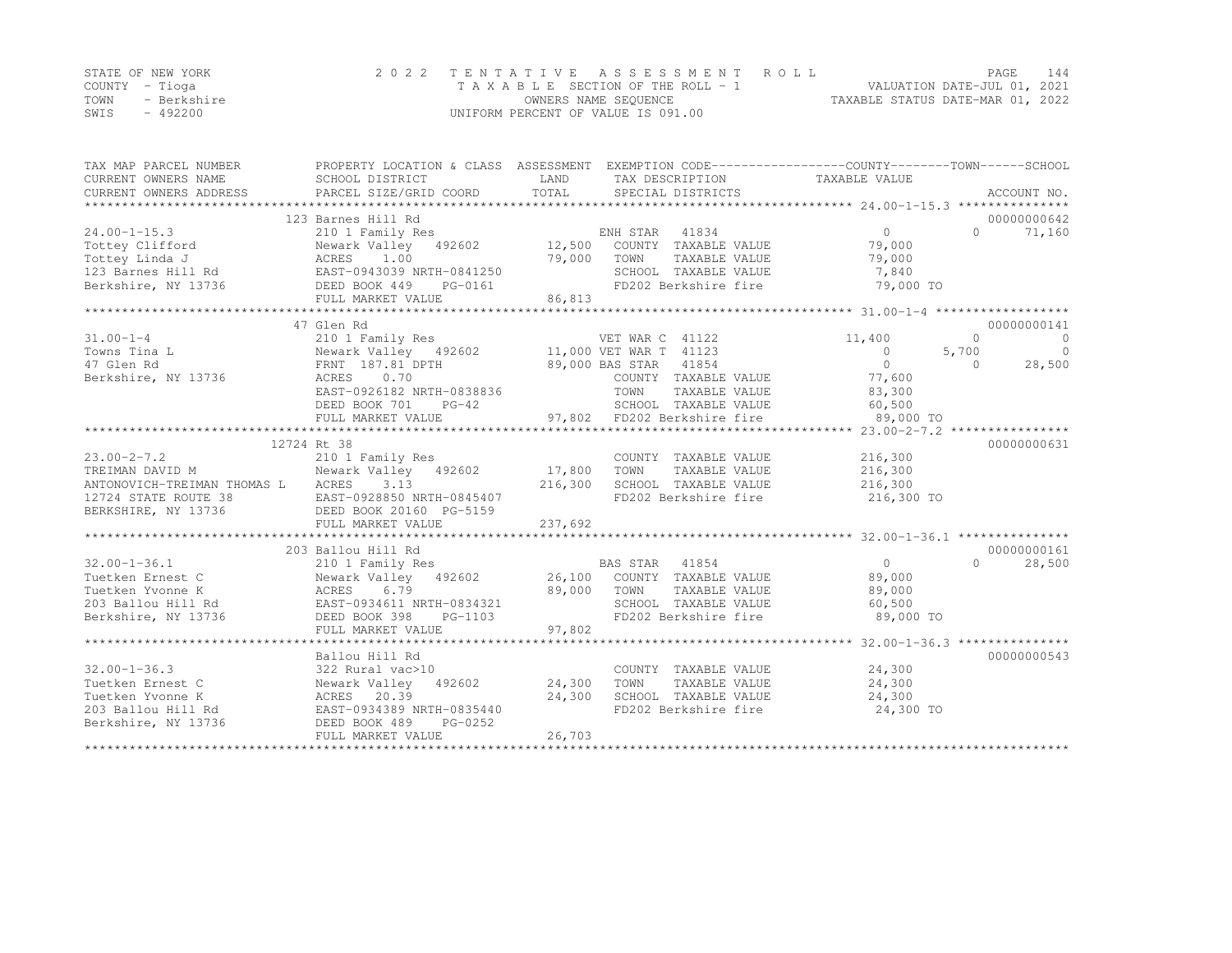|      | STATE OF NEW YORK | 2022 TENTATIVE ASSESSMENT ROLL     |                                  | PAGE | 145 |
|------|-------------------|------------------------------------|----------------------------------|------|-----|
|      | COUNTY – Tioga    | TAXABLE SECTION OF THE ROLL - 1    | VALUATION DATE-JUL 01, 2021      |      |     |
| TOWN | - Berkshire       | OWNERS NAME SEOUENCE               | TAXABLE STATUS DATE-MAR 01, 2022 |      |     |
| SWIS | - 492200          | UNIFORM PERCENT OF VALUE IS 091.00 |                                  |      |     |

| TAX MAP PARCEL NUMBER<br>CURRENT OWNERS NAME                                                                                                                                                                                                                                                                                                                                                                                                                                          | SCHOOL DISTRICT                                                                                                        | LAND         | PROPERTY LOCATION & CLASS ASSESSMENT EXEMPTION CODE-----------------COUNTY-------TOWN------SCHOOL<br>TAX DESCRIPTION | TAXABLE VALUE           |                      |
|---------------------------------------------------------------------------------------------------------------------------------------------------------------------------------------------------------------------------------------------------------------------------------------------------------------------------------------------------------------------------------------------------------------------------------------------------------------------------------------|------------------------------------------------------------------------------------------------------------------------|--------------|----------------------------------------------------------------------------------------------------------------------|-------------------------|----------------------|
| CURRENT OWNERS ADDRESS<br>$\begin{tabular}{lllllll} \textbf{CURENT} & \textbf{ADDRESS} & \textbf{PARCEL} & \textbf{SIZE/GRID COORD} & \textbf{TOTAL} & \textbf{SPECIAL} & \textbf{DISTRICTS} & \textbf{ACCOU} \\ \textbf{****}{\color{blue}\textbf{****}} & \textbf{PARCCD} & \textbf{PACCUL} & \textbf{SCEL} & \textbf{SCEL} & \textbf{SCEL} & \textbf{SCEL} & \textbf{PDCCIAL} & \textbf{SPECIAL} & \textbf{DISTRICTS} & \textbf{PECIAL} & \textbf{SPECIAL} \\ \textbf{14.00-2-11}$ |                                                                                                                        |              |                                                                                                                      |                         | ACCOUNT NO.          |
|                                                                                                                                                                                                                                                                                                                                                                                                                                                                                       |                                                                                                                        |              |                                                                                                                      |                         | ******               |
|                                                                                                                                                                                                                                                                                                                                                                                                                                                                                       | 439 Jewett Hill Rd                                                                                                     |              |                                                                                                                      |                         | 00000000455          |
| $14.00 - 2 - 11$                                                                                                                                                                                                                                                                                                                                                                                                                                                                      | 242 Rurl res&rec                                                                                                       |              | ENH STAR 41834                                                                                                       | 0                       | $\bigcap$<br>71,160  |
| Turk Connie R                                                                                                                                                                                                                                                                                                                                                                                                                                                                         | Newark Valley 492602                                                                                                   |              | 167,500 COUNTY TAXABLE VALUE                                                                                         | 179,000                 |                      |
| 439 Jewett Hill Rd                                                                                                                                                                                                                                                                                                                                                                                                                                                                    | ACRES 100.00                                                                                                           | 179,000 TOWN | TAXABLE VALUE                                                                                                        | 179,000                 |                      |
| Berkshire, NY 13736                                                                                                                                                                                                                                                                                                                                                                                                                                                                   | EAST-0920199 NRTH-0849100                                                                                              |              | SCHOOL TAXABLE VALUE                                                                                                 | 107,840                 |                      |
|                                                                                                                                                                                                                                                                                                                                                                                                                                                                                       | DEED BOOK 330<br>PG-0976                                                                                               |              | FD202 Berkshire fire 179,000 TO                                                                                      |                         |                      |
|                                                                                                                                                                                                                                                                                                                                                                                                                                                                                       | FULL MARKET VALUE                                                                                                      | 196, 703     |                                                                                                                      |                         |                      |
|                                                                                                                                                                                                                                                                                                                                                                                                                                                                                       | Shaff Rd                                                                                                               |              |                                                                                                                      |                         | 00000000762          |
| $25.00 - 1 - 3.3$                                                                                                                                                                                                                                                                                                                                                                                                                                                                     | 322 Rural vac>10                                                                                                       |              | COUNTY TAXABLE VALUE                                                                                                 | 27,300                  |                      |
| TURKEY HILL HUNTING CLUB, LLC Newark Valley 492602                                                                                                                                                                                                                                                                                                                                                                                                                                    |                                                                                                                        | 27,300       | TOWN<br>TAXABLE VALUE                                                                                                | 27,300                  |                      |
| 138 Sanford Ave                                                                                                                                                                                                                                                                                                                                                                                                                                                                       | ACRES 15.68                                                                                                            | 27,300       | SCHOOL TAXABLE VALUE                                                                                                 | 27,300                  |                      |
| Lyndhurst, NJ 07071                                                                                                                                                                                                                                                                                                                                                                                                                                                                   | EAST-0948760 NRTH-0840700                                                                                              |              | FD202 Berkshire fire                                                                                                 | 27,300 TO               |                      |
|                                                                                                                                                                                                                                                                                                                                                                                                                                                                                       | DEED BOOK 20200 PG-1908                                                                                                |              |                                                                                                                      |                         |                      |
|                                                                                                                                                                                                                                                                                                                                                                                                                                                                                       | FULL MARKET VALUE                                                                                                      | 30,000       |                                                                                                                      |                         |                      |
|                                                                                                                                                                                                                                                                                                                                                                                                                                                                                       |                                                                                                                        |              |                                                                                                                      |                         |                      |
|                                                                                                                                                                                                                                                                                                                                                                                                                                                                                       | Glen Rd                                                                                                                |              |                                                                                                                      |                         | 00000000836          |
| $22.00 - 1 - 5.11$                                                                                                                                                                                                                                                                                                                                                                                                                                                                    | 322 Rural vac>10                                                                                                       |              | COUNTY TAXABLE VALUE                                                                                                 | 42,800                  |                      |
| Turner Betsy E                                                                                                                                                                                                                                                                                                                                                                                                                                                                        | Newark Valley 492602 42,800                                                                                            |              | TOWN<br>TAXABLE VALUE                                                                                                | 42,800                  |                      |
| PO Box 402                                                                                                                                                                                                                                                                                                                                                                                                                                                                            | FRNT 171.80 DPTH                                                                                                       | 42,800       | SCHOOL TAXABLE VALUE                                                                                                 | 42,800                  |                      |
| Nashville, TN 37205                                                                                                                                                                                                                                                                                                                                                                                                                                                                   | ACRES 23.50                                                                                                            |              | FD202 Berkshire fire                                                                                                 | 42,800 TO               |                      |
|                                                                                                                                                                                                                                                                                                                                                                                                                                                                                       | EAST-0918259 NRTH-0846281                                                                                              |              |                                                                                                                      |                         |                      |
|                                                                                                                                                                                                                                                                                                                                                                                                                                                                                       | DEED BOOK 13320 PG-1001                                                                                                |              |                                                                                                                      |                         |                      |
|                                                                                                                                                                                                                                                                                                                                                                                                                                                                                       | FULL MARKET VALUE                                                                                                      | 47,033       |                                                                                                                      |                         |                      |
|                                                                                                                                                                                                                                                                                                                                                                                                                                                                                       |                                                                                                                        |              |                                                                                                                      |                         |                      |
|                                                                                                                                                                                                                                                                                                                                                                                                                                                                                       | Glen Rd                                                                                                                |              |                                                                                                                      |                         | 00000000837          |
| $22.00 - 1 - 5.12$                                                                                                                                                                                                                                                                                                                                                                                                                                                                    | 322 Rural vac>10                                                                                                       |              | COUNTY TAXABLE VALUE                                                                                                 | 42,800                  |                      |
| Turner Betsy E                                                                                                                                                                                                                                                                                                                                                                                                                                                                        |                                                                                                                        |              | TAXABLE VALUE                                                                                                        | 42,800                  |                      |
| 3901 West End Ave                                                                                                                                                                                                                                                                                                                                                                                                                                                                     | 322 Rural vac>10<br>Newark Valley   492602           42,800   TOWN<br>FRNT  151.41 DPTH                 42,800   SCHOC |              | SCHOOL TAXABLE VALUE                                                                                                 | 42,800                  |                      |
| Nashville, TN 37205                                                                                                                                                                                                                                                                                                                                                                                                                                                                   | ACRES 23.51                                                                                                            |              | FD202 Berkshire fire                                                                                                 | 42,800 TO               |                      |
|                                                                                                                                                                                                                                                                                                                                                                                                                                                                                       | EAST-0917710 NRTH-0846236                                                                                              |              |                                                                                                                      |                         |                      |
|                                                                                                                                                                                                                                                                                                                                                                                                                                                                                       | DEED BOOK 13320 PG-1001                                                                                                |              |                                                                                                                      |                         |                      |
|                                                                                                                                                                                                                                                                                                                                                                                                                                                                                       | FULL MARKET VALUE                                                                                                      | 47,033       |                                                                                                                      |                         |                      |
|                                                                                                                                                                                                                                                                                                                                                                                                                                                                                       |                                                                                                                        |              |                                                                                                                      |                         |                      |
|                                                                                                                                                                                                                                                                                                                                                                                                                                                                                       | 121 East Berkshire Rd                                                                                                  |              |                                                                                                                      |                         | 00000000089          |
| $23.00 - 2 - 13.1$                                                                                                                                                                                                                                                                                                                                                                                                                                                                    | 112 Dairy farm                                                                                                         |              | AG CEIL CO 41720                                                                                                     | 106,397<br>106,397      | 106,397              |
| Umiker Daniel                                                                                                                                                                                                                                                                                                                                                                                                                                                                         | Newark Valley 492602                                                                                                   |              | 173,400 BAS STAR 41854                                                                                               | $\overline{0}$          | $\bigcirc$<br>28,500 |
| Umiker Wendy                                                                                                                                                                                                                                                                                                                                                                                                                                                                          | ACRES 127.74 BANK<br>77                                                                                                | 259,000      | COUNTY TAXABLE VALUE                                                                                                 | 152,603                 |                      |
| 121 East Berkshire Rd                                                                                                                                                                                                                                                                                                                                                                                                                                                                 | EAST-0930949 NRTH-0842420                                                                                              |              | TOWN<br>TAXABLE VALUE                                                                                                | 152,603                 |                      |
| Berkshire, NY 13736                                                                                                                                                                                                                                                                                                                                                                                                                                                                   | DEED BOOK 15755 PG-9004                                                                                                |              | SCHOOL TAXABLE VALUE                                                                                                 | 124,103                 |                      |
|                                                                                                                                                                                                                                                                                                                                                                                                                                                                                       | FULL MARKET VALUE                                                                                                      |              | 284,615 AG003 North tioga ag dist                                                                                    | 127.74 AC<br>152,603 TO |                      |
| MAY BE SUBJECT TO PAYMENT                                                                                                                                                                                                                                                                                                                                                                                                                                                             |                                                                                                                        |              | FD202 Berkshire fire                                                                                                 |                         |                      |
| UNDER AGDIST LAW TIL 2026                                                                                                                                                                                                                                                                                                                                                                                                                                                             |                                                                                                                        |              | 106,397 EX                                                                                                           |                         |                      |
|                                                                                                                                                                                                                                                                                                                                                                                                                                                                                       |                                                                                                                        |              |                                                                                                                      |                         |                      |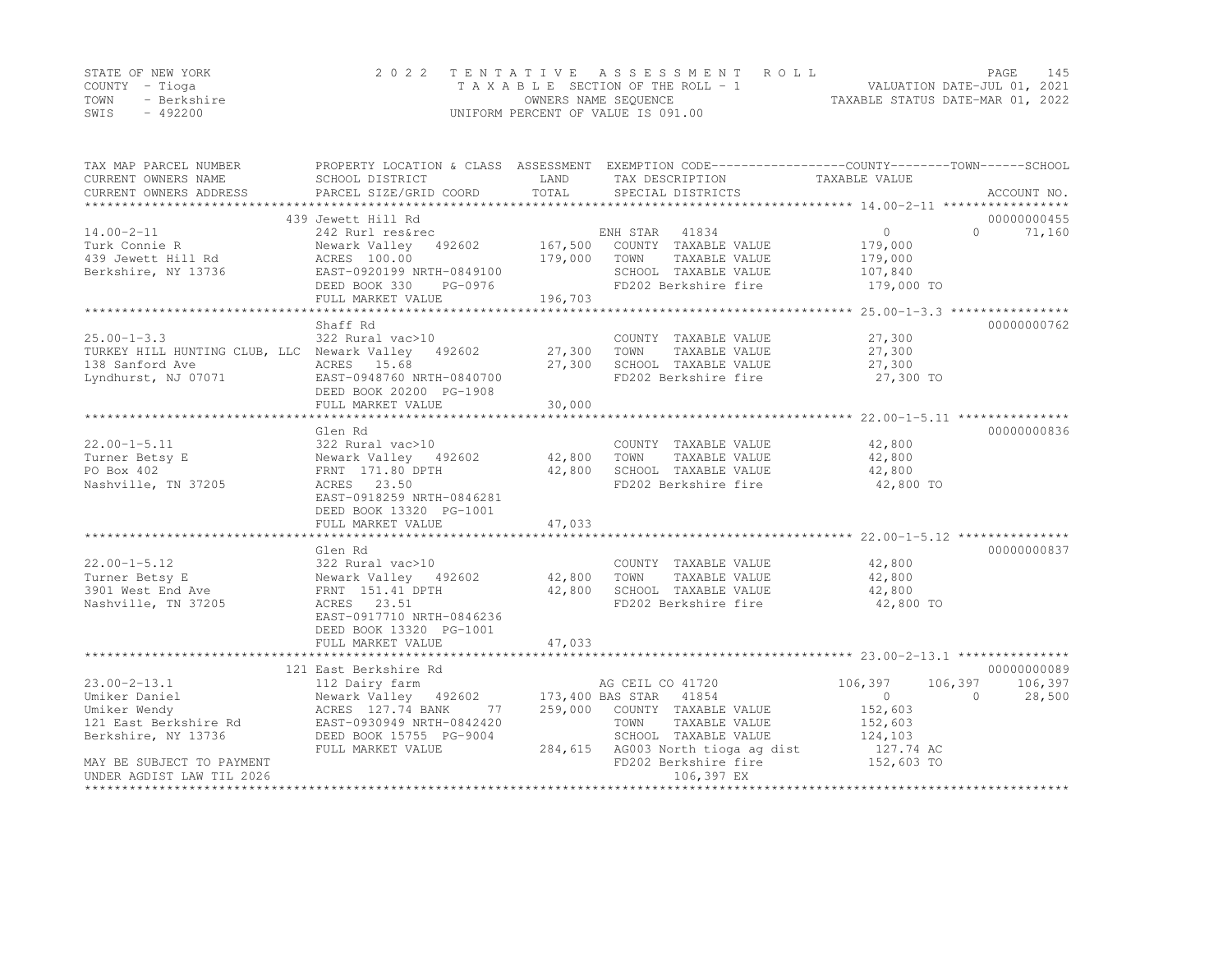|      | STATE OF NEW YORK | 2022 TENTATIVE ASSESSMENT ROLL     | PAGE.                            | 146 |
|------|-------------------|------------------------------------|----------------------------------|-----|
|      | COUNTY – Tioga    | TAXABLE SECTION OF THE ROLL - 1    | VALUATION DATE-JUL 01, 2021      |     |
| TOWN | - Berkshire       | OWNERS NAME SEQUENCE               | TAXABLE STATUS DATE-MAR 01, 2022 |     |
| SWIS | $-492200$         | UNIFORM PERCENT OF VALUE IS 091.00 |                                  |     |

| TAX MAP PARCEL NUMBER<br>CURRENT OWNERS NAME                             | SCHOOL DISTRICT                                                                                   | LAND           | PROPERTY LOCATION & CLASS ASSESSMENT EXEMPTION CODE---------------COUNTY-------TOWN-----SCHOOL<br>TAX DESCRIPTION TAXABLE VALUE |                    |                |                |
|--------------------------------------------------------------------------|---------------------------------------------------------------------------------------------------|----------------|---------------------------------------------------------------------------------------------------------------------------------|--------------------|----------------|----------------|
| CURRENT OWNERS ADDRESS                                                   | PARCEL SIZE/GRID COORD                                                                            | TOTAL          | SPECIAL DISTRICTS                                                                                                               |                    |                | ACCOUNT NO.    |
|                                                                          |                                                                                                   |                |                                                                                                                                 |                    |                | 00000000483    |
| $23.00 - 2 - 16$                                                         |                                                                                                   |                |                                                                                                                                 | 26,498             | 26,498         | 26,498         |
| Umiker Daniel E                                                          |                                                                                                   |                |                                                                                                                                 | 20,502             |                |                |
| Umiker Wendy L                                                           |                                                                                                   |                |                                                                                                                                 | 20,502             |                |                |
| 121 East Berkshire Rd                                                    | EAST-0929049 NRTH-0841350                                                                         |                | SCHOOL TAXABLE VALUE                                                                                                            | 20,502             |                |                |
| Berkshire, NY 13736                                                      | DEED BOOK 15755 PG-9004<br>FULL MARKET VALUE 51,648                                               |                | FD202 Berkshire fire                                                                                                            | 20,502 TO          |                |                |
| MAY BE SUBJECT TO PAYMENT                                                |                                                                                                   |                | 26,498 EX                                                                                                                       |                    |                |                |
| UNDER AGDIST LAW TIL 2026                                                |                                                                                                   |                |                                                                                                                                 |                    |                |                |
|                                                                          |                                                                                                   |                |                                                                                                                                 |                    |                |                |
|                                                                          | Eastman Rd                                                                                        |                |                                                                                                                                 |                    |                | 00000000090    |
| $24.00 - 1 - 1$                                                          | 105 Vac farmland                                                                                  |                | AG CEIL CO 41720                                                                                                                | 47,915             | 47,915         | 47,915         |
| Umiker Daniel E                                                          | Newark Valley 492602 70,100 COUNTY TAXABLE VALUE<br>ACRES 54.03 BANK 77 70,100 TOWN TAXABLE VALUE |                |                                                                                                                                 | 22,185             |                |                |
| Umiker Wendy L                                                           |                                                                                                   | 77 70,100 TOWN |                                                                                                                                 | 22,185             |                |                |
| 121 East Berkshire Rd                                                    | EAST-0933939 NRTH-0847270                                                                         |                | SCHOOL TAXABLE VALUE                                                                                                            | 22,185             |                |                |
| Berkshire, NY 13736                                                      | DEED BOOK 15755 PG-9004                                                                           |                | AG003 North tioga ag dist 54.03 AC                                                                                              |                    |                |                |
|                                                                          | FULL MARKET VALUE                                                                                 |                | 77,033 FD202 Berkshire fire                                                                                                     | 22,185 TO          |                |                |
| MAY BE SUBJECT TO PAYMENT                                                |                                                                                                   |                | 47,915 EX                                                                                                                       |                    |                |                |
| UNDER AGDIST LAW TIL 2026                                                |                                                                                                   |                |                                                                                                                                 |                    |                |                |
|                                                                          | Rt 38                                                                                             |                |                                                                                                                                 |                    |                | 00000000354    |
| 23.00-2-7.11<br>Carv E                                                   |                                                                                                   |                |                                                                                                                                 | 58,860             | 58,860         | 58,860         |
|                                                                          |                                                                                                   |                |                                                                                                                                 | 64,640             |                |                |
| Umiker Sharon                                                            |                                                                                                   |                | TAXABLE VALUE                                                                                                                   | 64,640             |                |                |
| 12653 State Rte 38                                                       |                                                                                                   |                |                                                                                                                                 | 64,640             |                |                |
| Berkshire, NY 13736                                                      |                                                                                                   |                | SCHOOL TAXABLE VALUE<br>FD202 Berkshire fire                                                                                    | $64,640$ TO        |                |                |
|                                                                          |                                                                                                   |                | 58,860 EX                                                                                                                       |                    |                |                |
|                                                                          |                                                                                                   |                |                                                                                                                                 |                    |                |                |
| MAY BE SUBJECT TO PAYMENT<br>UNDER AGDIST LAW TIL 2026 FULL MARKET VALUE |                                                                                                   | 135,714        |                                                                                                                                 |                    |                |                |
|                                                                          |                                                                                                   |                |                                                                                                                                 |                    |                |                |
|                                                                          | 12653 Rt 38                                                                                       |                | 40 PCT OF VALUE USED FOR EXEMPTION PURPOSES                                                                                     |                    |                | 00000000458    |
| $23.00 - 2 - 12$                                                         | 241 Rural res&ag                                                                                  |                | VET COM C 41132                                                                                                                 | 19,000             | $\overline{0}$ | $\sim$ 0       |
|                                                                          |                                                                                                   |                |                                                                                                                                 | $\overline{0}$     | 9,500          | $\overline{0}$ |
|                                                                          |                                                                                                   |                |                                                                                                                                 | $73,822$ $73,822$  |                | 73,822         |
| 12653 State Rte 38 EAST-0930529 NRTH-0843980                             |                                                                                                   |                | ENH STAR 41834                                                                                                                  | $\sim$ 0           | $\bigcap$      | 71,160         |
| Berkshire, NY 13736                                                      | DEED BOOK 338<br>PG-0744                                                                          |                | COUNTY TAXABLE VALUE                                                                                                            | 226,178<br>235,678 |                |                |
|                                                                          | FULL MARKET VALUE                                                                                 | $350,549$ TOWN | TAXABLE VALUE                                                                                                                   |                    |                |                |
| MAY BE SUBJECT TO PAYMENT                                                |                                                                                                   |                | SCHOOL TAXABLE VALUE                                                                                                            | 174,018            |                |                |
| UNDER AGDIST LAW TIL 2026                                                |                                                                                                   |                | AG003 North tioga ag dist 207.20 AC<br>FD202 Berkshire fire 245,178 TO                                                          |                    |                |                |
|                                                                          |                                                                                                   |                |                                                                                                                                 |                    |                |                |
|                                                                          |                                                                                                   |                | 73,822 EX                                                                                                                       |                    |                |                |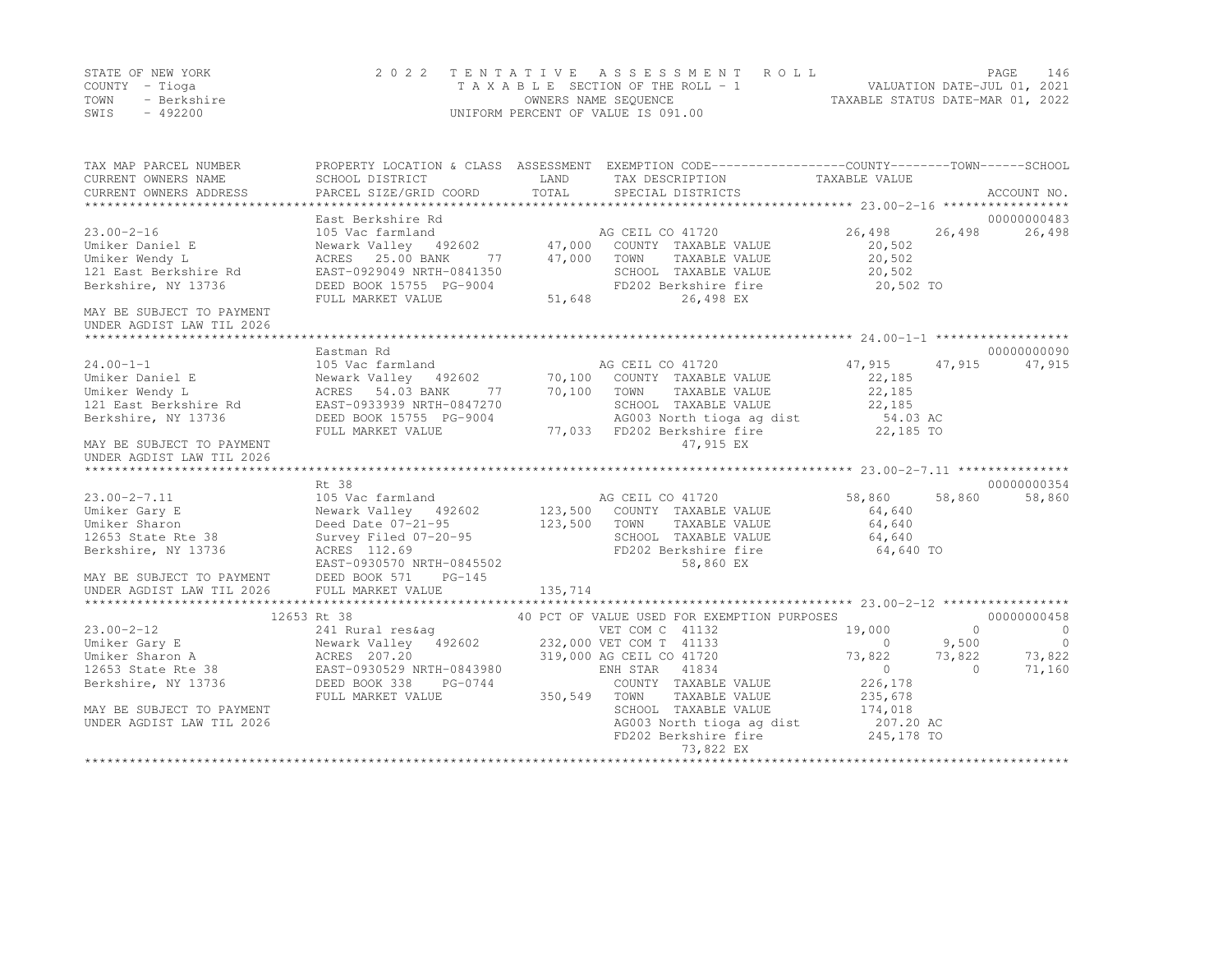|      | STATE OF NEW YORK | 2022 TENTATIVE ASSESSMENT ROLL     | PAGE.                            | 147 |
|------|-------------------|------------------------------------|----------------------------------|-----|
|      | COUNTY – Tioga    | TAXABLE SECTION OF THE ROLL - 1    | VALUATION DATE-JUL 01, 2021      |     |
| TOWN | - Berkshire       | OWNERS NAME SEQUENCE               | TAXABLE STATUS DATE-MAR 01, 2022 |     |
| SWIS | $-492200$         | UNIFORM PERCENT OF VALUE IS 091.00 |                                  |     |

| TAX MAP PARCEL NUMBER<br>CURRENT OWNERS NAME<br>CURRENT OWNERS ADDRESS | SCHOOL DISTRICT<br>PARCEL SIZE/GRID COORD | LAND<br>TOTAL | PROPERTY LOCATION & CLASS ASSESSMENT EXEMPTION CODE----------------COUNTY-------TOWN-----SCHOOL<br>TAX DESCRIPTION<br>SPECIAL DISTRICTS | TAXABLE VALUE | ACCOUNT NO.        |
|------------------------------------------------------------------------|-------------------------------------------|---------------|-----------------------------------------------------------------------------------------------------------------------------------------|---------------|--------------------|
|                                                                        |                                           |               |                                                                                                                                         |               |                    |
|                                                                        | Turkey Hill Rd                            |               |                                                                                                                                         |               | 00000000461        |
| $24.00 - 1 - 21.1$                                                     | 112 Dairy farm                            |               | AG CEIL CO 41720                                                                                                                        | 83,830        | 83,830<br>83,830   |
| Underwood Beatrice E                                                   | Newark Valley 492602                      | 166,300       | COUNTY TAXABLE VALUE                                                                                                                    | 86,370        |                    |
| Armstrong Delbert/kirstin                                              | ACRES 102.79                              | 170,200       | TOWN<br>TAXABLE VALUE                                                                                                                   | 86,370        |                    |
| 56 Turkey Hill Rd                                                      | EAST-0937929 NRTH-0842500                 |               | SCHOOL TAXABLE VALUE                                                                                                                    | 86,370        |                    |
| Berkshire, NY 13736                                                    | DEED BOOK 632<br>$PG-182$                 |               | AG003 North tioga ag dist                                                                                                               | 102.79 AC     |                    |
|                                                                        | FULL MARKET VALUE                         | 187,033       | FD202 Berkshire fire                                                                                                                    | 86,370 TO     |                    |
| MAY BE SUBJECT TO PAYMENT                                              |                                           |               | 83,830 EX                                                                                                                               |               |                    |
| UNDER AGDIST LAW TIL 2026                                              |                                           |               |                                                                                                                                         |               |                    |
|                                                                        |                                           |               |                                                                                                                                         |               |                    |
|                                                                        | 251 Turkey Hill Rd                        |               |                                                                                                                                         |               | 00000000240        |
| $24.00 - 1 - 2.2$                                                      | 210 1 Family Res                          |               | COUNTY TAXABLE VALUE                                                                                                                    | 73,100        |                    |
| Underwood Joshua A                                                     | Newark Valley 492602                      | 17,500        | TOWN<br>TAXABLE VALUE                                                                                                                   | 73,100        |                    |
| 251 Turkey Hill Rd                                                     | 3.00 BANK<br>ACRES<br>500                 | 73,100        | SCHOOL TAXABLE VALUE                                                                                                                    | 73,100        |                    |
| Berkshire, NY 13736                                                    | EAST-0938799 NRTH-0847050                 |               | FD202 Berkshire fire                                                                                                                    | 73,100 TO     |                    |
|                                                                        | DEED BOOK 20190 PG-1643                   |               |                                                                                                                                         |               |                    |
|                                                                        | FULL MARKET VALUE                         | 80,330        |                                                                                                                                         |               |                    |
|                                                                        |                                           |               |                                                                                                                                         |               |                    |
|                                                                        | Howe Rd                                   |               |                                                                                                                                         |               | 00000000583        |
| $16.00 - 2 - 5.112$                                                    | 260 Seasonal res                          |               | COUNTY TAXABLE VALUE                                                                                                                    | 65,000        |                    |
| Underwood Kenneth                                                      | Newark Valley 492602                      | 55,900        | TOWN<br>TAXABLE VALUE                                                                                                                   | 65,000        |                    |
| Almy Peter                                                             | ACRES 25.63                               | 65,000        | SCHOOL TAXABLE VALUE                                                                                                                    | 65,000        |                    |
| 115 Howe Rd                                                            | EAST-0941221 NRTH-0850063                 |               | FD202 Berkshire fire                                                                                                                    | 65,000 TO     |                    |
| Berkshire, NY 13736                                                    | DEED BOOK 11383 PG-2001                   |               |                                                                                                                                         |               |                    |
|                                                                        | FULL MARKET VALUE                         | 71,429        |                                                                                                                                         |               |                    |
|                                                                        |                                           |               |                                                                                                                                         |               |                    |
|                                                                        | 115 Howe Rd                               |               |                                                                                                                                         |               | 00000000635        |
| $16.00 - 2 - 3.2$                                                      | 210 1 Family Res                          |               | BAS STAR 41854                                                                                                                          | $\circ$       | $\cap$<br>28,500   |
| Underwood Kenneth W                                                    | Newark Valley 492602                      | 12,500        | COUNTY TAXABLE VALUE                                                                                                                    | 109,000       |                    |
| Underwood Ruth E                                                       |                                           | 109,000       | TOWN<br>TAXABLE VALUE                                                                                                                   | 109,000       |                    |
| 115 Howe Rd                                                            | ACRES 1.00<br>EAST-0940129 NRTH-0849960   |               | SCHOOL TAXABLE VALUE                                                                                                                    | 80,500        |                    |
| Berkshire, NY 13736                                                    | DEED BOOK 598<br>PG-321                   |               | FD202 Berkshire fire                                                                                                                    | 109,000 TO    |                    |
|                                                                        | FULL MARKET VALUE                         | 119,780       |                                                                                                                                         |               |                    |
|                                                                        |                                           |               |                                                                                                                                         |               |                    |
|                                                                        | 167 Howe Rd                               |               |                                                                                                                                         |               | 00000000460        |
| $16.00 - 2 - 14$                                                       | 241 Rural res&aq                          |               | AG CEIL CO 41720                                                                                                                        | 43,578        | 43,578<br>43,578   |
| Underwood Laura                                                        | Newark Valley 492602                      |               | 78,800 ENH STAR<br>41834                                                                                                                | $\Omega$      | $\Omega$<br>71,160 |
| 167 Howe Rd                                                            | ACRES 40.70                               | 130,300       | COUNTY TAXABLE VALUE                                                                                                                    | 86,722        |                    |
| Berkshire, NY 13736                                                    | EAST-0940278 NRTH-0850974                 |               | TOWN<br>TAXABLE VALUE                                                                                                                   | 86,722        |                    |
|                                                                        | DEED BOOK 364<br>PG-0642                  |               | SCHOOL TAXABLE VALUE                                                                                                                    | 15,562        |                    |
| MAY BE SUBJECT TO PAYMENT                                              | FULL MARKET VALUE                         | 143,187       | AG003 North tioga ag dist                                                                                                               | 40.70 AC      |                    |
| UNDER AGDIST LAW TIL 2026                                              |                                           |               | FD202 Berkshire fire                                                                                                                    | 86,722 TO     |                    |
|                                                                        |                                           |               | 43,578 EX                                                                                                                               |               |                    |
|                                                                        |                                           |               |                                                                                                                                         |               |                    |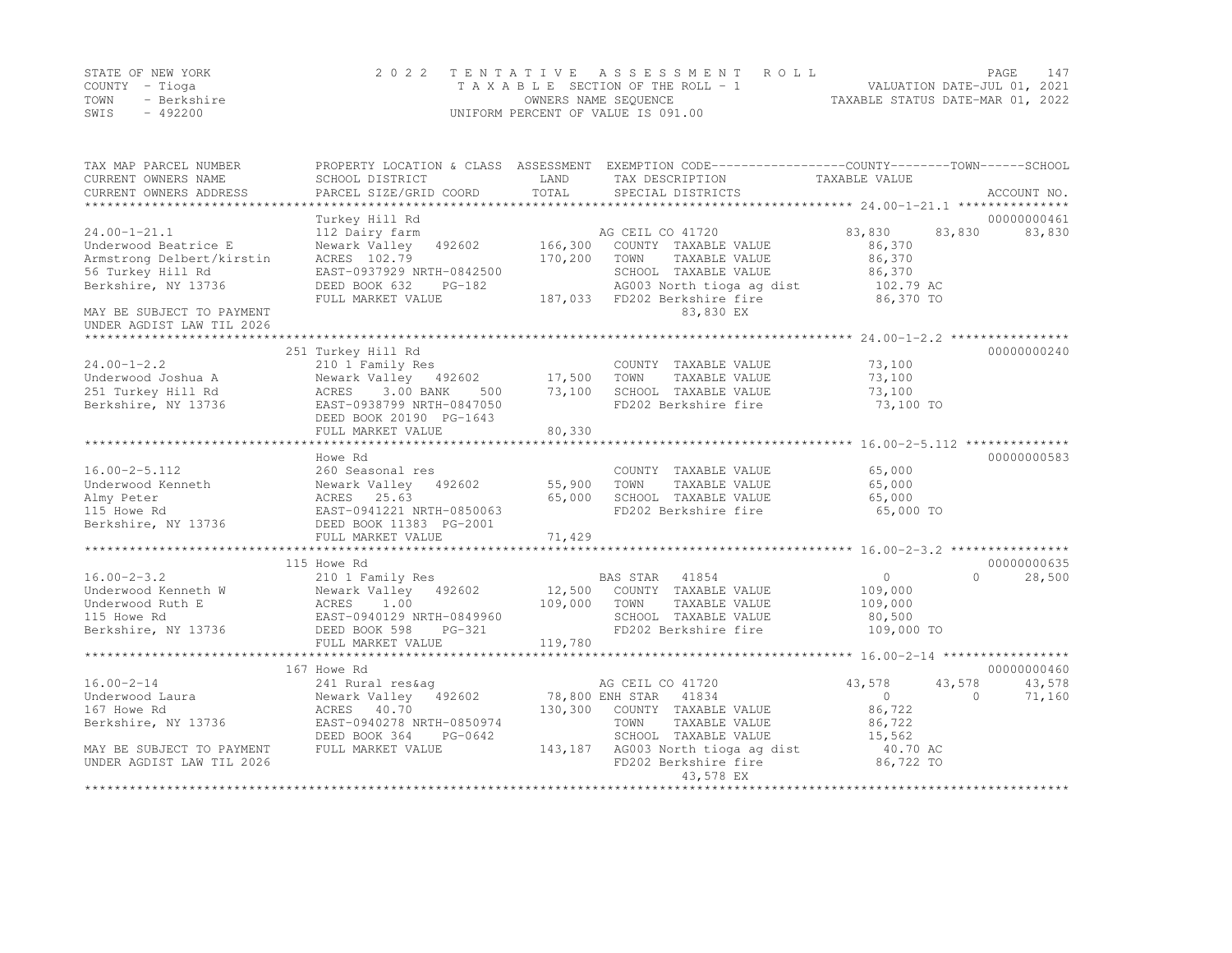|      | STATE OF NEW YORK | 2022 TENTATIVE ASSESSMENT ROLL     |                                  | PAGE. | 148 |
|------|-------------------|------------------------------------|----------------------------------|-------|-----|
|      | COUNTY – Tioga    | TAXABLE SECTION OF THE ROLL - 1    | VALUATION DATE-JUL 01, 2021      |       |     |
| TOWN | - Berkshire       | OWNERS NAME SEQUENCE               | TAXABLE STATUS DATE-MAR 01, 2022 |       |     |
| SWIS | - 492200          | UNIFORM PERCENT OF VALUE IS 091.00 |                                  |       |     |

| TAX MAP PARCEL NUMBER<br>CURRENT OWNERS NAME<br>CURRENT OWNERS ADDRESS | PROPERTY LOCATION & CLASS ASSESSMENT<br>SCHOOL DISTRICT<br>PARCEL SIZE/GRID COORD           | LAND<br>TOTAL    | TAX DESCRIPTION<br>SPECIAL DISTRICTS |               | EXEMPTION CODE-----------------COUNTY-------TOWN------SCHOOL<br>TAXABLE VALUE | ACCOUNT NO.         |
|------------------------------------------------------------------------|---------------------------------------------------------------------------------------------|------------------|--------------------------------------|---------------|-------------------------------------------------------------------------------|---------------------|
|                                                                        |                                                                                             |                  |                                      |               |                                                                               |                     |
| $16.00 - 2 - 15$                                                       | Howe Rd<br>314 Rural vac<10                                                                 |                  | COUNTY TAXABLE VALUE                 |               | 20,000                                                                        | 00000000460         |
| Underwood Laura<br>167 Howe Rd                                         | Newark Valley<br>492602<br>5.00<br>ACRES                                                    | 20,000<br>20,000 | TOWN<br>SCHOOL TAXABLE VALUE         | TAXABLE VALUE | 20,000<br>20,000                                                              |                     |
| Berkshire, NY 13736                                                    | EAST-0939778 NRTH-0850099                                                                   |                  | AG003 North tioga ag dist            |               | 5.00 AC                                                                       |                     |
| MAY BE SUBJECT TO PAYMENT                                              | DEED BOOK 20210 PG-5934<br>FULL MARKET VALUE                                                | 21,978           | FD202 Berkshire fire                 |               | 20,000 TO                                                                     |                     |
| UNDER AGDIST LAW TIL 2026                                              |                                                                                             |                  |                                      |               |                                                                               |                     |
|                                                                        |                                                                                             |                  |                                      |               |                                                                               |                     |
|                                                                        | 119 Howe Rd                                                                                 |                  |                                      |               |                                                                               | 00000000855         |
| $16.00 - 2 - 3.112$                                                    | 270 Mfg housing                                                                             |                  | BAS STAR<br>41854                    |               | $\Omega$                                                                      | 28,500<br>$\Omega$  |
| Underwood Willis S                                                     | Newark Valley 492602 12,600                                                                 |                  | COUNTY TAXABLE VALUE                 |               | 33,800                                                                        |                     |
| Underwood Christien A                                                  | ACRES 1.02<br>EAST-0940143 NRTH-0850165<br>DEED BOOK 16452 PG-8001                          | 33,800           | TOWN                                 | TAXABLE VALUE | 33,800                                                                        |                     |
| 119 Howe Rd                                                            |                                                                                             |                  | SCHOOL TAXABLE VALUE                 |               | 5,300                                                                         |                     |
| Berkshire, NY 13736                                                    |                                                                                             |                  | FD202 Berkshire fire                 |               | 33,800 TO                                                                     |                     |
|                                                                        | FULL MARKET VALUE                                                                           | 37,143           |                                      |               |                                                                               |                     |
|                                                                        |                                                                                             |                  |                                      |               |                                                                               |                     |
|                                                                        | Akins Rd                                                                                    |                  |                                      |               |                                                                               | 00000000128         |
| $31.00 - 1 - 3.1$                                                      | 312 Vac w/imprv                                                                             |                  | COUNTY TAXABLE VALUE                 |               | 1,300                                                                         |                     |
| Van Nordstrand James                                                   | Newark Valley 492602                                                                        | 1,200            | TOWN                                 | TAXABLE VALUE | 1,300                                                                         |                     |
| 51 Elm St                                                              | FRNT 181.00 DPTH 141.47                                                                     | 1,300            | SCHOOL TAXABLE VALUE                 |               | 1,300                                                                         |                     |
| Newark Valley, NY 13811                                                | EAST-0925799 NRTH-0838550<br>DEED BOOK 651<br>$PG-61$                                       |                  | FD202 Berkshire fire                 |               | 1,300 TO                                                                      |                     |
|                                                                        | FULL MARKET VALUE                                                                           | 1,429            |                                      |               |                                                                               |                     |
|                                                                        |                                                                                             |                  |                                      |               |                                                                               |                     |
|                                                                        | 12539 Rt 38                                                                                 |                  |                                      |               |                                                                               | 00000000467         |
| $23.19 - 1 - 12$                                                       | 210 1 Family Res                                                                            |                  | AGED S<br>41804                      |               | $\Omega$                                                                      | $\circ$<br>17,000   |
| Vandenburg Joyce I                                                     | Newark Valley 492602                                                                        | 11,000 AGED T    | 41803                                |               | 25,500<br>$\Omega$                                                            | $\bigcirc$          |
| 12539 State Rte 38                                                     | B625p26                                                                                     |                  | 85,000 AGED C<br>41802               |               | 42,500                                                                        | $\Omega$<br>$\circ$ |
| Berkshire, NY 13736                                                    | FRNT 135.80 DPTH 224.00                                                                     |                  | ENH STAR 41834                       |               | $\overline{0}$                                                                | $\Omega$<br>68,000  |
|                                                                        | EAST-0927719 NRTH-0841090                                                                   |                  | COUNTY TAXABLE VALUE                 |               | 42,500                                                                        |                     |
|                                                                        | DEED BOOK 485<br>PG-0199                                                                    |                  | TOWN                                 | TAXABLE VALUE | 59,500                                                                        |                     |
|                                                                        | FULL MARKET VALUE                                                                           |                  | 93,407 SCHOOL TAXABLE VALUE          |               | $\circ$                                                                       |                     |
|                                                                        |                                                                                             |                  | FD202 Berkshire fire                 |               | 85,000 TO                                                                     |                     |
|                                                                        |                                                                                             |                  |                                      |               |                                                                               |                     |
|                                                                        | 12424 Rt 38                                                                                 |                  |                                      |               |                                                                               | 00000000004         |
| $31.07 - 2 - 13$                                                       | 210 1 Family Res                                                                            |                  | COUNTY TAXABLE VALUE                 |               | 95,000                                                                        |                     |
| Vandenburg Joyce I                                                     | Newark Valley 492602 9,600                                                                  |                  | TOWN                                 | TAXABLE VALUE | 95,000                                                                        |                     |
| Vandenburg Monica I                                                    |                                                                                             | 95,000           | SCHOOL TAXABLE VALUE                 |               | 95,000                                                                        |                     |
| 71 Horeshoe Ln                                                         | Newark Valley<br>FRNT 89.76 DPTH 202.00<br>EAST-0927469 NRTH-0838380<br>----- 10255 PG-6001 |                  | FD202 Berkshire fire                 |               | 95,000 TO                                                                     |                     |
| Athens, PA 18810                                                       |                                                                                             |                  |                                      |               |                                                                               |                     |
|                                                                        | FULL MARKET VALUE                                                                           | 104,396          |                                      |               |                                                                               |                     |
|                                                                        |                                                                                             |                  |                                      |               |                                                                               |                     |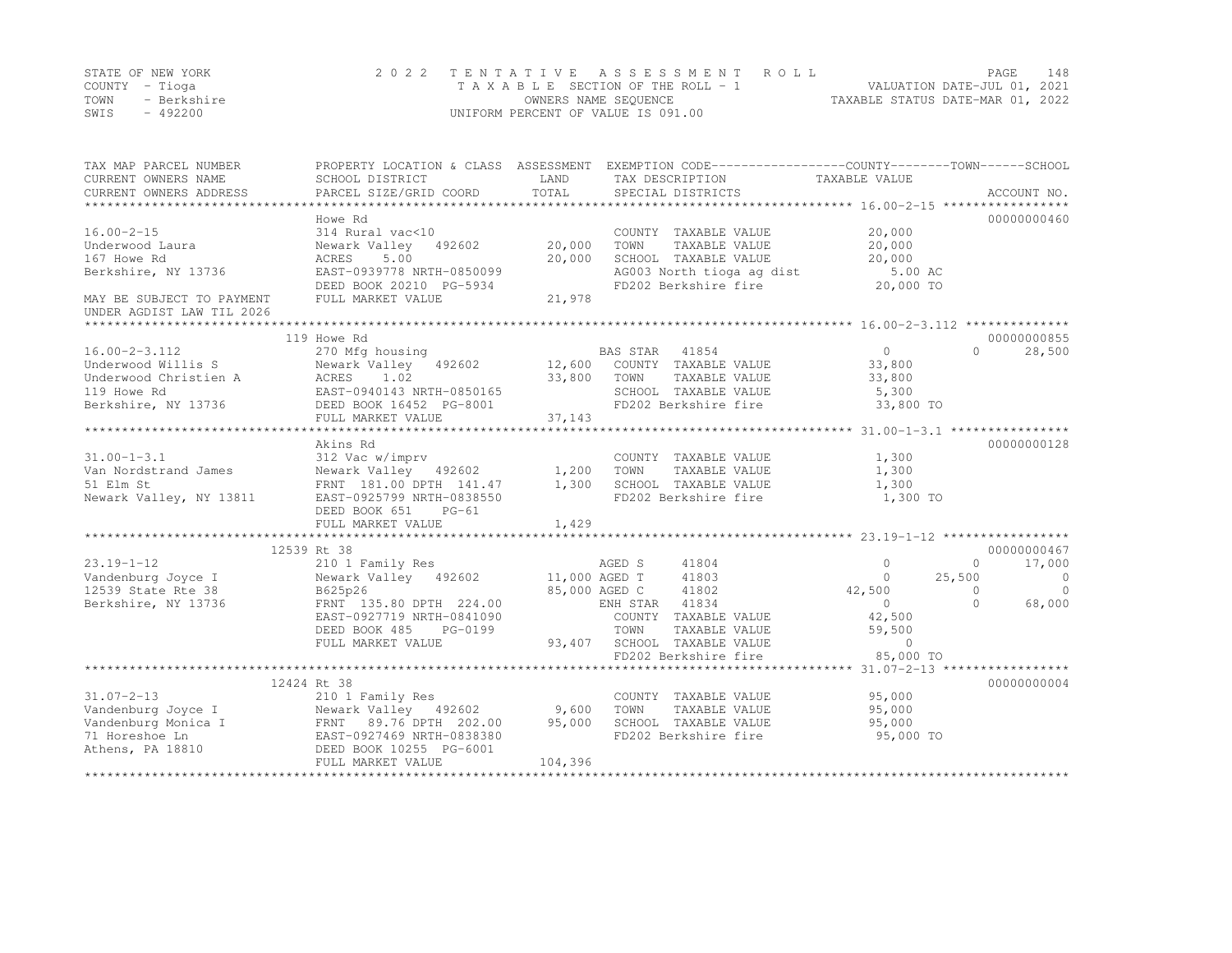|      | STATE OF NEW YORK | 2022 TENTATIVE ASSESSMENT ROLL     |                                  | PAGE. | 149 |
|------|-------------------|------------------------------------|----------------------------------|-------|-----|
|      | COUNTY – Tioga    | TAXABLE SECTION OF THE ROLL - 1    | VALUATION DATE-JUL 01, 2021      |       |     |
| TOWN | - Berkshire       | OWNERS NAME SEQUENCE               | TAXABLE STATUS DATE-MAR 01, 2022 |       |     |
| SWIS | - 492200          | UNIFORM PERCENT OF VALUE IS 091.00 |                                  |       |     |

| TAX MAP PARCEL NUMBER<br>CURRENT OWNERS NAME | SCHOOL DISTRICT           | LAND    | TAX DESCRIPTION       | PROPERTY LOCATION & CLASS ASSESSMENT EXEMPTION CODE----------------COUNTY-------TOWN------SCHOOL<br>TAXABLE VALUE |             |
|----------------------------------------------|---------------------------|---------|-----------------------|-------------------------------------------------------------------------------------------------------------------|-------------|
| CURRENT OWNERS ADDRESS                       | PARCEL SIZE/GRID COORD    | TOTAL   | SPECIAL DISTRICTS     |                                                                                                                   | ACCOUNT NO. |
|                                              |                           |         |                       |                                                                                                                   |             |
|                                              | 3911 Wilson Creek Rd      |         |                       |                                                                                                                   | 00000000530 |
| $24.00 - 1 - 41.22$                          | 210 1 Family Res          |         | COUNTY TAXABLE VALUE  | 125,000                                                                                                           |             |
| Vlasak Jeremy Stephen                        | Newark Valley 492602      | 23,900  | TOWN<br>TAXABLE VALUE | 125,000                                                                                                           |             |
| Coombs Courtney Elaine                       | ACRES<br>5.70 BANK<br>500 | 125,000 | SCHOOL TAXABLE VALUE  | 125,000                                                                                                           |             |
| 3911 Wilson Creek Road                       | EAST-0938899 NRTH-0840000 |         | FD202 Berkshire fire  | 125,000 TO                                                                                                        |             |
| Berkshire, NY 13736                          | DEED BOOK 20210 PG-4499   |         |                       |                                                                                                                   |             |
|                                              | FULL MARKET VALUE         | 137,363 |                       |                                                                                                                   |             |
|                                              |                           |         |                       |                                                                                                                   |             |
|                                              | 33 Ford Hill Rd           |         |                       |                                                                                                                   | 00000000629 |
| $23.00 - 3 - 6.3$                            | 210 1 Family Res          |         | ENH STAR 41834        | $\bigcirc$<br>$\Omega$                                                                                            | 71,160      |
| Wait Gordon T                                | Newark Valley 492602      | 16,800  | COUNTY TAXABLE VALUE  | 84,500                                                                                                            |             |
| 33 Ford Hill Rd                              | ACRES<br>2.70             | 84,500  | TOWN<br>TAXABLE VALUE | 84,500                                                                                                            |             |
| Berkshire, NY 13736                          | EAST-0923139 NRTH-0839880 |         | SCHOOL TAXABLE VALUE  | 13,340                                                                                                            |             |
|                                              | DEED BOOK 416<br>PG-0254  |         | FD202 Berkshire fire  | 84,500 TO                                                                                                         |             |
|                                              | FULL MARKET VALUE         | 92,857  |                       |                                                                                                                   |             |
|                                              |                           |         |                       |                                                                                                                   |             |
|                                              | Glen Rd                   |         |                       |                                                                                                                   | 00000000787 |
| $23.00 - 3 - 6.13$                           | 322 Rural vac>10          |         | COUNTY TAXABLE VALUE  | 42,300                                                                                                            |             |
| Wait Gordon T                                | Newark Valley 492602      | 42,300  | TOWN<br>TAXABLE VALUE | 42,300                                                                                                            |             |
| 33 Ford Hill Rd                              | ACRES 25.00               | 42,300  | SCHOOL TAXABLE VALUE  | 42,300                                                                                                            |             |
|                                              |                           |         |                       |                                                                                                                   |             |
| Berkshire, NY 13736                          | EAST-0923480 NRTH-0839220 |         | FD202 Berkshire fire  | 42,300 TO                                                                                                         |             |
|                                              | DEED BOOK 654<br>PG-237   |         |                       |                                                                                                                   |             |
|                                              | FULL MARKET VALUE         | 46,484  |                       |                                                                                                                   |             |
|                                              |                           |         |                       |                                                                                                                   |             |
|                                              | Mc Mahon Rd               |         |                       |                                                                                                                   | 00000000482 |
| $23.00 - 1 - 11.1$                           | 105 Vac farmland          |         | AG CEIL CO 41720      | 64,886<br>64,886                                                                                                  | 64,886      |
| Wait Robert E                                | Newark Valley 492602      | 103,000 | COUNTY TAXABLE VALUE  | 38,114                                                                                                            |             |
| Wait Darlene                                 | ACRES 65.00               | 103,000 | TOWN<br>TAXABLE VALUE | 38,114                                                                                                            |             |
| 43 Jewett Hill Rd                            | EAST-0926359 NRTH-0842820 |         | SCHOOL TAXABLE VALUE  | 38,114                                                                                                            |             |
| Berkshire, NY 13736                          | DEED BOOK 15962 PG-6001   |         | FD202 Berkshire fire  | 38,114 TO                                                                                                         |             |
|                                              | FULL MARKET VALUE         | 113,187 | 64,886 EX             |                                                                                                                   |             |
| MAY BE SUBJECT TO PAYMENT                    |                           |         |                       |                                                                                                                   |             |
| UNDER AGDIST LAW TIL 2026                    |                           |         |                       |                                                                                                                   |             |
|                                              |                           |         |                       |                                                                                                                   |             |
|                                              | 53 Jewett Hill Rd         |         |                       |                                                                                                                   | 00000000869 |
| $23.00 - 3 - 4.111$                          | 241 Rural res&ag          |         | AG CEIL CO 41720      | 86,585<br>86,585                                                                                                  | 86,585      |
| Wait Robert E                                | Newark Valley 492602      | 154,300 | COUNTY TAXABLE VALUE  | 112,415                                                                                                           |             |
| Wait Darlene                                 | ACRES 106.60              | 199,000 | TOWN<br>TAXABLE VALUE | 112,415                                                                                                           |             |
| 53 Jewett Hill Rd                            | EAST-0925849 NRTH-0840610 |         | SCHOOL TAXABLE VALUE  | 112,415                                                                                                           |             |
| Berkshire, NY 13736                          | DEED BOOK 654<br>$PG-230$ |         | FD202 Berkshire fire  | 112,415 TO                                                                                                        |             |
|                                              | FULL MARKET VALUE         | 218,681 | 86,585 EX             |                                                                                                                   |             |
| MAY BE SUBJECT TO PAYMENT                    |                           |         |                       |                                                                                                                   |             |
| UNDER AGDIST LAW TIL 2026                    |                           |         |                       |                                                                                                                   |             |

\*\*\*\*\*\*\*\*\*\*\*\*\*\*\*\*\*\*\*\*\*\*\*\*\*\*\*\*\*\*\*\*\*\*\*\*\*\*\*\*\*\*\*\*\*\*\*\*\*\*\*\*\*\*\*\*\*\*\*\*\*\*\*\*\*\*\*\*\*\*\*\*\*\*\*\*\*\*\*\*\*\*\*\*\*\*\*\*\*\*\*\*\*\*\*\*\*\*\*\*\*\*\*\*\*\*\*\*\*\*\*\*\*\*\*\*\*\*\*\*\*\*\*\*\*\*\*\*\*\*\*\*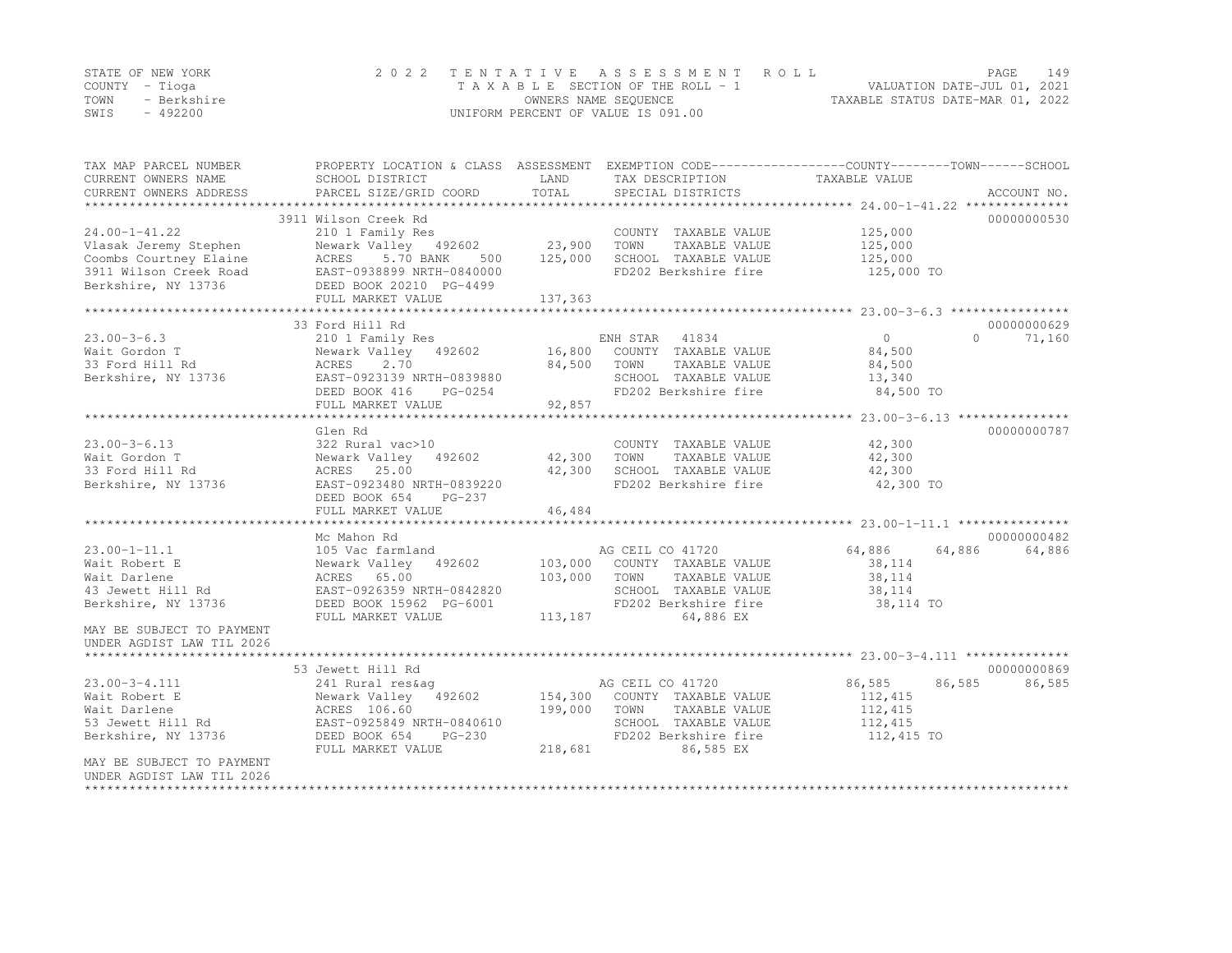|      | STATE OF NEW YORK | 2022 TENTATIVE ASSESSMENT ROLL     |                                  | PAGE | 150 |
|------|-------------------|------------------------------------|----------------------------------|------|-----|
|      | COUNTY – Tioga    | TAXABLE SECTION OF THE ROLL - 1    | VALUATION DATE-JUL 01, 2021      |      |     |
| TOWN | - Berkshire       | OWNERS NAME SEQUENCE               | TAXABLE STATUS DATE-MAR 01, 2022 |      |     |
| SWIS | - 492200          | UNIFORM PERCENT OF VALUE IS 091.00 |                                  |      |     |

| TAX MAP PARCEL NUMBER<br>CURRENT OWNERS NAME<br>CURRENT OWNERS ADDRESS                                                                                                                                                                                  | SCHOOL DISTRICT<br>PARCEL SIZE/GRID COORD                                                                                                                                                                                                                                                                             | LAND<br>TOTAL | PROPERTY LOCATION & CLASS ASSESSMENT EXEMPTION CODE---------------COUNTY-------TOWN-----SCHOOL<br>TAX DESCRIPTION TAXABLE VALUE<br>SPECIAL DISTRICTS                                |                                                                                                                     | ACCOUNT NO.                     |
|---------------------------------------------------------------------------------------------------------------------------------------------------------------------------------------------------------------------------------------------------------|-----------------------------------------------------------------------------------------------------------------------------------------------------------------------------------------------------------------------------------------------------------------------------------------------------------------------|---------------|-------------------------------------------------------------------------------------------------------------------------------------------------------------------------------------|---------------------------------------------------------------------------------------------------------------------|---------------------------------|
| $23.00 - 3 - 4.112$<br>Wait Robert E<br>Wewark Valley 492602 12,500<br>Wait Darlene Mewark Valley 492602 12,500<br>53 Jewett Hill Rd EAST-0926867 NRTH-0840806<br>Berkshire, NY 13736 DEED BOOK 654 PG-230                                              | 43 Jewett Hill Rd<br>270 Mfg housing                                                                                                                                                                                                                                                                                  |               | COUNTY TAXABLE VALUE<br>TOWN<br>TAXABLE VALUE<br>SCHOOL TAXABLE VALUE<br>FD202 Berkshire fire                                                                                       | 25,000<br>25,000<br>25,000<br>25,000 TO                                                                             | 00000000484                     |
|                                                                                                                                                                                                                                                         | FULL MARKET VALUE                                                                                                                                                                                                                                                                                                     | 27,473        |                                                                                                                                                                                     |                                                                                                                     |                                 |
|                                                                                                                                                                                                                                                         | Wilson Creek Rd                                                                                                                                                                                                                                                                                                       |               |                                                                                                                                                                                     |                                                                                                                     | 00000000313                     |
| $24.00 - 1 - 17.11$<br>Walker Douglas E<br>Walker Thelma J<br>195 Parsons Hill Rd<br>Berkshire, NY 13736<br>MAY BE SUBJECT TO PAYMENT<br>UNDER AGDIST LAW TIL 2026<br>$24.00 - 1 - 42.21$<br>Walker Douglas E<br>Walker Thelma J<br>195 Parsons Hill Rd | 105 Vac farmland<br>ACRES 11.30<br>Rd EAST-0939649 NRTH-0839580<br>736 DEED BOOK 504 PG-167<br>$PG-167$<br>DEED BOOK 504<br>FULL MARKET VALUE<br>Parsons Hill Rd<br>105 Vac farmland<br>Newark Valley 492602 118,500 COUNTY TAXABLE VALUE<br>ACRES 76.04<br>Rd EAST-0935626 NRTH-0840699<br>736 DEED BOOK 462 PG-0297 | 22,600 TOWN   | TAXABLE VALUE<br>SCHOOL TAXABLE VALUE<br>AG003 North tioga ag dist<br>24,835 FD202 Berkshire fire<br>12,265 EX<br>118,500 TOWN TAXABLE VALUE                                        | 12,265 12,265<br>10,335<br>10,335<br>10,335<br>11.30 AC<br>10,335 TO<br>83,611 83,611<br>34,889<br>34,889<br>34,889 | 12,265<br>00000000662<br>83,611 |
| Berkshire, NY 13736<br>MAY BE SUBJECT TO PAYMENT<br>UNDER AGDIST LAW TIL 2026                                                                                                                                                                           | FULL MARKET VALUE                                                                                                                                                                                                                                                                                                     |               | SCHOOL TAXABLE VALUE<br>AG003 North tioga ag dist<br>130,220 FD202 Berkshire fire<br>83,611 EX                                                                                      | 76.04 AC<br>34,889 TO                                                                                               |                                 |
|                                                                                                                                                                                                                                                         |                                                                                                                                                                                                                                                                                                                       |               |                                                                                                                                                                                     |                                                                                                                     |                                 |
| $32.00 - 1 - 6.21$<br>Walker Douglas E<br>Walker Thelma J<br>195 Parsons Hill Rd<br>Berkshire, NY 13736<br>MAY BE SUBJECT TO PAYMENT                                                                                                                    | Parsons Hill Rd<br>105 Vac farmland<br>Newark Valley 492602 11,700 COUNTY TAXABLE VALUE<br>PG-0322<br>DEED BOOK 382<br>FULL MARKET VALUE                                                                                                                                                                              |               | AG CEIL CO 41720<br>11,700 TOWN TAXABLE VALUE<br>SCHOOL TAXABLE VALUE<br>SCHOOL TAXABLE VALUE 2,465<br>AG003 North tioga ag dist 5.87 AC<br>12,857 FD202 Berkshire fire<br>9,235 EX | 9,235<br>2,465<br>2,465<br>2,465<br>2,465 TO                                                                        | 00000000104<br>9,235<br>9,235   |
| UNDER AGDIST LAW TIL 2026                                                                                                                                                                                                                               |                                                                                                                                                                                                                                                                                                                       |               |                                                                                                                                                                                     |                                                                                                                     |                                 |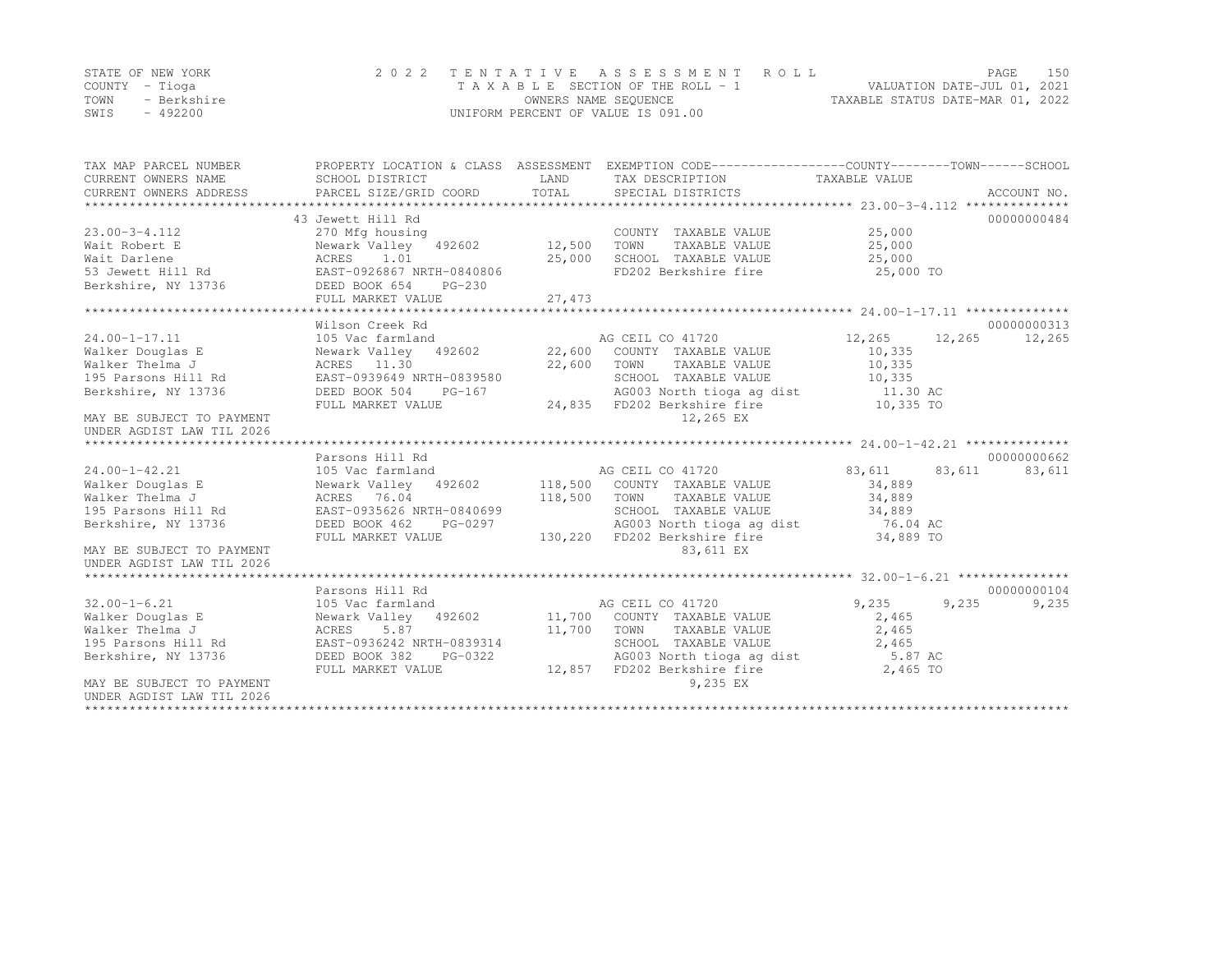|      | STATE OF NEW YORK | 2022 TENTATIVE ASSESSMENT ROLL     | PAGE                             |  |
|------|-------------------|------------------------------------|----------------------------------|--|
|      | COUNTY – Tioga    | TAXABLE SECTION OF THE ROLL - 1    | VALUATION DATE-JUL 01, 2021      |  |
| TOWN | - Berkshire       | OWNERS NAME SEQUENCE               | TAXABLE STATUS DATE-MAR 01, 2022 |  |
| SWIS | $-492200$         | UNIFORM PERCENT OF VALUE IS 091.00 |                                  |  |

| 195 Parsons Hill Rd<br>00000000485<br>AG CEIL CO 41720<br>244,500 ENH STAR 41834<br>244,500 ENH STAR 41834<br>154,162<br>112 Dairy farm<br>154,162<br>154,162<br>Newark Valley 492602<br>$\overline{0}$<br>Walker Thelma J<br>$\bigcap$<br>71,160<br>ACRES 181.00<br>387,500 COUNTY TAXABLE VALUE<br>233,338<br>EAST-0936719 NRTH-0837610<br>TOWN<br>TAXABLE VALUE<br>233,338<br>162,178<br>SCHOOL TAXABLE VALUE<br>DEED BOOK 318<br>PG-0492<br>425,824 AG003 North tioga ag dist<br>181.00 AC<br>233,338 TO<br>FULL MARKET VALUE<br>FD202 Berkshire fire<br>154,162 EX<br>00000000241<br>Ceurter Rd<br>$25.00 - 1 - 7.1$<br>314 Rural vac<10<br>12,800<br>COUNTY TAXABLE VALUE<br>12,800<br>Newark Valley 492602<br>12,800<br>Walker Theresa A<br>TOWN<br>TAXABLE VALUE<br>387 Hartwell Rd<br>6.03<br>12,800<br>SCHOOL TAXABLE VALUE<br>12,800<br>ACRES<br>Berkshire, NY 13736<br>EAST-0944239 NRTH-0845970<br>FD202 Berkshire fire<br>12,800 TO<br>DEED BOOK 15999 PG-9002<br>FULL MARKET VALUE<br>14,066<br>00000000714<br>Ceurter Rd<br>46,700<br>$25.00 - 1 - 7.2$<br>322 Rural vac>10<br>COUNTY TAXABLE VALUE<br>Newark Valley 492602 46,700<br>Walker Theresa A<br>TOWN<br>TAXABLE VALUE<br>46,700<br>46,700<br>SCHOOL TAXABLE VALUE<br>387 Hartwell Rd<br>ACRES 30.15<br>46,700<br>FD202 Berkshire fire<br>EAST-0945179 NRTH-0845780<br>Berkshire, NY 13736<br>46,700 TO<br>DEED BOOK 15999 PG-9002<br>51,319<br>FULL MARKET VALUE<br>00000000715<br>316 Ceurter Rd<br>$25.00 - 1 - 7.3$<br>18,982<br>18,982<br>105 Vac farmland<br>AG CEIL CO 41720<br>18,982<br>Newark Valley 492602<br>46,700 COUNTY TAXABLE VALUE<br>27,718<br>Walker Theresa A<br>ACRES 30.15<br>46,700 TOWN<br>TAXABLE VALUE<br>27,718<br>EAST-0944999 NRTH-0845200<br>SCHOOL TAXABLE VALUE<br>27,718<br>FD202 Berkshire fire<br>27,718 TO<br>DEED BOOK 15999 PG-9002<br>FULL MARKET VALUE<br>51,319<br>18,982 EX<br>1079 Brown Rd<br>00000000109<br>$31.00 - 2 - 13$<br>80,000<br>210 1 Family Res<br>COUNTY TAXABLE VALUE<br>Walker Zachary C<br>Newark Valley 492602 11,800<br>TOWN<br>TAXABLE VALUE<br>80,000<br>Fellows Ciara D<br>80,000<br>SCHOOL TAXABLE VALUE<br>80,000<br>500<br>FD202 Berkshire fire<br>1079 Brown Road<br>80,000 TO<br>Berkshire, NY 13736<br>DEED BOOK 20210 PG-4554 | TAX MAP PARCEL NUMBER<br>CURRENT OWNERS NAME | SCHOOL DISTRICT        | LAND   | PROPERTY LOCATION & CLASS ASSESSMENT EXEMPTION CODE---------------COUNTY-------TOWN-----SCHOOL<br>TAX DESCRIPTION | TAXABLE VALUE |             |
|---------------------------------------------------------------------------------------------------------------------------------------------------------------------------------------------------------------------------------------------------------------------------------------------------------------------------------------------------------------------------------------------------------------------------------------------------------------------------------------------------------------------------------------------------------------------------------------------------------------------------------------------------------------------------------------------------------------------------------------------------------------------------------------------------------------------------------------------------------------------------------------------------------------------------------------------------------------------------------------------------------------------------------------------------------------------------------------------------------------------------------------------------------------------------------------------------------------------------------------------------------------------------------------------------------------------------------------------------------------------------------------------------------------------------------------------------------------------------------------------------------------------------------------------------------------------------------------------------------------------------------------------------------------------------------------------------------------------------------------------------------------------------------------------------------------------------------------------------------------------------------------------------------------------------------------------------------------------------------------------------------------------------------------------------------------------------------------------------------------------------------------------------------------------------------------------------------------------------------------------------------------------------------|----------------------------------------------|------------------------|--------|-------------------------------------------------------------------------------------------------------------------|---------------|-------------|
|                                                                                                                                                                                                                                                                                                                                                                                                                                                                                                                                                                                                                                                                                                                                                                                                                                                                                                                                                                                                                                                                                                                                                                                                                                                                                                                                                                                                                                                                                                                                                                                                                                                                                                                                                                                                                                                                                                                                                                                                                                                                                                                                                                                                                                                                                 | CURRENT OWNERS ADDRESS                       | PARCEL SIZE/GRID COORD | TOTAL  | SPECIAL DISTRICTS                                                                                                 |               | ACCOUNT NO. |
|                                                                                                                                                                                                                                                                                                                                                                                                                                                                                                                                                                                                                                                                                                                                                                                                                                                                                                                                                                                                                                                                                                                                                                                                                                                                                                                                                                                                                                                                                                                                                                                                                                                                                                                                                                                                                                                                                                                                                                                                                                                                                                                                                                                                                                                                                 |                                              |                        |        |                                                                                                                   |               |             |
|                                                                                                                                                                                                                                                                                                                                                                                                                                                                                                                                                                                                                                                                                                                                                                                                                                                                                                                                                                                                                                                                                                                                                                                                                                                                                                                                                                                                                                                                                                                                                                                                                                                                                                                                                                                                                                                                                                                                                                                                                                                                                                                                                                                                                                                                                 | $32.00 - 1 - 7$                              |                        |        |                                                                                                                   |               |             |
|                                                                                                                                                                                                                                                                                                                                                                                                                                                                                                                                                                                                                                                                                                                                                                                                                                                                                                                                                                                                                                                                                                                                                                                                                                                                                                                                                                                                                                                                                                                                                                                                                                                                                                                                                                                                                                                                                                                                                                                                                                                                                                                                                                                                                                                                                 |                                              |                        |        |                                                                                                                   |               |             |
|                                                                                                                                                                                                                                                                                                                                                                                                                                                                                                                                                                                                                                                                                                                                                                                                                                                                                                                                                                                                                                                                                                                                                                                                                                                                                                                                                                                                                                                                                                                                                                                                                                                                                                                                                                                                                                                                                                                                                                                                                                                                                                                                                                                                                                                                                 | 195 Parsons Hill Rd                          |                        |        |                                                                                                                   |               |             |
|                                                                                                                                                                                                                                                                                                                                                                                                                                                                                                                                                                                                                                                                                                                                                                                                                                                                                                                                                                                                                                                                                                                                                                                                                                                                                                                                                                                                                                                                                                                                                                                                                                                                                                                                                                                                                                                                                                                                                                                                                                                                                                                                                                                                                                                                                 | Berkshire, NY 13736                          |                        |        |                                                                                                                   |               |             |
|                                                                                                                                                                                                                                                                                                                                                                                                                                                                                                                                                                                                                                                                                                                                                                                                                                                                                                                                                                                                                                                                                                                                                                                                                                                                                                                                                                                                                                                                                                                                                                                                                                                                                                                                                                                                                                                                                                                                                                                                                                                                                                                                                                                                                                                                                 |                                              |                        |        |                                                                                                                   |               |             |
|                                                                                                                                                                                                                                                                                                                                                                                                                                                                                                                                                                                                                                                                                                                                                                                                                                                                                                                                                                                                                                                                                                                                                                                                                                                                                                                                                                                                                                                                                                                                                                                                                                                                                                                                                                                                                                                                                                                                                                                                                                                                                                                                                                                                                                                                                 | MAY BE SUBJECT TO PAYMENT                    |                        |        |                                                                                                                   |               |             |
|                                                                                                                                                                                                                                                                                                                                                                                                                                                                                                                                                                                                                                                                                                                                                                                                                                                                                                                                                                                                                                                                                                                                                                                                                                                                                                                                                                                                                                                                                                                                                                                                                                                                                                                                                                                                                                                                                                                                                                                                                                                                                                                                                                                                                                                                                 | UNDER AGDIST LAW TIL 2026                    |                        |        |                                                                                                                   |               |             |
|                                                                                                                                                                                                                                                                                                                                                                                                                                                                                                                                                                                                                                                                                                                                                                                                                                                                                                                                                                                                                                                                                                                                                                                                                                                                                                                                                                                                                                                                                                                                                                                                                                                                                                                                                                                                                                                                                                                                                                                                                                                                                                                                                                                                                                                                                 |                                              |                        |        |                                                                                                                   |               |             |
|                                                                                                                                                                                                                                                                                                                                                                                                                                                                                                                                                                                                                                                                                                                                                                                                                                                                                                                                                                                                                                                                                                                                                                                                                                                                                                                                                                                                                                                                                                                                                                                                                                                                                                                                                                                                                                                                                                                                                                                                                                                                                                                                                                                                                                                                                 |                                              |                        |        |                                                                                                                   |               |             |
|                                                                                                                                                                                                                                                                                                                                                                                                                                                                                                                                                                                                                                                                                                                                                                                                                                                                                                                                                                                                                                                                                                                                                                                                                                                                                                                                                                                                                                                                                                                                                                                                                                                                                                                                                                                                                                                                                                                                                                                                                                                                                                                                                                                                                                                                                 |                                              |                        |        |                                                                                                                   |               |             |
|                                                                                                                                                                                                                                                                                                                                                                                                                                                                                                                                                                                                                                                                                                                                                                                                                                                                                                                                                                                                                                                                                                                                                                                                                                                                                                                                                                                                                                                                                                                                                                                                                                                                                                                                                                                                                                                                                                                                                                                                                                                                                                                                                                                                                                                                                 |                                              |                        |        |                                                                                                                   |               |             |
|                                                                                                                                                                                                                                                                                                                                                                                                                                                                                                                                                                                                                                                                                                                                                                                                                                                                                                                                                                                                                                                                                                                                                                                                                                                                                                                                                                                                                                                                                                                                                                                                                                                                                                                                                                                                                                                                                                                                                                                                                                                                                                                                                                                                                                                                                 |                                              |                        |        |                                                                                                                   |               |             |
|                                                                                                                                                                                                                                                                                                                                                                                                                                                                                                                                                                                                                                                                                                                                                                                                                                                                                                                                                                                                                                                                                                                                                                                                                                                                                                                                                                                                                                                                                                                                                                                                                                                                                                                                                                                                                                                                                                                                                                                                                                                                                                                                                                                                                                                                                 |                                              |                        |        |                                                                                                                   |               |             |
|                                                                                                                                                                                                                                                                                                                                                                                                                                                                                                                                                                                                                                                                                                                                                                                                                                                                                                                                                                                                                                                                                                                                                                                                                                                                                                                                                                                                                                                                                                                                                                                                                                                                                                                                                                                                                                                                                                                                                                                                                                                                                                                                                                                                                                                                                 |                                              |                        |        |                                                                                                                   |               |             |
|                                                                                                                                                                                                                                                                                                                                                                                                                                                                                                                                                                                                                                                                                                                                                                                                                                                                                                                                                                                                                                                                                                                                                                                                                                                                                                                                                                                                                                                                                                                                                                                                                                                                                                                                                                                                                                                                                                                                                                                                                                                                                                                                                                                                                                                                                 |                                              |                        |        |                                                                                                                   |               |             |
|                                                                                                                                                                                                                                                                                                                                                                                                                                                                                                                                                                                                                                                                                                                                                                                                                                                                                                                                                                                                                                                                                                                                                                                                                                                                                                                                                                                                                                                                                                                                                                                                                                                                                                                                                                                                                                                                                                                                                                                                                                                                                                                                                                                                                                                                                 |                                              |                        |        |                                                                                                                   |               |             |
|                                                                                                                                                                                                                                                                                                                                                                                                                                                                                                                                                                                                                                                                                                                                                                                                                                                                                                                                                                                                                                                                                                                                                                                                                                                                                                                                                                                                                                                                                                                                                                                                                                                                                                                                                                                                                                                                                                                                                                                                                                                                                                                                                                                                                                                                                 |                                              |                        |        |                                                                                                                   |               |             |
|                                                                                                                                                                                                                                                                                                                                                                                                                                                                                                                                                                                                                                                                                                                                                                                                                                                                                                                                                                                                                                                                                                                                                                                                                                                                                                                                                                                                                                                                                                                                                                                                                                                                                                                                                                                                                                                                                                                                                                                                                                                                                                                                                                                                                                                                                 |                                              |                        |        |                                                                                                                   |               |             |
|                                                                                                                                                                                                                                                                                                                                                                                                                                                                                                                                                                                                                                                                                                                                                                                                                                                                                                                                                                                                                                                                                                                                                                                                                                                                                                                                                                                                                                                                                                                                                                                                                                                                                                                                                                                                                                                                                                                                                                                                                                                                                                                                                                                                                                                                                 |                                              |                        |        |                                                                                                                   |               |             |
|                                                                                                                                                                                                                                                                                                                                                                                                                                                                                                                                                                                                                                                                                                                                                                                                                                                                                                                                                                                                                                                                                                                                                                                                                                                                                                                                                                                                                                                                                                                                                                                                                                                                                                                                                                                                                                                                                                                                                                                                                                                                                                                                                                                                                                                                                 |                                              |                        |        |                                                                                                                   |               |             |
|                                                                                                                                                                                                                                                                                                                                                                                                                                                                                                                                                                                                                                                                                                                                                                                                                                                                                                                                                                                                                                                                                                                                                                                                                                                                                                                                                                                                                                                                                                                                                                                                                                                                                                                                                                                                                                                                                                                                                                                                                                                                                                                                                                                                                                                                                 |                                              |                        |        |                                                                                                                   |               |             |
|                                                                                                                                                                                                                                                                                                                                                                                                                                                                                                                                                                                                                                                                                                                                                                                                                                                                                                                                                                                                                                                                                                                                                                                                                                                                                                                                                                                                                                                                                                                                                                                                                                                                                                                                                                                                                                                                                                                                                                                                                                                                                                                                                                                                                                                                                 |                                              |                        |        |                                                                                                                   |               |             |
|                                                                                                                                                                                                                                                                                                                                                                                                                                                                                                                                                                                                                                                                                                                                                                                                                                                                                                                                                                                                                                                                                                                                                                                                                                                                                                                                                                                                                                                                                                                                                                                                                                                                                                                                                                                                                                                                                                                                                                                                                                                                                                                                                                                                                                                                                 |                                              |                        |        |                                                                                                                   |               |             |
|                                                                                                                                                                                                                                                                                                                                                                                                                                                                                                                                                                                                                                                                                                                                                                                                                                                                                                                                                                                                                                                                                                                                                                                                                                                                                                                                                                                                                                                                                                                                                                                                                                                                                                                                                                                                                                                                                                                                                                                                                                                                                                                                                                                                                                                                                 |                                              |                        |        |                                                                                                                   |               |             |
|                                                                                                                                                                                                                                                                                                                                                                                                                                                                                                                                                                                                                                                                                                                                                                                                                                                                                                                                                                                                                                                                                                                                                                                                                                                                                                                                                                                                                                                                                                                                                                                                                                                                                                                                                                                                                                                                                                                                                                                                                                                                                                                                                                                                                                                                                 |                                              |                        |        |                                                                                                                   |               |             |
|                                                                                                                                                                                                                                                                                                                                                                                                                                                                                                                                                                                                                                                                                                                                                                                                                                                                                                                                                                                                                                                                                                                                                                                                                                                                                                                                                                                                                                                                                                                                                                                                                                                                                                                                                                                                                                                                                                                                                                                                                                                                                                                                                                                                                                                                                 |                                              |                        |        |                                                                                                                   |               |             |
|                                                                                                                                                                                                                                                                                                                                                                                                                                                                                                                                                                                                                                                                                                                                                                                                                                                                                                                                                                                                                                                                                                                                                                                                                                                                                                                                                                                                                                                                                                                                                                                                                                                                                                                                                                                                                                                                                                                                                                                                                                                                                                                                                                                                                                                                                 |                                              |                        |        |                                                                                                                   |               |             |
|                                                                                                                                                                                                                                                                                                                                                                                                                                                                                                                                                                                                                                                                                                                                                                                                                                                                                                                                                                                                                                                                                                                                                                                                                                                                                                                                                                                                                                                                                                                                                                                                                                                                                                                                                                                                                                                                                                                                                                                                                                                                                                                                                                                                                                                                                 | 387 Hartwell Rd                              |                        |        |                                                                                                                   |               |             |
|                                                                                                                                                                                                                                                                                                                                                                                                                                                                                                                                                                                                                                                                                                                                                                                                                                                                                                                                                                                                                                                                                                                                                                                                                                                                                                                                                                                                                                                                                                                                                                                                                                                                                                                                                                                                                                                                                                                                                                                                                                                                                                                                                                                                                                                                                 | Berkshire, NY 13736                          |                        |        |                                                                                                                   |               |             |
|                                                                                                                                                                                                                                                                                                                                                                                                                                                                                                                                                                                                                                                                                                                                                                                                                                                                                                                                                                                                                                                                                                                                                                                                                                                                                                                                                                                                                                                                                                                                                                                                                                                                                                                                                                                                                                                                                                                                                                                                                                                                                                                                                                                                                                                                                 |                                              |                        |        |                                                                                                                   |               |             |
|                                                                                                                                                                                                                                                                                                                                                                                                                                                                                                                                                                                                                                                                                                                                                                                                                                                                                                                                                                                                                                                                                                                                                                                                                                                                                                                                                                                                                                                                                                                                                                                                                                                                                                                                                                                                                                                                                                                                                                                                                                                                                                                                                                                                                                                                                 | MAY BE SUBJECT TO PAYMENT                    |                        |        |                                                                                                                   |               |             |
|                                                                                                                                                                                                                                                                                                                                                                                                                                                                                                                                                                                                                                                                                                                                                                                                                                                                                                                                                                                                                                                                                                                                                                                                                                                                                                                                                                                                                                                                                                                                                                                                                                                                                                                                                                                                                                                                                                                                                                                                                                                                                                                                                                                                                                                                                 | UNDER AGDIST LAW TIL 2026                    |                        |        |                                                                                                                   |               |             |
|                                                                                                                                                                                                                                                                                                                                                                                                                                                                                                                                                                                                                                                                                                                                                                                                                                                                                                                                                                                                                                                                                                                                                                                                                                                                                                                                                                                                                                                                                                                                                                                                                                                                                                                                                                                                                                                                                                                                                                                                                                                                                                                                                                                                                                                                                 |                                              |                        |        |                                                                                                                   |               |             |
|                                                                                                                                                                                                                                                                                                                                                                                                                                                                                                                                                                                                                                                                                                                                                                                                                                                                                                                                                                                                                                                                                                                                                                                                                                                                                                                                                                                                                                                                                                                                                                                                                                                                                                                                                                                                                                                                                                                                                                                                                                                                                                                                                                                                                                                                                 |                                              |                        |        |                                                                                                                   |               |             |
|                                                                                                                                                                                                                                                                                                                                                                                                                                                                                                                                                                                                                                                                                                                                                                                                                                                                                                                                                                                                                                                                                                                                                                                                                                                                                                                                                                                                                                                                                                                                                                                                                                                                                                                                                                                                                                                                                                                                                                                                                                                                                                                                                                                                                                                                                 |                                              |                        |        |                                                                                                                   |               |             |
|                                                                                                                                                                                                                                                                                                                                                                                                                                                                                                                                                                                                                                                                                                                                                                                                                                                                                                                                                                                                                                                                                                                                                                                                                                                                                                                                                                                                                                                                                                                                                                                                                                                                                                                                                                                                                                                                                                                                                                                                                                                                                                                                                                                                                                                                                 |                                              |                        |        |                                                                                                                   |               |             |
|                                                                                                                                                                                                                                                                                                                                                                                                                                                                                                                                                                                                                                                                                                                                                                                                                                                                                                                                                                                                                                                                                                                                                                                                                                                                                                                                                                                                                                                                                                                                                                                                                                                                                                                                                                                                                                                                                                                                                                                                                                                                                                                                                                                                                                                                                 |                                              |                        |        |                                                                                                                   |               |             |
|                                                                                                                                                                                                                                                                                                                                                                                                                                                                                                                                                                                                                                                                                                                                                                                                                                                                                                                                                                                                                                                                                                                                                                                                                                                                                                                                                                                                                                                                                                                                                                                                                                                                                                                                                                                                                                                                                                                                                                                                                                                                                                                                                                                                                                                                                 |                                              |                        |        |                                                                                                                   |               |             |
|                                                                                                                                                                                                                                                                                                                                                                                                                                                                                                                                                                                                                                                                                                                                                                                                                                                                                                                                                                                                                                                                                                                                                                                                                                                                                                                                                                                                                                                                                                                                                                                                                                                                                                                                                                                                                                                                                                                                                                                                                                                                                                                                                                                                                                                                                 |                                              |                        |        |                                                                                                                   |               |             |
|                                                                                                                                                                                                                                                                                                                                                                                                                                                                                                                                                                                                                                                                                                                                                                                                                                                                                                                                                                                                                                                                                                                                                                                                                                                                                                                                                                                                                                                                                                                                                                                                                                                                                                                                                                                                                                                                                                                                                                                                                                                                                                                                                                                                                                                                                 |                                              | FULL MARKET VALUE      | 87,912 |                                                                                                                   |               |             |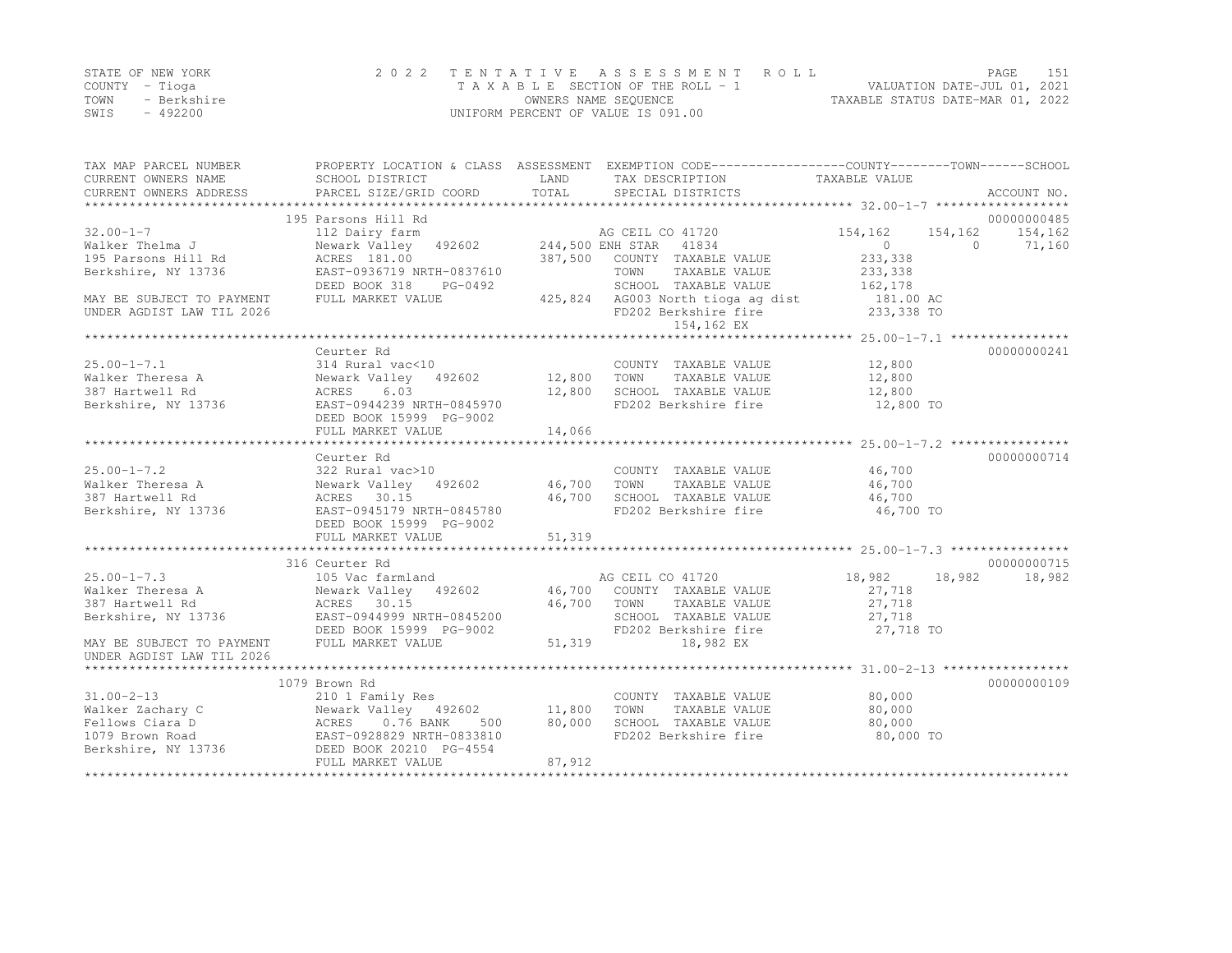|      | STATE OF NEW YORK | 2022 TENTATIVE ASSESSMENT ROLL     | 152<br>PAGE.                     |  |
|------|-------------------|------------------------------------|----------------------------------|--|
|      | COUNTY – Tioga    | TAXABLE SECTION OF THE ROLL - 1    | VALUATION DATE-JUL 01, 2021      |  |
| TOWN | - Berkshire       | OWNERS NAME SEQUENCE               | TAXABLE STATUS DATE-MAR 01, 2022 |  |
| SWIS | $-492200$         | UNIFORM PERCENT OF VALUE IS 091.00 |                                  |  |

| TAX MAP PARCEL NUMBER<br>CURRENT OWNERS NAME                                        | PROPERTY LOCATION & CLASS ASSESSMENT EXEMPTION CODE-----------------COUNTY-------TOWN------SCHOOL<br>SCHOOL DISTRICT  | LAND                                       | TAX DESCRIPTION       | TAXABLE VALUE  |                    |
|-------------------------------------------------------------------------------------|-----------------------------------------------------------------------------------------------------------------------|--------------------------------------------|-----------------------|----------------|--------------------|
| CURRENT OWNERS ADDRESS                                                              | PARCEL SIZE/GRID COORD                                                                                                | TOTAL                                      | SPECIAL DISTRICTS     |                | ACCOUNT NO.        |
|                                                                                     | 387 Hartwell Rd                                                                                                       |                                            |                       |                | 00000000428        |
| $25.00 - 1 - 1.11$                                                                  |                                                                                                                       |                                            | AG CEIL CO 41720      | 49,300         | 49,300<br>49,300   |
| Walker-Harnett Theresa A                                                            | 241 Rural res&ag                                     AG CEIL C<br>Newark Valley     492602           160,500 BAS STAR |                                            | 41854                 | $\bigcirc$     | 28,500<br>$\Omega$ |
| 387 Hartwell Rd                                                                     | 613/9 Nyseq Easement 199,000 COUNTY TAXABLE VALUE                                                                     |                                            |                       | 149,700        |                    |
| Berkshire, NY 13736                                                                 | ACRES 125.53 BANK                                                                                                     | $\begin{array}{c} 8 \\ 0 \\ 0 \end{array}$ | TOWN<br>TAXABLE VALUE | 149,700        |                    |
|                                                                                     | EAST-0946529 NRTH-0846500                                                                                             |                                            | SCHOOL TAXABLE VALUE  | 121,200        |                    |
| MAY BE SUBJECT TO PAYMENT DEED BOOK 603 INDER AGDIST LAW TIL 2026 FULL MARKET VALUE | $PG-146$                                                                                                              |                                            | FD202 Berkshire fire  | 149,700 TO     |                    |
|                                                                                     |                                                                                                                       | 218,681                                    | 49,300 EX             |                |                    |
|                                                                                     |                                                                                                                       |                                            |                       |                |                    |
|                                                                                     | 12405 Rt 38                                                                                                           |                                            |                       |                | 00000000158        |
| $31.07 - 2 - 18$                                                                    | 210 1 Family Res                                                                                                      |                                            | COUNTY TAXABLE VALUE  | 50,000         |                    |
| Walters Douglas W                                                                   | Newark Valley 492602                                                                                                  | 9,500                                      | TOWN<br>TAXABLE VALUE | 50,000         |                    |
| 12405 Rt 38                                                                         | 80.00 DPTH 214.00<br>FRNT                                                                                             | 50,000                                     | SCHOOL TAXABLE VALUE  | 50,000         |                    |
| Berkshire, NY 13736                                                                 | BANK<br>500                                                                                                           |                                            | FD202 Berkshire fire  | 50,000 TO      |                    |
|                                                                                     | EAST-0927229 NRTH-0837920                                                                                             |                                            |                       |                |                    |
|                                                                                     | DEED BOOK 20652 PG-4001                                                                                               |                                            |                       |                |                    |
|                                                                                     | FULL MARKET VALUE                                                                                                     | 54,945                                     |                       |                |                    |
|                                                                                     | 157 Jewett Hill Rd                                                                                                    |                                            |                       |                | 00000000302        |
| $23.00 - 1 - 15$                                                                    | 270 Mfg housing                                                                                                       |                                            | BAS STAR 41854        | 0              | $\Omega$<br>15,000 |
| Wandell Russell K                                                                   | Newark Valley 492602 10,500                                                                                           |                                            | COUNTY TAXABLE VALUE  | 15,000         |                    |
|                                                                                     |                                                                                                                       | 15,000                                     | TOWN<br>TAXABLE VALUE | 15,000         |                    |
|                                                                                     |                                                                                                                       |                                            | SCHOOL TAXABLE VALUE  | $\overline{0}$ |                    |
| Berkshire, NY 13736                                                                 | DEED BOOK 472<br>PG-0007                                                                                              |                                            | FD202 Berkshire fire  | 15,000 TO      |                    |
|                                                                                     | FULL MARKET VALUE                                                                                                     | 16,484                                     |                       |                |                    |
|                                                                                     |                                                                                                                       |                                            |                       |                |                    |
|                                                                                     | 19 East Berkshire Rd                                                                                                  |                                            |                       |                | 00000000486        |
| $23.19 - 1 - 28$                                                                    | 443 Feed sales                                                                                                        |                                            | COUNTY TAXABLE VALUE  | 39,000         |                    |
| Ward & Van Scoy Inc                                                                 |                                                                                                                       |                                            | TOWN<br>TAXABLE VALUE | 39,000         |                    |
| PO Box 359                                                                          | Newark Valley 492602 8,100<br>FRNT 53.00 DPTH 100.00 39,000                                                           |                                            | SCHOOL TAXABLE VALUE  | 39,000         |                    |
| Owego, NY 13827                                                                     | EAST-0928169 NRTH-0840660                                                                                             |                                            | FD202 Berkshire fire  | 39,000 TO      |                    |
|                                                                                     | DEED BOOK 288<br>PG-0103                                                                                              |                                            |                       |                |                    |
|                                                                                     | FULL MARKET VALUE                                                                                                     | 42,857                                     |                       |                |                    |
|                                                                                     |                                                                                                                       |                                            |                       |                |                    |
|                                                                                     | 3755 Wilson Creek Rd                                                                                                  |                                            |                       |                | 00000000022        |
| $32.00 - 1 - 8$                                                                     | 270 Mfg housing                                                                                                       |                                            | BAS STAR 41854        | $\circ$        | 28,500<br>$\cap$   |
| Ward William Alan                                                                   | Newark Valley 492602 16,900 COUNTY TAXABLE VALUE                                                                      |                                            |                       | 35,000         |                    |
| 3755 Wilson Creek Rd                                                                | Gas lease 2/10/2008 5 yea                                                                                             | 35,000                                     | TOWN<br>TAXABLE VALUE | 35,000         |                    |
| Berkshire, NY 13736                                                                 | 5.00<br>ACRES                                                                                                         |                                            | SCHOOL TAXABLE VALUE  | 6,500          |                    |
|                                                                                     | EAST-0938139 NRTH-0836350                                                                                             |                                            | FD202 Berkshire fire  | 35,000 TO      |                    |
|                                                                                     | DEED BOOK 632<br>$PG-216$                                                                                             | 38,462                                     |                       |                |                    |
|                                                                                     | FULL MARKET VALUE                                                                                                     |                                            |                       |                |                    |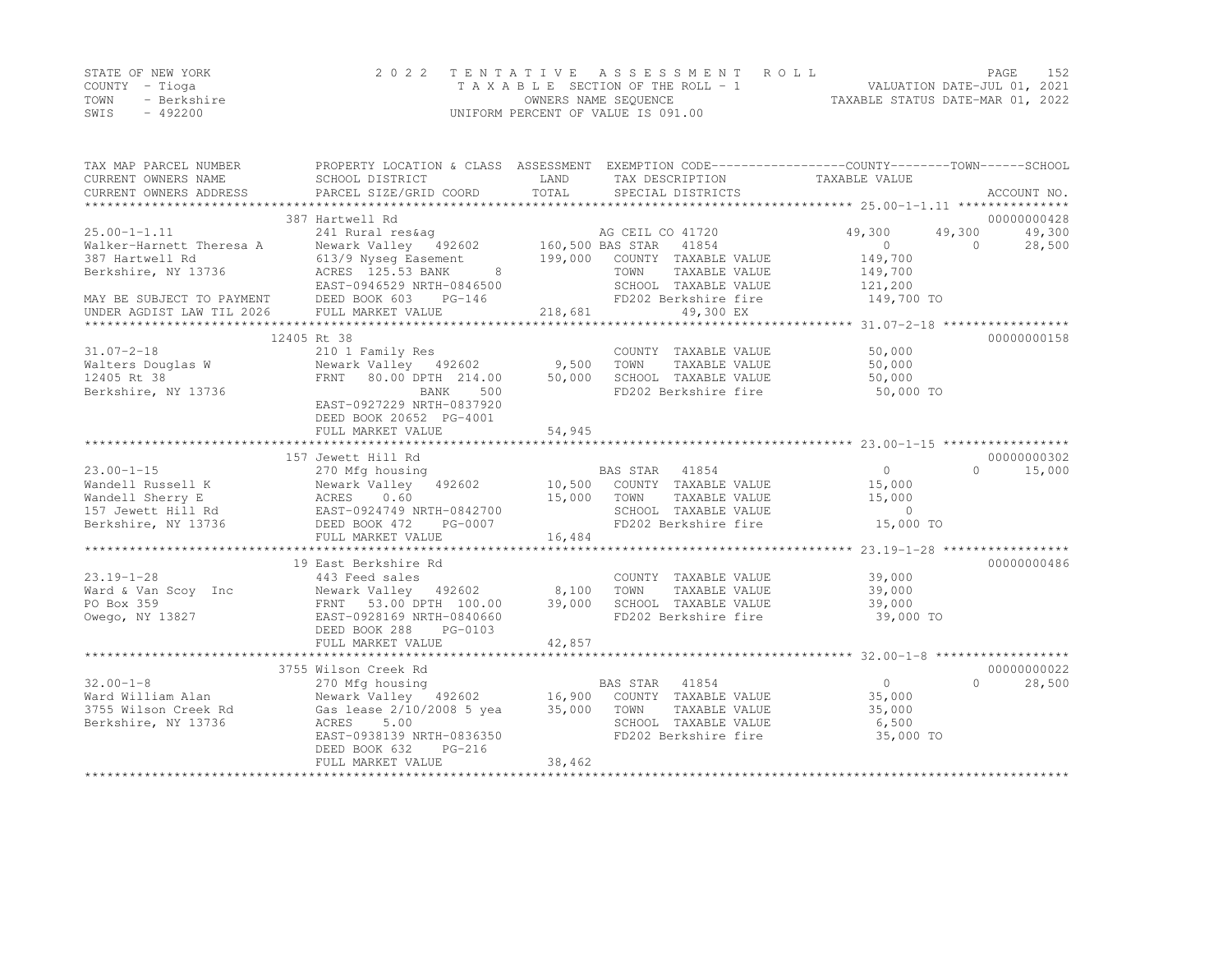|      | STATE OF NEW YORK | 2022 TENTATIVE ASSESSMENT ROLL     |                                  | PAGE | 153 |
|------|-------------------|------------------------------------|----------------------------------|------|-----|
|      | COUNTY – Tioga    | TAXABLE SECTION OF THE ROLL - 1    | VALUATION DATE-JUL 01, 2021      |      |     |
| TOWN | - Berkshire       | OWNERS NAME SEQUENCE               | TAXABLE STATUS DATE-MAR 01, 2022 |      |     |
| SWIS | - 492200          | UNIFORM PERCENT OF VALUE IS 091.00 |                                  |      |     |

| TAX MAP PARCEL NUMBER<br>CURRENT OWNERS NAME<br>CURRENT OWNERS ADDRESS                                 | PROPERTY LOCATION & CLASS ASSESSMENT EXEMPTION CODE----------------COUNTY-------TOWN-----SCHOOL<br>SCHOOL DISTRICT<br>PARCEL SIZE/GRID COORD                                         | LAND<br>TOTAL                 | TAX DESCRIPTION TAXABLE VALUE<br>SPECIAL DISTRICTS                                                                                   |                                                               | ACCOUNT NO.          |
|--------------------------------------------------------------------------------------------------------|--------------------------------------------------------------------------------------------------------------------------------------------------------------------------------------|-------------------------------|--------------------------------------------------------------------------------------------------------------------------------------|---------------------------------------------------------------|----------------------|
| $31.00 - 1 - 9.12$<br>Warner Bennett C Jr<br>450 Ithaca Road #2<br>Spencer, NY 14883-9756              | Akins Rd<br>312 Vac w/imprv<br>Newark Valley 492602<br>ACRES 61.90<br>EAST-0924519 NRTH-0836960<br>DEED BOOK 423<br>PG-0109<br>FULL MARKET VALUE                                     | 106,700<br>112,400<br>123,516 | COUNTY TAXABLE VALUE<br>TOWN<br>TAXABLE VALUE<br>SCHOOL TAXABLE VALUE<br>FD202 Berkshire fire                                        | 112,400<br>112,400<br>112,400<br>112,400 TO                   | 00000000637          |
|                                                                                                        |                                                                                                                                                                                      |                               |                                                                                                                                      |                                                               |                      |
| $31.00 - 1 - 19.2$<br>Warner Bennett C Jr<br>450 Ithaca Road #2<br>Spencer, NY 14883-9756              | Akins Rd<br>322 Rural vac>10<br>Nyseq Easement 588/67 67,600<br>ACRES 34.00<br>EAST-0925089 NRTH-0835980<br>DEED BOOK 423<br>PG-0109<br>FULL MARKET VALUE                            | 74,286                        | COUNTY TAXABLE VALUE<br>TOWN<br>TAXABLE VALUE<br>SCHOOL TAXABLE VALUE<br>FD202 Berkshire fire                                        | 67,600<br>67,600<br>67,600<br>67,600 TO                       | 00000000638          |
|                                                                                                        |                                                                                                                                                                                      |                               |                                                                                                                                      |                                                               |                      |
| $16.00 - 2 - 4$<br>Warner Keith<br>198 Howe Rd<br>Berkshire, NY 13736                                  | 197 Howe Rd<br>270 Mfg housing<br>Newark Valley 492602<br>Deed Date 08/16/95<br>FRNT 220.00 DPTH 160.00<br>EAST-0941159 NRTH-0851610<br>DEED BOOK 20180 PG-4460<br>FULL MARKET VALUE | 11,500<br>45,000<br>49,451    | COUNTY TAXABLE VALUE<br>TAXABLE VALUE<br>TOWN<br>SCHOOL TAXABLE VALUE<br>FD202 Berkshire fire                                        | 45,000<br>45,000<br>45,000<br>45,000 TO                       | 00000000220          |
|                                                                                                        |                                                                                                                                                                                      |                               |                                                                                                                                      |                                                               |                      |
| $16.00 - 2 - 5.2$<br>Warner Keith<br>198 Howe Road<br>Berkshire, NY 13902<br>MAY BE SUBJECT TO PAYMENT | 198 Howe Rd<br>241 Rural res&ag<br>Newark Valley 492602<br>ACRES<br>6.00<br>EAST-0941459 NRTH-0851450<br>DEED BOOK 20210 PG-2915<br>FULL MARKET VALUE                                | 119,000<br>130,769            | AG CEIL CO 41720<br>22,500 COUNTY TAXABLE VALUE<br>TOWN<br>TAXABLE VALUE<br>SCHOOL TAXABLE VALUE<br>FD202 Berkshire fire<br>2,335 EX | 2,335<br>2,335<br>116,665<br>116,665<br>116,665<br>116,665 TO | 00000000604<br>2,335 |
| UNDER AGDIST LAW TIL 2026                                                                              |                                                                                                                                                                                      |                               |                                                                                                                                      |                                                               |                      |
|                                                                                                        | Howe Rd                                                                                                                                                                              |                               |                                                                                                                                      |                                                               | 00000000036          |
| $16.00 - 2 - 5.111$<br>Warner Keith<br>198 Howe Road<br>Berkshire, NY 13736                            | 314 Rural vac<10<br>Newark Valley 492602<br>ACRES<br>3.27<br>EAST-0940426 NRTH-0849882<br>DEED BOOK 15000 PG-269<br>FULL MARKET VALUE                                                | 10,700<br>10,700<br>11,758    | COUNTY TAXABLE VALUE<br>TOWN<br>TAXABLE VALUE<br>SCHOOL TAXABLE VALUE<br>FD202 Berkshire fire                                        | 10,700<br>10,700<br>10,700<br>10,700 TO                       |                      |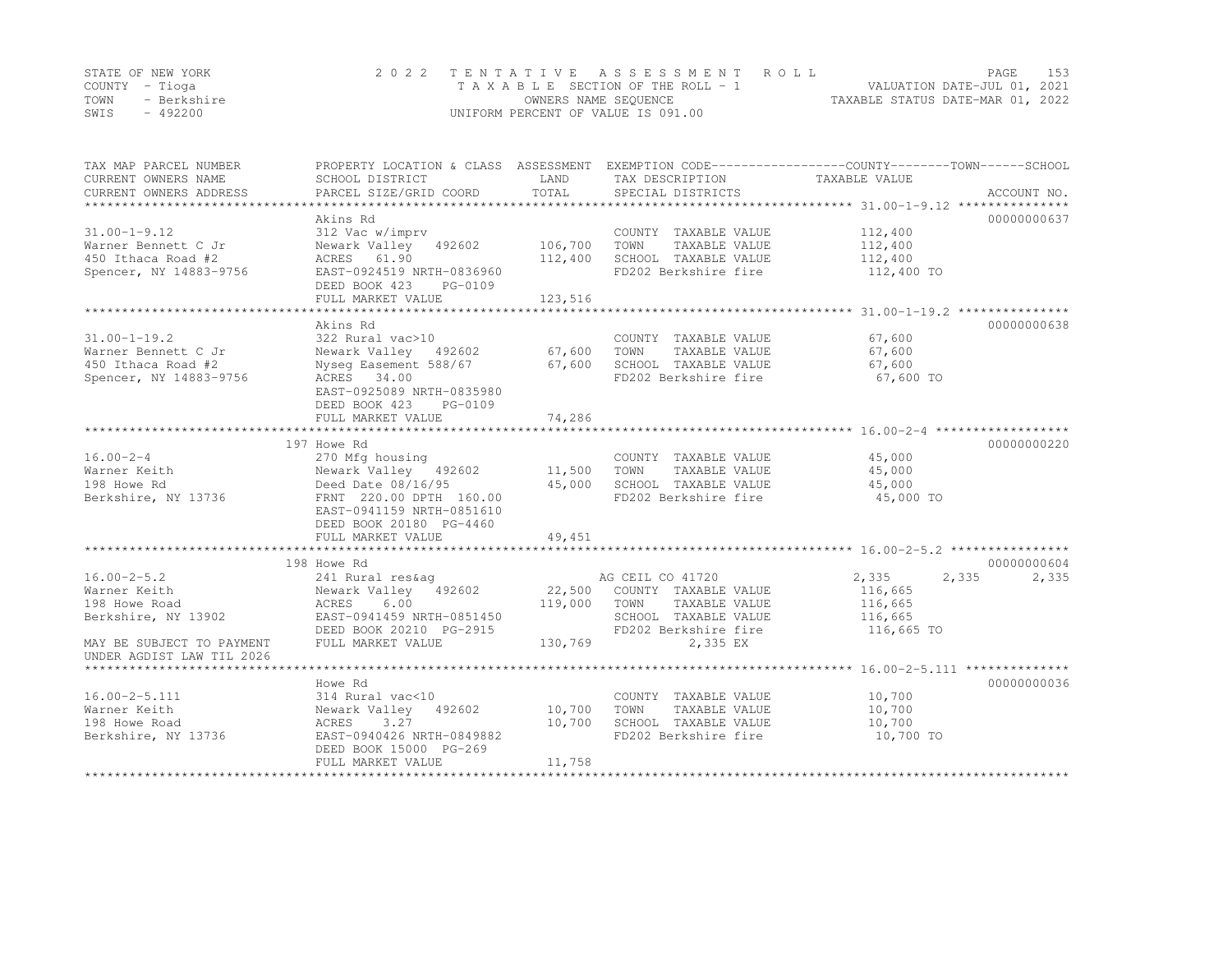|      | STATE OF NEW YORK | 2022 TENTATIVE ASSESSMENT ROLL     | PAGE                             | - 1.54 |
|------|-------------------|------------------------------------|----------------------------------|--------|
|      | COUNTY – Tioga    | TAXABLE SECTION OF THE ROLL - 1    | VALUATION DATE-JUL 01, 2021      |        |
| TOWN | - Berkshire       | OWNERS NAME SEQUENCE               | TAXABLE STATUS DATE-MAR 01, 2022 |        |
| SWIS | - 492200          | UNIFORM PERCENT OF VALUE IS 091.00 |                                  |        |

| TAX MAP PARCEL NUMBER<br>CURRENT OWNERS NAME                                                                                                                                                                                                                                                                                                                                                                                                                 | PROPERTY LOCATION & CLASS ASSESSMENT EXEMPTION CODE----------------COUNTY-------TOWN-----SCHOOL<br>SCHOOL DISTRICT | <b>LAND</b> | TAX DESCRIPTION                              | TAXABLE VALUE       |                          |
|--------------------------------------------------------------------------------------------------------------------------------------------------------------------------------------------------------------------------------------------------------------------------------------------------------------------------------------------------------------------------------------------------------------------------------------------------------------|--------------------------------------------------------------------------------------------------------------------|-------------|----------------------------------------------|---------------------|--------------------------|
| $\begin{minipage}{0.5cm} \begin{minipage}{0.5cm} \begin{minipage}{0.5cm} \begin{minipage}{0.5cm} \begin{minipage}{0.5cm} \begin{minipage}{0.5cm} \begin{minipage}{0.5cm} \begin{minipage}{0.5cm} \begin{minipage}{0.5cm} \begin{minipage}{0.5cm} \begin{minipage}{0.5cm} \begin{minipage}{0.5cm} \begin{minipage}{0.5cm} \begin{minipage}{0.5cm} \begin{minipage}{0.5cm} \begin{minipage}{0.5cm} \begin{minipage}{0.5cm} \begin{minipage}{0.5cm} \begin{min$ |                                                                                                                    |             |                                              |                     |                          |
|                                                                                                                                                                                                                                                                                                                                                                                                                                                              | 145 Jewett Hill Rd                                                                                                 |             |                                              |                     | 00000000002              |
| $23.00 - 1 - 13.1$                                                                                                                                                                                                                                                                                                                                                                                                                                           |                                                                                                                    |             |                                              | 5,000               | $5,000$ 0                |
| Warner Lewis & Donna                                                                                                                                                                                                                                                                                                                                                                                                                                         |                                                                                                                    |             |                                              | 55,767              | $55,767$ $55,767$        |
| Caza Melissa J                                                                                                                                                                                                                                                                                                                                                                                                                                               | ACRES 85.00                                                                                                        |             | 212,000 COUNTY TAXABLE VALUE                 | 151,233             |                          |
| 145 Jewett Hill Road                                                                                                                                                                                                                                                                                                                                                                                                                                         | EAST-0924329 NRTH-0842090                                                                                          |             | TOWN<br>TAXABLE VALUE                        | 151,233             |                          |
| Berkshire, NY 13736                                                                                                                                                                                                                                                                                                                                                                                                                                          | DEED BOOK 20180 PG-5117                                                                                            |             | SCHOOL TAXABLE VALUE                         | 156,233             |                          |
|                                                                                                                                                                                                                                                                                                                                                                                                                                                              | FULL MARKET VALUE                                                                                                  |             | 232,967 FD202 Berkshire fire 156,233 TO      |                     |                          |
| MAY BE SUBJECT TO PAYMENT                                                                                                                                                                                                                                                                                                                                                                                                                                    |                                                                                                                    |             | 55,767 EX                                    |                     |                          |
| UNDER AGDIST LAW TIL 2026                                                                                                                                                                                                                                                                                                                                                                                                                                    |                                                                                                                    |             |                                              |                     |                          |
|                                                                                                                                                                                                                                                                                                                                                                                                                                                              | Jewitt Hill Rd                                                                                                     |             |                                              |                     | 00000000260              |
| $23.00 - 1 - 20.11$                                                                                                                                                                                                                                                                                                                                                                                                                                          | 322 Rural vac>10<br>322 Rural vac>10<br>Newark Valley 492602 34,100 COUNTY TAXABLE VALUE                           |             |                                              | 23,840              | 23,840<br>23,840         |
| Warner Lewis &Donna A                                                                                                                                                                                                                                                                                                                                                                                                                                        |                                                                                                                    |             |                                              | 10,260              |                          |
| Caza Melissa J                                                                                                                                                                                                                                                                                                                                                                                                                                               | ACRES 32.00                                                                                                        |             | 34,100 TOWN TAXABLE VALUE                    | 10,260              |                          |
| 145 Jewett Hill Road                                                                                                                                                                                                                                                                                                                                                                                                                                         |                                                                                                                    |             | SCHOOL TAXABLE VALUE                         | 10,260              |                          |
| Berkshire, NY 13736                                                                                                                                                                                                                                                                                                                                                                                                                                          | EAST-0923636 NRTH-0843503<br>DEED BOOK 20200 PG-4661                                                               |             | FD202 Berkshire fire                         | 10,260 TO           |                          |
|                                                                                                                                                                                                                                                                                                                                                                                                                                                              | FULL MARKET VALUE                                                                                                  | 37,473      | 23,840 EX                                    |                     |                          |
| MAY BE SUBJECT TO PAYMENT                                                                                                                                                                                                                                                                                                                                                                                                                                    |                                                                                                                    |             |                                              |                     |                          |
| UNDER AGDIST LAW TIL 2026                                                                                                                                                                                                                                                                                                                                                                                                                                    |                                                                                                                    |             |                                              |                     |                          |
|                                                                                                                                                                                                                                                                                                                                                                                                                                                              |                                                                                                                    |             |                                              |                     |                          |
|                                                                                                                                                                                                                                                                                                                                                                                                                                                              | Mc Mahon Rd<br>105 Vac farmland and an AG CEIL CO 41720                                                            |             |                                              |                     | 00000000791              |
| $23.00 - 1 - 8.22$                                                                                                                                                                                                                                                                                                                                                                                                                                           |                                                                                                                    |             |                                              | 12,836              | 12,836 12,836            |
| Watkins John                                                                                                                                                                                                                                                                                                                                                                                                                                                 | Newark Valley 492602 26,800 COUNTY TAXABLE VALUE                                                                   |             |                                              | 13,964              |                          |
| Watkins Denise                                                                                                                                                                                                                                                                                                                                                                                                                                               | ACRES 15.79                                                                                                        |             | 26,800 TOWN TAXABLE VALUE                    | 13,964              |                          |
| 128 Mc Mahon Rd<br>Berkshire, NY 13736                                                                                                                                                                                                                                                                                                                                                                                                                       | EAST-0926190 NRTH-0844810                                                                                          |             | SCHOOL TAXABLE VALUE<br>FD202 Berkshire fire | 13,964<br>13,964 TO |                          |
|                                                                                                                                                                                                                                                                                                                                                                                                                                                              | DEED BOOK 19651 PG-3001<br>FULL MARKET VALUE                                                                       | 29,451      | 12,836 EX                                    |                     |                          |
| MAY BE SUBJECT TO PAYMENT                                                                                                                                                                                                                                                                                                                                                                                                                                    |                                                                                                                    |             |                                              |                     |                          |
| UNDER AGDIST LAW TIL 2026                                                                                                                                                                                                                                                                                                                                                                                                                                    |                                                                                                                    |             |                                              |                     |                          |
|                                                                                                                                                                                                                                                                                                                                                                                                                                                              |                                                                                                                    |             |                                              |                     |                          |
|                                                                                                                                                                                                                                                                                                                                                                                                                                                              | N Ketchumville Rd                                                                                                  |             |                                              |                     | 00000000400              |
| $33.00 - 1 - 9$                                                                                                                                                                                                                                                                                                                                                                                                                                              | 314 Rural vac<10                                                                                                   |             | COUNTY TAXABLE VALUE                         | 3,800               |                          |
| JJ.UU-1-2<br>Watkins Kenneth               Newark Valley<br>Watkins Marv                     ACRES     1.50                                                                                                                                                                                                                                                                                                                                                  | Newark Valley 492602 3,800                                                                                         |             | TOWN<br>TAXABLE VALUE                        | 3,800               |                          |
|                                                                                                                                                                                                                                                                                                                                                                                                                                                              |                                                                                                                    | 3,800       | SCHOOL TAXABLE VALUE                         | 3,800               |                          |
| 851 N Ketchumville Rd                                                                                                                                                                                                                                                                                                                                                                                                                                        | EAST-0946530 NRTH-0834600<br>DEED BOOK 403 PG-0749                                                                 |             | FD202 Berkshire fire                         | 3,800 TO            |                          |
| Berkshire, NY 13736                                                                                                                                                                                                                                                                                                                                                                                                                                          |                                                                                                                    |             |                                              |                     |                          |
|                                                                                                                                                                                                                                                                                                                                                                                                                                                              | FULL MARKET VALUE                                                                                                  | 4,176       |                                              |                     |                          |
|                                                                                                                                                                                                                                                                                                                                                                                                                                                              | 851 N Ketchumville Rd                                                                                              |             |                                              |                     | 00000000589              |
| $33.00 - 1 - 12.1$                                                                                                                                                                                                                                                                                                                                                                                                                                           | 242 Rurl res&rec                                                                                                   |             | ENH STAR 41834                               | $\circ$             | $\overline{0}$<br>71,160 |
|                                                                                                                                                                                                                                                                                                                                                                                                                                                              |                                                                                                                    |             |                                              | 11,400              | 5,700<br>$\sim$ 0        |
|                                                                                                                                                                                                                                                                                                                                                                                                                                                              |                                                                                                                    |             | 139,000 COUNTY TAXABLE VALUE                 | 127,600             |                          |
|                                                                                                                                                                                                                                                                                                                                                                                                                                                              |                                                                                                                    |             | TAXABLE VALUE                                | 133,300             |                          |
|                                                                                                                                                                                                                                                                                                                                                                                                                                                              |                                                                                                                    |             | SCHOOL TAXABLE VALUE                         | 67,840              |                          |
|                                                                                                                                                                                                                                                                                                                                                                                                                                                              | FULL MARKET VALUE                                                                                                  |             | 152,747 FD202 Berkshire fire 139,000 TO      |                     |                          |
|                                                                                                                                                                                                                                                                                                                                                                                                                                                              |                                                                                                                    |             |                                              |                     |                          |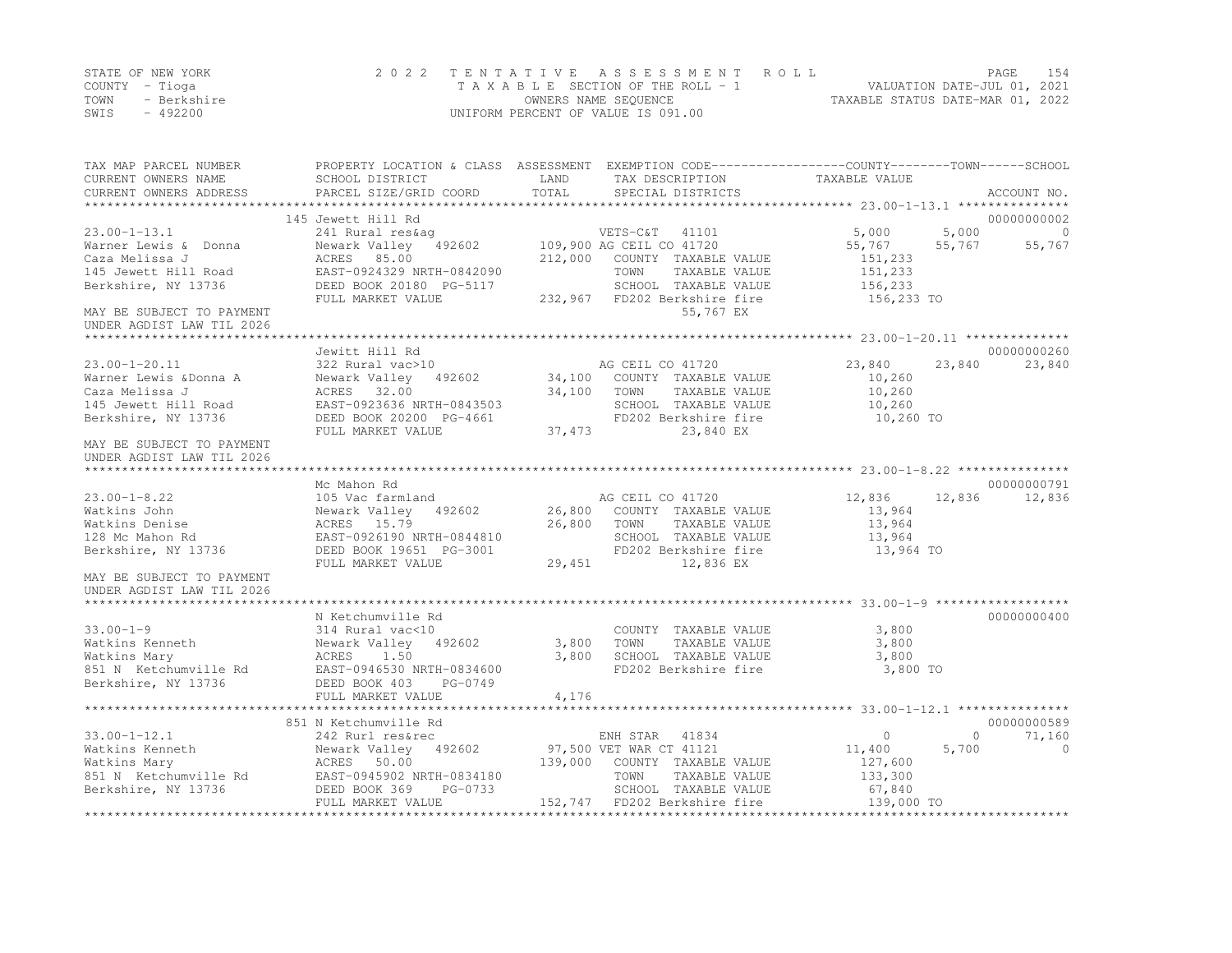|      | STATE OF NEW YORK | 2022 TENTATIVE ASSESSMENT ROLL     |                                  | PAGE                        | 155 |
|------|-------------------|------------------------------------|----------------------------------|-----------------------------|-----|
|      | COUNTY – Tioga    | TAXABLE SECTION OF THE ROLL - 1    |                                  | VALUATION DATE-JUL 01, 2021 |     |
| TOWN | - Berkshire       | OWNERS NAME SEOUENCE               | TAXABLE STATUS DATE-MAR 01, 2022 |                             |     |
| SWIS | $-492200$         | UNIFORM PERCENT OF VALUE IS 091.00 |                                  |                             |     |

| TAX MAP PARCEL NUMBER<br>CURRENT OWNERS NAME      | PROPERTY LOCATION & CLASS ASSESSMENT<br>SCHOOL DISTRICT | LAND    | EXEMPTION CODE-----------------COUNTY-------TOWN------SCHOOL<br>TAX DESCRIPTION | TAXABLE VALUE                     |                    |
|---------------------------------------------------|---------------------------------------------------------|---------|---------------------------------------------------------------------------------|-----------------------------------|--------------------|
| CURRENT OWNERS ADDRESS<br>*********************** | PARCEL SIZE/GRID COORD                                  | TOTAL   | SPECIAL DISTRICTS                                                               |                                   | ACCOUNT NO.        |
|                                                   | 8893 West Creek Rd                                      |         |                                                                                 |                                   | 00000000493        |
| $22.00 - 2 - 2.1$                                 | 210 1 Family Res                                        |         | COUNTY TAXABLE VALUE                                                            | 49,000                            |                    |
| Watkins Michelle                                  | Newark Valley 492602                                    | 16,600  | TOWN<br>TAXABLE VALUE                                                           | 49,000                            |                    |
| 100 Majestic Drive North                          | 2.62<br>ACRES                                           | 49,000  | SCHOOL TAXABLE VALUE                                                            | 49,000                            |                    |
| Suffolk, VA 13736                                 | EAST-0910628 NRTH-0843562                               |         | FD202 Berkshire fire                                                            | 49,000 TO                         |                    |
|                                                   | DEED BOOK 20190 PG-4362                                 |         |                                                                                 |                                   |                    |
|                                                   | FULL MARKET VALUE                                       | 53,846  |                                                                                 |                                   |                    |
|                                                   |                                                         |         |                                                                                 |                                   |                    |
|                                                   | 8785 West Creek Rd                                      |         |                                                                                 |                                   | 00000000491        |
| $30.00 - 1 - 1$                                   | 210 1 Family Res                                        |         | ENH STAR 41834                                                                  | $\Omega$                          | $\Omega$<br>71,160 |
| Watkins Patricia                                  | Newark Valley 492602                                    | 14,000  | COUNTY TAXABLE VALUE                                                            | 114,300                           |                    |
| Sharp Deborah L                                   | Life Use for Louis and                                  | 114,300 | TAXABLE VALUE<br>TOWN                                                           | 114,300                           |                    |
| 8785 West Creek Rd                                | Patricia Watkins                                        |         | SCHOOL TAXABLE VALUE                                                            | 43,140                            |                    |
| Berkshire, NY 13736                               | ACRES<br>1.60                                           |         | FD202 Berkshire fire                                                            | 114,300 TO                        |                    |
|                                                   | EAST-0910329 NRTH-0841000                               |         |                                                                                 |                                   |                    |
|                                                   | DEED BOOK 13409 PG-2001                                 |         |                                                                                 |                                   |                    |
|                                                   | FULL MARKET VALUE                                       | 125,604 |                                                                                 |                                   |                    |
|                                                   | 20 Jewett Hill Rd                                       |         |                                                                                 |                                   | 00000000414        |
| $23.19 - 1 - 5$                                   | 210 1 Family Res                                        |         | COUNTY TAXABLE VALUE                                                            | 66,700                            |                    |
| Weber Lyle A                                      | Newark Valley 492602                                    | 10,100  | TOWN<br>TAXABLE VALUE                                                           | 66,700                            |                    |
| Weber Darlene                                     | FRNT 127.58 DPTH 177.70                                 | 66,700  | SCHOOL TAXABLE VALUE                                                            | 66,700                            |                    |
| 20 Jewett Hill Rd                                 | BANK<br>77                                              |         | FD202 Berkshire fire                                                            | 66,700 TO                         |                    |
| Berkshire, NY 13736                               | EAST-0927339 NRTH-0840920                               |         |                                                                                 |                                   |                    |
|                                                   | DEED BOOK 13382 PG-9001                                 |         |                                                                                 |                                   |                    |
|                                                   | FULL MARKET VALUE                                       | 73,297  |                                                                                 |                                   |                    |
|                                                   |                                                         |         |                                                                                 |                                   |                    |
|                                                   | 290 Hartwell Rd                                         |         |                                                                                 |                                   | 00000000721        |
| $25.00 - 1 - 5.7$                                 | 210 1 Family Res                                        |         | BAS STAR<br>41854                                                               | $\circ$                           | $\Omega$<br>28,500 |
| Weismore Stephen C                                | Newark Valley 492602                                    |         | 24,500 COUNTY TAXABLE VALUE                                                     | 108,800                           |                    |
| Weismore Christine A                              | Deed Date 06-18-93                                      | 108,800 | TOWN<br>TAXABLE VALUE                                                           | 108,800                           |                    |
| 290 Hartwell Road                                 | 6.00<br>ACRES                                           |         | SCHOOL TAXABLE VALUE                                                            | 80,300                            |                    |
| Berkshire, NY 13736                               | EAST-0945329 NRTH-0843160                               |         | FD202 Berkshire fire                                                            | 108,800 TO                        |                    |
|                                                   | DEED BOOK 15000 PG-1977                                 |         |                                                                                 |                                   |                    |
|                                                   | FULL MARKET VALUE                                       | 119,560 |                                                                                 |                                   |                    |
|                                                   | ***************************                             |         |                                                                                 |                                   |                    |
|                                                   | 228 Hartwell Rd                                         |         |                                                                                 |                                   | 00000000525        |
| $24.00 - 1 - 6.8$                                 | 270 Mfg housing                                         |         | BAS STAR 41854                                                                  | $\circ$                           | $\Omega$<br>28,500 |
| Weismore Therrin                                  | Newark Valley 492602                                    | 26,500  | COUNTY TAXABLE VALUE                                                            | 32,000                            |                    |
| Weismore Margaret                                 | Deed Date 07-21-93                                      | 32,000  | TOWN<br>TAXABLE VALUE                                                           | 32,000                            |                    |
| 228 Hartwell Rd                                   | ACRES<br>7.02                                           |         | SCHOOL TAXABLE VALUE                                                            | 3,500                             |                    |
| Berkshire, NY 13736                               | EAST-0943669 NRTH-0842720                               |         | FD202 Berkshire fire                                                            | 32,000 TO                         |                    |
|                                                   | DEED BOOK 543<br>PG-116                                 |         |                                                                                 |                                   |                    |
| ********************                              | FULL MARKET VALUE                                       | 35,165  |                                                                                 | ********************************* |                    |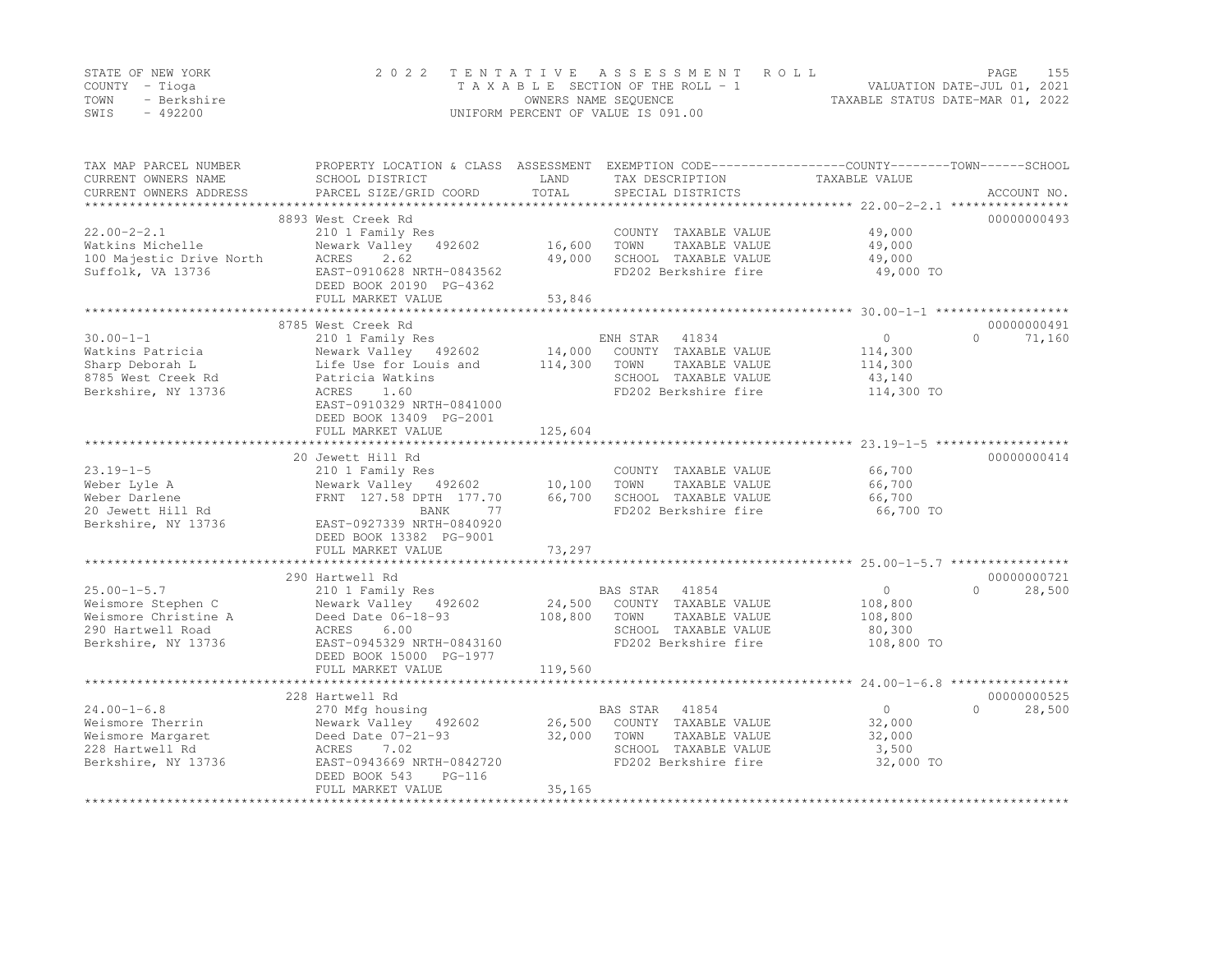|                | STATE OF NEW YORK | 2022 TENTATIVE ASSESSMENT ROLL     |                                  | PAGE | 156 |
|----------------|-------------------|------------------------------------|----------------------------------|------|-----|
| COUNTY – Tioga |                   | TAXABLE SECTION OF THE ROLL - 1    | VALUATION DATE-JUL 01, 2021      |      |     |
| TOWN           | - Berkshire       | OWNERS NAME SEQUENCE               | TAXABLE STATUS DATE-MAR 01, 2022 |      |     |
| SWIS           | $-492200$         | UNIFORM PERCENT OF VALUE IS 091.00 |                                  |      |     |

| TAX MAP PARCEL NUMBER<br>CURRENT OWNERS NAME<br>CURRENT OWNERS ADDRESS | PROPERTY LOCATION & CLASS ASSESSMENT<br>SCHOOL DISTRICT<br>PARCEL SIZE/GRID COORD | LAND<br>TOTAL | TAX DESCRIPTION<br>SPECIAL DISTRICTS | EXEMPTION CODE-----------------COUNTY-------TOWN------SCHOOL<br>TAXABLE VALUE | ACCOUNT NO. |
|------------------------------------------------------------------------|-----------------------------------------------------------------------------------|---------------|--------------------------------------|-------------------------------------------------------------------------------|-------------|
|                                                                        | Railroad Ave                                                                      |               |                                      |                                                                               | 00000000341 |
| $23.19 - 1 - 40$                                                       | 314 Rural vac<10                                                                  |               | COUNTY TAXABLE VALUE                 | 900                                                                           |             |
| Welch Bret                                                             | Newark Valley 492602                                                              | 900           | TOWN<br>TAXABLE VALUE                | 900                                                                           |             |
| 26 Depot St                                                            | FRNT 67.00 DPTH<br>78.00                                                          | 900           | SCHOOL TAXABLE VALUE                 | 900                                                                           |             |
| Berkshire, NY 13736                                                    | EAST-0928189 NRTH-0839890                                                         |               | FD202 Berkshire fire                 | 900 TO                                                                        |             |
|                                                                        | DEED BOOK 18247 PG-8001                                                           |               |                                      |                                                                               |             |
|                                                                        | FULL MARKET VALUE                                                                 | 989           |                                      |                                                                               |             |
|                                                                        |                                                                                   |               |                                      |                                                                               |             |
|                                                                        | Glen Rd                                                                           |               |                                      |                                                                               | 00000000760 |
| $23.00 - 3 - 6.4$                                                      | 312 Vac w/imprv                                                                   |               | COUNTY TAXABLE VALUE                 | 15,000                                                                        |             |
| Welch Bret R                                                           | Newark Valley<br>492602                                                           | 12,500        | TAXABLE VALUE<br>TOWN                | 15,000                                                                        |             |
| 26 Depot St                                                            | ACRES<br>4.00                                                                     | 15,000        | SCHOOL TAXABLE VALUE                 | 15,000                                                                        |             |
| Berkshire, NY 13736-1918                                               | EAST-0925799 NRTH-0839120                                                         |               | FD202 Berkshire fire                 | 15,000 TO                                                                     |             |
|                                                                        | DEED BOOK 596<br>$PG-185$                                                         |               |                                      |                                                                               |             |
|                                                                        | FULL MARKET VALUE                                                                 | 16,484        |                                      |                                                                               |             |
|                                                                        |                                                                                   |               |                                      |                                                                               | 00000000481 |
| $23.00 - 3 - 6.111$                                                    | Glen Rd<br>105 Vac farmland                                                       |               | AG CEIL CO 41720                     | 16,201<br>16,201                                                              | 16,201      |
| Welch Bret R                                                           | Newark Valley 492602                                                              | 24,450        | COUNTY TAXABLE VALUE                 | 8,249                                                                         |             |
| 26 Depot Street                                                        | 16.30                                                                             | 24,450        | TOWN<br>TAXABLE VALUE                | 8,249                                                                         |             |
| Berkshire, NY 13736                                                    | ACRES<br>EAST-0925305 NRTH-0839623                                                |               | SCHOOL TAXABLE VALUE                 | 8,249                                                                         |             |
|                                                                        | DEED BOOK 20220 PG-947                                                            |               | FD202 Berkshire fire                 | 8,249 TO                                                                      |             |
| MAY BE SUBJECT TO PAYMENT                                              | FULL MARKET VALUE                                                                 | 26,868        | 16,201 EX                            |                                                                               |             |
| UNDER AGDIST LAW TIL 2026                                              |                                                                                   |               |                                      |                                                                               |             |
|                                                                        |                                                                                   |               |                                      |                                                                               |             |
|                                                                        | Glen Rd                                                                           |               |                                      |                                                                               | 00000000481 |
| $23.00 - 3 - 6.112$                                                    | 105 Vac farmland                                                                  |               | AG CEIL CO 41720                     | 20,358<br>20,358                                                              | 20,358      |
| Welch Bret R                                                           | Newark Valley 492602                                                              | 27,360        | COUNTY TAXABLE VALUE                 | 7,002                                                                         |             |
| 26 Depot Street                                                        | ACRES 18.24                                                                       | 27,360        | TOWN<br>TAXABLE VALUE                | 7,002                                                                         |             |
| Berkshire, NY 13736                                                    | EAST-0924962 NRTH-0839240                                                         |               | SCHOOL TAXABLE VALUE                 | 7,002                                                                         |             |
|                                                                        | DEED BOOK 20170 PG-5159                                                           |               | FD202 Berkshire fire                 | 7,002 TO                                                                      |             |
| MAY BE SUBJECT TO PAYMENT                                              | FULL MARKET VALUE                                                                 | 30,066        | 20,358 EX                            |                                                                               |             |
| UNDER AGDIST LAW TIL 2026                                              |                                                                                   |               |                                      |                                                                               |             |
|                                                                        |                                                                                   |               |                                      |                                                                               |             |
|                                                                        | 26 Depot St                                                                       |               |                                      |                                                                               | 00000000497 |
| $31.07 - 1 - 20$                                                       | 210 1 Family Res                                                                  |               | VET COM C 41132                      | $\Omega$<br>13,000                                                            | $\Omega$    |
| Welch Bret Richard                                                     | Newark Valley 492602                                                              |               | 8,800 VET COM T 41133                | 9,500<br>$\Omega$                                                             | $\Omega$    |
| 26 Depot St                                                            | $Lc/$ Bret Welch $8/24/00$                                                        |               | 52,000 VET DIS T 41143               | 2,600<br>$\circ$                                                              | $\Omega$    |
| Berkshire, NY 13736                                                    | FRNT 123.00 DPTH<br>91.00                                                         |               | VET DIS C 41142                      | 2,600<br>$\Omega$                                                             | $\Omega$    |
|                                                                        | EAST-0928149 NRTH-0839650                                                         |               | 41854<br>BAS STAR                    | $\circ$<br>$\Omega$                                                           | 28,500      |
|                                                                        | DEED BOOK 18487 PG-5001                                                           |               | COUNTY TAXABLE VALUE                 | 36,400                                                                        |             |
|                                                                        | FULL MARKET VALUE                                                                 | 57,143        | TOWN<br>TAXABLE VALUE                | 39,900                                                                        |             |
|                                                                        |                                                                                   |               | SCHOOL TAXABLE VALUE                 | 23,500                                                                        |             |
|                                                                        |                                                                                   |               | FD202 Berkshire fire                 | 52,000 TO                                                                     |             |
|                                                                        |                                                                                   |               |                                      |                                                                               |             |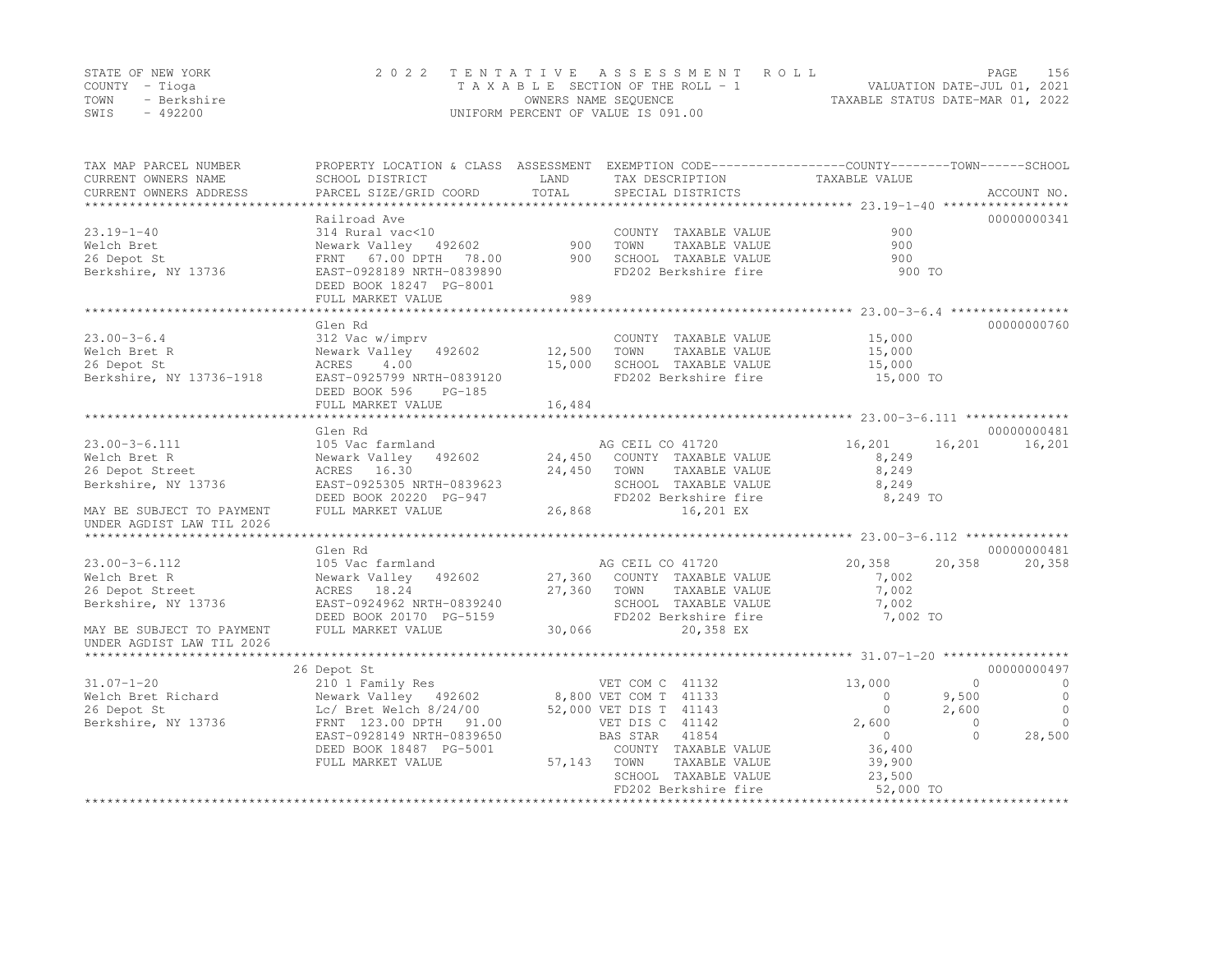| STATE OF NEW YORK |             | 2022 TENTATIVE ASSESSMENT ROLL     | PAGE                             | 157 |
|-------------------|-------------|------------------------------------|----------------------------------|-----|
| COUNTY – Tioga    |             | TAXABLE SECTION OF THE ROLL - 1    | VALUATION DATE-JUL 01, 2021      |     |
| TOWN              | - Berkshire | OWNERS NAME SEQUENCE               | TAXABLE STATUS DATE-MAR 01, 2022 |     |
| SWIS              | $-492200$   | UNIFORM PERCENT OF VALUE IS 091.00 |                                  |     |

| TAX MAP PARCEL NUMBER<br>CURRENT OWNERS NAME | SCHOOL DISTRICT                                                 | LAND    | PROPERTY LOCATION & CLASS ASSESSMENT EXEMPTION CODE---------------COUNTY-------TOWN------SCHOOL<br>TAX DESCRIPTION | TAXABLE VALUE    |                    |
|----------------------------------------------|-----------------------------------------------------------------|---------|--------------------------------------------------------------------------------------------------------------------|------------------|--------------------|
| CURRENT OWNERS ADDRESS                       | PARCEL SIZE/GRID COORD                                          | TOTAL   | SPECIAL DISTRICTS                                                                                                  |                  | ACCOUNT NO.        |
|                                              | 35 Howe Rd                                                      |         |                                                                                                                    |                  | 00000000609        |
| $16.00 - 2 - 13.22$                          | 210 1 Family Res                                                |         | COUNTY TAXABLE VALUE                                                                                               | 139,800          |                    |
| Wells Richard E                              | Newark Valley 492602                                            | 18,300  | TOWN<br>TAXABLE VALUE                                                                                              | 139,800          |                    |
| 35 Howe Road                                 | 3.43<br>ACRES                                                   | 139,800 | SCHOOL TAXABLE VALUE                                                                                               | 139,800          |                    |
| Berkshire, NY 13736                          | EAST-0939399 NRTH-0848126<br>DEED BOOK 20210 PG-3351            |         | FD202 Berkshire fire                                                                                               | 139,800 TO       |                    |
|                                              | FULL MARKET VALUE                                               | 153,626 |                                                                                                                    |                  |                    |
|                                              |                                                                 |         |                                                                                                                    |                  |                    |
|                                              | 223 Ballou Hill Rd                                              |         |                                                                                                                    |                  | 00000000498        |
| $32.00 - 1 - 34$                             | 270 Mfg housing<br>Newark Valley 492602 79,900 VET WAR CT 41121 |         |                                                                                                                    | $\Omega$         | $\Omega$<br>71,160 |
| Wells Richard J                              |                                                                 |         |                                                                                                                    | 11,400<br>5,700  | $\circ$            |
| 223 Ballou Hill Rd                           | Merge 32.-1-35/Bp582/195 122,300                                |         | COUNTY TAXABLE VALUE                                                                                               | 110,900          |                    |
| Berkshire, NY 13736                          | ACRES 37.42                                                     |         | TOWN<br>TAXABLE VALUE                                                                                              | 116,600          |                    |
|                                              | EAST-0935279 NRTH-0834930                                       |         | SCHOOL TAXABLE VALUE                                                                                               | 51,140           |                    |
|                                              | DEED BOOK 364<br>PG-0013                                        |         | FD202 Berkshire fire                                                                                               | 122,300 TO       |                    |
|                                              | FULL MARKET VALUE                                               | 134,396 |                                                                                                                    |                  |                    |
|                                              |                                                                 |         |                                                                                                                    |                  |                    |
|                                              | Ballou Hill Rd                                                  |         |                                                                                                                    |                  | 00000000559        |
| $32.00 - 1 - 36.2$                           | 322 Rural vac>10                                                |         | COUNTY TAXABLE VALUE                                                                                               | 8,500            |                    |
| Wells Richard J                              | Newark Valley<br>492602                                         | 8,500   | TOWN<br>TAXABLE VALUE                                                                                              | 8,500            |                    |
| 223 Ballou Hill Rd                           | ACRES 13.00                                                     | 8,500   | SCHOOL TAXABLE VALUE                                                                                               | 8,500            |                    |
| Berkshire, NY 13736                          | EAST-0935069 NRTH-0836250                                       |         | FD202 Berkshire fire                                                                                               | 8,500 TO         |                    |
|                                              | DEED BOOK 393<br>PG-0010                                        | 9,341   |                                                                                                                    |                  |                    |
|                                              | FULL MARKET VALUE                                               |         |                                                                                                                    |                  |                    |
|                                              | Payne-Marsh Rd                                                  |         |                                                                                                                    |                  | 00000000178        |
| $15.00 - 1 - 12.1$                           | 105 Vac farmland                                                |         | AG CEIL CO 41720                                                                                                   | 34,950<br>34,950 | 34,950             |
| Westra Alan G A                              | Newark Valley 492602                                            | 198,300 | COUNTY TAXABLE VALUE                                                                                               | 163,350          |                    |
| Drennan Jessica                              | 33 Ac Used For Aq Exempt                                        | 198,300 | TOWN<br>TAXABLE VALUE                                                                                              | 163,350          |                    |
| 7N 3700 E                                    | ACRES 181.30                                                    |         | SCHOOL TAXABLE VALUE                                                                                               | 163,350          |                    |
| Rigby, ID 83442                              | EAST-0932899 NRTH-0848690                                       |         | AG003 North tioga ag dist                                                                                          | 181.30 AC        |                    |
|                                              | DEED BOOK 602<br>PG-269                                         |         | FD202 Berkshire fire                                                                                               | 163,350 TO       |                    |
| MAY BE SUBJECT TO PAYMENT                    | FULL MARKET VALUE                                               | 217,912 | 34,950 EX                                                                                                          |                  |                    |
| UNDER AGDIST LAW TIL 2026                    |                                                                 |         |                                                                                                                    |                  |                    |
|                                              |                                                                 |         |                                                                                                                    |                  |                    |
|                                              | 9034 West Creek Rd                                              |         |                                                                                                                    |                  | 00000000075        |
| $14.00 - 2 - 18.1$                           | 270 Mfg housing                                                 |         | COUNTY TAXABLE VALUE                                                                                               | 26,500           |                    |
| Wheeland Charles                             | Newark Valley 492602                                            | 12,700  | TOWN<br>TAXABLE VALUE                                                                                              | 26,500           |                    |
| Wheeland Misty                               | Deed Date 12-09-94                                              | 26,500  | SCHOOL TAXABLE VALUE                                                                                               | 26,500           |                    |
| 9034 West Creek Road                         | FRNT 105.50 DPTH                                                |         | FD202 Berkshire fire                                                                                               | 26,500 TO        |                    |
| Berkshire, NY 13736                          | ACRES<br>1.06                                                   |         |                                                                                                                    |                  |                    |
|                                              | EAST-0911389 NRTH-0846987                                       |         |                                                                                                                    |                  |                    |
|                                              | DEED BOOK 20210 PG-1709                                         |         |                                                                                                                    |                  |                    |
|                                              | FULL MARKET VALUE                                               | 29,121  |                                                                                                                    |                  |                    |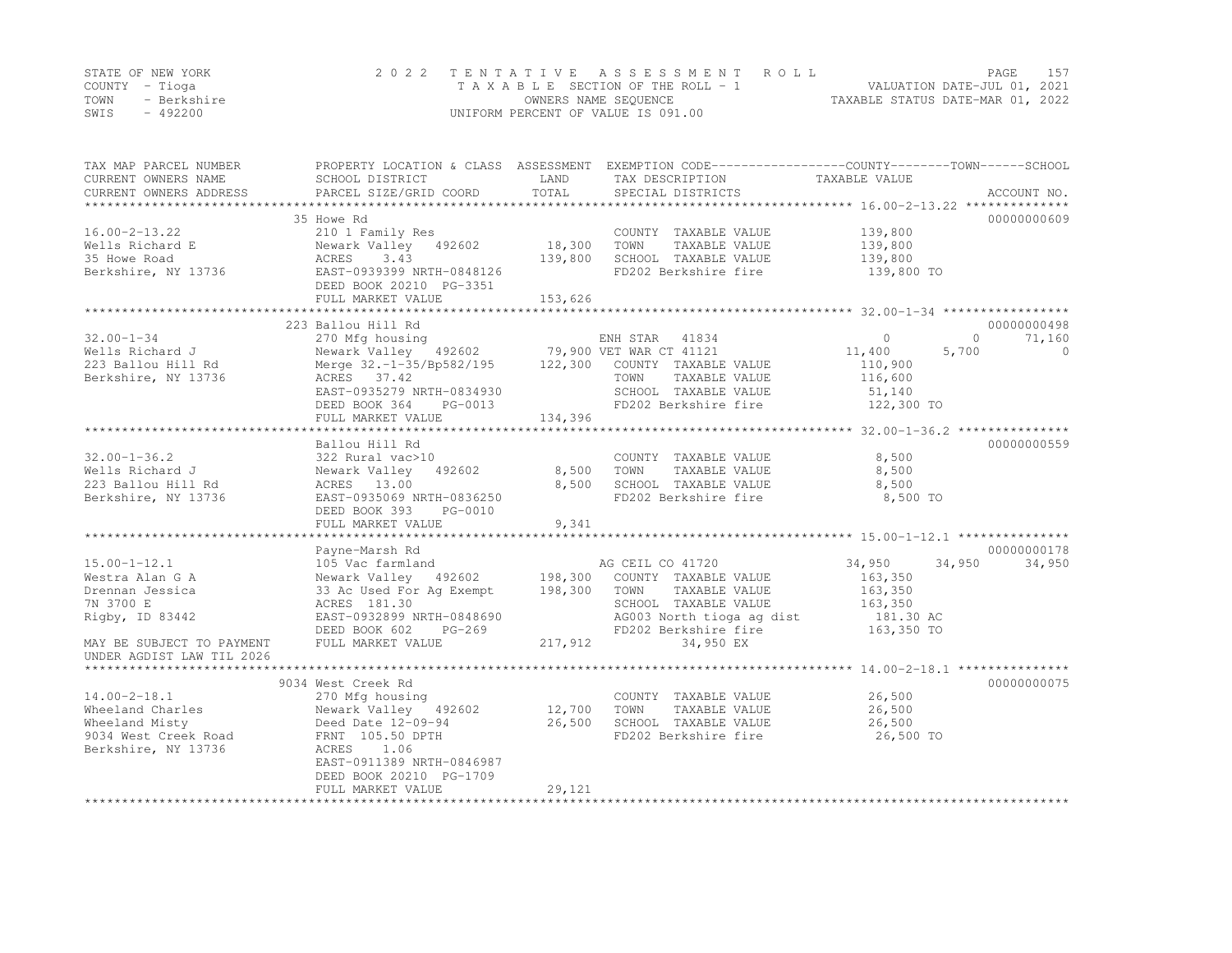|      | STATE OF NEW YORK | 2022 TENTATIVE ASSESSMENT ROLL                                 | PAGE | 158 |
|------|-------------------|----------------------------------------------------------------|------|-----|
|      | COUNTY – Tioga    | VALUATION DATE-JUL 01, 2021<br>TAXABLE SECTION OF THE ROLL - 1 |      |     |
| TOWN | - Berkshire       | TAXABLE STATUS DATE-MAR 01, 2022<br>OWNERS NAME SEQUENCE       |      |     |
| SWIS | $-492200$         | UNIFORM PERCENT OF VALUE IS 091.00                             |      |     |

| TAX MAP PARCEL NUMBER<br>CURRENT OWNERS NAME<br>CURRENT OWNERS ADDRESS | SCHOOL DISTRICT<br>PARCEL SIZE/GRID COORD | LAND<br>TOTAL | TAX DESCRIPTION<br>SPECIAL DISTRICTS | PROPERTY LOCATION & CLASS ASSESSMENT EXEMPTION CODE----------------COUNTY-------TOWN-----SCHOOL<br>TAXABLE VALUE<br>ACCOUNT NO. |
|------------------------------------------------------------------------|-------------------------------------------|---------------|--------------------------------------|---------------------------------------------------------------------------------------------------------------------------------|
| **********************                                                 |                                           |               |                                      |                                                                                                                                 |
|                                                                        | Rt 38                                     |               |                                      | 00000000029                                                                                                                     |
| $31.00 - 1 - 10$                                                       | 312 Vac w/imprv                           |               | COUNTY TAXABLE VALUE                 | 194,500                                                                                                                         |
| White Gregory                                                          | Newark Valley 492602                      | 191,100       | TOWN<br>TAXABLE VALUE                | 194,500                                                                                                                         |
| 49 Boulevard                                                           | ACRES 129.05                              | 194,500       | SCHOOL TAXABLE VALUE                 | 194,500                                                                                                                         |
| Sufferin, NY 10901                                                     | EAST-0929519 NRTH-0838320                 |               | AG003 North tioga ag dist            | 129.05 AC                                                                                                                       |
|                                                                        | DEED BOOK 20861 PG-3001                   |               | FD202 Berkshire fire                 | 194,500 TO                                                                                                                      |
|                                                                        | FULL MARKET VALUE                         | 213,736       |                                      |                                                                                                                                 |
|                                                                        |                                           |               |                                      |                                                                                                                                 |
| $23.00 - 2 - 18$                                                       | 44 East Berkshire Rd                      |               |                                      | 00000000504                                                                                                                     |
|                                                                        | 242 Rurl res&rec                          |               | COUNTY TAXABLE VALUE                 | 229,000                                                                                                                         |
| White Gregory S                                                        | Newark Valley<br>492602                   | 154,500       | TAXABLE VALUE<br>TOWN                | 229,000                                                                                                                         |
| White Jon J                                                            | ACRES 101.20                              | 229,000       | SCHOOL TAXABLE VALUE                 | 229,000                                                                                                                         |
| 49 Boulevard                                                           | EAST-0929729 NRTH-0840170                 |               | FD202 Berkshire fire                 | 229,000 TO                                                                                                                      |
| Suffern, NY 10901                                                      | DEED BOOK 13227 PG-6001                   |               |                                      |                                                                                                                                 |
|                                                                        | FULL MARKET VALUE                         | 251,648       |                                      | ********************************** 23.00-2-19 ***********                                                                       |
|                                                                        |                                           |               |                                      |                                                                                                                                 |
| $23.00 - 2 - 19$                                                       | East Berkshire Rd                         |               |                                      | 00000000285                                                                                                                     |
|                                                                        | 322 Rural vac>10                          |               | COUNTY TAXABLE VALUE                 | 140,500                                                                                                                         |
| White Gregory S                                                        | Newark Valley<br>492602                   | 140,500       | TOWN<br>TAXABLE VALUE                | 140,500                                                                                                                         |
| White Harold K                                                         | ACRES<br>96.00                            | 140,500       | SCHOOL TAXABLE VALUE                 | 140,500                                                                                                                         |
| 49                                                                     | EAST-0931649 NRTH-0840200                 |               | FD202 Berkshire fire                 | 140,500 TO                                                                                                                      |
| Suffern, NY 10901                                                      | DEED BOOK 712<br>$PG-158$                 |               |                                      |                                                                                                                                 |
|                                                                        | FULL MARKET VALUE                         | 154,396       |                                      |                                                                                                                                 |
|                                                                        | Parsons Hill Rd                           |               |                                      | 00000000503                                                                                                                     |
| $24.00 - 1 - 48$                                                       | 322 Rural vac>10                          |               | COUNTY TAXABLE VALUE                 | 33,000                                                                                                                          |
| White Gregory S                                                        | Newark Valley<br>492602                   | 33,000        | TOWN<br>TAXABLE VALUE                | 33,000                                                                                                                          |
| White Jon J                                                            | ACRES 14.00                               | 33,000        | SCHOOL TAXABLE VALUE                 | 33,000                                                                                                                          |
| 49 Boulevard                                                           | EAST-0933989 NRTH-0841410                 |               | FD202 Berkshire fire                 | 33,000 TO                                                                                                                       |
| Suffern, NY 10901                                                      | DEED BOOK 13227 PG-6001                   |               |                                      |                                                                                                                                 |
|                                                                        | FULL MARKET VALUE                         | 36,264        |                                      |                                                                                                                                 |
|                                                                        |                                           |               |                                      |                                                                                                                                 |
|                                                                        | Ceurter Rd                                |               |                                      | 00000000180                                                                                                                     |
| $24.00 - 1 - 6.4$                                                      | 323 Vacant rural                          |               | COUNTY TAXABLE VALUE                 | 37,000                                                                                                                          |
| Whitman William T                                                      | Newark Valley<br>492602                   | 37,000        | TOWN<br>TAXABLE VALUE                | 37,000                                                                                                                          |
| Whitman David P                                                        | ACRES 16.01                               | 37,000        | SCHOOL TAXABLE VALUE                 | 37,000                                                                                                                          |
| 921 Main St                                                            | EAST-0943039 NRTH-0844350                 |               | FD202 Berkshire fire                 | 37,000 TO                                                                                                                       |
| Vestal, NY 13850                                                       | DEED BOOK 716<br>$PG-61$                  |               |                                      |                                                                                                                                 |
|                                                                        | FULL MARKET VALUE                         | 40,659        |                                      |                                                                                                                                 |
|                                                                        |                                           |               |                                      |                                                                                                                                 |
|                                                                        | Hartwell Rd                               |               |                                      | 00000000707                                                                                                                     |
| $24.00 - 1 - 6.15$                                                     | 314 Rural vac<10                          |               | COUNTY TAXABLE VALUE                 | 17,100                                                                                                                          |
| Whitman William T                                                      | Newark Valley<br>492602                   | 17,100        | TAXABLE VALUE<br>TOWN                | 17,100                                                                                                                          |
| Whitman David P                                                        | ACRES<br>6.06                             | 17,100        | SCHOOL TAXABLE VALUE                 | 17,100                                                                                                                          |
| 921 Main St                                                            | EAST-0944029 NRTH-0843480                 |               | FD202 Berkshire fire                 | 17,100 TO                                                                                                                       |
| Vestal, NY 13850                                                       | DEED BOOK 716<br>$PG-61$                  |               |                                      |                                                                                                                                 |
|                                                                        | FULL MARKET VALUE                         | 18,791        |                                      |                                                                                                                                 |
|                                                                        |                                           |               |                                      |                                                                                                                                 |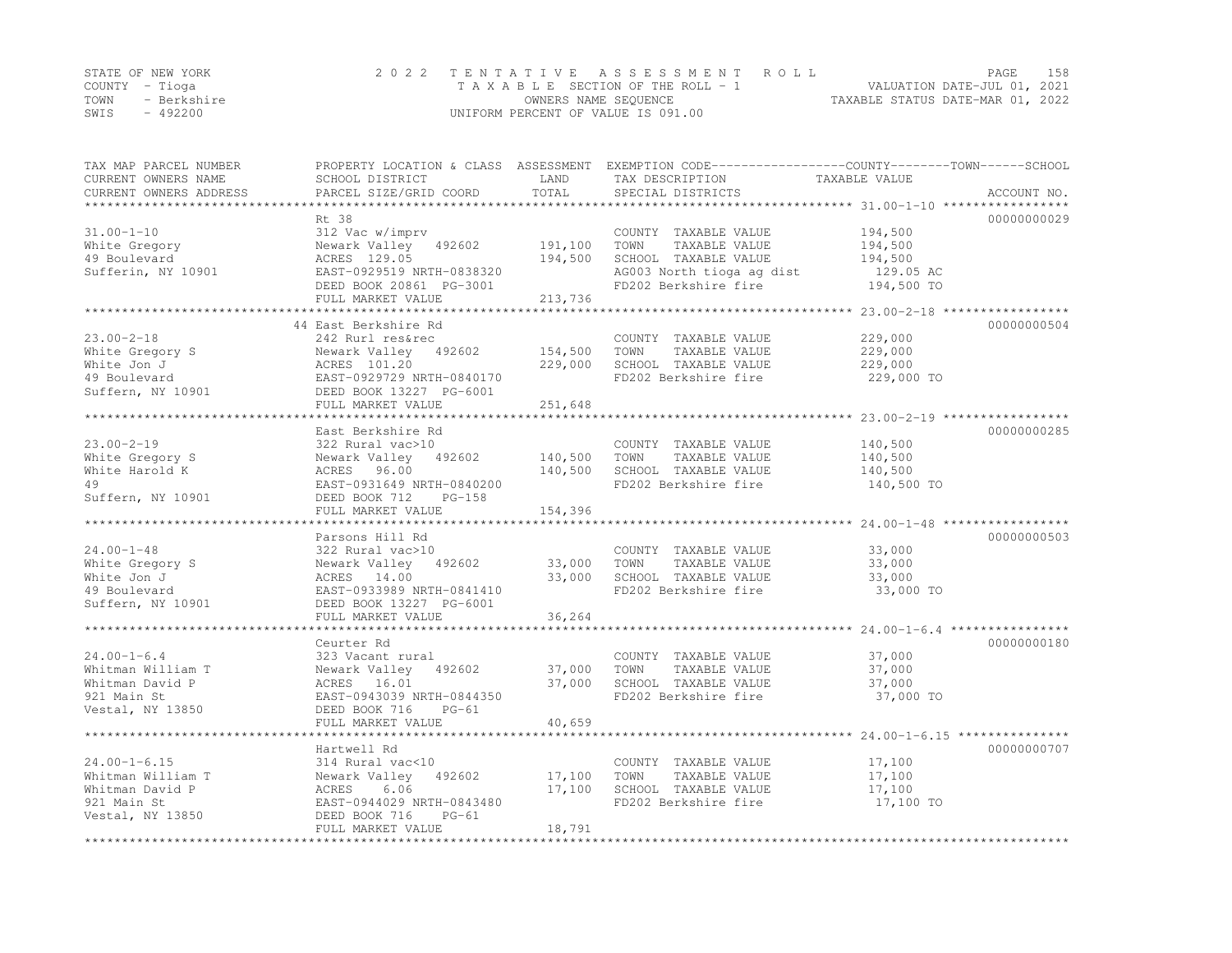|      | STATE OF NEW YORK | 2022 TENTATIVE ASSESSMENT ROLL     |                                  | PAGE | 159 |
|------|-------------------|------------------------------------|----------------------------------|------|-----|
|      | COUNTY – Tioga    | TAXABLE SECTION OF THE ROLL - 1    | VALUATION DATE-JUL 01, 2021      |      |     |
| TOWN | - Berkshire       | OWNERS NAME SEQUENCE               | TAXABLE STATUS DATE-MAR 01, 2022 |      |     |
| SWIS | - 492200          | UNIFORM PERCENT OF VALUE IS 091.00 |                                  |      |     |

| TAX MAP PARCEL NUMBER<br>CURRENT OWNERS NAME                                                                                                                                                                                                                  | SCHOOL DISTRICT                                                                                                                                                                       | LAND   | TAX DESCRIPTION TAXABLE VALUE                 | PROPERTY LOCATION & CLASS ASSESSMENT EXEMPTION CODE----------------COUNTY-------TOWN-----SCHOOL |                    |
|---------------------------------------------------------------------------------------------------------------------------------------------------------------------------------------------------------------------------------------------------------------|---------------------------------------------------------------------------------------------------------------------------------------------------------------------------------------|--------|-----------------------------------------------|-------------------------------------------------------------------------------------------------|--------------------|
| CURRENT OWNERS ADDRESS                                                                                                                                                                                                                                        | PARCEL SIZE/GRID COORD                                                                                                                                                                | TOTAL  | SPECIAL DISTRICTS                             |                                                                                                 | ACCOUNT NO.        |
|                                                                                                                                                                                                                                                               | Ceurter Rd                                                                                                                                                                            |        |                                               |                                                                                                 | 00000000708        |
| $24.00 - 1 - 6.18$                                                                                                                                                                                                                                            |                                                                                                                                                                                       |        |                                               | 29,100                                                                                          |                    |
|                                                                                                                                                                                                                                                               | 322 Rural vac>10                                                                                                                                                                      |        | COUNTY TAXABLE VALUE<br>TOWN<br>TAXABLE VALUE | 29,100                                                                                          |                    |
|                                                                                                                                                                                                                                                               | Newark Valley 492602 29,100                                                                                                                                                           | 29,100 | SCHOOL TAXABLE VALUE                          |                                                                                                 |                    |
|                                                                                                                                                                                                                                                               |                                                                                                                                                                                       |        |                                               | 29,100<br>FD202 Berkshire fire 29,100 TO                                                        |                    |
|                                                                                                                                                                                                                                                               |                                                                                                                                                                                       |        |                                               |                                                                                                 |                    |
| Whitman William T<br>Whitman David P<br>921 Main St<br>921 Main St<br>921 Main St<br>921 Main St<br>921 Main St<br>921 Main St<br>922 Main St<br>922 Main St<br>922 Main St<br>922 Main St<br>922 Main St<br>925 Main St<br>925 Main St<br>925 Main St<br>925 | FULL MARKET VALUE                                                                                                                                                                     | 31,978 |                                               |                                                                                                 |                    |
|                                                                                                                                                                                                                                                               |                                                                                                                                                                                       |        |                                               |                                                                                                 |                    |
|                                                                                                                                                                                                                                                               | 114 Jewett Hill Rd                                                                                                                                                                    |        |                                               |                                                                                                 | 00000000476        |
| $23.00 - 1 - 13.211$                                                                                                                                                                                                                                          | 220 2 Family Res                                                                                                                                                                      |        | COUNTY TAXABLE VALUE                          | 49,000                                                                                          |                    |
|                                                                                                                                                                                                                                                               |                                                                                                                                                                                       |        | TOWN<br>TAXABLE VALUE                         | 49,000                                                                                          |                    |
|                                                                                                                                                                                                                                                               |                                                                                                                                                                                       |        | SCHOOL TAXABLE VALUE                          | 49,000                                                                                          |                    |
| Whittemore Kristina V 192602 18,500<br>114 Jewett Hill Rd 192602 18,500<br>Berkshire, NY 13736 EAST-0925802 NRTH-0842202                                                                                                                                      |                                                                                                                                                                                       |        |                                               | FD202 Berkshire fire 49,000 TO                                                                  |                    |
|                                                                                                                                                                                                                                                               | DEED BOOK 20170 PG-728                                                                                                                                                                |        |                                               |                                                                                                 |                    |
|                                                                                                                                                                                                                                                               | FULL MARKET VALUE                                                                                                                                                                     | 53,846 |                                               |                                                                                                 |                    |
|                                                                                                                                                                                                                                                               |                                                                                                                                                                                       |        |                                               |                                                                                                 |                    |
|                                                                                                                                                                                                                                                               | 12492 Rt 38                                                                                                                                                                           |        |                                               |                                                                                                 | 00000000563        |
| $23.19 - 1 - 49$                                                                                                                                                                                                                                              | 210 1 Family Res                                                                                                                                                                      |        | BAS STAR 41854                                | 0                                                                                               | $\Omega$<br>28,500 |
| Willard James T Jr                                                                                                                                                                                                                                            |                                                                                                                                                                                       |        |                                               | 55,000                                                                                          |                    |
| Willard Jennifer J                                                                                                                                                                                                                                            |                                                                                                                                                                                       |        |                                               | 55,000                                                                                          |                    |
| 12492 Rt 38                                                                                                                                                                                                                                                   |                                                                                                                                                                                       |        | SCHOOL TAXABLE VALUE                          | 26,500                                                                                          |                    |
| Berkshire, NY 13736                                                                                                                                                                                                                                           | Newark Valley 492602 9,100 COUNTY TAXABLE VALUE<br>FRNT 66.00 DPTH 219.00 55,000 TOWN TAXABLE VALUE<br>BANK 77 SCHOOL TAXABLE VALUE<br>EAST-0927699 NRTH-0839980 FD202 Berkshire fire |        |                                               | 55,000 TO                                                                                       |                    |
|                                                                                                                                                                                                                                                               | DEED BOOK 17206 PG-3002                                                                                                                                                               |        |                                               |                                                                                                 |                    |
|                                                                                                                                                                                                                                                               | FULL MARKET VALUE                                                                                                                                                                     | 60,440 |                                               |                                                                                                 |                    |
| CONTROLLER Milliams Brigham E (210 1 Family Res)<br>Milliams Brigham E (210 1 Family Res)<br>Newark Valley (492602) (2000 16,300 COUNTY TAXABLE VALUE<br>112 Brown Rd (2.50 BANK) (2.50 BANK) (2.50 BANK) (2.50 BANK) (2.50 BANK) (2                          |                                                                                                                                                                                       |        |                                               |                                                                                                 |                    |
|                                                                                                                                                                                                                                                               |                                                                                                                                                                                       |        |                                               |                                                                                                 | 00000000425        |
|                                                                                                                                                                                                                                                               |                                                                                                                                                                                       |        |                                               | $0 \qquad \qquad$                                                                               | $\Omega$<br>28,500 |
|                                                                                                                                                                                                                                                               |                                                                                                                                                                                       |        |                                               | 83,000                                                                                          |                    |
|                                                                                                                                                                                                                                                               |                                                                                                                                                                                       |        | TAXABLE VALUE                                 | 83,000                                                                                          |                    |
|                                                                                                                                                                                                                                                               |                                                                                                                                                                                       |        | SCHOOL TAXABLE VALUE                          | 54,500                                                                                          |                    |
|                                                                                                                                                                                                                                                               | EAST-0928659 NRTH-0834680                                                                                                                                                             |        | FD202 Berkshire fire                          | 83,000 TO                                                                                       |                    |
|                                                                                                                                                                                                                                                               | DEED BOOK 11275 PG-1001                                                                                                                                                               |        |                                               |                                                                                                 |                    |
|                                                                                                                                                                                                                                                               | FULL MARKET VALUE                                                                                                                                                                     | 91,209 |                                               |                                                                                                 |                    |
|                                                                                                                                                                                                                                                               |                                                                                                                                                                                       |        |                                               |                                                                                                 |                    |
|                                                                                                                                                                                                                                                               | Akins Rd                                                                                                                                                                              |        |                                               |                                                                                                 | 00000000850        |
| $31.00 - 1 - 3.212$                                                                                                                                                                                                                                           | 314 Rural vac<10                                                                                                                                                                      |        | COUNTY TAXABLE VALUE                          | 600                                                                                             |                    |
| Williams Daniel                                                                                                                                                                                                                                               | Newark Valley 492602 600                                                                                                                                                              |        | TOWN                                          | TAXABLE VALUE<br>600                                                                            |                    |
| 36-1 Akins Rd                                                                                                                                                                                                                                                 | 0.26<br>ACRES                                                                                                                                                                         | 600    | SCHOOL TAXABLE VALUE<br>- 200 District fire   | 600                                                                                             |                    |
| Berkshire, NY 13736                                                                                                                                                                                                                                           | RUNDO<br>EAST-0926244 NRTH-0838550                                                                                                                                                    |        | FD202 Berkshire fire                          | 600 TO                                                                                          |                    |
|                                                                                                                                                                                                                                                               | DEED BOOK 15000 PG-3231                                                                                                                                                               |        |                                               |                                                                                                 |                    |
|                                                                                                                                                                                                                                                               | FULL MARKET VALUE                                                                                                                                                                     | 659    |                                               |                                                                                                 |                    |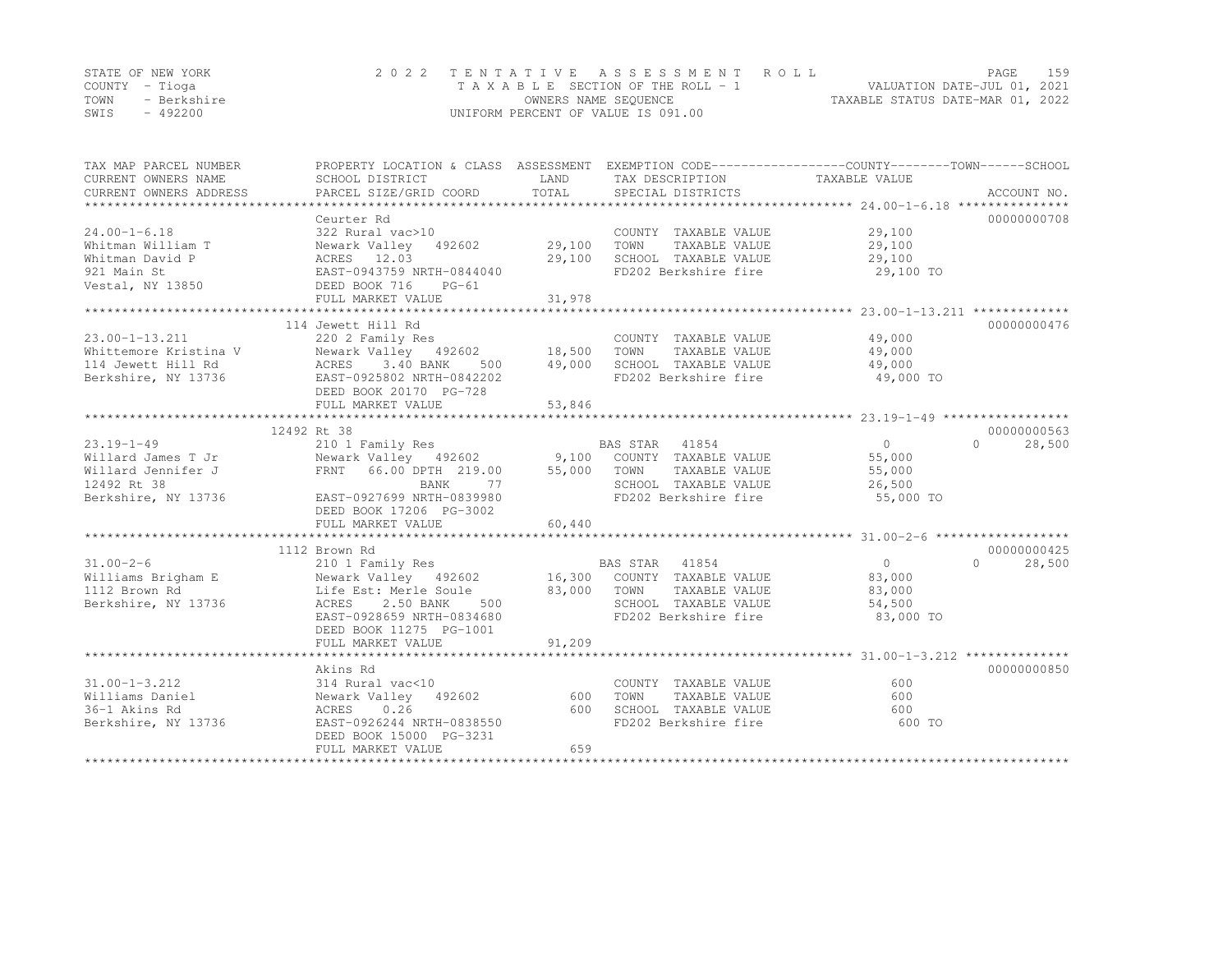|      | STATE OF NEW YORK | 2022 TENTATIVE ASSESSMENT ROLL     |                                  | PAGE | 160 |
|------|-------------------|------------------------------------|----------------------------------|------|-----|
|      | COUNTY – Tioga    | TAXABLE SECTION OF THE ROLL - 1    | VALUATION DATE-JUL 01, 2021      |      |     |
| TOWN | - Berkshire       | OWNERS NAME SEQUENCE               | TAXABLE STATUS DATE-MAR 01, 2022 |      |     |
| SWIS | - 492200          | UNIFORM PERCENT OF VALUE IS 091.00 |                                  |      |     |

| TAX MAP PARCEL NUMBER<br>CURRENT OWNERS NAME<br>CURRENT OWNERS ADDRESS                                                                                                                 | PROPERTY LOCATION & CLASS ASSESSMENT<br>SCHOOL DISTRICT<br>PARCEL SIZE/GRID COORD                                    | LAND<br>TOTAL | TAX DESCRIPTION<br>SPECIAL DISTRICTS                                 | EXEMPTION CODE-----------------COUNTY-------TOWN-----SCHOOL<br>TAXABLE VALUE | ACCOUNT NO.         |
|----------------------------------------------------------------------------------------------------------------------------------------------------------------------------------------|----------------------------------------------------------------------------------------------------------------------|---------------|----------------------------------------------------------------------|------------------------------------------------------------------------------|---------------------|
|                                                                                                                                                                                        |                                                                                                                      |               |                                                                      |                                                                              |                     |
|                                                                                                                                                                                        | 36-1 Akins Rd                                                                                                        |               |                                                                      |                                                                              | 00000000398         |
| $31.00 - 1 - 5$                                                                                                                                                                        | 270 Mfg housing<br>Newark Valley 492602 11,100 COUNTY TAXABLE VALUE                                                  |               |                                                                      | $\overline{0}$                                                               | 17,500<br>$\Omega$  |
| Williams Daniel                                                                                                                                                                        |                                                                                                                      |               |                                                                      | 17,500                                                                       |                     |
| 36-1 Akins Rd                                                                                                                                                                          | FRNT 239.25 DPTH 131.75                                                                                              | 17,500        | TOWN<br>TAXABLE VALUE                                                | 17,500                                                                       |                     |
| Berkshire, NY 13736                                                                                                                                                                    | EAST-0926239 NRTH-0838250                                                                                            |               | SCHOOL TAXABLE VALUE<br>SCHOOL TAXABLE VALUE<br>FD202 Berkshire fire | $\overline{0}$                                                               |                     |
|                                                                                                                                                                                        | DEED BOOK 15000 PG-3231                                                                                              |               |                                                                      | 17,500 TO                                                                    |                     |
|                                                                                                                                                                                        | FULL MARKET VALUE                                                                                                    | 19,231        |                                                                      |                                                                              |                     |
|                                                                                                                                                                                        |                                                                                                                      |               |                                                                      | ****************** 32.00-1-28.2 ****************                             |                     |
|                                                                                                                                                                                        | 3683 Wilson Creek Rd                                                                                                 |               |                                                                      |                                                                              | 00000000702         |
| $32.00 - 1 - 28.2$                                                                                                                                                                     | 210 1 Family Res                                                                                                     |               | BAS STAR 41854                                                       | $\overline{0}$                                                               | $\bigcap$<br>28,500 |
| Williams Daniel                                                                                                                                                                        |                                                                                                                      |               |                                                                      | 94,900                                                                       |                     |
| Williams Jennifer M *partial*<br>80 Wickham Rd * ACRES 1.00                                                                                                                            |                                                                                                                      | 94,900        | TOWN<br>TAXABLE VALUE                                                | 94,900                                                                       |                     |
|                                                                                                                                                                                        |                                                                                                                      |               | SCHOOL TAXABLE VALUE                                                 | 66,400                                                                       |                     |
| Groton, NY 13073                                                                                                                                                                       | EAST-0938889 NRTH-0834530                                                                                            |               | FD202 Berkshire fire                                                 | 94,900 TO                                                                    |                     |
|                                                                                                                                                                                        | DEED BOOK 20959 PG-3001                                                                                              |               |                                                                      |                                                                              |                     |
|                                                                                                                                                                                        | FULL MARKET VALUE                                                                                                    | 104,286       |                                                                      |                                                                              |                     |
|                                                                                                                                                                                        | 241 Rural res&ag<br>Newark Valley 492602 154,100 BAS STAR 41854<br>ACRES 90.40 349,000 COUNTY TAVADERS DEED BOOK 426 |               |                                                                      |                                                                              |                     |
|                                                                                                                                                                                        |                                                                                                                      |               |                                                                      |                                                                              | 00000000118         |
| $30.00 - 1 - 16.11$                                                                                                                                                                    |                                                                                                                      |               |                                                                      | 94,491                                                                       | 94,491<br>94,491    |
| Williams Fraser                                                                                                                                                                        |                                                                                                                      |               |                                                                      | $\Omega$                                                                     | $\Omega$<br>28,500  |
| Williams Barbara M                                                                                                                                                                     |                                                                                                                      |               | COUNTY TAXABLE VALUE                                                 | 254,509                                                                      |                     |
| 465 Akins Rd                                                                                                                                                                           |                                                                                                                      |               | TAXABLE VALUE                                                        | 254,509                                                                      |                     |
| Berkshire, NY 13736                                                                                                                                                                    |                                                                                                                      |               | SCHOOL TAXABLE VALUE                                                 | 226,009                                                                      |                     |
|                                                                                                                                                                                        | FULL MARKET VALUE                                                                                                    |               | 383,516 FD202 Berkshire fire                                         | 254,509 TO                                                                   |                     |
| MAY BE SUBJECT TO PAYMENT                                                                                                                                                              |                                                                                                                      |               | 94,491 EX                                                            |                                                                              |                     |
| UNDER AGDIST LAW TIL 2026                                                                                                                                                              |                                                                                                                      |               |                                                                      |                                                                              |                     |
|                                                                                                                                                                                        |                                                                                                                      |               |                                                                      |                                                                              |                     |
|                                                                                                                                                                                        | 12550 Rt 38                                                                                                          |               |                                                                      |                                                                              | 00000000339         |
|                                                                                                                                                                                        |                                                                                                                      |               |                                                                      | 10,350                                                                       | 5,700<br>$\Omega$   |
|                                                                                                                                                                                        |                                                                                                                      |               |                                                                      | 58,650                                                                       |                     |
| 23.19-1-18.1 210 1 Family Res<br>Williams Margaret L 210 1 Family Res<br>Williams Margaret L 23.70 DPTH 93.82 69,000 TOWN TAXABLE VALUE<br>Resolution NY 13336 2000 TOWN TAXABLE VALUE |                                                                                                                      |               | TAXABLE VALUE                                                        | 63,300                                                                       |                     |
| Berkshire, NY 13736                                                                                                                                                                    | EAST-0928016 NRTH-0841355                                                                                            |               | SCHOOL TAXABLE VALUE<br>FD202 Berkshire fire                         | 69,000                                                                       |                     |
|                                                                                                                                                                                        | DEED BOOK 634<br>PG-318                                                                                              |               |                                                                      | 69,000 TO                                                                    |                     |
|                                                                                                                                                                                        | FULL MARKET VALUE                                                                                                    | 75,824        |                                                                      |                                                                              |                     |
|                                                                                                                                                                                        |                                                                                                                      |               |                                                                      |                                                                              |                     |
|                                                                                                                                                                                        | 430 Glen Rd                                                                                                          |               |                                                                      |                                                                              | 00000000465         |
| $22.00 - 1 - 10$                                                                                                                                                                       | 210 1 Family Res                                                                                                     |               | COUNTY TAXABLE VALUE                                                 | 185,000                                                                      |                     |
| Wilmington Savings Fund Societ Newark Valley 492602 30,800                                                                                                                             |                                                                                                                      |               | TOWN<br>TAXABLE VALUE                                                | 185,000                                                                      |                     |
| 500 Delaware Avenue                                                                                                                                                                    | 500                                                                                                                  | 185,000       | SCHOOL TAXABLE VALUE                                                 | 185,000                                                                      |                     |
| Wilmington, DE 19801                                                                                                                                                                   | ACRES 9.13 BANK 500<br>EAST-0918849 NRTH-0844400                                                                     |               | FD202 Berkshire fire                                                 | 185,000 TO                                                                   |                     |
|                                                                                                                                                                                        | DEED BOOK 20210 PG-2628                                                                                              |               |                                                                      |                                                                              |                     |
|                                                                                                                                                                                        | FULL MARKET VALUE                                                                                                    | 203,297       |                                                                      |                                                                              |                     |
|                                                                                                                                                                                        |                                                                                                                      |               |                                                                      |                                                                              |                     |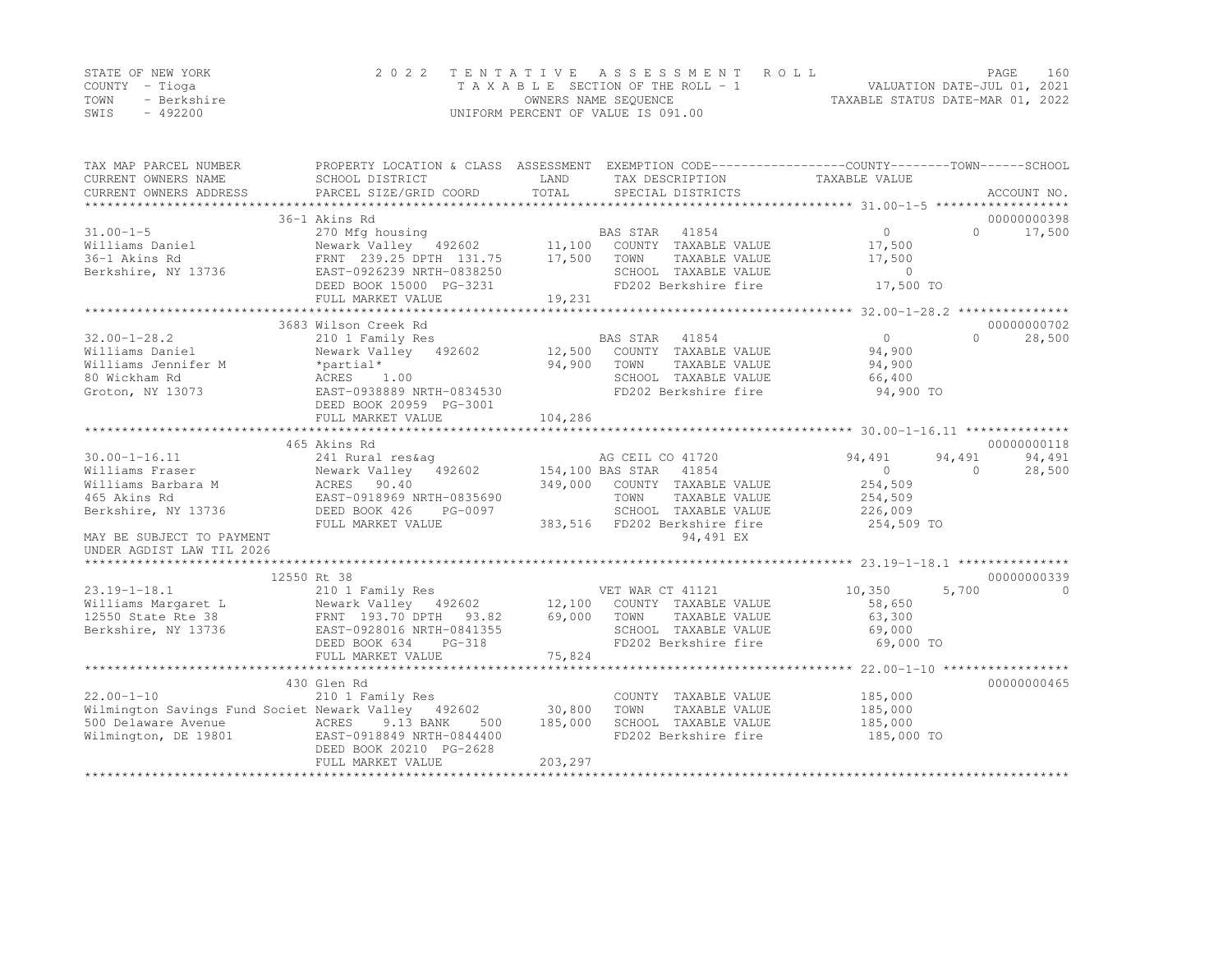|      | STATE OF NEW YORK | 2022 TENTATIVE ASSESSMENT ROLL     | PAGE.                            | 161 |
|------|-------------------|------------------------------------|----------------------------------|-----|
|      | COUNTY – Tioga    | TAXABLE SECTION OF THE ROLL - 1    | VALUATION DATE-JUL 01, 2021      |     |
| TOWN | - Berkshire       | OWNERS NAME SEQUENCE               | TAXABLE STATUS DATE-MAR 01, 2022 |     |
| SWIS | $-492200$         | UNIFORM PERCENT OF VALUE IS 091.00 |                                  |     |

| TAX MAP PARCEL NUMBER<br>CURRENT OWNERS NAME<br>CURRENT OWNERS ADDRESS | PROPERTY LOCATION & CLASS ASSESSMENT<br>SCHOOL DISTRICT<br>PARCEL SIZE/GRID COORD | LAND<br>TOTAL      | TAX DESCRIPTION<br>SPECIAL DISTRICTS | EXEMPTION CODE-----------------COUNTY-------TOWN-----SCHOOL<br>TAXABLE VALUE | ACCOUNT NO.           |
|------------------------------------------------------------------------|-----------------------------------------------------------------------------------|--------------------|--------------------------------------|------------------------------------------------------------------------------|-----------------------|
|                                                                        |                                                                                   |                    |                                      |                                                                              |                       |
|                                                                        | Glen Rd                                                                           |                    |                                      |                                                                              | 00000000146           |
| $31.07 - 1 - 3$                                                        | 311 Res vac land                                                                  | 1,600              | COUNTY TAXABLE VALUE                 | 1,600                                                                        |                       |
| Wolfer Matthew G                                                       | Newark Valley 492602                                                              |                    | TOWN<br>TAXABLE VALUE                | 1,600                                                                        |                       |
| Wolfer Beth A                                                          | FRNT 100.00 DPTH 175.00                                                           | 1,600              | SCHOOL TAXABLE VALUE                 | 1,600                                                                        |                       |
| 22 Glen Rd                                                             | BANK<br>500                                                                       |                    | FD202 Berkshire fire                 | 1,600 TO                                                                     |                       |
| Berkshire, NY 13736                                                    | EAST-0926629 NRTH-0839040<br>DEED BOOK 12769 PG-5003                              |                    |                                      |                                                                              |                       |
|                                                                        | FULL MARKET VALUE                                                                 | 1,758              |                                      |                                                                              |                       |
|                                                                        |                                                                                   |                    |                                      |                                                                              |                       |
| $31.07 - 1 - 4$                                                        | 22 Glen Rd                                                                        |                    | BAS STAR 41854                       | $\Omega$<br>$\bigcap$                                                        | 00000000147<br>28,500 |
| Wolfer Matthew G                                                       | 210 1 Family Res<br>Newark Valley 492602                                          | 9,300              | COUNTY TAXABLE VALUE                 | 84,600                                                                       |                       |
| Wolfer Beth A                                                          | FRNT 86.14 DPTH 183.25                                                            | 84,600             | TOWN<br>TAXABLE VALUE                | 84,600                                                                       |                       |
| 22 Glen Rd                                                             | BANK<br>500                                                                       |                    | SCHOOL TAXABLE VALUE                 | 56,100                                                                       |                       |
| Berkshire, NY 13736                                                    | EAST-0926719 NRTH-0839040                                                         |                    | FD202 Berkshire fire                 | 84,600 TO                                                                    |                       |
|                                                                        | DEED BOOK 12769 PG-5003                                                           |                    |                                      |                                                                              |                       |
|                                                                        | FULL MARKET VALUE                                                                 | 92,967             |                                      |                                                                              |                       |
|                                                                        | 1232 N Ketchumville Rd                                                            |                    |                                      |                                                                              | 00000000542           |
| $25.00 - 1 - 5.62$                                                     | 210 1 Family Res                                                                  |                    | BAS STAR 41854                       | $\overline{0}$<br>$\bigcap$                                                  | 28,500                |
| Wood Joseph                                                            | Newark Valley 492602                                                              | 12,500             | COUNTY TAXABLE VALUE                 | 50,500                                                                       |                       |
| Wood Sharon                                                            | ACRES 1.00                                                                        | 50,500             | TOWN<br>TAXABLE VALUE                | 50,500                                                                       |                       |
| 1232 N Ketchumville Rd                                                 | EAST-0944983 NRTH-0842652                                                         |                    | SCHOOL TAXABLE VALUE                 | 22,000                                                                       |                       |
| Berkshire, NY 13736                                                    | DEED BOOK 689<br>PG-297                                                           |                    | FD202 Berkshire fire                 | 50,500 TO                                                                    |                       |
|                                                                        | FULL MARKET VALUE                                                                 | 55,495             |                                      |                                                                              |                       |
|                                                                        |                                                                                   |                    |                                      |                                                                              |                       |
|                                                                        | 142 Payne-Marsh Rd                                                                |                    |                                      |                                                                              | 00000000041           |
| $15.00 - 1 - 12.2$                                                     | 210 1 Family Res                                                                  |                    | BAS STAR 41854                       | $\overline{0}$<br>$\Omega$                                                   | 28,500                |
| Wood Wendy J                                                           | Newark Valley 492602 13,200 COUNTY TAXABLE VALUE                                  |                    |                                      | 72,900                                                                       |                       |
| 142 Payne-Marsh Rd                                                     | ACRES 1.27 BANK<br>500                                                            | 72,900             | TOWN<br>TAXABLE VALUE                | 72,900                                                                       |                       |
| Berkshire, NY 13736                                                    | EAST-0930789 NRTH-0849340                                                         |                    | SCHOOL TAXABLE VALUE                 | 44,400                                                                       |                       |
|                                                                        | DEED BOOK 715<br>$PG-22$                                                          |                    | FD202 Berkshire fire                 | 72,900 TO                                                                    |                       |
|                                                                        | FULL MARKET VALUE                                                                 | 80,110             |                                      |                                                                              |                       |
|                                                                        | **************************                                                        | ****************** |                                      | ************************ 22.00-2-9.121 ***************                       |                       |
|                                                                        | 32 Dimon Rd                                                                       |                    |                                      |                                                                              | 00000000854           |
| $22.00 - 2 - 9.121$                                                    | 270 Mfg housing                                                                   |                    | COUNTY TAXABLE VALUE                 | 33,600                                                                       |                       |
| Woodmansee Scott                                                       | Newark Valley 492602                                                              | 15,600             | TOWN<br>TAXABLE VALUE                | 33,600                                                                       |                       |
| Woodmansee Karla                                                       | Easement B628/p85                                                                 | 33,600             | SCHOOL TAXABLE VALUE                 | 33,600                                                                       |                       |
| 32 Dimon Road                                                          | ACRES<br>1.34                                                                     |                    | AG003 North tioga ag dist            | 1.34 AC                                                                      |                       |
| Berkshire, NY 13736                                                    | EAST-0917237 NRTH-0841448                                                         |                    | FD202 Berkshire fire                 | 33,600 TO                                                                    |                       |
|                                                                        | DEED BOOK 20200 PG-3717                                                           |                    |                                      |                                                                              |                       |
|                                                                        | FULL MARKET VALUE                                                                 | 36,923             |                                      |                                                                              |                       |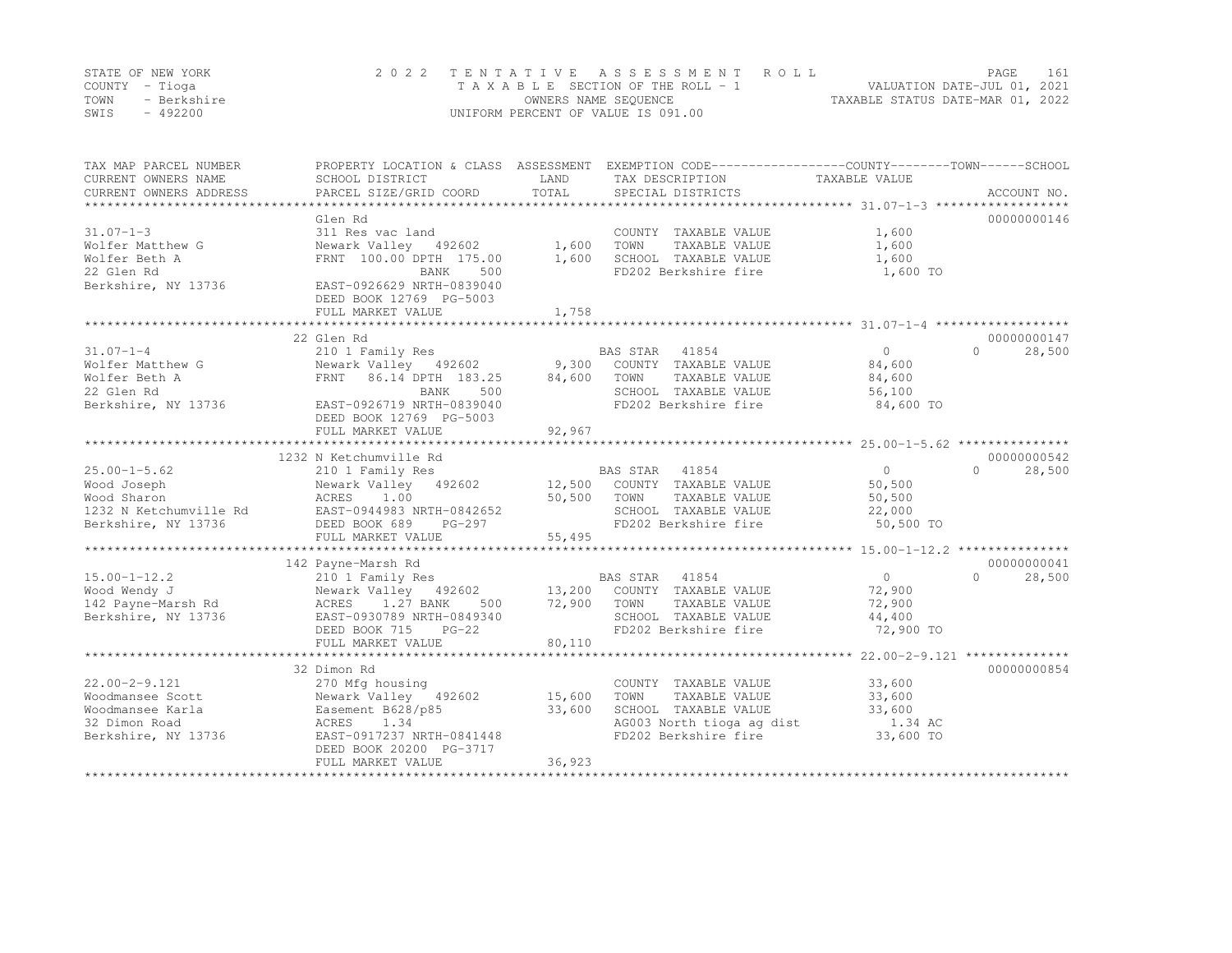|      | STATE OF NEW YORK | 2022 TENTATIVE ASSESSMENT ROLL     | 162<br>PAGE                      |
|------|-------------------|------------------------------------|----------------------------------|
|      | COUNTY – Tioga    | TAXABLE SECTION OF THE ROLL - 1    | VALUATION DATE-JUL 01, 2021      |
| TOWN | - Berkshire       | OWNERS NAME SEQUENCE               | TAXABLE STATUS DATE-MAR 01, 2022 |
| SWIS | - 492200          | UNIFORM PERCENT OF VALUE IS 091.00 |                                  |

| TAX MAP PARCEL NUMBER                                                                                     |                                    |         | PROPERTY LOCATION & CLASS ASSESSMENT EXEMPTION CODE----------------COUNTY-------TOWN------SCHOOL |                   |        |                 |
|-----------------------------------------------------------------------------------------------------------|------------------------------------|---------|--------------------------------------------------------------------------------------------------|-------------------|--------|-----------------|
| CURRENT OWNERS NAME                                                                                       | SCHOOL DISTRICT                    | LAND    | TAX DESCRIPTION                                                                                  | TAXABLE VALUE     |        |                 |
| CURRENT OWNERS ADDRESS                                                                                    | PARCEL SIZE/GRID COORD             | TOTAL   | SPECIAL DISTRICTS                                                                                |                   |        | ACCOUNT NO.     |
|                                                                                                           |                                    |         |                                                                                                  |                   |        |                 |
|                                                                                                           | Akins Rd                           |         |                                                                                                  | 5,763             |        | 00000000827     |
| $31.00 - 2 - 2.12$                                                                                        | 105 Vac farmland                   |         | AG CEIL CO 41720<br>7,300 COUNTY TAXABLE VALUE                                                   |                   | 5,763  | 5,763           |
| Yoder David                                                                                               | Newark Valley 492602<br>3.66       | 7,300   | TOWN                                                                                             | 1,537<br>1,537    |        |                 |
| Yoder Lydia                                                                                               | ACRES<br>EAST-0925588 NRTH-0834817 |         | TAXABLE VALUE<br>SCHOOL TAXABLE VALUE                                                            |                   |        |                 |
| 12259 State Rte 38                                                                                        | DEED BOOK 20200 PG-2413            |         | FD202 Berkshire fire                                                                             | 1,537<br>1,537 TO |        |                 |
| Berkshire, NY 13736                                                                                       | FULL MARKET VALUE                  | 8,022   | 5,763 EX                                                                                         |                   |        |                 |
| MAY BE SUBJECT TO PAYMENT                                                                                 |                                    |         |                                                                                                  |                   |        |                 |
| UNDER AGDIST LAW TIL 2026                                                                                 |                                    |         |                                                                                                  |                   |        |                 |
|                                                                                                           |                                    |         |                                                                                                  |                   |        |                 |
|                                                                                                           | 12259 Rt 38                        |         |                                                                                                  |                   |        | 00000000799     |
| $31.00 - 2 - 19.2$                                                                                        | 241 Rural res&aq                   |         | AG BLDG<br>41700                                                                                 | 10,000            | 10,000 | 10,000          |
| Yoder David                                                                                               | Newark Valley 492602               |         | 169,800 AG CEIL CO 41720                                                                         | 68,451            | 68,451 | 68,451          |
| $Y \cdot \text{oder}$ Lydia<br>12259 State Rte 38 EAST-0926600 NRTH-0834102                               |                                    |         | 219,000 COUNTY TAXABLE VALUE                                                                     | 140,549           |        |                 |
|                                                                                                           |                                    |         | TOWN<br>TAXABLE VALUE                                                                            | 140,549           |        |                 |
| Berkshire, NY 13736                                                                                       | DEED BOOK 20200 PG-2413            |         |                                                                                                  |                   |        |                 |
|                                                                                                           | FULL MARKET VALUE                  |         | SCHOOL TAXABLE VALUE 140,549<br>240,659 AG003 North tioga ag dist 117.77 AC                      |                   |        |                 |
| MAY BE SUBJECT TO PAYMENT                                                                                 |                                    |         | FD202 Berkshire fire                                                                             | 150,549 TO        |        |                 |
| UNDER AGDIST LAW TIL 2026                                                                                 |                                    |         | 68,451 EX                                                                                        |                   |        |                 |
|                                                                                                           |                                    |         |                                                                                                  |                   |        |                 |
|                                                                                                           | 40 Ocapink Rd                      |         |                                                                                                  |                   |        | 00000000005     |
| $31.00 - 1 - 23.1$                                                                                        | 241 Rural res&ag                   |         | AG CEIL CO 41720                                                                                 | 102,711           |        | 102,711 102,711 |
| Yoder John J. & Lena J.                                                                                   | Newark Valley 492602               | 310,000 | COUNTY TAXABLE VALUE                                                                             | 296,289           |        |                 |
| Yoder Eli N. & Emma D.                                                                                    | ACRES 295.00                       | 399,000 | TOWN<br>TAXABLE VALUE                                                                            | 296,289           |        |                 |
| 40 Ocapink Rd                                                                                             | EAST-0921599 NRTH-0836109          |         | SCHOOL TAXABLE VALUE                                                                             | 296,289           |        |                 |
| Berkshire, NY 13736                                                                                       | DEED BOOK 20180 PG-369             |         | AG003 North tioga ag dist                                                                        | 295.00 AC         |        |                 |
|                                                                                                           | FULL MARKET VALUE                  |         | 438,462 FD202 Berkshire fire                                                                     | 296,289 TO        |        |                 |
| MAY BE SUBJECT TO PAYMENT                                                                                 |                                    |         | 102,711 EX                                                                                       |                   |        |                 |
| UNDER AGDIST LAW TIL 2026                                                                                 |                                    |         |                                                                                                  |                   |        |                 |
|                                                                                                           | 12284 Rte 38                       |         |                                                                                                  |                   |        | 00000000449     |
| $31.00 - 2 - 23.1$                                                                                        | 220 2 Family Res                   |         | COUNTY TAXABLE VALUE                                                                             | 165,000           |        |                 |
|                                                                                                           |                                    | 69,000  | TOWN<br>TAXABLE VALUE                                                                            | 165,000           |        |                 |
|                                                                                                           |                                    | 165,000 | SCHOOL TAXABLE VALUE                                                                             | 165,000           |        |                 |
| Voder Joseph R<br>Yoder Barbara K<br>12284 State Rte 38<br>Berkshire, NY 13736<br>DEED BOOK 20180 PG-1927 |                                    |         | AG003 North tioga ag dist                                                                        | 37.02 AC          |        |                 |
|                                                                                                           |                                    |         | FD202 Berkshire fire                                                                             | $165,000$ TO      |        |                 |
|                                                                                                           | FULL MARKET VALUE                  | 181,319 |                                                                                                  |                   |        |                 |
|                                                                                                           |                                    |         |                                                                                                  |                   |        |                 |
|                                                                                                           | Rte 38                             |         |                                                                                                  |                   |        | 00000000449     |
| $31.00 - 2 - 23.2$                                                                                        | 695 Cemetery                       |         | COUNTY TAXABLE VALUE                                                                             | 200               |        |                 |
| Yoder Joseph R                                                                                            | Newark Valley 492602               | 200     | TOWN<br>TAXABLE VALUE                                                                            | 200               |        |                 |
| Yoder Barbara K                                                                                           | family cementary                   | 200     | SCHOOL TAXABLE VALUE                                                                             | 200               |        |                 |
| 12284 State Rte 38                                                                                        | ACRES<br>0.19                      |         | AG003 North tioga ag dist                                                                        | .19 AC            |        |                 |
| Berkshire, NY 13736                                                                                       | EAST-0927078 NRTH-0834718          |         | FD202 Berkshire fire                                                                             | 200 TO            |        |                 |
|                                                                                                           | DEED BOOK 20180 PG-1927            |         |                                                                                                  |                   |        |                 |
|                                                                                                           | FULL MARKET VALUE                  | 220     |                                                                                                  |                   |        |                 |
|                                                                                                           |                                    |         |                                                                                                  |                   |        |                 |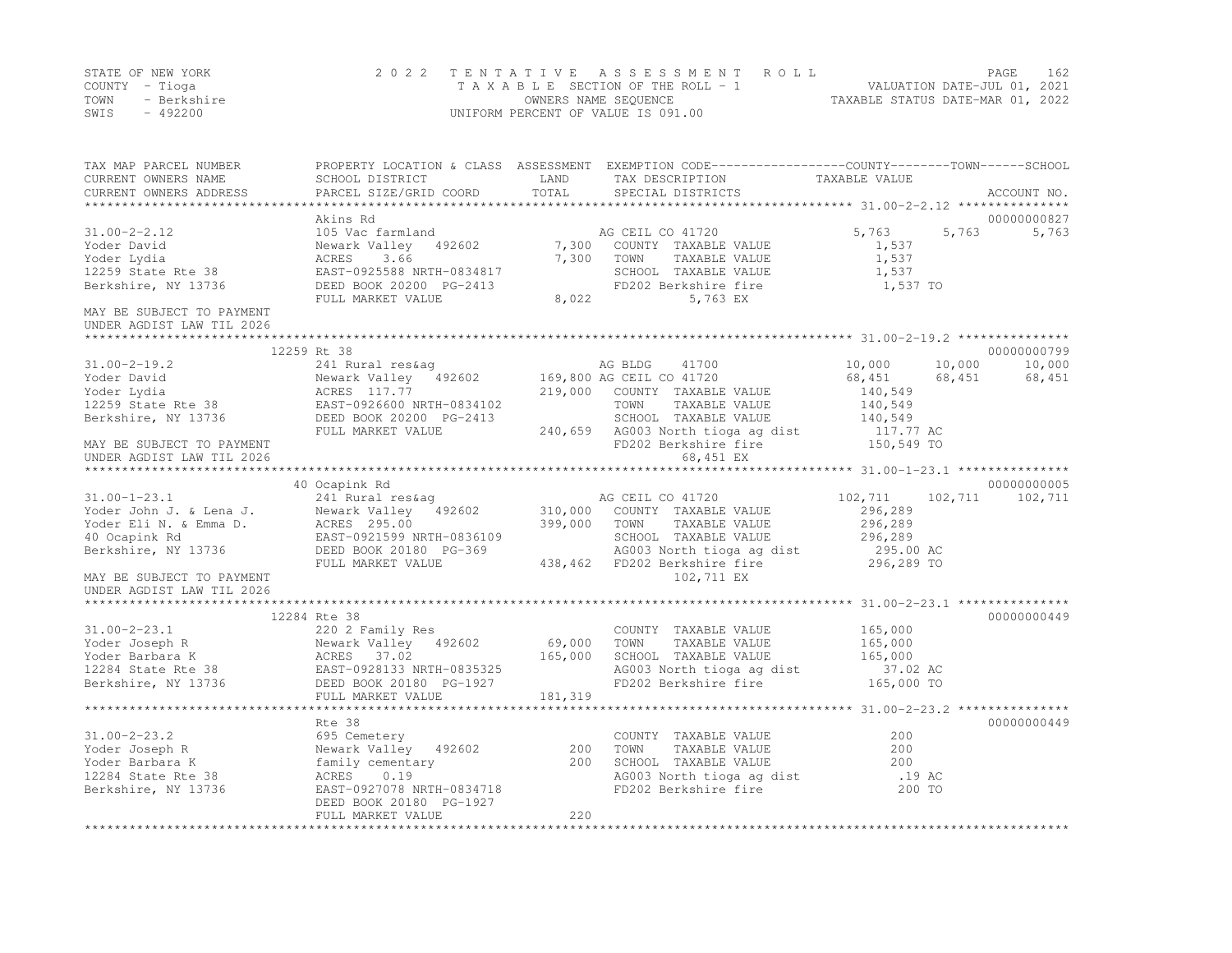|      | STATE OF NEW YORK | 2022 TENTATIVE ASSESSMENT ROLL     | PAGE.                            | 163 |
|------|-------------------|------------------------------------|----------------------------------|-----|
|      | COUNTY – Tioga    | TAXABLE SECTION OF THE ROLL - 1    | VALUATION DATE-JUL 01, 2021      |     |
| TOWN | - Berkshire       | OWNERS NAME SEQUENCE               | TAXABLE STATUS DATE-MAR 01, 2022 |     |
| SWIS | $-492200$         | UNIFORM PERCENT OF VALUE IS 091.00 |                                  |     |

| TAX MAP PARCEL NUMBER<br>CURRENT OWNERS NAME<br>CURRENT OWNERS ADDRESS | SCHOOL DISTRICT<br>PARCEL SIZE/GRID COORD                                       | LAND<br>TOTAL | PROPERTY LOCATION & CLASS ASSESSMENT EXEMPTION CODE----------------COUNTY-------TOWN------SCHOOL<br>TAX DESCRIPTION<br>SPECIAL DISTRICTS | TAXABLE VALUE  | ACCOUNT NO.        |
|------------------------------------------------------------------------|---------------------------------------------------------------------------------|---------------|------------------------------------------------------------------------------------------------------------------------------------------|----------------|--------------------|
|                                                                        |                                                                                 |               |                                                                                                                                          |                |                    |
|                                                                        | Turkey Hill Rd                                                                  |               |                                                                                                                                          |                | 00000000266        |
| $24.00 - 1 - 23.12$                                                    | 241 Rural res&aq                                                                |               | COUNTY TAXABLE VALUE                                                                                                                     | 124,000        |                    |
| Yoder Rufus                                                            | Newark Valley 492602                                                            | 114,000       | TOWN<br>TAXABLE VALUE                                                                                                                    | 124,000        |                    |
| Yoder Emma                                                             | ACRES 76.56                                                                     | 124,000       | SCHOOL TAXABLE VALUE                                                                                                                     | 124,000        |                    |
| 10571 State Rte 38                                                     | EAST-0939479 NRTH-0845280                                                       |               | AG003 North tioga ag dist                                                                                                                | 76.56 AC       |                    |
| Newark Valley, NY 13811                                                | DEED BOOK 20180 PG-1934                                                         |               | FD202 Berkshire fire                                                                                                                     | 124,000 TO     |                    |
|                                                                        | FULL MARKET VALUE                                                               | 136,264       |                                                                                                                                          |                |                    |
| MAY BE SUBJECT TO PAYMENT<br>UNDER AGDIST LAW TIL 2023                 |                                                                                 |               |                                                                                                                                          |                |                    |
|                                                                        |                                                                                 |               |                                                                                                                                          |                |                    |
|                                                                        | 22 Parsons Hill Rd                                                              |               |                                                                                                                                          |                | 00000000270        |
| $32.00 - 1 - 1.11$                                                     | 242 Rurl res&rec                                                                |               | COUNTY TAXABLE VALUE                                                                                                                     | 205,000        |                    |
| Yoon Bong Joon                                                         | Newark Valley 492602                                                            | 123,200       | TOWN<br>TAXABLE VALUE                                                                                                                    | 205,000        |                    |
| Yoon Kyung Sue                                                         | ACRES 92.36                                                                     | 205,000       | SCHOOL TAXABLE VALUE                                                                                                                     | 205,000        |                    |
| 1213 Murray Hill Rd                                                    |                                                                                 |               | AG003 North tioga ag dist                                                                                                                | 92.36 AC       |                    |
| Vestal, NY 13850                                                       | EAST-0932819 NRTH-0839060<br>DEED BOOK 20825 PG-9001<br>DEED BOOK 20825 PG-9001 |               | FD202 Berkshire fire                                                                                                                     | 205,000 TO     |                    |
|                                                                        | FULL MARKET VALUE                                                               | 225,275       |                                                                                                                                          |                |                    |
|                                                                        |                                                                                 |               |                                                                                                                                          |                |                    |
|                                                                        | Railroad Ave                                                                    |               |                                                                                                                                          |                | 00000000374        |
| $23.19 - 1 - 37$                                                       | 312 Vac w/imprv                                                                 |               | COUNTY TAXABLE VALUE                                                                                                                     | 1,900          |                    |
| Youst William E                                                        | Newark Valley 492602                                                            | 900           | TOWN<br>TAXABLE VALUE                                                                                                                    | 1,900          |                    |
| Youst Donna M                                                          | Deed Date 09-22-93                                                              | 1,900         | SCHOOL TAXABLE VALUE                                                                                                                     | 1,900          |                    |
| 395 Old 76 Rd                                                          | FRNT 56.00 DPTH 161.00                                                          |               | FD202 Berkshire fire                                                                                                                     | 1,900 TO       |                    |
| Brooktondale, NY 14817                                                 | EAST-0928129 NRTH-0840140                                                       |               |                                                                                                                                          |                |                    |
|                                                                        | DEED BOOK 17535 PG-8001                                                         |               |                                                                                                                                          |                |                    |
|                                                                        | FULL MARKET VALUE                                                               | 2,088         |                                                                                                                                          |                |                    |
|                                                                        |                                                                                 |               |                                                                                                                                          |                |                    |
|                                                                        | 35 Railroad Ave                                                                 |               |                                                                                                                                          |                | 00000000263        |
| $23.19 - 1 - 38$                                                       | 210 1 Family Res                                                                |               | BAS STAR 41854                                                                                                                           | $\overline{0}$ | $\Omega$<br>28,500 |
| Youst William E                                                        | Newark Valley 492602 10,100 COUNTY TAXABLE VALUE                                |               |                                                                                                                                          | 32,200         |                    |
| Youst Donna M                                                          |                                                                                 | 32,200        | TOWN<br>TAXABLE VALUE                                                                                                                    | 32,200         |                    |
| 395 Old 76 Rd                                                          | FRNT 99.00 DPTH 229.00<br>EAST-0928129 NRTH-0840060                             |               | SCHOOL TAXABLE VALUE                                                                                                                     | 3,700          |                    |
| Brooktondale, NY 14817                                                 | DEED BOOK 18219 PG-7001                                                         |               | FD202 Berkshire fire                                                                                                                     | 32,200 TO      |                    |
|                                                                        | FULL MARKET VALUE                                                               | 35,385        |                                                                                                                                          |                |                    |
|                                                                        |                                                                                 |               |                                                                                                                                          |                |                    |
|                                                                        | 46 Hartwell Rd                                                                  |               |                                                                                                                                          |                | 00000000239        |
| $24.00 - 1 - 12.1$                                                     | 210 1 Family Res                                                                |               | COUNTY TAXABLE VALUE                                                                                                                     | 64,000         |                    |
| YURKO ZEB D                                                            | Newark Valley 492602                                                            | 11,400        | TOWN<br>TAXABLE VALUE                                                                                                                    | 64,000         |                    |
| HOWLAND MADISON G                                                      | FRNT 336.00 DPTH 237.00                                                         | 64,000        | SCHOOL TAXABLE VALUE                                                                                                                     | 64,000         |                    |
| 46 Hartwell Road                                                       | ACRES<br>$0.77$ BANK<br>77                                                      |               | FD202 Berkshire fire                                                                                                                     | 64,000 TO      |                    |
| Berkshire, NY 13736                                                    | EAST-0940109 NRTH-0841780                                                       |               |                                                                                                                                          |                |                    |
|                                                                        | DEED BOOK 20200 PG-1388                                                         |               |                                                                                                                                          |                |                    |
|                                                                        | FULL MARKET VALUE                                                               | 70,330        |                                                                                                                                          |                |                    |
|                                                                        |                                                                                 |               |                                                                                                                                          |                |                    |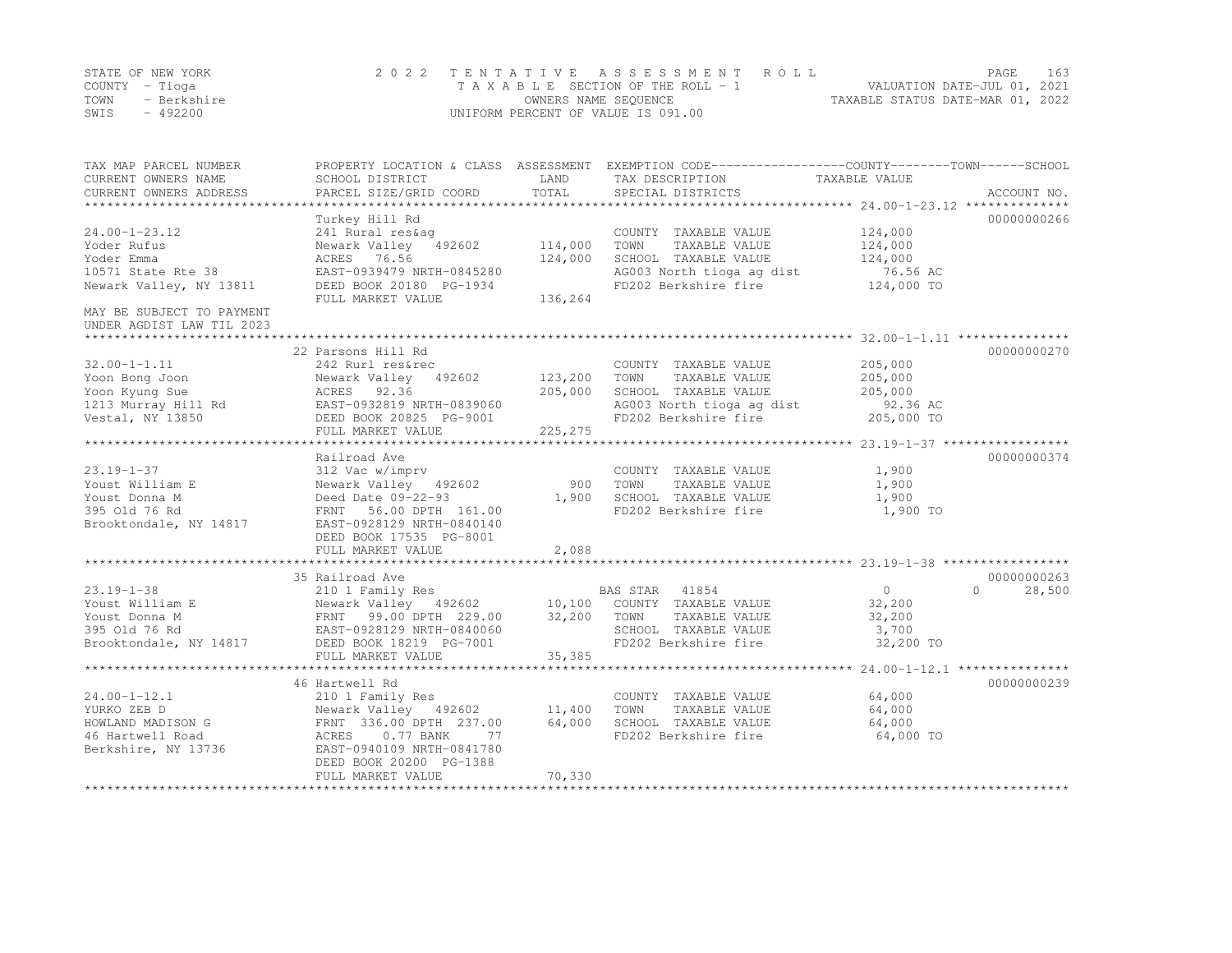|      | STATE OF NEW YORK | 2022 TENTATIVE ASSESSMENT ROLL     |                                  | PAGE                        | 164 |
|------|-------------------|------------------------------------|----------------------------------|-----------------------------|-----|
|      | COUNTY – Tioga    | TAXABLE SECTION OF THE ROLL - 1    |                                  | VALUATION DATE-JUL 01, 2021 |     |
| TOWN | - Berkshire       | OWNERS NAME SEQUENCE               | TAXABLE STATUS DATE-MAR 01, 2022 |                             |     |
| SWIS | - 492200          | UNIFORM PERCENT OF VALUE IS 091.00 |                                  |                             |     |

| TOTAL<br>PARCEL SIZE/GRID COORD<br>SPECIAL DISTRICTS<br>ACCOUNT NO.<br>12829 Rte 38<br>00000000172<br>$15.00 - 1 - 18.12$<br>210 1 Family Res<br>COUNTY TAXABLE VALUE<br>60,000<br>22,700<br>TOWN<br>Newark Valley 492602<br>TAXABLE VALUE<br>60,000<br>Zhe Robert E<br>Deed Ref:b707 P107/osburn<br>60,000<br>SCHOOL TAXABLE VALUE<br>Zhe Elizabeth M<br>60,000<br>12829 State Route 38<br>5.02<br>FD202 Berkshire fire<br>60,000 TO<br>ACRES<br>Newark Valley, NY 13736<br>EAST-0927437 NRTH-0848267<br>DEED BOOK 20190 PG-3694<br>MAY BE SUBJECT TO PAYMENT<br>FULL MARKET VALUE<br>65,934<br>00000000435<br>281 Jewett Hill Rd<br>169,000<br>COUNTY TAXABLE VALUE<br>242 Rurl res&rec<br>72,300<br>Newark Valley<br>492602<br>TOWN<br>TAXABLE VALUE<br>169,000<br>Zook Lena F<br>ACRES 32.00<br>169,000<br>SCHOOL TAXABLE VALUE<br>169,000<br>AG003 North tioga ag dist<br>32.00 AC<br>EAST-0922669 NRTH-0844500<br>FD202 Berkshire fire<br>Berkshire, NY 13736<br>DEED BOOK 20200 PG-4158<br>169,000 TO<br>185,714<br>FULL MARKET VALUE<br>*********<br>00000000436<br>Jewett Hill Rd<br>$23.00 - 1 - 6$<br>39,000<br>322 Rural vac>10<br>COUNTY TAXABLE VALUE<br>39,000<br>TOWN<br>Newark Valley 492602<br>TAXABLE VALUE<br>39,000<br>Zook Daniel M<br>39,000<br>SCHOOL TAXABLE VALUE<br>Zook Lena F<br>ACRES 21.00<br>39,000<br>281 Jewett Hill Road<br>EAST-0924049 NRTH-0844800<br>AG003 North tioga ag dist<br>21.00 AC<br>FD202 Berkshire fire<br>39,000 TO<br>Berkshire, NY 13736<br>DEED BOOK 20200 PG-4158<br>FULL MARKET VALUE<br>42,857<br>00000000426<br>12852 Rt 38<br>AG CEIL CO 41720<br>42,173<br>42,173<br>42,173<br>$15.00 - 1 - 13.21$<br>241 Rural res&aq<br>94,200 COUNTY TAXABLE VALUE<br>Newark Valley 192602<br>ACRES 51.02<br>132,827<br>Zook Menno J<br>175,000<br>Zook Susanna E<br>132,827<br>TOWN<br>TAXABLE VALUE<br>132,827<br>12852 State Route 38<br>EAST-0929404 NRTH-0848280<br>DEED BOOK 20180 PG-2555<br>SCHOOL TAXABLE VALUE<br>51.02 AC<br>Berkshire, NY 13736<br>DEED BOOK 20180 PG-2555<br>AG003 North tioga ag dist<br>192,308 FD202 Berkshire fire<br>132,827 TO<br>FULL MARKET VALUE<br>42,173 EX<br>MAY BE SUBJECT TO PAYMENT<br>UNDER AGDIST LAW TIL 2026<br>12412 Rt 38<br>00000000379<br>210 1 Family Res<br>25,000<br>COUNTY TAXABLE VALUE<br>Newark Valley 492602<br>12,800<br>TOWN<br>25,000<br>TAXABLE VALUE<br>631 Michigan Hill Road<br>25,000<br>FRNT 224.00 DPTH<br>SCHOOL TAXABLE VALUE<br>25,000<br>ACRES<br>1.10<br>FD202 Berkshire fire<br>25,000 TO<br>EAST-0927499 NRTH-0838140<br>DEED BOOK 20210 PG-1885<br>27,473<br>FULL MARKET VALUE | TAX MAP PARCEL NUMBER<br>CURRENT OWNERS NAME | SCHOOL DISTRICT | LAND | PROPERTY LOCATION & CLASS ASSESSMENT EXEMPTION CODE---------------COUNTY-------TOWN-----SCHOOL<br>TAX DESCRIPTION | TAXABLE VALUE |  |
|--------------------------------------------------------------------------------------------------------------------------------------------------------------------------------------------------------------------------------------------------------------------------------------------------------------------------------------------------------------------------------------------------------------------------------------------------------------------------------------------------------------------------------------------------------------------------------------------------------------------------------------------------------------------------------------------------------------------------------------------------------------------------------------------------------------------------------------------------------------------------------------------------------------------------------------------------------------------------------------------------------------------------------------------------------------------------------------------------------------------------------------------------------------------------------------------------------------------------------------------------------------------------------------------------------------------------------------------------------------------------------------------------------------------------------------------------------------------------------------------------------------------------------------------------------------------------------------------------------------------------------------------------------------------------------------------------------------------------------------------------------------------------------------------------------------------------------------------------------------------------------------------------------------------------------------------------------------------------------------------------------------------------------------------------------------------------------------------------------------------------------------------------------------------------------------------------------------------------------------------------------------------------------------------------------------------------------------------------------------------------------------------------------------------------------------------------------------------------------------------------------------------------------------------------------------------------------------------------------------|----------------------------------------------|-----------------|------|-------------------------------------------------------------------------------------------------------------------|---------------|--|
|                                                                                                                                                                                                                                                                                                                                                                                                                                                                                                                                                                                                                                                                                                                                                                                                                                                                                                                                                                                                                                                                                                                                                                                                                                                                                                                                                                                                                                                                                                                                                                                                                                                                                                                                                                                                                                                                                                                                                                                                                                                                                                                                                                                                                                                                                                                                                                                                                                                                                                                                                                                                              | CURRENT OWNERS ADDRESS                       |                 |      |                                                                                                                   |               |  |
|                                                                                                                                                                                                                                                                                                                                                                                                                                                                                                                                                                                                                                                                                                                                                                                                                                                                                                                                                                                                                                                                                                                                                                                                                                                                                                                                                                                                                                                                                                                                                                                                                                                                                                                                                                                                                                                                                                                                                                                                                                                                                                                                                                                                                                                                                                                                                                                                                                                                                                                                                                                                              |                                              |                 |      |                                                                                                                   |               |  |
|                                                                                                                                                                                                                                                                                                                                                                                                                                                                                                                                                                                                                                                                                                                                                                                                                                                                                                                                                                                                                                                                                                                                                                                                                                                                                                                                                                                                                                                                                                                                                                                                                                                                                                                                                                                                                                                                                                                                                                                                                                                                                                                                                                                                                                                                                                                                                                                                                                                                                                                                                                                                              |                                              |                 |      |                                                                                                                   |               |  |
|                                                                                                                                                                                                                                                                                                                                                                                                                                                                                                                                                                                                                                                                                                                                                                                                                                                                                                                                                                                                                                                                                                                                                                                                                                                                                                                                                                                                                                                                                                                                                                                                                                                                                                                                                                                                                                                                                                                                                                                                                                                                                                                                                                                                                                                                                                                                                                                                                                                                                                                                                                                                              |                                              |                 |      |                                                                                                                   |               |  |
|                                                                                                                                                                                                                                                                                                                                                                                                                                                                                                                                                                                                                                                                                                                                                                                                                                                                                                                                                                                                                                                                                                                                                                                                                                                                                                                                                                                                                                                                                                                                                                                                                                                                                                                                                                                                                                                                                                                                                                                                                                                                                                                                                                                                                                                                                                                                                                                                                                                                                                                                                                                                              |                                              |                 |      |                                                                                                                   |               |  |
|                                                                                                                                                                                                                                                                                                                                                                                                                                                                                                                                                                                                                                                                                                                                                                                                                                                                                                                                                                                                                                                                                                                                                                                                                                                                                                                                                                                                                                                                                                                                                                                                                                                                                                                                                                                                                                                                                                                                                                                                                                                                                                                                                                                                                                                                                                                                                                                                                                                                                                                                                                                                              |                                              |                 |      |                                                                                                                   |               |  |
|                                                                                                                                                                                                                                                                                                                                                                                                                                                                                                                                                                                                                                                                                                                                                                                                                                                                                                                                                                                                                                                                                                                                                                                                                                                                                                                                                                                                                                                                                                                                                                                                                                                                                                                                                                                                                                                                                                                                                                                                                                                                                                                                                                                                                                                                                                                                                                                                                                                                                                                                                                                                              |                                              |                 |      |                                                                                                                   |               |  |
|                                                                                                                                                                                                                                                                                                                                                                                                                                                                                                                                                                                                                                                                                                                                                                                                                                                                                                                                                                                                                                                                                                                                                                                                                                                                                                                                                                                                                                                                                                                                                                                                                                                                                                                                                                                                                                                                                                                                                                                                                                                                                                                                                                                                                                                                                                                                                                                                                                                                                                                                                                                                              |                                              |                 |      |                                                                                                                   |               |  |
|                                                                                                                                                                                                                                                                                                                                                                                                                                                                                                                                                                                                                                                                                                                                                                                                                                                                                                                                                                                                                                                                                                                                                                                                                                                                                                                                                                                                                                                                                                                                                                                                                                                                                                                                                                                                                                                                                                                                                                                                                                                                                                                                                                                                                                                                                                                                                                                                                                                                                                                                                                                                              |                                              |                 |      |                                                                                                                   |               |  |
|                                                                                                                                                                                                                                                                                                                                                                                                                                                                                                                                                                                                                                                                                                                                                                                                                                                                                                                                                                                                                                                                                                                                                                                                                                                                                                                                                                                                                                                                                                                                                                                                                                                                                                                                                                                                                                                                                                                                                                                                                                                                                                                                                                                                                                                                                                                                                                                                                                                                                                                                                                                                              | UNDER AGDIST LAW TIL 2024                    |                 |      |                                                                                                                   |               |  |
|                                                                                                                                                                                                                                                                                                                                                                                                                                                                                                                                                                                                                                                                                                                                                                                                                                                                                                                                                                                                                                                                                                                                                                                                                                                                                                                                                                                                                                                                                                                                                                                                                                                                                                                                                                                                                                                                                                                                                                                                                                                                                                                                                                                                                                                                                                                                                                                                                                                                                                                                                                                                              |                                              |                 |      |                                                                                                                   |               |  |
|                                                                                                                                                                                                                                                                                                                                                                                                                                                                                                                                                                                                                                                                                                                                                                                                                                                                                                                                                                                                                                                                                                                                                                                                                                                                                                                                                                                                                                                                                                                                                                                                                                                                                                                                                                                                                                                                                                                                                                                                                                                                                                                                                                                                                                                                                                                                                                                                                                                                                                                                                                                                              |                                              |                 |      |                                                                                                                   |               |  |
|                                                                                                                                                                                                                                                                                                                                                                                                                                                                                                                                                                                                                                                                                                                                                                                                                                                                                                                                                                                                                                                                                                                                                                                                                                                                                                                                                                                                                                                                                                                                                                                                                                                                                                                                                                                                                                                                                                                                                                                                                                                                                                                                                                                                                                                                                                                                                                                                                                                                                                                                                                                                              | $23.00 - 1 - 5$                              |                 |      |                                                                                                                   |               |  |
|                                                                                                                                                                                                                                                                                                                                                                                                                                                                                                                                                                                                                                                                                                                                                                                                                                                                                                                                                                                                                                                                                                                                                                                                                                                                                                                                                                                                                                                                                                                                                                                                                                                                                                                                                                                                                                                                                                                                                                                                                                                                                                                                                                                                                                                                                                                                                                                                                                                                                                                                                                                                              | Zook Daniel M                                |                 |      |                                                                                                                   |               |  |
|                                                                                                                                                                                                                                                                                                                                                                                                                                                                                                                                                                                                                                                                                                                                                                                                                                                                                                                                                                                                                                                                                                                                                                                                                                                                                                                                                                                                                                                                                                                                                                                                                                                                                                                                                                                                                                                                                                                                                                                                                                                                                                                                                                                                                                                                                                                                                                                                                                                                                                                                                                                                              |                                              |                 |      |                                                                                                                   |               |  |
|                                                                                                                                                                                                                                                                                                                                                                                                                                                                                                                                                                                                                                                                                                                                                                                                                                                                                                                                                                                                                                                                                                                                                                                                                                                                                                                                                                                                                                                                                                                                                                                                                                                                                                                                                                                                                                                                                                                                                                                                                                                                                                                                                                                                                                                                                                                                                                                                                                                                                                                                                                                                              | 281 Jewett Hill Road                         |                 |      |                                                                                                                   |               |  |
|                                                                                                                                                                                                                                                                                                                                                                                                                                                                                                                                                                                                                                                                                                                                                                                                                                                                                                                                                                                                                                                                                                                                                                                                                                                                                                                                                                                                                                                                                                                                                                                                                                                                                                                                                                                                                                                                                                                                                                                                                                                                                                                                                                                                                                                                                                                                                                                                                                                                                                                                                                                                              |                                              |                 |      |                                                                                                                   |               |  |
|                                                                                                                                                                                                                                                                                                                                                                                                                                                                                                                                                                                                                                                                                                                                                                                                                                                                                                                                                                                                                                                                                                                                                                                                                                                                                                                                                                                                                                                                                                                                                                                                                                                                                                                                                                                                                                                                                                                                                                                                                                                                                                                                                                                                                                                                                                                                                                                                                                                                                                                                                                                                              |                                              |                 |      |                                                                                                                   |               |  |
|                                                                                                                                                                                                                                                                                                                                                                                                                                                                                                                                                                                                                                                                                                                                                                                                                                                                                                                                                                                                                                                                                                                                                                                                                                                                                                                                                                                                                                                                                                                                                                                                                                                                                                                                                                                                                                                                                                                                                                                                                                                                                                                                                                                                                                                                                                                                                                                                                                                                                                                                                                                                              |                                              |                 |      |                                                                                                                   |               |  |
|                                                                                                                                                                                                                                                                                                                                                                                                                                                                                                                                                                                                                                                                                                                                                                                                                                                                                                                                                                                                                                                                                                                                                                                                                                                                                                                                                                                                                                                                                                                                                                                                                                                                                                                                                                                                                                                                                                                                                                                                                                                                                                                                                                                                                                                                                                                                                                                                                                                                                                                                                                                                              |                                              |                 |      |                                                                                                                   |               |  |
|                                                                                                                                                                                                                                                                                                                                                                                                                                                                                                                                                                                                                                                                                                                                                                                                                                                                                                                                                                                                                                                                                                                                                                                                                                                                                                                                                                                                                                                                                                                                                                                                                                                                                                                                                                                                                                                                                                                                                                                                                                                                                                                                                                                                                                                                                                                                                                                                                                                                                                                                                                                                              |                                              |                 |      |                                                                                                                   |               |  |
|                                                                                                                                                                                                                                                                                                                                                                                                                                                                                                                                                                                                                                                                                                                                                                                                                                                                                                                                                                                                                                                                                                                                                                                                                                                                                                                                                                                                                                                                                                                                                                                                                                                                                                                                                                                                                                                                                                                                                                                                                                                                                                                                                                                                                                                                                                                                                                                                                                                                                                                                                                                                              |                                              |                 |      |                                                                                                                   |               |  |
|                                                                                                                                                                                                                                                                                                                                                                                                                                                                                                                                                                                                                                                                                                                                                                                                                                                                                                                                                                                                                                                                                                                                                                                                                                                                                                                                                                                                                                                                                                                                                                                                                                                                                                                                                                                                                                                                                                                                                                                                                                                                                                                                                                                                                                                                                                                                                                                                                                                                                                                                                                                                              |                                              |                 |      |                                                                                                                   |               |  |
|                                                                                                                                                                                                                                                                                                                                                                                                                                                                                                                                                                                                                                                                                                                                                                                                                                                                                                                                                                                                                                                                                                                                                                                                                                                                                                                                                                                                                                                                                                                                                                                                                                                                                                                                                                                                                                                                                                                                                                                                                                                                                                                                                                                                                                                                                                                                                                                                                                                                                                                                                                                                              |                                              |                 |      |                                                                                                                   |               |  |
|                                                                                                                                                                                                                                                                                                                                                                                                                                                                                                                                                                                                                                                                                                                                                                                                                                                                                                                                                                                                                                                                                                                                                                                                                                                                                                                                                                                                                                                                                                                                                                                                                                                                                                                                                                                                                                                                                                                                                                                                                                                                                                                                                                                                                                                                                                                                                                                                                                                                                                                                                                                                              |                                              |                 |      |                                                                                                                   |               |  |
|                                                                                                                                                                                                                                                                                                                                                                                                                                                                                                                                                                                                                                                                                                                                                                                                                                                                                                                                                                                                                                                                                                                                                                                                                                                                                                                                                                                                                                                                                                                                                                                                                                                                                                                                                                                                                                                                                                                                                                                                                                                                                                                                                                                                                                                                                                                                                                                                                                                                                                                                                                                                              |                                              |                 |      |                                                                                                                   |               |  |
|                                                                                                                                                                                                                                                                                                                                                                                                                                                                                                                                                                                                                                                                                                                                                                                                                                                                                                                                                                                                                                                                                                                                                                                                                                                                                                                                                                                                                                                                                                                                                                                                                                                                                                                                                                                                                                                                                                                                                                                                                                                                                                                                                                                                                                                                                                                                                                                                                                                                                                                                                                                                              |                                              |                 |      |                                                                                                                   |               |  |
|                                                                                                                                                                                                                                                                                                                                                                                                                                                                                                                                                                                                                                                                                                                                                                                                                                                                                                                                                                                                                                                                                                                                                                                                                                                                                                                                                                                                                                                                                                                                                                                                                                                                                                                                                                                                                                                                                                                                                                                                                                                                                                                                                                                                                                                                                                                                                                                                                                                                                                                                                                                                              |                                              |                 |      |                                                                                                                   |               |  |
|                                                                                                                                                                                                                                                                                                                                                                                                                                                                                                                                                                                                                                                                                                                                                                                                                                                                                                                                                                                                                                                                                                                                                                                                                                                                                                                                                                                                                                                                                                                                                                                                                                                                                                                                                                                                                                                                                                                                                                                                                                                                                                                                                                                                                                                                                                                                                                                                                                                                                                                                                                                                              |                                              |                 |      |                                                                                                                   |               |  |
|                                                                                                                                                                                                                                                                                                                                                                                                                                                                                                                                                                                                                                                                                                                                                                                                                                                                                                                                                                                                                                                                                                                                                                                                                                                                                                                                                                                                                                                                                                                                                                                                                                                                                                                                                                                                                                                                                                                                                                                                                                                                                                                                                                                                                                                                                                                                                                                                                                                                                                                                                                                                              |                                              |                 |      |                                                                                                                   |               |  |
|                                                                                                                                                                                                                                                                                                                                                                                                                                                                                                                                                                                                                                                                                                                                                                                                                                                                                                                                                                                                                                                                                                                                                                                                                                                                                                                                                                                                                                                                                                                                                                                                                                                                                                                                                                                                                                                                                                                                                                                                                                                                                                                                                                                                                                                                                                                                                                                                                                                                                                                                                                                                              |                                              |                 |      |                                                                                                                   |               |  |
|                                                                                                                                                                                                                                                                                                                                                                                                                                                                                                                                                                                                                                                                                                                                                                                                                                                                                                                                                                                                                                                                                                                                                                                                                                                                                                                                                                                                                                                                                                                                                                                                                                                                                                                                                                                                                                                                                                                                                                                                                                                                                                                                                                                                                                                                                                                                                                                                                                                                                                                                                                                                              |                                              |                 |      |                                                                                                                   |               |  |
|                                                                                                                                                                                                                                                                                                                                                                                                                                                                                                                                                                                                                                                                                                                                                                                                                                                                                                                                                                                                                                                                                                                                                                                                                                                                                                                                                                                                                                                                                                                                                                                                                                                                                                                                                                                                                                                                                                                                                                                                                                                                                                                                                                                                                                                                                                                                                                                                                                                                                                                                                                                                              |                                              |                 |      |                                                                                                                   |               |  |
|                                                                                                                                                                                                                                                                                                                                                                                                                                                                                                                                                                                                                                                                                                                                                                                                                                                                                                                                                                                                                                                                                                                                                                                                                                                                                                                                                                                                                                                                                                                                                                                                                                                                                                                                                                                                                                                                                                                                                                                                                                                                                                                                                                                                                                                                                                                                                                                                                                                                                                                                                                                                              |                                              |                 |      |                                                                                                                   |               |  |
|                                                                                                                                                                                                                                                                                                                                                                                                                                                                                                                                                                                                                                                                                                                                                                                                                                                                                                                                                                                                                                                                                                                                                                                                                                                                                                                                                                                                                                                                                                                                                                                                                                                                                                                                                                                                                                                                                                                                                                                                                                                                                                                                                                                                                                                                                                                                                                                                                                                                                                                                                                                                              |                                              |                 |      |                                                                                                                   |               |  |
|                                                                                                                                                                                                                                                                                                                                                                                                                                                                                                                                                                                                                                                                                                                                                                                                                                                                                                                                                                                                                                                                                                                                                                                                                                                                                                                                                                                                                                                                                                                                                                                                                                                                                                                                                                                                                                                                                                                                                                                                                                                                                                                                                                                                                                                                                                                                                                                                                                                                                                                                                                                                              |                                              |                 |      |                                                                                                                   |               |  |
|                                                                                                                                                                                                                                                                                                                                                                                                                                                                                                                                                                                                                                                                                                                                                                                                                                                                                                                                                                                                                                                                                                                                                                                                                                                                                                                                                                                                                                                                                                                                                                                                                                                                                                                                                                                                                                                                                                                                                                                                                                                                                                                                                                                                                                                                                                                                                                                                                                                                                                                                                                                                              |                                              |                 |      |                                                                                                                   |               |  |
|                                                                                                                                                                                                                                                                                                                                                                                                                                                                                                                                                                                                                                                                                                                                                                                                                                                                                                                                                                                                                                                                                                                                                                                                                                                                                                                                                                                                                                                                                                                                                                                                                                                                                                                                                                                                                                                                                                                                                                                                                                                                                                                                                                                                                                                                                                                                                                                                                                                                                                                                                                                                              | $31.07 - 2 - 15$                             |                 |      |                                                                                                                   |               |  |
|                                                                                                                                                                                                                                                                                                                                                                                                                                                                                                                                                                                                                                                                                                                                                                                                                                                                                                                                                                                                                                                                                                                                                                                                                                                                                                                                                                                                                                                                                                                                                                                                                                                                                                                                                                                                                                                                                                                                                                                                                                                                                                                                                                                                                                                                                                                                                                                                                                                                                                                                                                                                              | Zuck Melissa A                               |                 |      |                                                                                                                   |               |  |
|                                                                                                                                                                                                                                                                                                                                                                                                                                                                                                                                                                                                                                                                                                                                                                                                                                                                                                                                                                                                                                                                                                                                                                                                                                                                                                                                                                                                                                                                                                                                                                                                                                                                                                                                                                                                                                                                                                                                                                                                                                                                                                                                                                                                                                                                                                                                                                                                                                                                                                                                                                                                              |                                              |                 |      |                                                                                                                   |               |  |
|                                                                                                                                                                                                                                                                                                                                                                                                                                                                                                                                                                                                                                                                                                                                                                                                                                                                                                                                                                                                                                                                                                                                                                                                                                                                                                                                                                                                                                                                                                                                                                                                                                                                                                                                                                                                                                                                                                                                                                                                                                                                                                                                                                                                                                                                                                                                                                                                                                                                                                                                                                                                              | Richford, NY 13835                           |                 |      |                                                                                                                   |               |  |
|                                                                                                                                                                                                                                                                                                                                                                                                                                                                                                                                                                                                                                                                                                                                                                                                                                                                                                                                                                                                                                                                                                                                                                                                                                                                                                                                                                                                                                                                                                                                                                                                                                                                                                                                                                                                                                                                                                                                                                                                                                                                                                                                                                                                                                                                                                                                                                                                                                                                                                                                                                                                              |                                              |                 |      |                                                                                                                   |               |  |
|                                                                                                                                                                                                                                                                                                                                                                                                                                                                                                                                                                                                                                                                                                                                                                                                                                                                                                                                                                                                                                                                                                                                                                                                                                                                                                                                                                                                                                                                                                                                                                                                                                                                                                                                                                                                                                                                                                                                                                                                                                                                                                                                                                                                                                                                                                                                                                                                                                                                                                                                                                                                              |                                              |                 |      |                                                                                                                   |               |  |
|                                                                                                                                                                                                                                                                                                                                                                                                                                                                                                                                                                                                                                                                                                                                                                                                                                                                                                                                                                                                                                                                                                                                                                                                                                                                                                                                                                                                                                                                                                                                                                                                                                                                                                                                                                                                                                                                                                                                                                                                                                                                                                                                                                                                                                                                                                                                                                                                                                                                                                                                                                                                              |                                              |                 |      |                                                                                                                   |               |  |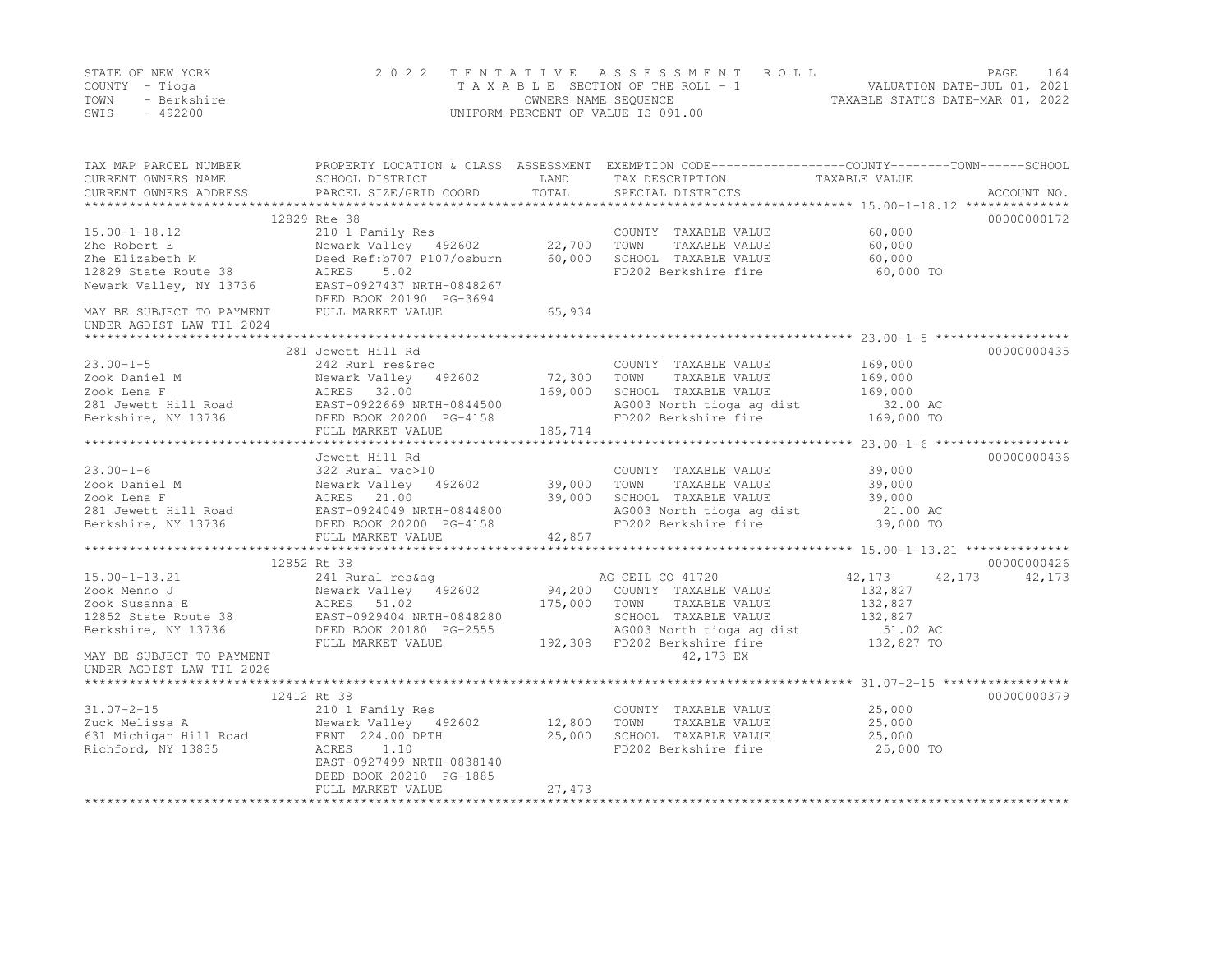|      | STATE OF NEW YORK | 2022 TENTATIVE ASSESSMENT ROLL     |                                  | <b>PAGE</b>                 | 165 |
|------|-------------------|------------------------------------|----------------------------------|-----------------------------|-----|
|      | COUNTY – Tioga    | TAXABLE SECTION OF THE ROLL - 1    |                                  | VALUATION DATE-JUL 01, 2021 |     |
| TOWN | - Berkshire       | OWNERS NAME SEQUENCE               | TAXABLE STATUS DATE-MAR 01, 2022 |                             |     |
| SWIS | - 492200          | UNIFORM PERCENT OF VALUE IS 091.00 |                                  |                             |     |

| TAX MAP PARCEL NUMBER<br>CURRENT OWNERS NAME<br>CURRENT OWNERS ADDRESS | PROPERTY LOCATION & CLASS ASSESSMENT EXEMPTION CODE----------------COUNTY-------TOWN-----SCHOOL<br>SCHOOL DISTRICT<br>PARCEL SIZE/GRID COORD | LAND<br>TOTAL |                | SPECIAL DISTRICTS    | TAX DESCRIPTION TAXABLE VALUE                         |          | ACCOUNT NO. |
|------------------------------------------------------------------------|----------------------------------------------------------------------------------------------------------------------------------------------|---------------|----------------|----------------------|-------------------------------------------------------|----------|-------------|
| *************************************                                  |                                                                                                                                              |               |                |                      |                                                       |          |             |
|                                                                        | 31 Jewett Hill Rd                                                                                                                            |               |                |                      |                                                       |          | 00000000514 |
| $23.19 - 1 - 71$                                                       | 210 1 Family Res<br>210 1 Family Res<br>Newark Valley 492602 10,600 VET WAR T 41123                                                          |               |                | VET WAR C 41122      | 11,400                                                | $\Omega$ | $\Omega$    |
| Zukowski Alicia A                                                      |                                                                                                                                              |               |                |                      | $\overline{0}$                                        | 5,700    | $\Omega$    |
| 31 Jewett Hill Rd                                                      | FRNT 116.69 DPTH 234.00 99,900 COUNTY TAXABLE VALUE                                                                                          |               |                |                      | 88,500                                                |          |             |
| Berkshire, NY 13736                                                    | 500<br><b>BANK</b>                                                                                                                           |               | TOWN           |                      | TAXABLE VALUE 94,200                                  |          |             |
|                                                                        | EAST-0927009 NRTH-0840760                                                                                                                    |               |                | SCHOOL TAXABLE VALUE | 99,900                                                |          |             |
|                                                                        | DEED BOOK 10178 PG-2001                                                                                                                      |               |                |                      | FD202 Berkshire fire 99,900 TO                        |          |             |
|                                                                        | FULL MARKET VALUE                                                                                                                            | 109,780       |                |                      |                                                       |          |             |
|                                                                        | ********************************                                                                                                             |               |                |                      |                                                       |          |             |
|                                                                        | 680 Ford Hill Rd                                                                                                                             |               |                |                      |                                                       |          | 00000000679 |
| $30.00 - 1 - 18.2$                                                     | 210 1 Family Res BAS STAR 41854<br>Newark Valley 492602 12,500 COUNTY TAXABLE VALUE                                                          |               |                |                      | $\overline{0}$                                        | $\Omega$ | 28,500      |
| Zukowski Randy                                                         |                                                                                                                                              |               |                |                      | 145,000                                               |          |             |
| 680 Ford Hill Rd                                                       | survey filed 2010                                                                                                                            | 145,000       | TOWN           | TAXABLE VALUE        | 145,000                                               |          |             |
| Berkshire, NY 13736                                                    | ACRES 1.00<br>ACRES 1.00<br>EAST-0917619 NRTH-0833430                                                                                        |               |                | SCHOOL TAXABLE VALUE | 116,500                                               |          |             |
|                                                                        |                                                                                                                                              |               |                | FD202 Berkshire fire | 145,000 TO                                            |          |             |
|                                                                        | DEED BOOK 18354 PG-2001                                                                                                                      |               |                |                      |                                                       |          |             |
|                                                                        | FULL MARKET VALUE                                                                                                                            | 159,341       |                |                      |                                                       |          |             |
|                                                                        |                                                                                                                                              |               |                |                      |                                                       |          |             |
|                                                                        | 1194 N Ketchumville Rd                                                                                                                       |               |                |                      |                                                       |          | 00000000792 |
| $25.00 - 1 - 4.23$                                                     | 210 1 Family Res                                                                                                                             |               | BAS STAR 41854 |                      | $\Omega$                                              | $\Omega$ | 28,500      |
| Zupancic Albert Frank                                                  | Newark Valley 492602 14,300 COUNTY TAXABLE VALUE                                                                                             |               |                |                      | 89,000                                                |          |             |
| 1194 N Ketchemville Rd                                                 | ACRES 1.70                                                                                                                                   | 89,000        | TOWN           | TAXABLE VALUE        | 89,000                                                |          |             |
| Berkshire, NY 13736                                                    | EAST-0944910 NRTH-0841700                                                                                                                    | 00            |                | SCHOOL TAXABLE VALUE | 60,500                                                |          |             |
|                                                                        | DEED BOOK 657 PG-31                                                                                                                          | 97,802        |                | FD202 Berkshire fire | 89,000 TO                                             |          |             |
|                                                                        | FULL MARKET VALUE                                                                                                                            |               |                |                      | ************************ 16.00-2-13.3 *************** |          |             |
|                                                                        |                                                                                                                                              |               |                |                      |                                                       |          | 00000000149 |
| $16.00 - 2 - 13.3$                                                     | Turkey Hill Rd<br>120 Field crops                                                                                                            |               |                |                      | COUNTY TAXABLE VALUE 120,800                          |          |             |
| Zuwiyya Jalal                                                          | Newark Valley 492602 120,800                                                                                                                 |               | TOWN           | TAXABLE VALUE        | 120,800                                               |          |             |
| Zuwiyya Nancy E                                                        | ACRES 72.00                                                                                                                                  | 120,800       |                |                      | SCHOOL TAXABLE VALUE 120,800                          |          |             |
| 4632 Salem Dr                                                          | EAST-0937869 NRTH-0848720                                                                                                                    |               |                |                      | FD202 Berkshire fire 120,800 TO                       |          |             |
| Vestal, NY 13850                                                       | DEED BOOK 370<br>PG-0511                                                                                                                     |               |                |                      |                                                       |          |             |
|                                                                        | FULL MARKET VALUE                                                                                                                            | 132,747       |                |                      |                                                       |          |             |
|                                                                        |                                                                                                                                              |               |                |                      |                                                       |          |             |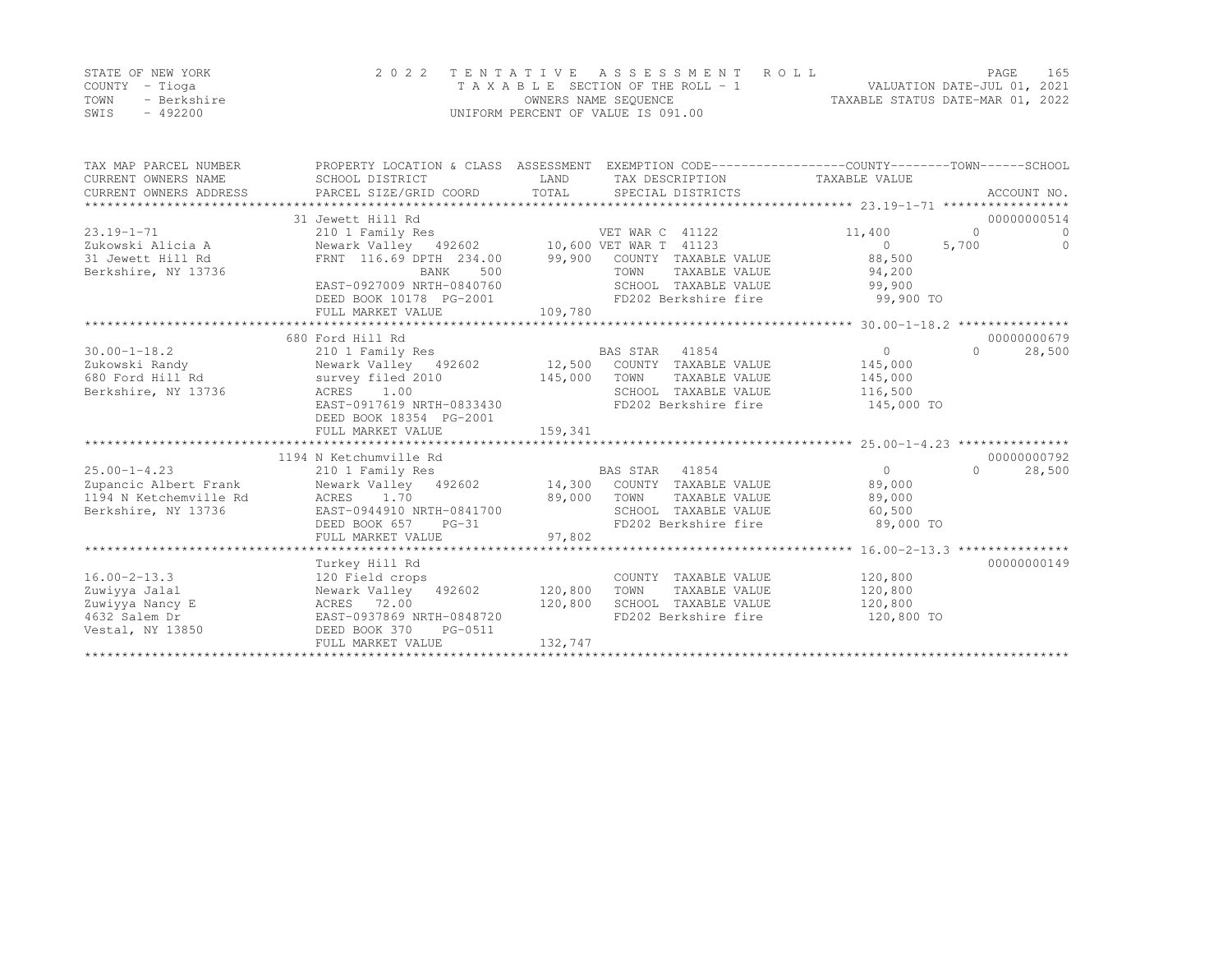| STATE OF NEW YORK   | 2022 TENTATIVE ASSESSMENT ROLL     |                                  | PAGE            | - 166 |
|---------------------|------------------------------------|----------------------------------|-----------------|-------|
| COUNTY – Tioga      | TAXABLE SECTION OF THE ROLL - 1    | VALUATION DATE-JUL 01, 2021      |                 |       |
| TOWN<br>- Berkshire |                                    | TAXABLE STATUS DATE-MAR 01, 2022 |                 |       |
| SWIS - 492200       | UNIFORM PERCENT OF VALUE IS 091.00 |                                  | RPS150/V04/L015 |       |
|                     |                                    | CURRENT DATE 4/15/2022           |                 |       |
|                     |                                    |                                  |                 |       |

## \*\*\* S P E C I A L D I S T R I C T S U M M A R Y \*\*\*

| CODE. | DISTRICT NAME PARCELS                        | TOTAL. | EXTENSION<br>TYPE <sup>1</sup> | EXTENSION<br>VALUE. | AD VALOREM<br>VALUE. | <b>EXEMPT</b><br>AMOUNT | <b>TAXABLE</b><br>VALUE. |
|-------|----------------------------------------------|--------|--------------------------------|---------------------|----------------------|-------------------------|--------------------------|
|       | AG003 North tioga ag<br>FD202 Berkshire fire |        | 131 ACRES<br>841 TOTAL         | 6475.73             | 79369,010            | 7990,051                | 6,475.73<br>71378,959    |

# \*\*\* S C H O O L D I S T R I C T S U M M A R Y \*\*\*

| CODE   | DISTRICT NAME | TOTAL<br>PARCELS | ASSESSED<br>LAND | ASSESSED<br>TOTAL | <b>EXEMPT</b><br>AMOUNT | TOTAL<br>TAXABLE | STAR<br>AMOUNT | STAR<br>TAXABLE |
|--------|---------------|------------------|------------------|-------------------|-------------------------|------------------|----------------|-----------------|
| 492602 | Newark Valley | 841              | 32729,615        | 79369,010         | 8418,961                | 70950,049        | 11786,020      | 59164,029       |
|        | SUB-TOTAL     | 841              | 32729,615        | 79369,010         | 8418,961                | 70950,049        | 11786,020      | 59164,029       |
|        | TOTAL         | 841              | 32729,615        | 79369,010         | 8418,961                | 70950,049        | 11786,020      | 59164,029       |

## \*\*\* S Y S T E M C O D E S S U M M A R Y \*\*\*

### NO SYSTEM EXEMPTIONS AT THIS LEVEL

### \*\*\* E X E M P T I O N S U M M A R Y \*\*\*

|       |             | TOTAL          |         |         |         |
|-------|-------------|----------------|---------|---------|---------|
| CODE  | DESCRIPTION | PARCELS        | COUNTY  | TOWN    | SCHOOL  |
| 25110 | NP RELIGOU  |                | 735,700 | 735,700 | 735,700 |
| 41001 | Veterans E  |                | 238,985 | 238,985 |         |
| 41101 | VETS-C&T    |                | 5,000   | 5,000   |         |
| 41121 | VET WAR CT  | 17             | 184,665 | 96,900  |         |
| 41122 | VET WAR C   | 18             | 196,350 |         |         |
| 41123 | VET WAR T   | 18             |         | 102,150 |         |
| 41131 | VET COM CT  | 9              | 161,375 | 85,375  |         |
| 41132 | VET COM C   | 15             | 258,000 |         |         |
| 41133 | VET COM T   | 15             |         | 142,500 |         |
| 41141 | VET DIS CT  | $\overline{ }$ | 118,223 | 87,598  |         |
| 41142 | VET DIS C   |                | 16,665  |         |         |
| 41143 | VET DIS T   | 3              |         | 16,665  |         |
| 41400 | CLERGY RES  |                | 1,500   | 1,500   | 1,500   |
|       |             |                |         |         |         |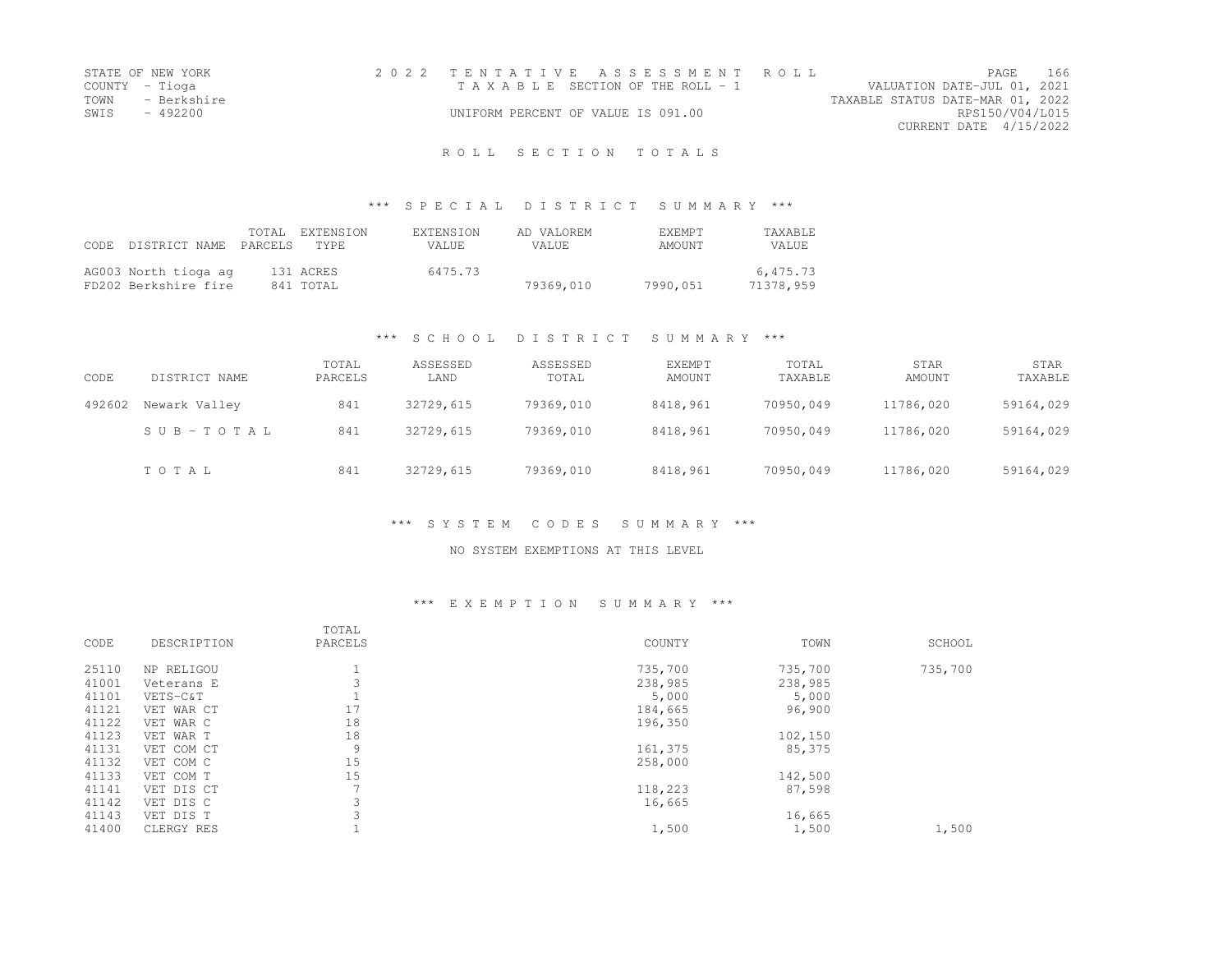|      | STATE OF NEW YORK | 2022 TENTATIVE ASSESSMENT ROLL     |  |                                  |                        | PAGE | 167 |
|------|-------------------|------------------------------------|--|----------------------------------|------------------------|------|-----|
|      | COUNTY - Tioga    | TAXABLE SECTION OF THE ROLL - 1    |  | VALUATION DATE-JUL 01, 2021      |                        |      |     |
|      | TOWN - Berkshire  |                                    |  | TAXABLE STATUS DATE-MAR 01, 2022 |                        |      |     |
| SWIS | - 492200          | UNIFORM PERCENT OF VALUE IS 091.00 |  |                                  | RPS150/V04/L015        |      |     |
|      |                   |                                    |  |                                  | CURRENT DATE 4/15/2022 |      |     |
|      |                   |                                    |  |                                  |                        |      |     |

# \*\*\* E X E M P T I O N S U M M A R Y \*\*\*

| CODE  | DESCRIPTION       | TOTAL<br>PARCELS | COUNTY    | TOWN     | SCHOOL    |
|-------|-------------------|------------------|-----------|----------|-----------|
| 41700 | AG BLDG           | 6                | 96,500    | 96,500   | 96,500    |
| 41720 | AG CEIL CO        | 122              | 7008,903  | 7008,903 | 7008,903  |
| 41730 | AG CEIL IN        | 4                | 245,448   | 245,448  | 245,448   |
| 41800 | AGED ALL          | L.               | 7,500     | 7,500    | 7,500     |
| 41802 | AGED C            | 18               | 487,724   |          |           |
| 41803 | AGED T            | 13               |           | 222,258  |           |
| 41804 | AGED S            | 8                |           |          | 118,610   |
| 41834 | ENH STAR          | 94               |           |          | 6133,140  |
| 41844 | E STAR ADD        | $\mathbf{1}$     |           |          | 5,000     |
| 41854 | <b>BAS STAR</b>   | 198              |           |          | 5569,380  |
| 41864 | <b>B STAR ADD</b> | 3                |           |          | 78,500    |
| 41931 | L INC D           |                  | 13,750    | 13,750   |           |
| 41932 | L INC D           |                  | 38,250    |          |           |
| 41934 | Dis & Lim         |                  |           |          | 13,750    |
| 47460 | PRI FOR LD        | $\overline{2}$   | 191,050   | 191,050  | 191,050   |
|       | TOTAL             | 584              | 10005,588 | 9297,782 | 20204,981 |

| ROLL<br><b>SEC</b> | PESCRIPTION | TOTAL<br>PARCELS | ASSESSED<br>LAND | SSESSED<br>TOTAL | TAXABLE<br>COUNTY | TAXABLE<br>TOWN | TAXABLE<br>SCHOOL | STAR<br>TAXABLE |
|--------------------|-------------|------------------|------------------|------------------|-------------------|-----------------|-------------------|-----------------|
|                    | 'AXABLE     | 841              | 32729.615        | 79369,010        | 69363,422         | 70071,228       | 70950,049         | 59164,029       |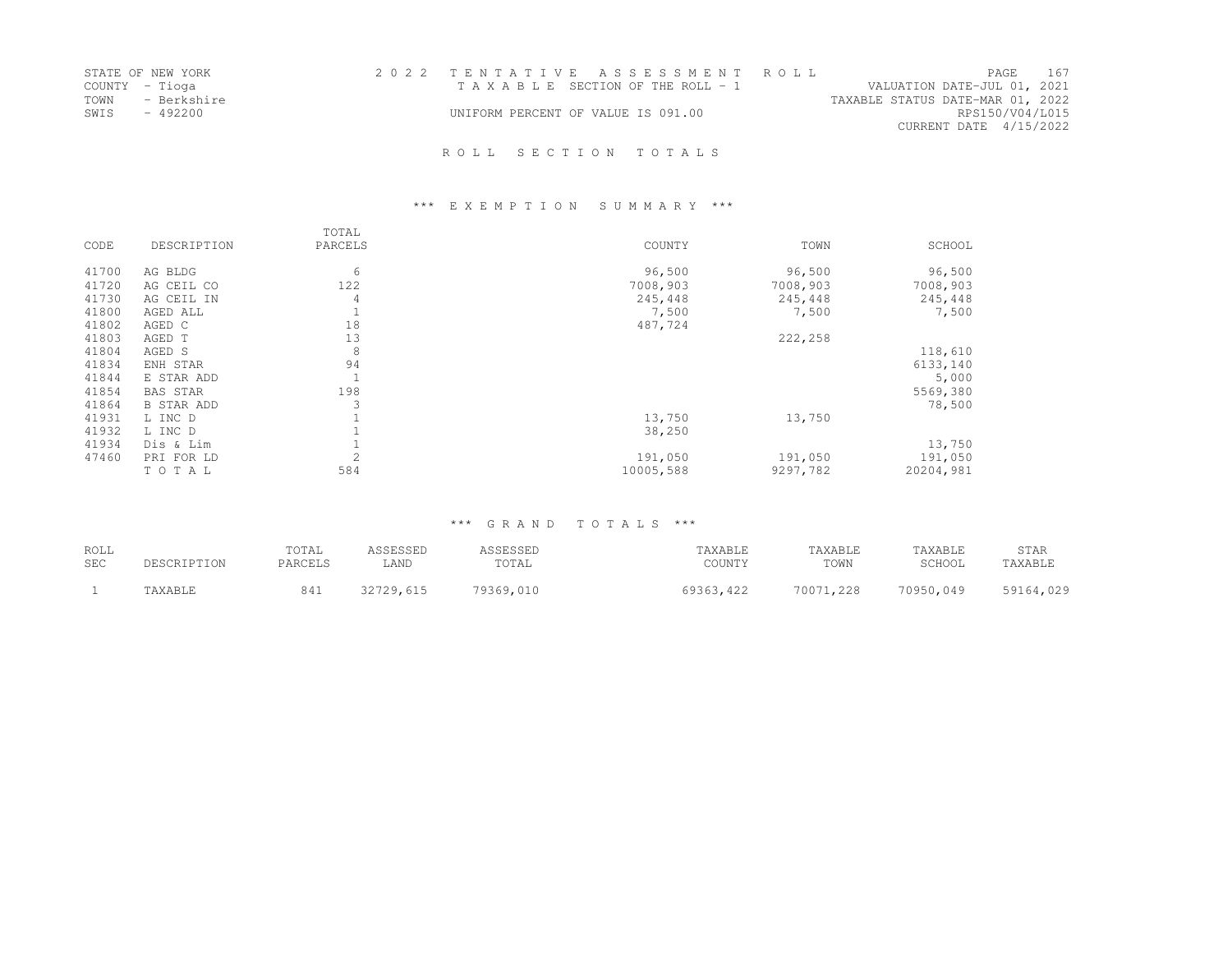|      | STATE OF NEW YORK | 2022 TENTATIVE ASSESSMENT ROLL                                          | PAGE | 168 |
|------|-------------------|-------------------------------------------------------------------------|------|-----|
|      | COUNTY – Tioga    | VALUATION DATE-JUL 01, 2021<br>STATE OWNED LAND SECTION OF THE ROLL - 3 |      |     |
| TOWN | - Berkshire       | TAXABLE STATUS DATE-MAR 01, 2022<br>OWNERS NAME SEQUENCE                |      |     |
| SWIS | $-492200$         | UNIFORM PERCENT OF VALUE IS 091.00                                      |      |     |

| TAX MAP PARCEL NUMBER<br>CURRENT OWNERS NAME<br>CURRENT OWNERS ADDRESS<br>************************* | PROPERTY LOCATION & CLASS ASSESSMENT EXEMPTION CODE---------------COUNTY-------TOWN-----SCHOOL<br>SCHOOL DISTRICT<br>PARCEL SIZE/GRID COORD | LAND<br>TOTAL | TAX DESCRIPTION<br>SPECIAL DISTRICTS            | TAXABLE VALUE        | ACCOUNT NO. |          |
|-----------------------------------------------------------------------------------------------------|---------------------------------------------------------------------------------------------------------------------------------------------|---------------|-------------------------------------------------|----------------------|-------------|----------|
|                                                                                                     | Ford Hill Rd                                                                                                                                |               |                                                 |                      | 00000000536 |          |
| $30.00 - 1 - 14$<br>State Of New York                                                               | 941 SOL reforest<br>Newark Valley 492602                                                                                                    |               | 534 ST LND 32252<br>68,978 COUNTY TAXABLE VALUE | 68,978<br>$\bigcirc$ | $\Omega$    | $\Omega$ |
| 130001 Charles Delamater                                                                            | ACRES 128.75                                                                                                                                | 68,978        | TAXABLE VALUE<br>TOWN                           | 68,978               |             |          |
| , 00000                                                                                             | EAST-0915989 NRTH-0836820                                                                                                                   |               | SCHOOL TAXABLE VALUE                            | 68,978               |             |          |
|                                                                                                     | DEED BOOK 225<br>PG-0530<br>FULL MARKET VALUE                                                                                               | 75,800        | FD202 Berkshire fire                            | 68,978 TO            |             |          |
|                                                                                                     |                                                                                                                                             |               |                                                 |                      |             |          |
|                                                                                                     | Ford Hill Rd                                                                                                                                |               |                                                 |                      | 00000000537 |          |
| $30.00 - 1 - 19$                                                                                    | 941 SOL reforest                                                                                                                            |               | 534 ST LND 32252                                | 58,149               | $\Omega$    | $\circ$  |
| State Of New York                                                                                   | Newark Valley 492602                                                                                                                        |               | 58,149 COUNTY TAXABLE VALUE                     | $\Omega$             |             |          |
| 140001 140002 Alfred Fo                                                                             | ACRES 115.23                                                                                                                                | 58,149        | TAXABLE VALUE<br>TOWN                           | 58,149               |             |          |
| , 00000                                                                                             | EAST-0914649 NRTH-0833790<br>DEED BOOK 223<br>PG-0251                                                                                       |               | SCHOOL TAXABLE VALUE<br>FD202 Berkshire fire    | 58,149<br>58,149 TO  |             |          |
|                                                                                                     | FULL MARKET VALUE                                                                                                                           | 63,900        |                                                 |                      |             |          |
|                                                                                                     | *************************                                                                                                                   |               |                                                 |                      |             |          |
|                                                                                                     | Rejmer Rd                                                                                                                                   |               |                                                 |                      | 00000000539 |          |
| $30.00 - 1 - 23$                                                                                    | 941 SOL reforest                                                                                                                            |               | 534 ST LND 32252                                | 108,927              | $\cap$      | $\Omega$ |
| State Of New York                                                                                   | Newark Valley 492602                                                                                                                        | 108,927       | COUNTY TAXABLE VALUE                            | $\overline{0}$       |             |          |
| 160001 C Allen                                                                                      | ACRES 109.83                                                                                                                                | 108,927       | TAXABLE VALUE<br>TOWN                           | 108,927              |             |          |
| ,00000                                                                                              | EAST-0912519 NRTH-0833250                                                                                                                   |               | SCHOOL TAXABLE VALUE                            | 108,927              |             |          |
|                                                                                                     | DEED BOOK 223<br>PG-0247                                                                                                                    |               | FD202 Berkshire fire                            | 108,927 TO           |             |          |
|                                                                                                     | FULL MARKET VALUE                                                                                                                           | 119,700       |                                                 |                      |             |          |
|                                                                                                     |                                                                                                                                             |               |                                                 |                      |             |          |
|                                                                                                     | Ford Hill Rd                                                                                                                                |               |                                                 |                      | 00000000538 |          |
| $41.00 - 3 - 3$                                                                                     | 941 SOL reforest                                                                                                                            |               | 534 ST LND 32252                                | 48,958               | $\Omega$    | $\Omega$ |
| State Of New York                                                                                   | 492602<br>Newark Valley                                                                                                                     |               | 48,958 COUNTY TAXABLE VALUE                     | $\Omega$             |             |          |
| 150001 David H Young                                                                                | ACRES 56.39                                                                                                                                 | 48,958        | TOWN<br>TAXABLE VALUE                           | 48,958               |             |          |
| , 00000                                                                                             | EAST-0914239 NRTH-0830660                                                                                                                   |               | SCHOOL TAXABLE VALUE                            | 48,958               |             |          |
|                                                                                                     | DEED BOOK 223<br>PG-0246                                                                                                                    |               | FD202 Berkshire fire                            | 48,958 TO            |             |          |
|                                                                                                     | FULL MARKET VALUE                                                                                                                           | 53,800        |                                                 |                      |             |          |
|                                                                                                     | Ford Hill Rd                                                                                                                                |               |                                                 |                      | 00000000540 |          |
| $41.00 - 3 - 6$                                                                                     | 941 SOL reforest                                                                                                                            |               | 534 ST LND 32252                                | 33,306               | $\cap$      | $\Omega$ |
| State Of New York                                                                                   | Newark Valley 492602                                                                                                                        |               | 33,306 COUNTY TAXABLE VALUE                     | $\Omega$             |             |          |
| 170001 Alonzo Wandell                                                                               | ACRES<br>78.54                                                                                                                              | 33,306        | TAXABLE VALUE<br>TOWN                           | 33,306               |             |          |
| . 00000                                                                                             | EAST-0917089 NRTH-0831180                                                                                                                   |               | SCHOOL TAXABLE VALUE                            | 33,306               |             |          |
|                                                                                                     | DEED BOOK 223<br>PG-0244                                                                                                                    |               | FD202 Berkshire fire                            | 33,306 TO            |             |          |
|                                                                                                     | FULL MARKET VALUE                                                                                                                           | 36,600        |                                                 |                      |             |          |
|                                                                                                     | ***********************                                                                                                                     | ************  |                                                 |                      |             |          |
|                                                                                                     | Ford Hill Rd                                                                                                                                |               |                                                 |                      | 00000000541 |          |
| $41.00 - 3 - 7$                                                                                     | 941 SOL reforest                                                                                                                            |               | 534 ST LND 32252                                | 135,044              | $\Omega$    | $\Omega$ |
| State Of New York                                                                                   | Newark Valley 492602                                                                                                                        | 135,044       | COUNTY TAXABLE VALUE                            | $\circ$              |             |          |
| 180001 180002 Lloyd Jen                                                                             | ACRES 206.51                                                                                                                                | 135,044       | TAXABLE VALUE<br>TOWN                           | 135,044              |             |          |
| , 00000                                                                                             | EAST-0917059 NRTH-0829780                                                                                                                   |               | SCHOOL TAXABLE VALUE                            | 135,044              |             |          |
|                                                                                                     | DEED BOOK 223<br>PG-0249                                                                                                                    |               | FD202 Berkshire fire                            | 135,044 TO           |             |          |
|                                                                                                     | FULL MARKET VALUE                                                                                                                           | 148,400       |                                                 |                      |             |          |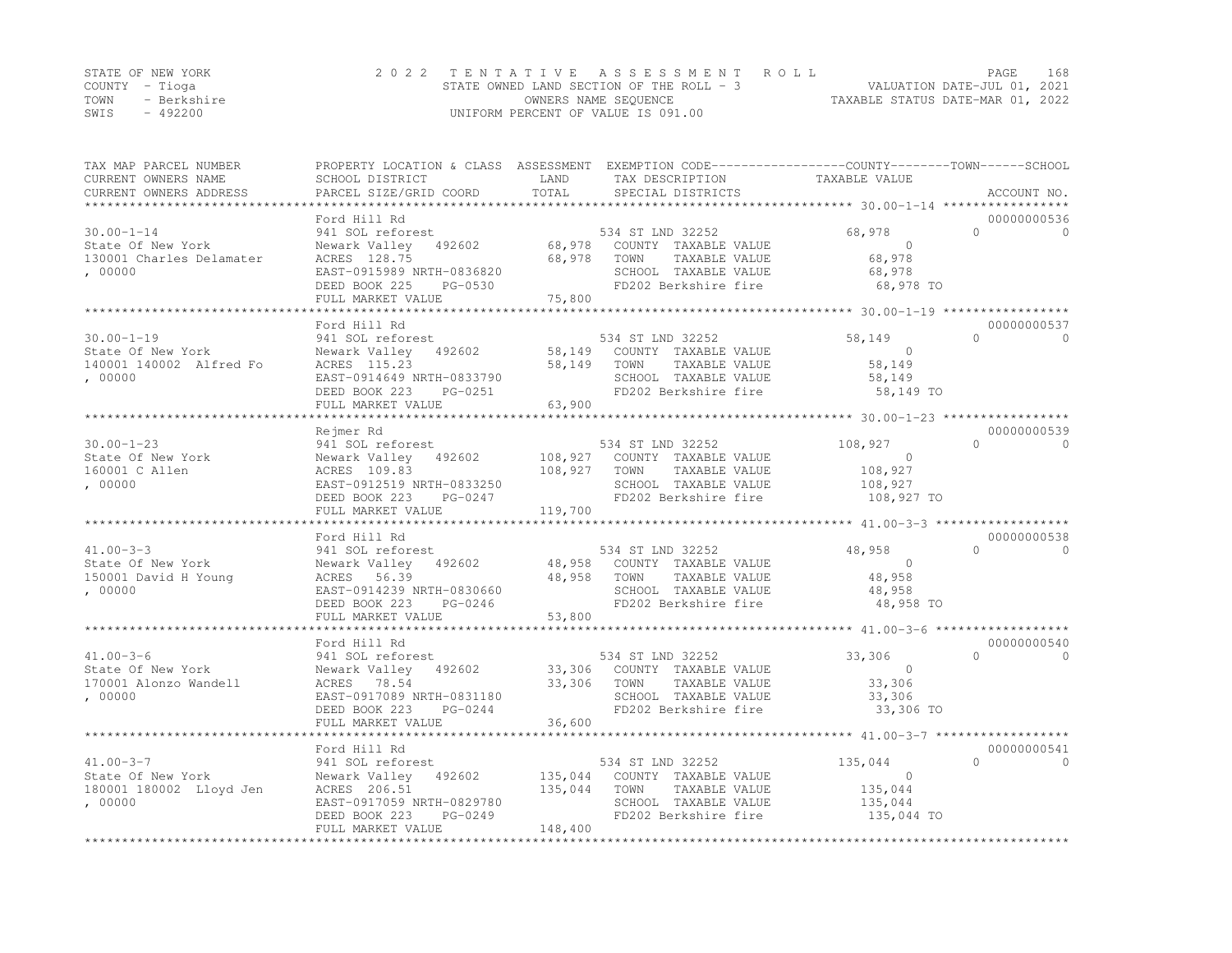|      | STATE OF NEW YORK | 2022 TENTATIVE ASSESSMENT ROLL           | <b>PAGE</b>                      | 169 |
|------|-------------------|------------------------------------------|----------------------------------|-----|
|      | COUNTY – Tioga    | STATE OWNED LAND SECTION OF THE ROLL - 3 | VALUATION DATE-JUL 01, 2021      |     |
| TOWN | - Berkshire       | OWNERS NAME SEOUENCE                     | TAXABLE STATUS DATE-MAR 01, 2022 |     |
| SWIS | - 492200          | UNIFORM PERCENT OF VALUE IS 091.00       |                                  |     |

| TAX MAP PARCEL NUMBER                                               | PROPERTY LOCATION & CLASS ASSESSMENT EXEMPTION CODE----------------COUNTY-------TOWN-----SCHOOL |                                 |                |                      |
|---------------------------------------------------------------------|-------------------------------------------------------------------------------------------------|---------------------------------|----------------|----------------------|
| CURRENT OWNERS NAME                                                 | SCHOOL DISTRICT<br><b>LAND</b>                                                                  | TAX DESCRIPTION TAXABLE VALUE   |                |                      |
|                                                                     |                                                                                                 |                                 |                | ACCOUNT NO.          |
|                                                                     |                                                                                                 |                                 |                |                      |
|                                                                     | Shirley Rd                                                                                      |                                 |                | 00000000535          |
|                                                                     |                                                                                                 |                                 | 89,817         | $\Omega$<br>$\Omega$ |
|                                                                     |                                                                                                 |                                 | $\overline{0}$ |                      |
| 120001 Thru 120005                                                  | ACRES 84.66<br>89,817                                                                           | TOWN TAXABLE VALUE              | 89,817         |                      |
| Frank Baker, 00000                                                  | EAST-0919609 NRTH-0832740                                                                       | SCHOOL TAXABLE VALUE 89,817     |                |                      |
|                                                                     | DEED BOOK 223 PG-0006                                                                           | FD202 Berkshire fire 39,817 TO  |                |                      |
|                                                                     | FULL MARKET VALUE 98,700                                                                        |                                 |                |                      |
|                                                                     |                                                                                                 |                                 |                |                      |
|                                                                     | Shirley Rd                                                                                      |                                 |                | 00000000519          |
|                                                                     |                                                                                                 |                                 | 20,566         | $\Omega$<br>$\Omega$ |
|                                                                     |                                                                                                 |                                 |                |                      |
| , 00000                                                             | ACRES 15.27 20,566<br>EAST-0924669 NRTH-0829780                                                 | TOWN TAXABLE VALUE              | 20,566         |                      |
|                                                                     |                                                                                                 | SCHOOL TAXABLE VALUE 20,566     |                |                      |
|                                                                     | DEED BOOK 223 PG-0006                                                                           | FD202 Berkshire fire 20,566 TO  |                |                      |
|                                                                     | 22,600<br>FULL MARKET VALUE                                                                     |                                 |                |                      |
|                                                                     |                                                                                                 |                                 |                |                      |
|                                                                     | Shirley Rd                                                                                      |                                 |                | 00000000534          |
| $42.00 - 2 - 13$                                                    | 941 SOL reforest 534 ST LND 32252                                                               |                                 | 207,571        | $\Omega$<br>$\cap$   |
| State Of New York Newark Valley 492602 207,571 COUNTY TAXABLE VALUE |                                                                                                 |                                 | $\bigcap$      |                      |
| 10001 P Rinas                                                       | ACRES 197.51<br>207,571                                                                         | TOWN TAXABLE VALUE 207,571      |                |                      |
| , 00000                                                             | EAST-0921989 NRTH-0830600                                                                       | SCHOOL TAXABLE VALUE 207,571    |                |                      |
|                                                                     | DEED BOOK 221<br>$PG-0596$                                                                      | FD202 Berkshire fire 207,571 TO |                |                      |
|                                                                     | FULL MARKET VALUE 228,100                                                                       |                                 |                |                      |
|                                                                     |                                                                                                 |                                 |                |                      |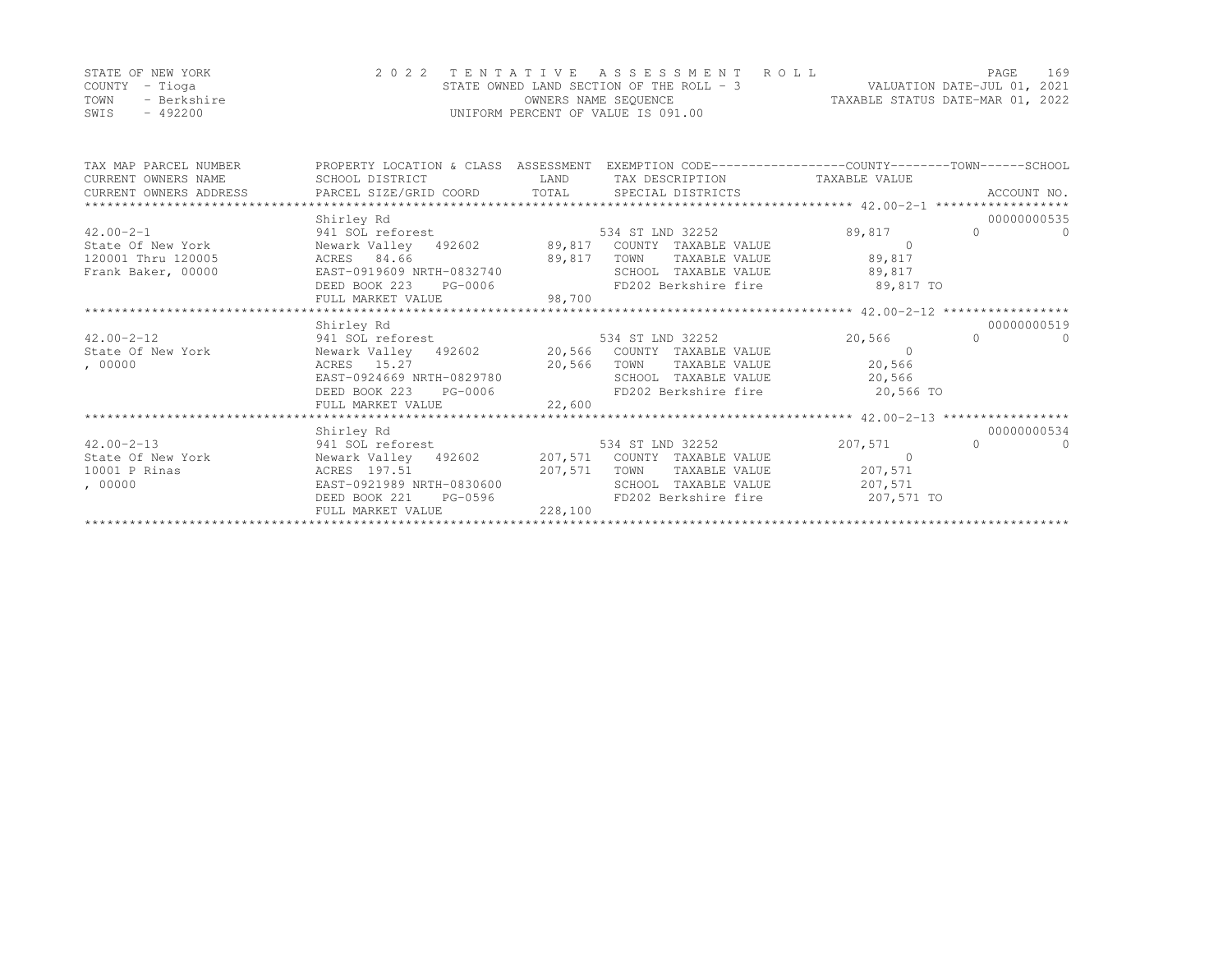|      | STATE OF NEW YORK | 2022 TENTATIVE ASSESSMENT ROLL           |  |                                  |                        | PAGE | 170 |
|------|-------------------|------------------------------------------|--|----------------------------------|------------------------|------|-----|
|      | COUNTY - Tioga    | STATE OWNED LAND SECTION OF THE ROLL - 3 |  | VALUATION DATE-JUL 01, 2021      |                        |      |     |
| TOWN | - Berkshire       |                                          |  | TAXABLE STATUS DATE-MAR 01, 2022 |                        |      |     |
| SWTS | - 492200          | UNIFORM PERCENT OF VALUE IS 091.00       |  |                                  | RPS150/V04/L015        |      |     |
|      |                   |                                          |  |                                  | CURRENT DATE 4/15/2022 |      |     |
|      |                   |                                          |  |                                  |                        |      |     |

# \*\*\* S P E C I A L D I S T R I C T S U M M A R Y \*\*\*

| CODE | DISTRICT NAME PARCELS | TOTAL EXTENSION<br>TYPE. | <b>EXTENSION</b><br>VALUE | AD VALOREM<br>VALUE. | EXEMPT<br><b>AMOUNT</b> | <b>TAXABLE</b><br>VALUE. |
|------|-----------------------|--------------------------|---------------------------|----------------------|-------------------------|--------------------------|
|      | FD202 Berkshire fire  | 9 TOTAL                  |                           | 771,316              |                         | 771,316                  |

### \*\*\* S C H O O L D I S T R I C T S U M M A R Y \*\*\*

| CODE   | DISTRICT NAME | TOTAL<br>PARCELS | ASSESSED<br>LAND | ASSESSED<br>TOTAL | <b>EXEMPT</b><br><b>AMOUNT</b> | TOTAL<br>TAXABLE | <b>STAR</b><br>AMOUNT | STAR<br>TAXABLE |
|--------|---------------|------------------|------------------|-------------------|--------------------------------|------------------|-----------------------|-----------------|
| 492602 | Newark Valley | 9.               | 771,316          | 771,316           |                                | 771,316          |                       | 771,316         |
|        | SUB-TOTAL     | 9                | 771.316          | 771,316           |                                | 771,316          |                       | 771,316         |
|        | TOTAL         | 9.               | 771,316          | 771,316           |                                | 771,316          |                       | 771,316         |

#### \*\*\* S Y S T E M C O D E S S U M M A R Y \*\*\*

#### NO SYSTEM EXEMPTIONS AT THIS LEVEL

## \*\*\* E X E M P T I O N S U M M A R Y \*\*\*

| CODE  | DESCRIPTION         | TOTAL<br>PARCELS | COUNTY             | TOWN | SCHOOL |
|-------|---------------------|------------------|--------------------|------|--------|
| 32252 | 534 ST LND<br>TOTAL |                  | 771,316<br>771,316 |      |        |

| ROLL<br>SEC | DESCRIPTION      | TOTAL<br>PARCELS | ASSESSED<br>LAND | <i><b>\SSESSED</b></i><br>TOTAL | TAXABLE<br>COUNTY | TAXABLE<br>TOWN | TAXABLE<br>SCHOOL | STAR<br>TAXABLE |
|-------------|------------------|------------------|------------------|---------------------------------|-------------------|-----------------|-------------------|-----------------|
|             | STATE OWNED LAND | Q                | 771.316          | 771,316                         |                   | 771,316         | 771,316           | 771,316         |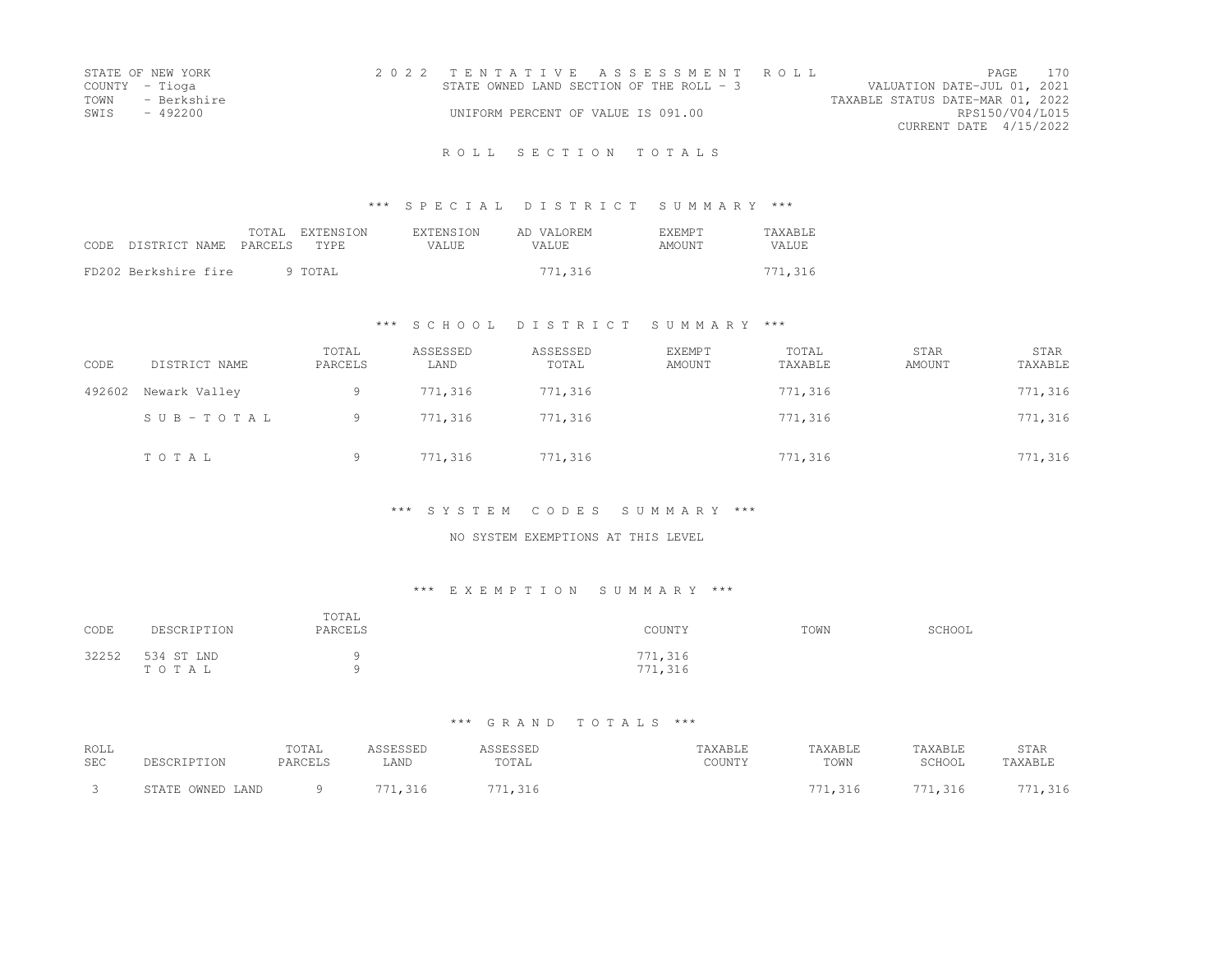| STATE OF NEW YORK   | 2022 TENTATIVE ASSESSMENT ROLL            | 171<br>PAGE                      |
|---------------------|-------------------------------------------|----------------------------------|
| COUNTY – Tioga      | SPECIAL FRANCHISE SECTION OF THE ROLL - 5 | VALUATION DATE-JUL 01, 2021      |
| TOWN<br>- Berkshire | OWNERS NAME SEOUENCE                      | TAXABLE STATUS DATE-MAR 01, 2022 |
| SWIS<br>$-492200$   | UNIFORM PERCENT OF VALUE IS 091.00        |                                  |

| TAX MAP PARCEL NUMBER                         | PROPERTY LOCATION & CLASS ASSESSMENT |                |                               | EXEMPTION CODE-----------------COUNTY-------TOWN------SCHOOL |             |
|-----------------------------------------------|--------------------------------------|----------------|-------------------------------|--------------------------------------------------------------|-------------|
| CURRENT OWNERS NAME                           | SCHOOL DISTRICT                      | LAND           | TAX DESCRIPTION TAXABLE VALUE |                                                              |             |
| CURRENT OWNERS ADDRESS PARCEL SIZE/GRID COORD |                                      | TOTAL          | SPECIAL DISTRICTS             |                                                              | ACCOUNT NO. |
|                                               |                                      |                |                               |                                                              |             |
|                                               | Special Franchise                    |                |                               |                                                              | 00000000531 |
| 555.00-531                                    | 866 Telephone                        |                | TAXABLE VALUE<br>COUNTY       | 300,970                                                      |             |
| Citizens Telecomm. Co. Of                     | Newark Valley 492602                 | $\overline{0}$ | TOWN<br>TAXABLE VALUE         | 300,970                                                      |             |
| Attn: Tax Dept                                | DEED BOOK 000 PG-0000                | 300,970        | SCHOOL TAXABLE VALUE          | 300,970                                                      |             |
| 7                                             | FULL MARKET VALUE                    | 330,736        | FD202 Berkshire fire          | 300,970 TO                                                   |             |
| PO Box 2629                                   |                                      |                |                               |                                                              |             |
| Addison, TX 75001                             |                                      |                |                               |                                                              |             |
|                                               |                                      |                |                               |                                                              |             |
|                                               | Special Franchise                    |                |                               |                                                              | 00000000634 |
| 555.00-634                                    | 869 Television                       |                | TAXABLE VALUE<br>COUNTY       | 41,001                                                       |             |
| Haefele Tv Inc                                | Newark Valley 492602 0               |                | TAXABLE VALUE<br>TOWN         | 41,001                                                       |             |
| PO Box 312                                    |                                      |                | SCHOOL TAXABLE VALUE          | 41,001                                                       |             |
|                                               |                                      |                |                               |                                                              |             |
|                                               |                                      |                |                               |                                                              |             |
|                                               | Special Franchise                    |                |                               |                                                              | 00000000532 |
| 555.00-532                                    | 861 Elec & gas                       |                | TAXABLE VALUE<br>COUNTY       | 298,253                                                      |             |
| Nyseq                                         | Newark Valley 492602 0               |                | TAXABLE VALUE<br>TOWN         | 298,253                                                      |             |
| Attn: Avangrid Management                     | DEED BOOK 000<br>PG-0000             | 298,253        | SCHOOL<br>TAXABLE VALUE       | 298,253                                                      |             |
| Local Tax Dept                                | FULL MARKET VALUE                    | 327,751        | FD202 Berkshire fire          | 298,253 TO                                                   |             |
| One City Center                               |                                      |                |                               |                                                              |             |
| Portland, ME 04101                            |                                      |                |                               |                                                              |             |
|                                               |                                      |                |                               |                                                              |             |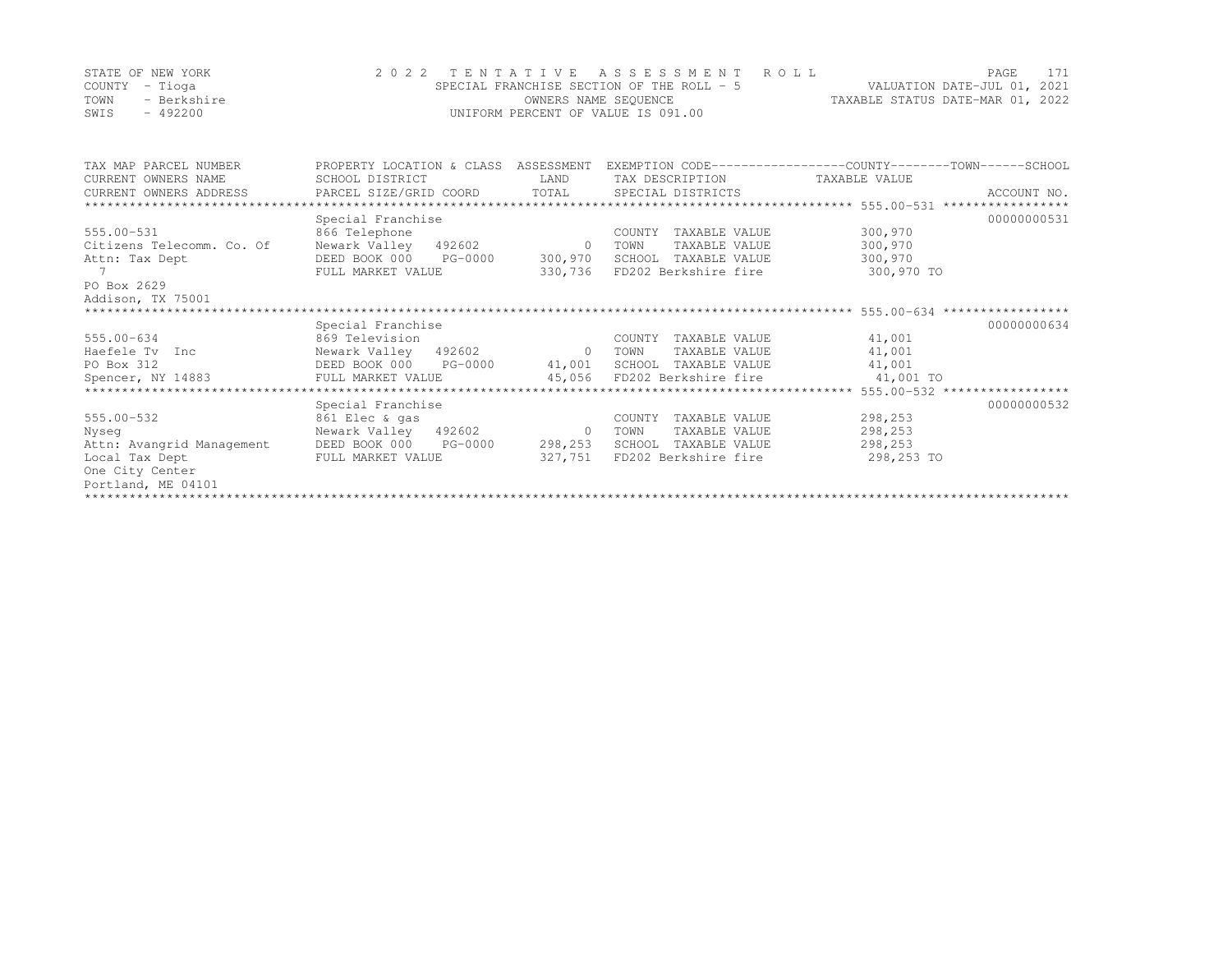|      | STATE OF NEW YORK | 2022 TENTATIVE ASSESSMENT ROLL            |  |  |                                  |                        | PAGE | 172 |
|------|-------------------|-------------------------------------------|--|--|----------------------------------|------------------------|------|-----|
|      | COUNTY - Tioga    | SPECIAL FRANCHISE SECTION OF THE ROLL - 5 |  |  | VALUATION DATE-JUL 01, 2021      |                        |      |     |
|      | TOWN - Berkshire  |                                           |  |  | TAXABLE STATUS DATE-MAR 01, 2022 |                        |      |     |
| SWIS | - 492200          | UNIFORM PERCENT OF VALUE IS 091.00        |  |  |                                  | RPS150/V04/L015        |      |     |
|      |                   |                                           |  |  |                                  | CURRENT DATE 4/15/2022 |      |     |
|      |                   |                                           |  |  |                                  |                        |      |     |

# \*\*\* S P E C I A L D I S T R I C T S U M M A R Y \*\*\*

| CODE. | DISTRICT NAME PARCELS | TOTAL | EXTENSION<br>TYPE. | EXTENSION<br>VALUE. | AD VALOREM<br>VALUE. | <b>F.XEMPT</b><br>AMOUNT | <b>TAXABLE</b><br>VALUE. |
|-------|-----------------------|-------|--------------------|---------------------|----------------------|--------------------------|--------------------------|
|       | FD202 Berkshire fire  |       | 3 TOTAL            |                     | 640.224              |                          | 640,224                  |

### \*\*\* S C H O O L D I S T R I C T S U M M A R Y \*\*\*

| CODE   | DISTRICT NAME | TOTAL<br>PARCELS | ASSESSED<br>LAND | ASSESSED<br>TOTAL | <b>EXEMPT</b><br>AMOUNT | TOTAL<br>TAXABLE | STAR<br>AMOUNT | STAR<br>TAXABLE |
|--------|---------------|------------------|------------------|-------------------|-------------------------|------------------|----------------|-----------------|
| 492602 | Newark Valley |                  |                  | 640,224           |                         | 640,224          |                | 640,224         |
|        | SUB-TOTAL     |                  |                  | 640,224           |                         | 640,224          |                | 640,224         |
|        | TOTAL         |                  |                  | 640,224           |                         | 640,224          |                | 640,224         |

#### \*\*\* S Y S T E M C O D E S S U M M A R Y \*\*\*

#### NO SYSTEM EXEMPTIONS AT THIS LEVEL

### \*\*\* E X E M P T I O N S U M M A R Y \*\*\*

### NO EXEMPTIONS AT THIS LEVEL

| ROLL<br>SEC | DESCRIPTION       | TOTAL<br>PARCELS | \SSESSED<br>LAND | <b>ASSESSED</b><br>TOTAL | TAXABLE<br>COUNTY | TAXABLE<br>TOWN | TAXABLE<br>SCHOOL | STAR<br>TAXABLE |
|-------------|-------------------|------------------|------------------|--------------------------|-------------------|-----------------|-------------------|-----------------|
|             | SPECIAL FRANCHISE |                  |                  | 640,224                  | 640.224           | 640,224         | 640.224           | 640,224         |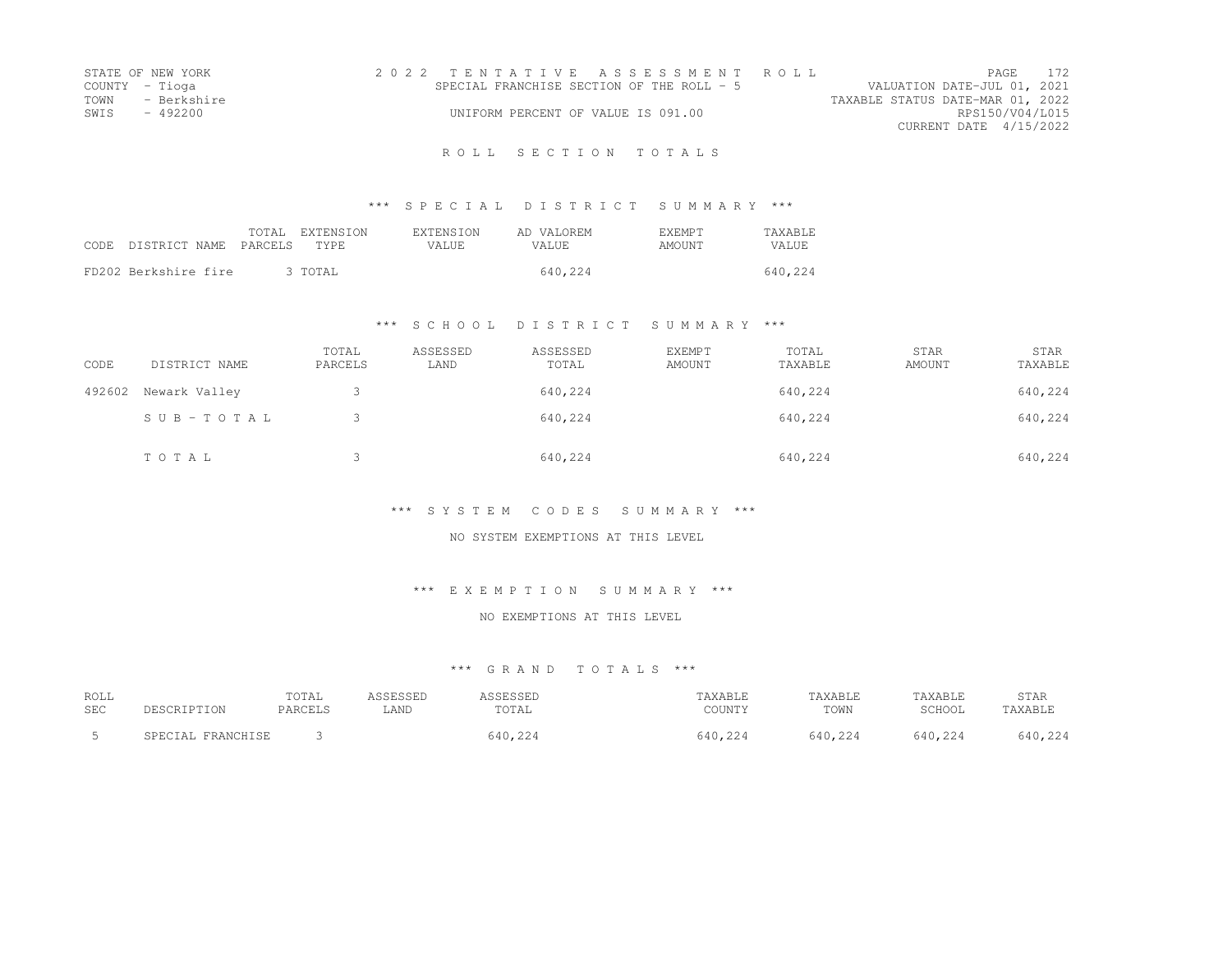|      | STATE OF NEW YORK | 2022 TENTATIVE ASSESSMENT ROLL           | PAGE.                            |  |
|------|-------------------|------------------------------------------|----------------------------------|--|
|      | COUNTY – Tioga    | UTILITY & R.R. SECTION OF THE ROLL - $6$ | VALUATION DATE-JUL 01, 2021      |  |
| TOWN | - Berkshire       | OWNERS NAME SEQUENCE                     | TAXABLE STATUS DATE-MAR 01, 2022 |  |
| SWIS | - 492200          | UNIFORM PERCENT OF VALUE IS 091.00       |                                  |  |

| TAX MAP PARCEL NUMBER<br>CURRENT OWNERS NAME         | PROPERTY LOCATION & CLASS ASSESSMENT EXEMPTION CODE----------------COUNTY-------TOWN------SCHOOL<br>SCHOOL DISTRICT | LAND           | TAX DESCRIPTION                       | TAXABLE VALUE      |             |
|------------------------------------------------------|---------------------------------------------------------------------------------------------------------------------|----------------|---------------------------------------|--------------------|-------------|
| CURRENT OWNERS ADDRESS                               | PARCEL SIZE/GRID COORD                                                                                              | TOTAL          | SPECIAL DISTRICTS                     |                    | ACCOUNT NO. |
| **************************                           |                                                                                                                     |                |                                       |                    |             |
|                                                      | Gas Trans                                                                                                           |                |                                       |                    | 00000000522 |
| 622.000-9999-805.600-2881                            | 883 Gas Trans Impr                                                                                                  |                | COUNTY TAXABLE VALUE                  | 242,601            |             |
| Buckeye Pipe Line Company                            | Newark Valley 492602                                                                                                | $\overline{0}$ | TOWN<br>TAXABLE VALUE                 | 242,601            |             |
| C/0 Property Tax                                     | Location No 888888                                                                                                  | 242,601        | SCHOOL TAXABLE VALUE                  | 242,601            |             |
| PO Box 56169                                         | App Factor 1.0000                                                                                                   |                | FD202 Berkshire fire                  | 242,601 TO         |             |
| Houston, TX 77256                                    | Gas Trans                                                                                                           |                |                                       |                    |             |
|                                                      | PG-0000<br>DEED BOOK 000                                                                                            |                |                                       |                    |             |
|                                                      | FULL MARKET VALUE                                                                                                   | 266,595        |                                       |                    |             |
|                                                      |                                                                                                                     |                |                                       |                    |             |
|                                                      | Outside Plant                                                                                                       |                |                                       |                    | 00000000523 |
| 622.000-9999-618.750-1881                            | 836 Telecom. eq.                                                                                                    |                | COUNTY TAXABLE VALUE                  | 170,174            |             |
| Citizens Communication                               | Newark Valley 492602                                                                                                | $\circ$        | TOWN<br>TAXABLE VALUE                 | 170,174            |             |
| Attn: Tax Dept                                       | Location No 888888                                                                                                  | 170,174        | SCHOOL TAXABLE VALUE                  | 170,174            |             |
| $7\phantom{0}$                                       | App Factor 1.0000                                                                                                   |                | FD202 Berkshire fire                  | 170,174 TO         |             |
| PO Box 2629                                          | outside plant                                                                                                       |                |                                       |                    |             |
| Addison, TX 75001                                    | PG-0000<br>DEED BOOK 000                                                                                            |                |                                       |                    |             |
|                                                      | FULL MARKET VALUE                                                                                                   | 187,004        |                                       |                    |             |
| *******************                                  |                                                                                                                     |                |                                       |                    |             |
|                                                      | 12525 Rt 38                                                                                                         |                |                                       |                    | 00000000526 |
| $23.19 - 1 - 9$                                      | 831 Tele Comm                                                                                                       |                | COUNTY TAXABLE VALUE                  | 25,000             |             |
| Citizens Communications                              | Newark Valley 492602                                                                                                | 8,200          | TOWN<br>TAXABLE VALUE                 | 25,000             |             |
| Attn: Tax Dept                                       | Location No 007205                                                                                                  | 25,000         | SCHOOL TAXABLE VALUE                  | 25,000             |             |
| $\overline{7}$                                       | Main St                                                                                                             |                | FD202 Berkshire fire                  | 25,000 TO          |             |
| PO Box 2629                                          | Central Office                                                                                                      |                |                                       |                    |             |
| Addison, TX 75001                                    | FRNT 47.09 DPTH 132.00                                                                                              |                |                                       |                    |             |
|                                                      | EAST-0927669 NRTH-0840790                                                                                           |                |                                       |                    |             |
|                                                      | DEED BOOK 558<br>$PG-102$                                                                                           |                |                                       |                    |             |
|                                                      | FULL MARKET VALUE                                                                                                   | 27,473         |                                       |                    |             |
|                                                      |                                                                                                                     |                |                                       |                    |             |
|                                                      | Glen Rd                                                                                                             |                |                                       |                    | 00000000527 |
| $23.00 - 3 - 7$                                      | 872 Elec-Substation                                                                                                 | 7,700          | COUNTY TAXABLE VALUE<br>TOWN          | 323,965<br>323,965 |             |
| NYS Electric & Gas Corp<br>Attn: Avangrid Manegement | Newark Valley 492602                                                                                                | 323,965        | TAXABLE VALUE<br>SCHOOL TAXABLE VALUE | 323,965            |             |
| Local Tax Dept                                       | Location No 003093<br>Berkshire Sub station                                                                         |                | FD202 Berkshire fire                  | 323,965 TO         |             |
| One City Center                                      | FRNT 50.00 DPTH<br>50.00                                                                                            |                |                                       |                    |             |
| Portland, ME 04101                                   | EAST-0926069 NRTH-0838970                                                                                           |                |                                       |                    |             |
|                                                      | DEED BOOK 187<br>PG-0186                                                                                            |                |                                       |                    |             |
|                                                      | FULL MARKET VALUE                                                                                                   | 356,005        |                                       |                    |             |
|                                                      |                                                                                                                     |                |                                       |                    |             |
|                                                      | Binghamton Group Line                                                                                               |                |                                       |                    | 00000000857 |
| 622.000-9999-131.600-1001                            | 882 Elec Trans Imp                                                                                                  |                | COUNTY TAXABLE VALUE                  | 107,383            |             |
| NYS Electric & Gas Corp                              | Newark Valley 492602                                                                                                | $\circ$        | TOWN<br>TAXABLE VALUE                 | 107,383            |             |
| One City Center 5th floor                            | Location No 000040                                                                                                  | 107,383        | SCHOOL TAXABLE VALUE                  | 107,383            |             |
| Portland, ME 04101                                   | App Factor 1.0000                                                                                                   |                | FD202 Berkshire fire                  | 107,383 TO         |             |
|                                                      | Binghamton Group line                                                                                               |                |                                       |                    |             |
|                                                      | FULL MARKET VALUE                                                                                                   | 118,003        |                                       |                    |             |
|                                                      |                                                                                                                     |                |                                       |                    |             |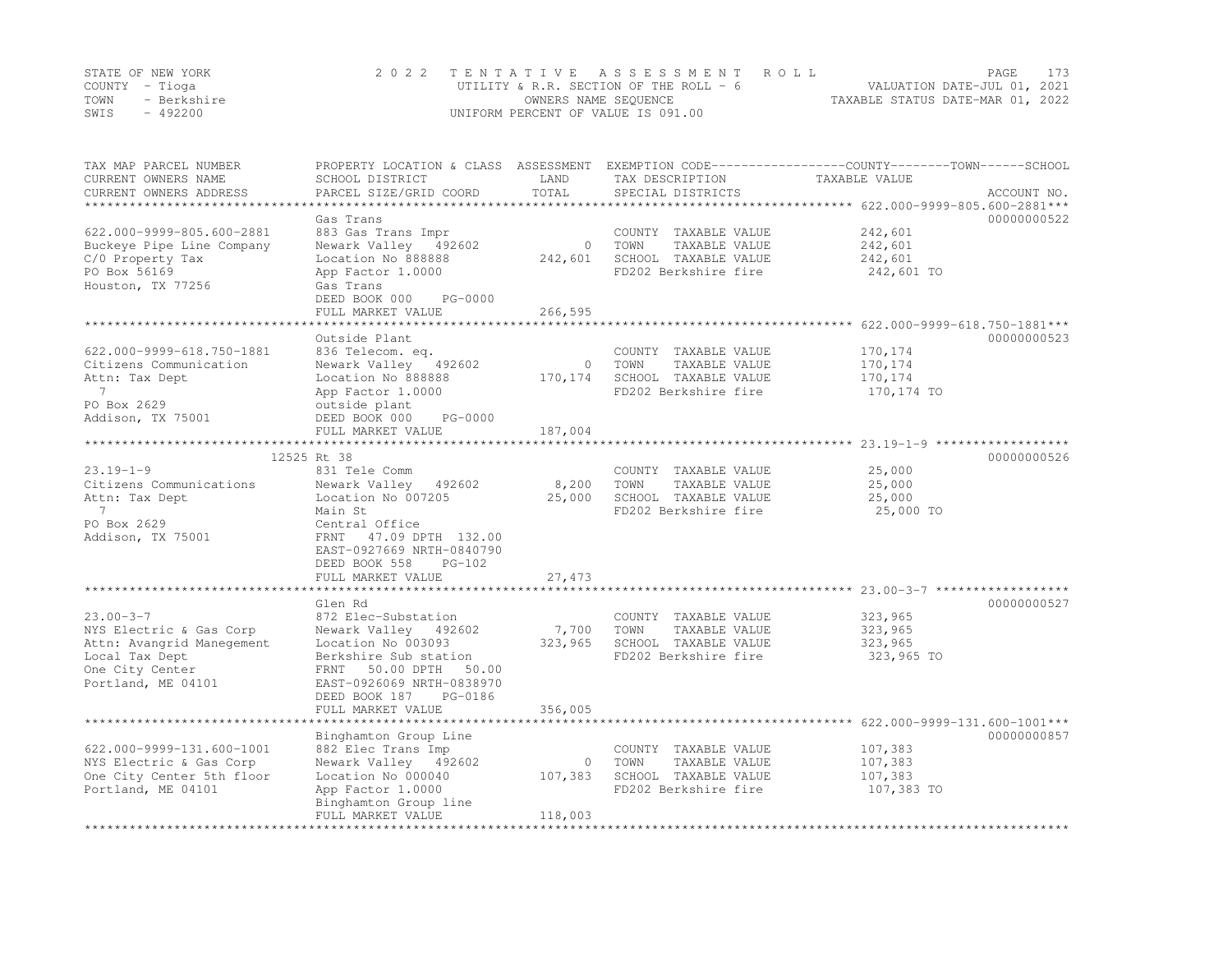| STATE OF NEW YORK   | 2022 TENTATIVE ASSESSMENT ROLL           |                                  | PAGE. | 174 |
|---------------------|------------------------------------------|----------------------------------|-------|-----|
| COUNTY – Tioga      | UTILITY & R.R. SECTION OF THE ROLL - $6$ | VALUATION DATE-JUL 01, 2021      |       |     |
| TOWN<br>- Berkshire | OWNERS NAME SEOUENCE                     | TAXABLE STATUS DATE-MAR 01, 2022 |       |     |
| SWIS<br>- 492200    | UNIFORM PERCENT OF VALUE IS 091.00       |                                  |       |     |
|                     |                                          |                                  |       |     |

| TAX MAP PARCEL NUMBER     | PROPERTY LOCATION & CLASS | ASSESSMENT |                         | EXEMPTION CODE-----------------COUNTY-------TOWN------SCHOOL |
|---------------------------|---------------------------|------------|-------------------------|--------------------------------------------------------------|
| CURRENT OWNERS NAME       | SCHOOL DISTRICT           | LAND       | TAX DESCRIPTION         | TAXABLE VALUE                                                |
| CURRENT OWNERS ADDRESS    | PARCEL SIZE/GRID COORD    | TOTAL      | SPECIAL DISTRICTS       | ACCOUNT NO.                                                  |
|                           |                           |            |                         |                                                              |
|                           | Elect Dist                |            |                         | 00000000858                                                  |
| 622.000-9999-131.600-1881 | 884 Elec Dist Out         |            | TAXABLE VALUE<br>COUNTY | 786,394                                                      |
| NYS Electric & Gas Corp   | Newark Valley 492602      |            | TAXABLE VALUE<br>TOWN   | 786,394                                                      |
| One City Center 5th floor | Location No 888888        | 786,394    | TAXABLE VALUE<br>SCHOOL | 786,394                                                      |
| Portland, ME 04101        | App Facto 1.0000          |            | FD202 Berkshire fire    | 786,394 TO                                                   |
|                           | Elect dist                |            |                         |                                                              |
|                           | FULL MARKET VALUE         | 864,169    |                         |                                                              |
|                           |                           |            |                         |                                                              |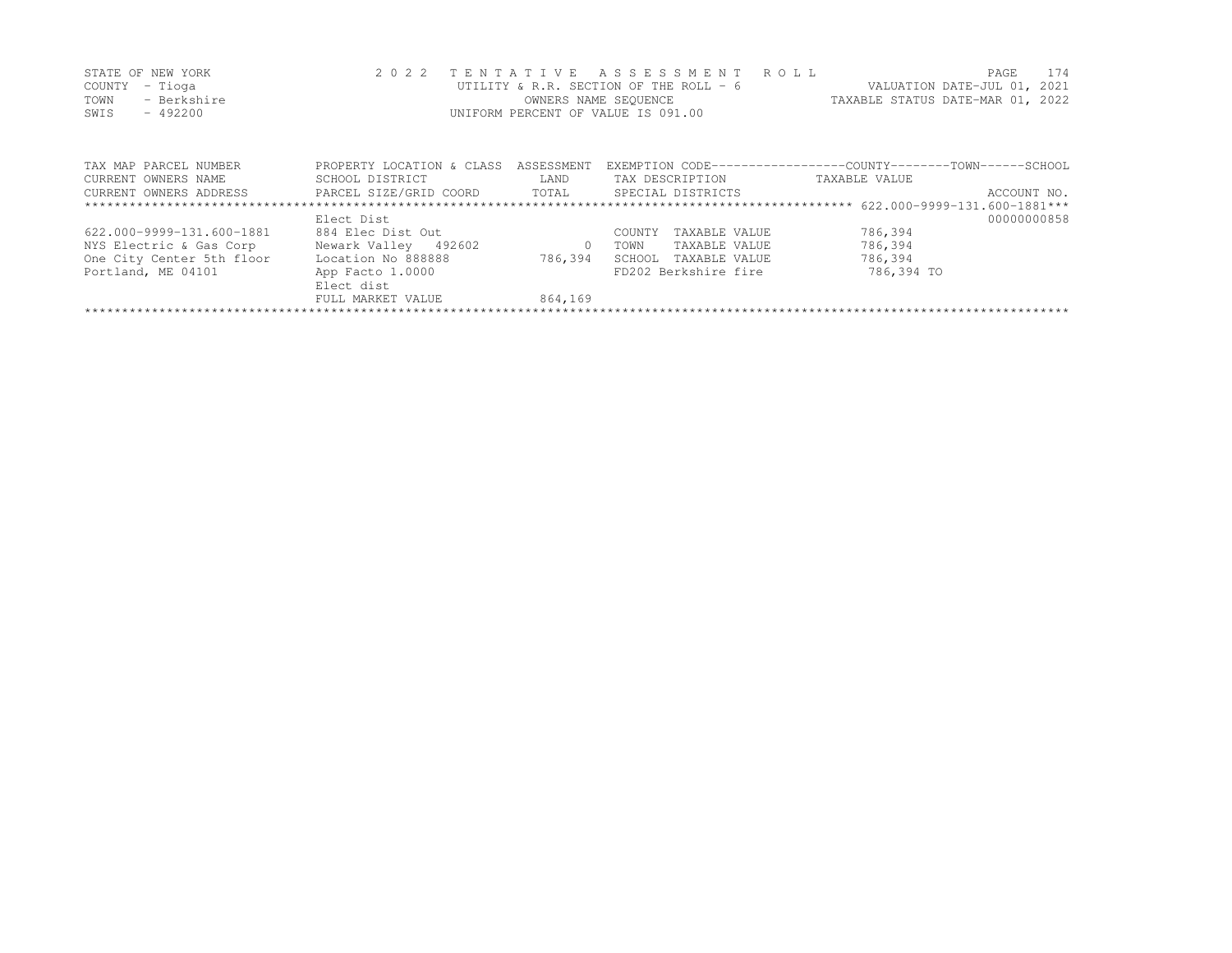|      | STATE OF NEW YORK |                                    | 2022 TENTATIVE ASSESSMENT ROLL          |                                  |                        | PAGE | 175 |
|------|-------------------|------------------------------------|-----------------------------------------|----------------------------------|------------------------|------|-----|
|      | COUNTY - Tioga    |                                    | UTILITY & R.R. SECTION OF THE ROLL $-6$ | VALUATION DATE-JUL 01, 2021      |                        |      |     |
|      | TOWN - Berkshire  |                                    |                                         | TAXABLE STATUS DATE-MAR 01, 2022 |                        |      |     |
| SWIS | - 492200          | UNIFORM PERCENT OF VALUE IS 091.00 |                                         |                                  | RPS150/V04/L015        |      |     |
|      |                   |                                    |                                         |                                  | CURRENT DATE 4/15/2022 |      |     |
|      |                   |                                    |                                         |                                  |                        |      |     |

# \*\*\* S P E C I A L D I S T R I C T S U M M A R Y \*\*\*

| CODE | DISTRICT NAME PARCELS | TOTAL EXTENSION<br>TYPE | <b>EXTENSION</b><br>VALUE. | AD VALOREM<br>VALUE. | <b>EXEMPT</b><br>AMOUNT | <b>TAXABLE</b><br><b>VALUE</b> |
|------|-----------------------|-------------------------|----------------------------|----------------------|-------------------------|--------------------------------|
|      | FD202 Berkshire fire  | 6 TOTAL                 |                            | 1655,517             |                         | 1655,517                       |

### \*\*\* S C H O O L D I S T R I C T S U M M A R Y \*\*\*

| CODE   | DISTRICT NAME | TOTAL<br>PARCELS | ASSESSED<br>LAND | ASSESSED<br>TOTAL | <b>EXEMPT</b><br>AMOUNT | TOTAL<br>TAXABLE | STAR<br>AMOUNT | STAR<br>TAXABLE |
|--------|---------------|------------------|------------------|-------------------|-------------------------|------------------|----------------|-----------------|
| 492602 | Newark Valley | 6                | 15,900           | 1655,517          |                         | 1655,517         |                | 1655,517        |
|        | SUB-TOTAL     | 6                | 15,900           | 1655,517          |                         | 1655,517         |                | 1655,517        |
|        | TOTAL         | 6                | 15,900           | 1655,517          |                         | 1655,517         |                | 1655,517        |

#### \*\*\* S Y S T E M C O D E S S U M M A R Y \*\*\*

#### NO SYSTEM EXEMPTIONS AT THIS LEVEL

### \*\*\* E X E M P T I O N S U M M A R Y \*\*\*

### NO EXEMPTIONS AT THIS LEVEL

| ROLL       | DESCRIPTION      | TOTAL          | ASSESSED | ASSESSED | TAXABLE  | TAXABLE  | TAXABLE  | STAR     |
|------------|------------------|----------------|----------|----------|----------|----------|----------|----------|
| <b>SEC</b> |                  | <b>PARCELS</b> | LAND     | TOTAL    | COUNTY   | TOWN     | SCHOOL   | TAXABLE  |
|            | UTILITIES & N.C. |                | 15,900   | 1655,517 | 1655,517 | 1655,517 | 1655,517 | 1655,517 |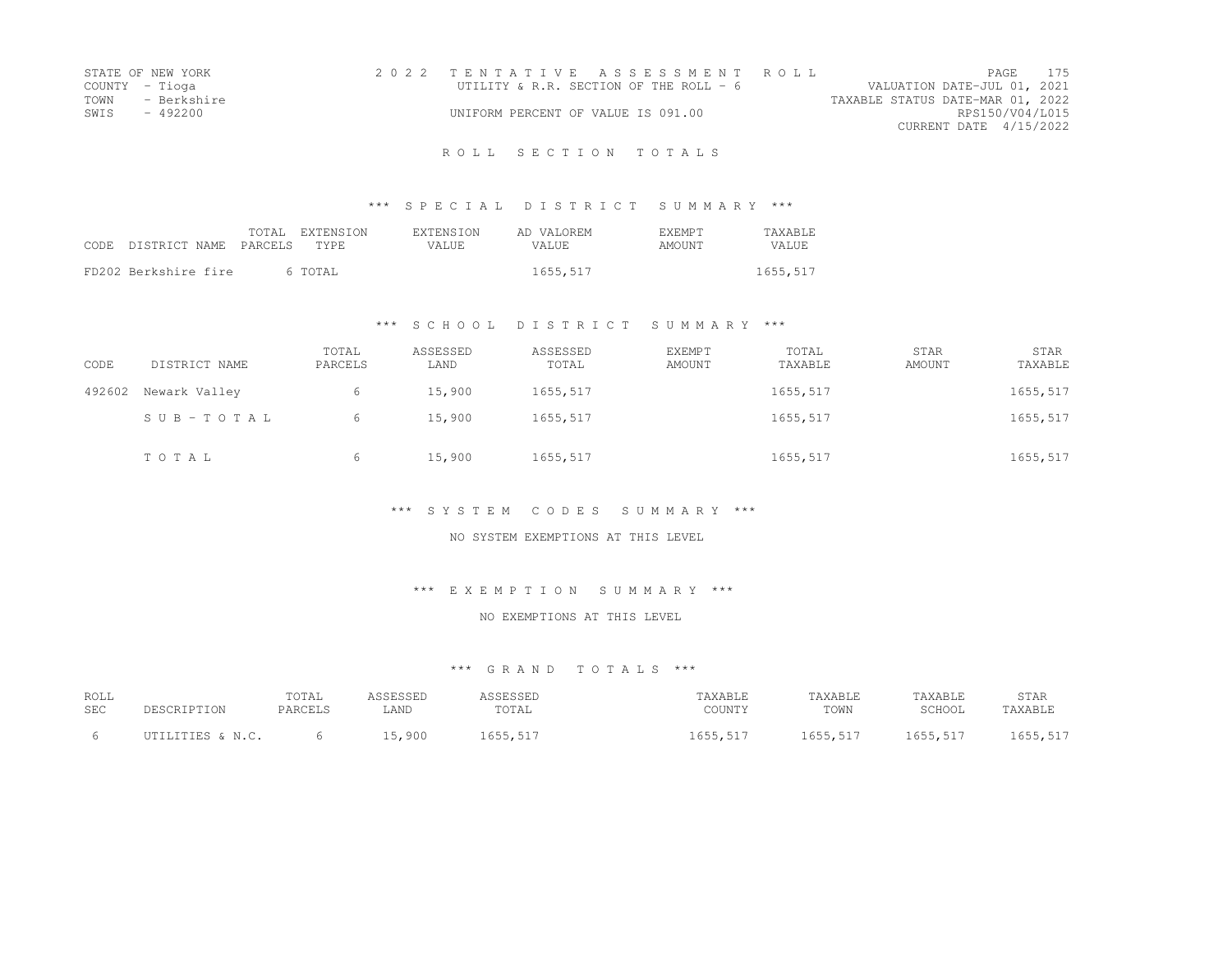|      | STATE OF NEW YORK | 2022 TENTATIVE ASSESSMENT ROLL        | <b>PAGE</b>                      | 176 |
|------|-------------------|---------------------------------------|----------------------------------|-----|
|      | COUNTY – Tioga    | WHOLLY EXEMPT SECTION OF THE ROLL - 8 | VALUATION DATE-JUL 01, 2021      |     |
| TOWN | - Berkshire       | OWNERS NAME SEQUENCE                  | TAXABLE STATUS DATE-MAR 01, 2022 |     |
| SWIS | - 492200          | UNIFORM PERCENT OF VALUE IS 091.00    |                                  |     |

| TAX MAP PARCEL NUMBER<br>CURRENT OWNERS NAME<br>CURRENT OWNERS ADDRESS                                                                                                                                                                                             | PROPERTY LOCATION & CLASS ASSESSMENT EXEMPTION CODE-----------------COUNTY-------TOWN------SCHOOL<br>SCHOOL DISTRICT<br>PARCEL SIZE/GRID COORD                    | LAND<br>TOTAL                                             | TAX DESCRIPTION<br>SPECIAL DISTRICTS                                                                                                        | TAXABLE VALUE                                    |                                                               | ACCOUNT NO.                    |
|--------------------------------------------------------------------------------------------------------------------------------------------------------------------------------------------------------------------------------------------------------------------|-------------------------------------------------------------------------------------------------------------------------------------------------------------------|-----------------------------------------------------------|---------------------------------------------------------------------------------------------------------------------------------------------|--------------------------------------------------|---------------------------------------------------------------|--------------------------------|
|                                                                                                                                                                                                                                                                    |                                                                                                                                                                   |                                                           |                                                                                                                                             |                                                  |                                                               |                                |
| 22.00-1-13<br>592 Athletic fld<br>592 Athletic fld<br>892 Athletic fld<br>892 Athletic fld<br>892 Athletic fld<br>892602<br>22,700 COUNTY TAXABLE VALUE<br>18 Railroad Ave $ACRES$ 5.07<br>Berkshire, NY 13736 EAST-0910729 NRTH-0844850                           | West Creek Rd<br>DEED BOOK 245<br>PG-0599<br>FULL MARKET VALUE                                                                                                    | 33,700<br>−0844850 SCH<br>PG−0599 PG−0599 PG−0599 PG−0599 | TAXABLE VALUE<br>TOWN<br>SCHOOL TAXABLE VALUE<br>FD202 Berkshire fire<br>33,700 EX                                                          | 33,700                                           | 33,700<br>$\circ$<br>$\Omega$<br>$\bigcirc$<br>0 <sub>T</sub> | 00000000575<br>33,700          |
|                                                                                                                                                                                                                                                                    |                                                                                                                                                                   |                                                           |                                                                                                                                             |                                                  |                                                               |                                |
| 12445 Rt 38<br>$31.07 - 2 - 9$<br>1st Congregational Church<br>1st Congregational Church<br>1st Congregational Church<br>1st Congregational Church<br>1st Newark Valley<br>192602<br>1946.00<br>1946.00<br>1957.00<br>19736<br>19857-0927129 NRTH-0838860          | 620 Religious<br>DEED BOOK 053<br>FULL MARKET VALUE                                                                                                               | 1-0838860<br>PG-0469<br>251, 319                          | NP ALL OTH 25300<br>COUNTY TAXABLE VALUE<br>TAXABLE VALUE<br>TOWN<br>SCHOOL TAXABLE VALUE<br>FD202 Berkshire fire<br>228,700 EX             | 228,700                                          | 228,700<br>$\Omega$<br>$\Omega$<br>$\Omega$<br>$0$ TO         | 00000000554<br>228,700         |
|                                                                                                                                                                                                                                                                    | Rt 38                                                                                                                                                             |                                                           |                                                                                                                                             | ****************** 23.19-1-52.1 **************** |                                                               | 00000000544                    |
| 23.19-1-52.1<br>Berkshire Athletic Field (Several Mewark Valley 492602) 14,200 COUNTY TAXABLE VALUE<br>Main St<br>Main St<br>Berkshire, NY 13736                                                                                                                   | ACRES 1.69<br>EAST-0927909 NRTH-0840110<br>DEED BOOK 194 PG-0159<br>FULL MARKET VALUE 15,604<br>FULL MARKET VALUE 15,604<br>FULL MARKET VALUE 15,604<br>14,200 EX |                                                           | TAXABLE VALUE<br>SCHOOL TAXABLE VALUE<br>FD202 Berkshire fire                                                                               | 14,200                                           | 14,200<br>$\Omega$<br>$\Omega$<br>$\bigcap$<br>0 <sub>T</sub> | 14,200                         |
|                                                                                                                                                                                                                                                                    |                                                                                                                                                                   |                                                           |                                                                                                                                             |                                                  |                                                               |                                |
| $23.19 - 1 - 59$<br>EXAMPLE The Dept<br>Newark Valley 492602 8,400 COUNTY TAXABLE VALUE<br>ROBOR 145<br>PO Box 145<br>Berkshire, NY 13736 DEED BOOK 11481 PG-4001 COUNTY TAXABLE VALUE<br>PO Box 145<br>Berkshire, NY 13736 DEED BOOK 11481 PG-4001 FD202 Berk     | Jewett Hill Rd<br>662 Police/fire<br>FULL MARKET VALUE                                                                                                            | 364,615                                                   | NP ALL OTH 25300<br>331,800 EX                                                                                                              | 331,800                                          | $\Omega$<br>$\Omega$<br>$\bigcap$<br>0 <sub>T</sub>           | 00000000548<br>331,800 331,800 |
| 12515 Rt 38                                                                                                                                                                                                                                                        |                                                                                                                                                                   |                                                           |                                                                                                                                             |                                                  |                                                               | 00000000566                    |
| $23.19 - 1 - 60$<br>23.19-1-60<br>Berkshire Fire Station Mewark Valley 492602 15,900<br>PO Box 71<br>Berkshire, NY 13736<br>Berkshire, NY 13736<br>DEED BOOK 3445,800<br>DEED BOOK 3445,800<br>CEED BOOK 3445,800<br>CEED BOOK 3445,800<br>CEED BOOK 349,890<br>CE | 662 Police/fire<br>FULL MARKET VALUE                                                                                                                              | 489,890                                                   | FR CO & DP 26400<br>15,900 COUNTY TAXABLE VALUE<br>445,800 TOWN TAXABLE VALUE<br>SCHOOL TAXABLE VALUE<br>FD202 Berkshire fire<br>445,800 EX | 445,800                                          | $\Omega$<br>$\bigcap$<br>$\cap$<br>0 TO                       | 445,800 445,800                |
|                                                                                                                                                                                                                                                                    |                                                                                                                                                                   |                                                           |                                                                                                                                             |                                                  |                                                               |                                |
| 12453 Rt 38<br>31.07-1-7<br>Berkshire First Congregational Newark Valley 492602 9,900<br>12445 State Rte 38 FRNT 128.00 DPTH 164.00<br>Berkshire, NY 13736 EAST-0927209 NRTH-0839090                                                                               | DEED BOOK 265<br>PG-0458<br>FULL MARKET VALUE                                                                                                                     | 87,400<br>96,044                                          | CLERGY RES 21600<br>COUNTY TAXABLE VALUE<br>TOWN<br>TAXABLE VALUE<br>SCHOOL TAXABLE VALUE<br>FD202 Berkshire fire                           | 87,400<br>87,400 TO                              | 87,400<br>$\circ$<br>$\Omega$<br>$\Omega$                     | 00000000549<br>87,400          |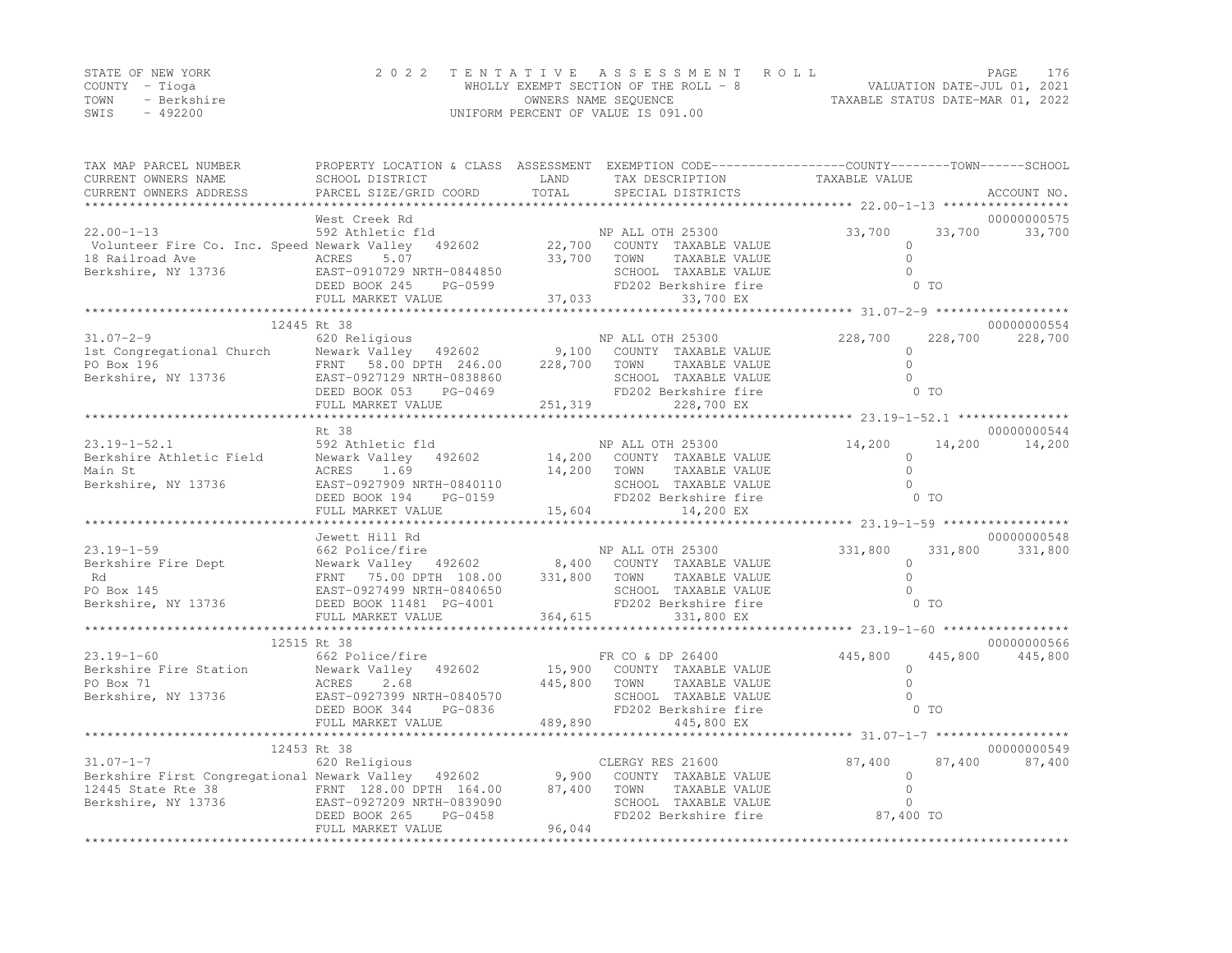| STATE OF NEW YORK |             | 2022 TENTATIVE ASSESSMENT ROLL        | PAGE.                            |  |
|-------------------|-------------|---------------------------------------|----------------------------------|--|
| COUNTY – Tioga    |             | WHOLLY EXEMPT SECTION OF THE ROLL - 8 | VALUATION DATE-JUL 01, 2021      |  |
| TOWN              | - Berkshire | OWNERS NAME SEQUENCE                  | TAXABLE STATUS DATE-MAR 01, 2022 |  |
| SWIS              | $-492200$   | UNIFORM PERCENT OF VALUE IS 091.00    |                                  |  |

| TAX MAP PARCEL NUMBER                                                                                                                                                                                                                                                                                                                                                                                                                                    | PROPERTY LOCATION & CLASS ASSESSMENT EXEMPTION CODE-----------------COUNTY-------TOWN------SCHOOL                  |                        |                                               |                     |                          |
|----------------------------------------------------------------------------------------------------------------------------------------------------------------------------------------------------------------------------------------------------------------------------------------------------------------------------------------------------------------------------------------------------------------------------------------------------------|--------------------------------------------------------------------------------------------------------------------|------------------------|-----------------------------------------------|---------------------|--------------------------|
|                                                                                                                                                                                                                                                                                                                                                                                                                                                          | 15 Glen Rd                                                                                                         |                        |                                               |                     | 00000000168              |
|                                                                                                                                                                                                                                                                                                                                                                                                                                                          |                                                                                                                    |                        |                                               | 15,000              | 15,000 15,000            |
| 31.07-2-8<br>331 Com vac w/im MP RELIGOU 25110<br>Berkshire First Congregational Newark Valley 492602 5,000 COUNTY TAXABLE VALUE                                                                                                                                                                                                                                                                                                                         |                                                                                                                    |                        |                                               | $\circ$             |                          |
|                                                                                                                                                                                                                                                                                                                                                                                                                                                          |                                                                                                                    |                        |                                               | $\Omega$            |                          |
|                                                                                                                                                                                                                                                                                                                                                                                                                                                          |                                                                                                                    |                        |                                               |                     |                          |
|                                                                                                                                                                                                                                                                                                                                                                                                                                                          |                                                                                                                    |                        |                                               | 0 <sub>T</sub>      |                          |
| PO Box 196 FRNT 129.00 DPTH 225.00 15,000 TOWN TAXABLE VALUE<br>Berkshire, NY 13736 EAST-0926959 NRTH-0838790 SCHOOL TAXABLE VALUE<br>DEED BOOK 13436 PG-5002 FD202 Berkshire fire<br>FULL MARKET VALUE 16,484 15,000 EX                                                                                                                                                                                                                                 |                                                                                                                    |                        |                                               |                     |                          |
|                                                                                                                                                                                                                                                                                                                                                                                                                                                          |                                                                                                                    |                        |                                               |                     |                          |
| $\begin{tabular}{lllllllllllllllllll} \multicolumn{4}{c}{12519\text{ RL}} & 12519\text{ RL} & 38 & & & & & \multicolumn{4}{c}{\text{NP ALL OTH 25300}} \\ \multicolumn{4}{c}{\text{Berkshire Free Library}} & 611\text{ Library} & 492602 & 9,300\text{ COUNTY TAXABLE VALUE} \\ \multicolumn{4}{c}{12519\text{ Rte 38}} & \multicolumn{4}{c}{\text{Newark Valley}} & 492602 & 9,300\text{ COUNTY TAXABLE VALUE} \\ \multicolumn{4}{c}{\text{PO Box 151$ |                                                                                                                    |                        |                                               |                     | 00000000556              |
|                                                                                                                                                                                                                                                                                                                                                                                                                                                          |                                                                                                                    |                        |                                               | 92,800              | 92,800<br>92,800         |
|                                                                                                                                                                                                                                                                                                                                                                                                                                                          |                                                                                                                    |                        |                                               | $\mathbf{0}$        |                          |
|                                                                                                                                                                                                                                                                                                                                                                                                                                                          |                                                                                                                    |                        |                                               | $\Omega$            |                          |
|                                                                                                                                                                                                                                                                                                                                                                                                                                                          |                                                                                                                    |                        |                                               | $\Omega$            |                          |
|                                                                                                                                                                                                                                                                                                                                                                                                                                                          |                                                                                                                    |                        |                                               | 0 <sub>T</sub>      |                          |
|                                                                                                                                                                                                                                                                                                                                                                                                                                                          |                                                                                                                    |                        |                                               |                     |                          |
|                                                                                                                                                                                                                                                                                                                                                                                                                                                          |                                                                                                                    |                        |                                               |                     |                          |
|                                                                                                                                                                                                                                                                                                                                                                                                                                                          | Brown Rd                                                                                                           |                        |                                               |                     | 00000000547              |
| 42.00-2-9<br>Brown Cemetery                                                                                                                                                                                                                                                                                                                                                                                                                              | سم سمين مرد مير<br>11,500 Cemetery 11,500 COUNTY TAXABLE VALUE<br>Newark Valley 492602 11,500 COUNTY TAXABLE VALUE |                        |                                               |                     | 11,500 11,500 11,500     |
| Brown Cemetery<br>Berkshire, NY 13736                                                                                                                                                                                                                                                                                                                                                                                                                    |                                                                                                                    |                        |                                               | $\Omega$            |                          |
|                                                                                                                                                                                                                                                                                                                                                                                                                                                          | FRNT 317.62 DPTH 110.22 11,500 TOWN                                                                                |                        | TAXABLE VALUE                                 | $\Omega$            |                          |
|                                                                                                                                                                                                                                                                                                                                                                                                                                                          | EAST-0930689 NRTH-0831080<br>DEED BOOK 089 PG-0094                                                                 |                        | SCHOOL TAXABLE VALUE                          | $\bigcap$           |                          |
|                                                                                                                                                                                                                                                                                                                                                                                                                                                          |                                                                                                                    |                        | FD202 Berkshire fire                          | 0 TO                |                          |
|                                                                                                                                                                                                                                                                                                                                                                                                                                                          | FULL MARKET VALUE                                                                                                  | 12,637                 | 11,500 EX                                     |                     |                          |
|                                                                                                                                                                                                                                                                                                                                                                                                                                                          |                                                                                                                    |                        |                                               |                     |                          |
|                                                                                                                                                                                                                                                                                                                                                                                                                                                          | Hartwell Rd                                                                                                        |                        |                                               |                     | 00000000551              |
| $24.00 - 1 - 9$                                                                                                                                                                                                                                                                                                                                                                                                                                          |                                                                                                                    |                        |                                               |                     | $9,400$ $9,400$<br>9,400 |
| East Berkshire Cemetery                                                                                                                                                                                                                                                                                                                                                                                                                                  |                                                                                                                    |                        |                                               | $\circ$             |                          |
| Berkshire, NY 13736                                                                                                                                                                                                                                                                                                                                                                                                                                      | FRNT 99.00 DPTH $165.00$ 9,400 TOWN TAXABLE VALUE                                                                  |                        |                                               | $\Omega$            |                          |
|                                                                                                                                                                                                                                                                                                                                                                                                                                                          | EAST-0940529 NRTH-0842540<br>EAST-0940529 NRTH-0842540<br>DEED BOOK 077 PG-0102                                    |                        | SCHOOL TAXABLE VALUE                          |                     |                          |
|                                                                                                                                                                                                                                                                                                                                                                                                                                                          |                                                                                                                    |                        | FD202 Berkshire fire                          | $0$ TO              |                          |
|                                                                                                                                                                                                                                                                                                                                                                                                                                                          |                                                                                                                    |                        |                                               |                     |                          |
|                                                                                                                                                                                                                                                                                                                                                                                                                                                          |                                                                                                                    |                        |                                               |                     |                          |
|                                                                                                                                                                                                                                                                                                                                                                                                                                                          | Rt 38                                                                                                              |                        |                                               |                     | 00000000553              |
| 695 Cemetery<br>$23.00 - 2 - 3$                                                                                                                                                                                                                                                                                                                                                                                                                          |                                                                                                                    |                        | TOWN CEMET 13510                              | 48,000 48,000       | 48,000                   |
|                                                                                                                                                                                                                                                                                                                                                                                                                                                          | 6.04                                                                                                               |                        |                                               | $\circ$<br>$\Omega$ |                          |
| Berkshire, NY 13736                                                                                                                                                                                                                                                                                                                                                                                                                                      | ACRES<br>EAST-0928889 NRTH-0846380                                                                                 | 48,000                 | TOWN<br>TAXABLE VALUE<br>SCHOOL TAXABLE VALUE |                     |                          |
|                                                                                                                                                                                                                                                                                                                                                                                                                                                          |                                                                                                                    |                        | FD202 Berkshire fire                          | 0 TO                |                          |
|                                                                                                                                                                                                                                                                                                                                                                                                                                                          | DEED BOOK 338<br>PG-0319<br>FULL MARKET VALUE                                                                      | 380 SCHO<br>19 52, 747 | 48,000 EX                                     |                     |                          |
|                                                                                                                                                                                                                                                                                                                                                                                                                                                          |                                                                                                                    |                        |                                               |                     |                          |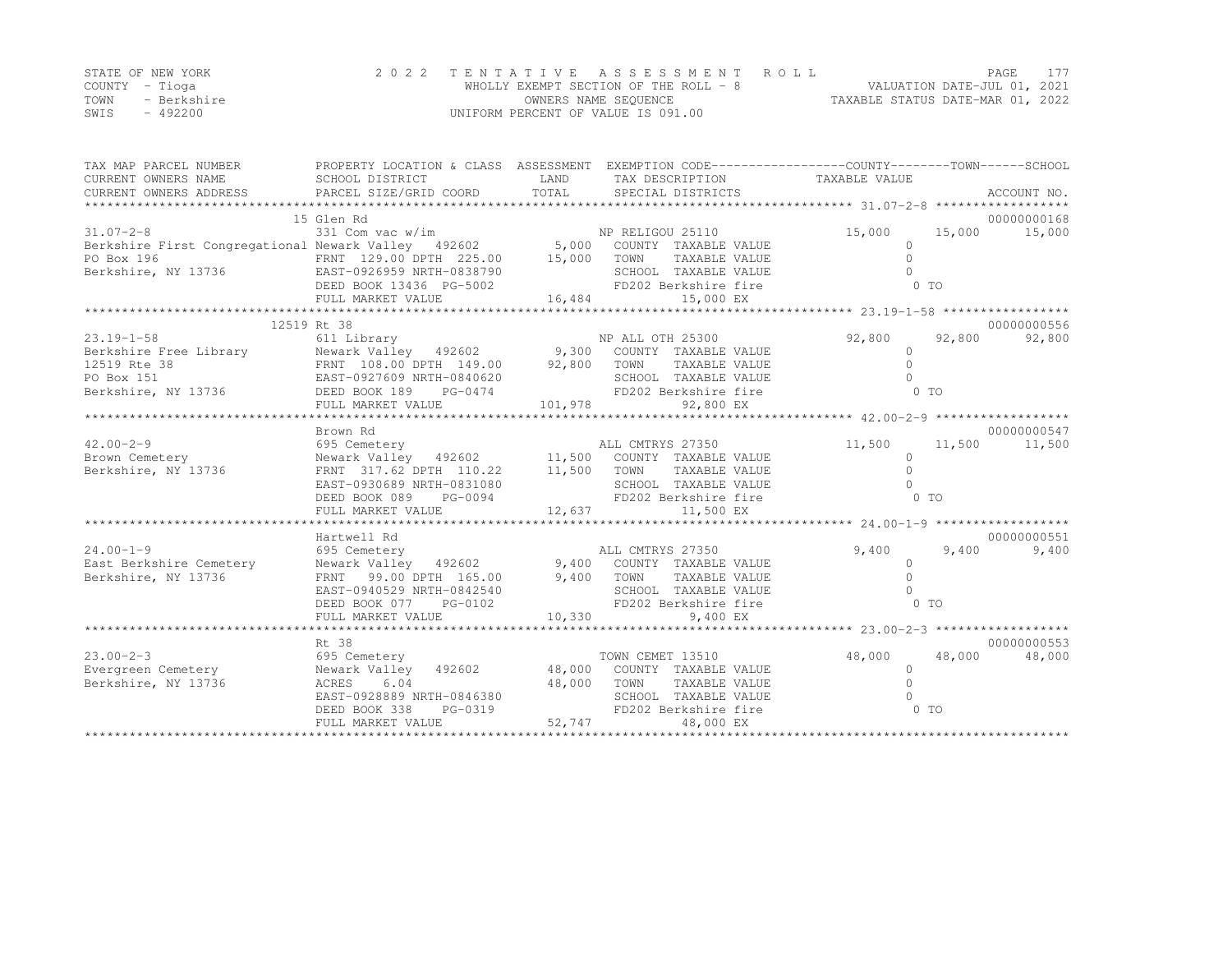|      | STATE OF NEW YORK | 2022 TENTATIVE ASSESSMENT ROLL        | <b>PAGE</b>                      | 178 |
|------|-------------------|---------------------------------------|----------------------------------|-----|
|      | COUNTY – Tioga    | WHOLLY EXEMPT SECTION OF THE ROLL - 8 | VALUATION DATE-JUL 01, 2021      |     |
| TOWN | - Berkshire       | OWNERS NAME SEQUENCE                  | TAXABLE STATUS DATE-MAR 01, 2022 |     |
| SWIS | - 492200          | UNIFORM PERCENT OF VALUE IS 091.00    |                                  |     |

| TAX MAP PARCEL NUMBER                   | PROPERTY LOCATION & CLASS ASSESSMENT EXEMPTION CODE-----------------COUNTY-------TOWN------SCHOOL                                                    |                        |                           |                     |                  |
|-----------------------------------------|------------------------------------------------------------------------------------------------------------------------------------------------------|------------------------|---------------------------|---------------------|------------------|
| CURRENT OWNERS NAME                     | SCHOOL DISTRICT                                                                                                                                      | LAND                   | TAX DESCRIPTION           | TAXABLE VALUE       |                  |
| CURRENT OWNERS ADDRESS                  |                                                                                                                                                      |                        |                           |                     |                  |
|                                         |                                                                                                                                                      |                        |                           |                     |                  |
|                                         | West Creek Rd                                                                                                                                        |                        |                           |                     | 00000000618      |
| $41.00 - 3 - 12.3$                      | 695 Cemetery                                                                                                                                         |                        | ALL CMTRYS 27350          | 9,000               | 9,000<br>9,000   |
| Glen Hope Cemetery Assoc.               | Newark Valley 492602 9,000                                                                                                                           |                        | COUNTY TAXABLE VALUE      | $\Omega$            |                  |
| Berkshire, NY 13736                     | ACRES 0.31                                                                                                                                           | 9,000                  | TOWN<br>TAXABLE VALUE     | $\Omega$            |                  |
|                                         | EAST-0912399 NRTH-0830520                                                                                                                            |                        | SCHOOL TAXABLE VALUE      |                     |                  |
|                                         | DEED BOOK 399<br>PG-0945                                                                                                                             |                        | FD202 Berkshire fire      | 0 TO                |                  |
|                                         | FULL MARKET VALUE                                                                                                                                    | 9,890                  | 9,000 EX                  |                     |                  |
|                                         |                                                                                                                                                      |                        |                           |                     |                  |
|                                         | Ford Hill Rd                                                                                                                                         |                        |                           |                     | 00000000560      |
| $41.00 - 3 - 9$                         | 695 Cemetery                                                                                                                                         |                        | ALL CMTRYS 27350          | 12,500              | 12,500<br>12,500 |
| Jenksville Cemetery                     | Newark Valley 492602 12,500 COUNTY TAXABLE VALUE                                                                                                     |                        |                           | $\circ$             |                  |
| Berkshire, NY 13736                     | ACRES 1.00                                                                                                                                           | 12,500                 | TOWN<br>TAXABLE VALUE     | $\Omega$            |                  |
|                                         | EAST-0912349 NRTH-0830390                                                                                                                            | SCHC<br>FD20<br>13,736 | SCHOOL TAXABLE VALUE      |                     |                  |
|                                         | DEED BOOK 000<br>PG-0000                                                                                                                             |                        | FD202 Berkshire fire      | $0$ TO              |                  |
|                                         | FULL MARKET VALUE                                                                                                                                    |                        | 12,500 EX                 |                     |                  |
|                                         |                                                                                                                                                      |                        |                           |                     |                  |
|                                         | Rt. 38                                                                                                                                               |                        | NYS<br>12100              |                     | 00000000134      |
| $15.00 - 1 - 16.11$                     | 651 Highway gar<br>Newark Valley 492602 12,900 COUNTY TAXABLE VALUE                                                                                  |                        |                           | 113,100<br>$\Omega$ | 113,100 113,100  |
| Nys Depart Of Transport                 | ACRES 1.14                                                                                                                                           |                        | TAXABLE VALUE             | $\Omega$            |                  |
| 1220 Washington Ave<br>Albany, NY 12232 | EAST-0927569 NRTH-0849620                                                                                                                            | 113,100 TOWN           | SCHOOL TAXABLE VALUE      | $\Omega$            |                  |
|                                         | VRTH-0849620<br>PG-0491<br>DEED BOOK 283                                                                                                             |                        | FD202 Berkshire fire      | 0 TO                |                  |
|                                         | FULL MARKET VALUE                                                                                                                                    | 124,286                | 113,100 EX                |                     |                  |
|                                         |                                                                                                                                                      |                        |                           |                     |                  |
|                                         | Rt 38                                                                                                                                                |                        |                           |                     | 00000000208      |
| $15.00 - 1 - 16.12$                     | 330 Vacant comm                                                                                                                                      | NYS                    | 12100                     | 13,500              | 13,500<br>13,500 |
| Nys Depart Of Transport                 | Newark Valley 492602 13,500 COUNTY TAXABLE VALUE                                                                                                     |                        |                           | $\circ$             |                  |
| 1220 Washington Ave                     | ACRES<br>1.40                                                                                                                                        |                        | 13,500 TOWN TAXABLE VALUE | $\Omega$            |                  |
| Albany, NY 12232                        | EAST-0927439 NRTH-0849840                                                                                                                            |                        | SCHOOL TAXABLE VALUE      | $\cap$              |                  |
|                                         | IRTH-0849840<br>PG-0560<br>DEED BOOK 398                                                                                                             |                        | FD202 Berkshire fire      | $0$ TO              |                  |
|                                         |                                                                                                                                                      |                        |                           |                     |                  |
|                                         |                                                                                                                                                      |                        |                           |                     |                  |
|                                         | Rt 38                                                                                                                                                |                        |                           |                     | 00000000568      |
| $23.19 - 1 - 19$                        | 695 Cemetery                                                                                                                                         |                        | ALL CMTRYS 27350          | 9,400               | 9,400<br>9,400   |
| Old Methodist Cemetery                  |                                                                                                                                                      |                        |                           | $\overline{0}$      |                  |
| Berkshire, NY 13736                     |                                                                                                                                                      |                        |                           | $\Omega$            |                  |
|                                         | Newark Valley 492602 9,400 COUNTY TAXABLE VALUE<br>FRNT 68.00 DPTH 240.00 9,400 TOWN TAXABLE VALUE<br>EAST-0928079 NRTH-0841240 SCHOOL TAXABLE VALUE |                        |                           |                     |                  |
|                                         | DEED BOOK 049<br>PG-0246                                                                                                                             | $46$ FD2(<br>$10,330$  | FD202 Berkshire fire      | O TO                |                  |
|                                         | FULL MARKET VALUE                                                                                                                                    |                        | 9,400 EX                  |                     |                  |
|                                         |                                                                                                                                                      |                        |                           |                     |                  |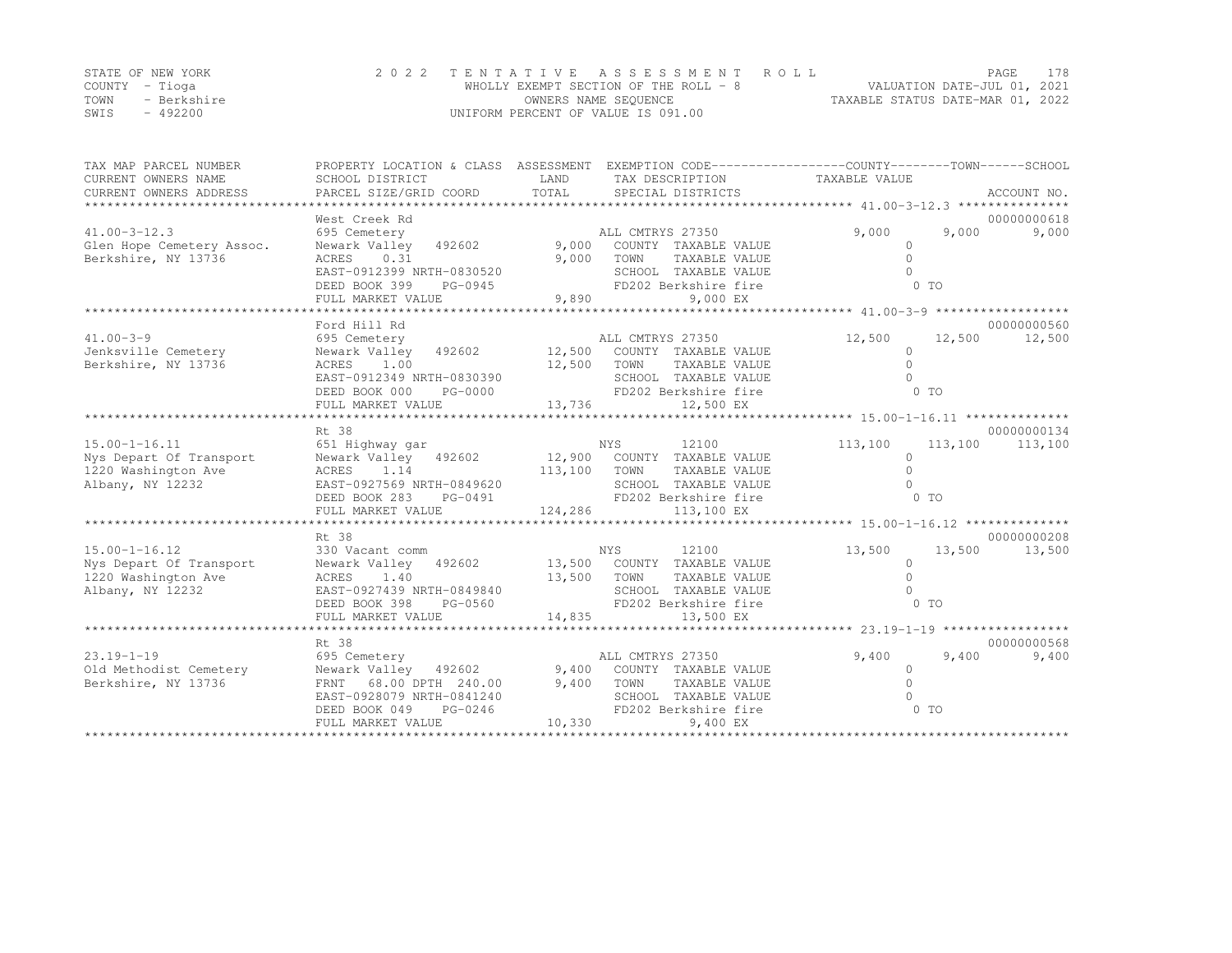|      | STATE OF NEW YORK | 2022 TENTATIVE ASSESSMENT ROLL        | PAGE                             | 179 |
|------|-------------------|---------------------------------------|----------------------------------|-----|
|      | COUNTY – Tioga    | WHOLLY EXEMPT SECTION OF THE ROLL - 8 | VALUATION DATE-JUL 01, 2021      |     |
| TOWN | - Berkshire       | OWNERS NAME SEOUENCE                  | TAXABLE STATUS DATE-MAR 01, 2022 |     |
| SWIS | - 492200          | UNIFORM PERCENT OF VALUE IS 091.00    |                                  |     |

| TAX MAP PARCEL NUMBER                                                                                                                                                                   | PROPERTY LOCATION & CLASS ASSESSMENT EXEMPTION CODE----------------COUNTY-------TOWN------SCHOOL                                                                                                                                                                                        |         |                                                   |                |                      |
|-----------------------------------------------------------------------------------------------------------------------------------------------------------------------------------------|-----------------------------------------------------------------------------------------------------------------------------------------------------------------------------------------------------------------------------------------------------------------------------------------|---------|---------------------------------------------------|----------------|----------------------|
| CURRENT OWNERS NAME                                                                                                                                                                     | SCHOOL DISTRICT                                                                                                                                                                                                                                                                         | LAND    | TAX DESCRIPTION                                   | TAXABLE VALUE  |                      |
| CURRENT OWNERS ADDRESS                                                                                                                                                                  | PARCEL SIZE/GRID COORD                                                                                                                                                                                                                                                                  | TOTAL   | SPECIAL DISTRICTS                                 |                | ACCOUNT NO.          |
|                                                                                                                                                                                         | Brumage Rd                                                                                                                                                                                                                                                                              |         |                                                   |                | 00000000571          |
| $14.00 - 2 - 3$                                                                                                                                                                         | 695 Cemetery                                                                                                                                                                                                                                                                            |         | ALL CMTRYS 27350                                  |                | 16,800 16,800 16,800 |
| Rawson Hollow Cemetery                                                                                                                                                                  | Newark Valley 492602 16,800 COUNTY TAXABLE VALUE                                                                                                                                                                                                                                        |         |                                                   | $\bigcirc$     |                      |
| Berkshire, NY 13736                                                                                                                                                                     | 2.70<br>16,800 TOWN<br>ACRES                                                                                                                                                                                                                                                            |         | TAXABLE VALUE                                     | $\Omega$       |                      |
|                                                                                                                                                                                         |                                                                                                                                                                                                                                                                                         |         |                                                   |                |                      |
|                                                                                                                                                                                         |                                                                                                                                                                                                                                                                                         |         |                                                   |                |                      |
|                                                                                                                                                                                         |                                                                                                                                                                                                                                                                                         |         |                                                   |                |                      |
|                                                                                                                                                                                         | ${\small \begin{array}{cccc} \text{EAST-0911709 NRTH-0849960} & \text{SCHOOL} & \text{TXABLE VALUE} & 0 \\ \text{DEED BOOK 054} & \text{PG-0391} & \text{FD202 Berkshire fire} & 0 & \text{TO} \\ \text{FULL MARKET VALUE} & 18,462 & 16,800 EX & 24,00-1-35 \end{array}} \label{eq:2}$ |         |                                                   |                |                      |
|                                                                                                                                                                                         | East Berkshire Rd                                                                                                                                                                                                                                                                       |         |                                                   |                | 00000000573          |
| $24.00 - 1 - 35$                                                                                                                                                                        | 620 Religious                                                                                                                                                                                                                                                                           |         | NP ALL OTH 25300                                  | 174,300        | 174,300 174,300      |
| $24.00-1-35$ 620 Religious MP ALL OTH 25300<br>Second Methodist Church Newark Valley 492602 18,200 COUNTY TAXABLE VALUE                                                                 |                                                                                                                                                                                                                                                                                         |         |                                                   | $\Omega$       |                      |
| Berkshire, NY 13736                                                                                                                                                                     | FRNT 361.00 DPTH 398.00 174,300 TOWN                                                                                                                                                                                                                                                    |         | TAXABLE VALUE                                     | $\circ$        |                      |
|                                                                                                                                                                                         | EAST-0938749 NRTH-0840760                                                                                                                                                                                                                                                               |         | SCHOOL TAXABLE VALUE                              | $\cap$         |                      |
|                                                                                                                                                                                         | PG-0526<br>DEED BOOK 166                                                                                                                                                                                                                                                                |         | FD202 Berkshire fire                              | 0 <sub>T</sub> |                      |
|                                                                                                                                                                                         | FULL MARKET VALUE                                                                                                                                                                                                                                                                       | 191,538 | 174,300 EX                                        |                |                      |
|                                                                                                                                                                                         |                                                                                                                                                                                                                                                                                         |         |                                                   |                |                      |
|                                                                                                                                                                                         | 12 Leonard Rd                                                                                                                                                                                                                                                                           |         |                                                   |                | 00000000267          |
| $24.00 - 1 - 51.12$                                                                                                                                                                     | 612 School                                                                                                                                                                                                                                                                              |         | SCHOOL<br>13800                                   | 25,000         | 25,000<br>25,000     |
| SPEICHER, Henry, SPEICHER, Eli Newark Valley 492602 10,000 COUNTY TAXABLE VALUE<br>SPEICHER, Noah SPEICHER, Hosea ACRES 1.44 BANK 8 25,000 TOWN TAXABLE VALUE                           |                                                                                                                                                                                                                                                                                         |         |                                                   | $\circ$        |                      |
|                                                                                                                                                                                         |                                                                                                                                                                                                                                                                                         |         |                                                   | $\Omega$       |                      |
|                                                                                                                                                                                         |                                                                                                                                                                                                                                                                                         |         | SCHOOL TAXABLE VALUE                              | $\Omega$       |                      |
|                                                                                                                                                                                         |                                                                                                                                                                                                                                                                                         |         | AG003 North tioga ag dist<br>FD202 Berkshire fire | 1.44 AC        |                      |
|                                                                                                                                                                                         |                                                                                                                                                                                                                                                                                         |         | 27,473 FD202 Berkshire fire                       | $0$ TO         |                      |
| MAY BE SUBJECT TO PAYMENT                                                                                                                                                               |                                                                                                                                                                                                                                                                                         |         | 25,000 EX                                         |                |                      |
| UNDER AGDIST LAW TIL 2026                                                                                                                                                               |                                                                                                                                                                                                                                                                                         |         |                                                   |                |                      |
|                                                                                                                                                                                         | 12562 Rt 38                                                                                                                                                                                                                                                                             |         |                                                   |                | 00000000898          |
| $23.19 - 1 - 16.2$                                                                                                                                                                      | 311 Res vac land                                                                                                                                                                                                                                                                        |         | WHOLLY EX 50000                                   | 2,000          | 2,000<br>2,000       |
|                                                                                                                                                                                         |                                                                                                                                                                                                                                                                                         |         |                                                   | $\circ$        |                      |
|                                                                                                                                                                                         |                                                                                                                                                                                                                                                                                         |         |                                                   | $\Omega$       |                      |
| State of New York Newark Valley 492602 2,000 COUNTY TAXABLE VALUE<br>12562 Rt 38 11fe use Betty Pitcher 2,000 TOWN TAXABLE VALUE<br>Berkshire, NY 13736 ACRES 0.05 SCHOOL TAXABLE VALUE |                                                                                                                                                                                                                                                                                         |         |                                                   | $\cap$         |                      |
|                                                                                                                                                                                         | EAST-0928043 NRTH-0841491                                                                                                                                                                                                                                                               |         | FD202 Berkshire fire                              | 0 <sub>T</sub> |                      |
|                                                                                                                                                                                         | DEED BOOK 2016    PG-1741                                                                                                                                                                                                                                                               |         | 2,000 EX                                          |                |                      |
|                                                                                                                                                                                         | FULL MARKET VALUE                                                                                                                                                                                                                                                                       | 2,198   |                                                   |                |                      |
|                                                                                                                                                                                         |                                                                                                                                                                                                                                                                                         |         |                                                   |                |                      |
|                                                                                                                                                                                         | 12550 Rt 38                                                                                                                                                                                                                                                                             |         |                                                   |                | 00000000899          |
| $23.19 - 1 - 18.2$                                                                                                                                                                      | 311 Res vac land                                                                                                                                                                                                                                                                        |         | WHOLLY EX 50000                                   | 2,000          | 2,000<br>2,000       |
|                                                                                                                                                                                         |                                                                                                                                                                                                                                                                                         |         | 2,000 COUNTY TAXABLE VALUE                        | $\Omega$       |                      |
|                                                                                                                                                                                         |                                                                                                                                                                                                                                                                                         |         | 2,000 TOWN TAXABLE VALUE                          | $\Omega$       |                      |
|                                                                                                                                                                                         |                                                                                                                                                                                                                                                                                         |         | SCHOOL TAXABLE VALUE                              | $\cap$         |                      |
|                                                                                                                                                                                         |                                                                                                                                                                                                                                                                                         |         | FD202 Berkshire fire                              | $0$ TO         |                      |
|                                                                                                                                                                                         | FULL MARKET VALUE                                                                                                                                                                                                                                                                       |         | 2,198<br>2,000 EX                                 |                |                      |
|                                                                                                                                                                                         |                                                                                                                                                                                                                                                                                         |         |                                                   |                |                      |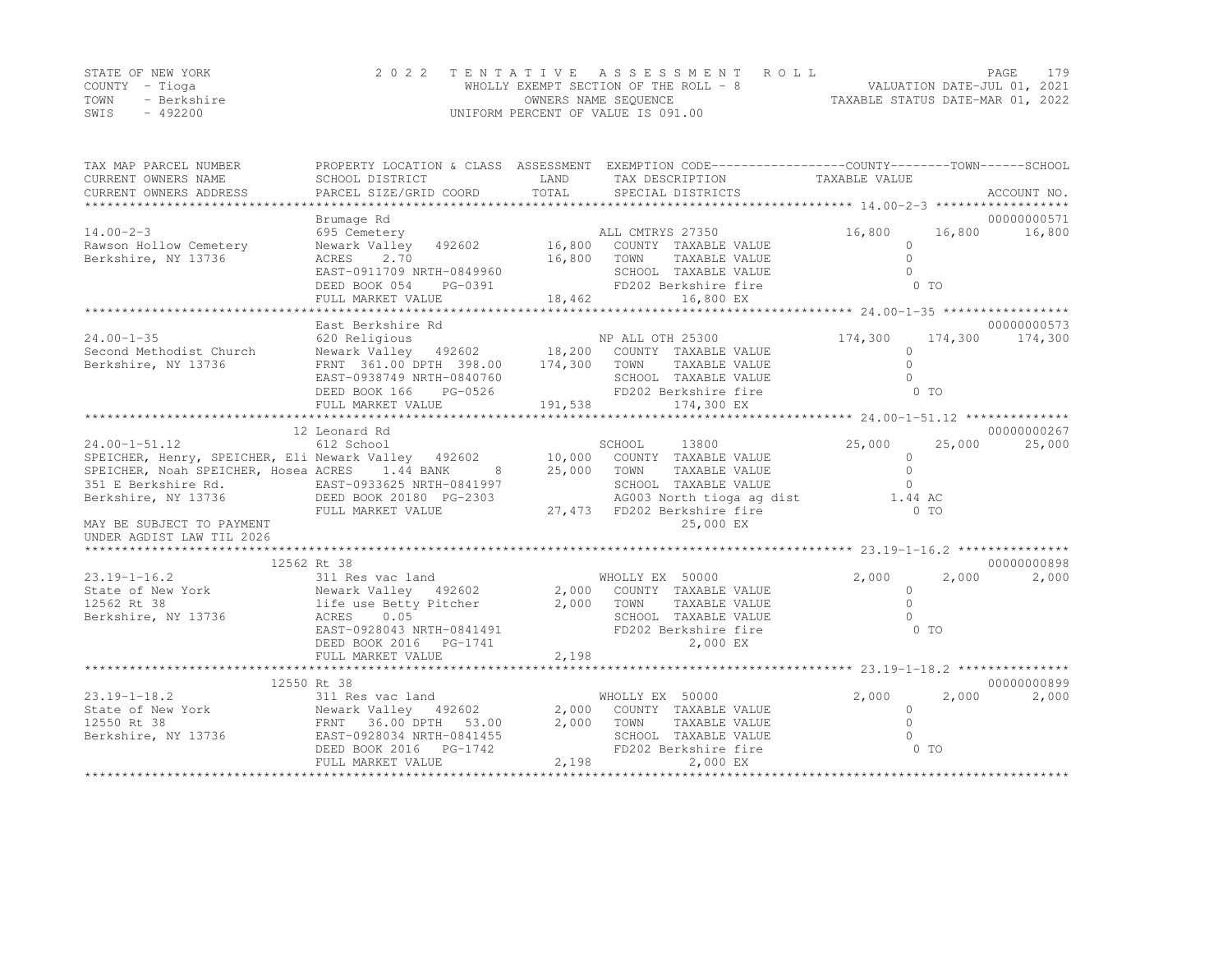| STATE OF NEW YORK |             |                                    | 2022 TENTATIVE ASSESSMENT ROLL        |                                  | PAGE | 180 |
|-------------------|-------------|------------------------------------|---------------------------------------|----------------------------------|------|-----|
| COUNTY – Tioga    |             |                                    | WHOLLY EXEMPT SECTION OF THE ROLL - 8 | VALUATION DATE-JUL 01, 2021      |      |     |
| TOWN              | - Berkshire |                                    | OWNERS NAME SEOUENCE                  | TAXABLE STATUS DATE-MAR 01, 2022 |      |     |
| SWIS              | $-492200$   | UNIFORM PERCENT OF VALUE IS 091.00 |                                       |                                  |      |     |

| TAX MAP PARCEL NUMBER<br>CURRENT OWNERS NAME | PROPERTY LOCATION & CLASS ASSESSMENT<br>SCHOOL DISTRICT | LAND    | EXEMPTION CODE-----------------COUNTY-------TOWN------SCHOOL<br>TAX DESCRIPTION TAXABLE VALUE |            |                      |
|----------------------------------------------|---------------------------------------------------------|---------|-----------------------------------------------------------------------------------------------|------------|----------------------|
| CURRENT OWNERS ADDRESS                       | PARCEL SIZE/GRID COORD                                  | TOTAL   | SPECIAL DISTRICTS                                                                             |            | ACCOUNT NO.          |
|                                              | Row                                                     |         |                                                                                               |            | 00000000529          |
| $23.19 - 1 - 30$                             | 842 Ceiling rr                                          |         | IND DEV AG 18020                                                                              | 241,200    | 241,200<br>241,200   |
| Tioga County Ida                             | Newark Valley 492602                                    | 107,500 | COUNTY TAXABLE VALUE                                                                          | $\Omega$   |                      |
| 56 Main St                                   | ACRES 39.00                                             | 241,200 | TAXABLE VALUE<br>TOWN                                                                         | $\Omega$   |                      |
| Owego, NY 13827                              | EAST-0928189 NRTH-0841010                               |         | SCHOOL TAXABLE VALUE                                                                          | $\Omega$   |                      |
|                                              | DEED BOOK 393<br>PG-0358                                |         | FD202 Berkshire fire                                                                          | 241,200 TO |                      |
|                                              | FULL MARKET VALUE                                       | 265,055 |                                                                                               |            |                      |
|                                              |                                                         |         |                                                                                               |            |                      |
|                                              | Ford Hill Rd                                            |         |                                                                                               |            | 00000000577          |
| $22.00 - 2 - 14$                             | 852 Landfill                                            |         | TOWN OWNED 13500                                                                              | 40,000     | 40,000<br>40,000     |
| Town Of Berkshire                            | Newark Valley 492602                                    | 40,000  | COUNTY TAXABLE VALUE                                                                          | $\circ$    |                      |
| 18 Railroad Ave                              | Town Dump                                               | 40,000  | TOWN<br>TAXABLE VALUE                                                                         | $\Omega$   |                      |
| PO Box 195                                   | ACRES 20.00                                             |         | SCHOOL TAXABLE VALUE                                                                          |            |                      |
| Berkshire, NY 13736                          | EAST-0919839 NRTH-0841660                               |         | FD202 Berkshire fire                                                                          | 0 TO       |                      |
|                                              | DEED BOOK 222<br>PG-0562                                |         | 40,000 EX                                                                                     |            |                      |
|                                              | FULL MARKET VALUE                                       | 43,956  |                                                                                               |            |                      |
|                                              |                                                         |         |                                                                                               |            |                      |
|                                              | 18 Railroad Ave                                         |         |                                                                                               |            | 00000000342          |
| $31.07 - 1 - 22.1$                           | 652 Govt bldgs                                          |         | TOWN OWNED 13500                                                                              | 125,500    | 125,500<br>125,500   |
| Town of Berkshire                            | Newark Valley 492602                                    | 12,400  | COUNTY TAXABLE VALUE                                                                          | $\Omega$   |                      |
| 18 Railroad Avenue                           | FRNT 520.00 DPTH                                        | 125,500 | TOWN<br>TAXABLE VALUE                                                                         | $\Omega$   |                      |
| Berkshire, NY 13736                          | ACRES 0.97                                              |         | SCHOOL TAXABLE VALUE                                                                          | $\cap$     |                      |
|                                              | EAST-0928284 NRTH-0839598                               |         | FD202 Berkshire fire                                                                          | 0 TO       |                      |
|                                              | DEED BOOK 14000 PG-5043                                 |         | 125,500 EX                                                                                    |            |                      |
|                                              | FULL MARKET VALUE                                       | 137,912 |                                                                                               |            |                      |
|                                              |                                                         |         |                                                                                               |            |                      |
|                                              | Railroad Ave                                            |         |                                                                                               |            | 00000000060          |
| $31.07 - 1 - 23$                             | 312 Vac w/imprv                                         |         | TOWN OWNED 13500                                                                              | 11,800     | 11,800<br>11,800     |
| Town of Berkshire                            | Newark Valley 492602 10,300 COUNTY TAXABLE VALUE        |         |                                                                                               | $\circ$    |                      |
| 18 Railroad Ave                              | ACRES<br>5.13                                           | 11,800  | TOWN<br>TAXABLE VALUE                                                                         | $\circ$    |                      |
| Berkshire, NY 13736                          | EAST-0928439 NRTH-0839610                               |         | SCHOOL TAXABLE VALUE                                                                          | $\Omega$   |                      |
|                                              | DEED BOOK 19228 PG-18001                                |         | FD202 Berkshire fire                                                                          | 0 TO       |                      |
|                                              | FULL MARKET VALUE                                       | 12,967  | 11,800 EX                                                                                     |            |                      |
|                                              |                                                         |         |                                                                                               |            |                      |
| $31.07 - 1 - 39$                             | railroad Ave                                            |         | TOWN OWNED 13500                                                                              | 2,500      | 00000000888<br>2,500 |
| Town of Berkshire                            | 330 Vacant comm                                         | 2,500   | COUNTY TAXABLE VALUE                                                                          |            | 2,500                |
|                                              | Newark Valley 492602                                    |         |                                                                                               | $\circ$    |                      |
| 18 Railroad Ave<br>Berkshire, NY 13736       | ACRES<br>0.01<br>EAST-0928189 NRTH-0841010              | 2,500   | TAXABLE VALUE<br>TOWN<br>SCHOOL TAXABLE VALUE                                                 | $\Omega$   |                      |
|                                              | DEED BOOK 1400 PG-5043                                  |         | FD202 Berkshire fire                                                                          | $0$ TO     |                      |
|                                              | FULL MARKET VALUE                                       | 2,747   | 2,500 EX                                                                                      |            |                      |
|                                              |                                                         |         |                                                                                               |            |                      |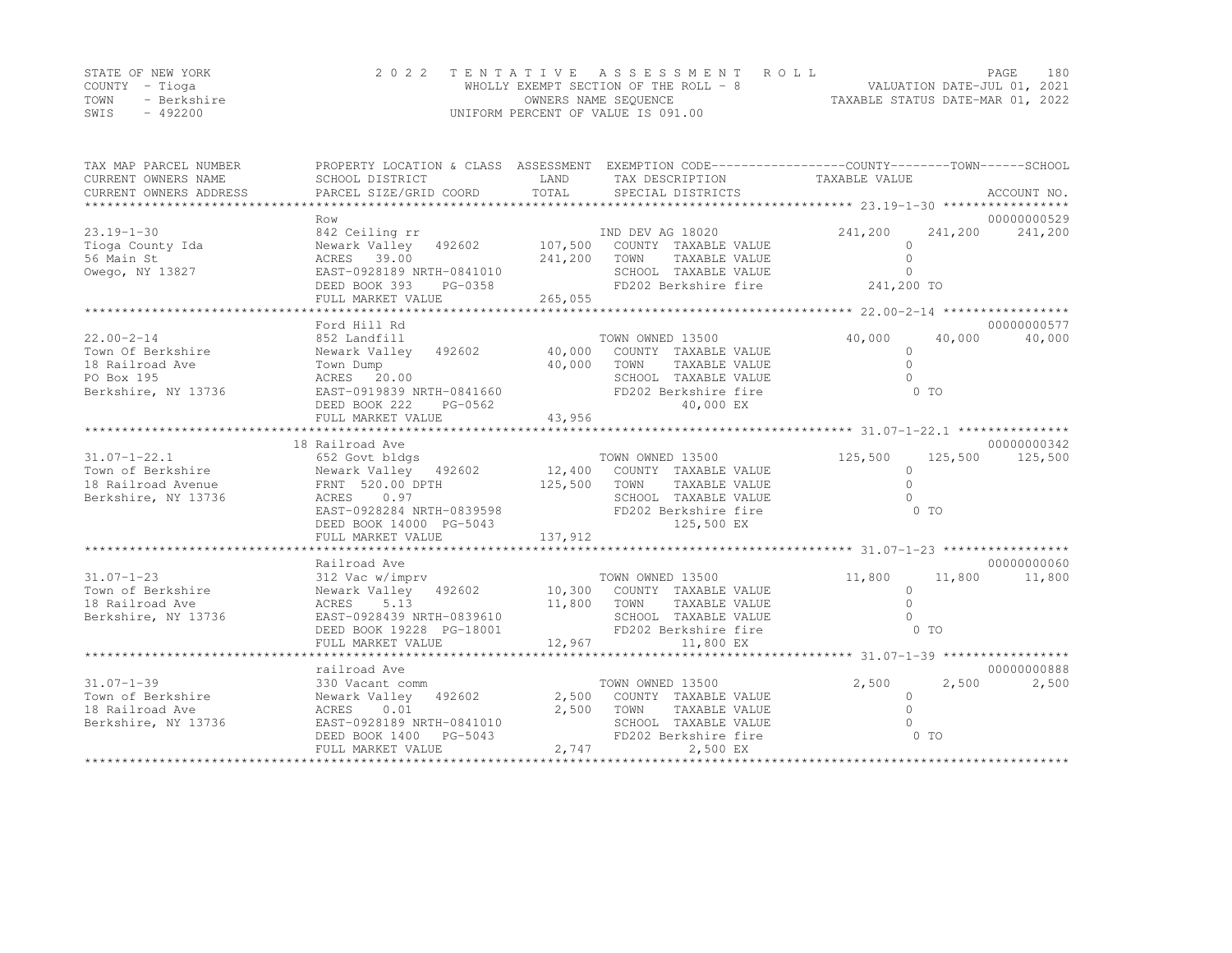|      | STATE OF NEW YORK | 2022 TENTATIVE ASSESSMENT ROLL        |                                  | PAGE | 181 |
|------|-------------------|---------------------------------------|----------------------------------|------|-----|
|      | COUNTY – Tioga    | WHOLLY EXEMPT SECTION OF THE ROLL - 8 | VALUATION DATE-JUL 01, 2021      |      |     |
| TOWN | - Berkshire       | OWNERS NAME SEOUENCE                  | TAXABLE STATUS DATE-MAR 01, 2022 |      |     |
| SWIS | - 492200          | UNIFORM PERCENT OF VALUE IS 091.00    |                                  |      |     |

| TAX MAP PARCEL NUMBER    | PROPERTY LOCATION & CLASS | ASSESSMENT |                         | EXEMPTION CODE-----------------COUNTY-------TOWN------SCHOOL |             |
|--------------------------|---------------------------|------------|-------------------------|--------------------------------------------------------------|-------------|
| CURRENT OWNERS NAME      | SCHOOL DISTRICT           | LAND       | TAX DESCRIPTION         | TAXABLE VALUE                                                |             |
| CURRENT OWNERS ADDRESS   | PARCEL SIZE/GRID COORD    | TOTAL      | SPECIAL DISTRICTS       |                                                              | ACCOUNT NO. |
|                          |                           |            |                         |                                                              |             |
|                          | Rt. 38                    |            |                         |                                                              | 00000000576 |
| $23.00 - 2 - 11$         | 651 Highway gar           |            | TOWN OWNED 13500        | 340,500<br>340,500                                           | 340,500     |
| Town Of Berkshire Garage | Newark Valley 492602      | 13,800     | TAXABLE VALUE<br>COUNTY |                                                              |             |
| State Rte 38             | ACRES 1.51                | 340,500    | TAXABLE VALUE<br>TOWN   |                                                              |             |
| Berkshire, NY 13736      | EAST-0927989 NRTH-0843390 |            | TAXABLE VALUE<br>SCHOOL |                                                              |             |
|                          | DEED BOOK 336<br>PG-0561  |            | FD202 Berkshire fire    | 0 <sub>0</sub>                                               |             |
|                          | FULL MARKET VALUE         | 374,176    | 340,500 EX              |                                                              |             |
|                          |                           |            |                         |                                                              |             |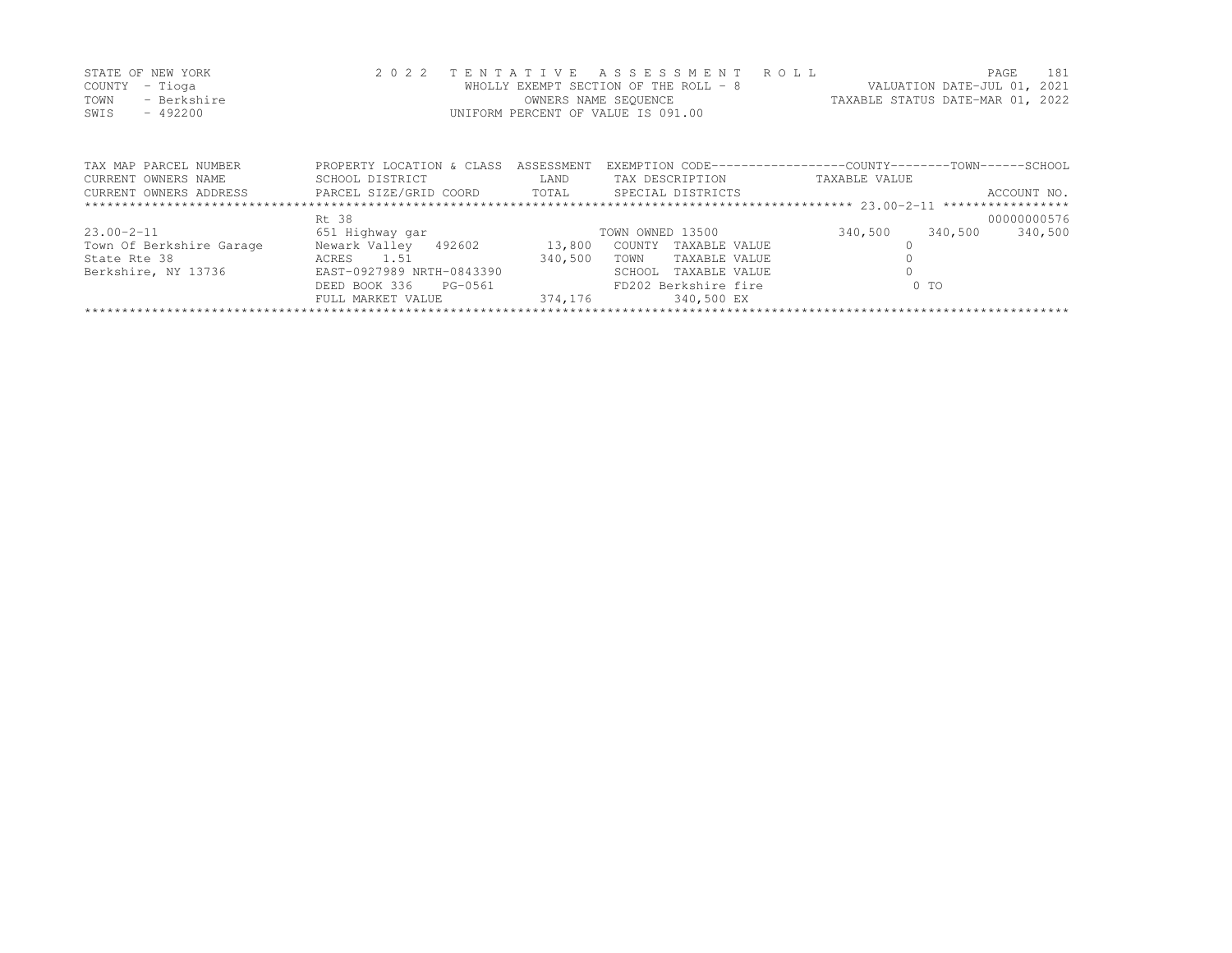| STATE OF NEW YORK | 2022 TENTATIVE ASSESSMENT ROLL        |                                  | PAGE.           | 182 |
|-------------------|---------------------------------------|----------------------------------|-----------------|-----|
| COUNTY - Tioga    | WHOLLY EXEMPT SECTION OF THE ROLL - 8 | VALUATION DATE-JUL 01, 2021      |                 |     |
| TOWN - Berkshire  |                                       | TAXABLE STATUS DATE-MAR 01, 2022 |                 |     |
| SWIS - 492200     | UNIFORM PERCENT OF VALUE IS 091.00    |                                  | RPS150/V04/L015 |     |
|                   |                                       | CURRENT DATE 4/15/2022           |                 |     |
|                   |                                       |                                  |                 |     |

#### R O L L S E C T I O N T O T A L S

#### \*\*\* S P E C I A L D I S T R I C T S U M M A R Y \*\*\*

| CODE. | DISTRICT NAME PARCELS                        | TOTAL. | EXTENSION<br>TYPE   | EXTENSION<br>VALUE. | AD VALOREM<br>VALUE. | <b>EXEMPT</b><br>AMOUNT | <b>TAXABLE</b><br><b>VALUE</b> |
|-------|----------------------------------------------|--------|---------------------|---------------------|----------------------|-------------------------|--------------------------------|
|       | AG003 North tioga ag<br>FD202 Berkshire fire |        | 1 ACRES<br>27 TOTAL | 1.44                | 2457,400             | 2128,800                | 1.44<br>328,600                |

# \*\*\* S C H O O L D I S T R I C T S U M M A R Y \*\*\*

| CODE   | DISTRICT NAME   | TOTAL<br>PARCELS | ASSESSED<br>LAND | ASSESSED<br>TOTAL | <b>EXEMPT</b><br>AMOUNT | TOTAL<br>TAXABLE | <b>STAR</b><br>AMOUNT | STAR<br>TAXABLE |
|--------|-----------------|------------------|------------------|-------------------|-------------------------|------------------|-----------------------|-----------------|
| 492602 | Newark Valley   | 27               | 456,200          | 2457,400          | 2457,400                |                  |                       |                 |
|        | $SUB - TO T AL$ | 27               | 456,200          | 2457,400          | 2457,400                |                  |                       |                 |
|        | TOTAL           | 27               | 456,200          | 2457,400          | 2457,400                |                  |                       |                 |

#### \*\*\* S Y S T E M C O D E S S U M M A R Y \*\*\*

| CODE  | DESCRIPTION        | TOTAL<br>PARCELS | COUNTY         | TOWN          | SCHOOL        |
|-------|--------------------|------------------|----------------|---------------|---------------|
| 50000 | WHOLLY EX<br>TOTAL |                  | 4,000<br>4,000 | ,000<br>4,000 | .000<br>.000. |

| CODE  | DESCRIPTION | TOTAL<br>PARCELS | COUNTY  | TOWN    | SCHOOL  |
|-------|-------------|------------------|---------|---------|---------|
|       |             |                  |         |         |         |
| 12100 | <b>NYS</b>  |                  | 126,600 | 126,600 | 126,600 |
| 13500 | TOWN OWNED  |                  | 520,300 | 520,300 | 520,300 |
| 13510 | TOWN CEMET  |                  | 48,000  | 48,000  | 48,000  |
| 13800 | SCHOOL      |                  | 25,000  | 25,000  | 25,000  |
| 18020 | IND DEV AG  |                  | 241,200 | 241,200 | 241,200 |
| 21600 | CLERGY RES  |                  | 87,400  | 87,400  | 87,400  |
| 25110 | NP RELIGOU  |                  | 15,000  | 15,000  | 15,000  |
| 25300 | NP ALL OTH  | 6                | 875,500 | 875,500 | 875,500 |
| 26400 | FR CO & DP  |                  | 445,800 | 445,800 | 445,800 |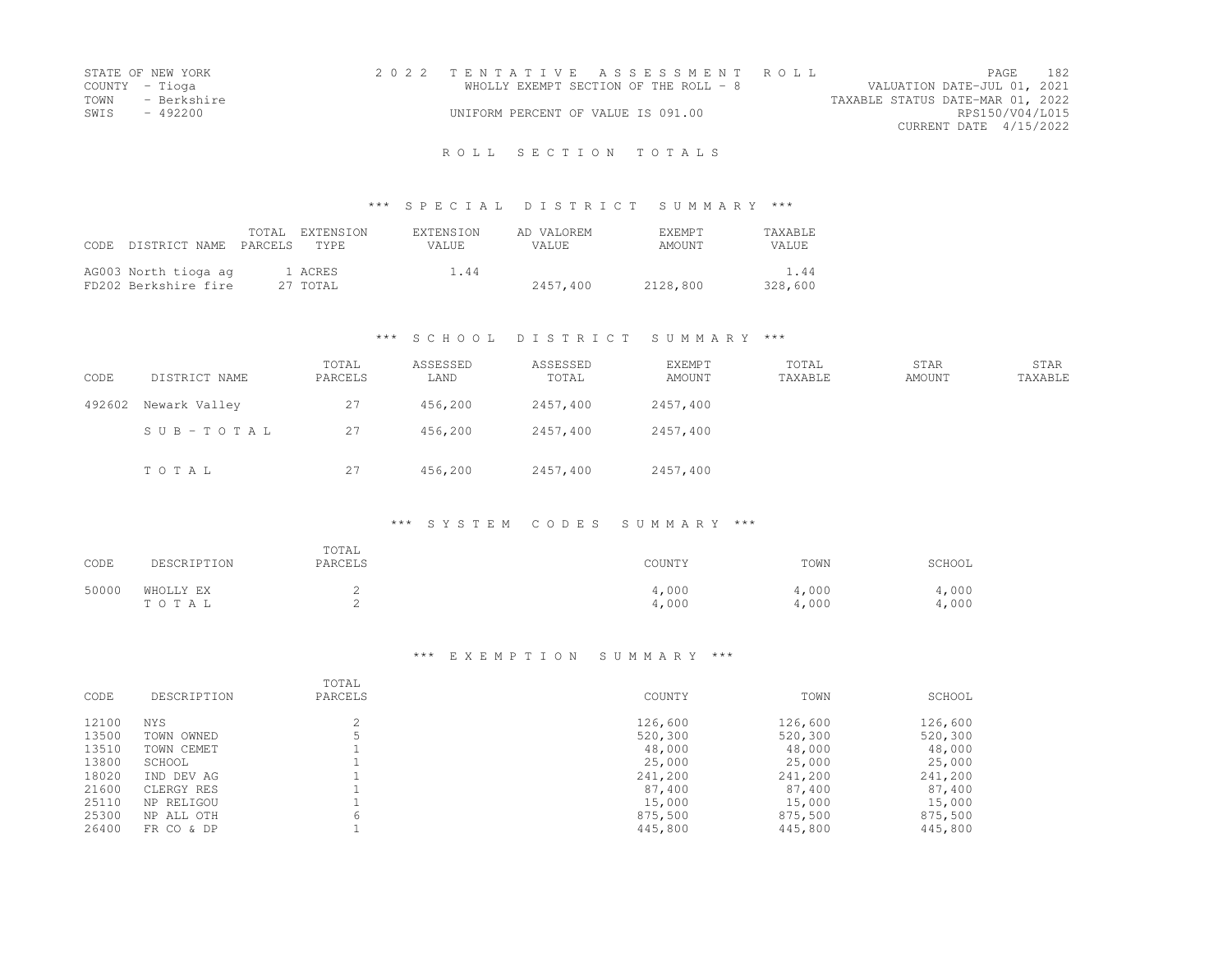|      | STATE OF NEW YORK | 2022 TENTATIVE ASSESSMENT ROLL        |  |                                  |                        | <b>PAGE</b> | 183 |
|------|-------------------|---------------------------------------|--|----------------------------------|------------------------|-------------|-----|
|      | COUNTY – Tioga    | WHOLLY EXEMPT SECTION OF THE ROLL - 8 |  | VALUATION DATE-JUL 01, 2021      |                        |             |     |
| TOWN | - Berkshire       |                                       |  | TAXABLE STATUS DATE-MAR 01, 2022 |                        |             |     |
| SWIS | - 492200          | UNIFORM PERCENT OF VALUE IS 091.00    |  |                                  | RPS150/V04/L015        |             |     |
|      |                   |                                       |  |                                  | CURRENT DATE 4/15/2022 |             |     |
|      |                   |                                       |  |                                  |                        |             |     |

R O L L S E C T I O N T O T A L S

# \*\*\* E X E M P T I O N S U M M A R Y \*\*\*

| CODE  | DESCRIPTION         | TOTAL<br>PARCELS | COUNTY             | TOWN               | SCHOOL             |
|-------|---------------------|------------------|--------------------|--------------------|--------------------|
| 27350 | ALL CMTRYS<br>TOTAL | 25               | 68,600<br>2453,400 | 68,600<br>2453,400 | 68,600<br>2453,400 |

# \*\*\* G R A N D T O T A L S \*\*\*

| <b>ROLL</b> |               | TOTAL                  | <b>SCRSCRP</b> |          | TAXABLE | TAXABLE | TAXABLE | STAR    |
|-------------|---------------|------------------------|----------------|----------|---------|---------|---------|---------|
| <b>SEC</b>  | DESCRIPTION   | PARCELS                | LAND           | TOTAL    | COUNTY  | TOWN    | SCHOOL  | TAXABLE |
| -8          | WHATTY FYFMDT | $\sim$ $-$<br><u>.</u> | ,200<br>156    | 2457,400 |         |         |         |         |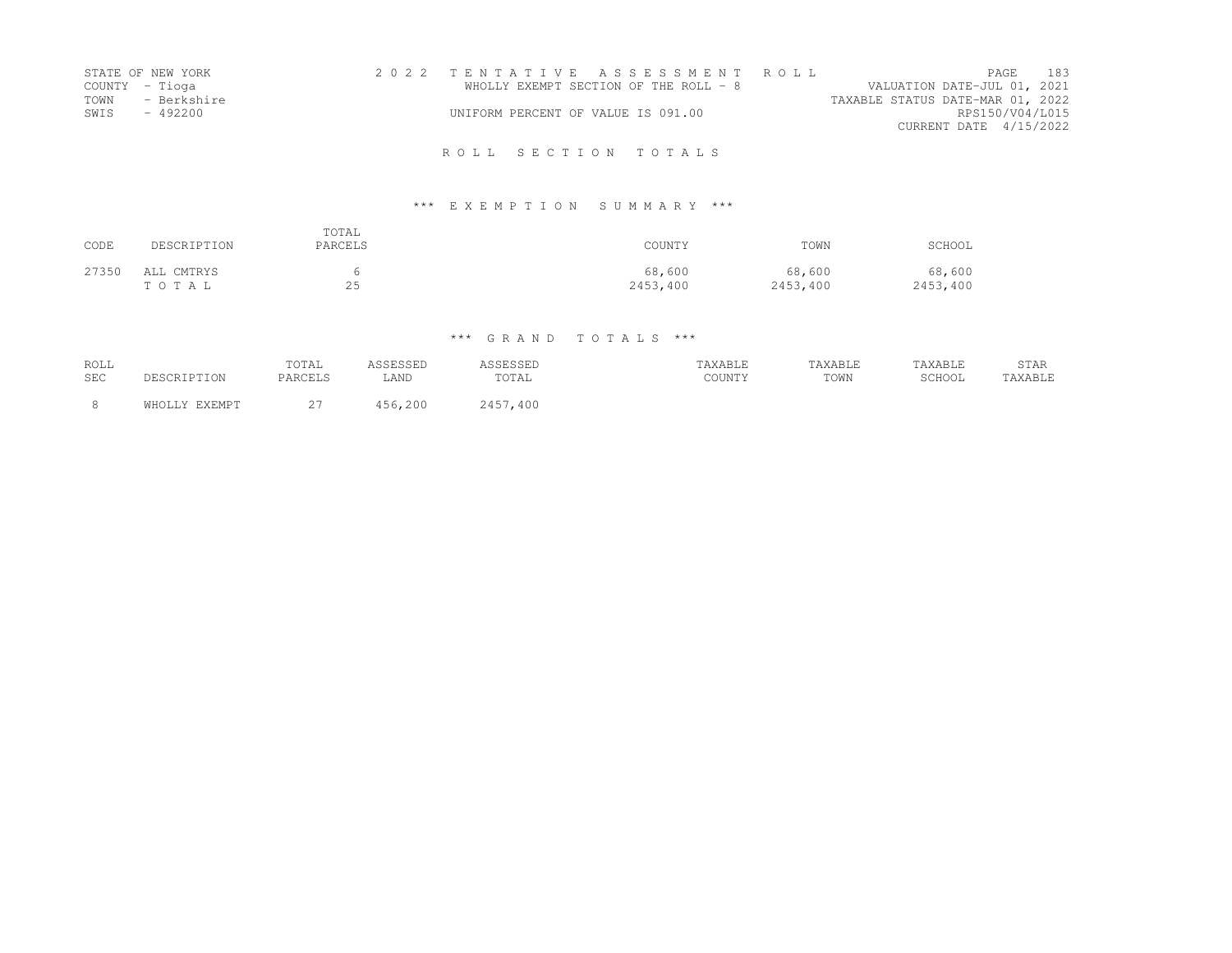| STATE OF NEW YORK   |                                    | 2022 TENTATIVE ASSESSMENT ROLL |                                  | PAGE.                       | 184 |
|---------------------|------------------------------------|--------------------------------|----------------------------------|-----------------------------|-----|
| COUNTY – Tioga      |                                    |                                |                                  | VALUATION DATE-JUL 01, 2021 |     |
| TOWN<br>- Berkshire |                                    | SWIS TOTALS                    | TAXABLE STATUS DATE-MAR 01, 2022 |                             |     |
| SWIS<br>- 492200    | UNIFORM PERCENT OF VALUE IS 091.00 |                                |                                  | RPS150/V04/L015             |     |
|                     |                                    |                                |                                  | CURRENT DATE 4/15/2022      |     |

#### \*\*\* S P E C I A L D I S T R I C T S U M M A R Y \*\*\*

| CODE. | DISTRICT NAME PARCELS                        | TOTAL. | EXTENSION<br>TYPE.     | <b>EXTENSION</b><br>VALUE. | AD VALOREM<br>VALUE. | <b>F.XFMPT</b><br>AMOUNT | <b>TAXABLE</b><br>VALUE. |
|-------|----------------------------------------------|--------|------------------------|----------------------------|----------------------|--------------------------|--------------------------|
|       | AG003 North tioga ag<br>FD202 Berkshire fire |        | 132 ACRES<br>886 TOTAL | 6477.17                    | 84893.467            | 10118,851                | 6.477.17<br>74774,616    |

# \*\*\* S C H O O L D I S T R I C T S U M M A R Y \*\*\*

| CODE   | DISTRICT NAME | TOTAL<br>PARCELS | ASSESSED<br>LAND | ASSESSED<br>TOTAL | <b>EXEMPT</b><br>AMOUNT | TOTAL<br>TAXABLE | STAR<br>AMOUNT | STAR<br>TAXABLE |
|--------|---------------|------------------|------------------|-------------------|-------------------------|------------------|----------------|-----------------|
| 492602 | Newark Valley | 886              | 33973,031        | 84893,467         | 10876,361               | 74017,106        | 11786,020      | 62231,086       |
|        | SUB-TOTAL     | 886              | 33973,031        | 84893,467         | 10876,361               | 74017,106        | 11786,020      | 62231,086       |
|        | TOTAL         | 886              | 33973.031        | 84893,467         | 10876,361               | 74017.106        | 11786,020      | 62231,086       |

#### \*\*\* S Y S T E M C O D E S S U M M A R Y \*\*\*

| CODE  | DESCRIPTION        | TOTAL<br>PARCELS | COUNTY         | TOWN           | SCHOOL         |
|-------|--------------------|------------------|----------------|----------------|----------------|
| 50000 | WHOLLY EX<br>TOTAL |                  | 4,000<br>4,000 | 4,000<br>4,000 | 4,000<br>4,000 |

| CODE  | DESCRIPTION   | TOTAL<br>PARCELS | COUNTY  | TOWN    | SCHOOL  |
|-------|---------------|------------------|---------|---------|---------|
| 12100 | <b>NYS</b>    |                  | 126,600 | 126,600 | 126,600 |
| 13500 | OWNED<br>TOWN |                  | 520,300 | 520,300 | 520,300 |
| 13510 | TOWN CEMET    |                  | 48,000  | 48,000  | 48,000  |
| 13800 | SCHOOL        |                  | 25,000  | 25,000  | 25,000  |
| 18020 | IND DEV AG    |                  | 241,200 | 241,200 | 241,200 |
| 21600 | CLERGY RES    |                  | 87,400  | 87,400  | 87,400  |
| 25110 | NP RELIGOU    |                  | 750,700 | 750,700 | 750,700 |
| 25300 | NP ALL OTH    | h                | 875,500 | 875,500 | 875,500 |
| 26400 | FR CO & DP    |                  | 445,800 | 445,800 | 445,800 |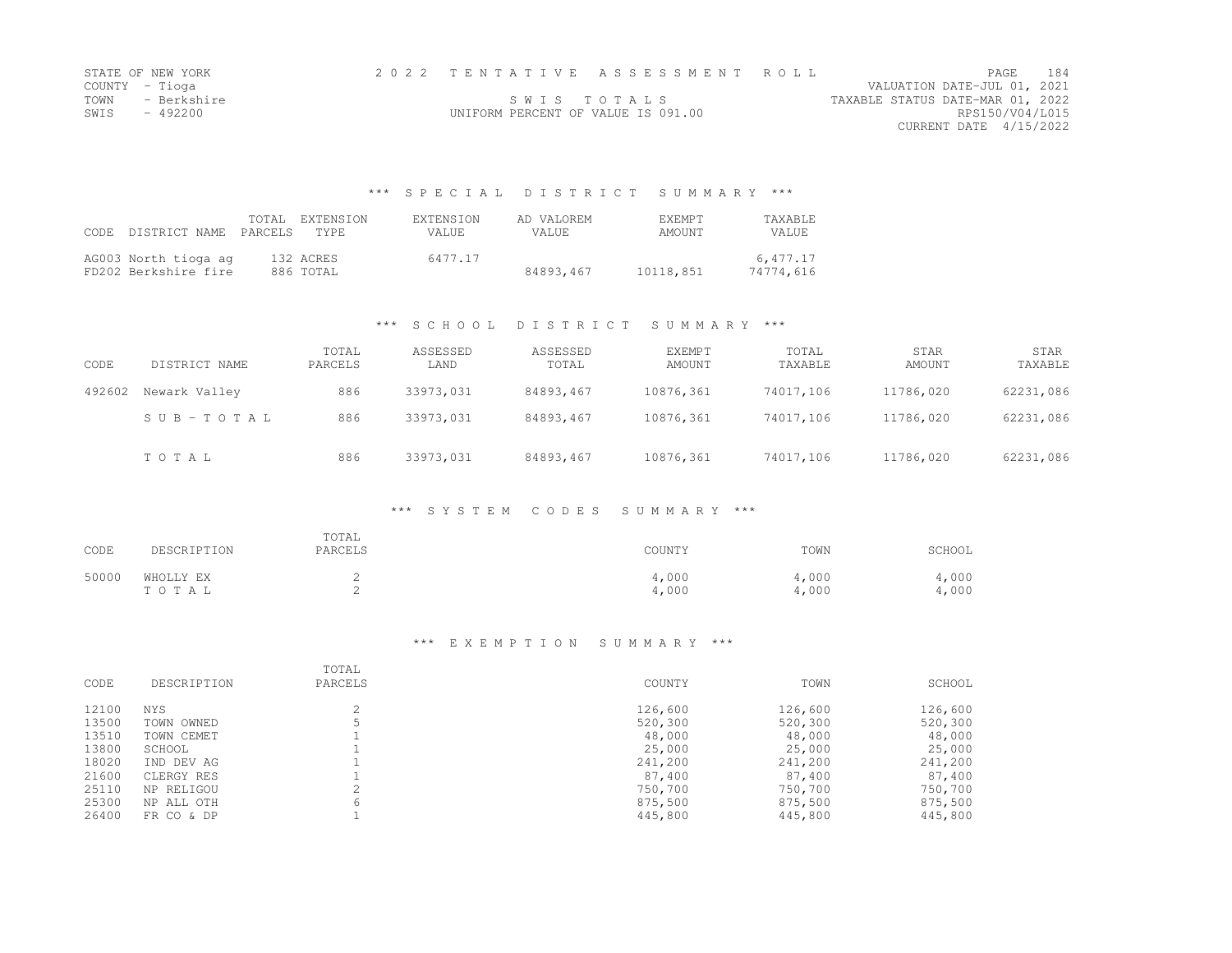| STATE OF NEW YORK   |                                    | 2022 TENTATIVE ASSESSMENT ROLL |                                  |                        | <b>PAGE</b> | 185 |
|---------------------|------------------------------------|--------------------------------|----------------------------------|------------------------|-------------|-----|
| COUNTY – Tioga      |                                    |                                | VALUATION DATE-JUL 01, 2021      |                        |             |     |
| TOWN<br>- Berkshire | SWIS TOTALS                        |                                | TAXABLE STATUS DATE-MAR 01, 2022 |                        |             |     |
| SWIS<br>- 492200    | UNIFORM PERCENT OF VALUE IS 091.00 |                                |                                  | RPS150/V04/L015        |             |     |
|                     |                                    |                                |                                  | CURRENT DATE 4/15/2022 |             |     |

|       |                   | TOTAL          |           |           |           |
|-------|-------------------|----------------|-----------|-----------|-----------|
| CODE  | DESCRIPTION       | PARCELS        | COUNTY    | TOWN      | SCHOOL    |
| 27350 | ALL CMTRYS        | 6              | 68,600    | 68,600    | 68,600    |
| 32252 | 534 ST LND        | 9              | 771,316   |           |           |
| 41001 | Veterans E        | 3              | 238,985   | 238,985   |           |
| 41101 | VETS-C&T          | $\mathbf{1}$   | 5,000     | 5,000     |           |
| 41121 | VET WAR CT        | 17             | 184,665   | 96,900    |           |
| 41122 | VET WAR C         | 18             | 196,350   |           |           |
| 41123 | VET WAR T         | 18             |           | 102,150   |           |
| 41131 | VET COM CT        | 9              | 161,375   | 85,375    |           |
| 41132 | VET COM C         | 15             | 258,000   |           |           |
| 41133 | VET COM T         | 15             |           | 142,500   |           |
| 41141 | VET DIS CT        | 7              | 118,223   | 87,598    |           |
| 41142 | VET DIS C         | 3              | 16,665    |           |           |
| 41143 | VET DIS T         | 3              |           | 16,665    |           |
| 41400 | CLERGY RES        | $\mathbf{1}$   | 1,500     | 1,500     | 1,500     |
| 41700 | AG BLDG           | 6              | 96,500    | 96,500    | 96,500    |
| 41720 | AG CEIL CO        | 122            | 7008,903  | 7008,903  | 7008,903  |
| 41730 | AG CEIL IN        | 4              | 245,448   | 245,448   | 245,448   |
| 41800 | AGED ALL          | $\mathbf{1}$   | 7,500     | 7,500     | 7,500     |
| 41802 | AGED C            | 18             | 487,724   |           |           |
| 41803 | AGED T            | 13             |           | 222,258   |           |
| 41804 | AGED S            | 8              |           |           | 118,610   |
| 41834 | ENH STAR          | 94             |           |           | 6133,140  |
| 41844 | E STAR ADD        | $\mathbf{1}$   |           |           | 5,000     |
| 41854 | <b>BAS STAR</b>   | 198            |           |           | 5569,380  |
| 41864 | <b>B STAR ADD</b> | 3              |           |           | 78,500    |
| 41931 | L INC D           | $\mathbf{1}$   | 13,750    | 13,750    |           |
| 41932 | L INC D           | $\mathbf{1}$   | 38,250    |           |           |
| 41934 | Dis & Lim         | $1\,$          |           |           | 13,750    |
| 47460 | PRI FOR LD        | $\overline{c}$ | 191,050   | 191,050   | 191,050   |
|       | TOTAL             | 618            | 13230,304 | 11751,182 | 22658,381 |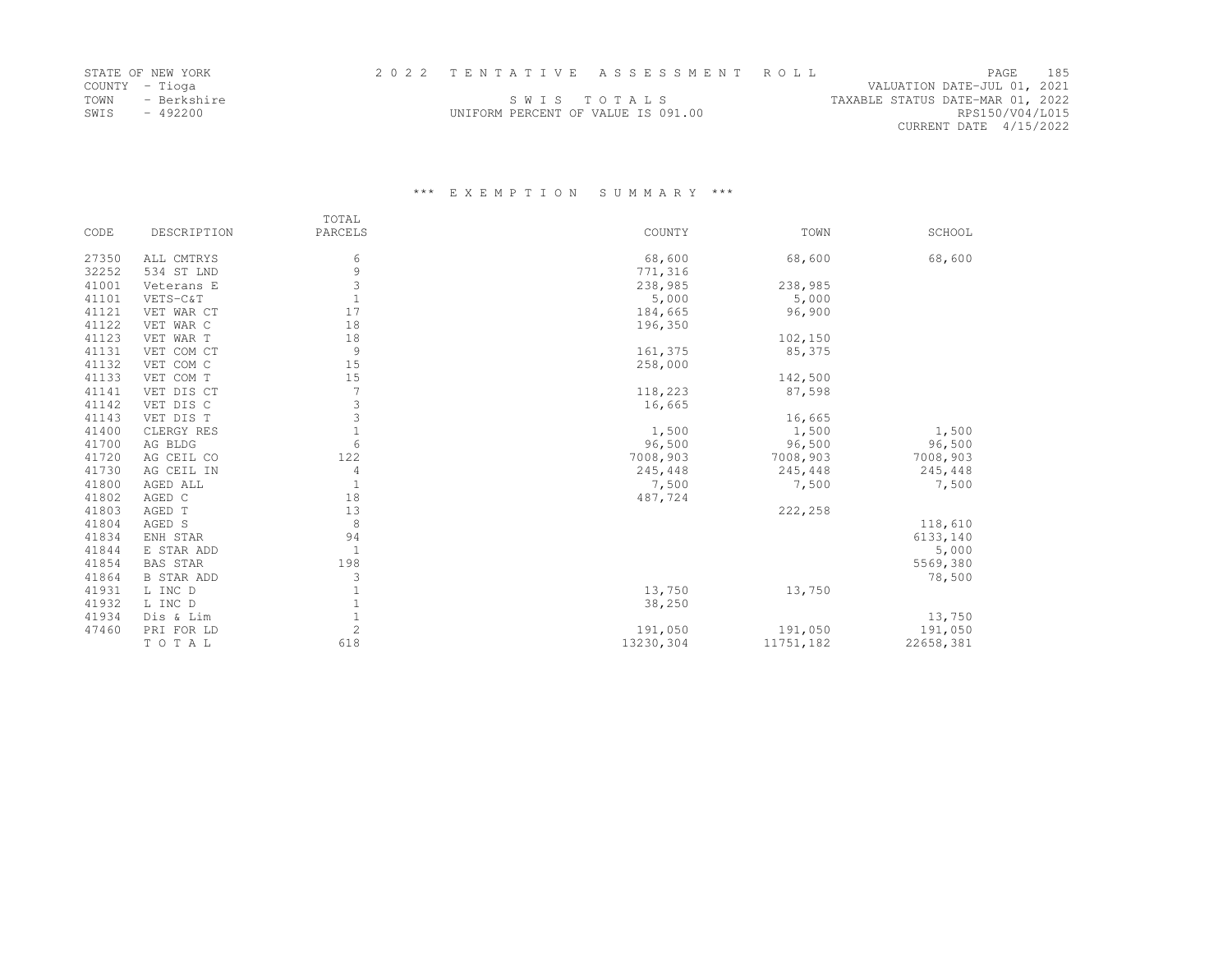| STATE OF NEW YORK   |                                    | 2022 TENTATIVE ASSESSMENT ROLL |                                  | <b>PAGE</b>            | 186 |
|---------------------|------------------------------------|--------------------------------|----------------------------------|------------------------|-----|
| COUNTY – Tioga      |                                    |                                | VALUATION DATE-JUL 01, 2021      |                        |     |
| TOWN<br>- Berkshire |                                    | SWIS TOTALS                    | TAXABLE STATUS DATE-MAR 01, 2022 |                        |     |
| SWIS<br>- 492200    | UNIFORM PERCENT OF VALUE IS 091.00 |                                |                                  | RPS150/V04/L015        |     |
|                     |                                    |                                |                                  | CURRENT DATE 4/15/2022 |     |

\*\*\* G R A N D T O T A L S \*\*\*

| <b>ROLL</b><br>SEC | DESCRIPTION       | TOTAL<br>PARCELS | ASSESSED<br>LAND | ASSESSED<br>TOTAL | TAXABLE<br>COUNTY | TAXABLE<br>TOWN | TAXABLE<br>SCHOOL | STAR<br>TAXABLE |
|--------------------|-------------------|------------------|------------------|-------------------|-------------------|-----------------|-------------------|-----------------|
| 1                  | TAXABLE           | 841              | 32729,615        | 79369,010         | 69363,422         | 70071,228       | 70950,049         | 59164,029       |
| 3                  | STATE OWNED LAND  | 9                | 771,316          | 771,316           |                   | 771,316         | 771,316           | 771,316         |
| 5                  | SPECIAL FRANCHISE | 3                |                  | 640,224           | 640,224           | 640,224         | 640,224           | 640,224         |
| 6                  | UTILITIES & N.C.  | 6                | 15,900           | 1655,517          | 1655,517          | 1655,517        | 1655,517          | 1655,517        |
| 8                  | WHOLLY EXEMPT     | 27               | 456,200          | 2457,400          |                   |                 |                   |                 |
| $\star$            | TOTAL<br>SUB      | 886              | 33973,031        | 84893,467         | 71659,163         | 73138,285       | 74017,106         | 62231,086       |
| $\star\star$       | GRAND TOTAL       | 886              | 33973,031        | 84893,467         | 71659,163         | 73138,285       | 74017,106         | 62231,086       |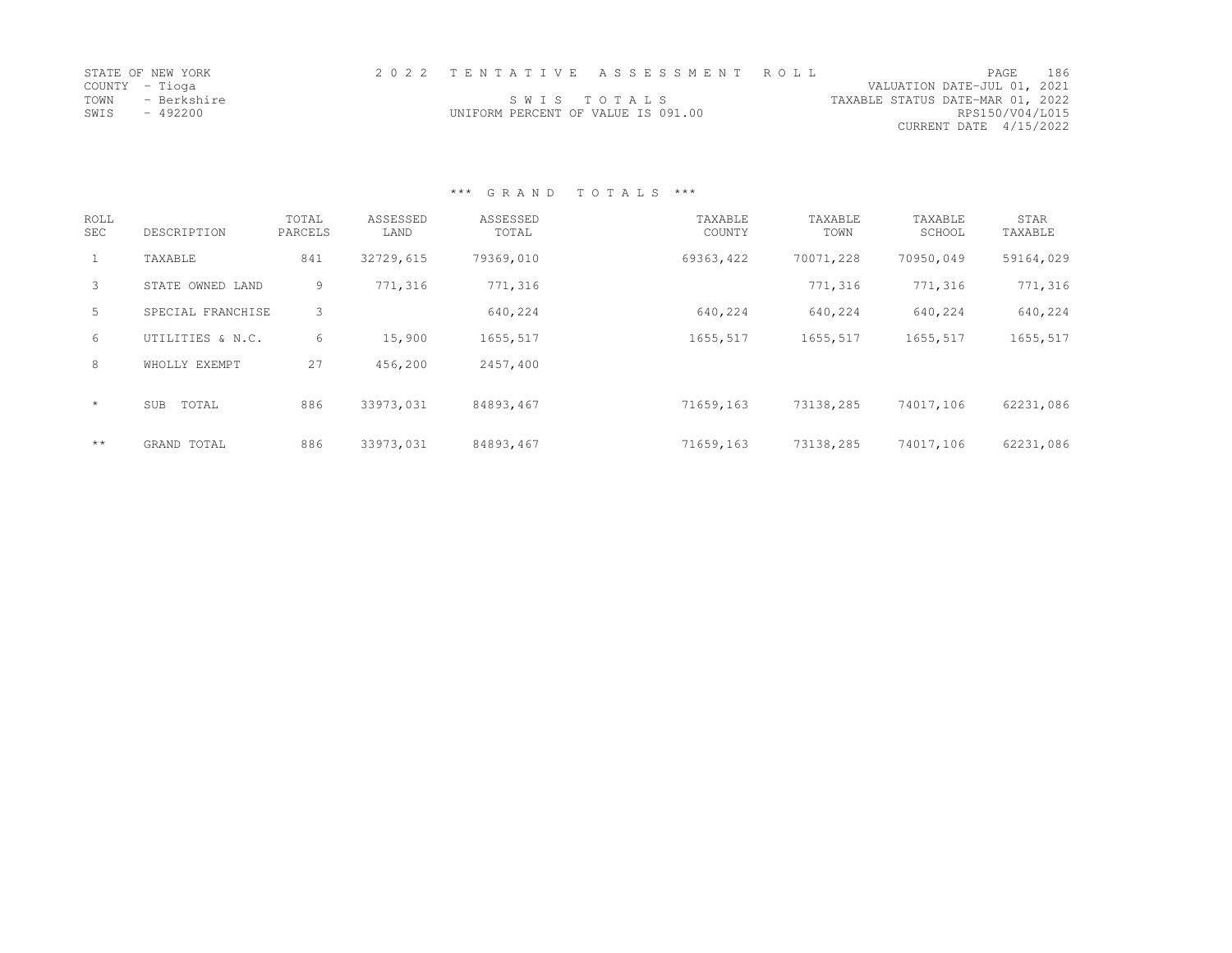| STATE OF NEW YORK   |                                    | 2022 TENTATIVE ASSESSMENT ROLL |                                  |                             | <b>PAGE 187</b> |
|---------------------|------------------------------------|--------------------------------|----------------------------------|-----------------------------|-----------------|
| COUNTY – Tioga      |                                    | TOWN TOTALS                    |                                  | VALUATION DATE-JUL 01, 2021 |                 |
| TOWN<br>- Berkshire |                                    |                                | TAXABLE STATUS DATE-MAR 01, 2022 |                             |                 |
| SWIS<br>- 4922      | UNIFORM PERCENT OF VALUE IS 091.00 |                                |                                  | RPS150/V04/L015             |                 |
|                     |                                    |                                |                                  | CURRENT DATE 4/15/2022      |                 |

#### \*\*\* S P E C I A L D I S T R I C T S U M M A R Y \*\*\*

| CODE. | DISTRICT NAME PARCELS                        | TOTAL | EXTENSION<br>TYPE.     | EXTENSION<br>VALUE. | AD VALOREM<br>VALUE. | <b>EXEMPT</b><br>AMOUNT | <b>TAXABLE</b><br><b>VALUE</b> |
|-------|----------------------------------------------|-------|------------------------|---------------------|----------------------|-------------------------|--------------------------------|
|       | AG003 North tioga ag<br>FD202 Berkshire fire |       | 132 ACRES<br>886 TOTAL | 6477.17             | 84893,467            | 10118,851               | 6.477.17<br>74774.616          |

# \*\*\* S C H O O L D I S T R I C T S U M M A R Y \*\*\*

| CODE   | DISTRICT NAME | TOTAL<br>PARCELS | ASSESSED<br>LAND | ASSESSED<br>TOTAL | <b>EXEMPT</b><br>AMOUNT | TOTAL<br>TAXABLE | STAR<br>AMOUNT | STAR<br>TAXABLE |
|--------|---------------|------------------|------------------|-------------------|-------------------------|------------------|----------------|-----------------|
| 492602 | Newark Valley | 886              | 33973,031        | 84893,467         | 10876,361               | 74017,106        | 11786,020      | 62231,086       |
|        | SUB-TOTAL     | 886              | 33973,031        | 84893,467         | 10876,361               | 74017,106        | 11786,020      | 62231,086       |
|        | TOTAL         | 886              | 33973,031        | 84893,467         | 10876,361               | 74017,106        | 11786,020      | 62231,086       |

#### \*\*\* S Y S T E M C O D E S S U M M A R Y \*\*\*

| CODE  | DESCRIPTION        | TOTAL<br>PARCELS | COUNTY         | TOWN           | SCHOOL         |
|-------|--------------------|------------------|----------------|----------------|----------------|
| 50000 | WHOLLY EX<br>TOTAL | ∼                | 4,000<br>4,000 | 4,000<br>4,000 | 4,000<br>4,000 |

| CODE  | DESCRIPTION   | TOTAL<br>PARCELS | COUNTY  | TOWN    | SCHOOL  |
|-------|---------------|------------------|---------|---------|---------|
| 12100 | NYS           |                  | 126,600 | 126,600 | 126,600 |
| 13500 | OWNED<br>TOWN |                  | 520,300 | 520,300 | 520,300 |
| 13510 | TOWN CEMET    |                  | 48,000  | 48,000  | 48,000  |
| 13800 | SCHOOL        |                  | 25,000  | 25,000  | 25,000  |
| 18020 | IND DEV AG    |                  | 241,200 | 241,200 | 241,200 |
| 21600 | CLERGY RES    |                  | 87,400  | 87,400  | 87,400  |
| 25110 | NP RELIGOU    |                  | 750,700 | 750,700 | 750,700 |
| 25300 | NP ALL OTH    | 6                | 875,500 | 875,500 | 875,500 |
| 26400 | FR CO & DP    |                  | 445,800 | 445,800 | 445,800 |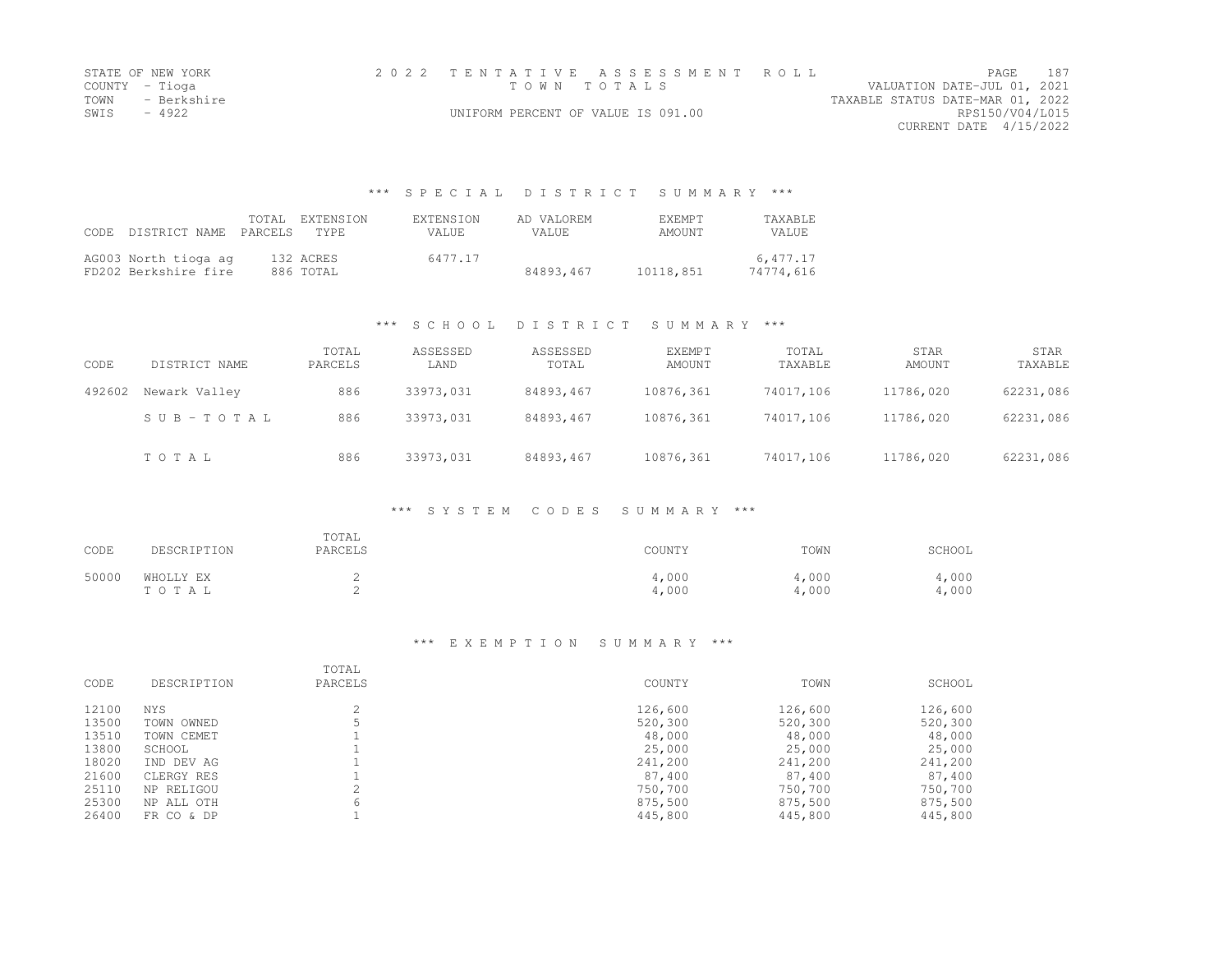|      | STATE OF NEW YORK |                                    | 2022 TENTATIVE ASSESSMENT ROLL |                                  |                        | PAGE. | 188 |
|------|-------------------|------------------------------------|--------------------------------|----------------------------------|------------------------|-------|-----|
|      | COUNTY - Tioga    |                                    | TOWN TOTALS                    | VALUATION DATE-JUL 01, 2021      |                        |       |     |
| TOWN | - Berkshire       |                                    |                                | TAXABLE STATUS DATE-MAR 01, 2022 |                        |       |     |
| SWIS | $-4922$           | UNIFORM PERCENT OF VALUE IS 091.00 |                                |                                  | RPS150/V04/L015        |       |     |
|      |                   |                                    |                                |                                  | CURRENT DATE 4/15/2022 |       |     |

|       |                   | TOTAL          |           |           |           |
|-------|-------------------|----------------|-----------|-----------|-----------|
| CODE  | DESCRIPTION       | PARCELS        | COUNTY    | TOWN      | SCHOOL    |
| 27350 | ALL CMTRYS        | 6              | 68,600    | 68,600    | 68,600    |
| 32252 | 534 ST LND        | 9              | 771,316   |           |           |
| 41001 | Veterans E        | 3              | 238,985   | 238,985   |           |
| 41101 | VETS-C&T          | $\mathbf{1}$   | 5,000     | 5,000     |           |
| 41121 | VET WAR CT        | 17             | 184,665   | 96,900    |           |
| 41122 | VET WAR C         | 18             | 196,350   |           |           |
| 41123 | VET WAR T         | 18             |           | 102,150   |           |
| 41131 | VET COM CT        | 9              | 161,375   | 85,375    |           |
| 41132 | VET COM C         | 15             | 258,000   |           |           |
| 41133 | VET COM T         | 15             |           | 142,500   |           |
| 41141 | VET DIS CT        | 7              | 118,223   | 87,598    |           |
| 41142 | VET DIS C         | 3              | 16,665    |           |           |
| 41143 | VET DIS T         | 3              |           | 16,665    |           |
| 41400 | CLERGY RES        | $\mathbf{1}$   | 1,500     | 1,500     | 1,500     |
| 41700 | AG BLDG           | 6              | 96,500    | 96,500    | 96,500    |
| 41720 | AG CEIL CO        | 122            | 7008,903  | 7008,903  | 7008,903  |
| 41730 | AG CEIL IN        | 4              | 245,448   | 245,448   | 245,448   |
| 41800 | AGED ALL          | $\mathbf{1}$   | 7,500     | 7,500     | 7,500     |
| 41802 | AGED C            | 18             | 487,724   |           |           |
| 41803 | AGED T            | 13             |           | 222,258   |           |
| 41804 | AGED S            | 8              |           |           | 118,610   |
| 41834 | ENH STAR          | 94             |           |           | 6133,140  |
| 41844 | E STAR ADD        | $\mathbf{1}$   |           |           | 5,000     |
| 41854 | <b>BAS STAR</b>   | 198            |           |           | 5569,380  |
| 41864 | <b>B STAR ADD</b> | 3              |           |           | 78,500    |
| 41931 | L INC D           | $\mathbf{1}$   | 13,750    | 13,750    |           |
| 41932 | L INC D           | $\mathbf{1}$   | 38,250    |           |           |
| 41934 | Dis & Lim         | $1\,$          |           |           | 13,750    |
| 47460 | PRI FOR LD        | $\overline{c}$ | 191,050   | 191,050   | 191,050   |
|       | TOTAL             | 618            | 13230,304 | 11751,182 | 22658,381 |